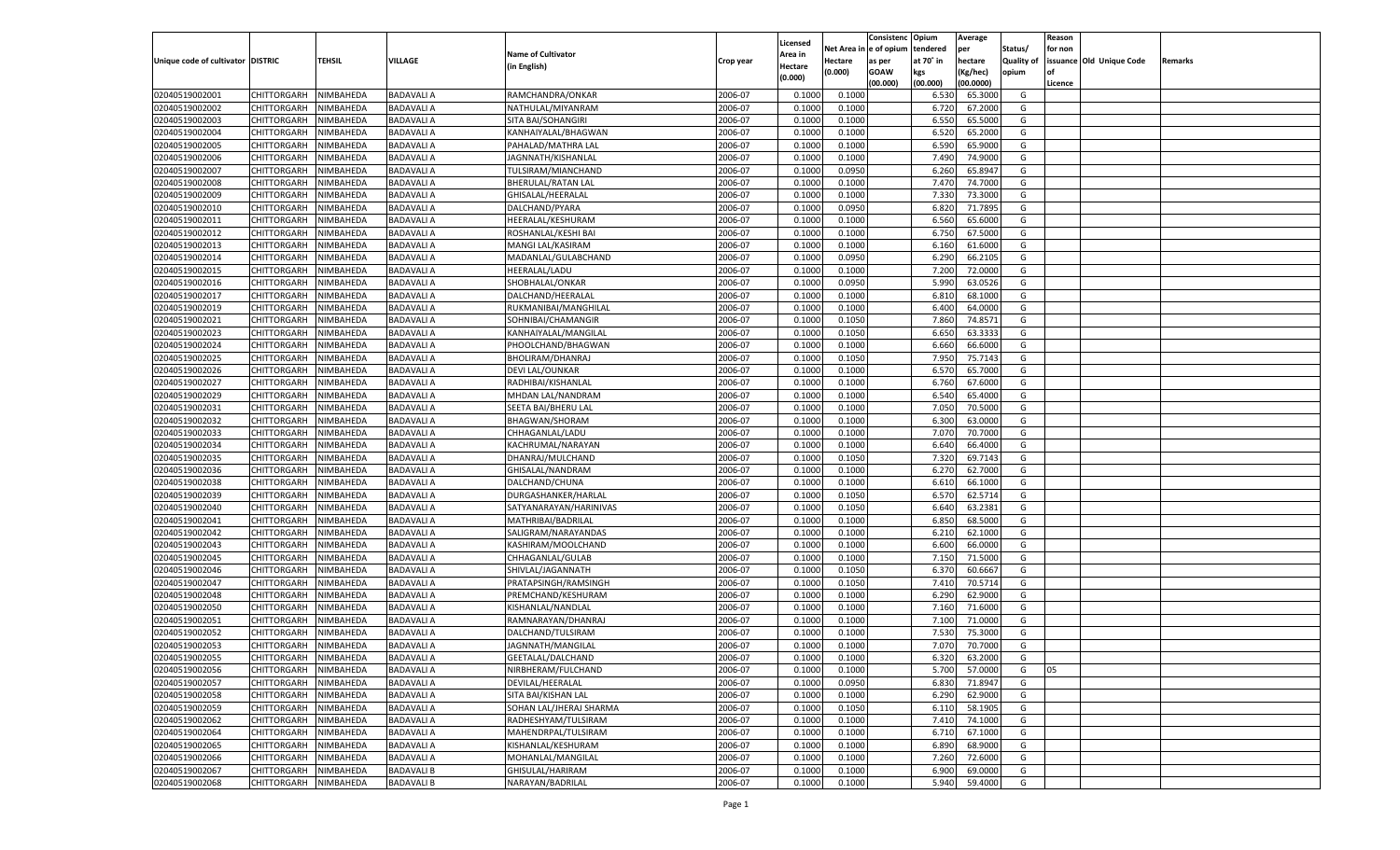|                                   |                                   |               |                   |                                               |                    |                           |                  | Consistenc  | Opium          | Average   |                   | Reason  |                          |         |
|-----------------------------------|-----------------------------------|---------------|-------------------|-----------------------------------------------|--------------------|---------------------------|------------------|-------------|----------------|-----------|-------------------|---------|--------------------------|---------|
|                                   |                                   |               |                   | <b>Name of Cultivator</b>                     |                    | Licensed                  | Net Area         | e of opium  | tendered       | per       | Status/           | for non |                          |         |
| Unique code of cultivator DISTRIC |                                   | <b>TEHSIL</b> | VILLAGE           | (in English)                                  | Crop year          | <b>Area in</b><br>Hectare | Hectare          | as per      | at 70° in      | hectare   | <b>Quality of</b> |         | issuance Old Unique Code | Remarks |
|                                   |                                   |               |                   |                                               |                    | (0.000)                   | (0.000)          | <b>GOAW</b> | kgs            | (Kg/hec)  | opium             |         |                          |         |
|                                   |                                   |               |                   |                                               |                    |                           |                  | (00.000)    | (00.000)       | (00.0000) |                   | Licence |                          |         |
| 02040519002069                    | CHITTORGARH                       | NIMBAHEDA     | <b>BADAVALI B</b> | BARJIBAI/KAILASH                              | 2006-07            | 0.1000                    | 0.1000           |             | 6.480          | 64.8000   | G                 |         |                          |         |
| 02040519002071                    | CHITTORGARH                       | NIMBAHEDA     | <b>BADAVALI B</b> | DHANRAJ/BHERULAL                              | 2006-07            | 0.1000                    | 0.1000           |             | 6.420          | 64.2000   | G                 |         |                          |         |
| 02040519002072                    | CHITTORGARH                       | NIMBAHEDA     | <b>BADAVALI B</b> | ONKARLAL/GABUR                                | 2006-07            | 0.1000                    | 0.1000           |             | 6.710          | 67.1000   | G                 |         |                          |         |
| 02040519002073                    | CHITTORGARH                       | NIMBAHEDA     | <b>BADAVALI B</b> | NANDLAL/BADRILAL                              | 2006-07            | 0.1000                    | 0.1000           |             | 6.23           | 62.3000   | G                 |         |                          |         |
| 02040519002074                    | CHITTORGARH                       | NIMBAHEDA     | <b>BADAVALI B</b> | GHANSHYAM/SOHANLAL                            | 2006-07            | 0.1000                    | 0.1000           |             | 6.840          | 68.4000   | G                 |         |                          |         |
| 02040519002075                    | CHITTORGARH                       | NIMBAHEDA     | <b>BADAVALI B</b> | GANESHLAL/CHHAGANLAL                          | 2006-07            | 0.1000                    | 0.1050           |             | 7.180          | 68.3810   | G                 |         |                          |         |
| 02040519002076                    | CHITTORGARH                       | NIMBAHEDA     | <b>BADAVALI B</b> | GOPAL DAS/BALU DAS                            | 2006-07            | 0.1000                    | 0.1000           |             | 6.010          | 60.1000   | G                 |         |                          |         |
| 02040519002078                    | CHITTORGARH                       | NIMBAHEDA     | <b>BADAVALI B</b> | RAMESHWARLAL/MANGILAL                         | 2006-07            | 0.1000                    | 0.1000           |             | 6.610          | 66.1000   | G                 |         |                          |         |
| 02040519002079                    | CHITTORGARH                       | NIMBAHEDA     | <b>BADAVALI B</b> | KALUGIRI/CHAMANGIRI                           | 2006-07            | 0.1000                    | 0.1000           |             | 6.470          | 64.7000   | G                 |         |                          |         |
| 02040519002080                    | CHITTORGARH                       | NIMBAHEDA     | <b>BADAVALI B</b> | PRABHULAL/MEGHRAJ                             | 2006-07            | 0.1000                    | 0.1000           |             | 6.040          | 60.4000   | G                 |         |                          |         |
| 02040519002081                    | CHITTORGARH                       | NIMBAHEDA     | <b>BADAVALI B</b> | KISHANLAL/KANHAIYALAL                         | 2006-07            | 0.1000                    | 0.1000           |             | 6.470          | 64.7000   | G                 |         |                          |         |
| 02040519002082                    | CHITTORGARH                       | NIMBAHEDA     | <b>BADAVALI B</b> | MADANLAL/MEGHRAJ                              | 2006-07            | 0.1000                    | 0.0950           |             | 6.070          | 63.8947   | G                 |         |                          |         |
| 02040519002083                    | CHITTORGARH                       | NIMBAHEDA     | <b>BADAVALI B</b> | SHANKERLAL/MATHURALAL                         | 2006-07            | 0.1000                    | 0.1000           |             | 6.020          | 60.2000   | G                 |         |                          |         |
| 02040519002084                    | CHITTORGARH                       | NIMBAHEDA     | <b>BADAVALI B</b> | DEEPCHAND/NANDKOOR                            | 2006-07            | 0.1000                    | 0.1000           |             | 6.010          | 60.1000   | G                 |         |                          |         |
| 02040519002085                    | CHITTORGARH                       | NIMBAHEDA     | <b>BADAVALI B</b> | NANALAL/DHANNA                                | 2006-07            | 0.1000                    | 0.1000           |             | 5.970          | 59.7000   | G                 |         |                          |         |
| 02040519002086                    | CHITTORGARH                       | NIMBAHEDA     | <b>BADAVALI B</b> | <b>BHARATGIRI/SOHANGIRI</b>                   | 2006-07            | 0.1000                    | 0.1000           |             | 6.710          | 67.1000   | G                 |         |                          |         |
| 02040519002087                    | CHITTORGARH                       | NIMBAHEDA     | <b>BADAVALI B</b> | MOHANLAL/MANGILAL                             | 2006-07            | 0.1000                    | 0.1000           |             | 6.280          | 62.8000   | G                 |         |                          |         |
| 02040519002088                    | CHITTORGARH                       | NIMBAHEDA     | <b>BADAVALI B</b> | DEVILAL/RAMCHAND                              | 2006-07            | 0.1000                    | 0.1050           |             | 6.880          | 65.5238   | G                 |         |                          |         |
| 02040519002089                    | CHITTORGARH                       | NIMBAHEDA     | <b>BADAVALI B</b> | AMARCHAND/KISHANLAI                           | 2006-07            | 0.1000                    | 0.1000           |             | 6.710          | 67.1000   | G                 |         |                          |         |
| 02040519002091                    | CHITTORGARH                       | NIMBAHEDA     | <b>BADAVALI B</b> | ASHOK KUMAR/RADHESHYAM SHARMA                 | 2006-07            | 0.1000                    | 0.1000           |             | 6.260          | 62.6000   | G                 |         |                          |         |
| 02040519002092                    | CHITTORGARH                       | NIMBAHEDA     | <b>BADAVALI B</b> | RAMESHWAR/NARULAL                             | 2006-07            | 0.1000                    | 0.1000           |             | 6.850          | 68.5000   | G                 |         |                          |         |
| 02040519002093                    | CHITTORGARH                       | NIMBAHEDA     | <b>BADAVALI B</b> | MITHULAL/BOTLAL                               | 2006-07            | 0.1000                    | 0.1000           |             | 6.940          | 69.4000   | G                 |         |                          |         |
| 02040519002094                    | CHITTORGARH                       | NIMBAHEDA     | <b>BADAVALI B</b> | KISHAN LAL/DANA JI                            | 2006-07            | 0.1000                    | 0.1000           |             | 6.150          | 61.5000   | G                 |         |                          |         |
| 02040519002095                    | CHITTORGARH                       | NIMBAHEDA     | <b>BADAVALI B</b> | <b>BHERULAL/BOTLAL</b>                        | 2006-07            | 0.1000                    | 0.1000           |             | 6.840          | 68.4000   | G                 |         |                          |         |
| 02040519002096                    | CHITTORGARH                       | NIMBAHEDA     | <b>BADAVALI B</b> | MANGUGIRI/CHAMANGIRI                          | 2006-07            | 0.1000                    | 0.1000           |             | 6.970          | 69.7000   | G                 |         |                          |         |
| 02040519002099                    | CHITTORGARH                       | NIMBAHEDA     | <b>BADAVALI B</b> | GANESHALAL/BADRILAL                           | 2006-07            | 0.1000                    | 0.1000           |             | 6.500          | 65.0000   | G                 |         |                          |         |
| 02040519002100                    | CHITTORGARH                       | NIMBAHEDA     | <b>BADAVALI B</b> | MANGILAL/KACHRUMAL                            | 2006-07            | 0.1000                    | 0.1000           |             | 7.110          | 71.1000   | G                 |         |                          |         |
| 02040519002101                    | CHITTORGARH                       | NIMBAHEDA     | <b>BADAVALI B</b> | AMARCHAND/GOMA REGAR                          | 2006-07            | 0.1000                    | 0.1000           |             | 5.980          | 59.8000   | G                 |         |                          |         |
| 02040519002102                    | CHITTORGARH                       | NIMBAHEDA     | <b>BADAVALI B</b> | JAGDISH PRASAD/KISHANLAL                      | 2006-07            | 0.1000                    | 0.1050           |             | 6.200          | 59.0476   | G                 |         |                          |         |
| 02040519002103                    | CHITTORGARH                       | NIMBAHEDA     | <b>BADAVALI B</b> | HULASI BAI/MOHAN LAL                          | 2006-07            | 0.1000                    | 0.1000           |             | 5.930          | 59.3000   | G                 |         |                          |         |
| 02040519002104                    | CHITTORGARH                       | NIMBAHEDA     | <b>BADAVALI B</b> | RAMESHWARLAL/SHANKERLAL                       | 2006-07            | 0.1000                    | 0.1050           |             | 6.250          | 59.5238   | G                 |         |                          |         |
| 02040519002105                    | CHITTORGARH                       | NIMBAHEDA     | <b>BADAVALI B</b> | SATYANARAYAN/BADRILAI                         | 2006-07            | 0.1000                    | 0.1000           |             | 6.530          | 65.3000   | G                 |         |                          |         |
| 02040519002106                    | CHITTORGARH                       | NIMBAHEDA     | <b>BADAVALI B</b> | RAMNARAYAN/JAGNNATH                           | 2006-07            | 0.1000                    | 0.0950           |             | 6.110          | 64.3158   | G                 |         |                          |         |
| 02040519002107                    | CHITTORGARH                       | NIMBAHEDA     | <b>BADAVALI B</b> | DEVISINGH/BHIMSINGH                           | 2006-07            | 0.1000                    | 0.1000           |             | 5.980          | 59.8000   | G                 | 05      |                          |         |
| 02040519002108                    | CHITTORGARH                       | NIMBAHEDA     | <b>BADAVALI B</b> | MODIRAM/KAJOD                                 | 2006-07            | 0.1000                    | 0.1000           |             | 6.500          | 65.0000   | G                 |         |                          |         |
| 02040519002109                    | CHITTORGARH                       | NIMBAHEDA     | <b>BADAVALI B</b> | BHANIRAM/KAJOD                                | 2006-07            | 0.1000                    | 0.1000           |             | 6.400          | 64.0000   | G                 |         |                          |         |
| 02040519002111                    | CHITTORGARH                       | NIMBAHEDA     | <b>BADAVALI B</b> | PRABHULAL/BHERA                               | 2006-07            | 0.1000                    | 0.1000           |             | 6.990          | 69.9000   | G                 |         |                          |         |
| 02040519002113                    | CHITTORGARH                       | NIMBAHEDA     | <b>BADAVALI B</b> | OMPRAKASH/SHIVLAL                             | 2006-07            | 0.1000                    | 0.0950           |             | 5.820          | 61.2632   | G                 |         |                          |         |
| 02040519002114                    | CHITTORGARH                       | NIMBAHEDA     | <b>BADAVALI B</b> | HEERALAL/JAGNNATH                             | 2006-07            | 0.1000                    | 0.0950           |             | 6.41           | 67.4737   | G                 |         |                          |         |
| 02040519002115                    | CHITTORGARH                       | NIMBAHEDA     | <b>BADAVALI B</b> | BABULAL/SHOBHALAL                             | 2006-07            | 0.1000                    | 0.1000           |             | 6.860          | 68.6000   | G                 |         |                          |         |
| 02040519002116                    | CHITTORGARH                       | NIMBAHEDA     | <b>BADAVALI B</b> | JAGDISH CHANDRA/KACRUMAL                      | 2006-07            | 0.1000                    | 0.1050           |             | 6.310          | 60.0952   | G                 |         |                          |         |
| 02040519002117                    | CHITTORGARH                       | NIMBAHEDA     | <b>BADAVALI B</b> | KHEMRAJ/JASRAJ                                | 2006-07            | 0.1000                    | 0.1000           |             | 6.520          | 65.2000   | G                 |         |                          |         |
| 02040519002118                    | CHITTORGARH                       | NIMBAHEDA     | <b>BADAVALI B</b> | BANSHILAL/JAGNNATH                            | 2006-07            | 0.1000                    | 0.1000           |             | 7.140          | 71.4000   | G                 |         |                          |         |
| 02040519002119                    | CHITTORGARH                       | NIMBAHEDA     | <b>BADAVALI B</b> | JAGDISHCHAND/GHISULAL                         | 2006-07            | 0.1000                    | 0.1000           |             | 6.500          | 65.0000   | G                 |         |                          |         |
| 02040519002120                    |                                   | NIMBAHEDA     | <b>BADAVALI B</b> |                                               | 2006-07            | 0.1000                    | 0.0950           |             | 6.470          | 68.1053   | G                 |         |                          |         |
|                                   | CHITTORGARH                       |               | <b>BADAVALIB</b>  | KAILASHDASH/SALIGRAM<br>BHARATKUMAR/KISHANLAL |                    |                           |                  |             |                |           | G                 |         |                          |         |
| 02040519002121<br>02040519002122  | CHITTORGARH NIMBAHEDA             | NIMBAHEDA     | <b>BADAVALI B</b> | AMARCHAND/HEMRAJ                              | 2006-07<br>2006-07 | 0.1000<br>0.1000          | 0.1000<br>0.1000 |             | 7.010<br>6.380 | 70.1000   | G                 |         |                          |         |
|                                   | <b>CHITTORGARH</b><br>CHITTORGARH |               |                   |                                               |                    |                           |                  |             |                | 63.8000   |                   |         |                          |         |
| 02040519002123<br>02040519002125  |                                   | NIMBAHEDA     | <b>BADAVALI B</b> | MANGI LAL/PYAR JI                             | 2006-07<br>2006-07 | 0.1000                    | 0.1000           |             | 6.320          | 63.2000   | G                 |         |                          |         |
|                                   | <b>CHITTORGARH</b>                | NIMBAHEDA     | <b>BADAVALI B</b> | CHHAGANLAL/PHOOLCHAND                         |                    | 0.1000                    | 0.1000           |             | 6.780          | 67.8000   | G                 |         |                          |         |
| 02040519002126                    | <b>CHITTORGARH</b>                | NIMBAHEDA     | <b>BADAVALI B</b> | RAMESHWARLAL/JAGNNATH                         | 2006-07            | 0.1000                    | 0.1000           |             | 6.500          | 65.0000   | G                 |         |                          |         |
| 02040519002127                    | <b>CHITTORGARH</b>                | NIMBAHEDA     | <b>BADAVALI B</b> | RAMESHCHANDRA/DALCHAND                        | 2006-07            | 0.1000                    | 0.1000           |             | 6.950          | 69.5000   | G                 |         |                          |         |
| 02040519002129                    | <b>CHITTORGARH</b>                | NIMBAHEDA     | <b>BADAVALI B</b> | SHANTI BAI/MITHULAL                           | 2006-07            | 0.1000                    | 0.1000           |             | 6.470          | 64.7000   | G                 |         |                          |         |
| 02040519002130                    | <b>CHITTORGARH</b>                | NIMBAHEDA     | <b>BADAVALI B</b> | RAMLAL/PREMCHAND                              | 2006-07            | 0.1000                    | 0.1000           |             | 6.670          | 66.7000   | G                 |         |                          |         |
| 02040519002131                    | <b>CHITTORGARH</b>                | NIMBAHEDA     | <b>BADAVALI B</b> | RADHESHYAM/KHYALIRAM                          | 2006-07            | 0.1000                    | 0.1000           |             | 6.080          | 60.8000   | G                 |         |                          |         |
| 02040519002132                    | <b>CHITTORGARH</b>                | NIMBAHEDA     | <b>BADAVALI B</b> | <b>GOPALLAL /BHERU LAL</b>                    | 2006-07            | 0.1000                    | 0.1000           |             | 7.510          | 75.1000   | G                 |         |                          |         |
| 02040519002133                    | <b>CHITTORGARH</b>                | NIMBAHEDA     | <b>BADAVALI B</b> | DEVI LAL / BHAVAR LAL DHAKAD                  | 2006-07            | 0.1000                    | 0.1000           |             | 7.930          | 79.3000   | G                 |         |                          |         |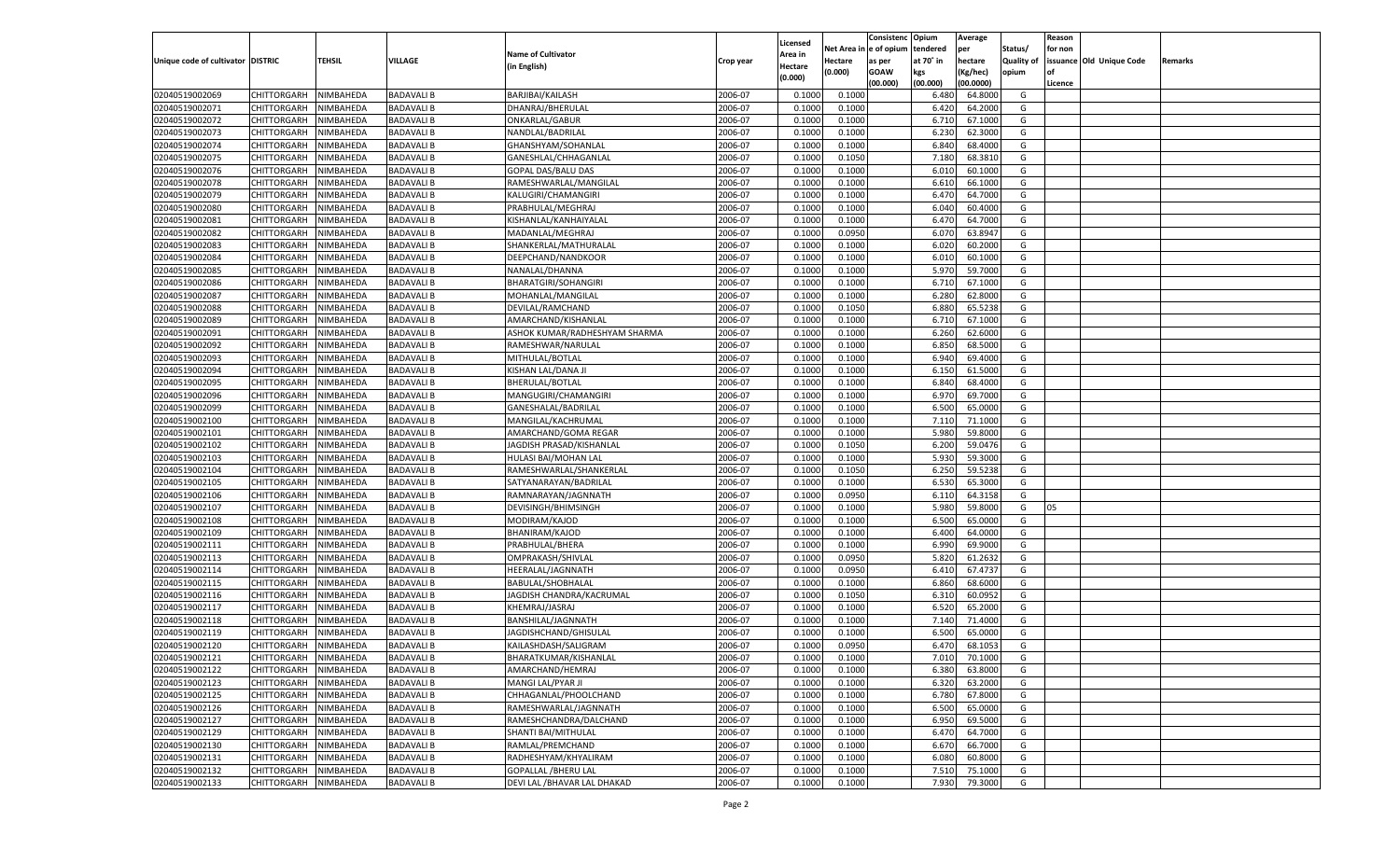|                                   |                       |           |                       |                                 |           |          |          | Consistenc Opium |           | Average   |                   | Reason    |                          |         |
|-----------------------------------|-----------------------|-----------|-----------------------|---------------------------------|-----------|----------|----------|------------------|-----------|-----------|-------------------|-----------|--------------------------|---------|
|                                   |                       |           |                       |                                 |           | Licensed | Net Area | e of opium       | tendered  | per       | Status/           | for non   |                          |         |
| Unique code of cultivator DISTRIC |                       | TEHSIL    | VILLAGE               | <b>Name of Cultivator</b>       | Crop year | Area in  | Hectare  | as per           | at 70˚ in | hectare   | <b>Quality of</b> |           | issuance Old Unique Code | Remarks |
|                                   |                       |           |                       | (in English)                    |           | Hectare  | (0.000)  | <b>GOAW</b>      | kgs       | (Kg/hec)  | opium             | <b>of</b> |                          |         |
|                                   |                       |           |                       |                                 |           | (0.000)  |          | (00.000)         | (00.000)  | (00.0000) |                   | Licence   |                          |         |
|                                   |                       |           |                       |                                 |           |          |          |                  |           |           |                   |           |                          |         |
| 02040519002134                    | CHITTORGARH           | NIMBAHEDA | <b>BADAVALI B</b>     | JAI CHAND/BALU                  | 2006-07   | 0.1000   | 0.1000   |                  | 5.990     | 59.9000   | G                 |           |                          |         |
| 02040519002135                    | CHITTORGARH           | NIMBAHEDA | <b>BADAVALI B</b>     | KHEMI BAI/UKAR LAL              | 2006-07   | 0.1000   | 0.1000   |                  | 5.990     | 59.9000   | G                 |           |                          |         |
| 02040519002136                    | <b>CHITTORGARH</b>    | NIMBAHEDA | <b>BADAVALI B</b>     | MANNA LAL/CHUNA JI              | 2006-07   | 0.1000   | 0.1050   |                  | 6.280     | 59.8095   | G                 |           |                          |         |
| 02040519002137                    | CHITTORGARH           | NIMBAHEDA | <b>BADAVALI B</b>     | RATAN LAL/CHUNNI LAL PRAJAPAT   | 2006-07   | 0.1000   | 0.1000   |                  | 6.540     | 65.4000   | G                 |           |                          |         |
| 02040519002138                    | CHITTORGARH           | NIMBAHEDA | <b>BADAVALI B</b>     | VISHNU GIRI/MANOHAR GIRI        | 2006-07   | 0.1000   | 0.1000   |                  | 6.580     | 65.8000   | G                 |           |                          |         |
| 02040519002139                    | CHITTORGARH           | NIMBAHEDA | <b>BADAVALI B</b>     | TULSIRAM/KHAYALI LAL SHARMA     | 2006-07   | 0.1000   | 0.1000   |                  | 6.110     | 61.1000   | G                 |           |                          |         |
| 02040519002140                    | CHITTORGARH           | NIMBAHEDA | <b>BADAVALI B</b>     | JANI BAI/RAMCHANDRA             | 2006-07   | 0.1000   | 0.1050   |                  | 6.150     | 58.5714   | G                 |           |                          |         |
| 02040519002141                    | CHITTORGARH           | NIMBAHEDA | <b>BADAVALI B</b>     | RATAN SINGH/BHIM SINGH          | 2006-07   | 0.1000   | 0.1000   |                  | 6.200     | 62.0000   | G                 |           |                          |         |
| 02040519002142                    | CHITTORGARH           | NIMBAHEDA | <b>BADAVALI B</b>     | DEVILAAL/GULAB JI BALAI         | 2006-07   | 0.1000   | 0.1000   |                  | 6.900     | 69.0000   | G                 |           |                          |         |
| 02040519002143                    | CHITTORGARH           | NIMBAHEDA | <b>BADAVALI B</b>     | NAND LAL/KISHAN LAL SHARMA      | 2006-07   | 0.1000   | 0.1050   |                  | 6.880     | 65.5238   | G                 |           |                          |         |
| 02040519002144                    | CHITTORGARH           | NIMBAHEDA | <b>BADAVALI B</b>     | GISHU LAL/HAR NIVAS SHARMA      | 2006-07   | 0.1000   | 0.1050   |                  | 6.280     | 59.8095   | G                 |           |                          |         |
| 02040519002145                    | CHITTORGARH           | NIMBAHEDA | <b>BADAVALI B</b>     | JASH RAJ/CHUNNI LAL PRAJAPAT    | 2006-07   | 0.1000   | 0.1050   |                  | 5.560     | 52.9524   | G                 | 04        |                          |         |
| 02040519002146                    | CHITTORGARH           | NIMBAHEDA | <b>BADAVALI B</b>     | PRABHU LAL/KISHAN LAL DHAKAD    | 2006-07   | 0.1000   | 0.0950   |                  | 6.670     | 70.2105   | G                 |           |                          |         |
|                                   |                       |           |                       |                                 |           |          |          |                  |           |           |                   |           |                          |         |
| 02040519002147                    | CHITTORGARH           | NIMBAHEDA | <b>BADAVALI B</b>     | UDAY LAL/KHAYALI LAL REGAR      | 2006-07   | 0.1000   | 0.1050   |                  | 6.77      | 64.4762   | G                 |           |                          |         |
| 02040519002148                    | <b>CHITTORGARH</b>    | NIMBAHEDA | <b>BADAVALI B</b>     | BOTH LAL/CHOGA LAL NAI          | 2006-07   | 0.1000   | 0.1000   |                  | 6.500     | 65.0000   | G                 |           |                          |         |
| 02040519002149                    | CHITTORGARH           | NIMBAHEDA | <b>BADAVALI B</b>     | DHAN RAJ/NAND LAL SHARMA        | 2006-07   | 0.1000   | 0.1000   |                  | 6.760     | 67.6000   | G                 |           |                          |         |
| 02040519002151                    | <b>CHITTORGARH</b>    | NIMBAHEDA | <b>BADAVALI B</b>     | SUKHLAL/NATHU LAL DHAKAD        | 2006-07   | 0.1000   | 0.1000   |                  | 6.150     | 61.5000   | G                 |           |                          |         |
| 02040519002152                    | CHITTORGARH           | NIMBAHEDA | <b>BADAVALI B</b>     | DINESH CHANDRA/MADAN LAL DHAKAD | 2006-07   | 0.1000   | 0.0950   |                  | 6.190     | 65.1579   | G                 |           |                          |         |
| 02040519002153                    | <b>CHITTORGARH</b>    | NIMBAHEDA | <b>BADAVALI B</b>     | LILA SHANKAR/GHISU LAL DHAKAD   | 2006-07   | 0.1000   | 0.1000   |                  | 6.510     | 65.1000   | G                 |           |                          |         |
| 02040519002154                    | CHITTORGARH           | NIMBAHEDA | <b>BADAVALI B</b>     | SHRILAL/TULSIRAM                | 2006-07   | 0.1000   | 0.1000   |                  | 6.780     | 67.8000   | G                 |           |                          |         |
| 02040519003001                    | <b>CHITTORGARH</b>    | NIMBAHEDA | <b>BANGEDAGHATA A</b> | MANGILAL/RAMALAL                | 2006-07   | 0.1000   | 0.1000   |                  | 6.520     | 65.2000   | G                 |           |                          |         |
| 02040519003002                    | CHITTORGARH           | NIMBAHEDA | <b>BANGEDAGHATA A</b> | RATANLAL/KISHANLAL              | 2006-07   | 0.1000   | 0.1000   |                  | 6.650     | 66.5000   | G                 |           |                          |         |
| 02040519003003                    | <b>CHITTORGARH</b>    | NIMBAHEDA | <b>BANGEDAGHATA A</b> | VARJIBAI/TEKCHAND               | 2006-07   | 0.1000   | 0.1000   |                  | 6.650     | 66.5000   | G                 |           |                          |         |
| 02040519003004                    | CHITTORGARH           | NIMBAHEDA | <b>BANGEDAGHATA A</b> | MANGILAL/ONKAR                  | 2006-07   | 0.1000   | 0.1000   |                  | 6.620     | 66.2000   | G                 |           |                          |         |
| 02040519003005                    | <b>CHITTORGARH</b>    | NIMBAHEDA | <b>BANGEDAGHATA A</b> | BHURALAL/BHANWAR LAL            | 2006-07   | 0.1000   | 0.1000   |                  | 6.660     | 66.6000   | G                 |           |                          |         |
| 02040519003006                    | CHITTORGARH           | NIMBAHEDA | <b>BANGEDAGHATA A</b> | MOTIYABAI/MANGILAL              | 2006-07   | 0.1000   | 0.0950   |                  | 6.620     | 69.6842   | G                 |           |                          |         |
| 02040519003007                    | <b>CHITTORGARH</b>    | NIMBAHEDA | <b>BANGEDAGHATA A</b> | GOPALLAL/LALU                   | 2006-07   | 0.1000   | 0.1000   |                  | 6.830     | 68.3000   | G                 |           |                          |         |
| 02040519003008                    | CHITTORGARH           | NIMBAHEDA | <b>BANGEDAGHATA A</b> | DHAPU BAI/NANALAL               | 2006-07   | 0.1000   | 0.1000   |                  | 6.670     | 66.7000   | G                 |           |                          |         |
| 02040519003009                    | <b>CHITTORGARH</b>    | NIMBAHEDA |                       | BHUVANIRAM/KESURAM              | 2006-07   | 0.1000   | 0.1000   |                  | 6.800     | 68.0000   | G                 |           |                          |         |
|                                   |                       |           | BANGEDAGHATA A        |                                 |           |          |          |                  |           |           |                   |           |                          |         |
| 02040519003010                    | CHITTORGARH           | NIMBAHEDA | BANGEDAGHATA A        | BHUWANIRAM/JAGNNATH             | 2006-07   | 0.1000   | 0.0950   |                  | 6.610     | 69.5789   | G                 |           |                          |         |
| 02040519003011                    | CHITTORGARH           | NIMBAHEDA | <b>BANGEDAGHATA A</b> | BHERULAL/GHISALAI               | 2006-07   | 0.1000   | 0.0950   |                  | 6.720     | 70.7368   | G                 |           |                          |         |
| 02040519003012                    | CHITTORGARH           | NIMBAHEDA | <b>BANGEDAGHATA A</b> | SHANTILAL/HEERALAL              | 2006-07   | 0.1000   | 0.1000   |                  | 7.080     | 70.8000   | G                 |           |                          |         |
| 02040519003013                    | <b>CHITTORGARH</b>    | NIMBAHEDA | <b>BANGEDAGHATA A</b> | RAMESHWARLAL/BHUVANIRAM         | 2006-07   | 0.1000   | 0.1000   |                  | 7.020     | 70.2000   | G                 |           |                          |         |
| 02040519003014                    | CHITTORGARH           | NIMBAHEDA | BANGEDAGHATA A        | BADRILAL/NANURAM                | 2006-07   | 0.1000   | 0.1000   |                  | 6.87      | 68.7000   | G                 |           |                          |         |
| 02040519003015                    | CHITTORGARH           | NIMBAHEDA | <b>BANGEDAGHATA A</b> | BHANWARLAL/KESHURAM             | 2006-07   | 0.1000   | 0.1000   |                  | 6.100     | 61.0000   | G                 |           |                          |         |
| 02040519003016                    | CHITTORGARH           | NIMBAHEDA | <b>BANGEDAGHATA A</b> | CHHAGANLAL/NANALAL              | 2006-07   | 0.1000   | 0.0950   |                  | 5.900     | 62.1053   | G                 |           |                          |         |
| 02040519003017                    | CHITTORGARH           | NIMBAHEDA | <b>BANGEDAGHATA A</b> | MOTI LAL/KASIRAM                | 2006-07   | 0.1000   | 0.0950   |                  | 6.680     | 70.3158   | G                 |           |                          |         |
| 02040519003018                    | CHITTORGARH           | NIMBAHEDA | BANGEDAGHATA A        | NANA/NARAYAN                    | 2006-07   | 0.1000   | 0.0950   |                  | 6.640     | 69.894    | G                 |           |                          |         |
| 02040519003019                    | CHITTORGARH           | NIMBAHEDA | <b>BANGEDAGHATA A</b> | CHUNNI LAL/AMARCHAND            | 2006-07   | 0.1000   | 0.1000   |                  | 6.630     | 66.3000   | G                 |           |                          |         |
| 02040519003020                    | CHITTORGARH           | NIMBAHEDA | <b>BANGEDAGHATA A</b> | SHIVNARAYAN/PRABHULAL           | 2006-07   | 0.1000   | 0.0950   |                  | 6.72      | 70.7368   | G                 |           |                          |         |
| 02040519003021                    | CHITTORGARH           | NIMBAHEDA | <b>BANGEDAGHATA A</b> | GANGARAM/BHUVANIRAM             | 2006-07   | 0.1000   | 0.1000   |                  | 6.260     | 62.6000   | G                 |           |                          |         |
| 02040519003022                    | CHITTORGARH           | NIMBAHEDA | BANGEDAGHATA A        | RADHESHYAM/BHURIBAI             | 2006-07   | 0.1000   | 0.1000   |                  | 6.150     | 61.5000   | G                 |           |                          |         |
| 02040519003023                    | CHITTORGARH           | NIMBAHEDA | <b>BANGEDAGHATA A</b> | ONKARLAL/BHAGIRATH              | 2006-07   | 0.1000   | 0.1000   |                  | 6.300     | 63.0000   | G                 |           |                          |         |
| 02040519003024                    | CHITTORGARH           | NIMBAHEDA | <b>BANGEDAGHATA A</b> | VARDICHAND/PYARA                | 2006-07   | 0.1000   | 0.0950   |                  | 6.85      | 72.105    | G                 |           |                          |         |
| 02040519003025                    | CHITTORGARH           | NIMBAHEDA | <b>BANGEDAGHATA A</b> | PHOOLCHAND/SUKHDEV              | 2006-07   | 0.1000   | 0.1000   |                  | 6.940     | 69.4000   | G                 |           |                          |         |
|                                   |                       |           |                       |                                 |           |          |          |                  |           |           | G                 |           |                          |         |
| 02040519003026                    | CHITTORGARH NIMBAHEDA |           | <b>BANGEDAGHATA A</b> | NANA LAL/TULSIRAM               | 2006-07   | 0.1000   | 0.1000   |                  | 5.890     | 58.9000   |                   |           |                          |         |
| 02040519003028                    | <b>CHITTORGARH</b>    | NIMBAHEDA | <b>BANGEDAGHATA A</b> | KANHAIYALAL/BHUWANIRAM          | 2006-07   | 0.1000   | 0.0950   |                  | 6.770     | 71.2632   | G                 |           |                          |         |
| 02040519003030                    | CHITTORGARH           | NIMBAHEDA | <b>BANGEDAGHATA A</b> | HEERA LAL/JIVRAJ                | 2006-07   | 0.1000   | 0.0950   |                  | 7.470     | 78.6316   | G                 |           |                          |         |
| 02040519003031                    | <b>CHITTORGARH</b>    | NIMBAHEDA | <b>BANGEDAGHATA A</b> | LABCHAND/OUNKAR LAL             | 2006-07   | 0.1000   | 0.0950   |                  | 6.310     | 66.4211   | G                 |           |                          |         |
| 02040519003032                    | <b>CHITTORGARH</b>    | NIMBAHEDA | <b>BANGEDAGHATA A</b> | MOHANLAL/NANALAL                | 2006-07   | 0.1000   | 0.0950   |                  | 6.650     | 70.0000   | G                 |           |                          |         |
| 02040519003035                    | <b>CHITTORGARH</b>    | NIMBAHEDA | <b>BANGEDAGHATA A</b> | KISHANLAL/BHUWANIRAM            | 2006-07   | 0.1000   | 0.1000   |                  | 6.460     | 64.6000   | G                 |           |                          |         |
| 02040519003036                    | <b>CHITTORGARH</b>    | NIMBAHEDA | <b>BANGEDAGHATA A</b> | NANIBAI/BHANWARLAL              | 2006-07   | 0.1000   | 0.0950   |                  | 6.790     | 71.4737   | G                 |           |                          |         |
| 02040519003037                    | <b>CHITTORGARH</b>    | NIMBAHEDA | <b>BANGEDAGHATA A</b> | PRABHULAL/ONKARLAL              | 2006-07   | 0.1000   | 0.1000   |                  | 7.720     | 77.2000   | G                 |           |                          |         |
| 02040519003038                    | <b>CHITTORGARH</b>    | NIMBAHEDA | <b>BANGEDAGHATA A</b> | MANGILAL/NANALAL                | 2006-07   | 0.1000   | 0.0950   |                  | 6.930     | 72.9474   | G                 |           |                          |         |
| 02040519003039                    | <b>CHITTORGARH</b>    | NIMBAHEDA | <b>BANGEDAGHATA A</b> | ASHOKKUMAR/BHAWARLAL            | 2006-07   | 0.1000   | 0.1000   |                  | 7.280     | 72.8000   | G                 |           |                          |         |
| 02040519003040                    | CHITTORGARH           | NIMBAHEDA | <b>BANGEDAGHATA A</b> | SHUWAGI BAI/RAM LAL             | 2006-07   | 0.1000   | 0.1000   |                  | 6.570     | 65.7000   | G                 |           |                          |         |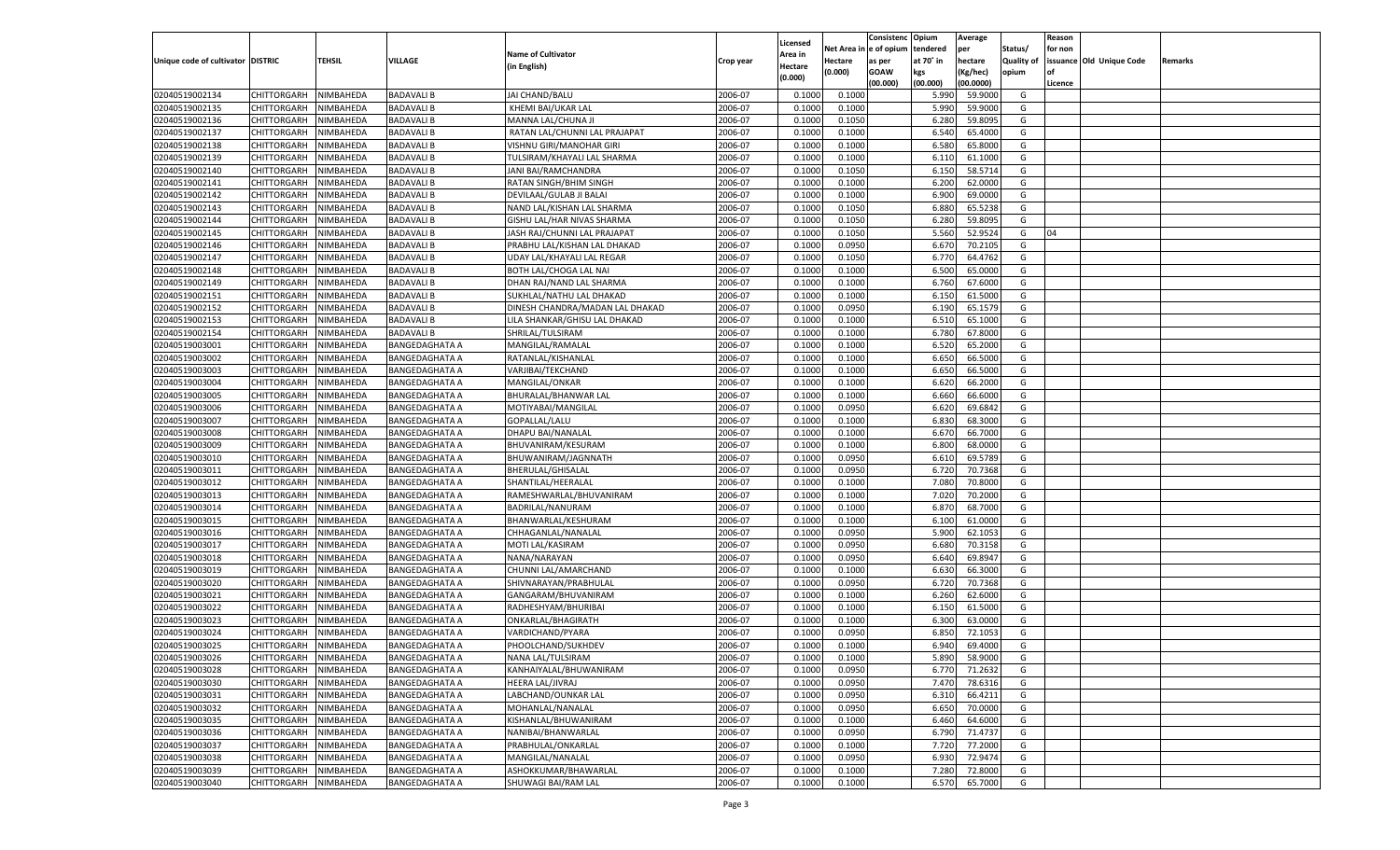|                                   |                       |               |                       |                                        |           |                           |                  | Consistenc  | Opium     | Average   |                   | Reason  |                          |         |
|-----------------------------------|-----------------------|---------------|-----------------------|----------------------------------------|-----------|---------------------------|------------------|-------------|-----------|-----------|-------------------|---------|--------------------------|---------|
|                                   |                       |               |                       | <b>Name of Cultivator</b>              |           | Licensed                  | Net Area         | e of opium  | tendered  | per       | Status/           | for non |                          |         |
| Unique code of cultivator DISTRIC |                       | <b>TEHSIL</b> | VILLAGE               | (in English)                           | Crop year | <b>Area in</b><br>Hectare | Hectare          | as per      | at 70° in | hectare   | <b>Quality of</b> |         | issuance Old Unique Code | Remarks |
|                                   |                       |               |                       |                                        |           | (0.000)                   | (0.000)          | <b>GOAW</b> | kgs       | (Kg/hec)  | opium             |         |                          |         |
|                                   |                       |               |                       |                                        |           |                           |                  | (00.000)    | (00.000)  | (00.0000) |                   | Licence |                          |         |
| 02040519003043                    | CHITTORGARH           | NIMBAHEDA     | <b>BANGEDAGHATA A</b> | DEUBAI/MOTILAL                         | 2006-07   | 0.1000                    | 0.1000           |             | 6.150     | 61.5000   | G                 |         |                          |         |
| 02040519003044                    | CHITTORGARH           | NIMBAHEDA     | BANGEDAGHATA A        | LALURAM/KHEMRAJ                        | 2006-07   | 0.1000                    | 0.1000           |             | 7.380     | 73.8000   | G                 |         |                          |         |
| 02040519003045                    | CHITTORGARH           | NIMBAHEDA     | <b>BANGEDAGHATA A</b> | BHANWARLAL/GOPAL                       | 2006-07   | 0.1000                    | 0.1000           | 52.25       | 5.400     | 54.0000   | G                 | 04      |                          |         |
| 02040519003046                    | CHITTORGARH           | NIMBAHEDA     | <b>BANGEDAGHATA A</b> | CHUNNILAL/BADRILAL                     | 2006-07   | 0.1000                    | 0.1000           |             | 7.480     | 74.8000   | G                 |         |                          |         |
| 02040519003047                    | CHITTORGARH           | NIMBAHEDA     | <b>BANGEDAGHATA A</b> | NATHIBAI/NANDLAL                       | 2006-07   | 0.1000                    | 0.1000           |             | 6.390     | 63.9000   | G                 |         |                          |         |
| 02040519003049                    | CHITTORGARH           | NIMBAHEDA     | BANGEDAGHATA A        | SHRILAL/KISHANLAL                      | 2006-07   | 0.1000                    | 0.1000           |             | 6.690     | 66.9000   | G                 |         |                          |         |
| 02040519003050                    | CHITTORGARH           | NIMBAHEDA     | <b>BANGEDAGHATA A</b> | KAILASH/JITU                           | 2006-07   | 0.1000                    | 0.1000           |             | 6.440     | 64.4000   | G                 |         |                          |         |
| 02040519003051                    | CHITTORGARH           | NIMBAHEDA     | <b>BANGEDAGHATA A</b> | NANDLAL/KHEMRAJ                        | 2006-07   | 0.1000                    | 0.1000           |             | 6.440     | 64.4000   | G                 |         |                          |         |
| 02040519003052                    | CHITTORGARH           | NIMBAHEDA     | <b>BANGEDAGHATA A</b> | LAXMINARAYAN/NAND LAL                  | 2006-07   | 0.1000                    | 0.1000           |             | 7.450     | 74.5000   | G                 |         |                          |         |
| 02040519003053                    | CHITTORGARH           | NIMBAHEDA     | BANGEDAGHATA A        | MANGIBAI/HEERALAL                      | 2006-07   | 0.1000                    | 0.1000           |             | 7.450     | 74.5000   | G                 |         |                          |         |
| 02040519003054                    | CHITTORGARH           | NIMBAHEDA     | <b>BANGEDAGHATA A</b> | PARBHU LAL/AMAR CHAND                  | 2006-07   | 0.1000                    | 0.1000           |             | 6.690     | 66.9000   | G                 |         |                          |         |
| 02040519003055                    | CHITTORGARH           | NIMBAHEDA     | <b>BANGEDAGHATA A</b> | JEETU/NANA                             | 2006-07   | 0.1000                    | 0.1000           |             | 6.930     | 69.3000   | G                 |         |                          |         |
| 02040519003057                    | CHITTORGARH           | NIMBAHEDA     | <b>BANGEDAGHATA A</b> | KANHAIYALAL/ONKAR                      | 2006-07   | 0.1000                    | 0.0950           |             | 5.900     | 62.105    | G                 |         |                          |         |
| 02040519003058                    | CHITTORGARH           | NIMBAHEDA     | <b>BANGEDAGHATA A</b> | PHOOLCHAND/SHANKERLAL-KASHIRAM         | 2006-07   | 0.1000                    | 0.1000           |             | 6.580     | 65.8000   | G                 |         |                          |         |
| 02040519003059                    | CHITTORGARH           | NIMBAHEDA     | <b>BANGEDAGHATA A</b> | MANGI LAL/KASIRAM                      | 2006-07   | 0.1000                    | 0.0950           |             | 6.700     | 70.5263   | G                 |         |                          |         |
| 02040519003060                    | CHITTORGARH           | NIMBAHEDA     | BANGEDAGHATA A        | CHHAGANLAL/ONKARLAL                    | 2006-07   | 0.1000                    | 0.1000           |             | 6.890     | 68.9000   | G                 |         |                          |         |
| 02040519003061                    | CHITTORGARH           | NIMBAHEDA     | <b>BANGEDAGHATA A</b> | <b>BHGAVAN/BHURA</b>                   | 2006-07   | 0.1000                    | 0.1000           |             | 6.770     | 67.7000   | G                 |         |                          |         |
| 02040519003062                    | CHITTORGARH           | NIMBAHEDA     | BANGEDAGHATA A        | LABHCHAND/HARLAL                       | 2006-07   | 0.1000                    | 0.1000           |             | 6.920     | 69.2000   | G                 |         |                          |         |
| 02040519003063                    | CHITTORGARH           | NIMBAHEDA     | <b>BANGEDAGHATA A</b> | <b>BABULAL/BHAGU REGAR</b>             | 2006-07   | 0.1000                    | 0.1050           |             | 6.850     | 65.2381   | G                 |         |                          |         |
| 02040519003064                    | CHITTORGARH           | NIMBAHEDA     | <b>BANGEDAGHATA A</b> | GHISU/KISHANLAL                        | 2006-07   | 0.1000                    | 0.1000           |             | 6.600     | 66.0000   | G                 |         |                          |         |
| 02040519003065                    | CHITTORGARH           | NIMBAHEDA     | <b>BANGEDAGHATA A</b> | MANGILAL/HUKMA REGAR                   | 2006-07   | 0.1000                    | 0.1000           |             | 7.470     | 74.7000   | G                 |         |                          |         |
| 02040519003066                    | CHITTORGARH           | NIMBAHEDA     | <b>BANGEDAGHATA A</b> | CHATRULAL/BHAGWAN REGAR                | 2006-07   | 0.1000                    | 0.1000           |             | 5.710     | 57.1000   | G                 |         |                          |         |
| 02040519003067                    | CHITTORGARH           | NIMBAHEDA     | <b>BANGEDAGHATA A</b> | ONKARLAL/BHAGU                         | 2006-07   | 0.1000                    | 0.1000           |             | 6.920     | 69.2000   | G                 |         |                          |         |
| 02040519003068                    | CHITTORGARH           | NIMBAHEDA     | <b>BANGEDAGHATA A</b> | RATANLAL/ONKAR                         | 2006-07   | 0.1000                    | 0.1000           |             | 7.520     | 75.2000   | G                 |         |                          |         |
| 02040519003069                    | CHITTORGARH           | NIMBAHEDA     | <b>BANGEDAGHATA A</b> | AMBALAL/JAGNNATH                       | 2006-07   | 0.1000                    | 0.1000           |             | 6.960     | 69.6000   | G                 |         |                          |         |
| 02040519003070                    |                       |               |                       |                                        | 2006-07   | 0.1000                    |                  |             | 7.060     | 70.6000   | G                 |         |                          |         |
| 02040519003072                    | CHITTORGARH           | NIMBAHEDA     | BANGEDAGHATA A        | TULSIRAM/BHANWARLAL<br>MANGILAL/KISHAN | 2006-07   | 0.1000                    | 0.1000<br>0.0950 |             | 6.000     | 63.1579   | G                 |         |                          |         |
|                                   | CHITTORGARH           | NIMBAHEDA     | <b>BANGEDAGHATA A</b> |                                        |           |                           |                  |             |           | 66.6000   |                   |         |                          |         |
| 02040519003073                    | CHITTORGARH           | NIMBAHEDA     | <b>BANGEDAGHATA A</b> | NANDLAL/BHAGWAN                        | 2006-07   | 0.1000                    | 0.1000           |             | 6.660     | 71.6000   | G<br>G            |         |                          |         |
| 02040519003074                    | CHITTORGARH           | NIMBAHEDA     | <b>BANGEDAGHATA A</b> | BHERULAL/SHANKERLAL                    | 2006-07   | 0.1000                    | 0.1000           |             | 7.160     |           |                   |         |                          |         |
| 02040519003075                    | CHITTORGARH           | NIMBAHEDA     | <b>BANGEDAGHATA A</b> | KALURAM/KISHANLAL                      | 2006-07   | 0.1000                    | 0.1000           |             | 7.350     | 73.5000   | G                 |         |                          |         |
| 02040519003076                    | CHITTORGARH           | NIMBAHEDA     | <b>BANGEDAGHATA A</b> | VARDICHAND/BHAGU                       | 2006-07   | 0.1000                    | 0.1050           |             | 6.400     | 60.9524   | G                 |         |                          |         |
| 02040519003078                    | CHITTORGARH           | NIMBAHEDA     | <b>BANGEDAGHATA A</b> | PHOOLCHAND/BHANWARLAL                  | 2006-07   | 0.1000                    | 0.0950           |             | 6.750     | 71.0526   | G                 |         |                          |         |
| 02040519003079                    | CHITTORGARH           | NIMBAHEDA     | <b>BANGEDAGHATA A</b> | CHAGAN LAL/NARAYAN                     | 2006-07   | 0.1000                    | 0.1000           |             | 6.700     | 67.0000   | G                 |         |                          |         |
| 02040519003080                    | CHITTORGARH           | NIMBAHEDA     | <b>BANGEDAGHATA A</b> | KISHANLAL/MODIRAM                      | 2006-07   | 0.1000                    | 0.1000           |             | 6.160     | 61.6000   | G                 |         |                          |         |
| 02040519003081                    | CHITTORGARH           | NIMBAHEDA     | <b>BANGEDAGHATA A</b> | RAMCHANDRA/DEVA BALAI                  | 2006-07   | 0.1000                    | 0.1000           |             | 6.120     | 61.2000   | G                 |         |                          |         |
| 02040519003082                    | CHITTORGARH           | NIMBAHEDA     | <b>BANGEDAGHATA A</b> | HEMRAJ/NARAYAN                         | 2006-07   | 0.1000                    | 0.1050           |             | 6.780     | 64.5714   | G                 |         |                          |         |
| 02040519003083                    | CHITTORGARH           | NIMBAHEDA     | <b>BANGEDAGHATA A</b> | NANDLAL/HARLAL                         | 2006-07   | 0.1000                    | 0.1000           |             | 6.720     | 67.2000   | G                 |         |                          |         |
| 02040519003084                    | CHITTORGARH           | NIMBAHEDA     | <b>BANGEDAGHATA A</b> | LALCHAND/NARAYAN                       | 2006-07   | 0.1000                    | 0.1000           |             | 7.280     | 72.8000   | G                 |         |                          |         |
| 02040519003085                    | CHITTORGARH           | NIMBAHEDA     | <b>BANGEDAGHATA A</b> | AMARCHAND/KHEMRAJ                      | 2006-07   | 0.1000                    | 0.1000           |             | 6.660     | 66.6000   | G                 |         |                          |         |
| 02040519003086                    | CHITTORGARH           | NIMBAHEDA     | <b>BANGEDAGHATA A</b> | <b>BANSHILAL/ONKAR</b>                 | 2006-07   | 0.1000                    | 0.1000           |             | 6.41      | 64.1000   | G                 |         |                          |         |
| 02040519003087                    | CHITTORGARH           | NIMBAHEDA     | <b>BANGEDAGHATA A</b> | MOHAN LAL/BHAGVAN                      | 2006-07   | 0.1000                    | 0.1000           |             | 6.150     | 61.5000   | G                 | 05      |                          |         |
| 02040519003088                    | CHITTORGARH           | NIMBAHEDA     | <b>BANGEDAGHATA A</b> | GISU/BHUVANIRAM                        | 2006-07   | 0.1000                    | 0.0950           |             | 6.480     | 68.2105   | G                 |         |                          |         |
| 02040519003092                    | CHITTORGARH           | NIMBAHEDA     | <b>BANGEDAGHATA A</b> | DHAPUBAI/GOKUL                         | 2006-07   | 0.1000                    | 0.1050           |             | 6.740     | 64.1905   | G                 |         |                          |         |
| 02040519003093                    | CHITTORGARH           | NIMBAHEDA     | <b>BANGEDAGHATA A</b> | LABHCHAND/KISHANLAL                    | 2006-07   | 0.1000                    | 0.1000           |             | 6.97      | 69.7000   | G                 |         |                          |         |
| 02040519003094                    | CHITTORGARH           | NIMBAHEDA     | <b>BANGEDAGHATA A</b> | MANGI LAL/BARDI CHAND                  | 2006-07   | 0.1000                    | 0.1000           |             | 6.960     | 69.6000   | G                 |         |                          |         |
| 02040519003095                    | CHITTORGARH NIMBAHEDA |               | <b>BANGEDAGHATA A</b> | GEETALAL/NANDLAL                       | 2006-07   | 0.1000                    | 0.1000           |             | 6.520     | 65.2000   | G                 |         |                          |         |
| 02040519003096                    | <b>CHITTORGARH</b>    | NIMBAHEDA     | <b>BANGEDAGHATA A</b> | <b>GOPAL LAL/MANGI LAL</b>             | 2006-07   | 0.1000                    | 0.1000           |             | 6.640     | 66.4000   | G                 |         |                          |         |
| 02040519003097                    | CHITTORGARH           | NIMBAHEDA     | <b>BANGEDAGHATA A</b> | KALURAM/JAGGA                          | 2006-07   | 0.1000                    | 0.1000           |             | 6.640     | 66.4000   | G                 |         |                          |         |
| 02040519003098                    | <b>CHITTORGARH</b>    | NIMBAHEDA     | <b>BANGEDAGHATA A</b> | MANGILAL/NATHULAL                      | 2006-07   | 0.1000                    | 0.1000           |             | 6.120     | 61.2000   | G                 |         |                          |         |
| 02040519003100                    | <b>CHITTORGARH</b>    | NIMBAHEDA     | <b>BANGEDAGHATA A</b> | RAMESHWARLAL/KISHANLAL                 | 2006-07   | 0.1000                    | 0.1000           |             | 6.050     | 60.5000   | G                 |         |                          |         |
| 02040519003101                    | <b>CHITTORGARH</b>    | NIMBAHEDA     | <b>BANGEDAGHATA A</b> | PUSHKARLAL/BHERULAL                    | 2006-07   | 0.1000                    | 0.1000           |             | 6.170     | 61.7000   | G                 |         |                          |         |
| 02040519003104                    | <b>CHITTORGARH</b>    | NIMBAHEDA     | <b>BANGEDAGHATA A</b> | MOHANLAL/KALURAM                       | 2006-07   | 0.1000                    | 0.0950           |             | 6.830     | 71.8947   | G                 |         |                          |         |
| 02040519003105                    | <b>CHITTORGARH</b>    | NIMBAHEDA     | <b>BANGEDAGHATA A</b> | RAM LAL/RAMCHANDRA                     | 2006-07   | 0.1000                    | 0.0950           |             | 6.810     | 71.6842   | G                 |         |                          |         |
| 02040519003106                    | <b>CHITTORGARH</b>    | NIMBAHEDA     | <b>BANGEDAGHATA A</b> | BANSILAL/KALURAM                       | 2006-07   | 0.1000                    | 0.0950           |             | 6.550     | 68.9474   | G                 |         |                          |         |
| 02040519003107                    | <b>CHITTORGARH</b>    | NIMBAHEDA     | <b>BANGEDAGHATA A</b> | RAMCHANDRA/MOTILAL REGAR               | 2006-07   | 0.1000                    | 0.1000           |             | 6.280     | 62.8000   | G                 |         |                          |         |
| 02040519003108                    | <b>CHITTORGARH</b>    | NIMBAHEDA     | <b>BANGEDAGHATA A</b> | BABULAL/JAIRAM                         | 2006-07   | 0.1000                    | 0.1000           |             | 7.050     | 70.5000   | G                 |         |                          |         |
|                                   |                       |               |                       |                                        |           |                           |                  |             |           |           |                   |         |                          |         |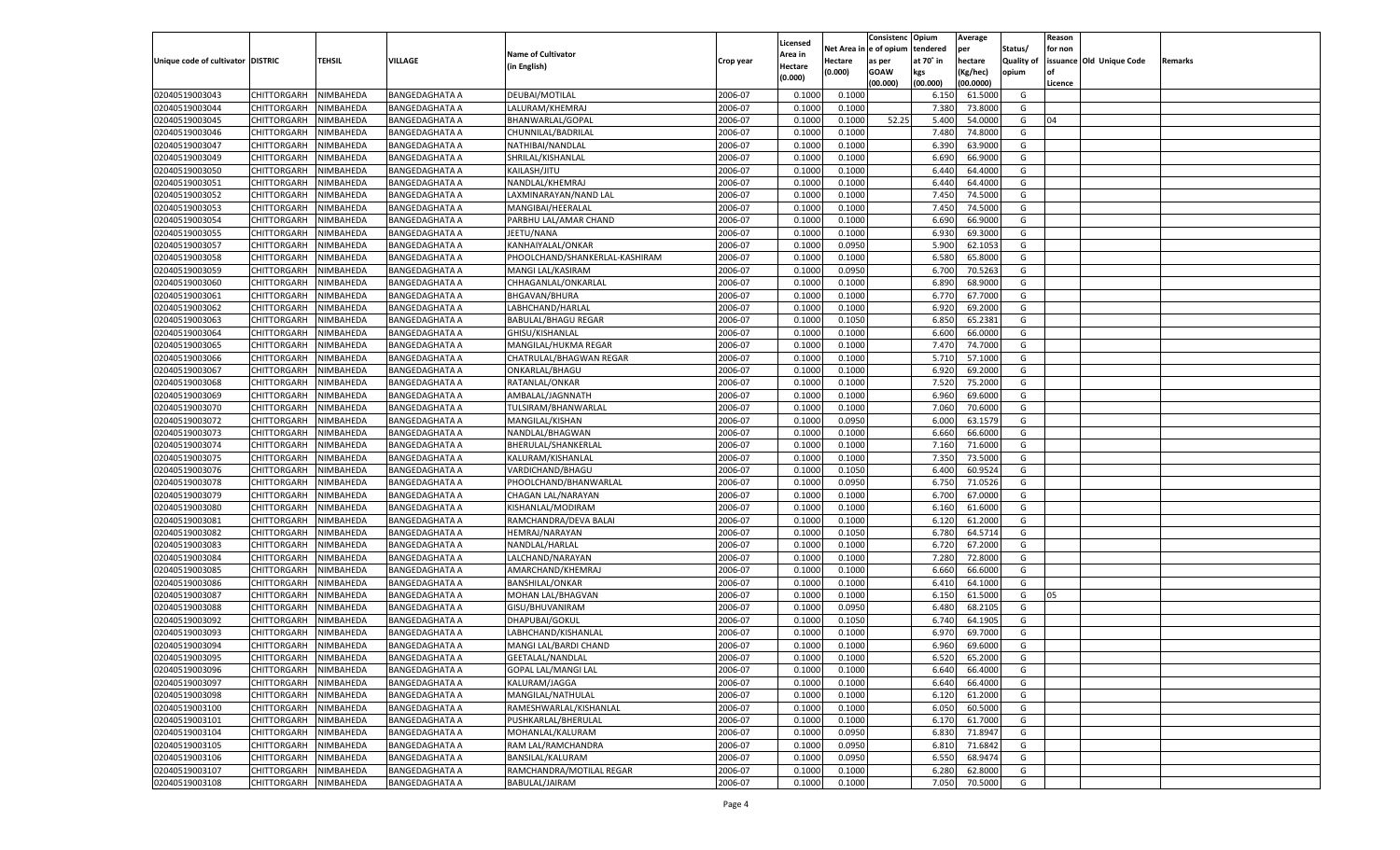|                                   |                                      |               |                       |                           |           |                           |          | Consistenc  | Opium     | Average   |                   | Reason  |                          |         |
|-----------------------------------|--------------------------------------|---------------|-----------------------|---------------------------|-----------|---------------------------|----------|-------------|-----------|-----------|-------------------|---------|--------------------------|---------|
|                                   |                                      |               |                       | <b>Name of Cultivator</b> |           | Licensed                  | Net Area | e of opium  | tendered  | per       | Status/           | for non |                          |         |
| Unique code of cultivator DISTRIC |                                      | <b>TEHSIL</b> | VILLAGE               | (in English)              | Crop year | <b>Area in</b><br>Hectare | Hectare  | as per      | at 70° in | hectare   | <b>Quality of</b> |         | issuance Old Unique Code | Remarks |
|                                   |                                      |               |                       |                           |           | (0.000)                   | (0.000)  | <b>GOAW</b> | kgs       | (Kg/hec)  | opium             |         |                          |         |
|                                   |                                      |               |                       |                           |           |                           |          | (00.000)    | (00.000)  | (00.0000) |                   | Licence |                          |         |
| 02040519003111                    | CHITTORGARH                          | NIMBAHEDA     | <b>BANGEDAGHATA A</b> | ONKARLAL/MOTILAL          | 2006-07   | 0.1000                    | 0.1000   |             | 6.320     | 63.2000   | G                 |         |                          |         |
| 02040519003112                    | CHITTORGARH                          | NIMBAHEDA     | <b>BANGEDAGHATA A</b> | SURAJMAL/BHERULAL         | 2006-07   | 0.1000                    | 0.1000   |             | 6.350     | 63.5000   | G                 |         |                          |         |
| 02040519003113                    | CHITTORGARH                          | NIMBAHEDA     | <b>BANGEDAGHATA A</b> | GOPALLAL/BANSHILAL        | 2006-07   | 0.1000                    | 0.1000   |             | 6.660     | 66.6000   | G                 |         |                          |         |
| 02040519003114                    | CHITTORGARH                          | NIMBAHEDA     | <b>BANGEDAGHATA A</b> | SHAMBHULAL/JAIRAJ         | 2006-07   | 0.1000                    | 0.0950   |             | 6.050     | 63.6842   | G                 |         |                          |         |
| 02040519003116                    | CHITTORGARH                          | NIMBAHEDA     | <b>BANGEDAGHATA A</b> | ASHARAM/MODIRAM           | 2006-07   | 0.1000                    | 0.1000   |             | 6.070     | 60.7000   | G                 |         |                          |         |
| 02040519003117                    | CHITTORGARH                          | NIMBAHEDA     | <b>BANGEDAGHATA A</b> | UDAIRAM/BHANWARLAL DHAKAD | 2006-07   | 0.1000                    | 0.1000   |             | 6.200     | 62.0000   | G                 |         |                          |         |
| 02040519003118                    | CHITTORGARH                          | NIMBAHEDA     | <b>BANGEDAGHATA A</b> | KANHAIYALAL/MOTILAL       | 2006-07   | 0.1000                    | 0.1000   |             | 6.680     | 66.8000   | G                 |         |                          |         |
| 02040519003120                    | CHITTORGARH                          | NIMBAHEDA     | <b>BANGEDAGHATA A</b> | MADANLAL/PRABHULAL        | 2006-07   | 0.1000                    | 0.1000   |             | 6.490     | 64.9000   | G                 |         |                          |         |
| 02040519003121                    | CHITTORGARH                          | NIMBAHEDA     | <b>BANGEDAGHATA A</b> | PRABHULAL/KASHIRAM        | 2006-07   | 0.1000                    | 0.1000   |             | 6.440     | 64.4000   | G                 |         |                          |         |
| 02040519003122                    | CHITTORGARH                          | NIMBAHEDA     | <b>BANGEDAGHATA A</b> | NOJIBAI/JAGLIYA           | 2006-07   | 0.1000                    | 0.1000   |             | 6.650     | 66.5000   | G                 |         |                          |         |
| 02040519003126                    | CHITTORGARH                          | NIMBAHEDA     | <b>BANGEDAGHATA B</b> | SUKHLAL/TEKCHAND DHAKAD   | 2006-07   | 0.1000                    | 0.1000   |             | 6.980     | 69.8000   | G                 |         |                          |         |
| 02040519003129                    | CHITTORGARH                          | NIMBAHEDA     | <b>BANGEDAGHATA B</b> | PANNALAL/MOTI             | 2006-07   | 0.1000                    | 0.1000   |             | 5.880     | 58.8000   | G                 | 05      |                          |         |
| 02040519003130                    | CHITTORGARH                          | NIMBAHEDA     | <b>BANGEDAGHATA B</b> | RAMCHANDRA/SHANKAR        | 2006-07   | 0.1000                    | 0.1050   |             | 6.630     | 63.1429   | G                 | 05      |                          |         |
| 02040519003131                    | CHITTORGARH                          | NIMBAHEDA     | <b>BANGEDAGHATA B</b> | JHERAM/MOTI               | 2006-07   | 0.1000                    | 0.1000   |             | 6.330     | 63.3000   | G                 |         |                          |         |
| 02040519003132                    | CHITTORGARH                          | NIMBAHEDA     | <b>BANGEDAGHATA B</b> | BANSHILAL/JAIRAJ          | 2006-07   | 0.1000                    | 0.1000   |             | 6.220     | 62.2000   | G                 |         |                          |         |
| 02040519003133                    | CHITTORGARH                          | NIMBAHEDA     | <b>BANGEDAGHATA B</b> | BANSHILAL/NARAYAN         | 2006-07   | 0.1000                    | 0.1000   |             | 6.930     | 69.3000   | G                 |         |                          |         |
| 02040519003134                    | CHITTORGARH                          | NIMBAHEDA     | <b>BANGEDAGHATA B</b> | MANGILAL/HEMRAJ           | 2006-07   | 0.1000                    | 0.0950   |             | 6.090     | 64.1074   | G                 |         |                          |         |
| 02040519003135                    | CHITTORGARH                          | NIMBAHEDA     | <b>BANGEDAGHATA B</b> | NANALAL/HARIRAM           | 2006-07   | 0.1000                    | 0.1000   |             | 6.170     | 61.7000   | G                 |         |                          |         |
| 02040519003137                    | CHITTORGARH                          | NIMBAHEDA     | <b>BANGEDAGHATA B</b> | <b>BANSHILAL/DEVA</b>     | 2006-07   | 0.1000                    | 0.1000   |             | 6.890     | 68.9000   | G                 |         |                          |         |
| 02040519003138                    | CHITTORGARH                          | NIMBAHEDA     | <b>BANGEDAGHATA B</b> | RATANLAL/MULA             | 2006-07   | 0.1000                    | 0.1000   |             | 7.310     | 73.1000   | G                 |         |                          |         |
| 02040519003141                    | CHITTORGARH                          | NIMBAHEDA     | <b>BANGEDAGHATA B</b> | KAILASHCHAND/JAGLIYA      | 2006-07   | 0.1000                    | 0.0950   |             | 7.280     | 76.6316   | G                 |         |                          |         |
| 02040519003142                    | CHITTORGARH                          | NIMBAHEDA     | <b>BANGEDAGHATA B</b> | NANALAL/ROOPA             | 2006-07   | 0.1000                    | 0.1000   |             | 6.440     | 64.4000   | G                 |         |                          |         |
| 02040519003143                    | CHITTORGARH                          | NIMBAHEDA     | <b>BANGEDAGHATA B</b> | HEERALAL/BHANA            | 2006-07   | 0.1000                    | 0.1000   |             | 6.170     | 61.7000   | G                 |         |                          |         |
| 02040519003144                    | CHITTORGARH                          | NIMBAHEDA     | <b>BANGEDAGHATA B</b> | CHARU/KAJOD               | 2006-07   | 0.1000                    | 0.1000   |             | 6.490     | 64.9000   | G                 |         |                          |         |
| 02040519003145                    | CHITTORGARH                          | NIMBAHEDA     | <b>BANGEDAGHATA B</b> | SHIVLAL/CHTRU             | 2006-07   | 0.1000                    | 0.1000   |             | 6.010     | 60.1000   | G                 | 05      |                          |         |
| 02040519003146                    | CHITTORGARH                          | NIMBAHEDA     | <b>BANGEDAGHATA B</b> | NANI BAI/PYARCHAND        | 2006-07   | 0.1000                    | 0.1000   |             | 5.900     | 59.0000   | G                 | 05      |                          |         |
| 02040519003148                    | CHITTORGARH                          | NIMBAHEDA     | <b>BANGEDAGHATA B</b> | LABHCHAND/MAGNA           | 2006-07   | 0.1000                    | 0.1000   |             | 6.500     | 65.0000   | G                 |         |                          |         |
| 02040519003150                    | CHITTORGARH                          | NIMBAHEDA     | <b>BANGEDAGHATA B</b> | MOTILAL/PHOOLCHAND        | 2006-07   | 0.1000                    | 0.0950   |             | 7.180     | 75.5789   | G                 |         |                          |         |
| 02040519003151                    | CHITTORGARH                          | NIMBAHEDA     | <b>BANGEDAGHATA B</b> | NAND BAI/RAMLAL           | 2006-07   | 0.1000                    | 0.1000   |             | 6.820     | 68.2000   | G                 |         |                          |         |
| 02040519003152                    | CHITTORGARH                          | NIMBAHEDA     | <b>BANGEDAGHATA B</b> | NANALAL/HUKMA             | 2006-07   | 0.1000                    | 0.1000   |             | 6.000     | 60.0000   | G                 | 05      |                          |         |
| 02040519003153                    | CHITTORGARH                          | NIMBAHEDA     | <b>BANGEDAGHATA B</b> | RAMESHWARLAL/MANGILAL     | 2006-07   | 0.1000                    | 0.1000   |             | 6.570     | 65.7000   | G                 |         |                          |         |
| 02040519003156                    | CHITTORGARH                          | NIMBAHEDA     | <b>BANGEDAGHATA B</b> | NANDLAL/JAGNNTH           | 2006-07   | 0.1000                    | 0.1050   |             | 6.190     | 58.9524   | G                 |         |                          |         |
| 02040519003157                    | CHITTORGARH                          | NIMBAHEDA     | <b>BANGEDAGHATA B</b> | HEERALAL/MOTILAL          | 2006-07   | 0.1000                    | 0.0950   |             | 6.220     | 65.4737   | G                 |         |                          |         |
| 02040519003159                    | CHITTORGARH                          | NIMBAHEDA     | <b>BANGEDAGHATA B</b> | KANA/MOOLA                | 2006-07   | 0.1000                    | 0.1000   |             | 6.670     | 66.7000   | G                 |         |                          |         |
| 02040519003161                    | CHITTORGARH                          | NIMBAHEDA     | <b>BANGEDAGHATA B</b> | HARJUBAI/MANA             | 2006-07   | 0.1000                    | 0.0950   |             | 6.030     | 63.4737   | G                 |         |                          |         |
| 02040519003162                    | CHITTORGARH                          | NIMBAHEDA     | <b>BANGEDAGHATA B</b> | GEETALAL/ONKARLAL         | 2006-07   | 0.1000                    | 0.1000   |             | 6.41      | 64.1000   | G                 |         |                          |         |
| 02040519003164                    | CHITTORGARH                          | NIMBAHEDA     | <b>BANGEDAGHATA B</b> | BANSHILAL/KESHURAM        | 2006-07   | 0.1000                    | 0.1000   |             | 6.840     | 68.4000   | G                 |         |                          |         |
| 02040519003165                    | CHITTORGARH                          | NIMBAHEDA     | <b>BANGEDAGHATA B</b> | KANHAIYALAL/PREMCHAND     | 2006-07   | 0.1000                    | 0.1000   |             | 7.220     | 72.2000   | G                 |         |                          |         |
| 02040519003166                    | CHITTORGARH                          | NIMBAHEDA     | <b>BANGEDAGHATA B</b> | MADANLAL/NANALAL          | 2006-07   | 0.1000                    | 0.1000   |             | 6.460     | 64.6000   | G                 |         |                          |         |
| 02040519003167                    | CHITTORGARH                          | NIMBAHEDA     | <b>BANGEDAGHATA B</b> | LILABAI/MODIRAM           | 2006-07   | 0.1000                    | 0.1000   |             | 6.570     | 65.7000   | G                 |         |                          |         |
| 02040519003169                    | CHITTORGARH                          | NIMBAHEDA     | <b>BANGEDAGHATA B</b> | CHHAGANLAL/BHERULAL       | 2006-07   | 0.1000                    | 0.1000   |             | 6.390     | 63.9000   | G                 |         |                          |         |
| 02040519003170                    | CHITTORGARH                          | NIMBAHEDA     | <b>BANGEDAGHATA B</b> | <b>BABULAL/MOTILAL</b>    | 2006-07   | 0.1000                    | 0.1000   |             | 6.500     | 65.0000   | G                 |         |                          |         |
| 02040519003176                    | CHITTORGARH                          | NIMBAHEDA     | <b>BANGEDAGHATA B</b> | DINESHCHANDRA/SHIVLAL     | 2006-07   | 0.1000                    | 0.0950   |             | 6.110     | 64.3158   | G                 |         |                          |         |
| 02040519003177                    | CHITTORGARH                          | NIMBAHEDA     | <b>BANGEDAGHATA B</b> | KANHAIYALAL/CHHAGANLAL    | 2006-07   | 0.1000                    | 0.1000   |             | 6.630     | 66.3000   | G                 |         |                          |         |
| 02040519003178                    |                                      | NIMBAHEDA     |                       |                           | 2006-07   | 0.1000                    | 0.1000   |             | 7.130     | 71.3000   | G                 |         |                          |         |
|                                   | CHITTORGARH<br>CHITTORGARH NIMBAHEDA |               | <b>BANGEDAGHATA B</b> | SHANTILAL/SHANKERLAI      |           |                           |          |             |           |           |                   |         |                          |         |
| 02040519003180                    |                                      |               | <b>BANGEDAGHATA B</b> | BHAGIRATH/BHANWARLAL      | 2006-07   | 0.1000                    | 0.0950   |             | 6.740     | 70.9474   | G                 |         |                          |         |
| 02040519003181                    | <b>CHITTORGARH</b>                   | NIMBAHEDA     | <b>BANGEDAGHATA B</b> | KHEMRAJ/MANGILAL          | 2006-07   | 0.1000                    | 0.0950   |             | 6.580     | 69.2632   | G                 |         |                          |         |
| 02040519003182                    | CHITTORGARH                          | NIMBAHEDA     | <b>BANGEDAGHATA B</b> | DALCHAND/BADRILAL         | 2006-07   | 0.1000                    | 0.0550   |             | 4.370     | 79.4545   | G                 |         |                          |         |
| 02040519003183                    | <b>CHITTORGARH</b>                   | NIMBAHEDA     | <b>BANGEDAGHATA B</b> | LUXMINARAYAN/PHOOLCHAND   | 2006-07   | 0.1000                    | 0.1000   |             | 6.850     | 68.5000   | G                 |         |                          |         |
| 02040519003184                    | <b>CHITTORGARH</b>                   | NIMBAHEDA     | <b>BANGEDAGHATA B</b> | <b>GORILAL/HEERALAL</b>   | 2006-07   | 0.1000                    | 0.1000   |             | 6.670     | 66.7000   | G                 |         |                          |         |
| 02040519003185                    | <b>CHITTORGARH</b>                   | NIMBAHEDA     | <b>BANGEDAGHATA B</b> | PRITHWIRAJ/BHAWANIRAM     | 2006-07   | 0.1000                    | 0.0950   |             | 6.890     | 72.5263   | G                 |         |                          |         |
| 02040519003186                    | <b>CHITTORGARH</b>                   | NIMBAHEDA     | <b>BANGEDAGHATA B</b> | LILABAI/GOPAL             | 2006-07   | 0.1000                    | 0.1000   |             | 6.250     | 62.5000   | G                 |         |                          |         |
| 02040519003188                    | <b>CHITTORGARH</b>                   | NIMBAHEDA     | <b>BANGEDAGHATA B</b> | KANHAIYALAL/HEERALAL      | 2006-07   | 0.1000                    | 0.0500   |             | 3.740     | 74.8000   | G                 |         |                          |         |
| 02040519003189                    | <b>CHITTORGARH</b>                   | NIMBAHEDA     | <b>BANGEDAGHATA B</b> | RADHESHYAM/CHHAGANLAL     | 2006-07   | 0.1000                    | 0.1000   |             | 6.700     | 67.0000   | G                 |         |                          |         |
| 02040519003190                    | <b>CHITTORGARH</b>                   | NIMBAHEDA     | <b>BANGEDAGHATA B</b> | SHIVLAL/NANALAL           | 2006-07   | 0.1000                    | 0.0950   |             | 7.940     | 83.5789   | G                 |         |                          |         |
| 02040519003191                    | <b>CHITTORGARH</b>                   | NIMBAHEDA     | <b>BANGEDAGHATA B</b> | SUKHLAL/HEERALAL          | 2006-07   | 0.1000                    | 0.1000   |             | 5.800     | 58.0000   | G                 | 05      |                          |         |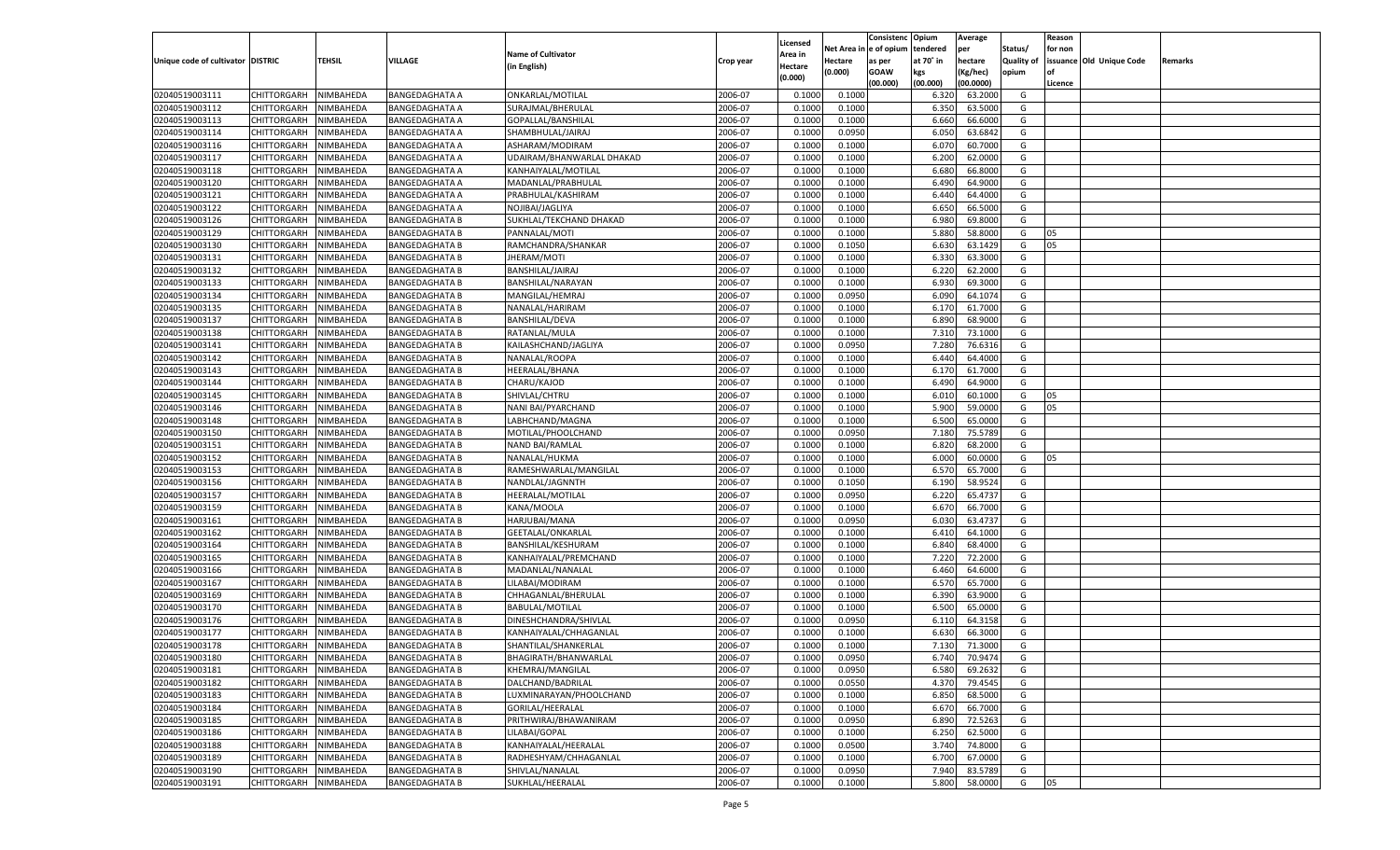|                                   |                    |           |                       |                                |           |          |          | Consistenc Opium |           | Average   |                   | Reason    |                          |          |
|-----------------------------------|--------------------|-----------|-----------------------|--------------------------------|-----------|----------|----------|------------------|-----------|-----------|-------------------|-----------|--------------------------|----------|
|                                   |                    |           |                       |                                |           | Licensed | Net Area | e of opium       | tendered  | per       | Status/           | for non   |                          |          |
| Unique code of cultivator DISTRIC |                    | TEHSIL    | VILLAGE               | <b>Name of Cultivator</b>      | Crop year | Area in  | Hectare  | as per           | at 70˚ in | hectare   | <b>Quality of</b> |           | issuance Old Unique Code | Remarks  |
|                                   |                    |           |                       | (in English)                   |           | Hectare  | (0.000)  | <b>GOAW</b>      | kgs       | (Kg/hec)  | opium             | <b>of</b> |                          |          |
|                                   |                    |           |                       |                                |           | (0.000)  |          | (00.000)         | (00.000)  | (00.0000) |                   | Licence   |                          |          |
| 02040519003192                    | CHITTORGARH        | NIMBAHEDA | <b>BANGEDAGHATA B</b> | MANGILAL/CHUNNILAL             | 2006-07   | 0.1000   | 0.1000   |                  | 6.88      | 68.8000   | G                 |           |                          |          |
| 02040519003193                    | CHITTORGARH        | NIMBAHEDA | <b>BANGEDAGHATA B</b> | SURESHCHAND/SOHANLAL           | 2006-07   | 0.1000   | 0.1000   |                  | 7.400     | 74.0000   | G                 |           |                          |          |
| 02040519003195                    |                    | NIMBAHEDA |                       |                                | 2006-07   | 0.1000   |          |                  | 6.640     | 66.4000   | G                 |           |                          |          |
|                                   | <b>CHITTORGARH</b> |           | <b>BANGEDAGHATA B</b> | LUXMINARAYAN/NANALAL           |           |          | 0.1000   |                  |           |           |                   |           |                          |          |
| 02040519003196                    | CHITTORGARH        | NIMBAHEDA | <b>BANGEDAGHATA B</b> | RAMESHWARLAL/BHANWARLAL        | 2006-07   | 0.1000   | 0.1000   |                  | 7.590     | 75.9000   | G                 |           |                          |          |
| 02040519003197                    | CHITTORGARH        | NIMBAHEDA | <b>BANGEDAGHATA B</b> | KISHANLAL/NATHULAL             | 2006-07   | 0.1000   | 0.0950   |                  | 6.980     | 73.4737   | G                 |           |                          |          |
| 02040519003198                    | CHITTORGARH        | NIMBAHEDA | <b>BANGEDAGHATA B</b> | DEVILAL/NANALAL                | 2006-07   | 0.1000   | 0.1000   |                  | 6.41      | 64.1000   | G                 |           |                          |          |
| 02040519003200                    | <b>CHITTORGARH</b> | NIMBAHEDA | <b>BANGEDAGHATA B</b> | SHANKERLAL/VARDICHAND          | 2006-07   | 0.1000   | 0.0950   |                  | 6.300     | 66.3158   | G                 |           |                          |          |
| 02040519003201                    | CHITTORGARH        | NIMBAHEDA | <b>BANGEDAGHATA B</b> | GOPALLAL/HEERALAL              | 2006-07   | 0.1000   | 0.0950   |                  | 8.290     | 87.2632   | G                 |           |                          |          |
| 02040519003202                    | CHITTORGARH        | NIMBAHEDA | <b>BANGEDAGHATA B</b> | RATANLAL/TEKCHAND              | 2006-07   | 0.1000   | 0.1000   |                  | 6.000     | 60.0000   | G                 |           |                          |          |
| 02040519003203                    | CHITTORGARH        | NIMBAHEDA | <b>BANGEDAGHATA B</b> | JAICHAND/NANALAL               | 2006-07   | 0.1000   | 0.1000   |                  | 6.120     | 61.2000   | G                 |           |                          |          |
| 02040519003204                    | CHITTORGARH        | NIMBAHEDA | <b>BANGEDAGHATA B</b> | BOTLAL/KISHANLAL               | 2006-07   | 0.1000   | 0.1000   |                  | 6.520     | 65.2000   | G                 |           |                          |          |
| 02040519003205                    | CHITTORGARH        | NIMBAHEDA | <b>BANGEDAGHATA B</b> | <b>GEETA BAI/RADAKISHAN</b>    | 2006-07   | 0.1000   | 0.1000   |                  | 7.170     | 71.7000   | G                 |           |                          |          |
| 02040519003208                    | CHITTORGARH        | NIMBAHEDA | <b>BANGEDAGHATA B</b> | RADHESHYAM/TEKCHAND            | 2006-07   | 0.1000   | 0.1000   |                  | 6.980     | 69.8000   | G                 |           |                          |          |
| 02040519003209                    | CHITTORGARH        | NIMBAHEDA | <b>BANGEDAGHATA B</b> | SURESHCHAND/NANALAL            | 2006-07   | 0.1000   | 0.1000   |                  | 6.550     | 65.5000   | G                 |           |                          |          |
| 02040519003210                    | <b>CHITTORGARH</b> | NIMBAHEDA | <b>BANGEDAGHATA B</b> | RATANLAL/PRABHULAL             | 2006-07   | 0.1000   | 0.1050   |                  | 7.740     | 73.7143   | G                 |           |                          |          |
| 02040519003211                    | CHITTORGARH        | NIMBAHEDA | <b>BANGEDAGHATA B</b> | SUKHLAL/CHUNNILAL              | 2006-07   | 0.1000   | 0.0950   |                  | 6.860     | 72.2105   | G                 |           |                          |          |
|                                   |                    |           |                       |                                |           |          |          |                  |           |           |                   |           |                          |          |
| 02040519003214                    | <b>CHITTORGARH</b> | NIMBAHEDA | <b>BANGEDAGHATA B</b> | MOHANLAL/RAMCHANDRA            | 2006-07   | 0.1000   | 0.1050   |                  | 6.780     | 64.5714   | G                 |           |                          |          |
| 02040519003215                    | CHITTORGARH        | NIMBAHEDA | <b>BANGEDAGHATA B</b> | SHANTILAL/SHANKERLAI           | 2006-07   | 0.1000   | 0.1000   |                  | 6.650     | 66.5000   | G                 |           |                          |          |
| 02040519003216                    | <b>CHITTORGARH</b> | NIMBAHEDA | <b>BANGEDAGHATA B</b> | SOHANLAL/NARAYAN               | 2006-07   | 0.1000   | 0.1000   |                  | 6.920     | 69.2000   | G                 |           |                          |          |
| 02040519003218                    | CHITTORGARH        | NIMBAHEDA | <b>BANGEDAGHATA B</b> | SHIVLAL/PHOOLCHAND             | 2006-07   | 0.1000   | 0.1000   |                  | 6.380     | 63.8000   | G                 |           |                          |          |
| 02040519003219                    | <b>CHITTORGARH</b> | NIMBAHEDA | <b>BANGEDAGHATA B</b> | NANALAL/RAMLAL                 | 2006-07   | 0.1000   | 0.0950   |                  | 6.660     | 70.1053   | G                 |           |                          |          |
| 02040519003220                    | CHITTORGARH        | NIMBAHEDA | <b>BANGEDAGHATA B</b> | PHOOLCHAND/GEETALAL            | 2006-07   | 0.1000   | 0.1000   |                  | 6.960     | 69.6000   | G                 |           |                          |          |
| 02040519003221                    | <b>CHITTORGARH</b> | NIMBAHEDA | <b>BANGEDAGHATA B</b> | SOBHAGMAL/KANIYALAL            | 2006-07   | 0.1000   | 0.0950   |                  | 6.170     | 64.9474   | G                 |           |                          |          |
| 02040519003222                    | CHITTORGARH        | NIMBAHEDA | <b>BANGEDAGHATA B</b> | GOPALLAL/SOHANLAL              | 2006-07   | 0.1000   | 0.0950   |                  | 6.840     | 72.0000   | G                 |           |                          |          |
| 02040519003223                    | <b>CHITTORGARH</b> | NIMBAHEDA | <b>BANGEDAGHATA B</b> | GEETALAL/MOHANLAL              | 2006-07   | 0.1000   | 0.1000   |                  | 7.060     | 70.6000   | G                 |           |                          |          |
| 02040519003224                    | CHITTORGARH        | NIMBAHEDA | <b>BANGEDAGHATA B</b> | SHYAMLAL/BHERULAL              | 2006-07   | 0.1000   | 0.0950   |                  | 6.480     | 68.2105   | G                 |           |                          |          |
| 02040519003225                    | <b>CHITTORGARH</b> | NIMBAHEDA | <b>BANGEDAGHATA B</b> | KAMLABAI/SHANKERLAL            | 2006-07   | 0.1000   | 0.1000   |                  | 6.730     | 67.3000   | G                 |           |                          |          |
| 02040519003227                    | CHITTORGARH        | NIMBAHEDA | <b>BANGEDAGHATA B</b> | RATANLAL/LALU                  | 2006-07   | 0.1000   | 0.0950   |                  | 6.480     | 68.2105   | G                 |           |                          |          |
| 02040519003228                    | <b>CHITTORGARH</b> | NIMBAHEDA | <b>BANGEDAGHATA B</b> | NIRBHAIRAM/PHOOLCHAND          | 2006-07   | 0.1000   | 0.1000   |                  | 7.540     | 75.4000   | G                 |           |                          |          |
|                                   | CHITTORGARH        |           |                       |                                |           |          |          |                  |           |           | G                 |           |                          |          |
| 02040519003229                    |                    | NIMBAHEDA | <b>BANGEDAGHATA B</b> | MANGILAL/GULAB CHAND KUMHAR    | 2006-07   | 0.1000   | 0.1050   |                  | 7.070     | 67.3333   |                   |           |                          |          |
| 02040519003231                    | CHITTORGARH        | NIMBAHEDA | <b>BANGEDAGHATA B</b> | KISHOR KUMAR/KHEMRAJ DHAKAD    | 2006-07   | 0.1000   | 0.1050   |                  | 6.920     | 65.9048   | G                 |           |                          |          |
| 02040519003233                    | CHITTORGARH        | NIMBAHEDA | <b>BANGEDAGHATA B</b> | KAMLIBAI/NARU                  | 2006-07   | 0.1000   | 0.1000   |                  | 7.290     | 72.9000   | G                 |           |                          |          |
| 02040519003234                    | CHITTORGARH        | NIMBAHEDA | <b>BANGEDAGHATA B</b> | FULCHAND/DALUJI DHAKAD         | 2006-07   | 0.1000   | 0.1000   |                  | 7.020     | 70.2000   | G                 |           |                          |          |
| 02040519003235                    | CHITTORGARH        | NIMBAHEDA | <b>BANGEDAGHATA B</b> | SHANKARLAL/DEVABALAI           | 2006-07   | 0.1000   | 0.1000   |                  | 6.93      | 69.3000   | G                 |           |                          |          |
| 02040519003237                    | CHITTORGARH        | NIMBAHEDA | <b>BANGEDAGHATA B</b> | MADANLAL/MANGILAL DHAKAD       | 2006-07   | 0.1000   | 0.1000   |                  | 6.220     | 62.2000   | G                 |           |                          |          |
| 02040519003238                    | CHITTORGARH        | NIMBAHEDA | <b>BANGEDAGHATA B</b> | KALURAM/KASHIRAM MALI          | 2006-07   | 0.1000   | 0.1000   |                  | 7.090     | 70.9000   | G                 |           |                          |          |
| 02040519003241                    | CHITTORGARH        | NIMBAHEDA | <b>BANGEDAGHATA B</b> | BAGDIRAM/NANALAL               | 2006-07   | 0.1000   | 0.1000   |                  | 6.740     | 67.4000   | G                 |           |                          |          |
| 02040519003243                    | CHITTORGARH        | NIMBAHEDA | <b>BANGEDAGHATA B</b> | NANALAL/BHUVANIRAM             | 2006-07   | 0.1000   | 0.1000   |                  | 6.500     | 65.0000   | G                 |           |                          |          |
| 02040519003244                    | CHITTORGARH        | NIMBAHEDA | <b>BANGEDAGHATA B</b> | MADHOLAL/AMARCHAND             | 2006-07   | 0.1000   | 0.1000   |                  | 6.41      | 64.1000   | G                 |           |                          |          |
| 02040519003245                    | CHITTORGARH        | NIMBAHEDA | <b>BANGEDAGHATA B</b> | MOHANLAL/PRABHULAL BHII        | 2006-07   | 0.1000   | 0.1050   |                  | 7.080     | 67.4286   | G                 |           |                          |          |
| 02040519003250                    | CHITTORGARH        | NIMBAHEDA | <b>BANGEDAGHATA B</b> | KISHANLAL/BHURALAL             | 2006-07   | 0.1000   | 0.0950   |                  | 5.900     | 62.105    | G                 | 05        |                          |          |
| 02040519003251                    | CHITTORGARH        | NIMBAHEDA | <b>BANGEDAGHATA B</b> | KASHIRAM/MEGHA JI BHIL         | 2006-07   | 0.1000   | 0.0450   |                  | 3.500     | 77.7778   | G                 |           |                          |          |
| 02040519003252                    | CHITTORGARH        | NIMBAHEDA | <b>BANGEDAGHATA B</b> | PRABHULAL/BHERULAL DHAKAD      | 2006-07   | 0.1000   | 0.1000   |                  | 6.600     | 66.0000   | G                 |           |                          |          |
| 02040519003253                    | CHITTORGARH        | NIMBAHEDA | <b>BANGEDAGHATA B</b> | MOTILAL/AASHARAM               | 2006-07   | 0.1000   | 0.1000   |                  | 7.18      | 71.8000   | G                 |           |                          |          |
| 02040519003255                    | CHITTORGARH        | NIMBAHEDA | <b>BANGEDAGHATA B</b> | <b>BAGDIRAM/NARAYAN DHAKAD</b> | 2006-07   | 0.1000   | 0.0500   |                  | 3.720     | 74.4000   | G                 |           |                          |          |
|                                   |                    |           |                       |                                |           |          |          |                  |           |           |                   |           |                          |          |
| 02040519003256                    | CHITTORGARH        | NIMBAHEDA | <b>BANGEDAGHATA B</b> | HIRALAL/MAGNA REGAR            | 2006-07   | 0.1000   | 0.1000   |                  | 7.310     | 73.1000   | G                 |           |                          |          |
| 02040519003260                    | <b>CHITTORGARH</b> | NIMBAHEDA | <b>BANGEDAGHATA B</b> | JAGDISH CHANDRA/JAIRAAM REGAR  | 2006-07   | 0.1000   | 0.1050   |                  | 7.040     | 67.0476   | G                 |           |                          |          |
| 02040519003261                    | <b>CHITTORGARH</b> | NIMBAHEDA | <b>BANGEDAGHATA B</b> | RATANLAL/ONKARLAL              | 2006-07   | 0.1000   | 0.0950   |                  | 6.720     | 70.7368   | G                 |           |                          |          |
| 02040519003262                    | <b>CHITTORGARH</b> | NIMBAHEDA | <b>BANGEDAGHATA B</b> | NANDLAL/SHANKARLAL DHAKAD      | 2006-07   | 0.1000   | 0.0950   |                  | 7.17      | 75.4737   | G                 |           |                          |          |
| 02040519003263                    | <b>CHITTORGARH</b> | NIMBAHEDA | <b>BANGEDAGHATA A</b> | RATANLAL/MANA                  | 2006-07   | 0.1000   | 0.1000   |                  | 6.480     | 64.8000   | G                 |           |                          |          |
| 02040519003264                    | <b>CHITTORGARH</b> | NIMBAHEDA | <b>BANGEDAGHATA A</b> | SHIVLAL/JIVRAJ                 | 2006-07   | 0.1000   | 0.0950   |                  | 5.990     | 63.0526   | G                 |           |                          |          |
| 02040519003265                    | <b>CHITTORGARH</b> | NIMBAHEDA | <b>BANGEDAGHATA A</b> | SHYAMIA BAI/NARAYAN            | 2006-07   | 0.1000   | 0.1000   |                  | 6.41      | 64.1000   | G                 |           | 02040519014021           | TRANSFER |
| 02040519003127                    | <b>CHITTORGARH</b> | NIMBAHEDA | <b>BANGEDAGHATA B</b> | MANOHARLAL/BHAVARLAL SHARMA    | 2006-07   | 0.1000   | 0.1000   |                  | 5.900     | 59.0000   | G                 | 05        |                          |          |
| 02040519004002                    | <b>CHITTORGARH</b> | NIMBAHEDA | DEEPPURA              | PRABHULAL/GULAB                | 2006-07   | 0.1000   | 0.0950   |                  | 6.550     | 68.9474   | G                 |           |                          |          |
| 02040519004004                    | CHITTORGARH        | NIMBAHEDA | <b>DEEPPURA</b>       | <b>GHISA BAI/NANALAL</b>       | 2006-07   | 0.1000   | 0.1000   |                  | 6.270     | 62.7000   | G                 |           |                          |          |
| 02040519004007                    | CHITTORGARH        | NIMBAHEDA | <b>DEEPPURA</b>       | HJARI/DEVA                     | 2006-07   | 0.1000   | 0.1000   |                  | 6.160     | 61.6000   | G                 |           |                          |          |
|                                   |                    |           |                       |                                |           |          |          |                  |           |           |                   |           |                          |          |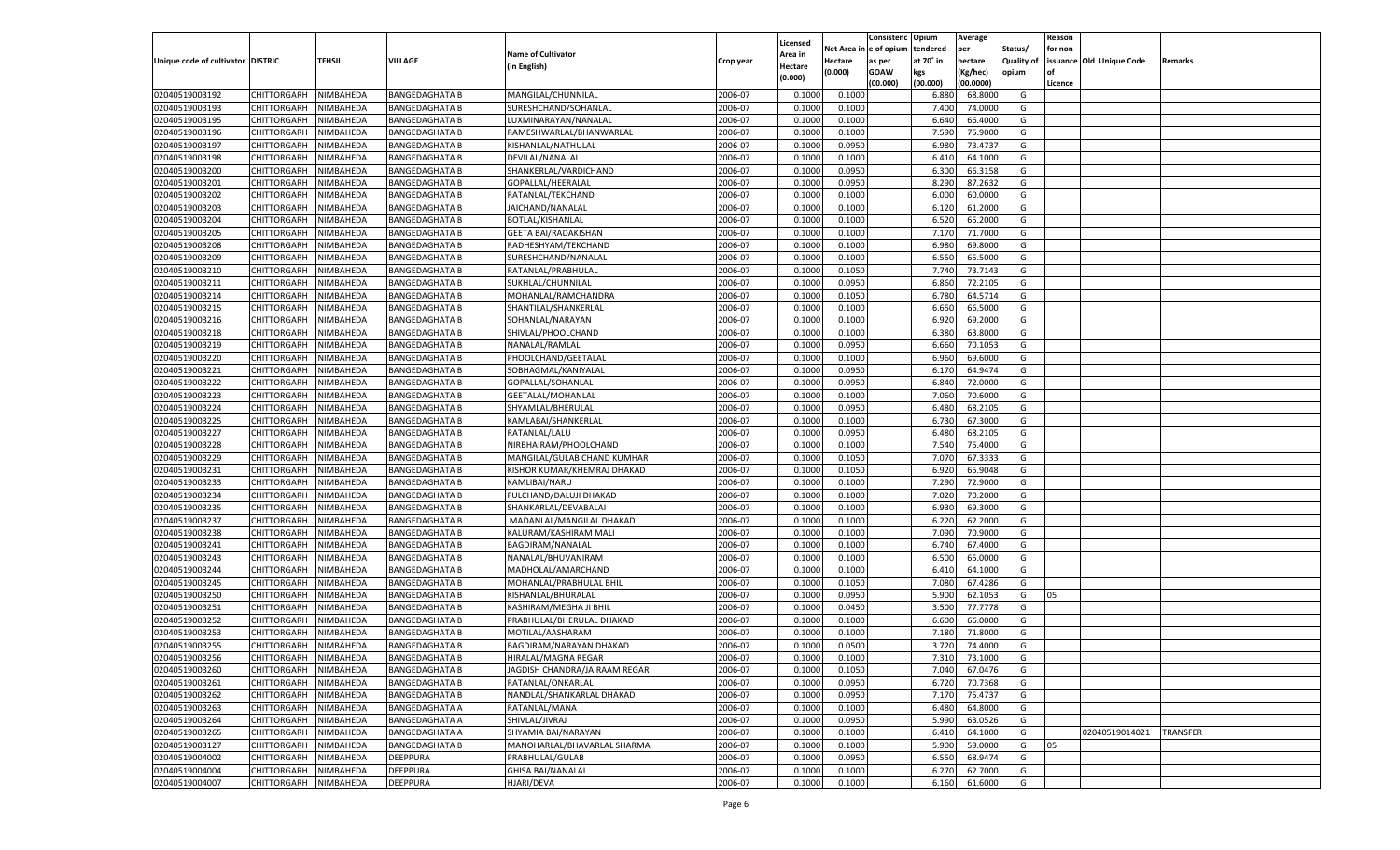|                                   |                       |                        |                                  |                                |           |                    |                  | Consistenc    | Opium          | Average            |                   | Reason  |                          |         |
|-----------------------------------|-----------------------|------------------------|----------------------------------|--------------------------------|-----------|--------------------|------------------|---------------|----------------|--------------------|-------------------|---------|--------------------------|---------|
|                                   |                       |                        |                                  | <b>Name of Cultivator</b>      |           | Licensed           | Net Area i       | n  e of opium | tendered       | per                | Status/           | for non |                          |         |
| Unique code of cultivator DISTRIC |                       | TEHSIL                 | VILLAGE                          | (in English)                   | Crop year | Area in<br>Hectare | Hectare          | as per        | at 70° in      | hectare            | <b>Quality of</b> |         | issuance Old Unique Code | Remarks |
|                                   |                       |                        |                                  |                                |           | (0.000)            | (0.000)          | <b>GOAW</b>   | kgs            | (Kg/hec)           | opium             |         |                          |         |
|                                   |                       |                        |                                  |                                |           |                    |                  | (00.000)      | (00.000)       | (00.0000)          |                   | Licence |                          |         |
| 02040519004009                    | CHITTORGARH           | NIMBAHEDA              | DEEPPURA                         | <b>BALU/NARU KUMAR</b>         | 2006-07   | 0.1000             | 0.1000           |               | 6.23           | 62.3000            | G                 |         |                          |         |
| 02040519004012                    | CHITTORGARH           | NIMBAHEDA              | DEEPPURA                         | JANIBAI/SHANKAR                | 2006-07   | 0.1000             | 0.1000           |               | 6.370          | 63.7000            | G                 |         |                          |         |
| 02040519004013                    | CHITTORGARH           | NIMBAHEDA              | DEEPPURA                         | UDHAERAM/KISHNA                | 2006-07   | 0.1000             | 0.1000           |               | 7.120          | 71.2000            | G                 |         |                          |         |
| 02040519004014                    | CHITTORGARH           | NIMBAHEDA              | DEEPPURA                         | RAMLAL/GOKEL                   | 2006-07   | 0.1000             | 0.0950           |               | 5.540          | 58.3158            | G                 |         |                          |         |
| 02040519004016                    | CHITTORGARH           | NIMBAHEDA              | DEEPPURA                         | BHERULAL/GISULAL               | 2006-07   | 0.1000             | 0.1000           |               | 6.040          | 60.4000            | G                 |         |                          |         |
| 02040519004017                    | CHITTORGARH           | NIMBAHEDA              | DEEPPURA                         | MOGIRAM/HARLAL                 | 2006-07   | 0.1000             | 0.0950           |               | 5.800          | 61.0526            | G                 |         |                          |         |
| 02040519004018                    | CHITTORGARH           | NIMBAHEDA              | DEEPPURA                         | GISULAL/HEMA                   | 2006-07   | 0.1000             | 0.0950           |               | 6.050          | 63.6842            | G                 |         |                          |         |
| 02040519004020                    | CHITTORGARH           | NIMBAHEDA              | DEEPPURA                         | CUNNILAL/HARLAL                | 2006-07   | 0.1000             | 0.1050           |               | 6.340          | 60.3810            | G                 |         |                          |         |
| 02040519004021                    | CHITTORGARH           | NIMBAHEDA              | DEEPPURA                         | HJARI/CHUNA                    | 2006-07   | 0.1000             | 0.1000           |               | 7.340          | 73.4000            | G                 |         |                          |         |
| 02040519004023                    | CHITTORGARH           | NIMBAHEDA              | DEEPPURA                         | NOLIBAI/PRABHULAL              | 2006-07   | 0.1000             | 0.1000           |               | 5.580          | 55.8000            | G                 | 04      |                          |         |
| 02040519004024                    | CHITTORGARH           | NIMBAHEDA              | DEEPPURA                         | BHERU/WARDA                    | 2006-07   | 0.1000             | 0.1000           |               | 6.540          | 65.4000            | G                 |         |                          |         |
| 02040519004025                    | CHITTORGARH           | NIMBAHEDA              | DEEPPURA                         | GOPALKARSAN/MHDANLAL           | 2006-07   | 0.1000             | 0.0950           |               | 6.280          | 66.1053            | G                 |         |                          |         |
| 02040519005002                    | CHITTORGARH           | NIMBAHEDA              | DHARESHVAR                       | RUPA/RADAKISHAN                | 2006-07   | 0.1000             | 0.1000           |               | 6.520          | 65.2000            | G                 |         |                          |         |
| 02040519005004                    | CHITTORGARH           | NIMBAHEDA              | DHARESHVAR                       | GOURILAL/NANDA                 | 2006-07   | 0.1000             | 0.1000           |               | 6.370          | 63.7000            | G                 |         |                          |         |
| 02040519005006                    | CHITTORGARH           | NIMBAHEDA              | DHARESHVAR                       | AIDAAN/GOVIND CHARAN           | 2006-07   | 0.1000             | 0.1000           |               | 6.650          | 66.5000            | G                 |         |                          |         |
| 02040519005008                    | CHITTORGARH           | NIMBAHEDA              | DHARESHVAR                       | MATHURA/KHEMA                  | 2006-07   | 0.1000             | 0.0950           |               | 5.840          | 61.4737            | G                 | 05      |                          |         |
| 02040519005010                    | CHITTORGARH           | NIMBAHEDA              | DHARESHVAR                       | <b>BHAGVAN/SHANKAR</b>         | 2006-07   | 0.1000             | 0.1000           |               | 5.330          | 53.3000            | G                 | 04      |                          |         |
| 02040519005013                    | CHITTORGARH           | NIMBAHEDA              | DHARESHVAR                       | <b>BHURA/GOVINDJI</b>          | 2006-07   | 0.1000             | 0.1000           |               | 6.720          | 67.2000            | G                 |         |                          |         |
| 02040519005016                    | CHITTORGARH           | NIMBAHEDA              | DHARESHVAR                       | PITHA/GOVIND                   | 2006-07   | 0.1000             | 0.1000           |               | 2.370          | 23.7000            | G                 | 04      |                          |         |
| 02040519005018                    | CHITTORGARH           | NIMBAHEDA              | DHARESHVAR                       | <b>GORAJI/LALA CHARAN</b>      | 2006-07   | 0.1000             | 0.1000           |               | 6.310          | 63.1000            | G                 |         |                          |         |
| 02040519005019                    | CHITTORGARH           | NIMBAHEDA              | DHARESHVAR                       | KISHANLAL/KARNAJI CHARAN       | 2006-07   | 0.1000             | 0.1000           |               | 6.240          | 62.4000            | G                 |         |                          |         |
| 02040519005021                    | CHITTORGARH           | NIMBAHEDA              | DHARESHVAR                       | BHURALAL/NANDAJI CHARAN        | 2006-07   | 0.1000             | 0.1000           |               | 6.860          | 68.6000            | G                 |         |                          |         |
| 02040519005022                    | CHITTORGARH           | NIMBAHEDA              | DHARESHVAR                       | KISHAN/NANDAJI CHARAN          | 2006-07   | 0.1000             | 0.1000           |               | 6.320          | 63.2000            | G                 |         |                          |         |
| 02040519005025                    | CHITTORGARH           | NIMBAHEDA              | DHARESHVAR                       | <b>INDRA MAL/GORAJI BHIL</b>   | 2006-07   | 0.1000             | 0.1000           |               | 6.920          | 69.2000            | G                 |         |                          |         |
| 02040519005027                    | CHITTORGARH           | NIMBAHEDA              | DHARESHVAR                       | HIRALAL/RUPA DHAKAD            | 2006-07   | 0.1000             | 0.1000           |               | 6.780          | 67.8000            | G                 |         |                          |         |
| 02040519005029                    | CHITTORGARH           | NIMBAHEDA              | DHARESHVAR                       | <b>BADRILAL/GHISA DHAKAD</b>   | 2006-07   | 0.1000             | 0.1000           |               | 6.130          | 61.3000            | G                 |         |                          |         |
| 02040519005033                    | CHITTORGARH           | NIMBAHEDA              | DHARESHVAR                       | KISHANLAL/GOVIND CHARAN        | 2006-07   | 0.1000             | 0.1000           |               | 6.720          | 67.2000            | G                 |         |                          |         |
| 02040519005034                    | CHITTORGARH           | NIMBAHEDA              | DHARESHVAR                       | <b>BAHADUR SINGH/RAM SINGH</b> | 2006-07   | 0.1000             | 0.1000           |               | 6.650          | 66.5000            | G                 |         |                          |         |
| 02040519005035                    | CHITTORGARH           | NIMBAHEDA              | DHARESHVAR                       | CHATAR SINGH/DEVI SING         | 2006-07   | 0.1000             | 0.1000           |               | 7.120          | 71.2000            | G                 |         |                          |         |
| 02040519005036                    | CHITTORGARH           | NIMBAHEDA              | DHARESHVAR                       | <b>GULAB SING/RAM SING</b>     | 2006-07   | 0.1000             | 0.1000           |               | 6.900          | 69.0000            | G                 |         |                          |         |
| 02040519005037                    | CHITTORGARH           | NIMBAHEDA              | DHARESHVAR                       | PANNA/MOTI CHARAN              | 2006-07   | 0.1000             | 0.1000           |               | 6.900          | 69.0000            | G                 |         |                          |         |
| 02040519007001                    | CHITTORGARH           | NIMBAHEDA              | <b>GARVADA</b>                   | KANKU BAI/KISHAN LAL           | 2006-07   | 0.1000             | 0.0950           |               | 6.360          | 66.9474            | G                 |         |                          |         |
| 02040519007002                    | CHITTORGARH           | NIMBAHEDA              | <b>GARVADA</b>                   | SHVIDAN/DEVA                   | 2006-07   | 0.1000             | 0.0950           |               | 6.240          | 65.6842            | G                 |         |                          |         |
| 02040519007003                    | CHITTORGARH           | NIMBAHEDA              | <b>GARVADA</b>                   | HAR LAL/GOVINDRAM              | 2006-07   | 0.1000             | 0.0950           |               | 6.480          | 68.2105            | G                 |         |                          |         |
| 02040519007005                    | CHITTORGARH           | NIMBAHEDA              | <b>GARVADA</b>                   | PYARCHAND/LAKHMA JI            | 2006-07   | 0.1000             | 0.1000           |               | 6.260          | 62.6000            | G                 |         |                          |         |
| 02040519007008                    | CHITTORGARH           | NIMBAHEDA              | <b>GARVADA</b>                   | RAJU/AIDAAN                    | 2006-07   | 0.1000             | 0.1000           |               | 6.480          | 64.8000            | G                 |         |                          |         |
| 02040519007010                    | CHITTORGARH           | NIMBAHEDA              | <b>GARVADA</b>                   | ONKARLAL/WAKTAWAR              | 2006-07   | 0.1000             | 0.1000           |               | 6.440          | 64.4000            | G                 |         |                          |         |
| 02040519007012                    | CHITTORGARH           | NIMBAHEDA              | <b>GARVADA</b>                   | MOHAN LAL/UDHA                 | 2006-07   | 0.1000             | 0.1000           |               | 6.450          | 64.5000            | G                 |         |                          |         |
| 02040519007014                    | CHITTORGARH           | NIMBAHEDA              | <b>GARVADA</b>                   | LACHHIBAI/NANDA                | 2006-07   | 0.1000             | 0.1000           |               | 6.260          | 62.6000            | G                 |         |                          |         |
| 02040519007016                    | CHITTORGARH           | NIMBAHEDA              | <b>GARVADA</b>                   | <b>BHURA/BHOLA</b>             | 2006-07   | 0.1000             | 0.1000           |               | 5.950          | 59.5000            | G                 |         |                          |         |
| 02040519007017                    | CHITTORGARH           | NIMBAHEDA              | <b>GARVADA</b>                   | NANDA/MULA                     | 2006-07   | 0.1000             | 0.1000           |               | 6.220          | 62.2000            | G                 |         |                          |         |
| 02040519007019                    | CHITTORGARH           |                        |                                  |                                | 2006-07   | 0.1000             |                  |               |                |                    | G                 |         |                          |         |
| 02040519007020                    |                       | NIMBAHEDA<br>NIMBAHEDA | <b>GARVADA</b><br><b>GARVADA</b> | BHERA/NANDA KUMAR              | 2006-07   | 0.1000             | 0.1000<br>0.1000 |               | 6.550<br>6.210 | 65.5000<br>62.1000 | G                 |         |                          |         |
| 02040519007021                    | CHITTORGARH           |                        |                                  | LUXMAN/NAARU                   | 2006-07   | 0.1000             |                  |               | 6.600          | 66.0000            | G                 |         |                          |         |
|                                   | CHITTORGARH           | NIMBAHEDA              | <b>GARVADA</b>                   | SOHAN LAL/HEERA LAL            | 2006-07   |                    | 0.1000           |               |                | 61.8000            |                   |         |                          |         |
| 02040519007023                    | CHITTORGARH           | NIMBAHEDA              | GARVADA                          | SHANKAR GIRI/HEMA GIRI         |           | 0.1000             | 0.1000           |               | 6.180          |                    | G                 |         |                          |         |
| 02040519007027                    | CHITTORGARH NIMBAHEDA |                        | <b>GARVADA</b>                   | RADHABAI/PRABHU                | 2006-07   | 0.1000             | 0.1000           |               | 6.650          | 66.5000            | G                 |         |                          |         |
| 02040519007028                    | <b>CHITTORGARH</b>    | NIMBAHEDA              | <b>GARVADA</b>                   | MATHRA DAN/DANA                | 2006-07   | 0.1000             | 0.1000           |               | 6.440          | 64.4000            | G                 |         |                          |         |
| 02040519007032                    | CHITTORGARH           | NIMBAHEDA              | <b>GARVADA</b>                   | RAM LAL/HEERA JI               | 2006-07   | 0.1000             | 0.0950           |               | 6.250          | 65.7895            | G                 |         |                          |         |
| 02040519007033                    | CHITTORGARH           | NIMBAHEDA              | <b>GARVADA</b>                   | KAILASHGIRI/HEMGIR             | 2006-07   | 0.1000             | 0.1000           |               | 6.230          | 62.3000            | G                 |         |                          |         |
| 02040519007034                    | <b>CHITTORGARH</b>    | NIMBAHEDA              | <b>GARVADA</b>                   | MOHAN LAL/HEERA JI             | 2006-07   | 0.1000             | 0.1000           |               | 6.690          | 66.9000            | G                 |         |                          |         |
| 02040519007035                    | CHITTORGARH           | NIMBAHEDA              | <b>GARVADA</b>                   | MANGILAL/DEVRAJ                | 2006-07   | 0.1000             | 0.0950           |               | 6.370          | 67.0526            | G                 |         |                          |         |
| 02040519010001                    | <b>CHITTORGARH</b>    | NIMBAHEDA              | <b>KANERA A</b>                  | KISHANLAL/NATHU                | 2006-07   | 0.1000             | 0.1000           |               | 6.620          | 66.2000            | G                 |         |                          |         |
| 02040519010002                    | CHITTORGARH           | NIMBAHEDA              | <b>KANERA A</b>                  | LAKHMICHAND/CHUNNILAL          | 2006-07   | 0.1000             | 0.1000           |               | 6.750          | 67.5000            | G                 |         |                          |         |
| 02040519010003                    | CHITTORGARH           | NIMBAHEDA              | <b>KANERA A</b>                  | KHAYALILAL/KHEMRAJ             | 2006-07   | 0.1000             | 0.1000           |               | 6.770          | 67.7000            | G                 |         |                          |         |
| 02040519010004                    | <b>CHITTORGARH</b>    | NIMBAHEDA              | <b>KANERA A</b>                  | BHAGWANLAL/KASHIRAM            | 2006-07   | 0.1000             | 0.1000           |               | 7.180          | 71.8000            | G                 |         |                          |         |
| 02040519010005                    | <b>CHITTORGARH</b>    | NIMBAHEDA              | <b>KANERA A</b>                  | GABUR/BHOPJI                   | 2006-07   | 0.1000             | 0.1000           |               | 6.370          | 63.7000            | G                 |         |                          |         |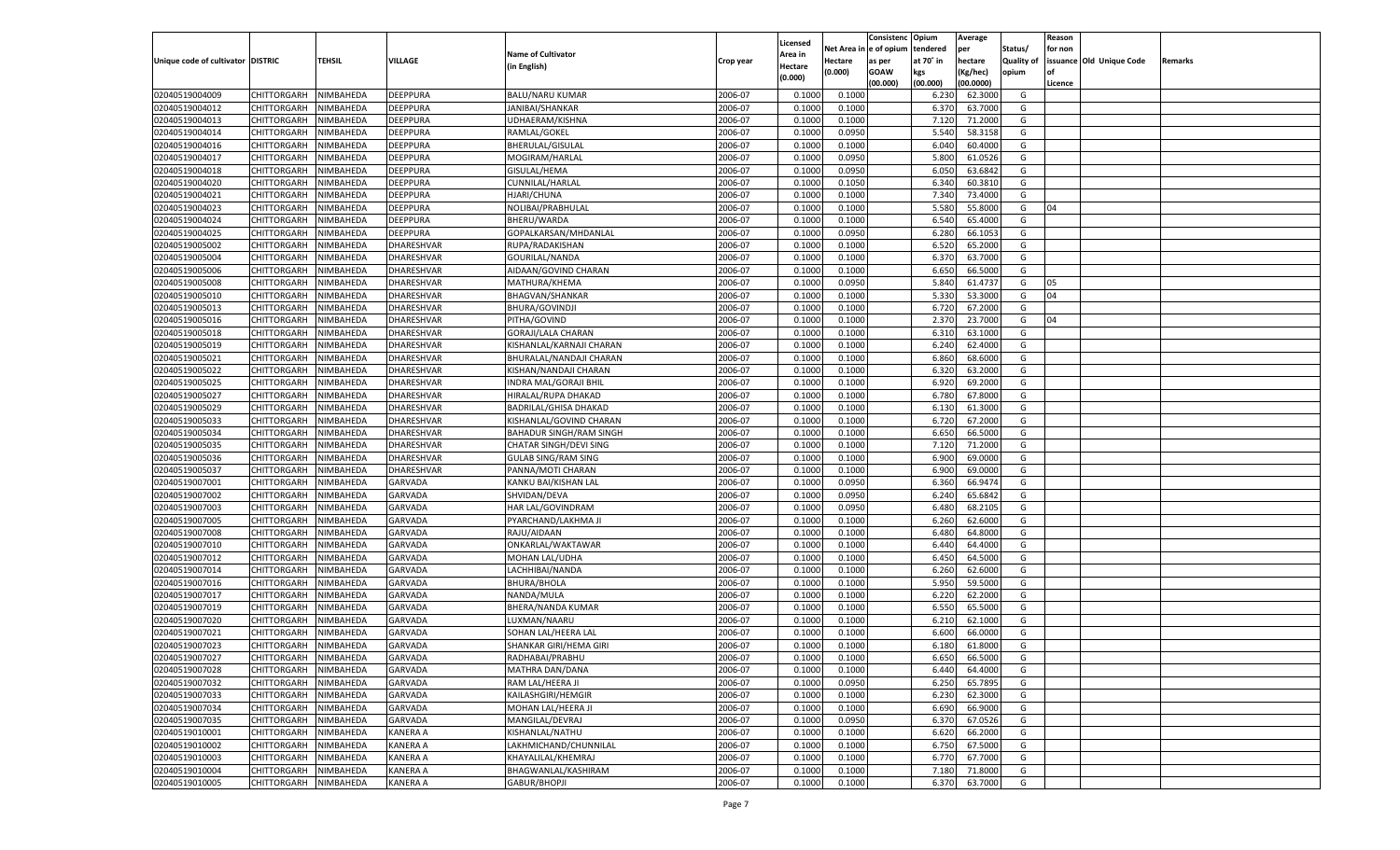|                                   |                       |               |                 |                              |           |                           |          | Consistenc  | Opium     | Average   |                   | Reason  |                          |         |
|-----------------------------------|-----------------------|---------------|-----------------|------------------------------|-----------|---------------------------|----------|-------------|-----------|-----------|-------------------|---------|--------------------------|---------|
|                                   |                       |               |                 | <b>Name of Cultivator</b>    |           | Licensed                  | Net Area | e of opium  | tendered  | per       | Status/           | for non |                          |         |
| Unique code of cultivator DISTRIC |                       | <b>TEHSIL</b> | VILLAGE         | (in English)                 | Crop year | <b>Area in</b><br>Hectare | Hectare  | as per      | at 70° in | hectare   | <b>Quality of</b> |         | issuance Old Unique Code | Remarks |
|                                   |                       |               |                 |                              |           | (0.000)                   | (0.000)  | <b>GOAW</b> | kgs       | (Kg/hec)  | opium             |         |                          |         |
|                                   |                       |               |                 |                              |           |                           |          | (00.000)    | (00.000)  | (00.0000) |                   | Licence |                          |         |
| 02040519010006                    | CHITTORGARH           | NIMBAHEDA     | KANERA A        | <b>BANSHILAL/KUKA</b>        | 2006-07   | 0.1000                    | 0.0950   |             | 6.150     | 64.7368   | G                 |         |                          |         |
| 02040519010008                    | CHITTORGARH           | NIMBAHEDA     | KANERA A        | PHOOLCHAND/BHANWARLAL        | 2006-07   | 0.1000                    | 0.1000   |             | 6.390     | 63.9000   | G                 |         |                          |         |
| 02040519010009                    | CHITTORGARH           | NIMBAHEDA     | KANERA A        | BHAGWANLAL/NANALAL           | 2006-07   | 0.1000                    | 0.1000   |             | 7.020     | 70.2000   | G                 |         |                          |         |
| 02040519010011                    | CHITTORGARH           | NIMBAHEDA     | KANERA A        | DEVILAL/JAGNNATH             | 2006-07   | 0.1000                    | 0.1000   |             | 6.630     | 66.3000   | G                 |         |                          |         |
| 02040519010013                    | CHITTORGARH           | NIMBAHEDA     | KANERA A        | DEVILAL/MADHO                | 2006-07   | 0.1000                    | 0.0950   |             | 7.490     | 78.8421   | G                 |         |                          |         |
| 02040519010014                    | CHITTORGARH           | NIMBAHEDA     | KANERA A        | KAMLABAI/ONKAR               | 2006-07   | 0.1000                    | 0.0950   |             | 6.570     | 69.1579   | G                 |         |                          |         |
| 02040519010016                    | CHITTORGARH           | NIMBAHEDA     | KANERA A        | CHHAGANLAL/TODU              | 2006-07   | 0.1000                    | 0.0950   |             | 6.090     | 64.105    | G                 |         |                          |         |
| 02040519010017                    | CHITTORGARH           | NIMBAHEDA     | KANERA A        | KISHAN/PARBHU                | 2006-07   | 0.1000                    | 0.1000   |             | 6.320     | 63.2000   | G                 |         |                          |         |
| 02040519010018                    | CHITTORGARH           | NIMBAHEDA     | KANERA A        | JAGNNATH/KAJOD               | 2006-07   | 0.1000                    | 0.0950   |             | 6.080     | 64.0000   | G                 |         |                          |         |
| 02040519010020                    | CHITTORGARH           | NIMBAHEDA     | KANERA A        | PHOOCHAND/GANGARAM           | 2006-07   | 0.1000                    | 0.0550   |             | 3.51(     | 63.8182   | G                 |         |                          |         |
| 02040519010021                    | CHITTORGARH           | NIMBAHEDA     | KANERA A        | KISHANLAL/RAMLAL             | 2006-07   | 0.1000                    | 0.0950   |             | 5.990     | 63.0526   | G                 |         |                          |         |
| 02040519010022                    | CHITTORGARH           | NIMBAHEDA     | KANERA A        | BHUVANIRAM/HEMRAJ            | 2006-07   | 0.1000                    | 0.1050   |             | 6.400     | 60.9524   | G                 |         |                          |         |
| 02040519010023                    | CHITTORGARH           | NIMBAHEDA     | KANERA A        | RAMESHVAR/BHAGWANLAL/KANIRAM | 2006-07   | 0.1000                    | 0.1000   |             | 6.41      | 64.1000   | G                 |         |                          |         |
| 02040519010024                    | CHITTORGARH           | NIMBAHEDA     | KANERA A        | BASANTIBAI/BHERA             | 2006-07   | 0.1000                    | 0.1000   |             | 6.480     | 64.8000   | G                 |         |                          |         |
| 02040519010025                    | CHITTORGARH           | NIMBAHEDA     | KANERA A        | BANSHILAL/PRABHULAL          | 2006-07   | 0.1000                    | 0.1000   |             | 6.560     | 65.6000   | G                 |         |                          |         |
| 02040519010026                    | CHITTORGARH           | NIMBAHEDA     | KANERA A        | JEEVRAJ/RAMLAL               | 2006-07   | 0.1000                    | 0.1000   |             | 6.720     | 67.2000   | G                 |         |                          |         |
| 02040519010027                    | CHITTORGARH           | NIMBAHEDA     | KANERA A        | LALIBAI/PREMCHAND            | 2006-07   | 0.1000                    | 0.0950   |             | 6.950     | 73.1579   | G                 |         |                          |         |
| 02040519010028                    | CHITTORGARH           | NIMBAHEDA     | KANERA A        | BHAGIRATH/BHAWANIRAM         | 2006-07   | 0.1000                    | 0.1000   |             | 6.110     | 61.1000   | G                 |         |                          |         |
| 02040519010029                    | CHITTORGARH           | NIMBAHEDA     | KANERA A        | RATANLAL/RAMLAL              | 2006-07   | 0.1000                    | 0.1000   |             | 6.620     | 66.2000   | G                 |         |                          |         |
| 02040519010030                    | CHITTORGARH           | NIMBAHEDA     | KANERA A        | NANDLAL/KISHANLAI            | 2006-07   | 0.1000                    | 0.0950   |             | 6.210     | 65.3684   | G                 |         |                          |         |
| 02040519010031                    | CHITTORGARH           | NIMBAHEDA     | KANERA A        | LAHRIBAI/BHANWARLAL          | 2006-07   | 0.1000                    | 0.1000   |             | 6.460     | 64.6000   | G                 |         |                          |         |
| 02040519010032                    | CHITTORGARH           | NIMBAHEDA     | KANERA A        | MOHNIBAI/NARAYAN             | 2006-07   | 0.1000                    | 0.1000   |             | 6.300     | 63.0000   | G                 |         |                          |         |
| 02040519010033                    | CHITTORGARH           | NIMBAHEDA     | KANERA A        | NANDLAL/SHRILAL              | 2006-07   | 0.1000                    | 0.0950   |             | 7.050     | 74.2105   | G                 |         |                          |         |
| 02040519010035                    | CHITTORGARH           | NIMBAHEDA     | KANERA A        | ONKARLAL/LALU                | 2006-07   | 0.1000                    | 0.1000   |             | 7.230     | 72.3000   | G                 |         |                          |         |
| 02040519010036                    | CHITTORGARH           | NIMBAHEDA     | KANERA A        | SOHANLAL/MANGILAL            | 2006-07   | 0.1000                    | 0.0950   |             | 6.690     | 70.4211   | G                 |         |                          |         |
| 02040519010037                    | CHITTORGARH           | NIMBAHEDA     | KANERA A        | NANALAL/KASHIRAM             | 2006-07   | 0.1000                    | 0.1000   |             | 7.520     | 75.2000   | G                 |         |                          |         |
| 02040519010038                    | CHITTORGARH           | NIMBAHEDA     | KANERA A        | RAMLAL/PRTHVIRAJ             | 2006-07   | 0.1000                    | 0.1000   |             | 6.160     | 61.6000   | G                 |         |                          |         |
| 02040519010040                    | CHITTORGARH           | NIMBAHEDA     | KANERA A        | CHHAGANLAL/RATANLAL          | 2006-07   | 0.1000                    | 0.0950   |             | 6.490     | 68.3158   | G                 |         |                          |         |
| 02040519010041                    | CHITTORGARH           | NIMBAHEDA     | KANERA A        | GOVERDHANLAL/MULCHAND        | 2006-07   | 0.1000                    | 0.1000   |             | 7.050     | 70.5000   | G                 |         |                          |         |
| 02040519010042                    | CHITTORGARH           | NIMBAHEDA     | KANERA A        | KASTHURIBAI/MANGILAL         | 2006-07   | 0.1000                    | 0.1000   |             | 6.980     | 69.8000   | G                 |         |                          |         |
| 02040519010044                    | CHITTORGARH           | NIMBAHEDA     | KANERA A        | JAGNNTH/GOPI                 | 2006-07   | 0.1000                    | 0.1000   |             | 6.670     | 66.7000   | G                 |         |                          |         |
| 02040519010045                    | CHITTORGARH           | NIMBAHEDA     | KANERA A        | NANDLAL/MOOLCHAND            | 2006-07   | 0.1000                    | 0.1000   |             | 6.680     | 66.8000   | G                 |         |                          |         |
| 02040519010046                    | CHITTORGARH           | NIMBAHEDA     | KANERA A        | NANIBAI/MULCHAND             | 2006-07   | 0.1000                    | 0.0950   |             | 6.670     | 70.210    | G                 |         |                          |         |
| 02040519010048                    | CHITTORGARH           | NIMBAHEDA     | KANERA A        | NANALAL/MANGILAL             | 2006-07   | 0.1000                    | 0.1000   |             | 6.550     | 65.5000   | G                 |         |                          |         |
| 02040519010049                    | CHITTORGARH           | NIMBAHEDA     | KANERA A        | RAMNARAYAN/NANALAI           | 2006-07   | 0.1000                    | 0.1000   |             | 6.500     | 65.0000   | G                 |         |                          |         |
| 02040519010052                    | CHITTORGARH           | NIMBAHEDA     | KANERA A        | SOHANLAL/DHANNRAJ            | 2006-07   | 0.1000                    | 0.0950   |             | 6.380     | 67.1579   | G                 |         |                          |         |
| 02040519010054                    | CHITTORGARH           | NIMBAHEDA     | KANERA A        | DAULATRAM/ROOPA              | 2006-07   | 0.1000                    | 0.0950   |             | 6.770     | 71.2632   | G                 |         |                          |         |
| 02040519010057                    | CHITTORGARH           | NIMBAHEDA     | KANERA A        | NATHULAL/LALU                | 2006-07   | 0.1000                    | 0.1000   |             | 6.85      | 68.5000   | G                 |         |                          |         |
| 02040519010058                    | CHITTORGARH           | NIMBAHEDA     | KANERA A        | GHASILAL/NARAYAN             | 2006-07   | 0.1000                    | 0.1000   |             | 6.540     | 65.4000   | G                 |         |                          |         |
| 02040519010059                    | CHITTORGARH           | NIMBAHEDA     | KANERA A        | RADHESHYAM/RATANLAI          | 2006-07   | 0.1000                    | 0.1000   |             | 7.11(     | 71.1000   | G                 |         |                          |         |
| 02040519010060                    | CHITTORGARH           | NIMBAHEDA     | KANERA A        | BHANWARLAL/HUKMA             | 2006-07   | 0.1000                    | 0.0950   |             | 5.890     | 62.0000   | G                 |         |                          |         |
| 02040519010063                    | CHITTORGARH           | NIMBAHEDA     | KANERA A        | MADANLAL/UDA                 | 2006-07   | 0.1000                    | 0.1000   |             | 6.580     | 65.8000   | G                 |         |                          |         |
| 02040519010065                    | CHITTORGARH           | NIMBAHEDA     | KANERA A        | MATHRIBAI/CHATARBHUJ         | 2006-07   | 0.1000                    | 0.1000   |             | 7.13(     | 71.3000   | G                 |         |                          |         |
| 02040519010066                    | CHITTORGARH           | NIMBAHEDA     | KANERA A        | KESHURAM/BHAWANIRAM          | 2006-07   | 0.1000                    | 0.1000   |             | 6.84      | 68.4000   | G                 |         |                          |         |
| 02040519010067                    |                       | NIMBAHEDA     | KANERA A        |                              | 2006-07   | 0.1000                    | 0.0950   |             | 6.720     | 70.7368   | G                 |         |                          |         |
| 02040519010070                    | CHITTORGARH           |               |                 | ROOPLAL/PREAMCHAND           |           |                           |          |             |           |           |                   |         |                          |         |
|                                   | CHITTORGARH NIMBAHEDA |               | <b>KANERA A</b> | JAGDISH/PANNALAL             | 2006-07   | 0.1000                    | 0.0950   |             | 7.250     | 76.3158   | G                 |         |                          |         |
| 02040519010073                    | <b>CHITTORGARH</b>    | NIMBAHEDA     | <b>KANERA A</b> | DHANRAJ/HEERALAL             | 2006-07   | 0.1000                    | 0.0950   |             | 6.720     | 70.7368   | G                 |         |                          |         |
| 02040519010074                    | CHITTORGARH           | NIMBAHEDA     | <b>KANERA A</b> | KEVALRAM/GASI                | 2006-07   | 0.1000                    | 0.1000   |             | 6.660     | 66.6000   | G                 |         |                          |         |
| 02040519010075                    | <b>CHITTORGARH</b>    | NIMBAHEDA     | <b>KANERA A</b> | KAILASHCHANDRA/KANHAIYALAL   | 2006-07   | 0.1000                    | 0.0950   |             | 6.070     | 63.8947   | G                 |         |                          |         |
| 02040519010076                    | <b>CHITTORGARH</b>    | NIMBAHEDA     | <b>KANERA A</b> | RAMCHANDRA/MODAJI            | 2006-07   | 0.1000                    | 0.1000   |             | 7.110     | 71.1000   | G                 |         |                          |         |
| 02040519010077                    | <b>CHITTORGARH</b>    | NIMBAHEDA     | <b>KANERA A</b> | RAMESHWAR/BADRILAL           | 2006-07   | 0.1000                    | 0.0950   |             | 6.680     | 70.3158   | G                 |         |                          |         |
| 02040519010078                    | <b>CHITTORGARH</b>    | NIMBAHEDA     | <b>KANERA A</b> | LABHCHAND/BADRILAL           | 2006-07   | 0.1000                    | 0.1000   |             | 6.800     | 68.0000   | G                 |         |                          |         |
| 02040519010079                    | <b>CHITTORGARH</b>    | NIMBAHEDA     | <b>KANERA A</b> | DINESH/DHANRAJ               | 2006-07   | 0.1000                    | 0.1000   |             | 7.040     | 70.4000   | G                 |         |                          |         |
| 02040519010080                    | <b>CHITTORGARH</b>    | NIMBAHEDA     | <b>KANERA A</b> | DHANRAJ/KALU                 | 2006-07   | 0.1000                    | 0.1000   |             | 7.410     | 74.1000   | G                 |         |                          |         |
| 02040519010082                    | <b>CHITTORGARH</b>    | NIMBAHEDA     | <b>KANERA A</b> | HARISHANKER/LUXMINARAYAN     | 2006-07   | 0.1000                    | 0.1000   |             | 7.070     | 70.7000   | G                 |         |                          |         |
| 02040519010085                    | <b>CHITTORGARH</b>    | NIMBAHEDA     | <b>KANERA A</b> | SUNDERBAI/BHURALAL           | 2006-07   | 0.1000                    | 0.1000   |             | 6.290     | 62.9000   | G                 |         |                          |         |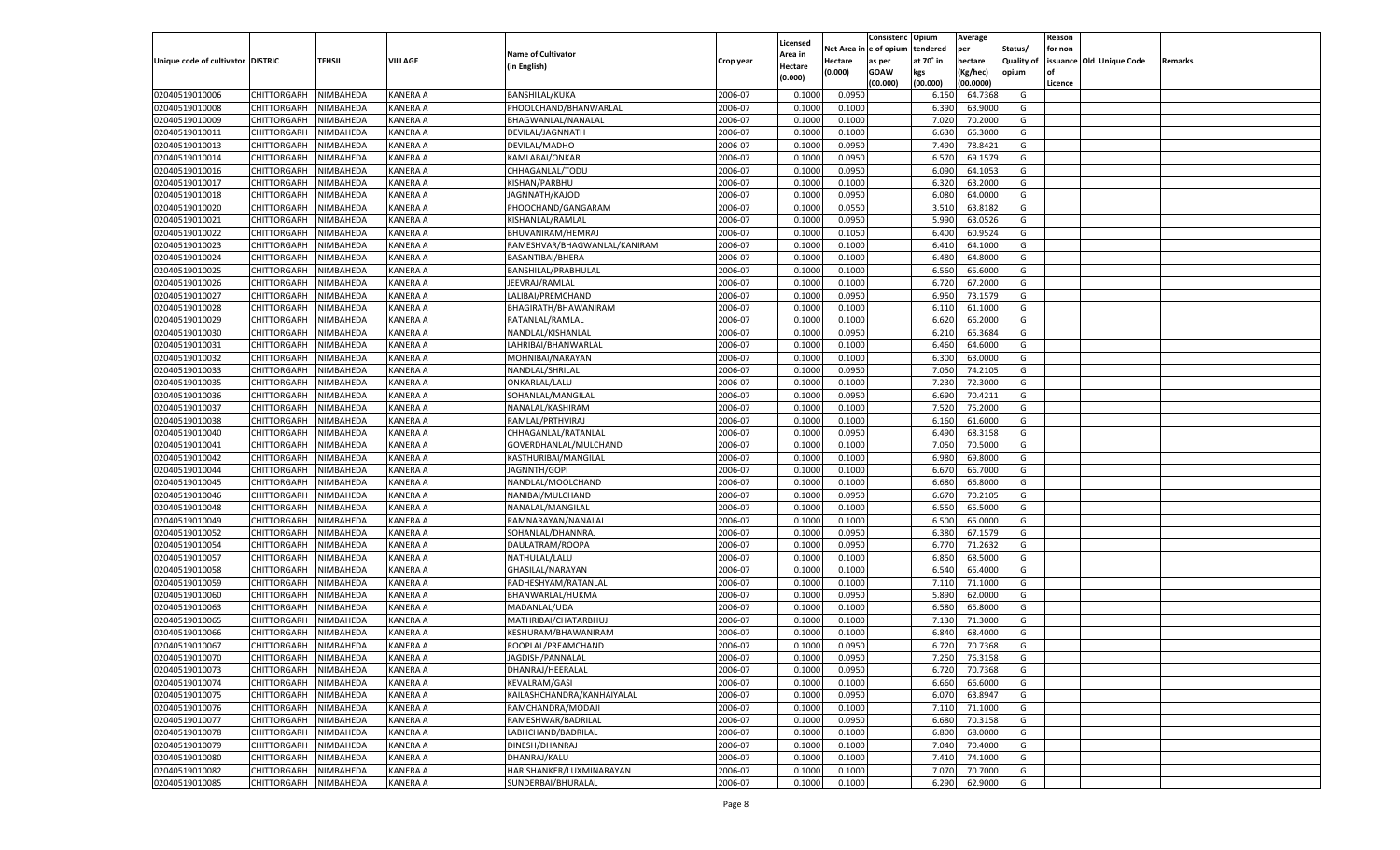|                                   |                       |               |                 |                           |           |                           |                  | Consistenc  | Opium     | Average            |                   | Reason  |                          |         |
|-----------------------------------|-----------------------|---------------|-----------------|---------------------------|-----------|---------------------------|------------------|-------------|-----------|--------------------|-------------------|---------|--------------------------|---------|
|                                   |                       |               |                 | <b>Name of Cultivator</b> |           | Licensed                  | Net Area         | e of opium  | tendered  | per                | Status/           | for non |                          |         |
| Unique code of cultivator DISTRIC |                       | <b>TEHSIL</b> | VILLAGE         | (in English)              | Crop year | <b>Area in</b><br>Hectare | Hectare          | as per      | at 70° in | hectare            | <b>Quality of</b> |         | issuance Old Unique Code | Remarks |
|                                   |                       |               |                 |                           |           | (0.000)                   | (0.000)          | <b>GOAW</b> | kgs       | (Kg/hec)           | opium             |         |                          |         |
|                                   |                       |               |                 |                           |           |                           |                  | (00.000)    | (00.000)  | (00.0000)          |                   | Licence |                          |         |
| 02040519010087                    | CHITTORGARH           | NIMBAHEDA     | KANERA A        | BHURALAL/HUKMA            | 2006-07   | 0.1000                    | 0.1000           |             | 6.500     | 65.0000            | G                 |         |                          |         |
| 02040519010088                    | CHITTORGARH           | NIMBAHEDA     | KANERA A        | HEERALAL/PRITHVIRAJ       | 2006-07   | 0.1000                    | 0.0950           |             | 6.630     | 69.7895            | G                 |         |                          |         |
| 02040519010089                    | CHITTORGARH           | NIMBAHEDA     | KANERA A        | GULABIBAI/PREMCHAND       | 2006-07   | 0.1000                    | 0.1000           |             | 6.140     | 61.4000            | G                 |         |                          |         |
| 02040519010092                    | CHITTORGARH           | NIMBAHEDA     | KANERA A        | MOHANLAL/MATHURA          | 2006-07   | 0.1000                    | 0.1000           |             | 6.83      | 68.3000            | G                 |         |                          |         |
| 02040519010093                    | CHITTORGARH           | NIMBAHEDA     | KANERA A        | <b>BADRILAL/GHISA</b>     | 2006-07   | 0.1000                    | 0.1000           |             | 6.950     | 69.5000            | G                 |         |                          |         |
| 02040519010096                    | CHITTORGARH           | NIMBAHEDA     | KANERA A        | KANHAIYALAL/HEERALAL      | 2006-07   | 0.1000                    | 0.1000           |             | 6.920     | 69.2000            | G                 |         |                          |         |
| 02040519010097                    | CHITTORGARH           | NIMBAHEDA     | KANERA A        | CHATAR SINGH/SOHANLAL     | 2006-07   | 0.1000                    | 0.0950           |             | 5.870     | 61.7895            | G                 |         |                          |         |
| 02040519010098                    | CHITTORGARH           | NIMBAHEDA     | KANERA A        | GOPAL/PHOOLCHAND          | 2006-07   | 0.1000                    | 0.1000           |             | 6.17      | 61.7000            | G                 |         |                          |         |
| 02040519010099                    | CHITTORGARH           | NIMBAHEDA     | KANERA A        | KANHAIYALAL/ONKAR         | 2006-07   | 0.1000                    | 0.0950           |             | 6.050     | 63.6842            | G                 |         |                          |         |
| 02040519010100                    | CHITTORGARH           | NIMBAHEDA     | KANERA A        | BADRILAL/MANGILAL         | 2006-07   | 0.1000                    | 0.1000           |             | 6.500     | 65.0000            | G                 |         |                          |         |
| 02040519010101                    | CHITTORGARH           | NIMBAHEDA     | KANERA A        | SOHAN/SHANKAR TEL         | 2006-07   | 0.1000                    | 0.0950           |             | 6.190     | 65.1579            | G                 |         |                          |         |
| 02040519010102                    | CHITTORGARH           | NIMBAHEDA     | KANERA A        | ONKARLAL/BHANWARLAL       | 2006-07   | 0.1000                    | 0.1000           |             | 6.260     | 62.6000            | G                 |         |                          |         |
| 02040519010103                    | CHITTORGARH           | NIMBAHEDA     | KANERA A        | SOBHALAL/JAGNNTH          | 2006-07   | 0.1000                    | 0.0950           |             | 6.100     | 64.2105            | G                 |         |                          |         |
| 02040519010104                    | CHITTORGARH           | NIMBAHEDA     | KANERA A        | JAGDISH/KISHAN            | 2006-07   | 0.1000                    | 0.1000           |             | 6.140     | 61.4000            | G                 |         |                          |         |
| 02040519010105                    | CHITTORGARH           | NIMBAHEDA     | KANERA A        | RAMESHWAR/RAMLAL          | 2006-07   | 0.1000                    | 0.1000           |             | 6.430     | 64.3000            | G                 |         |                          |         |
| 02040519010108                    | CHITTORGARH           | NIMBAHEDA     | KANERA A        | KISHANLAL/CHUNNILAL       | 2006-07   | 0.1000                    | 0.1000           |             | 7.240     | 72.4000            | G                 |         |                          |         |
| 02040519010110                    | CHITTORGARH           | NIMBAHEDA     | KANERA B        | CHHAGANLAL/KALU           | 2006-07   | 0.1000                    | 0.1000           |             | 6.860     | 68.6000            | G                 |         |                          |         |
| 02040519010111                    | CHITTORGARH           | NIMBAHEDA     | KANERA B        | MADANLAL/NATHULAL         | 2006-07   | 0.1000                    | 0.1000           |             | 6.400     | 64.0000            | G                 |         |                          |         |
| 02040519010112                    | CHITTORGARH           | NIMBAHEDA     | KANERA B        | SOHANLAL/RADHAKISHAN      | 2006-07   | 0.1000                    | 0.1000           |             | 7.240     | 72.4000            | G                 |         |                          |         |
| 02040519010113                    | CHITTORGARH           | NIMBAHEDA     | KANERA B        | TULSIRAM/RADHAKISHAN      | 2006-07   | 0.1000                    | 0.1000           |             | 6.650     | 66.5000            | G                 |         |                          |         |
| 02040519010114                    | CHITTORGARH           | NIMBAHEDA     | KANERA B        | <b>BADRILAL/BHURA</b>     | 2006-07   | 0.1000                    | 0.1000           |             | 6.300     | 63.0000            | G                 |         |                          |         |
| 02040519010116                    | CHITTORGARH           | NIMBAHEDA     | KANERA B        | MADANLAL/RATANLAL         | 2006-07   | 0.1000                    | 0.1050           |             | 7.560     | 72.0000            | G                 |         |                          |         |
| 02040519010117                    | CHITTORGARH           | NIMBAHEDA     | KANERA B        | TULSIBAI/PREMCHAND        | 2006-07   | 0.1000                    | 0.0950           |             | 6.190     | 65.1579            | G                 |         |                          |         |
| 02040519010118                    | CHITTORGARH           | NIMBAHEDA     | KANERA B        | SHYAMLAL/BHAGIRTH         | 2006-07   | 0.1000                    | 0.1000           |             | 6.690     | 66.9000            | G                 |         |                          |         |
| 02040519010119                    | CHITTORGARH           | NIMBAHEDA     | KANERA B        | MUKESH(ASHISH)/GOPAL      | 2006-07   | 0.1000                    | 0.0950           |             | 6.690     | 70.4211            | G                 |         |                          |         |
| 02040519010120                    | CHITTORGARH           | NIMBAHEDA     | KANERA B        | RAMESHWARLAL/JAGANNATH    | 2006-07   | 0.1000                    | 0.0950           |             | 6.630     | 69.7895            | G                 |         |                          |         |
| 02040519010121                    | CHITTORGARH           | NIMBAHEDA     | KANERA B        | CHHAGANLAL/NANDA          | 2006-07   | 0.1000                    | 0.0950           |             | 6.930     | 72.9474            | G                 |         |                          |         |
| 02040519010122                    | CHITTORGARH           | NIMBAHEDA     | KANERA B        | AMARCHAND/SHANKERLAL      | 2006-07   | 0.1000                    | 0.1000           |             | 6.350     | 63.5000            | G                 |         |                          |         |
| 02040519010126                    | CHITTORGARH           | NIMBAHEDA     | KANERA B        | <b>BHAGIRTH/GOPI</b>      | 2006-07   | 0.1000                    | 0.1000           |             | 6.300     | 63.0000            | G                 |         |                          |         |
| 02040519010128                    | CHITTORGARH           | NIMBAHEDA     | KANERA B        | NARAYANIBAI/NANALAL       | 2006-07   | 0.1000                    | 0.1000           |             | 6.710     | 67.1000            | G                 |         |                          |         |
| 02040519010129                    | CHITTORGARH           | NIMBAHEDA     | KANERA B        | MANGILAL/VARDICHAND       | 2006-07   | 0.1000                    | 0.1000           |             | 6.610     | 66.1000            | G                 |         |                          |         |
| 02040519010130                    | CHITTORGARH           | NIMBAHEDA     | KANERA B        | PYARCHAND/LAKHMICHAND     | 2006-07   | 0.1000                    | 0.1000           |             | 7.010     | 70.1000            | G                 |         |                          |         |
| 02040519010132                    | CHITTORGARH           | NIMBAHEDA     | KANERA B        | MANGILAL/KELA             | 2006-07   | 0.1000                    | 0.1000           |             | 6.300     | 63.0000            | G                 |         |                          |         |
| 02040519010133                    |                       |               | KANERA B        |                           | 2006-07   | 0.1000                    |                  |             | 6.660     |                    | G                 |         |                          |         |
|                                   | CHITTORGARH           | NIMBAHEDA     | KANERA B        | NANALAL/RAMA              | 2006-07   | 0.1000                    | 0.1000<br>0.1000 |             |           | 66.6000<br>70.9000 |                   |         |                          |         |
| 02040519010134                    | CHITTORGARH           | NIMBAHEDA     |                 | JAGDISH/LAKHMICHAND       |           |                           |                  |             | 7.090     |                    | G                 |         |                          |         |
| 02040519010136                    | CHITTORGARH           | NIMBAHEDA     | KANERA B        | <b>HEERALAL/GABUR</b>     | 2006-07   | 0.1000                    | 0.1000           |             | 6.67      | 66.7000            | G                 |         |                          |         |
| 02040519010138                    | CHITTORGARH           | NIMBAHEDA     | KANERA B        | CHHAGANLAL/LAKHMICHAND    | 2006-07   | 0.1000                    | 0.1000           |             | 6.780     | 67.8000            | G                 |         |                          |         |
| 02040519010139                    | CHITTORGARH           | NIMBAHEDA     | KANERA B        | RAMNARAYAN/SHANKARLAL     | 2006-07   | 0.1000                    | 0.0950           |             | 5.980     | 62.9474            | G                 | 05      |                          |         |
| 02040519010140                    | <b>CHITTORGARH</b>    | NIMBAHEDA     | KANERA B        | NANIBAI/NANALAL           | 2006-07   | 0.1000                    | 0.1000           |             | 6.480     | 64.8000            | G                 |         |                          |         |
| 02040519010141                    | CHITTORGARH           | NIMBAHEDA     | KANERA B        | SUKHLAL/BHOLIRAM          | 2006-07   | 0.1000                    | 0.1000           |             | 7.190     | 71.9000            | G                 |         |                          |         |
| 02040519010142                    | CHITTORGARH           | NIMBAHEDA     | KANERA B        | RAMCHAND/GANGARAM         | 2006-07   | 0.1000                    | 0.1000           |             | 6.490     | 64.9000            | G                 |         |                          |         |
| 02040519010143                    | CHITTORGARH           | NIMBAHEDA     | KANERA B        | KISHANLAL/GANGARAM        | 2006-07   | 0.1000                    | 0.1000           |             | 7.370     | 73.7000            | G                 |         |                          |         |
| 02040519010144                    | CHITTORGARH           | NIMBAHEDA     | KANERA B        | ONKARLAL/LAKHMICHAND      | 2006-07   | 0.1000                    | 0.0950           |             | 6.400     | 67.3684            | G                 |         |                          |         |
| 02040519010145                    | CHITTORGARH           | NIMBAHEDA     | KANERA B        | SHRILAL/HARLAL            | 2006-07   | 0.1000                    | 0.1000           |             | 6.85      | 68.5000            | G                 |         |                          |         |
| 02040519010146                    | CHITTORGARH           | NIMBAHEDA     | KANERA B        | ROOPA/KALU                | 2006-07   | 0.1000                    | 0.0950           |             | 6.350     | 66.8421            | G                 |         |                          |         |
| 02040519010147                    | CHITTORGARH NIMBAHEDA |               | <b>KANERA B</b> | RUKMANIBAI/KHEMRAJ        | 2006-07   | 0.1000                    | 0.1000           |             | 6.530     | 65.3000            | G                 |         |                          |         |
| 02040519010148                    | <b>CHITTORGARH</b>    | NIMBAHEDA     | <b>KANERA B</b> | NANALAL/BHAGATRAM         | 2006-07   | 0.1000                    | 0.1000           |             | 7.780     | 77.8000            | G                 |         |                          |         |
| 02040519010150                    | CHITTORGARH           | NIMBAHEDA     | <b>KANERA B</b> | PRABHUBAI/GHASI           | 2006-07   | 0.1000                    | 0.0950           |             | 6.820     | 71.7895            | G                 |         |                          |         |
| 02040519010151                    | <b>CHITTORGARH</b>    | NIMBAHEDA     | <b>KANERA B</b> | KHEMRAJ/HUKMA             | 2006-07   | 0.1000                    | 0.1000           |             | 6.880     | 68.8000            | G                 |         |                          |         |
| 02040519010152                    | <b>CHITTORGARH</b>    | NIMBAHEDA     | KANERA B        | RAMLAL/ROOPAJI            | 2006-07   | 0.1000                    | 0.1000           |             | 6.660     | 66.6000            | G                 |         |                          |         |
| 02040519010154                    | <b>CHITTORGARH</b>    | NIMBAHEDA     | <b>KANERA B</b> | DAULATRAM/MODU            | 2006-07   | 0.1000                    | 0.0950           |             | 6.520     | 68.6316            | G                 |         |                          |         |
| 02040519010155                    | <b>CHITTORGARH</b>    | NIMBAHEDA     | <b>KANERA B</b> | HAZARILAL/HARLAL          | 2006-07   | 0.1000                    | 0.0950           |             | 5.930     | 62.4211            | G                 |         |                          |         |
| 02040519010157                    | <b>CHITTORGARH</b>    | NIMBAHEDA     | <b>KANERA B</b> | RATANLAL/GULAB            | 2006-07   | 0.1000                    | 0.0950           |             | 6.960     | 73.2632            | G                 |         |                          |         |
| 02040519010158                    | <b>CHITTORGARH</b>    | NIMBAHEDA     | KANERA B        | PHOOLCHAND/GANGARAM       | 2006-07   | 0.1000                    | 0.1000           |             | 7.120     | 71.2000            | G                 |         |                          |         |
| 02040519010159                    | <b>CHITTORGARH</b>    | NIMBAHEDA     | <b>KANERA B</b> | KALURAM/BHAGIRATH         | 2006-07   | 0.1000                    | 0.1000           |             | 7.840     | 78.4000            | G                 |         |                          |         |
| 02040519010161                    | <b>CHITTORGARH</b>    | NIMBAHEDA     | <b>KANERA B</b> | NARAYAN/TEKCHAND          | 2006-07   | 0.1000                    | 0.0950           |             | 7.400     | 77.8947            | G                 |         |                          |         |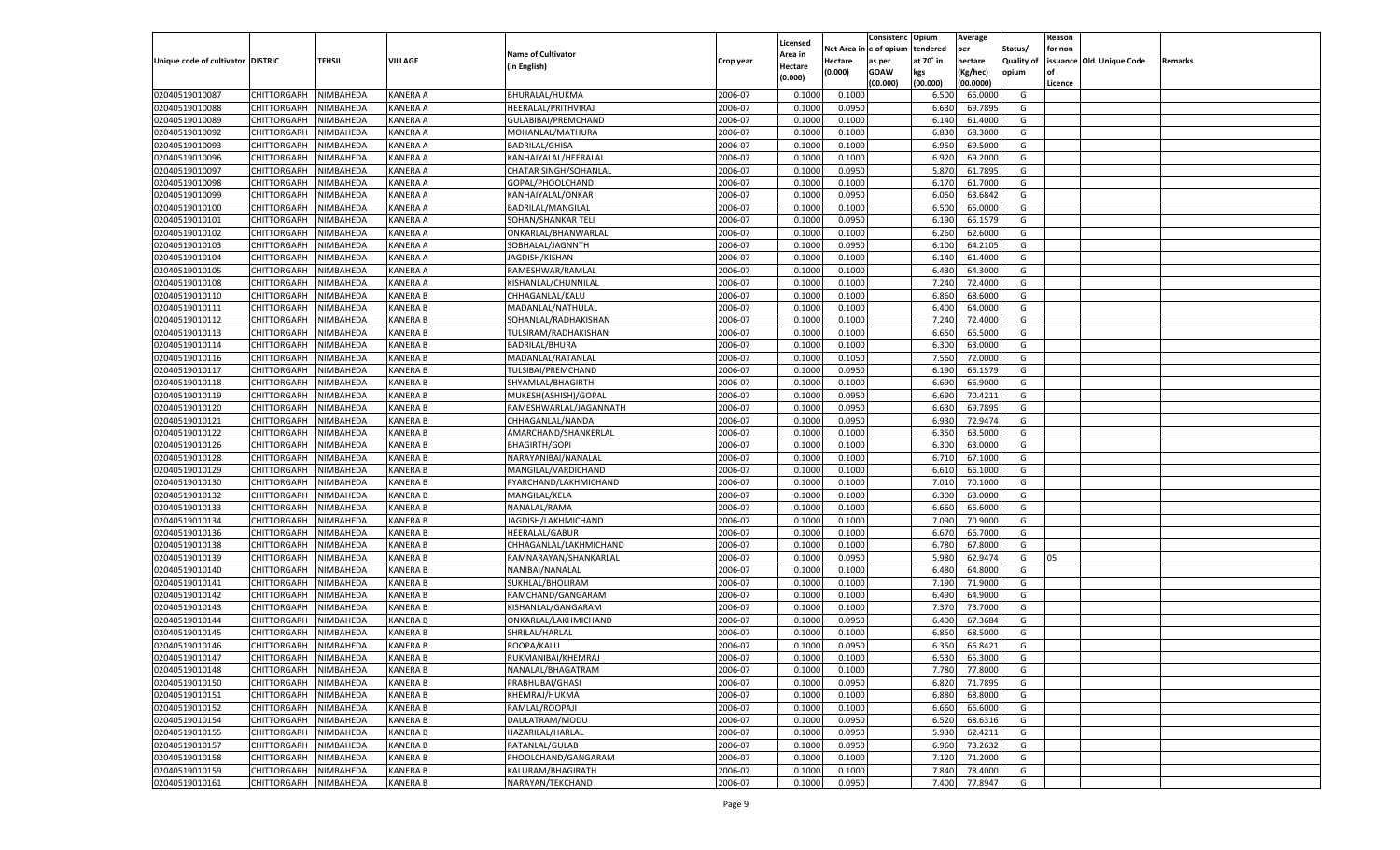|                                   |                       |                        |                 |                           |           |                     |            | Consistenc    | Opium     | Average   |                   | Reason  |                          |         |
|-----------------------------------|-----------------------|------------------------|-----------------|---------------------------|-----------|---------------------|------------|---------------|-----------|-----------|-------------------|---------|--------------------------|---------|
|                                   |                       |                        |                 | <b>Name of Cultivator</b> |           | Licensed<br>Area in | Net Area i | n le of opium | tendered  | per       | Status/           | for non |                          |         |
| Unique code of cultivator DISTRIC |                       | TEHSIL                 | VILLAGE         | (in English)              | Crop year | Hectare             | Hectare    | as per        | at 70° in | hectare   | <b>Quality of</b> |         | issuance Old Unique Code | Remarks |
|                                   |                       |                        |                 |                           |           | (0.000)             | (0.000)    | <b>GOAW</b>   | kgs       | (Kg/hec)  | opium             |         |                          |         |
|                                   |                       |                        |                 |                           |           |                     |            | (00.000)      | (00.000)  | (00.0000) |                   | Licence |                          |         |
| 02040519010163                    | CHITTORGARH           | NIMBAHEDA              | <b>KANERA B</b> | NATHULAL/KHEMRAJ          | 2006-07   | 0.1000              | 0.0800     |               | 5.620     | 70.2500   | G                 |         |                          |         |
| 02040519010164                    | CHITTORGARH           | NIMBAHEDA              | <b>KANERA B</b> | GANPATLAL/PYARCHAND       | 2006-07   | 0.1000              | 0.0950     |               | 6.950     | 73.1579   | G                 |         |                          |         |
| 02040519010165                    | CHITTORGARH           | NIMBAHEDA              | <b>KANERA B</b> | PARBHULAL/TARACHAND       | 2006-07   | 0.1000              | 0.0950     |               | 6.090     | 64.1053   | G                 |         |                          |         |
| 02040519010166                    | CHITTORGARH           | NIMBAHEDA              | <b>KANERA B</b> | GANGABAI/MODA             | 2006-07   | 0.1000              | 0.0950     |               | 6.340     | 66.7368   | G                 |         |                          |         |
| 02040519010167                    | CHITTORGARH           | NIMBAHEDA              | <b>KANERA B</b> | AMBHALAL/NANALAL          | 2006-07   | 0.1000              | 0.1000     |               | 6.010     | 60.1000   | G                 |         |                          |         |
| 02040519010168                    | CHITTORGARH           | NIMBAHEDA              | <b>KANERA B</b> | CHAMPALAL/MOOLCHAND       | 2006-07   | 0.1000              | 0.0950     |               | 7.13(     | 75.0526   | G                 |         |                          |         |
| 02040519010170                    | CHITTORGARH           | NIMBAHEDA              | <b>KANERA B</b> | SHYAMSUNDER/BHERULAL      | 2006-07   | 0.1000              | 0.0950     |               | 5.940     | 62.5263   | G                 |         |                          |         |
| 02040519010172                    | CHITTORGARH           | NIMBAHEDA              | <b>KANERA B</b> | KISHANLAL/BADRILAL        | 2006-07   | 0.1000              | 0.0950     |               | 6.870     | 72.3158   | G                 |         |                          |         |
| 02040519010173                    | CHITTORGARH           | NIMBAHEDA              | <b>KANERA B</b> | <b>BAGDIRAM/NANA</b>      | 2006-07   | 0.1000              | 0.0950     |               | 6.170     | 64.9474   | G                 |         |                          |         |
| 02040519010174                    | CHITTORGARH           | NIMBAHEDA              | <b>KANERA B</b> | RADHESHYAM/JAGNNATH       | 2006-07   | 0.1000              | 0.1000     |               | 6.650     | 66.5000   | G                 |         |                          |         |
| 02040519010175                    | CHITTORGARH           | NIMBAHEDA              | <b>KANERA B</b> | RAMCHANDRA/SHANKERLAI     | 2006-07   | 0.1000              | 0.1000     |               | 7.080     | 70.8000   | G                 |         |                          |         |
| 02040519010176                    | CHITTORGARH           | NIMBAHEDA              | <b>KANERA B</b> | RATANLAL/GABUR            | 2006-07   | 0.1000              | 0.0950     |               | 6.620     | 69.6842   | G                 |         |                          |         |
| 02040519010177                    | CHITTORGARH           | NIMBAHEDA              | <b>KANERA B</b> | RUKMANI BAI/BHUVANIRAM    | 2006-07   | 0.1000              | 0.0950     |               | 6.550     | 68.9474   | G                 |         |                          |         |
| 02040519010178                    | CHITTORGARH           | NIMBAHEDA              | KANERA B        | <b>BARJI BAI/DHANRAJ</b>  | 2006-07   | 0.1000              | 0.0950     |               | 6.380     | 67.1579   | G                 |         |                          |         |
| 02040519010179                    | CHITTORGARH           | NIMBAHEDA              | KANERA B        | NATHULAL/RAMNARAYAN       | 2006-07   | 0.1000              | 0.1000     |               | 6.010     | 60.1000   | G                 |         |                          |         |
| 02040519010180                    | CHITTORGARH           | NIMBAHEDA              | KANERA B        | <b>BADRI/GULAB</b>        | 2006-07   | 0.1000              | 0.1000     |               | 6.510     | 65.1000   | G                 |         |                          |         |
| 02040519010182                    | CHITTORGARH           | NIMBAHEDA              | KANERA B        | KASHI BAI/RUPA            | 2006-07   | 0.1000              | 0.1000     |               | 6.340     | 63.4000   | G                 |         |                          |         |
| 02040519010183                    | CHITTORGARH           | NIMBAHEDA              | KANERA B        | NATHULAL/KESRIMAL         | 2006-07   | 0.1000              | 0.1000     |               | 7.410     | 74.1000   | G                 |         |                          |         |
| 02040519010184                    | CHITTORGARH           | NIMBAHEDA              | KANERA B        | <b>BAGDIRAM/KISHORE</b>   | 2006-07   | 0.1000              | 0.1000     |               | 7.050     | 70.5000   | G                 |         |                          |         |
| 02040519010185                    | CHITTORGARH           | NIMBAHEDA              | KANERA B        | SOHANLAL/NANALAL          | 2006-07   | 0.1000              | 0.1000     |               | 6.760     | 67.6000   | G                 |         |                          |         |
| 02040519010189                    | CHITTORGARH           | NIMBAHEDA              | KANERA B        | JODHRAJ/AMARCHAND         | 2006-07   | 0.1000              | 0.0950     |               | 7.450     | 78.4211   | G                 |         |                          |         |
| 02040519010192                    | CHITTORGARH           | NIMBAHEDA              | KANERA B        | KANKUBAI/BHERULAL         | 2006-07   | 0.1000              | 0.0950     |               | 6.100     | 64.2105   | G                 |         |                          |         |
| 02040519010195                    | CHITTORGARH           | NIMBAHEDA              | KANERA B        | BANSILAL/NANDLAL          | 2006-07   | 0.1000              | 0.1000     |               | 6.540     | 65.4000   | G                 |         |                          |         |
| 02040519010196                    | CHITTORGARH           | NIMBAHEDA              | KANERA B        | <b>KANI BAI/MANGILAL</b>  | 2006-07   | 0.1000              | 0.0950     |               | 6.110     | 64.3158   | G                 |         |                          |         |
| 02040519010197                    | CHITTORGARH           | NIMBAHEDA              | KANERA B        | CHATRULAL/NANDA           | 2006-07   | 0.1000              | 0.0950     |               | 6.450     | 67.8947   | G                 |         |                          |         |
| 02040519010198                    | CHITTORGARH           | NIMBAHEDA              | KANERA B        | SURESHCHANDRA/PRABHULAL   | 2006-07   | 0.1000              | 0.0950     |               | 6.620     | 69.6842   | G                 |         |                          |         |
| 02040519010199                    | CHITTORGARH           | NIMBAHEDA              | KANERA B        | KISHANLAL/NANAJI          | 2006-07   | 0.1000              | 0.0950     |               | 6.570     | 69.1579   | G                 |         |                          |         |
| 02040519010200                    | CHITTORGARH           | NIMBAHEDA              | KANERA B        | DEVILAL/KHEMRAJ           | 2006-07   | 0.1000              | 0.1000     |               | 6.860     | 68.6000   | G                 |         |                          |         |
| 02040519010201                    | CHITTORGARH           | NIMBAHEDA              | KANERA B        | PARVATIDEVI/PHOOLCHAND    | 2006-07   | 0.1000              | 0.1000     |               | 7.240     | 72.4000   | G                 |         |                          |         |
| 02040519010202                    | CHITTORGARH           | NIMBAHEDA              | <b>KANERA B</b> | LOBHCHAND/KUKA            | 2006-07   | 0.1000              | 0.1000     |               | 7.300     | 73.0000   | G                 |         |                          |         |
| 02040519010203                    | CHITTORGARH           | NIMBAHEDA              | <b>KANERA B</b> | MOTILAL/MANGILAI          | 2006-07   | 0.1000              | 0.0950     |               | 6.680     | 70.3158   | G                 |         |                          |         |
| 02040519010204                    | CHITTORGARH           | NIMBAHEDA              | <b>KANERA B</b> | PANNALAL/MULCHAND         | 2006-07   | 0.1000              | 0.0950     |               | 6.630     | 69.7895   | G                 |         |                          |         |
| 02040519010205                    | CHITTORGARH           | NIMBAHEDA              | <b>KANERA B</b> | CHHAGANLAL/LALUJI         | 2006-07   | 0.1000              | 0.1000     |               | 6.150     | 61.5000   | G                 |         |                          |         |
| 02040519010206                    | CHITTORGARH           | NIMBAHEDA              | <b>KANERA B</b> | RADHESHYAM/ONKARLAI       | 2006-07   | 0.1000              | 0.0950     |               | 6.380     | 67.1579   | G                 |         |                          |         |
| 02040519010207                    | CHITTORGARH           | NIMBAHEDA              | <b>KANERA B</b> | KALURAM/CHAMPALAL         | 2006-07   | 0.1000              | 0.1050     |               | 7.250     | 69.0476   | G                 |         |                          |         |
| 02040519010209                    | CHITTORGARH           | NIMBAHEDA              | <b>KANERA B</b> | KANHAIYALAL/PRABHULAL     | 2006-07   | 0.1000              | 0.0950     |               | 7.140     | 75.1579   | G                 |         |                          |         |
| 02040519010211                    | CHITTORGARH           | NIMBAHEDA              | <b>KANERA B</b> | KADARSHAH/KHAJUSHAH       | 2006-07   | 0.1000              | 0.1000     |               | 7.010     | 70.1000   | G                 |         |                          |         |
| 02040519010212                    | CHITTORGARH           | NIMBAHEDA              | <b>KANERA B</b> | KANHAIYALAL/GHISALAL      | 2006-07   | 0.1000              | 0.1000     |               | 6.340     | 63.4000   | G                 |         |                          |         |
| 02040519010214                    | CHITTORGARH           | NIMBAHEDA              | <b>KANERA B</b> | LUXMINARAYAN/NANALAI      | 2006-07   | 0.1000              | 0.1000     |               | 7.010     | 70.1000   | G                 |         |                          |         |
| 02040519010215                    | CHITTORGARH           | NIMBAHEDA              | <b>KANERA B</b> | NIRBHERAM/GISALAL         | 2006-07   | 0.1000              | 0.1000     |               | 6.630     | 66.3000   | G                 |         |                          |         |
| 02040519010216                    | CHITTORGARH           | NIMBAHEDA              | <b>KANERA B</b> | BABULAL/PRABHULAL         | 2006-07   | 0.1000              | 0.0950     |               | 7.130     | 75.0526   | G                 |         |                          |         |
| 02040519010217                    | CHITTORGARH           | NIMBAHEDA              | <b>KANERA B</b> | NANALAL/CHUNNILAL         | 2006-07   | 0.1000              | 0.1000     |               | 6.610     | 66.1000   | G                 |         |                          |         |
| 02040519010219                    | CHITTORGARH           | NIMBAHEDA              | <b>KANERA B</b> | RAMESHWAR/PRABHULAL       | 2006-07   | 0.1000              | 0.0950     |               | 7.030     | 74.0000   | G                 |         |                          |         |
| 02040519010220                    |                       |                        |                 |                           | 2006-07   | 0.1000              | 0.1000     |               | 6.330     | 63.3000   | G                 |         |                          |         |
|                                   | CHITTORGARH           | NIMBAHEDA<br>NIMBAHEDA | KANERA B        | AMBALAL/PYARCHAND         | 2006-07   |                     |            |               | 6.870     | 68.7000   |                   |         |                          |         |
| 02040519010221                    | CHITTORGARH           |                        | <b>KANERA B</b> | BABULAL/MANGILAL          |           | 0.1000              | 0.1000     |               |           |           | G                 |         |                          |         |
| 02040519010222                    | CHITTORGARH NIMBAHEDA |                        | <b>KANERA B</b> | SATYANARAYAN/PYARCHAND    | 2006-07   | 0.1000              | 0.1000     |               | 6.680     | 66.8000   | G                 |         |                          |         |
| 02040519010223                    | <b>CHITTORGARH</b>    | <b>NIMBAHEDA</b>       | <b>KANERA B</b> | GOPALLAL/LAKHMICHAND      | 2006-07   | 0.1000              | 0.0950     |               | 8.660     | 91.1579   | G                 |         |                          |         |
| 02040519010226                    | CHITTORGARH           | NIMBAHEDA              | <b>KANERA B</b> | BADRIDAS/SUKHRAMDAS       | 2006-07   | 0.1000              | 0.0950     |               | 7.060     | 74.3158   | G                 |         |                          |         |
| 02040519010227                    | CHITTORGARH           | NIMBAHEDA              | <b>KANERA B</b> | BHAGWANLAL/KANIRAM        | 2006-07   | 0.1000              | 0.0950     |               | 6.670     | 70.2105   | G                 |         |                          |         |
| 02040519010228                    | <b>CHITTORGARH</b>    | NIMBAHEDA              | <b>KANERA B</b> | RAMESVARLAL/RAMNARAYAN    | 2006-07   | 0.1000              | 0.1000     |               | 7.060     | 70.6000   | G                 |         |                          |         |
| 02040519010229                    | CHITTORGARH           | NIMBAHEDA              | <b>KANERA B</b> | MANHOHERLAL/ONKARLAL      | 2006-07   | 0.1000              | 0.0950     |               | 6.520     | 68.6316   | G                 |         |                          |         |
| 02040519010230                    | <b>CHITTORGARH</b>    | NIMBAHEDA              | <b>KANERA B</b> | SHANTILAL/GORILAL         | 2006-07   | 0.1000              | 0.1000     |               | 6.240     | 62.4000   | G                 |         |                          |         |
| 02040519010231                    | CHITTORGARH           | NIMBAHEDA              | <b>KANERA B</b> | BABULAL/BADRILAL          | 2006-07   | 0.1000              | 0.1000     |               | 6.450     | 64.5000   | G                 |         |                          |         |
| 02040519010232                    | <b>CHITTORGARH</b>    | NIMBAHEDA              | <b>KANERA B</b> | HEERALAL/NANDA            | 2006-07   | 0.1000              | 0.1000     |               | 6.640     | 66.4000   | G                 |         |                          |         |
| 02040519010234                    | <b>CHITTORGARH</b>    | NIMBAHEDA              | <b>KANERA C</b> | BADRILAL/BHUWANIRAM       | 2006-07   | 0.1000              | 0.0950     |               | 6.650     | 70.0000   | G                 |         |                          |         |
| 02040519010236                    | <b>CHITTORGARH</b>    | NIMBAHEDA              | <b>KANERA C</b> | ABDUL RASHID/SULTAN       | 2006-07   | 0.1000              | 0.1000     |               | 6.840     | 68.4000   | G                 |         |                          |         |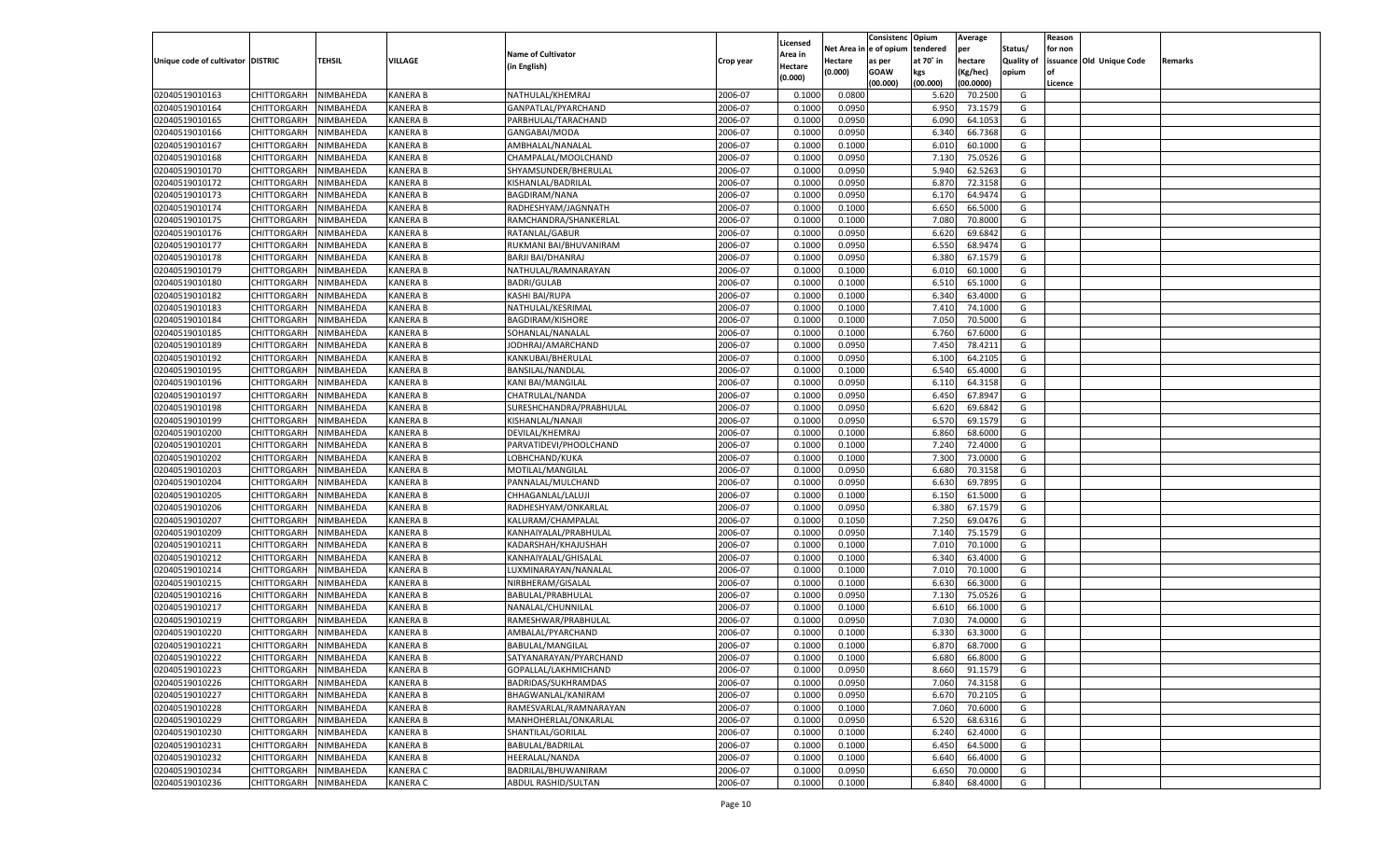|                                   |                                   |                        |                 |                           |                    |                     |                  | Consistenc   | Opium     | Average   |                   | Reason  |                          |         |
|-----------------------------------|-----------------------------------|------------------------|-----------------|---------------------------|--------------------|---------------------|------------------|--------------|-----------|-----------|-------------------|---------|--------------------------|---------|
|                                   |                                   |                        |                 | <b>Name of Cultivator</b> |                    | Licensed<br>Area in | Net Area iı      | n e of opium | tendered  | per       | Status/           | for non |                          |         |
| Unique code of cultivator DISTRIC |                                   | TEHSIL                 | VILLAGE         | (in English)              | Crop year          | Hectare             | Hectare          | as per       | at 70° in | hectare   | <b>Quality of</b> |         | issuance Old Unique Code | Remarks |
|                                   |                                   |                        |                 |                           |                    | (0.000)             | (0.000)          | <b>GOAW</b>  | kgs       | (Kg/hec)  | opium             |         |                          |         |
|                                   |                                   |                        |                 |                           |                    |                     |                  | (00.000)     | (00.000)  | (00.0000) |                   | Licence |                          |         |
| 02040519010237                    | CHITTORGARH                       | NIMBAHEDA              | <b>KANERA C</b> | RAM KISHAN/NANALAL        | 2006-07            | 0.1000              | 0.1000           |              | 6.670     | 66.7000   | G                 |         |                          |         |
| 02040519010238                    | CHITTORGARH                       | NIMBAHEDA              | <b>KANERA C</b> | JAGNNATH/MODA             | 2006-07            | 0.1000              | 0.1000           |              | 6.030     | 60.3000   | G                 |         |                          |         |
| 02040519010239                    | CHITTORGARH                       | NIMBAHEDA              | <b>KANERA C</b> | TALKU BAI//KANAJI         | 2006-07            | 0.1000              | 0.1000           |              | 6.730     | 67.3000   | G                 |         |                          |         |
| 02040519010240                    | CHITTORGARH                       | NIMBAHEDA              | <b>KANERA C</b> | CHMPABAI/RAMLAL           | 2006-07            | 0.1000              | 0.1000           |              | 6.080     | 60.8000   | G                 |         |                          |         |
| 02040519010242                    | CHITTORGARH                       | NIMBAHEDA              | <b>KANERA C</b> | PRAHLAD RAM/RADHAKISHAN   | 2006-07            | 0.1000              | 0.1000           |              | 6.370     | 63.7000   | G                 |         |                          |         |
| 02040519010243                    | CHITTORGARH                       | NIMBAHEDA              | <b>KANERA C</b> | SHRILAL/HUKAMJI           | 2006-07            | 0.1000              | 0.0950           |              | 6.450     | 67.8947   | G                 |         |                          |         |
| 02040519010244                    | CHITTORGARH                       | NIMBAHEDA              | <b>KANERA C</b> | SHYAMLAL/NANDLAL          | 2006-07            | 0.1000              | 0.1050           |              | 7.420     | 70.6667   | G                 |         |                          |         |
| 02040519010247                    | CHITTORGARH                       | NIMBAHEDA              | <b>KANERA C</b> | BAGDIRAM/NARAYANLAL       | 2006-07            | 0.1000              | 0.1000           |              | 6.140     | 61.4000   | G                 |         |                          |         |
| 02040519010248                    | CHITTORGARH                       | NIMBAHEDA              | <b>KANERA C</b> | MOTILAL/RAMCHANDRA        | 2006-07            | 0.1000              | 0.1000           |              | 6.180     | 61.8000   | G                 |         |                          |         |
| 02040519010250                    | CHITTORGARH                       | NIMBAHEDA              | <b>KANERA C</b> | SUKHLAL/NANALAL           | 2006-07            | 0.1000              | 0.1000           |              | 6.810     | 68.1000   | G                 |         |                          |         |
| 02040519010251                    | CHITTORGARH                       | NIMBAHEDA              | <b>KANERA C</b> | JITMAL/MULCHAND           | 2006-07            | 0.1000              | 0.1000           |              | 6.660     | 66.6000   | G                 |         |                          |         |
| 02040519010252                    | CHITTORGARH                       | NIMBAHEDA              | <b>KANERA C</b> | BHURALAL/NANALAL          | 2006-07            | 0.1000              | 0.1000           |              | 6.320     | 63.2000   | G                 |         |                          |         |
| 02040519010254                    | CHITTORGARH                       | NIMBAHEDA              | <b>KANERA C</b> | LAXMINARAYAN/SHANKARLAL   | 2006-07            | 0.1000              | 0.1050           |              | 6.870     | 65.4286   | G                 |         |                          |         |
| 02040519010255                    | CHITTORGARH                       | NIMBAHEDA              | KANERA C        | MGANIRAM/KJODH            | 2006-07            | 0.1000              | 0.0950           |              | 6.610     | 69.5789   | G                 |         |                          |         |
| 02040519010256                    | CHITTORGARH                       | NIMBAHEDA              | KANERA C        | BANSHILAL/MANGILAL        | 2006-07            | 0.1000              | 0.1000           |              | 6.400     | 64.0000   | G                 |         |                          |         |
| 02040519010257                    | CHITTORGARH                       | NIMBAHEDA              | KANERA C        | RAMCHANDRA/KUKAJI         | 2006-07            | 0.1000              | 0.1000           |              | 6.840     | 68.4000   | G                 |         |                          |         |
| 02040519010258                    | CHITTORGARH                       | NIMBAHEDA              | KANERA C        | MUKESH KUMAR/RATANLAL     | 2006-07            | 0.1000              | 0.0950           |              | 6.730     | 70.8421   | G                 |         |                          |         |
| 02040519010260                    | CHITTORGARH                       | NIMBAHEDA              | KANERA C        | <b>GORILAL/RATANLAL</b>   | 2006-07            | 0.1000              | 0.0950           |              | 6.530     | 68.7368   | G                 |         |                          |         |
| 02040519010261                    | CHITTORGARH                       | NIMBAHEDA              | KANERA C        | <b>BAGDIRAM/LALU</b>      | 2006-07            | 0.1000              | 0.1000           |              | 6.660     | 66.6000   | G                 |         |                          |         |
| 02040519010262                    | CHITTORGARH                       | NIMBAHEDA              | KANERA C        | GEETALAL/JAGNNATH         | 2006-07            | 0.1000              | 0.0950           |              | 7.180     | 75.5789   | G                 |         |                          |         |
| 02040519010263                    | CHITTORGARH                       | NIMBAHEDA              | KANERA C        | NANDLAL/GOPILAL           | 2006-07            | 0.1000              | 0.1000           |              | 6.190     | 61.9000   | G                 |         |                          |         |
| 02040519010264                    | CHITTORGARH                       | NIMBAHEDA              | KANERA C        | JAGDISH/NANALAL           | 2006-07            | 0.1000              | 0.1000           |              | 6.730     | 67.3000   | G                 |         |                          |         |
| 02040519010265                    | CHITTORGARH                       | NIMBAHEDA              | KANERA C        | MANGILAL/HEMRAM           | 2006-07            | 0.1000              | 0.1000           |              | 7.140     | 71.4000   | G                 |         |                          |         |
| 02040519010266                    | CHITTORGARH                       | NIMBAHEDA              | KANERA C        | RAMESHWAR/PANNALAL        | 2006-07            | 0.1000              | 0.1050           |              | 6.580     | 62.6667   | G                 |         |                          |         |
| 02040519010268                    | CHITTORGARH                       | NIMBAHEDA              | KANERA C        | <b>BABULAL/ONKARLAL</b>   | 2006-07            | 0.1000              | 0.1000           |              | 6.380     | 63.8000   | G                 |         |                          |         |
| 02040519010269                    | CHITTORGARH                       | NIMBAHEDA              | KANERA C        | BHIMRAJ/BHAVARLAI         | 2006-07            | 0.1000              | 0.1000           |              | 6.040     | 60.4000   | G                 |         |                          |         |
| 02040519010270                    | CHITTORGARH                       | NIMBAHEDA              | KANERA C        | SITABAI/SHANKARLAL        | 2006-07            | 0.1000              | 0.1000           |              | 6.370     | 63.7000   | G                 |         |                          |         |
| 02040519010271                    | CHITTORGARH                       | NIMBAHEDA              | KANERA C        | <b>BOTLAL/UDA</b>         | 2006-07            | 0.1000              | 0.1000           |              | 6.450     | 64.5000   | G                 |         |                          |         |
| 02040519010274                    | CHITTORGARH                       | NIMBAHEDA              | KANERA C        | BADRILAL/RAMCHANDRA       | 2006-07            | 0.1000              | 0.0950           |              | 6.410     | 67.4737   | G                 |         |                          |         |
| 02040519010275                    | CHITTORGARH                       | NIMBAHEDA              | <b>KANERA C</b> | KAILASH/PREMCHAND         | 2006-07            | 0.1000              | 0.1050           |              | 6.970     | 66.3810   | G                 |         |                          |         |
| 02040519010276                    | CHITTORGARH                       | NIMBAHEDA              | <b>KANERA C</b> | RAMESHWAR/PREMCHANDRA     | 2006-07            | 0.1000              | 0.0950           |              | 6.810     | 71.6842   | G                 |         |                          |         |
| 02040519010282                    | CHITTORGARH                       | NIMBAHEDA              | <b>KANERA C</b> | PANNALAL/MANGILAI         | 2006-07            | 0.1000              | 0.1000           |              | 6.830     | 68.3000   | G                 |         |                          |         |
| 02040519010283                    | CHITTORGARH                       | NIMBAHEDA              | <b>KANERA C</b> | SHOBHALAL/RAMCHANDRA      | 2006-07            | 0.1000              | 0.1000           |              | 7.120     | 71.2000   | G                 |         |                          |         |
| 02040519010286                    | CHITTORGARH                       | NIMBAHEDA              | <b>KANERA C</b> | DEVILAL/NANALAL           | 2006-07            | 0.1000              | 0.1000           |              | 6.510     | 65.1000   | G                 |         |                          |         |
| 02040519010289                    | CHITTORGARH                       | NIMBAHEDA              | <b>KANERA C</b> | GOPAL/BHANWARLAL          | 2006-07            | 0.1000              | 0.1000           |              | 6.240     | 62.4000   | G                 |         |                          |         |
| 02040519010290                    | CHITTORGARH                       | NIMBAHEDA              | <b>KANERA C</b> | GOPAL/CHHAGANLAL          | 2006-07            | 0.1000              | 0.0950           |              | 6.450     | 67.8947   | G                 |         |                          |         |
| 02040519010291                    | CHITTORGARH                       | NIMBAHEDA              | <b>KANERA C</b> | RAMNIWAS/RATANLAL         | 2006-07            | 0.1000              | 0.0950           |              | 7.080     | 74.5263   | G                 |         |                          |         |
| 02040519010292                    | CHITTORGARH                       | NIMBAHEDA              | <b>KANERA C</b> | BAGDIRAM/UDHERAM          | 2006-07            | 0.1000              | 0.1000           |              | 6.450     | 64.5000   | G                 |         |                          |         |
| 02040519010293                    | CHITTORGARH                       | NIMBAHEDA              | <b>KANERA C</b> | PREMCHANDRA/GHISA         | 2006-07            | 0.1000              | 0.1050           |              | 6.470     | 61.6190   | G                 |         |                          |         |
| 02040519010294                    | CHITTORGARH                       | NIMBAHEDA              | <b>KANERA C</b> | MOHANLAL/MADANLAL RATHI   | 2006-07            | 0.1000              | 0.1000           |              | 6.530     | 65.3000   | G                 |         |                          |         |
| 02040519010295                    | CHITTORGARH                       | NIMBAHEDA              | <b>KANERA C</b> | NANALAL/KALU              | 2006-07            | 0.1000              | 0.1000           |              | 6.330     | 63.3000   | G                 |         |                          |         |
| 02040519010297                    | CHITTORGARH                       | NIMBAHEDA              | <b>KANERA C</b> | LABHCHAND/RAMLAL          | 2006-07            | 0.1000              | 0.1000           |              | 6.340     | 63.4000   | G                 |         |                          |         |
| 02040519010301                    | CHITTORGARH                       | NIMBAHEDA              | <b>KANERA C</b> | BHANWARLAL/NARAYAN        | 2006-07            | 0.1000              | 0.1000           |              | 6.100     | 61.0000   | G                 |         |                          |         |
| 02040519010302                    | CHITTORGARH                       | NIMBAHEDA              | KANERA C        | GOPAL/JAGNNATH            | 2006-07            | 0.1000              | 0.0950           |              | 6.200     | 65.2632   | G                 |         |                          |         |
| 02040519010304                    | CHITTORGARH                       | NIMBAHEDA              | <b>KANERA C</b> | SHIVNARAYAN/ONKARLAL      | 2006-07            | 0.1000              | 0.1000           |              | 6.820     | 68.2000   | G                 |         |                          |         |
|                                   | CHITTORGARH NIMBAHEDA             |                        | <b>KANERA C</b> | KANHAIYALAL/HEERALAL      | 2006-07            | 0.1000              | 0.0950           |              | 6.870     | 72.3158   | G                 |         |                          |         |
| 02040519010305<br>02040519010306  |                                   | NIMBAHEDA              | <b>KANERA C</b> | JAGDISH/BHAGIRATH         | 2006-07            | 0.1000              | 0.1000           |              | 7.050     | 70.5000   | G                 |         |                          |         |
|                                   | <b>CHITTORGARH</b>                |                        |                 |                           |                    |                     |                  |              |           |           |                   |         |                          |         |
| 02040519010307<br>02040519010309  | CHITTORGARH                       | NIMBAHEDA<br>NIMBAHEDA | <b>KANERA C</b> | PHOOLCHAND/PREMCHAND      | 2006-07<br>2006-07 | 0.1000              | 0.0950<br>0.1000 |              | 6.650     | 70.0000   | G                 |         |                          |         |
| 02040519010310                    | CHITTORGARH<br><b>CHITTORGARH</b> |                        | <b>KANERA C</b> | GOPALLAL/KANIRAM          |                    | 0.1000              |                  |              | 7.150     | 71.5000   | G                 |         |                          |         |
|                                   |                                   | NIMBAHEDA              | <b>KANERA C</b> | SUKHLAL/RAMCHANDRA        | 2006-07            | 0.1000              | 0.1000           |              | 8.060     | 80.6000   | G                 |         |                          |         |
| 02040519010313                    | CHITTORGARH                       | NIMBAHEDA              | <b>KANERA C</b> | <b>BADRILAL/HARLAL</b>    | 2006-07            | 0.1000              | 0.1000           |              | 6.550     | 65.5000   | G                 |         |                          |         |
| 02040519010314                    | <b>CHITTORGARH</b>                | NIMBAHEDA              | <b>KANERA C</b> | SEETABAI/RAMLAL           | 2006-07            | 0.1000              | 0.1050           |              | 6.700     | 63.8095   | G                 |         |                          |         |
| 02040519010315                    | CHITTORGARH                       | NIMBAHEDA              | <b>KANERA C</b> | PHOOLCHAND/GANGARAM       | 2006-07            | 0.1000              | 0.1000           |              | 6.690     | 66.9000   | G                 |         |                          |         |
| 02040519010316                    | <b>CHITTORGARH</b>                | NIMBAHEDA              | <b>KANERA C</b> | RAMESVARI/SOHANLAL        | 2006-07            | 0.1000              | 0.0950           |              | 5.760     | 60.6316   | G                 |         |                          |         |
| 02040519010317                    | <b>CHITTORGARH</b>                | NIMBAHEDA              | <b>KANERA C</b> | DHAPUBAI/MANGILAL         | 2006-07            | 0.1000              | 0.1000           |              | 6.470     | 64.7000   | G                 |         |                          |         |
| 02040519010318                    | <b>CHITTORGARH</b>                | NIMBAHEDA              | <b>KANERA C</b> | GOPAL/BHAGWANLAL          | 2006-07            | 0.1000              | 0.1000           |              | 6.400     | 64.0000   | G                 |         |                          |         |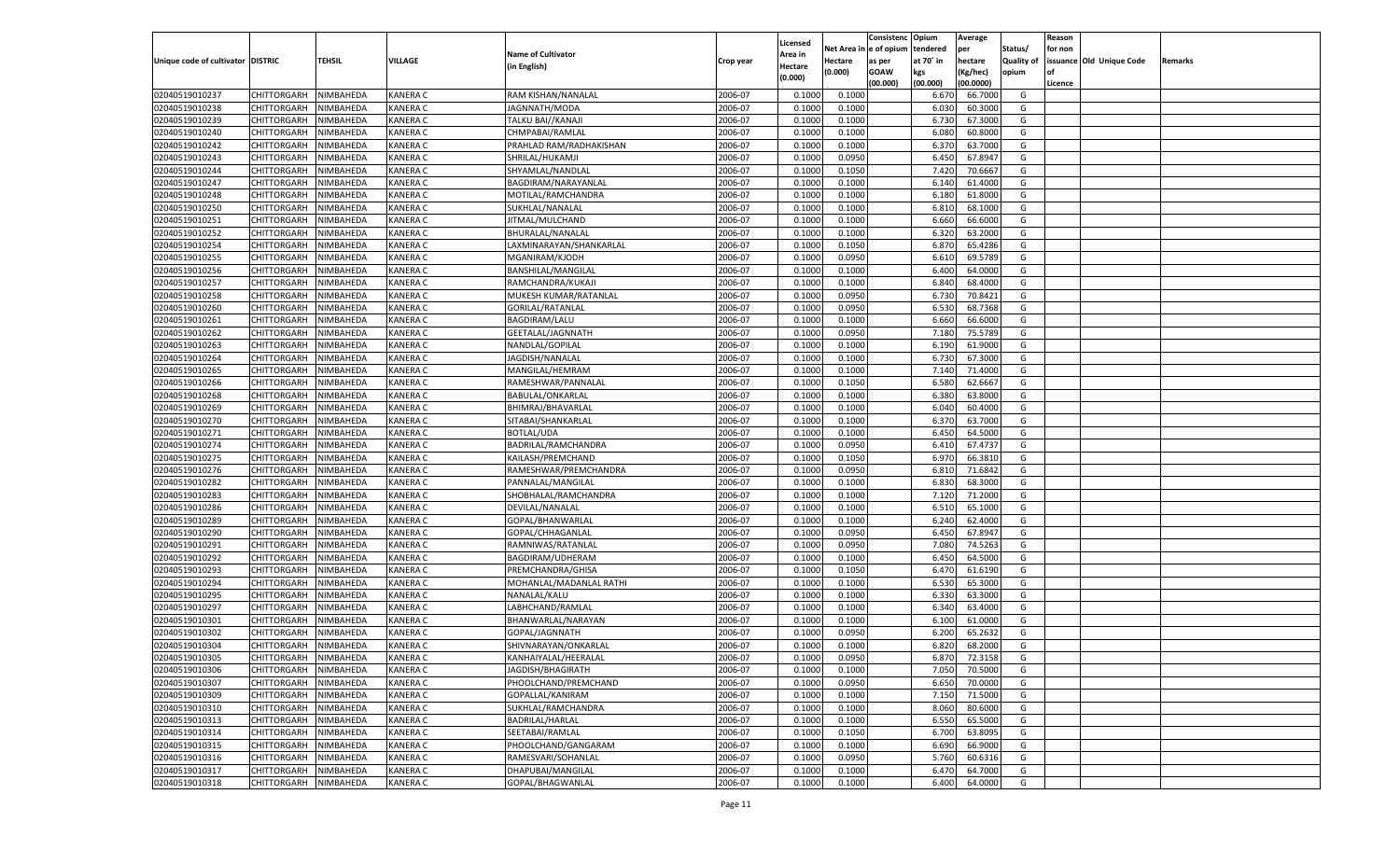|                                   |                       |           |                 |                              |           |          |            | Consistenc Opium |           | Average       |                   | Reason    |                          |         |
|-----------------------------------|-----------------------|-----------|-----------------|------------------------------|-----------|----------|------------|------------------|-----------|---------------|-------------------|-----------|--------------------------|---------|
|                                   |                       |           |                 |                              |           | Licensed | Net Area i | l e of opium     | tendered  | per           | Status/           | for non   |                          |         |
| Unique code of cultivator DISTRIC |                       | TEHSIL    | VILLAGE         | <b>Name of Cultivator</b>    | Crop year | Area in  | Hectare    | as per           | at 70° in | hectare       | <b>Quality of</b> |           | issuance Old Unique Code | Remarks |
|                                   |                       |           |                 | (in English)                 |           | Hectare  | (0.000)    | <b>GOAW</b>      | kgs       | (Kg/hec)      | opium             | <b>of</b> |                          |         |
|                                   |                       |           |                 |                              |           | (0.000)  |            | (00.000)         | (00.000)  | (00.0000)     |                   | Licence   |                          |         |
| 02040519010320                    | CHITTORGARH           | NIMBAHEDA | <b>KANERA C</b> | DAULATRAM/PREMCHAND          | 2006-07   | 0.1000   | 0.0950     |                  | 5.870     | 61.7895       | G                 |           |                          |         |
| 02040519010321                    | CHITTORGARH           | NIMBAHEDA | <b>KANERA C</b> | RAMESHWAR/CHHAGANLAL         | 2006-07   | 0.1000   | 0.1000     |                  | 6.820     | 68.2000       | G                 |           |                          |         |
| 02040519010322                    | CHITTORGARH           | NIMBAHEDA | <b>KANERA C</b> | GISALAL/MANGANIRAM           | 2006-07   | 0.1000   | 0.0950     |                  | 6.110     | 64.3158       | G                 |           |                          |         |
| 02040519010323                    | CHITTORGARH           | NIMBAHEDA | <b>KANERA C</b> | BAGDIRAM/RATANLAL            | 2006-07   | 0.1000   | 0.1000     |                  | 6.850     | 68.5000       | G                 |           |                          |         |
| 02040519010324                    | CHITTORGARH           | NIMBAHEDA | <b>KANERA C</b> | LABHCHAND/HEERALAL           | 2006-07   | 0.1000   | 0.1000     |                  | 6.580     | 65.8000       | G                 |           |                          |         |
| 02040519010325                    | CHITTORGARH           | NIMBAHEDA | <b>KANERA C</b> | PARKASHCHANDRA/MOTILAL       | 2006-07   | 0.1000   | 0.1000     |                  | 6.250     | 62.5000       | G                 |           |                          |         |
| 02040519010326                    | CHITTORGARH           | NIMBAHEDA | <b>KANERA C</b> | JAGDISH/RAMLAL               | 2006-07   | 0.1000   | 0.1000     |                  | 6.110     | 61.1000       | G                 |           |                          |         |
| 02040519010327                    | CHITTORGARH           | NIMBAHEDA | <b>KANERA C</b> | RAMPRASAD/SHIVLAL            | 2006-07   | 0.1000   | 0.0950     |                  | 6.340     | 66.7368       | G                 |           |                          |         |
| 02040519010328                    |                       | NIMBAHEDA | <b>KANERA C</b> |                              | 2006-07   | 0.1000   | 0.0950     |                  | 6.460     | 68.0000       | G                 |           |                          |         |
|                                   | CHITTORGARH           |           |                 | JAGDISH/JAGNNATH             |           |          |            |                  |           |               |                   |           |                          |         |
| 02040519010330                    | CHITTORGARH           | NIMBAHEDA | <b>KANERA C</b> | PRAHLAD/BHERULAL             | 2006-07   | 0.1000   | 0.0950     |                  | 6.360     | 66.9474       | G                 |           |                          |         |
| 02040519010332                    | CHITTORGARH           | NIMBAHEDA | <b>KANERA C</b> | ABDUL HAKIM/ABDUL RAHIM      | 2006-07   | 0.1000   | 0.0950     |                  | 6.020     | 63.3684       | G                 |           |                          |         |
| 02040519010333                    | CHITTORGARH           | NIMBAHEDA | <b>KANERA C</b> | SOHANLAL/JAIRAM              | 2006-07   | 0.1000   | 0.1000     |                  | 6.890     | 68.9000       | G                 |           |                          |         |
| 02040519010335                    | CHITTORGARH           | NIMBAHEDA | <b>KANERA C</b> | CHGANLAL/HEERALAI            | 2006-07   | 0.1000   | 0.1000     |                  | 6.490     | 64.9000       | G                 |           |                          |         |
| 02040519010339                    | CHITTORGARH           | NIMBAHEDA | <b>KANERA C</b> | GANESHLAL/GHISALAL           | 2006-07   | 0.1000   | 0.1000     |                  | 7.040     | 70.4000       | G                 |           |                          |         |
| 02040519010340                    | CHITTORGARH           | NIMBAHEDA | <b>KANERA C</b> | PYARCHAND/OUNKARLAL          | 2006-07   | 0.1000   | 0.1000     |                  | 6.820     | 68.2000       | G                 |           |                          |         |
| 02040519010341                    | CHITTORGARH           | NIMBAHEDA | <b>KANERA C</b> | KAILASH/BADRILAL JOSHI       | 2006-07   | 0.1000   | 0.1000     |                  | 7.240     | 72.4000       | G                 |           |                          |         |
| 02040519010342                    | CHITTORGARH           | NIMBAHEDA | <b>KANERA C</b> | BHERULAL/RATANLAL            | 2006-07   | 0.1000   | 0.1000     |                  | 7.080     | 70.8000       | G                 |           |                          |         |
| 02040519010343                    | CHITTORGARH           | NIMBAHEDA | <b>KANERA C</b> | MOTILAL/PRABHULAL            | 2006-07   | 0.1000   | 0.0950     |                  | 6.840     | 72.0000       | G                 |           |                          |         |
| 02040519010344                    | CHITTORGARH           | NIMBAHEDA | <b>KANERA C</b> | SOHANLAL/NANDLAL             | 2006-07   | 0.1000   | 0.1000     |                  | 6.580     | 65.8000       | G                 |           |                          |         |
| 02040519010346                    | CHITTORGARH           | NIMBAHEDA | <b>KANERA C</b> | LABHCHAN/SHRILAL             | 2006-07   | 0.1000   | 0.1000     |                  | 6.910     | 69.1000       | G                 |           |                          |         |
| 02040519010347                    | CHITTORGARH           | NIMBAHEDA | <b>KANERA C</b> | RAMPRASAD/JEEVRAJ            | 2006-07   | 0.1000   | 0.1000     |                  | 6.530     | 65.3000       | G                 |           |                          |         |
| 02040519010348                    | CHITTORGARH           | NIMBAHEDA | <b>KANERA C</b> | CHHAGANLAL/GABUR             | 2006-07   | 0.1000   | 0.0950     |                  | 6.560     | 69.0526       | G                 |           |                          |         |
| 02040519010349                    | CHITTORGARH           | NIMBAHEDA | <b>KANERA C</b> | BADRILAL/BHANWARLAL          | 2006-07   | 0.1000   | 0.1000     |                  | 5.950     | 59.5000       | G                 |           |                          |         |
| 02040519010350                    | CHITTORGARH           | NIMBAHEDA | <b>KANERA C</b> | <b>KESHURAM/RAMLAL</b>       | 2006-07   | 0.1000   | 0.1000     |                  | 6.620     | 66.2000       | G                 |           |                          |         |
| 02040519010351                    | CHITTORGARH           | NIMBAHEDA | <b>KANERA C</b> | RAMESHWARLAL/RATANLAL        | 2006-07   | 0.1000   | 0.0950     |                  | 6.750     | 71.0526       | G                 |           |                          |         |
| 02040519010352                    | CHITTORGARH           | NIMBAHEDA | <b>KANERA C</b> | KISHANLAL/KHAYALIRAM         | 2006-07   | 0.1000   | 0.1000     |                  | 6.970     | 69.7000       | G                 |           |                          |         |
| 02040519010353                    | CHITTORGARH           | NIMBAHEDA | <b>KANERA C</b> | GEETALAL/BHAGWANLAI          | 2006-07   | 0.1000   | 0.0950     |                  | 6.290     | 66.2105       | G                 |           |                          |         |
| 02040519010355                    | CHITTORGARH           | NIMBAHEDA | <b>KANERA C</b> | PHOOLCHAND/MANGILAL          | 2006-07   | 0.1000   | 0.0950     |                  | 5.880     | 61.8947       | G                 |           |                          |         |
| 02040519010356                    | CHITTORGARH           | NIMBAHEDA | <b>KANERA C</b> | GORILAL/HEERALAL             | 2006-07   | 0.1000   | 0.1000     |                  | 6.400     | 64.0000       | G                 |           |                          |         |
| 02040519010357                    | CHITTORGARH           | NIMBAHEDA | <b>KANERA C</b> | SOHANLAL/KUSHAL              | 2006-07   | 0.1000   | 0.0950     |                  | 6.37      | 67.0526       | G                 |           |                          |         |
| 02040519010358                    | CHITTORGARH           | NIMBAHEDA | <b>KANERA C</b> |                              | 2006-07   | 0.1000   | 0.1000     |                  | 5.970     | 59.7000       | G                 |           |                          |         |
|                                   |                       |           |                 | KISHANLAL/BHERULAL           |           |          |            |                  |           |               |                   |           |                          |         |
| 02040519010360                    | CHITTORGARH           | NIMBAHEDA | <b>KANERA C</b> | MOHANLAL/KUKA                | 2006-07   | 0.1000   | 0.1000     |                  | 7.260     | 72.6000       | G                 |           |                          |         |
| 02040519010361                    | CHITTORGARH           | NIMBAHEDA | <b>KANERA C</b> | BABULAL/BHANIRAM             | 2006-07   | 0.1000   | 0.0950     |                  | 6.400     | 67.3684       | G                 |           |                          |         |
| 02040519010362                    | CHITTORGARH           | NIMBAHEDA | <b>KANERA C</b> | BHOLIRAAM/KHEMAJI            | 2006-07   | 0.1000   | 0.0950     |                  | 6.040     | 63.5789       | G                 |           |                          |         |
| 02040519010364                    | CHITTORGARH           | NIMBAHEDA | <b>KANERA C</b> | MADHOLAL/CHUNNILAL           | 2006-07   | 0.1000   | 0.0950     |                  | 6.730     | 70.8421       | G                 |           |                          |         |
| 02040519010365                    | CHITTORGARH           | NIMBAHEDA | <b>KANERA C</b> | PREM CHAND/AMAR CHAND        | 2006-07   | 0.1000   | 0.1000     |                  | 6.200     | 62.0000       | G                 |           |                          |         |
| 02040519010367                    | CHITTORGARH           | NIMBAHEDA | <b>KANERA C</b> | DEVILAL/LAKHMICHAND          | 2006-07   | 0.1000   | 0.1000     |                  | 6.030     | 60.3000       | G                 |           |                          |         |
| 02040519010370                    | CHITTORGARH           | NIMBAHEDA | <b>KANERA C</b> | RAJENDRA PRASAD/GOVARDHANLAL | 2006-07   | 0.1000   | 0.0950     |                  | 7.15(     | 75.2632       | G                 |           |                          |         |
| 02040519010372                    | CHITTORGARH           | NIMBAHEDA | <b>KANERA C</b> | RAM NATHIBAI/BALURAAM        | 2006-07   | 0.1000   | 0.1000     |                  | 6.080     | 60.8000       | G                 |           |                          |         |
| 02040519010373                    | CHITTORGARH           | NIMBAHEDA | <b>KANERA C</b> | BHERULAL/KALUCHARAN          | 2006-07   | 0.1000   | 0.0950     |                  | 6.37      | 67.0526       | G                 |           |                          |         |
| 02040519010375                    | CHITTORGARH           | NIMBAHEDA | <b>KANERA C</b> | KANTA JOSHI/GENDMAL JOSHI    | 2006-07   | 0.1000   | 0.0950     |                  | 6.670     | 70.2105       | G                 |           |                          |         |
| 02040519010377                    | CHITTORGARH           | NIMBAHEDA | <b>KANERA C</b> | MAGNIRAM/LACHA BHII          | 2006-07   | 0.1000   | 0.1000     |                  | 6.590     | 65.9000       | G                 |           |                          |         |
| 02040519010379                    | CHITTORGARH           | NIMBAHEDA | <b>KANERA C</b> | <b>GHISI BAI/UDAIRAM</b>     | 2006-07   | 0.1000   | 0.1000     |                  | 6.720     | 67.2000       | G                 |           |                          |         |
| 02040519010381                    | CHITTORGARH           | NIMBAHEDA | <b>KANERA C</b> | TARA CHAND/BHARMAL           | 2006-07   | 0.1000   | 0.1000     |                  | 6.550     | 65.5000       | G                 |           |                          |         |
| 02040519010382                    | CHITTORGARH           | NIMBAHEDA | <b>KANERA C</b> | RAMGOPAL/RAMCHAND            | 2006-07   | 0.1000   | 0.1000     |                  | 6.250     | 62.5000       | G                 |           |                          |         |
| 02040519010383                    | CHITTORGARH NIMBAHEDA |           | <b>KANERA C</b> | GOVARDHANLAL/NANALAL SHARMA  | 2006-07   | 0.1000   | 0.1000     |                  | 6.350     | 63.5000       | G                 |           |                          |         |
| 02040519010384                    | CHITTORGARH           | NIMBAHEDA | <b>KANERA C</b> | BHERU SINGH/MADAN SINGH      | 2006-07   | 0.1000   | 0.0950     |                  | 5.870     | 61.7895       | G                 |           |                          |         |
| 02040519010385                    | CHITTORGARH           | NIMBAHEDA | <b>KANERA C</b> | RADHESHAYAM/RAMCHANDRA       | 2006-07   | 0.1000   | 0.1000     |                  | 6.560     | 65.6000       | G                 |           |                          |         |
| 02040519010386                    | CHITTORGARH           | NIMBAHEDA | <b>KANERA C</b> | SITA BAI/MOHANLAL            | 2006-07   | 0.1000   | 0.1050     |                  | 7.610     | 72.4762       | G                 |           |                          |         |
| 02040519010387                    | CHITTORGARH           | NIMBAHEDA | <b>KANERA C</b> | MANGILAL/CHUNNILAL           | 2006-07   | 0.1000   | 0.0950     |                  | 7.340     | 77.2632       | G                 |           |                          |         |
| 02040519010388                    | CHITTORGARH           | NIMBAHEDA | <b>KANERA C</b> | ASHOK KUMAR/DEVILAL SHARMA   | 2006-07   | 0.1000   | 0.1000     |                  | 6.700     | 67.0000       | G                 |           |                          |         |
| 02040519010390                    | CHITTORGARH           | NIMBAHEDA | <b>KANERA C</b> | PAHLAD/BANSHILAL             | 2006-07   | 0.1000   | 0.1000     |                  | 6.270     | 62.7000       | G                 |           |                          |         |
| 02040519010394                    | CHITTORGARH           | NIMBAHEDA | <b>KANERA C</b> | PREM PRAKASH/HAJARILAL       | 2006-07   | 0.1000   | 0.0950     |                  | 5.550     | 58.4211       | G                 |           |                          |         |
|                                   |                       | NIMBAHEDA |                 | GHISALAL/JAGANNATH           | 2006-07   |          |            |                  |           |               | G                 |           |                          |         |
| 02040519010395                    | CHITTORGARH           |           | <b>KANERA C</b> |                              |           | 0.1000   | 0.1000     |                  | 6.170     | 61.7000       |                   |           |                          |         |
| 02040519010396                    | CHITTORGARH           | NIMBAHEDA | <b>KANERA C</b> | SATYANARAYAN/BADRILAL JOSHI  | 2006-07   | 0.1000   | 0.1000     |                  | 6.120     | 61.2000       | G                 |           |                          |         |
| 02040519010397                    | CHITTORGARH           | NIMBAHEDA | <b>KANERA C</b> | KANHAYALAL/RUPA              | 2006-07   | 0.1000   | 0.0950     |                  |           | 6.710 70.6316 | G                 |           |                          |         |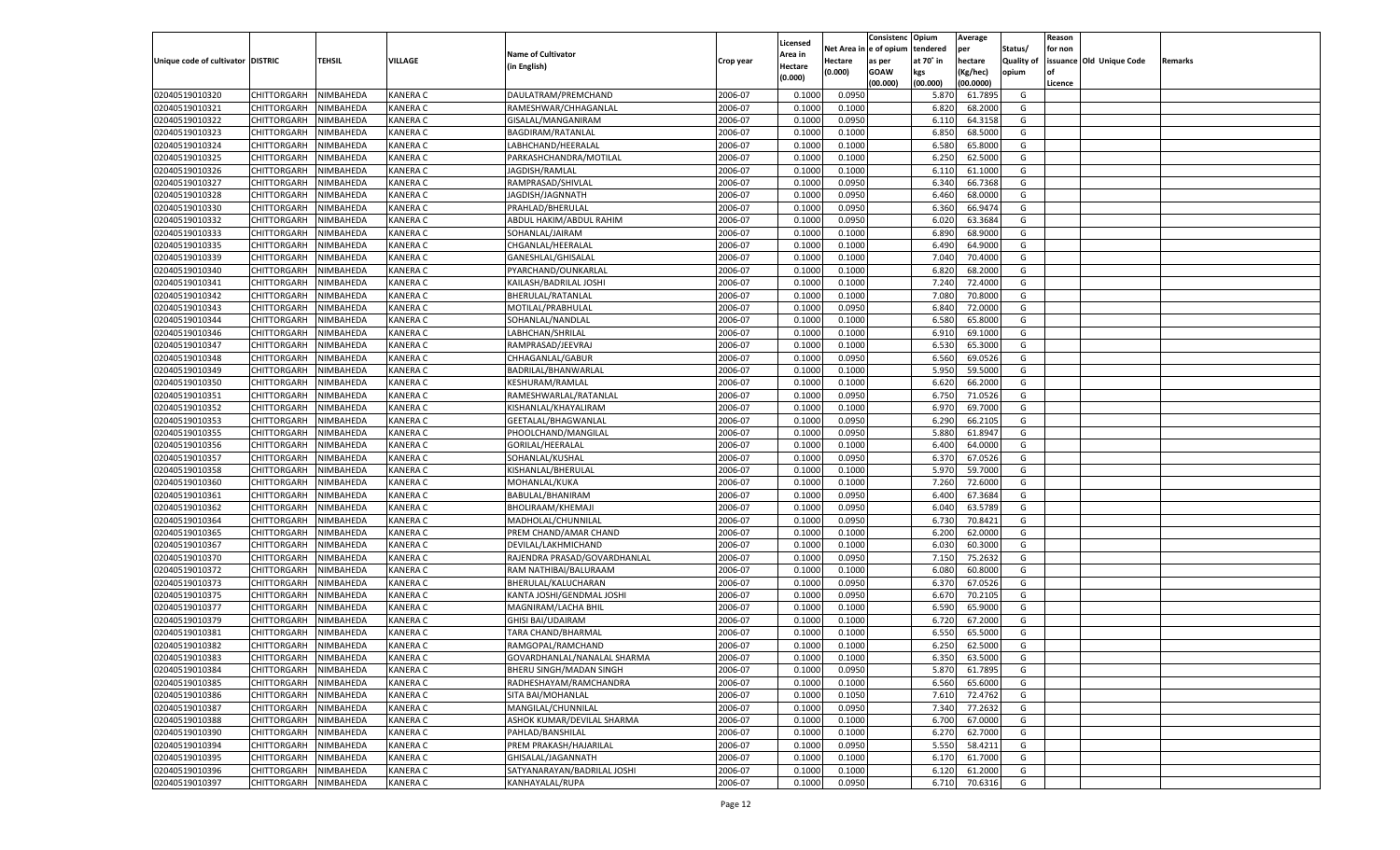|                                   |                       |                        |                 |                                                         |                    |                    |                  | Consistenc    | Opium     | Average            |                   | Reason  |                          |                        |
|-----------------------------------|-----------------------|------------------------|-----------------|---------------------------------------------------------|--------------------|--------------------|------------------|---------------|-----------|--------------------|-------------------|---------|--------------------------|------------------------|
|                                   |                       |                        |                 | <b>Name of Cultivator</b>                               |                    | Licensed           | Net Area iı      | n  e of opium | tendered  | per                | Status/           | for non |                          |                        |
| Unique code of cultivator DISTRIC |                       | TEHSIL                 | VILLAGE         | (in English)                                            | Crop year          | Area in<br>Hectare | Hectare          | as per        | at 70° in | hectare            | <b>Quality of</b> |         | issuance Old Unique Code | Remarks                |
|                                   |                       |                        |                 |                                                         |                    | (0.000)            | (0.000)          | <b>GOAW</b>   | kgs       | (Kg/hec)           | opium             |         |                          |                        |
|                                   |                       |                        |                 |                                                         |                    |                    |                  | (00.000)      | (00.000)  | (00.0000)          |                   | Licence |                          |                        |
| 02040519010399                    | CHITTORGARH           | NIMBAHEDA              | <b>KANERA C</b> | LABH CHAND/KHYALILAI                                    | 2006-07            | 0.1000             | 0.1000           |               | 7.590     | 75.9000            | G                 |         |                          |                        |
| 02040519010400                    | CHITTORGARH           | NIMBAHEDA              | <b>KANERA C</b> | RUKMANI BAI/MOTILAL                                     | 2006-07            | 0.1000             | 0.0950           |               | 6.220     | 65.4737            | G                 |         |                          |                        |
| 02040519010401                    | CHITTORGARH           | NIMBAHEDA              | <b>KANERA C</b> | HIRALAL/KHEMRAJ                                         | 2006-07            | 0.1000             | 0.1000           |               | 5.920     | 59.2000            | G                 |         |                          |                        |
| 02040519010402                    | CHITTORGARH           | NIMBAHEDA              | <b>KANERA C</b> | DEVILAL/MADANLAL                                        | 2006-07            | 0.1000             | 0.1000           |               | 5.600     | 56.0000            | G                 | 05      |                          |                        |
| 02040519010403                    | CHITTORGARH           | NIMBAHEDA              | <b>KANERA C</b> | BALKISHAN/PARASMAL                                      | 2006-07            | 0.1000             | 0.1000           |               | 5.960     | 59.6000            | G                 |         |                          |                        |
| 02040519010404                    | CHITTORGARH           | NIMBAHEDA              | <b>KANERA C</b> | CHAGANLAL/KASHIRAM                                      | 2006-07            | 0.1000             | 0.1000           |               | 6.340     | 63.4000            | G                 |         |                          |                        |
| 02040519010405                    | CHITTORGARH           | NIMBAHEDA              | <b>KANERA C</b> | VIKRAMDAS/LADHUDAS                                      | 2006-07            | 0.1000             | 0.1000           |               | 6.41      | 64.1000            | G                 |         |                          |                        |
| 02040519010406                    | CHITTORGARH           | NIMBAHEDA              | <b>KANERA C</b> | SHRILAL/GABUR                                           | 2006-07            | 0.1000             | 0.1000           |               | 6.640     | 66.4000            | G                 |         |                          |                        |
| 02040519010409                    | CHITTORGARH           | NIMBAHEDA              | <b>KANERA C</b> | PRATHVIRAJ/GANGARAM                                     | 2006-07            | 0.1000             | 0.1000           |               | 6.380     | 63.8000            | G                 |         |                          |                        |
| 02040519010378                    | CHITTORGARH           | NIMBAHEDA              | <b>KANERA C</b> | KISHAN LAL/LAKHMI CHAND                                 | 2006-07            | 0.1000             | 0.0950           |               | 6.070     | 63.8947            | G                 |         |                          |                        |
| 02040519010410                    | CHITTORGARH           | NIMBAHEDA              | <b>KANERA A</b> | PYARCHAND/DEVILAL                                       | 2006-07            | 0.1000             | 0.0950           |               | 6.140     | 64.6316            | G                 |         |                          |                        |
| 02040519010411                    | CHITTORGARH           | NIMBAHEDA              | <b>KANERA A</b> | JETHIBAI/PANNALAL                                       | 2006-07            | 0.1000             | 0.0950           |               | 6.580     | 69.2632            | G                 |         |                          |                        |
| 02040519010412                    | CHITTORGARH           | NIMBAHEDA              | <b>KANERA A</b> | KHEMRAJ/GABUR                                           | 2006-07            | 0.1000             | 0.1000           |               | 6.250     | 62.5000            | G                 |         |                          |                        |
| 02040519010413                    | CHITTORGARH           | NIMBAHEDA              | KANERA A        | GOPAL/HERALAL                                           | 2006-07            | 0.1000             | 0.0950           |               | 6.380     | 67.1579            | G                 |         |                          |                        |
| 02040519010415                    | CHITTORGARH           | NIMBAHEDA              | KANERA A        | LILASHANKAR/NANALAL                                     | 2006-07            | 0.1000             | 0.1000           |               | 6.340     | 63.4000            | G                 |         |                          |                        |
| 02040519010420                    | CHITTORGARH           | NIMBAHEDA              | KANERA A        | BANSHILAL/SHANKARLAL                                    | 2006-07            | 0.1000             | 0.1000           |               | 6.250     | 62.5000            | G                 |         |                          |                        |
| 02040519010422                    | CHITTORGARH           | NIMBAHEDA              | KANERA A        | RATANLAL/PRABHULAL                                      | 2006-07            | 0.1000             | 0.1050           |               | 6.530     | 62.1905            | G                 |         |                          |                        |
| 02040519010423                    | CHITTORGARH           | NIMBAHEDA              | KANERA A        | RUPLAL/PYARA                                            | 2006-07            | 0.1000             | 0.1000           |               | 6.700     | 67.0000            | G                 |         |                          | TRANSFER/MANOHAR KHEDI |
| 02040519010424                    | CHITTORGARH           | NIMBAHEDA              | KANERA A        | FULCHAND/MANGILAL                                       | 2006-07            | 0.1000             | 0.1000           |               | 6.770     | 67.7000            | G                 |         |                          |                        |
| 02040519010426                    | CHITTORGARH           | NIMBAHEDA              | KANERA A        | GANESHLAL/BHAGWANLAL                                    | 2006-07            | 0.1000             | 0.1000           |               | 6.750     | 67.5000            | G                 |         |                          |                        |
| 02040519010427                    | CHITTORGARH           | NIMBAHEDA              | KANERA A        | RATANLAL/NANALAL                                        | 2006-07            | 0.1000             | 0.1000           |               | 6.300     | 63.0000            | G                 |         |                          |                        |
| 02040519010428                    | CHITTORGARH           | NIMBAHEDA              | KANERA A        | SATYANARAYAN/CHAGANLAL                                  | 2006-07            | 0.1000             | 0.1000           |               | 6.970     | 69.7000            | G                 |         |                          |                        |
| 02040519010429                    | CHITTORGARH           | NIMBAHEDA              | KANERA A        | LABHCHAND/BHURA JI                                      | 2006-07            | 0.1000             | 0.1000           |               | 6.850     | 68.5000            | G                 |         |                          |                        |
| 02040519010431                    | CHITTORGARH           | NIMBAHEDA              | KANERA A        | LAXMI CHAND/GULAB SANGITARA                             | 2006-07            | 0.1000             | 0.0950           |               | 5.890     | 62.0000            | G                 |         |                          |                        |
| 02040519010432                    | CHITTORGARH           | NIMBAHEDA              | KANERA A        | GHISALAL/KETHURAM                                       | 2006-07            | 0.1000             | 0.1000           |               | 7.070     | 70.7000            | G                 |         |                          |                        |
| 02040519010433                    | CHITTORGARH           | NIMBAHEDA              | KANERA A        | SHANTILAL/JAGANNATH (BAMNIYA)                           | 2006-07            | 0.1000             | 0.0950           |               | 6.540     | 68.8421            | G                 |         |                          |                        |
| 02040519010434                    | CHITTORGARH           | NIMBAHEDA              | KANERA A        | LAXMI NARAYAN/AMAR CHAND                                | 2006-07            | 0.1000             | 0.1000           |               | 6.910     | 69.1000            | G                 |         |                          |                        |
| 02040519010437                    | CHITTORGARH           | NIMBAHEDA              | KANERA A        | DEVILAL / BHOLIRAAM                                     | 2006-07            | 0.1000             | 0.1000           |               | 5.990     | 59.9000            | G                 | 05      |                          |                        |
| 02040519010441                    | CHITTORGARH           | NIMBAHEDA              | KANERA A        | KANHAYALAL/GOPI JI                                      | 2006-07            | 0.1000             | 0.1000           |               | 6.450     | 64.5000            | G                 |         |                          |                        |
| 02040519010442                    | CHITTORGARH           | NIMBAHEDA              | KANERA A        | BABULAL/NARAYANLAL                                      | 2006-07            | 0.1000             | 0.1000           |               | 7.130     | 71.3000            | G                 |         |                          |                        |
| 02040519010444                    | CHITTORGARH           | NIMBAHEDA              | <b>KANERA A</b> | PAHLAD/RAMLAL MESH                                      | 2006-07            | 0.1000             | 0.1000           |               | 5.960     | 59.6000            | G                 |         |                          |                        |
| 02040519010445                    | CHITTORGARH           | NIMBAHEDA              | <b>KANERA A</b> | KISHANLAL/GHISALAL                                      | 2006-07            | 0.1000             | 0.1000           |               | 6.040     | 60.4000            | G                 |         |                          |                        |
| 02040519010446                    | CHITTORGARH           | NIMBAHEDA              | <b>KANERA A</b> | DEVILAL/MOHANLAL                                        | 2006-07            | 0.1000             | 0.1000           |               | 6.870     | 68.7000            | G                 |         |                          |                        |
| 02040519010447                    | CHITTORGARH           | NIMBAHEDA              | <b>KANERA A</b> | FUL CHAND/LAKHMI CHAND                                  | 2006-07            | 0.1000             | 0.1000           |               | 6.940     | 69.4000            | G                 |         |                          |                        |
| 02040519010449                    | CHITTORGARH           | NIMBAHEDA              | <b>KANERA A</b> | CHAGANLAL/AMARCHAND                                     | 2006-07            | 0.1000             | 0.0950           |               | 6.080     | 64.0000            | G                 |         |                          |                        |
| 02040519010450                    | CHITTORGARH           | NIMBAHEDA              | <b>KANERA A</b> | RUKMANI BAI/PRATHVIRAJ DHAKAD                           | 2006-07            | 0.1000             | 0.1000           |               | 6.290     | 62.9000            | G                 |         |                          |                        |
| 02040519010452                    | CHITTORGARH           | NIMBAHEDA              | <b>KANERA A</b> | CHAMPALAL/DALICHAND                                     | 2006-07            | 0.1000             | 0.0950           |               | 7.090     | 74.6316            | G                 |         |                          |                        |
| 02040519010453                    | CHITTORGARH           | NIMBAHEDA              | <b>KANERA A</b> | KANHALAL (KANAHIYALAL)/UDA                              | 2006-07            | 0.1000             | 0.1000           |               | 7.13(     | 71.3000            | G                 |         |                          |                        |
| 02040519010455                    | CHITTORGARH           | NIMBAHEDA              | <b>KANERA A</b> | RAMESHWARLAL/BHURALAI                                   | 2006-07            | 0.1000             | 0.0950           |               | 5.950     | 62.6316            | G                 |         |                          |                        |
| 02040519010456                    |                       |                        | <b>KANERA A</b> |                                                         | 2006-07            | 0.1000             |                  |               | 6.710     | 63.9048            | G                 |         |                          |                        |
| 02040519010457                    | CHITTORGARH           | NIMBAHEDA<br>NIMBAHEDA | <b>KANERA A</b> | RAMESHCHANDRA/KHEMRAJ                                   | 2006-07            | 0.1000             | 0.1050<br>0.1000 |               | 6.420     | 64.2000            | G                 |         |                          |                        |
| 02040519010458                    | CHITTORGARH           |                        | <b>KANERA A</b> | RATANLAL/BHURALAL PANCHORIYA<br>SURESHCHANDRA/JAGANNATH | 2006-07            | 0.1000             |                  |               | 8.340     | 87.7895            | G                 |         |                          |                        |
| 02040519010459                    | CHITTORGARH           | NIMBAHEDA<br>NIMBAHEDA | <b>KANERA A</b> | NANALAL/HOKMA                                           | 2006-07            |                    | 0.0950           |               |           |                    |                   |         |                          |                        |
|                                   | CHITTORGARH           |                        |                 |                                                         |                    | 0.1000             | 0.1000           |               | 6.660     | 66.6000            | G                 |         |                          |                        |
| 02040519010460                    | CHITTORGARH           | NIMBAHEDA<br>NIMBAHEDA | KANERA A        | MANOHARLAL/NARAYAN JI BHANGURA                          | 2006-07<br>2006-07 | 0.1000             | 0.1000           |               | 6.200     | 62.0000<br>61.5000 | G                 |         |                          |                        |
| 02040519010461                    | CHITTORGARH           |                        | <b>KANERA A</b> | KISHANLAL/GABUR JI BAMBORIYA                            |                    | 0.1000             | 0.1000           |               | 6.150     |                    | G                 |         |                          |                        |
| 02040519010463                    | CHITTORGARH NIMBAHEDA |                        | <b>KANERA A</b> | SHOKINLAL/SHIVLAL                                       | 2006-07            | 0.1000             | 0.1000           |               | 6.250     | 62.5000            | G                 |         |                          |                        |
| 02040519010517                    | <b>CHITTORGARH</b>    | NIMBAHEDA              | <b>KANERA A</b> | PREMCHAND/NATHUJI                                       | 2006-07            | 0.1000             | 0.0950           |               | 5.980     | 62.9474            | G                 |         |                          |                        |
| 02040519010430                    | CHITTORGARH           | NIMBAHEDA              | <b>KANERA A</b> | LAXMI NARAYAN/ KUKA BAMNIYA                             | 2006-07            | 0.1000             | 0.1000           |               | 7.000     | 70.0000            | G                 |         |                          |                        |
| 02040519010435                    | CHITTORGARH           | NIMBAHEDA              | <b>KANERA A</b> | LAXMI NARAYAN/PRATHVIRAJ                                | 2006-07            | 0.1000             | 0.1050           |               | 7.100     | 67.6190            | G                 |         |                          |                        |
| 02040519010451                    | <b>CHITTORGARH</b>    | NIMBAHEDA              | <b>KANERA A</b> | BHAGWANLAL/DALICHAND                                    | 2006-07            | 0.1000             | 0.1000           |               | 7.270     | 72.7000            | G                 |         |                          |                        |
| 02040519010464                    | CHITTORGARH           | NIMBAHEDA              | <b>KANERA B</b> | JAGDISH CHANDRA/KASHIRAAM                               | 2006-07            | 0.1000             | 0.0950           |               | 6.390     | 67.2632            | G                 |         |                          |                        |
| 02040519010465                    | <b>CHITTORGARH</b>    | NIMBAHEDA              | <b>KANERA B</b> | GOPILAL/RATANA                                          | 2006-07            | 0.1000             | 0.1000           |               | 6.840     | 68.4000            | G                 |         |                          |                        |
| 02040519010466                    | CHITTORGARH           | NIMBAHEDA              | <b>KANERA B</b> | RAMNARAYAN/LAKHMICHAND                                  | 2006-07            | 0.1000             | 0.0950           |               | 6.400     | 67.3684            | G                 |         |                          |                        |
| 02040519010467                    | CHITTORGARH           | NIMBAHEDA              | <b>KANERA B</b> | <b>ASHOK KUMAR/PANNALAL</b>                             | 2006-07            | 0.1000             | 0.1000           |               | 6.440     | 64.4000            | G                 |         |                          |                        |
| 02040519010469                    | <b>CHITTORGARH</b>    | NIMBAHEDA              | <b>KANERA B</b> | SOHANLAL/PREMCHAND                                      | 2006-07            | 0.1000             | 0.1000           |               | 6.580     | 65.8000            | G                 |         |                          |                        |
| 02040519010470                    | <b>CHITTORGARH</b>    | NIMBAHEDA              | <b>KANERA B</b> | BHAVARLAL/NARAYAN                                       | 2006-07            | 0.1000             | 0.0950           |               | 7.390     | 77.7895            | G                 |         |                          |                        |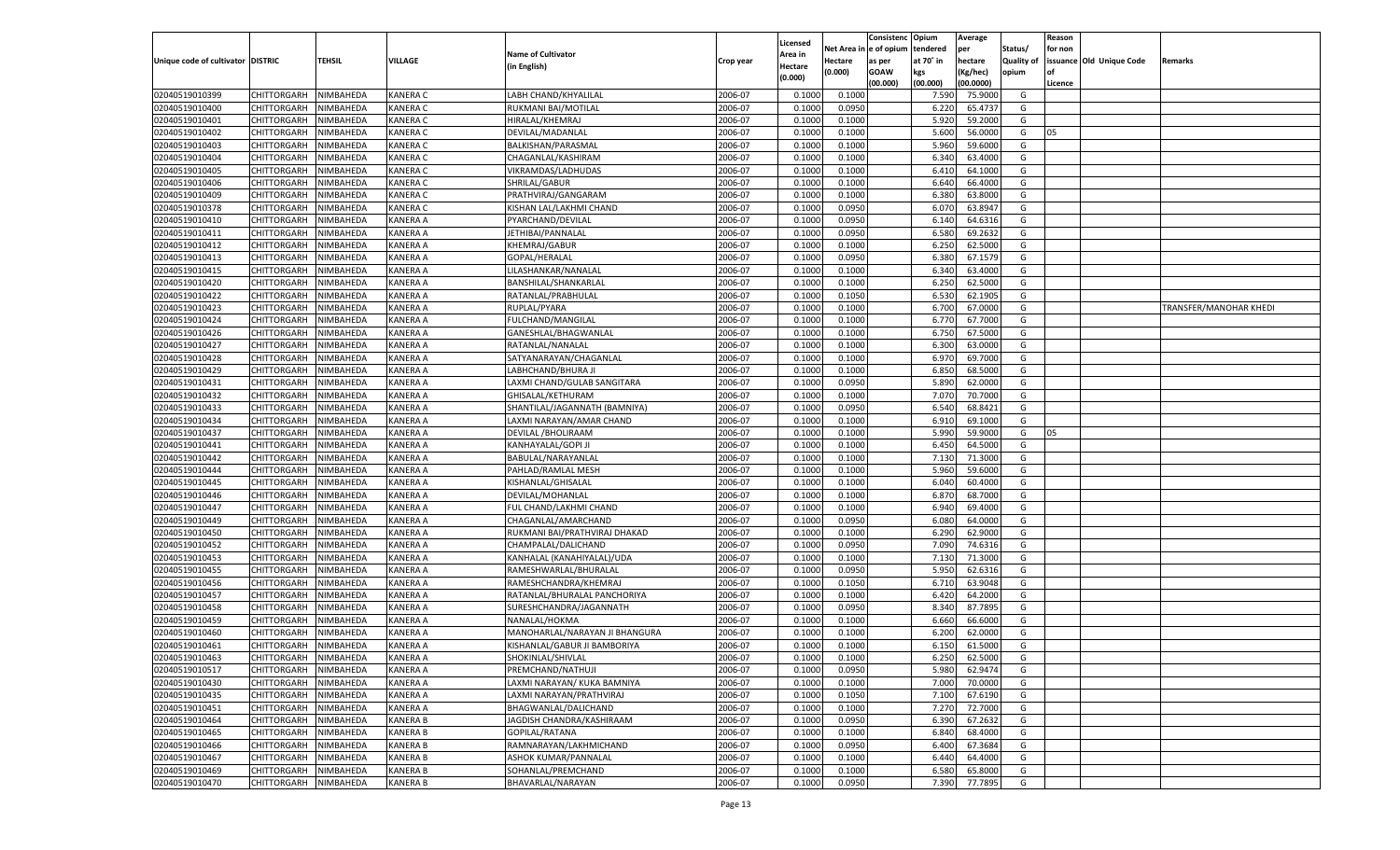|                                   |                       |                  |                 |                           |           |          |            | Consistenc    | Opium     | Average   |                   | Reason  |                          |                     |
|-----------------------------------|-----------------------|------------------|-----------------|---------------------------|-----------|----------|------------|---------------|-----------|-----------|-------------------|---------|--------------------------|---------------------|
|                                   |                       |                  |                 |                           |           | Licensed | Net Area i | n  e of opium | tendered  | per       | Status/           | for non |                          |                     |
| Unique code of cultivator DISTRIC |                       | TEHSIL           | VILLAGE         | <b>Name of Cultivator</b> | Crop year | Area in  | Hectare    | as per        | at 70° in | hectare   | <b>Quality of</b> |         | issuance Old Unique Code | Remarks             |
|                                   |                       |                  |                 | (in English)              |           | Hectare  | (0.000)    | <b>GOAW</b>   | kgs       | (Kg/hec)  | opium             |         |                          |                     |
|                                   |                       |                  |                 |                           |           | (0.000)  |            | (00.000)      | (00.000)  | (00.0000) |                   | Licence |                          |                     |
| 02040519010471                    | CHITTORGARH           | NIMBAHEDA        | <b>KANERA B</b> | SURESHCHANDRA/BHAVARLAL   | 2006-07   | 0.1000   | 0.1000     |               | 6.11      | 61.1000   | G                 |         |                          |                     |
| 02040519010473                    | CHITTORGARH           | NIMBAHEDA        | <b>KANERA B</b> | TULSIRAM/MANGILAL         | 2006-07   | 0.1000   | 0.1000     |               | 7.550     | 75.5000   | G                 |         |                          |                     |
| 02040519010474                    | CHITTORGARH           | NIMBAHEDA        | <b>KANERA B</b> | BANSHILAL/GANGARAM        | 2006-07   | 0.1000   | 0.1000     |               | 6.950     | 69.5000   | G                 |         |                          |                     |
| 02040519010476                    | CHITTORGARH           | NIMBAHEDA        | <b>KANERA B</b> | SHIVLAL/MANGILAL          | 2006-07   | 0.1000   | 0.0950     |               | 6.200     | 65.2632   | G                 |         |                          |                     |
| 02040519010477                    | CHITTORGARH           | NIMBAHEDA        | <b>KANERA B</b> | NANURAM/PYARA             | 2006-07   | 0.1000   | 0.1000     |               | 6.870     | 68.7000   | G                 |         |                          |                     |
| 02040519010479                    | CHITTORGARH           | NIMBAHEDA        | <b>KANERA B</b> | KISHANLAL/MATHRALAL       | 2006-07   | 0.1000   | 0.0950     |               | 6.480     | 68.2105   | G                 |         |                          |                     |
| 02040519010480                    | CHITTORGARH           | NIMBAHEDA        | <b>KANERA B</b> | VIDYA BAI/RADHESHYAM      | 2006-07   | 0.1000   | 0.0950     |               | 6.170     | 64.9474   | G                 |         |                          |                     |
| 02040519010482                    | CHITTORGARH           | NIMBAHEDA        | <b>KANERA B</b> | MOHANLAL/RATANLAL         | 2006-07   | 0.1000   | 0.1000     |               | 6.810     | 68.1000   | G                 |         |                          |                     |
| 02040519010483                    | CHITTORGARH           | NIMBAHEDA        | <b>KANERA B</b> | CHAMPALAL/KHAYALILAL      | 2006-07   | 0.1000   | 0.1000     |               | 6.310     | 63.1000   | G                 |         |                          |                     |
| 02040519010484                    |                       |                  |                 | PREMCHAND/KHAYALILAL      | 2006-07   |          |            |               |           |           | G                 |         |                          |                     |
|                                   | CHITTORGARH           | NIMBAHEDA        | <b>KANERA B</b> |                           |           | 0.1000   | 0.0950     |               | 6.600     | 69.4737   |                   |         |                          |                     |
| 02040519010485                    | CHITTORGARH           | NIMBAHEDA        | <b>KANERA B</b> | SHAYAMLAL/JAMNALAL        | 2006-07   | 0.1000   | 0.1000     |               | 6.960     | 69.6000   | G                 |         |                          |                     |
| 02040519010486                    | CHITTORGARH           | NIMBAHEDA        | <b>KANERA B</b> | MAGNIRAM/NONDRAM          | 2006-07   | 0.1000   | 0.1000     |               | 6.280     | 62.8000   | G                 |         |                          |                     |
| 02040519010487                    | CHITTORGARH           | NIMBAHEDA        | <b>KANERA B</b> | RATANLAL/NONDRAM          | 2006-07   | 0.1000   | 0.1000     |               | 6.310     | 63.1000   | G                 |         |                          |                     |
| 02040519010488                    | CHITTORGARH           | NIMBAHEDA        | KANERA B        | JAGDISH/HIRALAL           | 2006-07   | 0.1000   | 0.1050     |               | 6.880     | 65.5238   | G                 |         |                          |                     |
| 02040519010489                    | CHITTORGARH           | NIMBAHEDA        | KANERA B        | PAHLAD/PYARCHAND          | 2006-07   | 0.1000   | 0.1000     |               | 6.700     | 67.0000   | G                 |         |                          |                     |
| 02040519010491                    | CHITTORGARH           | NIMBAHEDA        | KANERA B        | AMARCHAND/BHAGIRATH       | 2006-07   | 0.1000   | 0.1000     |               | 7.320     | 73.2000   | G                 |         |                          |                     |
| 02040519010493                    | CHITTORGARH           | NIMBAHEDA        | KANERA B        | BHERULAL/MANGILAL         | 2006-07   | 0.1000   | 0.1000     |               | 6.410     | 64.1000   | G                 |         |                          |                     |
| 02040519010494                    | CHITTORGARH           | NIMBAHEDA        | KANERA B        | GOPAL/GORILAL             | 2006-07   | 0.1000   | 0.1000     |               | 7.110     | 71.1000   | G                 |         |                          |                     |
| 02040519010495                    | CHITTORGARH           | NIMBAHEDA        | KANERA B        | SHOBHALAL/DUNGA           | 2006-07   | 0.1000   | 0.1000     |               | 6.380     | 63.8000   | G                 |         |                          |                     |
| 02040519010497                    | CHITTORGARH           | NIMBAHEDA        | KANERA B        | KANHAYALAL/KHEMRAJ        | 2006-07   | 0.1000   | 0.1000     |               | 6.690     | 66.9000   | G                 |         |                          |                     |
| 02040519010498                    | CHITTORGARH           | NIMBAHEDA        | KANERA B        | DEVILAL/RADHAKISHAN       | 2006-07   | 0.1000   | 0.0950     |               | 6.650     | 70.0000   | G                 |         |                          | TRANSFER/VENIPURIYA |
| 02040519010499                    | CHITTORGARH           | NIMBAHEDA        | KANERA B        | KANHAYALAL/CHAMPALAL      | 2006-07   | 0.1000   | 0.1000     |               | 7.570     | 75.7000   | G                 |         |                          |                     |
| 02040519010500                    | CHITTORGARH           | NIMBAHEDA        | KANERA B        | GHISALAL/CHAMPALAL        | 2006-07   | 0.1000   | 0.1000     |               | 6.200     | 62.0000   | G                 |         |                          |                     |
| 02040519010503                    | CHITTORGARH           | NIMBAHEDA        | KANERA C        | MANGIDEVI/SATYANARAYAN    | 2006-07   | 0.1000   | 0.0950     |               | 6.050     | 63.6842   | G                 |         |                          |                     |
| 02040519010504                    | CHITTORGARH           | NIMBAHEDA        | KANERA B        | TARACHAND/BHOLA JI        | 2006-07   | 0.1000   | 0.0950     |               | 6.250     | 65.7895   | G                 |         | 02040519019179           | <b>TRANSFER</b>     |
| 02040519010505                    | CHITTORGARH           | NIMBAHEDA        | KANERA C        | SURESHCHANDRA/GOPILAL     | 2006-07   | 0.1000   | 0.0950     |               | 6.110     | 64.3158   | G                 |         | 02040519010218           | TRANSFER            |
| 02040519011001                    | CHITTORGARH           | NIMBAHEDA        | KOCHWA          | JAGDISH/RADHAKISHAN       | 2006-07   | 0.1000   | 0.1000     |               | 6.250     | 62.5000   | G                 |         |                          |                     |
| 02040519011002                    | CHITTORGARH           | NIMBAHEDA        | KOCHWA          | LABHCHAND/KASHIRAM        | 2006-07   | 0.1000   | 0.1000     |               | 7.160     | 71.6000   | G                 |         |                          |                     |
| 02040519011003                    | CHITTORGARH           | NIMBAHEDA        | KOCHWA          | TULSIBAI/AMARCHAND        | 2006-07   | 0.1000   | 0.0950     |               | 6.440     | 67.7895   | G                 |         |                          |                     |
| 02040519011004                    | CHITTORGARH           | NIMBAHEDA        | <b>KOCHWA</b>   | <b>BANSHILAL/GHISA</b>    | 2006-07   | 0.1000   | 0.1000     |               | 6.690     | 66.9000   | G                 |         |                          |                     |
| 02040519011005                    | CHITTORGARH           | NIMBAHEDA        | <b>KOCHWA</b>   | BADRILAL/DHANRAJ          | 2006-07   | 0.1000   | 0.0950     |               | 6.770     | 71.2632   | G                 |         |                          |                     |
|                                   |                       |                  |                 |                           |           |          |            |               | 6.780     | 67.8000   |                   |         |                          |                     |
| 02040519011006                    | CHITTORGARH           | NIMBAHEDA        | <b>KOCHWA</b>   | JAGDISH/KISHANLAL         | 2006-07   | 0.1000   | 0.1000     |               |           |           | G                 |         |                          |                     |
| 02040519011007                    | CHITTORGARH           | NIMBAHEDA        | <b>KOCHWA</b>   | KISHANLAL/KASHIRAM        | 2006-07   | 0.1000   | 0.1000     |               | 7.940     | 79.4000   | G                 |         |                          |                     |
| 02040519011008                    | CHITTORGARH           | NIMBAHEDA        | <b>KOCHWA</b>   | AMARCHAND/GHISA (BADA)    | 2006-07   | 0.1000   | 0.1000     |               | 6.970     | 69.7000   | G                 |         |                          |                     |
| 02040519011009                    | CHITTORGARH           | NIMBAHEDA        | <b>KOCHWA</b>   | BHANWARLAL/NATHU          | 2006-07   | 0.1000   | 0.1000     |               | 6.600     | 66.0000   | G                 |         |                          |                     |
| 02040519011010                    | CHITTORGARH           | NIMBAHEDA        | <b>KOCHWA</b>   | MULCHAND/BHANWARLAL       | 2006-07   | 0.1000   | 0.1000     |               | 7.080     | 70.8000   | G                 |         |                          |                     |
| 02040519011011                    | CHITTORGARH           | NIMBAHEDA        | <b>KOCHWA</b>   | LILA SHANKAR/KASHIRAM     | 2006-07   | 0.1000   | 0.1000     |               | 6.290     | 62.9000   | G                 |         |                          |                     |
| 02040519011012                    | CHITTORGARH           | NIMBAHEDA        | <b>KOCHWA</b>   | AMARCHAND/GHISA (CHHOTA)  | 2006-07   | 0.1000   | 0.1000     |               | 6.960     | 69.6000   | G                 |         |                          |                     |
| 02040519011013                    | CHITTORGARH           | NIMBAHEDA        | <b>KOCHWA</b>   | HEMRAJ/MODIRAM            | 2006-07   | 0.1000   | 0.0950     |               | 5.860     | 61.6842   | G                 |         |                          |                     |
| 02040519011014                    | CHITTORGARH           | NIMBAHEDA        | <b>KOCHWA</b>   | SUVAGI BAI/PEMA           | 2006-07   | 0.1000   | 0.1000     |               | 6.320     | 63.2000   | G                 |         |                          |                     |
| 02040519011015                    | CHITTORGARH           | NIMBAHEDA        | <b>KOCHWA</b>   | BANSHILAL/RADHAKISHAN     | 2006-07   | 0.1000   | 0.1000     |               | 7.060     | 70.6000   | G                 |         |                          |                     |
| 02040519011016                    | CHITTORGARH           | NIMBAHEDA        | <b>KOCHWA</b>   | JAMNIBAI/PAYARA           | 2006-07   | 0.1000   | 0.1000     |               | 6.13(     | 61.3000   | G                 |         |                          |                     |
| 02040519011017                    | CHITTORGARH           | NIMBAHEDA        | <b>KOCHWA</b>   | MATHRA/RAMA               | 2006-07   | 0.1000   | 0.1000     |               | 6.250     | 62.5000   | G                 |         |                          |                     |
| 02040519011018                    | CHITTORGARH           | NIMBAHEDA        | <b>KOCHWA</b>   | BHERULAL/RAMSUKH          | 2006-07   | 0.1000   | 0.1000     |               | 6.34      | 63.4000   | G                 |         |                          |                     |
| 02040519011020                    | CHITTORGARH           | NIMBAHEDA        | <b>KOCHWA</b>   | NARAYANI BAI/NANA LAL     | 2006-07   | 0.1000   | 0.1000     |               | 6.370     | 63.7000   | G                 |         |                          |                     |
| 02040519011022                    | CHITTORGARH NIMBAHEDA |                  | <b>KOCHWA</b>   | SHANKERLAL/DEVJI          | 2006-07   | 0.1000   | 0.1000     |               | 6.570     | 65.7000   | G                 |         |                          |                     |
| 02040519011023                    | <b>CHITTORGARH</b>    | <b>NIMBAHEDA</b> | <b>KOCHWA</b>   | BHERULAL/BHANWARLAL       | 2006-07   | 0.1000   | 0.1000     |               | 6.470     | 64.7000   | G                 |         |                          |                     |
| 02040519011024                    | CHITTORGARH           | NIMBAHEDA        | KOCHWA          | RATANLAL/HARIRAM          | 2006-07   | 0.1000   | 0.1000     |               | 6.310     | 63.1000   | G                 |         |                          |                     |
| 02040519011025                    | CHITTORGARH           | NIMBAHEDA        | <b>KOCHWA</b>   | NOJIBAI/PRABHULAL         | 2006-07   | 0.1000   | 0.1000     |               | 6.360     | 63.6000   | G                 |         |                          |                     |
| 02040519011026                    | CHITTORGARH           | NIMBAHEDA        | KOCHWA          | BHERULAL/GHISA            | 2006-07   | 0.1000   | 0.1000     |               | 6.250     | 62.5000   | G                 |         |                          |                     |
| 02040519011028                    | CHITTORGARH           | NIMBAHEDA        | <b>KOCHWA</b>   | GHISULAL/RAMA             | 2006-07   | 0.1000   | 0.0950     |               | 6.270     | 66.0000   | G                 |         |                          |                     |
| 02040519011029                    | <b>CHITTORGARH</b>    | NIMBAHEDA        | <b>KOCHWA</b>   | RUKMANIBAI/DEVILAL        | 2006-07   | 0.1000   | 0.1000     |               | 6.140     | 61.4000   | G                 |         |                          |                     |
| 02040519011030                    | CHITTORGARH           | NIMBAHEDA        | <b>KOCHWA</b>   | JAGNNATH/BALU             | 2006-07   | 0.1000   | 0.1000     |               | 6.880     | 68.8000   | G                 |         |                          |                     |
| 02040519011031                    | CHITTORGARH           | NIMBAHEDA        | KOCHWA          | RADHESHYAM/TULSHIRAM      | 2006-07   | 0.1000   | 0.1000     |               | 6.620     | 66.2000   | G                 |         |                          |                     |
| 02040519011032                    | CHITTORGARH           | NIMBAHEDA        | <b>KOCHWA</b>   | PRABHULAL/GULAB           | 2006-07   | 0.1000   | 0.1000     |               | 6.210     | 62.1000   | G                 |         |                          |                     |
| 02040519011033                    | CHITTORGARH           |                  |                 | LABHCHAND/NANALAL         | 2006-07   |          | 0.1000     |               | 6.450     | 64.5000   | G                 |         |                          |                     |
|                                   |                       | NIMBAHEDA        | <b>KOCHWA</b>   |                           |           | 0.1000   |            |               |           |           |                   |         |                          |                     |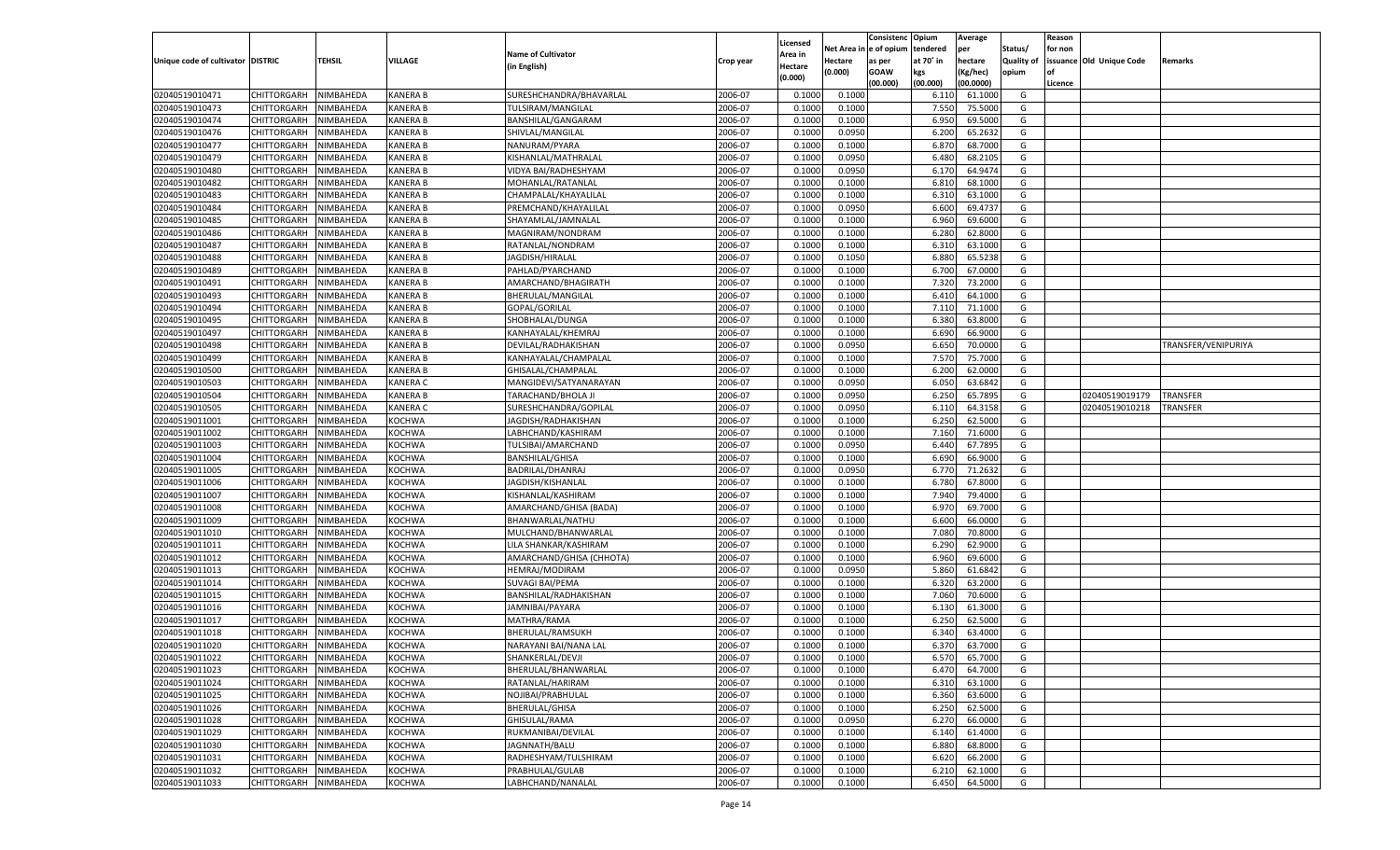|                                   |                       |           |               |                           |           |          |            | Consistenc   | Opium     | Average   |                   | Reason  |                          |         |
|-----------------------------------|-----------------------|-----------|---------------|---------------------------|-----------|----------|------------|--------------|-----------|-----------|-------------------|---------|--------------------------|---------|
|                                   |                       |           |               |                           |           | Licensed | Net Area i | n e of opium | tendered  | per       | Status/           | for non |                          |         |
| Unique code of cultivator DISTRIC |                       | TEHSIL    | VILLAGE       | <b>Name of Cultivator</b> | Crop year | Area in  | Hectare    | as per       | at 70° in | hectare   | <b>Quality of</b> |         | issuance Old Unique Code | Remarks |
|                                   |                       |           |               | (in English)              |           | Hectare  | (0.000)    | <b>GOAW</b>  | kgs       | (Kg/hec)  | opium             |         |                          |         |
|                                   |                       |           |               |                           |           | (0.000)  |            | (00.000)     | (00.000)  | (00.0000) |                   | Licence |                          |         |
| 02040519011034                    | CHITTORGARH           | NIMBAHEDA | <b>KOCHWA</b> | MANGILAL/NARAYAN          | 2006-07   | 0.1000   | 0.1000     |              | 6.460     | 64.6000   | G                 |         |                          |         |
| 02040519011035                    | CHITTORGARH           | NIMBAHEDA | KOCHWA        | JAGANNATH/RAMA            | 2006-07   | 0.1000   | 0.1000     |              | 6.510     | 65.1000   | G                 |         |                          |         |
| 02040519011036                    | CHITTORGARH           | NIMBAHEDA | <b>KOCHWA</b> | NANDLAL/GABURJI           | 2006-07   | 0.1000   | 0.1000     |              | 7.470     | 74.7000   | G                 |         |                          |         |
| 02040519011039                    | CHITTORGARH           | NIMBAHEDA | <b>KOCHWA</b> | MATHRA LAL/HAR LAL        | 2006-07   | 0.1000   | 0.1000     |              | 6.810     | 68.1000   | G                 |         |                          |         |
| 02040519011040                    | CHITTORGARH           | NIMBAHEDA | <b>KOCHWA</b> | <b>BHERU LAL/PYARA</b>    | 2006-07   | 0.1000   | 0.1000     |              | 6.260     | 62.6000   | G                 |         |                          |         |
| 02040519011041                    | CHITTORGARH           | NIMBAHEDA | KOCHWA        | BOTLAL/BHANWARLAL         | 2006-07   | 0.1000   | 0.0950     |              | 6.470     | 68.1053   | G                 |         |                          |         |
| 02040519011042                    | CHITTORGARH           | NIMBAHEDA | <b>KOCHWA</b> | GHISALAL/NAGJIRAM         | 2006-07   | 0.1000   | 0.1000     |              | 7.120     | 71.2000   | G                 |         |                          |         |
| 02040519011043                    | CHITTORGARH           | NIMBAHEDA | <b>KOCHWA</b> | MANGIBAI/HARIRAM          | 2006-07   | 0.1000   | 0.1000     |              | 6.700     | 67.0000   | G                 |         |                          |         |
| 02040519011044                    | CHITTORGARH           | NIMBAHEDA | <b>KOCHWA</b> | PANIBAI/NATHU             | 2006-07   | 0.1000   | 0.1000     |              | 6.41      | 64.1000   | G                 |         |                          |         |
| 02040519011045                    |                       |           |               | PHOOLCHAND/RADHAKISHAN    | 2006-07   |          |            |              |           |           | G                 |         |                          |         |
|                                   | CHITTORGARH           | NIMBAHEDA | KOCHWA        |                           |           | 0.1000   | 0.1000     |              | 6.730     | 67.3000   |                   |         |                          |         |
| 02040519011046                    | CHITTORGARH           | NIMBAHEDA | <b>KOCHWA</b> | BHAGWAN/NARAYAN           | 2006-07   | 0.1000   | 0.1000     |              | 7.190     | 71.9000   | G                 |         |                          |         |
| 02040519011048                    | CHITTORGARH           | NIMBAHEDA | <b>KOCHWA</b> | KAMLABAI/JAGNNATH         | 2006-07   | 0.1000   | 0.1000     |              | 6.220     | 62.2000   | G                 |         |                          |         |
| 02040519011049                    | CHITTORGARH           | NIMBAHEDA | <b>KOCHWA</b> | KANYA LAL/BHAGVAN         | 2006-07   | 0.1000   | 0.1000     |              | 6.460     | 64.6000   | G                 |         |                          |         |
| 02040519011050                    | CHITTORGARH           | NIMBAHEDA | KOCHWA        | GOPAL/BADRILAL            | 2006-07   | 0.1000   | 0.0950     |              | 6.870     | 72.3158   | G                 |         |                          |         |
| 02040519011051                    | CHITTORGARH           | NIMBAHEDA | KOCHWA        | SHANTILAL/BANSHILAI       | 2006-07   | 0.1000   | 0.0950     |              | 5.960     | 62.7368   | G                 |         |                          |         |
| 02040519011052                    | CHITTORGARH           | NIMBAHEDA | KOCHWA        | GANGARAM/GOTAM            | 2006-07   | 0.1000   | 0.1000     |              | 5.230     | 52.3000   | G                 | 04      |                          |         |
| 02040519011054                    | CHITTORGARH           | NIMBAHEDA | KOCHWA        | CHHAGANLAL/HARLAL         | 2006-07   | 0.1000   | 0.1000     |              | 7.230     | 72.3000   | G                 |         |                          |         |
| 02040519011056                    | CHITTORGARH           | NIMBAHEDA | KOCHWA        | CHAMPALAL/MANNALAI        | 2006-07   | 0.1000   | 0.1000     |              | 6.780     | 67.8000   | G                 |         |                          |         |
| 02040519011057                    | CHITTORGARH           | NIMBAHEDA | KOCHWA        | JASRAJ/PREMCHAND          | 2006-07   | 0.1000   | 0.1000     |              | 6.140     | 61.4000   | G                 |         |                          |         |
| 02040519011058                    | CHITTORGARH           | NIMBAHEDA | KOCHWA        | MADANLAL/BHERULAL         | 2006-07   | 0.1000   | 0.0950     |              | 6.630     | 69.7895   | G                 |         |                          |         |
| 02040519011059                    | CHITTORGARH           | NIMBAHEDA | KOCHWA        | TANKUBAI/RAMNARAYAN       | 2006-07   | 0.1000   | 0.1000     |              | 6.340     | 63.4000   | G                 |         |                          |         |
| 02040519011060                    | CHITTORGARH           | NIMBAHEDA | KOCHWA        | HEERALAL/NARAYAN          | 2006-07   | 0.1000   | 0.1000     |              | 6.510     | 65.1000   | G                 |         |                          |         |
| 02040519011061                    | CHITTORGARH           | NIMBAHEDA | KOCHWA        | BADRILAL/GHISALAL         | 2006-07   | 0.1000   | 0.1000     |              | 7.030     | 70.3000   | G                 |         |                          |         |
| 02040519011062                    | CHITTORGARH           | NIMBAHEDA | KOCHWA        | BABULAL/CHHAGANLAL        | 2006-07   | 0.1000   | 0.1000     |              | 6.760     | 67.6000   | G                 |         |                          |         |
| 02040519011063                    | CHITTORGARH           | NIMBAHEDA | KOCHWA        | ONKARLAL/PREMCHAND        | 2006-07   | 0.1000   | 0.1000     |              | 6.260     | 62.6000   | G                 |         |                          |         |
| 02040519011064                    | CHITTORGARH           | NIMBAHEDA | KOCHWA        | KISHANLAL/PREMCHAND       | 2006-07   | 0.1000   | 0.1000     |              | 7.000     | 70.0000   | G                 |         |                          |         |
| 02040519011065                    | CHITTORGARH           | NIMBAHEDA | KOCHWA        | DHAPUBAI/OUNKAR           | 2006-07   | 0.1000   | 0.1000     |              | 6.160     | 61.6000   | G                 |         |                          |         |
| 02040519011068                    | CHITTORGARH           | NIMBAHEDA | KOCHWA        | KANHAIYALAL/BHANWARLAL    | 2006-07   | 0.1000   | 0.1000     |              | 6.930     | 69.3000   | G                 |         |                          |         |
| 02040519011069                    | CHITTORGARH           | NIMBAHEDA | KOCHWA        | <b>BADRILAL/SUKHDEV</b>   | 2006-07   | 0.1000   | 0.1050     |              | 6.670     | 63.5238   | G                 |         |                          |         |
| 02040519011071                    | CHITTORGARH           | NIMBAHEDA | <b>KOCHWA</b> | RANGLAL/BANSHILAL         | 2006-07   | 0.1000   | 0.1000     |              | 6.450     | 64.5000   | G                 |         |                          |         |
| 02040519011072                    | CHITTORGARH           | NIMBAHEDA | <b>KOCHWA</b> | RAMI BAI/AMARCHAND        | 2006-07   | 0.1000   | 0.1000     |              | 7.13(     | 71.3000   | G                 |         |                          |         |
|                                   |                       |           |               |                           |           |          |            |              | 6.520     | 65.2000   |                   |         |                          |         |
| 02040519011073                    | CHITTORGARH           | NIMBAHEDA | <b>KOCHWA</b> | MOHANLAL/KASHIRAM         | 2006-07   | 0.1000   | 0.1000     |              |           |           | G                 |         |                          |         |
| 02040519011075                    | CHITTORGARH           | NIMBAHEDA | <b>KOCHWA</b> | GOPAL/BHANWARLAL          | 2006-07   | 0.1000   | 0.0950     |              | 6.500     | 68.4211   | G                 |         |                          |         |
| 02040519011076                    | CHITTORGARH           | NIMBAHEDA | <b>KOCHWA</b> | MANGILAL/RAMLAL           | 2006-07   | 0.1000   | 0.1000     |              | 6.640     | 66.4000   | G                 |         |                          |         |
| 02040519011077                    | CHITTORGARH           | NIMBAHEDA | <b>KOCHWA</b> | KANHAIYALAL/RADHAKISHAN   | 2006-07   | 0.1000   | 0.1000     |              | 6.320     | 63.2000   | G                 |         |                          |         |
| 02040519011079                    | CHITTORGARH           | NIMBAHEDA | <b>KOCHWA</b> | LABHCHAND/MANGILAL        | 2006-07   | 0.1000   | 0.0950     |              | 6.960     | 73.2632   | G                 |         |                          |         |
| 02040519011080                    | CHITTORGARH           | NIMBAHEDA | <b>KOCHWA</b> | GANGARAM/NARAYAN          | 2006-07   | 0.1000   | 0.1000     |              | 6.540     | 65.4000   | G                 |         |                          |         |
| 02040519011081                    | CHITTORGARH           | NIMBAHEDA | <b>KOCHWA</b> | RATANLAL/CHATURBHUJ       | 2006-07   | 0.1000   | 0.1000     |              | 6.15      | 61.5000   | G                 |         |                          |         |
| 02040519011082                    | CHITTORGARH           | NIMBAHEDA | <b>KOCHWA</b> | PHOOLCHAND/SHANKER        | 2006-07   | 0.1000   | 0.1000     |              | 6.420     | 64.2000   | G                 |         |                          |         |
| 02040519011084                    | CHITTORGARH           | NIMBAHEDA | <b>KOCHWA</b> | KANHAIYALAL/GHISULAL      | 2006-07   | 0.1000   | 0.1000     |              | 6.300     | 63.0000   | G                 |         |                          |         |
| 02040519011085                    | CHITTORGARH           | NIMBAHEDA | <b>KOCHWA</b> | <b>BADRILAL/RAMA</b>      | 2006-07   | 0.1000   | 0.1000     |              | 6.580     | 65.8000   | G                 |         |                          |         |
| 02040519011086                    | CHITTORGARH           | NIMBAHEDA | <b>KOCHWA</b> | BANSHILAL/NARAYAN         | 2006-07   | 0.1000   | 0.1000     |              | 6.330     | 63.3000   | G                 |         |                          |         |
| 02040519011087                    | CHITTORGARH           | NIMBAHEDA | <b>KOCHWA</b> | MADHULAL/KALU             | 2006-07   | 0.1000   | 0.1000     |              | 6.520     | 65.2000   | G                 |         |                          |         |
| 02040519011088                    | CHITTORGARH           | NIMBAHEDA | <b>KOCHWA</b> | JAGANNATH/DEVJI           | 2006-07   | 0.1000   | 0.0950     |              | 6.47      | 68.1053   | G                 |         |                          |         |
| 02040519011090                    | CHITTORGARH           | NIMBAHEDA | <b>KOCHWA</b> | BHANWARLAL/MANGILAL       | 2006-07   | 0.1000   | 0.1000     |              | 6.020     | 60.2000   | G                 |         |                          |         |
| 02040519011092                    | CHITTORGARH NIMBAHEDA |           | <b>KOCHWA</b> | GEETALAL/HARIRAM          | 2006-07   | 0.1000   | 0.1000     |              | 6.990     | 69.9000   | G                 |         |                          |         |
| 02040519011093                    | <b>CHITTORGARH</b>    | NIMBAHEDA | <b>KOCHWA</b> | RADHESHYAM/HEMRAJ (BADA)  | 2006-07   | 0.1000   | 0.1050     |              | 6.310     | 60.0952   | G                 |         |                          |         |
| 02040519011094                    | CHITTORGARH           | NIMBAHEDA | KOCHWA        | SOHALAL/GOPI              | 2006-07   | 0.1000   | 0.1000     |              | 6.900     | 69.0000   | G                 |         |                          |         |
| 02040519011095                    | CHITTORGARH           | NIMBAHEDA | <b>KOCHWA</b> | MANGILAL/BHAWANIRAM       | 2006-07   | 0.1000   | 0.1000     |              | 6.290     | 62.9000   | G                 |         |                          |         |
| 02040519011096                    | CHITTORGARH           | NIMBAHEDA | KOCHWA        | LADULAL/KANIRAM           | 2006-07   | 0.1000   | 0.1000     |              | 6.590     | 65.9000   | G                 |         |                          |         |
| 02040519011097                    | CHITTORGARH           | NIMBAHEDA | <b>KOCHWA</b> | BHERULAL/GHISULAL         | 2006-07   | 0.1000   | 0.1000     |              | 6.410     | 64.1000   | G                 |         |                          |         |
| 02040519011099                    | <b>CHITTORGARH</b>    | NIMBAHEDA | <b>KOCHWA</b> | GHISI BAI/CHAMPA LAL      | 2006-07   | 0.1000   | 0.1000     |              | 6.940     | 69.4000   | G                 |         |                          |         |
| 02040519011100                    | CHITTORGARH           | NIMBAHEDA | <b>KOCHWA</b> | GORDHAN/JAIRAJ            | 2006-07   | 0.1000   | 0.1000     |              | 5.940     | 59.4000   | G                 |         |                          |         |
| 02040519011101                    | <b>CHITTORGARH</b>    | NIMBAHEDA | KOCHWA        | HARIRAM/NANALAL           | 2006-07   | 0.1000   | 0.1000     |              | 6.250     | 62.5000   | G                 |         |                          |         |
| 02040519011102                    | <b>CHITTORGARH</b>    | NIMBAHEDA | <b>KOCHWA</b> | RADHESHYAM/BADRILAL       | 2006-07   | 0.1000   | 0.1000     |              | 6.110     | 61.1000   | G                 |         |                          |         |
| 02040519011103                    | CHITTORGARH           |           |               |                           | 2006-07   |          |            |              |           | 71.1579   | G                 |         |                          |         |
|                                   |                       | NIMBAHEDA | <b>KOCHWA</b> | DILIP/GHISULAL            |           | 0.1000   | 0.0950     |              | 6.760     |           |                   |         |                          |         |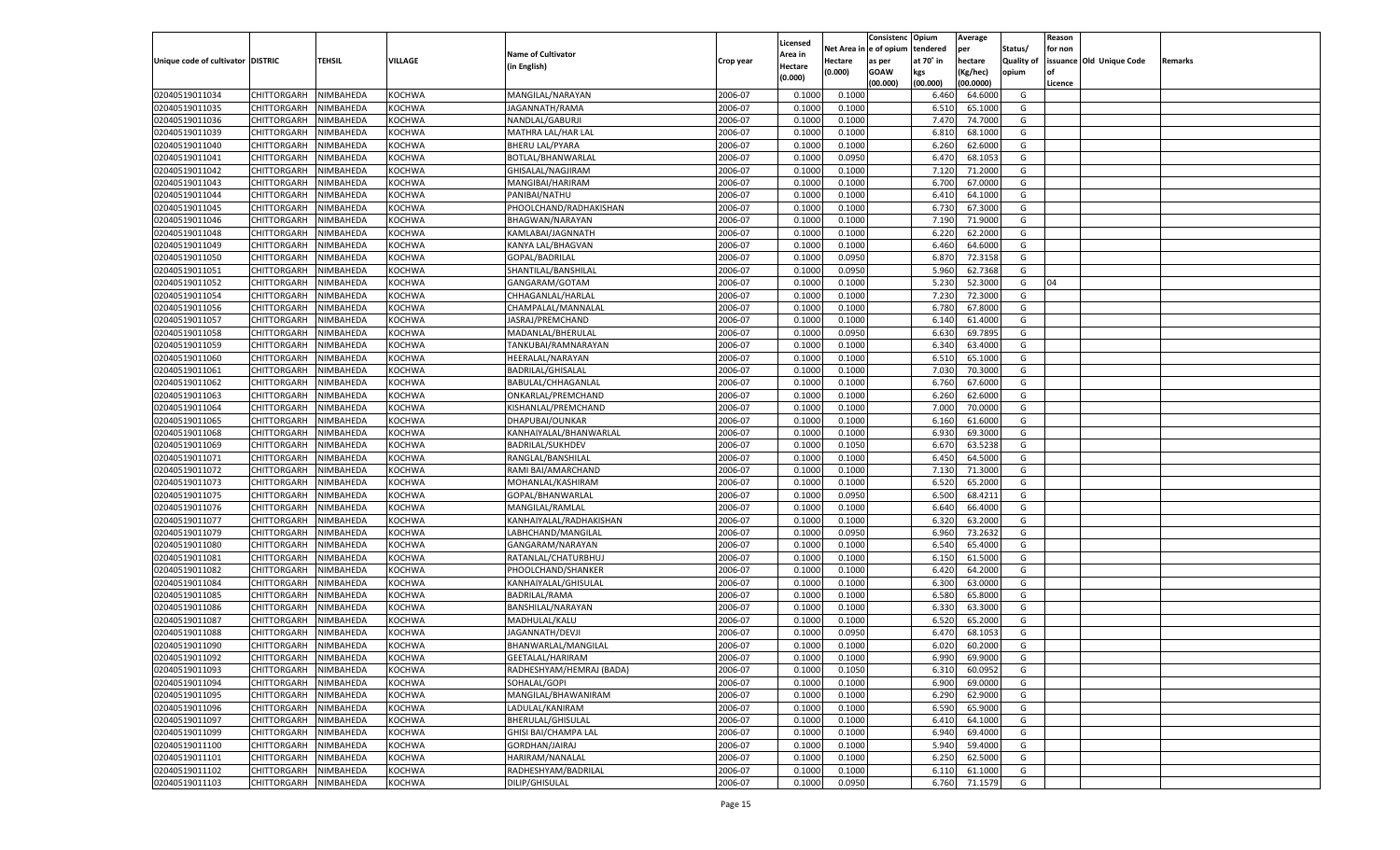|                                   |                       |               |            |                           |           |                           |          | Consistenc  | Opium     | Average   |                   | Reason  |                          |         |
|-----------------------------------|-----------------------|---------------|------------|---------------------------|-----------|---------------------------|----------|-------------|-----------|-----------|-------------------|---------|--------------------------|---------|
|                                   |                       |               |            | <b>Name of Cultivator</b> |           | Licensed                  | Net Area | e of opium  | tendered  | per       | Status/           | for non |                          |         |
| Unique code of cultivator DISTRIC |                       | <b>TEHSIL</b> | VILLAGE    | (in English)              | Crop year | <b>Area in</b><br>Hectare | Hectare  | as per      | at 70° in | hectare   | <b>Quality of</b> |         | issuance Old Unique Code | Remarks |
|                                   |                       |               |            |                           |           | (0.000)                   | (0.000)  | <b>GOAW</b> | kgs       | (Kg/hec)  | opium             |         |                          |         |
|                                   |                       |               |            |                           |           |                           |          | (00.000)    | (00.000)  | (00.0000) |                   | Licence |                          |         |
| 02040519011104                    | CHITTORGARH           | NIMBAHEDA     | KOCHWA     | SURESHCNAND/BANSHILAL     | 2006-07   | 0.1000                    | 0.1000   |             | 6.320     | 63.2000   | G                 |         |                          |         |
| 02040519011105                    | CHITTORGARH           | NIMBAHEDA     | KOCHWA     | RADHESHYAM/BHAVARLAL      | 2006-07   | 0.1000                    | 0.1000   |             | 6.250     | 62.5000   | G                 |         |                          |         |
| 02040519011106                    | CHITTORGARH           | NIMBAHEDA     | KOCHWA     | BALULAL/PREMCHAND         | 2006-07   | 0.1000                    | 0.1000   |             | 6.590     | 65.9000   | G                 |         |                          |         |
| 02040519011107                    | CHITTORGARH           | NIMBAHEDA     | KOCHWA     | GOPAL/NARAYAN             | 2006-07   | 0.1000                    | 0.1050   |             | 7.010     | 66.7619   | G                 |         |                          |         |
| 02040519011108                    | CHITTORGARH           | NIMBAHEDA     | KOCHWA     | BIHARILAL/KISHANLAL       | 2006-07   | 0.1000                    | 0.1000   |             | 6.400     | 64.0000   | G                 |         |                          |         |
| 02040519011111                    | CHITTORGARH           | NIMBAHEDA     | KOCHWA     | NIHAL KUNWAR/BALU SINGH   | 2006-07   | 0.1000                    | 0.1000   |             | 5.970     | 59.7000   | G                 |         |                          |         |
| 02040519011112                    | CHITTORGARH           | NIMBAHEDA     | KOCHWA     | SHANKARLAL/KAJOD PRAJAPAT | 2006-07   | 0.1000                    | 0.1000   |             | 6.100     | 61.0000   | G                 |         |                          |         |
| 02040519011113                    | CHITTORGARH           | NIMBAHEDA     | KOCHWA     | GHISALAL/HARLAL GAJI      | 2006-07   | 0.1000                    | 0.1000   |             | 6.420     | 64.2000   | G                 |         |                          |         |
| 02040519011114                    | CHITTORGARH           | NIMBAHEDA     | KOCHWA     | BHAGVANLAL/KASHIRAM       | 2006-07   | 0.1000                    | 0.1000   |             | 7.040     | 70.4000   | G                 |         |                          |         |
| 02040519011115                    | CHITTORGARH           | NIMBAHEDA     | KOCHWA     | MANGILAL/NATHUJI DHAKAD   | 2006-07   | 0.1000                    | 0.1000   |             | 6.07      | 60.7000   | G                 |         |                          |         |
| 02040519011116                    | CHITTORGARH           | NIMBAHEDA     | KOCHWA     | PRABHULAL/NANALAL         | 2006-07   | 0.1000                    | 0.1000   |             | 6.250     | 62.5000   | G                 |         |                          |         |
| 02040519011117                    | CHITTORGARH           | NIMBAHEDA     | KOCHWA     | PRABHULAL/HARLAL JATIYA   | 2006-07   | 0.1000                    | 0.1000   |             | 6.790     | 67.9000   | G                 |         |                          |         |
| 02040519011118                    | CHITTORGARH           | NIMBAHEDA     | KOCHWA     | PYAR CHAND/SHANKARLAL     | 2006-07   | 0.1000                    | 0.1000   |             | 6.190     | 61.9000   | G                 |         |                          |         |
| 02040519011119                    | CHITTORGARH           | NIMBAHEDA     | KOCHWA     | AMARCHAND/PREMCHAND       | 2006-07   | 0.1000                    | 0.1000   |             | 6.070     | 60.7000   | G                 |         |                          |         |
| 02040519011122                    | CHITTORGARH           | NIMBAHEDA     | KOCHWA     | UNKARLAL/NANALAL DHAKAD   | 2006-07   | 0.1000                    | 0.1000   |             | 6.520     | 65.2000   | G                 |         |                          |         |
| 02040519011123                    | CHITTORGARH           | NIMBAHEDA     | KOCHWA     | JAGANNATH/KESHURAM JATIYA | 2006-07   | 0.1000                    | 0.1000   |             | 6.050     | 60.5000   | G                 |         |                          |         |
| 02040519011124                    | CHITTORGARH           | NIMBAHEDA     | KOCHWA     | NATHULAL/DHANNA JI GAJI   | 2006-07   | 0.1000                    | 0.1050   |             | 6.480     | 61.7143   | G                 |         |                          |         |
| 02040519011126                    | CHITTORGARH           | NIMBAHEDA     | KOCHWA     | NATHULAL/NANDA JI BHIL    | 2006-07   | 0.1000                    | 0.1000   |             | 6.010     | 60.1000   | G                 |         |                          |         |
| 02040519011127                    | CHITTORGARH           | NIMBAHEDA     | KOCHWA     | BHERULAL/NANALAL DHAKAD   | 2006-07   | 0.1000                    | 0.1000   |             | 6.360     | 63.6000   | G                 |         |                          |         |
| 02040519011128                    | CHITTORGARH           | NIMBAHEDA     | KOCHWA     | MEGRAJ/NARAYAN JI         | 2006-07   | 0.1000                    | 0.1000   |             | 6.910     | 69.1000   | G                 |         |                          |         |
| 02040519011129                    | CHITTORGARH           | NIMBAHEDA     | KOCHWA     | NANDLAL/KISHANLAL NAYAMA  | 2006-07   | 0.1000                    | 0.1000   |             | 6.610     | 66.1000   | G                 |         |                          |         |
| 02040519011130                    | CHITTORGARH           | NIMBAHEDA     | KOCHWA     | RADHESHYAM/HEMRAJ DHAKAD  | 2006-07   | 0.1000                    | 0.1000   |             | 6.060     | 60.6000   | G                 |         |                          |         |
| 02040519011132                    | CHITTORGARH           | NIMBAHEDA     | KOCHWA     | RAMESHWARLAL/PREMCHAND    | 2006-07   | 0.1000                    | 0.1000   |             | 6.540     | 65.4000   | G                 |         |                          |         |
| 02040519011133                    | CHITTORGARH           | NIMBAHEDA     | KOCHWA     | JAGDISH/NANDA BHIL        | 2006-07   | 0.1000                    | 0.1000   |             | 6.280     | 62.8000   | G                 |         |                          |         |
| 02040519011134                    | CHITTORGARH           | NIMBAHEDA     | KOCHWA     | LAXMICHAND/PYARA          | 2006-07   | 0.1000                    | 0.1000   |             | 6.060     | 60.6000   | G                 |         |                          |         |
| 02040519011053                    | CHITTORGARH           | NIMBAHEDA     | KOCHWA     | BADRI LAL/HAR LAL(JATIYA) | 2006-07   | 0.1000                    | 0.1000   |             | 7.200     | 72.0000   | G                 |         |                          |         |
| 02040519012001                    | CHITTORGARH           | NIMBAHEDA     | UXMIPURA1  | MANGILAL/JAGNNTH          | 2006-07   | 0.1000                    | 0.1000   |             | 6.980     | 69.8000   | G                 |         |                          |         |
| 02040519012002                    | CHITTORGARH           | NIMBAHEDA     | UXMIPURA1  | NANDLAL/CHAMPALAL         | 2006-07   | 0.1000                    | 0.0950   |             | 6.570     | 69.1579   | G                 |         |                          |         |
| 02040519012003                    | CHITTORGARH           | NIMBAHEDA     | UXMIPURA1  | PARBHULAL/LALA            | 2006-07   | 0.1000                    | 0.1000   |             | 6.260     | 62.6000   | G                 |         |                          |         |
| 02040519012004                    | CHITTORGARH           | NIMBAHEDA     | LUXMIPURA1 | PHOOLCHAND/MOOLCHAND 5    | 2006-07   | 0.1000                    | 0.1050   |             | 7.270     | 69.2381   | G                 |         |                          |         |
| 02040519012005                    | CHITTORGARH           | NIMBAHEDA     | LUXMIPURA1 | SUKHLAL/JAGNNTH           | 2006-07   | 0.1000                    | 0.1000   |             | 7.370     | 73.7000   | G                 |         |                          |         |
| 02040519012006                    | CHITTORGARH           | NIMBAHEDA     | LUXMIPURA1 | NARAYAN/DHULA             | 2006-07   | 0.1000                    | 0.1000   |             | 6.910     | 69.1000   | G                 |         |                          |         |
| 02040519012007                    | CHITTORGARH           | NIMBAHEDA     | LUXMIPURA1 | JHERAJ/NAVLA              | 2006-07   | 0.1000                    | 0.1000   |             | 7.150     | 71.5000   | G                 |         |                          |         |
| 02040519012009                    | CHITTORGARH           | NIMBAHEDA     | LUXMIPURA1 | SUKHLAL/DALU              | 2006-07   | 0.1000                    | 0.1000   |             | 6.650     | 66.5000   | G                 |         |                          |         |
| 02040519012010                    | <b>CHITTORGARH</b>    | NIMBAHEDA     | LUXMIPURA1 | KANCHANBAI/SOHANLAL       | 2006-07   | 0.1000                    | 0.1000   |             | 7.020     | 70.2000   | G                 |         |                          |         |
| 02040519012011                    | CHITTORGARH           | NIMBAHEDA     | LUXMIPURA1 | DAKHIBAI/LOBHIRAM         | 2006-07   | 0.1000                    | 0.1000   |             | 6.500     | 65.0000   | G                 |         |                          |         |
| 02040519012013                    | CHITTORGARH           | NIMBAHEDA     | LUXMIPURA1 | GISA/RATANA               | 2006-07   | 0.1000                    | 0.1000   |             | 7.260     | 72.6000   | G                 |         |                          |         |
| 02040519012014                    | CHITTORGARH           | NIMBAHEDA     | LUXMIPURA1 | MIYACHAND/MAGNA           | 2006-07   | 0.1000                    | 0.1000   |             | 6.820     | 68.2000   | G                 |         |                          |         |
| 02040519012015                    | <b>CHITTORGARH</b>    | NIMBAHEDA     | LUXMIPURA1 | MOHANLAL/NANDA            | 2006-07   | 0.1000                    | 0.0950   |             | 7.020     | 73.8947   | G                 |         |                          |         |
| 02040519012016                    | CHITTORGARH           | NIMBAHEDA     | LUXMIPURA1 | KANHAIYALAL/CHAMPALAL     | 2006-07   | 0.1000                    | 0.1000   |             | 7.070     | 70.7000   | G                 |         |                          |         |
| 02040519012017                    | CHITTORGARH           | NIMBAHEDA     | LUXMIPURA1 | LABHCHAND/DALURAM         | 2006-07   | 0.1000                    | 0.0950   |             | 6.770     | 71.2632   | G                 |         |                          |         |
| 02040519012020                    | CHITTORGARH           | NIMBAHEDA     | LUXMIPURA1 | MOHANLAL/LOBHIRAM         | 2006-07   | 0.1000                    | 0.1000   |             | 6.41      | 64.1000   | G                 |         |                          |         |
| 02040519012021                    | CHITTORGARH           | NIMBAHEDA     | LUXMIPURA1 | MANGILAL/RUPAJI           | 2006-07   | 0.1000                    | 0.1000   |             | 6.580     | 65.8000   | G                 |         |                          |         |
| 02040519012022                    | CHITTORGARH           | NIMBAHEDA     | LUXMIPURA1 | MADANLAL/NANALAL          | 2006-07   | 0.1000                    | 0.1000   |             | 6.610     | 66.1000   | G                 |         |                          |         |
| 02040519012023                    |                       | NIMBAHEDA     |            |                           | 2006-07   | 0.1000                    | 0.1000   |             | 6.810     | 68.1000   | G                 |         |                          |         |
| 02040519012025                    | CHITTORGARH           |               | LUXMIPURA1 | BADRILAL/LOBHCHAND        |           |                           |          |             |           |           |                   |         |                          |         |
|                                   | CHITTORGARH NIMBAHEDA |               | LUXMIPURA1 | SHYAMLAL/DHAPUBAI         | 2006-07   | 0.1000                    | 0.1000   |             | 6.470     | 64.7000   | G                 |         |                          |         |
| 02040519012026                    | <b>CHITTORGARH</b>    | NIMBAHEDA     | LUXMIPURA1 | GHISA/JAGNNATH            | 2006-07   | 0.1000                    | 0.1000   |             | 6.550     | 65.5000   | G                 |         |                          |         |
| 02040519012027                    | CHITTORGARH           | NIMBAHEDA     | LUXMIPURA1 | BHAGWAN/GAMERA            | 2006-07   | 0.1000                    | 0.1000   |             | 7.060     | 70.6000   | G                 |         |                          |         |
| 02040519012028                    | <b>CHITTORGARH</b>    | NIMBAHEDA     | LUXMIPURA1 | CHMPABAI/BHURA            | 2006-07   | 0.1000                    | 0.1000   |             | 5.170     | 51.7000   | G                 | 04      |                          |         |
| 02040519012029                    | <b>CHITTORGARH</b>    | NIMBAHEDA     | LUXMIPURA1 | HARLAL/RAMA               | 2006-07   | 0.1000                    | 0.1000   |             | 4.950     | 49.5000   | G                 | 04      |                          |         |
| 02040519013001                    | <b>CHITTORGARH</b>    | NIMBAHEDA     | LUNKHANDA  | JAGNANNTH/BHANWARLAL      | 2006-07   | 0.1000                    | 0.0950   |             | 6.660     | 70.1053   | G                 |         |                          |         |
| 02040519013002                    | <b>CHITTORGARH</b>    | NIMBAHEDA     | LUNKHANDA  | MANGILAL/KANIRAM          | 2006-07   | 0.1000                    | 0.0950   |             | 7.280     | 76.6316   | G                 |         |                          |         |
| 02040519013003                    | <b>CHITTORGARH</b>    | NIMBAHEDA     | LUNKHANDA  | MOHANLAL/LUXMICHAND       | 2006-07   | 0.1000                    | 0.1000   |             | 6.450     | 64.5000   | G                 |         |                          |         |
| 02040519013004                    | <b>CHITTORGARH</b>    | NIMBAHEDA     | LUNKHANDA  | NANALAL/NATHULAL          | 2006-07   | 0.1000                    | 0.1000   |             | 7.030     | 70.3000   | G                 |         |                          |         |
| 02040519013005                    | <b>CHITTORGARH</b>    | NIMBAHEDA     | LUNKHANDA  | KAMLIBAI/LABHCHAND-VARDA  | 2006-07   | 0.1000                    | 0.0950   |             | 6.400     | 67.3684   | G                 |         |                          |         |
| 02040519013006                    | <b>CHITTORGARH</b>    | NIMBAHEDA     | LUNKHANDA  | RAMLAL/LALA               | 2006-07   | 0.1000                    | 0.0950   |             | 6.660     | 70.1053   | G                 |         |                          |         |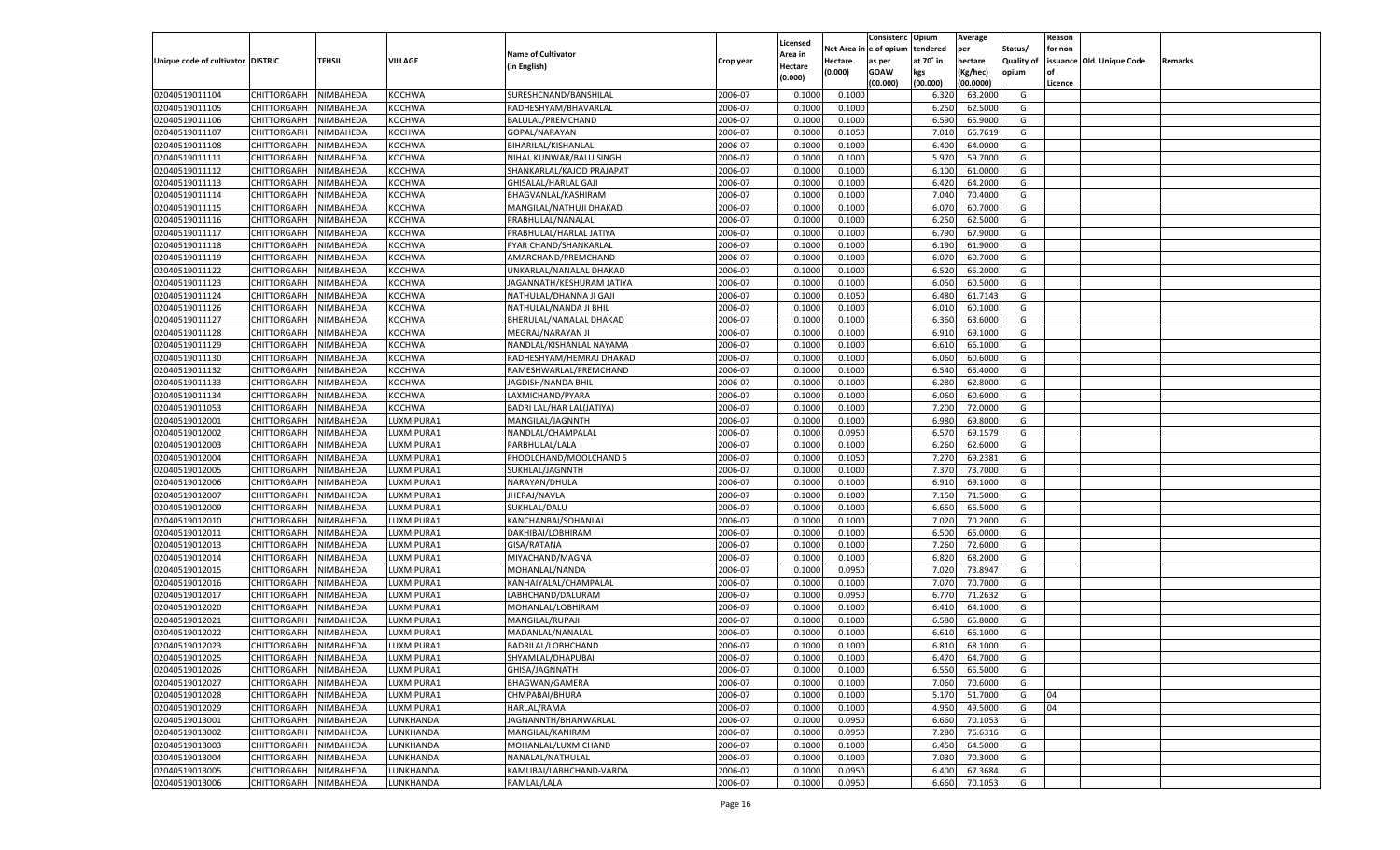|                                   |                            |               |                 |                                            |           |                           |          | Consistenc  | Opium     | Average   |                   | Reason  |                          |         |
|-----------------------------------|----------------------------|---------------|-----------------|--------------------------------------------|-----------|---------------------------|----------|-------------|-----------|-----------|-------------------|---------|--------------------------|---------|
|                                   |                            |               |                 | <b>Name of Cultivator</b>                  |           | Licensed                  | Net Area | e of opium  | tendered  | per       | Status/           | for non |                          |         |
| Unique code of cultivator DISTRIC |                            | <b>TEHSIL</b> | VILLAGE         | (in English)                               | Crop year | <b>Area in</b><br>Hectare | Hectare  | as per      | at 70° in | hectare   | <b>Quality of</b> |         | issuance Old Unique Code | Remarks |
|                                   |                            |               |                 |                                            |           | (0.000)                   | (0.000)  | <b>GOAW</b> | kgs       | (Kg/hec)  | opium             |         |                          |         |
|                                   |                            |               |                 |                                            |           |                           |          | (00.000)    | (00.000)  | (00.0000) |                   | Licence |                          |         |
| 02040519013007                    | CHITTORGARH                | NIMBAHEDA     | LUNKHANDA       | <b>BHOTLAL/RATANA</b>                      | 2006-07   | 0.1000                    | 0.1000   |             | 8.090     | 80.9000   | G                 |         |                          |         |
| 02040519013009                    | CHITTORGARH                | NIMBAHEDA     | LUNKHANDA       | GISIBAI/MOTILAL                            | 2006-07   | 0.1000                    | 0.1000   |             | 6.560     | 65.6000   | G                 |         |                          |         |
| 02040519013010                    | CHITTORGARH                | NIMBAHEDA     | LUNKHANDA       | SAGARBAI/NANDA J                           | 2006-07   | 0.1000                    | 0.1000   |             | 6.540     | 65.4000   | G                 |         |                          |         |
| 02040519013011                    | CHITTORGARH                | NIMBAHEDA     | LUNKHANDA       | NANALAL/CHMPALAL                           | 2006-07   | 0.1000                    | 0.1000   |             | 6.340     | 63.4000   | G                 |         |                          |         |
| 02040519013012                    | CHITTORGARH                | NIMBAHEDA     | UNKHANDA.       | MANGILAL/GANGARAM                          | 2006-07   | 0.1000                    | 0.1000   |             | 6.770     | 67.7000   | G                 |         |                          |         |
| 02040519013013                    | CHITTORGARH                | NIMBAHEDA     | UNKHANDA.       | SHRILAL/HEERALAL                           | 2006-07   | 0.1000                    | 0.0950   |             | 6.390     | 67.2632   | G                 |         |                          |         |
| 02040519013014                    | CHITTORGARH                | NIMBAHEDA     | LUNKHANDA       | LABHCHAND/PHOOLCHAND                       | 2006-07   | 0.1000                    | 0.1000   |             | 6.710     | 67.1000   | G                 |         |                          |         |
| 02040519013015                    | CHITTORGARH                | NIMBAHEDA     | LUNKHANDA       | RUPA/GABUR                                 | 2006-07   | 0.1000                    | 0.1000   |             | 6.950     | 69.5000   | G                 |         |                          |         |
| 02040519013016                    | CHITTORGARH                | NIMBAHEDA     | UNKHANDA.       | ONKAR/NARAYAN                              | 2006-07   | 0.1000                    | 0.1000   |             | 6.190     | 61.9000   | G                 |         |                          |         |
| 02040519013017                    | CHITTORGARH                | NIMBAHEDA     | UNKHANDA.       | BHANWARLAL/LAKSHMICHAND                    | 2006-07   | 0.1000                    | 0.1000   |             | 6.170     | 61.7000   | G                 |         |                          |         |
| 02040519013018                    | CHITTORGARH                | NIMBAHEDA     | LUNKHANDA       | GHISA/NARAYAN                              | 2006-07   | 0.1000                    | 0.1000   |             | 7.070     | 70.7000   | G                 |         |                          |         |
| 02040519013019                    | CHITTORGARH                | NIMBAHEDA     | LUNKHANDA       | KESARBAI/BHANWARLAL                        | 2006-07   | 0.1000                    | 0.1000   |             | 6.840     | 68.4000   | G                 |         |                          |         |
| 02040519013020                    | CHITTORGARH                | NIMBAHEDA     | UNKHANDA.       | <b>BADRILAL/DAULA</b>                      | 2006-07   | 0.1000                    | 0.1000   |             | 6.920     | 69.2000   | G                 |         |                          |         |
| 02040519013021                    | CHITTORGARH                | NIMBAHEDA     | <b>UNKHANDA</b> | KJODH/KANIRAM                              | 2006-07   | 0.1000                    | 0.1000   |             | 6.910     | 69.1000   | G                 |         |                          |         |
| 02040519013022                    | CHITTORGARH                | NIMBAHEDA     | <b>UNKHANDA</b> | RAMLAL/KASHIRAM                            | 2006-07   | 0.1000                    | 0.1000   |             | 6.390     | 63.9000   | G                 |         |                          |         |
| 02040519013023                    | CHITTORGARH                | NIMBAHEDA     | UNKHANDA        | MANGILAL/HARLAL                            | 2006-07   | 0.1000                    | 0.1000   |             | 7.030     | 70.3000   | G                 |         |                          |         |
| 02040519013024                    | CHITTORGARH                | NIMBAHEDA     | <b>UNKHANDA</b> | ONKAR/BHURA                                | 2006-07   | 0.1000                    | 0.1000   |             | 6.710     | 67.1000   | G                 |         |                          |         |
| 02040519013025                    | CHITTORGARH                | NIMBAHEDA     | UNKHANDA        | PHOOLCHAND/LAXMICHAND                      | 2006-07   | 0.1000                    | 0.1000   |             | 7.120     | 71.2000   | G                 |         |                          |         |
| 02040519013026                    | CHITTORGARH                | NIMBAHEDA     | <b>UNKHANDA</b> | MIYACHAND/NAANJI                           | 2006-07   | 0.1000                    | 0.1000   |             | 7.270     | 72.7000   | G                 |         |                          |         |
| 02040519013027                    | CHITTORGARH                | NIMBAHEDA     | <b>UNKHANDA</b> | RADHESHYAM/SHANKERLAL                      | 2006-07   | 0.1000                    | 0.0950   |             | 6.250     | 65.7895   | G                 |         |                          |         |
| 02040519013028                    | CHITTORGARH                | NIMBAHEDA     | <b>UNKHANDA</b> | PANNALAL/GOTU                              | 2006-07   | 0.1000                    | 0.1000   |             | 6.250     | 62.5000   | G                 |         |                          |         |
| 02040519013029                    | CHITTORGARH                | NIMBAHEDA     | UNKHANDA        | CHHAGANLAL/PRABHULAL                       | 2006-07   | 0.1000                    | 0.0950   |             | 6.850     | 72.105    | G                 |         |                          |         |
| 02040519013031                    |                            |               | <b>UNKHANDA</b> | KASHIRAM/HARIRAM                           | 2006-07   | 0.1000                    | 0.0950   |             |           | 65.8947   | G                 |         |                          |         |
|                                   | CHITTORGARH<br>CHITTORGARH | NIMBAHEDA     |                 |                                            |           |                           |          |             | 6.260     | 63.6000   |                   |         |                          |         |
| 02040519013032                    |                            | NIMBAHEDA     | <b>UNKHANDA</b> | NARAYANIBAI/NARAYAN<br>MANGILAL/BHANWARLAL | 2006-07   | 0.1000                    | 0.1000   |             | 6.360     |           | G                 |         |                          |         |
| 02040519013033                    | CHITTORGARH                | NIMBAHEDA     | <b>UNKHANDA</b> |                                            | 2006-07   | 0.1000                    | 0.1000   |             | 7.270     | 72.7000   | G                 |         |                          |         |
| 02040519013037                    | CHITTORGARH                | NIMBAHEDA     | UNKHANDA        | NANDKISHORE/HEERALAL                       | 2006-07   | 0.1000                    | 0.0950   |             | 6.100     | 64.2105   | G                 |         |                          |         |
| 02040519013038                    | CHITTORGARH                | NIMBAHEDA     | <b>UNKHANDA</b> | MANGHI BAI/ MANGHI LAL                     | 2006-07   | 0.1000                    | 0.1000   |             | 6.310     | 63.1000   | G                 |         |                          |         |
| 02040519013039                    | CHITTORGARH                | NIMBAHEDA     | <b>UNKHANDA</b> | BHERULAL/HARIRAM                           | 2006-07   | 0.1000                    | 0.1050   |             | 7.860     | 74.8571   | G                 |         |                          |         |
| 02040519013040                    | CHITTORGARH                | NIMBAHEDA     | <b>UNKHANDA</b> | JAGDISH/ONKARLAL                           | 2006-07   | 0.1000                    | 0.1000   |             | 6.060     | 60.6000   | G                 |         |                          |         |
| 02040519013041                    | CHITTORGARH                | NIMBAHEDA     | LUNKHANDA       | SHYAMLAL/KASIRAM                           | 2006-07   | 0.1000                    | 0.1000   |             | 6.840     | 68.4000   | G                 |         |                          |         |
| 02040519013042                    | CHITTORGARH                | NIMBAHEDA     | LUNKHANDA       | BABULAL/ONKARLAL                           | 2006-07   | 0.1000                    | 0.1000   |             | 6.580     | 65.8000   | G                 |         |                          |         |
| 02040519013043                    | CHITTORGARH                | NIMBAHEDA     | LUNKHANDA       | RADHESHYAM/HEERALAL                        | 2006-07   | 0.1000                    | 0.1000   |             | 6.730     | 67.3000   | G                 |         |                          |         |
| 02040519013044                    | CHITTORGARH                | NIMBAHEDA     | LUNKHANDA       | SOHANLAL/KIMSI                             | 2006-07   | 0.1000                    | 0.1000   |             | 6.840     | 68.4000   | G                 |         |                          |         |
| 02040519013045                    | CHITTORGARH                | NIMBAHEDA     | LUNKHANDA       | SUKHLAL/NANDA                              | 2006-07   | 0.1000                    | 0.1000   |             | 7.250     | 72.5000   | G                 |         |                          |         |
| 02040519013046                    | CHITTORGARH                | NIMBAHEDA     | LUNKHANDA       | BHERULAL/MOTILAL                           | 2006-07   | 0.1000                    | 0.1000   |             | 6.250     | 62.5000   | G                 |         |                          |         |
| 02040519013047                    | CHITTORGARH                | NIMBAHEDA     | LUNKHANDA       | GOURILAL/KANIRAM                           | 2006-07   | 0.1000                    | 0.1000   |             | 7.170     | 71.7000   | G                 |         |                          |         |
| 02040519013048                    | CHITTORGARH                | NIMBAHEDA     | LUNKHANDA       | SHRILAL/PRABHULAL DHAKAD                   | 2006-07   | 0.1000                    | 0.1000   |             | 6.240     | 62.4000   | G                 |         |                          |         |
| 02040519013049                    | CHITTORGARH                | NIMBAHEDA     | LUNKHANDA       | JAGDISH/PRABHULAL                          | 2006-07   | 0.1000                    | 0.0950   |             | 6.750     | 71.0526   | G                 |         |                          |         |
| 02040519013050                    | CHITTORGARH                | NIMBAHEDA     | LUNKHANDA       | SAMPATLAL/HEERALAI                         | 2006-07   | 0.1000                    | 0.1000   |             | 6.700     | 67.0000   | G                 |         |                          |         |
| 02040519013051                    | CHITTORGARH                | NIMBAHEDA     | LUNKHANDA       | RADHESHYAM/BHANWARLAL                      | 2006-07   | 0.1000                    | 0.0950   |             | 6.580     | 69.2632   | G                 |         |                          |         |
| 02040519013052                    | CHITTORGARH                | NIMBAHEDA     | LUNKHANDA       | HEERALAL/LUXMICHAND                        | 2006-07   | 0.1000                    | 0.1000   |             | 7.100     | 71.0000   | G                 |         |                          |         |
| 02040519013054                    | CHITTORGARH                | NIMBAHEDA     | LUNKHANDA       | NANALAL/WARDA DHAKAD                       | 2006-07   | 0.1000                    | 0.1000   |             | 7.520     | 75.2000   | G                 |         |                          |         |
| 02040519013055                    | CHITTORGARH                | NIMBAHEDA     | LUNKHANDA       | JAGNNATH/NARAYAN                           | 2006-07   | 0.1000                    | 0.1000   |             | 6.780     | 67.8000   | G                 |         |                          |         |
| 02040519013056                    | CHITTORGARH                | NIMBAHEDA     | LUNKHANDA       | SOHANLAL/DALU                              | 2006-07   | 0.1000                    | 0.0950   |             | 6.44      | 67.7895   | G                 |         |                          |         |
| 02040519013058                    | CHITTORGARH                | NIMBAHEDA     | LUNKHANDA       | JAGNNTH/FULCHAND                           | 2006-07   | 0.1000                    | 0.1000   |             | 6.370     | 63.7000   | G                 |         |                          |         |
| 02040519013059                    | CHITTORGARH NIMBAHEDA      |               | LUNKHANDA       | KAILASHCHANDRA/AMARCHAND                   | 2006-07   | 0.1000                    | 0.1000   |             | 6.600     | 66.0000   | G                 |         |                          |         |
| 02040519013060                    | <b>CHITTORGARH</b>         | NIMBAHEDA     | LUNKHANDA       | SOHANLAL/KUKA                              | 2006-07   | 0.1000                    | 0.1000   |             | 6.790     | 67.9000   | G                 |         |                          |         |
| 02040519013062                    | CHITTORGARH                | NIMBAHEDA     | LUNKHANDA       | CHAGANLAL/LAXMICHAND                       | 2006-07   | 0.1000                    | 0.1000   |             | 6.840     | 68.4000   | G                 |         |                          |         |
| 02040519013063                    | <b>CHITTORGARH</b>         | NIMBAHEDA     | LUNKHANDA       | PANNALAL/NANDA                             | 2006-07   | 0.1000                    | 0.1000   |             | 6.220     | 62.2000   | G                 |         |                          |         |
| 02040519013064                    | <b>CHITTORGARH</b>         | NIMBAHEDA     | LUNKHANDA       | JAGDISHCHANDRA/CHAGANLAL                   | 2006-07   | 0.1000                    | 0.1000   |             | 6.590     | 65.9000   | G                 |         |                          |         |
| 02040519013067                    | <b>CHITTORGARH</b>         | NIMBAHEDA     | LUNKHANDA       | SHAMBHULAL/SHANKARLAL DHAKAD               | 2006-07   | 0.1000                    | 0.1000   |             | 6.420     | 64.2000   | G                 |         |                          |         |
| 02040519013068                    | <b>CHITTORGARH</b>         | NIMBAHEDA     | LUNKHANDA       | NANDLAL/NARAYAN DHAKAD                     | 2006-07   | 0.1000                    | 0.1000   |             | 6.760     | 67.6000   | G                 |         |                          |         |
| 02040519013069                    | <b>CHITTORGARH</b>         | NIMBAHEDA     | LUNKHANDA       | MOHANDAS/BABRUDAS BAIRAGI                  | 2006-07   | 0.1000                    | 0.1000   |             | 6.310     | 63.1000   | G                 |         |                          |         |
| 02040519013071                    | <b>CHITTORGARH</b>         | NIMBAHEDA     | LUNKHANDA       | RAMCHANDRA/BARDA JI DHAKAD                 | 2006-07   | 0.1000                    | 0.1000   |             | 6.340     | 63.4000   | G                 |         |                          |         |
| 02040519013072                    | <b>CHITTORGARH</b>         | NIMBAHEDA     | LUNKHANDA       | PRABHULAL/KASHIRAM SUTHAR                  | 2006-07   | 0.1000                    | 0.1000   |             | 6.740     | 67.4000   | G                 |         |                          |         |
| 02040519013073                    | <b>CHITTORGARH</b>         | NIMBAHEDA     | LUNKHANDA       | BAGDIRAM/NARAYAN DHAKAD                    | 2006-07   | 0.1000                    | 0.0950   |             | 6.420     | 67.5789   | G                 |         |                          |         |
|                                   |                            |               |                 |                                            |           |                           |          |             |           |           |                   |         |                          |         |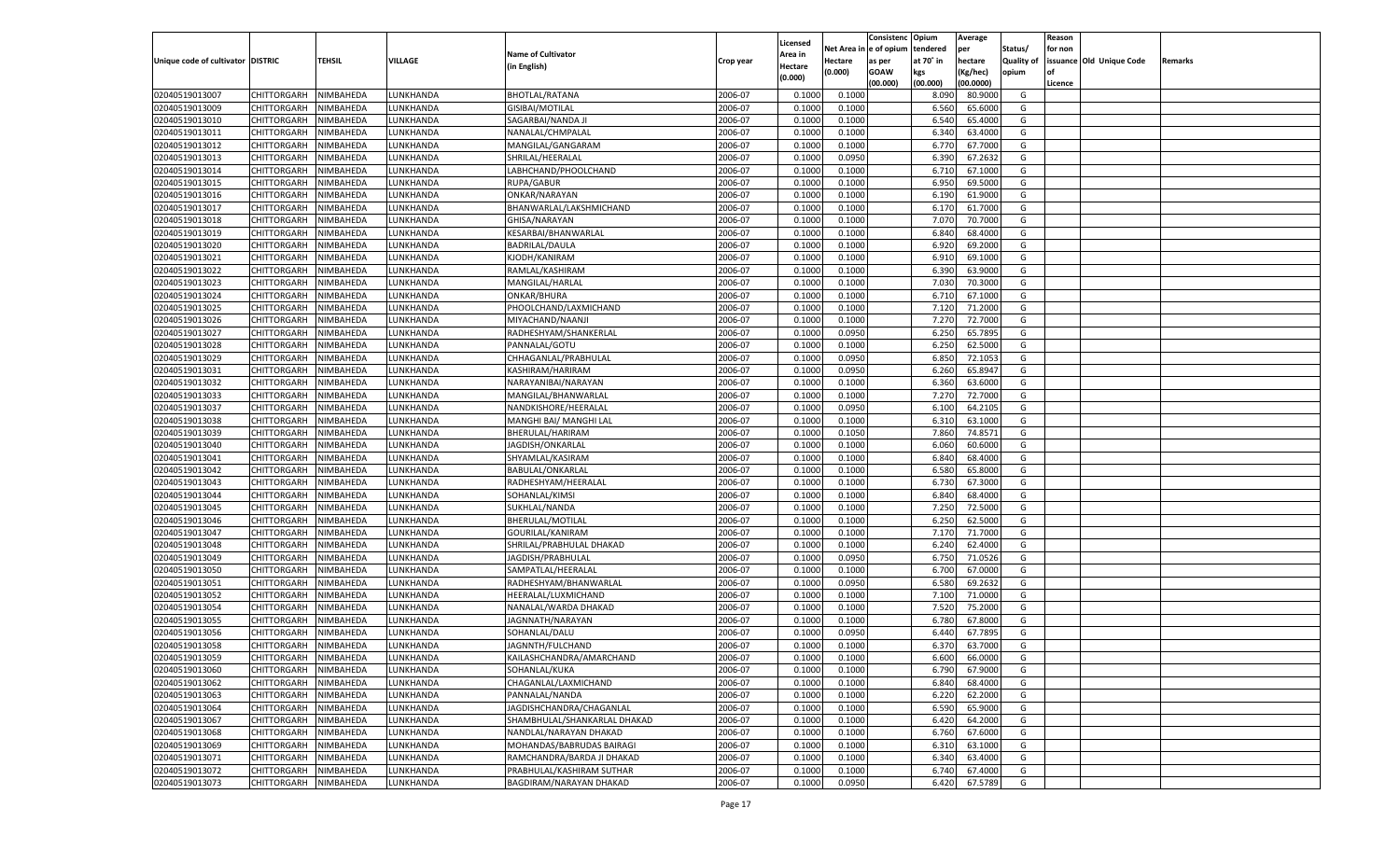|                                   |                       |                        |                              |                             |           |                    |                  | Consistenc    | Opium     | Average   |            | Reason  |                          |         |
|-----------------------------------|-----------------------|------------------------|------------------------------|-----------------------------|-----------|--------------------|------------------|---------------|-----------|-----------|------------|---------|--------------------------|---------|
|                                   |                       |                        |                              |                             |           | Licensed           | Net Area iı      | n  e of opium | tendered  | per       | Status/    | for non |                          |         |
| Unique code of cultivator DISTRIC |                       | TEHSIL                 | <b>VILLAGE</b>               | <b>Name of Cultivator</b>   | Crop year | Area in            | Hectare          | as per        | at 70° in | hectare   | Quality of |         | issuance Old Unique Code | Remarks |
|                                   |                       |                        |                              | (in English)                |           | Hectare<br>(0.000) | (0.000)          | <b>GOAW</b>   | kgs       | (Kg/hec)  | opium      |         |                          |         |
|                                   |                       |                        |                              |                             |           |                    |                  | (00.000)      | (00.000)  | (00.0000) |            | Licence |                          |         |
| 02040519013074                    | CHITTORGARH           | NIMBAHEDA              | LUNKHANDA                    | GORILAL/AMAR CHANDRA DHAKAD | 2006-07   | 0.1000             | 0.1000           |               | 6.940     | 69.4000   | G          |         |                          |         |
| 02040519013075                    | CHITTORGARH           | NIMBAHEDA              | LUNKHANDA                    | KASHIRAM/MAGNA JI BALAI     | 2006-07   | 0.1000             | 0.1050           |               | 7.670     | 73.0476   | G          |         |                          |         |
| 02040519013076                    | CHITTORGARH           | NIMBAHEDA              | LUNKHANDA                    | CHAGANLAL/BHAGWAN BALAI     | 2006-07   | 0.1000             | 0.1000           |               | 6.040     | 60.4000   | G          |         |                          |         |
| 02040519013078                    | CHITTORGARH           | NIMBAHEDA              | LUNKHANDA                    | KANAHYALAL/RUPA JI DHAKAD   | 2006-07   | 0.1000             | 0.1000           |               | 6.850     | 68.5000   | G          |         |                          |         |
| 02040519013079                    | CHITTORGARH           | NIMBAHEDA              | LUNKHANDA                    | NATHULAL/DEVA DHAKAD        | 2006-07   | 0.1000             | 0.0950           |               | 6.11      | 64.3158   | G          |         |                          |         |
| 02040519013080                    | CHITTORGARH           | NIMBAHEDA              | LUNKHANDA                    | RAMLAL/HANSRAJ DHAKAD       | 2006-07   | 0.1000             | 0.1000           |               | 6.050     | 60.5000   | G          |         |                          |         |
| 02040519013081                    | CHITTORGARH           | NIMBAHEDA              | LUNKHANDA                    | KISHANLAL/BHAVARLAL DHAKAD  | 2006-07   | 0.1000             | 0.1000           |               | 7.200     | 72.0000   | G          |         |                          |         |
| 02040519013082                    | CHITTORGARH           | NIMBAHEDA              | LUNKHANDA                    | LABH CHAND/AMARCHAND DHAKAD | 2006-07   | 0.1000             | 0.1000           |               | 6.470     | 64.7000   | G          |         |                          |         |
| 02040519013083                    | CHITTORGARH           | NIMBAHEDA              | LUNKHANDA                    | BHURALAL/KISMI JI DHAKAD    | 2006-07   | 0.1000             | 0.1000           |               | 7.100     | 71.0000   | G          |         |                          |         |
| 02040519013084                    | CHITTORGARH           | NIMBAHEDA              | LUNKHANDA                    | DHANRAJ/MAGNIRAM KUMHAR     | 2006-07   | 0.1000             | 0.1000           |               | 6.260     | 62.6000   | G          |         |                          |         |
| 02040519013085                    | CHITTORGARH           | NIMBAHEDA              | LUNKHANDA                    | <b>GORILAL/KIMSHI JI</b>    | 2006-07   | 0.1000             | 0.1000           |               | 6.360     | 63.6000   | G          |         |                          |         |
| 02040519013086                    | CHITTORGARH           | NIMBAHEDA              | LUNKHANDA                    | GOPALLAL/HARIRAM DHAKAD     | 2006-07   | 0.1000             | 0.1000           |               | 6.380     | 63.8000   | G          |         |                          |         |
| 02040519013087                    | CHITTORGARH           | NIMBAHEDA              | LUNKHANDA                    | NANALAL/TEKCHAND DHAKAD     | 2006-07   | 0.1000             | 0.0950           |               | 6.660     | 70.1053   | G          |         |                          |         |
| 02040519013089                    | CHITTORGARH           | NIMBAHEDA              | UNKHANDA.                    | SHANTILAL/LABHCHAND DHAKAD  | 2006-07   | 0.1000             | 0.0950           |               | 6.850     | 72.1053   | G          |         |                          |         |
| 02040519013090                    | CHITTORGARH           | NIMBAHEDA              | <b>UNKHANDA</b>              | SOHANLAL/MANGU JI BHIL      | 2006-07   | 0.1000             | 0.1000           |               | 6.430     | 64.3000   | G          |         |                          |         |
| 02040519013091                    | CHITTORGARH           | NIMBAHEDA              | <b>UNKHANDA</b>              | JIVRAJ/AMARCHAND DHAKAD     | 2006-07   | 0.1000             | 0.1000           |               | 6.450     | 64.5000   | G          |         |                          |         |
| 02040519013092                    | CHITTORGARH           | NIMBAHEDA              | UNKHANDA                     | DOLATRAM/NARU JI BHIL       | 2006-07   | 0.1000             | 0.1000           |               | 6.160     | 61.6000   | G          |         |                          |         |
| 02040519013061                    | CHITTORGARH           | NIMBAHEDA              | UNKHANDA.                    | PREAMCHAND/KJODH            | 2006-07   | 0.1000             | 0.0950           |               | 6.400     | 67.3684   | G          |         |                          |         |
| 02040519013096                    | CHITTORGARH           | NIMBAHEDA              | UNKHANDA                     | NANALAL/RAMLAL              | 2006-07   | 0.1000             | 0.1000           |               | 7.130     | 71.3000   | G          |         |                          |         |
| 02040519013097                    | CHITTORGARH           | NIMBAHEDA              | UNKHANDA.                    | GOPALSINGH/OUNKARSINGH      | 2006-07   | 0.1000             | 0.1000           |               | 6.400     | 64.0000   | G          |         |                          |         |
| 02040519013098                    | CHITTORGARH           | NIMBAHEDA              | UNKHANDA                     | GIRJA KUWAR/KHUMANSINGH     | 2006-07   | 0.1000             | 0.1000           |               | 6.700     | 67.0000   | G          |         |                          |         |
| 02040519014001                    | CHITTORGARH           | NIMBAHEDA              | MANOHERKHEDI                 | BHANWARLAL/PURANMAL         | 2006-07   | 0.1000             | 0.1000           |               | 6.340     | 63.4000   | G          |         |                          |         |
| 02040519014003                    | CHITTORGARH           | NIMBAHEDA              | MANOHERKHEDI                 | KISHAN/JAGNNATH             | 2006-07   | 0.1000             | 0.0950           |               | 6.590     | 69.3684   | G          |         |                          |         |
| 02040519014004                    | CHITTORGARH           | NIMBAHEDA              | MANOHERKHEDI                 | ONKARLAL/DALURAM            | 2006-07   | 0.1000             | 0.1000           |               | 6.160     | 61.6000   | G          |         |                          |         |
| 02040519014005                    | CHITTORGARH           | NIMBAHEDA              | MANOHERKHEDI                 | LALU/KASHIRAM               | 2006-07   | 0.1000             | 0.1000           |               | 7.660     | 76.6000   | G          |         |                          |         |
| 02040519014006                    | CHITTORGARH           | NIMBAHEDA              | MANOHERKHEDI                 | <b>BHAGDI BAI/ BHIMRAJ</b>  | 2006-07   | 0.1000             | 0.1000           |               | 6.550     | 65.5000   | G          |         |                          |         |
| 02040519014008                    | CHITTORGARH           | NIMBAHEDA              | MANOHERKHEDI                 | MANGILAL/AMARCHAND          | 2006-07   | 0.1000             | 0.1000           |               | 6.920     | 69.2000   | G          |         |                          |         |
| 02040519014009                    | CHITTORGARH           | NIMBAHEDA              | MANOHERKHEDI                 | SUKHIBAI/NARAYAN            | 2006-07   | 0.1000             | 0.1000           |               | 6.210     | 62.1000   | G          |         |                          |         |
| 02040519014011                    | CHITTORGARH           | NIMBAHEDA              | MANOHERKHEDI                 | MOOLCHAND/MOTILAL           | 2006-07   | 0.1000             | 0.1000           |               | 6.450     | 64.5000   | G          |         |                          |         |
| 02040519014012                    | CHITTORGARH           | NIMBAHEDA              | MANOHERKHEDI                 | RAMLAL/PURANMAL             | 2006-07   | 0.1000             | 0.1000           |               | 6.240     | 62.4000   | G          |         |                          |         |
| 02040519014013                    | CHITTORGARH           | NIMBAHEDA              | MANOHERKHEDI                 | RAMCHANDRA/NATHU LAL        | 2006-07   | 0.1000             | 0.1000           |               | 6.000     | 60.0000   | G          |         |                          |         |
| 02040519014014                    | CHITTORGARH           | NIMBAHEDA              | MANOHERKHEDI                 | MADHOLAL/JAICHAND           | 2006-07   | 0.1000             | 0.1000           |               | 6.240     | 62.4000   | G          |         |                          |         |
| 02040519014015                    | CHITTORGARH           | NIMBAHEDA              | MANOHERKHEDI                 | RANGLAL/PRABHULAL           | 2006-07   | 0.1000             | 0.1000           |               | 7.070     | 70.7000   | G          |         |                          |         |
| 02040519014017                    | CHITTORGARH           | NIMBAHEDA              | MANOHERKHEDI                 | GABUR/BALU                  | 2006-07   | 0.1000             | 0.1000           |               | 7.250     | 72.5000   | G          |         |                          |         |
| 02040519014019                    | CHITTORGARH           | NIMBAHEDA              | MANOHERKHEDI                 | RAMESHWARLAL/PRABHULAL      | 2006-07   | 0.1000             | 0.1000           |               | 6.390     | 63.9000   | G          |         |                          |         |
| 02040519014020                    | CHITTORGARH           | NIMBAHEDA              | MANOHERKHEDI                 | AMBALAL/KHAYALILAI          | 2006-07   | 0.1000             | 0.1000           |               | 7.080     | 70.8000   | G          |         |                          |         |
| 02040519014022                    | CHITTORGARH           | NIMBAHEDA              | MANOHERKHEDI                 | SUKHIBAI/HEERALAL           | 2006-07   | 0.1000             | 0.1000           |               | 6.850     | 68.5000   | G          |         |                          |         |
| 02040519014023                    | CHITTORGARH           | NIMBAHEDA              | MANOHERKHEDI                 | <b>BOTLAL/GULAB</b>         | 2006-07   | 0.1000             | 0.1000           |               | 6.390     | 63.9000   | G          |         |                          |         |
| 02040519014024                    | CHITTORGARH           | NIMBAHEDA              | MANOHERKHEDI                 | <b>JANI BAI/UDHA</b>        | 2006-07   | 0.1000             | 0.1000           |               | 6.720     | 67.2000   | G          |         |                          |         |
| 02040519014027                    |                       |                        |                              |                             | 2006-07   | 0.1000             |                  |               | 6.160     | 61.6000   | G          |         |                          |         |
| 02040519014028                    | CHITTORGARH           | NIMBAHEDA<br>NIMBAHEDA | MANOHERKHEDI<br>MANOHERKHEDI | BHERU SINGH/DULE SINGH      | 2006-07   | 0.1000             | 0.1000<br>0.0950 |               | 6.270     | 66.0000   | G          |         |                          |         |
| 02040519014029                    | CHITTORGARH           |                        |                              | MATHURA LAL/MOTI LAL        | 2006-07   | 0.1000             |                  |               | 7.200     | 72.0000   | G          |         |                          |         |
|                                   | CHITTORGARH           | NIMBAHEDA              | MANOHERKHEDI<br>MANOHERKHEDI | TULSIRAM/LUXMICHAND         | 2006-07   |                    | 0.1000           |               |           | 71.0526   |            |         |                          |         |
| 02040519014030                    | CHITTORGARH           | NIMBAHEDA              |                              | BABULAL/PRABHULAL           |           | 0.1000             | 0.0950           |               | 6.750     |           | G          |         |                          |         |
| 02040519014031                    | CHITTORGARH           | NIMBAHEDA              | MANOHERKHEDI                 | KANCHAN BAI/SUKHRAM DAS     | 2006-07   | 0.1000             | 0.1050           |               | 5.700     | 54.285    | G          | 04      |                          |         |
| 02040519014032                    | CHITTORGARH           | NIMBAHEDA              | MANOHERKHEDI                 | JANI BAI / MOHAN            | 2006-07   | 0.1000             | 0.1000           |               | 6.400     | 64.0000   | G          |         |                          |         |
| 02040519014033                    | CHITTORGARH NIMBAHEDA |                        | MANOHERKHEDI                 | BADRILAL/MADHOLAL           | 2006-07   | 0.1000             | 0.1000           |               | 7.030     | 70.3000   | G          |         |                          |         |
| 02040519014034                    | <b>CHITTORGARH</b>    | NIMBAHEDA              | MANOHERKHEDI                 | KISHANDAS/NANALAL           | 2006-07   | 0.1000             | 0.1000           |               | 7.450     | 74.5000   | G          |         |                          |         |
| 02040519014035                    | CHITTORGARH           | NIMBAHEDA              | MANOHERKHEDI                 | DAULATRAM/BHEEMRAJ          | 2006-07   | 0.1000             | 0.1000           |               | 6.700     | 67.0000   | G          |         |                          |         |
| 02040519014036                    | CHITTORGARH           | NIMBAHEDA              | MANOHERKHEDI                 | SHRILAL/MANGILAL            | 2006-07   | 0.1000             | 0.1000           |               | 6.780     | 67.8000   | G          |         |                          |         |
| 02040519014037                    | <b>CHITTORGARH</b>    | NIMBAHEDA              | MANOHERKHEDI                 | PREMCHANDRA/KHEMRAJ         | 2006-07   | 0.1000             | 0.0950           |               | 6.490     | 68.3158   | G          |         |                          |         |
| 02040519014038                    | <b>CHITTORGARH</b>    | NIMBAHEDA              | MANOHERKHEDI                 | CHHAGANLAL/MATHRALAL        | 2006-07   | 0.1000             | 0.0950           |               | 6.670     | 70.2105   | G          |         |                          |         |
| 02040519014039                    | CHITTORGARH           | NIMBAHEDA              | MANOHERKHEDI                 | MADAN LAL/PARBHU LAL        | 2006-07   | 0.1000             | 0.1000           |               | 6.430     | 64.3000   | G          |         |                          |         |
| 02040519014040                    | CHITTORGARH           | NIMBAHEDA              | MANOHERKHEDI                 | MANGILAL/RAMCHANDRA         | 2006-07   | 0.1000             | 0.0950           |               | 6.270     | 66.0000   | G          |         |                          |         |
| 02040519014041                    | CHITTORGARH           | NIMBAHEDA              | MANOHERKHEDI                 | OUNKAR LAL/LAKHMI CHAND     | 2006-07   | 0.1000             | 0.1000           |               | 6.200     | 62.0000   | G          |         |                          |         |
| 02040519014042                    | <b>CHITTORGARH</b>    | NIMBAHEDA              | MANOHERKHEDI                 | LABHCHAND/BHIMRAJ           | 2006-07   | 0.1000             | 0.1000           |               | 6.810     | 68.1000   | G          |         |                          |         |
| 02040519014043                    | <b>CHITTORGARH</b>    | NIMBAHEDA              | MANOHERKHEDI                 | <b>GORILAL/MOTILAL</b>      | 2006-07   | 0.1000             | 0.1000           |               | 6.940     | 69.4000   | G          |         |                          |         |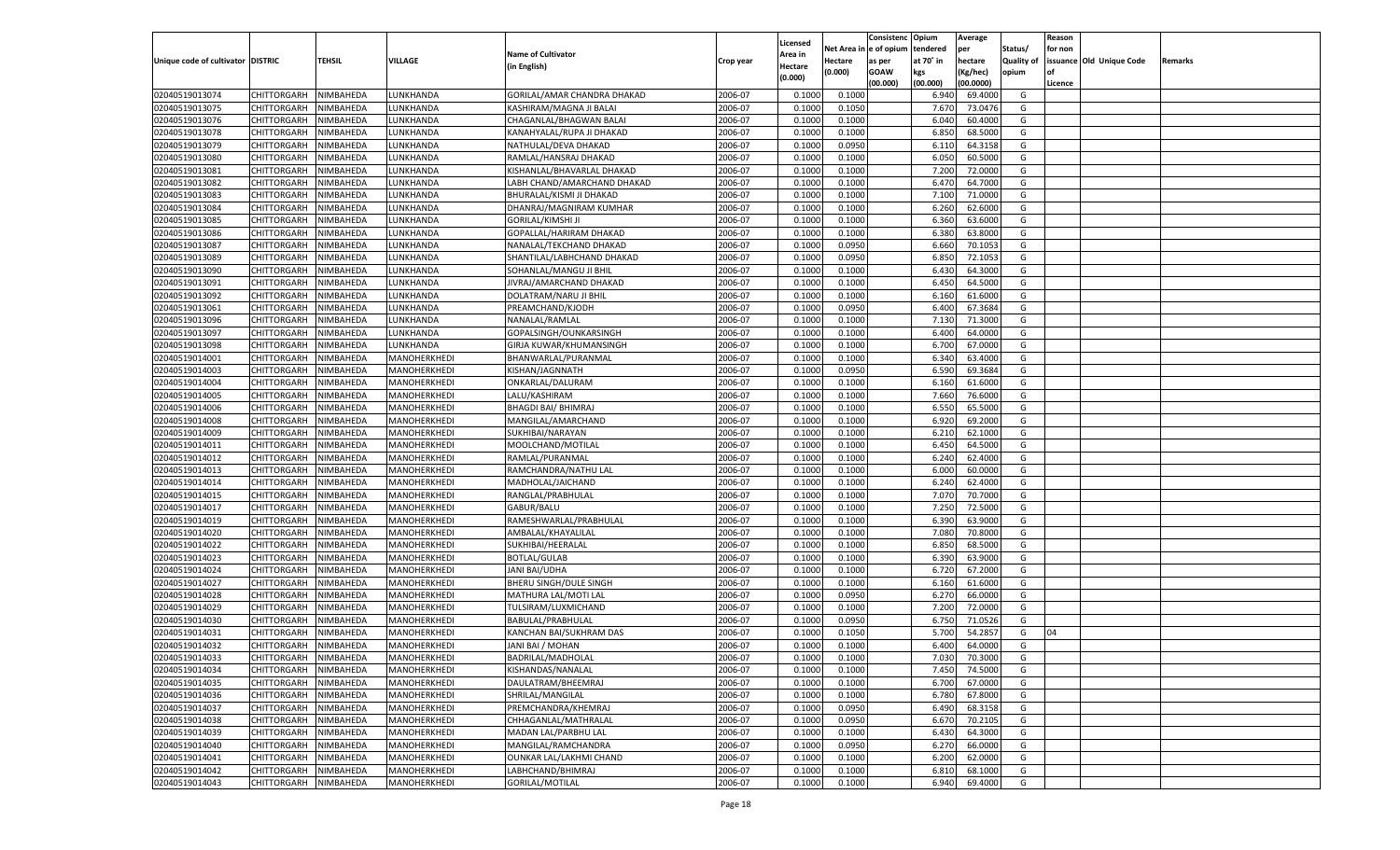|                                   |                    |           |                 |                                  |           |                    |             | Consistenc    | Opium     | Average   |            | Reason  |                          |                 |
|-----------------------------------|--------------------|-----------|-----------------|----------------------------------|-----------|--------------------|-------------|---------------|-----------|-----------|------------|---------|--------------------------|-----------------|
|                                   |                    |           |                 |                                  |           | Licensed           | Net Area iı | n  e of opium | tendered  | per       | Status/    | for non |                          |                 |
| Unique code of cultivator DISTRIC |                    | TEHSIL    | <b>VILLAGE</b>  | <b>Name of Cultivator</b>        | Crop year | Area in            | Hectare     | as per        | at 70° in | hectare   | Quality of |         | issuance Old Unique Code | Remarks         |
|                                   |                    |           |                 | (in English)                     |           | Hectare<br>(0.000) | (0.000)     | <b>GOAW</b>   | kgs       | (Kg/hec)  | opium      |         |                          |                 |
|                                   |                    |           |                 |                                  |           |                    |             | (00.000)      | (00.000)  | (00.0000) |            | Licence |                          |                 |
| 02040519014044                    | CHITTORGARH        | NIMBAHEDA | MANOHERKHEDI    | JAGNNATH/KHEMRAJ                 | 2006-07   | 0.1000             | 0.1000      |               | 7.030     | 70.3000   | G          |         |                          |                 |
| 02040519014045                    | CHITTORGARH        | NIMBAHEDA | MANOHERKHEDI    | PRAKASHCHANDRA/CHHAGANLAL        | 2006-07   | 0.1000             | 0.1000      |               | 7.13(     | 71.3000   | G          |         |                          |                 |
| 02040519014046                    | CHITTORGARH        | NIMBAHEDA | MANOHERKHEDI    | BHERULAL/BHEEMRAJ                | 2006-07   | 0.1000             | 0.0950      |               | 6.260     | 65.8947   | G          |         |                          |                 |
| 02040519014047                    | CHITTORGARH        | NIMBAHEDA | MANOHERKHEDI    | NANALAL/RAMCHANDRA               | 2006-07   | 0.1000             | 0.1000      |               | 6.960     | 69.6000   | G          |         |                          |                 |
| 02040519014048                    | CHITTORGARH        | NIMBAHEDA | MANOHERKHEDI    | RATANLAL/PREMCHAND               | 2006-07   | 0.1000             | 0.1000      |               | 6.730     | 67.3000   | G          |         |                          |                 |
| 02040519014049                    | CHITTORGARH        | NIMBAHEDA | MANOHERKHEDI    | BANSHILAL/PRABHULAL              | 2006-07   | 0.1000             | 0.1000      |               | 6.910     | 69.1000   | G          |         |                          |                 |
| 02040519014050                    | CHITTORGARH        | NIMBAHEDA | MANOHERKHEDI    | RAM LAL/BHIMRAJ                  | 2006-07   | 0.1000             | 0.0950      |               | 5.920     | 62.3158   | G          |         |                          |                 |
| 02040519014051                    | CHITTORGARH        | NIMBAHEDA | MANOHERKHEDI    | KISHAN LAL/MANGI LAL             | 2006-07   | 0.1000             | 0.1000      |               | 6.550     | 65.5000   | G          |         |                          |                 |
| 02040519014053                    | CHITTORGARH        | NIMBAHEDA | MANOHERKHEDI    | <b>GOVERDHAN LAL/BHANWAR LAL</b> | 2006-07   | 0.1000             | 0.0950      |               | 6.400     | 67.3684   | G          |         |                          |                 |
| 02040519014054                    | CHITTORGARH        | NIMBAHEDA | MANOHERKHEDI    | GEETALAL/ONKARLAL                | 2006-07   | 0.1000             | 0.1000      |               | 6.340     | 63.4000   | G          |         |                          |                 |
| 02040519014055                    | CHITTORGARH        | NIMBAHEDA | MANOHERKHEDI    | MADANLAL/NANALAL                 | 2006-07   | 0.1000             | 0.1000      |               | 7.020     | 70.2000   | G          |         |                          |                 |
| 02040519014056                    | CHITTORGARH        | NIMBAHEDA | MANOHERKHEDI    | BHANWARLAL/RAMCHANDRA            | 2006-07   | 0.1000             | 0.1000      |               | 6.240     | 62.4000   | G          |         |                          |                 |
| 02040519014057                    | CHITTORGARH        | NIMBAHEDA | MANOHERKHEDI    | SUKHLAL/MATHURALAL               | 2006-07   | 0.1000             | 0.1000      |               | 6.660     | 66.6000   | G          |         |                          |                 |
| 02040519014059                    | CHITTORGARH        | NIMBAHEDA | MANOHERKHEDI    | DALCHAND/RAMLAL                  | 2006-07   | 0.1000             | 0.1000      |               | 6.190     | 61.9000   | G          |         |                          |                 |
| 02040519014061                    | CHITTORGARH        | NIMBAHEDA | MANOHERKHEDI    | BHANWARLAL/KISHANLAL             | 2006-07   | 0.1000             | 0.1000      |               | 6.630     | 66.3000   | G          |         |                          |                 |
| 02040519014062                    | CHITTORGARH        | NIMBAHEDA | MANOHERKHEDI    | <b>GISU LAL/JABUR</b>            | 2006-07   | 0.1000             | 0.0950      |               | 7.970     | 83.8947   | G          |         |                          |                 |
| 02040519014063                    | CHITTORGARH        | NIMBAHEDA | MANOHERKHEDI    | RAMLAL/GULABCHAND                | 2006-07   | 0.1000             | 0.1000      |               | 7.230     | 72.3000   | G          |         |                          |                 |
| 02040519014064                    | CHITTORGARH        | NIMBAHEDA | MANOHERKHEDI    | NAND RAM / AMRA CHARAN           | 2006-07   | 0.1000             | 0.1000      |               | 6.370     | 63.7000   | G          |         |                          |                 |
| 02040519014065                    | CHITTORGARH        | NIMBAHEDA | MANOHERKHEDI    | SHANTILAL/PRABHULAL              | 2006-07   | 0.1000             | 0.0950      |               | 6.640     | 69.8947   | G          |         |                          |                 |
| 02040519014066                    | CHITTORGARH        | NIMBAHEDA | MANOHERKHEDI    | SHANTILAL/PREMCHAND              | 2006-07   | 0.1000             | 0.0950      |               | 6.690     | 70.4211   | G          |         |                          |                 |
| 02040519014068                    | CHITTORGARH        | NIMBAHEDA | MANOHERKHEDI    | HIRALAL/KALU                     | 2006-07   | 0.1000             | 0.1000      |               | 7.120     | 71.2000   | G          |         |                          |                 |
| 02040519014071                    | CHITTORGARH        | NIMBAHEDA | MANOHERKHEDI    | NARAYAN/RUPA                     | 2006-07   | 0.1000             | 0.1000      |               | 6.870     | 68.7000   | G          |         | 02040519015136           | <b>TRANSFER</b> |
| 02040519014070                    | CHITTORGARH        | NIMBAHEDA | MANOHERKHEDI    | DHANRAJ/KISHANLAL                | 2006-07   | 0.1000             | 0.1000      |               | 6.980     | 69.8000   | G          |         |                          |                 |
| 02040519015001                    | CHITTORGARH        | NIMBAHEDA | MELANA A        | SITA BAI/NARAYAN                 | 2006-07   | 0.1000             | 0.0950      |               | 5.840     | 61.4737   | G          | 05      |                          |                 |
| 02040519015003                    | CHITTORGARH        | NIMBAHEDA | <b>MELANA A</b> | NIRBHAIRAM/RAMLAL                | 2006-07   | 0.1000             | 0.1000      |               | 6.450     | 64.5000   | G          |         |                          |                 |
| 02040519015004                    | CHITTORGARH        | NIMBAHEDA | MELANA A        | GHISALAL/DHULA                   | 2006-07   | 0.1000             | 0.0950      |               | 6.880     | 72.4211   | G          |         |                          |                 |
| 02040519015005                    | CHITTORGARH        | NIMBAHEDA | MELANA A        | SOLAL/PARBHULAL                  | 2006-07   | 0.1000             | 0.1000      |               | 6.760     | 67.6000   | G          |         |                          |                 |
| 02040519015006                    | CHITTORGARH        | NIMBAHEDA | MELANA A        | <b>UDHA/HARLAL</b>               | 2006-07   | 0.1000             | 0.1000      |               | 6.740     | 67.4000   | G          |         |                          |                 |
| 02040519015007                    | CHITTORGARH        | NIMBAHEDA | MELANA A        | <b>BALU/PARBHULAL</b>            | 2006-07   | 0.1000             | 0.0950      |               | 5.780     | 60.8421   | G          | 05      |                          |                 |
| 02040519015008                    | CHITTORGARH        | NIMBAHEDA | MELANA A        | GHISALAL/GOPILAL                 | 2006-07   | 0.1000             | 0.0950      |               | 6.390     | 67.2632   | G          |         |                          |                 |
| 02040519015010                    |                    |           | <b>MELANA A</b> |                                  | 2006-07   | 0.1000             | 0.1000      |               | 6.590     | 65.9000   | G          |         |                          |                 |
|                                   | CHITTORGARH        | NIMBAHEDA |                 | RAMCHANDRA/SHANKER               |           |                    |             |               | 7.130     | 71.3000   |            |         |                          |                 |
| 02040519015012                    | CHITTORGARH        | NIMBAHEDA | MELANA A        | GANSHAYAM/BHANWARLAL             | 2006-07   | 0.1000             | 0.1000      |               |           |           | G          |         |                          |                 |
| 02040519015013                    | CHITTORGARH        | NIMBAHEDA | <b>MELANA A</b> | NAVAL RAM//OUNKARLAL             | 2006-07   | 0.1000             | 0.0950      |               | 6.270     | 66.0000   | G          |         |                          |                 |
| 02040519015014                    | CHITTORGARH        | NIMBAHEDA | MELANA A        | JAGDISH/JAGNNATH                 | 2006-07   | 0.1000             | 0.1050      |               | 7.180     | 68.3810   | G          |         |                          |                 |
| 02040519015015                    | CHITTORGARH        | NIMBAHEDA | <b>MELANA A</b> | RADHESHYAM/KALU                  | 2006-07   | 0.1000             | 0.1000      |               | 6.590     | 65.9000   | G          |         |                          |                 |
| 02040519015016                    | CHITTORGARH        | NIMBAHEDA | MELANA A        | MUL CHAND/GANGA                  | 2006-07   | 0.1000             | 0.1000      |               | 5.950     | 59.5000   | G          | 05      |                          |                 |
| 02040519015017                    | CHITTORGARH        | NIMBAHEDA | <b>MELANA A</b> | KALURAM/BOTLAL                   | 2006-07   | 0.1000             | 0.1000      |               | 6.430     | 64.3000   | G          |         |                          |                 |
| 02040519015018                    | CHITTORGARH        | NIMBAHEDA | MELANA A        | KAJODH/RAMA                      | 2006-07   | 0.1000             | 0.1000      |               | 5.430     | 54.3000   | G          | 04      |                          |                 |
| 02040519015019                    | CHITTORGARH        | NIMBAHEDA | <b>MELANA A</b> | SHANKERLAL/RAMA                  | 2006-07   | 0.1000             | 0.1000      |               | 6.600     | 66.0000   | G          |         |                          |                 |
| 02040519015021                    | CHITTORGARH        | NIMBAHEDA | MELANA A        | PARBHU/KALU                      | 2006-07   | 0.1000             | 0.0950      |               | 4.870     | 51.2632   | G          | 04      |                          |                 |
| 02040519015022                    | CHITTORGARH        | NIMBAHEDA | <b>MELANA A</b> | NARAYAN/MANGILAL                 | 2006-07   | 0.1000             | 0.1000      |               | 5.990     | 59.9000   | G          | 05      |                          |                 |
| 02040519015023                    | CHITTORGARH        | NIMBAHEDA | MELANA A        | JAGDISH/PRABHU                   | 2006-07   | 0.1000             | 0.1000      |               | 6.780     | 67.8000   | G          |         |                          |                 |
| 02040519015024                    | CHITTORGARH        | NIMBAHEDA | <b>MELANA A</b> | PRABHULAL/HARLAI                 | 2006-07   | 0.1000             | 0.1000      |               | 6.580     | 65.8000   | G          |         |                          |                 |
| 02040519015025                    | CHITTORGARH        | NIMBAHEDA | MELANA A        | <b>HIRALAL/GABUR</b>             | 2006-07   | 0.1000             | 0.1000      |               | 6.270     | 62.7000   | G          |         |                          |                 |
| 02040519015026                    | CHITTORGARH        | NIMBAHEDA | MELANA A        | SHANKAR/NARAYAN                  | 2006-07   | 0.1000             | 0.1000      |               | 6.850     | 68.5000   | G          |         |                          |                 |
| 02040519015027                    | CHITTORGARH        | NIMBAHEDA | <b>MELANA A</b> | BALU/CHAMPA                      | 2006-07   | 0.1000             | 0.1050      |               | 6.420     | 61.1429   | G          |         |                          |                 |
| 02040519015028                    | <b>CHITTORGARH</b> | NIMBAHEDA | <b>MELANA A</b> | LAHRIBAI/SEVARAM                 | 2006-07   | 0.1000             | 0.1000      |               | 6.650     | 66.5000   | G          |         |                          |                 |
| 02040519015029                    | CHITTORGARH        | NIMBAHEDA | <b>MELANA A</b> | BHAGWAN/MAGNIRAM                 | 2006-07   | 0.1000             | 0.0950      |               | 6.790     | 71.4737   | G          |         |                          |                 |
| 02040519015030                    | CHITTORGARH        | NIMBAHEDA | <b>MELANA A</b> | PARVATIBAI/GORILAL               | 2006-07   | 0.1000             | 0.1000      |               | 6.380     | 63.8000   | G          |         |                          |                 |
| 02040519015031                    | CHITTORGARH        | NIMBAHEDA | <b>MELANA A</b> | PARBHU/NARAYAN                   | 2006-07   | 0.1000             | 0.1050      |               | 6.480     | 61.7143   | G          | 05      |                          |                 |
| 02040519015033                    | <b>CHITTORGARH</b> | NIMBAHEDA | <b>MELANA A</b> | BHANWARLAL/KALU                  | 2006-07   | 0.1000             | 0.1000      |               | 6.370     | 63.7000   | G          |         |                          |                 |
| 02040519015034                    | CHITTORGARH        | NIMBAHEDA | <b>MELANA A</b> | JAGNNATH/CHAMPA                  | 2006-07   | 0.1000             | 0.1050      |               | 6.800     | 64.7619   | G          |         |                          |                 |
| 02040519015035                    | CHITTORGARH        | NIMBAHEDA | <b>MELANA A</b> | DEVILAL/GOTU                     | 2006-07   | 0.1000             | 0.1000      |               | 6.190     | 61.9000   | G          |         |                          |                 |
| 02040519015036                    | CHITTORGARH        | NIMBAHEDA | <b>MELANA A</b> | BHAGWANLAL/OUNKAR                | 2006-07   | 0.1000             | 0.1050      |               | 7.030     | 66.9524   | G          |         |                          |                 |
| 02040519015037                    | <b>CHITTORGARH</b> | NIMBAHEDA | <b>MELANA A</b> | BANSILAL/MAGNA                   | 2006-07   | 0.1000             | 0.0950      |               | 6.540     | 68.8421   | G          |         |                          |                 |
| 02040519015038                    | <b>CHITTORGARH</b> | NIMBAHEDA | <b>MELANA A</b> | HEERALAL/DAULA                   | 2006-07   | 0.1000             | 0.0950      |               | 5.820     | 61.2632   | G          |         |                          |                 |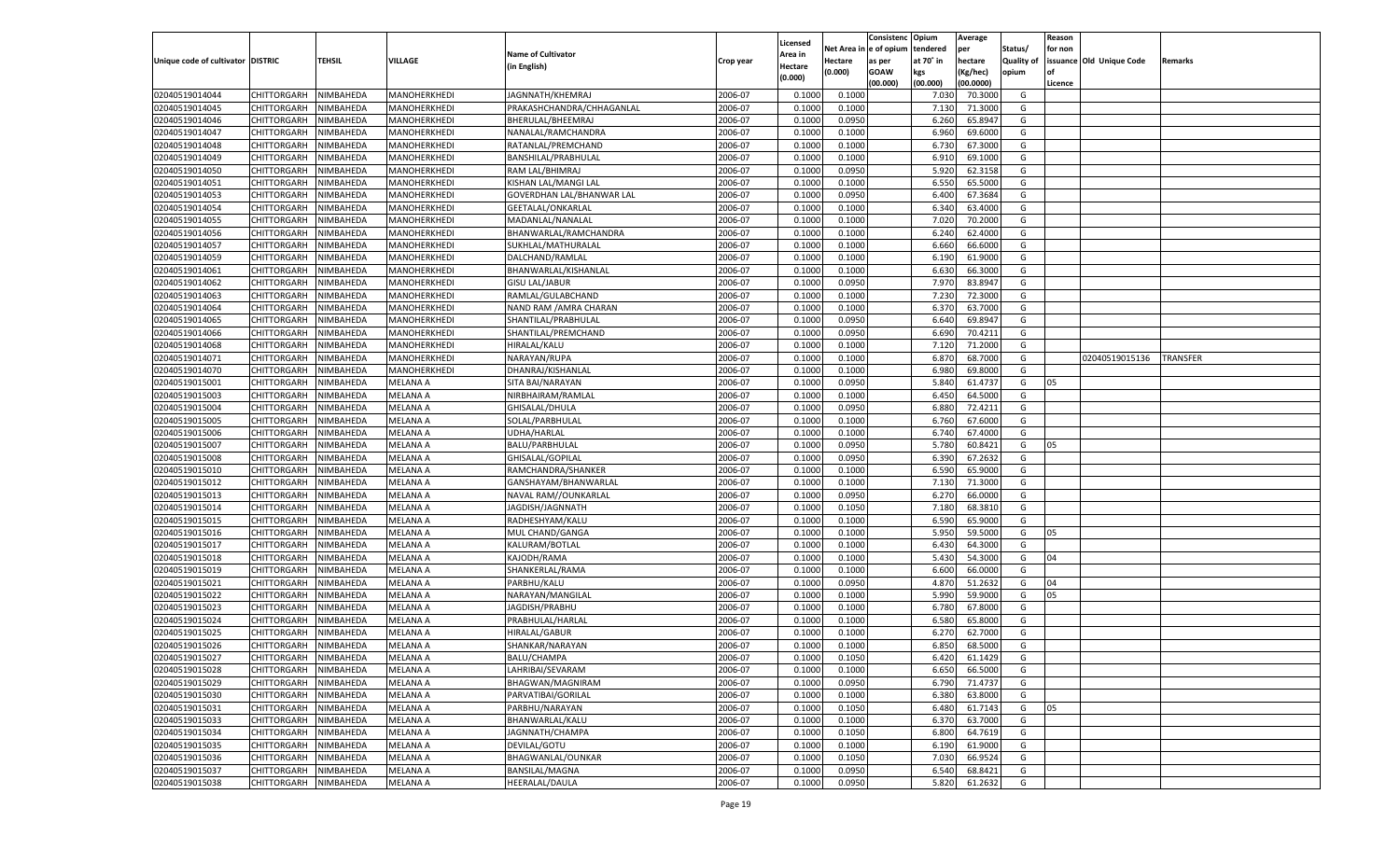|                                   |                       |               |                 |                                          |                    |                           |          | Consistenc  | Opium     | Average   |                   | Reason  |                          |             |
|-----------------------------------|-----------------------|---------------|-----------------|------------------------------------------|--------------------|---------------------------|----------|-------------|-----------|-----------|-------------------|---------|--------------------------|-------------|
|                                   |                       |               |                 | <b>Name of Cultivator</b>                |                    | Licensed                  | Net Area | e of opium  | tendered  | per       | Status/           | for non |                          |             |
| Unique code of cultivator DISTRIC |                       | <b>TEHSIL</b> | VILLAGE         | (in English)                             | Crop year          | <b>Area in</b><br>Hectare | Hectare  | as per      | at 70° in | hectare   | <b>Quality of</b> |         | issuance Old Unique Code | Remarks     |
|                                   |                       |               |                 |                                          |                    | (0.000)                   | (0.000)  | <b>GOAW</b> | kgs       | (Kg/hec)  | opium             |         |                          |             |
|                                   |                       |               |                 |                                          |                    |                           |          | (00.000)    | (00.000)  | (00.0000) |                   | Licence |                          |             |
| 02040519015039                    | CHITTORGARH           | NIMBAHEDA     | <b>MELANA A</b> | PAHLAD/CHAGAN                            | 2006-07            | 0.1000                    | 0.0950   |             | 6.950     | 73.1579   | G                 |         |                          |             |
| 02040519015040                    | CHITTORGARH           | NIMBAHEDA     | MELANA A        | MOHANLAL//GOTTU                          | 2006-07            | 0.1000                    | 0.1050   |             | 6.27      | 59.7143   | G                 |         |                          |             |
| 02040519015041                    | CHITTORGARH           | NIMBAHEDA     | MELANA A        | NANIBAI/NARAYAN                          | 2006-07            | 0.1000                    | 0.0950   |             | 5.770     | 60.7368   | G                 | 05      |                          |             |
| 02040519015042                    | CHITTORGARH           | NIMBAHEDA     | MELANA A        | NANALAL/LAKHMICHAND                      | 2006-07            | 0.1000                    | 0.1000   |             | 7.180     | 71.8000   | G                 |         |                          |             |
| 02040519015043                    | CHITTORGARH           | NIMBAHEDA     | MELANA A        | GOPAL/NANDA                              | 2006-07            | 0.1000                    | 0.1000   |             | 6.820     | 68.2000   | G                 |         |                          |             |
| 02040519015044                    | CHITTORGARH           | NIMBAHEDA     | MELANA A        | <b>GEETABAI/NATHU</b>                    | 2006-07            | 0.1000                    | 0.1000   |             | 6.420     | 64.2000   | G                 |         |                          |             |
| 02040519015046                    | CHITTORGARH           | NIMBAHEDA     | MELANA A        | MOHANLAL/MATHURA                         | 2006-07            | 0.1000                    | 0.1000   |             | 6.510     | 65.1000   | G                 |         |                          |             |
| 02040519015047                    | CHITTORGARH           | NIMBAHEDA     | MELANA A        | RAMLAL/LALU                              | 2006-07            | 0.1000                    | 0.1000   |             | 7.280     | 72.8000   | G                 |         |                          |             |
| 02040519015048                    | CHITTORGARH           | NIMBAHEDA     | MELANA A        | RATAN/PYARA                              | 2006-07            | 0.1000                    | 0.1050   |             | 6.260     | 59.6190   | G                 | 05      |                          |             |
| 02040519015049                    | CHITTORGARH           | NIMBAHEDA     | MELANA A        | SOHANIBAI/RAMLALA                        | 2006-07            | 0.1000                    | 0.1050   |             | 6.880     | 65.5238   | G                 |         |                          |             |
| 02040519015050                    | CHITTORGARH           | NIMBAHEDA     | MELANA A        | KELASHICHANDRA/BADRILAL                  | 2006-07            | 0.1000                    | 0.1000   |             | 5.920     | 59.2000   | G                 | 05      |                          |             |
| 02040519015051                    | CHITTORGARH           | NIMBAHEDA     | MELANA A        | NAWALRAM/SHANKER                         | 2006-07            | 0.1000                    | 0.1000   |             | 6.540     | 65.4000   | G                 |         |                          |             |
| 02040519015053                    | CHITTORGARH           | NIMBAHEDA     | MELANA A        | KANHAIYALAL/MOHANLAL                     | 2006-07            | 0.1000                    | 0.1000   |             | 6.820     | 68.2000   | G                 |         |                          |             |
| 02040519015054                    | CHITTORGARH           | NIMBAHEDA     | MELANA A        | DEVILAL/RAMCHAND                         | 2006-07            | 0.1000                    | 0.1000   |             | 7.040     | 70.4000   | G                 |         |                          |             |
| 02040519015055                    | CHITTORGARH           | NIMBAHEDA     | MELANA A        | JAICHAND/BHAGIRATH                       | 2006-07            | 0.1000                    | 0.1000   |             | 6.670     | 66.7000   | G                 |         |                          |             |
| 02040519015056                    | CHITTORGARH           | NIMBAHEDA     | MELANA A        | JAGDISHCHANDRA/BHANWARLAL                | 2006-07            | 0.1000                    | 0.1000   |             | 6.670     | 66.7000   | - 1               | 02      |                          |             |
| 02040519015057                    | CHITTORGARH           | NIMBAHEDA     | <b>MELANA A</b> | RADHESHYAM/GANESH                        | 2006-07            | 0.1000                    | 0.1000   |             | 6.820     | 68.2000   | G                 |         |                          |             |
| 02040519015058                    | CHITTORGARH           | NIMBAHEDA     | MELANA A        | KANKA BAI/NATHULAL                       | 2006-07            | 0.1000                    | 0.1000   |             | 6.700     | 67.0000   | G                 |         |                          |             |
| 02040519015059                    | CHITTORGARH           | NIMBAHEDA     | MELANA A        | KESRIMAL/MANGUSINGH                      | 2006-07            | 0.1000                    | 0.1000   |             | 7.060     | 70.6000   | G                 |         |                          |             |
| 02040519015061                    | CHITTORGARH           | NIMBAHEDA     | MELANA A        | BALCHAND/BHAGCHAND                       | 2006-07            | 0.1000                    | 0.1000   |             | 6.13(     | 61.3000   | G                 |         |                          |             |
| 02040519015063                    | CHITTORGARH           | NIMBAHEDA     | <b>MELANA A</b> | MANGILAL/NAGJIRAM                        | 2006-07            | 0.1000                    | 0.1000   |             | 5.930     | 59.3000   | G                 | 05      |                          |             |
| 02040519015065                    | CHITTORGARH           | NIMBAHEDA     | MELANA A        | CHANDRIBAI/SHANKERLAL                    | 2006-07            | 0.1000                    | 0.1000   |             | 6.47      | 64.7000   | G                 |         |                          |             |
| 02040519015068                    | CHITTORGARH           | NIMBAHEDA     | MELANA A        | MOHANLAL/ONKAR                           | 2006-07            | 0.1000                    | 0.1000   |             | 6.680     | 66.8000   | G                 |         |                          |             |
| 02040519015069                    | CHITTORGARH           | NIMBAHEDA     | MELANA A        | SHAMBHULAL/GHISALAL                      | 2006-07            | 0.1000                    | 0.1000   |             | 7.310     | 73.1000   | G                 |         |                          |             |
| 02040519015070                    | CHITTORGARH           | NIMBAHEDA     | <b>MELANA A</b> | JAGDISH/MEGHRAJ                          | 2006-07            | 0.1000                    | 0.1000   |             | 6.810     | 68.1000   | G                 |         |                          |             |
| 02040519015071                    | CHITTORGARH           | NIMBAHEDA     | MELANA A        | KALURAM/SHANKERLAL                       | 2006-07            | 0.1000                    | 0.1000   |             | 7.130     | 71.3000   | G                 |         |                          |             |
| 02040519015072                    | CHITTORGARH           | NIMBAHEDA     | MELANA A        | BANSILAL/PREAMCHAND                      | 2006-07            | 0.1000                    | 0.1000   |             | 5.920     | 59.2000   | G                 | 05      |                          |             |
| 02040519015073                    | CHITTORGARH           | NIMBAHEDA     | MELANA A        | JAGNNATH/PRABHULAL                       | 2006-07            | 0.1000                    | 0.1000   |             | 6.600     | 66.0000   | G                 |         |                          |             |
| 02040519015074                    | CHITTORGARH           | NIMBAHEDA     | <b>MELANA A</b> | DEVILAL/PARBHULAL                        | 2006-07            | 0.1000                    | 0.1000   |             | 6.190     | 61.9000   | G                 |         |                          |             |
| 02040519015075                    | CHITTORGARH           | NIMBAHEDA     | MELANA A        | BHERULAL/BADRILAL                        | 2006-07            | 0.1000                    | 0.1000   |             | 6.230     | 62.3000   | G                 |         |                          |             |
| 02040519015076                    | CHITTORGARH           | NIMBAHEDA     | <b>MELANA A</b> | CHOOGALAL/RAMA                           | 2006-07            | 0.1000                    | 0.1000   |             | 6.760     | 67.6000   | G                 |         |                          |             |
| 02040519015077                    | CHITTORGARH           | NIMBAHEDA     | MELANA A        | RAMLAL/LAKHMICHAND                       | 2006-07            | 0.1000                    | 0.1000   |             | 7.440     | 74.4000   | G                 |         |                          |             |
| 02040519015078                    | CHITTORGARH           | NIMBAHEDA     | <b>MELANA A</b> | MAGNIRAM/RATANLAI                        | 2006-07            | 0.1000                    | 0.1000   |             | 5.940     | 59.4000   | G                 | 05      |                          |             |
| 02040519015079                    | CHITTORGARH           | NIMBAHEDA     | MELANA A        | RAMCHANDRA/RAMA                          | 2006-07            | 0.1000                    | 0.1000   |             | 6.860     | 68.6000   | G                 |         |                          |             |
| 02040519015080                    | CHITTORGARH           | NIMBAHEDA     | <b>MELANA A</b> | <b>HEERALAL/GULAB</b>                    | 2006-07            | 0.1000                    | 0.1000   |             | 7.010     | 70.1000   | G                 |         |                          |             |
| 02040519015081                    | CHITTORGARH           | NIMBAHEDA     | MELANA A        | RAMESHWAR/KISHANLAL                      | 2006-07            | 0.1000                    | 0.1000   |             | 6.420     | 64.2000   | G                 |         |                          |             |
| 02040519015082                    | CHITTORGARH           | NIMBAHEDA     | <b>MELANA A</b> | BAGDIRAM/GAUTAM                          | 2006-07            | 0.1000                    | 0.1000   |             | 7.040     | 70.4000   | G                 |         |                          |             |
| 02040519015083                    | CHITTORGARH           | NIMBAHEDA     | MELANA B        | LAXMIBAI/BADRILAL                        | 2006-07            | 0.1000                    | 0.0950   |             | 6.030     | 63.4737   | G                 |         |                          |             |
| 02040519015084                    | CHITTORGARH           | NIMBAHEDA     | <b>MELANA B</b> | <b>VIJESINGH/MHADEV</b>                  | 2006-07            | 0.1000                    | 0.1050   |             | 7.11(     | 67.7143   | G                 |         |                          |             |
| 02040519015085                    | CHITTORGARH           | NIMBAHEDA     | MELANA B        | SEETABAI/NANALAL                         | 2006-07            | 0.1000                    | 0.1000   |             | 6.510     | 65.1000   | G                 |         |                          |             |
| 02040519015087                    | CHITTORGARH           | NIMBAHEDA     | <b>MELANA B</b> | NATHULAL/BHANWARLAL                      | 2006-07            | 0.1000                    | 0.1000   |             | 6.320     | 63.2000   | G                 |         |                          |             |
| 02040519015088                    | CHITTORGARH           | NIMBAHEDA     | MELANA B        | PANNALAL/PRABHULAL                       | 2006-07            | 0.1000                    | 0.1000   |             | 6.83      | 68.3000   | G                 |         |                          |             |
| 02040519015089                    | CHITTORGARH           | NIMBAHEDA     | <b>MELANA B</b> | SHIVLAL/BHANWARLAL                       | 2006-07            | 0.1000                    | 0.1000   |             | 7.13(     | 71.3000   | G                 |         |                          |             |
| 02040519015090                    | CHITTORGARH           | NIMBAHEDA     | MELANA B        | GABURLAL/BHURA                           | 2006-07            | 0.1000                    | 0.1050   |             | 6.97      | 66.3810   | G                 |         |                          |             |
| 02040519015091                    | CHITTORGARH           | NIMBAHEDA     | <b>MELANA B</b> | JAGNNATH/CHUNNILAL                       | 2006-07            | 0.1000                    | 0.0950   |             | 6.830     | 71.8947   | G                 |         |                          |             |
|                                   | CHITTORGARH NIMBAHEDA |               | <b>MELANA B</b> | BHANWARLAL/HARLAL                        | 2006-07            | 0.1000                    | 0.1000   |             | 6.780     | 67.8000   | G                 |         |                          |             |
| 02040519015092                    |                       |               |                 |                                          |                    |                           |          |             |           |           |                   |         |                          |             |
| 02040519015093<br>02040519015094  | <b>CHITTORGARH</b>    | NIMBAHEDA     | <b>MELANA B</b> | RADHESHYAM/NANDLAL                       | 2006-07            | 0.1000                    | 0.1050   |             | 7.380     | 70.2857   | G                 |         |                          |             |
| 02040519015095                    | CHITTORGARH           | NIMBAHEDA     | <b>MELANA B</b> | BHANWARLAL/PYARA                         | 2006-07<br>2006-07 | 0.1000<br>0.1000          | 0.1050   |             | 6.780     | 64.5714   | G<br>G            |         |                          |             |
|                                   | <b>CHITTORGARH</b>    | NIMBAHEDA     | <b>MELANA B</b> | HEERALAL/NANALAL<br>SHANKERLAL/PRABHULAL |                    |                           | 0.1000   |             | 6.990     | 69.9000   |                   |         |                          |             |
| 02040519015096                    | <b>CHITTORGARH</b>    | NIMBAHEDA     | <b>MELANA B</b> |                                          | 2006-07            | 0.1000                    | 0.1000   |             | 7.200     | 72.0000   | G                 |         |                          |             |
| 02040519015097                    | <b>CHITTORGARH</b>    | NIMBAHEDA     | <b>MELANA B</b> | KANHAIYALAL/KALURAM                      | 2006-07            | 0.1000                    | 0.1000   |             | 6.310     | 63.1000   | G                 |         |                          |             |
| 02040519015098                    | <b>CHITTORGARH</b>    | NIMBAHEDA     | <b>MELANA B</b> | MEGRAJ/NANALAL                           | 2006-07            | 0.1000                    | 0.1000   |             | 6.060     | 60.6000   | G                 |         |                          | NAME CHANGE |
| 02040519015099                    | <b>CHITTORGARH</b>    | NIMBAHEDA     | <b>MELANA B</b> | KISHNALAL/LADU                           | 2006-07            | 0.1000                    | 0.1000   |             | 6.900     | 69.0000   | G                 |         |                          |             |
| 02040519015100                    | <b>CHITTORGARH</b>    | NIMBAHEDA     | <b>MELANA B</b> | PARBHULAL/JAIKISHAN                      | 2006-07            | 0.1000                    | 0.1000   |             | 6.080     | 60.8000   | G                 |         |                          |             |
| 02040519015101                    | <b>CHITTORGARH</b>    | NIMBAHEDA     | <b>MELANA B</b> | RATANLAL/MEGHRAJ                         | 2006-07            | 0.1000                    | 0.1050   |             | 6.470     | 61.6190   | G                 |         |                          |             |
| 02040519015102                    | <b>CHITTORGARH</b>    | NIMBAHEDA     | <b>MELANA B</b> | BADRILAL/HEERALAL                        | 2006-07            | 0.1000                    | 0.0950   |             | 6.580     | 69.2632   | G                 |         |                          |             |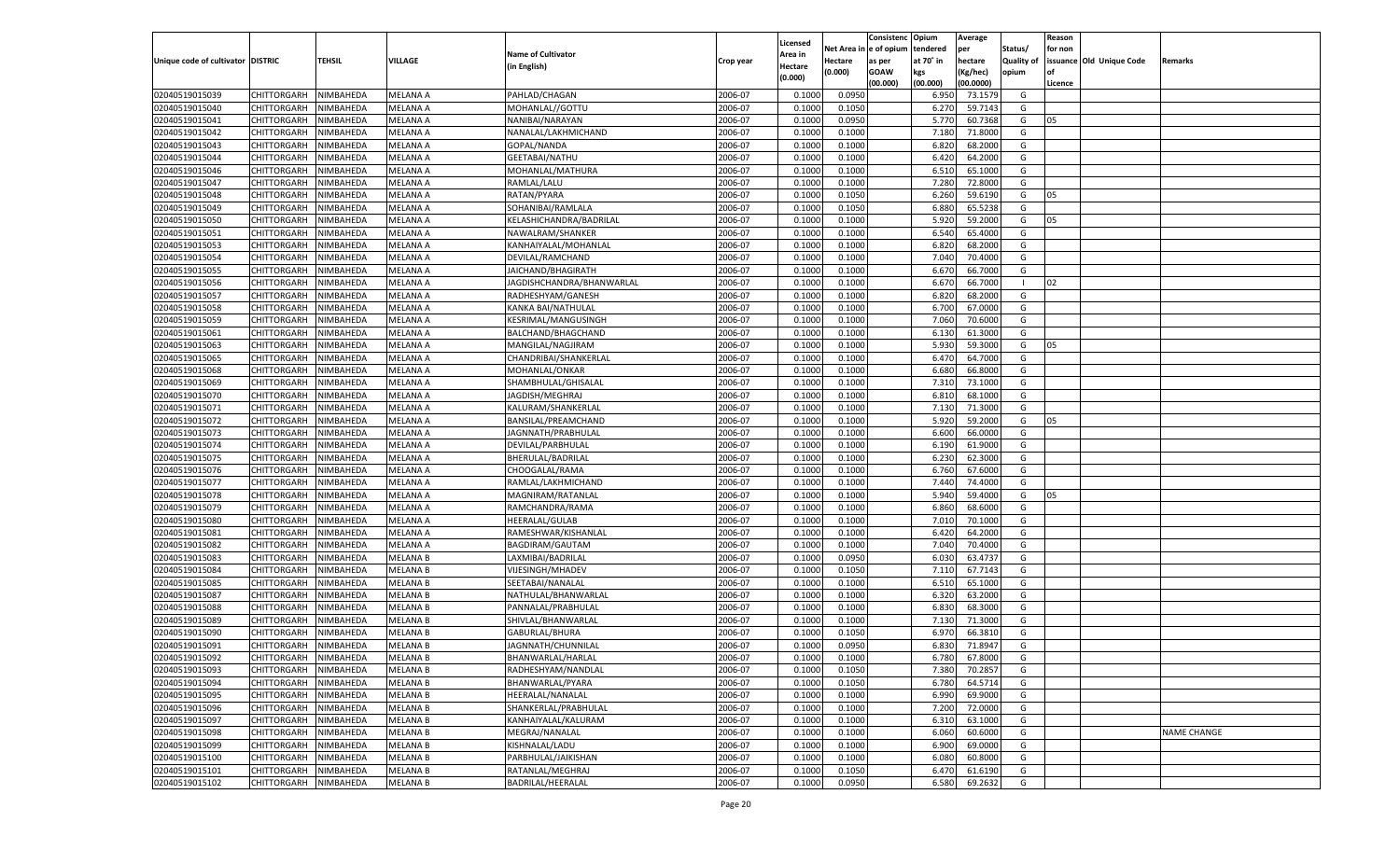|                                   |                       |               |                 |                           |           |                           |          | Consistenc  | Opium     | Average   |                   | Reason  |                          |         |
|-----------------------------------|-----------------------|---------------|-----------------|---------------------------|-----------|---------------------------|----------|-------------|-----------|-----------|-------------------|---------|--------------------------|---------|
|                                   |                       |               |                 | <b>Name of Cultivator</b> |           | Licensed                  | Net Area | e of opium  | tendered  | per       | Status/           | for non |                          |         |
| Unique code of cultivator DISTRIC |                       | <b>TEHSIL</b> | VILLAGE         | (in English)              | Crop year | <b>Area in</b><br>Hectare | Hectare  | as per      | at 70° in | hectare   | <b>Quality of</b> |         | issuance Old Unique Code | Remarks |
|                                   |                       |               |                 |                           |           | (0.000)                   | (0.000)  | <b>GOAW</b> | kgs       | (Kg/hec)  | opium             |         |                          |         |
|                                   |                       |               |                 |                           |           |                           |          | (00.000)    | (00.000)  | (00.0000) |                   | Licence |                          |         |
| 02040519015103                    | CHITTORGARH           | NIMBAHEDA     | <b>MELANA B</b> | TULSIRAM/GANGARAM         | 2006-07   | 0.1000                    | 0.1000   |             | 6.150     | 61.5000   | G                 |         |                          |         |
| 02040519015105                    | CHITTORGARH           | NIMBAHEDA     | MELANA B        | BHURIBAI/NANALAL          | 2006-07   | 0.1000                    | 0.1000   |             | 6.820     | 68.2000   | G                 |         |                          |         |
| 02040519015106                    | CHITTORGARH           | NIMBAHEDA     | MELANA B        | DEVILAL/GAMER             | 2006-07   | 0.1000                    | 0.0950   |             | 6.780     | 71.3684   | G                 |         |                          |         |
| 02040519015107                    | CHITTORGARH           | NIMBAHEDA     | MELANA B        | PANNALAL/HARIRAM          | 2006-07   | 0.1000                    | 0.0950   |             | 6.57      | 69.1579   | G                 |         |                          |         |
| 02040519015108                    | CHITTORGARH           | NIMBAHEDA     | MELANA B        | JAGDISH/RAMLAI            | 2006-07   | 0.1000                    | 0.1000   |             | 6.760     | 67.6000   | G                 |         |                          |         |
| 02040519015109                    | CHITTORGARH           | NIMBAHEDA     | MELANA B        | VENIRAM/DOLA              | 2006-07   | 0.1000                    | 0.0950   |             | 7.13(     | 75.0526   | G                 |         |                          |         |
| 02040519015110                    | CHITTORGARH           | NIMBAHEDA     | MELANA B        | RAMESHWAR/MODIRAM         | 2006-07   | 0.1000                    | 0.0950   |             | 6.180     | 65.0526   | G                 |         |                          |         |
| 02040519015112                    | CHITTORGARH           | NIMBAHEDA     | MELANA B        | NANALAL/NATHULAL          | 2006-07   | 0.1000                    | 0.1000   |             | 6.600     | 66.0000   | G                 |         |                          |         |
| 02040519015115                    | CHITTORGARH           | NIMBAHEDA     | MELANA B        | PREMCHAND/CHUNNILAL       | 2006-07   | 0.1000                    | 0.1000   |             | 6.540     | 65.4000   | G                 |         |                          |         |
| 02040519015116                    | CHITTORGARH           | NIMBAHEDA     | MELANA B        | HANGAMIBAI/CHUNNILAL      | 2006-07   | 0.1000                    | 0.1000   |             | 6.480     | 64.8000   | G                 |         |                          |         |
| 02040519015117                    | CHITTORGARH           | NIMBAHEDA     | MELANA B        | SUKHLAL/BARDICHAND        | 2006-07   | 0.1000                    | 0.1000   |             | 6.280     | 62.8000   | G                 |         |                          |         |
| 02040519015118                    | CHITTORGARH           | NIMBAHEDA     | MELANA B        | SHIVNARAYAN/CHHAGANLAL    | 2006-07   | 0.1000                    | 0.1000   |             | 6.220     | 62.2000   | G                 |         |                          |         |
| 02040519015119                    | CHITTORGARH           | NIMBAHEDA     | MELANA B        | SOHANLAL/MAHADEV          | 2006-07   | 0.1000                    | 0.1050   |             | 7.100     | 67.6190   | G                 |         |                          |         |
| 02040519015123                    | CHITTORGARH           | NIMBAHEDA     | MELANA B        | KANHAIYALAL/KASHIRAM      | 2006-07   | 0.1000                    | 0.1000   |             | 6.500     | 65.0000   | G                 |         |                          |         |
| 02040519015125                    | CHITTORGARH           | NIMBAHEDA     | MELANA B        | KISHANLAL/HARIRAM         | 2006-07   | 0.1000                    | 0.0950   |             | 6.160     | 64.8421   | G                 |         |                          |         |
| 02040519015126                    | CHITTORGARH           | NIMBAHEDA     | MELANA B        | MOOLCHAND/NANDA           | 2006-07   | 0.1000                    | 0.0900   |             | 5.840     | 64.8889   | G                 |         |                          |         |
| 02040519015127                    | CHITTORGARH           | NIMBAHEDA     | <b>MELANA B</b> | PARBHULAL/BHURA           | 2006-07   | 0.1000                    | 0.0950   |             | 6.110     | 64.3158   | G                 |         |                          |         |
| 02040519015129                    | CHITTORGARH           | NIMBAHEDA     | MELANA B        | BHERULAL/MANGILAL         | 2006-07   | 0.1000                    | 0.1000   |             | 6.920     | 69.2000   | G                 |         |                          |         |
| 02040519015132                    | CHITTORGARH           | NIMBAHEDA     | MELANA B        | MEGHRAJ/NARAYAN           | 2006-07   | 0.1000                    | 0.1000   |             | 7.070     | 70.7000   | G                 |         |                          |         |
| 02040519015133                    | CHITTORGARH           | NIMBAHEDA     | MELANA B        | NANDLAL/SAJJAN SINGH      | 2006-07   | 0.1000                    | 0.1000   |             | 7.290     | 72.9000   | G                 |         |                          |         |
| 02040519015134                    | CHITTORGARH           | NIMBAHEDA     | <b>MELANA B</b> | JAGNNATHI BAI/MODIRAM     | 2006-07   | 0.1000                    | 0.1000   |             | 6.850     | 68.5000   | G                 |         |                          |         |
| 02040519015137                    | CHITTORGARH           | NIMBAHEDA     | MELANA B        | MANGILAL/NATHULAL         | 2006-07   | 0.1000                    | 0.1000   |             | 6.900     | 69.0000   | G                 |         |                          |         |
| 02040519015139                    | CHITTORGARH           | NIMBAHEDA     | MELANA B        | LUXMAN/BHAGIRATH          | 2006-07   | 0.1000                    | 0.1000   |             | 6.560     | 65.6000   | G                 |         |                          |         |
| 02040519015142                    | CHITTORGARH           | NIMBAHEDA     | MELANA B        | BHAGVANDAS/NARAYANDAS     | 2006-07   | 0.1000                    | 0.0950   |             | 6.147     | 64.7053   | G                 |         |                          |         |
| 02040519015143                    | CHITTORGARH           | NIMBAHEDA     | <b>MELANA B</b> | NANALAL/NARAYAN           | 2006-07   | 0.1000                    | 0.1000   |             | 6.780     | 67.8000   | G                 |         |                          |         |
| 02040519015144                    | CHITTORGARH           | NIMBAHEDA     | MELANA B        | GAUTAMLAL/GABBA           | 2006-07   | 0.1000                    | 0.1000   |             | 6.530     | 65.3000   | G                 |         |                          |         |
| 02040519015145                    | CHITTORGARH           | NIMBAHEDA     | <b>MELANA B</b> | GHISALAL/MANGILAL         | 2006-07   | 0.1000                    | 0.1000   |             | 6.070     | 60.7000   | G                 |         |                          |         |
| 02040519015146                    | CHITTORGARH           | NIMBAHEDA     | MELANA B        | JAGDISH/NANALAL           | 2006-07   | 0.1000                    | 0.1000   |             | 6.690     | 66.9000   | G                 |         |                          |         |
| 02040519015147                    | CHITTORGARH           | NIMBAHEDA     | <b>MELANA B</b> | MANGILAL/NANALAL          | 2006-07   | 0.1000                    | 0.0950   |             | 6.180     | 65.0526   | G                 |         |                          |         |
| 02040519015150                    | CHITTORGARH           | NIMBAHEDA     | MELANA B        | RAMCHANDRA/BADRILAL       | 2006-07   | 0.1000                    | 0.1000   |             | 6.720     | 67.2000   | G                 |         |                          |         |
| 02040519015151                    | CHITTORGARH           | NIMBAHEDA     | <b>MELANA B</b> | NATHULAL/BHANWARLAI       | 2006-07   | 0.1000                    | 0.1000   |             | 6.970     | 69.7000   | G                 |         |                          |         |
| 02040519015152                    | CHITTORGARH           | NIMBAHEDA     | <b>MELANA B</b> | RADHAKISHAN/LALURAM       | 2006-07   | 0.1000                    | 0.1000   |             | 6.480     | 64.8000   | G                 |         |                          |         |
| 02040519015154                    | CHITTORGARH           | NIMBAHEDA     | <b>MELANA B</b> | GHISALAL/KISHANLAL        | 2006-07   | 0.1000                    | 0.1000   |             | 6.630     | 66.3000   | G                 |         |                          |         |
| 02040519015155                    | CHITTORGARH           | NIMBAHEDA     | MELANA B        | RAMESVARLAL/GIRDHARI      | 2006-07   | 0.1000                    | 0.1000   |             | 6.660     | 66.6000   | G                 |         |                          |         |
| 02040519015157                    | CHITTORGARH           | NIMBAHEDA     | <b>MELANA B</b> | KAILACHANDRA/BHANWARLAL   | 2006-07   | 0.1000                    | 0.1000   |             | 7.470     | 74.7000   | G                 |         |                          |         |
| 02040519015159                    | CHITTORGARH           | NIMBAHEDA     | <b>MELANA B</b> | BABRU/MANGILAL            | 2006-07   | 0.1000                    | 0.1000   |             | 6.380     | 63.8000   | G                 |         |                          |         |
| 02040519015161                    | CHITTORGARH           | NIMBAHEDA     | <b>MELANA B</b> | PREAMCHAND/SHANKARLAL     | 2006-07   | 0.1000                    | 0.1000   |             | 6.420     | 64.2000   | G                 |         |                          |         |
| 02040519015162                    | CHITTORGARH           | NIMBAHEDA     | MELANA B        | BARDICHAND/CUNNILAL       | 2006-07   | 0.1000                    | 0.1000   |             | 6.430     | 64.3000   | G                 |         |                          |         |
| 02040519015163                    | CHITTORGARH           | NIMBAHEDA     | <b>MELANA B</b> | DEVILAL/GABUR DHAKAD      | 2006-07   | 0.1000                    | 0.1000   |             | 7.280     | 72.8000   | G                 |         |                          |         |
| 02040519015165                    | CHITTORGARH           | NIMBAHEDA     | MELANA B        | CHHAGANLAL/CHUNNILAL      | 2006-07   | 0.1000                    | 0.1000   |             | 6.020     | 60.2000   | G                 |         |                          |         |
| 02040519015166                    | CHITTORGARH           | NIMBAHEDA     | <b>MELANA B</b> | BHERULAL/MAGNIRAM         | 2006-07   | 0.1000                    | 0.1000   |             | 6.600     | 66.0000   | G                 |         |                          |         |
| 02040519015168                    | CHITTORGARH           | NIMBAHEDA     | MELANA B        | JAGDISH/MADHOLAL          | 2006-07   | 0.1000                    | 0.1000   |             | 6.740     | 67.4000   | G                 |         |                          |         |
| 02040519015170                    | CHITTORGARH           | NIMBAHEDA     | <b>MELANA B</b> | MEGRAJ/GOTTU              | 2006-07   | 0.1000                    | 0.1050   |             | 5.910     | 56.285    | G                 | 05      |                          |         |
| 02040519015171                    | CHITTORGARH           | NIMBAHEDA     | MELANA B        | KASHIRAM/CHAMPALAL        | 2006-07   | 0.1000                    | 0.1000   |             | 6.65      | 66.5000   | G                 |         |                          |         |
| 02040519015173                    |                       | NIMBAHEDA     | <b>MELANA B</b> |                           | 2006-07   | 0.1000                    | 0.0950   |             | 6.290     | 66.2105   | G                 |         |                          |         |
|                                   | CHITTORGARH           |               |                 | MANGILAL/GAUTAMLAL        |           |                           |          |             |           |           |                   |         |                          |         |
| 02040519015174                    | CHITTORGARH NIMBAHEDA | NIMBAHEDA     | <b>MELANA B</b> | GHANSHYAM/SUKHLAL         | 2006-07   | 0.1000                    | 0.0950   |             | 5.930     | 62.4211   | G                 |         |                          |         |
| 02040519015175                    | <b>CHITTORGARH</b>    |               | <b>MELANA B</b> | GOPALLAL/PARBHULAL        | 2006-07   | 0.1000                    | 0.0950   |             | 6.170     | 64.9474   | G                 |         |                          |         |
| 02040519015177                    | <b>CHITTORGARH</b>    | NIMBAHEDA     | <b>MELANA B</b> | PUSKARLAL/JAGDISHCHANDRA  | 2006-07   | 0.1000                    | 0.1000   |             | 6.910     | 69.1000   | G                 |         |                          |         |
| 02040519015178                    | <b>CHITTORGARH</b>    | NIMBAHEDA     | <b>MELANA B</b> | MATHRALAL/GANGARAM        | 2006-07   | 0.1000                    | 0.1000   |             | 7.070     | 70.7000   | G                 |         |                          |         |
| 02040519015179                    | <b>CHITTORGARH</b>    | NIMBAHEDA     | <b>MELANA B</b> | KHAYALILAL/MANGILAL       | 2006-07   | 0.1000                    | 0.1000   |             | 6.780     | 67.8000   | G                 |         |                          |         |
| 02040519015180                    | <b>CHITTORGARH</b>    | NIMBAHEDA     | <b>MELANA B</b> | MITTULAL/NANALAL          | 2006-07   | 0.1000                    | 0.1000   |             | 7.180     | 71.8000   | G                 |         |                          |         |
| 02040519015181                    | <b>CHITTORGARH</b>    | NIMBAHEDA     | <b>MELANA B</b> | HIRALAL/KASHIRAM DHAKAD   | 2006-07   | 0.1000                    | 0.1000   |             | 7.120     | 71.2000   | G                 |         |                          |         |
| 02040519015183                    | <b>CHITTORGARH</b>    | NIMBAHEDA     | <b>MELANA B</b> | BABULAL/MODIRAM DHAKAD    | 2006-07   | 0.1000                    | 0.1000   |             | 6.100     | 61.0000   | G                 |         |                          |         |
| 02040519015184                    | <b>CHITTORGARH</b>    | NIMBAHEDA     | <b>MELANA B</b> | MADHOLAL/UDA JI AHIR      | 2006-07   | 0.1000                    | 0.1000   |             | 7.260     | 72.6000   | G                 |         |                          |         |
| 02040519015185                    | <b>CHITTORGARH</b>    | NIMBAHEDA     | <b>MELANA B</b> | RAMPYARI BAI/KANHAYALAL   | 2006-07   | 0.1000                    | 0.1000   |             | 7.060     | 70.6000   | G                 |         |                          |         |
| 02040519015186                    | <b>CHITTORGARH</b>    | NIMBAHEDA     | <b>MELANA B</b> | NANDLAL/BENIRAM DHOBI     | 2006-07   | 0.1000                    | 0.0950   |             | 6.930     | 72.9474   | G                 |         |                          |         |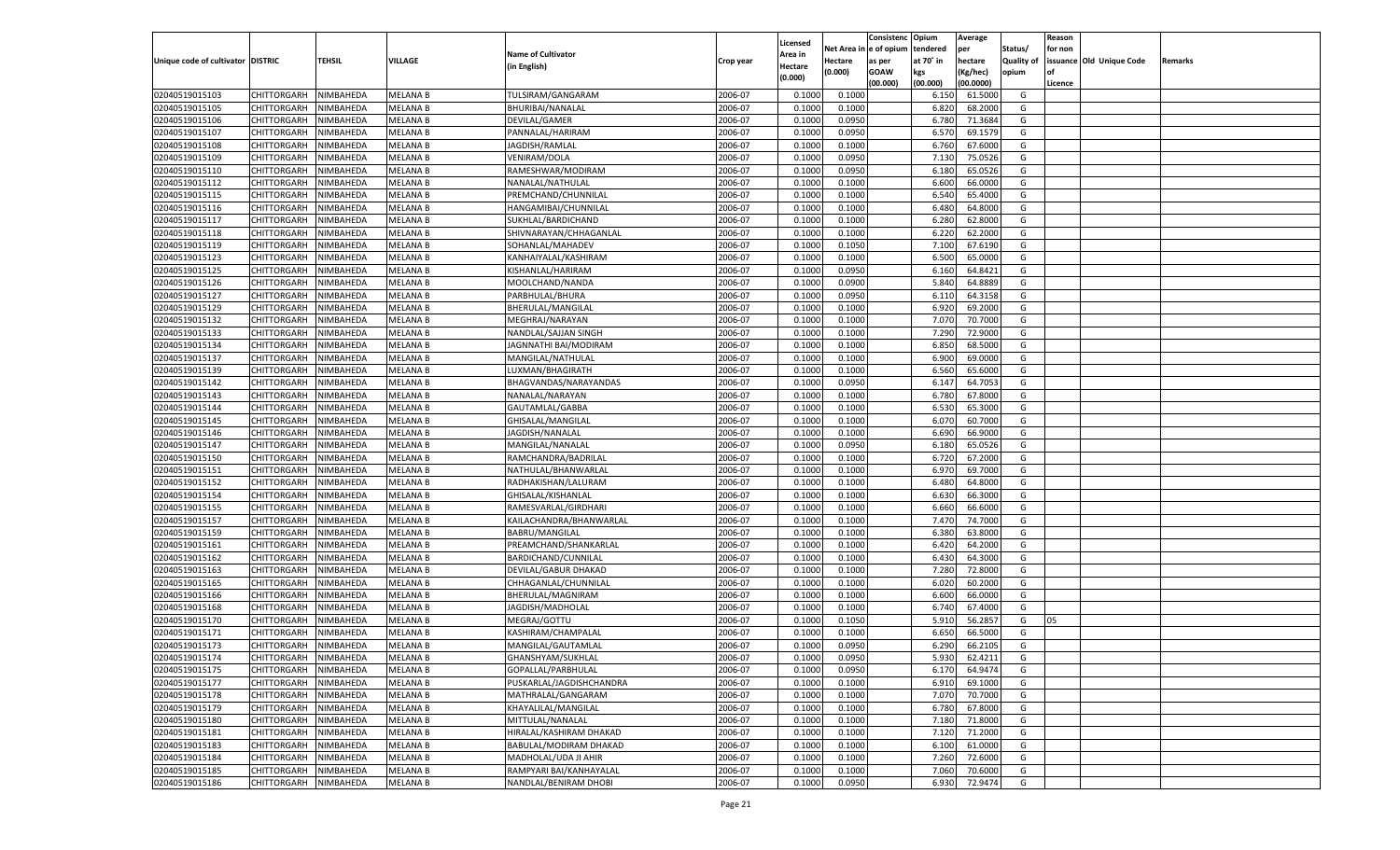|                                   |                    |           |                                  |                                   |           |                    |             | Consistenc    | Opium     | Average   |            | Reason  |                          |                          |
|-----------------------------------|--------------------|-----------|----------------------------------|-----------------------------------|-----------|--------------------|-------------|---------------|-----------|-----------|------------|---------|--------------------------|--------------------------|
|                                   |                    |           |                                  | <b>Name of Cultivator</b>         |           | Licensed           | Net Area iı | n  e of opium | tendered  | per       | Status/    | for non |                          |                          |
| Unique code of cultivator DISTRIC |                    | TEHSIL    | <b>VILLAGE</b>                   | (in English)                      | Crop year | Area in<br>Hectare | Hectare     | as per        | at 70° in | hectare   | Quality of |         | issuance Old Unique Code | Remarks                  |
|                                   |                    |           |                                  |                                   |           | (0.000)            | (0.000)     | <b>GOAW</b>   | kgs       | (Kg/hec)  | opium      |         |                          |                          |
|                                   |                    |           |                                  |                                   |           |                    |             | (00.000)      | (00.000)  | (00.0000) |            | Licence |                          |                          |
| 02040519015187                    | CHITTORGARH        | NIMBAHEDA | <b>MELANA B</b>                  | PREMCHAND/PRABHULAL DHAKAD        | 2006-07   | 0.1000             | 0.1000      |               | 6.710     | 67.1000   | G          |         |                          |                          |
| 02040519015189                    | CHITTORGARH        | NIMBAHEDA | <b>MELANA B</b>                  | BHAVARLAL/MEGHRAJ DHAKAD          | 2006-07   | 0.1000             | 0.1000      |               | 6.300     | 63.0000   | G          |         |                          |                          |
| 02040519015190                    | CHITTORGARH        | NIMBAHEDA | <b>MELANA B</b>                  | DEVILAL/BHAVARLAL DHAKAD          | 2006-07   | 0.1000             | 0.1000      |               | 6.050     | 60.5000   | G          |         |                          |                          |
| 02040519015191                    | CHITTORGARH        | NIMBAHEDA | <b>MELANA B</b>                  | RATANLAL/MOTI JI DHAKAD           | 2006-07   | 0.1000             | 0.1000      |               | 6.280     | 62.8000   | G          |         |                          |                          |
| 02040519015192                    | CHITTORGARH        | NIMBAHEDA | <b>MELANA B</b>                  | DHANRAJ/BADRILAL DHAKAD           | 2006-07   | 0.1000             | 0.0950      |               | 6.600     | 69.4737   | G          |         |                          |                          |
| 02040519015193                    | CHITTORGARH        | NIMBAHEDA | <b>MELANA B</b>                  | MEGHRAJ/KALULAL DHAKAD            | 2006-07   | 0.1000             | 0.1000      |               | 6.510     | 65.1000   | G          |         |                          |                          |
| 02040519015194                    | CHITTORGARH        | NIMBAHEDA | <b>MELANA B</b>                  | ONKARLAL/KALULAL DHAKAD           | 2006-07   | 0.1000             | 0.1000      |               | 6.510     | 65.1000   | G          |         |                          |                          |
| 02040519015195                    | CHITTORGARH        | NIMBAHEDA | <b>MELANA B</b>                  | ONKARLAL/CHUNNILAL AHIR           | 2006-07   | 0.1000             | 0.1000      |               | 6.990     | 69.9000   | G          |         |                          |                          |
| 02040519015196                    | CHITTORGARH        | NIMBAHEDA | <b>MELANA B</b>                  | SHANKARLAL/BADRILAL               | 2006-07   | 0.1000             | 0.1000      |               | 6.11      | 61.1000   | G          |         |                          |                          |
| 02040519015197                    | CHITTORGARH        | NIMBAHEDA | <b>MELANA B</b>                  | JAGDISH CHANDRA/VIJAY SINGH KALAL | 2006-07   | 0.1000             | 0.0950      |               | 5.920     | 62.3158   | G          |         |                          |                          |
| 02040519015200                    | CHITTORGARH        | NIMBAHEDA | <b>MELANA B</b>                  | JAGDISH/GIRDHARI NAT              | 2006-07   | 0.1000             | 0.1000      |               | 6.290     | 62.9000   | G          |         |                          |                          |
| 02040519015201                    | CHITTORGARH        | NIMBAHEDA | <b>MELANA B</b>                  | <b>BADRILAL/GOPILAL DHAKAD</b>    | 2006-07   | 0.1000             | 0.0950      |               | 6.300     | 66.3158   | G          |         |                          |                          |
| 02040519015202                    | CHITTORGARH        | NIMBAHEDA | <b>MELANA B</b>                  | OUNKARLAL/NARAYANLAL AHIR         | 2006-07   | 0.1000             | 0.0950      |               | 6.580     | 69.2632   | G          |         |                          |                          |
| 02040519015204                    | CHITTORGARH        | NIMBAHEDA | <b>MELANA B</b>                  | RAJKUMAR/MANGILAL SALVI           | 2006-07   | 0.1000             | 0.1000      |               | 6.470     | 64.7000   | G          |         |                          |                          |
| 02040519015205                    | CHITTORGARH        | NIMBAHEDA | <b>MELANA B</b>                  | ONKARLAL/GHISALAL DHAKAD          | 2006-07   | 0.1000             | 0.1000      |               | 6.480     | 64.8000   | G          |         |                          |                          |
| 02040519015206                    | CHITTORGARH        | NIMBAHEDA | <b>MELANA B</b>                  | SHIVLAL/BHAVARLAL                 | 2006-07   | 0.1000             | 0.1000      |               | 7.170     | 71.7000   | G          |         |                          |                          |
| 02040519015208                    | CHITTORGARH        | NIMBAHEDA | <b>MELANA B</b>                  | KASHIRAM/PRABHULAL DHAKAD         | 2006-07   | 0.1000             | 0.1050      |               | 7.520     | 71.6190   | G          |         |                          |                          |
| 02040519015211                    | CHITTORGARH        | NIMBAHEDA | MELANA A                         | BHAVARLAL/GULAB JI DHAKAD         | 2006-07   | 0.1000             | 0.1000      |               | 6.920     | 69.2000   | G          |         |                          |                          |
| 02040519015212                    | CHITTORGARH        | NIMBAHEDA | MELANA A                         | HARLAL/HEMA JI BHIL               | 2006-07   | 0.1000             | 0.1000      |               | 5.660     | 56.6000   | G          |         |                          |                          |
| 02040519015213                    | CHITTORGARH        | NIMBAHEDA | MELANA A                         | RAM CHANDRA/LAKLHMICHANDRA AHIR   | 2006-07   | 0.1000             | 0.1000      |               | 6.750     | 67.5000   | G          |         |                          |                          |
| 02040519015214                    | CHITTORGARH        | NIMBAHEDA | <b>MELANA A</b>                  | MOHANLAL/GOKUL JI AHIR            | 2006-07   | 0.1000             | 0.0950      |               | 5.690     | 59.8947   | G          | 05      |                          |                          |
| 02040519015215                    | CHITTORGARH        | NIMBAHEDA | MELANA A                         | SHANKARLAL/GOPI JI DHAKAD         | 2006-07   | 0.1000             | 0.1000      |               | 6.710     | 67.1000   | G          |         |                          |                          |
| 02040519015216                    | CHITTORGARH        | NIMBAHEDA | MELANA A                         | GANSHAYAM/JAGANNATH DHAKAD        | 2006-07   | 0.1000             | 0.0950      |               | 6.440     | 67.7895   | G          |         |                          |                          |
| 02040519015218                    | CHITTORGARH        | NIMBAHEDA | MELANA A                         | MOHANLAL/UDA JI AHIR              | 2006-07   | 0.1000             | 0.0950      |               | 5.020     | 52.8421   | G          | 04      |                          |                          |
| 02040519015219                    | CHITTORGARH        | NIMBAHEDA | <b>MELANA A</b>                  | DYARAM/RUPA JI DHAKAD             | 2006-07   | 0.1000             | 0.1000      |               | 7.040     | 70.4000   | G          |         |                          |                          |
| 02040519015220                    | CHITTORGARH        | NIMBAHEDA | MELANA A                         | SOHANLAL/ GOTU JI DHAKAD          | 2006-07   | 0.1000             | 0.1050      |               | 6.430     | 61.2381   | G          |         |                          |                          |
| 02040519015221                    | CHITTORGARH        | NIMBAHEDA | MELANA A                         | NATHU DAS/DEVIDAS BAIRAGI         | 2006-07   | 0.1000             | 0.1050      |               | 6.850     | 65.2381   | G          |         |                          |                          |
| 02040519015222                    | CHITTORGARH        | NIMBAHEDA | MELANA A                         | JAGANNATH/OKAR JI DHAKAD          | 2006-07   | 0.1000             | 0.1000      |               | 7.220     | 72.2000   | G          |         |                          |                          |
| 02040519015223                    | CHITTORGARH        | NIMBAHEDA | <b>MELANA A</b>                  | BALIBAI/NANALAL                   | 2006-07   | 0.1000             | 0.1000      |               | 5.930     | 59.3000   | G          | 05      |                          |                          |
| 02040519015225                    | CHITTORGARH        | NIMBAHEDA | MELANA A                         | MUNNI BAI/BANSHILAL KALAL         | 2006-07   | 0.1000             | 0.1000      |               | 7.150     | 71.5000   | G          |         |                          |                          |
| 02040519015227                    | CHITTORGARH        | NIMBAHEDA | <b>MELANA A</b>                  | GOTAMLAL/NANDA JI DHAKAD          | 2006-07   | 0.1000             | 0.1000      |               | 6.530     | 65.3000   | G          |         |                          |                          |
| 02040519015228                    | CHITTORGARH        | NIMBAHEDA | MELANA A                         | HIRALAL/NANDA JI DHAKAD           | 2006-07   | 0.1000             | 0.1000      |               | 6.800     | 68.0000   | G          |         |                          |                          |
| 02040519015230                    | CHITTORGARH        | NIMBAHEDA | <b>MELANA A</b>                  | MANGILAL/BHAVARLAL DHAKAD         | 2006-07   | 0.1000             | 0.1000      |               | 6.720     | 67.2000   | G          |         |                          |                          |
| 02040519015232                    | CHITTORGARH        | NIMBAHEDA | MELANA A                         | DALCHAND/UDAIRAM DHAKAD           | 2006-07   | 0.1000             | 0.1000      |               | 6.430     | 64.3000   | G          |         |                          |                          |
| 02040519015231                    | CHITTORGARH        | NIMBAHEDA | <b>MELANA A</b>                  | CHAMPALAL/MANGNA BHIL             | 2006-07   | 0.1000             | 0.1050      |               | 7.23      | 68.8571   | G          |         |                          |                          |
| 02040519015233                    | CHITTORGARH        | NIMBAHEDA | MELANA A                         | SURESHCHANDRA/RAMLAL DHAKAD       | 2006-07   | 0.1000             | 0.1000      |               | 6.880     | 68.8000   | G          |         |                          |                          |
| 02040519015234                    | CHITTORGARH        | NIMBAHEDA | <b>MELANA A</b>                  | BADRILAL/NATHULAL DHAKAD          | 2006-07   | 0.1000             | 0.0900      |               | 5.530     | 61.4444   | G          | 05      |                          |                          |
| 02040519015236                    | CHITTORGARH        | NIMBAHEDA | MELANA A                         | KISHANLAL/MANGILAL DHAKAD         | 2006-07   | 0.1000             | 0.1000      |               | 7.160     | 71.6000   | G          |         |                          |                          |
| 02040519015237                    | CHITTORGARH        | NIMBAHEDA | <b>MELANA A</b>                  | HEMRAJ/CHUNNILAL DHAKAD           | 2006-07   | 0.1000             | 0.0950      |               | 6.530     | 68.7368   | G          |         |                          |                          |
| 02040519015238                    | CHITTORGARH        | NIMBAHEDA | MELANA A                         | MADHOLAL/BHAVARLAL NA             | 2006-07   | 0.1000             | 0.0950      |               | 5.860     | 61.6842   | G          |         |                          |                          |
| 02040519015240                    | CHITTORGARH        | NIMBAHEDA | <b>MELANA A</b>                  | MODIRAM/BHERULAL MEGHWAL          | 2006-07   | 0.1000             | 0.1000      |               | 6.450     | 64.5000   | G          |         |                          |                          |
| 02040519015009                    | CHITTORGARH        | NIMBAHEDA | MELANA A                         | SUKHLAL/MANGILAL                  | 2006-07   | 0.1000             | 0.1000      |               | 6.390     | 63.9000   | G          |         |                          |                          |
| 02040519015032                    | CHITTORGARH        | NIMBAHEDA | <b>MELANA A</b>                  | MOHANI BAI/KANAHYALAL             | 2006-07   | 0.1000             | 0.1000      |               | 6.170     | 61.7000   | G          |         |                          |                          |
| 02040519016001                    | CHITTORGARH        | NIMBAHEDA | NIMBODA                          | DHANNA/MANNA                      | 2006-07   | 0.1000             | 0.0950      |               | 5.160     | 54.3158   | G          | 04      |                          |                          |
| 02040519016002                    | CHITTORGARH        | NIMBAHEDA | NIMBODA                          | <b>BHIMSINGH/HEMRSINGH</b>        | 2006-07   | 0.1000             | 0.1000      |               | 5.970     | 59.7000   | G          |         |                          | TRANSFER/RAVALIYA KANERA |
| 02040519016010                    | CHITTORGARH        | NIMBAHEDA | <b>NIMBODA</b>                   | NARAYANLAL/NANAJI                 | 2006-07   | 0.1000             | 0.1000      |               | 6.000     | 60.0000   | G          |         |                          |                          |
| 02040519016016                    | <b>CHITTORGARH</b> | NIMBAHEDA | <b>NIMBODA</b>                   | HEMRAJ/NANDA                      | 2006-07   | 0.1000             | 0.1050      |               | 7.180     | 68.3810   | G          |         |                          |                          |
| 02040519016020                    | CHITTORGARH        | NIMBAHEDA | NIMBODA                          | GISALAL/VENIRAM                   | 2006-07   | 0.1000             | 0.1000      |               | 5.800     | 58.0000   | G          |         |                          |                          |
| 02040519016028                    | CHITTORGARH        | NIMBAHEDA | <b>NIMBODA</b>                   | SUKHIBAI/HARLAL                   | 2006-07   | 0.1000             | 0.1000      |               | 6.650     | 66.5000   | G          |         |                          |                          |
| 02040519016029                    | CHITTORGARH        | NIMBAHEDA | NIMBODA                          | ONKARDAN/SHIVDAN                  | 2006-07   | 0.1000             | 0.0900      |               | 5.320     | 59.1111   | G          |         |                          | TRANSFER/VENIPURIYA      |
| 02040519016036                    | CHITTORGARH        | NIMBAHEDA | <b>NIMBODA</b>                   | AMRA/NANAJI                       | 2006-07   | 0.1000             | 0.0950      |               | 5.800     | 61.0526   | G          |         |                          |                          |
| 02040519016038                    | CHITTORGARH        | NIMBAHEDA |                                  |                                   | 2006-07   |                    | 0.1000      |               | 6.450     | 64.5000   | G          |         |                          |                          |
|                                   |                    |           | <b>NIMBODA</b><br><b>NIMBODA</b> | PANNALAL/BHURA                    | 2006-07   | 0.1000             |             |               |           |           | G          |         |                          |                          |
| 02040519016061                    | CHITTORGARH        | NIMBAHEDA |                                  | <b>BHURIBAI/SUKHLAL</b>           |           | 0.1000             | 0.1000      |               | 5.900     | 59.0000   |            |         |                          |                          |
| 02040519016073                    | CHITTORGARH        | NIMBAHEDA | NIMBODA                          | SHOBHARAM/MANGU                   | 2006-07   | 0.1000             | 0.1050      |               | 6.460     | 61.5238   | G          |         |                          |                          |
| 02040519016075                    | CHITTORGARH        | NIMBAHEDA | <b>NIMBODA</b>                   | KISHNA/KHETA                      | 2006-07   | 0.1000             | 0.1050      |               | 6.210     | 59.1429   | G          |         |                          |                          |
| 02040519017004                    | CHITTORGARH        | NIMBAHEDA | PEELKHEDI                        | MOHANLAL/PANNA                    | 2006-07   | 0.1000             | 0.1000      |               | 5.900     | 59.0000   | G          |         |                          |                          |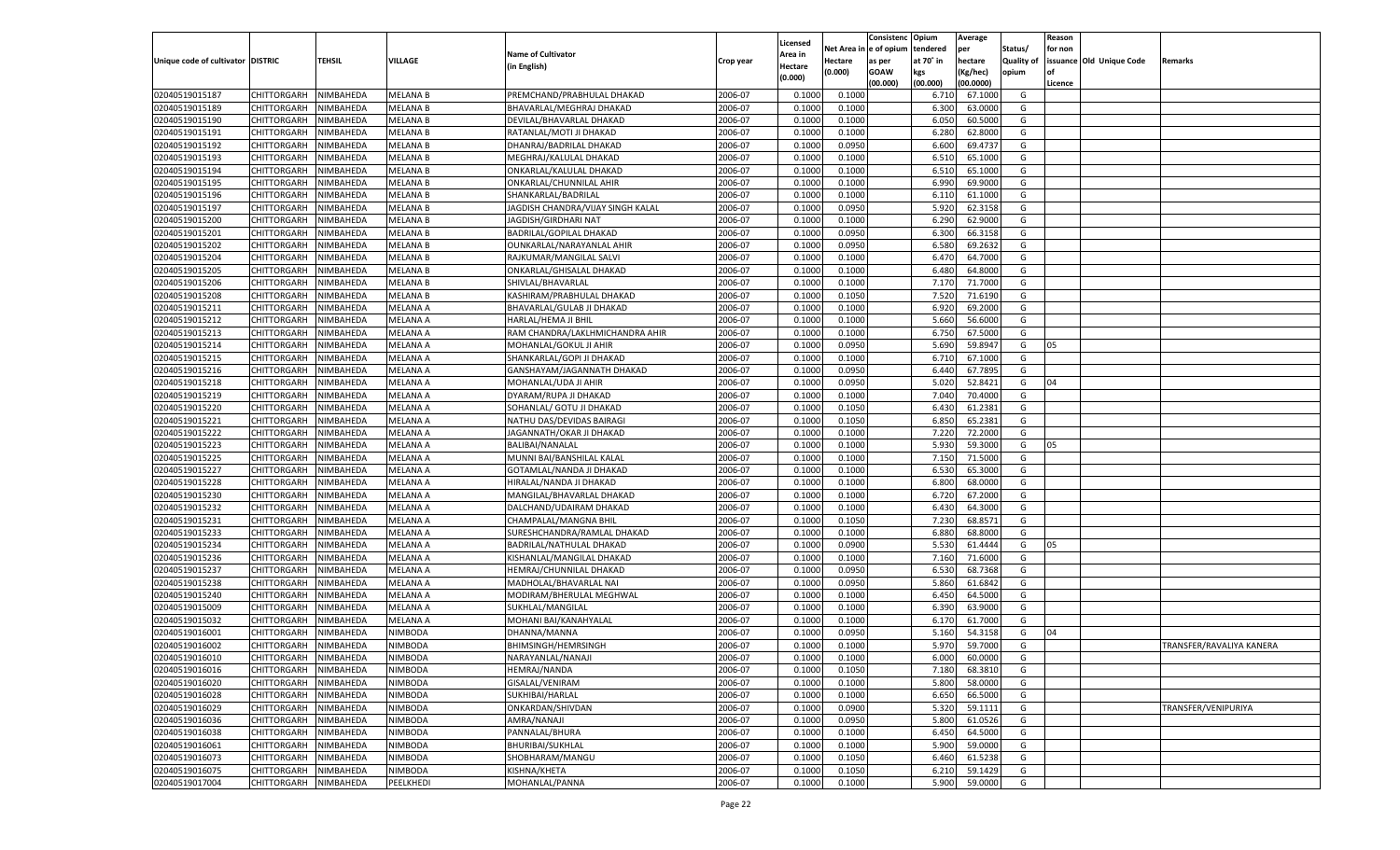|                                   |                                          |                        |                                |                                         |                    |                     |                  | Consistenc    | Opium          | Average            |                   | Reason  |                          |                   |
|-----------------------------------|------------------------------------------|------------------------|--------------------------------|-----------------------------------------|--------------------|---------------------|------------------|---------------|----------------|--------------------|-------------------|---------|--------------------------|-------------------|
|                                   |                                          |                        |                                | <b>Name of Cultivator</b>               |                    | Licensed<br>Area in | Net Area i       | n  e of opium | tendered       | per                | Status/           | for non |                          |                   |
| Unique code of cultivator DISTRIC |                                          | TEHSIL                 | VILLAGE                        | (in English)                            | Crop year          | Hectare             | Hectare          | as per        | at 70° in      | hectare            | <b>Quality of</b> |         | issuance Old Unique Code | Remarks           |
|                                   |                                          |                        |                                |                                         |                    | (0.000)             | (0.000)          | <b>GOAW</b>   | kgs            | (Kg/hec)           | opium             |         |                          |                   |
|                                   |                                          |                        |                                |                                         |                    |                     |                  | (00.000)      | (00.000)       | (00.0000)          |                   | Licence |                          |                   |
| 02040519017005                    | CHITTORGARH                              | NIMBAHEDA              | PEELKHEDI                      | BHAGWATI BAI/LAXMAN                     | 2006-07            | 0.1000              | 0.0950           |               | 6.970          | 73.3684            | G                 |         |                          |                   |
| 02040519017006                    | CHITTORGARH                              | NIMBAHEDA              | PEELKHEDI                      | BHANWARLAL/HARIRAM                      | 2006-07            | 0.1000              | 0.1000           |               | 5.880          | 58.8000            | G                 |         |                          |                   |
| 02040519017007                    | CHITTORGARH                              | NIMBAHEDA              | PEELKHEDI                      | RADHA BAI/MANGILAL                      | 2006-07            | 0.1000              | 0.1000           |               | 6.180          | 61.8000            | G                 |         |                          |                   |
| 02040519017009                    | CHITTORGARH                              | NIMBAHEDA              | PEELKHEDI                      | CHAMPALAL/KUKA                          | 2006-07            | 0.1000              | 0.1000           |               | 6.080          | 60.8000            | G                 |         |                          |                   |
| 02040519017012                    | CHITTORGARH                              | NIMBAHEDA              | PEELKHEDI                      | MOHANLAL/BHAGIRTH                       | 2006-07            | 0.1000              | 0.0950           |               | 7.640          | 80.4211            | G                 |         |                          |                   |
| 02040519017013                    | CHITTORGARH                              | NIMBAHEDA              | PEELKHEDI                      | PHOOLCHAND/MADHO                        | 2006-07            | 0.1000              | 0.1000           |               | 6.690          | 66.9000            | G                 |         |                          |                   |
| 02040519017017                    | CHITTORGARH                              | NIMBAHEDA              | PEELKHEDI                      | KASTURIBAI/BANSHIDAS                    | 2006-07            | 0.1000              | 0.1000           |               | 6.040          | 60.4000            | G                 |         |                          |                   |
| 02040519017023                    | CHITTORGARH                              | NIMBAHEDA              | PEELKHEDI                      | ONKAR SINGH/MOHAN SINGH                 | 2006-07            | 0.1000              | 0.1000           |               | 6.590          | 65.9000            | G                 |         |                          | TRANSFER/KANERA B |
| 02040519017030                    | CHITTORGARH                              | NIMBAHEDA              | PEELKHEDI                      | SHABHULAL/NAGJIRAM                      | 2006-07            | 0.1000              | 0.0950           |               | 6.740          | 70.9474            | G                 |         |                          |                   |
| 02040519017034                    | CHITTORGARH                              | NIMBAHEDA              | PEELKHEDI                      | DEVIDAS/MATHURADAS                      | 2006-07            | 0.1000              | 0.0950           |               | 6.370          | 67.0526            | G                 |         |                          |                   |
| 02040519017037                    | CHITTORGARH                              | NIMBAHEDA              | PEELKHEDI                      | SANTILAL/LAXMAN                         | 2006-07            | 0.1000              | 0.1000           |               | 6.580          | 65.8000            | G                 |         |                          |                   |
| 02040519017040                    | CHITTORGARH                              | NIMBAHEDA              | PEELKHEDI                      | CHGANLAL/NANDA                          | 2006-07            | 0.1000              | 0.1000           |               | 2.300          | 23.0000            | G                 | 04      |                          |                   |
| 02040519017044                    | CHITTORGARH                              | NIMBAHEDA              | PEELKHEDI                      | OUNKARLAL/BHAVARLAL AHIR                | 2006-07            | 0.1000              | 0.0950           |               | 5.940          | 62.5263            | G                 |         |                          |                   |
| 02040519017052                    | CHITTORGARH                              | NIMBAHEDA              | PEELKHEDI                      | BHAGVATILAL/NARAYAN AHIR                | 2006-07            | 0.1000              | 0.1050           |               | 6.410          | 61.0476            | G                 |         |                          | TRANSFER/KANERA B |
| 02040519018001                    | CHITTORGARH                              | NIMBAHEDA              | RAVLIYA KANERA                 | HAZARILAL/RAMLAL                        | 2006-07            | 0.1000              | 0.1000           |               | 6.790          | 67.9000            | G                 |         |                          |                   |
| 02040519018002                    | CHITTORGARH                              | NIMBAHEDA              | RAVLIYA KANERA                 | KASTURI BAI/JITMAL                      | 2006-07            | 0.1000              | 0.1000           |               | 6.190          | 61.9000            | G                 |         |                          |                   |
| 02040519018003                    | CHITTORGARH                              | NIMBAHEDA              | RAVLIYA KANERA                 | NAGJIRAM/UDA                            | 2006-07            | 0.1000              | 0.1000           |               | 6.290          | 62.9000            | G                 |         |                          |                   |
| 02040519018004                    | CHITTORGARH                              | NIMBAHEDA              | RAVLIYA KANERA                 | <b>KESAR BAI/RAMESVEARLAL</b>           | 2006-07            | 0.1000              | 0.1000           |               | 6.190          | 61.9000            | G                 |         |                          |                   |
| 02040519018006                    | CHITTORGARH                              | NIMBAHEDA              | RAVLIYA KANERA                 | HARDEV/HAZARI                           | 2006-07            | 0.1000              | 0.1000           |               | 6.420          | 64.2000            | G                 |         |                          |                   |
| 02040519018010                    | CHITTORGARH                              | NIMBAHEDA              | RAVLIYA KANERA                 | KUKA/MOTILAL                            | 2006-07            | 0.1000              | 0.1000           |               | 6.240          | 62.4000            | G                 |         |                          |                   |
| 02040519018013                    | CHITTORGARH                              | NIMBAHEDA              | RAVLIYA KANERA                 | KANA/NATHU                              | 2006-07            | 0.1000              | 0.1000           |               | 6.220          | 62.2000            | G                 |         |                          |                   |
| 02040519018017                    | CHITTORGARH                              | NIMBAHEDA              | RAVLIYA KANERA                 | KALURAM/NARAYAN                         | 2006-07            | 0.1000              | 0.0950           |               | 6.880          | 72.4211            | G                 |         |                          |                   |
| 02040519019001                    | CHITTORGARH                              | NIMBAHEDA              | <b>SARSIA</b>                  | LAHRI BAI/HEERALAI                      | 2006-07            | 0.1000              | 0.1000           |               | 6.180          | 61.8000            | G                 |         |                          |                   |
| 02040519019002                    | CHITTORGARH                              | NIMBAHEDA              | <b>SARSIA</b>                  | HEMRAJ/NANALAL                          | 2006-07            | 0.1000              | 0.0950           |               | 6.770          | 71.2632            | G                 |         |                          |                   |
| 02040519019003                    | CHITTORGARH                              | NIMBAHEDA              | <b>SARSIA</b>                  | CHHAGANLAL/KANIRAM                      | 2006-07            | 0.1000              | 0.1000           |               | 6.430          | 64.3000            | G                 |         |                          |                   |
| 02040519019004                    | CHITTORGARH                              | NIMBAHEDA              | <b>SARSIA</b>                  | MULIBAI/PREMCHAND                       | 2006-07            | 0.1000              | 0.0950           |               | 6.420          | 67.5789            | G                 |         |                          |                   |
| 02040519019005                    | CHITTORGARH                              | NIMBAHEDA              | <b>SARSIA</b>                  | GISALAL/KISHANLAL                       | 2006-07            | 0.1000              | 0.1000           |               | 6.300          | 63.0000            | G                 |         |                          |                   |
| 02040519019006                    | CHITTORGARH                              | NIMBAHEDA              | <b>SARSIA</b>                  | GABURLAL/LAKHMICHAND                    | 2006-07            | 0.1000              | 0.1000           |               | 6.550          | 65.5000            | G                 |         |                          |                   |
| 02040519019007                    | CHITTORGARH                              | NIMBAHEDA              | <b>SARSIA</b>                  | <b>BANSHILAL/MOTILAI</b>                | 2006-07            | 0.1000              | 0.1000           |               | 6.780          | 67.8000            | G                 |         |                          |                   |
| 02040519019008                    | CHITTORGARH                              | NIMBAHEDA              | <b>SARSIA</b>                  | SOHANLAL/MADHOLAL                       | 2006-07            | 0.1000              | 0.0950           |               | 6.480          | 68.2105            | G                 |         |                          |                   |
| 02040519019009                    | CHITTORGARH                              | NIMBAHEDA              | <b>SARSIA</b>                  | MANGILAL/NARAYAN                        | 2006-07            | 0.1000              |                  |               |                |                    | F.                |         |                          |                   |
| 02040519019011                    | CHITTORGARH                              | NIMBAHEDA              | <b>SARSIA</b>                  | BALU/TARACHAND                          | 2006-07            | 0.1000              | 0.1000           |               | 7.230          | 72.3000            | G                 |         |                          |                   |
| 02040519019012                    | CHITTORGARH                              | NIMBAHEDA              | <b>SARSIA</b>                  | BHURIBAI/RAMLAL                         | 2006-07            | 0.1000              | 0.1000           |               | 6.500          | 65.0000            | G                 |         |                          |                   |
| 02040519019013                    | CHITTORGARH                              | NIMBAHEDA              | <b>SARSIA</b>                  | HEERALAL/SUKHLAL                        | 2006-07            | 0.1000              | 0.1000           |               | 6.350          | 63.5000            | G                 |         |                          |                   |
| 02040519019014                    | CHITTORGARH                              | NIMBAHEDA              | <b>SARSIA</b>                  | PRATAPI BAI/NANALAL                     | 2006-07            | 0.1000              | 0.1000           |               | 6.890          | 68.9000            | G                 |         |                          |                   |
| 02040519019015                    | CHITTORGARH                              | NIMBAHEDA              | <b>SARSIA</b>                  | MOHANLAL/BADRILAL                       | 2006-07            | 0.1000              | 0.1000           |               | 6.840          | 68.4000            | G                 |         |                          |                   |
| 02040519019016                    | CHITTORGARH                              | NIMBAHEDA              | <b>SARSIA</b>                  | BALIBAI/BHANWARLAI                      | 2006-07            | 0.1000              | 0.0950           |               | 6.280          | 66.105             | G                 |         |                          |                   |
| 02040519019017                    | CHITTORGARH                              | NIMBAHEDA              | SARSI A                        | FULCHAND/TEKCHAND                       | 2006-07            | 0.1000              | 0.1000           |               | 6.260          | 62.6000            | G                 |         |                          |                   |
| 02040519019018                    | CHITTORGARH                              | NIMBAHEDA              | <b>SARSIA</b>                  | CHAMPALAL/PRABHULAL                     | 2006-07            | 0.1000              | 0.1000           |               | 6.930          | 69.3000            | G                 |         |                          |                   |
| 02040519019019                    | CHITTORGARH                              | NIMBAHEDA              | <b>SARSIA</b>                  | <b>BADRILAL/GULAB</b>                   | 2006-07            | 0.1000              | 0.1000           |               | 7.140          | 71.4000            | G                 |         |                          |                   |
| 02040519019020                    | CHITTORGARH                              | NIMBAHEDA              | <b>SARSIA</b>                  | <b>BANSILAL/GOKEL</b>                   | 2006-07            | 0.1000              | 0.1000           |               | 7.570          | 75.7000            | G                 |         |                          |                   |
| 02040519019022                    | CHITTORGARH                              | NIMBAHEDA              | SARSI A                        | <b>BADRILAL/UNKAR</b>                   | 2006-07            | 0.1000              | 0.1000           |               | 6.41           | 64.1000            | G                 |         |                          |                   |
| 02040519019024                    | CHITTORGARH                              | NIMBAHEDA              | <b>SARSIA</b>                  | MOHANLAL/KASHIRAM                       | 2006-07            | 0.1000              | 0.1000           |               | 6.450          | 64.5000            | G                 |         |                          |                   |
| 02040519019027                    | CHITTORGARH                              | NIMBAHEDA              | <b>SARSIA</b>                  | KASTURI BAI/DANRAJ                      | 2006-07            | 0.1000              | 0.1000           |               | 6.650          | 66.5000            | G                 |         |                          |                   |
| 02040519019028                    | CHITTORGARH                              | NIMBAHEDA              | <b>SARSIA</b>                  | RAMNARAYAN/ROOPA                        | 2006-07            | 0.1000              | 0.1000           |               | 6.300          | 63.0000            | G                 |         |                          |                   |
|                                   | CHITTORGARH NIMBAHEDA                    |                        | <b>SARSIA</b>                  | KISHNA/RAMSUKH                          | 2006-07            | 0.1000              | 0.0950           |               | 6.480          | 68.2105            | G                 |         |                          |                   |
| 02040519019029                    |                                          |                        |                                |                                         |                    |                     |                  |               |                |                    |                   |         |                          |                   |
| 02040519019030<br>02040519019031  | <b>CHITTORGARH</b><br><b>CHITTORGARH</b> | NIMBAHEDA<br>NIMBAHEDA | <b>SARSIA</b><br><b>SARSIA</b> | KANHAIYALAL/HARJI BAI<br>GHISALAL/DAULA | 2006-07<br>2006-07 | 0.1000              | 0.0950<br>0.1000 |               | 5.930<br>6.490 | 62.4211<br>64.9000 | G<br>G            |         |                          |                   |
|                                   |                                          |                        |                                |                                         |                    | 0.1000              |                  |               |                |                    |                   |         |                          |                   |
| 02040519019032                    | <b>CHITTORGARH</b>                       | NIMBAHEDA              | <b>SARSIA</b>                  | GOPALLAL/PREMCHAND                      | 2006-07            | 0.1000              | 0.1000           |               | 6.200          | 62.0000            | G                 |         |                          |                   |
| 02040519019033                    | CHITTORGARH                              | NIMBAHEDA              | <b>SARSIA</b>                  | GORDHAN/MOHANLAL                        | 2006-07            | 0.1000              | 0.0950           |               | 6.040          | 63.5789            | G                 |         |                          |                   |
| 02040519019034                    | CHITTORGARH                              | NIMBAHEDA              | <b>SARSIA</b>                  | LABHCHAND/DAYARAM                       | 2006-07            | 0.1000              | 0.1000           |               | 6.320          | 63.2000            | G                 |         |                          |                   |
| 02040519019035                    | <b>CHITTORGARH</b>                       | NIMBAHEDA              | <b>SARSIA</b>                  | MANGILAL/BADRILAL                       | 2006-07            | 0.1000              | 0.1000           |               | 6.440          | 64.4000            | G                 |         |                          |                   |
| 02040519019036                    | CHITTORGARH                              | NIMBAHEDA              | <b>SARSIA</b>                  | BADRILAL/RAMSUKH                        | 2006-07            | 0.1000              | 0.1000           |               | 6.210          | 62.1000            | G                 |         |                          |                   |
| 02040519019037                    | <b>CHITTORGARH</b>                       | NIMBAHEDA              | <b>SARSIA</b>                  | KAJODIBAI/NARAYAN                       | 2006-07            | 0.1000              | 0.0700           |               | 4.430          | 63.2857            | G                 |         |                          |                   |
| 02040519019039                    | <b>CHITTORGARH</b>                       | NIMBAHEDA              | <b>SARSIA</b>                  | RAMNATH/KUKA                            | 2006-07            | 0.1000              | 0.0950           |               | 6.570          | 69.1579            | G                 |         |                          |                   |
| 02040519019040                    | <b>CHITTORGARH</b>                       | NIMBAHEDA              | <b>SARSIA</b>                  | KANHAIYALAL/ONKARLAL                    | 2006-07            | 0.1000              | 0.1000           |               | 6.700          | 67.0000            | G                 |         |                          |                   |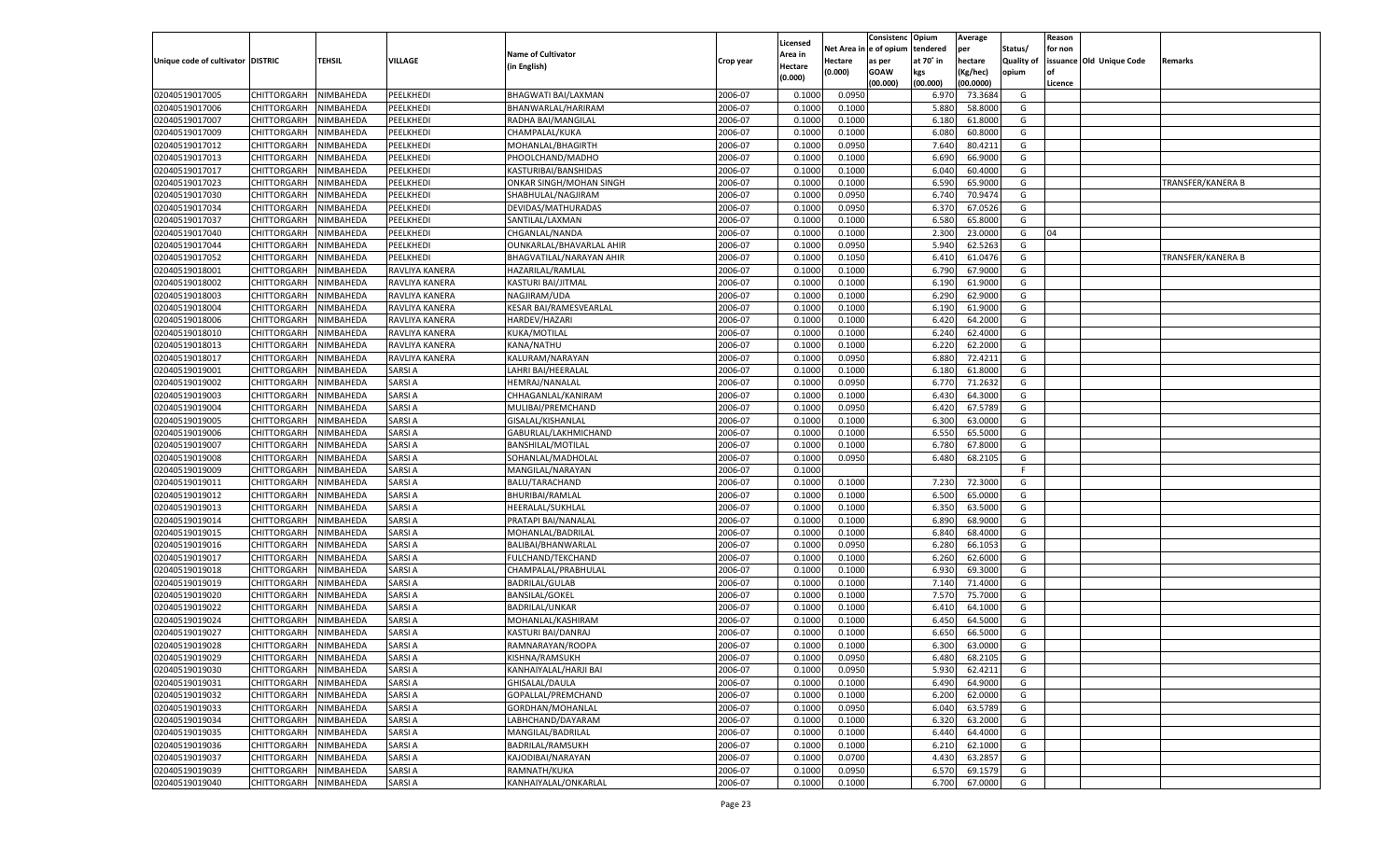|                                   |                       |                  |               |                             |           |                    |            | Consistenc   | Opium     | Average   |            | Reason  |                          |         |
|-----------------------------------|-----------------------|------------------|---------------|-----------------------------|-----------|--------------------|------------|--------------|-----------|-----------|------------|---------|--------------------------|---------|
|                                   |                       |                  |               | <b>Name of Cultivator</b>   |           | Licensed           | Net Area i | n e of opium | tendered  | per       | Status/    | for non |                          |         |
| Unique code of cultivator DISTRIC |                       | TEHSIL           | VILLAGE       |                             | Crop year | Area in            | Hectare    | as per       | at 70° in | hectare   | Quality of |         | issuance Old Unique Code | Remarks |
|                                   |                       |                  |               | (in English)                |           | Hectare<br>(0.000) | (0.000)    | <b>GOAW</b>  | kgs       | (Kg/hec)  | opium      |         |                          |         |
|                                   |                       |                  |               |                             |           |                    |            | (00.000)     | (00.000)  | (00.0000) |            | Licence |                          |         |
| 02040519019041                    | CHITTORGARH           | NIMBAHEDA        | <b>SARSIA</b> | DEVILAL/KACHRULAL           | 2006-07   | 0.1000             | 0.1000     |              | 5.950     | 59.5000   | G          |         |                          |         |
| 02040519019042                    | CHITTORGARH           | NIMBAHEDA        | <b>SARSIA</b> | RAMCHANRA/PREAMCHAND        | 2006-07   | 0.1000             | 0.1000     |              | 6.980     | 69.8000   | G          |         |                          |         |
| 02040519019045                    | CHITTORGARH           | NIMBAHEDA        | <b>SARSIA</b> | KANHAIYALAL/GANGARAM        | 2006-07   | 0.1000             | 0.1000     |              | 6.710     | 67.1000   | G          |         |                          |         |
| 02040519019046                    | CHITTORGARH           | NIMBAHEDA        | SARSI A       | MOHANLAL/PREMCHANDRA        | 2006-07   | 0.1000             | 0.1000     |              | 6.340     | 63.4000   | G          |         |                          |         |
| 02040519019047                    | CHITTORGARH           | NIMBAHEDA        | SARSI A       | <b>HORAM/GOPILAL</b>        | 2006-07   | 0.1000             | 0.1000     |              | 6.540     | 65.4000   | G          |         |                          |         |
| 02040519019048                    | CHITTORGARH           | NIMBAHEDA        | SARSI A       | BALULAL/RAMSUKH             | 2006-07   | 0.1000             | 0.0950     |              | 6.580     | 69.2632   | G          |         |                          |         |
| 02040519019049                    | CHITTORGARH           | NIMBAHEDA        | <b>SARSIA</b> | JAGDISH/SHANKER             | 2006-07   | 0.1000             | 0.1000     |              | 6.850     | 68.5000   | G          |         |                          |         |
| 02040519019051                    | CHITTORGARH           | NIMBAHEDA        | SARSI A       | BHERULAL/RATANA             | 2006-07   | 0.1000             | 0.1050     |              | 6.850     | 65.2381   | G          |         |                          |         |
| 02040519019052                    | CHITTORGARH           | NIMBAHEDA        | <b>SARSIA</b> | GHISA/NARAYAN               | 2006-07   | 0.1000             | 0.1000     |              | 6.410     | 64.1000   | G          |         |                          |         |
| 02040519019053                    | CHITTORGARH           | NIMBAHEDA        | SARSI A       | DHANRAJ/ONKAR               | 2006-07   | 0.1000             | 0.1000     |              | 6.610     | 66.1000   | G          |         |                          |         |
| 02040519019054                    | CHITTORGARH           | NIMBAHEDA        | <b>SARSIA</b> | RAMNARAYAN/HARLAL           | 2006-07   | 0.1000             | 0.1000     |              | 6.360     | 63.6000   | G          |         |                          |         |
| 02040519019055                    | CHITTORGARH           | NIMBAHEDA        | SARSI A       | PRAKASH/BHANWARLAL          | 2006-07   | 0.1000             | 0.1000     |              | 7.080     | 70.8000   | G          |         |                          |         |
| 02040519019057                    | CHITTORGARH           | NIMBAHEDA        | <b>SARSIA</b> | KAILASHCHANDRA/BABULAL      | 2006-07   | 0.1000             | 0.1000     |              | 6.820     | 68.2000   | G          |         |                          |         |
| 02040519019058                    | CHITTORGARH           | NIMBAHEDA        | <b>SARSIA</b> | MANGILAL/SHANKERLAL         | 2006-07   | 0.1000             | 0.0950     |              | 6.210     | 65.3684   | G          |         |                          |         |
| 02040519019061                    | CHITTORGARH           | NIMBAHEDA        | <b>SARSIA</b> | KISHANLAL/HARLAL            | 2006-07   | 0.1000             | 0.1000     |              | 7.020     | 70.2000   | G          |         |                          |         |
| 02040519019062                    | CHITTORGARH           | NIMBAHEDA        | <b>SARSIA</b> | KANHAIYALAL/GABURLAL        | 2006-07   | 0.1000             | 0.1000     |              | 7.180     | 71.8000   | G          |         |                          |         |
| 02040519019063                    | CHITTORGARH           | NIMBAHEDA        | <b>SARSIA</b> | <b>BALU/MAGNA</b>           | 2006-07   | 0.1000             | 0.1000     |              | 6.370     | 63.7000   | G          |         |                          |         |
| 02040519019064                    | CHITTORGARH           | NIMBAHEDA        | <b>SARSIA</b> | CHHAGANLAL/GULAB            | 2006-07   | 0.1000             | 0.1000     |              | 6.950     | 69.5000   | G          |         |                          |         |
| 02040519019066                    | CHITTORGARH           | NIMBAHEDA        | <b>SARSIA</b> | NARAYANIBAI/KACRIYA         | 2006-07   | 0.1000             | 0.0950     |              | 6.350     | 66.8421   | G          |         |                          |         |
| 02040519019067                    | CHITTORGARH           | NIMBAHEDA        | <b>SARSIA</b> | GOPAL/NANA                  | 2006-07   | 0.1000             | 0.1000     |              | 6.330     | 63.3000   | G          |         |                          |         |
| 02040519019069                    | CHITTORGARH           | NIMBAHEDA        | <b>SARSIA</b> | NANALAL/DAULA               | 2006-07   | 0.1000             | 0.1000     |              | 6.340     | 63.4000   | G          |         |                          |         |
| 02040519019070                    | CHITTORGARH           | NIMBAHEDA        | <b>SARSIA</b> | GHISALAL/SHANKERLAL         | 2006-07   | 0.1000             | 0.1000     |              | 6.550     | 65.5000   | G          |         |                          |         |
| 02040519019072                    | CHITTORGARH           | NIMBAHEDA        | <b>SARSIA</b> | PANNALAL/MANGILAL           | 2006-07   | 0.1000             | 0.1000     |              | 6.350     | 63.5000   | G          |         |                          |         |
| 02040519019076                    | CHITTORGARH           | NIMBAHEDA        | <b>SARSIA</b> | SOHANLAL/MANGILAL           | 2006-07   | 0.1000             | 0.1000     |              | 6.760     | 67.6000   | G          |         |                          |         |
| 02040519019078                    | CHITTORGARH           | NIMBAHEDA        | <b>SARSIA</b> | RAMCHANDRA/HANSRAJ          | 2006-07   | 0.1000             | 0.1000     |              | 6.580     | 65.8000   | G          |         |                          |         |
| 02040519019079                    | CHITTORGARH           | NIMBAHEDA        | <b>SARSIA</b> | RANGLAL/BHANWARLAL          | 2006-07   | 0.1000             | 0.1000     |              | 6.450     | 64.5000   | G          |         |                          |         |
| 02040519019082                    | CHITTORGARH           | NIMBAHEDA        | <b>SARSIA</b> | KANHAIYALALA/BHANWARLAL     | 2006-07   | 0.1000             | 0.1000     |              | 6.270     | 62.7000   | G          |         |                          |         |
| 02040519019083                    | CHITTORGARH           | NIMBAHEDA        | <b>SARSIA</b> | KANHAILAL/PREMCHAND         | 2006-07   | 0.1000             | 0.1000     |              | 7.220     | 72.2000   | G          |         |                          |         |
| 02040519019087                    | CHITTORGARH           | NIMBAHEDA        | <b>SARSIA</b> | SURESHCHANDRA/SHOBHALAI     | 2006-07   | 0.1000             | 0.1000     |              | 6.330     | 63.3000   | G          |         |                          |         |
| 02040519019088                    | CHITTORGARH           | NIMBAHEDA        | <b>SARSIA</b> | MATHRALAL/HEMRAJ            | 2006-07   | 0.1000             | 0.1050     |              | 6.610     | 62.9524   | G          |         |                          |         |
| 02040519019090                    | CHITTORGARH           | NIMBAHEDA        | <b>SARSIA</b> | KISHANLAL/NARAYAN           | 2006-07   | 0.1000             | 0.1000     |              | 6.590     | 65.9000   | G          |         |                          |         |
| 02040519019092                    | CHITTORGARH           | NIMBAHEDA        | <b>SARSIA</b> | NANIBAI/BADRILAL            | 2006-07   | 0.1000             | 0.1050     |              | 6.290     | 59.9048   | G          |         |                          |         |
| 02040519019093                    | CHITTORGARH           | NIMBAHEDA        | <b>SARSIA</b> | RAMLAL/KUKA                 | 2006-07   | 0.1000             | 0.1000     |              | 6.330     | 63.3000   | G          |         |                          |         |
| 02040519019094                    | CHITTORGARH           | NIMBAHEDA        | <b>SARSIA</b> | KANHAYALAL/RAMSUKH          | 2006-07   | 0.1000             | 0.1000     |              | 6.600     | 66.0000   | G          |         |                          |         |
| 02040519019095                    | CHITTORGARH           | NIMBAHEDA        | <b>SARSIA</b> | CHHAGANLAL/MODIRAM          | 2006-07   | 0.1000             | 0.1050     |              | 7.210     | 68.6667   | G          |         |                          |         |
| 02040519019096                    | CHITTORGARH           | NIMBAHEDA        | <b>SARSIA</b> | FULCHAND BANSILAL/KISHANLAL | 2006-07   | 0.1000             | 0.1000     |              | 7.120     | 71.2000   | G          |         |                          |         |
| 02040519019097                    | CHITTORGARH           | NIMBAHEDA        | <b>SARSIB</b> | DEVILAL/GORILAL             | 2006-07   | 0.1000             | 0.1000     |              | 6.740     | 67.4000   | G          |         |                          |         |
| 02040519019098                    | CHITTORGARH           | NIMBAHEDA        | <b>SARSIB</b> | <b>BHOLI BAI/JAIKISHAN</b>  | 2006-07   | 0.1000             | 0.1000     |              | 6.11      | 61.1000   | G          |         |                          |         |
| 02040519019100                    | CHITTORGARH           | NIMBAHEDA        | <b>SARSIB</b> | SHOBHALAL/AUNKAR            | 2006-07   | 0.1000             | 0.1000     |              | 5.980     | 59.8000   | G          |         |                          |         |
| 02040519019101                    | CHITTORGARH           | NIMBAHEDA        | <b>SARSIB</b> | <b>BALI BAI/JANKILAL</b>    | 2006-07   | 0.1000             | 0.1050     |              | 7.030     | 66.9524   | G          |         |                          |         |
| 02040519019102                    | CHITTORGARH           | NIMBAHEDA        | <b>SARSIB</b> | JAMNIBAI/ANCHIBAI           | 2006-07   | 0.1000             | 0.1050     |              | 6.450     | 61.4286   | G          |         |                          |         |
| 02040519019103                    | CHITTORGARH           | NIMBAHEDA        | SARSI B       | SUKHLAL/HEMRAJ              | 2006-07   | 0.1000             | 0.1000     |              | 6.630     | 66.3000   | G          |         |                          |         |
| 02040519019104                    | CHITTORGARH           | NIMBAHEDA        | <b>SARSIB</b> | GHISALAL/NARAIN             | 2006-07   | 0.1000             | 0.1050     |              | 6.710     | 63.9048   | G          |         |                          |         |
| 02040519019105                    | CHITTORGARH           | NIMBAHEDA        | <b>SARSIB</b> | BHAIRULAL/PREMCHAND         | 2006-07   | 0.1000             | 0.1000     |              | 7.020     | 70.2000   | G          |         |                          |         |
| 02040519019106                    | CHITTORGARH           | NIMBAHEDA        | <b>SARSIB</b> | MANGILAL/PARBHULAL          | 2006-07   | 0.1000             | 0.1000     |              | 6.540     | 65.4000   | G          |         |                          |         |
| 02040519019107                    | CHITTORGARH NIMBAHEDA |                  | <b>SARSIB</b> | BANSILAL/KANRAM             | 2006-07   | 0.1000             | 0.1000     |              | 6.650     | 66.5000   | G          |         |                          |         |
| 02040519019108                    | <b>CHITTORGARH</b>    | <b>NIMBAHEDA</b> | <b>SARSIB</b> | MANGILAL/DEVA               | 2006-07   | 0.1000             | 0.0950     |              | 6.510     | 68.5263   | G          |         |                          |         |
| 02040519019109                    | <b>CHITTORGARH</b>    | NIMBAHEDA        | <b>SARSIB</b> | BADRILAL/SEETARAM           | 2006-07   | 0.1000             | 0.1000     |              | 6.270     | 62.7000   | G          |         |                          |         |
| 02040519019110                    | CHITTORGARH           | NIMBAHEDA        | <b>SARSIB</b> | JANIBAI/MANGILAL            | 2006-07   | 0.1000             | 0.1000     |              | 6.330     | 63.3000   | G          |         |                          |         |
| 02040519019111                    | CHITTORGARH           | NIMBAHEDA        | <b>SARSIB</b> | SUKHLAL/NANA                | 2006-07   | 0.1000             | 0.1000     |              | 6.090     | 60.9000   | G          |         |                          |         |
| 02040519019112                    | CHITTORGARH           | NIMBAHEDA        | <b>SARSIB</b> | MOHAN/UNKAR                 | 2006-07   | 0.1000             | 0.0950     |              | 5.940     | 62.5263   | G          |         |                          |         |
| 02040519019113                    | <b>CHITTORGARH</b>    | NIMBAHEDA        | <b>SARSIB</b> | RATANLAL/HUKMA              | 2006-07   | 0.1000             | 0.1000     |              | 6.190     | 61.9000   | G          |         |                          |         |
| 02040519019114                    | CHITTORGARH           | NIMBAHEDA        | <b>SARSIB</b> | SHANKARLAL/MOTILAL          | 2006-07   | 0.1000             | 0.0950     |              | 6.450     | 67.8947   | G          |         |                          |         |
| 02040519019115                    | <b>CHITTORGARH</b>    | NIMBAHEDA        | <b>SARSIB</b> | SHAMBUBAI/SHUKHLAL          | 2006-07   | 0.1000             | 0.0950     |              | 5.920     | 62.3158   | G          |         |                          |         |
| 02040519019116                    | <b>CHITTORGARH</b>    | NIMBAHEDA        | <b>SARSIB</b> | NANDLAL/VENA                | 2006-07   | 0.1000             | 0.0950     |              | 6.020     | 63.3684   | G          | 01      |                          |         |
| 02040519019117                    | <b>CHITTORGARH</b>    |                  | <b>SARSIB</b> | RUKMANI BAI/NANALAL         | 2006-07   |                    |            |              | 6.260     | 62.6000   | G          |         |                          |         |
|                                   |                       | NIMBAHEDA        |               |                             |           | 0.1000             | 0.1000     |              |           |           |            |         |                          |         |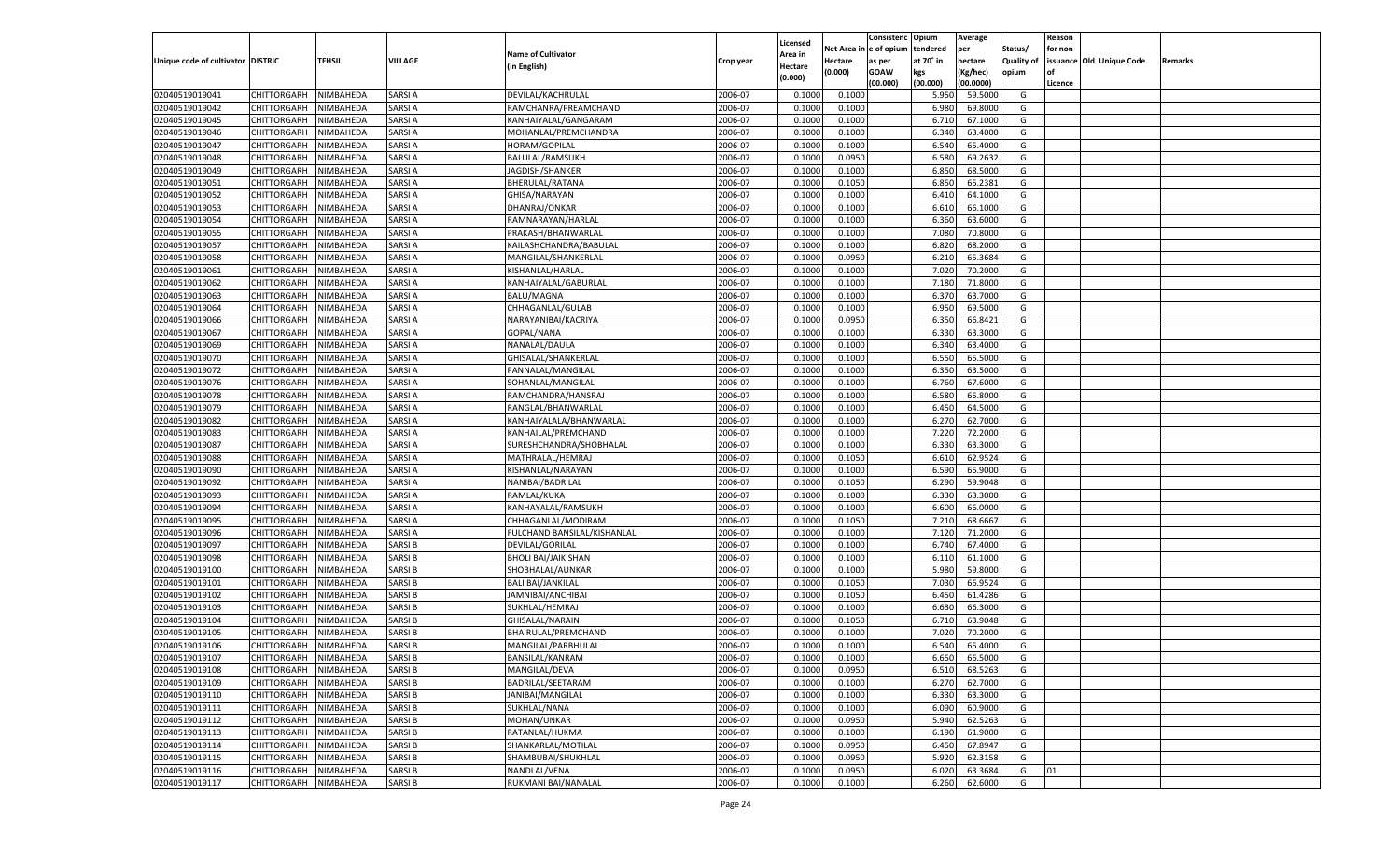|                                   |                       |           |               |                           |           |                    |                  | Consistenc   | Opium     | Average   |            | Reason  |                          |         |
|-----------------------------------|-----------------------|-----------|---------------|---------------------------|-----------|--------------------|------------------|--------------|-----------|-----------|------------|---------|--------------------------|---------|
|                                   |                       |           |               | <b>Name of Cultivator</b> |           | Licensed           | Net Area i       | n e of opium | tendered  | per       | Status/    | for non |                          |         |
| Unique code of cultivator DISTRIC |                       | TEHSIL    | VILLAGE       |                           | Crop year | Area in            | Hectare          | as per       | at 70° in | hectare   | Quality of |         | issuance Old Unique Code | Remarks |
|                                   |                       |           |               | (in English)              |           | Hectare<br>(0.000) | (0.000)          | <b>GOAW</b>  | kgs       | (Kg/hec)  | opium      |         |                          |         |
|                                   |                       |           |               |                           |           |                    |                  | (00.000)     | (00.000)  | (00.0000) |            | Licence |                          |         |
| 02040519019118                    | CHITTORGARH           | NIMBAHEDA | <b>SARSIB</b> | JAGNNATH/BALU             | 2006-07   | 0.1000             | 0.1000           |              | 6.780     | 67.8000   | G          |         |                          |         |
| 02040519019119                    | CHITTORGARH           | NIMBAHEDA | <b>SARSIB</b> | PRABHULAL/BHANWARLAL      | 2006-07   | 0.100              | 0.1000           |              | 6.550     | 65.5000   | G          |         |                          |         |
| 02040519019120                    | CHITTORGARH           | NIMBAHEDA | <b>SARSIB</b> | HIRALAL/JAIRAM            | 2006-07   | 0.1000             | 0.1000           |              | 6.330     | 63.3000   | G          |         |                          |         |
| 02040519019121                    | CHITTORGARH           | NIMBAHEDA | <b>SARSIB</b> | PARBHU/GABUR              | 2006-07   | 0.1000             | 0.1000           |              | 6.690     | 66.9000   | G          |         |                          |         |
| 02040519019122                    | CHITTORGARH           | NIMBAHEDA | <b>SARSIB</b> | <b>BADRI/NARAIN</b>       | 2006-07   | 0.1000             | 0.1000           |              | 6.360     | 63.6000   | G          |         |                          |         |
| 02040519019123                    | CHITTORGARH           | NIMBAHEDA | SARSI B       | JAGDISH/NARAYAN           | 2006-07   | 0.1000             | 0.0950           |              | 6.490     | 68.3158   | G          |         |                          |         |
| 02040519019124                    | CHITTORGARH           | NIMBAHEDA | <b>SARSIB</b> | KISHNA/KESHURAM           | 2006-07   | 0.1000             | 0.1000           |              | 6.160     | 61.6000   | G          |         |                          |         |
| 02040519019126                    | CHITTORGARH           | NIMBAHEDA | <b>SARSIB</b> | RUKMANI BAI/BHANWARLAL    | 2006-07   | 0.1000             | 0.1000           |              | 6.160     | 61.6000   | G          |         |                          |         |
| 02040519019127                    | CHITTORGARH           | NIMBAHEDA | <b>SARSIB</b> | BALU/NARAYAN              | 2006-07   | 0.1000             |                  |              |           |           | F.         |         |                          |         |
| 02040519019128                    | CHITTORGARH           | NIMBAHEDA | SARSI B       | NANIBAI/MANGILAL          | 2006-07   | 0.1000             | 0.1000           |              | 6.380     | 63.8000   | G          |         |                          |         |
| 02040519019130                    | CHITTORGARH           | NIMBAHEDA | <b>SARSIB</b> | LABHCHAND/DEVA            | 2006-07   | 0.1000             | 0.1000           |              | 6.460     | 64.6000   | G          |         |                          |         |
| 02040519019134                    | CHITTORGARH           | NIMBAHEDA | <b>SARSIB</b> | BABULAL/MANGILAL          | 2006-07   | 0.1000             | 0.1000           |              | 6.41      | 64.1000   | G          |         |                          |         |
| 02040519019135                    | CHITTORGARH           | NIMBAHEDA | <b>SARSIB</b> | SHOBHALAL/BALU            | 2006-07   | 0.1000             | 0.0950           |              | 6.690     | 70.4211   | G          |         |                          |         |
| 02040519019136                    | CHITTORGARH           | NIMBAHEDA | <b>SARSIB</b> | MOHANLAL/SITARAM          | 2006-07   | 0.1000             | 0.1000           |              | 6.790     | 67.9000   | G          |         |                          |         |
| 02040519019137                    | CHITTORGARH           | NIMBAHEDA | <b>SARSIB</b> | MADHULAL/DAYARAM          | 2006-07   | 0.1000             | 0.1000           |              | 6.750     | 67.5000   | G          |         |                          |         |
| 02040519019138                    | CHITTORGARH           | NIMBAHEDA | <b>SARSIB</b> | NANDLAL/CHGANLAL          | 2006-07   | 0.1000             | 0.1000           |              | 6.700     | 67.0000   | G          |         |                          |         |
| 02040519019140                    | CHITTORGARH           | NIMBAHEDA | <b>SARSIB</b> | RAMESHWARLAL/KISHANLAL    | 2006-07   | 0.1000             | 0.1000           |              | 6.060     | 60.6000   | G          |         |                          |         |
| 02040519019141                    | CHITTORGARH           | NIMBAHEDA | <b>SARSIB</b> | YAMUNALAL/GABURLAI        | 2006-07   | 0.1000             | 0.1000           |              | 6.530     | 65.3000   | G          |         |                          |         |
| 02040519019143                    | CHITTORGARH           | NIMBAHEDA | <b>SARSIB</b> | MATHURALAL/PREMCHAND      | 2006-07   | 0.1000             | 0.1000           |              | 6.410     | 64.1000   | G          |         |                          |         |
| 02040519019144                    | CHITTORGARH           | NIMBAHEDA | <b>SARSIB</b> | SOHNI BAI/NANALAL         | 2006-07   | 0.1000             | 0.1000           |              | 6.160     | 61.6000   | G          |         |                          |         |
| 02040519019146                    | CHITTORGARH           | NIMBAHEDA | <b>SARSIB</b> | PREMCHAND/HOKMA           | 2006-07   | 0.1000             | 0.1050           |              | 7.230     | 68.8571   | G          |         |                          |         |
| 02040519019147                    | CHITTORGARH           | NIMBAHEDA | <b>SARSIB</b> | KANHAILAL/KISHANLAL       | 2006-07   | 0.1000             | 0.1000           |              | 6.170     | 61.7000   | G          |         |                          |         |
| 02040519019149                    | CHITTORGARH           | NIMBAHEDA | <b>SARSIB</b> | MOHANLAL/PREMCHAND        | 2006-07   | 0.1000             | 0.0950           |              | 5.680     | 59.7895   | G          |         |                          |         |
| 02040519019151                    | CHITTORGARH           | NIMBAHEDA | <b>SARSIB</b> | CUNNILAL/NARAYAN          | 2006-07   | 0.1000             | 0.1000           |              | 6.390     | 63.9000   | G          |         |                          |         |
| 02040519019152                    | CHITTORGARH           | NIMBAHEDA | <b>SARSIB</b> | <b>BABULAL/GOKAL</b>      | 2006-07   | 0.1000             | 0.1000           |              | 6.500     | 65.0000   | G          |         |                          |         |
| 02040519019153                    | CHITTORGARH           | NIMBAHEDA | <b>SARSIB</b> | <b>BHAGWAN/GOKAL</b>      | 2006-07   | 0.1000             | 0.1000           |              | 6.520     | 65.2000   | G          |         |                          |         |
| 02040519019154                    | CHITTORGARH           | NIMBAHEDA | <b>SARSIB</b> | CHHAGANLAL/PRABHULAI      | 2006-07   | 0.1000             | 0.1000           |              | 6.190     | 61.9000   | G          |         |                          |         |
| 02040519019156                    | CHITTORGARH           | NIMBAHEDA | <b>SARSIB</b> | MOHANLAL/BHAGIRATH        | 2006-07   | 0.1000             | 0.1000           |              | 6.600     | 66.0000   | G          |         |                          |         |
| 02040519019157                    | CHITTORGARH           | NIMBAHEDA | <b>SARSIB</b> | BHANWARLAL/NANALAI        | 2006-07   | 0.1000             | 0.0950           |              | 6.050     | 63.6842   | G          |         |                          |         |
| 02040519019158                    | CHITTORGARH           | NIMBAHEDA | <b>SARSIB</b> | PRABHULAL/SHANKERLAL      | 2006-07   | 0.1000             | 0.0950           |              | 6.370     | 67.0526   | G          |         |                          |         |
| 02040519019159                    | CHITTORGARH           | NIMBAHEDA | <b>SARSIB</b> | <b>BADRILAL/GOPILAL</b>   | 2006-07   | 0.1000             | 0.0950           |              | 6.180     | 65.0526   | G          |         |                          |         |
| 02040519019160                    | CHITTORGARH           | NIMBAHEDA | <b>SARSIB</b> | BABULAL/MATHURALAL        | 2006-07   | 0.1000             | 0.0950           |              | 6.350     | 66.8421   | G          |         |                          |         |
| 02040519019161                    | CHITTORGARH           | NIMBAHEDA | <b>SARSIB</b> | LUXMINARAYAN/BHANWARLAL   | 2006-07   | 0.1000             | 0.1000           |              | 6.030     | 60.3000   | G          |         |                          |         |
| 02040519019162                    |                       | NIMBAHEDA | <b>SARSIB</b> |                           | 2006-07   | 0.1000             |                  |              | 6.800     | 68.0000   | G          |         |                          |         |
|                                   | CHITTORGARH           | NIMBAHEDA | <b>SARSIB</b> | SHANKERLAL/PRABHULAL      | 2006-07   |                    | 0.1000<br>0.0950 |              |           | 70.105    |            |         |                          |         |
| 02040519019163                    | CHITTORGARH           |           |               | SHYAMLAL/DAYARAM          |           | 0.1000             |                  |              | 6.660     |           | G          |         |                          |         |
| 02040519019164                    | CHITTORGARH           | NIMBAHEDA | <b>SARSIB</b> | RAMESVARLAL/NARAYAN       | 2006-07   | 0.1000             | 0.0950           |              | 5.950     | 62.6316   | G          |         |                          |         |
| 02040519019167                    | CHITTORGARH           | NIMBAHEDA | <b>SARSIB</b> | DINESH/MOTILAL            | 2006-07   | 0.1000             | 0.0950           |              | 6.290     | 66.2105   | G          |         |                          |         |
| 02040519019168                    | CHITTORGARH           | NIMBAHEDA | <b>SARSIB</b> | MATHURALALAL/KASHIRAM     | 2006-07   | 0.1000             | 0.1000           |              | 6.920     | 69.2000   | G          |         |                          |         |
| 02040519019169                    | CHITTORGARH           | NIMBAHEDA | <b>SARSIB</b> | <b>GANGARAM/PYAR JI</b>   | 2006-07   | 0.1000             | 0.0950           |              | 6.010     | 63.2632   | G          |         |                          |         |
| 02040519019170                    | CHITTORGARH           | NIMBAHEDA | <b>SARSIB</b> | MUKESH KUMAR/BANSHILAL    | 2006-07   | 0.1000             | 0.1000           |              | 7.210     | 72.1000   | G          |         |                          |         |
| 02040519019172                    | CHITTORGARH           | NIMBAHEDA | <b>SARSIB</b> | RADHESHAYAM/KISHANLAL     | 2006-07   | 0.1000             | 0.0950           |              | 6.770     | 71.2632   | G          |         |                          |         |
| 02040519019173                    | CHITTORGARH           | NIMBAHEDA | SARSI B       | MOTILAL/MANGILAL          | 2006-07   | 0.1000             | 0.1000           |              | 6.770     | 67.7000   | G          |         |                          |         |
| 02040519019174                    | CHITTORGARH           | NIMBAHEDA | <b>SARSIB</b> | GHISALAL/LALAJI           | 2006-07   | 0.1000             | 0.0950           |              | 5.860     | 61.6842   | G          |         |                          |         |
| 02040519019175                    | CHITTORGARH           | NIMBAHEDA | <b>SARSIB</b> | SURESHCHAND/MANGILAL      | 2006-07   | 0.1000             | 0.1000           |              | 6.380     | 63.8000   | G          |         |                          |         |
| 02040519019177                    | CHITTORGARH           | NIMBAHEDA | <b>SARSIB</b> | RAMLAL/MATHURALAL         | 2006-07   | 0.1000             | 0.1000           |              | 6.580     | 65.8000   | G          |         |                          |         |
| 02040519019178                    | CHITTORGARH NIMBAHEDA |           | <b>SARSIB</b> | JAMUNALAL/MOHANLAL        | 2006-07   | 0.1000             | 0.1000           |              | 6.060     | 60.6000   | G          |         |                          |         |
| 02040519019180                    | <b>CHITTORGARH</b>    | NIMBAHEDA | <b>SARSIB</b> | GOPAL/NANALAL             | 2006-07   | 0.1000             | 0.0950           |              | 6.660     | 70.1053   | G          |         |                          |         |
| 02040519019182                    | CHITTORGARH           | NIMBAHEDA | <b>SARSIB</b> | BABULAL/HIRALAL           | 2006-07   | 0.1000             | 0.0950           |              | 6.610     | 69.5789   | G          |         |                          |         |
| 02040519019183                    | <b>CHITTORGARH</b>    | NIMBAHEDA | <b>SARSIB</b> | KISHANLAL/NARAYAN         | 2006-07   | 0.1000             | 0.1000           |              | 6.220     | 62.2000   | G          |         |                          |         |
| 02040519019184                    | <b>CHITTORGARH</b>    | NIMBAHEDA | <b>SARSIB</b> | TARACHAND/NANALAL         | 2006-07   | 0.1000             | 0.1000           |              | 6.610     | 66.1000   | G          |         |                          |         |
| 02040519019187                    | CHITTORGARH           | NIMBAHEDA | <b>SARSIB</b> | BHERULAL/KHEMRAJ          | 2006-07   | 0.1000             | 0.1050           |              | 6.430     | 61.2381   | G          |         |                          |         |
| 02040519019188                    | <b>CHITTORGARH</b>    | NIMBAHEDA | <b>SARSIB</b> | PRABHULAL/CHATARBHUJ      | 2006-07   | 0.1000             | 0.1000           |              | 6.030     | 60.3000   | G          |         |                          |         |
| 02040519019189                    | CHITTORGARH           | NIMBAHEDA | <b>SARSIB</b> | PRABHULAL/RAMSUKH         | 2006-07   | 0.1000             | 0.1000           |              | 6.450     | 64.5000   | G          |         |                          |         |
| 02040519019190                    | <b>CHITTORGARH</b>    | NIMBAHEDA | <b>SARSIB</b> | SUKHLAL/PYARA JI          | 2006-07   | 0.1000             | 0.1050           |              | 6.660     | 63.4286   | G          |         |                          |         |
| 02040519019191                    | CHITTORGARH           | NIMBAHEDA | <b>SARSIB</b> | KISHANLAL/CHUNNILAL       | 2006-07   | 0.1000             | 0.0950           |              | 6.370     | 67.0526   | G          |         |                          |         |
| 02040519019192                    | CHITTORGARH           | NIMBAHEDA | <b>SARSIB</b> | RAMESHWARLAL/GABURLAL     | 2006-07   | 0.1000             | 0.0950           |              | 6.260     | 65.8947   | G          |         |                          |         |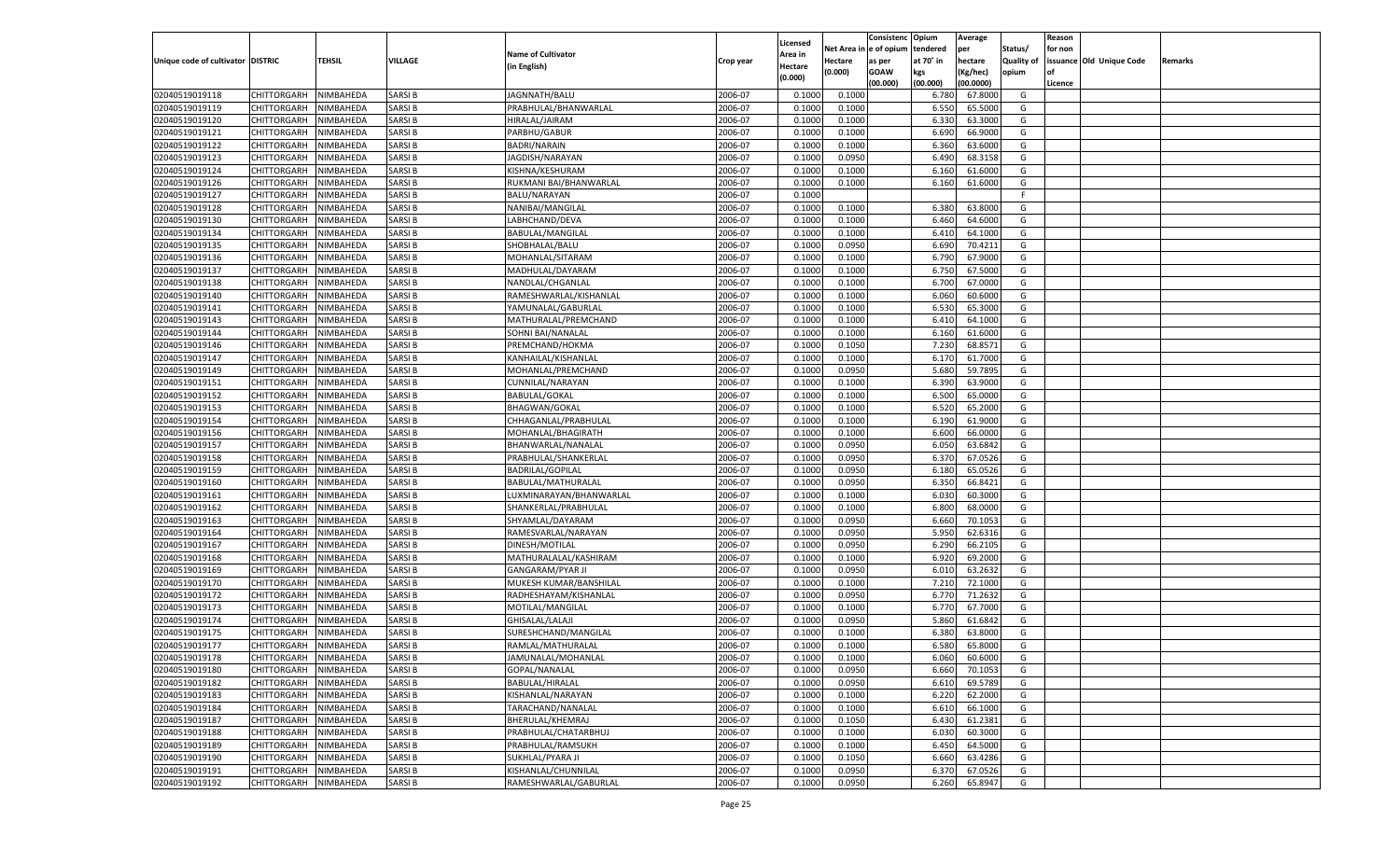|                                   |                       |           |                 |                            |           |                    |            | Consistenc    | Opium     | Average   |            | Reason  |                          |                 |
|-----------------------------------|-----------------------|-----------|-----------------|----------------------------|-----------|--------------------|------------|---------------|-----------|-----------|------------|---------|--------------------------|-----------------|
|                                   |                       |           |                 |                            |           | Licensed           | Net Area i | n  e of opium | tendered  | per       | Status/    | for non |                          |                 |
| Unique code of cultivator DISTRIC |                       | TEHSIL    | VILLAGE         | <b>Name of Cultivator</b>  | Crop year | Area in            | Hectare    | as per        | at 70° in | hectare   | Quality of |         | issuance Old Unique Code | Remarks         |
|                                   |                       |           |                 | (in English)               |           | Hectare<br>(0.000) | (0.000)    | <b>GOAW</b>   | kgs       | (Kg/hec)  | opium      |         |                          |                 |
|                                   |                       |           |                 |                            |           |                    |            | (00.000)      | (00.000)  | (00.0000) |            | Licence |                          |                 |
| 02040519019195                    | CHITTORGARH           | NIMBAHEDA | <b>SARSIB</b>   | SOHANLAL/MANGILAL          | 2006-07   | 0.1000             | 0.0950     |               | 6.920     | 72.8421   | G          |         |                          |                 |
| 02040519019196                    | CHITTORGARH           | NIMBAHEDA | <b>SARSIB</b>   | <b>GITA BAI/DOLATRAM</b>   | 2006-07   | 0.1000             | 0.1000     |               | 6.240     | 62.4000   | G          |         |                          |                 |
| 02040519019129                    | CHITTORGARH           | NIMBAHEDA | <b>SARSIB</b>   | <b>BALI BAI/DHAPU BAI</b>  | 2006-07   | 0.1000             | 0.1000     |               | 7.070     | 70.7000   | G          |         |                          |                 |
| 02040519021001                    | CHITTORGARH           | NIMBAHEDA | <b>SHRIPURA</b> | <b>GENDIBAI/RAMLAL</b>     | 2006-07   | 0.1000             | 0.1000     |               | 6.370     | 63.7000   | G          |         |                          |                 |
| 02040519021003                    | CHITTORGARH           | NIMBAHEDA | SHRIPURA        | <b>BANSHILAL/BHURA</b>     | 2006-07   | 0.1000             | 0.1000     |               | 6.940     | 69.4000   | G          |         |                          |                 |
| 02040519021004                    | CHITTORGARH           | NIMBAHEDA | <b>SHRIPURA</b> | KANA/NARAYAN               | 2006-07   | 0.1000             | 0.0950     |               | 6.610     | 69.5789   | G          |         |                          |                 |
| 02040519021005                    | CHITTORGARH           | NIMBAHEDA | <b>SHRIPURA</b> | LAKSHMICHAND/BHERA         | 2006-07   | 0.1000             | 0.0950     |               | 6.590     | 69.3684   | G          |         |                          |                 |
| 02040519021007                    | CHITTORGARH           | NIMBAHEDA | <b>SHRIPURA</b> | SOHNIBAI/BARDICHAND        | 2006-07   | 0.1000             | 0.1050     |               | 6.830     | 65.0476   | G          |         |                          |                 |
| 02040519021008                    | CHITTORGARH           | NIMBAHEDA | SHRIPURA        | NARAYAN/HEERALAL           | 2006-07   | 0.1000             | 0.1000     |               | 6.260     | 62.6000   | G          |         |                          |                 |
| 02040519021009                    | CHITTORGARH           | NIMBAHEDA | <b>SHRIPURA</b> | SURECHAND/CHHAGANLAL       | 2006-07   | 0.1000             | 0.1000     |               | 6.700     | 67.0000   | G          |         |                          |                 |
| 02040519021010                    | CHITTORGARH           | NIMBAHEDA | <b>SHRIPURA</b> | JAGDISH/BADRILAL           | 2006-07   | 0.1000             | 0.1000     |               | 6.930     | 69.3000   | G          |         |                          |                 |
| 02040519021011                    | CHITTORGARH           | NIMBAHEDA | <b>SHRIPURA</b> | MANGILAL/CHHAGANLAL        | 2006-07   | 0.1000             | 0.1000     |               | 7.390     | 73.9000   | G          |         |                          |                 |
| 02040519021012                    | CHITTORGARH           | NIMBAHEDA | SHRIPURA        | NANDRAM/MANGI LAL          | 2006-07   | 0.1000             | 0.1000     |               | 5.880     | 58.8000   | G          | 05      |                          |                 |
| 02040519021013                    | CHITTORGARH           | NIMBAHEDA | SHRIPURA        | MANGURAM/DANA JI           | 2006-07   | 0.1000             | 0.0950     |               | 5.920     | 62.3158   | G          | 05      |                          |                 |
| 02040519021014                    | CHITTORGARH           | NIMBAHEDA | <b>SHRIPURA</b> | AMARCHAND/DHANNA           | 2006-07   | 0.1000             | 0.0950     |               | 5.940     | 62.5263   | G          |         |                          |                 |
| 02040519021017                    | CHITTORGARH           | NIMBAHEDA | SHRIPURA        | MANGILAL/BADRI LAL         | 2006-07   | 0.1000             | 0.1000     |               | 6.320     | 63.2000   | G          |         |                          |                 |
|                                   | CHITTORGARH           |           | <b>SHRIPURA</b> | CHHGANLAL/NARAYAN          | 2006-07   |                    | 0.0950     |               | 6.300     | 66.3158   | G          |         |                          |                 |
| 02040519021018                    |                       | NIMBAHEDA |                 |                            |           | 0.1000             |            |               |           |           |            |         |                          |                 |
| 02040519021020                    | CHITTORGARH           | NIMBAHEDA | SHRIPURA        | BADRILAL/NARAYAN           | 2006-07   | 0.1000             | 0.0950     |               | 6.990     | 73.5789   | G          |         |                          |                 |
| 02040519021021                    | CHITTORGARH           | NIMBAHEDA | <b>SHRIPURA</b> | MANGILAL/BARDICHAND        | 2006-07   | 0.1000             | 0.1000     |               | 6.940     | 69.4000   | G          |         |                          |                 |
| 02040519021022                    | CHITTORGARH           | NIMBAHEDA | SHRIPURA        | MOHANLAL/BANSHILAL         | 2006-07   | 0.1000             | 0.0950     |               | 6.660     | 70.1053   | G          |         |                          |                 |
| 02040519021023                    | CHITTORGARH           | NIMBAHEDA | <b>SHRIPURA</b> | KISHANLAL/GHASI            | 2006-07   | 0.1000             | 0.0950     |               | 6.520     | 68.6316   | G          |         |                          |                 |
| 02040519021024                    | CHITTORGARH           | NIMBAHEDA | SHRIPURA        | MOHANLAL/GORILAL           | 2006-07   | 0.1000             | 0.0950     |               | 5.990     | 63.0526   | G          |         |                          |                 |
| 02040519021025                    | CHITTORGARH           | NIMBAHEDA | <b>SHRIPURA</b> | RAM PYARI/BHERU LAL        | 2006-07   | 0.1000             | 0.0950     |               | 6.700     | 70.5263   | G          |         |                          |                 |
| 02040519021026                    | CHITTORGARH           | NIMBAHEDA | SHRIPURA        | BHERULAL/HEERALAL          | 2006-07   | 0.1000             | 0.0950     |               | 6.510     | 68.5263   | G          |         |                          |                 |
| 02040519021027                    | CHITTORGARH           | NIMBAHEDA | <b>SHRIPURA</b> | <b>BADRI LAL/SHRI LAL</b>  | 2006-07   | 0.1000             | 0.0950     |               | 7.330     | 77.1579   | G          |         |                          |                 |
| 02040519021030                    | CHITTORGARH           | NIMBAHEDA | SHRIPURA        | BHERULAL/KANHAIYALAL       | 2006-07   | 0.1000             | 0.1000     |               | 6.570     | 65.7000   | G          |         |                          |                 |
| 02040519021031                    | CHITTORGARH           | NIMBAHEDA | <b>SHRIPURA</b> | LABHCHNAD/BHANWARLAL       | 2006-07   | 0.1000             | 0.1000     |               | 6.700     | 67.0000   | G          |         |                          |                 |
| 02040519021033                    | CHITTORGARH           | NIMBAHEDA | SHRIPURA        | MANGILAL/NATHU JI          | 2006-07   | 0.1000             | 0.0950     |               | 6.050     | 63.6842   | G          |         |                          |                 |
| 02040519021034                    | CHITTORGARH           | NIMBAHEDA | <b>SHRIPURA</b> | KALURAM/NANA JI CHAMAR     | 2006-07   | 0.1000             | 0.1000     |               | 6.350     | 63.5000   | G          |         |                          |                 |
| 02040519021035                    | CHITTORGARH           | NIMBAHEDA | <b>SHRIPURA</b> | KAMLA BAI/TARACHAND JI     | 2006-07   | 0.1000             | 0.0950     |               | 6.670     | 70.2105   | G          |         |                          |                 |
| 02040519021036                    | CHITTORGARH           | NIMBAHEDA | <b>SHRIPURA</b> | RAMESH/JALAM JI            | 2006-07   | 0.1000             | 0.0950     |               | 6.610     | 69.5789   | G          |         |                          |                 |
| 02040519021037                    | CHITTORGARH           | NIMBAHEDA | SHRIPURA        | MATHURALAL/PANNALAL        | 2006-07   | 0.1000             | 0.0950     |               | 6.590     | 69.3684   | G          |         |                          |                 |
| 02040519021040                    | CHITTORGARH           | NIMBAHEDA | <b>SHRIPURA</b> | DAMORLAL/BANSHILAL         | 2006-07   | 0.1000             | 0.0950     |               | 7.270     | 76.5263   | G          |         |                          |                 |
| 02040519021041                    | CHITTORGARH           | NIMBAHEDA | <b>SHRIPURA</b> | KISHANLAL/BANSHILAL DHAKAD | 2006-07   | 0.1000             | 0.1000     |               | 6.940     | 69.4000   | G          |         |                          |                 |
| 02040519021043                    | CHITTORGARH           | NIMBAHEDA | <b>SHRIPURA</b> | JANI BAI/RATANLAL          | 2006-07   | 0.1000             | 0.1000     |               | 6.870     | 68.7000   | G          |         |                          |                 |
| 02040519021045                    | CHITTORGARH           | NIMBAHEDA | SHRIPURA        | KANI RAM/NATHU JI          | 2006-07   | 0.1000             | 0.0950     |               | 6.220     | 65.4737   | G          |         |                          |                 |
| 02040519021046                    | CHITTORGARH           | NIMBAHEDA | <b>SHRIPURA</b> | RUPLAL/NARAYAN JI DHAKAD   | 2006-07   | 0.1000             | 0.1000     |               | 6.850     | 68.5000   | G          |         |                          |                 |
| 02040519021047                    | CHITTORGARH           | NIMBAHEDA | <b>SHRIPURA</b> | HIRALAL/CHUNNILAL DHAKAD   | 2006-07   | 0.1000             | 0.0950     |               | 5.800     | 61.0526   | G          |         |                          |                 |
| 02040519021048                    | CHITTORGARH           | NIMBAHEDA | <b>SHRIPURA</b> | DOLATRAM/HEMRAJ DHAKAD     | 2006-07   | 0.1000             | 0.0950     |               | 6.740     | 70.9474   | G          |         |                          |                 |
| 02040519021049                    | CHITTORGARH           | NIMBAHEDA | <b>SHRIPURA</b> | KUKA/DHANNA                | 2006-07   | 0.1000             | 0.0950     |               | 6.050     | 63.6842   | G          |         |                          |                 |
| 02040519021050                    | CHITTORGARH           | NIMBAHEDA | <b>SHRIPURA</b> | SHANKARLAL/NATHULAL        | 2006-07   | 0.1000             | 0.1000     |               | 6.970     | 69.7000   | G          |         |                          |                 |
| 02040519021051                    | CHITTORGARH           | NIMBAHEDA | <b>SHRIPURA</b> | BHERULAL/NATHULAL          | 2006-07   | 0.1000             | 0.1000     |               | 6.950     | 69.5000   | G          |         |                          |                 |
| 02040519021052                    | CHITTORGARH           | NIMBAHEDA | <b>SHRIPURA</b> | SOHANLAL/NATHURAM          | 2006-07   | 0.1000             | 0.1000     |               | 7.420     | 74.2000   | G          |         |                          |                 |
| 02040519021053                    | CHITTORGARH           | NIMBAHEDA | <b>SHRIPURA</b> | JHECHAND/NATHURAM          | 2006-07   | 0.1000             | 0.1000     |               | 7.030     | 70.3000   | G          |         |                          |                 |
| 02040519021054                    | CHITTORGARH           | NIMBAHEDA | <b>SHRIPURA</b> | SHOBHALAL/KUKA             | 2006-07   | 0.1000             | 0.0950     |               | 6.610     | 69.5789   | G          |         |                          |                 |
| 02040519021055                    | CHITTORGARH NIMBAHEDA |           | <b>SHRIPURA</b> | MHDANLAL/SOBHALAL          | 2006-07   | 0.1000             | 0.0950     |               | 6.320     | 66.5263   | G          |         |                          |                 |
| 02040519021056                    | <b>CHITTORGARH</b>    | NIMBAHEDA | <b>SHRIPURA</b> | DEVRAJ/GISAJI              | 2006-07   | 0.1000             | 0.0950     |               | 5.910     | 62.2105   | G          |         | 02040519016066           | <b>TRANSFER</b> |
| 02040519022001                    |                       |           |                 |                            |           |                    |            |               |           |           |            |         |                          |                 |
|                                   | CHITTORGARH           | NIMBAHEDA | VENIPURIYA      | MANGIBAI/SUKHLAL           | 2006-07   | 0.1000             | 0.0950     |               | 6.050     | 63.6842   | G          |         |                          |                 |
| 02040519022002                    | <b>CHITTORGARH</b>    | NIMBAHEDA | VENIPURIYA      | HEERALAL/KASHIRAM          | 2006-07   | 0.1000             | 0.1000     |               | 6.580     | 65.8000   | G          |         |                          |                 |
| 02040519022003                    | <b>CHITTORGARH</b>    | NIMBAHEDA | VENIPURIYA      | MOTILAL/NANDA              | 2006-07   | 0.1000             | 0.1050     |               | 6.310     | 60.0952   | G          |         |                          |                 |
| 02040519022004                    | CHITTORGARH           | NIMBAHEDA | VENIPURIYA      | NANU BAI/JETMAL            | 2006-07   | 0.1000             | 0.1000     |               | 6.700     | 67.0000   | G          |         |                          |                 |
| 02040519022005                    | <b>CHITTORGARH</b>    | NIMBAHEDA | VENIPURIYA      | GHISIBAI/MATHURALAL        | 2006-07   | 0.1000             | 0.0950     |               | 6.440     | 67.7895   | G          |         |                          |                 |
| 02040519022006                    | CHITTORGARH           | NIMBAHEDA | VENIPURIYA      | NANALAL/KASHIRAM           | 2006-07   | 0.1000             | 0.1000     |               | 6.900     | 69.0000   | G          |         |                          |                 |
| 02040519022007                    | <b>CHITTORGARH</b>    | NIMBAHEDA | VENIPURIYA      | DHAPUBAI/LAXMICHAND        | 2006-07   | 0.1000             | 0.1000     |               | 6.290     | 62.9000   | G          |         |                          |                 |
| 02040519022008                    | CHITTORGARH           | NIMBAHEDA | VENIPURIYA      | MANGHI BAI/PARBHULAL       | 2006-07   | 0.1000             | 0.1000     |               | 6.630     | 66.3000   | G          |         |                          |                 |
| 02040519022009                    | CHITTORGARH           | NIMBAHEDA | VENIPURIYA      | NATHULAL/BHAGIRTH          | 2006-07   | 0.1000             | 0.1000     |               | 6.280     | 62.8000   | G          |         |                          |                 |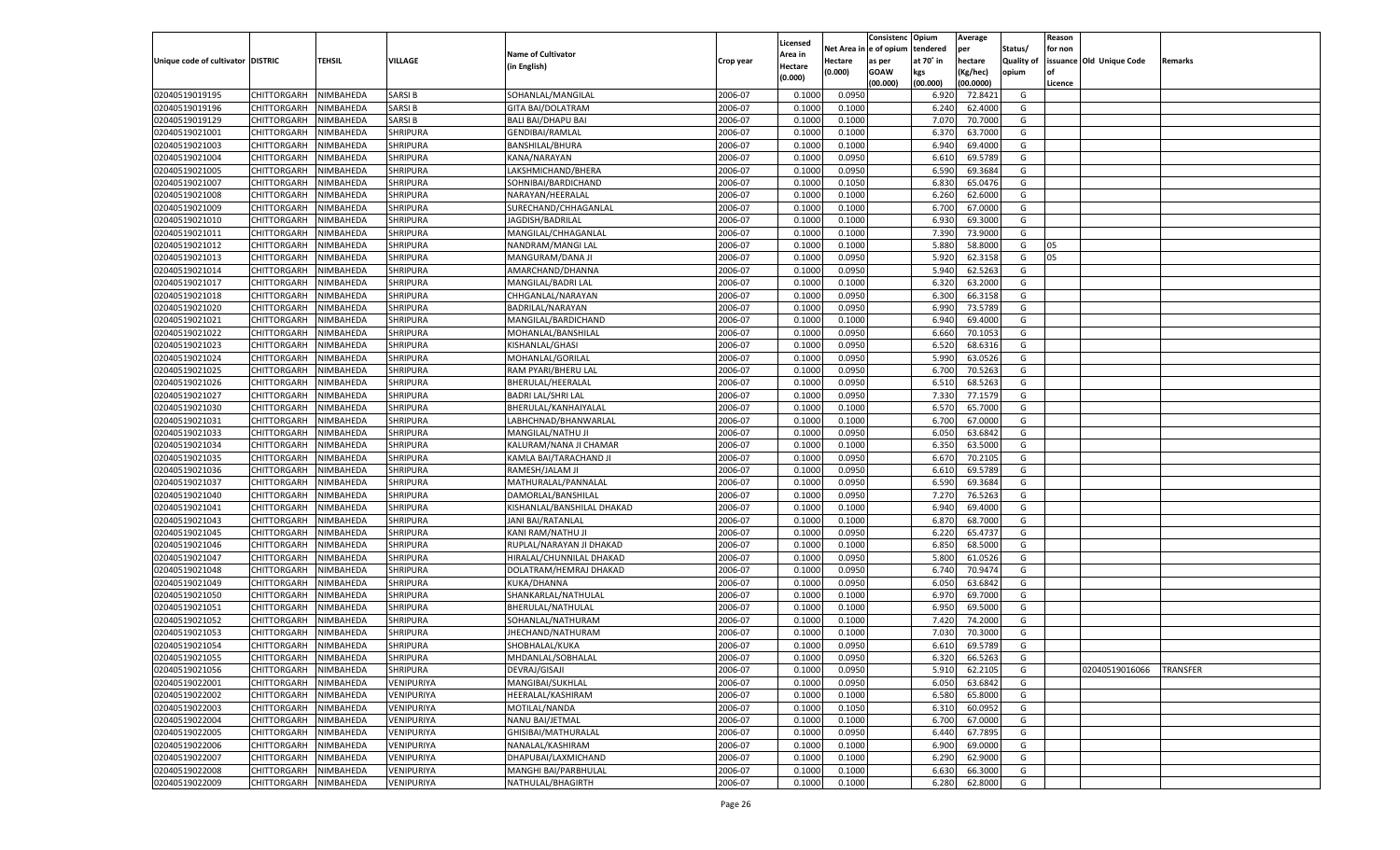|                                   |                    |           |              |                           |           | Licensed |         | Consistenc Opium       |           | Average   |                   | Reason  |                          |                  |
|-----------------------------------|--------------------|-----------|--------------|---------------------------|-----------|----------|---------|------------------------|-----------|-----------|-------------------|---------|--------------------------|------------------|
|                                   |                    |           |              | <b>Name of Cultivator</b> |           | Area in  |         | Net Area in e of opium | tendered  | per       | Status/           | for non |                          |                  |
| Unique code of cultivator DISTRIC |                    | TEHSIL    | VILLAGE      | (in English)              | Crop year | Hectare  | Hectare | as per                 | at 70° in | hectare   | <b>Quality of</b> |         | issuance Old Unique Code | <b>Remarks</b>   |
|                                   |                    |           |              |                           |           | (0.000)  | (0.000) | <b>GOAW</b>            | kgs       | (Kg/hec)  | opium             |         |                          |                  |
|                                   |                    |           |              |                           |           |          |         | (00.000)               | (00.000)  | (00.0000) |                   | Licence |                          |                  |
| 02040519022010                    | CHITTORGARH        | NIMBAHEDA | VENIPURIYA   | NARULAL/DHANRAJ           | 2006-07   | 0.1000   | 0.1000  |                        | 6.800     | 68.0000   | G                 |         |                          |                  |
| 02040519022011                    | CHITTORGARH        | NIMBAHEDA | VENIPURIYA   | <b>BHAGWAN/GABUR</b>      | 2006-07   | 0.1000   | 0.1000  |                        | 6.690     | 66.9000   | G                 |         |                          |                  |
| 02040519022012                    | CHITTORGARH        | NIMBAHEDA | VENIPURIYA   | SHAMLAL/BHAVARLAL         | 2006-07   | 0.1000   | 0.1000  |                        | 6.440     | 64.4000   | G                 |         |                          |                  |
| 02040519022013                    | CHITTORGARH        | NIMBAHEDA | VENIPURIYA   | KASIRAM/NANDA             | 2006-07   | 0.1000   | 0.1050  |                        | 7.220     | 68.7619   | G                 |         |                          |                  |
| 02040519022014                    | CHITTORGARH        | NIMBAHEDA | VENIPURIYA   | <b>BOTLAL/GOGA</b>        | 2006-07   | 0.1000   | 0.1000  |                        | 5.980     | 59.8000   | G                 |         |                          |                  |
| 02040519022015                    | CHITTORGARH        | NIMBAHEDA | VENIPURIYA   | NANDLAL/JEETMAL           | 2006-07   | 0.1000   | 0.1000  |                        | 6.370     | 63.7000   | G                 |         |                          |                  |
| 02040519022016                    | CHITTORGARH        | NIMBAHEDA | VENIPURIYA   | KASTURIBAI/NANDLAL        | 2006-07   | 0.1000   | 0.1000  |                        | 6.540     | 65.4000   | G                 |         |                          |                  |
| 02040519022017                    | CHITTORGARH        | NIMBAHEDA | VENIPURIYA   | NANURAM/WARDA             | 2006-07   | 0.1000   | 0.1000  |                        | 6.200     | 62.0000   | G                 |         |                          |                  |
| 02040519022018                    | CHITTORGARH        | NIMBAHEDA | VENIPURIYA   | PARBHU/MATHRALAL          | 2006-07   | 0.1000   | 0.1000  |                        | 7.23      | 72.3000   | G                 |         |                          |                  |
| 02040519022020                    | CHITTORGARH        | NIMBAHEDA | VENIPURIYA   | KISHANLAL/BHANWARLAL      | 2006-07   | 0.1000   | 0.0950  |                        | 6.190     | 65.1579   | G                 |         |                          |                  |
| 02040519022021                    | CHITTORGARH        | NIMBAHEDA | VENIPURIYA   | CHHAGANLAL/GABUF          | 2006-07   | 0.1000   | 0.0950  |                        | 6.27      | 66.0000   | G                 |         |                          |                  |
| 02040519022022                    | CHITTORGARH        | NIMBAHEDA | VENIPURIYA   | <b>GOPAL LAL/NANALAL</b>  | 2006-07   | 0.1000   | 0.1000  |                        | 6.080     | 60.8000   | G                 |         |                          |                  |
| 02040519022025                    | CHITTORGARH        | NIMBAHEDA | VENIPURIYA   | <b>FULCHAND/BHAGIRTH</b>  | 2006-07   | 0.1000   | 0.0950  |                        | 6.330     | 66.6316   | G                 |         |                          |                  |
| 02040519022026                    | CHITTORGARH        | NIMBAHEDA | VENIPURIYA   | KANHAIYALAL/HARIKISHAN    | 2006-07   | 0.1000   | 0.1050  |                        | 7.140     | 68.0000   | G                 |         |                          |                  |
| 02040519022027                    | CHITTORGARH        | NIMBAHEDA | VENIPURIYA   | LABHCHAND/MATHRALAL       | 2006-07   | 0.1000   | 0.1000  |                        | 6.600     | 66.0000   | G                 |         |                          |                  |
| 02040519022029                    | CHITTORGARH        | NIMBAHEDA | VENIPURIYA   | BANSHILAL/KHAYALILAL      | 2006-07   | 0.1000   | 0.1000  |                        | 7.010     | 70.1000   | G                 |         |                          |                  |
| 02040519022030                    | CHITTORGARH        | NIMBAHEDA | VENIPURIYA   | NANALALAL/GOGAJI          | 2006-07   | 0.1000   | 0.1000  |                        | 6.300     | 63.0000   | G                 |         |                          |                  |
| 02040519022031                    | CHITTORGARH        | NIMBAHEDA | VENIPURIYA   | CHHAGANL/GHEESA           | 2006-07   | 0.1000   | 0.1000  |                        | 6.730     | 67.3000   | G                 |         |                          |                  |
| 02040519022033                    | CHITTORGARH        | NIMBAHEDA | VENIPURIYA   | RAMCHANDRA/MAYARAM        | 2006-07   | 0.1000   | 0.1000  |                        | 6.760     | 67.6000   | G                 |         |                          |                  |
| 02040519022035                    | CHITTORGARH        | NIMBAHEDA | VENIPURIYA   | BHANWARLAL/HUKMICHAND     | 2006-07   | 0.1000   | 0.1000  |                        | 6.070     | 60.7000   | G                 |         |                          |                  |
| 02040519022037                    | CHITTORGARH        | NIMBAHEDA | VENIPURIYA   | RAMLAL/BHANWARLAL         | 2006-07   | 0.1000   | 0.1000  |                        | 6.500     | 65.0000   | G                 |         |                          |                  |
| 02040519022039                    | CHITTORGARH        | NIMBAHEDA | VENIPURIYA   | MOOLCHAND/NATHURAM        | 2006-07   | 0.1000   | 0.1000  |                        | 6.630     | 66.3000   | G                 |         |                          |                  |
| 02040519022040                    | CHITTORGARH        | NIMBAHEDA | VENIPURIYA   | BALMUKAND/SHANKERLAL      | 2006-07   | 0.1000   | 0.1000  |                        | 6.570     | 65.7000   | G                 |         |                          |                  |
| 02040519022041                    | CHITTORGARH        | NIMBAHEDA | VENIPURIYA   | <b>TULSIRAM/SUKHDEV</b>   | 2006-07   | 0.1000   | 0.1000  |                        | 7.320     | 73.2000   | G                 |         |                          |                  |
| 02040519022043                    | CHITTORGARH        | NIMBAHEDA | VENIPURIYA   | <b>BADRILAL/KAJOD</b>     | 2006-07   | 0.1000   | 0.1000  |                        | 6.820     | 68.2000   | G                 |         |                          |                  |
| 02040519022046                    | CHITTORGARH        | NIMBAHEDA | VENIPURIYA   | GHISALAL/BOTLAL           | 2006-07   | 0.1000   | 0.1000  |                        | 6.090     | 60.9000   | G                 |         |                          |                  |
| 02040519022048                    | CHITTORGARH        | NIMBAHEDA | VENIPURIYA   | SHANTILAL/BHANWARLAL      | 2006-07   | 0.1000   | 0.1000  |                        | 6.070     | 60.7000   | G                 |         |                          |                  |
| 02040519022051                    | CHITTORGARH        | NIMBAHEDA | VENIPURIYA   | MOOLCHAND/MATHURALAL      | 2006-07   | 0.1000   | 0.0950  |                        | 6.160     | 64.8421   | G                 |         |                          |                  |
| 02040519022052                    | CHITTORGARH        | NIMBAHEDA | VENIPURIYA   | LABHCHAND/MOTIRAM         | 2006-07   | 0.1000   | 0.1000  |                        | 6.640     | 66.4000   | G                 |         |                          |                  |
| 02040519022053                    | CHITTORGARH        | NIMBAHEDA | VENIPURIYA   | KALURAM/NANALAL           | 2006-07   | 0.1000   | 0.1000  |                        | 6.160     | 61.6000   | G                 |         |                          |                  |
| 02040519022054                    | CHITTORGARH        | NIMBAHEDA | VENIPURIYA   | BHAGWANLAL/MANGILAL       | 2006-07   | 0.1000   | 0.1000  |                        | 6.400     | 64.0000   | G                 |         |                          |                  |
| 02040519022055                    | CHITTORGARH        | NIMBAHEDA | VENIPURIYA   | <b>BHURI BAI/BADRILAL</b> | 2006-07   | 0.1000   | 0.1050  |                        | 6.320     | 60.1905   | G                 |         |                          |                  |
| 02040519022036                    | CHITTORGARH        | NIMBAHEDA | VENIPURIYA   | SHANTILAL/RAMNARAYAN      | 2006-07   | 0.1000   | 0.1000  |                        | 6.010     | 60.1000   | G                 |         |                          |                  |
| 02040519023003                    | CHITTORGARH        | NIMBAHEDA | AAJAMPURA    | RAMNARAYAN/JASRAJ         | 2006-07   | 0.1000   | 0.1000  |                        | 6.060     | 60.6000   | G                 |         |                          | TRANSFER/RAMPURA |
| 02040519023007                    | CHITTORGARH        | NIMBAHEDA | AAJAMPURA    | DOLATRAM/KHEMRAJ          | 2006-07   | 0.1000   | 0.1000  |                        | 7.560     | 75.6000   |                   | 02      |                          |                  |
| 02040519023009                    | CHITTORGARH        | NIMBAHEDA | AAJAMPURA    | SHIVNARAYAN/DOLATRAM      | 2006-07   | 0.1000   | 0.1000  |                        | 7.600     | 76.0000   | - 1               | 02      |                          |                  |
| 02040519023013                    | CHITTORGARH        | NIMBAHEDA | AAJAMPURA    | KALLABAI/RAMCHANDRA       | 2006-07   | 0.1000   | 0.0950  |                        | 7.140     | 75.1579   | - 1               | 02      |                          |                  |
| 02040519023016                    | CHITTORGARH        | NIMBAHEDA | AAJAMPURA    | GOPAL/RAMLAL              | 2006-07   | 0.1000   |         |                        |           |           | F.                |         |                          | TRANSFER/RAMPURA |
| 02040519023017                    | CHITTORGARH        | NIMBAHEDA | AAJAMPURA    | MNOHARSINGH/SHRILAI       | 2006-07   | 0.1000   | 0.1000  |                        | 6.290     | 62.9000   | G                 |         |                          | TRANSFER/RAMPURA |
| 02040519023018                    | CHITTORGARH        | NIMBAHEDA | AAJAMPURA    | GORILAL/CHATRBHUJ         | 2006-07   | 0.1000   | 0.1000  |                        | 7.750     | 77.5000   | - 1               | 02      | 02040519051022           | TRANSFER         |
| 02040519023019                    | CHITTORGARH        | NIMBAHEDA | AAJAMPURA    | MANGU/PEMA                | 2006-07   | 0.1000   | 0.0950  |                        | 6.800     | 71.5789   |                   | 02      | 02040519057007           | TRANSFER         |
| 02040519025002                    | CHITTORGARH        | NIMBAHEDA | ARNIYAJOSI-A | BHANWARLAL/TARACHAND      | 2006-07   | 0.1000   | 0.1000  |                        | 5.490     | 54.9000   | G                 | 04      |                          |                  |
| 02040519025003                    | CHITTORGARH        | NIMBAHEDA | ARNIYAJOSI-A | OUNKARLAL/BHURALAL        | 2006-07   | 0.1000   | 0.1000  |                        | 6.23      | 62.3000   | G                 |         |                          |                  |
| 02040519025005                    | CHITTORGARH        | NIMBAHEDA | ARNIYAJOSI-A | PARBHULAL/KALU            | 2006-07   | 0.1000   | 0.1000  |                        | 6.120     | 61.2000   | G                 |         |                          |                  |
| 02040519025007                    | CHITTORGARH        | NIMBAHEDA | ARNIYAJOSI-A | MANGILAL/MOHANLAI         | 2006-07   | 0.1000   | 0.1050  |                        | 6.720     | 64.0000   | G                 |         |                          |                  |
| 02040519025009                    | CHITTORGARH        | NIMBAHEDA | ARNIYAJOSI-A | HEERALAL/BHANWARLAL       | 2006-07   | 0.1000   | 0.1000  |                        | 5.950     | 59.5000   | G                 |         |                          |                  |
| 02040519025010                    | CHITTORGARH        | NIMBAHEDA | ARNIYAJOSI-A | DALLUBAI/BHANWARLAL       | 2006-07   | 0.1000   | 0.1000  |                        | 4.940     | 49.4000   | G                 | 04      |                          |                  |
| 02040519025012                    | <b>CHITTORGARH</b> | NIMBAHEDA | ARNIYAJOSI-A | MANGILAL/PYARA            | 2006-07   | 0.1000   | 0.1000  |                        | 6.450     | 64.5000   | G                 |         |                          |                  |
| 02040519025015                    | <b>CHITTORGARH</b> | NIMBAHEDA | ARNIYAJOSI-A | NANALAL/SHANKARLAL        | 2006-07   | 0.1000   | 0.1000  |                        | 6.600     | 66.0000   | G                 |         |                          |                  |
| 02040519025016                    | <b>CHITTORGARH</b> | NIMBAHEDA | ARNIYAJOSI-A | KASIBAI/BHERULAL          | 2006-07   | 0.1000   | 0.1000  |                        | 5.880     | 58.8000   | G                 |         |                          |                  |
| 02040519025017                    | <b>CHITTORGARH</b> | NIMBAHEDA | ARNIYAJOSI-A | CHTRBHJ/MEGRAJ            | 2006-07   | 0.1000   | 0.1000  |                        | 6.160     | 61.6000   | G                 |         |                          |                  |
| 02040519025021                    |                    |           | ARNIYAJOSI-A |                           | 2006-07   |          |         |                        |           |           | F.                |         |                          |                  |
|                                   | <b>CHITTORGARH</b> | NIMBAHEDA |              | NANALAL/KASIRAM           |           | 0.1000   |         |                        |           |           | G                 |         |                          |                  |
| 02040519025023                    | <b>CHITTORGARH</b> | NIMBAHEDA | ARNIYAJOSI-A | BANSILAL/BHAGVANLAL       | 2006-07   | 0.1000   | 0.1000  |                        | 6.220     | 62.2000   | G                 |         |                          |                  |
| 02040519025024                    | <b>CHITTORGARH</b> | NIMBAHEDA | ARNIYAJOSI-A | DANNA/PEMA                | 2006-07   | 0.1000   | 0.1050  |                        | 6.690     | 63.7143   | G                 |         |                          |                  |
| 02040519025025                    | <b>CHITTORGARH</b> | NIMBAHEDA | ARNIYAJOSI-A | NANALAL/GOKEL             | 2006-07   | 0.1000   | 0.0950  |                        | 6.120     | 64.4211   |                   |         |                          |                  |
| 02040519025027                    | <b>CHITTORGARH</b> | NIMBAHEDA | ARNIYAJOSI-A | BABRULAL/PANNALAL         | 2006-07   | 0.1000   | 0.0950  |                        | 6.690     | 70.4211   | G                 |         |                          |                  |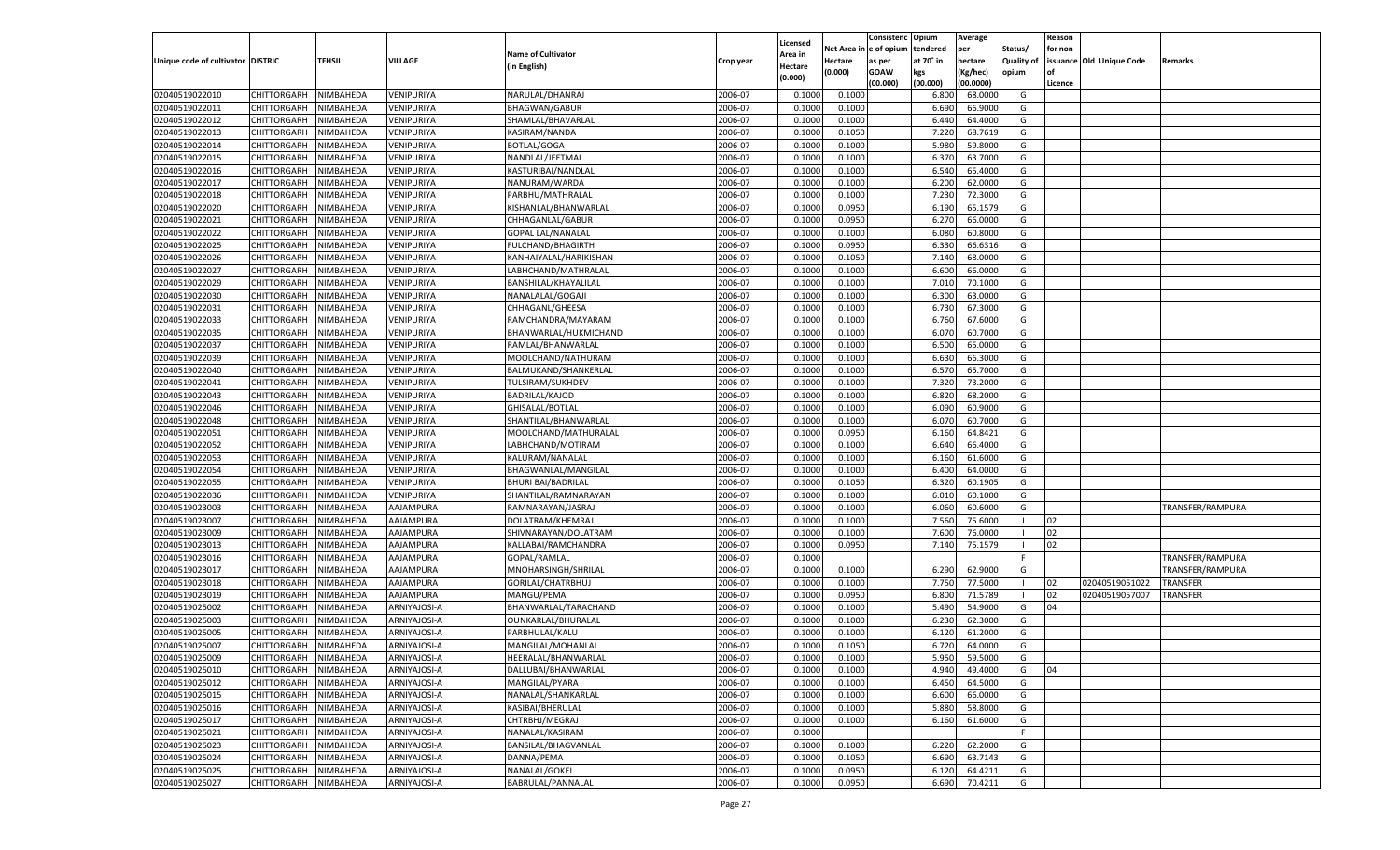|                                   |                                      |           |                |                           |           |                    |             | Consistenc    | Opium     | Average   |                   | Reason  |                          |                 |
|-----------------------------------|--------------------------------------|-----------|----------------|---------------------------|-----------|--------------------|-------------|---------------|-----------|-----------|-------------------|---------|--------------------------|-----------------|
|                                   |                                      |           |                | <b>Name of Cultivator</b> |           | Licensed           | Net Area iı | n  e of opium | tendered  | per       | Status/           | for non |                          |                 |
| Unique code of cultivator DISTRIC |                                      | TEHSIL    | <b>VILLAGE</b> | (in English)              | Crop year | Area in<br>Hectare | Hectare     | as per        | at 70° in | hectare   | <b>Quality of</b> |         | issuance Old Unique Code | Remarks         |
|                                   |                                      |           |                |                           |           | (0.000)            | (0.000)     | <b>GOAW</b>   | kgs       | (Kg/hec)  | opium             |         |                          |                 |
|                                   |                                      |           |                |                           |           |                    |             | (00.000)      | (00.000)  | (00.0000) |                   | Licence |                          |                 |
| 02040519025028                    | CHITTORGARH                          | NIMBAHEDA | ARNIYAJOSI-A   | RADHESHYAM/DOLATRAM       | 2006-07   | 0.1000             | 0.1000      |               | 6.170     | 61.7000   | G                 |         |                          |                 |
| 02040519025039                    | CHITTORGARH                          | NIMBAHEDA | ARNIYAJOSI-A   | NIRBHERAM/PARBHULAL       | 2006-07   | 0.1000             | 0.1050      |               | 7.220     | 68.7619   | G                 |         |                          |                 |
| 02040519025040                    | CHITTORGARH                          | NIMBAHEDA | ARNIYAJOSI-A   | BABRULAL/BHERULAL         | 2006-07   | 0.1000             | 0.1000      |               | 5.730     | 57.3000   | G                 |         |                          |                 |
| 02040519025047                    | CHITTORGARH                          | NIMBAHEDA | ARNIYAJOSI-A   | SHAMBHULAL/MANGILAL       | 2006-07   | 0.1000             | 0.1000      |               | 5.990     | 59.9000   | G                 |         |                          |                 |
| 02040519025049                    | CHITTORGARH                          | NIMBAHEDA | ARNIYAJOSI-A   | PARBHULAL/GANGARAM        | 2006-07   | 0.1000             | 0.0950      |               | 2.000     | 21.0526   | G                 | 04      |                          |                 |
| 02040519025051                    | CHITTORGARH                          | NIMBAHEDA | ARNIYAJOSI-B   | BHAGVANLAL/DEVRAM         | 2006-07   | 0.1000             | 0.0950      |               | 5.730     | 60.3158   | G                 | 05      |                          |                 |
| 02040519025052                    | CHITTORGARH                          | NIMBAHEDA | ARNIYAJOSI-B   | DEVNARAYAN/TULSIRAM       | 2006-07   | 0.1000             | 0.0950      |               | 5.630     | 59.2632   | G                 | 05      |                          |                 |
| 02040519025055                    | CHITTORGARH                          | NIMBAHEDA | ARNIYAJOSI-B   | HEERALAL/PYARCHAND        | 2006-07   | 0.1000             | 0.1000      |               | 6.070     | 60.7000   | G                 |         |                          |                 |
| 02040519025057                    | CHITTORGARH                          | NIMBAHEDA | ARNIYAJOSI-B   | SANTIBAI/BADRILAL         | 2006-07   | 0.1000             | 0.1000      |               | 5.910     | 59.1000   | G                 |         |                          |                 |
| 02040519025059                    | CHITTORGARH                          | NIMBAHEDA | ARNIYAJOSI-B   | HARISHANKAR/PYARCHAND     | 2006-07   | 0.1000             | 0.0950      |               | 5.710     | 60.1053   | G                 |         |                          |                 |
| 02040519025063                    | CHITTORGARH                          | NIMBAHEDA | ARNIYAJOSI-B   | MOTI/PANNA                | 2006-07   | 0.1000             | 0.0500      |               | 3.510     | 70.2000   | G                 |         |                          |                 |
| 02040519025065                    | CHITTORGARH                          | NIMBAHEDA | ARNIYAJOSI-B   | NANALAL/KHEMA             | 2006-07   | 0.1000             | 0.0950      |               | 5.830     | 61.3684   | G                 |         |                          |                 |
| 02040519025073                    | CHITTORGARH                          | NIMBAHEDA | ARNIYAJOSI-B   | NATHULAL/HEERALAI         | 2006-07   | 0.1000             | 0.0950      |               | 5.710     | 60.1053   | G                 |         |                          |                 |
| 02040519025075                    | CHITTORGARH                          | NIMBAHEDA | ARNIYAJOSI-B   | RAMLAL/CUNNILAL           | 2006-07   | 0.1000             | 0.1000      |               | 5.640     | 56.4000   | G                 |         |                          |                 |
| 02040519025080                    | CHITTORGARH                          | NIMBAHEDA | ARNIYAJOSI-B   | GORILAL/KHEMRAJ           | 2006-07   | 0.1000             | 0.1000      |               | 6.370     | 63.7000   | G                 |         |                          |                 |
| 02040519025082                    | CHITTORGARH                          | NIMBAHEDA | ARNIYAJOSI-B   | GOPALLAL/HEERALAI         | 2006-07   | 0.1000             | 0.1050      |               | 6.260     | 59.6190   | G                 |         |                          |                 |
| 02040519025084                    | CHITTORGARH                          | NIMBAHEDA | ARNIYAJOSI-B   | NANDKISOR/KHEMRAJ         | 2006-07   | 0.1000             | 0.1000      |               | 6.220     | 62.2000   | G                 |         |                          |                 |
| 02040519025085                    | CHITTORGARH                          | NIMBAHEDA | ARNIYAJOSI-B   | HEERALAL/CUNNILAL         | 2006-07   | 0.1000             | 0.0950      |               | 5.960     | 62.7368   | G                 |         |                          |                 |
| 02040519025087                    | CHITTORGARH                          | NIMBAHEDA | ARNIYAJOSI-B   | <b>BANSIDAS/PYARDAS</b>   | 2006-07   | 0.1000             | 0.0950      |               | 5.730     | 60.3158   | G                 |         |                          |                 |
| 02040519025101                    | CHITTORGARH                          | NIMBAHEDA | ARNIYAJOSI-B   | BANSILAL/HEERALAI         | 2006-07   | 0.1000             |             |               |           |           | F.                |         |                          |                 |
| 02040519025107                    | CHITTORGARH                          | NIMBAHEDA | ARNIYAJOSI-B   | MANNALAL/DEVRAM           | 2006-07   | 0.1000             | 0.1000      |               | 6.110     | 61.1000   | G                 |         |                          |                 |
| 02040519025108                    | CHITTORGARH                          | NIMBAHEDA | ARNIYAJOSI-B   | SHANKARLAL/MOTILAL        | 2006-07   | 0.1000             | 0.0950      |               | 6.300     | 66.3158   | G                 |         |                          |                 |
| 02040519025110                    | CHITTORGARH                          | NIMBAHEDA | ARNIYAJOSI-A   | BHAGIRTH/DOLATRAM         | 2006-07   | 0.1000             | 0.1000      |               | 6.660     | 66.6000   | G                 |         |                          |                 |
| 02040519025111                    | CHITTORGARH                          | NIMBAHEDA | ARNIYAJOSI-A   | MOTILAL/POKHERJI          | 2006-07   | 0.1000             | 0.1000      |               | 6.160     | 61.6000   | G                 |         |                          |                 |
| 02040519025112                    | CHITTORGARH                          | NIMBAHEDA | ARNIYAJOSI-A   | BHAGU/HARIRAM             | 2006-07   | 0.1000             | 0.1000      |               | 5.710     | 57.1000   | G                 | 05      | 02040519061001           | <b>TRANSFER</b> |
| 02040519025113                    | CHITTORGARH                          | NIMBAHEDA | ARNIYAJOSI-A   | DHANRAJ/SUKHRAJ           | 2006-07   | 0.1000             | 0.1000      |               | 6.320     | 63.2000   | G                 |         | 02040519061002           | TRANSFER        |
| 02040519025114                    | CHITTORGARH                          | NIMBAHEDA | ARNIYAJOSI-A   | CHAGANLAL/BHAGVAN         | 2006-07   | 0.1000             | 0.1000      |               | 6.240     | 62.4000   | G                 |         | 02040519061006           | TRANSFER        |
| 02040519025115                    | CHITTORGARH                          | NIMBAHEDA | ARNIYAJOSI-A   | BANSILAL/KISHANLAL        | 2006-07   | 0.1000             | 0.0950      |               | 6.320     | 66.5263   | G                 |         | 02040519061013           | TRANSFER        |
| 02040519025116                    | CHITTORGARH                          | NIMBAHEDA | ARNIYAJOSI-A   | DEVILAL/KALU              | 2006-07   | 0.1000             | 0.1000      |               | 6.270     | 62.7000   | G                 |         | 02040519061015           | TRANSFER        |
| 02040519026001                    | CHITTORGARH                          | NIMBAHEDA | ARNODA-A       | PURANMAL/BHAGIRTH         | 2006-07   | 0.1000             | 0.1000      |               | 6.460     | 64.6000   | G                 |         |                          |                 |
| 02040519026002                    | CHITTORGARH                          | NIMBAHEDA | ARNODA-A       | BHOLIRAM/SHAMBHULAL       | 2006-07   | 0.1000             | 0.1000      |               | 6.170     | 61.7000   | G                 |         |                          |                 |
| 02040519026003                    | CHITTORGARH                          | NIMBAHEDA | ARNODA-A       | AMRTHRAM/BHAGIRTH         | 2006-07   | 0.1000             | 0.1000      |               | 6.500     | 65.0000   | G                 |         |                          |                 |
| 02040519026004                    | CHITTORGARH                          | NIMBAHEDA | ARNODA-A       | RAMESVARLAL/NANDRAM       | 2006-07   | 0.1000             | 0.0950      |               | 6.220     | 65.4737   | G                 |         |                          |                 |
| 02040519026007                    | CHITTORGARH                          | NIMBAHEDA | ARNODA-A       | MANGILAL/HUKMICHAND       | 2006-07   | 0.1000             | 0.1000      |               | 6.390     | 63.9000   | G                 |         |                          |                 |
| 02040519026008                    | CHITTORGARH                          | NIMBAHEDA | ARNODA-A       | PUSHKAR/NANDLAL           | 2006-07   | 0.1000             | 0.1000      |               | 6.170     | 61.7000   | G                 |         |                          |                 |
| 02040519026009                    | CHITTORGARH                          | NIMBAHEDA | ARNODA-A       | <b>BANSILAL/BHOTHLAL</b>  | 2006-07   | 0.1000             | 0.0950      |               | 5.750     | 60.5263   | G                 |         |                          |                 |
| 02040519026010                    | CHITTORGARH                          | NIMBAHEDA | ARNODA-A       | DEVRAM/KISHANLAL          | 2006-07   | 0.1000             | 0.0950      |               | 6.000     | 63.1579   | G                 |         |                          |                 |
| 02040519026011                    | CHITTORGARH                          | NIMBAHEDA | ARNODA-A       | SATEYENARAYAN/CUNNILAL    | 2006-07   | 0.1000             | 0.0950      |               | 6.060     | 63.7895   | G                 |         |                          |                 |
| 02040519026012                    | CHITTORGARH                          | NIMBAHEDA | ARNODA-A       | BADRILAL/HEMRAJ           | 2006-07   | 0.1000             | 0.0950      |               | 6.030     | 63.4737   | G                 |         |                          |                 |
| 02040519026013                    | CHITTORGARH                          | NIMBAHEDA | ARNODA-A       | GANGARAM/VENAGUJAR        | 2006-07   | 0.1000             | 0.1000      |               | 6.230     | 62.3000   | G                 |         |                          |                 |
| 02040519026014                    | CHITTORGARH                          | NIMBAHEDA | ARNODA-A       | UDHA/KALU                 | 2006-07   | 0.1000             |             |               |           |           | F.                |         |                          |                 |
| 02040519026015                    | CHITTORGARH                          | NIMBAHEDA | ARNODA-A       | BABULAL/MANGILAL          | 2006-07   | 0.1000             | 0.1000      |               | 6.310     | 63.1000   | G                 |         |                          |                 |
| 02040519026016                    | CHITTORGARH                          | NIMBAHEDA | ARNODA-A       | BHAGVATIPARSADH/BHERULAL  | 2006-07   | 0.1000             | 0.1000      |               | 5.690     | 56.9000   | G                 |         |                          |                 |
| 02040519026017                    | CHITTORGARH                          | NIMBAHEDA | ARNODA-A       | NATHULAL/MADHO            | 2006-07   | 0.1000             | 0.0950      |               | 6.530     | 68.7368   | G                 |         |                          |                 |
| 02040519026019                    |                                      | NIMBAHEDA |                |                           | 2006-07   | 0.1000             | 0.1000      |               | 6.230     | 62.3000   | G                 |         |                          |                 |
|                                   | CHITTORGARH<br>CHITTORGARH NIMBAHEDA |           | ARNODA-A       | RAMPARSADH/MOTIRAM        |           |                    |             |               |           |           |                   |         |                          |                 |
| 02040519026020                    |                                      |           | ARNODA-A       | BHAGVATIBAI/GISALAL       | 2006-07   | 0.1000             | 0.0950      |               | 5.990     | 63.0526   | G                 |         |                          |                 |
| 02040519026022                    | <b>CHITTORGARH</b>                   | NIMBAHEDA | ARNODA-A       | MANGILAL/PYARCHAND        | 2006-07   | 0.1000             | 0.1000      |               | 6.840     | 68.4000   | G                 |         |                          |                 |
| 02040519026023                    | CHITTORGARH                          | NIMBAHEDA | ARNODA-A       | DEVILAL/NARAYAN           | 2006-07   | 0.1000             |             |               |           |           | F.                |         |                          |                 |
| 02040519026025                    | CHITTORGARH                          | NIMBAHEDA | ARNODA-A       | NARAYAN/GISALAL           | 2006-07   | 0.1000             | 0.1000      |               | 6.390     | 63.9000   | G                 |         |                          |                 |
| 02040519026026                    | <b>CHITTORGARH</b>                   | NIMBAHEDA | ARNODA-A       | GISALAL/NANDA             | 2006-07   | 0.1000             |             |               |           |           | F.                |         |                          |                 |
| 02040519026028                    | CHITTORGARH                          | NIMBAHEDA | ARNODA-A       | JANKILAL/GANGARAM         | 2006-07   | 0.1000             | 0.1000      |               | 5.900     | 59.0000   | G                 |         |                          |                 |
| 02040519026029                    | <b>CHITTORGARH</b>                   | NIMBAHEDA | ARNODA-A       | BHERULAL/NARAYAN          | 2006-07   | 0.1000             | 0.1000      |               | 6.120     | 61.2000   | G                 |         |                          |                 |
| 02040519026030                    | CHITTORGARH                          | NIMBAHEDA | ARNODA-A       | PURANMAL/GULABH           | 2006-07   | 0.1000             | 0.1000      |               | 6.120     | 61.2000   | G                 |         |                          |                 |
| 02040519026031                    | CHITTORGARH                          | NIMBAHEDA | ARNODA-A       | PRTHVIRAJ/RADHU           | 2006-07   | 0.1000             | 0.0950      |               | 5.960     | 62.7368   | G                 |         |                          |                 |
| 02040519026032                    | CHITTORGARH                          | NIMBAHEDA | ARNODA-A       | RAMCHANDRA/HJARILAL       | 2006-07   | 0.1000             | 0.1000      |               | 5.670     | 56.7000   | G                 |         |                          |                 |
| 02040519026033                    | <b>CHITTORGARH</b>                   | NIMBAHEDA | ARNODA-A       | CHAGANLAL/NARAYAN         | 2006-07   | 0.1000             | 0.1000      |               | 5.900     | 59.0000   | G                 |         |                          |                 |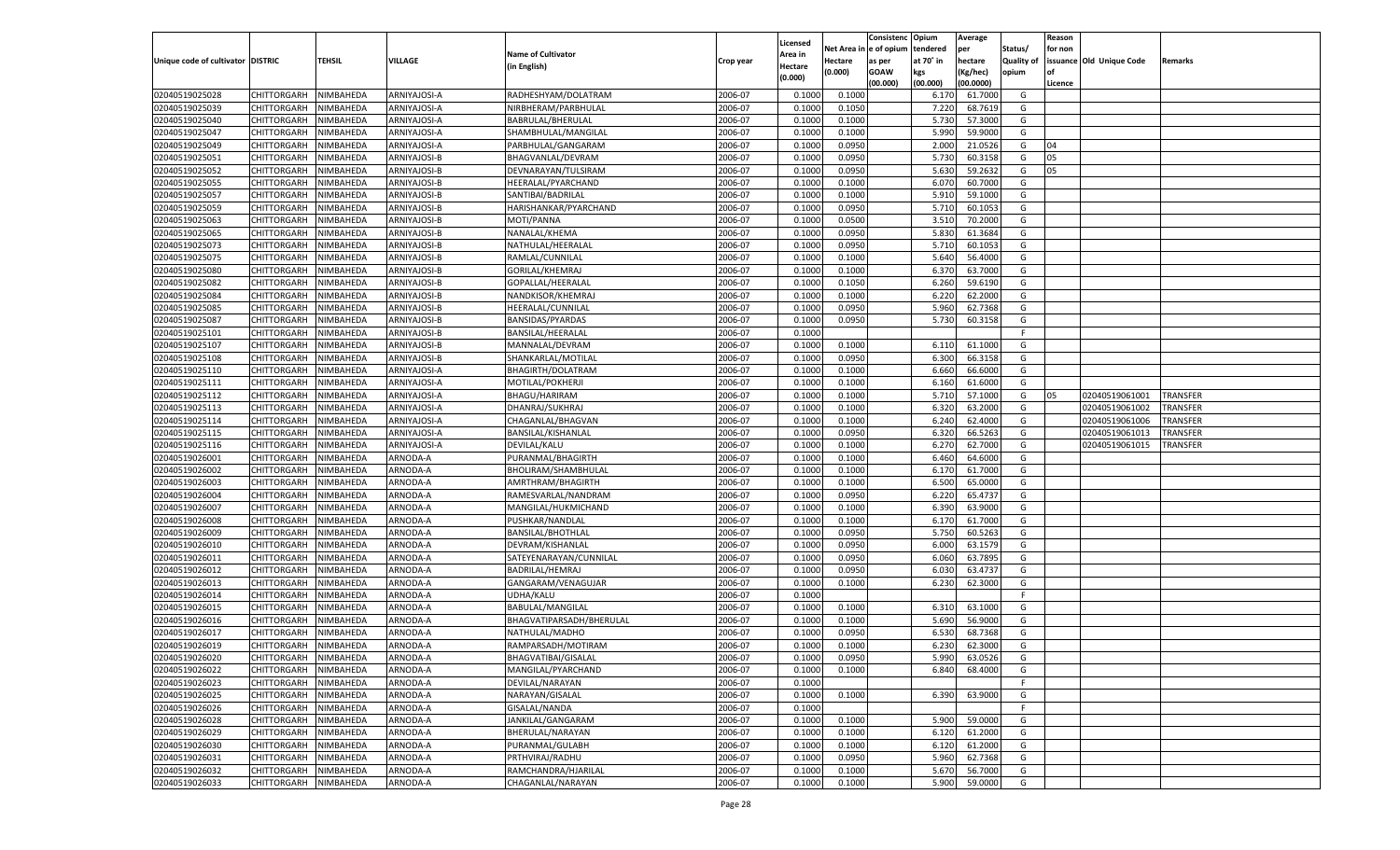|                                   |                       |               |          |                                     |           |                           |          | Consistenc  | Opium     | Average   |                   | Reason  |                          |         |
|-----------------------------------|-----------------------|---------------|----------|-------------------------------------|-----------|---------------------------|----------|-------------|-----------|-----------|-------------------|---------|--------------------------|---------|
|                                   |                       |               |          | <b>Name of Cultivator</b>           |           | Licensed                  | Net Area | e of opium  | tendered  | per       | Status/           | for non |                          |         |
| Unique code of cultivator DISTRIC |                       | <b>TEHSIL</b> | VILLAGE  | (in English)                        | Crop year | <b>Area in</b><br>Hectare | Hectare  | as per      | at 70° in | hectare   | <b>Quality of</b> |         | issuance Old Unique Code | Remarks |
|                                   |                       |               |          |                                     |           | (0.000)                   | (0.000)  | <b>GOAW</b> | kgs       | (Kg/hec)  | opium             |         |                          |         |
|                                   |                       |               |          |                                     |           |                           |          | (00.000)    | (00.000)  | (00.0000) |                   | Licence |                          |         |
| 02040519026034                    | CHITTORGARH           | NIMBAHEDA     | ARNODA-A | AMBHALAL/DEVRAJ                     | 2006-07   | 0.1000                    | 0.1000   |             | 6.490     | 64.9000   | G                 |         |                          |         |
| 02040519026036                    | CHITTORGARH           | NIMBAHEDA     | ARNODA-A | MANSUKH/HARIRAM                     | 2006-07   | 0.1000                    | 0.1000   |             | 6.830     | 68.3000   | G                 |         |                          |         |
| 02040519026038                    | CHITTORGARH           | NIMBAHEDA     | ARNODA-A | RAMCHANDRA/SHAMBHUKAK               | 2006-07   | 0.1000                    | 0.0950   |             | 5.890     | 62.0000   | G                 |         |                          |         |
| 02040519026039                    | CHITTORGARH           | NIMBAHEDA     | ARNODA-A | SHAMBHULAL/BHUVANIRAM               | 2006-07   | 0.1000                    | 0.0950   |             | 6.050     | 63.6842   | G                 |         |                          |         |
| 02040519026042                    | CHITTORGARH           | NIMBAHEDA     | ARNODA-A | RASHESHYAM/BHERULAL                 | 2006-07   | 0.1000                    | 0.1000   |             | 6.880     | 68.8000   | G                 |         |                          |         |
| 02040519026045                    | CHITTORGARH           | NIMBAHEDA     | ARNODA-A | BAGDIRAM/KALURAM                    | 2006-07   | 0.1000                    | 0.1000   |             | 6.080     | 60.8000   | G                 |         |                          |         |
| 02040519026046                    | CHITTORGARH           | NIMBAHEDA     | ARNODA-A | MODIRAM/PURANMAL                    | 2006-07   | 0.1000                    | 0.0950   |             | 5.610     | 59.0526   | G                 |         |                          |         |
| 02040519026049                    | CHITTORGARH           | NIMBAHEDA     | ARNODA-A | KISHANDAS/RAMDAS                    | 2006-07   | 0.1000                    | 0.0950   |             | 6.73      | 70.8421   | G                 |         |                          |         |
| 02040519026052                    | CHITTORGARH           | NIMBAHEDA     | ARNODA-A | PARHLAD/BHERULAL                    | 2006-07   | 0.1000                    | 0.0950   |             | 5.860     | 61.6842   | G                 |         |                          |         |
| 02040519026053                    | CHITTORGARH           | NIMBAHEDA     | ARNODA-A | RAMCHANDRA/BHOTHLAL                 | 2006-07   | 0.1000                    | 0.0950   |             | 6.210     | 65.3684   | G                 |         |                          |         |
| 02040519026055                    | CHITTORGARH           | NIMBAHEDA     | ARNODA-B | HUKMICHAND/CHTRBHUJ                 | 2006-07   | 0.1000                    | 0.0950   |             | 6.580     | 69.263    | G                 |         |                          |         |
| 02040519026056                    | CHITTORGARH           | NIMBAHEDA     | ARNODA-B | PUSKAR/JIVRAJ                       | 2006-07   | 0.1000                    | 0.0950   |             | 6.200     | 65.2632   | G                 |         |                          |         |
| 02040519026057                    | CHITTORGARH           | NIMBAHEDA     | ARNODA-B | YUSUFH M./HEDARSHAHA                | 2006-07   | 0.1000                    | 0.0950   |             | 5.450     | 57.3684   | G                 |         |                          |         |
| 02040519026058                    | CHITTORGARH           | NIMBAHEDA     | ARNODA-B | NANDUBAI/DOLATRAM                   | 2006-07   | 0.1000                    | 0.1000   |             | 6.220     | 62.2000   | G                 |         |                          |         |
| 02040519026062                    | CHITTORGARH           | NIMBAHEDA     | ARNODA-B | PERAMCHAND/MEGRAJ                   | 2006-07   | 0.1000                    | 0.1000   | 10.00       | 6.530     | 65.3000   | G                 |         |                          |         |
| 02040519026063                    | CHITTORGARH           | NIMBAHEDA     | ARNODA-B | JAGDISH/KESARMAL                    | 2006-07   | 0.1000                    | 0.0950   |             | 6.510     | 68.5263   | G                 |         |                          |         |
| 02040519026065                    | CHITTORGARH           | NIMBAHEDA     | ARNODA-B | CHAGANLAL/HARIRAM                   | 2006-07   | 0.1000                    | 0.1000   |             | 7.020     | 70.2000   | G                 |         |                          |         |
| 02040519026066                    | CHITTORGARH           | NIMBAHEDA     | ARNODA-B | RUPLAL/KISHANLAL                    | 2006-07   | 0.1000                    | 0.1000   |             | 6.140     | 61.4000   | G                 |         |                          |         |
| 02040519026067                    | CHITTORGARH           | NIMBAHEDA     | ARNODA-B | NATHU/NANDA                         | 2006-07   | 0.1000                    | 0.0950   |             | 6.240     | 65.6842   | G                 |         |                          |         |
| 02040519026069                    | CHITTORGARH           | NIMBAHEDA     | ARNODA-B | DEVRAJ/BARDA                        | 2006-07   | 0.1000                    | 0.0950   |             | 5.830     | 61.3684   | G                 |         |                          |         |
| 02040519026070                    | CHITTORGARH           | NIMBAHEDA     | ARNODA-B | SALIMSHA/KASAMSHA                   | 2006-07   | 0.1000                    | 0.1000   |             | 6.330     | 63.3000   | G                 |         |                          |         |
| 02040519026073                    | CHITTORGARH           | NIMBAHEDA     | ARNODA-B | BHANWARLAL/KHEMRAJ                  | 2006-07   | 0.1000                    | 0.0950   |             | 6.750     | 71.0526   | G                 |         |                          |         |
| 02040519026075                    | CHITTORGARH           | NIMBAHEDA     | ARNODA-B | SHIVRAM/RAMBAX                      | 2006-07   | 0.1000                    | 0.0950   |             | 6.600     | 69.4737   | G                 |         |                          |         |
| 02040519026076                    | CHITTORGARH           | NIMBAHEDA     | ARNODA-B | SEETARAM/PARSHRAM                   | 2006-07   | 0.1000                    | 0.1000   |             | 6.930     | 69.3000   | G                 |         |                          |         |
| 02040519026077                    | CHITTORGARH           | NIMBAHEDA     | ARNODA-B | BHUVANIRAM/PYARCHAND                | 2006-07   | 0.1000                    | 0.1000   |             | 5.540     | 55.4000   | G                 | 04      |                          |         |
| 02040519026078                    | CHITTORGARH           | NIMBAHEDA     | ARNODA-B | HEERALAL/NARAYAN                    | 2006-07   | 0.1000                    | 0.1000   |             | 6.640     | 66.4000   | G                 |         |                          |         |
| 02040519026079                    | CHITTORGARH           | NIMBAHEDA     | ARNODA-B | MOHANLAL/KESARIMAL                  | 2006-07   | 0.1000                    | 0.1000   |             | 6.540     | 65.4000   | G                 |         |                          |         |
| 02040519026080                    | CHITTORGARH           | NIMBAHEDA     | ARNODA-B | SOBHARAM/CHTRBHUJ                   | 2006-07   | 0.1000                    | 0.1000   |             | 6.610     | 66.1000   | G                 |         |                          |         |
| 02040519026086                    | CHITTORGARH           | NIMBAHEDA     | ARNODA-B | OUNKARLAL/CUNNILAL                  | 2006-07   | 0.1000                    | 0.0950   |             | 5.170     | 54.4211   | G                 | 04      |                          |         |
| 02040519026088                    | CHITTORGARH           | NIMBAHEDA     | ARNODA-B | NAVLSINGH/MEGSINGH                  | 2006-07   | 0.1000                    | 0.1000   |             | 6.150     | 61.5000   | G                 |         |                          |         |
| 02040519026089                    | CHITTORGARH           | NIMBAHEDA     | ARNODA-B | PARBHULAL/RADHU                     | 2006-07   | 0.1000                    | 0.0950   |             | 6.430     | 67.6842   | G                 |         |                          |         |
| 02040519026090                    | CHITTORGARH           | NIMBAHEDA     | ARNODA-B | BHGVATIBAI/NANALAL                  | 2006-07   | 0.1000                    |          |             |           |           | F.                |         |                          |         |
| 02040519026091                    | CHITTORGARH           | NIMBAHEDA     | ARNODA-B | BANSILAL/MEGRAJ                     | 2006-07   | 0.1000                    | 0.0900   |             | 5.430     | 60.3333   | G                 |         |                          |         |
| 02040519026092                    | CHITTORGARH           | NIMBAHEDA     | ARNODA-B | GANESHRAM/SOBHARAM                  | 2006-07   | 0.1000                    | 0.0950   |             | 6.460     | 68.0000   | G                 |         |                          |         |
| 02040519026093                    | CHITTORGARH           | NIMBAHEDA     | ARNODA-B | MHDANLAL/SOBHARAM                   | 2006-07   | 0.1000                    | 0.0900   |             | 6.43      | 71.4444   | G                 |         |                          |         |
| 02040519026098                    | CHITTORGARH           | NIMBAHEDA     | ARNODA-B | RADHESHYAM/CUNNILAL                 | 2006-07   | 0.1000                    | 0.1000   |             | 6.060     | 60.6000   | G                 |         |                          |         |
| 02040519026100                    | CHITTORGARH           | NIMBAHEDA     | ARNODA-B | JASRAJ/BHVANIRAM                    | 2006-07   | 0.1000                    | 0.1000   |             | 6.700     | 67.0000   | G                 |         |                          |         |
| 02040519026101                    | CHITTORGARH           | NIMBAHEDA     | ARNODA-B | <b>KESURAM/DALU</b>                 | 2006-07   | 0.1000                    |          |             |           |           | F.                |         |                          |         |
| 02040519026102                    | CHITTORGARH           | NIMBAHEDA     | ARNODA-B | HEERALAL/DOLATRAM                   | 2006-07   | 0.1000                    | 0.1000   |             | 6.990     | 69.9000   | G                 |         |                          |         |
| 02040519026103                    | CHITTORGARH           | NIMBAHEDA     | ARNODA-B | NANDLAL/RATANLAL                    | 2006-07   | 0.1000                    | 0.1000   |             | 6.860     | 68.6000   | G                 |         |                          |         |
| 02040519026105                    | CHITTORGARH           | NIMBAHEDA     | ARNODA-B | RAMESVAR/MOJIRAM                    | 2006-07   | 0.1000                    | 0.0950   |             | 6.190     | 65.1579   | G                 |         |                          |         |
| 02040519026106                    | CHITTORGARH           | NIMBAHEDA     | ARNODA-B | NATHULAL/HARILAL                    | 2006-07   | 0.1000                    | 0.1000   |             | 6.780     | 67.8000   | G                 |         |                          |         |
| 02040519026109                    | CHITTORGARH           | NIMBAHEDA     | ARNODA-B | TULSIRAM/NANURAM                    | 2006-07   | 0.1000                    |          |             |           |           | F.                |         |                          |         |
| 02040519026110                    | CHITTORGARH           | NIMBAHEDA     | ARNODA-B | SANTILAL/GISALAL                    | 2006-07   | 0.1000                    | 0.1000   |             | 6.120     | 61.2000   | G                 |         |                          |         |
| 02040519026111                    |                       | NIMBAHEDA     | ARNODA-B |                                     | 2006-07   | 0.1000                    |          |             |           |           | F.                |         |                          |         |
|                                   | CHITTORGARH           |               |          | PARBHULAL/CHTRBHUJ<br>GOPAL/GISALAL |           |                           |          |             |           |           |                   |         |                          |         |
| 02040519026112                    | CHITTORGARH NIMBAHEDA |               | ARNODA-B |                                     | 2006-07   | 0.1000                    | 0.1000   |             | 6.230     | 62.3000   | G                 |         |                          |         |
| 02040519026113                    | <b>CHITTORGARH</b>    | NIMBAHEDA     | ARNODA-B | ASHOKKUMAR/TULSIRAM                 | 2006-07   | 0.1000                    | 0.1000   |             | 7.240     | 72.4000   | G                 |         |                          |         |
| 02040519026114                    | CHITTORGARH           | NIMBAHEDA     | ARNODA-B | BHERULAL/PARBHULAL                  | 2006-07   | 0.1000                    | 0.1000   |             | 6.360     | 63.6000   | G                 |         |                          |         |
| 02040519026115                    | <b>CHITTORGARH</b>    | NIMBAHEDA     | ARNODA-B | CHANDMAL/GISALAL                    | 2006-07   | 0.1000                    | 0.0950   |             | 5.950     | 62.6316   | G                 |         |                          |         |
| 02040519026117                    | <b>CHITTORGARH</b>    | NIMBAHEDA     | ARNODA-B | LAXMINARAYAN/GAFUR                  | 2006-07   | 0.1000                    | 0.1000   |             | 7.130     | 71.3000   | G                 |         |                          |         |
| 02040519026118                    | <b>CHITTORGARH</b>    | NIMBAHEDA     | ARNODA-B | KISHANLAL/DHOKEL                    | 2006-07   | 0.1000                    | 0.1000   |             | 6.560     | 65.6000   | G                 |         |                          |         |
| 02040519026120                    | <b>CHITTORGARH</b>    | NIMBAHEDA     | ARNODA-B | BHURALAL/WARDA                      | 2006-07   | 0.1000                    | 0.1000   |             | 6.200     | 62.0000   | G                 |         |                          |         |
| 02040519026123                    | <b>CHITTORGARH</b>    | NIMBAHEDA     | ARNODA-B | CHAGANLAL/RUPLAL                    | 2006-07   | 0.1000                    | 0.0950   |             | 6.710     | 70.6316   | G                 |         |                          |         |
| 02040519026125                    | <b>CHITTORGARH</b>    | NIMBAHEDA     | ARNODA-B | MNOHAR/BADRILAL                     | 2006-07   | 0.1000                    | 0.1000   |             | 6.630     | 66.3000   | G                 |         |                          |         |
| 02040519026126                    | <b>CHITTORGARH</b>    | NIMBAHEDA     | ARNODA-B | RAMDAYAL/DEVRAM                     | 2006-07   | 0.1000                    | 0.0950   |             | 5.770     | 60.7368   | G                 |         |                          |         |
| 02040519026128                    | <b>CHITTORGARH</b>    | NIMBAHEDA     | ARNODA-B | SEETARAM/NANDRAM                    | 2006-07   | 0.1000                    | 0.0950   |             | 6.200     | 65.2632   | G                 |         |                          |         |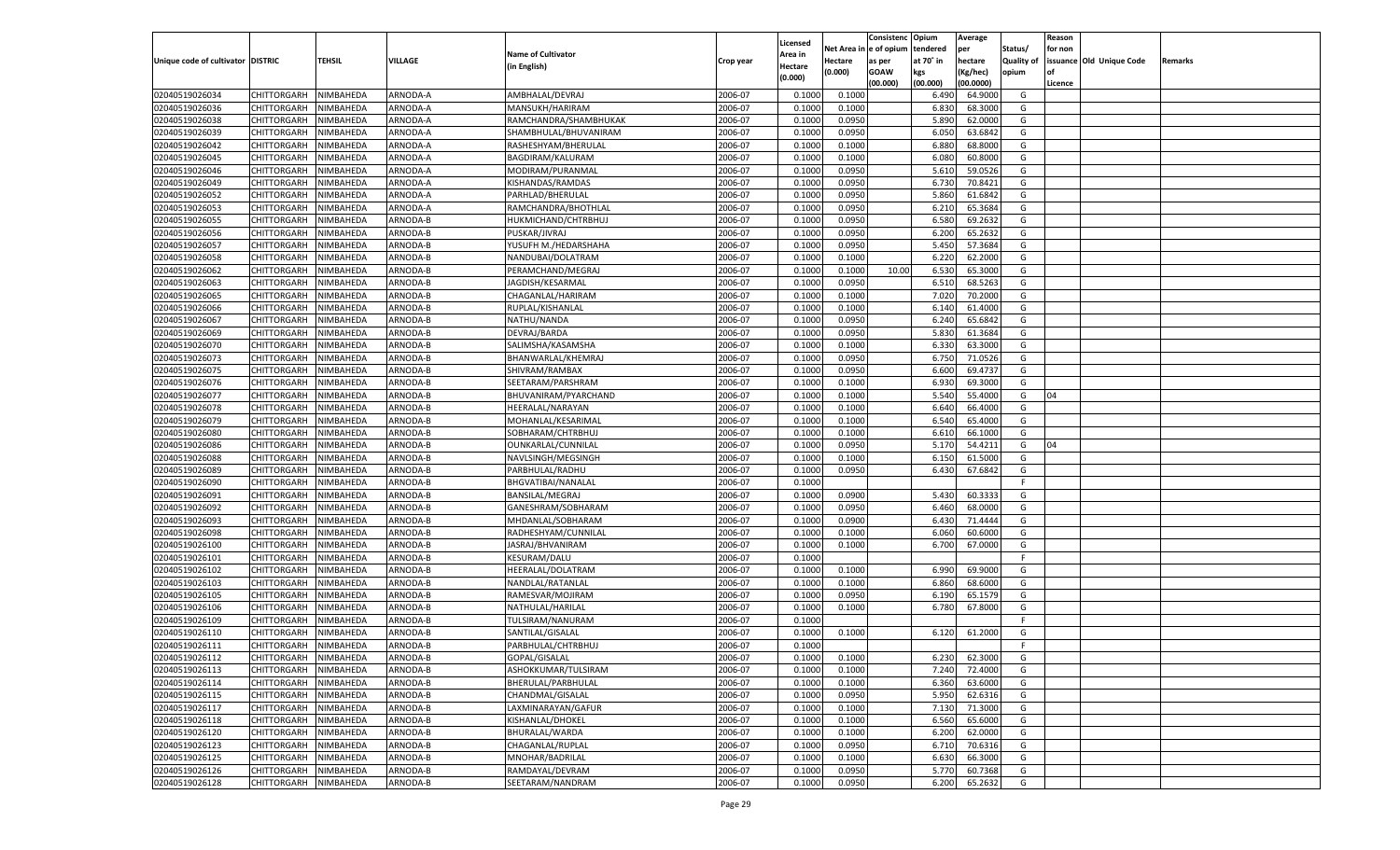|                                   |                            |           |                      |                           |                    |                    |            | Consistenc    | Opium     | Average   |                   | Reason  |                          |         |
|-----------------------------------|----------------------------|-----------|----------------------|---------------------------|--------------------|--------------------|------------|---------------|-----------|-----------|-------------------|---------|--------------------------|---------|
|                                   |                            |           |                      |                           |                    | Licensed           | Net Area i | n  e of opium | tendered  | per       | Status/           | for non |                          |         |
| Unique code of cultivator DISTRIC |                            | TEHSIL    | VILLAGE              | <b>Name of Cultivator</b> | Crop year          | Area in            | Hectare    | as per        | at 70° in | hectare   | <b>Quality of</b> |         | issuance Old Unique Code | Remarks |
|                                   |                            |           |                      | (in English)              |                    | Hectare<br>(0.000) | (0.000)    | <b>GOAW</b>   | kgs       | (Kg/hec)  | opium             |         |                          |         |
|                                   |                            |           |                      |                           |                    |                    |            | (00.000)      | (00.000)  | (00.0000) |                   | Licence |                          |         |
| 02040519026129                    | CHITTORGARH                | NIMBAHEDA | ARNODA-B             | BAGDIRAM/CUNNILAL         | 2006-07            | 0.1000             | 0.0950     |               | 5.170     | 54.4211   | G                 | 04      |                          |         |
| 02040519026130                    | CHITTORGARH                | NIMBAHEDA | ARNODA-B             | JAGDISHCHAND/NANDRAM      | 2006-07            | 0.1000             | 0.0950     |               | 6.650     | 70.0000   | G                 |         |                          |         |
| 02040519026132                    | CHITTORGARH                | NIMBAHEDA | ARNODA-B             | SHAMBHULAL/BHURALAL       | 2006-07            | 0.1000             | 0.1000     |               | 6.11      | 61.1000   | G                 |         |                          |         |
| 02040519026133                    | CHITTORGARH                | NIMBAHEDA | ARNODA-B             | SHANKARLAL/KISHANLAL      | 2006-07            | 0.1000             | 0.0950     |               | 6.760     | 71.1579   | G                 |         |                          |         |
| 02040519026134                    | CHITTORGARH                | NIMBAHEDA | ARNODA-C             | BHAGVATIPARSAD/BHANWARLAL | 2006-07            | 0.1000             | 0.0950     |               | 6.440     | 67.7895   | G                 |         |                          |         |
| 02040519026135                    | CHITTORGARH                | NIMBAHEDA | ARNODA-C             | BANSILAL/HEMRAJ           | 2006-07            | 0.1000             | 0.0950     |               | 6.610     | 69.5789   | G                 |         |                          |         |
| 02040519026136                    | CHITTORGARH                | NIMBAHEDA | ARNODA-C             | KALURAM/HEMRAJ            | 2006-07            | 0.1000             | 0.0950     |               | 6.590     | 69.3684   | G                 |         |                          |         |
| 02040519026137                    | CHITTORGARH                | NIMBAHEDA | ARNODA-C             | MURLIPARSAD/BHANWARLAL    | 2006-07            | 0.1000             | 0.0950     |               | 6.41      | 67.4737   | G                 |         |                          |         |
| 02040519026138                    | CHITTORGARH                | NIMBAHEDA | ARNODA-C             | RATANLAL/JAICHAND         | 2006-07            | 0.1000             | 0.1000     |               | 6.880     | 68.8000   | G                 |         |                          |         |
| 02040519026140                    | CHITTORGARH                | NIMBAHEDA | ARNODA-C             | MANGILAL/BADRILAL         | 2006-07            | 0.1000             | 0.0950     |               | 6.030     | 63.4737   | G                 |         |                          |         |
| 02040519026141                    | CHITTORGARH                | NIMBAHEDA | ARNODA-C             | LAXMINARAYAN/BADRILAL     | 2006-07            | 0.1000             | 0.0950     |               | 6.070     | 63.8947   | G                 |         |                          |         |
| 02040519026142                    | CHITTORGARH                | NIMBAHEDA | ARNODA-C             | MANGILAL/BHERULAL         | 2006-07            | 0.1000             | 0.1000     |               | 5.950     | 59.5000   | G                 | 05      |                          |         |
| 02040519026144                    | CHITTORGARH                | NIMBAHEDA | ARNODA-C             | SATEYENARAYAN/NIRBHERAM   | 2006-07            | 0.1000             | 0.1000     |               | 5.920     | 59.2000   | G                 | 05      |                          |         |
| 02040519026146                    | CHITTORGARH                | NIMBAHEDA | ARNODA-C             | MOTIRAM/PRTHVIRAJ         | 2006-07            | 0.1000             | 0.1000     |               | 5.950     | 59.5000   | G                 | 05      |                          |         |
| 02040519026148                    | CHITTORGARH                | NIMBAHEDA | ARNODA-C             | JAGDISH/MODIRAM           | 2006-07            | 0.1000             | 0.1000     |               | 6.810     | 68.1000   | G                 |         |                          |         |
| 02040519026150                    | CHITTORGARH                | NIMBAHEDA | ARNODA-C             | <b>BADRILAL/DALLA</b>     | 2006-07            | 0.1000             | 0.1000     |               | 6.170     | 61.7000   | G                 |         |                          |         |
| 02040519026154                    | CHITTORGARH                | NIMBAHEDA | ARNODA-C             | RAMCHANDRA/CUNNILAL       | 2006-07            | 0.1000             | 0.1000     |               | 6.440     | 64.4000   | G                 |         |                          |         |
| 02040519026155                    | CHITTORGARH                | NIMBAHEDA | ARNODA-C             | BARDICHAND/OUNKARLAL      | 2006-07            | 0.1000             | 0.1000     |               | 6.110     | 61.1000   | G                 |         |                          |         |
| 02040519026156                    | CHITTORGARH                | NIMBAHEDA | ARNODA-C             | GISALAL/MOTIRAM           | 2006-07            | 0.1000             | 0.0950     |               | 6.680     | 70.3158   | G                 |         |                          |         |
| 02040519026158                    | CHITTORGARH                | NIMBAHEDA | ARNODA-C             | MOHANLAL/KISHANLAL        | 2006-07            | 0.1000             | 0.0900     |               | 5.710     | 63.4444   | G                 |         |                          |         |
| 02040519026161                    | CHITTORGARH                | NIMBAHEDA | ARNODA-C             | BANSILAL/RAMCHANDRA       | 2006-07            | 0.1000             | 0.1000     |               | 5.910     | 59.1000   | G                 | 05      |                          |         |
| 02040519026162                    | CHITTORGARH                | NIMBAHEDA | ARNODA-C             | KHEMRAJ/RODA              | 2006-07            | 0.1000             | 0.0900     |               | 5.900     | 65.5556   | G                 |         |                          |         |
| 02040519026163                    | CHITTORGARH                | NIMBAHEDA | ARNODA-C             | DHAPUBAI/MEGRAJ           | 2006-07            | 0.1000             | 0.0950     |               | 5.800     | 61.0526   | G                 |         |                          |         |
| 02040519026164                    | CHITTORGARH                | NIMBAHEDA | ARNODA-C             | <b>BANSILAL/GOPAL</b>     | 2006-07            | 0.1000             | 0.1000     |               | 6.640     | 66.4000   | G                 |         |                          |         |
| 02040519026165                    | CHITTORGARH                | NIMBAHEDA | ARNODA-C             | SHYAMBAI/RAMNARAYAN       | 2006-07            | 0.1000             | 0.1000     |               | 6.740     | 67.4000   | G                 |         |                          |         |
| 02040519026166                    |                            |           |                      |                           | 2006-07            | 0.1000             | 0.0950     |               | 6.470     | 68.1053   | G                 |         |                          |         |
| 02040519026168                    | CHITTORGARH                | NIMBAHEDA | ARNODA-C<br>ARNODA-C | BAGDIRAM/MEGRAJ           | 2006-07            | 0.1000             | 0.1000     |               | 5.910     | 59.1000   | G                 | 05      |                          |         |
|                                   | CHITTORGARH<br>CHITTORGARH | NIMBAHEDA |                      | SHANKARLAL/DOLATRAM       |                    |                    |            |               | 6.410     |           |                   |         |                          |         |
| 02040519026169                    | CHITTORGARH                | NIMBAHEDA | ARNODA-C<br>ARNODA-C | SOHANBAI/RAMCHANDRA       | 2006-07<br>2006-07 | 0.1000<br>0.1000   | 0.0950     |               |           | 67.4737   | G<br>F.           |         |                          |         |
| 02040519026171                    |                            | NIMBAHEDA |                      | PYARCHAND/RADHU           |                    |                    |            |               |           |           |                   |         |                          |         |
| 02040519026172                    | CHITTORGARH                | NIMBAHEDA | ARNODA-C             | RAMESHCHANDRA/BADRILAL    | 2006-07            | 0.1000             | 0.1000     |               | 6.510     | 65.1000   | G                 |         |                          |         |
| 02040519026174                    | CHITTORGARH                | NIMBAHEDA | ARNODA-C             | BAPULAL/RAMNARAYAN        | 2006-07            | 0.1000             | 0.1000     |               | 6.430     | 64.3000   | G                 |         |                          |         |
| 02040519026175                    | CHITTORGARH                | NIMBAHEDA | ARNODA-C             | NANDUBAI/MODIRAM          | 2006-07            | 0.1000             | 0.0950     |               | 5.570     | 58.6316   | G                 | 05      |                          |         |
| 02040519026178                    | CHITTORGARH                | NIMBAHEDA | ARNODA-C             | BHANWARLAL/RAMCHANDRA     | 2006-07            | 0.1000             | 0.1000     |               | 5.500     | 55.0000   | G                 | 04      |                          |         |
| 02040519026180                    | CHITTORGARH                | NIMBAHEDA | ARNODA-C             | KOSLYABAI/BADRILAL        | 2006-07            | 0.1000             | 0.0950     |               | 6.050     | 63.6842   | G                 |         |                          |         |
| 02040519026181                    | CHITTORGARH                | NIMBAHEDA | ARNODA-C             | KJODH/KESURAM             | 2006-07            | 0.1000             | 0.1000     |               | 5.510     | 55.1000   | G                 | 04      |                          |         |
| 02040519026182                    | CHITTORGARH                | NIMBAHEDA | ARNODA-C             | <b>BAPULAL/SHRILAL</b>    | 2006-07            | 0.1000             | 0.0950     |               | 6.190     | 65.1579   | G                 |         |                          |         |
| 02040519026183                    | CHITTORGARH                | NIMBAHEDA | ARNODA-C             | MUKESHKUMAR/GANSHYAM      | 2006-07            | 0.1000             | 0.1000     |               | 7.340     | 73.4000   | G                 |         |                          |         |
| 02040519026184                    | CHITTORGARH                | NIMBAHEDA | ARNODA-C             | KAMLABAI/GOKEL            | 2006-07            | 0.1000             | 0.0950     |               | 5.780     | 60.8421   | G                 | 05      |                          |         |
| 02040519026185                    | CHITTORGARH                | NIMBAHEDA | ARNODA-C             | MANKUWAR/OMPARKASH        | 2006-07            | 0.1000             | 0.0950     |               | 6.430     | 67.6842   | G                 |         |                          |         |
| 02040519026186                    | CHITTORGARH                | NIMBAHEDA | ARNODA-C             | GANSHYAM/LAXMINARAYAN     | 2006-07            | 0.1000             | 0.1000     |               | 6.860     | 68.6000   | G                 |         |                          |         |
| 02040519026187                    | CHITTORGARH                | NIMBAHEDA | ARNODA-C             | BHAGATRAM/BHUVANIRAM      | 2006-07            | 0.1000             | 0.1000     |               | 6.870     | 68.7000   | G                 |         |                          |         |
| 02040519026188                    | CHITTORGARH                | NIMBAHEDA | ARNODA-C             | RAMCHANDRA/DEVRAM         | 2006-07            | 0.1000             | 0.0950     |               | 6.460     | 68.0000   | G                 |         |                          |         |
| 02040519026191                    | CHITTORGARH                | NIMBAHEDA | ARNODA-C             | SEETARAM/NIRBHERAM        | 2006-07            | 0.1000             | 0.0950     |               | 5.750     | 60.5263   | G                 |         |                          |         |
| 02040519026192                    | CHITTORGARH                | NIMBAHEDA | ARNODA-C             | CHAMPALAL/WARDA           | 2006-07            | 0.1000             |            |               |           |           | F                 |         |                          |         |
| 02040519026193                    | CHITTORGARH                | NIMBAHEDA | ARNODA-C             | SANTILAL/NATHULAL         | 2006-07            | 0.1000             | 0.0950     |               | 6.720     | 70.7368   | G                 |         |                          |         |
| 02040519026195                    | CHITTORGARH NIMBAHEDA      |           | ARNODA-C             | KALURAM/OUNKARLAL         | 2006-07            | 0.1000             | 0.0950     |               | 6.210     | 65.3684   | G                 |         |                          |         |
| 02040519026196                    | <b>CHITTORGARH</b>         | NIMBAHEDA | ARNODA-C             | MHDANLAL/BHANWARLAL       | 2006-07            | 0.1000             | 0.0950     |               | 6.680     | 70.3158   | G                 |         |                          |         |
| 02040519026198                    | CHITTORGARH                | NIMBAHEDA | ARNODA-C             | MHDANLAL/KALURAM          | 2006-07            | 0.1000             | 0.0950     |               | 6.200     | 65.2632   | G                 |         |                          |         |
| 02040519026199                    | CHITTORGARH                | NIMBAHEDA | ARNODA-C             | BHANWARLAL/MEGRAJ         | 2006-07            | 0.1000             | 0.0950     |               | 6.130     | 64.5263   | G                 |         |                          |         |
| 02040519026200                    | CHITTORGARH                | NIMBAHEDA | ARNODA-C             | MOJIRAM/NARAYAN           | 2006-07            | 0.1000             | 0.1000     |               | 6.160     | 61.6000   | G                 |         |                          |         |
| 02040519026201                    | CHITTORGARH                | NIMBAHEDA | ARNODA-C             | <b>GANSUKH/SHRILAL</b>    | 2006-07            | 0.1000             | 0.1000     |               | 6.680     | 66.8000   | G                 |         |                          |         |
| 02040519026202                    | <b>CHITTORGARH</b>         | NIMBAHEDA | ARNODA-D             | SATEYENARAYAN/BHERULAL    | 2006-07            | 0.1000             | 0.1000     |               | 6.210     | 62.1000   | G                 |         |                          |         |
| 02040519026203                    | CHITTORGARH                | NIMBAHEDA | ARNODA-D             | BHANWARLAL/RATANLAL       | 2006-07            | 0.1000             | 0.0950     |               | 6.720     | 70.7368   | G                 |         |                          |         |
| 02040519026204                    | CHITTORGARH                | NIMBAHEDA | ARNODA-D             | MOTI/GASI                 | 2006-07            | 0.1000             | 0.1000     |               | 4.710     | 47.1000   | G                 | 04      |                          |         |
| 02040519026205                    | <b>CHITTORGARH</b>         | NIMBAHEDA | ARNODA-D             | KANIRAM/OUNKAR            | 2006-07            | 0.1000             | 0.0950     |               | 5.930     | 62.4211   | G                 |         |                          |         |
| 02040519026206                    | CHITTORGARH                | NIMBAHEDA | ARNODA-D             | PREAMCHAND/HEERA          | 2006-07            | 0.1000             | 0.0950     |               | 7.100     | 74.7368   | G                 |         |                          |         |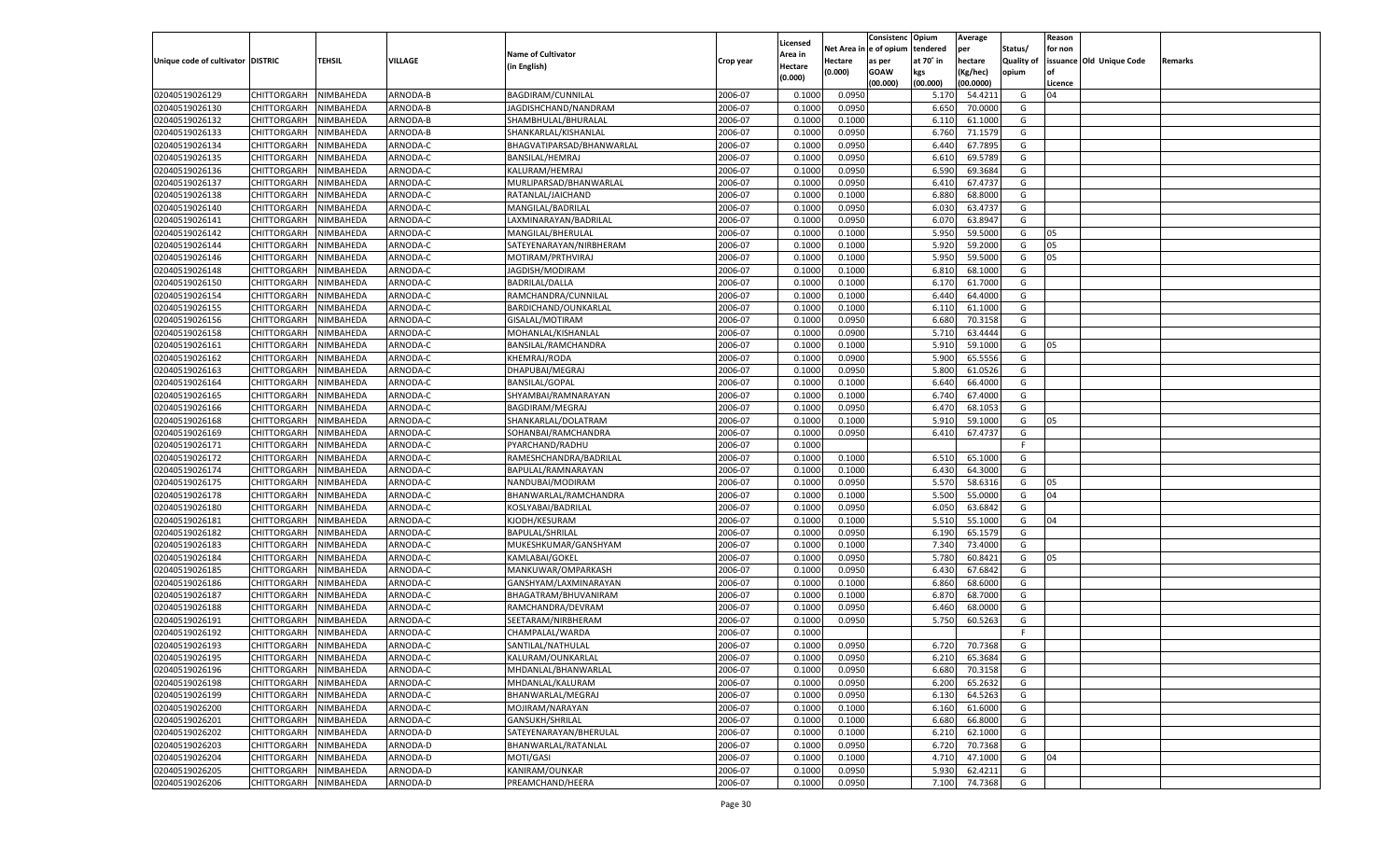|                                   |                       |                        |          |                           |                    |                           |                  | Consistenc  | Opium         | Average            |                   | Reason  |                          |         |
|-----------------------------------|-----------------------|------------------------|----------|---------------------------|--------------------|---------------------------|------------------|-------------|---------------|--------------------|-------------------|---------|--------------------------|---------|
|                                   |                       |                        |          | <b>Name of Cultivator</b> |                    | Licensed                  | Net Area         | e of opium  | tendered      | per                | Status/           | for non |                          |         |
| Unique code of cultivator DISTRIC |                       | <b>TEHSIL</b>          | VILLAGE  | (in English)              | Crop year          | <b>Area in</b><br>Hectare | Hectare          | as per      | at 70° in     | hectare            | <b>Quality of</b> |         | issuance Old Unique Code | Remarks |
|                                   |                       |                        |          |                           |                    | (0.000)                   | (0.000)          | <b>GOAW</b> | kgs           | (Kg/hec)           | opium             |         |                          |         |
|                                   |                       |                        |          |                           |                    |                           |                  | (00.000)    | (00.000)      | (00.0000)          |                   | Licence |                          |         |
| 02040519026208                    | CHITTORGARH           | NIMBAHEDA              | ARNODA-D | RADHESHYAM/BHANWARLAL     | 2006-07            | 0.1000                    | 0.0950           |             | 6.480         | 68.210             | G                 |         |                          |         |
| 02040519026209                    | CHITTORGARH           | NIMBAHEDA              | ARNODA-D | RUPA/BHAGVAN              | 2006-07            | 0.1000                    | 0.1000           |             | 6.83          | 68.3000            | G                 |         |                          |         |
| 02040519026211                    | CHITTORGARH           | NIMBAHEDA              | ARNODA-D | NANDUBAI/OUNKARLAL        | 2006-07            | 0.1000                    | 0.0950           |             | 5.800         | 61.0526            | G                 |         |                          |         |
| 02040519026212                    | CHITTORGARH           | NIMBAHEDA              | ARNODA-D | NIRBHERAM/NARAYAN         | 2006-07            | 0.1000                    | 0.0950           |             | 6.08          | 64.0000            | G                 |         |                          |         |
| 02040519026213                    | CHITTORGARH           | NIMBAHEDA              | ARNODA-D | BAGDIRAM/SUKHDEV          | 2006-07            | 0.1000                    | 0.0950           |             | 6.23          | 65.5789            | G                 |         |                          |         |
| 02040519026214                    | CHITTORGARH           | NIMBAHEDA              | ARNODA-D | NANDLAL/BHERULAL          | 2006-07            | 0.1000                    | 0.1000           |             | 6.990         | 69.9000            | G                 |         |                          |         |
| 02040519026216                    | CHITTORGARH           | NIMBAHEDA              | ARNODA-D | MANGILAL/NARAYAN          | 2006-07            | 0.1000                    | 0.1000           |             | 6.200         | 62.0000            | G                 |         |                          |         |
| 02040519026217                    | CHITTORGARH           | NIMBAHEDA              | ARNODA-D | NANDA/NARAYAN             | 2006-07            | 0.1000                    | 0.1000           |             | 6.140         | 61.4000            | G                 |         |                          |         |
| 02040519026218                    | CHITTORGARH           | NIMBAHEDA              | ARNODA-D | SOBHARAM/MEGRAJ           | 2006-07            | 0.1000                    |                  |             |               |                    | F.                |         |                          |         |
| 02040519026219                    | CHITTORGARH           | NIMBAHEDA              | ARNODA-D | NARAYAN/KANIRAM           | 2006-07            | 0.1000                    | 0.0950           |             | 6.550         | 68.947             | G                 |         |                          |         |
| 02040519026220                    | CHITTORGARH           | NIMBAHEDA              | ARNODA-D | PARU/TULSIRAM             | 2006-07            | 0.1000                    | 0.1000           | 43.74       | 1.473         | 14.7300            | -1                | 02      |                          |         |
| 02040519026221                    | CHITTORGARH           | NIMBAHEDA              | ARNODA-D | BADAMIBAI/PYARA           | 2006-07            | 0.1000                    | 0.1000           |             | 6.360         | 63.6000            | G                 |         |                          |         |
| 02040519026222                    | CHITTORGARH           | NIMBAHEDA              | ARNODA-D | GOPILAL/RAMLAL            | 2006-07            | 0.1000                    |                  |             |               |                    | F.                |         |                          |         |
| 02040519026223                    | CHITTORGARH           | NIMBAHEDA              | ARNODA-D | KANKMAL/PRTHVIRAJ         | 2006-07            | 0.1000                    | 0.1000           |             | 6.790         | 67.9000            | G                 |         |                          |         |
| 02040519026225                    | CHITTORGARH           | NIMBAHEDA              | ARNODA-D | NANDA/NANA                | 2006-07            | 0.1000                    | 0.1000           |             | 6.410         | 64.1000            | G                 |         |                          |         |
| 02040519026226                    | CHITTORGARH           | NIMBAHEDA              | ARNODA-D | MOHANLAL/HEERALAL         | 2006-07            | 0.1000                    |                  |             |               |                    | F.                |         |                          |         |
| 02040519026227                    | CHITTORGARH           | NIMBAHEDA              | ARNODA-D | KALU/HEERA                | 2006-07            | 0.1000                    | 0.1000           |             | 5.940         | 59.4000            | G                 |         |                          |         |
| 02040519026230                    | CHITTORGARH           | NIMBAHEDA              | ARNODA-D | NANDUBAI/CUNNILAL         | 2006-07            | 0.1000                    | 0.1000           |             | 6.27          | 62.7000            | G                 |         |                          |         |
| 02040519026231                    | CHITTORGARH           | NIMBAHEDA              | ARNODA-D | NARMDABAI/CHENRAM         | 2006-07            | 0.1000                    | 0.1000           |             | 6.100         | 61.0000            | G                 |         |                          |         |
| 02040519026232                    | CHITTORGARH           | NIMBAHEDA              | ARNODA-D | MODIBAI/NATHU             | 2006-07            | 0.1000                    | 0.1000           |             | 6.170         | 61.7000            | G                 |         |                          |         |
| 02040519026233                    | CHITTORGARH           | NIMBAHEDA              | ARNODA-D | MANGILAL/KOJU             | 2006-07            | 0.1000                    | 0.1000           |             | 5.410         | 54.1000            | G                 | 04      |                          |         |
| 02040519026236                    | CHITTORGARH           | NIMBAHEDA              | ARNODA-D | BHUVANIRAM/KALURAM        | 2006-07            | 0.1000                    | 0.1000           |             | 6.470         | 64.7000            | G                 |         |                          |         |
| 02040519026238                    | CHITTORGARH           | NIMBAHEDA              | ARNODA-D | DALU/PYARA                | 2006-07            | 0.1000                    | 0.1000           |             | 6.700         | 67.0000            | G                 |         |                          |         |
| 02040519026239                    | CHITTORGARH           | NIMBAHEDA              | ARNODA-D | DALU/BHERA                | 2006-07            | 0.1000                    | 0.1000           |             | 5.900         | 59.0000            | G                 |         |                          |         |
| 02040519026241                    | CHITTORGARH           | NIMBAHEDA              | ARNODA-D | DEVRAM/KALU               | 2006-07            | 0.1000                    |                  |             |               |                    | F                 |         |                          |         |
| 02040519026242                    | CHITTORGARH           | NIMBAHEDA              | ARNODA-D | <b>BHAGIRTH/RADHU</b>     | 2006-07            | 0.1000                    | 0.1000           |             | 7.070         | 70.7000            | G                 |         |                          |         |
| 02040519026243                    | CHITTORGARH           | NIMBAHEDA              | ARNODA-D | HEERALAL/SUHAGIBAI        | 2006-07            | 0.1000                    | 0.1000           |             | 6.240         | 62.4000            | G                 |         |                          |         |
| 02040519026245                    | CHITTORGARH           | NIMBAHEDA              | ARNODA-D | NANDUBAI/OUNKAR (BHADA)   | 2006-07            | 0.1000                    | 0.1000           |             | 6.220         | 62.2000            | G                 |         |                          |         |
| 02040519026247                    | CHITTORGARH           | NIMBAHEDA              | ARNODA-D | MANGILAL/TEJA             | 2006-07            | 0.1000                    |                  |             |               |                    | F                 |         |                          |         |
| 02040519026253                    | CHITTORGARH           | NIMBAHEDA              | ARNODA-D | MHDANLAL/BHAGIRTH         | 2006-07            | 0.1000                    | 0.1000           |             | 7.190         | 71.9000            | G                 |         |                          |         |
| 02040519026255                    | CHITTORGARH           | NIMBAHEDA              | ARNODA-D | BANSILAL/BADRILAL         | 2006-07            | 0.1000                    | 0.0950           |             | 6.390         | 67.2632            | G                 |         |                          |         |
| 02040519026257                    | CHITTORGARH           | NIMBAHEDA              | ARNODA-D | BAGDIRAM/MODIRAM          | 2006-07            | 0.1000                    |                  |             |               |                    | F.                |         |                          |         |
| 02040519026258                    | CHITTORGARH           | NIMBAHEDA              | ARNODA-D | RATANLAL/NANURAM          | 2006-07            | 0.1000                    | 0.1000           |             | 6.830         | 68.3000            | G                 |         |                          |         |
| 02040519026259                    | CHITTORGARH           | NIMBAHEDA              | ARNODA-D | MOHMADHUSAN/FAKIR M       | 2006-07            | 0.1000                    | 0.1000           |             | 5.810         | 58.1000            | G                 |         |                          |         |
| 02040519026260                    | CHITTORGARH           | NIMBAHEDA              | ARNODA-D | PRTHVIRAJ/NARAYAN         | 2006-07            | 0.1000                    | 0.1000           |             | 6.510         | 65.1000            | G                 |         |                          |         |
| 02040519026261                    | CHITTORGARH           | NIMBAHEDA              | ARNODA-D | KAVARLAL/MANGILAL         | 2006-07            | 0.1000                    | 0.1000           |             | 6.460         | 64.6000            | G                 |         |                          |         |
| 02040519026262                    | CHITTORGARH           | NIMBAHEDA              | ARNODA-D | SANTILAL/DEVRAM           | 2006-07            | 0.1000                    | 0.0950           |             | 5.920         | 62.3158            | G                 |         |                          |         |
| 02040519026263                    | CHITTORGARH           | NIMBAHEDA              | ARNODA-D | BALARAM/BAGDIRAM          | 2006-07            | 0.1000                    | 0.0950           |             | 6.450         | 67.8947            | G                 |         |                          |         |
| 02040519026264                    | CHITTORGARH           | NIMBAHEDA              | ARNODA-D | RAMCHANDRA/BHAGIRTH       | 2006-07            | 0.1000                    | 0.1000           |             | 6.800         | 68.0000            | G                 |         |                          |         |
| 02040519026265                    | CHITTORGARH           | NIMBAHEDA              | ARNODA-D | BANSILAL/MODIRAM          | 2006-07            | 0.1000                    | 0.0950           |             | 5.050         | 53.1579            | G                 | 04      |                          |         |
| 02040519026266                    | CHITTORGARH           | NIMBAHEDA              | ARNODA-D | GOPALLAL/KANIRAM          | 2006-07            | 0.1000                    | 0.1000           |             | 6.860         | 68.6000            | G                 |         |                          |         |
| 02040519026268                    |                       |                        | ARNODA-D | <b>BANSILAL/DEVRAM</b>    | 2006-07            |                           |                  |             |               | 64.5263            | G                 |         |                          |         |
|                                   | CHITTORGARH           | NIMBAHEDA<br>NIMBAHEDA | ARNODA-D | UDHERAM/PREAMCHAND        |                    | 0.1000                    | 0.0950           |             | 6.130         |                    |                   |         |                          |         |
| 02040519026271                    | CHITTORGARH           |                        |          |                           | 2006-07            | 0.1000                    | 0.0850           |             | 5.700<br>6.21 | 67.0588            | G                 |         |                          |         |
| 02040519026272                    | CHITTORGARH           | NIMBAHEDA<br>NIMBAHEDA | ARNODA-D | NARNDARASINGH/MEGSINGH    | 2006-07<br>2006-07 | 0.1000                    | 0.1000<br>0.1000 |             |               | 62.1000<br>62.7000 | G                 | 05      |                          |         |
| 02040519026273                    | CHITTORGARH           |                        | ARNODA-D | DALLICHAND/PYARCHAND      |                    | 0.1000                    |                  |             | 6.270         |                    | G                 |         |                          |         |
| 02040519026274                    | CHITTORGARH NIMBAHEDA |                        | ARNODA-D | RAMESHCHANDRA/MEGRAJ      | 2006-07            | 0.1000                    | 0.0950           |             | 6.500         | 68.4211            | G                 |         |                          |         |
| 02040519026277                    | <b>CHITTORGARH</b>    | NIMBAHEDA              | ARNODA-D | NYAJYUKHAN/SULTANKHAN     | 2006-07            | 0.1000                    |                  |             |               |                    | -F                |         |                          |         |
| 02040519026278                    | CHITTORGARH           | NIMBAHEDA              | ARNODA-D | SHANKARLAL/BAGDIRAM       | 2006-07            | 0.1000                    | 0.1000           |             | 7.090         | 70.9000            | G                 |         |                          |         |
| 02040519026279                    | <b>CHITTORGARH</b>    | NIMBAHEDA              | ARNODA-D | OMPARKASH/BADRILAL        | 2006-07            | 0.1000                    | 0.0950           |             | 6.370         | 67.0526            | G                 |         |                          |         |
| 02040519026280                    | <b>CHITTORGARH</b>    | NIMBAHEDA              | ARNODA-D | SAFHIRMOHMAD/HEDARSHA     | 2006-07            | 0.1000                    | 0.1000           |             | 6.050         | 60.5000            | G                 |         |                          |         |
| 02040519026281                    | <b>CHITTORGARH</b>    | NIMBAHEDA              | ARNODA-D | DALCHAND/OUNKARLAL        | 2006-07            | 0.1000                    | 0.0950           |             | 5.820         | 61.2632            | G                 |         |                          |         |
| 02040519026282                    | <b>CHITTORGARH</b>    | NIMBAHEDA              | ARNODA-D | OMPARKASH/BAGDIRAM        | 2006-07            | 0.1000                    | 0.1000           |             | 6.260         | 62.6000            | G                 |         |                          |         |
| 02040519026284                    | <b>CHITTORGARH</b>    | NIMBAHEDA              | ARNODA-D | SOBHARAM/BHANWARLAL       | 2006-07            | 0.1000                    | 0.1000           |             | 5.830         | 58.3000            | G                 |         |                          |         |
| 02040519026285                    | CHITTORGARH           | NIMBAHEDA              | ARNODA-D | KISHANLAL/PYARCHAND       | 2006-07            | 0.1000                    | 0.1000           |             | 6.760         | 67.6000            | G                 |         |                          |         |
| 02040519026286                    | <b>CHITTORGARH</b>    | NIMBAHEDA              | ARNODA-D | JAGDISHCHAND/MOHANLAL     | 2006-07            | 0.1000                    |                  |             |               |                    | F                 |         |                          |         |
| 02040519026288                    | CHITTORGARH           | NIMBAHEDA              | ARNODA-D | KELASHCHANDRA/RAMLAL      | 2006-07            | 0.1000                    | 0.1000           |             | 6.170         | 61.7000            | G                 |         |                          |         |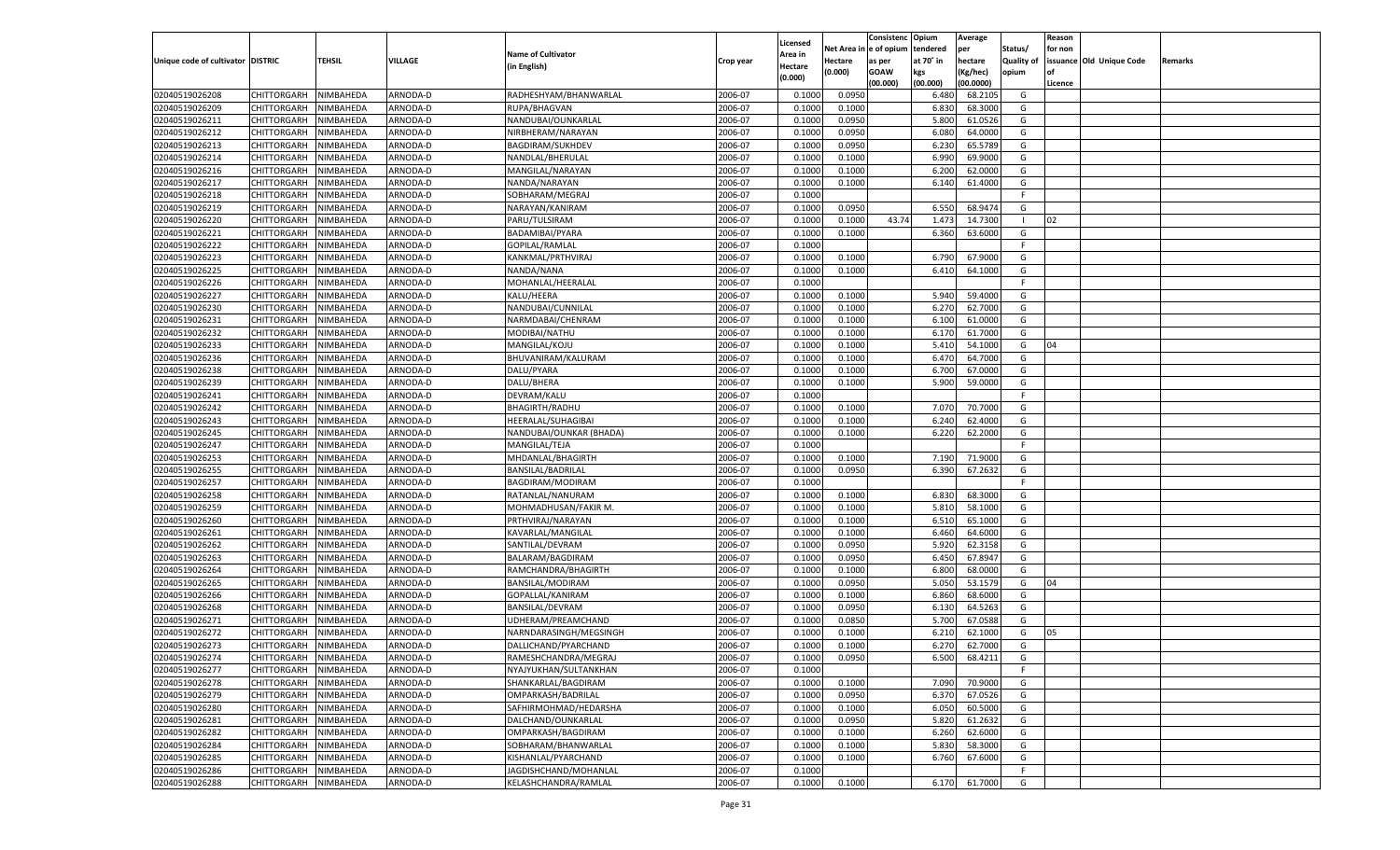|                                   |                       |           |                      |                           |           |                     |             | Consistenc    | Opium     | Average   |            | Reason  |                          |         |
|-----------------------------------|-----------------------|-----------|----------------------|---------------------------|-----------|---------------------|-------------|---------------|-----------|-----------|------------|---------|--------------------------|---------|
|                                   |                       |           |                      | <b>Name of Cultivator</b> |           | Licensed<br>Area in | Net Area iı | n  e of opium | tendered  | per       | Status/    | for non |                          |         |
| Unique code of cultivator DISTRIC |                       | TEHSIL    | <b>VILLAGE</b>       | (in English)              | Crop year | Hectare             | Hectare     | as per        | at 70° in | hectare   | Quality of |         | issuance Old Unique Code | Remarks |
|                                   |                       |           |                      |                           |           | (0.000)             | (0.000)     | <b>GOAW</b>   | kgs       | (Kg/hec)  | opium      |         |                          |         |
|                                   |                       |           |                      |                           |           |                     |             | (00.000)      | (00.000)  | (00.0000) |            | Licence |                          |         |
| 02040519026289                    | CHITTORGARH           | NIMBAHEDA | ARNODA-D             | OUNKARLAL/CUNNILAL        | 2006-07   | 0.1000              | 0.0950      |               | 6.27      | 66.0000   | G          |         |                          |         |
| 02040519026290                    | CHITTORGARH           | NIMBAHEDA | ARNODA-D             | BHGVATRAM/CHAMPALAL       | 2006-07   | 0.1000              | 0.1000      |               | 6.330     | 63.3000   | G          |         |                          |         |
| 02040519026291                    | CHITTORGARH           | NIMBAHEDA | ARNODA-D             | RAMLAL/RUPLAL             | 2006-07   | 0.1000              | 0.1000      |               | 6.220     | 62.2000   | G          |         |                          |         |
| 02040519026292                    | CHITTORGARH           | NIMBAHEDA | ARNODA-D             | SOHANLAL/BANSILAL         | 2006-07   | 0.1000              | 0.0950      |               | 6.740     | 70.9474   | G          |         |                          |         |
| 02040519026295                    | CHITTORGARH           | NIMBAHEDA | ARNODA-D             | MOHANLAL/PYARCHAND        | 2006-07   | 0.1000              | 0.1000      |               | 6.160     | 61.6000   | G          |         |                          |         |
| 02040519026296                    | CHITTORGARH           | NIMBAHEDA | ARNODA-D             | KELASHCHAND/MANGILAL      | 2006-07   | 0.1000              | 0.0950      |               | 6.440     | 67.7895   | G          |         |                          |         |
| 02040519026297                    | CHITTORGARH           | NIMBAHEDA | ARNODA-D             | PARBHULAL/NARAYAN         | 2006-07   | 0.1000              | 0.1000      |               | 6.420     | 64.2000   | G          |         |                          |         |
| 02040519026299                    | CHITTORGARH           | NIMBAHEDA | ARNODA-D             | SHIVNARAYAN/KISHANLAL     | 2006-07   | 0.1000              | 0.0800      |               | 4.970     | 62.1250   | G          |         |                          |         |
| 02040519026304                    | CHITTORGARH           | NIMBAHEDA | ARNODA-D             | HMERSINGH/MEGSINGH        | 2006-07   | 0.1000              | 0.1000      |               | 6.880     | 68.8000   | G          |         |                          |         |
| 02040519026305                    | CHITTORGARH           | NIMBAHEDA | ARNODA-D             | PIRMOHMAD/FAKIRMOHMAD     | 2006-07   | 0.1000              | 0.1000      |               | 6.240     | 62.4000   | G          |         |                          |         |
| 02040519026308                    | CHITTORGARH           | NIMBAHEDA | ARNODA-D             | <b>BANSILAL/RADHUJI</b>   | 2006-07   | 0.1000              | 0.1000      |               | 6.750     | 67.5000   | G          |         |                          |         |
| 02040519026309                    | CHITTORGARH           | NIMBAHEDA | ARNODA-D             | BHERULAL/MODIRAM          | 2006-07   | 0.1000              |             |               |           |           | E          |         |                          |         |
| 02040519026311                    | CHITTORGARH           | NIMBAHEDA | ARNODA-D             | CHTRBHUJ/KISHANLAL        | 2006-07   | 0.1000              | 0.0950      |               | 6.150     | 64.7368   | G          |         |                          |         |
| 02040519026313                    | CHITTORGARH           | NIMBAHEDA | ARNODA-A             | GOPAL/BANSILAL            | 2006-07   | 0.1000              | 0.0950      |               | 6.560     | 69.0526   | G          |         |                          |         |
| 02040519026314                    | CHITTORGARH           | NIMBAHEDA | ARNODA-B             | ISMAILSHA/HEDARSHA        | 2006-07   | 0.1000              |             |               |           |           | F.         |         |                          |         |
| 02040519026315                    | CHITTORGARH           | NIMBAHEDA | ARNODA-B             | GOVINDRAM/DALLICHAND      | 2006-07   | 0.1000              | 0.1000      |               | 6.550     | 65.5000   | G          |         |                          |         |
| 02040519026316                    | CHITTORGARH           | NIMBAHEDA | ARNODA-B             | NANDLAL/PRTHVIRAJ         | 2006-07   | 0.1000              | 0.0950      |               | 6.960     | 73.2632   | G          |         |                          |         |
| 02040519026324                    | CHITTORGARH           | NIMBAHEDA | ARNODA-B             | FULCHAND/BARDA            | 2006-07   | 0.1000              | 0.0950      |               | 6.450     | 67.8947   | G          |         |                          |         |
| 02040519026322                    | CHITTORGARH           | NIMBAHEDA | ARNODA-B             | BALURAM/HUKMICHAND        | 2006-07   | 0.1000              | 0.1000      |               | 6.720     | 67.2000   | G          |         |                          |         |
| 02040519026323                    | CHITTORGARH           | NIMBAHEDA | ARNODA-B             | SHRILAL/SHAMBHULAL        | 2006-07   | 0.1000              | 0.1000      |               | 6.180     | 61.8000   | G          |         |                          |         |
| 02040519026325                    | CHITTORGARH           | NIMBAHEDA | ARNODA-B             | RADHESHYAM/CUNNILAL       | 2006-07   | 0.1000              | 0.1000      |               | 6.150     | 61.5000   | G          |         |                          |         |
| 02040519026326                    | CHITTORGARH           | NIMBAHEDA | ARNODA-B             | JANKILAL/GISALAL          | 2006-07   | 0.1000              | 0.0900      |               | 5.840     | 64.8889   | G          |         |                          |         |
| 02040519026328                    | CHITTORGARH           | NIMBAHEDA | ARNODA-B             | BADRILAL/BHURALI          | 2006-07   | 0.1000              | 0.1000      |               | 6.200     | 62.0000   | G          |         |                          |         |
| 02040519026329                    | CHITTORGARH           | NIMBAHEDA | ARNODA-B             | JAGDISHCHAND/TEKCHAND     | 2006-07   | 0.1000              | 0.1000      |               | 6.170     | 61.7000   | G          |         |                          |         |
| 02040519026330                    | CHITTORGARH           | NIMBAHEDA | ARNODA-B             | RAMPARSHAD/DEVRAM         | 2006-07   | 0.1000              | 0.1000      |               | 6.410     | 64.1000   | G          |         |                          |         |
| 02040519026317                    | CHITTORGARH           | NIMBAHEDA | ARNODA-B             | KALURAM/RADHU             | 2006-07   | 0.1000              | 0.1000      |               | 6.680     | 66.8000   | G          |         |                          |         |
| 02040519026331                    | CHITTORGARH           | NIMBAHEDA | ARNODA-C             | NANDLAL/MOHANLAL          | 2006-07   | 0.1000              |             |               |           |           | F.         |         |                          |         |
| 02040519026332                    | CHITTORGARH           | NIMBAHEDA | ARNODA-C             | KHEMRAJ/DALURAM           | 2006-07   | 0.1000              | 0.0950      |               | 6.120     | 64.4211   | G          |         |                          |         |
| 02040519026334                    | CHITTORGARH           | NIMBAHEDA | ARNODA-C             | CHANDMAL/SATEHYENARAYAN   | 2006-07   | 0.1000              | 0.1000      |               | 6.380     | 63.8000   | G          |         |                          |         |
| 02040519027005                    | CHITTORGARH           | NIMBAHEDA | <b>BADOLIGHATA-A</b> | GASI/KHEMRAJ              | 2006-07   | 0.1000              | 0.0950      |               | 6.250     | 65.7895   | G          |         |                          |         |
| 02040519027006                    | CHITTORGARH           | NIMBAHEDA | <b>BADOLIGHATA-A</b> | GAMNDIRAM/KISHANRAM       | 2006-07   | 0.1000              | 0.1000      |               | 6.360     | 63.6000   | G          |         |                          |         |
| 02040519027009                    | CHITTORGARH           | NIMBAHEDA | <b>BADOLIGHATA-A</b> | <b>BHOLIRAM/OUNKAR</b>    | 2006-07   | 0.1000              | 0.1000      |               | 5.400     | 54.0000   | G          | 04      |                          |         |
| 02040519027012                    | CHITTORGARH           | NIMBAHEDA | <b>BADOLIGHATA-A</b> | NATHUDAS/RADHUDAS         | 2006-07   | 0.1000              | 0.1000      |               | 6.180     | 61.8000   | G          |         |                          |         |
| 02040519027014                    | CHITTORGARH           | NIMBAHEDA | <b>BADOLIGHATA-A</b> | ANOPIBAI/KISHANLAL        | 2006-07   | 0.1000              | 0.1000      |               | 6.23      | 62.3000   | G          |         |                          |         |
| 02040519027015                    |                       |           |                      |                           | 2006-07   | 0.1000              | 0.1000      |               | 6.260     | 62.6000   | G          |         |                          |         |
| 02040519027024                    | CHITTORGARH           | NIMBAHEDA | <b>BADOLIGHATA-A</b> | BHANWARLAL/BHAGIRTH       | 2006-07   | 0.1000              | 0.1000      |               | 6.530     | 65.3000   | G          |         |                          |         |
|                                   | CHITTORGARH           | NIMBAHEDA | <b>BADOLIGHATA-A</b> | CHENRAM/NARAYAN           | 2006-07   |                     |             |               |           | 71.7895   |            |         |                          |         |
| 02040519027028                    | CHITTORGARH           | NIMBAHEDA | <b>BADOLIGHATA-A</b> | LABHCHAND/BHAGVAN SUTHAR  |           | 0.1000              | 0.0950      |               | 6.820     |           | G          |         |                          |         |
| 02040519027030                    | CHITTORGARH           | NIMBAHEDA | <b>BADOLIGHATA-A</b> | GIRDHARI/MANA             | 2006-07   | 0.1000              | 0.1000      |               | 6.940     | 69.4000   | G          |         |                          |         |
| 02040519027032                    | CHITTORGARH           | NIMBAHEDA | <b>BADOLIGHATA-A</b> | PREAMDAS/BANSIDAS         | 2006-07   | 0.1000              | 0.1000      |               | 6.750     | 67.5000   | G          |         |                          |         |
| 02040519027033                    | CHITTORGARH           | NIMBAHEDA | <b>BADOLIGHATA-A</b> | AMBHALAL/CHTRBHUJ         | 2006-07   | 0.1000              | 0.1000      |               | 6.330     | 63.3000   | G          |         |                          |         |
| 02040519027038                    | CHITTORGARH           | NIMBAHEDA | <b>BADOLIGHATA-A</b> | HULASIBAI/DHARMCHAND      | 2006-07   | 0.1000              | 0.1000      |               | 6.930     | 69.3000   | G          |         |                          |         |
| 02040519027056                    | CHITTORGARH           | NIMBAHEDA | <b>BADOLIGHATA-A</b> | RATANLAL/PARBHULAL        | 2006-07   | 0.1000              | 0.1000      |               | 4.519     | 45.1900   | - 1        | 02      |                          |         |
| 02040519027059                    | CHITTORGARH           | NIMBAHEDA | <b>BADOLIGHATA-A</b> | SAGARMAL/GISALAL          | 2006-07   | 0.1000              | 0.0950      |               | 6.120     | 64.4211   | G          |         |                          |         |
| 02040519027075                    | CHITTORGARH           | NIMBAHEDA | <b>BADOLIGHATA-A</b> | PARVATIBAI/GOTTU          | 2006-07   | 0.1000              | 0.0950      |               | 6.150     | 64.7368   | G          |         |                          |         |
| 02040519027078                    | CHITTORGARH           | NIMBAHEDA | <b>BADOLIGHATA-A</b> | GISIBAI/BALDEV            | 2006-07   | 0.1000              | 0.1000      |               | 6.530     | 65.3000   | G          |         |                          |         |
| 02040519027079                    | CHITTORGARH NIMBAHEDA |           | <b>BADOLIGHATA-A</b> | BHERULAL/BHANWARLAL       | 2006-07   | 0.1000              | 0.1000      |               | 6.270     | 62.7000   | G          |         |                          |         |
| 02040519027080                    | <b>CHITTORGARH</b>    | NIMBAHEDA | BADOLIGHATA-B        | SHANKARLAL/UDHA           | 2006-07   | 0.1000              | 0.0950      |               | 6.970     | 73.3684   | G          |         |                          |         |
| 02040519027081                    | CHITTORGARH           | NIMBAHEDA | BADOLIGHATA-B        | SOHANLAL/BALDEV           | 2006-07   | 0.1000              | 0.1000      |               | 7.560     | 75.6000   | G          |         |                          |         |
| 02040519027082                    | CHITTORGARH           | NIMBAHEDA | BADOLIGHATA-B        | BHERULAL/KASIRAM          | 2006-07   | 0.1000              | 0.1000      |               | 6.340     | 63.4000   | G          |         |                          |         |
| 02040519027083                    | CHITTORGARH           | NIMBAHEDA | <b>BADOLIGHATA-B</b> | BHURA/BHUVANA             | 2006-07   | 0.1000              | 0.1000      |               | 6.780     | 67.8000   | G          |         |                          |         |
| 02040519027084                    | CHITTORGARH           | NIMBAHEDA | BADOLIGHATA-B        | OMPARKASH/SOHANIBAI       | 2006-07   | 0.1000              | 0.1000      |               | 7.310     | 73.1000   | G          |         |                          |         |
| 02040519027085                    | CHITTORGARH           | NIMBAHEDA | BADOLIGHATA-B        | SUHAGIBAI/NATHU           | 2006-07   | 0.1000              | 0.0950      |               | 6.830     | 71.8947   | G          |         |                          |         |
| 02040519027086                    | <b>CHITTORGARH</b>    | NIMBAHEDA | <b>BADOLIGHATA-B</b> | BARDICHAND/DEVA           | 2006-07   | 0.1000              | 0.0950      |               | 5.520     | 58.1053   | G          |         |                          |         |
| 02040519027093                    | CHITTORGARH           | NIMBAHEDA | BADOLIGHATA-B        | MULCHAND/BHANA            | 2006-07   | 0.1000              | 0.1000      |               | 6.550     | 65.5000   | G          |         |                          |         |
| 02040519027095                    | CHITTORGARH           | NIMBAHEDA | BADOLIGHATA-B        | RATANLAL/SHANKARLAL       | 2006-07   | 0.1000              | 0.1000      |               | 6.910     | 69.1000   | G          |         |                          |         |
| 02040519027096                    | <b>CHITTORGARH</b>    | NIMBAHEDA | BADOLIGHATA-B        | DEVILAL/MEGRAJ            | 2006-07   | 0.1000              | 0.1000      |               | 6.820     | 68.2000   | G          |         |                          |         |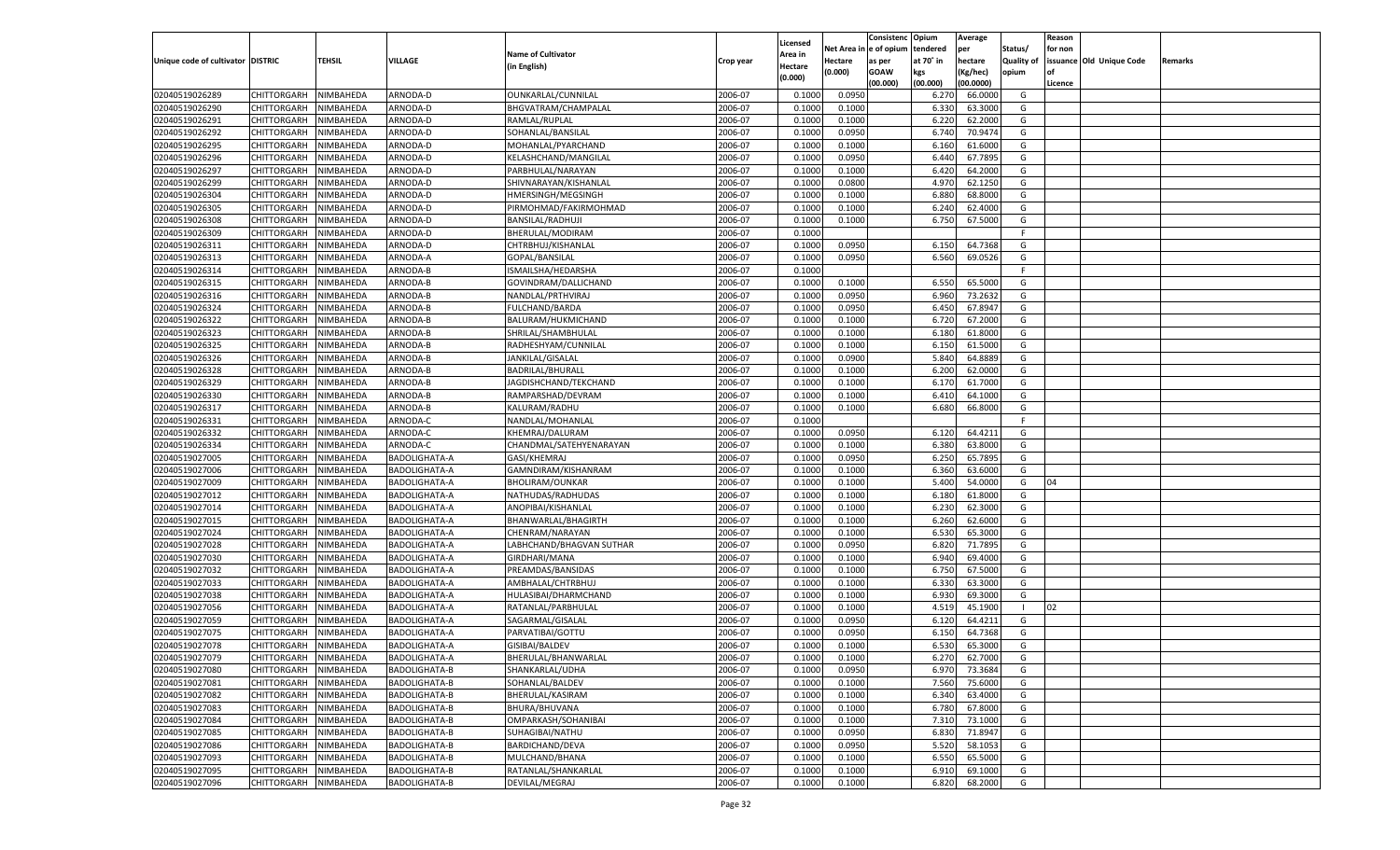|                                   |                    |           |                      |                              |           |          |             | Consistenc    | Opium     | Average   |            | Reason  |                          |                    |
|-----------------------------------|--------------------|-----------|----------------------|------------------------------|-----------|----------|-------------|---------------|-----------|-----------|------------|---------|--------------------------|--------------------|
|                                   |                    |           |                      |                              |           | Licensed | Net Area iı | n  e of opium | tendered  | per       | Status/    | for non |                          |                    |
| Unique code of cultivator DISTRIC |                    | TEHSIL    | <b>VILLAGE</b>       | <b>Name of Cultivator</b>    | Crop year | Area in  | Hectare     | as per        | at 70° in | hectare   | Quality of |         | issuance Old Unique Code | Remarks            |
|                                   |                    |           |                      | (in English)                 |           | Hectare  | (0.000)     | <b>GOAW</b>   | kgs       | (Kg/hec)  | opium      |         |                          |                    |
|                                   |                    |           |                      |                              |           | (0.000)  |             | (00.000)      | (00.000)  | (00.0000) |            | Licence |                          |                    |
| 02040519027097                    | CHITTORGARH        | NIMBAHEDA | <b>BADOLIGHATA-B</b> | DHAPUBAI/BHAGVAN             | 2006-07   | 0.1000   | 0.1000      |               | 6.840     | 68.4000   | G          |         |                          |                    |
| 02040519027099                    | CHITTORGARH        | NIMBAHEDA | <b>BADOLIGHATA-B</b> | FAKIRCHAND/NARAYAN           | 2006-07   | 0.1000   | 0.1000      |               | 6.590     | 65.9000   | G          |         |                          |                    |
| 02040519027102                    | CHITTORGARH        | NIMBAHEDA | <b>BADOLIGHATA-B</b> | UMASHANKAR/MOHANLAL          | 2006-07   | 0.1000   | 0.1000      |               | 6.670     | 66.7000   | G          |         |                          |                    |
| 02040519027103                    | CHITTORGARH        | NIMBAHEDA | <b>BADOLIGHATA-B</b> | BHANWARLAL/CUNA              | 2006-07   | 0.1000   | 0.1000      |               | 5.120     | 51.2000   | G          | 04      |                          |                    |
| 02040519027106                    | CHITTORGARH        | NIMBAHEDA | <b>BADOLIGHATA-B</b> | LALCHAND/BHANA               | 2006-07   | 0.1000   | 0.1000      |               | 6.910     | 69.1000   | G          |         |                          |                    |
| 02040519027107                    | CHITTORGARH        | NIMBAHEDA | <b>BADOLIGHATA-B</b> | <b>OUNKAR/BHERA</b>          | 2006-07   | 0.1000   | 0.1000      |               | 6.580     | 65.8000   | G          |         |                          |                    |
| 02040519027111                    | CHITTORGARH        | NIMBAHEDA | <b>BADOLIGHATA-B</b> | WARDIBAI/SHANKARLAL          | 2006-07   | 0.1000   | 0.1000      |               | 5.620     | 56.2000   | G          |         |                          |                    |
| 02040519027117                    | CHITTORGARH        | NIMBAHEDA | <b>BADOLIGHATA-B</b> | BHANWARLAL/RAMA              | 2006-07   | 0.1000   | 0.1000      |               | 4.630     | 46.3000   | G          | 04      |                          |                    |
| 02040519027119                    | CHITTORGARH        | NIMBAHEDA | <b>BADOLIGHATA-B</b> | KELASHCHANDRA/SOHANLAL       | 2006-07   | 0.1000   | 0.1000      |               | 6.820     | 68.2000   | G          |         |                          |                    |
|                                   |                    |           |                      |                              | 2006-07   |          |             |               |           | 77.2632   | G          |         |                          |                    |
| 02040519027121                    | CHITTORGARH        | NIMBAHEDA | <b>BADOLIGHATA-B</b> | SHAMBHULAL/KASIRAM           |           | 0.1000   | 0.0950      |               | 7.340     |           |            |         |                          |                    |
| 02040519027122                    | CHITTORGARH        | NIMBAHEDA | <b>BADOLIGHATA-B</b> | PARSHRAM/SHAMBHULAL          | 2006-07   | 0.1000   | 0.1000      |               | 7.880     | 78.8000   | G          |         |                          |                    |
| 02040519027123                    | CHITTORGARH        | NIMBAHEDA | <b>BADOLIGHATA-B</b> | GANGARAM/CUNA                | 2006-07   | 0.1000   | 0.1000      |               | 6.860     | 68.6000   | G          |         |                          |                    |
| 02040519027125                    | CHITTORGARH        | NIMBAHEDA | <b>BADOLIGHATA-B</b> | KISHANLAL/NANDA              | 2006-07   | 0.1000   | 0.1000      |               | 6.860     | 68.6000   | G          |         |                          |                    |
| 02040519027126                    | CHITTORGARH        | NIMBAHEDA | <b>BADOLIGHATA-B</b> | KANTABAI/AMARSINGH           | 2006-07   | 0.1000   | 0.1000      |               | 5.830     | 58.3000   | G          |         |                          |                    |
| 02040519027127                    | CHITTORGARH        | NIMBAHEDA | <b>BADOLIGHATA-B</b> | MANGILAL/MODA                | 2006-07   | 0.1000   | 0.0950      |               | 5.840     | 61.4737   | G          |         |                          |                    |
| 02040519027131                    | CHITTORGARH        | NIMBAHEDA | BADOLIGHATA-B        | MOHANLAL/RODA                | 2006-07   | 0.1000   | 0.1000      |               | 6.430     | 64.3000   | G          |         |                          |                    |
| 02040519027132                    | CHITTORGARH        | NIMBAHEDA | <b>BADOLIGHATA-B</b> | GASI/UDHA                    | 2006-07   | 0.1000   | 0.1000      |               | 5.530     | 55.3000   | G          | 04      |                          |                    |
| 02040519027133                    | CHITTORGARH        | NIMBAHEDA | BADOLIGHATA-B        | KHEMRAJ/DEVA                 | 2006-07   | 0.1000   | 0.1000      |               | 6.160     | 61.6000   | G          |         |                          |                    |
| 02040519027136                    | CHITTORGARH        | NIMBAHEDA | <b>BADOLIGHATA-B</b> | GERILAL/SHANKARLAL           | 2006-07   | 0.1000   | 0.0950      |               | 6.760     | 71.1579   | G          |         |                          |                    |
| 02040519027140                    | CHITTORGARH        | NIMBAHEDA | BADOLIGHATA-B        | RADHESHYAM/KASIRAM           | 2006-07   | 0.1000   | 0.1000      |               | 6.390     | 63.9000   | G          |         |                          |                    |
| 02040519027141                    | CHITTORGARH        | NIMBAHEDA | <b>BADOLIGHATA-B</b> | SURAJMAL/OMJI                | 2006-07   | 0.1000   | 0.1050      |               | 6.640     | 63.2381   | G          |         |                          |                    |
| 02040519027143                    | CHITTORGARH        | NIMBAHEDA | BADOLIGHATA-B        | MOHANLAL/NARAYAN             | 2006-07   | 0.1000   | 0.0950      |               | 6.170     | 64.9474   | G          |         |                          |                    |
| 02040519027144                    | CHITTORGARH        | NIMBAHEDA | <b>BADOLIGHATA-B</b> | MANGILAL/RAMAJI              | 2006-07   | 0.1000   | 0.1000      |               | 5.900     | 59.0000   | G          |         |                          |                    |
| 02040519027147                    | CHITTORGARH        | NIMBAHEDA | BADOLIGHATA-B        | DOLATRAM/LALCHAND            | 2006-07   | 0.1000   | 0.1000      |               | 6.280     | 62.8000   | G          |         |                          |                    |
| 02040519029023                    | CHITTORGARH        | NIMBAHEDA | BHAVLIYA             | BHANWARLAL/RUPLAL            | 2006-07   | 0.1000   |             |               |           |           | F.         |         |                          | TRANSFER/JAVDA     |
| 02040519029026                    | CHITTORGARH        | NIMBAHEDA | BHAVLIYA             | SHANKARLAL/DAMARLAL          | 2006-07   | 0.1000   | 0.1000      |               | 7.420     | 74.2000   | G          | 01      |                          |                    |
| 02040519029032                    | CHITTORGARH        | NIMBAHEDA | BHAVLIYA             | SATYENARAYAN/SOHANLAL/JITMAL | 2006-07   | 0.1000   | 0.1000      |               | 6.080     | 60.8000   | G          |         |                          | transfer/MANGROL-C |
| 02040519029058                    | CHITTORGARH        | NIMBAHEDA | BHAVLIYA             | SOSARBAI/NARAYANLAL          | 2006-07   | 0.1000   |             |               |           |           | F.         |         |                          | TRANSFER/JAVDA     |
| 02040519029071                    | CHITTORGARH        | NIMBAHEDA | BHAVLIYA             | RATANLAL/RUPA                | 2006-07   | 0.1000   | 0.1000      |               | 4.850     | 48.5000   | G          | 04      |                          |                    |
| 02040519029075                    |                    |           |                      |                              | 2006-07   | 0.1000   | 0.1000      |               | 6.630     | 66.3000   | G          | 01      |                          |                    |
|                                   | CHITTORGARH        | NIMBAHEDA | BHAVLIYA             | AMBHALAL/PARSHRAM            |           |          |             |               |           | 65.9000   | - 1        |         |                          |                    |
| 02040519030002                    | CHITTORGARH        | NIMBAHEDA | BHUJIYAKHEDI         | RANGLAL/MANGILAL             | 2006-07   | 0.1000   | 0.1000      |               | 6.590     |           |            | 02      |                          |                    |
| 02040519030003                    | CHITTORGARH        | NIMBAHEDA | BHUJIYAKHEDI         | DOLATRAM/NANDA               | 2006-07   | 0.1000   |             |               |           |           | F          |         |                          |                    |
| 02040519030004                    | CHITTORGARH        | NIMBAHEDA | BHUJIYAKHEDI         | KASTURIBAI/PARBHULAL         | 2006-07   | 0.1000   | 0.1000      |               | 7.140     | 71.4000   | G          |         |                          |                    |
| 02040519030005                    | CHITTORGARH        | NIMBAHEDA | BHUJIYAKHEDI         | DALLICHAND/NANDA             | 2006-07   | 0.1000   | 0.1000      |               | 6.780     | 67.8000   | G          |         |                          |                    |
| 02040519030006                    | CHITTORGARH        | NIMBAHEDA | BHUJIYAKHEDI         | MATHRIBAI/BHANWARLAL         | 2006-07   | 0.1000   |             |               |           |           | F.         |         |                          |                    |
| 02040519030007                    | CHITTORGARH        | NIMBAHEDA | BHUJIYAKHEDI         | LALIBAI/MOHANLAL             | 2006-07   | 0.1000   | 0.1000      |               | 6.100     | 61.0000   | G          |         |                          |                    |
| 02040519030008                    | CHITTORGARH        | NIMBAHEDA | BHUJIYAKHEDI         | JAGNNATH/SHANKARLAL          | 2006-07   | 0.1000   | 0.1000      |               | 6.160     | 61.6000   | G          |         |                          |                    |
| 02040519030009                    | CHITTORGARH        | NIMBAHEDA | BHUJIYAKHEDI         | PYARCHAND/NANURAM            | 2006-07   | 0.1000   | 0.1000      |               | 6.800     | 68.0000   | G          |         |                          |                    |
| 02040519030011                    | CHITTORGARH        | NIMBAHEDA | BHUJIYAKHEDI         | NANDA/KESURAM                | 2006-07   | 0.1000   | 0.1000      |               | 5.430     | 54.3000   | G          | 04      |                          |                    |
| 02040519030012                    | CHITTORGARH        | NIMBAHEDA | BHUJIYAKHEDI         | MANGILAL/KALU                | 2006-07   | 0.1000   | 0.1000      |               | 6.450     | 64.5000   | G          |         |                          |                    |
| 02040519030016                    | CHITTORGARH        | NIMBAHEDA | BHUJIYAKHEDI         | NIRBHERAM/MADHU              | 2006-07   | 0.1000   | 0.0950      |               | 6.430     | 67.6842   | G          |         |                          |                    |
| 02040519030018                    | CHITTORGARH        | NIMBAHEDA | BHUJIYAKHEDI         | CUNNIBAI/BHAGU               | 2006-07   | 0.1000   | 0.0950      |               | 5.990     | 63.0526   | G          |         |                          |                    |
| 02040519030023                    | CHITTORGARH        | NIMBAHEDA | BHUJIYAKHEDI         | SANTILAL/VJAIRAM             | 2006-07   | 0.1000   | 0.1000      |               | 6.380     | 63.8000   | G          |         |                          |                    |
| 02040519030025                    | CHITTORGARH        | NIMBAHEDA | BHUJIYAKHEDI         | JAIRAJ/NANURAM               | 2006-07   | 0.1000   |             |               |           |           | F          |         |                          |                    |
| 02040519030030                    | CHITTORGARH        | NIMBAHEDA | BHUJIYAKHEDI         | MOHANLAL/KESURAM             | 2006-07   | 0.1000   | 0.1000      |               | 5.620     | 56.2000   | G          |         |                          |                    |
| 02040519030033                    | CHITTORGARH        | NIMBAHEDA | BHUJIYAKHEDI         | NATHULAL/FAKIRCHAND          | 2006-07   | 0.1000   | 0.0950      |               | 6.140     | 64.6316   | G          |         |                          |                    |
| 02040519030036                    | <b>CHITTORGARH</b> | NIMBAHEDA | BHUJIYAKHEDI         | FAKIRCHAND/CUNNILAL          | 2006-07   | 0.1000   | 0.1000      |               | 6.510     | 65.1000   | G          |         |                          |                    |
| 02040519030039                    | <b>CHITTORGARH</b> | NIMBAHEDA | BHUJIYAKHEDI         | KISHANLAL/JAIRAJ             | 2006-07   | 0.1000   | 0.1000      |               | 6.170     | 61.7000   | G          |         |                          |                    |
| 02040519030040                    | <b>CHITTORGARH</b> | NIMBAHEDA | BHUJIYAKHEDI         | <b>BANSILAL/CUNNILAL</b>     | 2006-07   | 0.1000   | 0.1000      |               | 6.320     | 63.2000   | G          |         |                          |                    |
| 02040519030041                    | CHITTORGARH        | NIMBAHEDA | BHUJIYAKHEDI         | SANTILAL/JAIRAJ              | 2006-07   | 0.1000   | 0.1000      |               | 6.670     | 66.7000   | G          |         |                          |                    |
| 02040519030042                    | CHITTORGARH        | NIMBAHEDA | BHUJIYAKHEDI         | JAGNNATH/MADHU               | 2006-07   | 0.1000   | 0.1000      |               | 5.860     | 58.6000   | G          |         |                          |                    |
| 02040519030043                    | CHITTORGARH        | NIMBAHEDA | BHUJIYAKHEDI         |                              | 2006-07   |          | 0.1000      |               | 5.230     | 52.3000   | G          | 04      |                          |                    |
|                                   |                    |           |                      | KALURAM/OUNKAR               |           | 0.1000   |             |               |           |           |            |         |                          |                    |
| 02040519030047                    | CHITTORGARH        | NIMBAHEDA | BHUJIYAKHEDI         | GITABAI/DALCHAND             | 2006-07   | 0.1000   | 0.1000      |               | 5.830     | 58.3000   | G          |         |                          |                    |
| 02040519030051                    | CHITTORGARH        | NIMBAHEDA | BHUJIYAKHEDI         | RAMCHANDRA/GISA              | 2006-07   | 0.1000   | 0.1000      |               | 4.370     | 43.7000   | G          | 04      |                          |                    |
| 02040519030054                    | CHITTORGARH        | NIMBAHEDA | BHUJIYAKHEDI         | MUKANDLAL/JAIRAM             | 2006-07   | 0.1000   |             |               |           |           | -F         |         |                          |                    |
| 02040519030055                    | <b>CHITTORGARH</b> | NIMBAHEDA | BHUJIYAKHEDI         | BAPULAL/DOLATRAM             | 2006-07   | 0.1000   | 0.1000      |               | 5.920     | 59.2000   | G          |         |                          |                    |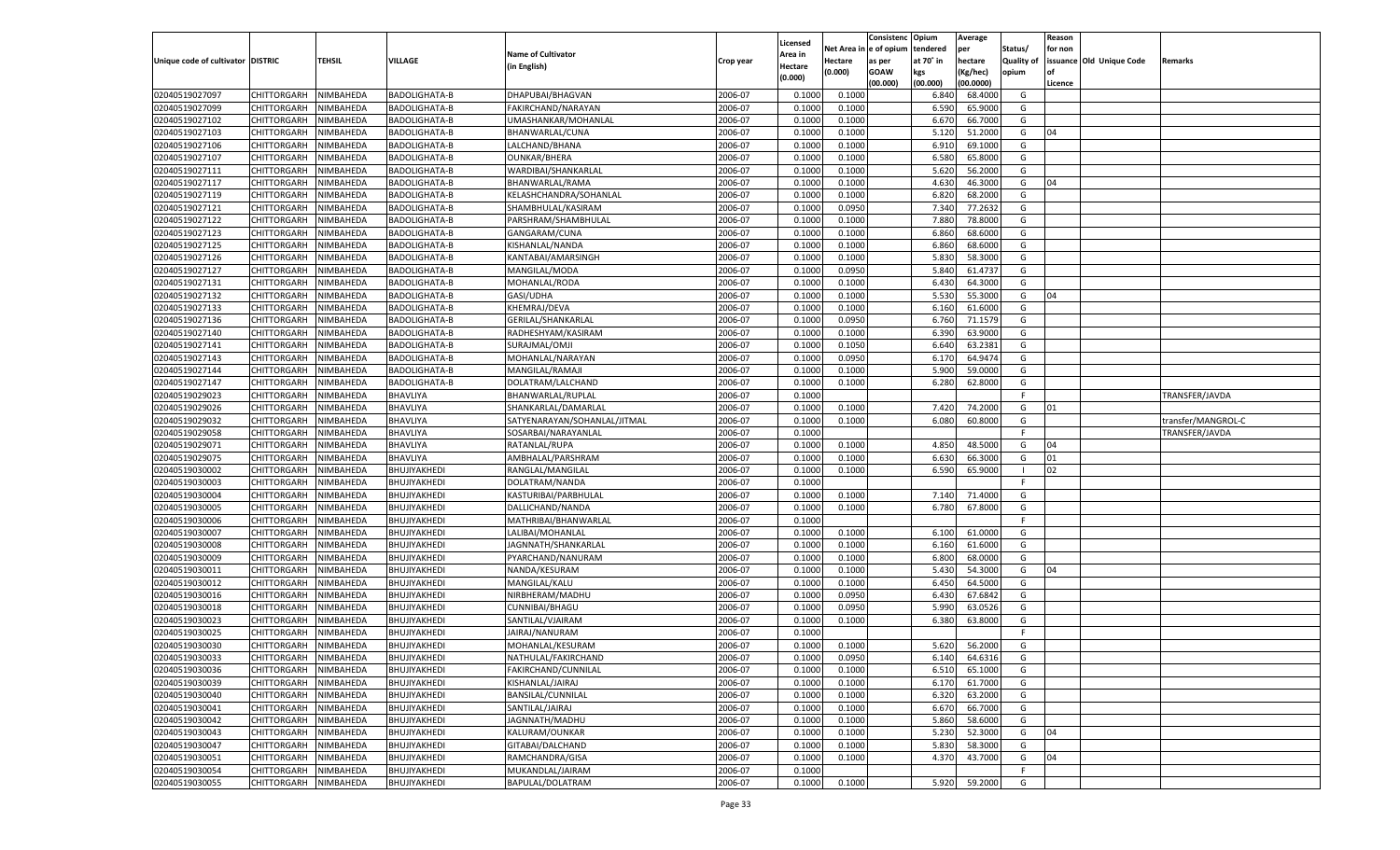|                                   |                    |           |                 |                           |           |                    |         | Consistenc Opium       |           | Average   |            | Reason  |                          |                |
|-----------------------------------|--------------------|-----------|-----------------|---------------------------|-----------|--------------------|---------|------------------------|-----------|-----------|------------|---------|--------------------------|----------------|
|                                   |                    |           |                 | <b>Name of Cultivator</b> |           | Licensed           |         | Net Area in e of opium | tendered  | per       | Status/    | for non |                          |                |
| Unique code of cultivator DISTRIC |                    | TEHSIL    | VILLAGE         |                           | Crop year | Area in            | Hectare | as per                 | at 70° in | hectare   | Quality of |         | issuance Old Unique Code | <b>Remarks</b> |
|                                   |                    |           |                 | (in English)              |           | Hectare<br>(0.000) | (0.000) | <b>GOAW</b>            | kgs       | (Kg/hec)  | opium      |         |                          |                |
|                                   |                    |           |                 |                           |           |                    |         | (00.000)               | (00.000)  | (00.0000) |            | Licence |                          |                |
| 02040519030057                    | CHITTORGARH        | NIMBAHEDA | BHUJIYAKHEDI    | AMARCHAND/JAIRAM          | 2006-07   | 0.1000             |         |                        |           |           | -F.        |         |                          |                |
| 02040519030059                    | CHITTORGARH        | NIMBAHEDA | BHUJIYAKHEDI    | JAGDISH/ASHARAM           | 2006-07   | 0.1000             | 0.0950  |                        | 5.760     | 60.6316   | G          |         |                          |                |
| 02040519030060                    | CHITTORGARH        | NIMBAHEDA | BHUJIYAKHEDI    | MITTULAL/BANSILAI         | 2006-07   | 0.1000             | 0.1000  |                        | 6.230     | 62.3000   | G          |         |                          |                |
| 02040519030061                    | CHITTORGARH        | NIMBAHEDA | BHUJIYAKHEDI    | JUNDMAL/KALU              | 2006-07   | 0.1000             | 0.0950  |                        | 5.370     | 56.5263   | G          |         |                          |                |
| 02040519030062                    | CHITTORGARH        | NIMBAHEDA | BHUJIYAKHEDI    | BHAGIRTH/DOLATRAM         | 2006-07   | 0.1000             | 0.1000  |                        | 5.870     | 58.7000   | G          |         |                          |                |
| 02040519030064                    | CHITTORGARH        | NIMBAHEDA | BHUJIYAKHEDI    | KALURAM/VJAIRAM           | 2006-07   | 0.1000             |         |                        |           |           | F.         |         |                          |                |
| 02040519030067                    | CHITTORGARH        | NIMBAHEDA | BHUJIYAKHEDI    | LAXMILAL/DOLATRAM         | 2006-07   | 0.1000             | 0.1000  |                        | 6.160     | 61.6000   | G          |         |                          |                |
| 02040519030069                    | CHITTORGARH        | NIMBAHEDA | BHUJIYAKHEDI    | UDHERAM/DOLATRAM          | 2006-07   | 0.1000             | 0.1000  |                        | 6.430     | 64.3000   | G          |         |                          |                |
| 02040519030070                    | CHITTORGARH        | NIMBAHEDA | BHUJIYAKHEDI    | BHIMRAJ/LAKHMICHAND       | 2006-07   | 0.1000             | 0.1000  |                        | 6.360     | 63.6000   | G          |         |                          |                |
| 02040519030071                    | CHITTORGARH        | NIMBAHEDA | BHUJIYAKHEDI    | DEVILAL/GASIRAM           | 2006-07   | 0.1000             | 0.0950  |                        | 6.620     | 69.6842   | G          |         |                          |                |
| 02040519030072                    | CHITTORGARH        | NIMBAHEDA | BHUJIYAKHEDI    | RAMESVARLAL/BHANWARLAL    | 2006-07   | 0.1000             | 0.0950  |                        | 6.160     | 64.8421   | G          |         |                          |                |
| 02040519031005                    | CHITTORGARH        | NIMBAHEDA | <b>BORKHEDI</b> | MATHRIBAI/PARBHULAL       | 2006-07   | 0.1000             | 0.1000  |                        | 6.630     | 66.3000   | G          |         |                          |                |
| 02040519031018                    | CHITTORGARH        | NIMBAHEDA | <b>BORKHEDI</b> | RUPA/BHERULAL             | 2006-07   | 0.1000             | 0.1000  |                        | 6.220     | 62.2000   | G          | 05      |                          |                |
| 02040519031031                    | CHITTORGARH        | NIMBAHEDA | BORKHEDI        | JADAVBAI/NANALAL          | 2006-07   | 0.100              | 0.0950  |                        | 6.780     | 71.3684   | G          |         |                          |                |
| 02040519031036                    | CHITTORGARH        | NIMBAHEDA | BORKHEDI        | GULABHCHAND/SHANKARLAL    | 2006-07   | 0.1000             | 0.0900  |                        | 5.600     | 62.2222   | G          | 05      |                          |                |
| 02040519031039                    | CHITTORGARH        | NIMBAHEDA | BORKHEDI        | NANIBAI/GOMA              | 2006-07   | 0.1000             | 0.1000  |                        | 6.680     | 66.8000   | G          |         |                          |                |
| 02040519031047                    | CHITTORGARH        | NIMBAHEDA | <b>BORKHEDI</b> | MANSINGH/GOVERDHANSINGH   | 2006-07   | 0.1000             | 0.1000  |                        | 6.970     | 69.7000   | G          |         |                          |                |
| 02040519031051                    | CHITTORGARH        | NIMBAHEDA | BORKHEDI        | JAGDISH/GOMA              | 2006-07   | 0.1000             | 0.0950  |                        | 5.740     | 60.4211   | G          | 05      |                          |                |
| 02040519031054                    | CHITTORGARH        | NIMBAHEDA | BORKHEDI        | TULSIRAM/MANA             | 2006-07   | 0.1000             | 0.0950  |                        | 5.940     | 62.5263   | G          |         |                          |                |
| 02040519031056                    | CHITTORGARH        | NIMBAHEDA | BORKHEDI        | MADULAL/KISHNA            | 2006-07   | 0.1000             | 0.0950  |                        | 7.370     | 77.5789   | G          |         |                          |                |
| 02040519031057                    | CHITTORGARH        | NIMBAHEDA | <b>BORKHEDI</b> | RAMCHANDRA/JODHA          | 2006-07   | 0.1000             | 0.0950  |                        | 5.720     | 60.2105   | G          | 05      |                          |                |
| 02040519031058                    | CHITTORGARH        | NIMBAHEDA | BORKHEDI        | LHARULAL/NANDA            | 2006-07   | 0.1000             | 0.1000  |                        | 6.130     | 61.3000   | G          |         |                          |                |
| 02040519031063                    | CHITTORGARH        | NIMBAHEDA | BORKHEDI        | JAMNALAL/GOMA             | 2006-07   | 0.1000             | 0.0950  |                        | 5.910     | 62.2105   | G          | 05      |                          |                |
| 02040519031066                    | CHITTORGARH        | NIMBAHEDA | BORKHEDI        | KISHANLAL/OUNKAR          | 2006-07   | 0.1000             | 0.1000  |                        | 5.810     | 58.1000   | G          | 05      |                          |                |
| 02040519031072                    | CHITTORGARH        | NIMBAHEDA | <b>BORKHEDI</b> | NARAYANLAL/TARACHAND      | 2006-07   | 0.1000             | 0.1000  |                        | 6.980     | 69.8000   | G          |         |                          |                |
| 02040519031076                    | CHITTORGARH        | NIMBAHEDA | BORKHEDI        | AMBHALAL/SORAM            | 2006-07   | 0.1000             | 0.0950  |                        | 4.870     | 51.2632   |            | 02      |                          |                |
| 02040519031077                    | CHITTORGARH        | NIMBAHEDA | BORKHEDI        | RAMLAL/SORAM              | 2006-07   | 0.1000             | 0.1000  |                        | 5.970     | 59.7000   | G          | 05      |                          |                |
| 02040519033001                    | CHITTORGARH        | NIMBAHEDA | CHARLIYAMEVASA  | PARVATIBAI/NATHU          | 2006-07   | 0.1000             | 0.1000  |                        | 6.890     | 68.9000   | G          |         |                          |                |
| 02040519033002                    | CHITTORGARH        | NIMBAHEDA | CHARLIYAMEVASA  | <b>TULSIRAM/SHANKAR</b>   | 2006-07   | 0.1000             | 0.0950  |                        | 6.560     | 69.0526   | G          |         |                          |                |
| 02040519033004                    | CHITTORGARH        | NIMBAHEDA | CHARLIYAMEVASA  | RUKMNIBAI/GOKEL           | 2006-07   | 0.1000             | 0.1000  |                        | 6.960     | 69.6000   | G          |         |                          |                |
|                                   |                    |           |                 |                           | 2006-07   |                    |         |                        |           |           |            |         |                          |                |
| 02040519033006                    | CHITTORGARH        | NIMBAHEDA | CHARLIYAMEVASA  | BHAVARIBAI/GOKEL          | 2006-07   | 0.1000<br>0.1000   | 0.0950  |                        | 6.100     | 64.2105   | G<br>-F    |         |                          |                |
| 02040519033007                    | CHITTORGARH        | NIMBAHEDA | CHARLIYAMEVASA  | <b>BHERULAL/GOKEL</b>     |           |                    |         |                        |           |           | G          |         |                          |                |
| 02040519033008                    | CHITTORGARH        | NIMBAHEDA | CHARLIYAMEVASA  | <b>BAGDIRAM/MOTI</b>      | 2006-07   | 0.1000             | 0.0950  |                        | 6.11      | 64.3158   |            |         |                          |                |
| 02040519033009                    | CHITTORGARH        | NIMBAHEDA | CHARLIYAMEVASA  | MANGIBAI/BAGDURAM         | 2006-07   | 0.1000             | 0.1000  |                        | 7.180     | 71.8000   | G          |         |                          |                |
| 02040519033013                    | CHITTORGARH        | NIMBAHEDA | CHARLIYAMEVASA  | BALU/KALU                 | 2006-07   | 0.1000             | 0.1000  |                        | 6.110     | 61.1000   | G          |         |                          |                |
| 02040519033015                    | CHITTORGARH        | NIMBAHEDA | CHARLIYAMEVASA  | RADHU/PRTHA               | 2006-07   | 0.1000             | 0.0950  |                        | 6.310     | 66.4211   | G          |         |                          |                |
| 02040519033016                    | CHITTORGARH        | NIMBAHEDA | CHARLIYAMEVASA  | DAKHIBAI/OUNKAR           | 2006-07   | 0.1000             | 0.0950  |                        | 6.580     | 69.2632   | G          |         |                          |                |
| 02040519033018                    | CHITTORGARH        | NIMBAHEDA | CHARLIYAMEVASA  | PYARDAS/NANURAM           | 2006-07   | 0.1000             | 0.1000  |                        | 7.290     | 72.9000   | G          |         |                          |                |
| 02040519033019                    | CHITTORGARH        | NIMBAHEDA | CHARLIYAMEVASA  | DALLA/KELA                | 2006-07   | 0.1000             | 0.0950  |                        | 6.400     | 67.3684   | G          |         |                          |                |
| 02040519033020                    | CHITTORGARH        | NIMBAHEDA | CHARLIYAMEVASA  | DHAPUBAI/OUNKAR           | 2006-07   | 0.1000             | 0.0950  |                        | 7.360     | 77.4737   | G          |         |                          |                |
| 02040519033022                    | CHITTORGARH        | NIMBAHEDA | CHARLIYAMEVASA  | KANIBAI/HEERALAL          | 2006-07   | 0.1000             | 0.1000  |                        | 5.960     | 59.6000   | G          |         |                          |                |
| 02040519033023                    | CHITTORGARH        | NIMBAHEDA | CHARLIYAMEVASA  | <b>BANSILAL/RUPA</b>      | 2006-07   | 0.1000             | 0.1000  |                        | 6.800     | 68.0000   | G          |         |                          |                |
| 02040519033025                    | CHITTORGARH        | NIMBAHEDA | CHARLIYAMEVASA  | KHEMRAJ/TARACHAND         | 2006-07   | 0.1000             | 0.1000  |                        | 6.530     | 65.3000   | G          |         |                          |                |
| 02040519033026                    | CHITTORGARH        | NIMBAHEDA | CHARLIYAMEVASA  | ANSIBAI/HEERADAS          | 2006-07   | 0.100              | 0.1000  |                        | 6.470     | 64.7000   | G          |         |                          |                |
| 02040519033031                    | CHITTORGARH        | NIMBAHEDA | CHARLIYAMEVASA  | SHYAMLAL/LAKHMICHAND      | 2006-07   | 0.1000             | 0.1000  |                        | 7.560     | 75.6000   | G          |         |                          |                |
| 02040519033032                    | CHITTORGARH        | NIMBAHEDA | CHARLIYAMEVASA  | JAMKUBAI/OUNKAR           | 2006-07   | 0.1000             | 0.0950  |                        | 6.260     | 65.8947   | G          |         |                          |                |
| 02040519033033                    | <b>CHITTORGARH</b> | NIMBAHEDA | CHARLIYAMEVASA  | SOLA/PRTHA                | 2006-07   | 0.1000             | 0.1000  |                        | 6.230     | 62.3000   | G          |         |                          |                |
| 02040519033036                    | <b>CHITTORGARH</b> | NIMBAHEDA | CHARLIYAMEVASA  | DEVILAL/BHERULAL          | 2006-07   | 0.1000             | 0.0900  |                        | 6.240     | 69.3333   | G          |         |                          |                |
| 02040519033037                    | <b>CHITTORGARH</b> | NIMBAHEDA | CHARLIYAMEVASA  | UDHERAM/OUNKAR            | 2006-07   | 0.1000             | 0.1000  |                        | 6.620     | 66.2000   | G          |         |                          |                |
| 02040519033040                    | <b>CHITTORGARH</b> | NIMBAHEDA | CHARLIYAMEVASA  | PANNALAL/WAGLU            | 2006-07   | 0.1000             | 0.0950  |                        | 6.520     | 68.6316   | G          |         |                          |                |
| 02040519033041                    | <b>CHITTORGARH</b> | NIMBAHEDA | CHARLIYAMEVASA  | UDHERAM/KHEMRAJ           | 2006-07   | 0.1000             | 0.1000  |                        | 5.960     | 59.6000   | G          | 05      |                          |                |
| 02040519033042                    | <b>CHITTORGARH</b> | NIMBAHEDA | CHARLIYAMEVASA  | GISALAL/OUNKAR            | 2006-07   | 0.1000             | 0.0950  |                        | 6.370     | 67.0526   | G          |         |                          |                |
| 02040519033043                    | <b>CHITTORGARH</b> | NIMBAHEDA | CHARLIYAMEVASA  | BHERULAL/BAGDIRAM         | 2006-07   | 0.1000             | 0.1000  |                        | 6.310     | 63.1000   | G          |         |                          |                |
| 02040519033046                    | <b>CHITTORGARH</b> | NIMBAHEDA | CHARLIYAMEVASA  | GOPALDAS/CHENDAS          | 2006-07   | 0.1000             | 0.1000  |                        | 6.290     | 62.9000   | G          |         |                          |                |
| 02040519033048                    | <b>CHITTORGARH</b> | NIMBAHEDA | CHARLIYAMEVASA  | JAMNALAL/SHANKAR          | 2006-07   | 0.1000             | 0.0950  |                        | 7.360     | 77.4737   | G          |         |                          |                |
| 02040519033052                    | <b>CHITTORGARH</b> | NIMBAHEDA | CHARLIYAMEVASA  | BADRILAL/VJHERAM          | 2006-07   | 0.1000             | 0.1000  |                        | 6.880     | 68.8000   | G          |         |                          |                |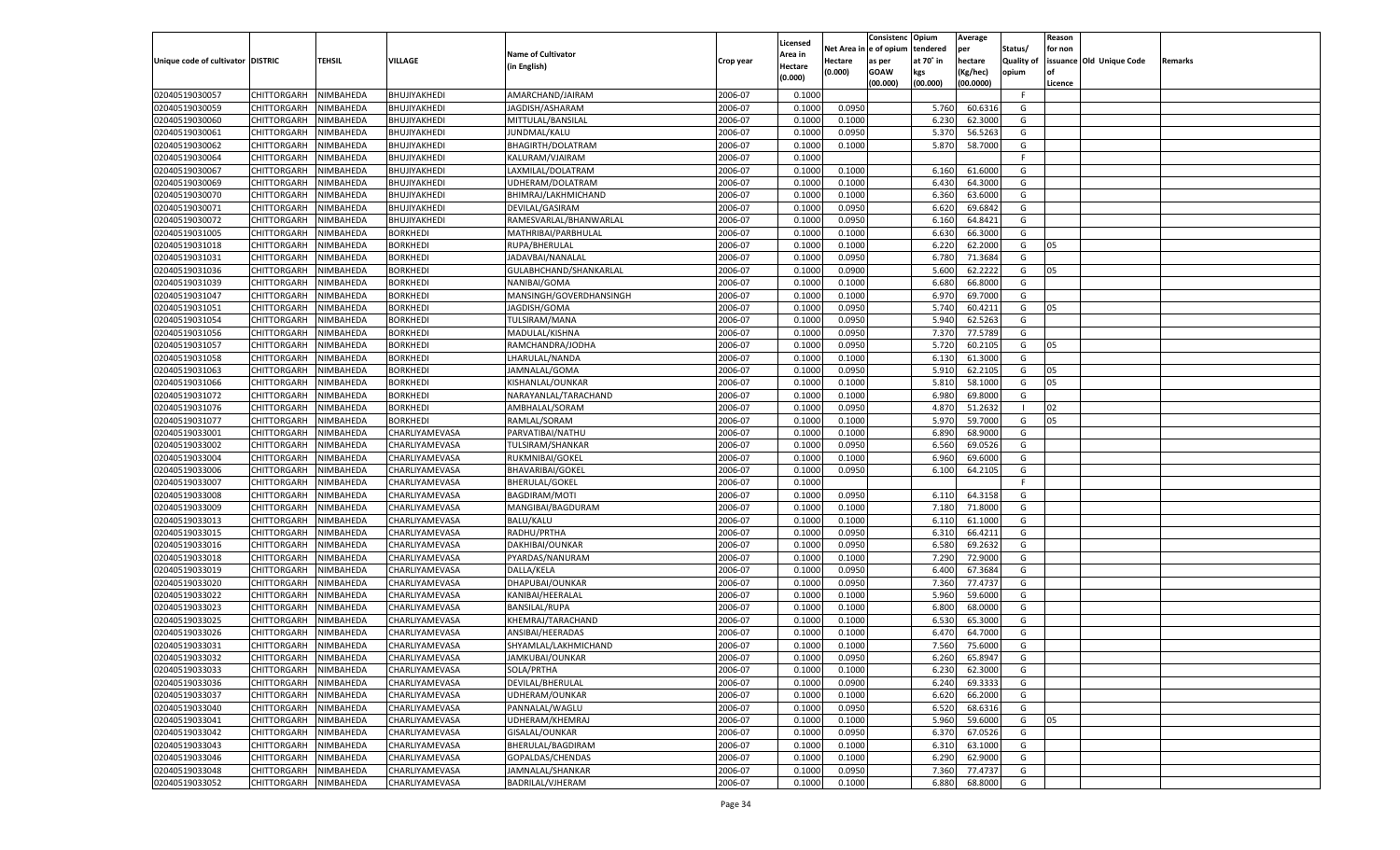|                                   |                       |               |                      |                           |           |                           |          | Consistenc  | Opium     | Average   |                   | Reason  |                          |                 |
|-----------------------------------|-----------------------|---------------|----------------------|---------------------------|-----------|---------------------------|----------|-------------|-----------|-----------|-------------------|---------|--------------------------|-----------------|
|                                   |                       |               |                      | <b>Name of Cultivator</b> |           | Licensed                  | Net Area | e of opium  | tendered  | per       | Status/           | for non |                          |                 |
| Unique code of cultivator DISTRIC |                       | <b>TEHSIL</b> | VILLAGE              | (in English)              | Crop year | <b>Area in</b><br>Hectare | Hectare  | as per      | at 70° in | hectare   | <b>Quality of</b> |         | issuance Old Unique Code | Remarks         |
|                                   |                       |               |                      |                           |           | (0.000)                   | (0.000)  | <b>GOAW</b> | kgs       | (Kg/hec)  | opium             |         |                          |                 |
|                                   |                       |               |                      |                           |           |                           |          | (00.000)    | (00.000)  | (00.0000) |                   | Licence |                          |                 |
| 02040519033056                    | CHITTORGARH           | NIMBAHEDA     | CHARLIYAMEVASA       | BANSILAL/BAGDIRAM         | 2006-07   | 0.1000                    | 0.1000   |             | 6.910     | 69.1000   | G                 |         |                          |                 |
| 02040519033057                    | CHITTORGARH           | NIMBAHEDA     | CHARLIYAMEVASA       | LAXMIBAI/MOHANLAL         | 2006-07   | 0.1000                    | 0.1000   |             | 6.840     | 68.4000   | G                 |         |                          |                 |
| 02040519033059                    | CHITTORGARH           | NIMBAHEDA     | CHARLIYAMEVASA       | AMARCHAND/BAGDIRAM        | 2006-07   | 0.1000                    | 0.1000   |             | 7.17      | 71.7000   | G                 |         |                          |                 |
| 02040519033060                    | CHITTORGARH           | NIMBAHEDA     | CHARLIYAMEVASA       | MANGILAL/GOKEL            | 2006-07   | 0.1000                    | 0.1000   |             | 6.810     | 68.1000   | G                 |         |                          |                 |
| 02040519033062                    | CHITTORGARH           | NIMBAHEDA     | CHARLIYAMEVASA       | BHERULAL/PYARA            | 2006-07   | 0.1000                    | 0.1000   |             | 7.030     | 70.3000   | G                 |         |                          |                 |
| 02040519033064                    | CHITTORGARH           | NIMBAHEDA     | CHARLIYAMEVASA       | GOPAL/RAMLAL              | 2006-07   | 0.1000                    | 0.1000   |             | 6.560     | 65.6000   | G                 |         |                          |                 |
| 02040519033065                    | CHITTORGARH           | NIMBAHEDA     | CHARLIYAMEVASA       | PARBHULAL/RUPA            | 2006-07   | 0.1000                    | 0.0950   |             | 6.420     | 67.5789   | G                 |         |                          |                 |
| 02040519033067                    | CHITTORGARH           | NIMBAHEDA     | CHARLIYAMEVASA       | HUKMICHAND/SOLA           | 2006-07   | 0.1000                    | 0.1000   |             | 6.580     | 65.8000   | G                 |         |                          |                 |
| 02040519033068                    | CHITTORGARH           | NIMBAHEDA     | CHARLIYAMEVASA       | MANGIBAI/RAMCHANDRA       | 2006-07   | 0.1000                    | 0.1000   |             | 7.120     | 71.2000   | G                 |         |                          |                 |
| 02040519033070                    | CHITTORGARH           | NIMBAHEDA     | CHARLIYAMEVASA       | RAMLAL/BAGDIRAM           | 2006-07   | 0.1000                    | 0.1000   |             | 6.440     | 64.4000   | G                 |         |                          |                 |
| 02040519033072                    | CHITTORGARH           | NIMBAHEDA     | CHARLIYAMEVASA       | RAJARAM/OUNKARKUMAR       | 2006-07   | 0.1000                    | 0.1000   |             | 6.160     | 61.6000   | G                 |         |                          |                 |
| 02040519033075                    | CHITTORGARH           | NIMBAHEDA     | CHARLIYAMEVASA       | MNOHARLAL/DOLA            | 2006-07   | 0.1000                    | 0.1000   |             | 6.190     | 61.9000   | G                 |         |                          |                 |
| 02040519033076                    | CHITTORGARH           | NIMBAHEDA     | CHARLIYAMEVASA       | RADHESHYAM/BHERULAL       | 2006-07   | 0.1000                    | 0.1000   |             | 6.780     | 67.8000   | G                 |         |                          |                 |
| 02040519033080                    | CHITTORGARH           | NIMBAHEDA     | CHARLIYAMEVASA       | BALURAM/NATHURAM          | 2006-07   | 0.1000                    | 0.1000   |             | 6.220     | 62.2000   | G                 |         |                          |                 |
| 02040519033081                    | CHITTORGARH           | NIMBAHEDA     | CHARLIYAMEVASA       | SATEYENARAYAN/MANGILAL    | 2006-07   | 0.1000                    | 0.1000   |             | 6.840     | 68.4000   | G                 |         |                          |                 |
| 02040519034001                    | CHITTORGARH           | NIMBAHEDA     | DHANI                | CUNNILAL/RAMCHANDRA       | 2006-07   | 0.1000                    | 0.0950   |             | 6.27      | 66.0000   | G                 |         |                          |                 |
| 02040519034002                    | CHITTORGARH           | NIMBAHEDA     | DHANI                | NENALAL/HJARI             | 2006-07   | 0.1000                    | 0.0950   |             | 5.960     | 62.7368   | G                 |         |                          |                 |
| 02040519034003                    | CHITTORGARH           | NIMBAHEDA     | DHANI                | MANGILAL/HJARI            | 2006-07   | 0.1000                    | 0.0950   |             | 5.430     | 57.1579   | G                 | 05      |                          |                 |
| 02040519034005                    | CHITTORGARH           | NIMBAHEDA     | DHANI                | NATHULAL/BHGGA            | 2006-07   | 0.1000                    | 0.0900   |             | 5.940     | 66.0000   | G                 |         |                          |                 |
| 02040519034009                    | CHITTORGARH           | NIMBAHEDA     | DHANI                | SHAMBHUBAI/PRHLAD         | 2006-07   | 0.1000                    | 0.0950   |             | 5.920     | 62.3158   | G                 |         |                          |                 |
| 02040519034010                    | CHITTORGARH           | NIMBAHEDA     | DHANI                | DARIYAVBAI/BAGGA          | 2006-07   | 0.1000                    | 0.0950   |             | 6.000     | 63.1579   | G                 |         |                          |                 |
| 02040519034011                    | CHITTORGARH           | NIMBAHEDA     | DHANI                | RATANLAL/KASTURIBAI       | 2006-07   | 0.1000                    | 0.0950   |             | 6.13(     | 64.5263   | G                 |         |                          |                 |
| 02040519034016                    | CHITTORGARH           | NIMBAHEDA     | DHANI                | BAKSU/UDHA                | 2006-07   | 0.1000                    | 0.0900   |             | 5.720     | 63.5556   | G                 |         |                          |                 |
| 02040519034018                    | CHITTORGARH           | NIMBAHEDA     | DHANI                | SHANKAR/GOKEL             | 2006-07   | 0.1000                    | 0.0950   |             | 6.160     | 64.8421   | G                 |         |                          |                 |
| 02040519034020                    | CHITTORGARH           | NIMBAHEDA     | DHANI                | GAJRIBAI/BHUVANA          | 2006-07   | 0.1000                    | 0.0950   |             | 5.990     | 63.0526   | G                 |         |                          |                 |
| 02040519034022                    | CHITTORGARH           | NIMBAHEDA     | DHANI                | MAHADEV/NANURAM           | 2006-07   | 0.1000                    | 0.0950   |             | 6.040     | 63.5789   | G                 |         |                          |                 |
| 02040519034024                    | CHITTORGARH           | NIMBAHEDA     | DHANI                | DHAPUBAI/KHEMA            | 2006-07   | 0.1000                    | 0.1000   |             | 6.190     | 61.9000   | G                 |         |                          |                 |
| 02040519034027                    | CHITTORGARH           | NIMBAHEDA     | DHANI                | RADHULAL/SHVLAL           | 2006-07   | 0.1000                    | 0.0950   |             | 6.360     | 66.9474   | G                 |         |                          |                 |
| 02040519034030                    | CHITTORGARH           | NIMBAHEDA     | DHANI                | SARVANLAL/LOBHA           | 2006-07   | 0.1000                    | 0.0950   |             | 5.400     | 56.8421   | G                 | 05      |                          |                 |
| 02040519034031                    | CHITTORGARH           | NIMBAHEDA     | DHANI                | KARU/NANURAM              | 2006-07   | 0.1000                    | 0.0950   |             | 5.770     | 60.7368   | G                 |         |                          |                 |
| 02040519034033                    | CHITTORGARH           | NIMBAHEDA     | <b>DHANI</b>         | PRTHVIRAJ/KHEMRAJ         | 2006-07   | 0.1000                    | 0.0950   |             | 6.080     | 64.0000   | G                 |         |                          |                 |
| 02040519034034                    | CHITTORGARH           | NIMBAHEDA     | DHANI                | NOJUBAI/GOVINDRAM         | 2006-07   | 0.1000                    | 0.0950   |             | 6.090     | 64.105    | G                 |         |                          |                 |
| 02040519034035                    | CHITTORGARH           | NIMBAHEDA     | DHANI                | BAGGARAM/DANNA            | 2006-07   | 0.1000                    | 0.0900   |             | 5.590     | 62.1111   | G                 |         |                          |                 |
| 02040519034036                    | CHITTORGARH           | NIMBAHEDA     | DHANI                | HEERALAL/RATANLAI         | 2006-07   | 0.1000                    | 0.0900   |             | 5.760     | 64.0000   | G                 |         |                          |                 |
| 02040519034038                    |                       |               | <b>DHANI</b>         |                           | 2006-07   | 0.1000                    | 0.1000   |             | 6.230     | 62.3000   | G                 |         |                          |                 |
| 02040519034040                    | CHITTORGARH           | NIMBAHEDA     |                      | UDHERAM/MAGNA             | 2006-07   | 0.1000                    |          |             | 6.350     | 63.5000   | G                 |         |                          |                 |
|                                   | CHITTORGARH           | NIMBAHEDA     | DHANI<br>DHANI       | JANIBAI/HJARILAL          | 2006-07   | 0.1000                    | 0.1000   |             |           | 60.3158   |                   |         |                          |                 |
| 02040519034041                    | CHITTORGARH           | NIMBAHEDA     |                      | JUMMABAI/BADRILAL         |           |                           | 0.0950   |             | 5.730     |           | G                 | 05      |                          |                 |
| 02040519034042                    | CHITTORGARH           | NIMBAHEDA     | DHANI                | <b>BAKTARAM/DHOKEL</b>    | 2006-07   | 0.1000                    | 0.0950   |             | 5.370     | 56.5263   | G                 |         |                          |                 |
| 02040519034043                    | CHITTORGARH           | NIMBAHEDA     | <b>DHANI</b>         | RAJARAM/HATHA             | 2006-07   | 0.1000                    | 0.0950   |             | 6.510     | 68.5263   | G                 |         |                          |                 |
| 02040519034044                    | CHITTORGARH           | NIMBAHEDA     | DHANI                | CUNNILAL/RAMLAL           | 2006-07   | 0.1000                    | 0.1000   |             | 6.350     | 63.5000   | G                 |         |                          |                 |
| 02040519034045                    | CHITTORGARH           | NIMBAHEDA     | DHANI                | <b>BAGDU/SHVA</b>         | 2006-07   | 0.1000                    | 0.0950   |             | 5.800     | 61.0526   | G                 |         |                          |                 |
| 02040519034046                    | CHITTORGARH           | NIMBAHEDA     | DHANI                | CHANDALAL/DEVA            | 2006-07   | 0.1000                    | 0.0950   |             | 5.800     | 61.0526   | G                 | 05      |                          |                 |
| 02040519034047                    | CHITTORGARH           | NIMBAHEDA     | <b>DHANI</b>         | MHDANLAL/CUNNILAL         | 2006-07   | 0.1000                    | 0.0950   |             | 6.100     | 64.2105   | G                 |         |                          |                 |
| 02040519034048                    | CHITTORGARH           | NIMBAHEDA     | DHANI                | RATIRAM/NARAYAN           | 2006-07   | 0.1000                    | 0.0900   |             | 5.980     | 66.4444   | G                 |         |                          |                 |
| 02040519034049                    | CHITTORGARH           | NIMBAHEDA     | DHANI                | BHERULAL/SEETARAM         | 2006-07   | 0.1000                    | 0.0950   |             | 6.250     | 65.7895   | G                 |         |                          |                 |
| 02040519034050                    | CHITTORGARH NIMBAHEDA |               | <b>DHANI</b>         | HJARIGIRI/RAMGIRI         | 2006-07   | 0.1000                    | 0.0950   |             | 6.180     | 65.0526   | G                 |         |                          |                 |
| 02040519034051                    | <b>CHITTORGARH</b>    | NIMBAHEDA     | <b>DHANI</b>         | GANPATLAL/BHOMA           | 2006-07   | 0.1000                    | 0.0950   |             | 6.020     | 63.3684   | G                 |         |                          |                 |
| 02040519034052                    | <b>CHITTORGARH</b>    | NIMBAHEDA     | DHANI                | SHANKARLAL/DHOKEL         | 2006-07   | 0.1000                    | 0.1000   |             | 6.580     | 65.8000   | G                 |         | 02030515128006           | <b>TRANSFER</b> |
| 02040519035001                    | <b>CHITTORGARH</b>    | NIMBAHEDA     | FACHARSOLANKI        | SHUKDEV/NANURAM           | 2006-07   | 0.1000                    | 0.1000   |             | 6.510     | 65.1000   | G                 |         |                          |                 |
| 02040519035003                    | <b>CHITTORGARH</b>    | NIMBAHEDA     | <b>FACHARSOLANKI</b> | HANSIBAI/BHAGIRTH         | 2006-07   | 0.1000                    | 0.1000   |             | 6.820     | 68.2000   | G                 |         |                          |                 |
| 02040519035004                    | <b>CHITTORGARH</b>    | NIMBAHEDA     | <b>FACHARSOLANKI</b> | BARJIBAI/SHANKARLAL       | 2006-07   | 0.1000                    | 0.0950   |             | 6.930     | 72.9474   | G                 |         |                          |                 |
| 02040519035007                    | <b>CHITTORGARH</b>    | NIMBAHEDA     | <b>FACHARSOLANKI</b> | PARVATIBAI/UTHAMCHAND     | 2006-07   | 0.1000                    | 0.1000   |             | 5.830     | 58.3000   | G                 | 05      |                          |                 |
| 02040519035009                    | <b>CHITTORGARH</b>    | NIMBAHEDA     | <b>FACHARSOLANKI</b> | NARAYANIBAI/MOHANLAL      | 2006-07   | 0.1000                    | 0.1000   |             | 5.980     | 59.8000   | G                 |         |                          |                 |
| 02040519035010                    | <b>CHITTORGARH</b>    | NIMBAHEDA     | <b>FACHARSOLANKI</b> | BARJIBAI/KJODH            | 2006-07   | 0.1000                    | 0.1000   |             | 6.070     | 60.7000   | G                 |         |                          |                 |
| 02040519035012                    | <b>CHITTORGARH</b>    | NIMBAHEDA     | FACHARSOLANKI        | NANDLAL/GOPILAL           | 2006-07   | 0.1000                    | 0.1000   |             | 5.940     | 59.4000   | G                 |         |                          |                 |
| 02040519035016                    | <b>CHITTORGARH</b>    | NIMBAHEDA     | <b>FACHARSOLANKI</b> | MULCHAND/NANURAM          | 2006-07   | 0.1000                    | 0.1000   |             | 5.950     | 59.5000   | G                 |         |                          |                 |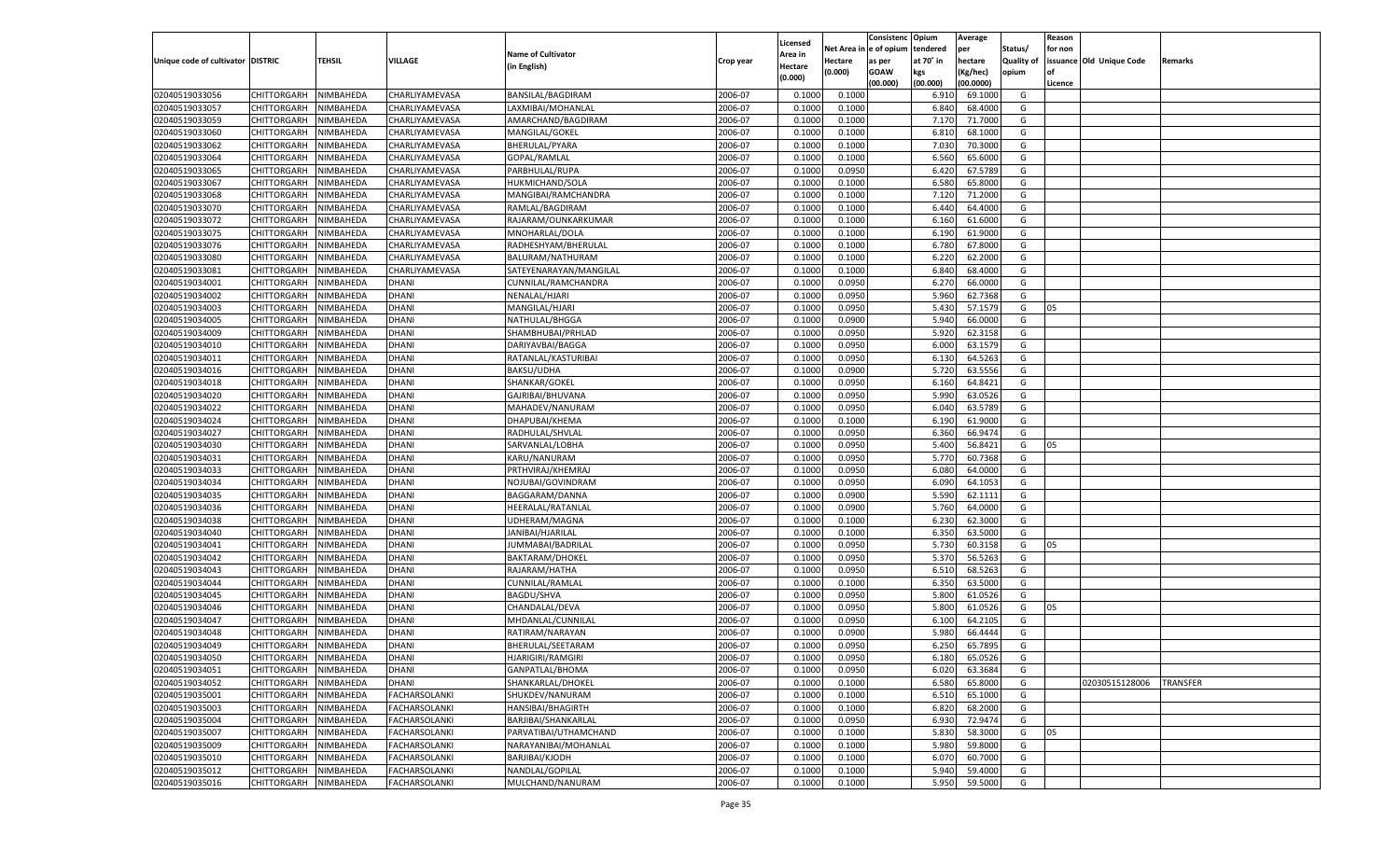|                                   |                       |                        |                           |                             |           |                    |            | Consistenc    | Opium     | Average   |                   | Reason  |                          |                        |
|-----------------------------------|-----------------------|------------------------|---------------------------|-----------------------------|-----------|--------------------|------------|---------------|-----------|-----------|-------------------|---------|--------------------------|------------------------|
|                                   |                       |                        |                           | <b>Name of Cultivator</b>   |           | Licensed           | Net Area i | n  e of opium | tendered  | per       | Status/           | for non |                          |                        |
| Unique code of cultivator DISTRIC |                       | TEHSIL                 | VILLAGE                   | (in English)                | Crop year | Area in<br>Hectare | Hectare    | as per        | at 70° in | hectare   | <b>Quality of</b> |         | issuance Old Unique Code | Remarks                |
|                                   |                       |                        |                           |                             |           | (0.000)            | (0.000)    | <b>GOAW</b>   | kgs       | (Kg/hec)  | opium             |         |                          |                        |
|                                   |                       |                        |                           |                             |           |                    |            | (00.000)      | (00.000)  | (00.0000) |                   | Licence |                          |                        |
| 02040519035017                    | CHITTORGARH           | NIMBAHEDA              | <b>FACHARSOLANKI</b>      | DOLATRAM/NARAYAN            | 2006-07   | 0.100              | 0.1000     |               | 6.000     | 60.0000   | G                 |         |                          |                        |
| 02040519035018                    | CHITTORGARH           | NIMBAHEDA              | <b>FACHARSOLANKI</b>      | SHYAMA/HEERA                | 2006-07   | 0.100              | 0.1000     |               | 5.950     | 59.5000   | G                 |         |                          |                        |
| 02040519035019                    | CHITTORGARH           | NIMBAHEDA              | <b>FACHARSOLANKI</b>      | RANGLAL/BHANWARLAL          | 2006-07   | 0.1000             | 0.0950     |               | 5.710     | 60.1053   | G                 |         |                          | TRANSFER/BANGEDAGHATAB |
| 02040519035021                    | CHITTORGARH           | NIMBAHEDA              | <b>FACHARSOLANKI</b>      | PARBHULAL/PANNALAL          | 2006-07   | 0.1000             |            |               |           |           | E                 |         |                          |                        |
| 02040519035026                    | CHITTORGARH           | NIMBAHEDA              | <b>FACHARSOLANKI</b>      | RUKAMNKVAR/GORISINGH        | 2006-07   | 0.1000             | 0.0950     |               | 6.340     | 66.7368   | G                 |         |                          |                        |
| 02040519035036                    | CHITTORGARH           | NIMBAHEDA              | <b>FACHARSOLANKI</b>      | HARKLAL/BHAGIRTH            | 2006-07   | 0.1000             | 0.1000     |               | 6.220     | 62.2000   | G                 |         |                          |                        |
| 02040519035038                    | CHITTORGARH           | NIMBAHEDA              | <b>FACHARSOLANKI</b>      | LAXMILAL/UTHAMCHAND         | 2006-07   | 0.1000             | 0.1000     |               | 5.840     | 58.4000   | G                 | 05      |                          |                        |
| 02040519035039                    | CHITTORGARH           | NIMBAHEDA              | <b>FACHARSOLANKI</b>      | SHIVLAL/GOPILAL             | 2006-07   | 0.1000             | 0.1000     |               | 6.450     | 64.5000   | G                 |         |                          |                        |
| 02040519035041                    | CHITTORGARH           | NIMBAHEDA              | <b>FACHARSOLANKI</b>      | AMARSINGH/GORISINGH         | 2006-07   | 0.1000             | 0.0950     |               | 6.41      | 67.4737   | G                 |         |                          |                        |
| 02040519035042                    | CHITTORGARH           | NIMBAHEDA              | FACHARSOLANKI             | RAMNARAYAN/SUKHDEV          | 2006-07   | 0.1000             | 0.1000     |               | 6.780     | 67.8000   | G                 |         |                          |                        |
| 02040519037005                    | CHITTORGARH           | NIMBAHEDA              | GADOLA-B                  | <b>BHERA/KALU</b>           | 2006-07   | 0.1000             | 0.1000     |               | 6.720     | 67.2000   | G                 |         |                          |                        |
| 02040519037006                    | CHITTORGARH           | NIMBAHEDA              | GADOLA-B                  | BHAVANIRAM/BHARMAL          | 2006-07   | 0.1000             | 0.1000     |               | 6.160     | 61.6000   | G                 |         |                          |                        |
| 02040519037016                    | CHITTORGARH           | NIMBAHEDA              | GADOLA-B                  | DEVILAL/GORILAL             | 2006-07   | 0.1000             | 0.0950     |               | 4.860     | 51.1579   | G                 | 04      |                          |                        |
| 02040519037021                    | CHITTORGARH           | NIMBAHEDA              | GADOLA-B                  | HEERALAL/BHEBHUATJI         | 2006-07   | 0.1000             | 0.1000     |               | 2.480     | 24.8000   | G                 | 04      |                          |                        |
| 02040519037034                    | CHITTORGARH           | NIMBAHEDA              | GADOLA-B                  | LAXMILAL/GIRDHARI           | 2006-07   | 0.1000             | 0.1000     |               | 5.690     | 56.9000   | G                 |         |                          |                        |
| 02040519037167                    | CHITTORGARH           | NIMBAHEDA              | GADOLA-B                  | CHTRBHUJ/SOLAL              | 2006-07   | 0.1000             | 0.1000     |               | 1.920     | 19.2000   | G                 | 04      |                          |                        |
| 02040519037168                    | CHITTORGARH           | NIMBAHEDA              | GADOLA-B                  | <b>GEANDIBAI/RAMLAL</b>     | 2006-07   | 0.1000             | 0.1000     |               | 7.500     | 75.0000   | G                 |         |                          |                        |
| 02040519037173                    | CHITTORGARH           | NIMBAHEDA              | GADOLA-B                  | BHAGVANTIBAI/PANCHMAL       | 2006-07   | 0.1000             | 0.1000     |               | 6.570     | 65.7000   | G                 |         |                          |                        |
| 02040519037176                    | CHITTORGARH           | NIMBAHEDA              | GADOLA-B                  | SHANKARLAL/NARU             | 2006-07   | 0.1000             | 0.0950     |               | 6.170     | 64.9474   | G                 |         |                          |                        |
| 02040519037178                    | CHITTORGARH           | NIMBAHEDA              | GADOLA-B                  | BHERULAL/BHAGIRTH           | 2006-07   | 0.1000             | 0.1000     |               | 6.720     | 67.2000   | G                 |         |                          |                        |
| 02040519037179                    | CHITTORGARH           | NIMBAHEDA              | GADOLA-B                  | JHECHAND/SHAMBHULAL         | 2006-07   | 0.1000             | 0.1000     |               | 5.170     | 51.7000   | G                 | 04      |                          |                        |
| 02040519037180                    | CHITTORGARH           | NIMBAHEDA              | GADOLA-B                  | TARACHAND/OUNKAR            | 2006-07   | 0.1000             | 0.1000     |               | 6.250     | 62.5000   | G                 |         |                          |                        |
| 02040519037184                    | CHITTORGARH           | NIMBAHEDA              | GADOLA-B                  | KAMLABAI/SOBHALAL           | 2006-07   | 0.1000             | 0.1000     |               | 5.530     | 55.3000   | G                 | 04      |                          |                        |
| 02040519037185                    | CHITTORGARH           | NIMBAHEDA              | GADOLA-B                  | RATANLAL/BHAGVANLAL         | 2006-07   | 0.1000             | 0.1000     |               | 6.730     | 67.3000   | G                 |         |                          |                        |
| 02040519037189                    | CHITTORGARH           | NIMBAHEDA              | GADOLA-B                  | DALCHAND/NARAYAN            | 2006-07   | 0.1000             | 0.1000     |               | 6.720     | 67.2000   | G                 |         |                          |                        |
| 02040519037190                    | CHITTORGARH           | NIMBAHEDA              | GADOLA-B                  | UDHELAL/MANGU               | 2006-07   | 0.1000             | 0.0950     |               | 6.530     | 68.7368   | G                 |         |                          |                        |
| 02040519037191                    | CHITTORGARH           | NIMBAHEDA              | GADOLA-B                  | BHAGVANIBAI/SEETARAM        | 2006-07   | 0.1000             | 0.1000     |               | 6.160     | 61.6000   | G                 |         |                          |                        |
| 02040519037199                    | CHITTORGARH           | NIMBAHEDA              | GADOLA-B                  | DALCHAND/SOLAL              | 2006-07   | 0.1000             | 0.1000     |               | 6.210     | 62.1000   | G                 |         |                          |                        |
| 02040519037200                    | CHITTORGARH           | NIMBAHEDA              | GADOLA-B                  | NANALAL/NARAYAN             | 2006-07   | 0.1000             | 0.1000     |               | 5.420     | 54.2000   | G                 | 04      |                          |                        |
| 02040519037206                    | CHITTORGARH           | NIMBAHEDA              | GADOLA-B                  | BABULAL/SHANKARLAL          | 2006-07   | 0.1000             | 0.0950     |               | 6.770     | 71.2632   | G                 |         |                          |                        |
| 02040519037211                    | CHITTORGARH           | NIMBAHEDA              | GADOLA-B                  | SURESHCHANDRA/RAMLAL        | 2006-07   | 0.1000             | 0.1000     |               | 6.800     | 68.0000   | G                 |         |                          |                        |
| 02040519037229                    | CHITTORGARH           | NIMBAHEDA              | GADOLA-B                  | SHRILAL/BHOTHLAL            | 2006-07   | 0.1000             | 0.0950     |               | 2.740     | 28.8421   | G                 | 04      | 02040519064009           | TRANSFER               |
| 02040519037230                    | CHITTORGARH           | NIMBAHEDA              | GADOLA-B                  | RADHAKISHAN/UDHAMALI        | 2006-07   | 0.1000             | 0.1000     |               | 7.060     | 70.6000   | G                 |         | 02040519064062           | TRANSFER               |
| 02040519038001                    | CHITTORGARH           | NIMBAHEDA              | GANESHPURA                | GOVINDRAM/CHAGANLAL         | 2006-07   | 0.1000             | 0.0950     |               | 6.820     | 71.7895   | G                 |         |                          |                        |
| 02040519038004                    | CHITTORGARH           | NIMBAHEDA              | GANESHPURA                | NANDLAL/BHANWARLAL          | 2006-07   | 0.1000             | 0.0950     |               | 6.570     | 69.1579   | G                 |         |                          |                        |
| 02040519038005                    | CHITTORGARH           | NIMBAHEDA              | GANESHPURA                | SUNDARLAL/DEVILAL/PYARCHAND | 2006-07   | 0.1000             | 0.0950     |               | 7.13(     | 75.0526   | G                 |         |                          |                        |
| 02040519038007                    | CHITTORGARH           | NIMBAHEDA              | GANESHPURA                | KALURAM/PYARCHAND           | 2006-07   | 0.1000             | 0.0950     |               | 6.460     | 68.0000   | G                 |         |                          |                        |
| 02040519038008                    | CHITTORGARH           | NIMBAHEDA              | GANESHPURA                | KISHANKAK/SHALIGRAM         | 2006-07   | 0.1000             | 0.0950     |               | 6.590     | 69.3684   | G                 |         |                          |                        |
| 02040519038009                    | CHITTORGARH           | NIMBAHEDA              | GANESHPURA                | BHUVANIRAM/PYARCHAND        | 2006-07   | 0.1000             | 0.0950     |               | 6.550     | 68.9474   | G                 |         |                          |                        |
| 02040519038010                    | CHITTORGARH           | NIMBAHEDA              | GANESHPURA                | <b>BABULAL/CUNNIBAI</b>     | 2006-07   | 0.1000             | 0.1000     |               | 6.220     | 62.2000   | G                 |         |                          |                        |
| 02040519039001                    | CHITTORGARH           | NIMBAHEDA              | <b>KANPURA</b>            | KHEMRAJ/BHURA               | 2006-07   | 0.1000             | 0.1000     |               | 6.820     | 68.2000   | G                 |         |                          | TRANSFER/BADOLIGHATA-B |
| 02040519039005                    | CHITTORGARH           | NIMBAHEDA              | KANPURA                   | SHANKARLAL/BHANWARLAL       | 2006-07   | 0.1000             | 0.1000     |               | 5.650     | 56.5000   | G                 | 05      |                          |                        |
| 02040519039007                    | CHITTORGARH           | NIMBAHEDA              | <b>KANPURA</b>            | MOTIYABAI/SHANKARLAL        | 2006-07   | 0.1000             | 0.1000     |               | 6.470     | 64.7000   | G                 |         |                          | TRANSFER/BADOLIGHATA-B |
| 02040519039008                    |                       |                        |                           |                             | 2006-07   | 0.1000             |            | 43.25         | 3.210     | 32.1000   | - 1               | 02      |                          |                        |
|                                   | CHITTORGARH           | NIMBAHEDA<br>NIMBAHEDA | KANPURA<br><b>KANPURA</b> | BHERU/PRTHVIRAJ             | 2006-07   |                    | 0.1000     |               | 2.390     | 23.9000   |                   | 04      |                          |                        |
| 02040519039011                    | CHITTORGARH           |                        |                           | BANSIDAS/BHAGVANDAS         |           | 0.1000             | 0.1000     |               |           |           | G                 |         |                          |                        |
| 02040519039020                    | CHITTORGARH NIMBAHEDA |                        | <b>KANPURA</b>            | BAGDIRAM/SHANKAR            | 2006-07   | 0.1000             | 0.0950     |               | 5.790     | 60.9474   | G                 |         |                          | TRANSFER/BADOLIGHATA-B |
| 02040519039030                    | <b>CHITTORGARH</b>    | NIMBAHEDA              | <b>KANPURA</b>            | CHAMPALAL/MEGA              | 2006-07   | 0.1000             | 0.1000     | 63.35         | 3.470     | 34.7000   | - 1               | 02      |                          | 100% PENALTY ON OPIUM  |
| 02040519039032                    | CHITTORGARH           | NIMBAHEDA              | KANPURA                   | BHERULAL/HARCHAND           | 2006-07   | 0.1000             | 0.0950     |               | 5.780     | 60.8421   | G                 | 05      |                          |                        |
| 02040519039037                    | CHITTORGARH           | NIMBAHEDA              | KANPURA                   | GHERILAL/GANGARAM           | 2006-07   | 0.1000             | 0.1000     |               | 6.000     | 60.0000   | G                 | 05      |                          |                        |
| 02040519039039                    | <b>CHITTORGARH</b>    | NIMBAHEDA              | KANPURA                   | MANGILAL/HEERALAL           | 2006-07   | 0.1000             | 0.1000     |               | 6.400     | 64.0000   | G                 |         |                          | TRANSFER/RATHANJANA-A  |
| 02040519039041                    | CHITTORGARH           | NIMBAHEDA              | KANPURA                   | KANIYALAL/HEERALAL          | 2006-07   | 0.1000             | 0.1000     |               | 5.370     | 53.7000   | G                 | 04      |                          |                        |
| 02040519039049                    | CHITTORGARH           | NIMBAHEDA              | KANPURA                   | SHYANIBAI/BHERULAL          | 2006-07   | 0.1000             | 0.1000     |               | 5.310     | 53.1000   | G                 | 04      | 02040519053023           | TRANSFER/BADOLIGHATA-B |
| 02040519040003                    | CHITTORGARH           | NIMBAHEDA              | KARTHANA                  | RUPA/CUNNILAL               | 2006-07   | 0.1000             | 0.1000     |               | 6.570     | 65.7000   | G                 |         |                          |                        |
| 02040519040004                    | CHITTORGARH           | NIMBAHEDA              | KARTHANA                  | SURESHCHAND/MANGILAL        | 2006-07   | 0.1000             | 0.0950     |               | 6.020     | 63.3684   | G                 |         |                          | NAMECHANGE             |
| 02040519040012                    | CHITTORGARH           | NIMBAHEDA              | KARTHANA                  | <b>BHAGIRTH/BHERA</b>       | 2006-07   | 0.1000             | 0.1000     |               | 6.240     | 62.4000   | G                 |         |                          |                        |
| 02040519040024                    | CHITTORGARH           | NIMBAHEDA              | <b>KARTHANA</b>           | <b>DEVILAL/RUPA</b>         | 2006-07   | 0.1000             | 0.1000     |               | 6.690     | 66.9000   | G                 |         |                          |                        |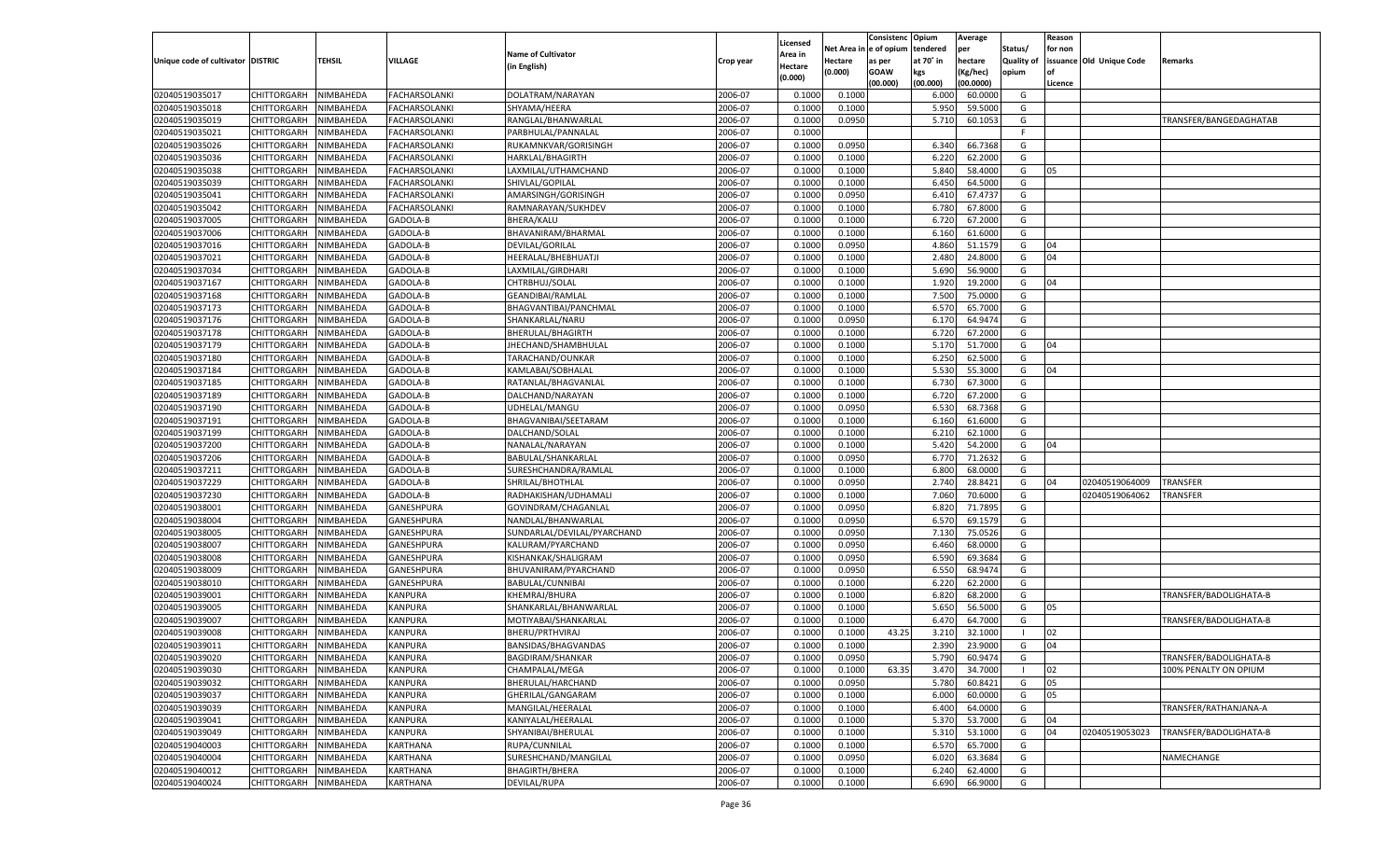|                                   |                       |           |                 |                           |           |                     |            | Consistenc  | Opium     | Average   |                   | Reason  |                          |                   |
|-----------------------------------|-----------------------|-----------|-----------------|---------------------------|-----------|---------------------|------------|-------------|-----------|-----------|-------------------|---------|--------------------------|-------------------|
|                                   |                       |           |                 | <b>Name of Cultivator</b> |           | Licensed<br>Area in | Net Area i | le of opium | tendered  | per       | Status/           | for non |                          |                   |
| Unique code of cultivator DISTRIC |                       | TEHSIL    | <b>VILLAGE</b>  | (in English)              | Crop year | Hectare             | Hectare    | as per      | at 70° in | hectare   | <b>Quality of</b> |         | issuance Old Unique Code | Remarks           |
|                                   |                       |           |                 |                           |           | (0.000)             | (0.000)    | <b>GOAW</b> | kgs       | (Kg/hec)  | opium             |         |                          |                   |
|                                   |                       |           |                 |                           |           |                     |            | (00.000)    | (00.000)  | (00.0000) |                   | Licence |                          |                   |
| 02040519040025                    | CHITTORGARH           | NIMBAHEDA | KARTHANA        | RAMCHANDRA/MANGILAL       | 2006-07   | 0.100               | 0.0950     |             | 6.480     | 68.2105   | G                 |         |                          |                   |
| 02040519040028                    | CHITTORGARH           | NIMBAHEDA | KARTHANA        | SHAMBHULAL/RAMLAL         | 2006-07   | 0.100               | 0.1000     |             | 6.540     | 65.4000   | G                 |         |                          |                   |
| 02040519040057                    | CHITTORGARH           | NIMBAHEDA | KARTHANA        | NARAYAN/OUNKAR            | 2006-07   | 0.1000              | 0.0950     |             | 4.670     | 49.1579   | G                 | 04      |                          |                   |
| 02040519041001                    | CHITTORGARH           | NIMBAHEDA | KARUNDA         | KESIBAI/NATHU             | 2006-07   | 0.1000              | 0.1000     |             | 6.190     | 61.9000   | G                 |         |                          |                   |
| 02040519041002                    | CHITTORGARH           | NIMBAHEDA | KARUNDA         | GANESH/TULSIRAM           | 2006-07   | 0.1000              | 0.1000     |             | 6.070     | 60.7000   | G                 |         |                          |                   |
| 02040519041005                    | CHITTORGARH           | NIMBAHEDA | KARUNDA         | DEVBAI/NARAYAN            | 2006-07   | 0.1000              | 0.1000     |             | 6.120     | 61.2000   | G                 | 05      |                          |                   |
| 02040519041007                    | CHITTORGARH           | NIMBAHEDA | KARUNDA         | OUNKARLAL/BHURALAL        | 2006-07   | 0.1000              | 0.1050     |             | 5.320     | 50.6667   | G                 | 04      |                          |                   |
| 02040519041008                    | CHITTORGARH           | NIMBAHEDA | KARUNDA         | OUNKAR/CHAGANLAL          | 2006-07   | 0.1000              |            |             |           |           | E                 |         |                          |                   |
| 02040519041012                    | CHITTORGARH           | NIMBAHEDA | KARUNDA         | NARAYAN/MIYACHAND         | 2006-07   | 0.1000              | 0.1000     |             | 6.600     | 66.0000   | G                 |         |                          |                   |
| 02040519041014                    | CHITTORGARH           | NIMBAHEDA | KARUNDA         | MAGNIRAM/HARIRAM          | 2006-07   | 0.1000              | 0.1050     |             | 6.290     | 59.9048   | G                 |         |                          |                   |
| 02040519041015                    | CHITTORGARH           | NIMBAHEDA | KARUNDA         | BARDICHANDRA/AMARLAI      | 2006-07   | 0.1000              | 0.1000     |             | 6.130     | 61.3000   | G                 | 05      |                          |                   |
| 02040519041022                    | CHITTORGARH           | NIMBAHEDA | KARUNDA         | SAJJANKAVAR/DOLATSINGH    | 2006-07   | 0.1000              |            |             |           |           | N                 |         |                          | TRANSFER/LASDAVAN |
| 02040519041023                    | CHITTORGARH           | NIMBAHEDA | KARUNDA         | MANSINGH/ISAVARSINGH      | 2006-07   | 0.1000              | 0.1000     |             | 5.390     | 53.9000   | G                 | 04      |                          |                   |
| 02040519041024                    | CHITTORGARH           | NIMBAHEDA | KARUNDA         | KASTURIBAI/CHTRBHUJ       | 2006-07   | 0.1000              |            |             |           |           | E                 |         |                          |                   |
| 02040519042003                    | CHITTORGARH           | NIMBAHEDA | KELI-A          | RAHIMBAX/SABUDIN          | 2006-07   | 0.1000              | 0.1000     |             | 5.870     | 58.7000   | G                 | 05      |                          |                   |
| 02040519042010                    | CHITTORGARH           | NIMBAHEDA | KELI-A          | RAMNATH/BARDA             | 2006-07   | 0.1000              | 0.1000     |             | 4.970     | 49.7000   | G                 | 04      |                          |                   |
| 02040519042060                    | CHITTORGARH           | NIMBAHEDA | KELI-A          | BADRILAL/NARAYAN          | 2006-07   | 0.1000              | 0.0950     |             | 4.910     | 51.6842   | G                 | 04      |                          |                   |
| 02040519042083                    | CHITTORGARH           | NIMBAHEDA | KELI-A          | BHERULAL/RATANLAL         | 2006-07   | 0.1000              | 0.1000     |             | 5.270     | 52.7000   | G                 | 04      |                          |                   |
| 02040519042087                    | CHITTORGARH           | NIMBAHEDA | KELI-A          | MUKANDLAL/BHURALAL        | 2006-07   | 0.1000              | 0.1000     |             | 4.750     | 47.5000   | G                 | 04      |                          |                   |
| 02040519042118                    | CHITTORGARH           | NIMBAHEDA | KELI-A          | NATHULAL/DEVILAL          | 2006-07   | 0.1000              | 0.0950     |             | 5.920     | 62.3158   | G                 | 05      |                          |                   |
| 02040519043002                    | CHITTORGARH           | NIMBAHEDA | KRIPARAMKIKHEDI | LALU/KISHNA               | 2006-07   | 0.1000              | 0.1000     |             | 5.990     | 59.9000   | G                 |         |                          |                   |
| 02040519043003                    | CHITTORGARH           | NIMBAHEDA | KRIPARAMKIKHEDI | BAGDIRAM/NARAYAN          | 2006-07   | 0.1000              | 0.1000     |             | 6.000     | 60.0000   | G                 |         |                          |                   |
| 02040519043008                    | CHITTORGARH           | NIMBAHEDA | KRIPARAMKIKHEDI | RATAN/BHIMA               | 2006-07   | 0.1000              |            |             |           |           | F.                |         |                          |                   |
| 02040519043016                    | CHITTORGARH           | NIMBAHEDA | KRIPARAMKIKHEDI | ANSIBAI/MITTULAL          | 2006-07   | 0.1000              | 0.1000     |             | 6.060     | 60.6000   | G                 |         |                          |                   |
| 02040519043024                    | CHITTORGARH           | NIMBAHEDA | KRIPARAMKIKHEDI | LAKHMA/PYARA              | 2006-07   | 0.1000              | 0.1000     |             | 5.260     | 52.6000   | G                 | 04      |                          |                   |
| 02040519043030                    | CHITTORGARH           | NIMBAHEDA | KRIPARAMKIKHEDI | GOPALLAL/MITHULAL         | 2006-07   | 0.1000              | 0.1000     | 10.00       | 5.510     | 55.1000   | G                 | 04      |                          |                   |
| 02040519043031                    | CHITTORGARH           | NIMBAHEDA | KRIPARAMKIKHEDI | MANGUNATH/CHAMPANATH      | 2006-07   | 0.1000              | 0.1000     |             | 5.970     | 59.7000   | G                 |         |                          |                   |
| 02040519043051                    | CHITTORGARH           | NIMBAHEDA | KRIPARAMKIKHEDI | SANTOSHLAL/GORILAL        | 2006-07   | 0.1000              | 0.1000     |             | 4.960     | 49.6000   | G                 | 04      |                          |                   |
| 02040519043067                    | CHITTORGARH           | NIMBAHEDA | KRIPARAMKIKHEDI | GOPALLAL/SORAMSUTHAR      | 2006-07   | 0.1000              | 0.1000     |             | 5.790     | 57.9000   | G                 |         |                          |                   |
| 02040519043071                    | CHITTORGARH           | NIMBAHEDA | KRIPARAMKIKHEDI | JAGDISHCHAND/LALURAM      | 2006-07   | 0.1000              | 0.1000     |             | 6.000     | 60.0000   | G                 |         |                          |                   |
| 02040519043073                    | CHITTORGARH           | NIMBAHEDA | KRIPARAMKIKHEDI | BAPULAL/SORAMSUTHAR       | 2006-07   | 0.1000              | 0.1000     |             | 6.020     | 60.2000   | G                 |         |                          |                   |
| 02040519043069                    | CHITTORGARH           | NIMBAHEDA | KRIPARAMKIKHEDI | BAPDAS/BHERUDAS           | 2006-07   | 0.1000              | 0.1000     |             | 5.330     | 53.3000   | G                 | 04      |                          |                   |
| 02040519044002                    | CHITTORGARH           | NIMBAHEDA | MADHYAKHEDI     | JANIBAI/HEERALAL          | 2006-07   | 0.1000              | 0.1000     |             | 5.960     | 59.6000   | G                 |         |                          |                   |
| 02040519044005                    | CHITTORGARH           | NIMBAHEDA | MADHYAKHEDI     | BHANWARLAL/GOKEI          | 2006-07   | 0.1000              | 0.0950     |             | 6.900     | 72.6316   | G                 |         |                          |                   |
| 02040519044008                    | CHITTORGARH           | NIMBAHEDA | MADHYAKHEDI     | DURGALAL/HEERALAI         | 2006-07   | 0.1000              | 0.1000     |             | 6.080     | 60.8000   | G                 |         |                          |                   |
| 02040519044012                    | CHITTORGARH           | NIMBAHEDA | MADHYAKHEDI     | GISALAL/GIRDHARI          | 2006-07   | 0.1000              | 0.0950     |             | 6.170     | 64.9474   | G                 |         |                          |                   |
| 02040519044033                    | CHITTORGARH           | NIMBAHEDA | MADHYAKHEDI     | NIMAKLAL/KHEMRAJ          | 2006-07   | 0.1000              |            |             |           |           | F.                |         |                          |                   |
| 02040519044038                    | CHITTORGARH           | NIMBAHEDA | MADHYAKHEDI     | KANIYALAL/HEERALAL        | 2006-07   | 0.1000              | 0.1000     |             | 5.940     | 59.4000   | G                 |         |                          |                   |
| 02040519045003                    | CHITTORGARH           | NIMBAHEDA | MALYAKHEDI      | BHUVANILAL/LAXMAN         | 2006-07   | 0.1000              | 0.1000     |             | 5.730     | 57.3000   | G                 |         |                          | TRANSFER/KARUNDA  |
| 02040519045005                    | CHITTORGARH           | NIMBAHEDA | MALYAKHEDI      | OUNKARLAL/UDHIBAI         | 2006-07   | 0.1000              | 0.0950     |             | 5.600     | 58.9474   | G                 |         |                          | TRANSFER/KARUNDA  |
| 02040519045007                    | CHITTORGARH           | NIMBAHEDA | MALYAKHEDI      | HADMATSINGH/JAISINGH      | 2006-07   | 0.1000              | 0.1000     |             | 4.560     | 45.6000   | G                 | 04      |                          |                   |
| 02040519045008                    | CHITTORGARH           | NIMBAHEDA | MALYAKHEDI      | BHAGVANLAL/PRTHVIRAJ      | 2006-07   | 0.1000              | 0.1000     |             | 7.170     | 71.7000   | G                 |         |                          | TRANSFER/PEELKHED |
| 02040519045009                    | CHITTORGARH           | NIMBAHEDA | MALYAKHEDI      | RAMLAL/JAIRAM             | 2006-07   | 0.1000              | 0.1000     | 40.52       | 2.554     | 25.5400   | - 1               | 02      |                          |                   |
| 02040519045011                    | CHITTORGARH           | NIMBAHEDA | MALYAKHEDI      | RUPLAL/MOHANLAL           | 2006-07   | 0.1000              | 0.1000     |             | 3.070     | 30.7000   | G                 | 04      |                          |                   |
| 02040519045016                    | CHITTORGARH           | NIMBAHEDA | MALYAKHEDI      | MADHOLAL/NARAYAN          | 2006-07   | 0.1000              | 0.0950     | 71.37       | 3.120     | 32.8421   |                   | 02      |                          |                   |
| 02040519045019                    | CHITTORGARH NIMBAHEDA |           | MALYAKHEDI      | GOTAMLAL/MANA             | 2006-07   | 0.1000              | 0.0950     |             | 2.430     | 25.5789   | G                 | 04      |                          |                   |
| 02040519045022                    | <b>CHITTORGARH</b>    | NIMBAHEDA | MALYAKHEDI      | RATANLAL/KISHANLAL        | 2006-07   | 0.1000              | 0.1000     |             | 5.540     | 55.4000   | G                 | 04      |                          |                   |
| 02040519045027                    | CHITTORGARH           | NIMBAHEDA | MALYAKHEDI      | LAXMAN/PRTHA              | 2006-07   | 0.1000              | 0.1000     |             | 5.330     | 53.3000   | G                 | 04      |                          |                   |
| 02040519045028                    | CHITTORGARH           | NIMBAHEDA | MALYAKHEDI      | RATANLAL/JODHRAJ          | 2006-07   | 0.1000              | 0.1000     |             | 6.460     | 64.6000   | G                 |         |                          | TRANSFER/KARUNDA  |
| 02040519045033                    | CHITTORGARH           | NIMBAHEDA | MALYAKHEDI      | RAMESHCHANDRA/BHUVANILAL  | 2006-07   | 0.1000              | 0.1000     |             | 6.480     | 64.8000   | G                 |         |                          | TRANSFER/KARUNDA  |
| 02040519045038                    | CHITTORGARH           | NIMBAHEDA | MALYAKHEDI      | BHAGVATSINGH/MOHANSINGH   | 2006-07   | 0.1000              | 0.0950     |             | 2.180     | 22.9474   | G                 | 04      |                          |                   |
| 02040519045043                    | CHITTORGARH           | NIMBAHEDA | MALYAKHEDI      | NAVLA/JITU                | 2006-07   | 0.1000              | 0.1000     |             | 5.150     | 51.5000   | G                 | 04      |                          |                   |
| 02040519046001                    | CHITTORGARH           | NIMBAHEDA | MEVASAJAGIR     | BADRILAL/MHDANLAL         | 2006-07   | 0.1000              | 0.0850     |             | 5.760     | 67.7647   | G                 |         |                          |                   |
| 02040519046003                    | CHITTORGARH           | NIMBAHEDA | MEVASAJAGIR     | JAGDISH/MHDANLAL          | 2006-07   | 0.1000              | 0.0950     |             | 5.740     | 60.4211   | G                 |         |                          |                   |
| 02040519046005                    | CHITTORGARH           | NIMBAHEDA | MEVASAJAGIR     | NATHULAL/MANA             | 2006-07   | 0.1000              | 0.0900     |             | 5.570     | 61.8889   | G                 |         |                          |                   |
| 02040519046006                    | CHITTORGARH           | NIMBAHEDA | MEVASAJAGIR     | MOHANLAL/KASIRAM          | 2006-07   | 0.1000              | 0.0950     |             | 6.360     | 66.9474   | G                 |         |                          |                   |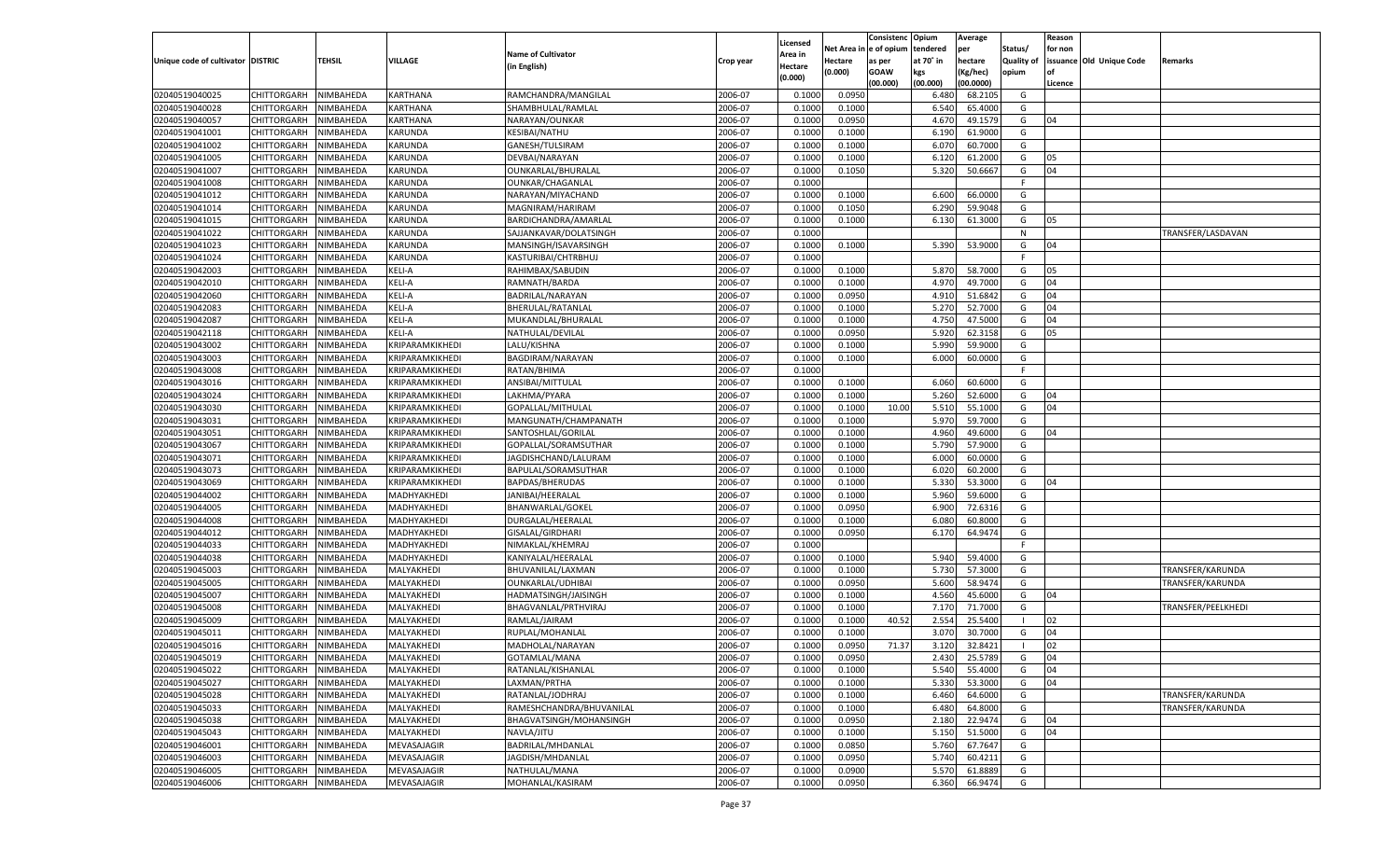|                                   |                       |               |                          |                           |           |                           |                  | Consistenc  | Opium     | Average   |                   | Reason  |                          |         |
|-----------------------------------|-----------------------|---------------|--------------------------|---------------------------|-----------|---------------------------|------------------|-------------|-----------|-----------|-------------------|---------|--------------------------|---------|
|                                   |                       |               |                          | <b>Name of Cultivator</b> |           | Licensed                  | Net Area         | le of opium | tendered  | per       | Status/           | for non |                          |         |
| Unique code of cultivator DISTRIC |                       | <b>TEHSIL</b> | VILLAGE                  | (in English)              | Crop year | <b>Area in</b><br>Hectare | Hectare          | as per      | at 70° in | hectare   | <b>Quality of</b> |         | issuance Old Unique Code | Remarks |
|                                   |                       |               |                          |                           |           | (0.000)                   | (0.000)          | <b>GOAW</b> | kgs       | (Kg/hec)  | opium             |         |                          |         |
|                                   |                       |               |                          |                           |           |                           |                  | (00.000)    | (00.000)  | (00.0000) |                   | Licence |                          |         |
| 02040519046007                    | CHITTORGARH           | NIMBAHEDA     | MEVASAJAGIR              | PUSPAKUMARI/LOKENDRASINGH | 2006-07   | 0.1000                    | 0.0950           |             | 6.470     | 68.105    | G                 |         |                          |         |
| 02040519046009                    | CHITTORGARH           | NIMBAHEDA     | MEVASAJAGIR              | BAGDIRAM/DHULA            | 2006-07   | 0.1000                    | 0.0850           |             | 5.510     | 64.8235   | G                 |         |                          |         |
| 02040519046011                    | CHITTORGARH           | NIMBAHEDA     | MEVASAJAGIR              | GULABIBAI/BIHARIDAS       | 2006-07   | 0.1000                    | 0.0950           |             | 6.490     | 68.3158   | G                 |         |                          |         |
| 02040519046012                    | CHITTORGARH           | NIMBAHEDA     | MEVASAJAGIR              | NANALAL/MANGILAL          | 2006-07   | 0.1000                    | 0.0900           |             | 5.570     | 61.8889   | G                 |         |                          |         |
| 02040519046014                    | CHITTORGARH           | NIMBAHEDA     | MEVASAJAGIR              | CHAMPALAL/GANPATLAL       | 2006-07   | 0.1000                    | 0.0950           |             | 6.520     | 68.6316   | G                 |         |                          |         |
| 02040519046015                    | CHITTORGARH           | NIMBAHEDA     | MEVASAJAGIR              | CHANDMAL/NARAYAN TELI     | 2006-07   | 0.1000                    | 0.0950           |             | 5.560     | 58.5263   | G                 |         |                          |         |
| 02040519046022                    | CHITTORGARH           | NIMBAHEDA     | MEVASAJAGIR              | BHERULAL/PRTHVIRAJ        | 2006-07   | 0.1000                    | 0.0950           |             | 6.120     | 64.4211   | G                 |         |                          |         |
| 02040519046026                    | CHITTORGARH           | NIMBAHEDA     | MEVASAJAGIR              | RAMNARAYAN/JUNDA          | 2006-07   | 0.1000                    | 0.0950           |             | 6.080     | 64.0000   | G                 |         |                          |         |
| 02040519046028                    | CHITTORGARH           | NIMBAHEDA     | MEVASAJAGIR              | NARAYANIBAI/GANGARAM      | 2006-07   | 0.1000                    | 0.0950           |             | 6.660     | 70.105    | G                 |         |                          |         |
| 02040519046029                    | CHITTORGARH           | NIMBAHEDA     | MEVASAJAGIR              | SHANIIBAI/NANALAL         | 2006-07   | 0.1000                    | 0.0900           |             | 6.120     | 68.0000   | G                 |         |                          |         |
| 02040519046031                    | CHITTORGARH           | NIMBAHEDA     | MEVASAJAGIR              | BHGVATILAL/KASIRAM        | 2006-07   | 0.1000                    | 0.0950           |             | 6.370     | 67.0526   | G                 |         |                          |         |
| 02040519047001                    | CHITTORGARH           | NIMBAHEDA     | MOHMADPURA               | PAVANSINGH/KESARSINGH     | 2006-07   | 0.1000                    | 0.0950           |             | 6.220     | 65.4737   | G                 |         |                          |         |
| 02040519047002                    | CHITTORGARH           | NIMBAHEDA     | MOHMADPURA               | KESARSINGH/UDHESINGH      | 2006-07   | 0.1000                    | 0.0950           |             | 6.880     | 72.4211   | G                 |         |                          |         |
| 02040519047003                    | CHITTORGARH           | NIMBAHEDA     | MOHMADPURA               | CHGANLAL/KESARRAM         | 2006-07   | 0.1000                    | 0.1000           |             | 6.520     | 65.2000   | G                 |         |                          |         |
| 02040519047004                    | CHITTORGARH           | NIMBAHEDA     | MOHMADPURA               | GOPI/RADHU                | 2006-07   | 0.1000                    | 0.0950           |             | 5.040     | 53.0526   | G                 | 04      |                          |         |
| 02040519047006                    | CHITTORGARH           | NIMBAHEDA     | MOHMADPURA               | NIRBHESINGH/FTESINGH      | 2006-07   | 0.1000                    | 0.0950           |             | 5.270     | 55.4737   | G                 | 04      |                          |         |
| 02040519047008                    | CHITTORGARH           | NIMBAHEDA     | MOHMADPURA               | BHANWARLAL/KASIRAM        | 2006-07   | 0.1000                    | 0.1000           |             | 6.320     | 63.2000   | G                 |         |                          |         |
| 02040519047009                    | CHITTORGARH           | NIMBAHEDA     | MOHMADPURA               | CUNNILAL/BHAGVAN          | 2006-07   | 0.1000                    | 0.1000           |             | 5.800     | 58.0000   | G                 |         |                          |         |
| 02040519047011                    | CHITTORGARH           | NIMBAHEDA     | MOHMADPURA               | FULSINGH/FTESINGH         | 2006-07   | 0.1000                    | 0.0950           |             | 5.710     | 60.1053   | G                 |         |                          |         |
| 02040519047017                    | CHITTORGARH           | NIMBAHEDA     | MOHMADPURA               | KISHANLAL/BHURA           | 2006-07   | 0.1000                    | 0.0950           |             | 5.700     | 60.0000   | G                 |         |                          |         |
| 02040519047018                    | CHITTORGARH           | NIMBAHEDA     | MOHMADPURA               | KESURAM/KALU              | 2006-07   | 0.1000                    | 0.1000           |             | 6.160     | 61.6000   | G                 |         |                          |         |
| 02040519047021                    | CHITTORGARH           | NIMBAHEDA     | MOHMADPURA               | BHERULAL/BHAGVAN          | 2006-07   | 0.1000                    | 0.0950           |             | 6.020     | 63.3684   | G                 |         |                          |         |
| 02040519047024                    | CHITTORGARH           | NIMBAHEDA     | MOHMADPURA               | MITTULAL/MANGILAL         | 2006-07   | 0.1000                    | 0.1000           |             | 6.210     | 62.1000   | G                 |         |                          |         |
| 02040519047032                    | CHITTORGARH           | NIMBAHEDA     | MOHMADPURA               | NATHULAL/RAMA             | 2006-07   | 0.1000                    | 0.1000           |             | 6.290     | 62.9000   | G                 |         |                          |         |
| 02040519047033                    | CHITTORGARH           | NIMBAHEDA     | MOHMADPURA               | <b>BALULAL/KESULAL</b>    | 2006-07   | 0.1000                    | 0.1000           |             | 6.780     | 67.8000   | G                 |         |                          |         |
| 02040519047034                    | CHITTORGARH           | NIMBAHEDA     | MOHMADPURA               | NANALAL/MADHOLAL          | 2006-07   | 0.1000                    | 0.1000           |             | 5.700     | 57.0000   | G                 |         |                          |         |
| 02040519047035                    | CHITTORGARH           | NIMBAHEDA     | MOHMADPURA               | BHERULAL/MADHOLAL         | 2006-07   | 0.1000                    | 0.1000           |             | 6.140     | 61.4000   | G                 |         |                          |         |
| 02040519047036                    | CHITTORGARH           | NIMBAHEDA     | MOHMADPURA               | RATANLAL/KASIRAM          | 2006-07   | 0.1000                    | 0.0950           |             | 6.180     | 65.0526   | G                 |         |                          |         |
| 02040519047041                    | CHITTORGARH           | NIMBAHEDA     | MOHMADPURA               | BABUKHAN/FAKIRMOHMAD      | 2006-07   | 0.1000                    | 0.1000           |             | 6.100     | 61.0000   | G                 |         |                          |         |
| 02040519047043                    | CHITTORGARH           | NIMBAHEDA     | MOHMADPURA               | MOTILAL/GOTTULAL          | 2006-07   | 0.1000                    | 0.1000           |             | 6.270     | 62.7000   | G                 |         |                          |         |
| 02040519047045                    | CHITTORGARH           | NIMBAHEDA     | MOHMADPURA               | RAMCHANDRA/PEMA           | 2006-07   | 0.1000                    | 0.0950           |             | 6.630     | 69.7895   | G                 |         |                          |         |
| 02040519047047                    | CHITTORGARH           | NIMBAHEDA     | MOHMADPURA               | BADRILAL/MULCHAND         | 2006-07   | 0.1000                    | 0.1000           |             | 5.610     | 56.1000   | G                 |         |                          |         |
| 02040519047048                    | CHITTORGARH           | NIMBAHEDA     | MOHMADPURA               | SOHANLAL/BHURALAL         | 2006-07   | 0.1000                    | 0.1000           |             | 6.210     | 62.1000   | G                 |         |                          |         |
| 02040519047052                    | CHITTORGARH           | NIMBAHEDA     | MOHMADPURA               | PARBHUDAS/LAXMIDAS        | 2006-07   | 0.1000                    | 0.1000           |             | 5.960     | 59.6000   | G                 |         |                          |         |
| 02040519047053                    |                       | NIMBAHEDA     |                          |                           | 2006-07   | 0.1000                    | 0.1000           |             | 5.800     | 58.0000   | G                 |         |                          |         |
| 02040519047055                    | CHITTORGARH           |               | MOHMADPURA               | BALCHAND/SHANKARLAI       | 2006-07   | 0.1000                    |                  |             | 6.200     | 62.0000   | G                 |         |                          |         |
|                                   | CHITTORGARH           | NIMBAHEDA     | MOHMADPURA<br>MOHMADPURA | DADAMCHAND/KESURAM        | 2006-07   | 0.1000                    | 0.1000<br>0.1000 |             |           |           |                   |         |                          |         |
| 02040519047057                    | CHITTORGARH           | NIMBAHEDA     |                          | KANIYALAL/MADHOLAL        |           |                           |                  |             | 5.870     | 58.7000   | G                 |         |                          |         |
| 02040519047059                    | CHITTORGARH           | NIMBAHEDA     | MOHMADPURA               | DHANRAJ/NOLA              | 2006-07   | 0.1000                    | 0.1000           |             | 5.950     | 59.5000   | G                 |         |                          |         |
| 02040519047058                    | CHITTORGARH           | NIMBAHEDA     | MOHMADPURA               | LAKHMICHAND/NOLA          | 2006-07   | 0.1000                    | 0.0950           |             | 6.630     | 69.7895   | G                 |         |                          |         |
| 02040519048001                    | CHITTORGARH           | NIMBAHEDA     | MOTHA                    | BADRILAL/SHANKARLAL       | 2006-07   | 0.1000                    | 0.1000           |             | 6.200     | 62.0000   | G                 |         |                          |         |
| 02040519048007                    | CHITTORGARH           | NIMBAHEDA     | MOTHA                    | SANTILAL/HJARILAI         | 2006-07   | 0.1000                    | 0.0950           |             | 6.140     | 64.6316   | G                 |         |                          |         |
| 02040519048010                    | CHITTORGARH           | NIMBAHEDA     | MOTHA                    | KESURAM/BABRU             | 2006-07   | 0.1000                    | 0.1000           |             | 3.510     | 35.1000   | G                 | 04      |                          |         |
| 02040519048016                    | CHITTORGARH           | NIMBAHEDA     | MOTHA                    | KISHANLAL/CUNNILAL        | 2006-07   | 0.1000                    | 0.0950           |             | 6.640     | 69.8947   | G                 |         |                          |         |
| 02040519048018                    | CHITTORGARH           | NIMBAHEDA     | MOTHA                    | CHOGALAL/TARCHAND         | 2006-07   | 0.1000                    | 0.1000           |             | 6.750     | 67.5000   | G                 |         |                          |         |
| 02040519048022                    | CHITTORGARH           | NIMBAHEDA     | MOTHA                    | NANDLAL/RAMLAL            | 2006-07   | 0.1000                    | 0.1000           |             | 5.350     | 53.5000   | G                 | 04      |                          |         |
| 02040519048023                    | CHITTORGARH NIMBAHEDA |               | <b>MOTHA</b>             | BABULAL/JAGNATH           | 2006-07   | 0.1000                    | 0.1000           |             | 5.370     | 53.7000   | G                 | 04      |                          |         |
| 02040519048025                    | <b>CHITTORGARH</b>    | NIMBAHEDA     | <b>MOTHA</b>             | YUDHISTAR/MANGILAL        | 2006-07   | 0.1000                    | 0.0950           |             | 2.960     | 31.1579   | G                 | 04      |                          |         |
| 02040519048027                    | CHITTORGARH           | NIMBAHEDA     | <b>MOTHA</b>             | JAINARAYAN/MOTILAL        | 2006-07   | 0.1000                    | 0.0950           |             | 6.110     | 64.3158   | G                 |         |                          |         |
| 02040519048029                    | <b>CHITTORGARH</b>    | NIMBAHEDA     | <b>MOTHA</b>             | ARJUN/TARACHAND           | 2006-07   | 0.1000                    | 0.0950           |             | 6.530     | 68.7368   | G                 |         |                          |         |
| 02040519048031                    | <b>CHITTORGARH</b>    | NIMBAHEDA     | <b>MOTHA</b>             | OUNKARLAL/CUNNILAL        | 2006-07   | 0.1000                    | 0.0950           |             | 5.790     | 60.9474   | G                 | 05      |                          |         |
| 02040519048026                    | <b>CHITTORGARH</b>    | NIMBAHEDA     | MOTHA                    | RAMCHANDRA/CUNNILAL       | 2006-07   | 0.1000                    | 0.0950           |             | 6.470     | 68.1053   | G                 |         |                          |         |
| 02040519049006                    | <b>CHITTORGARH</b>    | NIMBAHEDA     | NAVABPURA                | SOHANDAS/TULSIDAS         | 2006-07   | 0.1000                    | 0.1050           |             | 6.260     | 59.6190   | G                 | 05      |                          |         |
| 02040519049014                    | <b>CHITTORGARH</b>    | NIMBAHEDA     | NAVABPURA                | DALLA/KALU                | 2006-07   | 0.1000                    | 0.1000           |             | 6.390     | 63.9000   | G                 |         |                          |         |
| 02040519049017                    | <b>CHITTORGARH</b>    | NIMBAHEDA     | NAVABPURA                | RATNIBAI/OUNKAR           | 2006-07   | 0.1000                    | 0.1050           |             | 1.980     | 18.8571   | G                 | 04      |                          |         |
| 02040519049019                    | <b>CHITTORGARH</b>    | NIMBAHEDA     | NAVABPURA                | NANURAM/BHURA             | 2006-07   | 0.1000                    | 0.1050           |             | 7.010     | 66.7619   | G                 |         |                          |         |
| 02040519049020                    | <b>CHITTORGARH</b>    | NIMBAHEDA     | <b>NAVABPURA</b>         | NATHULAL/BHURA            | 2006-07   | 0.1000                    | 0.1050           |             | 5.780     | 55.0476   | G                 | 04      |                          |         |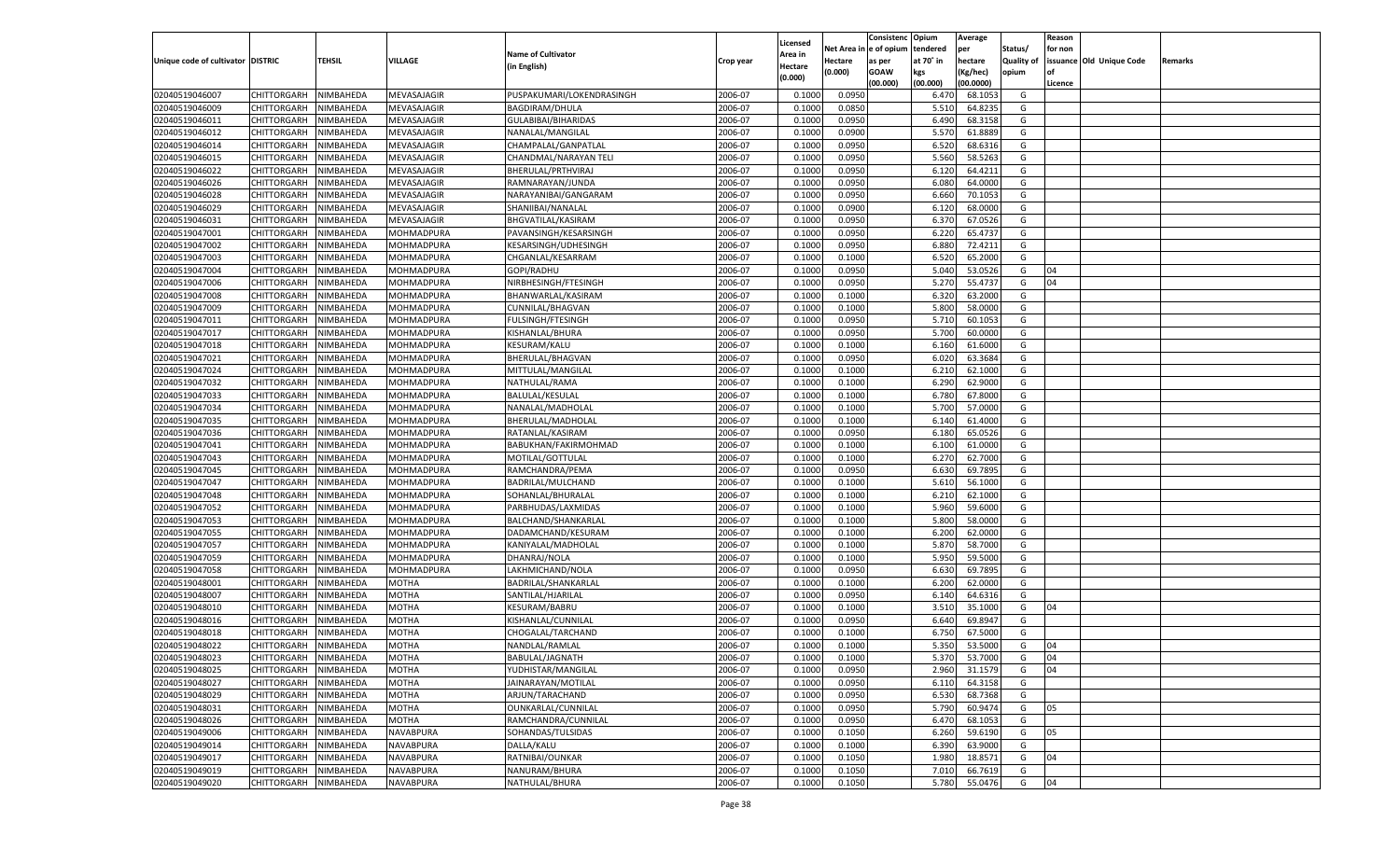|                                   |                            |                        |              |                                               |           |                           |                  | Consistenc  | Opium             | Average            |                   | Reason  |                          |          |
|-----------------------------------|----------------------------|------------------------|--------------|-----------------------------------------------|-----------|---------------------------|------------------|-------------|-------------------|--------------------|-------------------|---------|--------------------------|----------|
|                                   |                            |                        |              | <b>Name of Cultivator</b>                     |           | Licensed                  | Net Area         | e of opium  | tendered          | per                | Status/           | for non |                          |          |
| Unique code of cultivator DISTRIC |                            | <b>TEHSIL</b>          | VILLAGE      | (in English)                                  | Crop year | <b>Area in</b><br>Hectare | Hectare          | as per      | at 70° in         | hectare            | <b>Quality of</b> |         | issuance Old Unique Code | Remarks  |
|                                   |                            |                        |              |                                               |           | (0.000)                   | (0.000)          | <b>GOAW</b> | kgs               | (Kg/hec)           | opium             |         |                          |          |
|                                   |                            |                        |              |                                               |           |                           |                  | (00.000)    | (00.000)          | (00.0000)          |                   | Licence |                          |          |
| 02040519049024                    | CHITTORGARH                | NIMBAHEDA              | NAVABPURA    | KISHANLAL/KHEMA                               | 2006-07   | 0.1000                    | 0.1000           |             | 2.13 <sub>0</sub> | 21.3000            | G                 | 04      |                          |          |
| 02040519049025                    | CHITTORGARH                | NIMBAHEDA              | NAVABPURA    | RATANLAL/NARAYAN                              | 2006-07   | 0.1000                    | 0.0950           |             | 2.350             | 24.7368            | G                 | 04      |                          |          |
| 02040519049029                    | CHITTORGARH                | NIMBAHEDA              | NAVABPURA    | DEVBAI/BHERULAL                               | 2006-07   | 0.1000                    | 0.1000           |             | 6.050             | 60.5000            | G                 |         | 02040519056001           | TRANSFER |
| 02040519049030                    | CHITTORGARH                | NIMBAHEDA              | NAVABPURA    | MOHAN/RATTA                                   | 2006-07   | 0.1000                    | 0.1000           |             | 6.390             | 63.9000            | G                 |         | 02040519056012           | TRANSFER |
| 02040519049031                    | CHITTORGARH                | NIMBAHEDA              | NAVABPURA    | CUNNILAL/BHERU                                | 2006-07   | 0.1000                    | 0.0950           |             | 6.560             | 69.0526            | G                 |         | 02040519056013           | TRANSFER |
| 02040519049032                    | CHITTORGARH                | NIMBAHEDA              | NAVABPURA    | KHEMA/BHERU                                   | 2006-07   | 0.1000                    | 0.1000           |             | 6.330             | 63.3000            | G                 |         | 02040519056011           | TRANSFER |
| 02040519049033                    | CHITTORGARH                | NIMBAHEDA              | NAVABPURA    | MANGU/NAVLA                                   | 2006-07   | 0.1000                    | 0.0950           |             | 5.710             | 60.1053            | G                 |         | 02040519056025           | TRANSFER |
| 02040519051001                    | CHITTORGARH                | NIMBAHEDA              | RAMPURA      | RAMLAL/BHOLIRAM                               | 2006-07   | 0.1000                    | 0.1000           |             | 6.87              | 68.7000            | - 1               | 02      |                          |          |
| 02040519051002                    | CHITTORGARH                | NIMBAHEDA              | RAMPURA      | LALCHAND/SHANKARLAL                           | 2006-07   | 0.1000                    | 0.1000           |             | 2.960             | 29.6000            | G                 | 04      |                          |          |
| 02040519051005                    | CHITTORGARH                | NIMBAHEDA              | RAMPURA      | PRTHVIRAJ/OUNKARLAL                           | 2006-07   | 0.1000                    | 0.1050           |             | 7.200             | 68.5714            | - 1               | 02      |                          |          |
| 02040519051007                    | CHITTORGARH                | NIMBAHEDA              | RAMPURA      | BACHRAJ/BHOLIRAM                              | 2006-07   | 0.1000                    | 0.1000           |             | 6.260             | 62.6000            | G                 | 09      |                          |          |
| 02040519051010                    | CHITTORGARH                | NIMBAHEDA              | RAMPURA      | HEERALAL/KISHANLAL                            | 2006-07   | 0.1000                    | 0.1000           |             | 5.77              | 57.7000            | G                 |         |                          |          |
| 02040519051013                    | CHITTORGARH                | NIMBAHEDA              | RAMPURA      | DHAKHIBAI/TULSIBAI                            | 2006-07   | 0.1000                    | 0.1050           |             | 7.350             | 70.0000            | G                 |         |                          |          |
| 02040519051014                    | CHITTORGARH                | NIMBAHEDA              | RAMPURA      | AMBHALAL/DHANRAJ                              | 2006-07   | 0.1000                    | 0.1000           |             | 5.800             | 58.0000            | G                 | 05      |                          |          |
| 02040519051016                    | CHITTORGARH                | NIMBAHEDA              | RAMPURA      | GAMNDIRAM/KISHANLAI                           | 2006-07   | 0.1000                    | 0.1000           |             | 8.090             | 80.9000            | - 1               | 02      |                          |          |
| 02040519051018                    | CHITTORGARH                | NIMBAHEDA              | RAMPURA      | RAMESVAR/BHOTHLAL                             | 2006-07   | 0.1000                    | 0.1000           |             | 6.130             | 61.3000            | G                 |         |                          |          |
| 02040519051023                    | CHITTORGARH                | NIMBAHEDA              | RAMPURA      | CHANCANBAI/KALURAM                            | 2006-07   | 0.1000                    | 0.1000           |             | 7.060             | 70.6000            | $\blacksquare$    | 02      |                          |          |
| 02040519051024                    | CHITTORGARH                | NIMBAHEDA              | RAMPURA      | BHERULAL/CHOTHA                               | 2006-07   | 0.1000                    | 0.1000           |             | 7.620             | 76.2000            | $\blacksquare$    | 02      |                          |          |
| 02040519051040                    | CHITTORGARH                | NIMBAHEDA              | RAMPURA      | SHANKARLAL/RAMBAX                             | 2006-07   | 0.1000                    | 0.1000           |             | 6.320             | 63.2000            | G                 |         |                          |          |
| 02040519051042                    | CHITTORGARH                | NIMBAHEDA              | RAMPURA      | JASRAJ/OUNKARLAL                              | 2006-07   | 0.1000                    | 0.1000           |             | 5.800             | 58.0000            | G                 | 05      |                          |          |
| 02040519051045                    | CHITTORGARH                | NIMBAHEDA              | RAMPURA      | KELASH/NAVLRAM                                | 2006-07   | 0.1000                    | 0.0950           |             | 7.240             | 76.2105            | $\blacksquare$    | 02      |                          |          |
| 02040519051046                    | CHITTORGARH                | NIMBAHEDA              | RAMPURA      | <b>FULCHAND/KHEMRAJ</b>                       | 2006-07   | 0.1000                    | 0.0950           |             | 6.870             | 72.3158            | - 1               | 02      |                          |          |
| 02040519051059                    | CHITTORGARH                | NIMBAHEDA              | RAMPURA      | JAMNALAL/RAMLAL                               | 2006-07   | 0.1000                    | 0.1000           |             | 7.430             | 74.3000            | - 1               | 02      |                          |          |
| 02040519051061                    | CHITTORGARH                | NIMBAHEDA              | RAMPURA      | BHANWARLAL/PRTHVIRAJ                          | 2006-07   | 0.1000                    | 0.1000           |             | 7.060             | 70.6000            | - 1               | 02      |                          |          |
| 02040519051062                    | CHITTORGARH                | NIMBAHEDA              | RAMPURA      | BHERULAL/NAGJIRAM                             | 2006-07   | 0.1000                    | 0.1050           |             | 6.850             | 65.2381            | G                 |         |                          |          |
| 02040519051063                    | CHITTORGARH                | NIMBAHEDA              | RAMPURA      | JANKILAL/KHEMRAJ                              | 2006-07   | 0.1000                    | 0.0950           |             | 7.700             | 81.0526            | $\blacksquare$    | 02      |                          |          |
| 02040519051064                    | CHITTORGARH                | NIMBAHEDA              | RAMPURA      | KANIYALAL/NANDLAI                             | 2006-07   | 0.1000                    | 0.0950           |             | 7.310             | 76.9474            | - 1               | 02      |                          |          |
| 02040519051072                    | CHITTORGARH                | NIMBAHEDA              | RAMPURA      | AMBHALAL/GOVINDRAM                            | 2006-07   | 0.1000                    | 0.1050           |             | 7.280             | 69.3333            | G                 |         |                          |          |
| 02040519052001                    | CHITTORGARH                | NIMBAHEDA              | RATHANJANA-A | GASI/KHEMRAJ                                  | 2006-07   | 0.1000                    | 0.0950           |             | 6.750             | 71.0526            | G                 |         |                          |          |
| 02040519052005                    | CHITTORGARH                | NIMBAHEDA              | RATHANJANA-A | PRTHVIRAJ/GOKEL                               | 2006-07   | 0.1000                    | 0.0950           |             | 6.510             | 68.5263            | G                 |         |                          |          |
| 02040519052008                    | CHITTORGARH                | NIMBAHEDA              | RATHANJANA-A | MOTIYABAI/BHERA                               | 2006-07   | 0.1000                    | 0.0950           |             | 5.370             | 56.5263            | G                 | 05      |                          |          |
| 02040519052009                    | CHITTORGARH                | NIMBAHEDA              | RATHANJANA-A | OUNKARLAL/KHEMRAJ                             | 2006-07   | 0.1000                    | 0.1000           |             | 6.240             | 62.4000            | G                 |         |                          |          |
| 02040519052010                    | CHITTORGARH                | NIMBAHEDA              | RATHANJANA-A | PYARA/GOKEL                                   | 2006-07   | 0.1000                    | 0.1000           |             | 6.840             | 68.4000            | G                 |         |                          |          |
| 02040519052011                    | CHITTORGARH                | NIMBAHEDA              | RATHANJANA-A | SUNDARBAI/MEGRAJ                              | 2006-07   | 0.1000                    | 0.0950           |             | 6.910             | 72.7368            | - 1               | 02      |                          |          |
| 02040519052022                    | CHITTORGARH                | NIMBAHEDA              | RATHANJANA-A | MATHURALAL/NARAYAN                            | 2006-07   | 0.1000                    | 0.0900           |             | 6.020             | 66.8889            | G                 |         |                          |          |
| 02040519052027                    | CHITTORGARH                | NIMBAHEDA              | RATHANJANA-A | GHERILAL/BHURA                                | 2006-07   | 0.1000                    | 0.0950           |             | 5.820             | 61.2632            | G                 |         |                          |          |
| 02040519052029                    | CHITTORGARH                | NIMBAHEDA              | RATHANJANA-A | BHULIBAI/BHAGVAN                              | 2006-07   | 0.1000                    | 0.1000           |             | 5.570             | 55.7000            | G                 | 04      |                          |          |
| 02040519052034                    | CHITTORGARH                | NIMBAHEDA              | RATHANJANA-A | GASILAL/RAMA                                  | 2006-07   | 0.1000                    | 0.1000           |             | 5.660             | 56.6000            | G                 | 05      |                          |          |
| 02040519052038                    | CHITTORGARH                | NIMBAHEDA              | RATHANJANA-A | GHATHUKAVAR/KUNDANSINGH                       | 2006-07   | 0.1000                    | 0.1000           |             | 5.600             | 56.0000            | G                 | 05      |                          |          |
| 02040519052049                    |                            |                        |              | GOPAL/NARAYAN                                 | 2006-07   |                           |                  |             | 6.280             | 66.1053            | G                 |         |                          |          |
| 02040519052054                    | CHITTORGARH                | NIMBAHEDA<br>NIMBAHEDA | RATHANJANA-B |                                               | 2006-07   | 0.1000                    | 0.0950<br>0.1000 |             | 5.810             |                    | G                 |         |                          |          |
| 02040519052059                    | CHITTORGARH                |                        | RATHANJANA-B | RAMIKUMAR/NARAYAN<br>MNOHARSINGH/BHANWARSINGH | 2006-07   | 0.1000                    |                  |             |                   | 58.1000<br>74.0000 | G                 |         |                          |          |
| 02040519052060                    | CHITTORGARH<br>CHITTORGARH | NIMBAHEDA              | RATHANJANA-B |                                               |           | 0.1000                    | 0.1000           | 53.36       | 7.400             |                    |                   |         |                          |          |
|                                   |                            | NIMBAHEDA              | RATHANJANA-B | NANDUBAI/GOPIDAS                              | 2006-07   | 0.1000                    | 0.1000           | 53.36       | 5.510             | 55.1000            | G                 | 04      |                          |          |
| 02040519052067                    | CHITTORGARH                | NIMBAHEDA              | RATHANJANA-B | GASI/KISHNA                                   | 2006-07   | 0.1000                    | 0.1000           |             | 7.120             | 71.2000            | G                 |         |                          |          |
| 02040519052068                    | CHITTORGARH                | NIMBAHEDA              | RATHANJANA-B | LALCHAND/HEERA                                | 2006-07   | 0.1000                    | 0.0950           |             | 6.920             | 72.8421            | G                 |         |                          |          |
| 02040519052070                    | CHITTORGARH NIMBAHEDA      |                        | RATHANJANA-B | BADRILAL/NANDRAM                              | 2006-07   | 0.1000                    | 0.0900           |             | 5.010             | 55.6667            | G                 | 04      |                          |          |
| 02040519052088                    | <b>CHITTORGARH</b>         | NIMBAHEDA              | RATHANJANA-B | HJARI/HEERALAL                                | 2006-07   | 0.1000                    | 0.1000           |             | 6.420             | 64.2000            | G                 |         |                          |          |
| 02040519052089                    | CHITTORGARH                | NIMBAHEDA              | RATHANJANA-B | KACRU/BHERA                                   | 2006-07   | 0.1000                    | 0.0900           |             | 5.290             | 58.7778            | G                 |         |                          |          |
| 02040519052094                    | <b>CHITTORGARH</b>         | NIMBAHEDA              | RATHANJANA-B | SURESHCHANDRA/MOHANLAL                        | 2006-07   | 0.1000                    | 0.0850           |             | 6.020             | 70.8235            | $\blacksquare$    | 02      |                          |          |
| 02040519052095                    | <b>CHITTORGARH</b>         | NIMBAHEDA              | RATHANJANA-B | JASVANSINGH/KUNDANSINGH                       | 2006-07   | 0.1000                    | 0.1000           |             | 6.400             | 64.0000            | G                 |         |                          |          |
| 02040519052098                    | <b>CHITTORGARH</b>         | NIMBAHEDA              | RATHANJANA-B | BADRILAL/KASIRAM                              | 2006-07   | 0.1000                    | 0.0950           |             | 6.070             | 63.8947            | G                 |         |                          |          |
| 02040519052099                    | <b>CHITTORGARH</b>         | NIMBAHEDA              | RATHANJANA-B | RAJARAM/JAICHAND                              | 2006-07   | 0.1000                    | 0.1000           |             | 5.210             | 52.1000            | G                 | 04      |                          |          |
| 02040519052100                    | <b>CHITTORGARH</b>         | NIMBAHEDA              | RATHANJANA-B | BAPULAL/HJARILAL(HEERALAL)                    | 2006-07   | 0.1000                    | 0.1000           |             | 6.090             | 60.9000            | G                 |         |                          |          |
| 02040519052102                    | <b>CHITTORGARH</b>         | NIMBAHEDA              | RATHANJANA-B | BHERULAL/RAMCHANDRA                           | 2006-07   | 0.1000                    | 0.0950           |             | 6.110             | 64.3158            | G                 |         |                          |          |
| 02040519052106                    | <b>CHITTORGARH</b>         | NIMBAHEDA              | RATHANJANA-B | BHERUSINGH/BHAGVANSINGH                       | 2006-07   | 0.1000                    | 0.0800           |             | 4.920             | 61.5000            | G                 |         |                          |          |
| 02040519052107                    | <b>CHITTORGARH</b>         | NIMBAHEDA              | RATHANJANA-B | AMBHALAL/BHURALAL                             | 2006-07   | 0.1000                    | 0.1000           |             | 6.880             | 68.8000            | G                 |         |                          |          |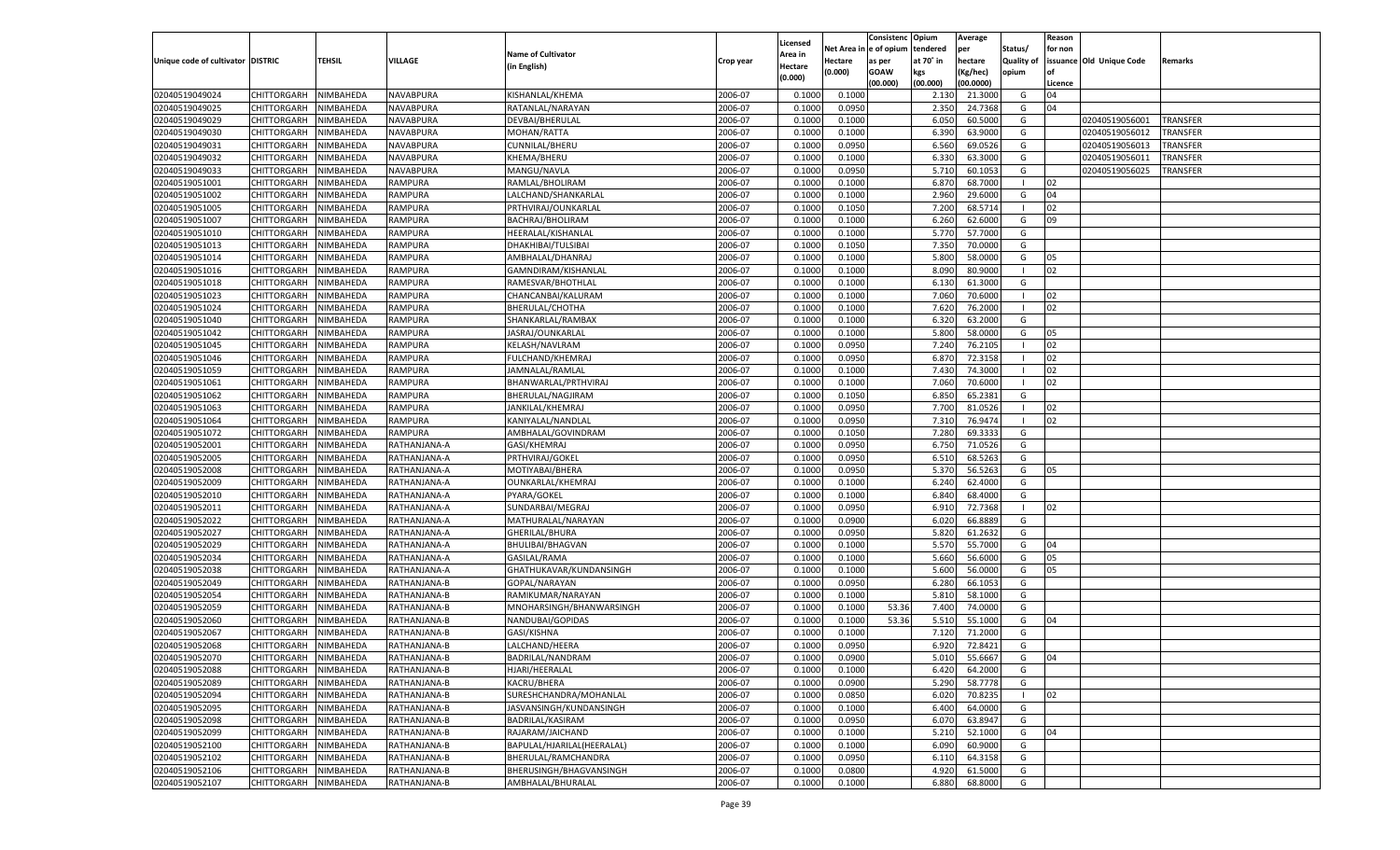|                                     |                       |               |                |                                    |           |                     |                        | Consistenc | Opium     | Average   |                   | Reason  |                          |                        |
|-------------------------------------|-----------------------|---------------|----------------|------------------------------------|-----------|---------------------|------------------------|------------|-----------|-----------|-------------------|---------|--------------------------|------------------------|
|                                     |                       |               |                | <b>Name of Cultivator</b>          |           | Licensed<br>Area in | Net Area in e of opium |            | tendered  | per       | Status/           | for non |                          |                        |
| Unique code of cultivator   DISTRIC |                       | <b>TEHSIL</b> | VILLAGE        | (in English)                       | Crop year | Hectare             | Hectare                | as per     | at 70° in | hectare   | <b>Quality of</b> |         | issuance Old Unique Code | Remarks                |
|                                     |                       |               |                |                                    |           | (0.000)             | (0.000)                | GOAW       | kgs       | Kg/hec)   | opium             |         |                          |                        |
|                                     |                       |               |                |                                    |           |                     |                        | (00.000)   | (00.000)  | (00.0000) |                   | Licence |                          |                        |
| 02040519052108                      | CHITTORGARH           | NIMBAHEDA     | RATHANJANA-B   | SHANKARLAL/KISHANLAL               | 2006-07   | 0.1000              | 0.100                  |            | 6.730     | 67.3000   | G                 |         |                          |                        |
| 02040519052111                      | CHITTORGARH           | NIMBAHEDA     | RATHANJANA-B   | DADAMCHAND/TARACHAND               | 2006-07   | 0.1000              | 0.1000                 |            | 6.120     | 61.200    | G                 |         |                          |                        |
| 02040519052113                      | CHITTORGARH           | NIMBAHEDA     | RATHANJANA-B   | SHAMBHULAL/MODA                    | 2006-07   | 0.1000              | 0.1000                 |            | 7.230     | 72.3000   | G                 |         |                          |                        |
| 02040519052115                      | CHITTORGARH           | NIMBAHEDA     | RATHANJANA-B   | BABUSINGH/AMARSINGH                | 2006-07   | 0.1000              | 0.1000                 |            | 6.040     | 60.4000   | G                 |         |                          |                        |
| 02040519052122                      | CHITTORGARH           | NIMBAHEDA     | RATHANJANA-B   | BHERULAL/RAMLAL                    | 2006-07   | 0.1000              | 0.1000                 |            | 6.550     | 65.500    | G                 |         |                          |                        |
| 02040519052129                      | CHITTORGARH           | NIMBAHEDA     | RATHANJANA-B   | SEETARAM/TARACHAND                 | 2006-07   | 0.1000              | 0.1000                 |            | 5.760     | 57.600    | G                 |         |                          |                        |
| 02040519052130                      | CHITTORGARH           | NIMBAHEDA     | RATHANJANA-B   | LALSINGH/BHAGVANSINGH              | 2006-07   | 0.1000              | 0.0900                 |            | 6.380     | 70.888    | G                 |         |                          |                        |
| 02040519055002                      | CHITTORGARH           | NIMBAHEDA     | SANKLOKAKHEDA  | JHERAJ/BHOLIRAM                    | 2006-07   | 0.1000              | 0.0950                 |            | 6.220     | 65.473    | G                 |         |                          |                        |
| 02040519055003                      | CHITTORGARH           | NIMBAHEDA     | SANKLOKAKHEDA  | HEMRAJ/BHERULAL                    | 2006-07   | 0.1000              | 0.1000                 |            | 6.430     | 64.300    | G                 |         |                          |                        |
| 02040519055007                      | CHITTORGARH           | NIMBAHEDA     | SANKLOKAKHEDA  | JUNABAI/NARAYAN                    | 2006-07   | 0.1000              | 0.1050                 |            | 3.920     | 37.333    | G                 | 04      |                          |                        |
| 02040519055009                      | CHITTORGARH           | NIMBAHEDA     | SANKLOKAKHEDA  | BASRAJ/BHERULAL JAT                | 2006-07   | 0.1000              | 0.1000                 |            | 5.420     | 54.200    | G                 | 04      |                          |                        |
| 02040519055011                      | CHITTORGARH           | NIMBAHEDA     | SANKLOKAKHEDA  | BAPULAL/JASRAJ                     | 2006-07   | 0.1000              | 0.0950                 |            | 6.060     | 63.789    | G                 | 05      |                          |                        |
| 02040519055012                      | CHITTORGARH           | NIMBAHEDA     | SANKLOKAKHEDA  | BHANWARLAL/MOHANLAL                | 2006-07   | 0.1000              | 0.1000                 |            | 6.960     | 69.600    | G                 |         |                          | TRANSFER/BANGEDAGHATAA |
| 02040519055013                      | CHITTORGARH           | NIMBAHEDA     | SANKLOKAKHEDA  | RAMSINGH/JASRAJ                    | 2006-07   | 0.1000              | 0.0950                 |            | 6.600     | 69.473    | G                 |         |                          |                        |
| 02040519055014                      | CHITTORGARH           | NIMBAHEDA     | SANKLOKAKHEDA  | LOBHCHAND/HANSRAJ                  | 2006-07   | 0.1000              | 0.1000                 |            | 6.360     | 63.6000   | G                 |         |                          |                        |
| 02040519055015                      | CHITTORGARH           | NIMBAHEDA     | SANKLOKAKHEDA  | GOVINDRAM/HANSRAJ                  | 2006-07   | 0.1000              | 0.1000                 |            | 7.220     | 72.2000   | G                 |         |                          |                        |
| 02040519055021                      | CHITTORGARH           | NIMBAHEDA     | SANKLOKAKHEDA  | RAMRATAN/HJARILAL                  | 2006-07   | 0.1000              | 0.0950                 |            | 6.120     | 64.421    | G                 |         |                          |                        |
| 02040519058002                      | CHITTORGARH           | NIMBAHEDA     | SHAHBAD        | KHEMRAJ/SHRILAL                    | 2006-07   | 0.1000              |                        |            |           |           | $\mathsf{F}$      |         |                          | TRANSFER/BADOLIGHATA-A |
| 02040519058003                      | CHITTORGARH           | NIMBAHEDA     | SHAHBAD        | RAMSINGH/AMRATRAM                  | 2006-07   | 0.1000              |                        |            |           |           | F                 |         |                          |                        |
| 02040519058006                      | CHITTORGARH           | NIMBAHEDA     | SHAHBAD        | HUDIBAI/CHTRBHUJ                   | 2006-07   | 0.1000              | 0.0950                 |            | 5.620     | 59.1579   | G                 | 05      |                          |                        |
| 02040519058010                      | CHITTORGARH           | NIMBAHEDA     | SHAHBAD        | SARNGARIBAI/GAMNDIRAM              | 2006-07   | 0.1000              |                        |            |           |           | F                 |         |                          |                        |
| 02040519058022                      | CHITTORGARH           | NIMBAHEDA     | SHAHBAD        | KASTURIBAI/RAMRATAN                | 2006-07   | 0.1000              | 0.1050                 |            | 6.070     | 57.8095   | G                 | 05      |                          |                        |
| 02040519058023                      | CHITTORGARH           | NIMBAHEDA     | SHAHBAD        | MOHANLAL/VENIRAM                   | 2006-07   | 0.1000              | 0.0950                 |            | 5.820     | 61.2632   | G                 |         |                          |                        |
| 02040519058028                      | CHITTORGARH           | NIMBAHEDA     | SHAHBAD        | BAPULAL/CHTRBHUJ                   | 2006-07   | 0.1000              | 0.1000                 |            | 6.400     | 64.0000   | G                 |         |                          | TRANSFER/BADOLIGHATA-A |
| 02040519058031                      | CHITTORGARH           | NIMBAHEDA     | SHAHBAD        | NIMATRAM/JASRAJ                    | 2006-07   | 0.1000              |                        |            |           |           | F                 |         |                          |                        |
| 02040519058033                      | CHITTORGARH           | NIMBAHEDA     | SHAHBAD        | UTHAMCHAND/CHTRBHUJ                | 2006-07   | 0.1000              | 0.1000                 |            | 6.430     | 64.3000   | G                 |         |                          | TRANSFER/BADOLIGHATA-A |
| 02040519058035                      | CHITTORGARH           | NIMBAHEDA     | SHAHBAD        | CHAMANLAL/BHOLIRAM                 | 2006-07   | 0.1000              | 0.1000                 |            | 6.740     | 67.4000   | G                 |         |                          |                        |
| 02040519058038                      | CHITTORGARH           | NIMBAHEDA     | SHAHBAD        | KARTARLAL/BHOLIRAM                 | 2006-07   | 0.1000              | 0.1000                 |            | 5.040     | 50.4000   | G                 | 04      |                          |                        |
| 02040519058042                      | CHITTORGARH           | NIMBAHEDA     | SHAHBAD        | GOTTU/BHAGGA                       | 2006-07   | 0.1000              | 0.1050                 |            | 6.610     | 62.9524   | G                 |         |                          |                        |
| 02040519058046                      | CHITTORGARH           | NIMBAHEDA     | SHAHBAD        | HEMRAJ/CHENABHIL                   | 2006-07   | 0.1000              | 0.0950                 |            | 5.990     | 63.0526   | G                 |         |                          | TRANSFER/BADOLIGHATA-A |
| 02040519058047                      | CHITTORGARH           | NIMBAHEDA     | SHAHBAD        | RAMNARAYAN/BHOLIRAM                | 2006-07   | 0.1000              | 0.1000                 |            | 6.450     | 64.500    | G                 |         |                          |                        |
| 02040519058050                      | CHITTORGARH           | NIMBAHEDA     | SHAHBAD        | RAMSVRUP UARF RAMESHVARLAL/NANDLAL | 2006-07   | 0.1000              | 0.1000                 |            | 6.550     | 65.500    | G                 |         |                          | TRANSFER/BADOLIGHATA-A |
| 02040519060002                      |                       | NIMBAHEDA     | TAI-A          |                                    | 2006-07   | 0.1000              | 0.1000                 |            | 6.560     | 65.600    | G                 |         |                          |                        |
| 02040519060003                      | CHITTORGARH           |               |                | RAMCHANDRA/PRTHVIRAJ               | 2006-07   |                     |                        |            | 5.960     | 59.600    | G                 |         |                          |                        |
|                                     | CHITTORGARH           | NIMBAHEDA     | TAI-A<br>TAI-A | SHANKARLAL/TULSIRAM                |           | 0.1000              | 0.1000                 |            |           |           |                   |         |                          |                        |
| 02040519060006                      | CHITTORGARH           | NIMBAHEDA     |                | KESURAM/PREAMCHANDRA               | 2006-07   | 0.1000              | 0.1000                 |            | 5.810     | 58.100    | G                 | 05      |                          |                        |
| 02040519060007                      | CHITTORGARH           | NIMBAHEDA     | TAI-A          | CHTRBHUJ/BHAGVAN                   | 2006-07   | 0.1000              | 0.1000                 |            | 6.330     | 63.3000   | G                 |         |                          |                        |
| 02040519060009                      | CHITTORGARH           | NIMBAHEDA     | TAI-A          | RATANLAL/OUNKARLAL                 | 2006-07   | 0.1000              | 0.1000                 |            | 6.120     | 61.200    | G                 |         |                          |                        |
| 02040519060014                      | CHITTORGARH           | NIMBAHEDA     | TAI-A          | SHYAMKUVAR/DULICHAND               | 2006-07   | 0.1000              | 0.1050                 |            | 7.200     | 68.571    | G                 |         |                          |                        |
| 02040519060016                      | CHITTORGARH           | NIMBAHEDA     | TAI-A          | RAMESVAR/KESARIMAI                 | 2006-07   | 0.1000              | 0.1000                 |            | 6.530     | 65.300    | G                 |         |                          |                        |
| 02040519060018                      | CHITTORGARH           | NIMBAHEDA     | TAI-A          | MANGILAL/PRTHVIRAJ                 | 2006-07   | 0.1000              | 0.1000                 |            | 6.370     | 63.700    | G                 |         |                          |                        |
| 02040519060019                      | CHITTORGARH           | NIMBAHEDA     | TAI-A          | RAMCHANDIBAI/SHRILAL               | 2006-07   | 0.1000              | 0.1000                 |            | 5.930     | 59.300    | G                 |         |                          |                        |
| 02040519060020                      | CHITTORGARH           | NIMBAHEDA     | TAI-A          | RADHESHYAM/UDHERAM                 | 2006-07   | 0.1000              | 0.1000                 |            | 6.190     | 61.900    | G                 |         |                          |                        |
| 02040519060022                      | CHITTORGARH           | NIMBAHEDA     | TAI-A          | CHAMPALAL/PANNALAI                 | 2006-07   | 0.1000              | 0.1000                 |            | 6.040     | 60.400    | G                 |         |                          |                        |
| 02040519060025                      | CHITTORGARH           | NIMBAHEDA     | TAI-A          | BHVANIRAM/MOTILAL                  | 2006-07   | 0.1000              | 0.1000                 |            | 6.03      | 60.300    | G                 |         |                          |                        |
| 02040519060026                      | CHITTORGARH           | NIMBAHEDA     | TAI-A          | RAMCHANRA/NANDA                    | 2006-07   | 0.1000              | 0.1000                 |            | 5.870     | 58.7000   | G                 | 05      |                          |                        |
| 02040519060028                      | CHITTORGARH NIMBAHEDA |               | <b>TAI-A</b>   | NANDRAM/RATANDAS                   | 2006-07   | 0.1000              | 0.1000                 |            | 6.020     | 60.2000   | G                 |         |                          |                        |
| 02040519060029                      | CHITTORGARH           | NIMBAHEDA     | TAI-A          | RAMCHANRA/BHANA                    | 2006-07   | 0.1000              | 0.1000                 |            | 6.200     | 62.0000   | G                 |         |                          |                        |
| 02040519060032                      | CHITTORGARH           | NIMBAHEDA     | TAI-A          | GOVERDHAN/HJARILAL                 | 2006-07   | 0.1000              | 0.0950                 |            | 7.000     | 73.6842   | G                 |         |                          |                        |
| 02040519060037                      | <b>CHITTORGARH</b>    | NIMBAHEDA     | TAI-A          | DAMARLAL/NIRBHESINGH               | 2006-07   | 0.1000              | 0.1000                 |            | 6.580     | 65.8000   | G                 |         |                          |                        |
| 02040519060038                      | CHITTORGARH           | NIMBAHEDA     | TAI-A          | MOHANLAL/NANDA                     | 2006-07   | 0.1000              | 0.1000                 |            | 6.030     | 60.3000   | G                 |         |                          |                        |
| 02040519060039                      | <b>CHITTORGARH</b>    | NIMBAHEDA     | TAI-B          | PYARA/LALU                         | 2006-07   | 0.1000              | 0.1000                 |            | 6.590     | 65.9000   | G                 |         |                          |                        |
| 02040519060041                      | <b>CHITTORGARH</b>    | NIMBAHEDA     | TAI-B          | VIDHIYA/KANIYALAL                  | 2006-07   | 0.1000              | 0.0950                 |            | 5.950     | 62.6316   | G                 |         |                          |                        |
| 02040519060043                      | <b>CHITTORGARH</b>    | NIMBAHEDA     | TAI-B          | SEETARAM/KISHANLAL                 | 2006-07   | 0.1000              | 0.1000                 |            | 5.810     | 58.1000   | G                 |         |                          |                        |
| 02040519060044                      | CHITTORGARH           | NIMBAHEDA     | TAI-B          | BHANWARIBAI/PRTHVIRAJ              | 2006-07   | 0.1000              | 0.1000                 |            | 5.880     | 58.8000   | G                 | 05      |                          |                        |
| 02040519060045                      | CHITTORGARH           | NIMBAHEDA     | TAI-B          | LOBHCHAND/BHAGVANLAL               | 2006-07   | 0.1000              | 0.1000                 |            | 5.870     | 58.7000   | G                 | 05      |                          |                        |
| 02040519060048                      | CHITTORGARH           | NIMBAHEDA     | TAI-B          | MANGILAL/POKER                     | 2006-07   | 0.1000              | 0.1000                 |            | 5.750     | 57.5000   | G                 | 05      |                          |                        |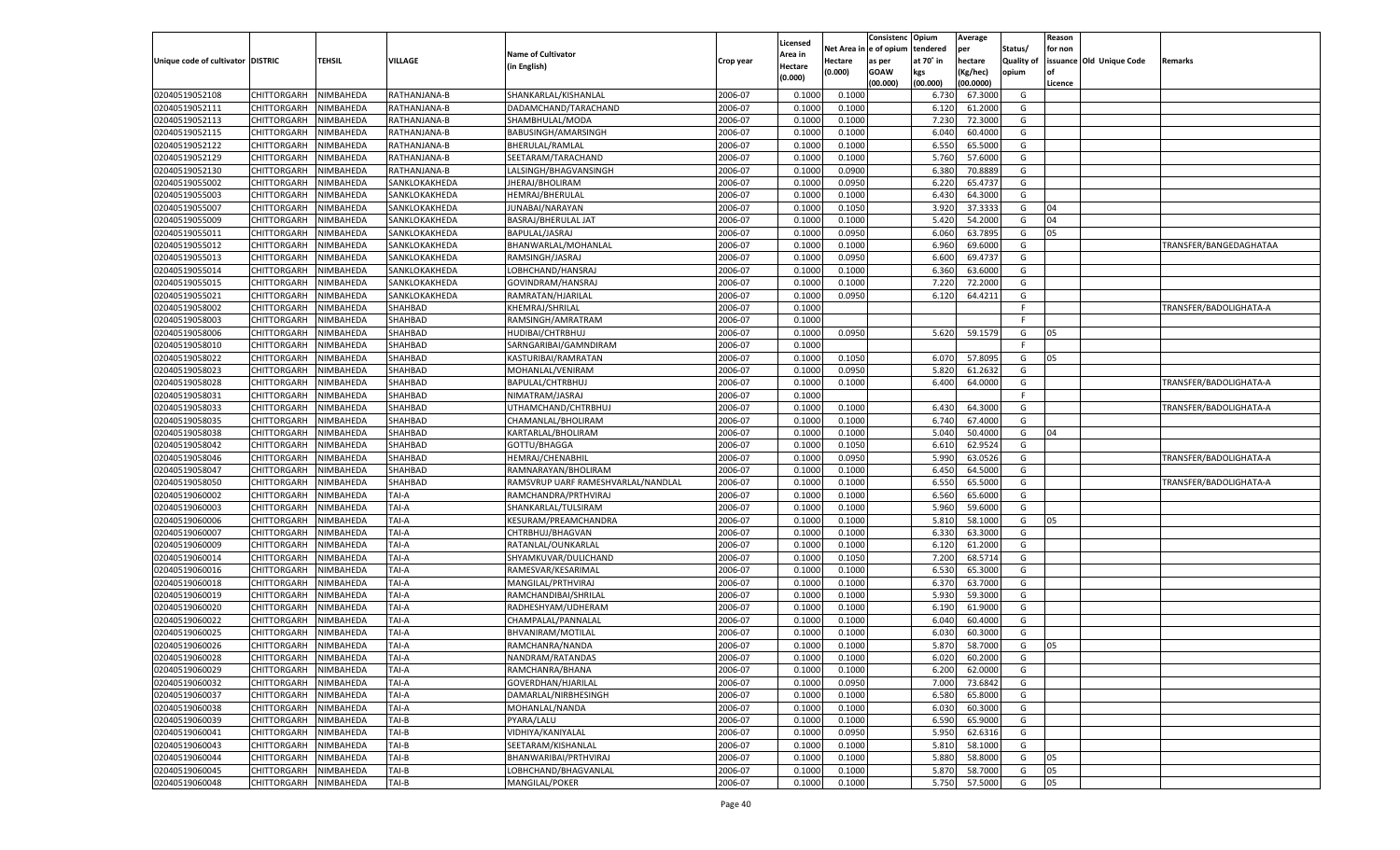|                                   |                       |                        |            |                                         |           |                    |          | Consistenc  | Opium     | Average   |                   | Reason  |                          |         |
|-----------------------------------|-----------------------|------------------------|------------|-----------------------------------------|-----------|--------------------|----------|-------------|-----------|-----------|-------------------|---------|--------------------------|---------|
|                                   |                       |                        |            | <b>Name of Cultivator</b>               |           | Licensed           | Net Area | e of opium  | tendered  | per       | Status/           | for non |                          |         |
| Unique code of cultivator DISTRIC |                       | <b>TEHSIL</b>          | VILLAGE    |                                         | Crop year | \rea in            | Hectare  | as per      | at 70° in | hectare   | <b>Quality of</b> |         | issuance Old Unique Code | Remarks |
|                                   |                       |                        |            | (in English)                            |           | Hectare<br>(0.000) | (0.000)  | <b>GOAW</b> | kgs       | (Kg/hec)  | opium             |         |                          |         |
|                                   |                       |                        |            |                                         |           |                    |          | (00.000)    | (00.000)  | (00.0000) |                   | Licence |                          |         |
| 02040519060050                    | CHITTORGARH           | NIMBAHEDA              | TAI-B      | MOHANIBAI/DALCHAND                      | 2006-07   | 0.1000             | 0.1000   |             | 6.210     | 62.1000   | G                 |         |                          |         |
| 02040519060051                    | CHITTORGARH           | NIMBAHEDA              | TAI-B      | NANALAL/NANDA                           | 2006-07   | 0.1000             | 0.1050   |             | 6.050     | 57.6190   | G                 | 05      |                          |         |
| 02040519060056                    | CHITTORGARH           | NIMBAHEDA              | TAI-B      | NIRBHESINGH/NANURAM                     | 2006-07   | 0.1000             | 0.1000   |             | 6.460     | 64.6000   | G                 |         |                          |         |
| 02040519060062                    | CHITTORGARH           | NIMBAHEDA              | TAI-B      | MOTILAL/NANURAM                         | 2006-07   | 0.1000             | 0.1000   |             | 6.180     | 61.8000   | G                 |         |                          |         |
| 02040519060064                    | CHITTORGARH           | NIMBAHEDA              | TAI-B      | CHGANLALMOHANLAL                        | 2006-07   | 0.1000             | 0.1000   |             | 6.180     | 61.8000   | G                 |         |                          |         |
| 02040519060066                    | CHITTORGARH           | NIMBAHEDA              | TAI-B      | BAGDIRAM/KASHIRAM                       | 2006-07   | 0.1000             | 0.1000   |             | 5.850     | 58.5000   | G                 | 05      |                          |         |
| 02040519060073                    | CHITTORGARH           | NIMBAHEDA              | TAI-B      | <b>BHERULAL/GOKEL</b>                   | 2006-07   | 0.1000             | 0.1000   |             | 5.910     | 59.1000   | G                 |         |                          |         |
| 02040519060074                    | CHITTORGARH           | NIMBAHEDA              | TAI-B      | BAJERAM/BHVANA                          | 2006-07   | 0.1000             | 0.1000   |             | 6.710     | 67.1000   | G                 |         |                          |         |
| 02040519060077                    | CHITTORGARH           | NIMBAHEDA              | TAI-B      | MULCHAND/LAKHMICHAND                    | 2006-07   | 0.1000             | 0.1000   |             | 5.780     | 57.8000   | G                 | 05      |                          |         |
| 02040519060080                    | CHITTORGARH           | NIMBAHEDA              | TAI-B      | BIHARILAL/NANDA                         | 2006-07   | 0.1000             | 0.1000   |             | 6.990     | 69.9000   | G                 |         |                          |         |
| 02040519060081                    | CHITTORGARH           | NIMBAHEDA              | TAI-B      | BHANWARLAL/NANDRAM                      | 2006-07   | 0.1000             | 0.1000   |             | 6.610     | 66.1000   | G                 |         |                          |         |
| 02040519060086                    | CHITTORGARH           | NIMBAHEDA              | TAI-B      | BABULAL/JAMNALAL                        | 2006-07   | 0.1000             | 0.1000   |             | 6.820     | 68.2000   | G                 |         |                          |         |
| 02040519060089                    | CHITTORGARH           | NIMBAHEDA              | TAI-B      | SANTILAL/HEERALAL                       | 2006-07   | 0.1000             |          |             |           |           | F.                |         |                          |         |
| 02040519060091                    | CHITTORGARH           | NIMBAHEDA              | TAI-A      | MANGILAL/NATHULAL                       | 2006-07   | 0.1000             | 0.1000   |             | 6.700     | 67.0000   | G                 |         |                          |         |
| 02040519060093                    | CHITTORGARH           | NIMBAHEDA              | TAI-A      | BAGDIRAM/NANALAL                        | 2006-07   | 0.1000             | 0.1050   |             | 6.150     | 58.5714   | G                 | 05      |                          |         |
| 02040519060094                    | CHITTORGARH           | NIMBAHEDA              | TAI-A      | NARAYANLAL/MANGU                        | 2006-07   | 0.1000             | 0.1050   |             | 5.370     | 51.1429   | G                 | 04      |                          |         |
| 02040519060095                    | CHITTORGARH           | NIMBAHEDA              | TAI-A      | TULSIRAM/BHAGATRAM                      | 2006-07   | 0.1000             | 0.0950   |             | 6.270     | 66.0000   | G                 |         |                          |         |
| 02040519060096                    | CHITTORGARH           | NIMBAHEDA              | TAI-A      | MANJUBAI/OMPARKASH                      | 2006-07   | 0.1000             | 0.1000   |             | 5.910     | 59.1000   | G                 |         |                          |         |
| 02040519060097                    | CHITTORGARH           | NIMBAHEDA              | TAI-A      | CHANDPARKASH/OUNKARLAL                  | 2006-07   | 0.1000             | 0.0950   |             | 6.670     | 70.2105   | G                 |         |                          |         |
| 02040519060099                    | CHITTORGARH           | NIMBAHEDA              | TAI-A      | SHYAMLAL/JAMNALAL                       | 2006-07   | 0.1000             | 0.1000   |             | 6.050     | 60.5000   | G                 |         |                          |         |
| 02040519060101                    | CHITTORGARH           | NIMBAHEDA              | TAI-A      | PARBHULAL/BHANWARLAL                    | 2006-07   | 0.1000             | 0.1000   |             | 6.020     | 60.2000   | G                 |         |                          |         |
| 02040519060102                    | CHITTORGARH           | NIMBAHEDA              | TAI-A      | JIVARAJ/MOTILAL                         | 2006-07   | 0.1000             | 0.1000   |             | 5.980     | 59.8000   | G                 |         |                          |         |
| 02040519060098                    | CHITTORGARH           | NIMBAHEDA              | TAI-A      | MAGNIBAI/BHERULAL                       | 2006-07   | 0.1000             | 0.1000   |             | 6.270     | 62.7000   | G                 |         |                          |         |
| 02040519060103                    | CHITTORGARH           |                        | TAI-A      |                                         | 2006-07   | 0.1000             | 0.1000   |             | 5.870     | 58.7000   | G                 | 05      |                          |         |
| 02040519062001                    |                       | NIMBAHEDA<br>NIMBAHEDA | UNKHLIYA-A | TULSIRAM/DALLICHAND<br>GISULAL/GANGARAM | 2006-07   | 0.1000             | 0.1000   |             | 7.720     | 77.2000   | G                 |         |                          |         |
|                                   | CHITTORGARH           |                        |            | BADRILAL/NANDLAL                        |           |                    |          |             | 6.050     | 60.5000   |                   |         |                          |         |
| 02040519062003                    | CHITTORGARH           | NIMBAHEDA              | UNKHLIYA-A |                                         | 2006-07   | 0.1000             | 0.1000   |             |           |           | G                 |         |                          |         |
| 02040519062004                    | CHITTORGARH           | NIMBAHEDA              | UNKHLIYA-A | SEETABAI/GANGARAM                       | 2006-07   | 0.1000             | 0.1000   |             | 6.070     | 60.7000   | G                 |         |                          |         |
| 02040519062006                    | CHITTORGARH           | NIMBAHEDA              | UNKHLIYA-A | DEVBAI/DEVILAL                          | 2006-07   | 0.1000             | 0.0950   |             | 6.270     | 66.0000   | G                 |         |                          |         |
| 02040519062008                    | CHITTORGARH           | NIMBAHEDA              | UNKHLIYA-A | KISHANLAL/UDHERAM                       | 2006-07   | 0.1000             | 0.1000   |             | 6.610     | 66.1000   | G                 |         |                          |         |
| 02040519062011                    | CHITTORGARH           | NIMBAHEDA              | UNKHLIYA-A | RATANLAL/BARDICHAND                     | 2006-07   | 0.1000             | 0.1000   |             | 7.080     | 70.8000   | G                 |         |                          |         |
| 02040519062012                    | CHITTORGARH           | NIMBAHEDA              | UNKHLIYA-A | MOTILAL/KHEMA                           | 2006-07   | 0.1000             | 0.1000   |             | 6.780     | 67.8000   | G                 |         |                          |         |
| 02040519062017                    | CHITTORGARH           | NIMBAHEDA              | UNKHLIYA-A | NANDLAL/BHOLIRAM                        | 2006-07   | 0.1000             | 0.1000   |             | 6.420     | 64.2000   | G                 |         |                          |         |
| 02040519062019                    | CHITTORGARH           | NIMBAHEDA              | UNKHLIYA-A | KAMLESH/KANIRAM                         | 2006-07   | 0.1000             | 0.1000   |             | 6.290     | 62.9000   | G                 |         |                          |         |
| 02040519062020                    | CHITTORGARH           | NIMBAHEDA              | UNKHLIYA-A | MADHOLAL/BHAGATRAM                      | 2006-07   | 0.1000             | 0.1000   |             | 7.150     | 71.5000   | G                 |         |                          |         |
| 02040519062021                    | CHITTORGARH           | NIMBAHEDA              | UNKHLIYA-A | <b>BADRILAL/SUKHA</b>                   | 2006-07   | 0.1000             | 0.1000   |             | 6.020     | 60.2000   | G                 |         |                          |         |
| 02040519062023                    | CHITTORGARH           | NIMBAHEDA              | UNKHLIYA-A | GANGARAM/NANJI                          | 2006-07   | 0.1000             | 0.1000   |             | 3.740     | 37.4000   | G                 | 04      |                          |         |
| 02040519062024                    | CHITTORGARH           | NIMBAHEDA              | UNKHLIYA-A | BARDIBAI/SHANKARLAL                     | 2006-07   | 0.1000             | 0.1000   |             | 6.080     | 60.8000   | G                 |         |                          |         |
| 02040519062025                    | CHITTORGARH           | NIMBAHEDA              | UNKHLIYA-A | RAMESVARLAL/CUNNILAL                    | 2006-07   | 0.1000             | 0.1050   |             | 6.140     | 58.4762   | G                 | 05      |                          |         |
| 02040519062027                    | CHITTORGARH           | NIMBAHEDA              | UNKHLIYA-A | KANMAL/CHOGA                            | 2006-07   | 0.1000             | 0.1000   |             | 5.760     | 57.6000   | G                 | 05      |                          |         |
| 02040519062029                    | CHITTORGARH           | NIMBAHEDA              | UNKHLIYA-A | SHANKAR/CHTRBHUJ                        | 2006-07   | 0.1000             | 0.1000   |             | 6.050     | 60.5000   | G                 |         |                          |         |
| 02040519062030                    | CHITTORGARH           | NIMBAHEDA              | UNKHLIYA-A | UDHELAL/PANNALAI                        | 2006-07   | 0.1000             | 0.0950   |             | 5.530     | 58.2105   | G                 |         |                          |         |
| 02040519062031                    | CHITTORGARH           | NIMBAHEDA              | UNKHLIYA-A | NOJIBAI/CUNNILAL                        | 2006-07   | 0.1000             | 0.1000   |             | 6.480     | 64.8000   | G                 |         |                          |         |
| 02040519062032                    | CHITTORGARH           | NIMBAHEDA              | UNKHLIYA-A | SHANKAR/NATHU                           | 2006-07   | 0.1000             | 0.1000   |             | 6.170     | 61.7000   | G                 |         |                          |         |
| 02040519062033                    | CHITTORGARH           | NIMBAHEDA              | UNKHLIYA-A | DEVILAL/PRTHVIRAJ                       | 2006-07   | 0.1000             | 0.1000   |             | 6.99      | 69.9000   | G                 |         |                          |         |
| 02040519062037                    | CHITTORGARH           | NIMBAHEDA              | UNKHLIYA-A | GANESH/BHURA                            | 2006-07   | 0.1000             | 0.1000   |             | 4.600     | 46.0000   | G                 | 04      |                          |         |
| 02040519062038                    | CHITTORGARH NIMBAHEDA |                        | UNKHLIYA-A | MANGILAL/DAYARAM                        | 2006-07   | 0.1000             | 0.1000   |             | 6.590     | 65.9000   | G                 |         |                          |         |
| 02040519062039                    | <b>CHITTORGARH</b>    | NIMBAHEDA              | UNKHLIYA-A | MHDANSINGH/MNOHARSINGH                  | 2006-07   | 0.1000             | 0.0950   |             | 6.310     | 66.4211   | G                 |         |                          |         |
| 02040519062044                    | CHITTORGARH           | NIMBAHEDA              | UNKHLIYA-A | MHDANLAL/MOHANLAL                       | 2006-07   | 0.1000             | 0.1000   |             | 5.400     | 54.0000   | G                 | 04      |                          |         |
| 02040519062046                    | <b>CHITTORGARH</b>    | NIMBAHEDA              | UNKHLIYA-A | KISHANLAL/DUNGRAM                       | 2006-07   | 0.1000             | 0.1000   |             | 6.610     | 66.1000   | G                 |         |                          |         |
| 02040519062050                    | <b>CHITTORGARH</b>    | NIMBAHEDA              | UNKHLIYA-A | RAMCHANDRA/KHEMRAJ                      | 2006-07   | 0.1000             | 0.1000   |             | 6.510     | 65.1000   | G                 |         |                          |         |
| 02040519062051                    | <b>CHITTORGARH</b>    | NIMBAHEDA              | UNKHLIYA-A | RAMCHANDRA/BHOTHLAL                     | 2006-07   | 0.1000             | 0.1000   |             | 6.720     | 67.2000   | G                 |         |                          |         |
| 02040519062055                    | <b>CHITTORGARH</b>    | NIMBAHEDA              | UNKHLIYA-A | JAANIBAI/RADHAKISHAN                    | 2006-07   | 0.1000             | 0.1000   |             | 6.140     | 61.4000   | G                 |         |                          |         |
| 02040519062056                    | <b>CHITTORGARH</b>    | NIMBAHEDA              | UNKHLIYA-B | RAMCHANDRA/NARAYAN                      | 2006-07   | 0.1000             | 0.1000   |             | 6.650     | 66.5000   | G                 |         |                          |         |
| 02040519062057                    | <b>CHITTORGARH</b>    | NIMBAHEDA              | UNKHLIYA-B | JAIRAJ/BADRILAL                         | 2006-07   | 0.1000             | 0.1000   |             | 6.450     | 64.5000   | G                 |         |                          |         |
| 02040519062058                    | <b>CHITTORGARH</b>    | NIMBAHEDA              | UNKHLIYA-B | OUNKARLAL/GANGARAM                      | 2006-07   | 0.1000             | 0.1000   |             | 6.040     | 60.4000   | G                 |         |                          |         |
| 02040519062060                    | <b>CHITTORGARH</b>    | NIMBAHEDA              | UNKHLIYA-B | <b>BANSILAL/BADRILAL</b>                | 2006-07   | 0.1000             | 0.1000   |             | 6.010     | 60.1000   | G                 | 05      |                          |         |
|                                   |                       |                        |            |                                         |           |                    |          |             |           |           |                   |         |                          |         |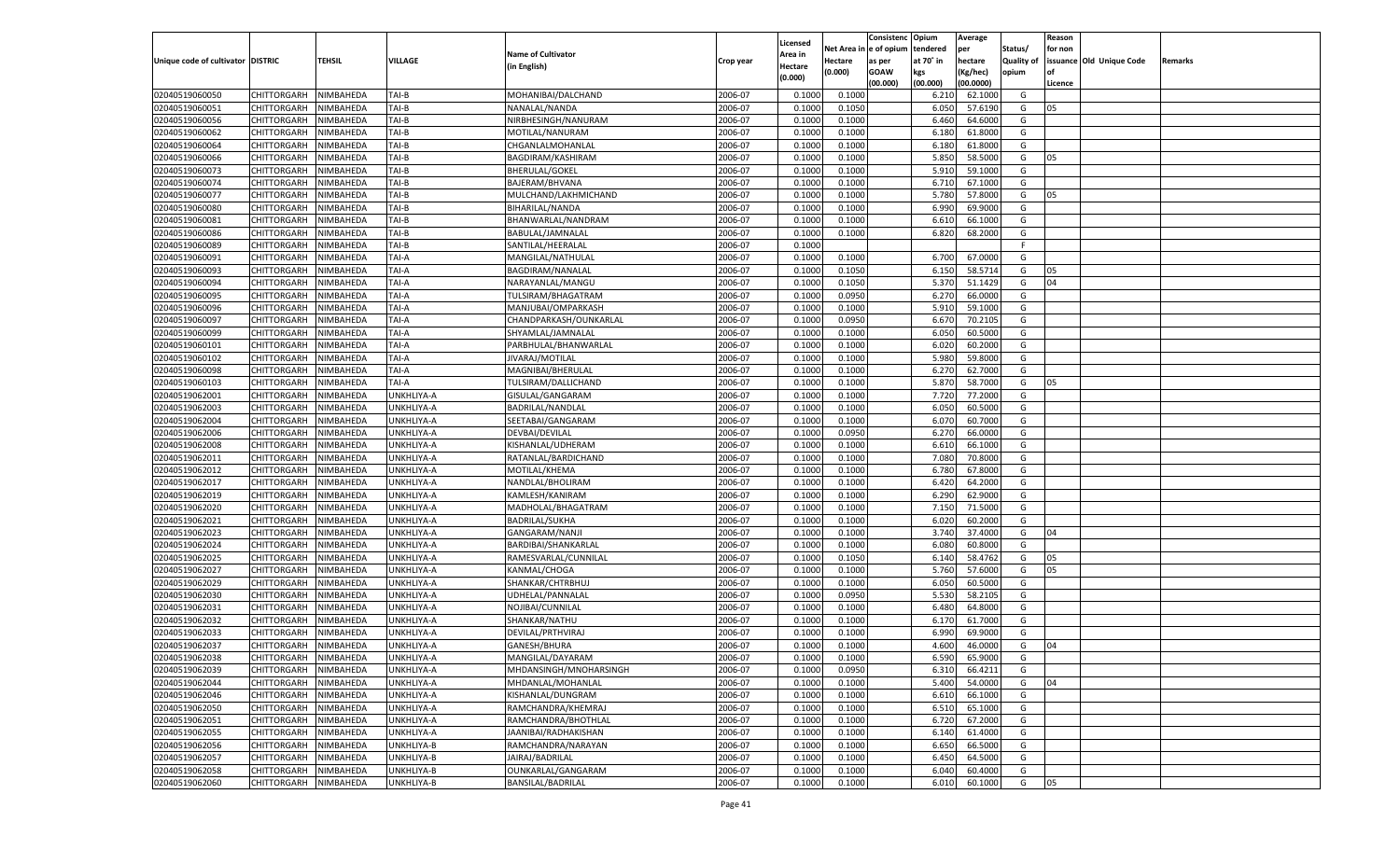|                                   |                       |                        |                          |                                         |           |                    |                  | Consistenc  | Opium     | Average   |                   | Reason  |                          |         |
|-----------------------------------|-----------------------|------------------------|--------------------------|-----------------------------------------|-----------|--------------------|------------------|-------------|-----------|-----------|-------------------|---------|--------------------------|---------|
|                                   |                       |                        |                          |                                         |           | Licensed           | Net Area         | e of opium  | tendered  | per       | Status/           | for non |                          |         |
| Unique code of cultivator DISTRIC |                       | <b>TEHSIL</b>          | VILLAGE                  | <b>Name of Cultivator</b>               | Crop year | <b>Area in</b>     | Hectare          | as per      | at 70° in | hectare   | <b>Quality of</b> |         | issuance Old Unique Code | Remarks |
|                                   |                       |                        |                          | (in English)                            |           | Hectare<br>(0.000) | (0.000)          | <b>GOAW</b> | kgs       | (Kg/hec)  | opium             |         |                          |         |
|                                   |                       |                        |                          |                                         |           |                    |                  | (00.000)    | (00.000)  | (00.0000) |                   | Licence |                          |         |
| 02040519062061                    | CHITTORGARH           | NIMBAHEDA              | UNKHLIYA-B               | MOTILAL/MOHANLAL                        | 2006-07   | 0.1000             | 0.1000           |             | 6.550     | 65.5000   | G                 |         |                          |         |
| 02040519062062                    | CHITTORGARH           | NIMBAHEDA              | UNKHLIYA-B               | NANDLAL/DUNGA                           | 2006-07   | 0.1000             | 0.1000           |             | 6.610     | 66.1000   | G                 |         |                          |         |
| 02040519062063                    | CHITTORGARH           | NIMBAHEDA              | UNKHLIYA-B               | KANIRAM/SUKHDEV                         | 2006-07   | 0.1000             | 0.1000           |             | 6.220     | 62.2000   | G                 |         |                          |         |
| 02040519062064                    | CHITTORGARH           | NIMBAHEDA              | UNKHLIYA-B               | <b>BHAGIRTH/CUNNILAL</b>                | 2006-07   | 0.1000             | 0.1000           |             | 6.320     | 63.2000   | G                 |         |                          |         |
| 02040519062065                    | CHITTORGARH           | NIMBAHEDA              | UNKHLIYA-B               | NARAYAN/KASIRAM                         | 2006-07   | 0.1000             | 0.0950           |             | 6.760     | 71.1579   | G                 |         |                          |         |
| 02040519062067                    | CHITTORGARH           | NIMBAHEDA              | UNKHLIYA-B               | NANALAL/PANNALAI                        | 2006-07   | 0.1000             | 0.1000           |             | 2.950     | 29.5000   | G                 | 04      |                          |         |
| 02040519062072                    | CHITTORGARH           | NIMBAHEDA              | UNKHLIYA-B               | MATHURALAL/MANGILAL                     | 2006-07   | 0.1000             | 0.1000           |             | 6.130     | 61.3000   | G                 |         |                          |         |
| 02040519062073                    | CHITTORGARH           | NIMBAHEDA              | UNKHLIYA-B               | DEVILAL/VENIRAM                         | 2006-07   | 0.1000             | 0.1000           |             | 5.910     | 59.1000   | G                 | 05      |                          |         |
| 02040519062075                    | CHITTORGARH           | NIMBAHEDA              | UNKHLIYA-B               | JAGNNATH/HEERALAL                       | 2006-07   | 0.1000             | 0.1000           |             | 6.800     | 68.0000   | G                 |         |                          |         |
| 02040519062076                    | CHITTORGARH           | NIMBAHEDA              | UNKHLIYA-B               | BAGDIRAM/BOTHLAL                        | 2006-07   | 0.1000             | 0.1000           |             | 6.850     | 68.5000   | G                 |         |                          |         |
| 02040519062077                    | CHITTORGARH           | NIMBAHEDA              | UNKHLIYA-B               | MOHANLAL/LAXMICHAND                     | 2006-07   | 0.1000             | 0.1000           |             | 6.140     | 61.4000   | G                 |         |                          |         |
| 02040519062078                    | CHITTORGARH           | NIMBAHEDA              | UNKHLIYA-B               | KESURAM/NARAYAN                         | 2006-07   | 0.1000             |                  |             |           |           | F.                |         |                          |         |
| 02040519062080                    | CHITTORGARH           | NIMBAHEDA              | UNKHLIYA-B               | DOLATRAM/POKHER                         | 2006-07   | 0.1000             | 0.1000           |             | 6.190     | 61.9000   | G                 |         |                          |         |
| 02040519062081                    | CHITTORGARH           | NIMBAHEDA              | UNKHLIYA-B               | BHANWARLAL/NARAYAN                      | 2006-07   | 0.1000             | 0.0950           |             | 4.760     | 50.105    | G                 | 04      |                          |         |
| 02040519062082                    | CHITTORGARH           | NIMBAHEDA              | UNKHLIYA-B               | <b>BALU/MANGILAL</b>                    | 2006-07   | 0.1000             | 0.0950           |             | 5.700     | 60.0000   | G                 | 05      |                          |         |
| 02040519062083                    | CHITTORGARH           | NIMBAHEDA              | UNKHLIYA-B               | UTHAMCHAND/BHOLIRAM                     | 2006-07   | 0.1000             | 0.1000           |             | 6.790     | 67.9000   | G                 |         |                          |         |
| 02040519062085                    | CHITTORGARH           | NIMBAHEDA              | UNKHLIYA-B               | NANDLAL/JAGNNATH                        | 2006-07   | 0.1000             | 0.1000           |             | 6.250     | 62.5000   | G                 |         |                          |         |
| 02040519062086                    | CHITTORGARH           | NIMBAHEDA              | UNKHLIYA-B               | CHAMPALAL/BADRILAL                      | 2006-07   | 0.1000             | 0.0950           |             | 6.15(     | 64.7368   | G                 |         |                          |         |
| 02040519062092                    | CHITTORGARH           | NIMBAHEDA              | UNKHLIYA-B               | MOHANLAL/NARAYAN                        | 2006-07   | 0.1000             | 0.1000           |             | 3.860     | 38.6000   | G                 | 04      |                          |         |
| 02040519062096                    | CHITTORGARH           | NIMBAHEDA              | UNKHLIYA-B               | UDHERAM/BABRU                           | 2006-07   | 0.1000             | 0.1000           |             | 5.910     | 59.1000   | G                 | 05      |                          |         |
| 02040519062097                    | CHITTORGARH           | NIMBAHEDA              | UNKHLIYA-B               | GORILAL/BABRU                           | 2006-07   | 0.1000             | 0.1000           |             | 6.320     | 63.2000   | G                 |         |                          |         |
| 02040519062098                    | CHITTORGARH           | NIMBAHEDA              | UNKHLIYA-B               | KANMAL/CHAGANLAL                        | 2006-07   | 0.1000             | 0.1000           |             | 6.460     | 64.6000   | G                 |         |                          |         |
| 02040519062099                    | CHITTORGARH           | NIMBAHEDA              | UNKHLIYA-B               | MANGILAL/CUNNILAL                       | 2006-07   | 0.1000             | 0.1000           |             | 6.090     | 60.9000   | G                 |         |                          |         |
| 02040519062101                    | CHITTORGARH           |                        |                          |                                         | 2006-07   | 0.1000             |                  |             | 6.280     | 62.8000   | G                 |         |                          |         |
| 02040519062102                    |                       | NIMBAHEDA<br>NIMBAHEDA | UNKHLIYA-B<br>UNKHLIYA-B | TULSIBAI/PRTHVIRAJ<br>GANGABAI/MOHANDAS | 2006-07   | 0.1000             | 0.1000<br>0.1000 |             | 5.970     | 59.7000   | G                 |         |                          |         |
|                                   | CHITTORGARH           |                        |                          |                                         |           |                    |                  |             | 6.27      |           |                   |         |                          |         |
| 02040519062104                    | CHITTORGARH           | NIMBAHEDA              | UNKHLIYA-B               | NIRBHESINGH/DALCHAND                    | 2006-07   | 0.1000             | 0.1000           |             |           | 62.7000   | G                 |         |                          |         |
| 02040519062108                    | CHITTORGARH           | NIMBAHEDA              | UNKHLIYA-B               | DEVILAL/TARACHAND                       | 2006-07   | 0.1000             | 0.1000           |             | 6.780     | 67.8000   | G                 |         |                          |         |
| 02040519062112                    | CHITTORGARH           | NIMBAHEDA              | UNKHLIYA-B               | UDHELAL/KISHANLAL                       | 2006-07   | 0.1000             | 0.1000           |             | 6.020     | 60.2000   | G                 |         |                          |         |
| 02040519062115                    | CHITTORGARH           | NIMBAHEDA              | UNKHLIYA-B               | MATHURALAL/FAKIRCHAND                   | 2006-07   | 0.1000             | 0.1000           |             | 5.100     | 51.0000   | G                 | 04      |                          |         |
| 02040519062118                    | CHITTORGARH           | NIMBAHEDA              | UNKHLIYA-B               | JAIRAJ/DHULA                            | 2006-07   | 0.1000             | 0.1000           |             | 6.040     | 60.4000   | G                 |         |                          |         |
| 02040519062121                    | CHITTORGARH           | NIMBAHEDA              | UNKHLIYA-B               | SHANKARLAL/BHANWARLAL                   | 2006-07   | 0.1000             | 0.1000           |             | 6.470     | 64.7000   | G                 |         |                          |         |
| 02040519062124                    | CHITTORGARH           | NIMBAHEDA              | UNKHLIYA-B               | SHANKARLAL/DEVILAL                      | 2006-07   | 0.1000             | 0.0950           |             | 5.630     | 59.2632   | G                 |         |                          |         |
| 02040519062125                    | CHITTORGARH           | NIMBAHEDA              | UNKHLIYA-B               | OUNKARLAL/KESURAM                       | 2006-07   | 0.1000             | 0.0950           |             | 5.720     | 60.2105   | G                 |         |                          |         |
| 02040519062128                    | CHITTORGARH           | NIMBAHEDA              | UNKHLIYA-B               | <b>BHOTHLAL/RAMLAL</b>                  | 2006-07   | 0.1000             | 0.1000           |             | 6.490     | 64.9000   | G                 |         |                          |         |
| 02040519062129                    | CHITTORGARH           | NIMBAHEDA              | UNKHLIYA-B               | MATHURALAL/NARAYAN                      | 2006-07   | 0.1000             | 0.0950           |             | 5.690     | 59.8947   | G                 |         |                          |         |
| 02040519062130                    | CHITTORGARH           | NIMBAHEDA              | UNKHLIYA-B               | RANGLAL/LAXMICHAND                      | 2006-07   | 0.1000             | 0.0950           |             | 5.640     | 59.3684   | G                 |         |                          |         |
| 02040519062131                    | CHITTORGARH           | NIMBAHEDA              | UNKHLIYA-B               | SHANKARLAL/HEERALAL                     | 2006-07   | 0.1000             | 0.1000           |             | 6.360     | 63.6000   | G                 |         |                          |         |
| 02040519062135                    | CHITTORGARH           | NIMBAHEDA              | UNKHLIYA-B               | LABHCHAND/JAGNNATH                      | 2006-07   | 0.1000             | 0.1000           |             | 6.540     | 65.4000   | G                 |         |                          |         |
| 02040519062136                    | CHITTORGARH           | NIMBAHEDA              | UNKHLIYA-B               | MITTULAL/BABRULAL                       | 2006-07   | 0.1000             | 0.1000           |             | 6.550     | 65.5000   | G                 |         |                          |         |
| 02040519062139                    | CHITTORGARH           | NIMBAHEDA              | UNKHLIYA-B               | UDHERAM/PRTHVIRAJ                       | 2006-07   | 0.1000             | 0.1000           |             | 7.650     | 76.5000   | G                 |         |                          |         |
| 02040519062142                    | CHITTORGARH           | NIMBAHEDA              | UNKHLIYA-B               | BHERULAL/CUNNILAL                       | 2006-07   | 0.1000             | 0.1000           |             | 6.590     | 65.9000   | G                 |         |                          |         |
| 02040519062145                    | CHITTORGARH           | NIMBAHEDA              | UNKHLIYA-B               | LAXMILAL/SHANKARLAL                     | 2006-07   | 0.1000             | 0.1000           |             | 6.450     | 64.5000   | G                 |         |                          |         |
| 02040519062146                    | CHITTORGARH           | NIMBAHEDA              | UNKHLIYA-B               | NANURAM/GOPAL                           | 2006-07   | 0.1000             | 0.1000           |             | 6.600     | 66.0000   | G                 |         |                          |         |
| 02040519062148                    | CHITTORGARH           | NIMBAHEDA              | UNKHLIYA-B               | NIRBHERAM/SHANKARLAL                    | 2006-07   | 0.1000             | 0.1000           |             | 5.800     | 58.0000   | G                 | 05      |                          |         |
| 02040519062161                    | CHITTORGARH           | NIMBAHEDA              | UNKHLIYA-B               | BADRILAL/CHTRBHUJ                       | 2006-07   | 0.1000             | 0.0950           |             | 5.900     | 62.1053   | G                 |         |                          |         |
| 02040519062162                    | CHITTORGARH NIMBAHEDA |                        | UNKHLIYA-B               | AMBHALAL/NANDLAL                        | 2006-07   | 0.1000             | 0.1000           |             | 5.820     | 58.2000   | G                 | 05      |                          |         |
| 02040519062163                    | <b>CHITTORGARH</b>    | NIMBAHEDA              | UNKHLIYA-B               | CUNNILAL/CHAGANLAL                      | 2006-07   | 0.1000             | 0.1000           |             | 6.370     | 63.7000   | G                 |         |                          |         |
| 02040519062143                    | CHITTORGARH           | NIMBAHEDA              | UNKHLIYA-B               | MHDANLAL/NANURAM                        | 2006-07   | 0.1000             | 0.1000           |             | 5.870     | 58.7000   | G                 | 05      |                          |         |
| 02040519062144                    | <b>CHITTORGARH</b>    | NIMBAHEDA              | UNKHLIYA-B               | KISHANLAL/DEVILAL                       | 2006-07   | 0.1000             | 0.1000           |             | 5.910     | 59.1000   | G                 | 05      |                          |         |
| 02040519062173                    | <b>CHITTORGARH</b>    | NIMBAHEDA              | UNKHLIYA-A               | MANGILAL/CHTRBHUJ                       | 2006-07   | 0.1000             | 0.1000           |             | 6.070     | 60.7000   | G                 |         |                          |         |
| 02040519062174                    | <b>CHITTORGARH</b>    | NIMBAHEDA              | UNKHLIYA-A               | PANNALAL/KJODHJI                        | 2006-07   | 0.1000             | 0.1000           |             | 6.020     | 60.2000   | G                 |         |                          |         |
| 02040519062176                    | <b>CHITTORGARH</b>    | NIMBAHEDA              | UNKHLIYA-A               | BADRILAL/DALCHAND                       | 2006-07   | 0.1000             | 0.0950           |             | 6.080     | 64.0000   | G                 |         |                          |         |
| 02040519062179                    | <b>CHITTORGARH</b>    | NIMBAHEDA              | UNKHLIYA-A               | <b>BANSILAL/BADRILAL</b>                | 2006-07   | 0.1000             | 0.1000           |             | 6.430     | 64.3000   | G                 |         |                          |         |
| 02040519062182                    | <b>CHITTORGARH</b>    | NIMBAHEDA              | UNKHLIYA-A               | MATHRALAL/BADRILAL                      | 2006-07   | 0.1000             | 0.1000           |             | 6.600     | 66.0000   | G                 |         |                          |         |
| 02040519062183                    | <b>CHITTORGARH</b>    | NIMBAHEDA              | UNKHLIYA-A               | RATANLAL/DEVILAL                        | 2006-07   | 0.1000             | 0.1000           |             | 6.890     | 68.9000   | G                 |         |                          |         |
| 02040519062190                    | <b>CHITTORGARH</b>    | NIMBAHEDA              | UNKHLIYA-A               | NATHULAL/DALCHAND                       | 2006-07   | 0.1000             | 0.1000           |             | 5.690     | 56.9000   | G                 |         |                          |         |
|                                   |                       |                        |                          |                                         |           |                    |                  |             |           |           |                   |         |                          |         |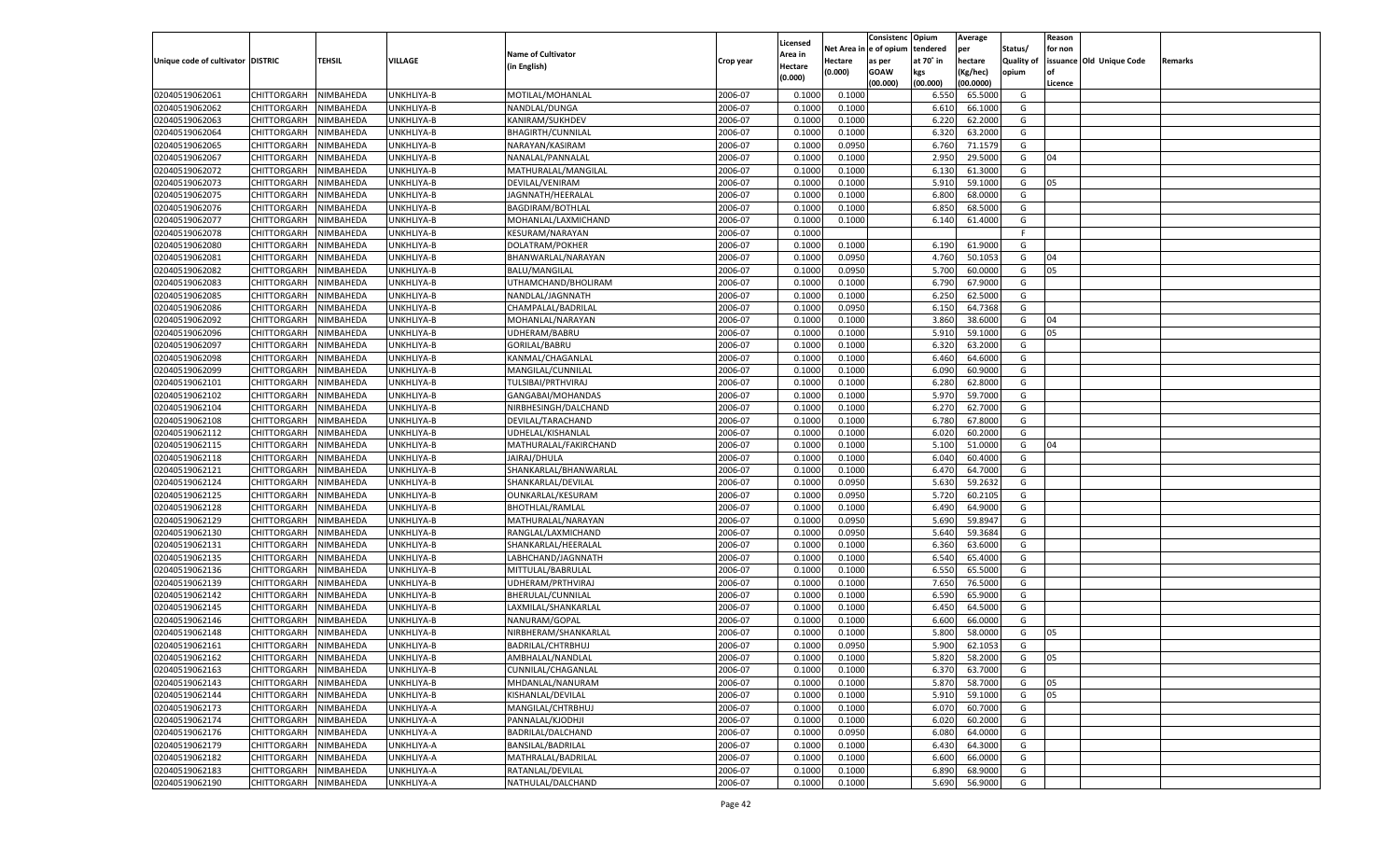|                                   |                       |               |               |                           |                    |                    |            | Consistenc Opium |           | Average   |                   | Reason  |                          |                |
|-----------------------------------|-----------------------|---------------|---------------|---------------------------|--------------------|--------------------|------------|------------------|-----------|-----------|-------------------|---------|--------------------------|----------------|
|                                   |                       |               |               | <b>Name of Cultivator</b> |                    | Licensed           | Net Area i | n  e of opium    | tendered  | per       | Status/           | for non |                          |                |
| Unique code of cultivator DISTRIC |                       | <b>TEHSIL</b> | VILLAGE       |                           | Crop year          | \rea in            | Hectare    | as per           | at 70° in | hectare   | <b>Quality of</b> |         | issuance Old Unique Code | <b>Remarks</b> |
|                                   |                       |               |               | (in English)              |                    | Hectare<br>(0.000) | (0.000)    | <b>GOAW</b>      | kgs       | (Kg/hec)  | opium             |         |                          |                |
|                                   |                       |               |               |                           |                    |                    |            | (00.000)         | (00.000)  | (00.0000) |                   | Licence |                          |                |
| 02040519062167                    | CHITTORGARH           | NIMBAHEDA     | UNKHLIYA-A    | DHANRAJ/HARLAL            | 2006-07            | 0.1000             | 0.1000     |                  | 6.02(     | 60.2000   | G                 | 05      |                          |                |
| 02040519062168                    | CHITTORGARH           | NIMBAHEDA     | UNKHLIYA-A    | CUNNILAL/HEMRAJ           | 2006-07            | 0.1000             | 0.0950     | 41.15            | 4.23      | 44.5263   |                   | 02      |                          |                |
| 02040519062170                    | CHITTORGARH           | NIMBAHEDA     | UNKHLIYA-A    | NANDKISOR/NANURAM         | 2006-07            | 0.1000             | 0.1000     |                  | 6.670     | 66.7000   | G                 |         |                          |                |
| 02040519062171                    | CHITTORGARH           | NIMBAHEDA     | UNKHLIYA-A    | JAGDISHCHANDRA/RATANLAL   | 2006-07            | 0.1000             | 0.1000     |                  | 4.540     | 45.4000   | G                 | 04      |                          |                |
| 02040519062172                    | CHITTORGARH           | NIMBAHEDA     | UNKHLIYA-A    | JAGNNATH/HEMRAJ           | 2006-07            | 0.1000             | 0.1000     |                  | 5.820     | 58.2000   | G                 | 05      |                          |                |
| 02040519062181                    | CHITTORGARH           | NIMBAHEDA     | UNKHLIYA-A    | CHTRSINGH/MHDANSINGH      | 2006-07            | 0.1000             | 0.1000     |                  | 6.11      | 61.1000   | G                 |         |                          |                |
| 02040519062189                    | CHITTORGARH           | NIMBAHEDA     | UNKHLIYA-A    | MATHURALAL/PRTHVIRAJ      | 2006-07            | 0.1000             | 0.1000     |                  | 2.990     | 29.9000   | G                 | 04      |                          |                |
| 02040519063002                    | CHITTORGARH           | NIMBAHEDA     | PEMANDAKHEDA  | BHANWARLAL/LALURAM        | 2006-07            | 0.1000             | 0.0950     |                  | 6.010     | 63.2632   | G                 |         |                          |                |
| 02040519063004                    | CHITTORGARH           | NIMBAHEDA     | PEMANDAKHEDA  | OUNKARSIGH/MOTISINGH      | 2006-07            | 0.1000             | 0.1000     |                  | 5.920     | 59.2000   | G                 |         |                          |                |
| 02040519063005                    | CHITTORGARH           | NIMBAHEDA     | PEMANDAKHEDA  | NANDLAL/HEERALAL          | 2006-07            | 0.1000             | 0.1000     |                  | 6.240     | 62.4000   | G                 |         |                          |                |
| 02040519063007                    | CHITTORGARH           | NIMBAHEDA     | PEMANDAKHEDA  | BHOPALSINGH/MOTISINGH     | 2006-07            | 0.1000             |            |                  |           |           | F                 |         |                          |                |
| 02040519063009                    | CHITTORGARH           | NIMBAHEDA     | PEMANDAKHEDA  | BHANWARLAL/BHOTIYA        | 2006-07            | 0.1000             | 0.1000     |                  | 6.230     | 62.3000   | G                 |         |                          |                |
| 02040519063011                    | CHITTORGARH           | NIMBAHEDA     | PEMANDAKHEDA  | SHAMBHUSINGH/SHIVSINGH    | 2006-07            | 0.1000             |            |                  |           |           | F                 |         |                          |                |
| 02040519063013                    | CHITTORGARH           | NIMBAHEDA     | PEMANDAKHEDA  | BHERULAL/CUNNILAL         | 2006-07            | 0.1000             | 0.0950     |                  | 5.710     | 60.105    | G                 |         |                          |                |
| 02040519063017                    | CHITTORGARH           | NIMBAHEDA     | PEMANDAKHEDA  | NIHALKUVAR/RAMSINGH       | 2006-07            | 0.1000             | 0.1000     |                  | 6.720     | 67.2000   | G                 |         |                          |                |
| 02040519063023                    | CHITTORGARH           | NIMBAHEDA     | PEMANDAKHEDA  | RUGHNNATH/SHIVSINGH       | 2006-07            | 0.1000             | 0.1000     |                  | 5.960     | 59.6000   | G                 |         |                          |                |
| 02040519063026                    | CHITTORGARH           | NIMBAHEDA     | PEMANDAKHEDA  | GANPATSINGH/UDHESINGH     | 2006-07            | 0.1000             | 0.1000     |                  | 6.130     | 61.3000   | G                 |         |                          |                |
| 02040519063028                    | CHITTORGARH           | NIMBAHEDA     | PEMANDAKHEDA  | AMBHALAL/MULCHAND         | 2006-07            | 0.1000             | 0.1000     |                  | 6.610     | 66.1000   | G                 |         |                          |                |
| 02040519063029                    | CHITTORGARH           | NIMBAHEDA     | PEMANDAKHEDA  | AMARSINGH/UDHESINGH       | 2006-07            | 0.1000             |            |                  |           |           | F.                |         |                          |                |
| 02040519063030                    | CHITTORGARH           | NIMBAHEDA     | PEMANDAKHEDA  | SOBHALAL/NANDLAL          | 2006-07            | 0.1000             | 0.1000     |                  | 6.910     | 69.1000   | G                 |         |                          |                |
| 02040519063031                    | CHITTORGARH           | NIMBAHEDA     | PEMANDAKHEDA  | BHANWARSINGH/AMARSINGH    | 2006-07            | 0.1000             |            |                  |           |           | F.                |         |                          |                |
| 02040519063032                    | CHITTORGARH           | NIMBAHEDA     | PEMANDAKHEDA  | BASRAJ/NANDLAL            | 2006-07            | 0.1000             | 0.1000     |                  | 6.400     | 64.0000   | G                 |         |                          |                |
| 02040519063034                    | CHITTORGARH           | NIMBAHEDA     | PEMANDAKHEDA  | RATANLAL/DHULAJI          | 2006-07            | 0.1000             | 0.1000     |                  | 6.020     | 60.2000   | G                 |         |                          |                |
|                                   |                       |               |               |                           |                    | 0.1000             |            |                  | 6.410     | 67.4737   |                   |         |                          |                |
| 02040519063035<br>02040519063038  | CHITTORGARH           | NIMBAHEDA     | PEMANDAKHEDA  | RAMRATAN/BHANWARLAL       | 2006-07<br>2006-07 |                    | 0.0950     |                  |           |           | G                 |         |                          |                |
| 02040519065001                    | CHITTORGARH           | NIMBAHEDA     | PEMANDAKHEDA  | GISIBAI/MULCHAND          |                    | 0.1000             | 0.1000     |                  | 6.070     | 60.7000   | G                 |         |                          |                |
|                                   | CHITTORGARH           | NIMBAHEDA     | BADI-A        | SOSARBAI/HEERALAI         | 2006-07            | 0.1000             | 0.1000     |                  | 6.200     | 62.0000   | G<br>F.           |         |                          |                |
| 02040519065002                    | CHITTORGARH           | NIMBAHEDA     | BADI-A        | <b>BAGDIBAI/PARTHA</b>    | 2006-07            | 0.1000             |            |                  |           |           |                   |         |                          |                |
| 02040519065005                    | CHITTORGARH           | NIMBAHEDA     | BADI-A        | DEVILAL/GISALAL/HAZARILAL | 2006-07            | 0.1000             | 0.1000     |                  | 6.390     | 63.9000   | G                 |         |                          |                |
| 02040519065008                    | CHITTORGARH           | NIMBAHEDA     | <b>BADI-A</b> | NANDLAL/KALURAM           | 2006-07            | 0.1000             | 0.1000     |                  | 6.630     | 66.3000   | G                 |         |                          |                |
| 02040519065009                    | CHITTORGARH           | NIMBAHEDA     | BADI-A        | OMPARKASH/BASRAJ          | 2006-07            | 0.1000             | 0.1000     |                  | 5.841     | 58.4100   | G                 |         |                          |                |
| 02040519065016                    | CHITTORGARH           | NIMBAHEDA     | <b>BADI-A</b> | BANSILAL/RAMCHANDRA       | 2006-07            | 0.1000             | 0.1000     |                  | 5.220     | 52.2000   | G                 | 04      |                          |                |
| 02040519065025                    | CHITTORGARH           | NIMBAHEDA     | BADI-A        | FHULIBAIRATANLAL          | 2006-07            | 0.1000             |            |                  |           |           | F.                |         |                          |                |
| 02040519065026                    | CHITTORGARH           | NIMBAHEDA     | <b>BADI-A</b> | DHAPUBAI/BHANWARLAL       | 2006-07            | 0.1000             | 0.1050     |                  | 6.390     | 60.8571   | G                 |         |                          |                |
| 02040519065027                    | CHITTORGARH           | NIMBAHEDA     | BADI-A        | LALCHAND/KHEMRAJ          | 2006-07            | 0.1000             | 0.1000     |                  | 5.920     | 59.2000   | G                 |         |                          |                |
| 02040519065028                    | CHITTORGARH           | NIMBAHEDA     | <b>BADI-B</b> | RATANLAL/MANGILAL         | 2006-07            | 0.1000             | 0.0950     |                  | 5.630     | 59.2632   | G                 |         |                          |                |
| 02040519065029                    | CHITTORGARH           | NIMBAHEDA     | <b>BADI-B</b> | MADANLAL/KANEHYALAL       | 2006-07            | 0.1000             | 0.1000     |                  | 5.990     | 59.9000   | G                 |         |                          |                |
| 02040519065030                    | CHITTORGARH           | NIMBAHEDA     | <b>BADI-B</b> | PARBHUBAI/MEGHRAJ         | 2006-07            | 0.1000             | 0.1050     |                  | 6.180     | 58.8571   | G                 |         |                          |                |
| 02040519065031                    | CHITTORGARH           | NIMBAHEDA     | <b>BADI-B</b> | SURESHCHANDRA/MANKLAL     | 2006-07            | 0.1000             | 0.1000     |                  | 5.240     | 52.4000   | G                 | 04      |                          |                |
| 02040519065032                    | CHITTORGARH           | NIMBAHEDA     | <b>BADI-B</b> | KESARBAI/KHYALILAL        | 2006-07            | 0.1000             | 0.1000     |                  | 5.950     | 59.5000   | G                 |         |                          |                |
| 02040519065033                    | CHITTORGARH           | NIMBAHEDA     | <b>BADI-B</b> | MOHANLAL/NHERULAL         | 2006-07            | 0.1000             | 0.1000     |                  | 6.510     | 65.1000   | G                 |         |                          |                |
| 02040519065037                    | CHITTORGARH           | NIMBAHEDA     | <b>BADI-B</b> | CHANDMAL/NOLA             | 2006-07            | 0.1000             | 0.0950     |                  | 5.360     | 56.4211   | G                 |         |                          |                |
| 02040519065038                    | CHITTORGARH           | NIMBAHEDA     | <b>BADI-B</b> | BAPULAL/CHOTHMAL          | 2006-07            | 0.1000             | 0.1000     |                  | 6.140     | 61.4000   | G                 |         |                          |                |
| 02040519065047                    | CHITTORGARH           | NIMBAHEDA     | <b>BADI-B</b> | DALU/NAVLA                | 2006-07            | 0.1000             | 0.1000     |                  | 5.550     | 55.5000   | G                 | 04      |                          |                |
| 02040519065049                    | CHITTORGARH           | NIMBAHEDA     | <b>BADI-B</b> | RAMLAL/BHERULAL           | 2006-07            | 0.1000             | 0.1000     |                  | 7.01      | 70.1000   | G                 |         |                          |                |
| 02040519065054                    | CHITTORGARH           | NIMBAHEDA     | <b>BADI-B</b> | SUNILAKUMAR/RATANLAL      | 2006-07            | 0.1000             | 0.1000     |                  | 6.760     | 67.6000   | G                 |         |                          |                |
| 02040519065058                    | CHITTORGARH NIMBAHEDA |               | <b>BADI-B</b> | BHEYALAL/NATHULAL         | 2006-07            | 0.1000             | 0.1000     |                  | 5.790     | 57.9000   | G                 |         |                          |                |
| 02040519065060                    | CHITTORGARH           | NIMBAHEDA     | <b>BADI-B</b> | SHYAMUBAI/RAMNIVAS        | 2006-07            | 0.1000             | 0.1000     |                  | 5.850     | 58.5000   | G                 |         |                          |                |
| 02040519065062                    | CHITTORGARH           | NIMBAHEDA     | BADI-B        | AASHISKUMAR/HIMMATHSINGH  | 2006-07            | 0.1000             | 0.0950     |                  | 6.180     | 65.0526   | G                 |         |                          |                |
| 02040519065064                    | <b>CHITTORGARH</b>    | NIMBAHEDA     | BADI-B        | GISALAL/HAJARI            | 2006-07            | 0.1000             | 0.1000     |                  | 6.680     | 66.8000   | G                 |         |                          |                |
| 02040519065065                    | <b>CHITTORGARH</b>    | NIMBAHEDA     | BADI-B        | OMPARKASH/NANURAM         | 2006-07            | 0.1000             | 0.1000     |                  | 5.620     | 56.2000   | G                 | 05      |                          |                |
| 02040519065066                    | <b>CHITTORGARH</b>    | NIMBAHEDA     | BADI-B        | YASHVANTKUMAR/HEERALAL    | 2006-07            | 0.1000             | 0.1000     |                  | 5.830     | 58.3000   | G                 |         |                          |                |
| 02040519065071                    | CHITTORGARH           | NIMBAHEDA     | BADI-B        | JAGDISHCHANDRA/KISHANLAL  | 2006-07            | 0.1000             | 0.1000     |                  | 6.710     | 67.1000   | G                 |         |                          |                |
| 02040519065072                    | <b>CHITTORGARH</b>    | NIMBAHEDA     | BADI-B        | JAGDISH/SHANKERJI         | 2006-07            | 0.1000             |            |                  |           |           | F.                |         |                          |                |
| 02040519065075                    | <b>CHITTORGARH</b>    | NIMBAHEDA     | BADI-B        | BHAGCHAND/HEERALAL        | 2006-07            | 0.1000             |            |                  |           |           | N                 |         |                          |                |
| 02040519065076                    | <b>CHITTORGARH</b>    | NIMBAHEDA     | <b>BADI-B</b> | RAJMAL/PANNALAL           | 2006-07            | 0.1000             | 0.1000     |                  | 6.660     | 66.6000   | G                 |         |                          |                |
| 02040519065078                    | CHITTORGARH           | NIMBAHEDA     | <b>BADI-B</b> | BHERULAL/JORJI            | 2006-07            | 0.1000             | 0.0950     |                  | 6.530     | 68.7368   | G                 |         |                          |                |
|                                   |                       |               |               |                           |                    |                    |            |                  |           |           |                   |         |                          |                |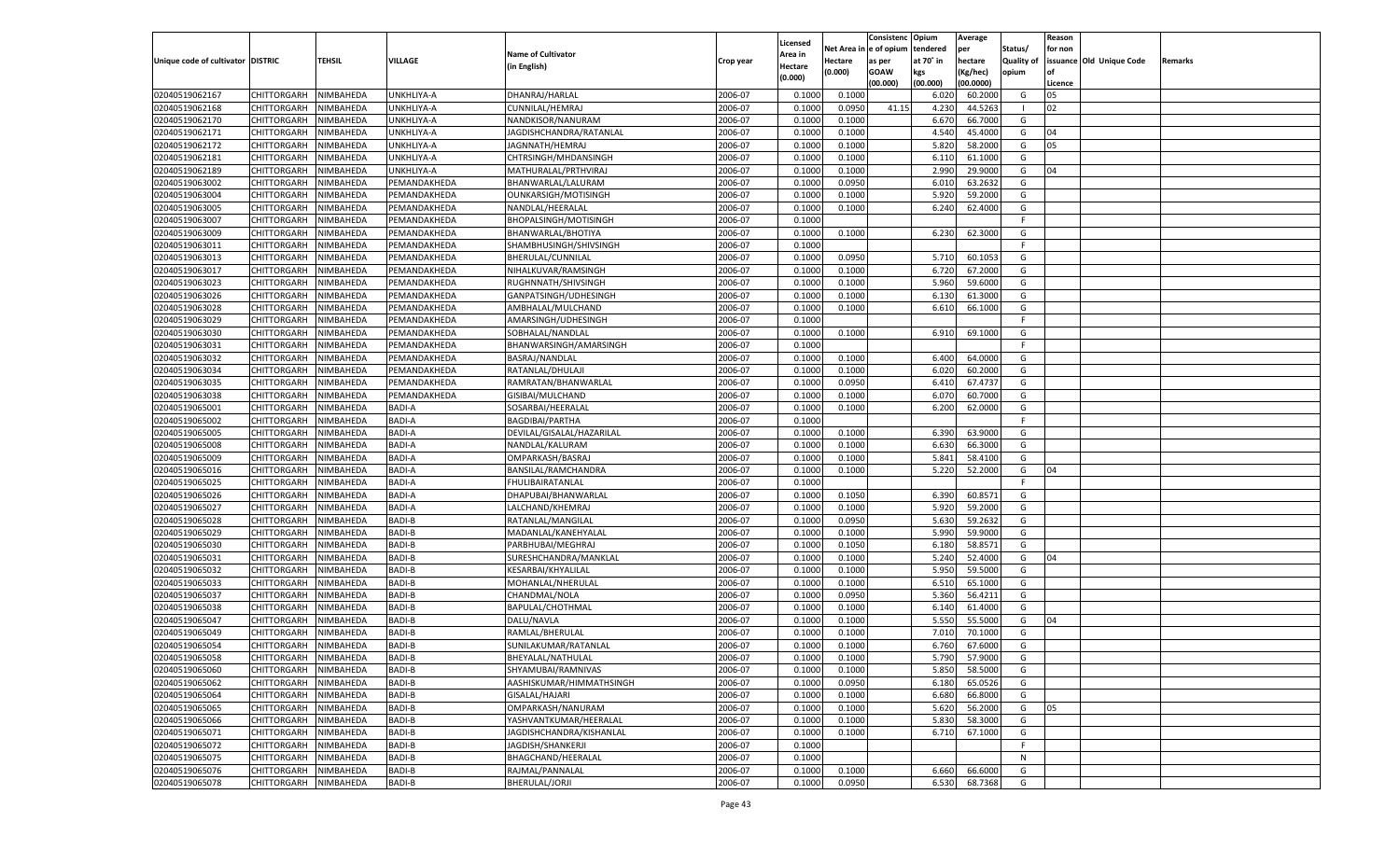|                                   |                            |                        |                                |                                         |                    |                     |             | Consistenc    | Opium     | Average   |                   | Reason  |                                  |                     |
|-----------------------------------|----------------------------|------------------------|--------------------------------|-----------------------------------------|--------------------|---------------------|-------------|---------------|-----------|-----------|-------------------|---------|----------------------------------|---------------------|
|                                   |                            |                        |                                | <b>Name of Cultivator</b>               |                    | Licensed<br>Area in | Net Area iı | n  e of opium | tendered  | per       | Status/           | for non |                                  |                     |
| Unique code of cultivator DISTRIC |                            | TEHSIL                 | <b>VILLAGE</b>                 | (in English)                            | Crop year          | Hectare             | Hectare     | as per        | at 70° in | hectare   | <b>Quality of</b> |         | issuance Old Unique Code         | Remarks             |
|                                   |                            |                        |                                |                                         |                    | (0.000)             | (0.000)     | <b>GOAW</b>   | kgs       | (Kg/hec)  | opium             |         |                                  |                     |
|                                   |                            |                        |                                |                                         |                    |                     |             | (00.000)      | (00.000)  | (00.0000) |                   | Licence |                                  |                     |
| 02040519065079                    | CHITTORGARH                | NIMBAHEDA              | <b>BADI-B</b>                  | GOPAL/KISHANLAL                         | 2006-07            | 0.100               | 0.1000      |               | 5.940     | 59.4000   | G                 |         |                                  |                     |
| 02040519065081                    | CHITTORGARH                | NIMBAHEDA              | <b>BADI-B</b>                  | DHANRAJ/HEERALAI                        | 2006-07            | 0.1000              | 0.1000      |               | 6.090     | 60.9000   | G                 |         |                                  |                     |
| 02040519065082                    | CHITTORGARH                | NIMBAHEDA              | <b>BADI-B</b>                  | BADRILAL/NAVLAJI                        | 2006-07            | 0.1000              | 0.1000      |               | 6.000     | 60.0000   | G                 |         |                                  |                     |
| 02040519065084                    | CHITTORGARH                | NIMBAHEDA              | BADI-B                         | KELASHCHANDRA/BHERULAL                  | 2006-07            | 0.1000              |             |               |           |           | E                 |         |                                  |                     |
| 02040519065085                    | CHITTORGARH                | NIMBAHEDA              | <b>BADI-B</b>                  | UTTAMICHAND/DHANRAJ                     | 2006-07            | 0.1000              | 0.1000      |               | 6.000     | 60.0000   | G                 |         |                                  |                     |
| 02040519065086                    | CHITTORGARH                | NIMBAHEDA              | <b>BADI-B</b>                  | CHAMPALAL/SHRIRAM                       | 2006-07            | 0.1000              | 0.1050      |               | 6.47      | 61.6190   | G                 |         |                                  |                     |
| 02040519065088                    | CHITTORGARH                | NIMBAHEDA              | <b>BADI-B</b>                  | MADANLAL/ROOPLAL                        | 2006-07            | 0.1000              | 0.1000      |               | 5.700     | 57.0000   | G                 |         |                                  |                     |
| 02040519065089                    | CHITTORGARH                | NIMBAHEDA              | BADI-B                         | PURANMAL/HEERALAL                       | 2006-07            | 0.1000              |             |               |           |           | E                 |         |                                  |                     |
| 02040519065091                    | CHITTORGARH                | NIMBAHEDA              | <b>BADI-B</b>                  | BHAGAVANLAL/KALU                        | 2006-07            | 0.1000              | 0.1000      |               | 5.960     | 59.6000   | G                 |         |                                  |                     |
| 02040519065092                    | CHITTORGARH                | NIMBAHEDA              | <b>BADI-B</b>                  | TULSHIRAM/BHURALAL                      | 2006-07            | 0.1000              | 0.1000      |               | 6.770     | 67.7000   | G                 |         |                                  |                     |
| 02040519065093                    | CHITTORGARH                | NIMBAHEDA              | <b>BADI-B</b>                  | RATANLAL/PYARJI                         | 2006-07            | 0.1000              | 0.1000      |               | 5.940     | 59.4000   | G                 |         |                                  |                     |
| 02040519065094                    | CHITTORGARH                | NIMBAHEDA              | BADI-B                         | PARTHVIRAJ/ROOPA                        | 2006-07            | 0.1000              | 0.0700      |               | 4.310     | 61.5714   | G                 |         |                                  |                     |
| 02040519065096                    | CHITTORGARH                | NIMBAHEDA              | <b>BADI-B</b>                  | SHANTILAL/BHURA                         | 2006-07            | 0.1000              | 0.1000      |               | 6.060     | 60.6000   | G                 |         |                                  |                     |
| 02040519065097                    | CHITTORGARH                | NIMBAHEDA              | <b>BADI-B</b>                  | OUNKARLAL/SHORAM                        | 2006-07            | 0.1000              | 0.1050      |               | 6.030     | 57.4286   | G                 |         |                                  |                     |
| 02040519065098                    | CHITTORGARH                | NIMBAHEDA              | <b>BADI-B</b>                  | RAMLAL/MAYARAM                          | 2006-07            | 0.1000              | 0.1000      |               | 5.220     | 52.2000   | G                 | 04      |                                  |                     |
| 02040519065100                    | CHITTORGARH                | NIMBAHEDA              | <b>BADI-B</b>                  | BHERULAL/MOHANJI                        | 2006-07            | 0.1000              | 0.1000      |               | 6.100     | 61.0000   | G                 |         |                                  |                     |
| 02040519065101                    | CHITTORGARH                | NIMBAHEDA              | <b>BADI-B</b>                  | YASHVANTLAL/GORILAL                     | 2006-07            | 0.1000              | 0.1000      |               | 6.110     | 61.1000   | G                 |         |                                  |                     |
| 02040519065102                    | CHITTORGARH                | NIMBAHEDA              | <b>BADI-B</b>                  | RAMSAVROOP/UTTAMCHAND                   | 2006-07            | 0.1000              | 0.1000      |               | 6.250     | 62.5000   | G                 |         |                                  |                     |
| 02040519065105                    | CHITTORGARH                | NIMBAHEDA              | <b>BADI-B</b>                  | MUKESH/TULSHIRAM                        | 2006-07            | 0.1000              | 0.1000      |               | 5.860     | 58.6000   | G                 |         |                                  |                     |
| 02040519065106                    | CHITTORGARH                | NIMBAHEDA              | <b>BADI-B</b>                  | KISHANLAL/POKHARJI                      | 2006-07            | 0.1000              | 0.1000      |               | 6.110     | 61.1000   | G                 |         |                                  |                     |
| 02040519065107                    | CHITTORGARH                | NIMBAHEDA              | <b>BADI-B</b>                  | GAHRILAL/BHAGATRAM                      | 2006-07            | 0.1000              | 0.1000      |               | 6.160     | 61.6000   | G                 |         |                                  |                     |
| 02040519065108                    | CHITTORGARH                | NIMBAHEDA              | <b>BADI-B</b>                  | AMRATRAM/BHERULAL                       | 2006-07            | 0.1000              |             |               |           |           | F.                |         |                                  |                     |
| 02040519065112                    | CHITTORGARH                | NIMBAHEDA              | <b>BADI-B</b>                  | LOBHCHAND/BHANWARLAL                    | 2006-07            | 0.1000              | 0.1000      |               | 6.240     | 62.4000   | G                 |         |                                  |                     |
| 02040519065113                    | CHITTORGARH                | NIMBAHEDA              | <b>BADI-B</b>                  | RAMESHVARLAL/SHRILAL                    | 2006-07            | 0.1000              | 0.1000      |               | 5.530     | 55.3000   | G                 | 04      |                                  |                     |
| 02040519065114                    | CHITTORGARH                | NIMBAHEDA              | <b>BADI-B</b>                  | CHENRAM/DHANRAJ                         | 2006-07            | 0.1000              | 0.1000      |               | 6.280     | 62.8000   | G                 |         |                                  |                     |
| 02040519065118                    | CHITTORGARH                | NIMBAHEDA              | BADI-A                         | SHANKARLAL/PRTHVIRAJ                    | 2006-07            | 0.1000              | 0.1000      |               | 7.190     | 71.9000   | G                 |         |                                  |                     |
| 02040519065124                    | CHITTORGARH                | NIMBAHEDA              | <b>BADI-A</b>                  | KHEMRAJ/BHANWARLAL                      | 2006-07            | 0.1000              | 0.1000      |               | 5.860     | 58.6000   | G                 |         |                                  |                     |
| 02040519065132                    | CHITTORGARH                | NIMBAHEDA              | BADI-A                         | RAMSINGHBHANWARLAI                      | 2006-07            | 0.1000              | 0.1000      |               | 6.030     | 60.3000   | G                 |         |                                  |                     |
| 02040519065135                    | CHITTORGARH                | NIMBAHEDA              | <b>BADI-A</b>                  | SURESHKUMAR/BHANWARLAL                  | 2006-07            | 0.1000              | 0.1000      |               | 5.970     | 59.7000   | G                 |         |                                  |                     |
| 02040519065139                    | CHITTORGARH                | NIMBAHEDA              | <b>BADI-A</b>                  | LABHCHAND/DHANRAJ                       | 2006-07            | 0.1000              | 0.1000      |               | 6.410     | 64.1000   | G                 |         |                                  |                     |
| 02040519065142                    | CHITTORGARH                | NIMBAHEDA              | <b>BADI-A</b>                  | RAMRATAN/SHRIRAM                        | 2006-07            | 0.1000              | 0.1000      |               | 6.560     | 65.6000   | G                 |         |                                  |                     |
| 02040519065143                    | CHITTORGARH                | NIMBAHEDA              | <b>BADI-A</b>                  | BAPULAL/KHEMRAJ                         | 2006-07            | 0.1000              | 0.1000      |               | 5.760     | 57.6000   | G                 | 05      |                                  |                     |
| 02040519065148                    | CHITTORGARH                | NIMBAHEDA              | <b>BADI-A</b>                  | GAMNDIRAM/OUNKAR                        | 2006-07            | 0.1000              |             |               |           |           | F.                |         |                                  |                     |
| 02040519065149                    | CHITTORGARH                | NIMBAHEDA              | <b>BADI-A</b>                  | ANCHIBAI/HIRALAL                        | 2006-07            | 0.1000              | 0.1000      |               | 5.950     | 59.5000   | G                 |         |                                  |                     |
| 02040519065151                    | CHITTORGARH                | NIMBAHEDA              | <b>BADI-A</b>                  | CHATARBHUJ/NATHU                        | 2006-07            | 0.1000              | 0.1000      |               | 6.070     | 60.7000   | G                 |         |                                  |                     |
| 02040519065156                    | CHITTORGARH                | NIMBAHEDA              | <b>BADI-B</b>                  | NANDUBAI/KISHANLAL                      | 2006-07            | 0.1000              | 0.1050      |               | 6.050     | 57.6190   | G                 |         |                                  |                     |
| 02040519065160                    | CHITTORGARH                | NIMBAHEDA              | <b>BADI-A</b>                  | SHRIRAM/GOKEL                           | 2006-07            | 0.1000              | 0.1000      |               | 6.460     | 64.6000   | G                 |         |                                  |                     |
| 02040519065161                    | CHITTORGARH                | NIMBAHEDA              | <b>BADI-A</b>                  | SAGARBAI/NETRAM                         | 2006-07            | 0.1000              | 0.1000      |               | 6.040     | 60.4000   | G                 |         | 02040519065161                   | <b>TRANSFER</b>     |
| 02040519065162                    | CHITTORGARH                | NIMBAHEDA              | <b>BADI-A</b>                  | SITABAI/HEERALAL/PREMCHAND              | 2006-07            | 0.1000              |             |               |           |           | F.                |         | 02040519065162                   | TRANSFER            |
| 02040519065163                    |                            |                        | <b>BADI-A</b>                  |                                         | 2006-07            | 0.1000              | 0.1000      |               | 6.030     | 60.3000   | G                 |         |                                  | TRANSFER            |
| 02040519065164                    | CHITTORGARH                | NIMBAHEDA<br>NIMBAHEDA | <b>BADI-A</b>                  | MANGIBAI/MOTILAL                        | 2006-07            | 0.1000              |             |               |           |           | F.                |         | 02040519065163<br>02040519065164 | TRANSFER            |
| 02040519065165                    | CHITTORGARH<br>CHITTORGARH |                        | <b>BADI-A</b>                  | SANTILAL/BHANWARLAL                     | 2006-07            | 0.1000              |             |               |           | 60.2000   | G                 |         |                                  |                     |
|                                   |                            | NIMBAHEDA              | <b>BADI-A</b>                  | UTHMICHAND/CHTRBHUJ                     | 2006-07            |                     | 0.1000      |               | 6.020     |           | E                 |         | 02040519065165                   | TRANSFER            |
| 02040519065166                    | CHITTORGARH                | NIMBAHEDA              |                                | BAPULAL/LOBHCHAND<br>SHUKIBAI/GOVINDRAM |                    | 0.1000              |             |               |           | 60.6000   |                   |         | 02040519065166                   | TRANSFER            |
| 02040519065167                    | CHITTORGARH                | NIMBAHEDA<br>NIMBAHEDA | <b>BADI-A</b><br><b>BADI-A</b> |                                         | 2006-07<br>2006-07 | 0.1000              | 0.1000      |               | 6.060     | 60.3000   | G                 |         | 02040519065167<br>02040519094090 | TRANSFER/KISHANPURA |
| 02040519065168                    | CHITTORGARH                |                        |                                | RAMRATAN/CHATARBHUJ                     |                    | 0.1000              | 0.1000      |               | 6.030     |           | G                 |         |                                  | TRANSFER            |
| 02040519065169                    | CHITTORGARH NIMBAHEDA      |                        | <b>BADI-A</b>                  | LHERIBAI/LOBCHAND                       | 2006-07            | 0.1000              |             |               |           |           |                   |         | 02040519094097                   | <b>TRANSFER</b>     |
| 02040519065170                    | <b>CHITTORGARH</b>         | NIMBAHEDA              | <b>BADI-A</b>                  | WASRAJ/KISHANJI                         | 2006-07            | 0.1000              | 0.1000      |               | 6.060     | 60.6000   | G                 |         | 02040519065170                   | <b>TRANSFER</b>     |
| 02040519065171                    | <b>CHITTORGARH</b>         | NIMBAHEDA              | <b>BADI-A</b>                  | RAMSINGH/WASRAJ                         | 2006-07            | 0.1000              | 0.1000      |               | 6.350     | 63.5000   | G                 |         | 02040519065171                   | TRANSFER/KISHANPURA |
| 02040519066001                    | CHITTORGARH                | NIMBAHEDA              | <b>BADOLI MADHOSINGH</b>       | CHAGANLAL/HEERALAL                      | 2006-07            | 0.1000              | 0.1000      |               | 6.400     | 64.0000   | G                 |         |                                  |                     |
| 02040519066004                    | CHITTORGARH                | NIMBAHEDA              | <b>BADOLI MADHOSINGH</b>       | CHUNNIBAI/SHANKERLAL                    | 2006-07            | 0.1000              | 0.1000      |               | 6.040     | 60.4000   | G                 |         |                                  |                     |
| 02040519066007                    | <b>CHITTORGARH</b>         | NIMBAHEDA              | <b>BADOLI MADHOSINGH</b>       | NARAYANLAL/KALULAL                      | 2006-07            | 0.1000              | 0.0950      |               | 5.940     | 62.5263   | G                 |         |                                  |                     |
| 02040519066008                    | CHITTORGARH                | NIMBAHEDA              | <b>BADOLI MADHOSINGH</b>       | SHANKERLAL/FULLCHAND                    | 2006-07            | 0.1000              | 0.1000      |               | 6.300     | 63.0000   | G                 |         |                                  |                     |
| 02040519066010                    | CHITTORGARH                | NIMBAHEDA              | <b>BADOLI MADHOSINGH</b>       | DOLADAS/NATHUDAS                        | 2006-07            | 0.1000              | 0.0950      |               | 3.130     | 32.9474   | G                 | 04      |                                  |                     |
| 02040519066011                    | <b>CHITTORGARH</b>         | NIMBAHEDA              | <b>BADOLI MADHOSINGH</b>       | BADRILAL/AASHARAM                       | 2006-07            | 0.1000              | 0.1000      |               | 6.120     | 61.2000   | G                 |         |                                  |                     |
| 02040519066013                    | <b>CHITTORGARH</b>         | NIMBAHEDA              | <b>BADOLI MADHOSINGH</b>       | UDAILAL/BHERULAL                        | 2006-07            | 0.1000              | 0.1000      |               | 6.430     | 64.3000   | G                 |         |                                  |                     |
| 02040519066014                    | <b>CHITTORGARH</b>         | NIMBAHEDA              | <b>BADOLI MADHOSINGH</b>       | KAJOD/GOPILAL                           | 2006-07            | 0.1000              | 0.1000      |               | 6.180     | 61.8000   | G                 |         |                                  |                     |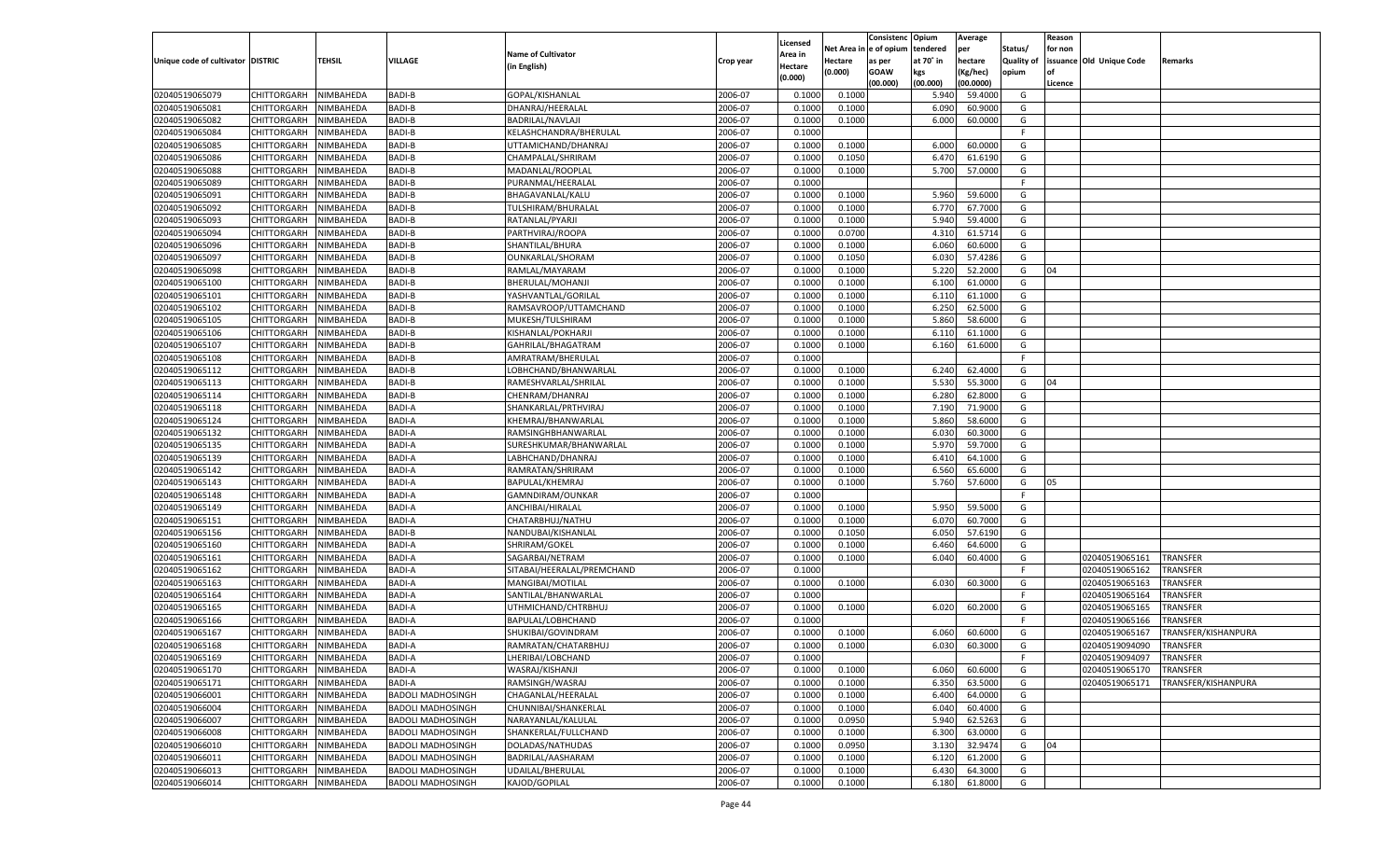|                                   |                       |               |                                                      |                            |           |                           |          | Consistenc  | Opium     | Average   |                   | Reason  |                          |         |
|-----------------------------------|-----------------------|---------------|------------------------------------------------------|----------------------------|-----------|---------------------------|----------|-------------|-----------|-----------|-------------------|---------|--------------------------|---------|
|                                   |                       |               |                                                      | <b>Name of Cultivator</b>  |           | Licensed                  | Net Area | e of opium  | tendered  | per       | Status/           | for non |                          |         |
| Unique code of cultivator DISTRIC |                       | <b>TEHSIL</b> | VILLAGE                                              | (in English)               | Crop year | <b>Area in</b><br>Hectare | Hectare  | as per      | at 70° in | hectare   | <b>Quality of</b> |         | issuance Old Unique Code | Remarks |
|                                   |                       |               |                                                      |                            |           | (0.000)                   | (0.000)  | <b>GOAW</b> | kgs       | (Kg/hec)  | opium             |         |                          |         |
|                                   |                       |               |                                                      |                            |           |                           |          | (00.000)    | (00.000)  | (00.0000) |                   | Licence |                          |         |
| 02040519066015                    | CHITTORGARH           | NIMBAHEDA     | <b>BADOLI MADHOSINGH</b>                             | MANGUIBAI/MUNDALAL         | 2006-07   | 0.1000                    | 0.0950   |             | 7.430     | 78.210    | G                 |         |                          |         |
| 02040519066016                    | CHITTORGARH           | NIMBAHEDA     | <b>BADOLI MADHOSINGH</b>                             | NARAYANSINGH/BHOPALSINGH   | 2006-07   | 0.1000                    | 0.0950   |             | 5.910     | 62.2105   | G                 |         |                          |         |
| 02040519066026                    | CHITTORGARH           | NIMBAHEDA     | <b>BADOLI MADHOSINGH</b>                             | SHAMBHUKUNWAR/GOTUSINGH    | 2006-07   | 0.1000                    | 0.0950   |             | 5.330     | 56.105    | G                 | 05      |                          |         |
| 02040519066027                    | CHITTORGARH           | NIMBAHEDA     | <b>BADOLI MADHOSINGH</b>                             | <b>BABULAL/UDAILAL</b>     | 2006-07   | 0.1000                    | 0.0950   |             | 6.010     | 63.2632   | G                 |         |                          |         |
| 02040519066029                    | CHITTORGARH           | NIMBAHEDA     | <b>BADOLI MADHOSINGH</b>                             | KANKUBAI/SEVARAM           | 2006-07   | 0.1000                    | 0.0900   |             | 5.380     | 59.7778   | G                 | 05      |                          |         |
| 02040519066030                    | CHITTORGARH           | NIMBAHEDA     | <b>BADOLI MADHOSINGH</b>                             | FULLCHAND/MOHANLAI         | 2006-07   | 0.1000                    | 0.1000   |             | 6.100     | 61.0000   | G                 |         |                          |         |
| 02040519066033                    | CHITTORGARH           | NIMBAHEDA     | <b>BADOLI MADHOSINGH</b>                             | BHANWARLAL/NARAYAN         | 2006-07   | 0.1000                    | 0.1000   |             | 5.970     | 59.7000   | G                 |         |                          |         |
| 02040519066038                    | CHITTORGARH           | NIMBAHEDA     | <b>BADOLI MADHOSINGH</b>                             | NOJIBAI/BHANWARLAL         | 2006-07   | 0.1000                    | 0.0950   |             | 6.320     | 66.5263   | G                 |         |                          |         |
| 02040519066039                    | CHITTORGARH           | NIMBAHEDA     | <b>BADOLI MADHOSINGH</b>                             | FATEHLAL/PARBHULAL         | 2006-07   | 0.1000                    | 0.1000   |             | 6.290     | 62.9000   | G                 |         |                          |         |
| 02040519066044                    | CHITTORGARH           | NIMBAHEDA     | <b>BADOLI MADHOSINGH</b>                             | GISALAL/VARDAJI            | 2006-07   | 0.1000                    | 0.0950   |             | 1.830     | 19.2632   | G                 | 04      |                          |         |
| 02040519066045                    | CHITTORGARH           | NIMBAHEDA     | <b>BADOLI MADHOSINGH</b>                             | MANGILAL/CHUNNILAL         | 2006-07   | 0.1000                    | 0.0950   |             | 6.050     | 63.6842   | G                 |         |                          |         |
| 02040519066049                    | CHITTORGARH           | NIMBAHEDA     | <b>BADOLI MADHOSINGH</b>                             | BHERULAL/SEVARAM           | 2006-07   | 0.1000                    | 0.0900   |             | 5.880     | 65.3333   | G                 |         |                          |         |
| 02040519066050                    | CHITTORGARH           | NIMBAHEDA     | <b>BADOLI MADHOSINGH</b>                             | LAXMILAL/HEMRAJ            | 2006-07   | 0.1000                    | 0.1000   |             | 6.37      | 63.7000   | G                 |         |                          |         |
| 02040519066051                    | CHITTORGARH           | NIMBAHEDA     | <b>BADOLI MADHOSINGH</b>                             | RADHESHYAM/MANGILAL        | 2006-07   | 0.1000                    | 0.0950   |             | 6.030     | 63.4737   | G                 |         |                          |         |
| 02040519066052                    | CHITTORGARH           | NIMBAHEDA     | <b>BADOLI MADHOSINGH</b>                             | MANGILAL/VARDAJI           | 2006-07   | 0.1000                    | 0.0950   |             | 6.230     | 65.5789   | G                 |         |                          |         |
| 02040519066053                    | CHITTORGARH           | NIMBAHEDA     | <b>BADOLI MADHOSINGH</b>                             | KANWARLALA/MATHRALAL       | 2006-07   | 0.1000                    | 0.1000   |             | 6.620     | 66.2000   | G                 |         |                          |         |
| 02040519066054                    | CHITTORGARH           | NIMBAHEDA     | <b>BADOLI MADHOSINGH</b>                             | MOTILAL/NARAYAN            | 2006-07   | 0.1000                    | 0.1000   |             | 6.430     | 64.3000   | G                 |         |                          |         |
| 02040519066056                    | CHITTORGARH           | NIMBAHEDA     | <b>BADOLI MADHOSINGH</b>                             | BHERULAL/HEERALAL          | 2006-07   | 0.1000                    | 0.1000   |             | 4.980     | 49.8000   | G                 | 04      |                          |         |
| 02040519066057                    | CHITTORGARH           | NIMBAHEDA     | <b>BADOLI MADHOSINGH</b>                             | BHANWARLAL/MOHANJI         | 2006-07   | 0.1000                    | 0.1000   |             | 6.910     | 69.1000   | G                 |         |                          |         |
| 02040519066058                    | CHITTORGARH           | NIMBAHEDA     | <b>BADOLI MADHOSINGH</b>                             | MOTILAL/RAMRATAN           | 2006-07   | 0.1000                    | 0.1000   |             | 6.660     | 66.6000   | G                 |         |                          |         |
| 02040519066061                    | CHITTORGARH           | NIMBAHEDA     | <b>BADOLI MADHOSINGH</b>                             | AMARCHAND/MOHANLAL         | 2006-07   | 0.1000                    | 0.0950   |             | 5.500     | 57.8947   | G                 | 05      |                          |         |
| 02040519066063                    | CHITTORGARH           | NIMBAHEDA     | <b>BADOLI MADHOSINGH</b>                             | KANHEYALAL/MOTILAL         | 2006-07   | 0.1000                    | 0.0950   |             | 5.25      | 55.2632   | G                 | 04      |                          |         |
| 02040519066064                    | CHITTORGARH           | NIMBAHEDA     | <b>BADOLI MADHOSINGH</b>                             | RANGLAL/HEERALAL           | 2006-07   | 0.1000                    | 0.1000   |             | 6.150     | 61.5000   | G                 |         |                          |         |
| 02040519066065                    | CHITTORGARH           | NIMBAHEDA     | <b>BADOLI MADHOSINGH</b>                             | NANDRAM DAS/DOLADAS        | 2006-07   | 0.1000                    | 0.1000   |             | 6.860     | 68.6000   | G                 |         |                          |         |
| 02040519066066                    | CHITTORGARH           | NIMBAHEDA     | <b>BADOLI MADHOSINGH</b>                             | SANTILAL/BAHNWARLAL DHAKAD | 2006-07   | 0.1000                    | 0.1000   |             | 6.190     | 61.9000   | G                 |         |                          |         |
| 02040519066068                    | CHITTORGARH           | NIMBAHEDA     | <b>BADOLI MADHOSINGH</b>                             | NANDRAM/KASIRAM KUMAWAT    | 2006-07   | 0.1000                    | 0.0950   |             | 5.920     | 62.3158   | G                 | 05      |                          |         |
| 02040519066070                    | CHITTORGARH           | NIMBAHEDA     | <b>BADOLI MADHOSINGH</b>                             | SURESH/NANADANGI           | 2006-07   | 0.1000                    | 0.1000   |             | 6.220     | 62.2000   | G                 |         |                          |         |
| 02040519066074                    | CHITTORGARH           | NIMBAHEDA     | <b>BADOLI MADHOSINGH</b>                             | KASIRAM/NATHU SUTHAR       | 2006-07   | 0.1000                    | 0.0950   |             | 5.950     | 62.6316   | G                 |         |                          |         |
| 02040519066080                    | CHITTORGARH           | NIMBAHEDA     | <b>BADOLI MADHOSINGH</b>                             | DALICHNAD/DHNRAJ           | 2006-07   | 0.1000                    | 0.0950   |             | 6.190     | 65.1579   | G                 |         |                          |         |
| 02040519066087                    | CHITTORGARH           | NIMBAHEDA     | <b>BADOLI MADHOSINGH</b>                             | UDYLAL/SHANKARLAL          | 2006-07   | 0.1000                    | 0.1000   |             | 5.940     | 59.4000   | G                 | 05      |                          |         |
| 02040519066088                    | CHITTORGARH           | NIMBAHEDA     | <b>BADOLI MADHOSINGH</b>                             | SATYNARAYAN/BAGDIRAM       | 2006-07   | 0.1000                    | 0.0950   |             | 6.460     | 68.0000   | G                 |         |                          |         |
| 02040519066091                    | CHITTORGARH           | NIMBAHEDA     | <b>BADOLI MADHOSINGH</b>                             | HANSRAJ/GOPALDANGI         | 2006-07   | 0.1000                    | 0.1000   |             | 6.040     | 60.4000   | G                 |         |                          |         |
| 02040519066092                    | CHITTORGARH           | NIMBAHEDA     | <b>BADOLI MADHOSINGH</b>                             | NARAYAN/LAXMANDANGI        | 2006-07   | 0.1000                    | 0.1000   |             | 6.340     | 63.4000   | G                 |         |                          |         |
| 02040519066095                    | CHITTORGARH           | NIMBAHEDA     | <b>BADOLI MADHOSINGH</b>                             | HARIRAM/ONKAR DHAKAD       | 2006-07   | 0.1000                    | 0.1000   |             | 6.140     | 61.4000   | G                 |         |                          |         |
| 02040519066097                    |                       | NIMBAHEDA     |                                                      |                            | 2006-07   | 0.1000                    | 0.1000   |             | 6.930     | 69.3000   | G                 |         |                          |         |
| 02040519066101                    | CHITTORGARH           |               | <b>BADOLI MADHOSINGH</b><br><b>BADOLI MADHOSINGH</b> | BADRILAL/KISHANLAL         | 2006-07   | 0.1000                    |          |             | 6.370     | 63.7000   | G                 |         |                          |         |
|                                   | CHITTORGARH           | NIMBAHEDA     |                                                      | NARAYAN/JAGNATH DHAKAD     |           | 0.1000                    | 0.1000   |             |           |           |                   |         |                          |         |
| 02040519066102                    | CHITTORGARH           | NIMBAHEDA     | <b>BADOLI MADHOSINGH</b>                             | LAKMICHAND/GISI DHAKAD     | 2006-07   |                           | 0.1000   |             | 6.150     | 61.5000   | G                 |         |                          |         |
| 02040519067001                    | CHITTORGARH           | NIMBAHEDA     | <b>BANGERDA MAMADEV</b>                              | RAMCHANDRA/GOVERDHAN       | 2006-07   | 0.1000                    | 0.0950   |             | 5.960     | 62.7368   | G                 | 05      |                          |         |
| 02040519067002                    | CHITTORGARH           | NIMBAHEDA     | <b>BANGERDA MAMADEV</b>                              | RATANLAL/GASINATH          | 2006-07   | 0.1000                    | 0.1000   |             | 6.740     | 67.4000   | G                 |         |                          |         |
| 02040519067005                    | CHITTORGARH           | NIMBAHEDA     | <b>BANGERDA MAMADEV</b>                              | DHAPUBAIBHOLIRAM           | 2006-07   | 0.1000                    | 0.1050   |             | 7.320     | 69.7143   | G                 |         |                          |         |
| 02040519067006                    | CHITTORGARH           | NIMBAHEDA     | <b>BANGERDA MAMADEV</b>                              | KASIRAM/GOVERDHAN          | 2006-07   | 0.1000                    | 0.1000   |             | 6.220     | 62.2000   | G                 |         |                          |         |
| 02040519067007                    | CHITTORGARH           | NIMBAHEDA     | <b>BANGERDA MAMADEV</b>                              | HUKMICHAND/GANGARAM        | 2006-07   | 0.1000                    | 0.1000   |             | 6.880     | 68.8000   | G                 |         |                          |         |
| 02040519067008                    | CHITTORGARH           | NIMBAHEDA     | <b>BANGERDA MAMADEV</b>                              | DAYARAM/WARDA              | 2006-07   | 0.1000                    | 0.0950   |             | 6.450     | 67.8947   | G                 |         |                          |         |
| 02040519067011                    | CHITTORGARH           | NIMBAHEDA     | BANGERDA MAMADEV                                     | FHOOLCHNAD/KHEMRAJ         | 2006-07   | 0.1000                    | 0.0950   |             | 6.710     | 70.6316   | G                 |         |                          |         |
| 02040519067014                    | CHITTORGARH           | NIMBAHEDA     | <b>BANGERDA MAMADEV</b>                              | SANTILALL/DAYARAM          | 2006-07   | 0.1000                    | 0.1000   |             | 6.260     | 62.6000   | G                 |         |                          |         |
| 02040519067017                    | CHITTORGARH NIMBAHEDA |               | <b>BANGERDA MAMADEV</b>                              | MOHANLAL/MAGNIRAM          | 2006-07   | 0.1000                    | 0.1050   |             | 7.290     | 69.4286   | G                 |         |                          |         |
| 02040519067032                    | <b>CHITTORGARH</b>    | NIMBAHEDA     | <b>BANGERDA MAMADEV</b>                              | KALULAL/PRTHA              | 2006-07   | 0.1000                    | 0.1050   |             | 7.220     | 68.7619   | G                 |         |                          |         |
| 02040519067040                    | <b>CHITTORGARH</b>    | NIMBAHEDA     | <b>BANGERDA MAMADEV</b>                              | KARULAL/JAISINGH           | 2006-07   | 0.1000                    | 0.1000   |             | 5.820     | 58.2000   | G                 |         |                          |         |
| 02040519067042                    | <b>CHITTORGARH</b>    | NIMBAHEDA     | <b>BANGERDA MAMADEV</b>                              | KISHANLAL/BHAGIRTH         | 2006-07   | 0.1000                    | 0.1000   |             | 6.830     | 68.3000   | G                 |         |                          |         |
| 02040519067052                    | <b>CHITTORGARH</b>    | NIMBAHEDA     | <b>BANGERDA MAMADEV</b>                              | NARAYANIBAI/BAGDIRAM       | 2006-07   | 0.1000                    | 0.1000   |             | 6.700     | 67.0000   | G                 |         |                          |         |
| 02040519067060                    | <b>CHITTORGARH</b>    | NIMBAHEDA     | <b>BANGERDA MAMADEV</b>                              | BAGRILAL/PYARCHAND         | 2006-07   | 0.1000                    | 0.1000   |             | 6.020     | 60.2000   | G                 |         |                          |         |
| 02040519069001                    | <b>CHITTORGARH</b>    | NIMBAHEDA     | BHAGWANPURA-A                                        | BHERULAL/BHANWARLAL        | 2006-07   | 0.1000                    | 0.1000   |             | 7.130     | 71.3000   | G                 |         |                          |         |
| 02040519069002                    | <b>CHITTORGARH</b>    | NIMBAHEDA     | <b>BHAGWANPURA-A</b>                                 | PARBHULAL/PYARA            | 2006-07   | 0.1000                    | 0.1000   |             | 6.480     | 64.8000   | G                 |         |                          |         |
| 02040519069003                    | <b>CHITTORGARH</b>    | NIMBAHEDA     | BHAGWANPURA-A                                        | MAGNIRAM/HEERALAL          | 2006-07   | 0.1000                    | 0.1000   |             | 7.010     | 70.1000   | G                 |         |                          |         |
| 02040519069005                    | <b>CHITTORGARH</b>    | NIMBAHEDA     | BHAGWANPURA-A                                        | RATANLAL/BHAGIRATH         | 2006-07   | 0.1000                    | 0.1000   |             | 6.840     | 68.4000   | G                 |         |                          |         |
| 02040519069006                    | CHITTORGARH           | NIMBAHEDA     | <b>BHAGWANPURA-A</b>                                 | MANGILAL/KASHIRAM          | 2006-07   | 0.1000                    | 0.1000   |             | 6.790     | 67.9000   | G                 |         |                          |         |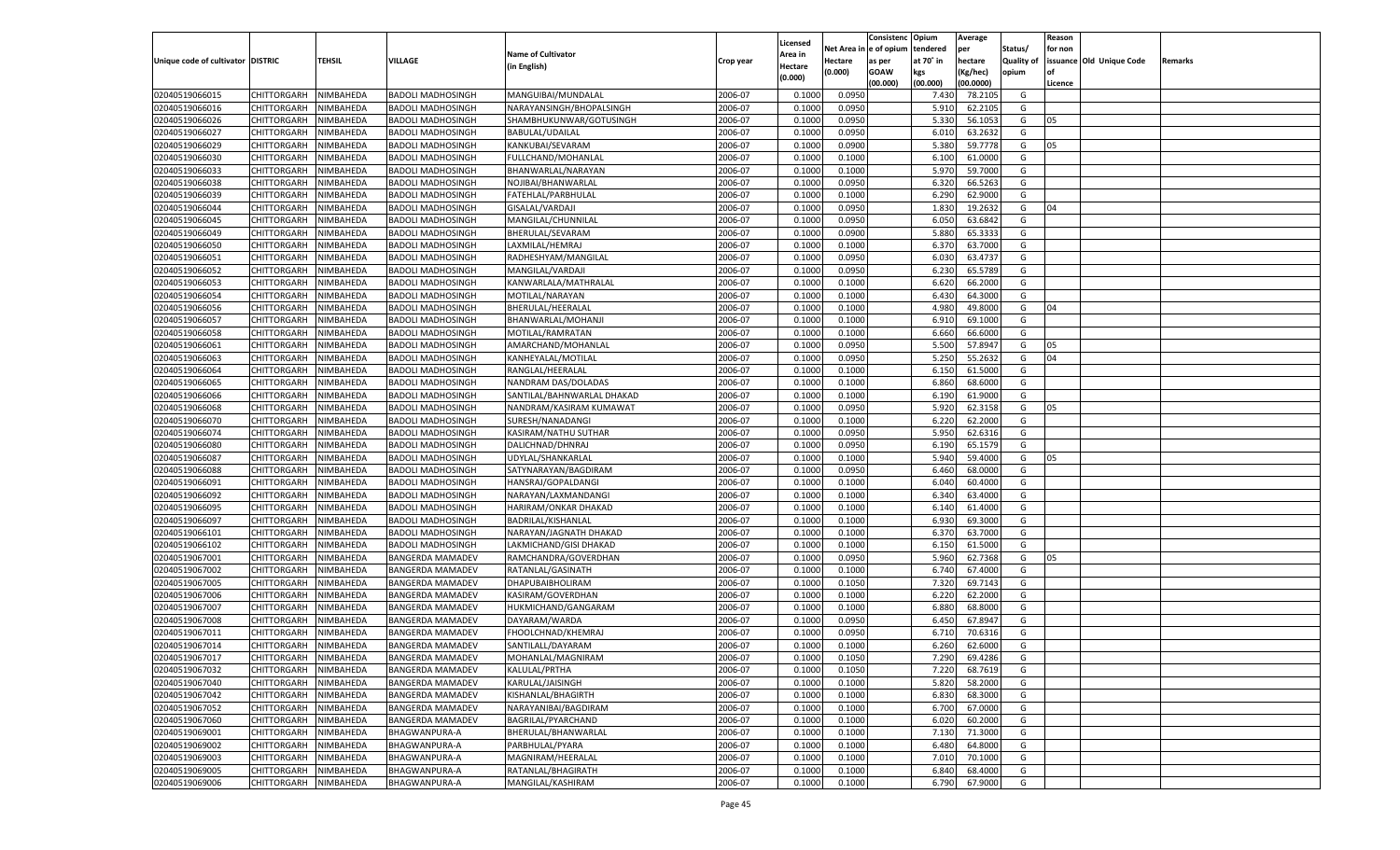|                                   |                       |           |                      |                           |           |                    |            | Consistenc    | Opium     | Average   |                   | Reason  |                          |         |
|-----------------------------------|-----------------------|-----------|----------------------|---------------------------|-----------|--------------------|------------|---------------|-----------|-----------|-------------------|---------|--------------------------|---------|
|                                   |                       |           |                      | <b>Name of Cultivator</b> |           | Licensed           | Net Area i | n  e of opium | tendered  | per       | Status/           | for non |                          |         |
| Unique code of cultivator DISTRIC |                       | TEHSIL    | <b>VILLAGE</b>       | (in English)              | Crop year | Area in<br>Hectare | Hectare    | as per        | at 70° in | hectare   | <b>Quality of</b> |         | issuance Old Unique Code | Remarks |
|                                   |                       |           |                      |                           |           | (0.000)            | (0.000)    | <b>GOAW</b>   | kgs       | (Kg/hec)  | opium             |         |                          |         |
|                                   |                       |           |                      |                           |           |                    |            | (00.000)      | (00.000)  | (00.0000) |                   | Licence |                          |         |
| 02040519069007                    | CHITTORGARH           | NIMBAHEDA | BHAGWANPURA-A        | RAMCHANDRA/DHULA          | 2006-07   | 0.1000             | 0.1000     |               | 7.030     | 70.3000   | G                 |         |                          |         |
| 02040519069010                    | CHITTORGARH           | NIMBAHEDA | BHAGWANPURA-A        | KISHNA/DHANNA             | 2006-07   | 0.1000             | 0.1000     |               | 7.520     | 75.2000   | G                 |         |                          |         |
| 02040519069011                    | CHITTORGARH           | NIMBAHEDA | BHAGWANPURA-A        | DEVILAL/UDA               | 2006-07   | 0.1000             | 0.0950     |               | 7.030     | 74.0000   | G                 |         |                          |         |
| 02040519069012                    | CHITTORGARH           | NIMBAHEDA | BHAGWANPURA-A        | HEERALAL/JAGANNATH        | 2006-07   | 0.1000             | 0.1000     |               | 6.480     | 64.8000   | G                 |         |                          |         |
| 02040519069014                    | CHITTORGARH           | NIMBAHEDA | BHAGWANPURA-A        | HEERALAL/PYARA            | 2006-07   | 0.1000             | 0.0950     |               | 7.400     | 77.8947   | G                 |         |                          |         |
| 02040519069015                    | CHITTORGARH           | NIMBAHEDA | BHAGWANPURA-A        | FULCHAND/NARAYAN          | 2006-07   | 0.1000             | 0.1000     |               | 6.830     | 68.3000   | G                 |         |                          |         |
| 02040519069016                    | CHITTORGARH           | NIMBAHEDA | BHAGWANPURA-A        | VARDA/DOLA                | 2006-07   | 0.1000             | 0.0950     |               | 7.020     | 73.8947   | G                 |         |                          |         |
| 02040519069019                    | CHITTORGARH           | NIMBAHEDA | BHAGWANPURA-A        | HEERALAL/RAMCHANDRA       | 2006-07   | 0.1000             | 0.0950     |               | 6.390     | 67.2632   | G                 |         |                          |         |
| 02040519069020                    | CHITTORGARH           | NIMBAHEDA | <b>BHAGWANPURA-A</b> | RAMESHVARLAL/PARBHULAL    | 2006-07   | 0.1000             | 0.1000     |               | 6.530     | 65.3000   | G                 |         |                          |         |
| 02040519069021                    | CHITTORGARH           | NIMBAHEDA | BHAGWANPURA-A        | BANSILAL/SHANKARLAL       | 2006-07   | 0.1000             | 0.1000     |               | 6.630     | 66.3000   | G                 |         |                          |         |
| 02040519069022                    | CHITTORGARH           | NIMBAHEDA | BHAGWANPURA-A        | BHANWARLAL/HEERALAL       | 2006-07   | 0.1000             | 0.1000     |               | 6.440     | 64.4000   | G                 |         |                          |         |
| 02040519069023                    | CHITTORGARH           | NIMBAHEDA | BHAGWANPURA-A        | SHANKERLAL/PYARA          | 2006-07   | 0.1000             | 0.0950     |               | 6.900     | 72.6316   | G                 |         |                          |         |
| 02040519069024                    | CHITTORGARH           | NIMBAHEDA | BHAGWANPURA-A        | BADRILAL/SHANKERLAL       | 2006-07   | 0.1000             | 0.0950     |               | 6.710     | 70.6316   | G                 |         |                          |         |
| 02040519069028                    | CHITTORGARH           | NIMBAHEDA | BHAGWANPURA-A        | MADANLAL/PRAYCHAND        | 2006-07   | 0.1000             | 0.0950     |               | 6.390     | 67.2632   | G                 |         |                          |         |
| 02040519069030                    | CHITTORGARH           | NIMBAHEDA | BHAGWANPURA-A        | BHERULAL/LAXMAN           | 2006-07   | 0.1000             | 0.0950     |               | 6.120     | 64.4211   | G                 |         |                          |         |
| 02040519069031                    | CHITTORGARH           | NIMBAHEDA | BHAGWANPURA-A        | MANGILAL/NARAYAN          | 2006-07   | 0.1000             | 0.0900     |               | 5.510     | 61.2222   | G                 |         |                          |         |
| 02040519069032                    | CHITTORGARH           | NIMBAHEDA | BHAGWANPURA-A        | RATANLAL/NARAYAN          | 2006-07   | 0.1000             | 0.1000     |               | 7.660     | 76.6000   | G                 |         |                          |         |
| 02040519069034                    | CHITTORGARH           | NIMBAHEDA | BHAGWANPURA-A        | LABHCHNAD/KASHIRAM        | 2006-07   | 0.1000             | 0.1000     |               | 6.450     | 64.5000   | G                 |         |                          |         |
| 02040519069035                    | CHITTORGARH           | NIMBAHEDA | BHAGWANPURA-A        | NARAYANIBAI/MATHURALAL    | 2006-07   | 0.1000             | 0.1000     |               | 6.740     | 67.4000   | G                 |         |                          |         |
| 02040519069040                    | CHITTORGARH           | NIMBAHEDA | BHAGWANPURA-A        | SHANKERLAL/CHUNNILAL      | 2006-07   | 0.1000             | 0.1000     |               | 7.030     | 70.3000   | G                 |         |                          |         |
| 02040519069041                    | CHITTORGARH           | NIMBAHEDA | BHAGWANPURA-A        | DHAPUBAI/NARAYAN          | 2006-07   | 0.1000             | 0.1000     |               | 6.640     | 66.4000   | G                 |         |                          |         |
| 02040519069046                    | CHITTORGARH           | NIMBAHEDA | BHAGWANPURA-B        | KAVARLAL/MATHURALAL       | 2006-07   | 0.1000             | 0.1000     |               | 6.160     | 61.6000   | G                 |         |                          |         |
| 02040519069047                    | CHITTORGARH           | NIMBAHEDA | <b>BHAGWANPURA-B</b> | FULCHAND/LAXMAN           | 2006-07   | 0.1000             | 0.1000     |               | 6.740     | 67.4000   | G                 |         |                          |         |
| 02040519069049                    | CHITTORGARH           | NIMBAHEDA | BHAGWANPURA-B        | PREAMCHAND/LAXMAN         | 2006-07   | 0.1000             | 0.1000     |               | 6.400     | 64.0000   | G                 |         |                          |         |
| 02040519069051                    | CHITTORGARH           | NIMBAHEDA | <b>BHAGWANPURA-B</b> | JAGNNATH/BHAGIRTH         | 2006-07   | 0.1000             | 0.0950     |               | 6.800     | 71.5789   | G                 |         |                          |         |
| 02040519069052                    | CHITTORGARH           | NIMBAHEDA | BHAGWANPURA-B        | DEVILAL/GASI              | 2006-07   | 0.1000             | 0.1000     |               | 6.520     | 65.2000   | G                 |         |                          |         |
| 02040519069054                    | CHITTORGARH           | NIMBAHEDA | <b>BHAGWANPURA-B</b> | <b>BIHARILAL/GABUR</b>    | 2006-07   | 0.1000             | 0.1000     |               | 6.540     | 65.4000   | G                 |         |                          |         |
| 02040519069055                    | CHITTORGARH           | NIMBAHEDA | BHAGWANPURA-B        | SHIVLAL/RAMCHANDRA        | 2006-07   | 0.1000             | 0.0950     |               | 6.260     | 65.8947   | G                 |         |                          |         |
| 02040519069056                    | CHITTORGARH           | NIMBAHEDA | <b>BHAGWANPURA-B</b> | UDAILAL/MATHURALAL        | 2006-07   | 0.1000             | 0.1000     |               | 6.710     | 67.1000   | G                 |         |                          |         |
| 02040519069057                    | CHITTORGARH           | NIMBAHEDA | <b>BHAGWANPURA-B</b> | GANPATLAL/BADRILAL        | 2006-07   | 0.1000             | 0.0950     |               | 6.730     | 70.8421   | G                 |         |                          |         |
| 02040519069058                    | CHITTORGARH           | NIMBAHEDA | <b>BHAGWANPURA-B</b> | PARBHULAL/MOTILAL         | 2006-07   | 0.1000             | 0.1000     |               | 7.200     | 72.0000   | G                 |         |                          |         |
| 02040519069059                    | CHITTORGARH           | NIMBAHEDA | <b>BHAGWANPURA-B</b> | PARBHULAL/JAGNNATH        | 2006-07   | 0.1000             | 0.1000     |               | 7.060     | 70.6000   | G                 |         |                          |         |
| 02040519069060                    | CHITTORGARH           | NIMBAHEDA | <b>BHAGWANPURA-B</b> | DHANRAJ/BHOLA             | 2006-07   | 0.1000             | 0.1000     |               | 6.560     | 65.6000   | G                 |         |                          |         |
| 02040519069061                    | CHITTORGARH           | NIMBAHEDA | <b>BHAGWANPURA-B</b> | NANDA/SHVA                | 2006-07   | 0.1000             | 0.1000     |               | 7.090     | 70.9000   | G                 |         |                          |         |
| 02040519069062                    | CHITTORGARH           | NIMBAHEDA | <b>BHAGWANPURA-B</b> | MODIRAM/DHANNA            | 2006-07   | 0.1000             | 0.0950     |               | 2.390     | 25.1579   | G                 | 04      |                          |         |
| 02040519069063                    | CHITTORGARH           | NIMBAHEDA | <b>BHAGWANPURA-B</b> | LAXMILAL/NARAYAN          | 2006-07   | 0.1000             | 0.0950     |               | 7.330     | 77.1579   | G                 |         |                          |         |
| 02040519069064                    | CHITTORGARH           | NIMBAHEDA | <b>BHAGWANPURA-B</b> | RAMCHANDRA/MATHURALAL     | 2006-07   | 0.1000             | 0.1000     |               | 7.170     | 71.7000   | G                 |         |                          |         |
| 02040519069066                    | CHITTORGARH           | NIMBAHEDA | <b>BHAGWANPURA-B</b> | BANSILAL/NANDA            | 2006-07   | 0.1000             | 0.0950     |               | 6.13(     | 64.5263   | G                 |         |                          |         |
| 02040519069068                    | CHITTORGARH           | NIMBAHEDA | <b>BHAGWANPURA-B</b> | KANIRM/NANDA              | 2006-07   | 0.1000             | 0.0950     |               | 6.060     | 63.7895   | G                 |         |                          |         |
| 02040519069070                    | CHITTORGARH           | NIMBAHEDA | <b>BHAGWANPURA-B</b> | <b>OUNKAR/GOKEL</b>       | 2006-07   | 0.1000             | 0.1000     |               | 6.840     | 68.4000   | G                 |         |                          |         |
| 02040519069072                    | CHITTORGARH           | NIMBAHEDA | <b>BHAGWANPURA-B</b> | <b>BHERULAL/GASI</b>      | 2006-07   | 0.1000             | 0.0950     |               | 5.980     | 62.9474   | G                 |         |                          |         |
| 02040519069073                    | CHITTORGARH           | NIMBAHEDA | <b>BHAGWANPURA-B</b> | PARBHULAL/LAXMAN          | 2006-07   | 0.1000             | 0.0950     |               | 6.030     | 63.4737   | G                 |         |                          |         |
| 02040519069075                    | CHITTORGARH           | NIMBAHEDA | <b>BHAGWANPURA-B</b> | MATHURALAL/RAMLAL         | 2006-07   | 0.1000             | 0.0950     |               | 7.11      | 74.8421   | G                 |         |                          |         |
| 02040519069076                    |                       |           |                      | NANURAM/DHULA             | 2006-07   | 0.1000             |            |               | 6.220     | 65.473    | G                 |         |                          |         |
|                                   | CHITTORGARH           | NIMBAHEDA | <b>BHAGWANPURA-B</b> |                           | 2006-07   |                    | 0.0950     |               |           | 63.4000   |                   |         |                          |         |
| 02040519069077                    | CHITTORGARH           | NIMBAHEDA | <b>BHAGWANPURA-B</b> | PARBHULAL/KESURAM         |           | 0.1000             | 0.1000     |               | 6.340     |           | G                 |         |                          |         |
| 02040519069079                    | CHITTORGARH NIMBAHEDA |           | <b>BHAGWANPURA-B</b> | BHANWARLAL/KISHANLAL      | 2006-07   | 0.1000             | 0.1000     |               | 6.920     | 69.2000   | G                 |         |                          |         |
| 02040519069082                    | <b>CHITTORGARH</b>    | NIMBAHEDA | BHAGWANPURA-B        | BHANWARLAL/DHANRAJ        | 2006-07   | 0.1000             | 0.0950     |               | 7.760     | 81.6842   | G                 |         |                          |         |
| 02040519069083                    | CHITTORGARH           | NIMBAHEDA | <b>BHAGWANPURA-B</b> | RADHESHYAM/MOTILAL        | 2006-07   | 0.1000             | 0.1000     |               | 6.140     | 61.4000   | G                 |         |                          |         |
| 02040519069084                    | CHITTORGARH           | NIMBAHEDA | <b>BHAGWANPURA-B</b> | <b>FULCHAND/GABUR</b>     | 2006-07   | 0.1000             | 0.0950     |               | 6.060     | 63.7895   | G                 |         |                          |         |
| 02040519069085                    | <b>CHITTORGARH</b>    | NIMBAHEDA | <b>BHAGWANPURA-B</b> | UDHA/KASIRAM              | 2006-07   | 0.1000             | 0.1000     |               | 6.300     | 63.0000   | G                 |         |                          |         |
| 02040519069086                    | <b>CHITTORGARH</b>    | NIMBAHEDA | <b>BHAGWANPURA-B</b> | HEERALAL/NARAYAN          | 2006-07   | 0.1000             | 0.0950     |               | 7.480     | 78.7368   | G                 |         |                          |         |
| 02040519069088                    | CHITTORGARH           | NIMBAHEDA | <b>BHAGWANPURA-B</b> | BHANWARLAL/NARAYAN        | 2006-07   | 0.1000             | 0.0950     |               | 6.790     | 71.4737   | G                 |         |                          |         |
| 02040519069089                    | CHITTORGARH           | NIMBAHEDA | <b>BHAGWANPURA-B</b> | DHANRAJ/KASIRAM           | 2006-07   | 0.1000             | 0.1000     |               | 6.940     | 69.4000   | G                 |         |                          |         |
| 02040519069090                    | CHITTORGARH           | NIMBAHEDA | <b>BHAGWANPURA-B</b> | PRABHULAL/SHVA            | 2006-07   | 0.1000             | 0.0950     |               | 7.070     | 74.4211   | G                 |         |                          |         |
| 02040519069091                    | <b>CHITTORGARH</b>    | NIMBAHEDA | <b>BHAGWANPURA-B</b> | MANGILAL/NARAYAN          | 2006-07   | 0.1000             | 0.0950     |               | 6.120     | 64.4211   | G                 |         |                          |         |
| 02040519069092                    | CHITTORGARH           | NIMBAHEDA | <b>BHAGWANPURA-B</b> | RAMESHWARLAL/PREAMCHAND   | 2006-07   | 0.1000             | 0.0950     |               | 6.780     | 71.3684   | G                 |         |                          |         |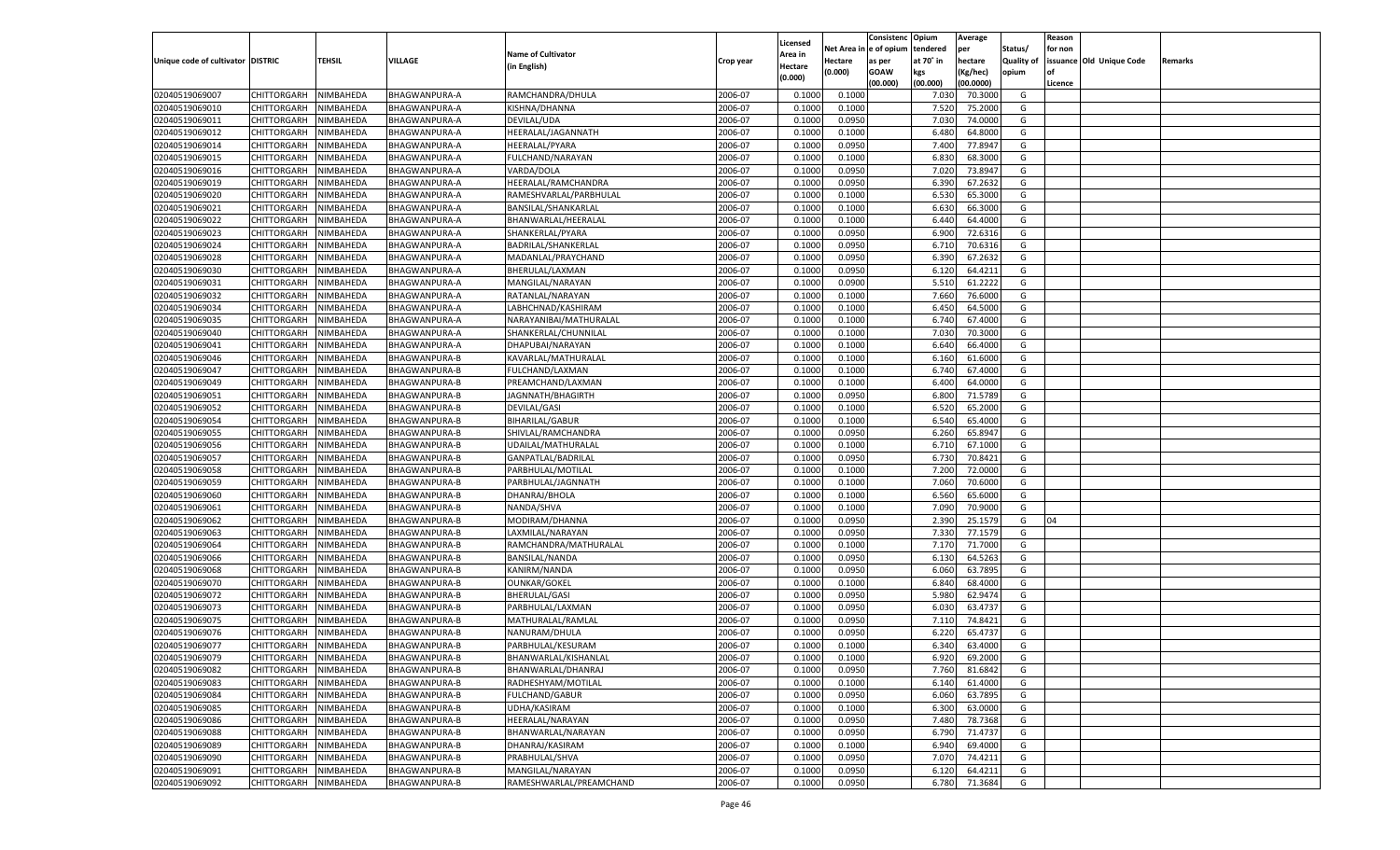|                                   |                       |           |                      |                           |           |                    |             | Consistenc    | Opium          | Average   |                   | Reason  |                          |                 |
|-----------------------------------|-----------------------|-----------|----------------------|---------------------------|-----------|--------------------|-------------|---------------|----------------|-----------|-------------------|---------|--------------------------|-----------------|
|                                   |                       |           |                      | <b>Name of Cultivator</b> |           | Licensed           | Net Area iı | n  e of opium | tendered       | per       | Status/           | for non |                          |                 |
| Unique code of cultivator DISTRIC |                       | TEHSIL    | <b>VILLAGE</b>       | (in English)              | Crop year | Area in<br>Hectare | Hectare     | as per        | at 70° in      | hectare   | <b>Quality of</b> |         | issuance Old Unique Code | Remarks         |
|                                   |                       |           |                      |                           |           | (0.000)            | (0.000)     | <b>GOAW</b>   | kgs            | (Kg/hec)  | opium             |         |                          |                 |
|                                   |                       |           |                      |                           |           |                    |             | (00.000)      | (00.000)       | (00.0000) |                   | Licence |                          |                 |
| 02040519069094                    | CHITTORGARH           | NIMBAHEDA | BHAGWANPURA-B        | KISHAN/NANDA              | 2006-07   | 0.1000             | 0.1000      |               | 6.140          | 61.4000   | G                 |         |                          |                 |
| 02040519069095                    | CHITTORGARH           | NIMBAHEDA | BHAGWANPURA-B        | <b>UDHA/KASIRAM</b>       | 2006-07   | 0.1000             | 0.1000      |               | 6.680          | 66.8000   | G                 |         |                          |                 |
| 02040519069096                    | CHITTORGARH           | NIMBAHEDA | <b>BHAGWANPURA-B</b> | RATANLAL/NARAYAN          | 2006-07   | 0.1000             | 0.1000      |               | 6.170          | 61.7000   | G                 |         |                          |                 |
| 02040519069097                    | CHITTORGARH           | NIMBAHEDA | <b>BHAGWANPURA-B</b> | PARBHULAL/GASI            | 2006-07   | 0.1000             | 0.0950      |               | 6.120          | 64.4211   | G                 |         |                          |                 |
| 02040519069098                    | CHITTORGARH           | NIMBAHEDA | <b>BHAGWANPURA-B</b> | PARBULAL/LAXMAN           | 2006-07   | 0.1000             | 0.1000      |               | 6.490          | 64.9000   | G                 |         |                          |                 |
| 02040519069099                    | CHITTORGARH           | NIMBAHEDA | <b>BHAGWANPURA-B</b> | <b>HUKMICHAND/GISA</b>    | 2006-07   | 0.1000             | 0.1000      |               | 6.920          | 69.2000   | G                 |         |                          |                 |
| 02040519069100                    | CHITTORGARH           | NIMBAHEDA | <b>BHAGWANPURA-B</b> | <b>BADRILAL/GOKEL</b>     | 2006-07   | 0.1000             | 0.1000      |               | 6.450          | 64.5000   | G                 |         |                          |                 |
| 02040519069101                    | CHITTORGARH           | NIMBAHEDA | <b>BHAGWANPURA-B</b> | <b>BANSILAL/PYARA</b>     | 2006-07   | 0.1000             | 0.1000      |               | 7.430          | 74.3000   | G                 |         |                          |                 |
| 02040519069103                    | CHITTORGARH           | NIMBAHEDA | <b>BHAGWANPURA-B</b> | MOTILAL/CHAMPALAL         | 2006-07   | 0.1000             | 0.1000      |               | 6.490          | 64.9000   | G                 |         |                          |                 |
| 02040519069104                    | CHITTORGARH           | NIMBAHEDA | <b>BHAGWANPURA-B</b> | SHIVLAL/GOKEL             | 2006-07   | 0.1000             | 0.0950      |               | 6.640          | 69.8947   | G                 |         |                          |                 |
| 02040519069105                    | CHITTORGARH           | NIMBAHEDA | <b>BHAGWANPURA-B</b> | BADRILAL/CUNNILAL         | 2006-07   | 0.1000             | 0.1000      |               | 6.490          | 64.9000   | G                 |         |                          |                 |
| 02040519069109                    | CHITTORGARH           | NIMBAHEDA | <b>BHAGWANPURA-B</b> | BAGDIRAM/RATANLAL         | 2006-07   | 0.1000             | 0.0950      |               | 5.820          | 61.2632   | G                 |         |                          |                 |
| 02040519069110                    | CHITTORGARH           | NIMBAHEDA | <b>BHAGWANPURA-B</b> | SURESHCHAND/MTHURALAL     | 2006-07   | 0.1000             | 0.0950      |               | 6.310          | 66.4211   | G                 |         |                          |                 |
| 02040519069111                    | CHITTORGARH           | NIMBAHEDA | BHAGWANPURA-B        | PERMCHNAD/KISHNA JI       | 2006-07   | 0.1000             | 0.1000      |               | 6.480          | 64.8000   | G                 |         |                          |                 |
| 02040519069112                    | CHITTORGARH           | NIMBAHEDA | <b>BHAGWANPURA-B</b> | BADRILAL/NANDA            | 2006-07   | 0.1000             | 0.0900      |               | 6.500          | 72.2222   | G                 |         |                          |                 |
| 02040519069113                    | CHITTORGARH           | NIMBAHEDA | BHAGWANPURA-B        | BABULAL/KISHANA           | 2006-07   | 0.1000             | 0.0950      |               | 6.830          | 71.8947   | G                 |         |                          |                 |
| 02040519069114                    | CHITTORGARH           | NIMBAHEDA | <b>BHAGWANPURA-B</b> | SIVESINGH/MANSINGH        | 2006-07   | 0.1000             | 0.0950      |               | 5.930          | 62.4211   | G                 |         |                          |                 |
| 02040519069115                    | CHITTORGARH           | NIMBAHEDA | BHAGWANPURA-B        | MOHANLAL/NANDA            | 2006-07   | 0.1000             | 0.0950      |               | 6.310          | 66.4211   | G                 |         |                          |                 |
| 02040519069116                    | CHITTORGARH           | NIMBAHEDA | <b>BHAGWANPURA-B</b> | MUKESH/FULCHNAD           | 2006-07   | 0.1000             | 0.1000      |               | 6.790          | 67.9000   | G                 |         |                          |                 |
| 02040519069117                    | CHITTORGARH           | NIMBAHEDA | <b>BHAGWANPURA-B</b> | MOHANLAL/KASIRAM          | 2006-07   | 0.1000             | 0.1000      |               | 6.260          | 62.6000   | G                 |         |                          |                 |
| 02040519069119                    | CHITTORGARH           | NIMBAHEDA | <b>BHAGWANPURA-B</b> | LAKMICHNAD/LAXMAN         | 2006-07   | 0.1000             | 0.1000      |               | 7.050          | 70.5000   | G                 |         |                          |                 |
| 02040519069121                    | CHITTORGARH           | NIMBAHEDA | BHAGWANPURA-B        | DHNARAJ/SHANKAR           | 2006-07   | 0.1000             | 0.1000      |               | 6.340          | 63.4000   | G                 |         |                          |                 |
| 02040519069122                    | CHITTORGARH           | NIMBAHEDA | <b>BHAGWANPURA-B</b> | LABCHAND/PYARCHAND        | 2006-07   | 0.1000             | 0.0950      |               | 5.870          | 61.7895   | G                 |         |                          |                 |
| 02040519069124                    | CHITTORGARH           | NIMBAHEDA | <b>BHAGWANPURA-B</b> | DALCHNAD/LALU             | 2006-07   | 0.1000             | 0.1000      |               | 6.150          | 61.5000   | G                 |         |                          |                 |
| 02040519069125                    | CHITTORGARH           | NIMBAHEDA | BHAGWANPURA-B        | BABRULAL/SHANKARLAL       | 2006-07   | 0.1000             | 0.1000      |               | 6.810          | 68.1000   | G                 |         |                          |                 |
| 02040519069127                    | CHITTORGARH           | NIMBAHEDA | BHAGWANPURA-B        | BHERUNATH/GANESHNATH      | 2006-07   | 0.1000             | 0.1000      |               | 6.960          | 69.6000   | G                 |         | 02040520072017           | <b>TRANSFER</b> |
| 02040519070001                    | CHITTORGARH           | NIMBAHEDA | <b>BHATTKOTDI</b>    | MATHURIBAI/MOTILAL        | 2006-07   | 0.1000             | 0.1000      |               | 6.250          | 62.5000   | G                 |         |                          |                 |
| 02040519070002                    | CHITTORGARH           | NIMBAHEDA | <b>BHATTKOTDI</b>    | MATHRIBAI/BADRILAL        | 2006-07   | 0.1000             | 0.1000      |               | 6.400          | 64.0000   | G                 |         |                          |                 |
| 02040519070006                    | CHITTORGARH           | NIMBAHEDA | <b>BHATTKOTDI</b>    | RANGLAL/TARACHAD          | 2006-07   | 0.1000             | 0.1000      |               | 6.160          | 61.6000   | G                 |         |                          |                 |
| 02040519070007                    | CHITTORGARH           | NIMBAHEDA | <b>BHATTKOTDI</b>    | <b>BHURA/DEVA</b>         | 2006-07   | 0.1000             | 0.1000      |               | 6.240          | 62.4000   | G                 |         |                          |                 |
| 02040519070008                    | CHITTORGARH           | NIMBAHEDA | <b>BHATTKOTDI</b>    | RAMESHCHAND/BADRILAL      | 2006-07   | 0.1000             | 0.1000      |               | 5.990          | 59.9000   | G                 |         |                          |                 |
| 02040519070018                    | CHITTORGARH           | NIMBAHEDA | <b>BHATTKOTDI</b>    | NANALAL/KASHIRAM          | 2006-07   | 0.1000             | 0.1000      |               | 6.360          | 63.6000   | G                 |         |                          |                 |
| 02040519070019                    | CHITTORGARH           | NIMBAHEDA | <b>BHATTKOTDI</b>    | SHANKERLAL/LAXMAN         | 2006-07   | 0.1000             | 0.1000      |               | 6.340          | 63.4000   | G                 |         |                          |                 |
| 02040519070022                    | CHITTORGARH           | NIMBAHEDA | <b>BHATTKOTDI</b>    | SOHANIBAI/MANGILAL        | 2006-07   | 0.1000             | 0.1000      |               | 6.180          | 61.8000   | G                 |         |                          |                 |
| 02040519070028                    |                       |           |                      |                           | 2006-07   | 0.1000             | 0.1000      |               |                | 66.4000   | G                 |         |                          |                 |
| 02040519070031                    | CHITTORGARH           | NIMBAHEDA | <b>BHATTKOTDI</b>    | AMBALAL/CHATARBHUJ        | 2006-07   | 0.1000             |             |               | 6.640<br>4.960 | 49.6000   | G                 | 04      |                          |                 |
|                                   | CHITTORGARH           | NIMBAHEDA | <b>BHATTKOTDI</b>    | <b>BHAGIRTH/KELAJI</b>    | 2006-07   |                    | 0.1000      |               |                |           |                   |         |                          |                 |
| 02040519070032                    | CHITTORGARH           | NIMBAHEDA | <b>BHATTKOTDI</b>    | RAMESHCHAD/GANGARAM       |           | 0.1000             | 0.1000      |               | 6.370          | 63.7000   | G                 |         |                          |                 |
| 02040519070035                    | CHITTORGARH           | NIMBAHEDA | <b>BHATTKOTDI</b>    | UDAILAL/BADRILAL          | 2006-07   | 0.1000             | 0.1000      |               | 6.120          | 61.2000   | G                 |         |                          |                 |
| 02040519070036                    | CHITTORGARH           | NIMBAHEDA | <b>BHATTKOTDI</b>    | RANGLAL/LAXMICHAND        | 2006-07   | 0.1000             | 0.0950      |               | 6.360          | 66.9474   | G                 |         |                          |                 |
| 02040519070038                    | CHITTORGARH           | NIMBAHEDA | <b>BHATTKOTDI</b>    | FULLCHAND/CHATARBHUJ      | 2006-07   | 0.1000             | 0.1000      |               | 6.870          | 68.7000   | G                 |         |                          |                 |
| 02040519070039                    | CHITTORGARH           | NIMBAHEDA | <b>BHATTKOTDI</b>    | RATANLAL/BHANAJI          | 2006-07   | 0.1000             | 0.1000      |               | 6.560          | 65.6000   | G                 |         |                          |                 |
| 02040519070040                    | CHITTORGARH           | NIMBAHEDA | <b>BHATTKOTDI</b>    | MATHURALAL/TARACHAND      | 2006-07   | 0.1000             | 0.1000      |               | 6.320          | 63.2000   | G                 |         |                          |                 |
| 02040519070051                    | CHITTORGARH           | NIMBAHEDA | <b>BHATTKOTDI</b>    | ONAKRLAL/BHAGWAN MALI     | 2006-07   | 0.1000             | 0.1000      |               | 6.720          | 67.2000   | G                 |         |                          |                 |
| 02040519070053                    | CHITTORGARH           | NIMBAHEDA | <b>BHATTKOTDI</b>    | RAMLAL/BANWARLAL          | 2006-07   | 0.1000             | 0.1000      |               | 6.790          | 67.9000   | G                 |         |                          |                 |
| 02040519070055                    | CHITTORGARH           | NIMBAHEDA | <b>BHATTKOTDI</b>    | GANGRAM/BURAJI            | 2006-07   | 0.1000             | 0.1000      |               | 5.960          | 59.6000   | G                 |         |                          |                 |
| 02040519070063                    | CHITTORGARH NIMBAHEDA |           | <b>BHATTKOTDI</b>    | RAMESHCHNAD/CHUNNILAL     | 2006-07   | 0.1000             |             |               |                |           |                   |         |                          |                 |
| 02040519070064                    | <b>CHITTORGARH</b>    | NIMBAHEDA | <b>BHATTKOTDI</b>    | MOHANLAL/CHUNNILAL        | 2006-07   | 0.1000             | 0.0950      |               | 5.960          | 62.7368   | G                 |         |                          |                 |
| 02040519070065                    | CHITTORGARH           | NIMBAHEDA | <b>BHATTKOTDI</b>    | GISALAL/LAXMICHAND        | 2006-07   | 0.1000             | 0.0950      |               | 6.000          | 63.1579   | G                 |         |                          |                 |
| 02040519070066                    | CHITTORGARH           | NIMBAHEDA | <b>BHATTKOTDI</b>    | DURGASHANKAR/KASIRAM      | 2006-07   | 0.1000             | 0.1000      |               | 6.050          | 60.5000   | G                 |         |                          |                 |
| 02040519070067                    | CHITTORGARH           | NIMBAHEDA | <b>BHATTKOTDI</b>    | RAMNARAYAN/CHUUNILAL      | 2006-07   | 0.1000             | 0.1000      |               | 6.090          | 60.9000   | G                 |         |                          |                 |
| 02040519070068                    | CHITTORGARH           | NIMBAHEDA | <b>BHATTKOTDI</b>    | BHAGWATILAL/CHUUNILAL     | 2006-07   | 0.1000             | 0.0950      |               | 5.960          | 62.7368   | G                 |         |                          |                 |
| 02040519070069                    | CHITTORGARH           | NIMBAHEDA | <b>BHATTKOTDI</b>    | NARAYANLAL/PYARFCHAND     | 2006-07   | 0.1000             | 0.0900      |               | 5.980          | 66.4444   | G                 |         |                          |                 |
| 02040519070071                    | CHITTORGARH           | NIMBAHEDA | <b>BHATTKOTDI</b>    | SOKINLAL/CHATRBHUJ        | 2006-07   | 0.1000             | 0.1000      |               | 6.760          | 67.6000   | G                 |         |                          |                 |
| 02040519070072                    | <b>CHITTORGARH</b>    | NIMBAHEDA | <b>BHATTKOTDI</b>    | SHANTILAL/BHERULAL        | 2006-07   | 0.1000             | 0.1000      |               | 5.970          | 59.7000   | G                 |         |                          |                 |
| 02040519070074                    | <b>CHITTORGARH</b>    | NIMBAHEDA | <b>BHATTKOTDI</b>    | MOTILAL/HEMRAJ            | 2006-07   | 0.1000             | 0.1000      |               | 5.980          | 59.8000   | G                 |         |                          |                 |
| 02040519070075                    | <b>CHITTORGARH</b>    | NIMBAHEDA | <b>BHATTKOTDI</b>    | BABULALL/PARBHULAL        | 2006-07   | 0.1000             | 0.0950      |               | 5.710          | 60.1053   | G                 |         |                          |                 |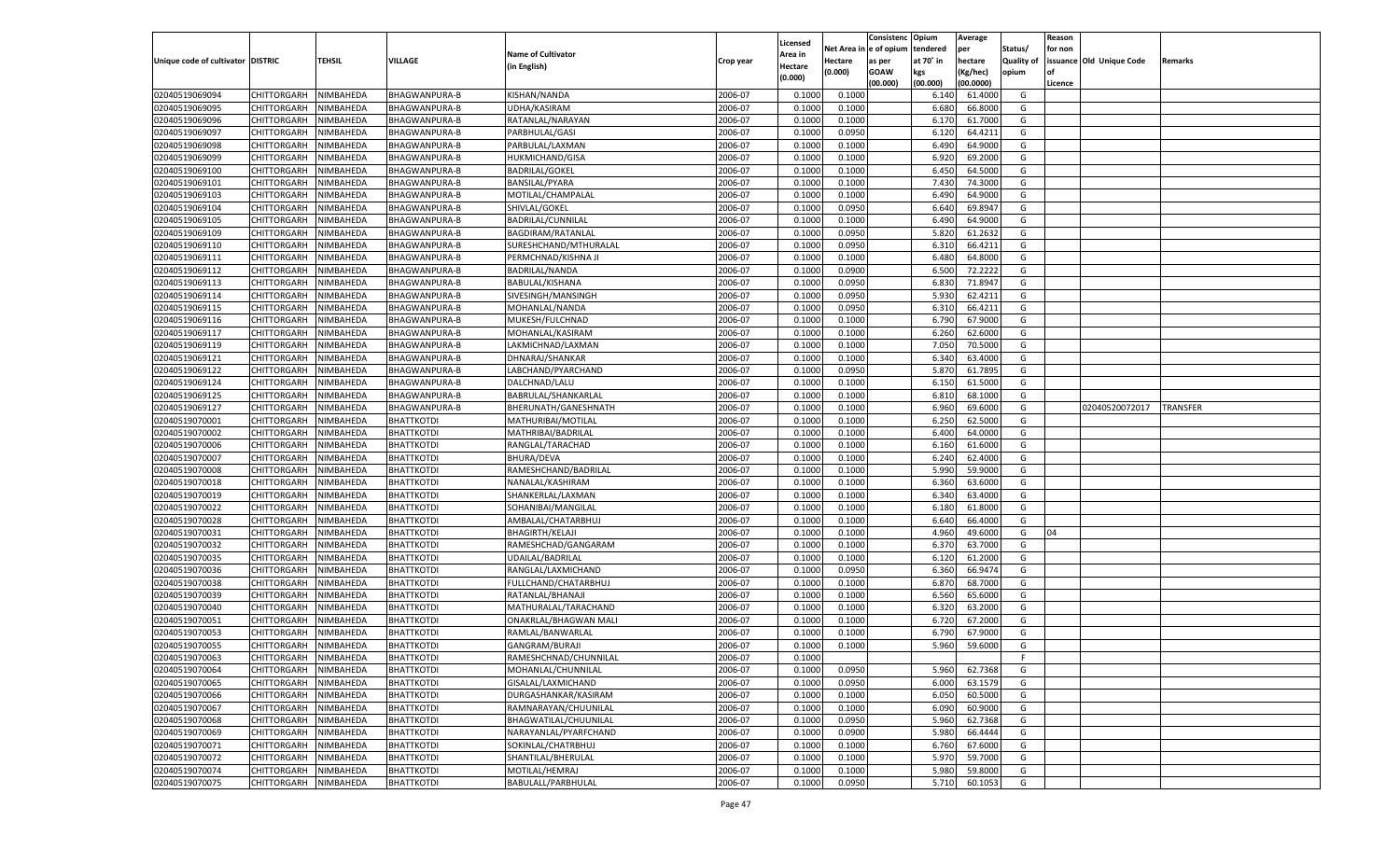|                                   |                       |               |                                      |                           |                    |                           |          | Consistenc  | Opium     | Average   |                   | Reason  |                          |                 |
|-----------------------------------|-----------------------|---------------|--------------------------------------|---------------------------|--------------------|---------------------------|----------|-------------|-----------|-----------|-------------------|---------|--------------------------|-----------------|
|                                   |                       |               |                                      | <b>Name of Cultivator</b> |                    | Licensed                  | Net Area | e of opium  | tendered  | per       | Status/           | for non |                          |                 |
| Unique code of cultivator DISTRIC |                       | <b>TEHSIL</b> | VILLAGE                              | (in English)              | Crop year          | <b>Area in</b><br>Hectare | Hectare  | as per      | at 70° in | hectare   | <b>Quality of</b> |         | issuance Old Unique Code | Remarks         |
|                                   |                       |               |                                      |                           |                    | (0.000)                   | (0.000)  | <b>GOAW</b> | kgs       | (Kg/hec)  | opium             |         |                          |                 |
|                                   |                       |               |                                      |                           |                    |                           |          | (00.000)    | (00.000)  | (00.0000) |                   | Licence |                          |                 |
| 02040519070076                    | CHITTORGARH           | NIMBAHEDA     | <b>BHATTKOTDI</b>                    | MATRA/RUPA                | 2006-07            | 0.1000                    | 0.1000   |             | 6.300     | 63.0000   | G                 |         |                          |                 |
| 02040519070077                    | CHITTORGARH           | NIMBAHEDA     | BHATTKOTDI                           | SOBHALAL/SHRILAL          | 2006-07            | 0.1000                    |          |             |           |           | F.                |         |                          |                 |
| 02040519070078                    | CHITTORGARH           | NIMBAHEDA     | <b>BHATTKOTDI</b>                    | JAGANNATH/MAGNA           | 2006-07            | 0.1000                    | 0.1000   |             | 6.77      | 67.7000   | G                 |         | 02040519111025           | TRANSFER        |
| 02040519070079                    | CHITTORGARH           | NIMBAHEDA     | <b>BHATTKOTDI</b>                    | MANGIU/GASI               | 2006-07            | 0.1000                    | 0.1000   |             | 6.220     | 62.2000   | G                 |         | 02040519070079           | TRANSFER        |
| 02040519070080                    | CHITTORGARH           | NIMBAHEDA     | <b>BHATTKOTDI</b>                    | GOKEL/KHEMA               | 2006-07            | 0.1000                    | 0.1000   |             | 6.170     | 61.7000   | G                 |         | 02040519111032           | <b>TRANSFER</b> |
| 02040519072001                    | CHITTORGARH           | NIMBAHEDA     | BHERUKHEDA                           | HEERALAL/HARLAL           | 2006-07            | 0.1000                    | 0.0950   |             | 6.770     | 71.2632   | G                 |         |                          |                 |
| 02040519072002                    | CHITTORGARH           | NIMBAHEDA     | BHERUKHEDA                           | BADRILAL/KASIRAM          | 2006-07            | 0.1000                    | 0.1050   |             | 7.430     | 70.7619   | G                 |         |                          |                 |
| 02040519072005                    | CHITTORGARH           | NIMBAHEDA     | BHERUKHEDA                           | DHAPUBAI/GOPILAL          | 2006-07            | 0.1000                    | 0.0950   |             | 6.680     | 70.3158   | G                 |         |                          |                 |
| 02040519072006                    | CHITTORGARH           | NIMBAHEDA     | BHERUKHEDA                           | SUKHLAL/KHEMA             | 2006-07            | 0.1000                    | 0.1000   |             | 6.340     | 63.4000   | G                 |         |                          |                 |
| 02040519072007                    | CHITTORGARH           | NIMBAHEDA     | BHERUKHEDA                           | CHAMPALAL/HARLAI          | 2006-07            | 0.1000                    | 0.1000   |             | 6.090     | 60.9000   | G                 |         |                          |                 |
| 02040519072008                    | CHITTORGARH           | NIMBAHEDA     | BHERUKHEDA                           | GOPILAL/PRTHVIRAJ         | 2006-07            | 0.1000                    | 0.1000   |             | 5.200     | 52.0000   | G                 | 04      |                          |                 |
| 02040519072010                    | CHITTORGARH           | NIMBAHEDA     | BHERUKHEDA                           | NARAYAN/RUPA              | 2006-07            | 0.1000                    | 0.1000   |             | 6.450     | 64.5000   | G                 |         |                          |                 |
| 02040519072013                    | CHITTORGARH           | NIMBAHEDA     | BHERUKHEDA                           | JAIRAJ/MOTILAL            | 2006-07            | 0.1000                    | 0.1000   |             | 6.120     | 61.2000   | G                 |         |                          |                 |
| 02040519072014                    | CHITTORGARH           | NIMBAHEDA     | BHERUKHEDA                           | SHAMBHULAL/WARDA          | 2006-07            | 0.1000                    | 0.1050   |             | 6.000     | 57.1429   | G                 |         |                          |                 |
| 02040519072015                    | CHITTORGARH           | NIMBAHEDA     | BHERUKHEDA                           | RAMCHANDRA/RUPA           | 2006-07            | 0.1000                    | 0.0950   |             | 6.150     | 64.7368   | G                 |         |                          |                 |
| 02040519072016                    | CHITTORGARH           | NIMBAHEDA     | BHERUKHEDA                           | PARBHULAL/RUPA            | 2006-07            | 0.1000                    | 0.1050   |             | 6.930     | 66.0000   | G                 |         |                          |                 |
| 02040519072019                    | CHITTORGARH           | NIMBAHEDA     | BHERUKHEDA                           | JAGDISH/WARDA             | 2006-07            | 0.1000                    | 0.0950   |             | 6.460     | 68.0000   | G                 |         |                          |                 |
| 02040519072020                    | CHITTORGARH           | NIMBAHEDA     | BHERUKHEDA                           | MOHANLAL/CHAMPALAL        | 2006-07            | 0.1000                    | 0.1000   |             | 6.650     | 66.5000   | G                 |         |                          |                 |
| 02040519072021                    | CHITTORGARH           | NIMBAHEDA     | BHERUKHEDA                           | RAMESH/GOPILAL            | 2006-07            | 0.1000                    | 0.1000   |             | 6.150     | 61.5000   | G                 |         |                          |                 |
| 02040519072022                    | CHITTORGARH           | NIMBAHEDA     | BHERUKHEDA                           | BHERULAL/JAGNNATH         | 2006-07            | 0.1000                    |          |             |           |           | F.                |         |                          |                 |
| 02040519072023                    | CHITTORGARH           | NIMBAHEDA     | BHERUKHEDA                           | SURESH/GOPILAL            | 2006-07            | 0.1000                    | 0.1000   |             | 6.350     | 63.5000   | G                 |         |                          |                 |
| 02040519072025                    | CHITTORGARH           | NIMBAHEDA     | BHERUKHEDA                           | <b>GISALAL/KHEMRAJ</b>    | 2006-07            | 0.1000                    | 0.1000   |             | 6.600     | 66.0000   | G                 |         |                          |                 |
| 02040519072026                    | CHITTORGARH           | NIMBAHEDA     | BHERUKHEDA                           | DEVILAL/BHANWARLAL        | 2006-07            | 0.1000                    | 0.0950   |             | 6.210     | 65.3684   | G                 |         |                          |                 |
| 02040519072028                    | CHITTORGARH           | NIMBAHEDA     | BHERUKHEDA                           | HUKMACHAND/NANDA          | 2006-07            | 0.1000                    | 0.0950   |             | 6.480     | 68.2105   | G                 |         |                          |                 |
| 02040519074001                    | CHITTORGARH           | NIMBAHEDA     | BORAKHEDI                            | RAMESHCHAND/JAMNALAL      | 2006-07            | 0.1000                    | 0.0950   |             | 6.680     | 70.3158   | G                 |         |                          |                 |
| 02040519074002                    | CHITTORGARH           | NIMBAHEDA     | BORAKHEDI                            | SHANAKARLAL/PARSHRAM      | 2006-07            | 0.1000                    | 0.1000   |             | 6.100     | 61.0000   | G                 |         |                          |                 |
| 02040519074003                    | CHITTORGARH           | NIMBAHEDA     | BORAKHEDI                            | JAMUNALAL/BHERULAL        | 2006-07            | 0.1000                    | 0.1000   |             | 6.870     | 68.7000   | G                 |         |                          |                 |
| 02040519074004                    | CHITTORGARH           | NIMBAHEDA     | BORAKHEDI                            | MOHANLAL/NATHULAL         | 2006-07            | 0.1000                    | 0.0950   |             | 6.880     | 72.4211   | G                 |         |                          |                 |
| 02040519074005                    | CHITTORGARH           | NIMBAHEDA     | BORAKHEDI                            | RAJUBAI/NANDLAL           | 2006-07            | 0.1000                    | 0.1000   |             | 7.670     | 76.7000   | G                 |         |                          |                 |
| 02040519074006                    | CHITTORGARH           | NIMBAHEDA     | BORAKHEDI                            | POKERLAL/KALURAM          | 2006-07            | 0.1000                    | 0.1000   |             | 5.990     | 59.9000   | G                 |         |                          |                 |
| 02040519074010                    | CHITTORGARH           | NIMBAHEDA     | <b>BORAKHEDI</b>                     | MOHANLAL/POKERLAL         | 2006-07            | 0.1000                    | 0.1000   |             | 5.780     | 57.8000   | G                 |         |                          |                 |
| 02040519074011                    | CHITTORGARH           | NIMBAHEDA     | BORAKHEDI                            | NARAYANLAL/AMBHALAI       | 2006-07            | 0.1000                    | 0.1000   |             | 6.790     | 67.9000   | G                 |         |                          |                 |
| 02040519074012                    | CHITTORGARH           | NIMBAHEDA     | BORAKHEDI                            | NARAYANLAL/SHAMBHULAL     | 2006-07            | 0.1000                    | 0.1000   |             | 6.980     | 69.8000   | G                 |         |                          |                 |
| 02040519074013                    | CHITTORGARH           | NIMBAHEDA     | BORAKHEDI                            | SYAMHUBAI/HANGAMIBAI      | 2006-07            | 0.1000                    | 0.1000   |             | 6.520     | 65.2000   | G                 |         |                          |                 |
| 02040519074014                    | CHITTORGARH           | NIMBAHEDA     | <b>BORAKHEDI</b>                     | NARYANLAL/CHAGANLAL       | 2006-07            | 0.1000                    | 0.1000   |             | 6.110     | 61.1000   | G                 |         |                          |                 |
| 02040519074017                    | CHITTORGARH           | NIMBAHEDA     | BORAKHEDI                            | DALCHAND/SHANKAR          | 2006-07            | 0.1000                    | 0.1000   |             | 6.970     | 69.7000   | G                 |         |                          |                 |
| 02040519074019                    | CHITTORGARH           | NIMBAHEDA     | BORAKHEDI                            | SARJUBAI/DAMARLAI         | 2006-07            | 0.1000                    | 0.1050   | 54.58       | 5.550     | 52.8571   | G                 | 04      |                          |                 |
| 02040519074020                    | CHITTORGARH           | NIMBAHEDA     | BORAKHEDI                            | RADHIBAI/KHEMRAJ          | 2006-07            | 0.1000                    | 0.1000   |             | 6.520     | 65.2000   | G                 |         |                          |                 |
| 02040519074024                    | CHITTORGARH           | NIMBAHEDA     | <b>BORAKHEDI</b>                     | KESURAM/MULCHAND/NARAYAN  | 2006-07            | 0.1000                    | 0.1000   |             | 6.320     | 63.2000   | G                 |         |                          |                 |
| 02040519074025                    | CHITTORGARH           | NIMBAHEDA     | BORAKHEDI                            | JAHGDISHCHAND/GISALAL     | 2006-07            | 0.1000                    | 0.1000   |             | 6.250     | 62.5000   | G                 |         |                          |                 |
| 02040519074027                    | CHITTORGARH           | NIMBAHEDA     | BORAKHEDI                            | HEERALAL/JAIRAM           | 2006-07            | 0.1000                    | 0.1000   |             | 6.800     | 68.0000   | G                 |         |                          |                 |
| 02040519074030                    | CHITTORGARH           | NIMBAHEDA     | BORAKHEDI                            | OUNKARLAL/DALURAM         | 2006-07            | 0.1000                    | 0.0950   |             | 5.13(     | 54.0000   | G                 | 04      |                          |                 |
| 02040519074033                    | CHITTORGARH           | NIMBAHEDA     | <b>BORAKHEDI</b>                     | RAMCHANDRA/JAMNALAL       | 2006-07            | 0.1000                    | 0.0950   |             | 7.120     | 74.947    | G                 |         |                          |                 |
| 02040519074034                    | CHITTORGARH           | NIMBAHEDA     | BORAKHEDI                            | TOLIRAM/FTEHLAL           | 2006-07            | 0.1000                    | 0.1000   |             | 6.260     | 62.6000   | G                 |         |                          |                 |
| 02040519074035                    | CHITTORGARH           | NIMBAHEDA     | BORAKHEDI                            | KAVARLAL/MANGILAL         | 2006-07            | 0.1000                    | 0.1000   |             | 6.730     | 67.3000   | G                 |         |                          |                 |
| 02040519074036                    | CHITTORGARH NIMBAHEDA |               | <b>BORAKHEDI</b>                     | DEVKISHAN/NATHULAL        | 2006-07            | 0.1000                    | 0.1000   |             |           |           | G                 |         |                          |                 |
| 02040519074037                    |                       | NIMBAHEDA     | <b>BORAKHEDI</b>                     | RUPLAL/FTEHLAL            | 2006-07            | 0.1000                    |          |             | 6.660     | 66.6000   | F                 |         |                          |                 |
|                                   | <b>CHITTORGARH</b>    |               |                                      |                           |                    |                           |          |             |           |           |                   |         |                          |                 |
| 02040519074039                    | CHITTORGARH           | NIMBAHEDA     | <b>BORAKHEDI</b>                     | GORISHANKAR/CHAGANLAL     | 2006-07<br>2006-07 | 0.1000                    | 0.1000   |             | 5.280     | 52.8000   | G                 | 04      |                          |                 |
| 02040519074042                    | <b>CHITTORGARH</b>    | NIMBAHEDA     | <b>BORAKHEDI</b>                     | SANTILAL/MANGILAL         |                    | 0.1000                    | 0.1000   |             | 6.500     | 65.0000   | G                 |         |                          |                 |
| 02040519074045                    | <b>CHITTORGARH</b>    | NIMBAHEDA     | <b>BORAKHEDI</b><br><b>BORAKHEDI</b> | SATEYENARAYAN/OUNKARLAL   | 2006-07            | 0.1000                    | 0.0950   |             | 5.460     | 57.4737   | G                 |         |                          |                 |
| 02040519074046                    | <b>CHITTORGARH</b>    | NIMBAHEDA     |                                      | SITABSAI/BALCHAND         | 2006-07            | 0.1000                    | 0.1000   |             | 5.660     | 56.6000   | G                 | 05      |                          |                 |
| 02040519074048                    | <b>CHITTORGARH</b>    | NIMBAHEDA     | BORAKHEDI                            | SHAMBHULAL/NANURAM        | 2006-07            | 0.1000                    | 0.0950   |             | 6.240     | 65.6842   | G                 |         |                          |                 |
| 02040519074050                    | <b>CHITTORGARH</b>    | NIMBAHEDA     | <b>BORAKHEDI</b>                     | SHYAMLAL/SOBHARAM         | 2006-07            | 0.1000                    | 0.1000   |             | 6.860     | 68.6000   | G                 |         |                          |                 |
| 02040519074051                    | <b>CHITTORGARH</b>    | NIMBAHEDA     | <b>BORAKHEDI</b>                     | CHTRBHUJ/KALURAM          | 2006-07            | 0.1000                    | 0.1000   |             | 6.490     | 64.9000   | G                 |         |                          |                 |
| 02040519074053                    | <b>CHITTORGARH</b>    | NIMBAHEDA     | <b>BORAKHEDI</b>                     | HEERALAL/GANESHLAL        | 2006-07            | 0.1000                    | 0.1000   |             | 6.470     | 64.7000   | G                 |         |                          |                 |
| 02040519074054                    | CHITTORGARH           | NIMBAHEDA     | <b>BORAKHEDI</b>                     | RAMESVARLAL/PYARCHAND     | 2006-07            | 0.1000                    | 0.0950   |             | 6.450     | 67.8947   | G                 |         |                          |                 |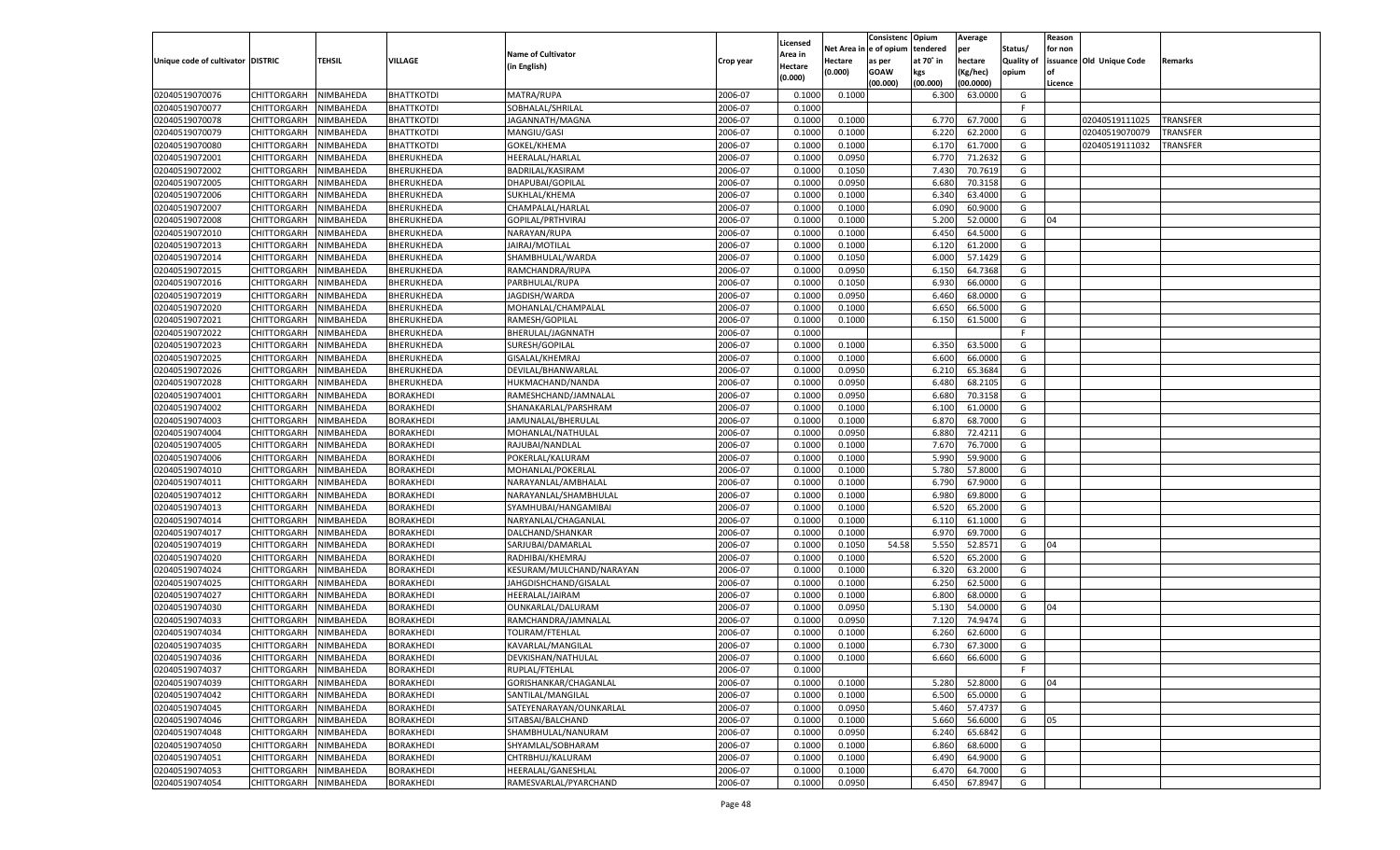|                                     |                       |               |                  |                            |           | Licensed |         | Consistenc             | Opium     | Average   |                   | Reason  |                          |                     |
|-------------------------------------|-----------------------|---------------|------------------|----------------------------|-----------|----------|---------|------------------------|-----------|-----------|-------------------|---------|--------------------------|---------------------|
|                                     |                       |               |                  | <b>Name of Cultivator</b>  |           | Area in  |         | Net Area in e of opium | tendered  | per       | Status/           | for non |                          |                     |
| Unique code of cultivator   DISTRIC |                       | <b>TEHSIL</b> | VILLAGE          | (in English)               | Crop year | Hectare  | Hectare | as per                 | at 70° in | hectare   | <b>Quality of</b> |         | issuance Old Unique Code | Remarks             |
|                                     |                       |               |                  |                            |           | (0.000)  | (0.000) | GOAW                   | kgs       | Kg/hec)   | opium             |         |                          |                     |
|                                     |                       |               |                  |                            |           |          |         | (00.000)               | (00.000)  | (00.0000) |                   | Licence |                          |                     |
| 02040519074055                      | CHITTORGARH           | NIMBAHEDA     | <b>BORAKHEDI</b> | RADHESHYAMDAS/MOHANDAS     | 2006-07   | 0.1000   | 0.100   |                        | 6.03      | 60.300    | G                 |         |                          |                     |
| 02040519074057                      | CHITTORGARH           | NIMBAHEDA     | BORAKHEDI        | BARJUBAI/NANDRAM           | 2006-07   | 0.1000   | 0.1000  |                        | 6.520     | 65.200    | G                 |         |                          |                     |
| 02040519074058                      | CHITTORGARH           | NIMBAHEDA     | BORAKHEDI        | HERALAL/SHRILAL            | 2006-07   | 0.1000   | 0.1000  |                        | 4.700     | 47.000    | G                 | 04      |                          |                     |
| 02040519074059                      | CHITTORGARH           | NIMBAHEDA     | BORAKHEDI        | BHAGIRATH/GANGARAM         | 2006-07   | 0.1000   | 0.1000  |                        | 6.040     | 60.4000   | G                 |         |                          |                     |
| 02040519074061                      | CHITTORGARH           | NIMBAHEDA     | BORAKHEDI        | KALU/CUNNILAL              | 2006-07   | 0.1000   | 0.1000  |                        | 6.580     | 65.800    | G                 |         |                          |                     |
| 02040519076001                      | CHITTORGARH           | NIMBAHEDA     | CHARLIYABRAHMAN  | BHANWARLAL/MODIRAM         | 2006-07   | 0.1000   | 0.1050  |                        | 6.750     | 64.285    | G                 |         |                          | TRANSFER/MUNDAWALI  |
| 02040519076002                      | CHITTORGARH           | NIMBAHEDA     | CHARLIYABRAHMAN  | BAGDURAM/KISHNA BADHLALIYA | 2006-07   | 0.1000   | 0.1000  |                        | 5.970     | 59.700    | G                 |         |                          | TRANSFER/SEMLIYA    |
| 02040519076003                      | CHITTORGARH           | NIMBAHEDA     | CHARLIYABRAHMAN  | MANGIBAI/BAGDURAM          | 2006-07   | 0.1000   | 0.1000  |                        | 6.370     | 63.700    | G                 |         |                          | TRANSFER/KOTDIKALA  |
| 02040519076004                      | CHITTORGARH           | NIMBAHEDA     | CHARLIYABRAHMAN  | KHUBCHAND/JAYCHAND         | 2006-07   | 0.1000   | 0.1000  |                        | 5.730     | 57.300    | G                 |         |                          | TRANSFER/AHMADNAGAR |
| 02040519076006                      | CHITTORGARH           | NIMBAHEDA     | CHARLIYABRAHMAN  | SALUUBAI/KASHIRAM          | 2006-07   | 0.1000   | 0.1000  |                        | 6.000     | 60.000    | G                 |         |                          | TRANSFER/SEMLIYA    |
| 02040519076017                      | CHITTORGARH           | NIMBAHEDA     | CHARLIYABRAHMAN  | LALURAM/HEMRAJ             | 2006-07   | 0.1000   | 0.1000  |                        | 5.920     | 59.200    | G                 | 05      |                          | TRANSFER/BANGREDA   |
| 02040519077002                      | CHITTORGARH           | NIMBAHEDA     | CHANGERI         | RADHIBAI/FULCHAND          | 2006-07   | 0.1000   | 0.0950  |                        | 6.410     | 67.473    | G                 |         |                          |                     |
| 02040519077003                      | CHITTORGARH           | NIMBAHEDA     | CHANGERI         | SAYARBAI/RATANLAL          | 2006-07   | 0.1000   | 0.0900  |                        | 6.250     | 69.4444   | G                 | 05      |                          |                     |
| 02040519077004                      | CHITTORGARH           | NIMBAHEDA     | CHANGERI         | MOTILAL/DHULA              | 2006-07   | 0.1000   | 0.1000  |                        | 6.810     | 68.1000   | G                 |         |                          |                     |
| 02040519077006                      | CHITTORGARH           | NIMBAHEDA     | CHANGERI         | NANDLAL/RAMCHANDRA         | 2006-07   | 0.1000   | 0.1000  |                        | 6.810     | 68.1000   | G                 |         |                          |                     |
| 02040519077007                      | CHITTORGARH           | NIMBAHEDA     | CHANGERI         | SEETADEVI/BAGDIRAM         | 2006-07   | 0.1000   | 0.1000  |                        | 6.990     | 69.900    | G                 |         |                          |                     |
| 02040519077009                      | CHITTORGARH           | NIMBAHEDA     | CHANGERI         | LAXMICHAND/DOLA            | 2006-07   | 0.1000   | 0.0950  |                        | 6.540     | 68.842    | G                 |         |                          |                     |
| 02040519077013                      | CHITTORGARH           | NIMBAHEDA     | CHANGERI         | MATHRIBAI/BHOTHLAL         | 2006-07   | 0.1000   | 0.1000  |                        | 5.990     | 59.9000   | G                 | 05      |                          |                     |
| 02040519077014                      | CHITTORGARH           | NIMBAHEDA     | CHANGERI         | BHANWARLAL/LAXMAN          | 2006-07   | 0.1000   | 0.1000  |                        | 7.020     | 70.2000   | G                 |         |                          |                     |
| 02040519077015                      | CHITTORGARH           | NIMBAHEDA     | CHANGERI         | MANGIBAI/BHANWARLAI        | 2006-07   | 0.1000   | 0.1000  |                        | 6.400     | 64.0000   | G                 |         |                          |                     |
| 02040519077018                      | CHITTORGARH           | NIMBAHEDA     | CHANGERI         | PYARCHAND/RAMCHANDAR       | 2006-07   | 0.1000   |         |                        |           |           | F                 |         |                          |                     |
| 02040519077021                      | CHITTORGARH           | NIMBAHEDA     | CHANGERI         | LALURAM/LAXMAN DHAKAD      | 2006-07   | 0.1000   | 0.1000  |                        | 6.990     | 69.9000   | G                 |         |                          |                     |
| 02040519077024                      | CHITTORGARH           | NIMBAHEDA     | CHANGERI         | PARBHULAL/KHAMRAJ          | 2006-07   | 0.1000   | 0.1000  |                        | 6.660     | 66.600    | G                 |         |                          |                     |
| 02040519077025                      | CHITTORGARH           | NIMBAHEDA     | CHANGERI         | GITABAI/NANALAL            | 2006-07   | 0.1000   | 0.0950  |                        | 6.610     | 69.5789   | G                 |         |                          |                     |
| 02040519077026                      | CHITTORGARH           | NIMBAHEDA     | CHANGERI         | DADAMCHAND/HEMRAJ DHAKD    | 2006-07   | 0.1000   | 0.1000  |                        | 6.470     | 64.7000   | G                 |         |                          |                     |
| 02040519077027                      | CHITTORGARH           | NIMBAHEDA     | CHANGERI         | MANGILAL/HEMRAJDHAKAD      | 2006-07   | 0.1000   | 0.1000  |                        | 6.310     | 63.1000   | G                 |         |                          |                     |
| 02040519077030                      | CHITTORGARH           | NIMBAHEDA     | CHANGERI         | TARACHAND/HEMRAJDHAKAD     | 2006-07   | 0.1000   | 0.0950  |                        | 6.780     | 71.3684   | G                 |         |                          |                     |
| 02040519077032                      | CHITTORGARH           | NIMBAHEDA     | CHANGERI         | HUKMICHAND/RAMCHAND        | 2006-07   | 0.1000   | 0.1000  |                        | 6.560     | 65.600    | G                 |         |                          |                     |
| 02040519077033                      | CHITTORGARH           | NIMBAHEDA     | CHANGERI         | SOHANSINGH/KESARSINGH      | 2006-07   | 0.1000   | 0.1000  |                        | 5.960     | 59.6000   | G                 | 05      |                          |                     |
| 02040519077031                      | CHITTORGARH           | NIMBAHEDA     | CHANGERI         | BHANWARLAL/RAMCHAND        | 2006-07   | 0.1000   | 0.1000  |                        | 6.410     | 64.1000   | G                 |         |                          |                     |
| 02040519078004                      | CHITTORGARH           | NIMBAHEDA     | DALLAKISHANPURA  | SOBHARAM/PYARA             | 2006-07   | 0.1000   | 0.0950  |                        | 5.520     | 58.105    | G                 | 05      |                          |                     |
| 02040519078005                      | CHITTORGARH           | NIMBAHEDA     | DALLAKISHANPURA  | KANKUBAI/RAMLAL            | 2006-07   | 0.1000   | 0.1000  |                        | 6.570     | 65.700    | G                 |         |                          | TRANSFER/AHMADNAGAR |
| 02040519078008                      | CHITTORGARH           | NIMBAHEDA     | DALLAKISHANPURA  | GISIBAI/BHAGVAN            | 2006-07   | 0.1000   | 0.1000  |                        | 5.770     | 57.700    | G                 | 05      |                          |                     |
| 02040519078010                      | CHITTORGARH           | NIMBAHEDA     | DALLAKISHANPURA  | UDHELAL/ASHARAM            | 2006-07   | 0.1000   | 0.0950  |                        | 5.720     | 60.210    | G                 |         |                          | TRANSFER/AHMADNAGAR |
| 02040519078012                      | CHITTORGARH           | NIMBAHEDA     | DALLAKISHANPURA  | NARAYANLAL/UDHELAL         | 2006-07   | 0.1000   | 0.0950  |                        | 2.170     | 22.8421   | G                 | 04      |                          |                     |
| 02040519078016                      | CHITTORGARH           | NIMBAHEDA     | DALLAKISHANPURA  | GOPAL/MANGILAL             | 2006-07   | 0.1000   | 0.1000  |                        | 5.430     | 54.3000   | G                 | 04      |                          |                     |
| 02040519078021                      | CHITTORGARH           | NIMBAHEDA     | DALLAKISHANPURA  | SRHIRAM/PYARAJI            | 2006-07   | 0.1000   | 0.0950  |                        | 5.810     | 61.157    | G                 |         |                          | TRANSFER/AHMADNAGAR |
| 02040519078025                      | CHITTORGARH           | NIMBAHEDA     | DALLAKISHANPURA  | ONKARLAL/RAMCHAND          | 2006-07   | 0.1000   | 0.0950  |                        | 5.930     | 62.421    | G                 |         |                          | TRANSFER/SEMALIYA   |
| 02040519078027                      | CHITTORGARH           | NIMBAHEDA     | DALLAKISHANPURA  | RAMNARAYAN/JAGTNATH        | 2006-07   | 0.1000   | 0.1050  |                        | 7.060     | 67.238    | G                 |         |                          | TRANSFER/AHMADNAGAR |
| 02040519078034                      | CHITTORGARH           | NIMBAHEDA     | DALLAKISHANPURA  | JAGDISH/BHAGWANLAL         | 2006-07   | 0.1000   | 0.1000  |                        | 5.810     | 58.100    | G                 | 05      |                          |                     |
| 02040519078037                      | CHITTORGARH           | NIMBAHEDA     | DALLAKISHANPURA  | NANIBAI/SOBHALAL           | 2006-07   | 0.1000   | 0.0950  |                        | 5.580     | 58.736    | G                 | 05      |                          |                     |
| 02040519079004                      | CHITTORGARH           | NIMBAHEDA     | DHANORA          | PARTAPIBAI/SHANKARLAI      | 2006-07   | 0.1000   |         |                        |           |           | - F               |         |                          | TRANSFER/KARUNDA    |
| 02040519079005                      | CHITTORGARH           | NIMBAHEDA     | <b>DHANORA</b>   | PARBHULAL/NETAJI           | 2006-07   | 0.1000   | 0.1000  |                        | 5.140     | 51.400    | G                 | 04      |                          |                     |
| 02040519079009                      | CHITTORGARH           | NIMBAHEDA     | DHANORA          | GATTUBAI/PRTHVIRAJ         | 2006-07   | 0.1000   | 0.0950  |                        | 6.220     | 65.473    | G                 |         |                          | TRANSFER/KARUNDA    |
| 02040519079012                      | CHITTORGARH           | NIMBAHEDA     | <b>DHANORA</b>   | BHERULAL/BHAGIRTH          | 2006-07   | 0.1000   | 0.1000  |                        | 4.300     | 43.0000   | G                 | 04      |                          |                     |
| 02040519079015                      | CHITTORGARH NIMBAHEDA |               | <b>DHANORA</b>   | <b>HEERALAL/RUPA</b>       | 2006-07   | 0.1000   | 0.0950  |                        | 3.820     | 40.2105   | G                 | 04      |                          |                     |
| 02040519079018                      | CHITTORGARH           | NIMBAHEDA     | <b>DHANORA</b>   | LAXMAN/NARAYAN             | 2006-07   | 0.1000   | 0.0950  |                        | 4.690     | 49.3684   | G                 | 04      |                          |                     |
| 02040519079022                      | CHITTORGARH           | NIMBAHEDA     | <b>DHANORA</b>   | SAGARBAI/MATHURALAL        | 2006-07   | 0.1000   | 0.1000  |                        | 4.710     | 47.1000   | G                 | 04      |                          |                     |
| 02040519079024                      | CHITTORGARH           | NIMBAHEDA     | <b>DHANORA</b>   | RAMIBAI/NANDRAM            | 2006-07   | 0.1000   | 0.1000  |                        | 5.910     | 59.1000   | G                 | 05      |                          |                     |
| 02040519079026                      | <b>CHITTORGARH</b>    | NIMBAHEDA     | <b>DHANORA</b>   | BHERULAL/RAMLAL            | 2006-07   | 0.1000   | 0.1000  |                        | 5.240     | 52.4000   | G                 | 04      |                          |                     |
| 02040519079032                      | CHITTORGARH           | NIMBAHEDA     | <b>DHANORA</b>   | HEMRAJ/KISHANLAL           | 2006-07   | 0.1000   |         |                        |           |           | F                 |         |                          | TRANSFER/KARUNDA    |
| 02040519080001                      | CHITTORGARH           | NIMBAHEDA     | DHINVA           | JAGDISH/LALURAM            | 2006-07   | 0.1000   | 0.0950  |                        | 5.510     | 58.0000   | G                 | 05      |                          |                     |
| 02040519080004                      | CHITTORGARH           | NIMBAHEDA     | <b>DHINVA</b>    | JANUBAI/MANGU              | 2006-07   | 0.1000   | 0.1050  |                        | 6.420     | 61.1429   | G                 |         |                          | TRANSFER/JAVDA A    |
| 02040519080007                      | CHITTORGARH           | NIMBAHEDA     | DHINVA           | MANGILAL/MAGNIRAM          | 2006-07   | 0.1000   | 0.1000  |                        | 5.740     | 57.4000   | G                 | 05      |                          |                     |
| 02040519080012                      | <b>CHITTORGARH</b>    | NIMBAHEDA     | <b>DHINVA</b>    | MULCHAND/RATANLAL          | 2006-07   | 0.1000   | 0.1050  |                        | 4.830     | 46.0000   | G                 | 04      |                          |                     |
| 02040519080017                      | CHITTORGARH           | NIMBAHEDA     | <b>DHINVA</b>    | MATHURALAL/RATANLAL        | 2006-07   | 0.1000   | 0.1000  |                        | 4.730     | 47.3000   | G                 | 04      |                          |                     |
|                                     |                       |               |                  |                            |           |          |         |                        |           |           |                   |         |                          |                     |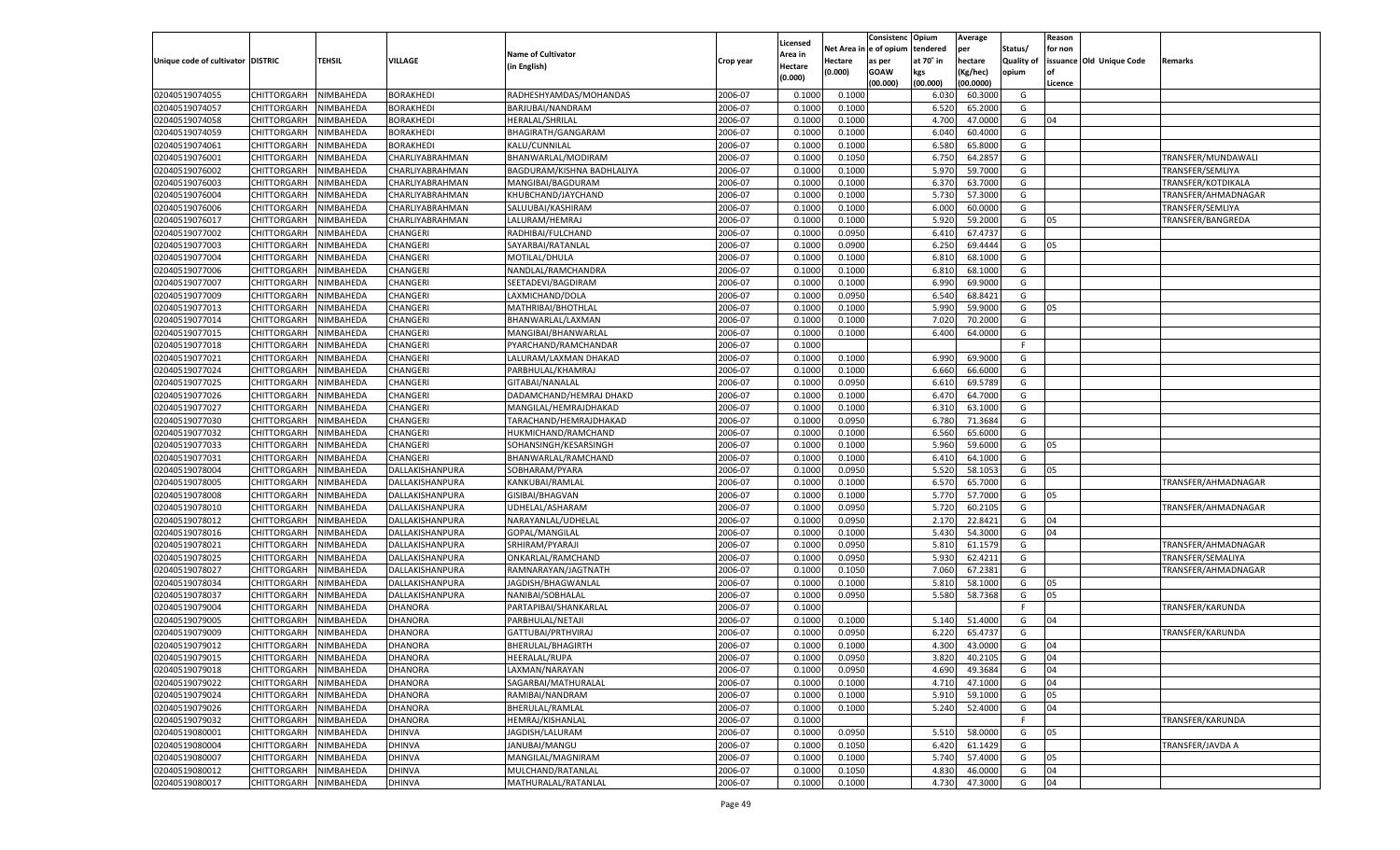|                                   |                       |               |                |                           |           |                     |         | Consistenc Opium       |           | Average   |                   | Reason  |                          |                 |
|-----------------------------------|-----------------------|---------------|----------------|---------------------------|-----------|---------------------|---------|------------------------|-----------|-----------|-------------------|---------|--------------------------|-----------------|
|                                   |                       |               |                | <b>Name of Cultivator</b> |           | Licensed<br>Area in |         | Net Area in e of opium | tendered  | per       | Status/           | for non |                          |                 |
| Unique code of cultivator DISTRIC |                       | <b>TEHSIL</b> | VILLAGE        | (in English)              | Crop year | Hectare             | Hectare | as per                 | at 70° in | hectare   | <b>Quality of</b> |         | issuance Old Unique Code | Remarks         |
|                                   |                       |               |                |                           |           | (0.000)             | (0.000) | <b>GOAW</b>            | kgs       | (Kg/hec)  | opium             |         |                          |                 |
|                                   |                       |               |                |                           |           |                     |         | (00.000)               | (00.000)  | (00.0000) |                   | Licence |                          |                 |
| 02040519080018                    | CHITTORGARH           | NIMBAHEDA     | <b>DHINVA</b>  | AMRATRAM/NARAYAN          | 2006-07   | 0.1000              | 0.1000  |                        | 5.180     | 51.8000   | G                 | 04      | 02040519110031           | <b>TRANSFER</b> |
| 02040519088002                    | CHITTORGARH           | NIMBAHEDA     | <b>JAVDA-A</b> | BHERULAL/UDHA             | 2006-07   | 0.1000              | 0.1000  |                        | 6.280     | 62.8000   | G                 |         |                          |                 |
| 02040519088003                    | CHITTORGARH           | NIMBAHEDA     | <b>JAVDA-A</b> | PARBHULAL/WARDA           | 2006-07   | 0.1000              | 0.1000  |                        | 7.310     | 73.1000   | G                 |         |                          |                 |
| 02040519088004                    | CHITTORGARH           | NIMBAHEDA     | <b>JAVDA-A</b> | KANIRAM/BHVANA            | 2006-07   | 0.1000              | 0.1000  |                        | 6.990     | 69.9000   | G                 |         |                          |                 |
| 02040519088005                    | CHITTORGARH           | NIMBAHEDA     | <b>JAVDA-A</b> | BANSILAL/NARAYAN          | 2006-07   | 0.1000              | 0.0950  |                        | 5.790     | 60.9474   | G                 |         |                          |                 |
| 02040519088006                    | CHITTORGARH           | NIMBAHEDA     | <b>JAVDA-A</b> | KAVARLAL/MOTILAL          | 2006-07   | 0.1000              | 0.0950  |                        | 1.430     | 15.0526   | G                 | 04      |                          |                 |
| 02040519088007                    | CHITTORGARH           | NIMBAHEDA     | <b>JAVDA-A</b> | BADRILAL/SOBHARAM         | 2006-07   | 0.1000              | 0.0950  |                        | 6.280     | 66.1053   | G                 |         |                          |                 |
| 02040519088008                    | CHITTORGARH           | NIMBAHEDA     | <b>JAVDA-A</b> | BAGDIRAM/NATHULAL         | 2006-07   | 0.1000              | 0.0950  |                        | 6.440     | 67.7895   | G                 |         |                          |                 |
| 02040519088013                    | CHITTORGARH           | NIMBAHEDA     | <b>JAVDA-A</b> | JASRAJ/PANNALAL           | 2006-07   | 0.1000              | 0.1000  |                        | 6.710     | 67.1000   | G                 |         |                          |                 |
| 02040519088015                    | CHITTORGARH           | NIMBAHEDA     | <b>JAVDA-A</b> | <b>BAGDIRAM/BHANA</b>     | 2006-07   | 0.1000              | 0.1000  |                        | 6.360     | 63.6000   | G                 |         |                          |                 |
| 02040519088016                    | CHITTORGARH           | NIMBAHEDA     | <b>JAVDA-A</b> | NANDUBAI/MOHANLAI         | 2006-07   | 0.1000              | 0.1000  |                        | 6.790     | 67.9000   | G                 |         |                          |                 |
| 02040519088018                    | CHITTORGARH           | NIMBAHEDA     | <b>JAVDA-A</b> | GABURLAL/PYARELAL         | 2006-07   | 0.1000              | 0.0900  |                        | 5.380     | 59.7778   | G                 |         |                          |                 |
| 02040519088021                    | CHITTORGARH           | NIMBAHEDA     | <b>JAVDA-A</b> | BHERULAL/BHVANA           | 2006-07   | 0.1000              | 0.1000  |                        | 6.480     | 64.8000   | G                 |         |                          |                 |
| 02040519088022                    | CHITTORGARH           | NIMBAHEDA     | AVDA-A         | HARNARAYAN/SURAJMAL       | 2006-07   | 0.1000              | 0.0950  |                        | 5.690     | 59.8947   | G                 |         |                          |                 |
| 02040519088023                    | CHITTORGARH           | NIMBAHEDA     | AVDA-A         | KISHANLAL/NARAYANGUJAR    | 2006-07   | 0.1000              | 0.1000  |                        | 6.130     | 61.3000   | G                 |         |                          |                 |
| 02040519088025                    | CHITTORGARH           | NIMBAHEDA     | AVDA-A         | JAGDISH/GASI              | 2006-07   | 0.1000              | 0.1000  |                        | 5.890     | 58.9000   | G                 |         |                          |                 |
| 02040519088027                    | CHITTORGARH           | NIMBAHEDA     | AVDA-A         | MEGRAJ/DHYARAM            | 2006-07   | 0.1000              | 0.1000  |                        | 5.800     | 58.0000   | G                 | 05      |                          |                 |
| 02040519088028                    | CHITTORGARH           | NIMBAHEDA     | AVDA-A         | GORISHANKAR/NANDLAL       | 2006-07   | 0.1000              | 0.1000  |                        | 5.990     | 59.9000   | G                 |         |                          |                 |
| 02040519088029                    | CHITTORGARH           | NIMBAHEDA     | AVDA-A         | SHANKARLAL/UDHA           | 2006-07   | 0.1000              | 0.1000  |                        | 6.580     | 65.8000   | G                 |         |                          |                 |
| 02040519088032                    | CHITTORGARH           | NIMBAHEDA     | AVDA-A         | KASIRAM/VIJAIRAM          | 2006-07   | 0.1000              | 0.1050  |                        | 6.090     | 58.0000   | G                 | 05      |                          |                 |
| 02040519088035                    | CHITTORGARH           | NIMBAHEDA     | AVDA-A         | DALCHAND/NANURAM          | 2006-07   | 0.1000              | 0.1000  |                        | 6.550     | 65.5000   | G                 |         |                          |                 |
| 02040519088036                    | CHITTORGARH           | NIMBAHEDA     | AVDA-A         | LACHIRAM/NARAYAN          | 2006-07   | 0.1000              | 0.0950  |                        | 6.130     | 64.5263   | G                 |         |                          |                 |
| 02040519088037                    | CHITTORGARH           | NIMBAHEDA     | AVDA-A         | NARAYAN/KESURAM           | 2006-07   | 0.1000              | 0.0950  |                        | 6.230     | 65.5789   | G                 |         |                          |                 |
| 02040519088039                    | CHITTORGARH           | NIMBAHEDA     | AVDA-A         | KJODHJI/PREAMCHAND        | 2006-07   | 0.1000              | 0.0950  |                        | 6.490     | 68.3158   | G                 |         |                          |                 |
| 02040519088040                    | CHITTORGARH           | NIMBAHEDA     | AVDA-A         | SHIVLAL/WAJAIRAM          | 2006-07   | 0.1000              | 0.1000  |                        | 7.120     | 71.2000   | G                 |         |                          |                 |
| 02040519088041                    | CHITTORGARH           | NIMBAHEDA     | AVDA-A         | SHRILAL/HEERALAL          | 2006-07   | 0.1000              | 0.1000  |                        | 6.510     | 65.1000   | G                 |         |                          |                 |
| 02040519088043                    | CHITTORGARH           | NIMBAHEDA     | AVDA-A         | SURESHKUMAR/BHANWARLAL    | 2006-07   | 0.1000              | 0.0950  |                        | 6.290     | 66.2105   | G                 |         |                          |                 |
| 02040519088044                    | CHITTORGARH           | NIMBAHEDA     | AVDA-A         | MOHANLAL/NARAYAN          | 2006-07   | 0.1000              | 0.1000  |                        | 6.350     | 63.5000   | G                 |         |                          |                 |
| 02040519088045                    | CHITTORGARH           | NIMBAHEDA     | AVDA-A         | KALURAM/BHERULAL          | 2006-07   | 0.1000              | 0.1000  |                        | 6.100     | 61.0000   | G                 |         |                          |                 |
| 02040519088047                    | CHITTORGARH           | NIMBAHEDA     | AVDA-A         | BHAGVATIBAI/PARBHULAL     | 2006-07   | 0.1000              | 0.0850  |                        | 5.990     | 70.4706   | G                 |         |                          |                 |
| 02040519088049                    |                       | NIMBAHEDA     | <b>AVDA-A</b>  |                           | 2006-07   | 0.1000              | 0.0950  |                        | 6.220     | 65.4737   | G                 |         |                          |                 |
|                                   | <b>CHITTORGARH</b>    |               |                | SURESH/PANNALAL           |           |                     |         |                        |           |           |                   |         |                          |                 |
| 02040519088050                    | CHITTORGARH           | NIMBAHEDA     | AVDA-A         | NIRBHERAM/PARBHULAL       | 2006-07   | 0.1000              | 0.0950  |                        | 8.080     | 85.0526   | G                 |         |                          |                 |
| 02040519088051                    | <b>CHITTORGARH</b>    | NIMBAHEDA     | <b>AVDA-A</b>  | RAMCHANDRA/HEMRAJ         | 2006-07   | 0.1000              | 0.1000  |                        | 6.800     | 68.0000   | G                 |         |                          |                 |
| 02040519088052                    | CHITTORGARH           | NIMBAHEDA     | <b>AVDA-A</b>  | SHIVLAL/PANNALAL          | 2006-07   | 0.1000              | 0.1000  |                        | 6.620     | 66.2000   | G                 |         |                          |                 |
| 02040519088054                    | <b>CHITTORGARH</b>    | NIMBAHEDA     | <b>AVDA-A</b>  | KAMLIBAI/MOTI             | 2006-07   | 0.1000              | 0.1050  |                        | 6.890     | 65.6190   | G                 |         |                          |                 |
| 02040519088056                    | CHITTORGARH           | NIMBAHEDA     | <b>AVDA-A</b>  | CUNNILAL/BHAGVANLAL       | 2006-07   | 0.1000              | 0.0950  |                        | 5.680     | 59.7895   | G                 |         |                          |                 |
| 02040519088057                    | <b>CHITTORGARH</b>    | NIMBAHEDA     | AVDA-A         | DHANRAJ/HEERALAI          | 2006-07   | 0.1000              | 0.1000  |                        | 6.340     | 63.4000   | G                 |         |                          |                 |
| 02040519088058                    | CHITTORGARH           | NIMBAHEDA     | <b>AVDA-A</b>  | SURESHCHAND/WAJAIRAM      | 2006-07   | 0.1000              | 0.1000  |                        | 6.570     | 65.7000   | G                 |         |                          |                 |
| 02040519088059                    | <b>CHITTORGARH</b>    | NIMBAHEDA     | <b>AVDA-A</b>  | GANESHLAL/KANIRAM         | 2006-07   | 0.1000              | 0.1000  |                        | 6.840     | 68.4000   | G                 |         |                          |                 |
| 02040519088060                    | CHITTORGARH           | NIMBAHEDA     | <b>AVDA-A</b>  | NANDLAL/SHANKARLAL        | 2006-07   | 0.1000              | 0.1000  |                        | 6.210     | 62.1000   | G                 |         |                          |                 |
| 02040519088061                    | <b>CHITTORGARH</b>    | NIMBAHEDA     | <b>AVDA-A</b>  | BABULAL/KANIRAM (BAVTIYA) | 2006-07   | 0.1000              | 0.0950  |                        | 6.720     | 70.7368   | G                 |         |                          |                 |
| 02040519088066                    | CHITTORGARH           | NIMBAHEDA     | AVDA-A         | BABULAL/KANIRAM(DHNOLIYA) | 2006-07   | 0.1000              | 0.1000  |                        | 6.570     | 65.7000   | G                 |         |                          |                 |
| 02040519088067                    | CHITTORGARH           | NIMBAHEDA     | <b>AVDA-A</b>  | PARSH/KJODH               | 2006-07   | 0.1000              | 0.1000  |                        | 6.710     | 67.1000   | G                 |         |                          |                 |
| 02040519088068                    | CHITTORGARH           | NIMBAHEDA     | AVDA-A         | GISALAL/BHERULAL          | 2006-07   | 0.1000              | 0.1000  |                        | 6.340     | 63.4000   | G                 |         |                          |                 |
| 02040519088071                    | CHITTORGARH           | NIMBAHEDA     | <b>AVDA-A</b>  | GORISHANKARLAL/KANIYALAL  | 2006-07   | 0.1000              | 0.1000  |                        | 6.690     | 66.9000   | G                 |         |                          |                 |
| 02040519088073                    | CHITTORGARH NIMBAHEDA |               | JAVDA-A        | KELASHCHAND/SHANKRALAL    | 2006-07   | 0.1000              | 0.1000  |                        | 4.080     | 40.8000   | G                 | 04      |                          |                 |
| 02040519088074                    | <b>CHITTORGARH</b>    | NIMBAHEDA     | JAVDA-A        | HUKMICHAND/DOLA           | 2006-07   | 0.1000              | 0.1000  |                        | 6.190     | 61.9000   | G                 |         |                          |                 |
| 02040519088076                    | <b>CHITTORGARH</b>    | NIMBAHEDA     | <b>JAVDA-A</b> | WAJAIRAM/BHYALAL          | 2006-07   | 0.1000              | 0.0950  |                        | 6.100     | 64.2105   | G                 |         |                          |                 |
| 02040519088077                    | <b>CHITTORGARH</b>    | NIMBAHEDA     | <b>JAVDA-A</b> | DALCHAND/MEGRAJ           | 2006-07   | 0.1000              | 0.1000  |                        | 6.260     | 62.6000   | G                 |         |                          |                 |
| 02040519088080                    | <b>CHITTORGARH</b>    | NIMBAHEDA     | <b>JAVDA-A</b> | DURGABAIGERILAL           | 2006-07   | 0.1000              | 0.1000  |                        | 6.180     | 61.8000   | G                 |         |                          |                 |
| 02040519088082                    | <b>CHITTORGARH</b>    | NIMBAHEDA     | <b>JAVDA-A</b> | SHAMBHULAL/WAJAIRAM       | 2006-07   | 0.1000              | 0.1000  |                        | 6.840     | 68.4000   | G                 |         |                          |                 |
| 02040519088083                    | <b>CHITTORGARH</b>    | NIMBAHEDA     | <b>JAVDA-A</b> | OUNKARLAL/NARAYAN         | 2006-07   | 0.1000              | 0.0950  |                        | 6.080     | 64.0000   | G                 |         |                          |                 |
| 02040519088084                    | <b>CHITTORGARH</b>    | NIMBAHEDA     | <b>JAVDA-A</b> | NANALAL/SHANKARLAL        | 2006-07   | 0.1000              | 0.1000  |                        | 6.600     | 66.0000   | G                 |         |                          |                 |
| 02040519088085                    | <b>CHITTORGARH</b>    | NIMBAHEDA     | <b>JAVDA-A</b> | SANTILAL/MEGRAJ           | 2006-07   | 0.1000              | 0.1000  |                        | 6.540     | 65.4000   | G                 |         |                          |                 |
| 02040519088086                    | <b>CHITTORGARH</b>    | NIMBAHEDA     | <b>JAVDA-A</b> | KASTHURIBAI/BHERULAL      | 2006-07   | 0.1000              | 0.1000  |                        | 6.360     | 63.6000   | G                 |         |                          |                 |
| 02040519088087                    | <b>CHITTORGARH</b>    | NIMBAHEDA     | JAVDA-A        | UDHERAM/MODA              | 2006-07   | 0.1000              | 0.1000  |                        | 6.080     | 60.8000   | G                 |         |                          |                 |
|                                   |                       |               |                |                           |           |                     |         |                        |           |           |                   |         |                          |                 |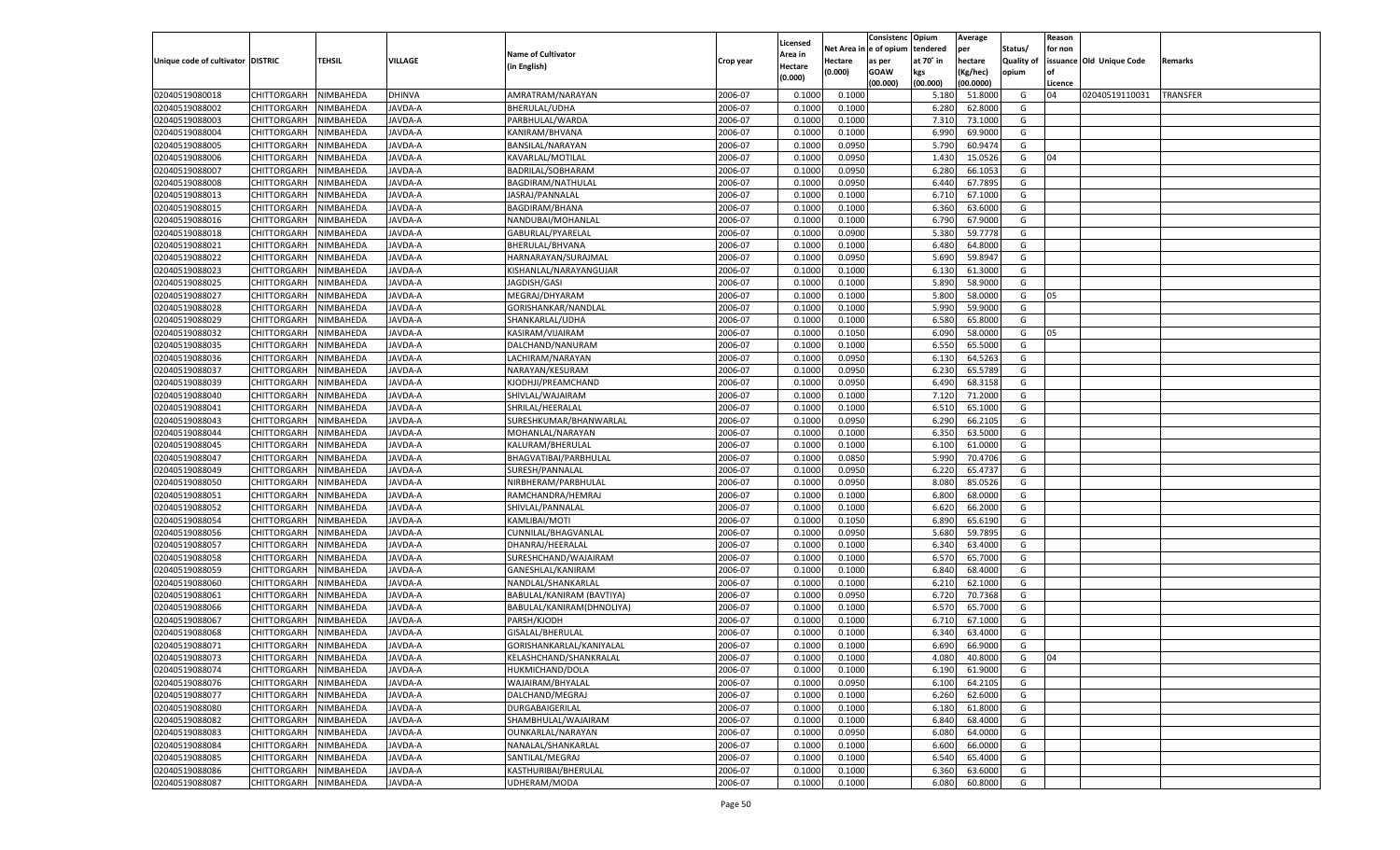|                                   |                       |                        |                  |                                       |           |                    |          | Consistenc  | Opium     | Average   |                   | Reason  |                          |         |
|-----------------------------------|-----------------------|------------------------|------------------|---------------------------------------|-----------|--------------------|----------|-------------|-----------|-----------|-------------------|---------|--------------------------|---------|
|                                   |                       |                        |                  |                                       |           | Licensed           | Net Area | e of opium  | tendered  | per       | Status/           | for non |                          |         |
| Unique code of cultivator DISTRIC |                       | <b>TEHSIL</b>          | VILLAGE          | <b>Name of Cultivator</b>             | Crop year | <b>Area in</b>     | Hectare  | as per      | at 70° in | hectare   | <b>Quality of</b> |         | issuance Old Unique Code | Remarks |
|                                   |                       |                        |                  | (in English)                          |           | Hectare<br>(0.000) | (0.000)  | <b>GOAW</b> | kgs       | (Kg/hec)  | opium             |         |                          |         |
|                                   |                       |                        |                  |                                       |           |                    |          | (00.000)    | (00.000)  | (00.0000) |                   | Licence |                          |         |
| 02040519088088                    | CHITTORGARH           | NIMBAHEDA              | JAVDA-A          | SANTILAL/RATANLAL                     | 2006-07   | 0.1000             | 0.1000   |             | 6.050     | 60.5000   | G                 |         |                          |         |
| 02040519088091                    | CHITTORGARH           | NIMBAHEDA              | <b>JAVDA-A</b>   | FTEHLAL/MOHANLAL                      | 2006-07   | 0.1000             | 0.1000   |             | 6.680     | 66.8000   | G                 |         |                          |         |
| 02040519088092                    | CHITTORGARH           | NIMBAHEDA              | JAVDA-A          | BAGDIRAM/WAJAIRAM                     | 2006-07   | 0.1000             | 0.1000   |             | 6.490     | 64.9000   | G                 |         |                          |         |
| 02040519088094                    | CHITTORGARH           | NIMBAHEDA              | JAVDA-A          | KISHANLAL/SOBHARAM                    | 2006-07   | 0.1000             | 0.1000   |             | 6.820     | 68.2000   | G                 |         |                          |         |
| 02040519088095                    | CHITTORGARH           | NIMBAHEDA              | JAVDA-A          | DAMARULAL/KJODHJI                     | 2006-07   | 0.1000             | 0.1000   |             | 6.520     | 65.2000   | G                 |         |                          |         |
| 02040519088098                    | CHITTORGARH           | NIMBAHEDA              | <b>JAVDA-A</b>   | KESIBAI/JAGNNATH                      | 2006-07   | 0.1000             | 0.0950   |             | 6.050     | 63.6842   | G                 |         |                          |         |
| 02040519088099                    | CHITTORGARH           | NIMBAHEDA              | JAVDA-A          | BHAGVANLAL/RAMA                       | 2006-07   | 0.1000             | 0.1000   |             | 6.650     | 66.5000   | G                 |         |                          |         |
| 02040519088100                    | CHITTORGARH           | NIMBAHEDA              | <b>JAVDA-A</b>   | SURESHCHAND/RUPLAL                    | 2006-07   | 0.1000             | 0.1000   |             | 6.160     | 61.6000   | G                 |         |                          |         |
| 02040519088101                    | CHITTORGARH           | NIMBAHEDA              | JAVDA-A          | GERILAL/NARAYAN                       | 2006-07   | 0.1000             | 0.1000   |             | 6.310     | 63.1000   | G                 |         |                          |         |
| 02040519088102                    | CHITTORGARH           | NIMBAHEDA              | <b>JAVDA-A</b>   | GOPILAL/OUNKARJI                      | 2006-07   | 0.1000             | 0.0950   |             | 5.880     | 61.8947   | G                 |         |                          |         |
| 02040519088103                    | CHITTORGARH           | NIMBAHEDA              | JAVDA-A          | HUKMICHAND/HEERALAL                   | 2006-07   | 0.1000             | 0.0950   |             | 5.740     | 60.4211   | G                 |         |                          |         |
| 02040519088104                    | CHITTORGARH           | NIMBAHEDA              | <b>JAVDA-A</b>   | SURESHCHAND/SHANKARLAL                | 2006-07   | 0.1000             | 0.0950   |             | 6.650     | 70.0000   | G                 |         |                          |         |
| 02040519088105                    | CHITTORGARH           | NIMBAHEDA              | JAVDA-A          | MULCHAND/RAMA                         | 2006-07   | 0.1000             | 0.0950   |             | 6.720     | 70.7368   | G                 |         |                          |         |
| 02040519088110                    | CHITTORGARH           | NIMBAHEDA              | AVDA-A           | NIBHERAM/SHANKARLAL                   | 2006-07   | 0.1000             | 0.1000   |             | 6.120     | 61.2000   | G                 |         |                          |         |
| 02040519088113                    | CHITTORGARH           | NIMBAHEDA              | AVDA-A           | SHANKARLAL/DOLA                       | 2006-07   | 0.1000             | 0.0900   |             | 5.680     | 63.1111   | G                 |         |                          |         |
| 02040519088114                    | CHITTORGARH           | NIMBAHEDA              | AVDA-B           | SHANKERLAL/CHAGANLAL                  | 2006-07   | 0.1000             | 0.1000   |             | 6.470     | 64.7000   | G                 |         |                          |         |
| 02040519088115                    | CHITTORGARH           | NIMBAHEDA              | AVDA-B           | DEVILAL/MITHULAL                      | 2006-07   | 0.1000             |          |             |           |           | F                 |         |                          |         |
| 02040519088116                    | CHITTORGARH           | NIMBAHEDA              | AVDA-B           | MANGILAL/HARIRAM                      | 2006-07   | 0.1000             | 0.1000   |             | 6.380     | 63.8000   | G                 |         |                          |         |
| 02040519088117                    | CHITTORGARH           | NIMBAHEDA              | AVDA-B           | HEERALAL/NANDA                        | 2006-07   | 0.1000             | 0.1000   |             | 5.910     | 59.1000   | G                 |         |                          |         |
| 02040519088120                    | CHITTORGARH           | NIMBAHEDA              | AVDA-B           | BHAGVATIBAI/KESHURAM                  | 2006-07   | 0.1000             | 0.1000   |             | 6.110     | 61.1000   | G                 |         |                          |         |
| 02040519088121                    | CHITTORGARH           | NIMBAHEDA              | AVDA-B           | PARTHIRAJ/KAJOD                       | 2006-07   | 0.1000             | 0.1050   |             | 6.110     | 58.1905   | G                 |         |                          |         |
| 02040519088122                    | CHITTORGARH           | NIMBAHEDA              | AVDA-B           | RANGLAL/KAJOD                         | 2006-07   | 0.1000             | 0.1050   |             | 6.330     | 60.285    | G                 |         |                          |         |
| 02040519088123                    | CHITTORGARH           | NIMBAHEDA              | AVDA-B           | SHAKUBAI/HEERALAL                     | 2006-07   | 0.1000             | 0.1050   |             | 6.250     | 59.5238   | G                 |         |                          |         |
| 02040519088124                    |                       |                        |                  |                                       | 2006-07   | 0.1000             | 0.1050   |             | 6.250     | 59.5238   | G                 |         |                          |         |
| 02040519088125                    | CHITTORGARH           | NIMBAHEDA<br>NIMBAHEDA | AVDA-B<br>AVDA-B | RAMNARAYAN/CHAMPALAL<br>UDAILAL/NATHU | 2006-07   | 0.1000             | 0.1000   |             |           | 61.7000   | G                 |         |                          |         |
|                                   | CHITTORGARH           |                        |                  |                                       |           |                    |          |             | 6.170     |           |                   |         |                          |         |
| 02040519088126                    | CHITTORGARH           | NIMBAHEDA              | AVDA-B           | KANKUBAI/DOLIBAI                      | 2006-07   | 0.1000             | 0.1050   |             | 6.660     | 63.4286   | G                 |         |                          |         |
| 02040519088127                    | CHITTORGARH           | NIMBAHEDA              | AVDA-B           | BHANDA/PREMCHAND                      | 2006-07   | 0.1000             | 0.1050   |             | 5.990     | 57.0476   | G                 |         |                          |         |
| 02040519088128                    | CHITTORGARH           | NIMBAHEDA              | AVDA-B           | FULLCHAND/MAYARAM                     | 2006-07   | 0.1000             | 0.1000   |             | 5.990     | 59.9000   | G                 |         |                          |         |
| 02040519088129                    | CHITTORGARH           | NIMBAHEDA              | AVDA-B           | SHUKI BAI/SHOBHARAM                   | 2006-07   | 0.1000             | 0.0950   |             | 6.070     | 63.8947   | G                 |         |                          |         |
| 02040519088131                    | CHITTORGARH           | NIMBAHEDA              | AVDA-B           | SOHANLAL/SUGANLAL                     | 2006-07   | 0.1000             | 0.0950   |             | 5.750     | 60.5263   | G                 |         |                          |         |
| 02040519088132                    | CHITTORGARH           | NIMBAHEDA              | <b>JAVDA-B</b>   | MITHULAL/MYARAM                       | 2006-07   | 0.1000             | 0.0950   |             | 6.27      | 66.0000   | G                 |         |                          |         |
| 02040519088133                    | CHITTORGARH           | NIMBAHEDA              | JAVDA-B          | KANIRAM/NATHU                         | 2006-07   | 0.1000             | 0.1000   |             | 6.120     | 61.2000   | G                 |         |                          |         |
| 02040519088134                    | CHITTORGARH           | NIMBAHEDA              | <b>JAVDA-B</b>   | NANDA/NARAYAN                         | 2006-07   | 0.1000             | 0.0950   |             | 5.830     | 61.3684   | G                 |         |                          |         |
| 02040519088135                    | CHITTORGARH           | NIMBAHEDA              | JAVDA-B          | MANGILAL/NANDRAM                      | 2006-07   | 0.1000             | 0.1000   |             | 6.130     | 61.3000   | G                 |         |                          |         |
| 02040519088138                    | CHITTORGARH           | NIMBAHEDA              | <b>JAVDA-B</b>   | MANA/KELA                             | 2006-07   | 0.1000             | 0.0950   |             | 5.510     | 58.0000   | G                 |         |                          |         |
| 02040519088141                    | CHITTORGARH           | NIMBAHEDA              | JAVDA-B          | MADHOLAL/NANDLAL                      | 2006-07   | 0.1000             | 0.1000   |             | 5.860     | 58.6000   | G                 |         |                          |         |
| 02040519088143                    | CHITTORGARH           | NIMBAHEDA              | <b>JAVDA-B</b>   | GISALAL/HEERALLA                      | 2006-07   | 0.1000             | 0.0950   |             | 2.100     | 22.1053   | G                 | 04      |                          |         |
| 02040519088146                    | CHITTORGARH           | NIMBAHEDA              | AVDA-B           | DEUBAI/LAXMAN                         | 2006-07   | 0.1000             | 0.1000   |             | 6.170     | 61.7000   | G                 |         |                          |         |
| 02040519088154                    | CHITTORGARH           | NIMBAHEDA              | <b>JAVDA-B</b>   | SHANKERLAL/GASI                       | 2006-07   | 0.1000             | 0.1000   |             | 6.030     | 60.3000   | G                 |         |                          |         |
| 02040519088155                    | CHITTORGARH           | NIMBAHEDA              | JAVDA-B          | BHANWARLAL/CHAMPALAL                  | 2006-07   | 0.1000             | 0.1000   |             | 6.360     | 63.6000   | G                 |         |                          |         |
| 02040519088157                    | CHITTORGARH           | NIMBAHEDA              | <b>JAVDA-B</b>   | AMBALAL/KISHANLAL                     | 2006-07   | 0.1000             | 0.0950   |             | 5.760     | 60.6316   | G                 |         |                          |         |
| 02040519088158                    | CHITTORGARH           | NIMBAHEDA              | AVDA-B           | SHATYANARAYAN/PANNALAI                | 2006-07   | 0.1000             | 0.1000   |             | 5.970     | 59.7000   | G                 |         |                          |         |
| 02040519088159                    | CHITTORGARH           | NIMBAHEDA              | <b>JAVDA-B</b>   | RAMCHANDRIBAI/GOPILAL                 | 2006-07   | 0.1000             | 0.1000   |             | 4.92      | 49.2000   | G                 | 04      |                          |         |
| 02040519088163                    | CHITTORGARH           | NIMBAHEDA              | AVDA-B           | AMBALAL/MOHANLAL                      | 2006-07   | 0.1000             | 0.1000   |             | 6.190     | 61.9000   | G                 |         |                          |         |
| 02040519088164                    | CHITTORGARH           | NIMBAHEDA              | JAVDA-B          | GANPATLAL/KALU                        | 2006-07   | 0.1000             | 0.0950   |             | 6.020     | 63.3684   | G                 |         |                          |         |
| 02040519088167                    | CHITTORGARH NIMBAHEDA |                        | JAVDA-B          | AKLINGDAS/MANGUDAS                    | 2006-07   | 0.1000             | 0.1000   |             | 6.130     | 61.3000   | G                 |         |                          |         |
| 02040519088169                    | <b>CHITTORGARH</b>    | NIMBAHEDA              | JAVDA-B          | UDALAL/KANHYALAL                      | 2006-07   | 0.1000             | 0.0950   |             | 5.960     | 62.7368   | G                 |         |                          |         |
| 02040519088171                    | CHITTORGARH           | NIMBAHEDA              | JAVDA-B          | SAMBHULAL/MAHDEV                      | 2006-07   | 0.1000             | 0.0950   |             | 5.930     | 62.4211   | G                 |         |                          |         |
| 02040519088168                    | <b>CHITTORGARH</b>    | NIMBAHEDA              | JAVDA-B          | LAXMAN/MHADEV JI                      | 2006-07   | 0.1000             | 0.0950   |             | 6.460     | 68.0000   | G                 |         |                          |         |
| 02040519088171                    | <b>CHITTORGARH</b>    | NIMBAHEDA              | JAVDA-B          | RAMLAL/BALA                           | 2006-07   | 0.1000             | 0.0950   |             | 5.780     | 60.8421   | G                 |         |                          |         |
| 02040519088172                    | <b>CHITTORGARH</b>    | NIMBAHEDA              | JAVDA-B          | KANIRAM/ONKARLAL                      | 2006-07   | 0.1000             | 0.0950   |             | 5.880     | 61.8947   | G                 |         |                          |         |
| 02040519088173                    | CHITTORGARH           | NIMBAHEDA              | JAVDA-B          | BADRILAL/DOLAJI                       | 2006-07   | 0.1000             | 0.0950   |             | 6.090     | 64.1053   | G                 |         |                          |         |
| 02040519088174                    | <b>CHITTORGARH</b>    | NIMBAHEDA              | JAVDA-B          | GORVADHANLAL/RATANLAL                 | 2006-07   | 0.1000             | 0.1000   |             | 6.900     | 69.0000   | G                 |         |                          |         |
| 02040519088175                    | <b>CHITTORGARH</b>    | NIMBAHEDA              | JAVDA-B          | BADRILAL/CHAGANLAL                    | 2006-07   | 0.1000             | 0.1000   |             | 5.850     | 58.5000   | G                 |         |                          |         |
| 02040519088176                    | <b>CHITTORGARH</b>    | NIMBAHEDA              | JAVDA-B          | BALURAM/MANGILAL                      | 2006-07   | 0.1000             | 0.0950   |             | 5.890     | 62.0000   | G                 |         |                          |         |
| 02040519088178                    | <b>CHITTORGARH</b>    | NIMBAHEDA              | JAVDA-B          | RADESYAM/MHADEV                       | 2006-07   | 0.1000             | 0.1000   |             | 5.260     | 52.6000   | G                 | 04      |                          |         |
|                                   |                       |                        |                  |                                       |           |                    |          |             |           |           |                   |         |                          |         |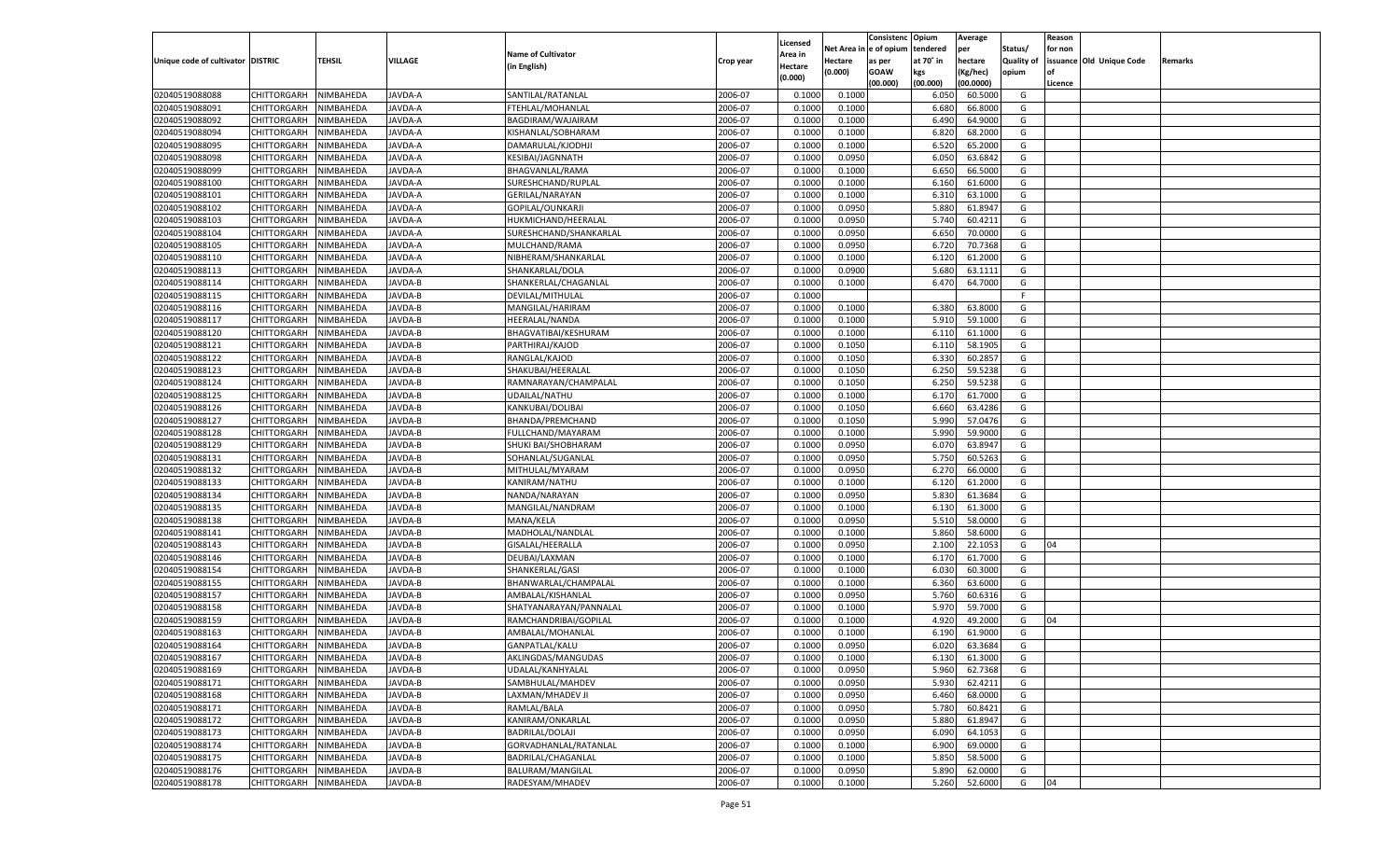|                                   |                            |                        |                          |                                          |           |                    |                  | Consistenc    | Opium     | Average            |                   | Reason  |                          |                   |
|-----------------------------------|----------------------------|------------------------|--------------------------|------------------------------------------|-----------|--------------------|------------------|---------------|-----------|--------------------|-------------------|---------|--------------------------|-------------------|
|                                   |                            |                        |                          | <b>Name of Cultivator</b>                |           | Licensed           | Net Area i       | n  e of opium | tendered  | per                | Status/           | for non |                          |                   |
| Unique code of cultivator DISTRIC |                            | TEHSIL                 | <b>VILLAGE</b>           | (in English)                             | Crop year | Area in<br>Hectare | Hectare          | as per        | at 70° in | hectare            | <b>Quality of</b> |         | issuance Old Unique Code | Remarks           |
|                                   |                            |                        |                          |                                          |           | (0.000)            | (0.000)          | <b>GOAW</b>   | kgs       | (Kg/hec)           | opium             |         |                          |                   |
|                                   |                            |                        |                          |                                          |           |                    |                  | (00.000)      | (00.000)  | (00.0000)          |                   | Licence |                          |                   |
| 02040519088181                    | CHITTORGARH                | NIMBAHEDA              | JAVDA-B                  | BANWARDAS/BADRIDAS                       | 2006-07   | 0.1000             | 0.0900           |               | 5.550     | 61.6667            | G                 |         |                          |                   |
| 02040519088182                    | CHITTORGARH                | NIMBAHEDA              | JAVDA-B                  | BANWARLAL/MAHDEV                         | 2006-07   | 0.1000             | 0.0950           |               | 6.430     | 67.6842            | G                 |         |                          |                   |
| 02040519088185                    | CHITTORGARH                | NIMBAHEDA              | JAVDA-B                  | MATHURALAL/PYARA                         | 2006-07   | 0.1000             | 0.1000           |               | 6.710     | 67.1000            | G                 |         |                          |                   |
| 02040519088186                    | CHITTORGARH                | NIMBAHEDA              | JAVDA-B                  | KISHANLAL/MOHANLAL                       | 2006-07   | 0.1000             | 0.0950           |               | 5.980     | 62.9474            | G                 |         |                          |                   |
| 02040519088188                    | CHITTORGARH                | NIMBAHEDA              | JAVDA-B                  | BHAGWANLAL/PYARA                         | 2006-07   | 0.1000             | 0.1000           |               | 6.140     | 61.4000            | G                 |         |                          |                   |
| 02040519088189                    | CHITTORGARH                | NIMBAHEDA              | JAVDA-A                  | <b>BADRILAL/RODILAL</b>                  | 2006-07   | 0.1000             | 0.0950           |               | 6.620     | 69.6842            | G                 |         | 02040519118005           | TRANSFER          |
| 02040519088190                    | CHITTORGARH                | NIMBAHEDA              | JAVDA-A                  | PREMCHAND/DEEPLAL                        | 2006-07   | 0.1000             | 0.1000           |               | 6.920     | 69.2000            | G                 |         | 02040519118008           | TRANSFER          |
| 02040519088191                    | CHITTORGARH                | NIMBAHEDA              | JAVDA-A                  | BADRILAL/DAYARAM                         | 2006-07   | 0.1000             | 0.0950           |               | 6.520     | 68.6316            | G                 |         | 02040519118015           | TRANSFER          |
| 02040519088192                    | CHITTORGARH                | NIMBAHEDA              | JAVDA-A                  | JAGNNATH/PYARA                           | 2006-07   | 0.1000             | 0.1000           |               | 6.930     | 69.3000            | G                 |         | 02040519118013           | TRANSFER          |
| 02040519089001                    | CHITTORGARH                | NIMBAHEDA              | KACHARIYAKHEDI           | JUNDALAL/KASTURIBAI/NAVLA                | 2006-07   | 0.1000             | 0.1000           |               | 6.220     | 62.2000            | G                 |         |                          |                   |
| 02040519089002                    | CHITTORGARH                | NIMBAHEDA              | KACHARIYAKHEDI           | CHAAGANLAL/PYARCHAND                     | 2006-07   | 0.1000             |                  |               |           |                    | F.                |         |                          |                   |
| 02040519089003                    | CHITTORGARH                | NIMBAHEDA              | KACHARIYAKHEDI           | RANGLAL/KANIRAM                          | 2006-07   | 0.1000             | 0.0950           |               | 5.970     | 62.8421            | G                 |         |                          |                   |
| 02040519089005                    | CHITTORGARH                | NIMBAHEDA              | KACHARIYAKHEDI           | BHERU/HEMRAJ                             | 2006-07   | 0.1000             | 0.0950           |               | 6.020     | 63.3684            | G                 |         |                          |                   |
| 02040519089007                    | CHITTORGARH                | NIMBAHEDA              | KACHARIYAKHEDI           | DHAPUBAI/NARAYAN                         | 2006-07   | 0.1000             | 0.1000           |               | 7.010     | 70.1000            | G                 |         |                          |                   |
| 02040519089008                    | CHITTORGARH                | NIMBAHEDA              | KACHARIYAKHEDI           | JAGANNATH/KALU                           | 2006-07   | 0.1000             | 0.1000           |               | 6.050     | 60.5000            | G                 |         |                          |                   |
| 02040519089011                    | CHITTORGARH                | NIMBAHEDA              | KACHARIYAKHEDI           | UDAIRAM/BHOTHLAL                         | 2006-07   | 0.1000             | 0.1000           |               | 6.580     | 65.8000            | G                 |         |                          |                   |
| 02040519089012                    | CHITTORGARH                | NIMBAHEDA              | KACHARIYAKHEDI           | KISHANLAL/MOTILAI                        | 2006-07   | 0.1000             | 0.1000           |               | 6.120     | 61.2000            | G                 |         |                          |                   |
| 02040519089013                    | CHITTORGARH                | NIMBAHEDA              | KACHARIYAKHEDI           | NARAYAN/NANALAI                          | 2006-07   | 0.1000             | 0.0950           |               | 6.130     | 64.5263            | G                 |         |                          |                   |
| 02040519089015                    | CHITTORGARH                | NIMBAHEDA              | KACHARIYAKHEDI           | JAGDISH/MANGILAL                         | 2006-07   | 0.1000             | 0.1000           |               | 6.090     | 60.9000            | G                 |         |                          |                   |
| 02040519089017                    | CHITTORGARH                | NIMBAHEDA              | KACHARIYAKHEDI           | PYARA/GABUR                              | 2006-07   | 0.1000             | 0.1000           |               | 5.900     | 59.0000            | G                 |         |                          |                   |
| 02040519089018                    | CHITTORGARH                | NIMBAHEDA              | KACHARIYAKHEDI           | KANIRAM/SEETARAM                         | 2006-07   | 0.1000             | 0.1000           |               | 6.490     | 64.9000            | G                 |         |                          |                   |
| 02040519091001                    | CHITTORGARH                | NIMBAHEDA              | KHARAMANKCHOK            | RAMSINGH/NAVLSINGH                       | 2006-07   | 0.1000             | 0.1000           |               | 6.490     | 64.9000            | G                 |         |                          |                   |
| 02040519091002                    | CHITTORGARH                | NIMBAHEDA              | KHARAMANKCHOK            | DALU/NARAYAN                             | 2006-07   | 0.1000             | 0.1000           |               | 6.000     | 60.0000            | G                 |         |                          |                   |
| 02040519091004                    | CHITTORGARH                | NIMBAHEDA              | KHARAMANKCHOK            | GISALAL/NANURAM                          | 2006-07   | 0.1000             | 0.1000           |               | 7.130     | 71.3000            | G                 |         |                          |                   |
| 02040519091005                    | CHITTORGARH                | NIMBAHEDA              | KHARAMANKCHOK            | MOTILAL/JIVA                             | 2006-07   | 0.1000             | 0.1000           |               | 6.110     | 61.1000            | G                 |         |                          |                   |
| 02040519091008                    | CHITTORGARH                | NIMBAHEDA              | KHARAMANKCHOK            | <b>BHERU/HEERA</b>                       | 2006-07   | 0.1000             | 0.1000           |               | 5.990     | 59.9000            | G                 |         |                          |                   |
| 02040519091009                    | CHITTORGARH                | NIMBAHEDA              | KHARAMANKCHOK            | DALLA/HARLAL                             | 2006-07   | 0.1000             | 0.1000           |               | 6.060     | 60.6000            | G                 |         |                          |                   |
| 02040519091010                    | CHITTORGARH                | NIMBAHEDA              | KHARAMANKCHOK            | CHANDIBAI/RADHU                          | 2006-07   | 0.1000             | 0.1000           |               | 6.480     | 64.8000            | G                 |         |                          |                   |
| 02040519091014                    | CHITTORGARH                | NIMBAHEDA              | KHARAMANKCHOK            | RAMLAL/JIVA                              | 2006-07   | 0.1000             | 0.1000           |               | 6.570     | 65.7000            | G                 |         |                          |                   |
| 02040519091019                    | CHITTORGARH                | NIMBAHEDA              | KHARAMANKCHOK            | PAYARCHAND/KALU                          | 2006-07   | 0.1000             | 0.1000           |               | 6.150     | 61.5000            | G                 |         |                          |                   |
| 02040519091024                    | CHITTORGARH                | NIMBAHEDA              | KHARAMANKCHOK            | DEVILAL/NANURAM                          | 2006-07   | 0.1000             | 0.1000           |               | 6.520     | 65.2000            | G                 |         |                          |                   |
| 02040519091028                    | CHITTORGARH                | NIMBAHEDA              | KHARAMANKCHOK            | RAMLAL/HARLAL                            | 2006-07   | 0.1000             | 0.1000           |               | 6.100     | 61.0000            | G                 |         |                          |                   |
| 02040519091003                    | CHITTORGARH                | NIMBAHEDA              | KHARAMANKCHOK            | SHAMBU/RUPA                              | 2006-07   | 0.1000             | 0.1000           |               | 6.340     | 63.4000            | G                 |         |                          |                   |
| 02040519091012                    | CHITTORGARH                | NIMBAHEDA              | KHARAMANKCHOK            | SHANKAR/DHULA                            | 2006-07   | 0.1000             | 0.1000           |               | 6.250     | 62.5000            | G                 |         |                          |                   |
| 02040519091018                    | CHITTORGARH                | NIMBAHEDA              | KHARAMANKCHOK            | DALCHAND/KALU                            | 2006-07   | 0.1000             | 0.1000           |               | 6.000     | 60.0000            | G                 |         |                          |                   |
| 02040519091022                    | CHITTORGARH                | NIMBAHEDA              | KHARAMANKCHOK            | BHERULAL/MOTI                            | 2006-07   | 0.1000             | 0.1000           |               | 6.080     | 60.8000            | G                 |         |                          |                   |
| 02040519091026                    | CHITTORGARH                | NIMBAHEDA              | KHARAMANKCHOK            | GANPATSINGH/KARANSINGH                   | 2006-07   | 0.1000             | 0.1000           |               | 6.140     | 61.4000            | G                 |         |                          |                   |
| 02040519092001                    | CHITTORGARH                | NIMBAHEDA              | KHEDAJADIP               | MOTILALA/RATANLAL                        | 2006-07   | 0.1000             | 0.1000           |               | 6.160     | 61.6000            | G                 |         |                          |                   |
| 02040519092002                    | CHITTORGARH                | NIMBAHEDA              | KHEDAJADIP               | RAMLAL/PYARA                             | 2006-07   | 0.1000             | 0.1000           |               | 6.160     | 61.6000            | G                 |         |                          |                   |
| 02040519092003                    | CHITTORGARH                | NIMBAHEDA              | KHEDAJADIP               | RADESYAM/GASI                            | 2006-07   | 0.1000             | 0.1000           |               | 7.360     | 73.6000            | G                 |         |                          |                   |
| 02040519092004                    | CHITTORGARH                | NIMBAHEDA              | KHEDAJADIP               | PARBHULAL/JAGANNATH                      | 2006-07   | 0.1000             | 0.1000           |               | 6.420     | 64.2000            | G                 |         |                          |                   |
| 02040519092005                    |                            |                        |                          |                                          | 2006-07   | 0.1000             |                  |               | 5.830     |                    | G                 | 05      |                          |                   |
| 02040519092006                    | CHITTORGARH<br>CHITTORGARH | NIMBAHEDA<br>NIMBAHEDA | KHEDAJADIP               | RAMCHANDRA/NANDA                         | 2006-07   | 0.1000             | 0.1000<br>0.1000 |               | 6.150     | 58.3000<br>61.5000 | G                 |         |                          |                   |
| 02040519092007                    |                            |                        | KHEDAJADIP               | RAMCHANDRA/UDA<br>SURESHCHANDRA/MANGILAL | 2006-07   | 0.1000             |                  |               | 6.350     | 63.5000            | G                 |         |                          |                   |
|                                   | CHITTORGARH                | NIMBAHEDA              | KHEDAJADIP<br>KHEDAJADIP |                                          | 2006-07   |                    | 0.1000           |               | 5.890     | 58.9000            |                   |         |                          |                   |
| 02040519092009                    | CHITTORGARH                | NIMBAHEDA              |                          | BHURIBAI/NANDAJI                         |           | 0.1000             | 0.1000           |               |           |                    | G                 | 05      |                          |                   |
| 02040519092010                    | CHITTORGARH NIMBAHEDA      |                        | KHEDAJADIP               | GISIBAI/JAGANNATH                        | 2006-07   | 0.1000             | 0.1000           |               | 5.840     | 58.4000            | G                 | 05      |                          |                   |
| 02040519092012                    | <b>CHITTORGARH</b>         | NIMBAHEDA              | KHEDAJADIP               | BHURIBAI/JAGANNATH                       | 2006-07   | 0.1000             | 0.1000           |               | 6.020     | 60.2000            | G                 |         |                          |                   |
| 02040519092014                    | CHITTORGARH                | NIMBAHEDA              | KHEDAJADIP               | NATHU/DEVILAL                            | 2006-07   | 0.1000             | 0.1000           |               | 6.780     | 67.8000            | G                 |         |                          |                   |
| 02040519092015                    | CHITTORGARH                | NIMBAHEDA              | KHEDAJADIP               | NANDA/HEERA                              | 2006-07   | 0.1000             | 0.1000           |               | 6.190     | 61.9000            | G                 |         |                          |                   |
| 02040519092017                    | CHITTORGARH                | NIMBAHEDA              | KHEDAJADIP               | MANGILAL/ONKAR                           | 2006-07   | 0.1000             | 0.1000           |               | 7.350     | 73.5000            | G                 |         |                          |                   |
| 02040519093002                    | CHITTORGARH                | NIMBAHEDA              | KHERABAD                 | ALLANUR/JIVANKHAN                        | 2006-07   | 0.1000             | 0.1000           |               | 5.890     | 58.9000            | G                 | 05      |                          | TRANSFER/KHERABAD |
| 02040519093003                    | <b>CHITTORGARH</b>         | NIMBAHEDA              | KHERABAD                 | MANGILAL/NARAYAN                         | 2006-07   | 0.1000             | 0.1000           |               | 6.090     | 60.9000            | G                 |         |                          | TRANSFER/SEMALIYA |
| 02040519093006                    | CHITTORGARH                | NIMBAHEDA              | KHERABAD                 | NARAYAN/KHEMA                            | 2006-07   | 0.1000             | 0.1000           |               | 5.900     | 59.0000            | G                 | 05      |                          |                   |
| 02040519093007                    | CHITTORGARH                | NIMBAHEDA              | KHERABAD                 | RAMLAL/DVEA                              | 2006-07   | 0.1000             | 0.1000           |               | 5.930     | 59.3000            | G                 | 05      |                          |                   |
| 02040519093009                    | <b>CHITTORGARH</b>         | NIMBAHEDA              | KHERABAD                 | KHEVAJAHUSEN/ALLANUR                     | 2006-07   | 0.1000             | 0.1000           |               | 5.490     | 54.9000            | G                 | 04      |                          |                   |
| 02040519093013                    | CHITTORGARH                | NIMBAHEDA              | KHERABAD                 | UTAMCHAND/NARAYAN                        | 2006-07   | 0.1000             | 0.1000           |               | 5.970     | 59.7000            | G                 | 05      |                          |                   |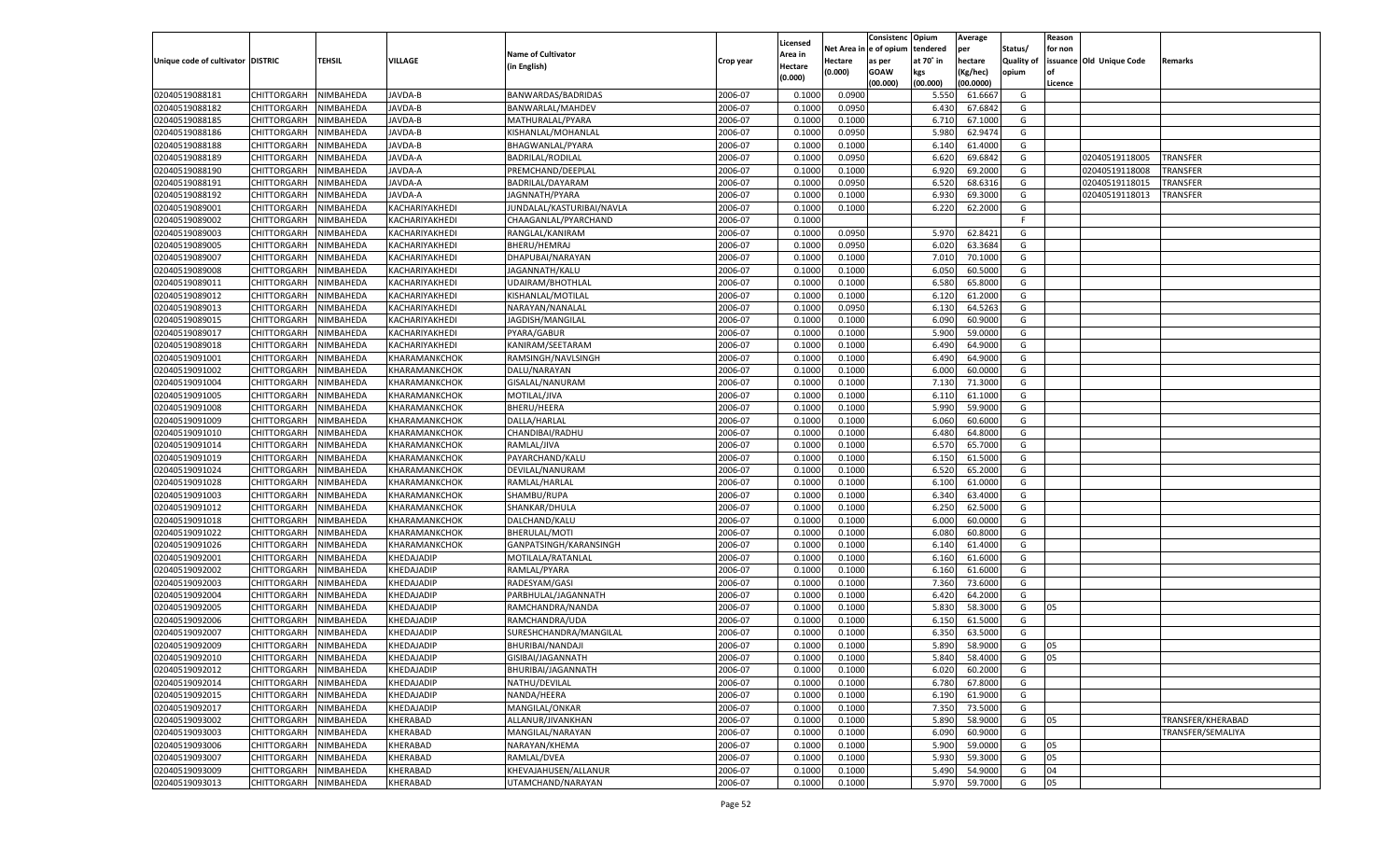|                                   |                                   |                        |                    |                                             |                    |                           |                  | Consistenc  | Opium          | Average            |                   | Reason   |                          |                      |
|-----------------------------------|-----------------------------------|------------------------|--------------------|---------------------------------------------|--------------------|---------------------------|------------------|-------------|----------------|--------------------|-------------------|----------|--------------------------|----------------------|
|                                   |                                   |                        |                    | <b>Name of Cultivator</b>                   |                    | Licensed                  | Net Area         | e of opium  | tendered       | per                | Status/           | for non  |                          |                      |
| Unique code of cultivator DISTRIC |                                   | <b>TEHSIL</b>          | VILLAGE            | (in English)                                | Crop year          | <b>Area in</b><br>Hectare | Hectare          | as per      | at 70° in      | hectare            | <b>Quality of</b> |          | issuance Old Unique Code | Remarks              |
|                                   |                                   |                        |                    |                                             |                    | (0.000)                   | (0.000)          | <b>GOAW</b> | kgs            | (Kg/hec)           | opium             |          |                          |                      |
|                                   |                                   |                        |                    |                                             |                    |                           |                  | (00.000)    | (00.000)       | (00.0000)          |                   | Licence  |                          |                      |
| 02040519093014                    | CHITTORGARH                       | NIMBAHEDA              | KHERABAD           | <b>BHAGVATILAL/GAMER</b>                    | 2006-07            | 0.1000                    | 0.1000           |             | 5.920          | 59.2000            | G                 | 05       | 02040519075003           | <b>TRANSFER</b>      |
| 02040519094005                    | CHITTORGARH                       | NIMBAHEDA              | KISHANPURA         | SITABAI/HEERALAL                            | 2006-07            | 0.1000                    | 0.0950           |             | 5.720          | 60.2105            | G                 |          |                          |                      |
| 02040519094011                    | CHITTORGARH                       | NIMBAHEDA              | KISHANPURA         | NAGJIRAM/SHRIRAM                            | 2006-07            | 0.1000                    | 0.0950           |             | 5.980          | 62.9474            | G                 |          |                          |                      |
| 02040519094012                    | CHITTORGARH                       | NIMBAHEDA              | KISHANPURA         | BHOLIRAM/RAMLAL                             | 2006-07            | 0.1000                    | 0.1000           |             | 6.180          | 61.8000            | G                 |          |                          |                      |
| 02040519094015                    | CHITTORGARH                       | NIMBAHEDA              | KISHANPURA         | RAMRATAN/RAMLAI                             | 2006-07            | 0.1000                    | 0.0950           |             | 6.300          | 66.3158            | G                 |          |                          |                      |
| 02040519094019                    | CHITTORGARH                       | NIMBAHEDA              | KISHANPURA         | BHERULAL/RAMA                               | 2006-07            | 0.1000                    | 0.0950           |             | 5.820          | 61.263             | G                 |          |                          |                      |
| 02040519094024                    | CHITTORGARH                       | NIMBAHEDA              | KISHANPURA         | TULSIBAI/JITMAL                             | 2006-07            | 0.1000                    | 0.0950           |             | 5.920          | 62.3158            | G                 |          |                          |                      |
| 02040519094037                    | CHITTORGARH                       | NIMBAHEDA              | KISHANPURA         | HJARILAL/RAMLAL                             | 2006-07            | 0.1000                    | 0.1000           |             | 6.21           | 62.1000            | G                 |          |                          |                      |
| 02040519094042                    | CHITTORGARH                       | NIMBAHEDA              | KISHANPURA         | KESURAM/MANGUBHIL                           | 2006-07            | 0.1000                    | 0.0950           |             | 5.600          | 58.9474            | G                 |          |                          |                      |
| 02040519094044                    | CHITTORGARH                       | NIMBAHEDA              | KISHANPURA         | RAMESVARLAL/BALUDAS                         | 2006-07            | 0.1000                    | 0.0950           |             | 5.920          | 62.3158            | G                 |          |                          |                      |
| 02040519094050                    | CHITTORGARH                       | NIMBAHEDA              | KISHANPURA         | HJARILAL/DHANRAJ                            | 2006-07            | 0.1000                    | 0.1000           |             | 6.330          | 63.3000            | G                 |          |                          |                      |
| 02040519094051                    | CHITTORGARH                       | NIMBAHEDA              | KISHANPURA         | GOVINDRAM/SHANKARLAL                        | 2006-07            | 0.1000                    | 0.0950           |             | 6.060          | 63.7895            | G                 |          |                          |                      |
| 02040519094052                    | CHITTORGARH                       | NIMBAHEDA              | KISHANPURA         | BHERULAL/SHANKARLAL                         | 2006-07            | 0.1000                    | 0.0950           |             | 5.750          | 60.5263            | G                 |          |                          |                      |
| 02040519094056                    | CHITTORGARH                       | NIMBAHEDA              | KISHANPURA         | BHERULAL/NATHULAL                           | 2006-07            | 0.1000                    | 0.1000           |             | 5.830          | 58.3000            | G                 |          |                          |                      |
| 02040519094061                    | CHITTORGARH                       | NIMBAHEDA              | KISHANPURA         | RAMBAX/SHRIRAM                              | 2006-07            | 0.1000                    | 0.1000           |             | 6.130          | 61.3000            | G                 |          |                          |                      |
| 02040519094062                    | CHITTORGARH                       | NIMBAHEDA              | KISHANPURA         | RAMESVARLAL/CUNNILAL                        | 2006-07            | 0.1000                    | 0.1000           |             | 6.780          | 67.8000            | G                 |          |                          |                      |
| 02040519094063                    | CHITTORGARH                       | NIMBAHEDA              | KISHANPURA         | BHAGWANIDEVI/DALCHAND                       | 2006-07            | 0.1000                    | 0.0950           |             | 6.350          | 66.8421            | G                 |          |                          |                      |
| 02040519094066                    | CHITTORGARH                       | NIMBAHEDA              | KISHANPURA         | RATANLAL/OUNKARLAL                          | 2006-07            | 0.1000                    | 0.1000           |             | 5.700          | 57.0000            | G                 |          |                          |                      |
| 02040519094067                    | CHITTORGARH                       | NIMBAHEDA              | KISHANPURA         | DADAMCHAND/JITMAL                           | 2006-07            | 0.1000                    | 0.0950           |             | 6.000          | 63.1579            | G                 |          |                          |                      |
| 02040519094068                    | CHITTORGARH                       | NIMBAHEDA              | KISHANPURA         | SANTILAL/HEERALAL(CHOTA)                    | 2006-07            | 0.1000                    | 0.1000           |             | 6.250          | 62.5000            | G                 |          |                          |                      |
| 02040519094069                    | CHITTORGARH                       | NIMBAHEDA              | KISHANPURA         | SHRIRAM/NATHU                               | 2006-07            | 0.1000                    | 0.1000           |             | 5.790          | 57.9000            | G                 |          |                          |                      |
| 02040519094070                    | CHITTORGARH                       | NIMBAHEDA              | KISHANPURA         | KELASHCHAND/HEERALAL                        | 2006-07            | 0.1000                    | 0.1000           |             | 6.070          | 60.7000            | G                 |          |                          |                      |
| 02040519094073                    | CHITTORGARH                       | NIMBAHEDA              | KISHANPURA         | SHANKARLAL/MANGILAL                         | 2006-07            | 0.1000                    | 0.1000           |             | 5.910          | 59.1000            | G                 |          |                          |                      |
| 02040519094077                    | CHITTORGARH                       | NIMBAHEDA              | KISHANPURA         | RAMNARAYAN/BHOLIRAM                         | 2006-07            | 0.1000                    | 0.0950           |             | 6.330          | 66.6316            | G                 |          |                          |                      |
| 02040519094092                    | CHITTORGARH                       | NIMBAHEDA              | KISHANPURA         | PARBULAL/MANGILAL                           | 2006-07            | 0.1000                    | 0.0950           |             | 6.110          | 64.3158            | G                 |          |                          |                      |
| 02040519094093                    | CHITTORGARH                       | NIMBAHEDA              | KISHANPURA         | GORILAL/NATHUJI JAT                         | 2006-07            | 0.1000                    | 0.0950           |             | 5.660          | 59.5789            | G                 |          |                          |                      |
| 02040519094094                    | CHITTORGARH                       | NIMBAHEDA              | KISHANPURA         | HIRALAL/NATHU JI                            | 2006-07            | 0.1000                    | 0.0950           |             | 5.710          | 60.105             | G                 |          |                          |                      |
| 02040519094099                    | CHITTORGARH                       | NIMBAHEDA              | KISHANPURA         | KANCHANBAI/NANU KHAN                        | 2006-07            | 0.1000                    | 0.0950           |             | 5.900          | 62.1053            | G                 |          |                          |                      |
| 02040519094101                    | CHITTORGARH                       | NIMBAHEDA              | KISHANPURA         | GORILAL/SHANKARLAL                          | 2006-07            | 0.1000                    | 0.0950           |             | 6.340          | 66.7368            | G                 |          |                          |                      |
| 02040519094048                    | CHITTORGARH                       | NIMBAHEDA              | KISHANPURA         | KAILASHIBAI/RAMRATAN                        | 2006-07            | 0.1000                    | 0.1000           |             | 5.800          | 58.0000            | G                 |          |                          |                      |
| 02040519094105                    | CHITTORGARH                       | NIMBAHEDA              | KISHANPURA         | KAILASHIBAI/RAMRATAN                        | 2006-07            | 0.1000                    | 0.0950           |             | 5.880          | 61.8947            | G                 |          |                          |                      |
| 02040519094108                    | CHITTORGARH                       | NIMBAHEDA              | KISHANPURA         | BADAMBAI/CHTRBHUJ                           | 2006-07            | 0.1000                    | 0.0950           |             | 5.890          | 62.0000            | G                 |          |                          |                      |
| 02040519094085                    | CHITTORGARH                       | NIMBAHEDA              | KISHANPURA         | SANTILAL/HEERALAL(BHDA)                     | 2006-07            | 0.1000                    | 0.0950           |             | 5.650          | 59.4737            | G                 |          |                          |                      |
| 02040519094111                    | CHITTORGARH                       | NIMBAHEDA              | KISHANPURA         | CHUNA/KAZOD                                 | 2006-07            | 0.1000                    | 0.0950           |             | 5.930          | 62.4211            | G                 |          | 02040519120003           | <b>TRANSFER</b>      |
| 02040519094112                    | CHITTORGARH                       | NIMBAHEDA              | KISHANPURA         | MOHANIBAI/SHANKARLAL                        | 2006-07            | 0.1000                    | 0.1000           |             | 6.760          | 67.6000            | G                 |          | 02040519120007           | <b>TRANSFER</b>      |
| 02040519094113                    | CHITTORGARH                       | NIMBAHEDA              | KISHANPURA         | LALURAM/ONKAR                               | 2006-07            | 0.1000                    | 0.1000           |             | 5.780          | 57.8000            | G                 |          | 02040519120010           | TRANSFER             |
| 02040519094114                    | CHITTORGARH                       | NIMBAHEDA              | KISHANPURA         | JAMNALAL/NATHU                              | 2006-07            | 0.1000                    | 0.0950           |             | 5.510          | 58.0000            | G                 |          | 02040519120008           | NAME CHANGE/TRANSFER |
| 02040519095001                    | CHITTORGARH                       | NIMBAHEDA              | KOTADIKHURD        | DHULSINGH/OUNKARSINGH                       | 2006-07            | 0.1000                    | 0.1000           |             | 4.07           | 40.7000            | - 1               | 02       |                          |                      |
| 02040519095002                    | CHITTORGARH                       | NIMBAHEDA              | KOTADIKHURD        | SHIVLAL/LAKHMICHAND                         | 2006-07            | 0.1000                    | 0.1000           |             | 5.520          | 55.2000            | G                 | 04       |                          |                      |
| 02040519095004                    | CHITTORGARH                       | NIMBAHEDA              | KOTADIKHURD        | NAGJIRAM/SHANKAR                            | 2006-07            | 0.1000                    | 0.1000           |             | 5.870          | 58.7000            | G                 |          |                          | TRANSFER/KOTDIKALA   |
| 02040519095005                    | CHITTORGARH                       | NIMBAHEDA              | KOTADIKHURD        | SAJJANSINGH/KESARBAI                        | 2006-07            | 0.1000                    | 0.1000           |             | 6.180          | 61.8000            | G                 |          |                          |                      |
| 02040519095006                    | CHITTORGARH                       | NIMBAHEDA              | KOTADIKHURD        | RATANSINGH/BHANWARSINGH                     | 2006-07            | 0.1000                    | 0.1000           |             | 5.850          | 58.5000            | G                 |          |                          |                      |
| 02040519095007                    | CHITTORGARH                       | NIMBAHEDA              | KOTADIKHURD        | DHAPUBAI/VIJAISINGH                         | 2006-07            | 0.1000                    | 0.1000           |             | 5.590          | 55.9000            | G                 | 04       |                          |                      |
| 02040519095013                    | CHITTORGARH                       | NIMBAHEDA              | KOTADIKHURD        | GOVERDHANSINGH/RUPSIGNH                     | 2006-07            | 0.1000                    | 0.1000           |             | 5.730          | 57.3000            | G                 |          |                          |                      |
| 02040519095019                    | CHITTORGARH                       | NIMBAHEDA              | KOTADIKHURD        | SARDARBAI/BHANWARSINGH                      | 2006-07            | 0.1000                    | 0.1000           |             | 5.110          | 51.1000            | G                 | 04       |                          |                      |
| 02040519095022                    | CHITTORGARH NIMBAHEDA             |                        | KOTADIKHURD        | PREMCHAND/NARAYAN                           | 2006-07            | 0.1000                    | 0.1050           |             | 6.000          | 57.1429            | G                 |          |                          |                      |
|                                   |                                   |                        | <b>KOTADIKHURD</b> |                                             |                    |                           |                  |             |                |                    |                   |          |                          |                      |
| 02040519095029<br>02040519095032  | <b>CHITTORGARH</b><br>CHITTORGARH | NIMBAHEDA<br>NIMBAHEDA | KOTADIKHURD        | HEERALAL/MOTILAL<br>GOVINDSINGH/SARDARSINGH | 2006-07<br>2006-07 | 0.1000                    | 0.1000<br>0.1000 |             | 5.530<br>5.120 | 55.3000<br>51.2000 | G<br>G            | 04<br>04 |                          |                      |
|                                   |                                   |                        |                    |                                             | 2006-07            | 0.1000                    |                  |             |                |                    |                   |          |                          |                      |
| 02040519095033                    | <b>CHITTORGARH</b>                | NIMBAHEDA              | KOTADIKHURD        | <b>BANSILAL/SHIVLAL</b>                     |                    | 0.1000                    | 0.1000           |             | 6.550          | 65.5000            | G                 |          |                          |                      |
| 02040519095034                    | <b>CHITTORGARH</b>                | NIMBAHEDA              | KOTADIKHURD        | NARAYANSINGH/BHANWARSINGH                   | 2006-07            | 0.1000                    | 0.1000           |             | 5.880          | 58.8000            | G                 |          |                          |                      |
| 02040519095035                    | <b>CHITTORGARH</b>                | NIMBAHEDA              | KOTADIKHURD        | GMERSINGH/RUPSINGH                          | 2006-07            | 0.1000                    | 0.1000           |             | 5.470          | 54.7000            | G                 | 04       |                          |                      |
| 02040519095040                    | <b>CHITTORGARH</b>                | NIMBAHEDA              | KOTADIKHURD        | MNOHARSINGH/MOKHAMSINGH                     | 2006-07            | 0.1000                    | 0.1000           |             | 5.400          | 54.0000            | G                 | 04       |                          |                      |
| 02040519095049                    | <b>CHITTORGARH</b>                | NIMBAHEDA              | KOTADIKHURD        | NANIBAI/KHEMRAJ                             | 2006-07            | 0.1000                    | 0.1000           |             | 5.060          | 50.6000            | G                 | 04       |                          |                      |
| 02040519095054                    | <b>CHITTORGARH</b>                | NIMBAHEDA              | KOTADIKHURD        | MANGUSINGH/SHIVESINGH                       | 2006-07            | 0.1000                    | 0.1000           |             | 5.990          | 59.9000            | G                 | 05       |                          |                      |
| 02040519095055                    | <b>CHITTORGARH</b>                | NIMBAHEDA              | KOTADIKHURD        | SAMBHULAL/PERMCHAND                         | 2006-07            | 0.1000                    | 0.1050           |             | 5.920          | 56.3810            | G                 |          |                          |                      |
| 02040519095059                    | <b>CHITTORGARH</b>                | NIMBAHEDA              | KOTADIKHURD        | KANWARLAL/SHIVELAL                          | 2006-07            | 0.1000                    | 0.1000           |             | 6.460          | 64.6000            | G                 |          |                          |                      |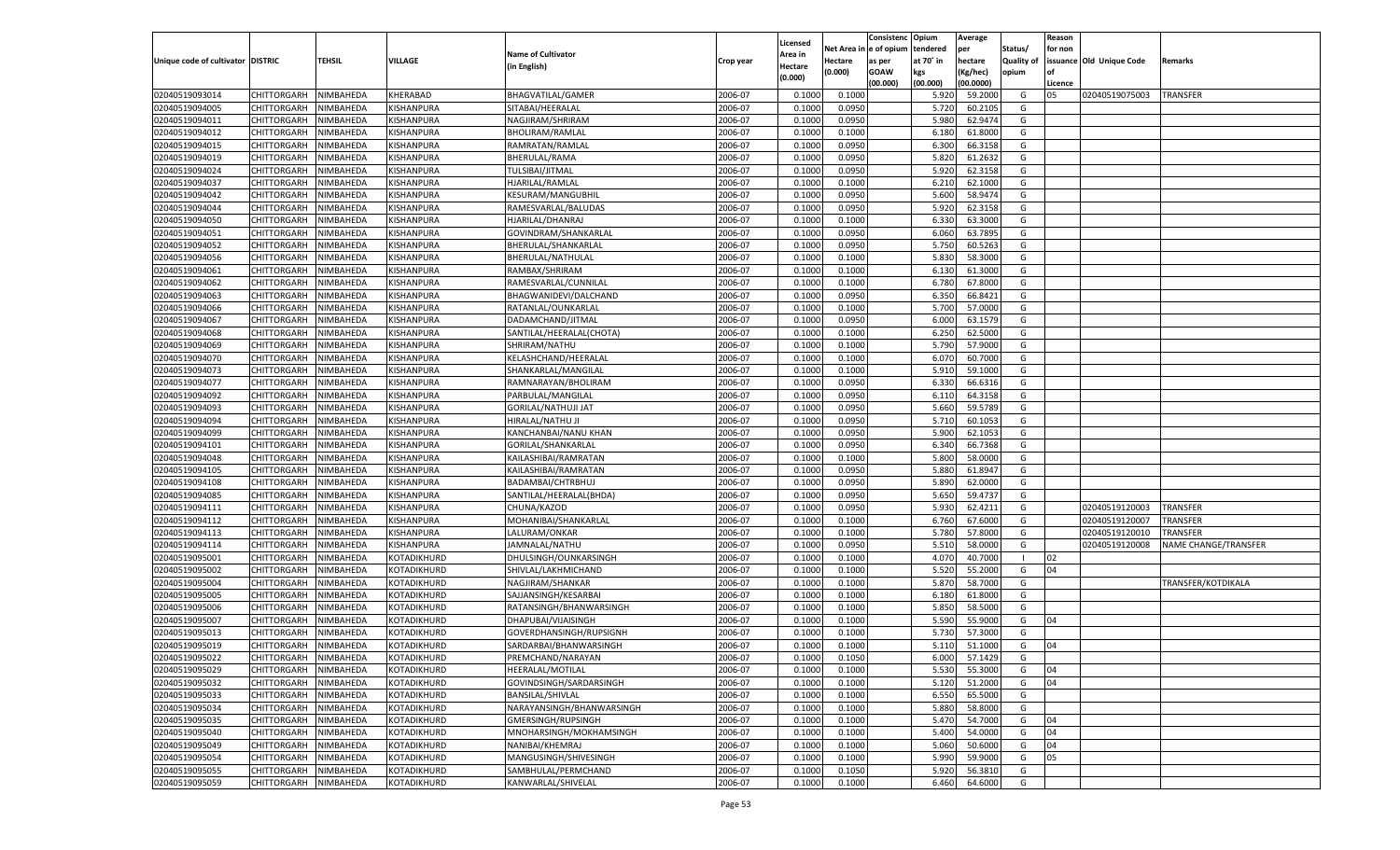|                                   |                       |           |                |                           |           |                    |            | Consistenc    | Opium     | Average   |                   | Reason  |                          |          |
|-----------------------------------|-----------------------|-----------|----------------|---------------------------|-----------|--------------------|------------|---------------|-----------|-----------|-------------------|---------|--------------------------|----------|
|                                   |                       |           |                | <b>Name of Cultivator</b> |           | Licensed           | Net Area i | n  e of opium | tendered  | per       | Status/           | for non |                          |          |
| Unique code of cultivator DISTRIC |                       | TEHSIL    | <b>VILLAGE</b> |                           | Crop year | Area in            | Hectare    | as per        | at 70° in | hectare   | <b>Quality of</b> |         | issuance Old Unique Code | Remarks  |
|                                   |                       |           |                | (in English)              |           | Hectare<br>(0.000) | (0.000)    | <b>GOAW</b>   | kgs       | (Kg/hec)  | opium             |         |                          |          |
|                                   |                       |           |                |                           |           |                    |            | (00.000)      | (00.000)  | (00.0000) |                   | Licence |                          |          |
| 02040519095062                    | CHITTORGARH           | NIMBAHEDA | KOTADIKHURD    | ARJUNSINGH/BHIMSINGH      | 2006-07   | 0.1000             | 0.1000     |               | 5.400     | 54.0000   | G                 | 04      |                          |          |
| 02040519095064                    | CHITTORGARH           | NIMBAHEDA | KOTADIKHURD    | SOHANSINGH/SARDARSINGH    | 2006-07   | 0.1000             | 0.1000     |               | 5.980     | 59.8000   | G                 |         |                          |          |
| 02040519096002                    | CHITTORGARH           | NIMBAHEDA | KOTDIKALA      | <b>BANSILAL/RAMLAL</b>    | 2006-07   | 0.1000             | 0.1000     |               | 6.430     | 64.3000   | G                 |         |                          |          |
| 02040519096006                    | CHITTORGARH           | NIMBAHEDA | KOTDIKALA      | SAGARBAI/GOTAM            | 2006-07   | 0.1000             | 0.1000     |               | 6.27      | 62.7000   | G                 |         |                          |          |
| 02040519096007                    | CHITTORGARH           | NIMBAHEDA | KOTDIKALA      | MOHANIBAI/BHURALAL        | 2006-07   | 0.1000             | 0.0950     |               | 5.920     | 62.3158   | G                 |         |                          |          |
| 02040519096010                    | CHITTORGARH           | NIMBAHEDA | KOTDIKALA      | RATANLAL/MOTILAL          | 2006-07   | 0.1000             | 0.1000     |               | 3.430     | 34.3000   | G                 | 04      |                          |          |
| 02040519096011                    | CHITTORGARH           | NIMBAHEDA | KOTDIKALA      | BARDICHAND/NATHU          | 2006-07   | 0.1000             | 0.1000     |               | 7.290     | 72.9000   | G                 |         |                          |          |
| 02040519096012                    | CHITTORGARH           | NIMBAHEDA | KOTDIKALA      | KANIRAM/HARLAL            | 2006-07   | 0.1000             | 0.1000     |               | 6.280     | 62.8000   | G                 |         |                          |          |
| 02040519096017                    | CHITTORGARH           | NIMBAHEDA | KOTDIKALA      | MANGILAL/NARAYAN          | 2006-07   | 0.1000             | 0.0950     |               | 6.100     | 64.2105   | G                 |         |                          |          |
| 02040519096018                    | CHITTORGARH           | NIMBAHEDA | KOTDIKALA      | RAGUNATH/SHVA             | 2006-07   | 0.1000             | 0.1000     |               | 6.150     | 61.5000   | G                 |         |                          |          |
| 02040519096021                    | CHITTORGARH           | NIMBAHEDA | KOTDIKALA      | BHERULAL/KHEMRAJ          | 2006-07   | 0.1000             | 0.1000     |               | 6.260     | 62.6000   | G                 |         |                          |          |
| 02040519096022                    | CHITTORGARH           | NIMBAHEDA | KOTDIKALA      | BHANWARLAL/KANIRAM        | 2006-07   | 0.1000             | 0.1000     |               | 6.250     | 62.5000   | G                 |         |                          |          |
| 02040519096029                    | CHITTORGARH           | NIMBAHEDA | KOTDIKALA      | CHAMPABAI/SHANKAR         | 2006-07   | 0.1000             | 0.1000     |               | 6.310     | 63.1000   | G                 |         |                          |          |
| 02040519096031                    | CHITTORGARH           | NIMBAHEDA | KOTDIKALA      | PARBHULAL/SHANKARLAL      | 2006-07   | 0.1000             | 0.1000     |               | 6.340     | 63.4000   | G                 |         |                          |          |
| 02040519096036                    | CHITTORGARH           | NIMBAHEDA | KOTDIKALA      | KANIRAM/UDA               | 2006-07   | 0.1000             | 0.1000     |               | 6.580     | 65.8000   | G                 |         | 02040519120002           | TRANSFER |
| 02040519096037                    | CHITTORGARH           | NIMBAHEDA | KOTDIKALA      | MANGILAL/GOKAL            | 2006-07   | 0.1000             | 0.1000     |               | 6.490     | 64.9000   | G                 |         | 02040519120005           | TRANSFER |
| 02040519096038                    | CHITTORGARH           | NIMBAHEDA | KOTDIKALA      | BHERULAL/LAXMAN           | 2006-07   | 0.1000             | 0.1000     |               | 6.080     | 60.8000   | G                 |         | 02040519120007           | TRANSFER |
| 02040519097001                    | CHITTORGARH           | NIMBAHEDA | <b>ASDAVAN</b> | ALAUDIN/RAHMAN            | 2006-07   | 0.1000             | 0.0950     |               | 6.570     | 69.1579   | G                 |         |                          |          |
| 02040519097004                    | CHITTORGARH           | NIMBAHEDA | <b>ASDAVAN</b> | KHYALILAL/PANNALAL        | 2006-07   | 0.1000             | 0.1000     |               | 6.590     | 65.9000   | G                 |         |                          |          |
| 02040519097005                    | CHITTORGARH           | NIMBAHEDA | <b>ASDAVAN</b> | GAHRILAL/MODA             | 2006-07   | 0.1000             | 0.1000     |               | 5.360     | 53.6000   | G                 | 04      |                          |          |
| 02040519097008                    | CHITTORGARH           | NIMBAHEDA | <b>ASDAVAN</b> | KAJODIBAI/GAMERA          | 2006-07   | 0.1000             | 0.1000     |               | 6.090     | 60.9000   | G                 |         |                          |          |
| 02040519097009                    | CHITTORGARH           | NIMBAHEDA | <b>ASDAVAN</b> | KANIRAM/BHAGVANLAL        | 2006-07   | 0.1000             | 0.0950     |               | 5.740     | 60.4211   | G                 |         |                          |          |
| 02040519097016                    | CHITTORGARH           | NIMBAHEDA | <b>ASDAVAN</b> | TARACHAND/UDAJI           | 2006-07   | 0.1000             | 0.1000     |               | 6.130     | 61.3000   | G                 |         |                          |          |
| 02040519097019                    | CHITTORGARH           | NIMBAHEDA | <b>ASDAVAN</b> | SHANKERLAL/UDA            | 2006-07   | 0.1000             | 0.1000     |               | 5.860     | 58.6000   | G                 |         |                          |          |
| 02040519097020                    | CHITTORGARH           | NIMBAHEDA | <b>ASDAVAN</b> | HEERALAL/BHAGVAN          | 2006-07   | 0.1000             | 0.0950     |               | 5.190     | 54.6316   | G                 | 04      |                          |          |
| 02040519097024                    | CHITTORGARH           | NIMBAHEDA | <b>ASDAVAN</b> | ROOPA/MODAJI              | 2006-07   | 0.1000             | 0.1000     |               | 5.910     | 59.1000   | G                 |         |                          |          |
| 02040519097025                    | CHITTORGARH           | NIMBAHEDA | <b>ASDAVAN</b> | MADHULAL/CHANDMAL         | 2006-07   | 0.1000             | 0.1000     |               | 5.600     | 56.0000   | G                 |         |                          |          |
| 02040519097026                    | CHITTORGARH           | NIMBAHEDA | <b>ASDAVAN</b> | MUKESH/CHANDMAL           | 2006-07   | 0.1000             | 0.1000     |               | 6.780     | 67.8000   | G                 |         |                          |          |
| 02040519097027                    | CHITTORGARH           | NIMBAHEDA | <b>ASDAVAN</b> | DEVBAI/KANA               | 2006-07   | 0.1000             | 0.1000     |               | 6.030     | 60.3000   | G                 |         |                          |          |
| 02040519097038                    | CHITTORGARH           | NIMBAHEDA | LASDAVAN       | SUNDERBAI/CHAMPALAL       | 2006-07   | 0.1000             | 0.1000     |               | 6.400     | 64.0000   | G                 |         |                          |          |
| 02040519097046                    | CHITTORGARH           | NIMBAHEDA | LASDAVAN       | BHAGWANIBIA/MANGU         | 2006-07   | 0.1000             | 0.1000     |               | 4.250     | 42.5000   | G                 | 04      | 02040519085002           | TRANSFER |
| 02040519097047                    | CHITTORGARH           | NIMBAHEDA | LASDAVAN       | CHATARBHUJ/JGGANNATH      | 2006-07   | 0.1000             | 0.1000     |               | 5.940     | 59.4000   | G                 |         | 02040519085025           | TRANSFER |
| 02040519098001                    | CHITTORGARH           | NIMBAHEDA | LAXMIPURA-3    | <b>VENIRAM/LALJI</b>      | 2006-07   | 0.1000             | 0.1000     |               | 6.110     | 61.1000   | G                 | 05      |                          |          |
| 02040519098003                    | CHITTORGARH           | NIMBAHEDA | LAXMIPURA-3    | PARASRAM/BARGRAJ          | 2006-07   | 0.1000             | 0.1000     |               | 5.660     | 56.6000   | G                 | 05      |                          |          |
| 02040519098004                    | CHITTORGARH           | NIMBAHEDA | LAXMIPURA-3    | KALURAM/PRTHVIRAJ         | 2006-07   | 0.1000             | 0.1000     |               | 5.960     | 59.6000   | G                 | 05      |                          |          |
| 02040519098005                    | CHITTORGARH           | NIMBAHEDA | LAXMIPURA-3    | LHERIBAI/PREAMCHAND       | 2006-07   | 0.1000             | 0.1000     |               | 6.780     | 67.8000   | G                 |         |                          |          |
| 02040519098006                    | CHITTORGARH           | NIMBAHEDA | LAXMIPURA-3    | RUPIBAI/RUPA              | 2006-07   | 0.1000             | 0.1000     |               | 6.070     | 60.7000   | G                 |         |                          |          |
| 02040519098007                    | CHITTORGARH           | NIMBAHEDA | LAXMIPURA-3    | BHERULAL/OUNKARLAL        | 2006-07   | 0.1000             | 0.1000     |               | 5.980     | 59.8000   | G                 |         |                          |          |
| 02040519098011                    | CHITTORGARH           | NIMBAHEDA | LAXMIPURA-3    | RAMNARAYAN/MAGANLAL       | 2006-07   | 0.1000             | 0.1000     |               | 5.470     | 54.7000   | G                 | 04      |                          |          |
| 02040519098012                    | CHITTORGARH           | NIMBAHEDA | LAXMIPURA-3    | NIRBHERAM/CHENRAM         | 2006-07   | 0.1000             | 0.1000     |               | 6.740     | 67.4000   | G                 |         |                          |          |
| 02040519098013                    | CHITTORGARH           | NIMBAHEDA | LAXMIPURA-3    | RAMNARAYAN/KALURAM        | 2006-07   | 0.1000             | 0.1000     |               | 5.960     | 59.6000   | G                 |         |                          |          |
| 02040519098024                    | CHITTORGARH           | NIMBAHEDA | LAXMIPURA-3    | KARPALSINGH/HJARILAL      | 2006-07   | 0.1000             | 0.1000     |               | 6.200     | 62.0000   | G                 |         |                          |          |
| 02040519098028                    | CHITTORGARH           | NIMBAHEDA | LAXMIPURA-3    | CHANRAM/LALA              | 2006-07   | 0.1000             | 0.1000     |               | 5.880     | 58.8000   | G                 | 05      |                          |          |
| 02040519099001                    | CHITTORGARH           | NIMBAHEDA | MAKHANPURA     | NARSINGHLAL/WARDICHAD     | 2006-07   | 0.1000             | 0.0950     |               | 6.260     | 65.8947   | G                 |         |                          |          |
| 02040519099002                    | CHITTORGARH           | NIMBAHEDA | MAKHANPURA     | GISADAS/MURLIDAS          | 2006-07   | 0.1000             | 0.1000     |               | 6.930     | 69.3000   | G                 |         |                          |          |
| 02040519099003                    | CHITTORGARH NIMBAHEDA |           | MAKHANPURA     | GAMNDIRAM/DHANRAJ         | 2006-07   | 0.1000             | 0.0950     |               | 5.860     | 61.6842   | G                 |         |                          |          |
| 02040519099010                    | <b>CHITTORGARH</b>    | NIMBAHEDA | MAKHANPURA     | MAGNIRAM/HEERALAL         | 2006-07   | 0.1000             | 0.1000     |               | 6.110     | 61.1000   | G                 |         |                          |          |
| 02040519099011                    | <b>CHITTORGARH</b>    | NIMBAHEDA | MAKHANPURA     | OUNKARLAL/AMRATRAM        | 2006-07   | 0.1000             | 0.1000     |               | 6.550     | 65.5000   | G                 |         |                          |          |
| 02040519099013                    | <b>CHITTORGARH</b>    | NIMBAHEDA | MAKHANPURA     | <b>HEERALAL/LALU</b>      | 2006-07   | 0.1000             | 0.1000     |               | 6.460     | 64.6000   | G                 |         |                          |          |
| 02040519099014                    | <b>CHITTORGARH</b>    | NIMBAHEDA | MAKHANPURA     | HARLAL/SEETARAM           | 2006-07   | 0.1000             | 0.0950     |               | 5.910     | 62.2105   | G                 |         |                          |          |
| 02040519099016                    | CHITTORGARH           | NIMBAHEDA | MAKHANPURA     | MOHANLAL/GMER             | 2006-07   | 0.1000             | 0.0950     |               | 6.100     | 64.2105   | G                 |         |                          |          |
| 02040519099017                    | CHITTORGARH           | NIMBAHEDA | MAKHANPURA     | HJARILAL/WARDICHAND       | 2006-07   | 0.1000             | 0.1000     |               | 6.110     | 61.1000   | G                 |         |                          |          |
| 02040519099020                    | CHITTORGARH           | NIMBAHEDA | MAKHANPURA     | CHAMPALAL/SEETARAM        | 2006-07   | 0.1000             | 0.1000     |               | 6.550     | 65.5000   | G                 |         |                          |          |
| 02040519099025                    | CHITTORGARH           | NIMBAHEDA | MAKHANPURA     | SANTILAL/BHERA            | 2006-07   | 0.1000             | 0.1000     |               | 6.180     | 61.8000   | G                 |         |                          |          |
| 02040519099026                    | <b>CHITTORGARH</b>    | NIMBAHEDA | MAKHANPURA     | MANGILAL/DEVJI            | 2006-07   | 0.1000             | 0.0950     |               | 5.820     | 61.2632   | G                 |         |                          |          |
| 02040519099027                    | CHITTORGARH           | NIMBAHEDA | MAKHANPURA     | KALU/SHANKAR              | 2006-07   |                    | 0.0950     |               | 5.790     | 60.9474   | G                 | 05      |                          |          |
|                                   |                       |           |                |                           |           | 0.1000             |            |               |           |           |                   |         |                          |          |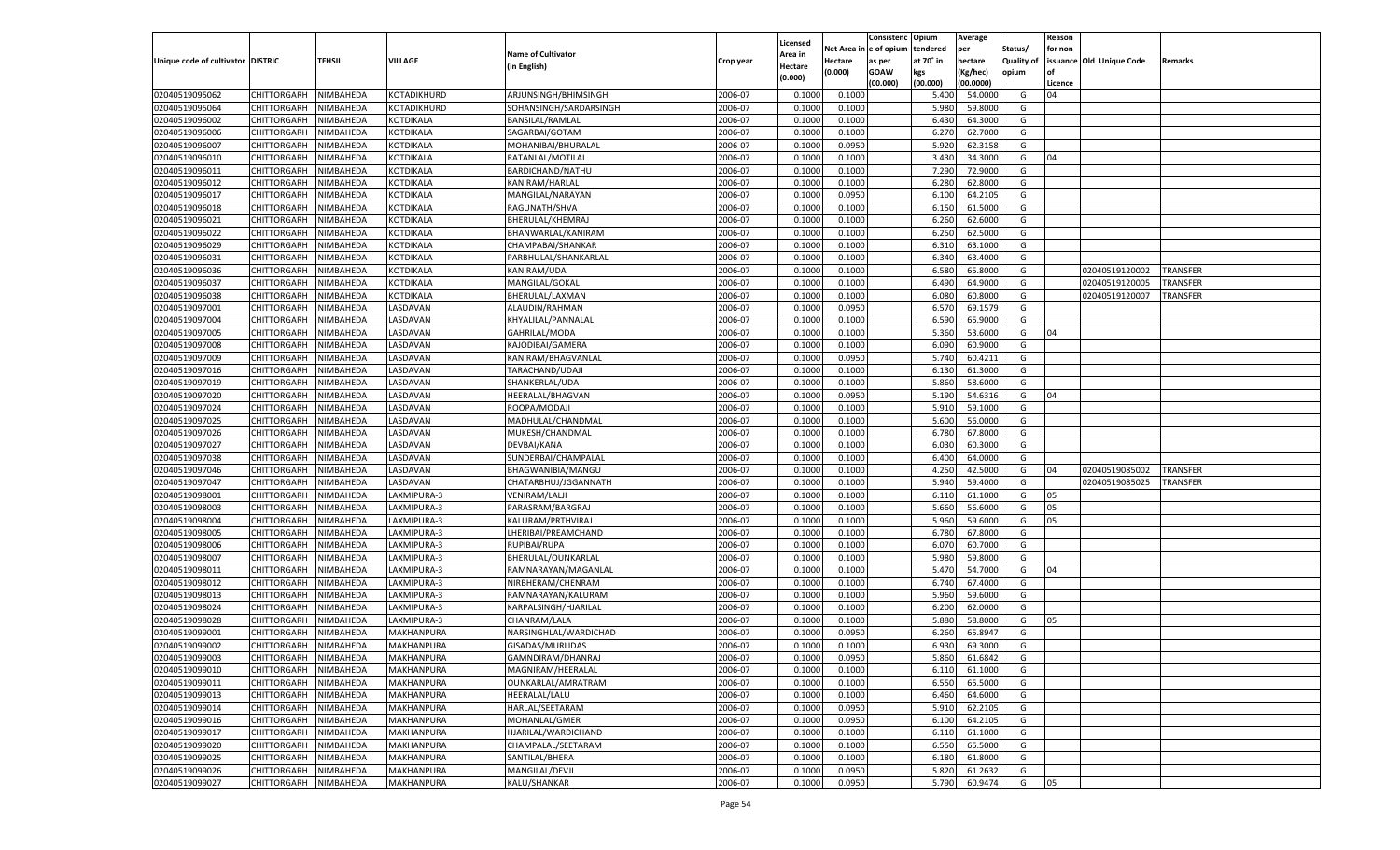|                                   |                       |               |                   |                           |           |                    |            | Consistenc Opium |           | Average   |                   | Reason  |                          |                |
|-----------------------------------|-----------------------|---------------|-------------------|---------------------------|-----------|--------------------|------------|------------------|-----------|-----------|-------------------|---------|--------------------------|----------------|
|                                   |                       |               |                   | <b>Name of Cultivator</b> |           | Licensed           | Net Area i | n  e of opium    | tendered  | per       | Status/           | for non |                          |                |
| Unique code of cultivator DISTRIC |                       | <b>TEHSIL</b> | VILLAGE           |                           | Crop year | \rea in            | Hectare    | as per           | at 70° in | hectare   | <b>Quality of</b> |         | issuance Old Unique Code | <b>Remarks</b> |
|                                   |                       |               |                   | (in English)              |           | Hectare<br>(0.000) | (0.000)    | <b>GOAW</b>      | kgs       | (Kg/hec)  | opium             |         |                          |                |
|                                   |                       |               |                   |                           |           |                    |            | (00.000)         | (00.000)  | (00.0000) |                   | Licence |                          |                |
| 02040519099029                    | CHITTORGARH           | NIMBAHEDA     | MAKHANPURA        | AMARCHAND/HARLAL          | 2006-07   | 0.1000             | 0.0950     |                  | 6.640     | 69.8947   | G                 |         |                          |                |
| 02040519099032                    | CHITTORGARH           | NIMBAHEDA     | MAKHANPURA        | OUNKARDAS/SHIVDAS         | 2006-07   | 0.1000             | 0.0950     |                  | 6.25      | 65.7895   | G                 |         |                          |                |
| 02040519099034                    | CHITTORGARH           | NIMBAHEDA     | MAKHANPURA        | MANGILAL/TARACHAND        | 2006-07   | 0.1000             | 0.0950     |                  | 5.930     | 62.4211   | G                 |         |                          |                |
| 02040519099038                    | CHITTORGARH           | NIMBAHEDA     | <b>MAKHANPURA</b> | LHERULAL/WARDICHAND       | 2006-07   | 0.1000             | 0.1000     |                  | 6.100     | 61.0000   | G                 | 05      |                          |                |
| 02040519099040                    | CHITTORGARH           | NIMBAHEDA     | MAKHANPURA        | BHURALAL/RAMA             | 2006-07   | 0.1000             | 0.0950     |                  | 5.850     | 61.5789   | G                 |         |                          |                |
| 02040519099044                    | CHITTORGARH           | NIMBAHEDA     | MAKHANPURA        | WARDICHAND/LALU           | 2006-07   | 0.1000             | 0.0950     |                  | 5.850     | 61.5789   | G                 |         |                          |                |
| 02040519099052                    | CHITTORGARH           | NIMBAHEDA     | MAKHANPURA        | POKER/MAGNIRAM            | 2006-07   | 0.1000             | 0.0950     |                  | 5.950     | 62.6316   | G                 |         |                          |                |
| 02040519099053                    | CHITTORGARH           | NIMBAHEDA     | MAKHANPURA        | JAMNALAL/BHERULAL         | 2006-07   | 0.1000             | 0.1000     |                  | 6.490     | 64.9000   | G                 |         |                          |                |
| 02040519100001                    | CHITTORGARH           | NIMBAHEDA     | MANGROL-A         | ROOPCHAND/VENDIRAM        | 2006-07   | 0.1000             | 0.1000     |                  | 6.430     | 64.3000   | G                 |         |                          |                |
| 02040519100002                    | CHITTORGARH           | NIMBAHEDA     | MANGROL-A         | DEVILAL/CHAGANLAL         | 2006-07   | 0.1000             | 0.1050     |                  | 6.430     | 61.2381   | G                 |         |                          |                |
| 02040519100003                    | CHITTORGARH           | NIMBAHEDA     | MANGROL-A         | NAGJIRAM/DHULA            | 2006-07   | 0.1000             | 0.0950     |                  | 6.450     | 67.8947   | G                 |         |                          |                |
| 02040519100005                    | CHITTORGARH           | NIMBAHEDA     | MANGROL-A         | KELASHIBAI/RAMNARAYAN     | 2006-07   | 0.1000             | 0.0950     |                  | 6.030     | 63.4737   | G                 |         |                          |                |
|                                   |                       |               |                   |                           | 2006-07   |                    | 0.0950     |                  |           | 67.6842   | G                 |         |                          |                |
| 02040519100007                    | CHITTORGARH           | NIMBAHEDA     | MANGROL-A         | OUNKARLAL/BHANWARLAL      |           | 0.1000             |            |                  | 6.430     |           |                   |         |                          |                |
| 02040519100008                    | CHITTORGARH           | NIMBAHEDA     | MANGROL-A         | DALCHAND/MOTILAL          | 2006-07   | 0.1000             | 0.0950     |                  | 5.77      | 60.7368   | G                 |         |                          |                |
| 02040519100010                    | CHITTORGARH           | NIMBAHEDA     | MANGROL-A         | CHANDIBAI/CHAGANLAL       | 2006-07   | 0.1000             | 0.1000     |                  | 5.350     | 53.5000   | G                 | 04      |                          |                |
| 02040519100011                    | CHITTORGARH           | NIMBAHEDA     | MANGROL-A         | NARAYANIBAI/AMRATRAM      | 2006-07   | 0.1000             | 0.1000     |                  | 6.790     | 67.9000   | G                 |         |                          |                |
| 02040519100012                    | CHITTORGARH           | NIMBAHEDA     | MANGROL-A         | HAJARI/BHOLIRAM           | 2006-07   | 0.1000             | 0.1000     |                  | 6.250     | 62.5000   | G                 |         |                          |                |
| 02040519100014                    | CHITTORGARH           | NIMBAHEDA     | MANGROL-A         | GAMNDIRAM/BHOTHLAL        | 2006-07   | 0.1000             | 0.1000     |                  | 5.940     | 59.4000   | G                 |         |                          |                |
| 02040519100015                    | CHITTORGARH           | NIMBAHEDA     | MANGROL-A         | GISU/DOLA                 | 2006-07   | 0.1000             | 0.0950     |                  | 5.710     | 60.1053   | G                 |         |                          |                |
| 02040519100017                    | CHITTORGARH           | NIMBAHEDA     | MANGROL-A         | KISHANRAM/RAMBAKH         | 2006-07   | 0.1000             | 0.1000     |                  | 5.900     | 59.0000   | G                 |         |                          |                |
| 02040519100018                    | CHITTORGARH           | NIMBAHEDA     | MANGROL-A         | RAMNIVAS/MODIBAI          | 2006-07   | 0.1000             | 0.0950     |                  | 5.960     | 62.7368   | G                 |         |                          |                |
| 02040519100019                    | CHITTORGARH           | NIMBAHEDA     | MANGROL-A         | BHERULAL/OUNKARLAL        | 2006-07   | 0.1000             | 0.0950     |                  | 5.780     | 60.8421   | G                 |         |                          |                |
| 02040519100020                    | CHITTORGARH           | NIMBAHEDA     | MANGROL-A         | CHATARBHUJ/HUMICHAND      | 2006-07   | 0.1000             | 0.1000     |                  | 6.030     | 60.3000   | G                 |         |                          |                |
| 02040519100021                    | CHITTORGARH           | NIMBAHEDA     | MANGROL-A         | BAGDIRAM/OUNKARLAL        | 2006-07   | 0.1000             | 0.0950     |                  | 5.630     | 59.2632   | G                 |         |                          |                |
| 02040519100022                    | CHITTORGARH           | NIMBAHEDA     | MANGROL-A         | SAMPATBAI/GOVINDRAM       | 2006-07   | 0.1000             | 0.0950     |                  | 6.060     | 63.7895   | G                 |         |                          |                |
| 02040519100023                    | CHITTORGARH           | NIMBAHEDA     | MANGROL-A         | GISIBAI/KARANDEV          | 2006-07   | 0.1000             | 0.1000     |                  | 3.630     | 36.3000   | - 1               | 02      |                          |                |
| 02040519100025                    | CHITTORGARH           | NIMBAHEDA     | MANGROL-A         | RAMVILAS/NANALAI          | 2006-07   | 0.1000             | 0.1000     |                  | 5.860     | 58.6000   | G                 |         |                          |                |
| 02040519100028                    | CHITTORGARH           | NIMBAHEDA     | MANGROL-A         | SHIVLAL/HEERALAL          | 2006-07   | 0.1000             | 0.0950     |                  | 5.970     | 62.8421   | G                 |         |                          |                |
| 02040519100029                    | CHITTORGARH           | NIMBAHEDA     | MANGROL-A         | AMRATRAM/HAJARILAL        | 2006-07   | 0.1000             | 0.0950     |                  | 5.960     | 62.7368   | G                 |         |                          |                |
| 02040519100030                    | CHITTORGARH           | NIMBAHEDA     | MANGROL-C         | KANHEYALAL/RATANLAL       | 2006-07   | 0.1000             | 0.1000     |                  | 6.730     | 67.3000   | G                 |         |                          |                |
| 02040519100032                    | CHITTORGARH           | NIMBAHEDA     | MANGROL-A         | HAJARI/KISHANLAL GANDARU  | 2006-07   | 0.1000             | 0.1000     |                  | 6.23      | 62.3000   | G                 |         |                          |                |
|                                   |                       |               |                   |                           |           |                    |            |                  |           |           |                   |         |                          |                |
| 02040519100033                    | CHITTORGARH           | NIMBAHEDA     | MANGROL-A         | BHAGIRATH/HAJARI          | 2006-07   | 0.1000             | 0.1000     |                  | 6.150     | 61.5000   | G                 |         |                          |                |
| 02040519100035                    | CHITTORGARH           | NIMBAHEDA     | MANGROL-A         | KANIRAM/OUNKAR            | 2006-07   | 0.1000             | 0.1000     |                  | 2.550     | 25.5000   | G                 | 04      |                          |                |
| 02040519100037                    | CHITTORGARH           | NIMBAHEDA     | MANGROL-A         | DHANRAJ/DEVA              | 2006-07   | 0.1000             | 0.1000     |                  | 6.070     | 60.7000   | G                 |         |                          |                |
| 02040519100040                    | CHITTORGARH           | NIMBAHEDA     | MANGROL-A         | BHAGVATSINGH/OUNKARSINGH  | 2006-07   | 0.1000             | 0.1000     |                  | 6.330     | 63.3000   | G                 |         |                          |                |
| 02040519100043                    | CHITTORGARH           | NIMBAHEDA     | MANGROL-A         | DOULATRAM/CHAGANLAL       | 2006-07   | 0.1000             | 0.1000     |                  | 6.500     | 65.0000   | G                 |         |                          |                |
| 02040519100046                    | CHITTORGARH           | NIMBAHEDA     | MANGROL-A         | SULTANMOHMAD/RASUL        | 2006-07   | 0.1000             | 0.1000     |                  | 6.040     | 60.4000   | G                 |         |                          |                |
| 02040519100047                    | CHITTORGARH           | NIMBAHEDA     | MANGROL-A         | BHERULAL/PARTHVIRAJ       | 2006-07   | 0.1000             | 0.0950     |                  | 5.990     | 63.0526   | G                 |         |                          |                |
| 02040519100049                    | CHITTORGARH           | NIMBAHEDA     | MANGROL-A         | DALCHAND/AMRATRAM         | 2006-07   | 0.1000             | 0.0950     |                  | 6.150     | 64.7368   | G                 |         |                          |                |
| 02040519100050                    | CHITTORGARH           | NIMBAHEDA     | MANGROL-A         | MOJUDDIN/FAKIRMOHMAD      | 2006-07   | 0.1000             | 0.0950     |                  | 6.700     | 70.5263   | G                 |         |                          |                |
| 02040519100052                    | CHITTORGARH           | NIMBAHEDA     | MANGROL-A         | DOULATRAM/DHULAIRAM       | 2006-07   | 0.1000             | 0.0950     |                  | 6.470     | 68.1053   | G                 |         |                          |                |
| 02040519100053                    | CHITTORGARH           | NIMBAHEDA     | MANGROL-A         | LABHCHAND/ROOPCHAND       | 2006-07   | 0.1000             | 0.1000     |                  | 4.610     | 46.1000   | - 1               | 02      |                          |                |
| 02040519100054                    | CHITTORGARH           | NIMBAHEDA     | MANGROL-A         | JAMNALAL/HEERAJI          | 2006-07   | 0.1000             | 0.1050     |                  | 6.590     | 62.7619   | G                 |         |                          |                |
| 02040519100055                    | CHITTORGARH           | NIMBAHEDA     | MANGROL-A         | DHANRAJ/KALUTELI          | 2006-07   | 0.1000             | 0.1000     |                  | 6.540     | 65.4000   | G                 |         |                          |                |
| 02040519100056                    | CHITTORGARH           | NIMBAHEDA     | MANGROL-A         | RAJMAL/GAMNDIRAM          | 2006-07   | 0.1000             | 0.1000     |                  | 6.240     | 62.4000   | G                 |         |                          |                |
| 02040519100057                    | CHITTORGARH NIMBAHEDA |               | <b>MANGROL-B</b>  | MATHRALAL/NANDAJI         | 2006-07   | 0.1000             | 0.0950     |                  | 6.820     | 71.7895   | G                 |         |                          |                |
| 02040519100058                    | CHITTORGARH           | NIMBAHEDA     | MANGROL-B         | PRTHVIRAJ/CHTRBHUJ        | 2006-07   | 0.1000             |            |                  |           |           | F.                |         |                          |                |
| 02040519100059                    | CHITTORGARH           | NIMBAHEDA     | MANGROL-B         | <b>VENIRAM/CHTRBHUJ</b>   | 2006-07   | 0.1000             | 0.1000     |                  | 6.670     | 66.7000   | G                 |         |                          |                |
| 02040519100060                    | <b>CHITTORGARH</b>    | NIMBAHEDA     | MANGROL-B         | HANGAMIBAI/AMRATRAM       | 2006-07   | 0.1000             | 0.0950     |                  | 2.360     | 24.8421   | G                 | 04      |                          |                |
| 02040519100062                    |                       |               | MANGROL-B         |                           | 2006-07   |                    |            |                  | 5.970     | 59.7000   | G                 | 05      |                          |                |
|                                   | <b>CHITTORGARH</b>    | NIMBAHEDA     |                   | LHERIBAI/BHAGIRTH         |           | 0.1000             | 0.1000     |                  |           |           |                   |         |                          |                |
| 02040519100063                    | CHITTORGARH           | NIMBAHEDA     | MANGROL-B         | IBHRAHIM/FHKIRMOHMD       | 2006-07   | 0.1000             | 0.0950     |                  | 6.370     | 67.0526   | G                 |         |                          |                |
| 02040519100064                    | CHITTORGARH           | NIMBAHEDA     | MANGROL-B         | RADHABAI/OUNKAR           | 2006-07   | 0.1000             | 0.1000     |                  | 5.920     | 59.2000   | G                 |         |                          |                |
| 02040519100065                    | <b>CHITTORGARH</b>    | NIMBAHEDA     | MANGROL-B         | BADAMIBAI/PRTHVIRAJ       | 2006-07   | 0.1000             | 0.1000     |                  | 7.090     | 70.9000   | G                 |         |                          |                |
| 02040519100067                    | <b>CHITTORGARH</b>    | NIMBAHEDA     | MANGROL-B         | ALLAUDIN/KHUDABAX         | 2006-07   | 0.1000             | 0.1000     |                  | 5.870     | 58.7000   | G                 |         |                          |                |
| 02040519100069                    | CHITTORGARH           | NIMBAHEDA     | MANGROL-B         | SULTAN/KHAJU              | 2006-07   | 0.1000             | 0.1000     |                  | 6.260     | 62.6000   | G                 |         |                          |                |
| 02040519100071                    | CHITTORGARH           | NIMBAHEDA     | MANGROL-B         | MITTU/KUKA                | 2006-07   | 0.1000             | 0.1000     |                  | 6.850     | 68.5000   | G                 |         |                          |                |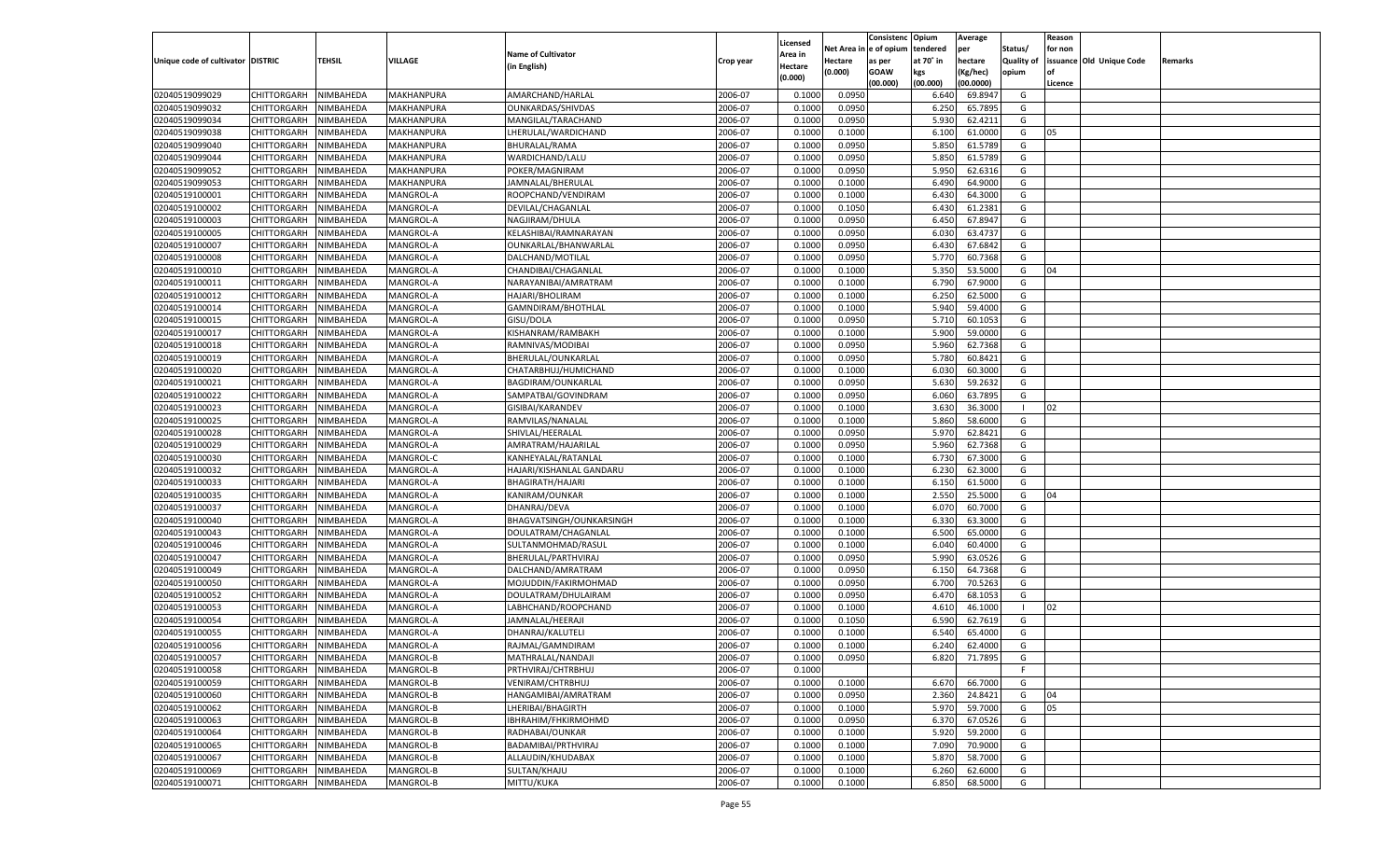|                                   |                       |               |           |                           |           |                    |            | Consistenc Opium |           | Average   |                   | Reason  |                          |                |
|-----------------------------------|-----------------------|---------------|-----------|---------------------------|-----------|--------------------|------------|------------------|-----------|-----------|-------------------|---------|--------------------------|----------------|
|                                   |                       |               |           | <b>Name of Cultivator</b> |           | Licensed           | Net Area i | n e of opium     | tendered  | per       | Status/           | for non |                          |                |
| Unique code of cultivator DISTRIC |                       | <b>TEHSIL</b> | VILLAGE   |                           | Crop year | \rea in            | Hectare    | as per           | at 70° in | hectare   | <b>Quality of</b> |         | issuance Old Unique Code | <b>Remarks</b> |
|                                   |                       |               |           | (in English)              |           | Hectare<br>(0.000) | (0.000)    | <b>GOAW</b>      | kgs       | (Kg/hec)  | opium             |         |                          |                |
|                                   |                       |               |           |                           |           |                    |            | (00.000)         | (00.000)  | (00.0000) |                   | Licence |                          |                |
| 02040519100072                    | CHITTORGARH           | NIMBAHEDA     | MANGROL-B | JANIBAI/KALURAM           | 2006-07   | 0.1000             | 0.1000     |                  | 6.000     | 60.0000   | G                 |         |                          |                |
| 02040519100073                    | CHITTORGARH           | NIMBAHEDA     | MANGROL-B | SHAMBHUDIN/BHUREKHAN      | 2006-07   | 0.1000             | 0.0950     |                  | 6.23      | 65.5789   | G                 |         |                          |                |
| 02040519100074                    | CHITTORGARH           | NIMBAHEDA     | MANGROL-B | MADHU/POKHER              | 2006-07   | 0.1000             | 0.1050     |                  | 6.050     | 57.6190   | G                 |         |                          |                |
| 02040519100075                    | CHITTORGARH           | NIMBAHEDA     | MANGROL-B | ABDUL/FHKIRMOHMAD         | 2006-07   | 0.1000             | 0.0950     |                  | 6.010     | 63.2632   | G                 |         |                          |                |
| 02040519100077                    | CHITTORGARH           | NIMBAHEDA     | MANGROL-B | BANSILAL/KALURAM          | 2006-07   | 0.1000             | 0.1000     |                  | 7.140     | 71.4000   | G                 |         |                          |                |
| 02040519100078                    | CHITTORGARH           | NIMBAHEDA     | MANGROL-B | MANGIBAI/RATANLAL         | 2006-07   | 0.1000             | 0.1000     |                  | 6.880     | 68.8000   | G                 |         |                          |                |
| 02040519100079                    | CHITTORGARH           | NIMBAHEDA     | MANGROL-B | LALU/BHERA                | 2006-07   | 0.1000             | 0.1000     |                  | 6.880     | 68.8000   | G                 |         |                          |                |
| 02040519100080                    | CHITTORGARH           | NIMBAHEDA     | MANGROL-B | KALURAM/RAMLAL            | 2006-07   | 0.1000             | 0.1000     |                  | 6.490     | 64.9000   | G                 |         |                          |                |
| 02040519100083                    | CHITTORGARH           | NIMBAHEDA     | MANGROL-B | HJARI/CHTRBHUJ            | 2006-07   | 0.1000             | 0.1000     |                  | 5.930     | 59.3000   | G                 | 05      |                          |                |
| 02040519100084                    | CHITTORGARH           | NIMBAHEDA     | MANGROL-B | CHAMPA/RODA               | 2006-07   | 0.1000             | 0.1000     |                  | 6.82      | 68.2000   | G                 |         |                          |                |
| 02040519100086                    | CHITTORGARH           | NIMBAHEDA     | MANGROL-B | NARAYANIBAI/BHERULAL      | 2006-07   | 0.1000             | 0.1000     |                  | 5.930     | 59.3000   | G                 | 05      |                          |                |
| 02040519100087                    | CHITTORGARH           | NIMBAHEDA     | MANGROL-B | KISHANLAL/SEETARAM        | 2006-07   | 0.1000             | 0.1000     |                  | 5.480     | 54.8000   | G                 | 04      |                          |                |
| 02040519100089                    | CHITTORGARH           | NIMBAHEDA     | MANGROL-B | RUPCHAND/DEVJI            | 2006-07   | 0.1000             | 0.0950     |                  | 6.360     | 66.9474   | G                 |         |                          |                |
| 02040519100091                    | CHITTORGARH           | NIMBAHEDA     | MANGROL-B | MODIRAM/MANGILAL          | 2006-07   | 0.1000             | 0.1000     |                  | 6.060     | 60.6000   | G                 |         |                          |                |
| 02040519100092                    | CHITTORGARH           | NIMBAHEDA     | MANGROL-B | SHRILAL/SHIVLAL(JAT)      | 2006-07   | 0.1000             | 0.1000     |                  | 5.870     | 58.7000   | G                 |         |                          |                |
| 02040519100093                    | CHITTORGARH           | NIMBAHEDA     | MANGROL-B | GAMNDIRAM/DHANRAJ         | 2006-07   | 0.1000             | 0.1000     |                  | 6.040     | 60.4000   | G                 |         |                          |                |
| 02040519100095                    | CHITTORGARH           | NIMBAHEDA     | MANGROL-B | TAMUBAI/PRTHVIRAJ         | 2006-07   | 0.1000             | 0.1000     |                  | 5.910     | 59.1000   | G                 | 05      |                          |                |
| 02040519100096                    | CHITTORGARH           | NIMBAHEDA     | MANGROL-B | <b>OUNKAR/BHERULAL</b>    | 2006-07   | 0.1000             |            |                  |           |           | F.                |         |                          |                |
| 02040519100097                    | CHITTORGARH           | NIMBAHEDA     | MANGROL-B | SHANKAR/PRTHA             | 2006-07   | 0.1000             | 0.1000     |                  | 6.180     | 61.8000   | G                 |         |                          |                |
| 02040519100099                    | CHITTORGARH           | NIMBAHEDA     | MANGROL-B | BABU MO./IMAMUDIN         | 2006-07   | 0.1000             | 0.1000     |                  | 6.17      | 61.7000   | G                 |         |                          |                |
| 02040519100100                    | CHITTORGARH           | NIMBAHEDA     | MANGROL-B | PARSHRAM/BHERULAL         | 2006-07   | 0.1000             | 0.1000     |                  | 6.600     | 66.0000   | G                 |         |                          |                |
|                                   |                       |               |           |                           | 2006-07   |                    |            |                  |           |           | G                 |         |                          |                |
| 02040519100104                    | CHITTORGARH           | NIMBAHEDA     | MANGROL-B | CUNA/OUNKAR               | 2006-07   | 0.1000             | 0.1000     |                  | 6.060     | 60.6000   |                   |         |                          |                |
| 02040519100106                    | CHITTORGARH           | NIMBAHEDA     | MANGROL-B | GOPILAL/NARYANGUJAR       |           | 0.1000             | 0.1000     |                  | 6.500     | 65.0000   | G                 |         |                          |                |
| 02040519100107                    | CHITTORGARH           | NIMBAHEDA     | MANGROL-B | LABHCHAND/GAMNDIRAM       | 2006-07   | 0.1000             | 0.1000     |                  | 6.100     | 61.0000   | G                 |         |                          |                |
| 02040519100108                    | CHITTORGARH           | NIMBAHEDA     | MANGROL-B | MOTILAL/RAMRATAN          | 2006-07   | 0.1000             | 0.1000     |                  | 6.020     | 60.2000   | G                 |         |                          |                |
| 02040519100113                    | CHITTORGARH           | NIMBAHEDA     | MANGROL-B | SAFHIMOHMAD/MITTUSHA      | 2006-07   | 0.1000             | 0.1000     |                  | 6.090     | 60.9000   | G                 |         |                          |                |
| 02040519100114                    | CHITTORGARH           | NIMBAHEDA     | MANGROL-B | NATHU/GISALALKUMAWAT      | 2006-07   | 0.1000             | 0.1000     |                  | 5.900     | 59.0000   | G                 |         |                          |                |
| 02040519100116                    | CHITTORGARH           | NIMBAHEDA     | MANGROL-B | RAMNARAYAN/VENIRAM        | 2006-07   | 0.1000             | 0.1000     |                  | 6.180     | 61.8000   | G                 |         |                          |                |
| 02040519100118                    | CHITTORGARH           | NIMBAHEDA     | MANGROL-B | RAMNARAYAN/KALURAM        | 2006-07   | 0.1000             | 0.1000     |                  | 5.990     | 59.9000   | G                 |         |                          |                |
| 02040519100120                    | CHITTORGARH           | NIMBAHEDA     | MANGROL-B | PARSHRAM/HJARILAL         | 2006-07   | 0.1000             | 0.1000     |                  | 6.150     | 61.5000   | G                 |         |                          |                |
| 02040519100124                    | CHITTORGARH           | NIMBAHEDA     | MANGROL-B | BHERULAL/BHAGIRTH         | 2006-07   | 0.1000             | 0.1000     |                  | 6.050     | 60.5000   | G                 |         |                          |                |
| 02040519100126                    | CHITTORGARH           | NIMBAHEDA     | MANGROL-B | AMARCHAND/GISABHIL        | 2006-07   | 0.1000             |            |                  |           |           | F.                |         |                          |                |
| 02040519100131                    | CHITTORGARH           | NIMBAHEDA     | MANGROL-B | KAMLESH/CHAGANLAL         | 2006-07   | 0.1000             | 0.0950     |                  | 5.700     | 60.0000   | G                 |         |                          |                |
| 02040519100133                    | CHITTORGARH           | NIMBAHEDA     | MANGROL-B | RATANLAL/GISALAL          | 2006-07   | 0.1000             | 0.1000     |                  | 6.180     | 61.8000   | G                 |         |                          |                |
| 02040519100134                    | CHITTORGARH           | NIMBAHEDA     | MANGROL-B | MAGNIRAM/GULABHJI         | 2006-07   | 0.1000             | 0.1000     |                  | 6.090     | 60.9000   | G                 |         |                          |                |
| 02040519100136                    | CHITTORGARH           | NIMBAHEDA     | MANGROL-B | RAMNARAYAN/GISULAL        | 2006-07   | 0.1000             | 0.1000     |                  | 6.540     | 65.4000   | G                 |         |                          |                |
| 02040519100141                    | CHITTORGARH           | NIMBAHEDA     | MANGROL-B | RAJJAKMOHMAD/MITTUSHA     | 2006-07   | 0.1000             | 0.1000     |                  | 6.400     | 64.0000   | G                 |         |                          |                |
| 02040519100142                    | CHITTORGARH           | NIMBAHEDA     | MANGROL-B | KAMRUHIN/MITTUKHAN        | 2006-07   | 0.1000             | 0.1000     |                  | 6.210     | 62.1000   | G                 |         |                          |                |
| 02040519100144                    | CHITTORGARH           | NIMBAHEDA     | MANGROL-B | LOBCHAND/HAZARILAL        | 2006-07   | 0.1000             | 0.1000     |                  | 6.150     | 61.5000   | G                 |         |                          |                |
| 02040519100147                    | CHITTORGARH           | NIMBAHEDA     | MANGROL-B | SAKIMOHMAD/ABDULPIJARA    | 2006-07   | 0.1000             | 0.0950     |                  | 5.880     | 61.8947   | G                 |         |                          |                |
| 02040519100149                    | CHITTORGARH           | NIMBAHEDA     | MANGROL-B | NARVARSINGH/CHTRBHUJ      | 2006-07   | 0.1000             | 0.0950     |                  | 6.070     | 63.8947   | G                 |         |                          |                |
| 02040519100150                    | CHITTORGARH           | NIMBAHEDA     | MANGROL-B | BAPULAL/HJARILAL          | 2006-07   | 0.1000             | 0.1000     |                  | 6.050     | 60.5000   | G                 |         |                          |                |
| 02040519100151                    | CHITTORGARH           | NIMBAHEDA     | MANGROL-B | JEETMAL/CUNNILAL          | 2006-07   | 0.1000             | 0.1000     |                  | 6.610     | 66.1000   | G                 |         |                          |                |
| 02040519100153                    | CHITTORGARH           | NIMBAHEDA     | MANGROL-B | TODARMAL/HJARILAI         | 2006-07   | 0.1000             | 0.0950     |                  | 5.700     | 60.0000   | G                 |         |                          |                |
| 02040519100156                    | CHITTORGARH           | NIMBAHEDA     | MANGROL-B | KELASHCHAND/BHAGIRTH      | 2006-07   | 0.1000             | 0.1000     |                  | 6.770     | 67.7000   | G                 |         |                          |                |
| 02040519100157                    | CHITTORGARH NIMBAHEDA |               | MANGROL-B | MOHANLAL/DHULIRAM         | 2006-07   | 0.1000             | 0.0950     |                  | 5.790     | 60.9474   | G                 |         |                          |                |
| 02040519100158                    | CHITTORGARH           | NIMBAHEDA     | MANGROL-B | RAJJAKMOHMAD/IBRAHIM      | 2006-07   | 0.1000             | 0.0950     |                  | 6.370     | 67.0526   | G                 |         |                          |                |
| 02040519100159                    | CHITTORGARH           | NIMBAHEDA     | MANGROL-B | KELASH/NANALAL            | 2006-07   | 0.1000             | 0.1000     |                  | 6.000     | 60.0000   | G                 |         |                          |                |
| 02040519100160                    | <b>CHITTORGARH</b>    | NIMBAHEDA     | MANGROL-B | TAKHATSINGH/OUNKARLAL     | 2006-07   | 0.1000             | 0.0950     |                  | 6.340     | 66.7368   | G                 |         |                          |                |
| 02040519100162                    | CHITTORGARH           | NIMBAHEDA     | MANGROL-C | MANGIBAI/SHANKARLAL       | 2006-07   | 0.1000             | 0.1000     |                  | 5.880     | 58.8000   | G                 |         |                          |                |
| 02040519100163                    | CHITTORGARH           | NIMBAHEDA     | MANGROL-C | LALURAM/CHAGANLAL         | 2006-07   | 0.1000             | 0.1000     |                  | 6.490     | 64.9000   | G                 |         |                          |                |
| 02040519100166                    | CHITTORGARH           | NIMBAHEDA     | MANGROL-C | MOHANLAL/KALU             | 2006-07   | 0.1000             | 0.1000     |                  | 6.010     | 60.1000   | G                 |         |                          |                |
| 02040519100168                    | CHITTORGARH           | NIMBAHEDA     | MANGROL-C | VENIRAM/BHERULAL          | 2006-07   | 0.1000             | 0.0950     |                  | 5.790     | 60.9474   | G                 |         |                          |                |
| 02040519100169                    | CHITTORGARH           | NIMBAHEDA     | MANGROL-C | RAJMAL/RAMRATAN           | 2006-07   | 0.1000             | 0.1000     |                  | 6.390     | 63.9000   | G                 |         |                          |                |
| 02040519100171                    | CHITTORGARH           | NIMBAHEDA     | MANGROL-C | KALURAMA/BABRU            | 2006-07   | 0.1000             | 0.0950     |                  | 6.730     | 70.8421   | G                 |         |                          |                |
| 02040519100172                    | CHITTORGARH           | NIMBAHEDA     | MANGROL-C | MANGILAL/SOLAL            | 2006-07   | 0.1000             | 0.0950     |                  | 5.170     | 54.4211   | G                 | 04      |                          |                |
|                                   |                       |               |           |                           |           |                    |            |                  |           |           |                   |         |                          |                |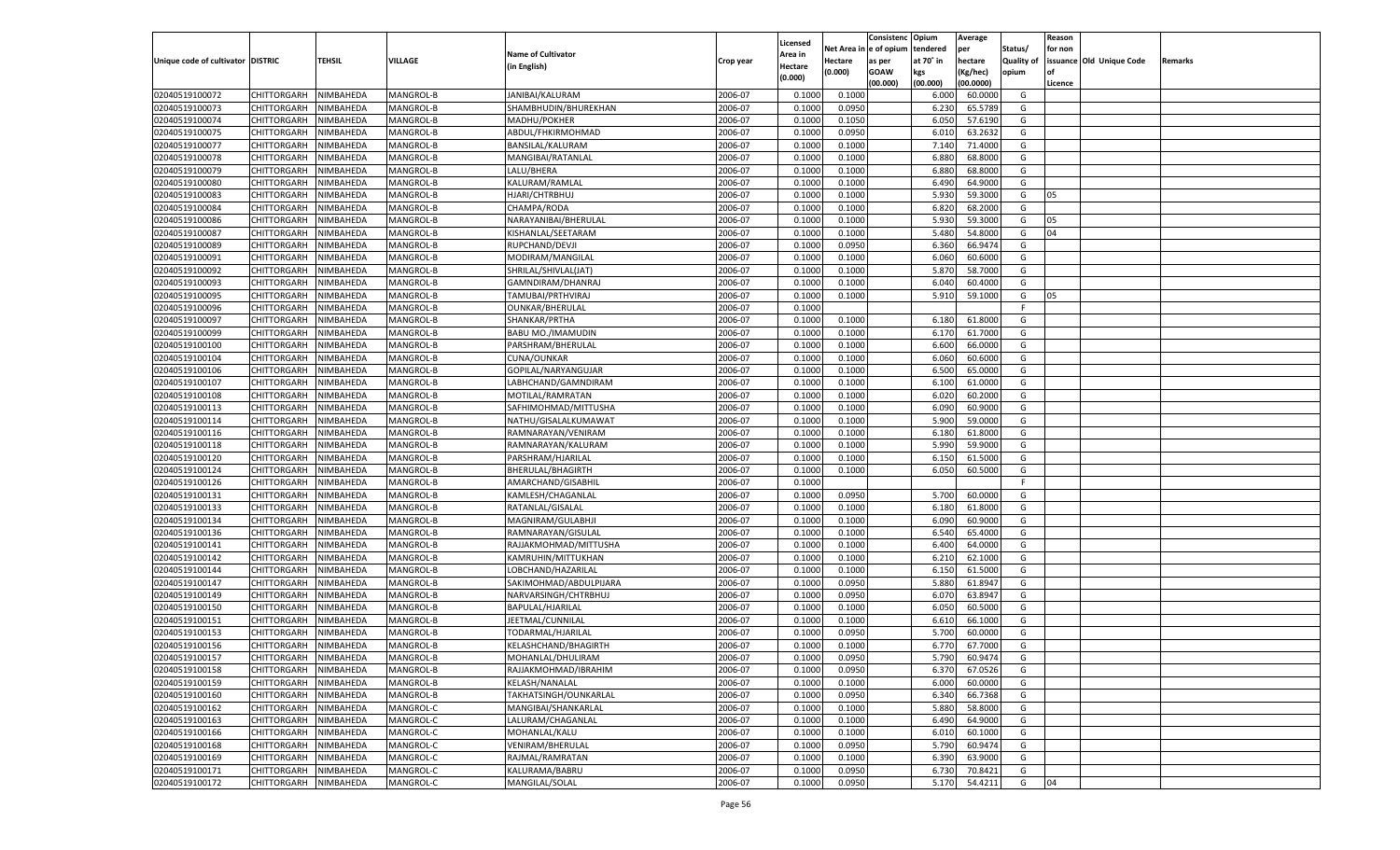|                                   |                       |               |           |                              |           |                    |          | Consistenc  | Opium     | Average   |                   | Reason  |                          |         |
|-----------------------------------|-----------------------|---------------|-----------|------------------------------|-----------|--------------------|----------|-------------|-----------|-----------|-------------------|---------|--------------------------|---------|
|                                   |                       |               |           |                              |           | Licensed           | Net Area | e of opium  | tendered  | per       | Status/           | for non |                          |         |
| Unique code of cultivator DISTRIC |                       | <b>TEHSIL</b> | VILLAGE   | <b>Name of Cultivator</b>    | Crop year | <b>Area in</b>     | Hectare  | as per      | at 70° in | hectare   | <b>Quality of</b> |         | issuance Old Unique Code | Remarks |
|                                   |                       |               |           | (in English)                 |           | Hectare<br>(0.000) | (0.000)  | <b>GOAW</b> | kgs       | (Kg/hec)  | opium             |         |                          |         |
|                                   |                       |               |           |                              |           |                    |          | (00.000)    | (00.000)  | (00.0000) |                   | Licence |                          |         |
| 02040519100173                    | CHITTORGARH           | NIMBAHEDA     | MANGROL-C | MOTILAL/POKHER               | 2006-07   | 0.1000             | 0.1000   |             | 2.430     | 24.3000   | G                 | 04      |                          |         |
| 02040519100174                    | CHITTORGARH           | NIMBAHEDA     | MANGROL-C | BHERUGIR/GULABGIR            | 2006-07   | 0.1000             | 0.1000   |             | 6.740     | 67.4000   | G                 |         |                          |         |
| 02040519100175                    | CHITTORGARH           | NIMBAHEDA     | MANGROL-C | BHURALAL/RAMA                | 2006-07   | 0.1000             | 0.0950   |             | 6.280     | 66.105    | - 1               | 02      |                          |         |
| 02040519100177                    | CHITTORGARH           | NIMBAHEDA     | MANGROL-C | GANGABAI/MOHANLAL            | 2006-07   | 0.1000             | 0.1000   |             | 6.340     | 63.4000   | G                 |         |                          |         |
| 02040519100178                    | CHITTORGARH           | NIMBAHEDA     | MANGROL-C | GANGABAI/GISULAL             | 2006-07   | 0.1000             | 0.1000   |             | 6.210     | 62.1000   | G                 |         |                          |         |
| 02040519100179                    | CHITTORGARH           | NIMBAHEDA     | MANGROL-C | SHONIBAI/RAGU                | 2006-07   | 0.1000             | 0.0950   |             | 6.340     | 66.7368   | G                 |         |                          |         |
| 02040519100182                    | CHITTORGARH           | NIMBAHEDA     | MANGROL-C | PARBHULAL/HARIRAM            | 2006-07   | 0.1000             | 0.1000   |             | 6.570     | 65.7000   | G                 |         |                          |         |
| 02040519100183                    | CHITTORGARH           | NIMBAHEDA     | MANGROL-C | RAMI/MOTI                    | 2006-07   | 0.1000             | 0.1000   |             | 5.000     | 50.0000   | G                 | 04      |                          |         |
| 02040519100187                    | CHITTORGARH           | NIMBAHEDA     | MANGROL-C | RADHABAI/BHAGVANLAL          | 2006-07   | 0.1000             | 0.1000   |             | 5.680     | 56.8000   | G                 |         |                          |         |
| 02040519100189                    | CHITTORGARH           | NIMBAHEDA     | MANGROL-C | RAJMAL/PYARCHAND             | 2006-07   | 0.1000             | 0.1000   |             | 6.590     | 65.9000   | G                 |         |                          |         |
| 02040519100191                    | CHITTORGARH           | NIMBAHEDA     | MANGROL-C | OUNKARLAL/BHAGVAN            | 2006-07   | 0.1000             | 0.1000   |             | 6.530     | 65.3000   | G                 |         |                          |         |
| 02040519100192                    | CHITTORGARH           | NIMBAHEDA     | MANGROL-C | GISULAL/AMRA                 | 2006-07   | 0.1000             | 0.1000   |             | 6.320     | 63.2000   | G                 |         |                          |         |
| 02040519100193                    | CHITTORGARH           | NIMBAHEDA     | MANGROL-C | PARVATIBAI/DALCHAND          | 2006-07   | 0.1000             | 0.1000   |             | 5.320     | 53.2000   | G                 | 04      |                          |         |
| 02040519100197                    | CHITTORGARH           | NIMBAHEDA     | MANGROL-C | SHANKARLAL/HARLAL            | 2006-07   | 0.1000             | 0.1000   |             | 6.040     | 60.4000   | G                 |         |                          |         |
| 02040519100200                    | CHITTORGARH           | NIMBAHEDA     | MANGROL-C | CHAGANLAL/GANGARAM           | 2006-07   | 0.1000             | 0.1000   |             | 6.670     | 66.7000   | G                 |         |                          |         |
| 02040519100203                    | CHITTORGARH           | NIMBAHEDA     | MANGROL-C | DHANNA/BHURA                 | 2006-07   | 0.1000             | 0.1000   |             | 6.500     | 65.0000   | G                 |         |                          |         |
| 02040519100208                    | CHITTORGARH           | NIMBAHEDA     | MANGROL-C | BAPULAL/RAMRATAN             | 2006-07   | 0.1000             | 0.1000   |             | 2.380     | 23.8000   | G                 | 04      |                          |         |
| 02040519100211                    | CHITTORGARH           | NIMBAHEDA     | MANGROL-C | NARULAL/POKHER               | 2006-07   | 0.1000             | 0.1050   |             | 5.920     | 56.3810   | G                 |         |                          |         |
| 02040519100213                    | CHITTORGARH           | NIMBAHEDA     | MANGROL-C | DHULA/KHEMAREGAR             | 2006-07   | 0.1000             | 0.1000   |             | 6.010     | 60.1000   | G                 |         |                          |         |
| 02040519100214                    | CHITTORGARH           | NIMBAHEDA     | MANGROL-C | HASTIMAL/BHERULAL            | 2006-07   | 0.1000             | 0.0950   |             | 6.460     | 68.0000   | G                 |         |                          |         |
| 02040519100216                    | CHITTORGARH           | NIMBAHEDA     | MANGROL-C | OMPARKASH/CUNNILAL           | 2006-07   | 0.1000             | 0.1000   |             | 6.860     | 68.6000   | G                 |         |                          |         |
| 02040519100217                    |                       |               |           |                              | 2006-07   | 0.1000             |          |             | 5.030     | 50.3000   | G                 | 04      |                          |         |
| 02040519100218                    | CHITTORGARH           | NIMBAHEDA     | MANGROL-C | BHANA/KHEMA                  |           |                    | 0.1000   |             |           |           |                   |         |                          |         |
|                                   | CHITTORGARH           | NIMBAHEDA     | MANGROL-C | DALU/KHEMAREGAR              | 2006-07   | 0.1000             | 0.1000   |             | 6.690     | 66.9000   | G                 |         |                          |         |
| 02040519100221                    | CHITTORGARH           | NIMBAHEDA     | MANGROL-C | RATANLAL/KALURAM             | 2006-07   | 0.1000             | 0.1000   |             | 6.210     | 62.1000   | G                 |         |                          |         |
| 02040519100222                    | CHITTORGARH           | NIMBAHEDA     | MANGROL-C | OMPARKASH/BANSILAL           | 2006-07   | 0.1000             | 0.1000   |             | 7.480     | 74.8000   | G                 |         |                          |         |
| 02040519100224                    | CHITTORGARH           | NIMBAHEDA     | MANGROL-C | <b>GOPALLAL/LALUJI GUJAR</b> | 2006-07   | 0.1000             | 0.1000   |             | 6.000     | 60.0000   | G                 |         |                          |         |
| 02040519100225                    | CHITTORGARH           | NIMBAHEDA     | MANGROL-C | PARBHULAL/GOKAL SUTHAR       | 2006-07   | 0.1000             | 0.1000   |             | 5.960     | 59.6000   | G                 |         |                          |         |
| 02040519100227                    | CHITTORGARH           | NIMBAHEDA     | MANGROL-C | NSHIRSHA/KHUNKA SHA          | 2006-07   | 0.1000             | 0.1000   |             | 5.960     | 59.6000   | G                 |         |                          |         |
| 02040519100230                    | CHITTORGARH           | NIMBAHEDA     | MANGROL-C | SADIK MO./KHAJU JI           | 2006-07   | 0.1000             | 0.1000   |             | 6.220     | 62.2000   | G                 |         |                          |         |
| 02040519100231                    | CHITTORGARH           | NIMBAHEDA     | MANGROL-C | PURANAML/SHANKARLAL          | 2006-07   | 0.1000             | 0.1000   |             | 5.990     | 59.9000   | G                 |         |                          |         |
| 02040519100234                    | CHITTORGARH           | NIMBAHEDA     | MANGROL-C | <b>HAKIMKAH/GASI KHA</b>     | 2006-07   | 0.1000             | 0.1000   |             | 2.386     | 23.8600   | - 1               | 02      |                          |         |
| 02040519100237                    | CHITTORGARH           | NIMBAHEDA     | MANGROL-C | RAMESWAR/MANGILAL            | 2006-07   | 0.1000             | 0.0950   |             | 5.790     | 60.9474   | G                 |         |                          |         |
| 02040519100238                    | CHITTORGARH           | NIMBAHEDA     | MANGROL-C | <b>BABRU/GISA GADRI</b>      | 2006-07   | 0.1000             | 0.1000   |             | 6.580     | 65.8000   | G                 |         |                          |         |
| 02040519100240                    | CHITTORGARH           | NIMBAHEDA     | MANGROL-A | VENIRAM/DOLATRAM JAT         | 2006-07   | 0.1000             | 0.0950   |             | 5.660     | 59.5789   | G                 |         |                          |         |
| 02040519100243                    | <b>CHITTORGARH</b>    | NIMBAHEDA     | MANGROL-C | RADESYAM/BHAGWANLAL          | 2006-07   | 0.1000             | 0.1000   |             | 6.630     | 66.3000   | G                 |         |                          |         |
| 02040519100246                    | CHITTORGARH           | NIMBAHEDA     | MANGROL-C | SYAMLAL/DALCHAND             | 2006-07   | 0.1000             | 0.1000   |             | 5.750     | 57.5000   | G                 | 05      |                          |         |
| 02040519100247                    | CHITTORGARH           | NIMBAHEDA     | MANGROL-A | KELASHPURI/ONKARPURI         | 2006-07   | 0.1000             | 0.1000   |             | 5.640     | 56.4000   | G                 | 05      |                          |         |
| 02040519100251                    | CHITTORGARH           | NIMBAHEDA     | MANGROL-A | RAMRATAN/KHEMRAJ             | 2006-07   | 0.1000             | 0.1000   |             | 6.300     | 63.0000   | G                 |         |                          |         |
| 02040519100252                    | <b>CHITTORGARH</b>    | NIMBAHEDA     | MANGROL-C | BANWARLAL/LALURAM SHARMA     | 2006-07   | 0.1000             | 0.1000   |             | 6.070     | 60.7000   | G                 |         |                          |         |
| 02040519100253                    | CHITTORGARH           | NIMBAHEDA     | MANGROL-C | MANGILAL/MOHANLAL SHARMA     | 2006-07   | 0.1000             | 0.1000   |             | 6.240     | 62.4000   | G                 |         |                          |         |
| 02040519100256                    | CHITTORGARH           | NIMBAHEDA     | MANGROL-C | PERMCHAND/GISU GADRI         | 2006-07   | 0.1000             | 0.0950   |             | 5.740     | 60.4211   | G                 | 05      |                          |         |
| 02040519100255                    | CHITTORGARH           | NIMBAHEDA     | MANGROL-A | RUPLAL/RAMLAL MEGWAL         | 2006-07   | 0.1000             | 0.1000   |             | 5.640     | 56.4000   | G                 |         |                          |         |
| 02040519100261                    | CHITTORGARH           | NIMBAHEDA     | MANGROL-A | LAXMAN/MULCHAND              | 2006-07   | 0.1000             | 0.1000   |             | 2.420     | 24.2000   | G                 | 04      |                          |         |
| 02040519100262                    | CHITTORGARH           | NIMBAHEDA     | MANGROL-A | SHKUR MO./RASHUL MO          | 2006-07   | 0.1000             | 0.1000   |             | 5.910     | 59.1000   | G                 |         |                          |         |
| 02040519100263                    | CHITTORGARH           | NIMBAHEDA     | MANGROL-A | GOPALLAL/GAMNDIRAM           | 2006-07   | 0.1000             | 0.1000   |             | 6.130     | 61.3000   | G                 |         |                          |         |
| 02040519100264                    | CHITTORGARH NIMBAHEDA |               | MANGROL-A | HIRALAL/DOLLA GADRI          | 2006-07   | 0.1000             | 0.0950   |             | 6.010     | 63.2632   | G                 |         |                          |         |
| 02040519100266                    | <b>CHITTORGARH</b>    | NIMBAHEDA     | MANGROL-C | TOLIRAM/CHAGANLAL GUJAR      | 2006-07   | 0.1000             | 0.1000   |             | 7.140     | 71.4000   | G                 |         |                          |         |
| 02040519100267                    | <b>CHITTORGARH</b>    | NIMBAHEDA     | MANGROL-A | SYAMPURI/ONKARPURI           | 2006-07   | 0.1000             | 0.0950   |             | 5.780     | 60.8421   | G                 |         |                          |         |
| 02040519100268                    | <b>CHITTORGARH</b>    | NIMBAHEDA     | MANGROL-A | <b>BARDICHAND/GISULAL</b>    | 2006-07   | 0.1000             | 0.1000   |             | 6.940     | 69.4000   | G                 |         |                          |         |
| 02040519100271                    | <b>CHITTORGARH</b>    | NIMBAHEDA     | MANGROL-A | RAMSINGH/KALURAM JAT         | 2006-07   | 0.1000             | 0.1000   |             | 5.640     | 56.4000   | G                 | 05      |                          |         |
| 02040519100272                    | <b>CHITTORGARH</b>    | NIMBAHEDA     | MANGROL-A | MOHANSINGH/KALURAM           | 2006-07   | 0.1000             | 0.1000   |             | 6.110     | 61.1000   | G                 |         |                          |         |
| 02040519100273                    | <b>CHITTORGARH</b>    | NIMBAHEDA     | MANGROL-A | BHERULAL/MODA JI             | 2006-07   | 0.1000             | 0.1000   |             | 6.020     | 60.2000   | G                 |         |                          |         |
| 02040519100275                    | <b>CHITTORGARH</b>    | NIMBAHEDA     | MANGROL-A | SIVEPARKASH/RAMNARAYAN       | 2006-07   | 0.1000             | 0.0950   |             | 6.250     | 65.7895   | G                 |         |                          |         |
| 02040519100276                    | <b>CHITTORGARH</b>    | NIMBAHEDA     | MANGROL-A | ASOKKHUMAR/ONKARLAL JAT      | 2006-07   | 0.1000             | 0.0950   |             | 6.200     | 65.2632   | G                 |         |                          |         |
| 02040519100278                    | <b>CHITTORGARH</b>    | NIMBAHEDA     | MANGROL-A | BHURALAL/MITHULAL            | 2006-07   | 0.1000             | 0.1000   |             | 6.270     | 62.7000   | G                 |         |                          |         |
| 02040519100281                    | <b>CHITTORGARH</b>    | NIMBAHEDA     | MANGROL-C | GANGABAI/NARAYAN             | 2006-07   | 0.1000             |          |             |           |           | N                 |         |                          |         |
|                                   |                       |               |           |                              |           |                    |          |             |           |           |                   |         |                          |         |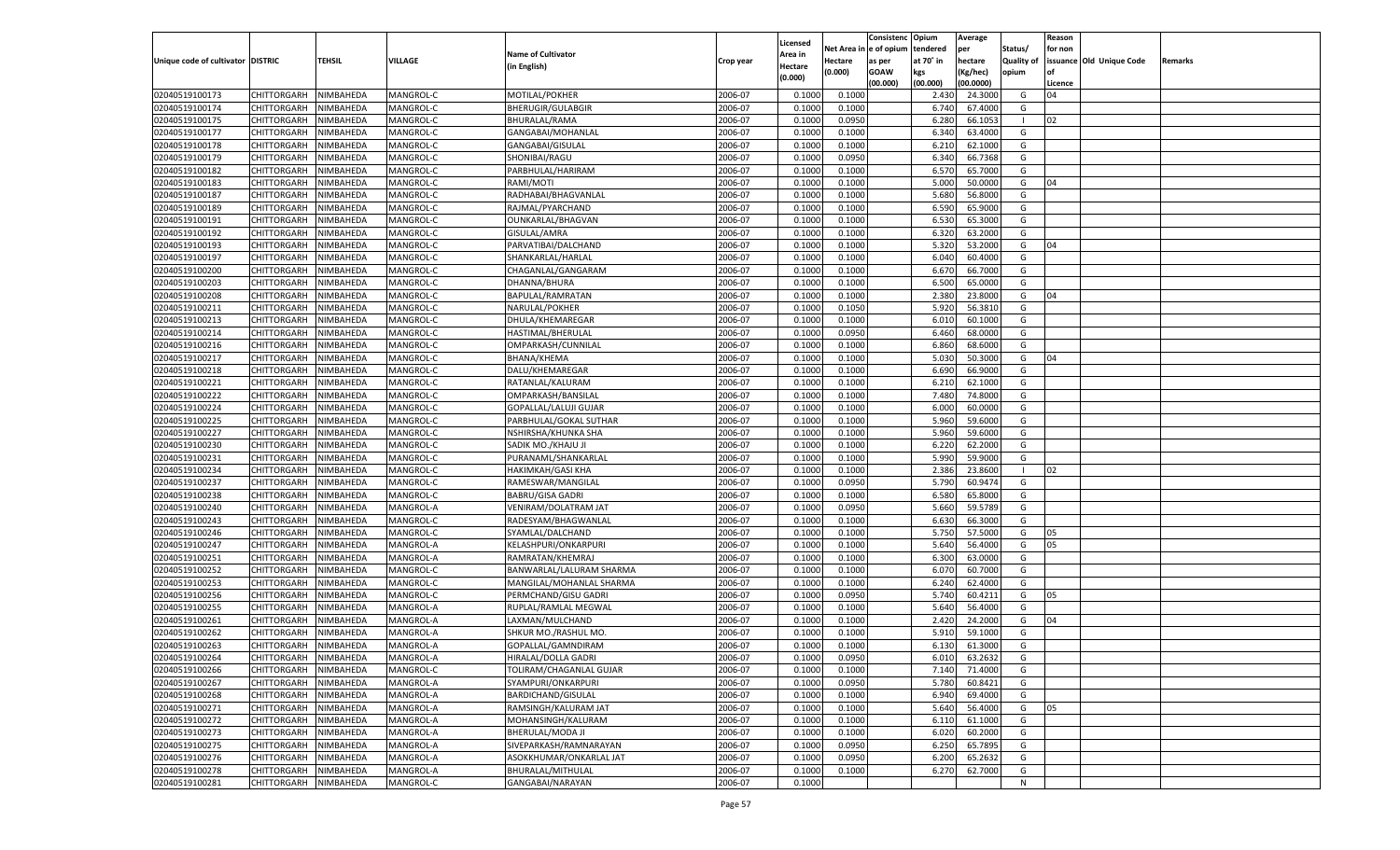|                                   |                            |               |                 |                            |           |                           |          | Consistenc  | Opium     | Average   |                   | Reason  |                          |         |
|-----------------------------------|----------------------------|---------------|-----------------|----------------------------|-----------|---------------------------|----------|-------------|-----------|-----------|-------------------|---------|--------------------------|---------|
|                                   |                            |               |                 | <b>Name of Cultivator</b>  |           | Licensed                  | Net Area | e of opium  | tendered  | per       | Status/           | for non |                          |         |
| Unique code of cultivator DISTRIC |                            | <b>TEHSIL</b> | VILLAGE         | (in English)               | Crop year | <b>Area in</b><br>Hectare | Hectare  | as per      | at 70° in | hectare   | <b>Quality of</b> |         | issuance Old Unique Code | Remarks |
|                                   |                            |               |                 |                            |           | (0.000)                   | (0.000)  | <b>GOAW</b> | kgs       | (Kg/hec)  | opium             |         |                          |         |
|                                   |                            |               |                 |                            |           |                           |          | (00.000)    | (00.000)  | (00.0000) |                   | Licence |                          |         |
| 02040519100283                    | CHITTORGARH                | NIMBAHEDA     | MANGROL-C       | GOKEL/BHAGCHAND            | 2006-07   | 0.1000                    | 0.1000   |             | 6.350     | 63.5000   | G                 |         |                          |         |
| 02040519101001                    | CHITTORGARH                | NIMBAHEDA     | MARJEEVI-A      | MATHARIBAI/CHAGANLAL       | 2006-07   | 0.1000                    |          |             |           |           | F.                |         |                          |         |
| 02040519101002                    | CHITTORGARH                | NIMBAHEDA     | MARJEEVI-A      | SHANKERLAL/BHERULAL        | 2006-07   | 0.1000                    | 0.1000   |             | 5.690     | 56.900    | G                 | 05      |                          |         |
| 02040519101003                    | CHITTORGARH                | NIMBAHEDA     | MARJEEVI-A      | KARULAL/BHANWARLAL         | 2006-07   | 0.1000                    | 0.0950   |             | 6.760     | 71.1579   | G                 | 01      |                          |         |
| 02040519101004                    | CHITTORGARH                | NIMBAHEDA     | MARJEEVI-A      | CHAGANLAL/BHERA            | 2006-07   | 0.1000                    | 0.0950   |             | 6.630     | 69.7895   | G                 |         |                          |         |
| 02040519101005                    | CHITTORGARH                | NIMBAHEDA     | MARJEEVI-A      | RUDHNATH/BHERA             | 2006-07   | 0.1000                    | 0.1000   |             | 6.480     | 64.8000   | G                 |         |                          |         |
| 02040519101007                    | CHITTORGARH                | NIMBAHEDA     | MARJEEVI-A      | LALURAM/SHANKERLAI         | 2006-07   | 0.1000                    | 0.0950   |             | 5.920     | 62.3158   | G                 |         |                          |         |
| 02040519101008                    | CHITTORGARH                | NIMBAHEDA     | MARJEEVI-A      | AMRATLAL/DHANNA            | 2006-07   | 0.1000                    | 0.1000   |             | 6.500     | 65.0000   | G                 |         |                          |         |
| 02040519101009                    | CHITTORGARH                | NIMBAHEDA     | MARJEEVI-A      | LALU/NANDA                 | 2006-07   | 0.1000                    | 0.1000   |             | 6.000     | 60.0000   | G                 | 05      |                          |         |
| 02040519101010                    | CHITTORGARH                | NIMBAHEDA     | MARJEEVI-A      | NABBUBAISHRILAL            | 2006-07   | 0.1000                    | 0.1000   |             | 6.260     | 62.6000   | G                 |         |                          |         |
| 02040519101012                    | CHITTORGARH                | NIMBAHEDA     | MARJEEVI-A      | SAMANDARBAI/MODJI          | 2006-07   | 0.1000                    | 0.0950   |             | 6.680     | 70.3158   | G                 |         |                          |         |
| 02040519101015                    | CHITTORGARH                | NIMBAHEDA     | MARJEEVI-A      | KANA/NANDA                 | 2006-07   | 0.1000                    | 0.0950   |             | 5.900     | 62.1053   | G                 |         |                          |         |
| 02040519101016                    | CHITTORGARH                | NIMBAHEDA     | MARJEEVI-A      | GANGABAI/HEERALAL          | 2006-07   | 0.1000                    | 0.0950   |             | 6.380     | 67.1579   | G                 |         |                          |         |
| 02040519101017                    | CHITTORGARH                | NIMBAHEDA     | MARJEEVI-A      | MANGILAL/SEETARAM          | 2006-07   | 0.1000                    | 0.1000   |             | 6.580     | 65.8000   | G                 |         |                          |         |
| 02040519101018                    | CHITTORGARH                | NIMBAHEDA     | MARJEEVI-A      | PARTHVIRAJ/KESHURAM        | 2006-07   | 0.1000                    | 0.0950   |             | 5.680     | 59.7895   | G                 | 05      |                          |         |
| 02040519101020                    | CHITTORGARH                | NIMBAHEDA     | MARJEEVI-A      | BHANWARLAL/VIJAYRAM        | 2006-07   | 0.1000                    | 0.1000   |             | 5.950     | 59.5000   | G                 | 05      |                          |         |
| 02040519101021                    | CHITTORGARH                | NIMBAHEDA     | MARJEEVI-A      | GANPATLAL/DAYARAM          | 2006-07   | 0.1000                    | 0.0950   |             | 5.710     | 60.1053   | G                 |         |                          |         |
| 02040519101022                    | CHITTORGARH                | NIMBAHEDA     | MARJEEVI-A      | SHANTILAL/BHERULAL         | 2006-07   | 0.1000                    | 0.1000   |             | 6.460     | 64.6000   | G                 |         |                          |         |
| 02040519101023                    | CHITTORGARH                | NIMBAHEDA     | MARJEEVI-A      | KANIRAM/BHAGVAN            | 2006-07   | 0.1000                    | 0.0950   |             | 5.700     | 60.0000   | G                 | 05      |                          |         |
| 02040519101025                    | CHITTORGARH                | NIMBAHEDA     | MARJEEVI-A      | MATHURALAL/BHAGVAN         | 2006-07   | 0.1000                    | 0.0950   |             | 6.490     | 68.3158   | G                 |         |                          |         |
| 02040519101035                    | CHITTORGARH                | NIMBAHEDA     | MARJEEVI-B      | KANVARLAL/MOD JI           | 2006-07   | 0.1000                    | 0.0950   |             | 6.200     | 65.2632   | G                 |         |                          |         |
| 02040519101036                    | CHITTORGARH                | NIMBAHEDA     | MARJEEVI-A      | MOHANLAL/KESHURAM          | 2006-07   | 0.1000                    | 0.0950   |             | 6.170     | 64.9474   | G                 |         |                          |         |
| 02040519101037                    | CHITTORGARH                | NIMBAHEDA     | MARJEEVI-A      | JAGDISH/RODJI              | 2006-07   | 0.1000                    | 0.1000   |             | 5.010     | 50.1000   | G                 | 04      |                          |         |
| 02040519101038                    | CHITTORGARH                | NIMBAHEDA     | MARJEEVI-A      | MANNALAL/MEGHA             | 2006-07   | 0.1000                    | 0.1000   |             | 6.500     | 65.0000   | G                 |         |                          |         |
| 02040519101041                    | CHITTORGARH                | NIMBAHEDA     | MARJEEVI-A      | RODJI/FULLCHAND            | 2006-07   | 0.1000                    | 0.0950   |             | 6.060     | 63.7895   | G                 |         |                          |         |
| 02040519101047                    | CHITTORGARH                | NIMBAHEDA     | MARJEEVI-A      | NANDUBAI/JANIBAI           | 2006-07   | 0.1000                    | 0.0950   |             | 5.940     | 62.5263   | G                 |         |                          |         |
| 02040519101050                    |                            |               | MARJEEVI-A      | HEERALAL/NANDRAM           | 2006-07   | 0.1000                    | 0.1000   |             |           | 61.8000   | G                 |         |                          |         |
|                                   | CHITTORGARH<br>CHITTORGARH | NIMBAHEDA     |                 | HARIRAM/PYARA              |           |                           |          |             | 6.180     | 61.9000   |                   |         |                          |         |
| 02040519101054                    | CHITTORGARH                | NIMBAHEDA     | MARJEEVI-A      |                            | 2006-07   | 0.1000                    | 0.1000   |             | 6.190     | 50.0000   | G<br>G            |         |                          |         |
| 02040519101056                    |                            | NIMBAHEDA     | MARJEEVI-A      | MULCHAND/BHERA             | 2006-07   | 0.1000                    | 0.0950   |             | 4.750     |           |                   | 04      |                          |         |
| 02040519101057                    | CHITTORGARH                | NIMBAHEDA     | MARJEEVI-A      | NABBUBAI/KESHURAM          | 2006-07   | 0.1000                    | 0.0950   |             | 6.700     | 70.5263   | G                 |         |                          |         |
| 02040519101061                    | CHITTORGARH                | NIMBAHEDA     | MARJEEVI-A      | WJHERAM/MOHANLAL           | 2006-07   | 0.1000                    | 0.0950   |             | 5.650     | 59.4737   | G                 | 05      |                          |         |
| 02040519101062                    | CHITTORGARH                | NIMBAHEDA     | MARJEEVI-A      | PREAMCHAND/MAGNA           | 2006-07   | 0.1000                    | 0.1000   |             | 6.060     | 60.6000   | G                 |         |                          |         |
| 02040519101063                    | <b>CHITTORGARH</b>         | NIMBAHEDA     | MARJEEVI-A      | DHAPUBAI/CHTRA             | 2006-07   | 0.1000                    | 0.1000   |             | 5.82      | 58.2000   | G                 | 05      |                          |         |
| 02040519101064                    | CHITTORGARH                | NIMBAHEDA     | MARJEEVI-A      | NARAYAN/BHGGA              | 2006-07   | 0.1000                    | 0.0950   |             | 3.730     | 39.2632   | - 1               | 02      |                          |         |
| 02040519104001                    | <b>CHITTORGARH</b>         | NIMBAHEDA     | MUNDAVLI        | MOTILAL/HARLAL             | 2006-07   | 0.1000                    | 0.1000   |             | 5.960     | 59.6000   | G                 |         |                          |         |
| 02040519104004                    | CHITTORGARH                | NIMBAHEDA     | MUNDAVLI        | HEERALAL/GULAB             | 2006-07   | 0.1000                    | 0.1000   |             | 6.530     | 65.3000   | G                 |         |                          |         |
| 02040519104005                    | CHITTORGARH                | NIMBAHEDA     | MUNDAVLI        | MEGHA/DEVA                 | 2006-07   | 0.1000                    | 0.1000   |             | 4.950     | 49.5000   | G                 | 04      |                          |         |
| 02040519104008                    | CHITTORGARH                | NIMBAHEDA     | MUNDAVLI        | PARBHULAL/KANIRAM          | 2006-07   | 0.1000                    | 0.1000   |             | 6.250     | 62.5000   | G                 |         |                          |         |
| 02040519104009                    | CHITTORGARH                | NIMBAHEDA     | MUNDAVLI        | MOTILAL/PYARIBAI           | 2006-07   | 0.1000                    | 0.1000   |             | 6.400     | 64.0000   | G                 |         |                          |         |
| 02040519104013                    | CHITTORGARH                | NIMBAHEDA     | MUNDAVLI        | FULLCHAND/NANDA            | 2006-07   | 0.1000                    | 0.1000   |             | 6.230     | 62.3000   | G                 |         |                          |         |
| 02040519104014                    | CHITTORGARH                | NIMBAHEDA     | MUNDAVLI        | GARPATLAL/NANDA            | 2006-07   | 0.1000                    | 0.1000   |             | 6.240     | 62.4000   | G                 |         |                          |         |
| 02040519104016                    | CHITTORGARH                | NIMBAHEDA     | MUNDAVLI        | KISHANLAL/NARAYAN          | 2006-07   | 0.1000                    | 0.0950   |             | 6.090     | 64.105    | G                 |         |                          |         |
| 02040519104021                    | CHITTORGARH                | NIMBAHEDA     | MUNDAVLI        | NARANDARSINGH/SAJJANSINGH  | 2006-07   | 0.1000                    | 0.1000   |             | 5.87      | 58.7000   | G                 | 05      |                          |         |
| 02040519104023                    | CHITTORGARH                | NIMBAHEDA     | MUNDAVLI        | BAGDIRAM/MANGILAL          | 2006-07   | 0.1000                    | 0.1000   |             | 6.21      | 62.1000   | G                 |         |                          |         |
| 02040519104029                    | CHITTORGARH                | NIMBAHEDA     | MUNDAVLI        | UTTMCHAND/MOTILAL          | 2006-07   | 0.1000                    | 0.0950   |             | 5.700     | 60.0000   | G                 |         |                          |         |
| 02040519104057                    | CHITTORGARH NIMBAHEDA      |               | MUNDAVLI        | HUKMICHAND/TARACHAND       | 2006-07   | 0.1000                    | 0.1000   |             | 6.900     | 69.0000   | G                 |         |                          |         |
| 02040519104034                    | <b>CHITTORGARH</b>         | NIMBAHEDA     | <b>MUNDAVLI</b> | JAYRAJ/TARACHAND           | 2006-07   | 0.1000                    | 0.1000   |             | 6.700     | 67.0000   | G                 |         |                          |         |
| 02040519104037                    | CHITTORGARH                | NIMBAHEDA     | MUNDAVLI        | KELASIBAI/MADANLAL         | 2006-07   | 0.1000                    | 0.1000   |             | 6.020     | 60.2000   | G                 |         |                          |         |
| 02040519104042                    | <b>CHITTORGARH</b>         | NIMBAHEDA     | MUNDAVLI        | RAMESWARLAL/UDAYLAL        | 2006-07   | 0.1000                    | 0.1000   |             | 5.870     | 58.7000   | G                 | 05      |                          |         |
| 02040519104044                    | <b>CHITTORGARH</b>         | NIMBAHEDA     | MUNDAVLI        | MANGUSINGH/CHOGASINGH      | 2006-07   | 0.1000                    | 0.1000   |             | 5.810     | 58.1000   | G                 | 05      |                          |         |
| 02040519104060                    | <b>CHITTORGARH</b>         | NIMBAHEDA     | MUNDAVLI        | <b>GOPILAL/MEGA MEGWAL</b> | 2006-07   | 0.1000                    | 0.1000   |             | 5.150     | 51.5000   | G                 | 04      |                          |         |
| 02040519104050                    | <b>CHITTORGARH</b>         | NIMBAHEDA     | MUNDAVLI        | PANNALAL/NATHU NAI         | 2006-07   | 0.1000                    | 0.1000   |             | 6.030     | 60.3000   | G                 |         |                          |         |
| 02040519104055                    | <b>CHITTORGARH</b>         | NIMBAHEDA     | MUNDAVLI        | MOHANSINGH/CHOGAJI         | 2006-07   | 0.1000                    | 0.1000   |             | 6.210     | 62.1000   | G                 |         |                          |         |
| 02040519104058                    | <b>CHITTORGARH</b>         | NIMBAHEDA     | MUNDAVLI        | UDAYLAL/RAMLAL             | 2006-07   | 0.1000                    | 0.1000   |             | 5.960     | 59.6000   | G                 |         |                          |         |
| 02040519104059                    | <b>CHITTORGARH</b>         | NIMBAHEDA     | <b>MUNDAVLI</b> | MANGILAL/SHANKARLAL        | 2006-07   | 0.1000                    | 0.1000   |             | 5.970     | 59.7000   | G                 |         |                          |         |
| 02040519104062                    | CHITTORGARH                | NIMBAHEDA     | MUNDAVLI        | BHURALAL/GULABCHAND        | 2006-07   | 0.1000                    | 0.1000   |             | 7.180     | 71.8000   | G                 |         |                          |         |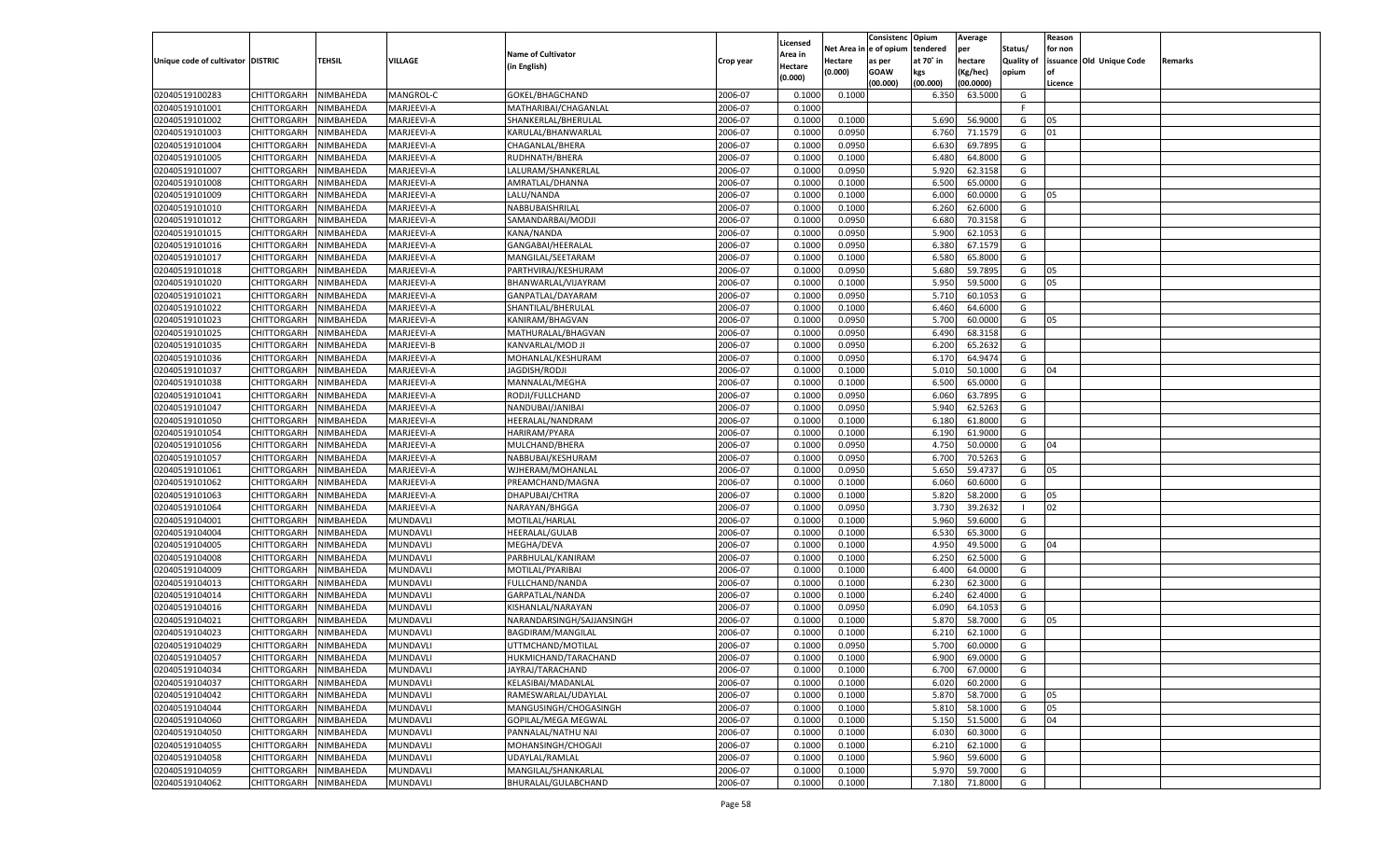|                                   |                       |               |           |                           |           |                    |          | Consistenc  | Opium     | Average   |                   | Reason  |                          |          |
|-----------------------------------|-----------------------|---------------|-----------|---------------------------|-----------|--------------------|----------|-------------|-----------|-----------|-------------------|---------|--------------------------|----------|
|                                   |                       |               |           |                           |           | Licensed           | Net Area | e of opium  | tendered  | per       | Status/           | for non |                          |          |
| Unique code of cultivator DISTRIC |                       | <b>TEHSIL</b> | VILLAGE   | <b>Name of Cultivator</b> | Crop year | <b>Area in</b>     | Hectare  | as per      | at 70° in | hectare   | <b>Quality of</b> |         | issuance Old Unique Code | Remarks  |
|                                   |                       |               |           | (in English)              |           | Hectare<br>(0.000) | (0.000)  | <b>GOAW</b> | kgs       | (Kg/hec)  | opium             |         |                          |          |
|                                   |                       |               |           |                           |           |                    |          | (00.000)    | (00.000)  | (00.0000) |                   | Licence |                          |          |
| 02040519104063                    | CHITTORGARH           | NIMBAHEDA     | MUNDAVLI  | SIVELAL/BHAGWAN JI        | 2006-07   | 0.1000             | 0.1000   |             | 6.240     | 62.4000   | G                 |         |                          |          |
| 02040519104068                    | CHITTORGARH           | NIMBAHEDA     | MUNDAVLI  | RAMLAL/MEGA               | 2006-07   | 0.1000             | 0.1000   |             | 5.100     | 51.0000   | G                 | 04      |                          |          |
| 02040519104064                    | CHITTORGARH           | NIMBAHEDA     | MUNDAVLI  | SOBHALAL/BHNWARLAL        | 2006-07   | 0.1000             | 0.1000   |             | 5.980     | 59.8000   | G                 |         |                          |          |
| 02040519104069                    | CHITTORGARH           | NIMBAHEDA     | MUNDAVLI  | BAGDIRAM/SHIVELAL         | 2006-07   | 0.1000             | 0.1000   |             | 6.050     | 60.5000   | G                 | 05      |                          |          |
| 02040519104070                    | CHITTORGARH           | NIMBAHEDA     | MUNDAVLI  | DEVILAL/MOTYILAL          | 2006-07   | 0.1000             | 0.1000   |             | 6.010     | 60.1000   | G                 |         |                          |          |
| 02040519104071                    | CHITTORGARH           | NIMBAHEDA     | MUNDAVLI  | UDAYLAL/JAGTTNAATH        | 2006-07   | 0.1000             | 0.1000   |             | 6.850     | 68.5000   | G                 |         | 02040519085039           | TRANSFER |
| 02040519104072                    | CHITTORGARH           | NIMBAHEDA     | MUNDAVLI  | SHANKERLAL/HARIRAM        | 2006-07   | 0.1000             | 0.1000   |             | 5.870     | 58.7000   | G                 | 05      | 02040519104072           | TRANSFER |
| 02040519116002                    | CHITTORGARH           | NIMBAHEDA     | SEMLIYA-3 | GISALAL/BARDICHAND        | 2006-07   | 0.1000             | 0.1000   |             | 6.150     | 61.5000   | G                 |         |                          |          |
| 02040519116003                    | CHITTORGARH           | NIMBAHEDA     | SEMLIYA-3 | HEERALAL/WARDA            | 2006-07   | 0.1000             | 0.0950   |             | 5.970     | 62.8421   | G                 | 05      |                          |          |
| 02040519116004                    | CHITTORGARH           | NIMBAHEDA     | SEMLIYA-3 | MAGNIRAM/WARDA            | 2006-07   | 0.1000             | 0.1000   |             | 6.140     | 61.4000   | G                 | 05      |                          |          |
| 02040519116005                    | CHITTORGARH           | NIMBAHEDA     | SEMLIYA-3 | BHOLIRAM/HUKMICHAND       | 2006-07   | 0.1000             | 0.1000   |             | 6.850     | 68.5000   | G                 |         |                          |          |
| 02040519116006                    | CHITTORGARH           | NIMBAHEDA     | SEMLIYA-3 | SANTILAL/NARAYAN          | 2006-07   | 0.1000             | 0.1000   |             | 6.27      | 62.7000   | G                 |         |                          |          |
| 02040519116007                    | CHITTORGARH           | NIMBAHEDA     | SEMLIYA-3 | GOPILAL/MANGILAL          | 2006-07   | 0.1000             | 0.1000   |             | 6.260     | 62.6000   | G                 |         |                          |          |
| 02040519116008                    | CHITTORGARH           | NIMBAHEDA     | SEMLIYA-3 | GOPILAL/PYARA             | 2006-07   | 0.1000             | 0.0950   |             | 6.300     | 66.3158   | G                 |         |                          |          |
| 02040519116010                    | CHITTORGARH           | NIMBAHEDA     | SEMLIYA-3 | BAGDIRAM/GANGARAM         | 2006-07   | 0.1000             | 0.1000   |             | 6.410     | 64.1000   | G                 |         |                          |          |
|                                   | CHITTORGARH           |               |           |                           |           |                    |          |             |           | 59.0000   |                   |         |                          |          |
| 02040519116012                    |                       | NIMBAHEDA     | SEMLIYA-3 | GATTUBAI/PRTHVIRAJ        | 2006-07   | 0.1000             | 0.1000   |             | 5.900     |           | G                 | 05      |                          |          |
| 02040519116013                    | CHITTORGARH           | NIMBAHEDA     | SEMLIYA-3 | KASIRAM/MODA              | 2006-07   | 0.1000             | 0.1050   |             | 6.150     | 58.5714   | G                 | 05      |                          |          |
| 02040519116016                    | CHITTORGARH           | NIMBAHEDA     | SEMLIYA-3 | ANSIBAI/JAICHAND          | 2006-07   | 0.1000             | 0.1050   |             | 6.680     | 63.6190   | G                 |         |                          |          |
| 02040519116017                    | CHITTORGARH           | NIMBAHEDA     | SEMLIYA-3 | SHIVLAL/KHEMRAJ           | 2006-07   | 0.1000             | 0.1000   |             | 5.100     | 51.0000   | G                 | 04      |                          |          |
| 02040519116018                    | CHITTORGARH           | NIMBAHEDA     | SEMLIYA-3 | PRTHA/MANGU               | 2006-07   | 0.1000             | 0.1000   |             | 5.930     | 59.3000   | G                 | 05      |                          |          |
| 02040519116019                    | CHITTORGARH           | NIMBAHEDA     | SEMLIYA-3 | RAMLAL/LAKHMICHAND        | 2006-07   | 0.1000             | 0.1000   |             | 6.870     | 68.7000   | G                 |         |                          |          |
| 02040519116020                    | CHITTORGARH           | NIMBAHEDA     | SEMLIYA-3 | GOPILAL/MODA              | 2006-07   | 0.1000             | 0.1000   |             | 6.570     | 65.7000   | G                 |         |                          |          |
| 02040519116021                    | CHITTORGARH           | NIMBAHEDA     | SEMLIYA-3 | CHAMPALAL/MODAJI          | 2006-07   | 0.1000             | 0.1000   |             | 6.100     | 61.0000   | G                 |         |                          |          |
| 02040519116022                    | CHITTORGARH           | NIMBAHEDA     | SEMLIYA-3 | SHAMBHULAL/SHANKARLAL     | 2006-07   | 0.1000             | 0.0950   |             | 5.830     | 61.3684   | G                 |         |                          |          |
| 02040519116023                    | CHITTORGARH           | NIMBAHEDA     | SEMLIYA-3 | BHERULAL/HANGAMIBAI       | 2006-07   | 0.1000             | 0.1000   |             | 6.200     | 62.0000   | G                 |         |                          |          |
| 02040519116025                    | CHITTORGARH           | NIMBAHEDA     | SEMLIYA-3 | RADHESHYAM/KANIRAM        | 2006-07   | 0.1000             | 0.1000   |             | 6.830     | 68.3000   | G                 |         |                          |          |
| 02040519116028                    | CHITTORGARH           | NIMBAHEDA     | SEMLIYA-3 | BHAGVANIBAI/NANDA         | 2006-07   | 0.1000             | 0.1050   |             | 6.160     | 58.6667   | G                 | 05      |                          |          |
| 02040519116031                    | CHITTORGARH           | NIMBAHEDA     | SEMLIYA-3 | HARIRAM/DHANRAJ           | 2006-07   | 0.1000             | 0.1000   |             | 6.220     | 62.2000   | G                 |         |                          |          |
| 02040519116032                    | CHITTORGARH           | NIMBAHEDA     | SEMLIYA-3 | KANKUBAI/HARIRAM          | 2006-07   | 0.1000             | 0.1000   |             | 5.860     | 58.6000   | G                 | 05      |                          |          |
| 02040519116036                    | CHITTORGARH           | NIMBAHEDA     | SEMLIYA-3 | <b>BAGDIRAM/GOPILAL</b>   | 2006-07   | 0.1000             | 0.1000   |             | 5.850     | 58.5000   | G                 | 05      |                          |          |
| 02040519116038                    | CHITTORGARH           | NIMBAHEDA     | SEMLIYA-3 | OUNKARLAL/TULSIRAM        | 2006-07   | 0.1000             | 0.1000   |             | 6.230     | 62.3000   | G                 | 05      |                          |          |
| 02040519116039                    | CHITTORGARH           | NIMBAHEDA     | SEMLIYA-3 | BADRILAL/PRTHVIRAJ        | 2006-07   | 0.1000             | 0.1000   |             | 6.360     | 63.6000   | G                 |         |                          |          |
| 02040519116040                    | CHITTORGARH           | NIMBAHEDA     | SEMLIYA-3 | CHAGANLAL/PRTHVIRAJ       | 2006-07   | 0.1000             | 0.1000   |             | 6.450     | 64.5000   | G                 |         |                          |          |
| 02040519116044                    | CHITTORGARH           | NIMBAHEDA     | SEMLIYA-3 | HEERALAL/MOTILAL          | 2006-07   | 0.1000             | 0.1000   |             | 6.600     | 66.0000   | G                 |         |                          |          |
| 02040519116045                    | CHITTORGARH           | NIMBAHEDA     | SEMLIYA-3 | MAKHANLAL/SUKHLAL         | 2006-07   | 0.1000             | 0.1000   |             | 5.800     | 58.0000   | G                 | 05      |                          |          |
| 02040519116048                    | CHITTORGARH           | NIMBAHEDA     | SEMLIYA-3 | TULSIRAM/WARDA            | 2006-07   | 0.1000             | 0.1000   |             | 6.580     | 65.8000   | G                 |         |                          |          |
| 02040519116051                    | CHITTORGARH           | NIMBAHEDA     | SEMLIYA-3 | MOTILAL/PRTHVIRAJ         | 2006-07   | 0.1000             | 0.1000   |             | 5.820     | 58.2000   | G                 | 05      |                          |          |
| 02040519116052                    | CHITTORGARH           | NIMBAHEDA     | SEMLIYA-3 | RADHESHYAM/NARAYAN        | 2006-07   | 0.1000             | 0.1000   |             | 5.970     | 59.7000   | G                 |         |                          |          |
| 02040519116053                    | CHITTORGARH           | NIMBAHEDA     | SEMLIYA-3 | LAXMINARAYAN/PRTHVIRAJ    | 2006-07   | 0.1000             | 0.1000   |             | 5.84      | 58.4000   | G                 | 05      |                          |          |
| 02040519116054                    |                       |               |           | DEVILAL/CHAMPALAL         | 2006-07   |                    |          |             |           | 64.2105   | G                 |         |                          |          |
|                                   | CHITTORGARH           | NIMBAHEDA     | SEMLIYA-3 |                           |           | 0.1000             | 0.0950   |             | 6.100     |           |                   |         |                          |          |
| 02040519116057                    | CHITTORGARH           | NIMBAHEDA     | SEMLIYA-3 | KAVARLAL/BHOLIRAM         | 2006-07   | 0.1000             | 0.1000   |             | 6.220     | 62.2000   | G                 |         |                          |          |
| 02040519116059                    | CHITTORGARH           | NIMBAHEDA     | SEMLIYA-3 | PARBHULAL/SHVLAL          | 2006-07   | 0.1000             | 0.1000   |             | 6.860     | 68.6000   | G                 |         |                          |          |
| 02040519116060                    | CHITTORGARH           | NIMBAHEDA     | SEMLIYA-3 | RADHESHYAM/LAKHMICHAND    | 2006-07   | 0.1000             | 0.1000   |             | 6.85      | 68.5000   | G                 |         |                          |          |
| 02040519116061                    | CHITTORGARH           | NIMBAHEDA     | SEMLIYA-3 | SURESHCHANDRA/SUKHLAL     | 2006-07   | 0.1000             | 0.1000   |             | 5.380     | 53.8000   | G                 | 04      |                          |          |
| 02040519116062                    | CHITTORGARH           | NIMBAHEDA     | SEMLIYA-3 | SURESHCHANDRA/GISALAI     | 2006-07   | 0.1000             | 0.1000   |             | 6.650     | 66.5000   | G                 |         |                          |          |
| 02040519116069                    | CHITTORGARH NIMBAHEDA |               | SEMLIYA-3 | BHERULAL/NARAYANLAL       | 2006-07   | 0.1000             | 0.1000   |             | 5.030     | 50.3000   | G                 | 04      |                          |          |
| 02040519116070                    | <b>CHITTORGARH</b>    | NIMBAHEDA     | SEMLIYA-3 | GANGARAM/NANURAM          | 2006-07   | 0.1000             | 0.1000   |             | 6.500     | 65.0000   | G                 |         |                          |          |
| 02040519123002                    | <b>CHITTORGARH</b>    | NIMBAHEDA     | SARLAI    | BHERULAL/GANGARAM         | 2006-07   | 0.1000             | 0.0950   |             | 5.560     | 58.5263   | G                 | 05      |                          |          |
| 02040519123003                    | <b>CHITTORGARH</b>    | NIMBAHEDA     | SARLAI    | <b>BARDICHAND/GASI</b>    | 2006-07   | 0.1000             | 0.0950   |             | 6.050     | 63.6842   | G                 |         |                          |          |
| 02040519123004                    | <b>CHITTORGARH</b>    | NIMBAHEDA     | SARLAI    | MOHANLAL/HARI RAM         | 2006-07   | 0.1000             | 0.1000   |             | 6.630     | 66.3000   | G                 |         |                          |          |
| 02040519123006                    | <b>CHITTORGARH</b>    | NIMBAHEDA     | SARLAI    | <b>HULASIBAI/BHAGWAN</b>  | 2006-07   | 0.1000             |          |             |           |           | F                 |         |                          |          |
| 02040519123008                    | <b>CHITTORGARH</b>    | NIMBAHEDA     | SARLAI    | GASI/AMRA                 | 2006-07   | 0.1000             | 0.0950   |             | 5.940     | 62.5263   | G                 | 05      |                          |          |
| 02040519123010                    | <b>CHITTORGARH</b>    | NIMBAHEDA     | SARLAI    | HIRALAL/NANURAM           | 2006-07   | 0.1000             | 0.1000   |             | 5.940     | 59.4000   | G                 | 05      |                          |          |
| 02040519123011                    | <b>CHITTORGARH</b>    | NIMBAHEDA     | SARLAI    | BHAGWANIBAI/CHAMPALAL     | 2006-07   | 0.1000             | 0.1000   |             | 5.600     | 56.0000   | G                 | 05      |                          |          |
| 02040519123012                    | <b>CHITTORGARH</b>    | NIMBAHEDA     | SARLAI    | MOHANLAL/KALU             | 2006-07   | 0.1000             |          |             |           |           | F                 |         |                          |          |
| 02040519123015                    | <b>CHITTORGARH</b>    | NIMBAHEDA     | SARLAI    | SITABAI/SANTILAL          | 2006-07   | 0.1000             | 0.1000   |             | 6.750     | 67.5000   | G                 |         |                          |          |
|                                   |                       |               |           |                           |           |                    |          |             |           |           |                   |         |                          |          |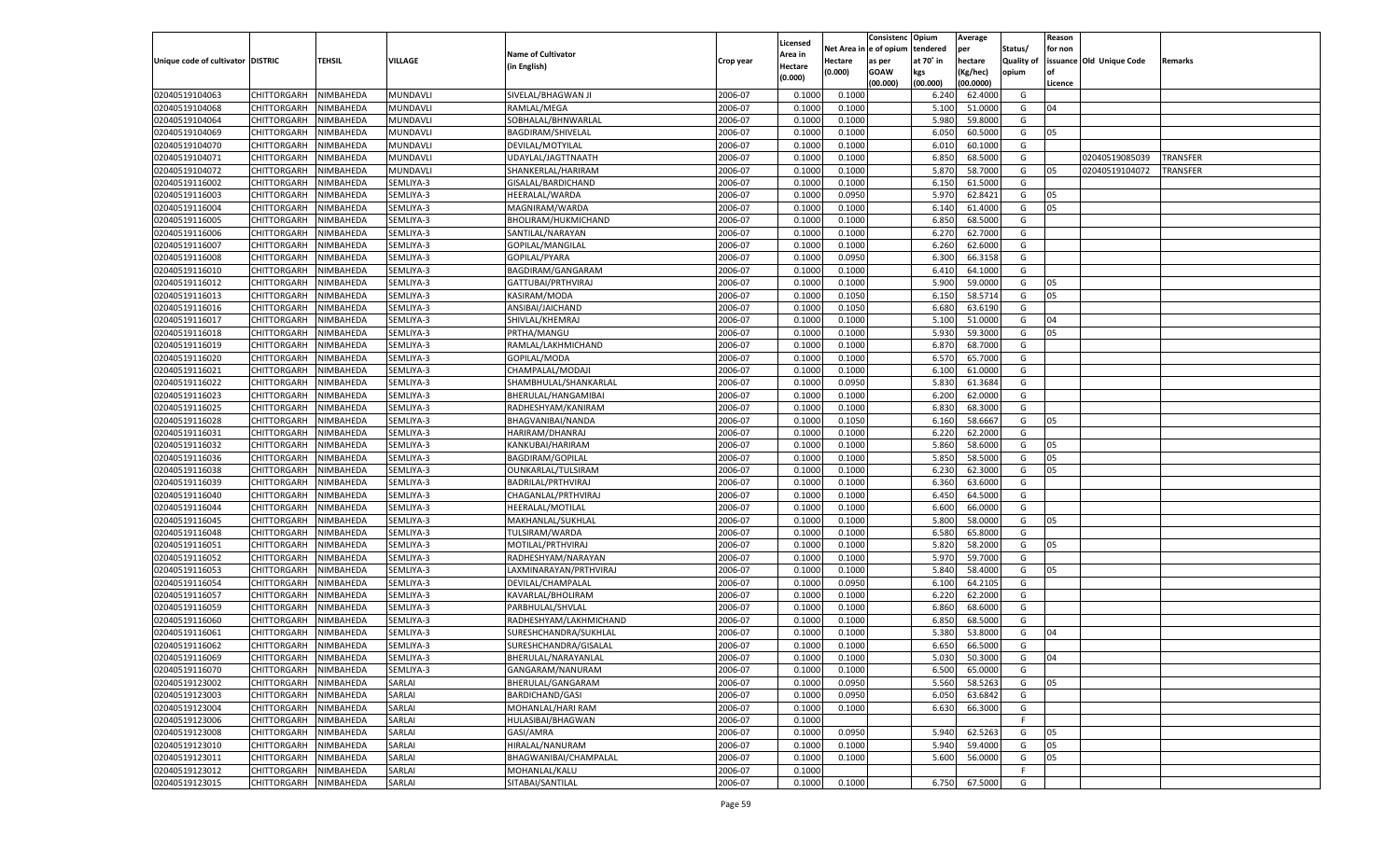|                                   |                    |               |                         |                            |                    | Licensed |         | Consistenc Opium       |           | Average   |                   | Reason  |                          |                         |
|-----------------------------------|--------------------|---------------|-------------------------|----------------------------|--------------------|----------|---------|------------------------|-----------|-----------|-------------------|---------|--------------------------|-------------------------|
|                                   |                    |               |                         | <b>Name of Cultivator</b>  |                    | Area in  |         | Net Area in e of opium | tendered  | per       | Status/           | for non |                          |                         |
| Unique code of cultivator DISTRIC |                    | TEHSIL        | VILLAGE                 | (in English)               | Crop year          | Hectare  | Hectare | as per                 | at 70° in | hectare   | <b>Quality of</b> |         | issuance Old Unique Code | <b>Remarks</b>          |
|                                   |                    |               |                         |                            |                    | (0.000)  | (0.000) | <b>GOAW</b>            | kgs       | (Kg/hec)  | opium             |         |                          |                         |
|                                   |                    |               |                         |                            |                    |          |         | (00.000)               | (00.000)  | (00.0000) |                   | Licence |                          |                         |
| 02040519123016                    | CHITTORGARH        | NIMBAHEDA     | <b>SARLAI</b>           | PERMBAI/GANSYAM            | 2006-07            | 0.1000   | 0.0950  |                        | 5.950     | 62.6316   | G                 |         |                          |                         |
| 02040519123021                    | CHITTORGARH        | NIMBAHEDA     | SARLAI                  | RAMLAL/BHUWANA             | 2006-07            | 0.1000   | 0.1000  |                        | 5.920     | 59.2000   | G                 | 05      |                          |                         |
| 02040519123023                    | CHITTORGARH        | NIMBAHEDA     | SARLAI                  | DEVILAL/MODA               | 2006-07            | 0.1000   | 0.0950  |                        | 6.450     | 67.8947   | G                 |         |                          |                         |
| 02040519123043                    | CHITTORGARH        | NIMBAHEDA     | SARLAI                  | BASNTIBAI/DEVA             | 2006-07            | 0.1000   | 0.1000  |                        | 6.600     | 66.0000   | G                 |         |                          |                         |
| 02040519123028                    | CHITTORGARH        | NIMBAHEDA     | SARLAI                  | HIRA/MODA                  | 2006-07            | 0.1000   | 0.0950  |                        | 4.420     | 46.5263   | G                 | 04      |                          |                         |
| 02040519123013                    | CHITTORGARH        | NIMBAHEDA     | SARLAI                  | MANGILAL/BHERA             | 2006-07            | 0.1000   | 0.1000  |                        | 5.360     | 53.6000   | G                 | 04      |                          |                         |
| 02040519123014                    | CHITTORGARH        | NIMBAHEDA     | SARLAI                  | BAGDIBAI/LAXMAN            | 2006-07            | 0.1000   | 0.1000  |                        | 5.370     | 53.7000   | G                 | 04      |                          |                         |
| 02040519123033                    | CHITTORGARH        | NIMBAHEDA     | SARLAI                  | <b>BAGDIRAM/DALU</b>       | 2006-07            | 0.1000   | 0.0950  |                        | 5.720     | 60.2105   | G                 | 05      |                          |                         |
| 02040519124001                    | CHITTORGARH        | NIMBAHEDA     | AHMADNAGAR              | BHANWAR LAL/KHEMRAJ        | 2006-07            | 0.1000   | 0.1000  |                        | 7.490     | 74.9000   | G                 |         |                          |                         |
| 02040519124003                    | CHITTORGARH        | NIMBAHEDA     | AHMADNAGAR              | MANGI LAL/MAGNIRAM         | 2006-07            | 0.1000   | 0.1000  |                        | 6.340     | 63.4000   | G                 |         |                          |                         |
| 02040519124004                    | CHITTORGARH        | NIMBAHEDA     | AHMADNAGAR              | <b>BHERU LAL/KHEMRAJ</b>   | 2006-07            | 0.1000   | 0.1000  |                        | 6.360     | 63.6000   | G                 |         |                          |                         |
| 02040519124005                    | CHITTORGARH        | NIMBAHEDA     | AHMADNAGAR              | AMBHALAL/SHANKAARLAL       | 2006-07            | 0.1000   | 0.1000  |                        | 5.300     | 53.0000   | G                 | 04      |                          |                         |
| 02040519124007                    | CHITTORGARH        | NIMBAHEDA     | AHMADNAGAR              | SUHASIBAI/SAMBHULAL        | 2006-07            | 0.1000   | 0.0950  |                        | 4.530     | 47.6842   | G                 | 04      |                          |                         |
| 02040519124009                    | CHITTORGARH        | NIMBAHEDA     | AHMADNAGAR              | SANTILAL/MAGNA             | 2006-07            | 0.1000   | 0.0950  |                        | 5.950     | 62.6316   | G                 |         |                          |                         |
| 02040519124011                    | CHITTORGARH        | NIMBAHEDA     | AHMADNAGAR              | VARDICHAND/BHAGIRATH       | 2006-07            | 0.1000   | 0.1000  |                        | 5.340     | 53.4000   | G                 | 04      |                          |                         |
| 02040519124002                    | CHITTORGARH        | NIMBAHEDA     | AHMADNAGAR              | <b>BADRI LAL/KHEMRAJ</b>   | 2006-07            | 0.1000   | 0.1000  |                        | 6.680     | 66.8000   | G                 |         |                          |                         |
| 02040519124010                    | CHITTORGARH        | NIMBAHEDA     | AHMADNAGAR              | KISHANA/BHERA              | 2006-07            | 0.1000   | 0.1000  |                        | 5.870     | 58.7000   | G                 |         |                          |                         |
| 02040519124016                    | CHITTORGARH        | NIMBAHEDA     | AHMADNAGAR              | TULSIRAM/DHULA             | 2006-07            | 0.1000   | 0.0950  |                        | 6.280     | 66.1053   | G                 |         |                          |                         |
| 02040518001001                    | CHITTORGARH        | DUNGLA        | ALAKHEDI                | BALKISHAN/LAXMAN           | 2006-07            | 0.1000   | 0.0950  | 59.72                  | 5.960     | 62.7368   | G                 |         |                          |                         |
| 02040518001002                    | CHITTORGARH        | DUNGLA        | ALAKHEDI                | LAXMINARAYAN/CHATARBHUJ    | 2006-07            | 0.1000   | 0.1000  | 59.72                  | 6.130     | 61.3000   | G                 |         |                          |                         |
| 02040518001003                    | CHITTORGARH        | DUNGLA        | ALAKHEDI                | TOLIRAM/OUNKAR             | 2006-07            | 0.1000   | 0.1000  | 47.63                  | 5.080     | 50.8000   | G                 | 04      |                          |                         |
| 02040518001005                    | CHITTORGARH        | DUNGLA        | ALAKHEDI                | GEHARILAL/LAXMAN           | 2006-07            | 0.1000   | 0.0950  | 57.51                  | 5.680     | 59.7895   | G                 |         |                          |                         |
| 02040518001006                    | CHITTORGARH        | DUNGLA        | ALAKHEDI                | MOHANLAL/LAXMAN            | 2006-07            | 0.1000   | 0.0950  | 56.59                  | 5.850     | 61.5789   | G                 |         |                          |                         |
| 02040518001007                    | CHITTORGARH        | DUNGLA        | ALAKHEDI                | MULCHAND/OUNKAR            | 2006-07            | 0.1000   | 0.1000  | 49.80                  | 5.410     | 54.1000   | G                 | 04      |                          |                         |
| 02040518001008                    | CHITTORGARH        | DUNGLA        | ALAKHEDI                | OUKARLAL/MADHULAL          | 2006-07            | 0.1000   | 0.0950  | 53.90                  | 5.540     | 58.3158   | G                 | 05      |                          |                         |
| 02040518001011                    | CHITTORGARH        | DUNGLA        | ALAKHEDI                | KYALILAL/HEERALAL          | 2006-07            | 0.100    | 0.1000  | 59.72                  | 2.020     | 20.2000   | G                 | 04      |                          |                         |
| 02040518001013                    | CHITTORGARH        | DUNGLA        | ALAKHEDI                | GOPILAL/KISHNA             | 2006-07            | 0.1000   | 0.0950  | 59.72                  | 5.570     | 58.6316   | G                 |         |                          |                         |
| 02040518001015                    | CHITTORGARH        | DUNGLA        | ALAKHEDI                | SHANKERLAL/LAXMAN          | 2006-07            | 0.1000   | 0.0950  | 59.50                  | 5.880     | 61.8947   | G                 |         |                          |                         |
| 02040518001030                    | CHITTORGARH        | DUNGLA        | ALAKHEDI                | LAXMAN/SHOBHALAL           | 2006-07            | 0.1000   |         |                        |           |           | F.                |         |                          |                         |
| 02040518001026                    | CHITTORGARH        | DUNGLA        | ALAKHEDI                | CHUNNILAL/GANESH           | 2006-07            | 0.1000   | 0.0950  |                        | 5.970     | 62.8421   | G                 |         |                          |                         |
| 02040518001036                    | CHITTORGARH        | DUNGLA        | ALAKHEDI                | MANGILAL/NANALAL           | 2006-07            | 0.1000   | 0.0950  | 59.15                  | 5.880     | 61.8947   | G                 |         |                          |                         |
| 02040518003002                    | CHITTORGARH        | DUNGLA        | ARNED                   | <b>OUNKAR / BHOLA</b>      | 2006-07            | 0.1000   | 0.0950  | 52.73                  | 5.740     | 60.4211   | G                 | 05      |                          |                         |
| 02040518003004                    | CHITTORGARH        | DUNGLA        | ARNED                   | CHOGA LAL/SHVA JANVA       | 2006-07            | 0.1000   | 0.0950  | 53.90                  | 5.830     | 61.3684   | G                 | 05      |                          |                         |
| 02040518003005                    | CHITTORGARH        | DUNGLA        | ARNED                   | GOKEL/JHECHAND             | 2006-07            | 0.1000   | 0.0950  | 53.90                  | 5.530     | 58.2105   | G                 | 05      |                          |                         |
| 02040518003006                    | CHITTORGARH        | DUNGLA        | ARNED                   | LAXMAN/BABRU               | 2006-07            | 0.1000   | 0.0950  | 63.15                  | 6.120     | 64.4211   | - 1               | 02      |                          |                         |
| 02040518003008                    | CHITTORGARH        | DUNGLA        | ARNED                   | SHANKAR/DALCHAND           | 2006-07            | 0.1000   | 0.1000  |                        | 5.670     | 56.7000   | G                 |         |                          |                         |
| 02040518003009                    | CHITTORGARH        | DUNGLA        | ARNED                   | SHRI LAL/BHURA JANVA       | 2006-07            | 0.1000   | 0.0950  |                        | 6.27      | 66.0000   | G                 |         |                          |                         |
| 02040518003011                    | CHITTORGARH        | DUNGLA        | ARNED                   | SHAMBHU LAL/OUNKAR LAL     | 2006-07            | 0.1000   | 0.1000  | 52.73                  | 6.100     | 61.0000   | G                 | 05      |                          |                         |
| 02040518003016                    | CHITTORGARH        | DUNGLA        | ARNED                   | JAGNNTH/KANIRAM            | 2006-07            | 0.1000   | 0.0950  |                        | 5.540     | 58.3158   | G                 |         |                          |                         |
| 02040518003022                    | CHITTORGARH        | DUNGLA        | ARNED                   | DAL CHAND/PEMA             | 2006-07            | 0.1000   |         |                        |           |           | F.                |         |                          |                         |
| 02040518003031                    | CHITTORGARH        | DUNGLA        | ARNED                   | PANALAL/JAGNNTH            | 2006-07            | 0.1000   | 0.1000  | 53.10                  | 5.840     | 58.4000   | G                 | 05      |                          |                         |
| 02040518003032                    | CHITTORGARH        | DUNGLA        | ARNED                   | POKHAR LAL/CHTRBHUJ        | 2006-07            | 0.1000   | 0.1000  | 52.73                  | 6.060     | 60.6000   | G                 | 05      |                          |                         |
| 02040518003045                    | CHITTORGARH        | DUNGLA        | ARNED                   | HUKMI CHAND/BHANWAR LAL    | 2006-07            | 0.100    | 0.0950  |                        | 5.720     | 60.2105   | G                 |         |                          |                         |
| 02040518003046                    | CHITTORGARH        | DUNGLA        | ARNED                   | <b>GOTAM PURI/RAM PURI</b> | 2006-07            | 0.100    | 0.1000  | 53.90                  | 5.820     | 58.2000   | G                 | 05      |                          |                         |
| 02040518003050                    | CHITTORGARH        | DUNGLA        | ARNED                   | BHANWAR LAL/BHURA          | 2006-07            | 0.1000   | 0.0950  | 50.89                  | 5.430     | 57.1579   | G                 | 05      |                          |                         |
|                                   |                    |               |                         |                            |                    |          |         |                        |           |           |                   |         |                          |                         |
| 02040518003051                    | CHITTORGARH        | <b>DUNGLA</b> | ARNED<br>ARNED          | HEERA/MODA                 | 2006-07<br>2006-07 | 0.1000   | 0.1000  | 53.90                  | 5.900     | 59.0000   | G                 | 05      |                          |                         |
| 02040518003055                    | <b>CHITTORGARH</b> | <b>DUNGLA</b> |                         | BADRI LAL/BHANWAR LAL      |                    | 0.1000   | 0.1000  |                        | 5.980     | 59.8000   | G                 |         |                          |                         |
| 02040518003056                    | <b>CHITTORGARH</b> | <b>DUNGLA</b> | ARNED                   | OUNKAR/UDHA                | 2006-07            | 0.1000   | 0.1000  | 53.90                  | 5.890     | 58.9000   | G                 | 05      |                          |                         |
| 02040518003057                    | <b>CHITTORGARH</b> | <b>DUNGLA</b> | ARNED                   | MOHAN PURI/MADHO PURI      | 2006-07            | 0.1000   | 0.1000  | 50.93                  | 5.880     | 58.8000   | G                 | 05      |                          |                         |
| 02040518003058                    | <b>CHITTORGARH</b> | <b>DUNGLA</b> | ARNED                   | CHAGAN LAL/BHANA           | 2006-07            | 0.1000   | 0.0950  |                        | 5.530     | 58.2105   | G                 |         |                          |                         |
| 02040518003010                    | <b>CHITTORGARH</b> | <b>DUNGLA</b> | ARNED                   | HUKMI CHAND/MATURA LAL     | 2006-07            | 0.1000   |         |                        |           |           | F                 |         |                          |                         |
| 02040518003030                    | <b>CHITTORGARH</b> | DUNGLA        | ARNED                   | OUNKAR/KALU                | 2006-07            | 0.1000   | 0.0950  |                        | 6.470     | 68.1053   | G                 |         |                          |                         |
| 02040518003014                    | <b>CHITTORGARH</b> | <b>DUNGLA</b> | ARNED                   | KALU/UDAI LAL LUHAR        | 2006-07            | 0.1000   | 0.1000  | 50.93                  | 5.940     | 59.4000   | G                 | 05      |                          |                         |
| 02040518008002                    | <b>CHITTORGARH</b> | DUNGLA        | <b>BHATOLI BAGRIYAN</b> | KISHAN LAL/GASHI LAL       | 2006-07            | 0.1000   | 0.0950  | 54.88                  | 4.820     | 50.7368   | G                 | 04      |                          |                         |
| 02040518008003                    | <b>CHITTORGARH</b> | <b>DUNGLA</b> | <b>BHATOLI BAGRIYAN</b> | UDAI LAL/GASHI LAL         | 2006-07            | 0.1000   | 0.0950  | 57.57                  | 5.540     | 58.3158   | G                 |         |                          | TRANSFER/PERMESHWARPURA |
| 02040518008004                    | <b>CHITTORGARH</b> | <b>DUNGLA</b> | <b>BHATOLI BAGRIYAN</b> | <b>SHANKER LAL/VENDA</b>   | 2006-07            | 0.1000   | 0.1000  | 57.57                  | 5.790     | 57.9000   | G                 |         |                          | TRANSFER/TEELAKHEDA     |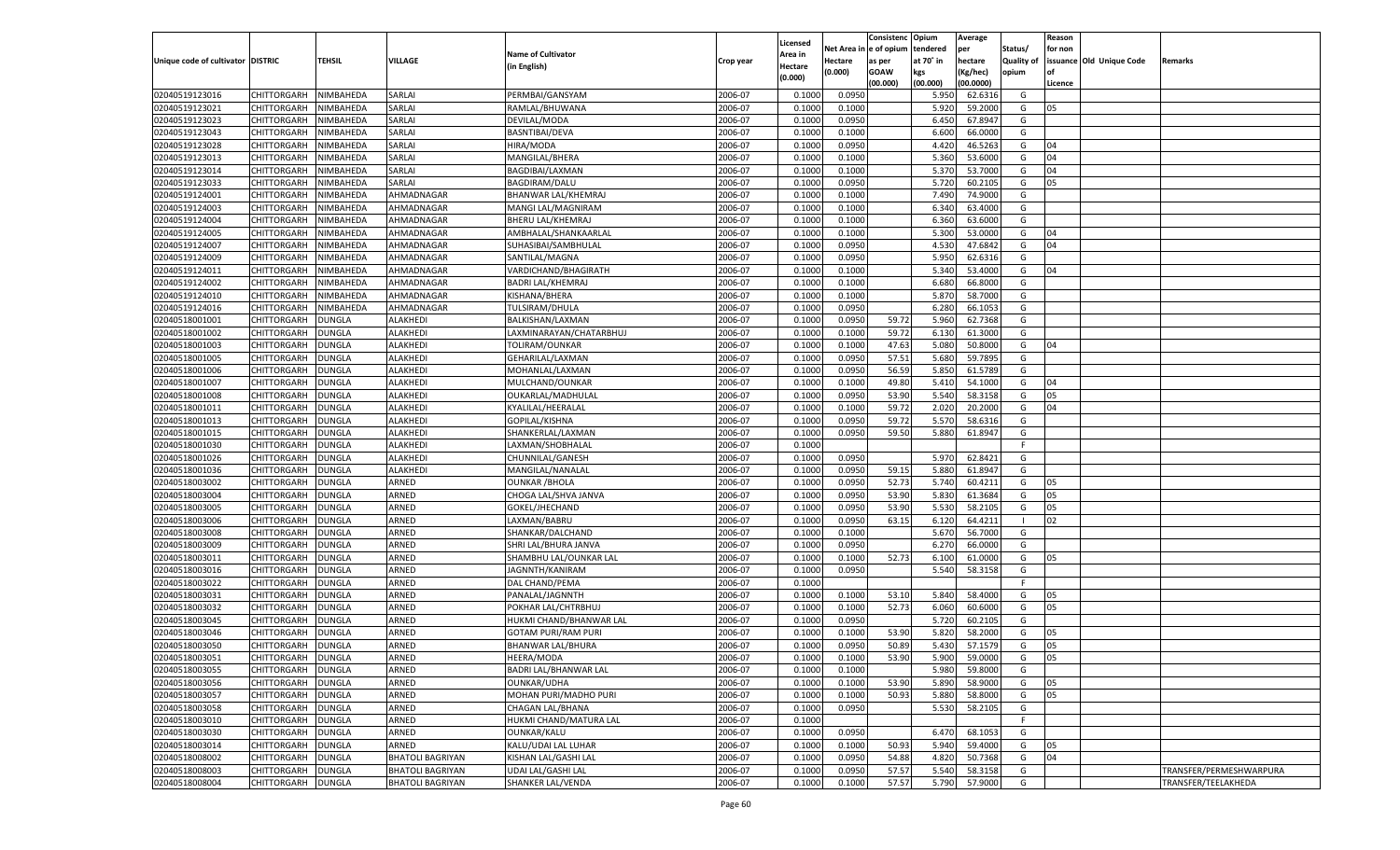|                                   |                    |               |                         |                           |           |          |            | Consistenc Opium |           | Average   |            | Reason  |                          |                     |
|-----------------------------------|--------------------|---------------|-------------------------|---------------------------|-----------|----------|------------|------------------|-----------|-----------|------------|---------|--------------------------|---------------------|
|                                   |                    |               |                         |                           |           | Licensed | Net Area i | e of opium       | tendered  | per       | Status/    | for non |                          |                     |
| Unique code of cultivator DISTRIC |                    | TEHSIL        | VILLAGE                 | <b>Name of Cultivator</b> | Crop year | Area in  | Hectare    | as per           | at 70° in | hectare   | Quality of |         | issuance Old Unique Code | Remarks             |
|                                   |                    |               |                         | (in English)              |           | Hectare  | (0.000)    | <b>GOAW</b>      | kgs       | (Kg/hec)  | opium      | of      |                          |                     |
|                                   |                    |               |                         |                           |           | (0.000)  |            | (00.000)         | (00.000)  | (00.0000) |            | Licence |                          |                     |
| 02040518008006                    | CHITTORGARH        | <b>DUNGLA</b> | <b>BHATOLI BAGRIYAN</b> | BHERU NATH/KAJOD NATH     | 2006-07   | 0.1000   | 0.1000     | 57.57            | 5.820     | 58.2000   | G          |         |                          | TRANSFER/SARANGPURA |
| 02040518008001                    | CHITTORGARH        | DUNGLA        | <b>BHATOLI BAGRIYAN</b> | KISHAN LAL/HEERA LAL      | 2006-07   | 0.1000   | 0.0950     | 54.88            | 5.540     | 58.3158   | G          | 05      |                          | TRANSFER/JADSADDHI  |
| 02040518008009                    | CHITTORGARH        | DUNGLA        | <b>BHATOLI BAGRIYAN</b> | LAXMAN LAL/PARTHA         | 2006-07   | 0.1000   | 0.0950     | 54.88            | 4.960     | 52.2105   | G          | 04      |                          |                     |
| 02040518008007                    | CHITTORGARH        | DUNGLA        | <b>BHATOLI BAGRIYAN</b> | DEVA/DALI CHAND           | 2006-07   | 0.1000   | 0.1000     | 47.67            | 4.910     | 49.1000   | G          | 04      |                          |                     |
| 02040518008011                    | CHITTORGARH        | DUNGLA        | <b>BHATOLI BAGRIYAN</b> | OUNKAR LAL/SHANKER LAL    | 2006-07   | 0.1000   | 0.0950     | 50.89            | 4.820     | 50.7368   | G          | 04      |                          |                     |
| 02040518009002                    | CHITTORGARH        | DUNGLA        | <b>BHATOLI GUJRAN</b>   | RATAN/NARAYAN             | 2006-07   | 0.1000   | 0.0950     | 59.72            | 5.710     | 60.1053   | G          |         |                          | TRANSFER/CHIKARDA   |
| 02040518009006                    | CHITTORGARH        | DUNGLA        | <b>BHATOLI GUJRAN</b>   | BHEEMA/NARAYN             | 2006-07   | 0.1000   | 0.0950     | 52.73            | 5.640     | 59.3684   | G          | 05      |                          |                     |
| 02040518009004                    | CHITTORGARH        | DUNGLA        | <b>BHATOLI GUJRAN</b>   | NARAYN BAI/LAXMAN         | 2006-07   | 0.1000   | 0.0950     | 51.69            | 4.830     | 50.8421   | G          | 04      |                          |                     |
| 02040518009007                    | CHITTORGARH        | DUNGLA        | <b>BHATOLI GUJRAN</b>   | KALU/BABRU                | 2006-07   | 0.1000   |            |                  |           |           | F          |         |                          | TRANSFER/CHIKARDA   |
| 02040518009013                    | CHITTORGARH        | DUNGLA        | <b>BHATOLI GUJRAN</b>   | KANA/KALU                 | 2006-07   | 0.1000   | 0.1000     | 52.73            | 5.250     | 52.5000   | G          | 04      |                          |                     |
| 02040518009016                    | CHITTORGARH        | DUNGLA        | <b>BHATOLI GUJRAN</b>   | <b>BHURIBAI/GANESH</b>    | 2006-07   | 0.1000   |            |                  |           |           | - F        |         |                          | TRANSFER/NALYAKHEDA |
| 02040518009019                    | CHITTORGARH        | DUNGLA        | <b>BHATOLI GUJRAN</b>   | GORU/TARU                 | 2006-07   | 0.1000   | 0.1000     | 50.89            | 3.880     | 38.8000   | G          | 04      |                          |                     |
| 02040518009024                    | CHITTORGARH        | DUNGLA        | <b>BHATOLI GUJRAN</b>   | NANA/BHAGU                | 2006-07   | 0.1000   | 0.1000     | 52.73            | 3.780     | 37.8000   | G          | 04      |                          |                     |
|                                   |                    |               |                         |                           | 2006-07   |          | 0.1000     |                  |           |           | G          | 04      |                          |                     |
| 02040518009026                    | CHITTORGARH        | DUNGLA        | <b>BHATOLI GUJRAN</b>   | KALU/UDA                  |           | 0.1000   |            | 52.73            | 4.920     | 49.2000   |            |         |                          |                     |
| 02040518009027                    | CHITTORGARH        | DUNGLA        | <b>BHATOLI GUJRAN</b>   | PYARA/HEERA               | 2006-07   | 0.1000   | 0.1000     | 55.48            | 4.750     | 47.5000   | G          | 04      |                          |                     |
| 02040518009021                    | CHITTORGARH        | DUNGLA        | <b>BHATOLI GUJRAN</b>   | HAJARI/BHERA              | 2006-07   | 0.1000   | 0.0950     | 55.48            | 5.440     | 57.2632   | G          |         |                          | TRANSFER/NADAKHEDA  |
| 02040518009008                    | CHITTORGARH        | DUNGLA        | <b>BHATOLI GUJRAN</b>   | SHOBHA LAL/KISHAN LAL     | 2006-07   | 0.1000   | 0.0950     | 59.72            | 5.750     | 60.5263   | G          |         |                          | TRANSFER/CHIKARDA   |
| 02040518009017                    | CHITTORGARH        | DUNGLA        | <b>BHATOLI GUJRAN</b>   | RAMA/CHAMPA               | 2006-07   | 0.1000   | 0.1050     | 53.48            | 5.590     | 53.2381   | G          | 04      |                          |                     |
| 02040518009028                    | CHITTORGARH        | DUNGLA        | <b>BHATOLI GUJRAN</b>   | SHANKER LAL/OUKAR         | 2006-07   | 0.1000   | 0.1000     | 48.86            | 1.440     | 14.4000   | G          | 04      |                          |                     |
| 02040518009010                    | CHITTORGARH        | DUNGLA        | <b>BHATOLI GUJRAN</b>   | <b>GANGA RAM/DEVA</b>     | 2006-07   | 0.1000   | 0.0950     | 52.73            | 4.820     | 50.7368   | G          | 04      |                          |                     |
| 02040518009015                    | CHITTORGARH        | DUNGLA        | <b>BHATOLI GUJRAN</b>   | <b>BHURI BAI/MOTI</b>     | 2006-07   | 0.1000   | 0.0950     | 47.67            | 3.890     | 40.9474   | G          | 04      |                          |                     |
| 02040518013001                    | CHITTORGARH        | DUNGLA        | <b>BILOT</b>            | GANGABAI/KISHAN LAL       | 2006-07   | 0.1000   | 0.0950     | 67.58            | 6.850     | 72.1053   | G          |         |                          |                     |
| 02040518013002                    | CHITTORGARH        | DUNGLA        | <b>BILOT</b>            | SANTI LAL/PYARA           | 2006-07   | 0.1000   | 0.1000     | 55.48            | 5.720     | 57.2000   | G          |         |                          |                     |
| 02040518015003                    | CHITTORGARH        | DUNGLA        | <b>BILOT</b>            | HEMERIBAI/NETRAM          | 2006-07   | 0.1000   | 0.0950     | 53.90            | 5.590     | 58.8421   | G          | 05      |                          |                     |
| 02040518016004                    | CHITTORGARH        | DUNGLA        | <b>BILOT</b>            | NAVLA/MOTI                | 2006-07   | 0.1000   | 0.0950     | 55.48            | 5.440     | 57.2632   | G          |         |                          |                     |
| 02040518018006                    | CHITTORGARH        | DUNGLA        | <b>BILOT</b>            | <b>GOPI LAL/OUNKAR</b>    | 2006-07   | 0.1000   | 0.0950     | 53.90            | 5.150     | 54.2105   | G          | 04      |                          |                     |
| 02040518013007                    | CHITTORGARH        | DUNGLA        | <b>BILOT</b>            | MANGIBAI/DADMCHAND        | 2006-07   | 0.1000   | 0.0950     | 59.72            | 5.870     | 61.7895   | G          |         |                          |                     |
| 02040518013008                    | CHITTORGARH        | DUNGLA        | <b>BILOT</b>            | BHERA/HMERA               | 2006-07   | 0.1000   | 0.0950     | 50.93            | 4.850     | 51.0526   | G          | 04      |                          |                     |
| 02040518025013                    | CHITTORGARH        | DUNGLA        | <b>BILOT</b>            | GOTM/DEVA                 | 2006-07   | 0.1000   | 0.0950     | 61.44            | 6.390     | 67.2632   | G          |         |                          |                     |
| 02040518026014                    | CHITTORGARH        | DUNGLA        | <b>BILOT</b>            | NARAYAN/CHMPA             | 2006-07   | 0.1000   | 0.0950     | 59.72            | 6.030     | 63.4737   | G          |         |                          |                     |
| 02040518029017                    | CHITTORGARH        | DUNGLA        | <b>BILOT</b>            | KESHURAM/BHAGVAN          | 2006-07   | 0.1000   | 0.0950     | 55.48            | 5.450     | 57.3684   | G          |         |                          |                     |
| 02040518030018                    | CHITTORGARH        | DUNGLA        | <b>BILOT</b>            | <b>GOLABI BAI/HEMA</b>    | 2006-07   | 0.1000   | 0.0950     | 59.72            | 5.830     | 61.3684   | G          |         |                          |                     |
| 02040518013019                    | CHITTORGARH        | DUNGLA        | <b>BILOT</b>            | RUPA/MODA                 | 2006-07   | 0.1000   | 0.1000     | 55.48            | 5.750     | 57.5000   | G          |         |                          |                     |
| 02040518013022                    | CHITTORGARH        | DUNGLA        | <b>BILOT</b>            | KANNABAI/HEERA            | 2006-07   | 0.1000   | 0.0950     | 55.48            | 5.480     | 57.6842   | G          |         |                          |                     |
| 02040518013023                    | CHITTORGARH        | DUNGLA        | <b>BILOT</b>            | WAKTA/KASHIRAM            | 2006-07   | 0.1000   | 0.1000     | 55.48            | 5.850     | 58.5000   | G          |         |                          |                     |
| 02040518013025                    |                    |               | <b>BILOT</b>            |                           | 2006-07   |          | 0.1000     |                  |           |           | G          | 04      |                          |                     |
|                                   | CHITTORGARH        | DUNGLA        |                         | DEV BAI/MOTI LAL          |           | 0.1000   |            | 50.93            | 5.150     | 51.5000   |            |         |                          |                     |
| 02040518013026                    | CHITTORGARH        | DUNGLA        | <b>BILOT</b>            | CHOGA LAL/KHEMA           | 2006-07   | 0.1000   | 0.0950     | 59.72            | 6.240     | 65.6842   | G          |         |                          |                     |
| 02040518013030                    | CHITTORGARH        | DUNGLA        | <b>BILOT</b>            | SHANKAR LAL/RAMA          | 2006-07   | 0.1000   | 0.1000     | 55.48            | 5.950     | 59.5000   | G          |         |                          |                     |
| 02040518013031                    | CHITTORGARH        | DUNGLA        | <b>BILOT</b>            | JASHRAJ/PYAR JI           | 2006-07   | 0.1000   | 0.1000     | 69.67            | 7.220     | 72.2000   | G          |         |                          |                     |
| 02040518013037                    | CHITTORGARH        | DUNGLA        | <b>BILOT</b>            | NANU RAM/FARTA            | 2006-07   | 0.1000   | 0.0950     | 53.90            | 5.610     | 59.0526   | G          | 05      |                          |                     |
| 02040518013038                    | CHITTORGARH        | DUNGLA        | <b>BILOT</b>            | SANTI LAL/KISHAN LAL      | 2006-07   | 0.1000   | 0.0950     | 69.67            | 7.390     | 77.7895   | G          |         |                          |                     |
| 02040518013039                    | CHITTORGARH        | DUNGLA        | <b>BILOT</b>            | LOBHCHAND/BHAGVAN         | 2006-07   | 0.1000   | 0.0950     | 53.90            | 5.670     | 59.6842   | G          | 05      |                          |                     |
| 02040518013040                    | CHITTORGARH        | DUNGLA        | <b>BILOT</b>            | RAMESAR LAL/KISHAN LAL    | 2006-07   | 0.1000   | 0.0950     | 63.26            | 6.800     | 71.5789   | G          |         |                          |                     |
| 02040518013044                    | CHITTORGARH        | DUNGLA        | <b>BILOT</b>            | NARAYAN/BABRU BDA         | 2006-07   | 0.1000   | 0.0950     | 59.72            | 6.060     | 63.7895   | G          |         |                          |                     |
| 02040518013046                    | CHITTORGARH        | DUNGLA        | <b>BILOT</b>            | BHUPRAJ/BHANWAR LAL       | 2006-07   | 0.1000   | 0.1000     | 55.48            | 5.900     | 59.0000   | G          |         |                          |                     |
| 02040518013055                    | CHITTORGARH        | DUNGLA        | <b>BILOT</b>            | DANRAJ/KHUMA              | 2006-07   | 0.1000   | 0.1000     | 55.48            | 5.950     | 59.5000   | G          |         |                          |                     |
| 02040518013056                    | CHITTORGARH        | <b>DUNGLA</b> | <b>BILOT</b>            | GOPILAL/GANGARAM          | 2006-07   | 0.1000   | 0.1000     | 55.48            | 5.960     | 59.6000   | G          |         | 02040520013016 TRANSFER  |                     |
| 02040518013016                    | CHITTORGARH        | <b>DUNGLA</b> | <b>BILOT</b>            | <b>BAGDI RAM/GOKAL</b>    | 2006-07   | 0.1000   | 0.0950     | 57.51            | 5.600     | 58.9474   | G          |         |                          |                     |
| 02040518014002                    | <b>CHITTORGARH</b> | <b>DUNGLA</b> | CHIKARDA                | SHANKAR LAL/LALU          | 2006-07   | 0.1000   | 0.1000     | 51.51            | 5.510     | 55.1000   | G          | 04      |                          |                     |
| 02040518014006                    | <b>CHITTORGARH</b> | <b>DUNGLA</b> | CHIKARDA                | NARAYAN/NATHU             | 2006-07   | 0.1000   | 0.1050     | 56.59            | 6.110     | 58.1905   | G          |         |                          |                     |
| 02040518014017                    | <b>CHITTORGARH</b> | <b>DUNGLA</b> | CHIKARDA                | GOPALDAS/KISHNADAS        | 2006-07   | 0.1000   | 0.1000     | 52.49            | 5.640     | 56.4000   | G          | 05      |                          |                     |
| 02040518014026                    | <b>CHITTORGARH</b> | <b>DUNGLA</b> | CHIKARDA                | KANKUBAI/GOKAL            | 2006-07   | 0.1000   |            |                  |           |           | - F        |         |                          |                     |
| 02040518014028                    | <b>CHITTORGARH</b> | DUNGLA        | CHIKARDA                | KELASHCHAND/RATANLAL      | 2006-07   | 0.1000   |            |                  |           |           | E          |         |                          |                     |
| 02040518014029                    | CHITTORGARH        | <b>DUNGLA</b> | CHIKARDA                | MANGILAL/PUNAGUJAR        | 2006-07   | 0.1000   | 0.1000     | 49.80            | 5.090     | 50.9000   | G          | 04      |                          |                     |
| 02040518014031                    | <b>CHITTORGARH</b> | <b>DUNGLA</b> | CHIKARDA                | INDRMAL/CHANDMAL SUNAR    | 2006-07   | 0.1000   | 0.0950     | 51.51            | 4.610     | 48.5263   | G          | 04      |                          |                     |
| 02040518014032                    |                    |               |                         | GASIRAM/DHULLA            |           |          |            |                  |           |           |            |         |                          |                     |
|                                   | CHITTORGARH        | <b>DUNGLA</b> | CHIKARDA                |                           | 2006-07   | 0.1000   | 0.1000     | 56.59            | 5.790     | 57.9000   | G          |         |                          |                     |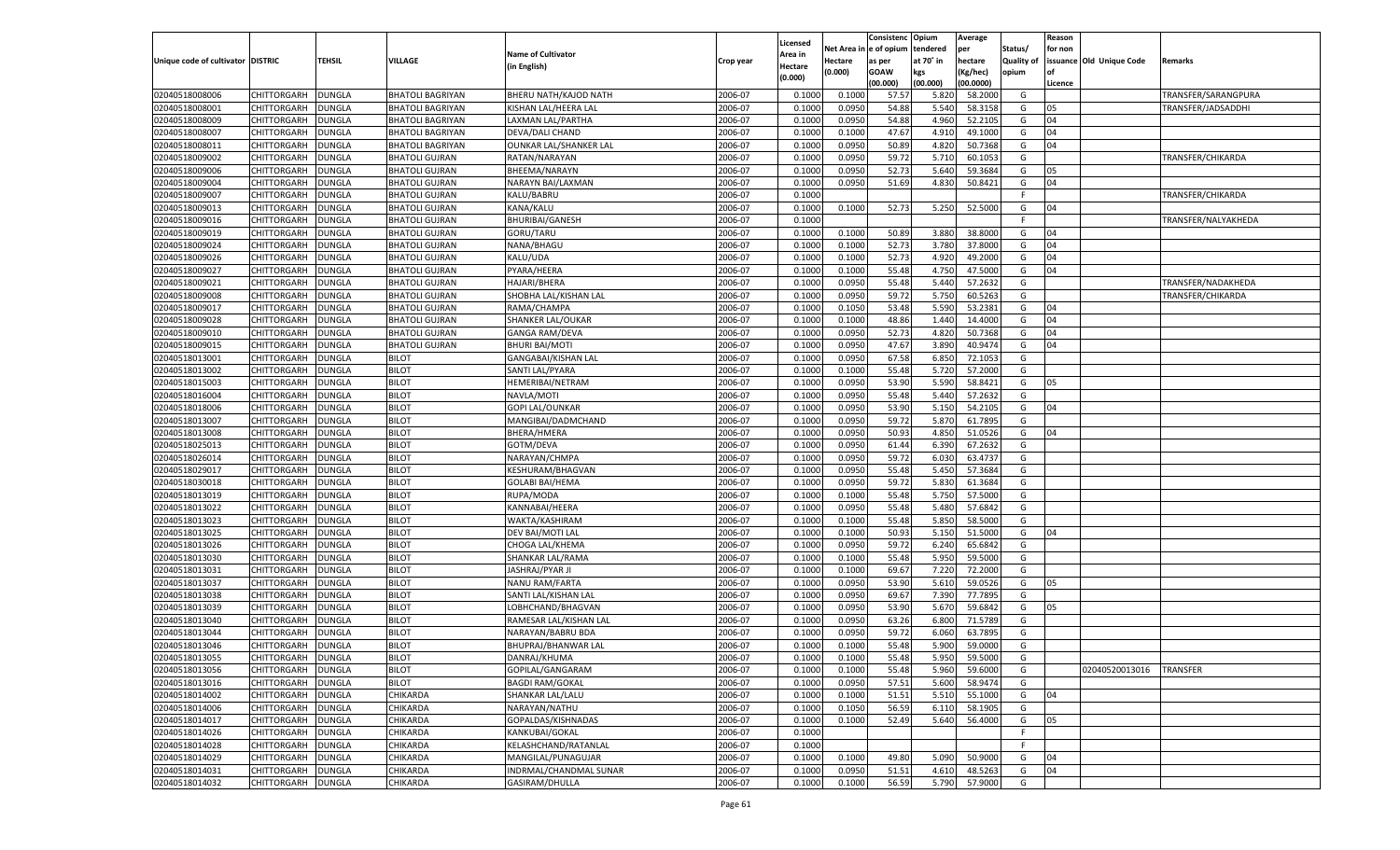|                                   |                    |               |               |                            |                    |                    |                  | Consistenc    | Opium     | Average   |            | Reason  |                          |         |
|-----------------------------------|--------------------|---------------|---------------|----------------------------|--------------------|--------------------|------------------|---------------|-----------|-----------|------------|---------|--------------------------|---------|
|                                   |                    |               |               |                            |                    | Licensed           | Net Area iı      | n  e of opium | tendered  | per       | Status/    | for non |                          |         |
| Unique code of cultivator DISTRIC |                    | TEHSIL        | VILLAGE       | <b>Name of Cultivator</b>  | Crop year          | Area in            | Hectare          | as per        | at 70° in | hectare   | Quality of |         | issuance Old Unique Code | Remarks |
|                                   |                    |               |               | (in English)               |                    | Hectare<br>(0.000) | (0.000)          | <b>GOAW</b>   | kgs       | (Kg/hec)  | opium      |         |                          |         |
|                                   |                    |               |               |                            |                    |                    |                  | (00.000)      | (00.000)  | (00.0000) |            | Licence |                          |         |
| 02040518014036                    | CHITTORGARH        | DUNGLA        | CHIKARDA      | MITHULAL/PARTAP KHATIK     | 2006-07            | 0.1000             | 0.1000           | 52.49         | 4.830     | 48.3000   | G          | 04      |                          |         |
| 02040518014037                    | CHITTORGARH        | DUNGLA        | CHIKARDA      | BAWANIRAM/NARAYAN          | 2006-07            | 0.1000             |                  |               |           |           | F          |         |                          |         |
| 02040518014040                    | CHITTORGARH        | DUNGLA        | CHIKARDA      | RAMESWERLAL/VARDICHAND     | 2006-07            | 0.1000             |                  |               |           |           | F.         |         |                          |         |
| 02040518014043                    | CHITTORGARH        | DUNGLA        | CHIKARDA      | PYARCHAND/DHULALJI GUJAR   | 2006-07            | 0.1000             | 0.1000           |               | 1.130     | 11.3000   | G          | 04      |                          |         |
| 02040518014044                    | CHITTORGARH        | DUNGLA        | CHIKARDA      | DALU/DUNGAJI               | 2006-07            | 0.1000             |                  |               |           |           | F.         |         |                          |         |
| 02040518014049                    | CHITTORGARH        | DUNGLA        | CHIKARDA      | BARDICHAND/GHERILAL GUJAR  | 2006-07            | 0.1000             | 0.1000           | 52.49         | 5.070     | 50.7000   | G          | 04      |                          |         |
| 02040518014051                    | CHITTORGARH        | DUNGLA        | CHIKARDA      | LAXMILAL/FAKIRCHAND GARG   | 2006-07            | 0.1000             | 0.1000           | 56.59         | 5.850     | 58.5000   | G          |         |                          |         |
| 02040518014054                    | CHITTORGARH        | DUNGLA        | CHIKARDA      | ONKAR/UDA CHAMAR           | 2006-07            | 0.1000             |                  |               |           |           | E          |         |                          |         |
| 02040518014055                    | CHITTORGARH        | DUNGLA        | CHIKARDA      | <b>BARDA/NATHU MEGWAL</b>  | 2006-07            | 0.1000             |                  |               |           |           | F.         |         |                          |         |
| 02040518014060                    | CHITTORGARH        | DUNGLA        | CHIKARDA      | JAMUNALAL/CHATARBHUJ DARJI | 2006-07            | 0.1000             | 0.1000           | 59.15         | 5.690     | 56.9000   | G          |         |                          |         |
| 02040518014061                    | CHITTORGARH        | DUNGLA        | CHIKARDA      | NIHALCHAND/SHRILAL LODA    | 2006-07            | 0.1000             | 0.1000           | 59.15         | 5.750     | 57.5000   | G          |         |                          |         |
| 02040518014062                    | CHITTORGARH        | DUNGLA        | CHIKARDA      | TULSIBAI/PONKARLAL GADRI   | 2006-07            | 0.1000             |                  |               |           |           | F.         |         |                          |         |
| 02040518014068                    | CHITTORGARH        | DUNGLA        | CHIKARDA      | CHATARBHUJ/NARAYAN         | 2006-07            | 0.1000             |                  |               |           |           | F.         |         |                          |         |
| 02040518014083                    | CHITTORGARH        | DUNGLA        | CHIKARDA      | SOHANLAL/NANDAJI           | 2006-07            | 0.1000             | 0.1050           | 51.51         | 2.150     | 20.4762   | G          | 04      |                          |         |
| 02040518014088                    | CHITTORGARH        | DUNGLA        | CHIKARDA      | RAMPARSAD/NANAJI KATIK     | 2006-07            | 0.1000             | 0.1000           | 52.49         | 5.560     | 55.6000   | G          | 04      |                          |         |
| 02040518014099                    | CHITTORGARH        | DUNGLA        | CHIKARDA      | UDYLAL/NANAJI              | 2006-07            | 0.1000             |                  |               |           |           | F.         |         |                          |         |
| 02040518014101                    | CHITTORGARH        | DUNGLA        | CHIKARDA      | NANALAL/BHERULAL           | 2006-07            | 0.1000             | 0.1000           | 56.57         | 5.940     | 59.4000   | G          |         |                          |         |
| 02040518014103                    | CHITTORGARH        | DUNGLA        | CHIKARDA      | TARACHAND/TIKAMCHAND       | 2006-07            | 0.1000             |                  |               |           |           | F.         |         |                          |         |
| 02040518014073                    | CHITTORGARH        | DUNGLA        | CHIKARDA      | AMBALAL/THAKRI             | 2006-07            | 0.1000             | 0.0950           | 47.63         | 4.340     | 45.6842   | G          | 04      |                          |         |
| 02040518014079                    | CHITTORGARH        | DUNGLA        | CHIKARDA      | KALURAM/KELAJI GADRI       | 2006-07            | 0.1000             |                  |               |           |           | F.         |         |                          |         |
| 02040518014107                    | CHITTORGARH        | DUNGLA        | CHIKARDA      | MANGILAL/VENAJI            | 2006-07            | 0.1000             |                  |               |           |           | F.         |         |                          |         |
| 02040518014090                    | CHITTORGARH        | DUNGLA        | CHIKARDA      | KHAJU MO./FAKIR MO         | 2006-07            | 0.1000             | 0.1000           |               | 1.440     | 14.4000   | G          | 04      |                          |         |
| 02040518015001                    | CHITTORGARH        | DUNGLA        | DELWAS        | FULCHAND/KAJOD DHAKD       | 2006-07            | 0.1000             | 0.1000           | 69.67         | 7.390     | 73.9000   | G          |         |                          |         |
| 02040518015002                    | CHITTORGARH        | DUNGLA        | DELWAS        | <b>GENESHA/DALU</b>        | 2006-07            | 0.1000             | 0.0950           | 54.88         | 5.680     | 59.7895   | G          | 05      |                          |         |
| 02040518015005                    | CHITTORGARH        | DUNGLA        | DELWAS        | RATANA/OUNKAR              | 2006-07            | 0.1000             | 0.1000           | 57.23         | 6.000     | 60.0000   | G          |         |                          |         |
| 02040518015006                    | CHITTORGARH        | DUNGLA        | DELWAS        | UDHA/RAMA                  | 2006-07            | 0.1000             | 0.1000           | 67.58         | 6.950     | 69.5000   | G          |         |                          |         |
| 02040518015007                    | CHITTORGARH        | DUNGLA        | DELWAS        | CHANDRPARKASH/FULCHAND     | 2006-07            | 0.1000             | 0.1000           | 63.73         | 6.990     | 69.9000   | G          |         |                          |         |
| 02040518015008                    | CHITTORGARH        | DUNGLA        | DELWAS        | SOHANI BAI/HAMERA          | 2006-07            | 0.1000             | 0.1050           | 54.88         | 5.770     | 54.9524   | G          | 04      |                          |         |
| 02040518015010                    | CHITTORGARH        | DUNGLA        | DELWAS        |                            | 2006-07            | 0.1000             | 0.1000           | 61.80         | 6.440     | 64.4000   | G          |         |                          |         |
|                                   |                    |               |               | NARAYAN LAL/BHAGVAN LAL    |                    |                    |                  |               |           | 58.8000   |            |         |                          |         |
| 02040518015011                    | CHITTORGARH        | DUNGLA        | <b>DELWAS</b> | PEMA/BHAGVAN               | 2006-07<br>2006-07 | 0.1000<br>0.1000   | 0.1000<br>0.1000 | 57.23         | 5.880     | 47.0000   | G          |         |                          |         |
| 02040518015012                    | CHITTORGARH        | DUNGLA        | DELWAS        | KAJOD/KARSHNA              |                    |                    |                  | 47.67         | 4.700     |           | G          | 04      |                          |         |
| 02040518015014                    | CHITTORGARH        | DUNGLA        | DELWAS        | BHANWAR LAL/LALU           | 2006-07            | 0.1000             | 0.1000           | 61.80         | 6.690     | 66.9000   | G          |         |                          |         |
| 02040518015016                    | CHITTORGARH        | <b>DUNGLA</b> | DELWAS        | RAMLAL/GANESH              | 2006-07            | 0.1000             | 0.1000           | 52.73         | 5.030     | 50.3000   | G          | 04      |                          |         |
| 02040518015017                    | CHITTORGARH        | DUNGLA        | <b>DELWAS</b> | RATAN LAL/CHATARBHUJ       | 2006-07            | 0.1000             | 0.0950           | 67.58         | 7.000     | 73.6842   | G          |         |                          |         |
| 02040518015018                    | CHITTORGARH        | DUNGLA        | DELWAS        | NAVLA/AANDA                | 2006-07            | 0.1000             | 0.0950           | 57.23         | 6.250     | 65.7895   | G          |         |                          |         |
| 02040518015019                    | CHITTORGARH        | DUNGLA        | <b>DELWAS</b> | MANGI LAL/KAJOD            | 2006-07            | 0.1000             | 0.0950           | 54.88         | 5.960     | 62.7368   | G          | 05      |                          |         |
| 02040518015021                    | CHITTORGARH        | <b>DUNGLA</b> | DELWAS        | NATHU/BABRU                | 2006-07            | 0.1000             | 0.1000           | 61.80         | 6.570     | 65.7000   | G          |         |                          |         |
| 02040518015022                    | CHITTORGARH        | DUNGLA        | <b>DELWAS</b> | DALLA/BABRU                | 2006-07            | 0.1000             | 0.1000           | 61.80         | 6.630     | 66.3000   | G          |         |                          |         |
| 02040518015023                    | CHITTORGARH        | DUNGLA        | DELWAS        | <b>RUP LAL/LALU</b>        | 2006-07            | 0.1000             | 0.1050           | 61.80         | 6.540     | 62.285    | G          |         |                          |         |
| 02040518015024                    | CHITTORGARH        | DUNGLA        | <b>DELWAS</b> | MOHAN LAL/LALU             | 2006-07            | 0.1000             | 0.1000           | 60.00         | 6.790     | 67.9000   | G          |         |                          |         |
| 02040518015043                    | CHITTORGARH        | <b>DUNGLA</b> | DELWAS        | RAMA/HEERA                 | 2006-07            | 0.1000             | 0.1000           | 63.73         | 6.850     | 68.5000   | G          |         |                          |         |
| 02040518015047                    | CHITTORGARH        | DUNGLA        | <b>DELWAS</b> | BHANWAR LAL/BHERU LAL      | 2006-07            | 0.1000             | 0.1000           | 63.73         | 7.020     | 70.2000   | G          |         |                          |         |
| 02040518015060                    | CHITTORGARH        | DUNGLA        | DELWAS        | DEVI DAS / BOJI DAS        | 2006-07            | 0.1000             | 0.1000           | 57.73         | 6.140     | 61.4000   | G          |         |                          |         |
| 02040518015061                    | CHITTORGARH        | DUNGLA        | <b>DELWAS</b> | MITHU DAS/BHOJI DAS        | 2006-07            | 0.1000             | 0.0950           | 63.73         | 6.480     | 68.2105   | G          |         |                          |         |
| 02040518015063                    | CHITTORGARH        | <b>DUNGLA</b> | DELWAS        | NANDA/SHANKAR              | 2006-07            | 0.1000             | 0.0950           | 60.13         | 5.530     | 58.2105   | G          |         |                          |         |
| 02040518015065                    | CHITTORGARH        | <b>DUNGLA</b> | <b>DELWAS</b> | LALU/HEERA                 | 2006-07            | 0.1000             | 0.1000           | 57.23         | 5.820     | 58.2000   |            | 02      |                          |         |
| 02040518015068                    | <b>CHITTORGARH</b> | <b>DUNGLA</b> | <b>DELWAS</b> | LAXMAN/FULI BAI            | 2006-07            | 0.1000             | 0.1000           | 54.88         | 5.950     | 59.5000   | G          | 05      |                          |         |
| 02040518015073                    | <b>CHITTORGARH</b> | <b>DUNGLA</b> | <b>DELWAS</b> | WAKTA/NARAYAN              | 2006-07            | 0.1000             | 0.0950           |               | 6.500     | 68.4211   | G          |         |                          |         |
| 02040518015074                    | CHITTORGARH        | <b>DUNGLA</b> | <b>DELWAS</b> | <b>HEERA DAS/KAJOD DAS</b> | 2006-07            | 0.1000             | 0.1000           | 52.73         | 5.460     | 54.6000   | G          | 04      |                          |         |
| 02040518015077                    | <b>CHITTORGARH</b> | <b>DUNGLA</b> | <b>DELWAS</b> | NARAYAN/OUNKAR             | 2006-07            | 0.1000             | 0.0950           | 54.88         | 5.540     | 58.3158   | G          | 05      |                          |         |
| 02040518015082                    | CHITTORGARH        | <b>DUNGLA</b> | <b>DELWAS</b> | MANGI LAL/KISHNA           | 2006-07            | 0.1000             | 0.0950           | 54.88         | 5.650     | 59.4737   | G          | 05      |                          |         |
| 02040518015093                    | <b>CHITTORGARH</b> | <b>DUNGLA</b> | <b>DELWAS</b> | BABRU/DEVA                 | 2006-07            | 0.1000             | 0.1000           | 63.73         | 5.930     | 59.3000   | G          |         |                          |         |
| 02040518015094                    | CHITTORGARH        | <b>DUNGLA</b> | <b>DELWAS</b> | BHERU SINGH/BHUVANI SINGH  | 2006-07            | 0.1000             | 0.1000           | 53.93         | 5.490     | 54.9000   | G          | 04      |                          |         |
| 02040518015096                    | <b>CHITTORGARH</b> | <b>DUNGLA</b> | <b>DELWAS</b> | PEMA/NAVLA                 | 2006-07            | 0.1000             | 0.1000           | 52.73         | 5.620     | 56.2000   | G          | 05      |                          |         |
| 02040518015098                    | <b>CHITTORGARH</b> | <b>DUNGLA</b> | <b>DELWAS</b> | BHERA/SHVA                 | 2006-07            | 0.1000             | 0.0950           | 57.23         | 5.880     | 61.8947   | G          |         |                          |         |
| 02040518015099                    | <b>CHITTORGARH</b> | <b>DUNGLA</b> | <b>DELWAS</b> | TEJPARKASH/PITAMBAR NAGDA  | 2006-07            | 0.1000             | 0.1000           | 47.67         | 5.020     | 50.2000   | G          | 04      |                          |         |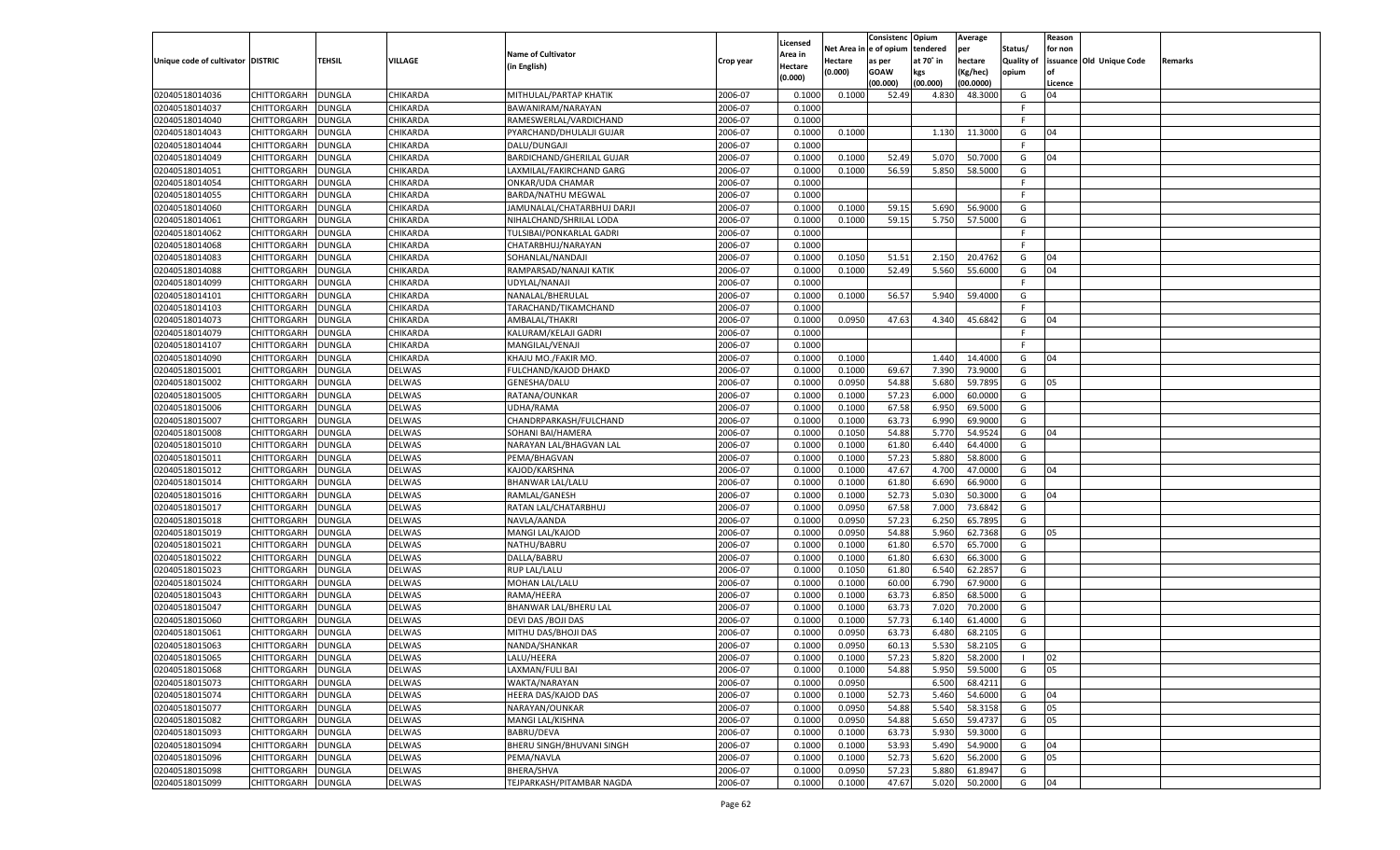|                                   |                      |               |                   |                             |           |          |            | Consistenc Opium |           | Average   |                   | Reason    |                          |                 |
|-----------------------------------|----------------------|---------------|-------------------|-----------------------------|-----------|----------|------------|------------------|-----------|-----------|-------------------|-----------|--------------------------|-----------------|
|                                   |                      |               |                   |                             |           | Licensed | Net Area i | l e of opium     | tendered  | per       | Status/           | for non   |                          |                 |
| Unique code of cultivator DISTRIC |                      | TEHSIL        | VILLAGE           | <b>Name of Cultivator</b>   | Crop year | Area in  | Hectare    | as per           | at 70° in | hectare   | <b>Quality of</b> |           | issuance Old Unique Code | Remarks         |
|                                   |                      |               |                   | (in English)                |           | Hectare  | (0.000)    | <b>GOAW</b>      | kgs       | (Kg/hec)  | opium             | <b>of</b> |                          |                 |
|                                   |                      |               |                   |                             |           | (0.000)  |            | (00.000)         | (00.000)  | (00.0000) |                   | Licence   |                          |                 |
| 02040518015100                    | CHITTORGARH          | <b>DUNGLA</b> | <b>DELWAS</b>     | <b>BANSHI LAL/LALU BHIL</b> | 2006-07   | 0.1000   | 0.1000     | 52.73            | 5.810     | 58.1000   | G                 | 05        |                          |                 |
| 02040518015103                    | CHITTORGARH          | DUNGLA        | <b>DELWAS</b>     | RAM LAL/BHERA               | 2006-07   | 0.1000   | 0.1000     | 53.88            | 5.520     | 55.2000   | G                 | 04        |                          |                 |
| 02040518015105                    | CHITTORGARH          | <b>DUNGLA</b> | DELWAS            | LAXMI LAL/NARAYAN           | 2006-07   | 0.1000   | 0.1000     | 52.90            | 5.690     | 56.9000   | G                 | 05        |                          |                 |
| 02040518015106                    | CHITTORGARH          | DUNGLA        | <b>DELWAS</b>     | MOHAN LAL/OUNKAR LAL        | 2006-07   | 0.1000   | 0.1000     | 54.88            | 6.180     | 61.8000   | G                 | 05        |                          |                 |
| 02040518015107                    | CHITTORGARH          | DUNGLA        | DELWAS            | GANGABAI/DHANRAJ            | 2006-07   | 0.1000   | 0.0950     | 69.67            | 7.520     | 79.1579   | G                 |           |                          |                 |
| 02040518015112                    | CHITTORGARH          | DUNGLA        | <b>DELWAS</b>     | DEVI LAL/OUNKAR LAL         | 2006-07   | 0.1000   | 0.0950     | 52.73            | 5.700     | 60.0000   | G                 | 05        |                          |                 |
| 02040518015113                    | CHITTORGARH          | DUNGLA        | DELWAS            | KISHAN LAL/CHMPA LAL        | 2006-07   | 0.1000   | 0.0950     |                  | 6.240     | 65.6842   | G                 |           |                          |                 |
| 02040518015115                    | CHITTORGARH          | DUNGLA        | <b>DELWAS</b>     | MANGI LAL/JETA              | 2006-07   | 0.1000   | 0.1050     | 50.89            | 5.320     | 50.6667   | G                 | 04        |                          |                 |
| 02040518015117                    | CHITTORGARH          | DUNGLA        | DELWAS            | UDHE LAL/OUNKAR             | 2006-07   | 0.1000   | 0.0950     | 67.58            | 6.510     | 68.5263   | G                 |           |                          |                 |
| 02040518015119                    | CHITTORGARH          | DUNGLA        | <b>DELWAS</b>     | LACHIRAM/ONKAR MEGWAL       | 2006-07   | 0.1000   | 0.1000     | 57.23            | 6.110     | 61.1000   | G                 |           |                          |                 |
| 02040518015108                    | CHITTORGARH          | DUNGLA        | DELWAS            | CHAMPA LAL/NATHU JI         | 2006-07   | 0.1000   | 0.1050     | 57.23            | 6.820     | 64.9524   | G                 |           |                          |                 |
| 02040518015120                    | CHITTORGARH          | DUNGLA        | <b>DELWAS</b>     | CHATUR BHUJ/MODA            | 2006-07   | 0.1000   | 0.0950     | 60.00            | 6.090     | 64.1053   | G                 |           |                          |                 |
| 02040518015089                    | CHITTORGARH          | DUNGLA        | DELWAS            | OUNKAR/BHAGWAN              | 2006-07   | 0.1000   | 0.1050     | 67.58            | 7.570     | 72.0952   | G                 |           |                          |                 |
| 02040518015102                    | CHITTORGARH          | DUNGLA        | <b>DELWAS</b>     | DULLA/SAVA                  | 2006-07   | 0.1000   | 0.1000     | 52.73            | 5.560     | 55.6000   | G                 | 04        |                          |                 |
| 02040518015121                    | CHITTORGARH          | <b>DUNGLA</b> | <b>DELWAS</b>     | FULCHNAD/CHAMPA LAL         | 2006-07   | 0.1000   | 0.1000     | 67.88            | 7.450     | 74.5000   | G                 |           |                          |                 |
| 02040518018036                    | CHITTORGARH          | <b>DUNGLA</b> | <b>DEVLI</b>      | NARAYAN/JHECHAND            | 2006-07   | 0.1000   | 0.1000     | 59.15            | 5.990     | 59.9000   | G                 |           |                          | TRANSFER/DUNGLA |
| 02040518018037                    | CHITTORGARH          | <b>DUNGLA</b> | <b>DEVLI</b>      | <b>BAGDIRAM/HEERA LAL</b>   | 2006-07   | 0.1000   | 0.0950     | 59.15            | 5.550     | 58.4211   | G                 |           |                          | TRANSFER/DUNGLA |
| 02040518018002                    | CHITTORGARH          | <b>DUNGLA</b> | <b>DEVLI</b>      | JAIRAM/TULCHA               | 2006-07   | 0.1000   | 0.1000     | 53.90            | 3.550     | 35.5000   | G                 | 04        |                          |                 |
| 02040518018012                    | CHITTORGARH          | <b>DUNGLA</b> | <b>DEVLI</b>      | <b>BHERU LAL/GIRDHRI</b>    | 2006-07   | 0.1000   | 0.1000     | 53.90            | 2.300     | 23.0000   | G                 | 04        |                          |                 |
| 02040518018041                    | CHITTORGARH          | <b>DUNGLA</b> | <b>DEVLI</b>      | <b>HEERALAL/VARDA</b>       | 2006-07   | 0.1000   | 0.1000     | 53.90            | 2.530     | 25.3000   | G                 | 04        |                          |                 |
| 02040518018042                    | CHITTORGARH          | <b>DUNGLA</b> | <b>DEVLI</b>      | LEHARIBAI/GORDHAN           | 2006-07   | 0.1000   | 0.1000     | 52.49            | 2.510     | 25.1000   | G                 | 04        | 02040518053069           | <b>TRANSFER</b> |
| 02040518019005                    | CHITTORGARH          | <b>DUNGLA</b> | <b>DUNGLA</b>     | KELASHI BAI/BARDA TELI      | 2006-07   | 0.1000   | 0.1000     | 54.88            | 5.820     | 58.2000   | G                 | 05        |                          |                 |
| 02040518019006                    | CHITTORGARH          | <b>DUNGLA</b> | <b>DUNGLA</b>     | LAXMAN/WAKTA                | 2006-07   | 0.1000   | 0.1000     | 63.73            | 6.390     | 63.9000   | G                 |           |                          |                 |
| 02040518019007                    | CHITTORGARH          | <b>DUNGLA</b> | <b>DUNGLA</b>     | CHATRA/BABRU                | 2006-07   | 0.1000   | 0.1000     | 61.80            | 5.950     | 59.5000   | G                 |           |                          |                 |
| 02040518019008                    | CHITTORGARH          | <b>DUNGLA</b> | <b>DUNGLA</b>     | <b>UDAI LAL/KISHANA</b>     | 2006-07   | 0.1000   | 0.1000     | 61.80            | 6.250     | 62.5000   | G                 |           |                          |                 |
| 02040518019009                    | CHITTORGARH          | <b>DUNGLA</b> | <b>DUNGLA</b>     | SANTI LAL/PYARA             | 2006-07   | 0.1000   | 0.1000     | 63.73            | 6.530     | 65.3000   | G                 |           |                          |                 |
| 02040518019011                    | CHITTORGARH          | <b>DUNGLA</b> | <b>DUNGLA</b>     | SHANKAR LAL/BHERU TELI      | 2006-07   | 0.1000   | 0.1000     | 57.57            | 5.780     | 57.8000   | G                 |           |                          |                 |
| 02040518019020                    | CHITTORGARH          | <b>DUNGLA</b> | <b>DUNGLA</b>     | REVANTI LAL/DEVI LAL        | 2006-07   | 0.1000   | 0.1000     | 54.88            | 5.880     | 58.8000   | G                 | 05        |                          |                 |
| 02040518019021                    | CHITTORGARH          | <b>DUNGLA</b> | <b>DUNGLA</b>     | CUNNI LAL/KALU LAL          | 2006-07   | 0.1000   |            |                  |           |           | F.                |           |                          |                 |
| 02040518019022                    | CHITTORGARH          | <b>DUNGLA</b> | <b>DUNGLA</b>     | GANCHNAD/WARDI CHAND        | 2006-07   | 0.1000   |            |                  |           |           | F                 |           |                          |                 |
|                                   | CHITTORGARH          |               | <b>DUNGLA</b>     |                             | 2006-07   | 0.1000   |            |                  | 4.760     | 47.6000   |                   |           |                          |                 |
| 02040518019023                    |                      | DUNGLA        |                   | KARU LAL/DANRAJ             |           |          | 0.1000     | 47.67            |           |           | G                 | 04        |                          |                 |
| 02040518019024                    | CHITTORGARH          | DUNGLA        | <b>DUNGLA</b>     | JHECHAND/GODADH TELI        | 2006-07   | 0.1000   | 0.1000     | 57.23            | 6.080     | 60.8000   | G                 |           |                          |                 |
| 02040518019025                    | CHITTORGARH          | DUNGLA        | <b>DUNGLA</b>     | KACRUMAL/DEVA               | 2006-07   | 0.1000   | 0.1000     |                  | 6.21      | 62.1000   | G                 |           |                          |                 |
| 02040518019027                    | CHITTORGARH          | DUNGLA        | <b>DUNGLA</b>     | RAJMAL/RANG LAL             | 2006-07   | 0.1000   | 0.1000     | 57.23            | 6.080     | 60.8000   | G                 |           |                          |                 |
| 02040518019013                    | CHITTORGARH          | DUNGLA        | <b>DUNGLA</b>     | HUDIBAI/BHANWAR LAL         | 2006-07   | 0.1000   |            |                  |           |           | F                 |           |                          |                 |
| 02040518019015                    | CHITTORGARH          | DUNGLA        | <b>DUNGLA</b>     | <b>BHERU LAL/BABRU</b>      | 2006-07   | 0.1000   | 0.1000     | 54.88            | 5.960     | 59.6000   | G                 | 05        |                          |                 |
| 02040518019017                    | CHITTORGARH          | DUNGLA        | <b>DUNGLA</b>     | <b>HEERA LAL/BHERA</b>      | 2006-07   | 0.1000   | 0.1000     | 57.23            | 5.770     | 57.7000   | G                 |           |                          |                 |
| 02040518019046                    | CHITTORGARH          | DUNGLA        | <b>DUNGLA</b>     | NAND LAL/NARAYAN            | 2006-07   | 0.1000   | 0.1000     | 50.93            | 4.660     | 46.6000   | G                 | 04        |                          |                 |
| 02040518019048                    | CHITTORGARH          | DUNGLA        | <b>DUNGLA</b>     | PUNAM CHAND/BHAGVAN LAL     | 2006-07   | 0.1000   | 0.1000     | 54.88            | 5.940     | 59.4000   | G                 | 05        |                          |                 |
| 02040518019049                    | CHITTORGARH          | DUNGLA        | <b>DUNGLA</b>     | <b>GASI LAL/GOKEL</b>       | 2006-07   | 0.1000   | 0.1000     | 47.67            | 4.380     | 43.8000   | G                 | 04        |                          |                 |
| 02040518019050                    | CHITTORGARH          | DUNGLA        | <b>DUNGLA</b>     | DAL CHAND/DEVA              | 2006-07   | 0.1000   | 0.1000     | 57.23            | 6.150     | 61.5000   | G                 |           |                          |                 |
| 02040518019051                    | CHITTORGARH          | DUNGLA        | <b>DUNGLA</b>     | BHANWARLAL/BURALAL          | 2006-07   | 0.1000   | 0.1000     | 50.89            | 4.510     | 45.1000   | G                 | 04        |                          |                 |
| 02040518019052                    | CHITTORGARH          | DUNGLA        | <b>DUNGLA</b>     | SHNATILAL/GOTILAL           | 2006-07   | 0.1000   | 0.1000     | 54.88            | 6.080     | 60.8000   | G                 | 05        |                          |                 |
| 02040518019002                    | CHITTORGARH          | DUNGLA        | <b>DUNGLA</b>     | KISHAN LAL/HEERA LAL        | 2006-07   | 0.1000   | 0.1000     | 50.89            | 5.940     | 59.4000   | G                 | 05        |                          |                 |
| 02040518019014                    | CHITTORGARH          | DUNGLA        | <b>DUNGLA</b>     | SHANKER LAL/NARAYAN         | 2006-07   | 0.1000   | 0.1000     | 61.80            | 5.930     | 59.3000   | G                 |           |                          |                 |
| 02040518019031                    | CHITTORGARH   DUNGLA |               | <b>DUNGLA</b>     | HUKMI CHAND/BHAGVAN         | 2006-07   | 0.1000   | 0.1000     | 57.23            | 6.020     | 60.2000   | G                 |           |                          |                 |
| 02040518019045                    | CHITTORGARH          | <b>DUNGLA</b> | <b>DUNGLA</b>     | UDAI LAL/BALU               | 2006-07   | 0.1000   | 0.1000     | 57.23            | 5.880     | 58.8000   | G                 |           |                          |                 |
| 02040518019053                    | CHITTORGARH          | <b>DUNGLA</b> | <b>DUNGLA</b>     | BHAGWANLAL/PYARA            | 2006-07   | 0.1000   | 0.0950     | 57.57            | 5.860     | 61.6842   | G                 |           |                          |                 |
| 02040518020001                    | CHITTORGARH          | <b>DUNGLA</b> | DURGAKHEDA        | GOVERDHAN LAL/GANGARAM      | 2006-07   | 0.1000   | 0.1000     | 67.58            | 6.210     | 62.1000   | G                 |           |                          |                 |
| 02040518020002                    | CHITTORGARH          | <b>DUNGLA</b> | DURGAKHEDA        | LIMBHA/BHERA                | 2006-07   | 0.1000   | 0.0950     | 63.73            | 6.320     | 66.5263   | G                 |           |                          |                 |
| 02040518020004                    | CHITTORGARH          | <b>DUNGLA</b> | DURGAKHEDA        | MODI BAI/BHAGU              | 2006-07   | 0.1000   | 0.0950     | 53.90            | 5.730     | 60.3158   | G                 | 05        |                          |                 |
| 02040518020007                    | CHITTORGARH          | <b>DUNGLA</b> | DURGAKHEDA        | MANGI LAL/PYARE LAL         | 2006-07   | 0.1000   | 0.0950     | 67.58            | 6.870     | 72.3158   | G                 |           |                          |                 |
| 02040518020008                    | CHITTORGARH          | DUNGLA        | DURGAKHEDA        | PRTHA/BABRU                 | 2006-07   | 0.1000   | 0.0950     | 55.48            | 5.760     | 60.6316   | G                 |           |                          |                 |
| 02040518020009                    | CHITTORGARH          | <b>DUNGLA</b> | DURGAKHEDA        | <b>RAM LAL/KISHNA</b>       | 2006-07   | 0.1000   | 0.0950     | 63.73            | 6.210     | 65.3684   | G                 |           |                          |                 |
| 02040518020011                    | CHITTORGARH          | <b>DUNGLA</b> | DURGAKHEDA        | RODI LAL/NARAYANI BAI       | 2006-07   | 0.1000   | 0.0950     |                  | 5.790     | 60.9474   | G                 |           |                          |                 |
| 02040518020013                    | CHITTORGARH          | <b>DUNGLA</b> | <b>DURGAKHEDA</b> | DOLI/CHENA                  | 2006-07   | 0.1000   | 0.0950     | 55.48            | 5.790     | 60.9474   | G                 |           |                          |                 |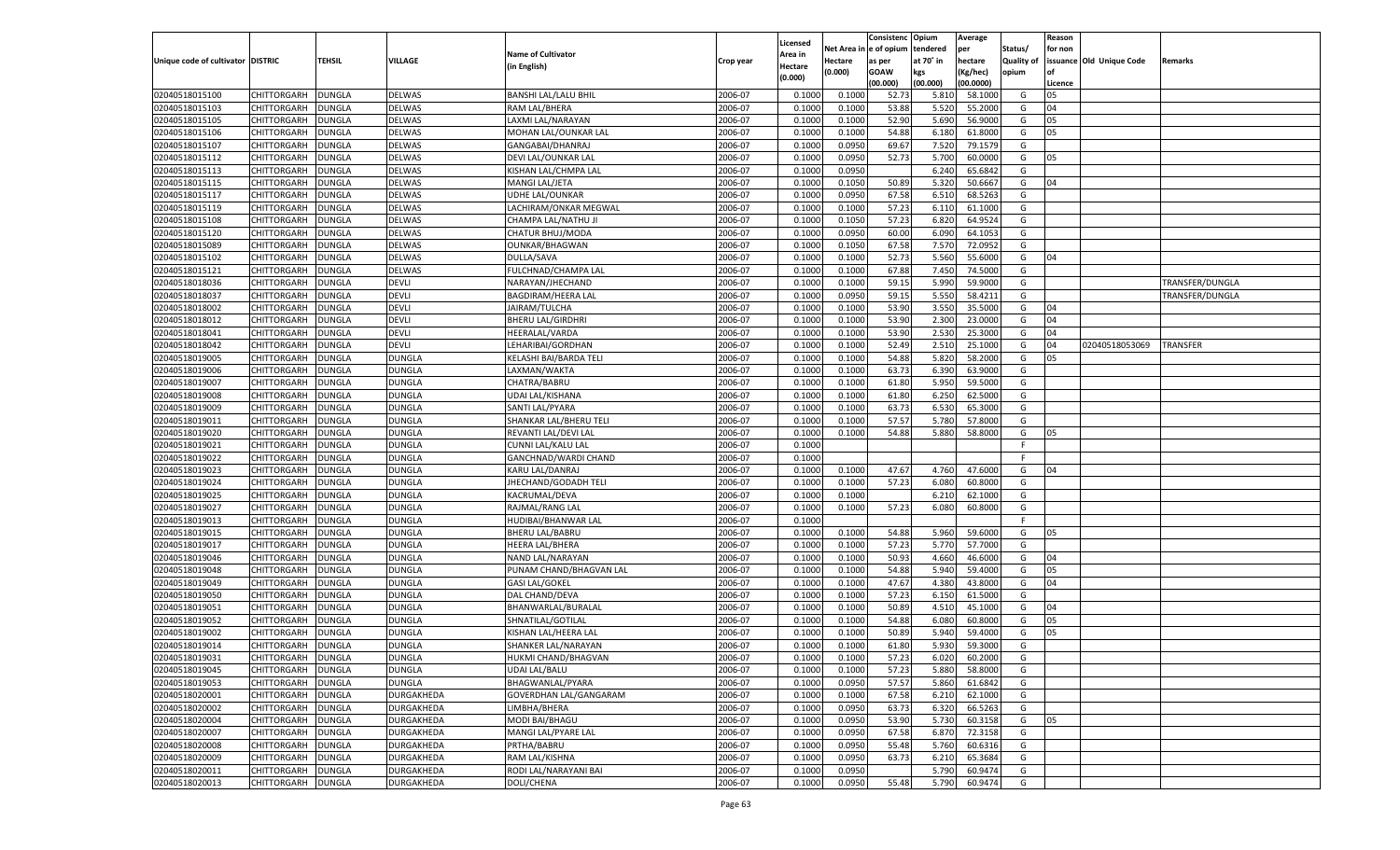|                                   |                    |               |                                      |                           |           |                     |                        | Consistenc Opium |           | Average       |                   | Reason  |                          |                     |
|-----------------------------------|--------------------|---------------|--------------------------------------|---------------------------|-----------|---------------------|------------------------|------------------|-----------|---------------|-------------------|---------|--------------------------|---------------------|
|                                   |                    |               |                                      | <b>Name of Cultivator</b> |           | Licensed<br>Area in | Net Area in e of opium |                  | tendered  | per           | Status/           | for non |                          |                     |
| Unique code of cultivator DISTRIC |                    | <b>TEHSIL</b> | VILLAGE                              | (in English)              | Crop year | Hectare             | Hectare                | as per           | at 70° in | hectare       | <b>Quality of</b> |         | issuance Old Unique Code | Remarks             |
|                                   |                    |               |                                      |                           |           | (0.000)             | (0.000)                | <b>GOAW</b>      | kgs       | (Kg/hec)      | opium             | lof     |                          |                     |
|                                   |                    |               |                                      |                           |           |                     |                        | (00.000)         | (00.000)  | (00.0000)     |                   | Licence |                          |                     |
| 02040518020015                    | <b>CHITTORGARH</b> | <b>DUNGLA</b> | <b>DURGAKHEDA</b>                    | LCHUDI/KISHAN SINGH       | 2006-07   | 0.1000              | 0.0950                 |                  | 6.170     | 64.9474       | G                 |         |                          |                     |
| 02040518020016                    | <b>CHITTORGARH</b> | <b>DUNGLA</b> | DURGAKHEDA                           | LAXMI CHNAD/BAGGA         | 2006-07   | 0.1000              | 0.0950                 | 60.00            | 5.910     | 62.2105       | G                 |         |                          |                     |
| 02040518020006                    | <b>CHITTORGARH</b> | <b>DUNGLA</b> | <b>DURGAKHEDA</b>                    | <b>BHERA/OUNKAR</b>       | 2006-07   | 0.1000              | 0.0950                 |                  | 6.590     | 69.3684       | G                 |         |                          |                     |
| 02040518022001                    | <b>CHITTORGARH</b> | <b>DUNGLA</b> | <b>FALASIYA</b>                      | MATRIBAI/BARDA            | 2006-07   | 0.1000              | 0.1000                 | 57.23            | 5.860     | 58.6000       | G                 |         |                          |                     |
| 02040518022005                    | <b>CHITTORGARH</b> | <b>DUNGLA</b> | <b>FALASIYA</b>                      | GALLA/NAVLA               | 2006-07   | 0.1000              |                        |                  |           |               | F.                |         |                          |                     |
| 02040518022010                    | <b>CHITTORGARH</b> | <b>DUNGLA</b> | <b>FALASIYA</b>                      | <b>BHURA LAL/LALU LAL</b> | 2006-07   | 0.1000              |                        |                  |           |               | F.                |         |                          |                     |
| 02040518022020                    | <b>CHITTORGARH</b> | <b>DUNGLA</b> | <b>FALASIYA</b>                      | <b>BALU LAL/BHERA</b>     | 2006-07   | 0.1000              | 0.1000                 | 53.90            | 6.120     | 61.2000       | G                 | 05      |                          |                     |
| 02040518022023                    | CHITTORGARH        | <b>DUNGLA</b> | <b>FALASIYA</b>                      | NARU/JHECHAND             | 2006-07   | 0.1000              | 0.1000                 | 50.89            | 5.440     | 54.4000       | G                 | 04      |                          |                     |
| 02040518022026                    | <b>CHITTORGARH</b> | <b>DUNGLA</b> | <b>FALASIYA</b>                      | PRTHA/WATHA               | 2006-07   | 0.1000              | 0.1000                 | 60.00            | 5.980     | 59.8000       | G                 |         |                          |                     |
| 02040518022027                    | <b>CHITTORGARH</b> | <b>DUNGLA</b> | <b>FALASIYA</b>                      | NARAYAN/TOLIRAM           | 2006-07   | 0.1000              | 0.0950                 |                  | 6.500     | 68.4211       | G                 |         |                          |                     |
| 02040518022028                    | <b>CHITTORGARH</b> | <b>DUNGLA</b> | <b>FALASIYA</b>                      | KHEMA/BHOLA GAYRI         | 2006-07   | 0.1000              | 0.0950                 |                  | 6.080     | 64.0000       | G                 |         |                          |                     |
| 02040518022036                    | CHITTORGARH        | <b>DUNGLA</b> | <b>FALASIYA</b>                      | BHERULAL/NARAYAN          | 2006-07   | 0.1000              |                        |                  |           |               | F.                |         |                          |                     |
| 02040518022038                    | <b>CHITTORGARH</b> | <b>DUNGLA</b> | <b>FALASIYA</b>                      | MANGI LAL/KJODH           | 2006-07   | 0.1000              | 0.1000                 |                  | 6.010     | 60.1000       | G                 |         |                          |                     |
| 02040518022039                    | CHITTORGARH        | <b>DUNGLA</b> | <b>FALASIYA</b>                      | LAXMAN LAL/HARI RAM       | 2006-07   | 0.1000              | 0.0950                 | 50.89            | 5.860     | 61.6842       | G                 | 05      |                          |                     |
| 02040518022050                    | CHITTORGARH        | <b>DUNGLA</b> | <b>FALASIYA</b>                      | NAND LAL/GIDHARI          | 2006-07   | 0.1000              | 0.1000                 |                  | 5.870     | 58.7000       | G                 |         |                          |                     |
| 02040518022051                    | CHITTORGARH        | <b>DUNGLA</b> | <b>FALASIYA</b>                      | <b>GASI LAL/DEVA</b>      | 2006-07   | 0.1000              | 0.1000                 |                  | 5.816     | 58.1600       | G                 |         |                          |                     |
| 02040518022054                    | CHITTORGARH        | <b>DUNGLA</b> | <b>FALASIYA</b>                      | HAMERA/HMERAJ             | 2006-07   | 0.1000              | 0.0950                 |                  | 5.540     | 58.3158       | G                 |         |                          |                     |
| 02040518022055                    | CHITTORGARH        | <b>DUNGLA</b> | <b>FALASIYA</b>                      | PYARI BAI/MOTI GAYRI      | 2006-07   | 0.1000              | 0.0950                 |                  | 6.900     | 72.6316       | G                 |         |                          |                     |
| 02040518022031                    | CHITTORGARH        | <b>DUNGLA</b> | <b>FALASIYA</b>                      | <b>GOKAL/VAKTA</b>        | 2006-07   | 0.1000              | 0.0950                 |                  | 6.090     | 64.1053       | G                 |         |                          |                     |
| 02040518022041                    | CHITTORGARH        | <b>DUNGLA</b> | <b>FALASIYA</b>                      | <b>BABRU/ROOPA</b>        | 2006-07   | 0.1000              |                        |                  |           |               | F.                |         |                          |                     |
| 02040518024001                    | CHITTORGARH        | <b>DUNGLA</b> | GODAKHEDA                            | UDAI BAI/SHANKAR LAL      | 2006-07   | 0.1000              |                        |                  |           |               | E                 |         |                          | TRANSFER/NADAKHEDA  |
| 02040518024002                    | CHITTORGARH        | <b>DUNGLA</b> | GODAKHEDA                            | MOTI LAL/KISHNA           | 2006-07   | 0.1000              | 0.1000                 | 54.88            | 0.670     | 6.7000        | G                 | 04      |                          | TRANSFER/NADAKHEDA  |
| 02040518024006                    | CHITTORGARH        | <b>DUNGLA</b> | GODAKHEDA                            | <b>GAMERA/GASI</b>        | 2006-07   | 0.1000              |                        |                  |           |               | F.                |         |                          | TRANSFER/NADAKHEDA  |
| 02040518024012                    | CHITTORGARH        | <b>DUNGLA</b> | GODAKHEDA                            | PARTHA/DOLA               | 2006-07   | 0.1000              |                        |                  |           |               | F.                |         |                          | TRANSFER/NADAKHEDA  |
| 02040518024014                    | CHITTORGARH        | <b>DUNGLA</b> | GODAKHEDA                            | <b>GHERI LAL/BHERA</b>    | 2006-07   | 0.1000              |                        |                  |           |               | F.                |         |                          | TRANSFER/NALYAKHEDA |
| 02040518024005                    | CHITTORGARH        | <b>DUNGLA</b> | GODAKHEDA                            | HAR LAL/PRATHVIRAJ        | 2006-07   | 0.1000              | 0.1000                 | 57.57            | 5.840     | 58.4000       | G                 |         |                          | TRANSFER/NADAKHEDA  |
| 02040518026002                    | CHITTORGARH        | <b>DUNGLA</b> | <b>GUMANPURA</b>                     | <b>KESIYA/UDHA</b>        | 2006-07   | 0.1000              | 0.1000                 | 52.49            | 4.700     | 47.0000       | G                 | 04      |                          |                     |
| 02040518026003                    | CHITTORGARH        | <b>DUNGLA</b> | <b>GUMANPURA</b>                     | <b>BABRI BAI/DEVA</b>     | 2006-07   | 0.1000              | 0.1000                 | 52.49            | 4.730     | 47.3000       | G                 | 04      |                          |                     |
| 02040518026004                    | <b>CHITTORGARH</b> | <b>DUNGLA</b> | <b>GUMANPURA</b>                     | SHANKAR/MODA              | 2006-07   | 0.1000              | 0.1000                 | 56.59            | 5.750     | 57.5000       | G                 |         |                          |                     |
| 02040518026005                    | CHITTORGARH        | <b>DUNGLA</b> | <b>GUMANPURA</b>                     | NARU/UDHA                 | 2006-07   | 0.1000              | 0.1000                 | 56.59            | 5.790     | 57.9000       | G                 |         |                          |                     |
| 02040518026007                    | <b>CHITTORGARH</b> | <b>DUNGLA</b> | GUMANPURA                            | RAM LAL/GODHA             | 2006-07   | 0.1000              | 0.1000                 | 53.49            | 1.690     | 16.9000       | G                 | 04      |                          |                     |
| 02040518026011                    | CHITTORGARH        | <b>DUNGLA</b> | <b>GUMANPURA</b>                     | NANU RAM/NATHU RAM        | 2006-07   | 0.1000              | 0.0950                 | 56.59            | 5.700     | 60.0000       | G                 |         |                          |                     |
| 02040518026016                    | <b>CHITTORGARH</b> | <b>DUNGLA</b> | <b>GUMANPURA</b>                     | SOLA/UDHA                 | 2006-07   | 0.1000              | 0.0950                 | 52.49            | 5.430     | 57.1579       | - 1               | 02      |                          |                     |
|                                   |                    |               |                                      |                           |           |                     |                        |                  |           | 58.4000       | G                 |         |                          |                     |
| 02040518026020                    | CHITTORGARH        | <b>DUNGLA</b> | <b>GUMANPURA</b><br><b>GUMANPURA</b> | <b>SHANKAR / GENESH</b>   | 2006-07   | 0.1000              | 0.1000                 | 56.59            | 5.840     | 60.0000       |                   |         |                          |                     |
| 02040518026022                    | <b>CHITTORGARH</b> | <b>DUNGLA</b> |                                      | PURA/LAKHA                | 2006-07   | 0.1000              | 0.0950                 | 59.15            | 5.700     |               | G                 |         |                          |                     |
| 02040518026029                    | CHITTORGARH        | <b>DUNGLA</b> | <b>GUMANPURA</b>                     | PYARA/KANA                | 2006-07   | 0.1000              | 0.0950                 | 56.59            | 5.990     | 63.0526       | G                 |         |                          |                     |
| 02040518026025                    | <b>CHITTORGARH</b> | <b>DUNGLA</b> | <b>GUMANPURA</b>                     | SHANKER/UDA               | 2006-07   | 0.1000              | 0.1000                 | 52.49            | 4.380     | 43.8000       | G                 | 04      |                          |                     |
| 02040518026053                    | CHITTORGARH        | <b>DUNGLA</b> | <b>GUMANPURA</b>                     | MODI RAM/HEMRAJ           | 2006-07   | 0.1000              | 0.0900                 | 59.15            | 5.100     | 56.6667       | G                 |         |                          |                     |
| 02040518026055                    | <b>CHITTORGARH</b> | <b>DUNGLA</b> | <b>GUMANPURA</b>                     | LALU/KANA                 | 2006-07   | 0.1000              | 0.1000                 | 56.59            | 4.910     | 49.1000       | G                 | 04      |                          |                     |
| 02040518026043                    | CHITTORGARH        | <b>DUNGLA</b> | <b>GUMANPURA</b>                     | KALU/BHERA                | 2006-07   | 0.1000              | 0.1000                 | 56.59            | 4.880     | 48.8000       | G                 | 04      |                          |                     |
| 02040518026057                    | <b>CHITTORGARH</b> | <b>DUNGLA</b> | <b>GUMANPURA</b>                     | NARAYN/LALU               | 2006-07   | 0.1000              |                        |                  |           |               | E                 |         |                          |                     |
| 02040518029001                    | CHITTORGARH        | <b>DUNGLA</b> | <b>JAJALWAS</b>                      | MADHAW DAS/BHAGVAN DAS    | 2006-07   | 0.1000              | 0.0950                 | 63.73            | 6.730     | 70.8421       | G                 |         |                          |                     |
| 02040518029002                    | CHITTORGARH        | <b>DUNGLA</b> | <b>JAJALWAS</b>                      | SOBHA LAL/GOTTU LAL       | 2006-07   | 0.1000              | 0.1000                 | 61.80            | 6.330     | 63.3000       | G                 |         |                          |                     |
| 02040518029005                    | CHITTORGARH        | <b>DUNGLA</b> | <b>JAJALWAS</b>                      | SEETA BAI/CHMPA LAL       | 2006-07   | 0.1000              | 0.1000                 |                  | 5.900     | 59.0000       | G                 |         |                          |                     |
| 02040518029006                    | <b>CHITTORGARH</b> | <b>DUNGLA</b> | <b>JAJALWAS</b>                      | NANADRAMDAS/HANUMAN DAS   | 2006-07   | 0.1000              | 0.0950                 | 52.73            | 5.070     | 53.3684       | G                 | 04      |                          |                     |
| 02040518029009                    | CHITTORGARH        | DUNGLA        | <b>JAJALWAS</b>                      | GOLABIBAI/SHANKAR         | 2006-07   | 0.1000              | 0.1000                 |                  |           | 5.220 52.2000 | G                 | 04      |                          |                     |
| 02040518029015                    | <b>CHITTORGARH</b> | <b>DUNGLA</b> | <b>JAJALWAS</b>                      | RAM NARAYAN / MOHAN LAL   | 2006-07   | 0.1000              | 0.0950                 | 57.57            | 5.990     | 63.0526       | G                 |         |                          |                     |
| 02040518029016                    | <b>CHITTORGARH</b> | <b>DUNGLA</b> | <b>JAJALWAS</b>                      | SURAJMAL/SHRI LAL         | 2006-07   | 0.1000              | 0.1050                 | 57.57            | 6.200     | 59.0476       | G                 |         |                          |                     |
| 02040518029022                    | <b>CHITTORGARH</b> | <b>DUNGLA</b> | <b>JAJALWAS</b>                      | RAMESVAR LAL/GOTI LAL     | 2006-07   | 0.1000              | 0.1000                 | 57.57            | 5.950     | 59.5000       | G                 |         |                          |                     |
| 02040518029026                    | <b>CHITTORGARH</b> | <b>DUNGLA</b> | <b>JAJALWAS</b>                      | NANDRAM/LALU RAM          | 2006-07   | 0.1000              | 0.1000                 | 57.57            | 6.060     | 60.6000       | G                 |         |                          |                     |
| 02040518029028                    | <b>CHITTORGARH</b> | <b>DUNGLA</b> | <b>JAJALWAS</b>                      | JAGNNTH DAS/HANUMAN DAS   | 2006-07   | 0.1000              | 0.0950                 | 61.80            | 6.380     | 67.1579       | G                 |         |                          |                     |
| 02040518029029                    | <b>CHITTORGARH</b> | <b>DUNGLA</b> | <b>JAJALWAS</b>                      | MOHAN / GOTAM             | 2006-07   | 0.1000              | 0.0950                 | 57.23            | 5.980     | 62.9474       | G                 |         |                          |                     |
| 02040518029032                    | <b>CHITTORGARH</b> | <b>DUNGLA</b> | <b>JAJALWAS</b>                      | KANIRAM/GAPU              | 2006-07   | 0.1000              | 0.0950                 | 54.88            | 5.710     | 60.1053       | G                 | 05      |                          |                     |
| 02040518029033                    | <b>CHITTORGARH</b> | <b>DUNGLA</b> | <b>JAJALWAS</b>                      | LAXMI LAL/CHMPA LAL       | 2006-07   | 0.1000              | 0.1000                 | 61.80            | 6.690     | 66.9000       | G                 |         |                          |                     |
| 02040518029034                    | <b>CHITTORGARH</b> | <b>DUNGLA</b> | <b>JAJALWAS</b>                      | HEMRAJ/HANUMAN DAS        | 2006-07   | 0.1000              | 0.1000                 | 61.80            | 6.700     | 67.0000       | G                 |         |                          |                     |
| 02040518029044                    | CHITTORGARH        | <b>DUNGLA</b> | <b>JAJALWAS</b>                      | NARAYAN/GOTAM             | 2006-07   | 0.1000              | 0.1000                 | 57.23            | 6.010     | 60.1000       | G                 |         |                          |                     |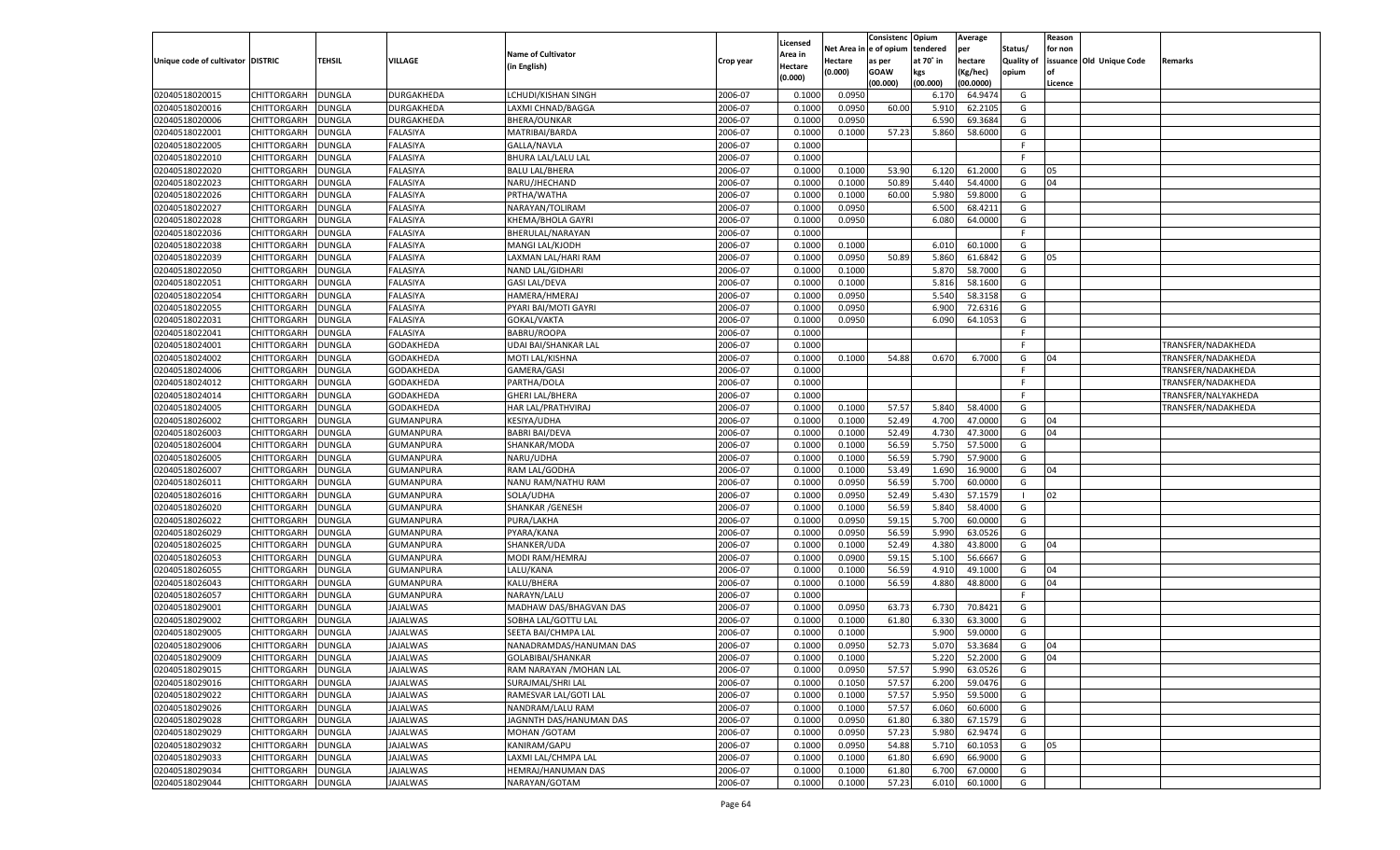|                                   |                    |               |                                |                                               |           |                     |            | Consistenc    | Opium     | Average   |            | Reason  |                          |                 |
|-----------------------------------|--------------------|---------------|--------------------------------|-----------------------------------------------|-----------|---------------------|------------|---------------|-----------|-----------|------------|---------|--------------------------|-----------------|
|                                   |                    |               |                                | <b>Name of Cultivator</b>                     |           | Licensed<br>Area in | Net Area i | n  e of opium | tendered  | per       | Status/    | for non |                          |                 |
| Unique code of cultivator DISTRIC |                    | TEHSIL        | VILLAGE                        | (in English)                                  | Crop year | Hectare             | Hectare    | as per        | at 70° in | hectare   | Quality of |         | issuance Old Unique Code | Remarks         |
|                                   |                    |               |                                |                                               |           | (0.000)             | (0.000)    | <b>GOAW</b>   | kgs       | (Kg/hec)  | opium      |         |                          |                 |
|                                   |                    |               |                                |                                               |           |                     |            | (00.000)      | (00.000)  | (00.0000) |            | Licence |                          |                 |
| 02040518029020                    | CHITTORGARH        | DUNGLA        | <b>JAJALWAS</b>                | JAGANNATH/LAXMAN                              | 2006-07   | 0.100               | 0.0950     | 54.88         | 5.870     | 61.7895   | G          | 05      |                          |                 |
| 02040518029021                    | CHITTORGARH        | DUNGLA        | JAJALWAS                       | <b>BAJERAM/KALU JI</b>                        | 2006-07   | 0.100               | 0.0950     | 57.23         | 6.100     | 64.2105   | G          |         |                          |                 |
| 02040518030001                    | CHITTORGARH        | DUNGLA        | JALAMPURA                      | SHANKAR DAS/NARAYAN DAS                       | 2006-07   | 0.1000              | 0.1000     |               | 4.830     | 48.3000   | G          | 04      |                          |                 |
| 02040518030002                    | CHITTORGARH        | DUNGLA        | JALAMPURA                      | NATHU SINGH/BHERU SINGH                       | 2006-07   | 0.1000              | 0.1000     | 50.93         | 5.320     | 53.2000   | G          | 04      |                          |                 |
| 02040518030003                    | CHITTORGARH        | DUNGLA        | JALAMPURA                      | BHANWAR SINGH/SARDHAR SINGH                   | 2006-07   | 0.1000              | 0.0950     |               | 4.490     | 47.2632   | G          | 04      |                          |                 |
| 02040518030004                    | CHITTORGARH        | DUNGLA        | JALAMPURA                      | DAPU KUWAR/BHAGVAN SINGH                      | 2006-07   | 0.1000              |            |               |           |           | -F         |         |                          | TRANSFER/PARANA |
| 02040518030006                    | CHITTORGARH        | DUNGLA        | JALAMPURA                      | DEVI SINGH/MADO SINGH                         | 2006-07   | 0.1000              | 0.0950     | 54.88         | 5.530     | 58.2105   | G          | 05      |                          | TRANSFER/PARANA |
| 02040518030008                    | CHITTORGARH        | DUNGLA        | JALAMPURA                      | NIRBHE SINGH/CHTR SINGH                       | 2006-07   | 0.1000              | 0.0950     |               | 4.930     | 51.8947   | G          | 04      |                          |                 |
| 02040518030009                    | CHITTORGARH        | DUNGLA        | <b>JALAMPURA</b>               | HUDI BAI/LAXMAN DAS                           | 2006-07   | 0.1000              | 0.0950     |               | 5.500     | 57.8947   | G          |         |                          | TRANSFER/PARANA |
| 02040518032001                    | CHITTORGARH        | DUNGLA        | JHADSHADRI-4                   | <b>BHAGVAN LAL/GOKEI</b>                      | 2006-07   | 0.1000              | 0.1000     | 60.00         | 4.870     | 48.7000   | G          | 04      |                          |                 |
| 02040518032002                    | CHITTORGARH        | DUNGLA        | JHADSHADRI-4                   | NARAYAN LAL/MODI BA                           | 2006-07   | 0.1000              | 0.1000     | 60.00         | 5.740     | 57.4000   | G          |         |                          |                 |
| 02040518032003                    | CHITTORGARH        | DUNGLA        | JHADSHADRI-4                   | KHUMI BAI/DHYARAM                             | 2006-07   | 0.1000              | 0.0500     | 60.00         | 3.13(     | 62.6000   | G          |         |                          |                 |
| 02040518032004                    | CHITTORGARH        | DUNGLA        | JHADSHADRI-4                   | GASI/DAYARAM                                  | 2006-07   | 0.1000              | 0.1000     | 60.00         | 6.23      | 62.3000   | G          |         |                          |                 |
| 02040518032005                    | CHITTORGARH        | DUNGLA        | JHADSHADRI-4                   | HEERA/RAMA                                    | 2006-07   | 0.1000              | 0.1000     | 57.23         | 5.800     | 58.0000   | G          |         |                          |                 |
| 02040518032007                    | CHITTORGARH        | DUNGLA        | <b>HADSHADRI-4</b>             | SANTI LAL/RAM LAL                             | 2006-07   | 0.1000              | 0.1000     | 60.00         | 5.940     | 59.4000   | G          |         |                          |                 |
| 02040518032008                    | CHITTORGARH        | DUNGLA        | <b>IHADSHADRI-4</b>            | UDHERAM/KALU                                  | 2006-07   | 0.1000              | 0.1000     | 55.48         | 5.920     | 59.2000   | G          |         |                          |                 |
| 02040518032009                    | CHITTORGARH        | DUNGLA        | <b>HADSHADRI-4</b>             | SHANKAR/GMERA                                 | 2006-07   | 0.1000              | 0.1000     | 55.48         | 2.270     | 22.7000   | G          | 04      |                          |                 |
| 02040518032010                    | CHITTORGARH        | DUNGLA        | JHADSHADRI-4                   | BHAGVAN/NARAYAN                               | 2006-07   | 0.1000              | 0.0950     | 60.00         | 5.570     | 58.6316   | G          |         |                          |                 |
| 02040518032011                    | CHITTORGARH        | DUNGLA        | <b>HADSHADRI-4</b>             | MIYACHAND/KISHNA                              | 2006-07   | 0.1000              |            |               |           |           | F.         |         |                          |                 |
| 02040518032012                    | CHITTORGARH        | DUNGLA        | <b>IHADSHADRI-4</b>            | BHERULAL/KISHANLAL                            | 2006-07   | 0.1000              | 0.0950     | 60.00         | 5.830     | 61.3684   | G          |         |                          |                 |
| 02040518032013                    | CHITTORGARH        | DUNGLA        | <b>HADSHADRI-4</b>             | RAM LAL/GOTTU                                 | 2006-07   | 0.1000              | 0.0950     | 53.90         | 5.460     | 57.4737   | G          | 05      |                          |                 |
| 02040518032014                    | CHITTORGARH        | DUNGLA        | JHADSHADRI-4                   | WARDI CHAND/MANK LAL                          | 2006-07   | 0.1000              | 0.0950     | 55.48         | 5.390     | 56.7368   | G          |         |                          |                 |
| 02040518032015                    | CHITTORGARH        | DUNGLA        | <b>HADSHADRI-4</b>             | JAYCHAND/CHMPA LAL                            | 2006-07   | 0.1000              | 0.1000     | 53.90         | 5.710     | 57.1000   | G          | 05      |                          |                 |
| 02040518032017                    | CHITTORGARH        | DUNGLA        | <b>IHADSHADRI-4</b>            | AMRCHAND/JIVAN LAL                            | 2006-07   | 0.1000              |            |               |           |           | F.         |         |                          |                 |
| 02040518032018                    | CHITTORGARH        | DUNGLA        | <b>HADSHADRI-4</b>             | MTHRA LAL/SEVA DAS                            | 2006-07   | 0.1000              |            |               |           |           | F.         |         |                          |                 |
| 02040518032019                    | CHITTORGARH        | DUNGLA        | JHADSHADRI-4                   | RAMESVAR LAL/CHENA                            | 2006-07   | 0.1000              | 0.0950     | 60.00         | 4.360     | 45.8947   | G          | 04      |                          |                 |
| 02040518032021                    | CHITTORGARH        | DUNGLA        | <b>HADSHADRI-4</b>             | GOPAL/TEKA                                    | 2006-07   | 0.1000              | 0.0950     | 55.48         | 4.390     | 46.2105   | G          | 04      |                          |                 |
| 02040518032022                    | CHITTORGARH        | DUNGLA        | <b>HADSHADRI-4</b>             | PANNA LAL/KALU                                | 2006-07   | 0.1000              | 0.0950     | 56.41         | 5.010     | 52.7368   | - 1        | 02      |                          |                 |
| 02040518032006                    | CHITTORGARH        | DUNGLA        | <b>HADSHADRI-4</b>             | RAMNARAYAN/UDA                                | 2006-07   | 0.1000              | 0.1000     | 67.58         | 6.430     | 64.3000   | G          |         |                          |                 |
| 02040518033006                    | CHITTORGARH        | DUNGLA        | <b>KARANA</b>                  | MODA/MAGNA                                    | 2006-07   | 0.1000              | 0.0950     | 51.51         | 5.170     | 54.4211   | G          | 04      |                          |                 |
| 02040518033010                    | CHITTORGARH        | DUNGLA        | KARANA                         | RAMIBAI/BHURA                                 | 2006-07   | 0.1000              | 0.0950     | 59.15         | 1.840     | 19.3684   | G          | 04      |                          |                 |
| 02040518033016                    | CHITTORGARH        | DUNGLA        | <b>KARANA</b>                  | <b>HAR LAL/BHAGVAN</b>                        | 2006-07   | 0.1000              | 0.1000     | 56.59         | 6.010     | 60.1000   | G          |         |                          |                 |
| 02040518033024                    | CHITTORGARH        | DUNGLA        | KARANA                         | JAMUNALAL/OUNKAR LAL                          | 2006-07   | 0.1000              | 0.1000     | 56.59         | 6.090     | 60.9000   | G          |         |                          |                 |
| 02040518033025                    | CHITTORGARH        | DUNGLA        | KARANA                         | PYARA/DALLA                                   | 2006-07   | 0.1000              | 0.1000     | 51.51         | 5.200     | 52.0000   | G          | 04      |                          |                 |
| 02040518033038                    | CHITTORGARH        | DUNGLA        | KARANA                         | GMERA/DOLA                                    | 2006-07   | 0.1000              | 0.1050     | 57.59         | 5.880     | 56.0000   | G          |         |                          |                 |
| 02040518033044                    | CHITTORGARH        | DUNGLA        | <b>KARANA</b>                  | KAMAL KUWAR/PRTAP SINGH                       | 2006-07   | 0.1000              | 0.1000     | 37.90         | 0.550     | 5.5000    | G          | 04      |                          |                 |
| 02040518033051                    | CHITTORGARH        | DUNGLA        | KARANA                         | <b>MOHAN LAL/RUPA</b>                         | 2006-07   | 0.1000              | 0.1000     | 51.51         | 5.530     | 55.3000   | G          | 04      |                          |                 |
| 02040518033060                    | CHITTORGARH        | DUNGLA        | KARANA                         | <b>OUNKAR LAL/MAGNA</b>                       | 2006-07   | 0.1000              | 0.0950     | 52.49         | 4.580     | 48.2105   | G          | 04      |                          |                 |
| 02040518033062                    | CHITTORGARH        | DUNGLA        | KARANA                         | CHATARBHUJ/UDA                                | 2006-07   | 0.1000              | 0.0950     | 52.49         | 5.720     | 60.2105   | G          | 05      |                          |                 |
| 02040518033068                    | CHITTORGARH        | DUNGLA        | <b>KARANA</b>                  | BHANWAR LAL/ASHARAM                           | 2006-07   | 0.1000              |            |               |           |           | F          |         |                          |                 |
| 02040518033086                    | CHITTORGARH        | DUNGLA        | <b>KARANA</b>                  | UDHE LAL/MAGNI RAM                            | 2006-07   | 0.1000              | 0.1000     | 51.51         | 4.590     | 45.9000   | G          | 04      |                          |                 |
| 02040518033098                    | CHITTORGARH        | DUNGLA        | <b>KARANA</b>                  | RAJU/RUPA                                     | 2006-07   | 0.1000              | 0.1000     |               | 5.280     | 52.8000   | G          | 04      |                          |                 |
| 02040518033029                    | CHITTORGARH        | DUNGLA        | <b>KARANA</b>                  | DHANRAJ/BHAGVAN                               | 2006-07   | 0.1000              | 0.1000     | 48.46         | 4.630     | 46.3000   | G          | 04      |                          |                 |
| 02040518033030                    |                    |               |                                |                                               | 2006-07   | 0.1000              | 0.1000     | 56.59         | 6.110     | 61.1000   | G          |         |                          |                 |
|                                   | CHITTORGARH        | DUNGLA        | <b>KARANA</b><br><b>KARANA</b> | GORI SHANKER/MAGNI RAM<br>SHYAM LAL/MAGNI RAM | 2006-07   |                     |            |               | 5.960     | 59.6000   |            |         |                          |                 |
| 02040518033048                    | CHITTORGARH        | <b>DUNGLA</b> |                                |                                               |           | 0.1000              | 0.1000     | 5659.00       |           |           | G          |         |                          |                 |
| 02040518033118                    | CHITTORGARH DUNGLA |               | <b>KARANA</b>                  | KISHANKUWER/SAJANSINGH                        | 2006-07   | 0.1000              | 0.1000     |               | 6.020     | 60.2000   | G          |         |                          |                 |
| 02040518034001                    | <b>CHITTORGARH</b> | <b>DUNGLA</b> | KATERA                         | MOTI LAL/HEERA NAND                           | 2006-07   | 0.1000              | 0.1000     | 69.67         | 7.040     | 70.4000   | G          |         |                          |                 |
| 02040518034005                    | <b>CHITTORGARH</b> | <b>DUNGLA</b> | KATERA                         | DHANNA/KAJOD                                  | 2006-07   | 0.1000              | 0.0950     | 59.72         | 5.880     | 61.8947   | G          |         |                          |                 |
| 02040518034006                    | CHITTORGARH        | <b>DUNGLA</b> | KATERA                         | TOLI RAM/NAVAL RAM                            | 2006-07   | 0.1000              | 0.0950     | 55.48         | 5.580     | 58.7368   | G          |         |                          |                 |
| 02040518034007                    | <b>CHITTORGARH</b> | <b>DUNGLA</b> | <b>KATERA</b>                  | HARNARAYAN/VIJAY RAM                          | 2006-07   | 0.1000              | 0.0950     | 55.48         | 5.630     | 59.2632   | G          |         |                          |                 |
| 02040518034010                    | CHITTORGARH        | <b>DUNGLA</b> | KATERA                         | <b>AMRAT RAM/OUNKAR</b>                       | 2006-07   | 0.1000              | 0.0950     | 60.00         | 5.640     | 59.3684   | G          |         |                          |                 |
| 02040518034011                    | <b>CHITTORGARH</b> | <b>DUNGLA</b> | KATERA                         | BHAVANI SHANKER/BHEEM JI                      | 2006-07   | 0.1000              | 0.0950     | 63.73         | 6.700     | 70.5263   | G          |         |                          |                 |
| 02040518034012                    | CHITTORGARH        | <b>DUNGLA</b> | KATERA                         | <b>UDAI LAL/DEV RAM</b>                       | 2006-07   | 0.1000              | 0.0950     | 60.00         | 5.750     | 60.5263   | G          |         |                          |                 |
| 02040518034015                    | <b>CHITTORGARH</b> | <b>DUNGLA</b> | <b>KATERA</b>                  | OUNKAR/DHANRAJ                                | 2006-07   | 0.1000              | 0.0950     | 55.48         | 5.620     | 59.1579   | G          |         |                          |                 |
| 02040518034021                    | <b>CHITTORGARH</b> | <b>DUNGLA</b> | KATERA                         | NANI BAI/BHERA                                | 2006-07   | 0.1000              | 0.0950     | 60.00         | 6.250     | 65.7895   | G          |         |                          |                 |
| 02040518034023                    | <b>CHITTORGARH</b> | <b>DUNGLA</b> | KATERA                         | CHUNNI LAL/BHERA                              | 2006-07   | 0.1000              | 0.0950     | 60.00         | 5.720     | 60.2105   | G          |         |                          |                 |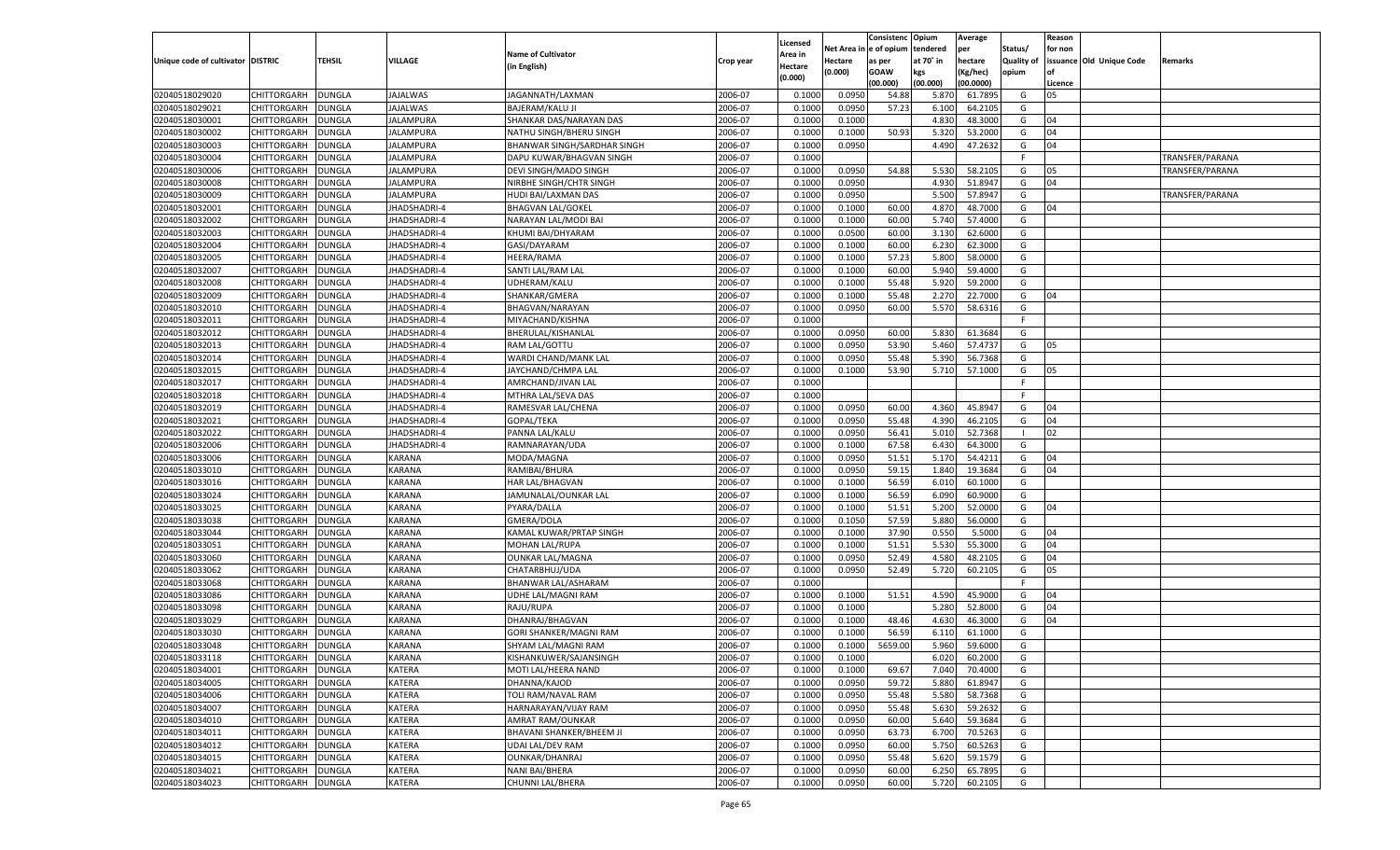|                                   |                    |               |              |                             |           |                  |          | Consistenc Opium |           | Average   |                   | Reason    |                          |                 |
|-----------------------------------|--------------------|---------------|--------------|-----------------------------|-----------|------------------|----------|------------------|-----------|-----------|-------------------|-----------|--------------------------|-----------------|
|                                   |                    |               |              |                             |           | Licensed         | Net Area | e of opium       | tendered  | per       | Status/           | for non   |                          |                 |
| Unique code of cultivator DISTRIC |                    | TEHSIL        | VILLAGE      | <b>Name of Cultivator</b>   | Crop year | Area in          | Hectare  | as per           | at 70˚ in | hectare   | <b>Quality of</b> |           | issuance Old Unique Code | Remarks         |
|                                   |                    |               |              | (in English)                |           | Hectare          | (0.000)  | <b>GOAW</b>      | kgs       | (Kg/hec)  | opium             | <b>of</b> |                          |                 |
|                                   |                    |               |              |                             |           | (0.000)          |          | (00.000)         | (00.000)  | (00.0000) |                   | Licence   |                          |                 |
| 02040518034031                    | CHITTORGARH        | <b>DUNGLA</b> | KATERA       | NAVLIBAI/VARDA              | 2006-07   | 0.1000           | 0.0950   | 55.48            | 5.510     | 58.0000   | G                 |           |                          |                 |
| 02040518034032                    | CHITTORGARH        | <b>DUNGLA</b> | KATERA       | KHEMRAJ/MIYA RAM            | 2006-07   | 0.1000           | 0.0950   | 63.73            | 5.750     | 60.526    | G                 |           |                          |                 |
| 02040518034035                    | <b>CHITTORGARH</b> | <b>DUNGLA</b> | KATERA       | AASA RAM/KAJOD              | 2006-07   | 0.1000           | 0.0950   | 60.00            | 5.910     | 62.2105   | G                 |           |                          |                 |
| 02040518034036                    | CHITTORGARH        | DUNGLA        | KATERA       | <b>BAGDI RAM/LIMBA</b>      | 2006-07   | 0.1000           | 0.0950   | 59.72            | 5.750     | 60.5263   | G                 |           |                          |                 |
| 02040518034037                    | CHITTORGARH        | <b>DUNGLA</b> | KATERA       | <b>BABU LAL/VARDI CHAND</b> | 2006-07   | 0.1000           | 0.0950   | 79.23            | 8.380     | 88.2105   | G                 |           |                          |                 |
| 02040518034040                    | CHITTORGARH        | <b>DUNGLA</b> | KATERA       | KHUB CHAND/GANGA RAM        | 2006-07   | 0.1000           | 0.0950   | 68.00            | 5.410     | 56.947    | G                 |           |                          |                 |
| 02040518034041                    | <b>CHITTORGARH</b> | <b>DUNGLA</b> | KATERA       | <b>GAMNESH LAL/KAJOD</b>    | 2006-07   | 0.1000           | 0.0950   | 55.48            | 5.530     | 58.210    | G                 |           |                          |                 |
| 02040518034042                    | CHITTORGARH        | DUNGLA        | KATERA       | UDAI LAL/TOLI RAM           | 2006-07   | 0.1000           | 0.0950   | 55.48            | 5.580     | 58.7368   | G                 |           |                          |                 |
| 02040518034043                    | CHITTORGARH        | <b>DUNGLA</b> | KATERA       | RAM CHANDRA/VAJE RAM        | 2006-07   | 0.1000           | 0.0950   | 59.72            | 5.710     | 60.105    | G                 |           |                          |                 |
| 02040518034044                    | CHITTORGARH        | <b>DUNGLA</b> | KATERA       | <b>BHAGVAN LAL/TOLI RAM</b> | 2006-07   | 0.1000           | 0.0950   | 55.48            | 5.620     | 59.1579   | G                 |           |                          |                 |
| 02040518034045                    | <b>CHITTORGARH</b> | <b>DUNGLA</b> | KATERA       | <b>OUNKAR LAL/TOLI RAM</b>  | 2006-07   | 0.1000           | 0.0950   | 55.48            | 5.620     | 59.1579   | G                 |           |                          |                 |
| 02040518034046                    | CHITTORGARH        | DUNGLA        | KATERA       | <b>BHERU LAL/PARBHU LAL</b> | 2006-07   | 0.1000           | 0.0950   | 55.48            | 5.640     | 59.3684   | G                 |           |                          |                 |
| 02040518034048                    | CHITTORGARH        | <b>DUNGLA</b> | KATERA       | RAM CHANDRA/DHANNA BRAMAN   | 2006-07   | 0.1000           | 0.0950   | 55.48            | 5.630     | 59.2632   | G                 |           |                          |                 |
| 02040518034049                    | CHITTORGARH        | DUNGLA        | KATERA       | <b>BANSHI LAL/SHANKER</b>   | 2006-07   | 0.1000           | 0.1000   | 59.72            | 6.170     | 61.7000   | G                 |           |                          |                 |
| 02040518034050                    | <b>CHITTORGARH</b> | <b>DUNGLA</b> | KATERA       | CHUNNI LAL/KAJOD            | 2006-07   | 0.1000           | 0.0950   | 57.51            | 5.880     | 61.8947   | G                 |           |                          |                 |
| 02040518034051                    | CHITTORGARH        | <b>DUNGLA</b> | KATERA       | SHANTI LAL/KAJOD            | 2006-07   | 0.1000           | 0.1000   | 57.51            | 5.890     | 58.9000   | G                 |           |                          |                 |
| 02040518034054                    | <b>CHITTORGARH</b> | <b>DUNGLA</b> | KATERA       | JAGDISH CHANDRA/BABRU       | 2006-07   | 0.1000           | 0.0950   | 59.72            | 6.020     | 63.3684   | G                 |           |                          |                 |
| 02040518034056                    | CHITTORGARH        | DUNGLA        | KATERA       | BHERU LAL/HEERA LAL         | 2006-07   | 0.1000           | 0.0950   | 53.90            | 5.430     | 57.1579   | G                 | 05        |                          |                 |
| 02040518034057                    | <b>CHITTORGARH</b> | <b>DUNGLA</b> | KATERA       | PARAS RAM/GANGA RAM         | 2006-07   | 0.1000           | 0.0950   | 59.72            | 5.670     | 59.6842   | G                 |           |                          |                 |
| 02040518034058                    | CHITTORGARH        | <b>DUNGLA</b> | KATERA       | DAL CHAND/NARBDA SHANKER    | 2006-07   | 0.1000           | 0.1000   | 59.72            | 5.920     | 59.2000   | G                 |           |                          |                 |
| 02040518034059                    | <b>CHITTORGARH</b> | <b>DUNGLA</b> | KATERA       | BHAGVAN LAL/SHANKER LAL     | 2006-07   | 0.1000           | 0.0950   | 59.72            | 6.150     | 64.7368   | G                 |           |                          |                 |
| 02040518034060                    | CHITTORGARH        | DUNGLA        | KATERA       | KISHNA/BHERA                | 2006-07   | 0.1000           | 0.0950   | 57.51            | 5.875     | 61.8421   | G                 |           |                          |                 |
| 02040518034061                    | <b>CHITTORGARH</b> | <b>DUNGLA</b> | KATERA       | SHANKER/MOTI                | 2006-07   | 0.1000           | 0.0950   | 63.73            | 5.710     | 60.1053   | G                 |           |                          |                 |
| 02040518034062                    | CHITTORGARH        | <b>DUNGLA</b> | KATERA       | VARDI CHAND/KAJOD           | 2006-07   | 0.1000           | 0.1000   | 59.72            | 6.000     | 60.0000   | G                 |           |                          |                 |
| 02040518034063                    | <b>CHITTORGARH</b> | <b>DUNGLA</b> | KATERA       | RAM CHANDRA/AMRAT RAM       | 2006-07   | 0.1000           | 0.0950   | 59.72            | 5.800     | 61.0526   | G                 |           |                          |                 |
| 02040518034067                    |                    |               | KATERA       | <b>NARAYAN/OUNKAR LAI</b>   | 2006-07   |                  | 0.0950   |                  | 7.000     | 73.6842   | G                 |           |                          |                 |
| 02040518034068                    | CHITTORGARH        | DUNGLA        | KATERA       |                             | 2006-07   | 0.1000<br>0.1000 | 0.0950   | 67.58            |           | 60.7368   | G                 |           |                          |                 |
|                                   | <b>CHITTORGARH</b> | <b>DUNGLA</b> |              | SHANTI LAL/NARBDA SHANKER   |           |                  |          | 59.72            | 5.770     |           |                   |           |                          |                 |
| 02040518034070                    | CHITTORGARH        | <b>DUNGLA</b> | KATERA       | GANGA RAM/VAJE RAM          | 2006-07   | 0.1000           | 0.0950   | 57.51            | 6.190     | 65.1579   | G                 |           |                          |                 |
| 02040518034022                    | <b>CHITTORGARH</b> | <b>DUNGLA</b> | KATERA       | SHANKER/PARMANAND           | 2006-07   | 0.1000           | 0.1000   | 59.72            | 5.770     | 57.7000   | G                 |           |                          |                 |
| 02040518034039                    | CHITTORGARH        | DUNGLA        | KATERA       | <b>BHAGVAN LAL/UDA</b>      | 2006-07   | 0.1000           | 0.0950   | 63.73            | 6.590     | 69.3684   | G                 |           |                          |                 |
| 02040518034029                    | CHITTORGARH        | DUNGLA        | KATERA       | BHEEMA/NARAYAN              | 2006-07   | 0.1000           | 0.0950   | 57.51            | 5.840     | 61.4737   | G                 |           |                          |                 |
| 02040518034018                    | CHITTORGARH        | DUNGLA        | KATERA       | <b>BARDI BAI/KALU</b>       | 2006-07   | 0.1000           | 0.0950   | 53.90            | 5.800     | 61.0526   | G                 | 05        |                          |                 |
| 02040518037002                    | CHITTORGARH        | DUNGLA        | KISHANKARERI | <b>BHURA LAL/GOPAL</b>      | 2006-07   | 0.1000           | 0.0950   |                  | 5.44(     | 57.2632   | G                 |           |                          |                 |
| 02040518037003                    | CHITTORGARH        | DUNGLA        | KISHANKARERI | PERAM CHAND/KISHAN LAL      | 2006-07   | 0.1000           |          |                  |           |           | F                 |           |                          |                 |
| 02040518037006                    | CHITTORGARH        | DUNGLA        | KISHANKARERI | ROOPA/CHATARBHU.            | 2006-07   | 0.1000           | 0.0950   |                  | 5.740     | 60.4211   | G                 |           |                          |                 |
| 02040518037007                    | CHITTORGARH        | DUNGLA        | KISHANKARERI | SUKHA/CHTRBHUJ              | 2006-07   | 0.1000           | 0.0950   | 52.49            | 5.31      | 55.8947   | G                 | 04        |                          |                 |
| 02040518037009                    | CHITTORGARH        | DUNGLA        | KISHANKARERI | <b>GENESH / GOKEL</b>       | 2006-07   | 0.1000           | 0.0950   |                  | 5.640     | 59.3684   | G                 |           |                          |                 |
| 02040518037017                    | CHITTORGARH        | DUNGLA        | KISHANKARERI | AMBALAL/KISHNA              | 2006-07   | 0.1000           | 0.0950   |                  | 5.460     | 57.4737   | G                 |           |                          |                 |
| 02040518037020                    | <b>CHITTORGARH</b> | DUNGLA        | KISHANKARERI | CHTRBHUJ/KHEMRAJ            | 2006-07   | 0.1000           | 0.0950   |                  | 5.560     | 58.5263   | G                 |           |                          |                 |
| 02040518037022                    | <b>CHITTORGARH</b> | DUNGLA        | KISHANKARERI | KHEMRAJ/NATHU               | 2006-07   | 0.1000           | 0.1000   |                  | 5.720     | 57.2000   | G                 |           |                          |                 |
| 02040518037036                    | <b>CHITTORGARH</b> | DUNGLA        | KISHANKARERI | NATHU LAL/DEV KISHAN        | 2006-07   | 0.1000           | 0.0950   |                  | 6.020     | 63.3684   | G                 |           |                          |                 |
| 02040518037042                    | CHITTORGARH        | DUNGLA        | KISHANKARERI | MOTI LAL/LAXMAN             | 2006-07   | 0.1000           | 0.0950   |                  | 6.140     | 64.6316   | G                 |           |                          |                 |
| 02040518037044                    | CHITTORGARH        | DUNGLA        | KISHANKARERI | HARI RAM/HMERA              | 2006-07   | 0.1000           | 0.1000   |                  | 4.77      | 47.7000   | G                 | 04        |                          |                 |
| 02040518037045                    | CHITTORGARH        | DUNGLA        | KISHANKARERI | SHANKAR/NANA GUJR           | 2006-07   | 0.1000           | 0.0950   |                  | 5.700     | 60.0000   | G                 |           |                          |                 |
| 02040518037018                    | CHITTORGARH        | <b>DUNGLA</b> | KISHANKARERI | MODI LAL/JAI SINGH          | 2006-07   | 0.1000           | 0.1000   |                  | 5.810     | 58.1000   | G                 |           |                          |                 |
| 02040518037037                    | <b>CHITTORGARH</b> | DUNGLA        | KISHANKARERI | <b>VIJAY RAM/OUNKAR</b>     | 2006-07   | 0.1000           | 0.1050   | 44.19            | 4.640     | 44.1905   | G                 | 04        |                          |                 |
| 02040518037004                    | <b>CHITTORGARH</b> | <b>DUNGLA</b> | KISHANKARERI | GOKAL/CHTRBHUJ              | 2006-07   | 0.1000           | 0.0950   |                  | 5.630     | 59.2632   | G                 |           |                          |                 |
| 02040518037021                    | CHITTORGARH        | <b>DUNGLA</b> | KISHANKARERI | MANGI LAL/LAXMAN            | 2006-07   | 0.1000           | 0.1050   |                  | 6.240     | 59.4286   | G                 |           |                          |                 |
| 02040518037051                    | <b>CHITTORGARH</b> | <b>DUNGLA</b> | KISHANKARERI | <b>BHARULAL/OUKAR</b>       | 2006-07   | 0.1000           | 0.0950   |                  | 5.770     | 60.7368   | G                 |           | 02040520017012           | <b>TRANSFER</b> |
| 02040518038002                    | <b>CHITTORGARH</b> | <b>DUNGLA</b> | LUXMIPURA-4  | CHAMPA LAL/KISHAN LAL       | 2006-07   | 0.1000           |          |                  |           |           | F                 |           |                          |                 |
| 02040518038005                    | <b>CHITTORGARH</b> | <b>DUNGLA</b> | LUXMIPURA-4  | RAMESHVAR LAL/SAV LAL       | 2006-07   | 0.1000           | 0.0950   |                  | 5.820     | 61.2632   | G                 |           |                          |                 |
| 02040518038011                    | <b>CHITTORGARH</b> | <b>DUNGLA</b> | LUXMIPURA-4  | NARAYAN LAL/KANA            | 2006-07   | 0.1000           | 0.1000   |                  | 6.190     | 61.9000   | G                 |           |                          |                 |
| 02040518038012                    | <b>CHITTORGARH</b> | <b>DUNGLA</b> | LUXMIPURA-4  | <b>HEMRAJ/DALLA</b>         | 2006-07   | 0.1000           | 0.1000   | 52.49            | 5.530     | 55.3000   | G                 | 04        |                          |                 |
| 02040518038014                    | CHITTORGARH        | <b>DUNGLA</b> | LUXMIPURA-4  | <b>OUNKAR/MOTI LAL</b>      | 2006-07   | 0.1000           | 0.1000   |                  | 5.990     | 59.9000   | G                 |           |                          |                 |
| 02040518038022                    | <b>CHITTORGARH</b> | <b>DUNGLA</b> | LUXMIPURA-4  | GOPAL/PURA CHAMAR           | 2006-07   | 0.1000           | 0.0950   |                  | 4.560     | 48.0000   | G                 | 04        |                          |                 |
| 02040518038003                    | <b>CHITTORGARH</b> | <b>DUNGLA</b> | LUXMIPURA-4  | <b>OUNKAR/SAV RAM</b>       | 2006-07   | 0.1000           | 0.0950   |                  | 5.610     | 59.0526   | G                 |           |                          |                 |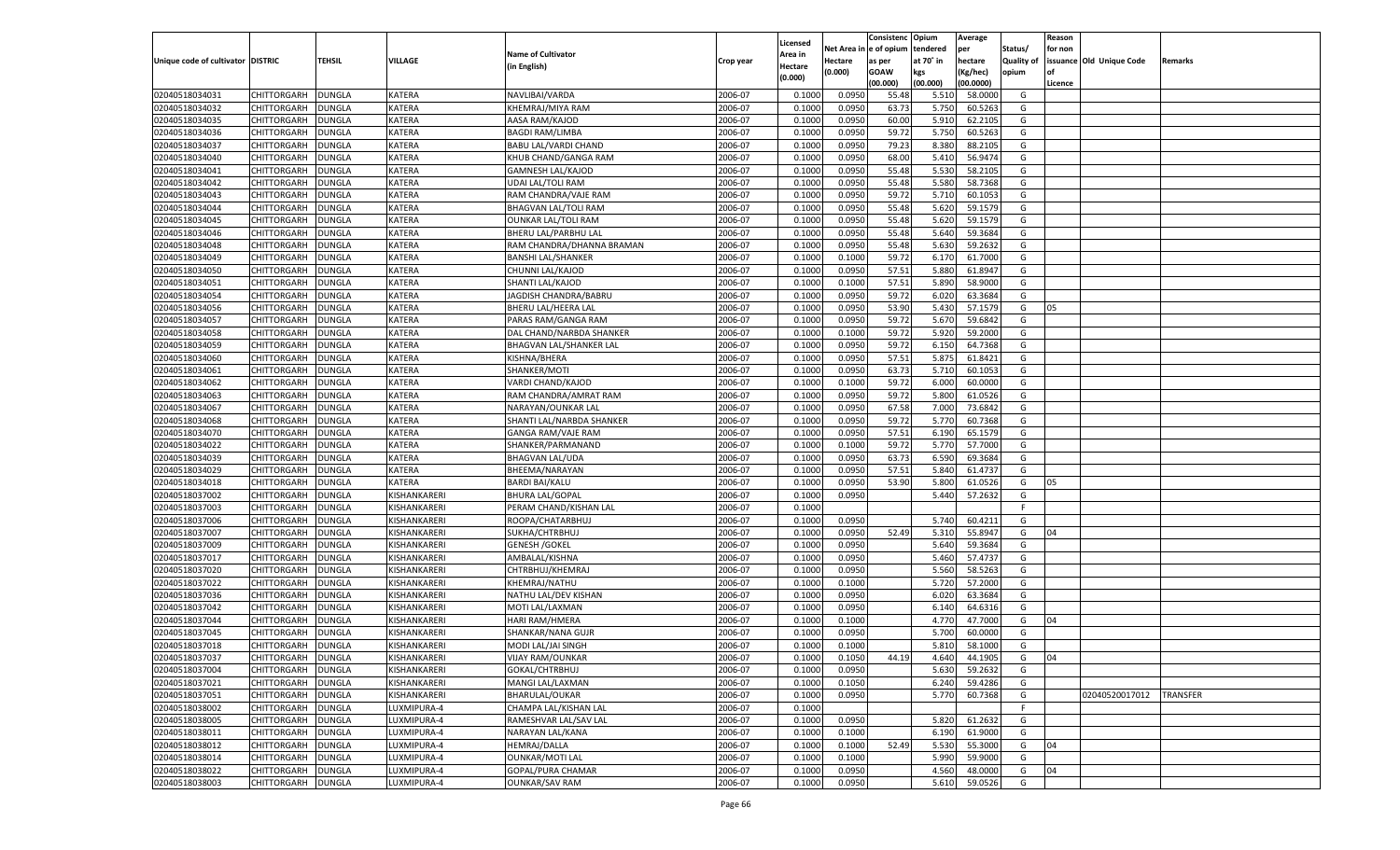|                                   |                            |               |                 |                                        |           |                    |            | Consistenc    | Opium     | Average   |                | Reason  |                          |                         |
|-----------------------------------|----------------------------|---------------|-----------------|----------------------------------------|-----------|--------------------|------------|---------------|-----------|-----------|----------------|---------|--------------------------|-------------------------|
|                                   |                            |               |                 | <b>Name of Cultivator</b>              |           | Licensed           | Net Area i | n  e of opium | tendered  | per       | Status/        | for non |                          |                         |
| Unique code of cultivator DISTRIC |                            | TEHSIL        | VILLAGE         | (in English)                           | Crop year | Area in<br>Hectare | Hectare    | as per        | at 70° in | hectare   | Quality of     |         | issuance Old Unique Code | Remarks                 |
|                                   |                            |               |                 |                                        |           | (0.000)            | (0.000)    | <b>GOAW</b>   | kgs       | (Kg/hec)  | opium          |         |                          |                         |
|                                   |                            |               |                 |                                        |           |                    |            | (00.000)      | (00.000)  | (00.0000) |                | Licence |                          |                         |
| 02040518038016                    | CHITTORGARH                | DUNGLA        | LUXMIPURA-4     | HARLAL/GAMERA                          | 2006-07   | 0.100              | 0.0950     |               | 5.820     | 61.2632   | G              |         |                          |                         |
| 02040518039001                    | CHITTORGARH                | DUNGLA        | LOTHIYANA       | MADHAV LAL/BHERU LAL                   | 2006-07   | 0.100              | 0.1000     |               | 6.670     | 66.7000   | G              |         |                          |                         |
| 02040518039003                    | CHITTORGARH                | DUNGLA        | LOTHIYANA       | KISHAN LAL/GIRDHARI                    | 2006-07   | 0.1000             | 0.1000     |               | 6.080     | 60.8000   | G              |         |                          |                         |
| 02040518039004                    | CHITTORGARH                | DUNGLA        | LOTHIYANA       | NARAYAN LAL/DAL CHAND                  | 2006-07   | 0.1000             | 0.0950     |               | 5.730     | 60.3158   | G              |         |                          |                         |
| 02040518039005                    | CHITTORGARH                | DUNGLA        | LOTHIYANA       | MOHAN LAL/BHERU LAL                    | 2006-07   | 0.1000             | 0.0950     |               | 5.880     | 61.8947   | G              |         |                          |                         |
| 02040518039006                    | CHITTORGARH                | DUNGLA        | LOTHIYANA       | <b>OUNKAR LAL/BHANA</b>                | 2006-07   | 0.1000             | 0.0950     |               | 6.000     | 63.1579   | G              |         |                          |                         |
| 02040518039007                    | CHITTORGARH                | DUNGLA        | LOTHIYANA       | <b>HEMRAJ/BHERU</b>                    | 2006-07   | 0.1000             | 0.0950     |               | 6.570     | 69.1579   | G              |         |                          |                         |
| 02040518039009                    | CHITTORGARH                | DUNGLA        | LOTHIYANA       | HEERA LAL/JAI RAM                      | 2006-07   | 0.1000             |            |               |           |           | E              |         |                          |                         |
| 02040518039010                    | CHITTORGARH                | DUNGLA        | LOTHIYANA       | MOTI/LALU                              | 2006-07   | 0.1000             | 0.1000     |               | 5.570     | 55.7000   | G              | 04      |                          |                         |
| 02040518039012                    | CHITTORGARH                | DUNGLA        | LOTHIYANA       | MADHAV LAL/KISHANLAL                   | 2006-07   | 0.1000             | 0.0950     |               | 6.070     | 63.8947   | G              |         |                          |                         |
| 02040518039013                    | CHITTORGARH                | DUNGLA        | LOTHIYANA       | <b>BHOLI RAM/KESHO RAM</b>             | 2006-07   | 0.1000             | 0.1000     |               | 6.190     | 61.9000   | G              |         |                          |                         |
| 02040518039014                    | CHITTORGARH                | DUNGLA        | LOTHIYANA       | LALU/ROOPA                             | 2006-07   | 0.1000             | 0.1000     |               | 5.950     | 59.5000   | G              |         |                          |                         |
| 02040518039015                    | CHITTORGARH                | DUNGLA        | LOTHIYANA       | KALU/ROOPA                             | 2006-07   | 0.1000             | 0.0850     | 61.80         | 5.200     | 61.1765   | G              |         |                          |                         |
| 02040518039018                    | CHITTORGARH                | DUNGLA        | LOTHIYANA       | GOUTAM/LACHI RAM                       | 2006-07   | 0.1000             | 0.0950     |               | 6.400     | 67.3684   | G              |         |                          |                         |
| 02040518039019                    | CHITTORGARH                | DUNGLA        | LOTHIYANA       | RAM LAL/TARA CHAND                     | 2006-07   | 0.1000             | 0.1000     |               | 6.000     | 60.0000   | G              |         |                          |                         |
| 02040518039021                    | CHITTORGARH                | DUNGLA        | LOTHIYANA       | SAVA RAM/PRATVIRAJ                     | 2006-07   | 0.1000             | 0.0950     |               | 5.800     | 61.0526   | G              |         |                          |                         |
| 02040518039023                    | CHITTORGARH                | DUNGLA        | LOTHIYANA       | KALU/KISHANA                           | 2006-07   | 0.1000             | 0.0950     |               | 5.950     | 62.6316   | G              |         |                          |                         |
| 02040518039026                    | CHITTORGARH                | DUNGLA        | LOTHIYANA       | NAND RAM/JAI RAM                       | 2006-07   | 0.1000             | 0.1000     |               | 5.910     | 59.1000   | G              |         |                          |                         |
| 02040518039027                    | CHITTORGARH                | DUNGLA        | LOTHIYANA       | DEVILAL/DALCHAND                       | 2006-07   | 0.1000             | 0.0950     |               | 5.700     | 60.0000   | G              | 05      |                          |                         |
| 02040518039028                    | CHITTORGARH                | DUNGLA        | LOTHIYANA       | VARDI BAI/RATAN LAL                    | 2006-07   | 0.1000             | 0.1000     |               | 5.810     | 58.1000   | G              |         |                          |                         |
| 02040518039030                    | CHITTORGARH                | DUNGLA        | LOTHIYANA       | DHANRAJ/KISHNA                         | 2006-07   | 0.1000             | 0.1000     |               | 5.770     | 57.7000   | G              | 05      |                          |                         |
| 02040518039031                    | CHITTORGARH                | DUNGLA        | LOTHIYANA       | <b>HEERA LAL/JETA</b>                  | 2006-07   | 0.1000             | 0.1000     |               | 5.900     | 59.0000   | G              | 05      |                          |                         |
| 02040518039034                    | CHITTORGARH                | DUNGLA        | LOTHIYANA       | MADHO LAL/UDAI RAM                     | 2006-07   | 0.1000             | 0.1000     |               | 6.040     | 60.4000   | G              | 05      |                          |                         |
| 02040518039035                    | CHITTORGARH                | DUNGLA        | LOTHIYANA       | BARDIBAI/GANESH KUMAR                  | 2006-07   | 0.1000             | 0.1000     |               | 5.920     | 59.2000   | G              | 05      |                          |                         |
| 02040518039036                    | CHITTORGARH                | DUNGLA        | LOTHIYANA       | KESABAI/HEERA/KISHNA                   | 2006-07   | 0.1000             | 0.0950     |               | 5.930     | 62.4211   | G              |         |                          |                         |
| 02040518039039                    | CHITTORGARH                | DUNGLA        | LOTHIYANA       | MANGU/DEVA                             | 2006-07   | 0.1000             | 0.0950     |               | 6.080     | 64.0000   | G              |         |                          |                         |
| 02040518039041                    | CHITTORGARH                | DUNGLA        | LOTHIYANA       | KALU/SHORAM                            | 2006-07   | 0.1000             | 0.1000     |               | 6.190     | 61.9000   | G              |         |                          |                         |
| 02040518039043                    | CHITTORGARH                | DUNGLA        | LOTHIYANA       | <b>UDAI RAM/VARDA</b>                  | 2006-07   | 0.1000             | 0.1000     |               | 5.590     | 55.9000   | G              | 04      |                          |                         |
| 02040518039044                    | CHITTORGARH                | DUNGLA        | LOTHIYANA       | AMBA LAL/RAM LAL                       | 2006-07   | 0.1000             | 0.0950     |               | 5.970     | 62.8421   | G              | 05      |                          |                         |
| 02040518039049                    | CHITTORGARH                | DUNGLA        | LOTHIYANA       | DEU BAI/DALLI CHAND                    | 2006-07   | 0.1000             | 0.0950     |               | 5.740     | 60.4211   | G              |         |                          |                         |
| 02040518039050                    | CHITTORGARH                | DUNGLA        | LOTHIYANA       | RAMBAKSH/SHO RAM                       | 2006-07   | 0.1000             | 0.1000     |               | 6.290     | 62.9000   | G              |         |                          |                         |
| 02040518039052                    | CHITTORGARH                | DUNGLA        | LOTHIYANA       | <b>HAJARI/NAVLA</b>                    | 2006-07   | 0.1000             | 0.1000     |               | 5.220     | 52.2000   | G              | 04      | 02040520055006           | TRANSFER                |
| 02040518039053                    | CHITTORGARH                | DUNGLA        | LOTHIYANA       | SHANKAR/KISHAN GIR                     | 2006-07   | 0.1000             | 0.1000     |               | 6.150     | 61.5000   | G              |         | 02040520055017           | TRANSFER                |
| 02040518039054                    | CHITTORGARH                | DUNGLA        | LOTHIYANA       | RUKAMNIBAI/ANDA                        | 2006-07   | 0.1000             | 0.0950     |               | 5.630     | 59.2632   | G              |         | 02040520055019           | TRANSFER                |
| 02040518039055                    | CHITTORGARH                | DUNGLA        | LOTHIYANA       | PRATHVIRAJ/DANNA                       | 2006-07   | 0.1000             | 0.1000     |               | 6.030     | 60.3000   | G              |         | 02040520055020           | TRANSFER                |
| 02040518043001                    | CHITTORGARH                | DUNGLA        | MALUKDASKIKHEDI | MAGNI RAM/BHERA                        | 2006-07   | 0.1000             | 0.0950     | 52.58         | 4.900     | 51.5789   | $\blacksquare$ | 02      |                          |                         |
| 02040518043002                    | CHITTORGARH                | DUNGLA        | MALUKDASKIKHEDI | AMRCHAND/UDHA                          | 2006-07   | 0.1000             | 0.0950     | 57.51         | 5.620     | 59.1579   | G              |         |                          | TRANSFER/PERMESHWARPURA |
| 02040518043008                    | CHITTORGARH                | DUNGLA        | MALUKDASKIKHEDI | <b>OUNKAR LAL/BHAGVAN</b>              | 2006-07   | 0.1000             | 0.0950     | 52.49         | 5.780     | 60.8421   | G              | 05      |                          |                         |
| 02040518043009                    | CHITTORGARH                | DUNGLA        | MALUKDASKIKHEDI | MAGNIRAM/HEERA LAL                     | 2006-07   | 0.1000             | 0.0950     | 52.49         | 5.460     | 57.4737   | G              | 05      |                          |                         |
| 02040518043012                    | CHITTORGARH                | DUNGLA        | MALUKDASKIKHEDI | LACHI RAM/WARDA                        | 2006-07   | 0.1000             | 0.0950     | 61.44         | 6.250     | 65.7895   | $\blacksquare$ | 02      |                          |                         |
| 02040518043025                    | CHITTORGARH                | DUNGLA        | MALUKDASKIKHEDI | LAXMAN LAL/LAKHMA                      | 2006-07   | 0.1000             | 0.0950     | 61.44         | 6.160     | 64.8421   | G              |         |                          | TRANSFER/PERMESHWARPURA |
| 02040518043010                    | CHITTORGARH                | DUNGLA        | MALUKDASKIKHEDI | <b>UDAI LAL/OUNKAR</b>                 | 2006-07   | 0.1000             | 0.1000     | 56.59         | 2.250     | 22.5000   | G              | 04      |                          |                         |
| 02040518043021                    | CHITTORGARH                | DUNGLA        | MALUKDASKIKHEDI | <b>BHERU LAL/BHEEMA</b>                | 2006-07   | 0.1000             |            |               |           |           | F.             |         |                          | TRANSFER/PERMESHWARPURA |
| 02040518043026                    | CHITTORGARH                | DUNGLA        | MALUKDASKIKHEDI | <b>BHURI BAI/DALI CHAND</b>            | 2006-07   | 0.1000             | 0.0950     | 52.49         | 5.620     | 59.1579   | G              | 05      | 02040518002011           | TRANSFER                |
| 02040518040012                    |                            | <b>DUNGLA</b> |                 |                                        | 2006-07   | 0.1000             | 0.1050     | 59.15         | 0.740     | 7.0476    | G              | 04      |                          |                         |
|                                   | CHITTORGARH<br>CHITTORGARH |               | MANGALWAD       | KISHAN LAL/BHERA<br>CHAMPA LAL/MODIRAM |           |                    |            |               |           |           |                |         |                          |                         |
| 02040518040014                    |                            | <b>DUNGLA</b> | MANGALWAD       |                                        | 2006-07   | 0.1000             |            |               |           |           | F.             |         |                          |                         |
| 02040518040019                    | <b>CHITTORGARH</b>         | <b>DUNGLA</b> | MANGALWAD       | SHANKAR LAL/NATHU                      | 2006-07   | 0.1000             |            |               |           |           | F.<br>F.       |         |                          |                         |
| 02040518040020                    | CHITTORGARH                | <b>DUNGLA</b> | MANGALWAD       | NANDA/KISHNA                           | 2006-07   | 0.1000             |            |               |           |           |                |         |                          |                         |
| 02040518040022                    | CHITTORGARH                | <b>DUNGLA</b> | MANGALWAD       | PARBHU LAL/KHUMAN SALVI                | 2006-07   | 0.1000             |            |               |           |           | F.             |         |                          |                         |
| 02040518040047                    | CHITTORGARH                | <b>DUNGLA</b> | MANGALWAD       | GANGABAI/KALU                          | 2006-07   | 0.1000             |            |               |           |           | F.             |         |                          | TRANSFER/BILOT          |
| 02040518040009                    | CHITTORGARH                | <b>DUNGLA</b> | MANGALWAD       | NATHU/KESHYA                           | 2006-07   | 0.1000             | 0.1050     |               | 4.490     | 42.7619   | G              | 04      |                          |                         |
| 02040518040013                    | CHITTORGARH                | <b>DUNGLA</b> | MANGALWAD       | BHANWAR LAL/KHUMAN                     | 2006-07   | 0.1000             |            |               |           |           | F              |         |                          |                         |
| 02040518040054                    | <b>CHITTORGARH</b>         | <b>DUNGLA</b> | MANGALWAD       | DEVI SINGH/BAGH SINGH                  | 2006-07   | 0.1000             | 0.1000     | 61.44         | 6.140     | 61.4000   | G              |         |                          |                         |
| 02040518040051                    | CHITTORGARH                | <b>DUNGLA</b> | MANGALWAD       | KESLASH/VARDA                          | 2006-07   | 0.1000             |            |               |           |           | F.             |         |                          |                         |
| 02040518044004                    | CHITTORGARH                | <b>DUNGLA</b> | NADAKHEDA       | RAM CHANDRA/CHATARBHUJ                 | 2006-07   | 0.1000             |            |               |           |           | F.             |         |                          |                         |
| 02040518044006                    | <b>CHITTORGARH</b>         | <b>DUNGLA</b> | NADAKHEDA       | JEETU/DHANNA                           | 2006-07   | 0.1000             |            |               |           |           | F.             |         |                          |                         |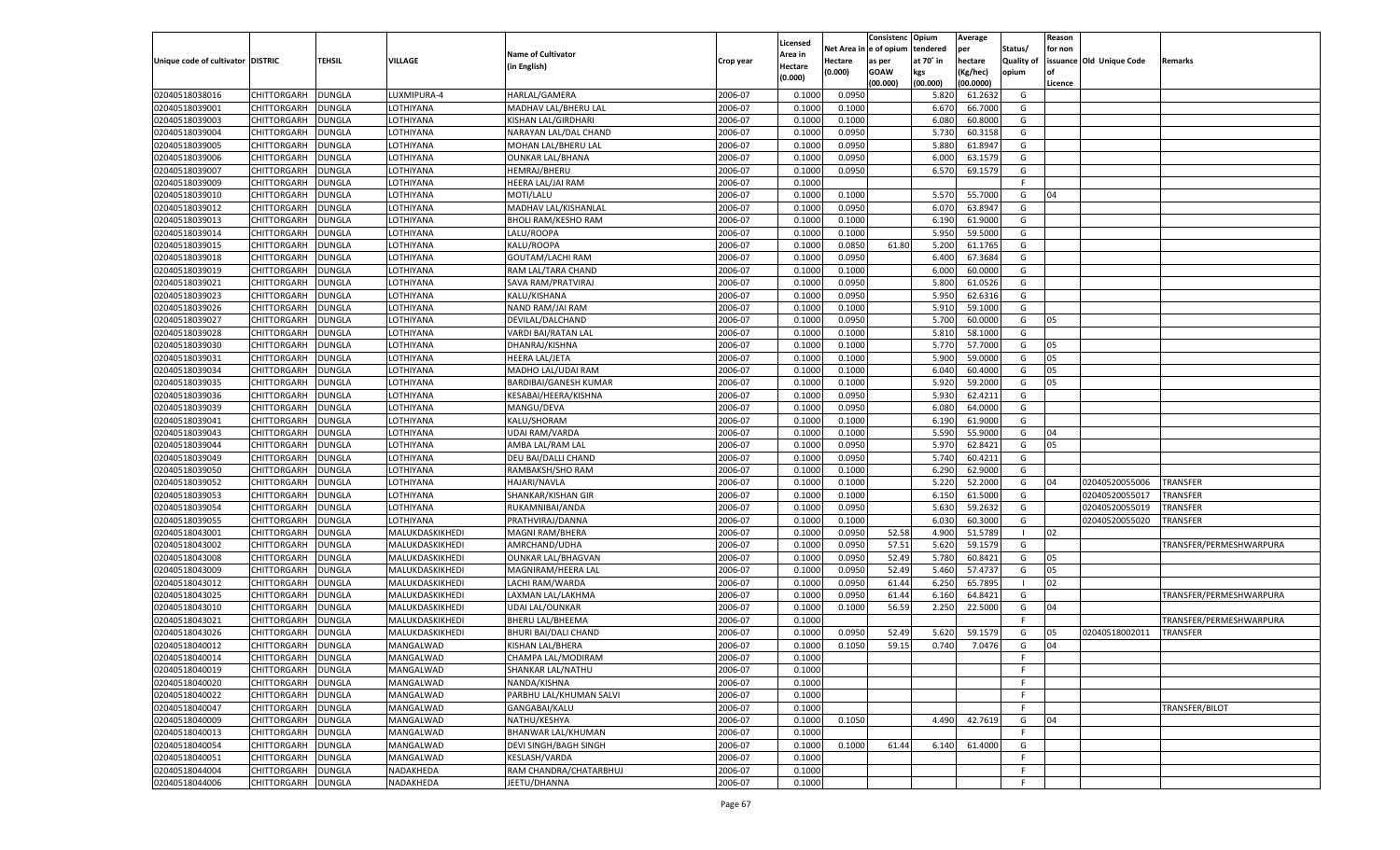| n e of opium<br>tendered<br>Net Area i<br>per<br>Status/<br>for non<br><b>Name of Cultivator</b><br>Area in<br><b>Quality of</b><br>issuance Old Unique Code<br>Unique code of cultivator DISTRIC<br>TEHSIL<br><b>VILLAGE</b><br>Hectare<br>at 70° in<br>hectare<br>as per<br>Remarks<br>Crop year<br>(in English)<br>Hectare<br>(0.000)<br><b>GOAW</b><br>kgs<br>(Kg/hec)<br>opium<br>(0.000)<br>(00.000)<br>(00.000)<br>(00.0000)<br>Licence<br>0.0950<br>02040518046001<br>CHITTORGARH<br><b>DUNGLA</b><br>NALYAKHEDA<br>DALU/BHANA GUJAR<br>2006-07<br>55.6842<br>0.1000<br>5.290<br>G<br>04<br>02040518046003<br>2006-07<br>0.0950<br>4.900<br>CHITTORGARH<br>DUNGLA<br>NALYAKHEDA<br>CHAMPA LAL/BHERU LAL<br>0.1000<br>51.5789<br>G<br>04<br>02040518046004<br>2006-07<br>0.1000<br>5.820<br>CHITTORGARH<br>DUNGLA<br>NALYAKHEDA<br>SHREELAL/UDA<br>0.1000<br>58.2000<br>G<br>05<br>02040518046006<br>2006-07<br>0.0950<br>5.640<br>59.3684<br>CHITTORGARH<br>DUNGLA<br>NALYAKHEDA<br>HEMRAJ/NARAYAN<br>0.1000<br>G<br>02040518046007<br>NALYAKHEDA<br>2006-07<br>0.1000<br>5.430<br>54.3000<br>CHITTORGARH<br>DUNGLA<br><b>BHERA/GOTU</b><br>0.1000<br>G<br>04<br>02040518046010<br>2006-07<br>5.570<br>CHITTORGARH<br>DUNGLA<br>NALYAKHEDA<br>NANURAM/TARACHAND BABRI<br>0.1000<br>0.0950<br>58.6316<br>G<br>02040518046013<br>LALU/BHANA GUJAR<br>2006-07<br>0.0950<br>CHITTORGARH<br>DUNGLA<br>NALYAKHEDA<br>0.1000<br>6.21<br>65.3684<br>G<br>02040518046014<br>2006-07<br>0.0950<br>5.200<br>CHITTORGARH<br>DUNGLA<br>NALYAKHEDA<br>KALU/GOTU GUJAR<br>0.1000<br>54.7368<br>G<br>04<br>2006-07<br>02040518046015<br>DUNGLA<br>NALYAKHEDA<br>0.1000<br>4.630<br>46.3000<br>04<br>CHITTORGARH<br>RAMESWAR/SHANKAR<br>0.1000<br>G<br>02040518046017<br>2006-07<br>4.320<br>CHITTORGARH<br>DUNGLA<br>NALYAKHEDA<br>CHAGAN/KALU<br>0.1000<br>0.0950<br>45.4737<br>G<br>04<br>02040518046019<br>2006-07<br>0.0950<br>5.080<br>CHITTORGARH<br>DUNGLA<br>NALYAKHEDA<br>NARAYAN/GIRDAHRI GUJAR<br>0.1000<br>53.4737<br>G<br>04<br>02040518046021<br>2006-07<br>5.420<br>CHITTORGARH<br>DUNGLA<br>NALYAKHEDA<br>RAMA/KESAR<br>0.1000<br>0.1000<br>54.2000<br>G<br>04<br>2006-07<br>02040518046022<br>DUNGLA<br>NALYAKHEDA<br>0.0950<br>43.8947<br>04<br>CHITTORGARH<br><b>UDA/HMERA GUJAR</b><br>0.1000<br>4.170<br>G<br>02040518046023<br>CHITTORGARH<br>NALYAKHEDA<br>ONKAR/RAJING<br>2006-07<br>0.1000<br>DUNGLA<br>E<br>02040518046024<br>CHITTORGARH<br>DUNGLA<br>NALYAKHEDA<br>UDA/RUPA<br>2006-07<br>0.1000<br>0.0950<br>5.740<br>60.4211<br>G<br>02040518046002<br>CHITTORGARH<br>NALYAKHEDA<br>2006-07<br>5.330<br>53.3000<br>DUNGLA<br>RAMESHVAR/SAVA<br>0.1000<br>0.1000<br>G<br>04<br>02040518046008<br>CHITTORGARH<br><b>DUNGLA</b><br>NALYAKHEDA<br>2006-07<br>0.1000<br>F<br>MANGILAL/DEVA GUJAR<br>02040518044007<br>CHITTORGARH<br>2006-07<br>DUNGLA<br>NADAKHEDA<br><b>GANGA RAM/CHENARAM</b><br>0.1000<br>F.<br>NAME CHANGE<br>02040518044009<br>CHITTORGARH<br>DUNGLA<br>NADAKHEDA<br>NARAYAN LAL/JETA<br>2006-07<br>0.1000<br>E<br>02040518044010<br>CHITTORGARH<br>PYARA/UDA<br>2006-07<br>0.0950<br>59.15<br>6.020<br>63.3684<br>DUNGLA<br>NADAKHEDA<br>0.1000<br>G<br>02040518044012<br>CHITTORGARH<br><b>DUNGLA</b><br>NADAKHEDA<br>GOKAL/HOLA<br>2006-07<br>0.1000<br>0.0950<br>56.59<br>5.760<br>G<br>60.6316<br>02040518044013<br>CHITTORGARH<br>HAJARI LAL/JAGANNATH<br>2006-07<br>0.0950<br>51.51<br>4.960<br>52.2105<br>DUNGLA<br>NADAKHEDA<br>0.1000<br>G<br>04<br>02040518044014<br>CHITTORGARH<br>DUNGLA<br>NADAKHEDA<br>2006-07<br>0.1000<br>0.0950<br>49.80<br>5.120<br>53.8947<br>RAMESHVAR/NARAYAN<br>G<br>04<br>02040518044016<br>CHITTORGARH<br>HEERA LAL/UDA<br>2006-07<br>0.1000<br>51.51<br>5.170<br>51.7000<br>DUNGLA<br>NADAKHEDA<br>0.1000<br>G<br>04<br>02040518044020<br>CHITTORGARH<br><b>DUNGLA</b><br>NADAKHEDA<br>UDA/HAJARI<br>2006-07<br>0.1000<br>0.1000<br>51.51<br>5.400<br>54.0000<br>G<br>04<br>02040518044025<br>CHITTORGARH<br>CHAGAN/UDA JI<br>2006-07<br>0.0950<br>56.59<br>5.540<br>58.3158<br>DUNGLA<br>NADAKHEDA<br>0.1000<br>G<br>02040518044026<br>CHITTORGARH<br>DUNGLA<br>NADAKHEDA<br>2006-07<br>0.1000<br>MANGIBAI/MADHU LAL<br>F.<br>02040518044002<br>CHITTORGARH<br>BHERIBAI/GACILALJAT<br>2006-07<br>0.0950<br>57.51<br>5.160<br>54.3158<br>DUNGLA<br>NADAKHEDA<br>0.1000<br>G<br>04<br>02040518044001<br>CHITTORGARH<br><b>DUNGLA</b><br>NADAKHEDA<br>2006-07<br>0.1000<br>0.1000<br>51.51<br>5.310<br>53.1000<br>G<br>04<br>SHANKER/NATHU<br>02040518044005<br>2006-07<br>0.1000<br>52.49<br>5.900<br>59.0000<br>CHITTORGARH<br>DUNGLA<br>NADAKHEDA<br>NARAYAN/CHAMPA LAL<br>0.1000<br>G<br>05<br>02040518044029<br><b>DUNGLA</b><br>NADAKHEDA<br>2006-07<br>0.1000<br>0.1000<br>51.51<br>5.530<br>55.3000<br>CHITTORGARH<br><b>HAJARI/BHAGH CHAND</b><br>G<br>04<br>02040518047008<br>2006-07<br>0.1000<br>52.73<br>5.160<br>51.6000<br>CHITTORGARH<br>DUNGLA<br>NEGDIYA<br>RUPA/BAGGA<br>0.1000<br>G<br>04<br>47.67<br>02040518047024<br><b>DUNGLA</b><br>NEGDIYA<br>2006-07<br>0.1000<br>0.1000<br>4.830<br>48.3000<br>CHITTORGARH<br>SUKHSINGH/UDAESINGH<br>G<br>04<br>02040518047025<br>2006-07<br>0.1000<br>0.1000<br>50.89<br>4.670<br>46.7000<br>CHITTORGARH<br>DUNGLA<br>NEGDIYA<br>BHERU SINGH/INDAR SINGH<br>G<br>04<br>02040518047027<br><b>DUNGLA</b><br>NEGDIYA<br>2006-07<br>0.1000<br>0.1000<br>54.88<br>5.660<br>56.6000<br>CHITTORGARH<br>UDAI BAI/JETA<br>G<br>05<br>02040518047014<br>2006-07<br>0.1050<br>50.89<br>5.250<br>50.0000<br>CHITTORGARH<br>DUNGLA<br>NEGDIYA<br>BHERU LAL/CHAMPA LAL<br>0.1000<br>G<br>04<br>47.67<br>02040518047031<br><b>DUNGLA</b><br>NEGDIYA<br>2006-07<br>0.1000<br>0.1000<br>4.630<br>46.3000<br>CHITTORGARH<br>PRTVIRAJ/BHERULAI<br>G<br>04<br>02040518049011<br><b>NOGAWAN</b><br>2006-07<br>0.1000<br>0.0950<br>50.93<br>5.680<br>59.7895<br>CHITTORGARH<br>DUNGLA<br>AMARATRAM/SHAMBHU<br>G<br>05<br>02040518049018<br><b>DUNGLA</b><br>NOGAWAN<br>BHAGGA/CHATARBHUJ<br>2006-07<br>0.1000<br>0.0950<br>50.93<br>5.760<br>60.6316<br>CHITTORGARH<br>G<br>05<br>02040518049023<br>2006-07<br>0.1000<br>50.93<br>5.160<br>51.6000<br>CHITTORGARH<br>DUNGLA<br>NOGAWAN<br>DALU/SAVLAL<br>0.1000<br>G<br>04<br>02040518049019<br><b>DUNGLA</b><br>NOGAWAN<br>2006-07<br>0.1000<br>0.1000<br>64.6000<br>02<br>CHITTORGARH<br>BHERU LAL/JAI CHAND<br>61.44<br>6.460<br>02040518049038<br>2006-07<br>7.080<br>02<br>CHITTORGARH<br>DUNGLA<br><b>NOGAWAN</b><br>RAMLAL/AKLING<br>0.1000<br>0.1000<br>61.44<br>70.8000<br>02040518049005<br><b>NOGAWAN</b><br>2006-07<br>0.0950<br>47.63<br>4.300<br>CHITTORGARH<br>DUNGLA<br><b>BHANVRU/UDA</b><br>0.1000<br>45.2632<br>G<br>04<br>02040518051004<br>2006-07<br>6.41<br>TRANSFER/KARANA<br>CHITTORGARH<br>DUNGLA<br>PARANA<br>GOVERDHAN SINGH/GOPAL SINGH<br>0.1000<br>0.1000<br>64.1000<br>G<br>02040518051005<br><b>DUNGLA</b><br>PARANA<br>2006-07<br>0.0950<br>50.93<br>5.610<br>59.0526<br>CHITTORGARH<br><b>BANSI LAL/NATHU</b><br>0.1000<br>G<br>05<br>02040518051009<br>CHITTORGARH<br><b>DUNGLA</b><br><b>PARANA</b><br>MADAN LAL/DALU TELI<br>2006-07<br>0.1000<br>0.1000<br>6.420<br>64.2000<br>G<br>02040518051011<br><b>DUNGLA</b><br>PARANA<br>HEERA LAL/BHIMA<br>2006-07<br>0.1000<br>0.0950<br>6.120<br>64.4211<br>TRANSFER/KARANA<br><b>CHITTORGARH</b><br>G<br>02040518051019<br>CHITTORGARH<br>MANGI LAL/RAMA<br>2006-07<br>0.1000<br>53.92<br>5.720<br>57.2000<br><b>DUNGLA</b><br>PARANA<br>0.1000<br>G<br>05<br>2006-07<br>58.36<br>02040518051026<br>CHITTORGARH<br><b>DUNGLA</b><br>PARANA<br>SHANKAR LAL/RAM LAL<br>0.0950<br>4.260<br>44.8421<br>02<br>0.1000<br>- 1<br>02040518051028<br>CHITTORGARH<br>PARANA<br>NARAYAN/DURA<br>2006-07<br>0.0950<br>53.90<br>5.860<br>61.6842<br><b>DUNGLA</b><br>0.1000<br>G<br>05<br>02040518051029<br>CHITTORGARH<br><b>DUNGLA</b><br>PARANA<br>SUNDAR LAL/SUKH LAL<br>2006-07<br>0.0950<br>50.93<br>5.330<br>56.1053<br>0.1000<br>G<br>05<br>02040518051030<br>CHITTORGARH<br>LACHU BAI/MAGNI RAM<br>2006-07<br>0.1000<br>47.63<br>5.330<br>53.3000<br>04<br><b>DUNGLA</b><br>PARANA<br>0.1000<br>G<br>02040518051032<br>CHITTORGARH<br><b>DUNGLA</b><br>PARANA<br>RAM SINGH/NATHU SINGH<br>2006-07<br>0.0950<br>6.010<br>63.2632<br>TRANSFER/KARANA<br>0.1000<br>G<br>02040518051038<br>CHITTORGARH<br>2006-07<br>0.0950<br>6.020<br>63.3684<br>TRANSFER/SETHWANA<br><b>DUNGLA</b><br>PARANA<br><b>GANGA RAM/DOLA</b><br>0.1000<br>G<br>02040518051035<br>CHITTORGARH<br><b>DUNGLA</b><br>PARANA<br>RAM NARAYAN/DEEP CHAND<br>2006-07<br>0.0950<br>50.93<br>5.500<br>57.8947<br>G<br>0.1000<br>05<br>02040518051027<br>AMBHA LAL/BHURA LAL<br>2006-07<br>0.0950<br>5.840<br>61.4737<br>G<br>TRANSFER/SETHWANA<br><b>CHITTORGARH</b><br><b>DUNGLA</b><br>PARANA<br>0.1000 |  |  |  |          | Consistenc | Opium | Average | Reason |  |
|------------------------------------------------------------------------------------------------------------------------------------------------------------------------------------------------------------------------------------------------------------------------------------------------------------------------------------------------------------------------------------------------------------------------------------------------------------------------------------------------------------------------------------------------------------------------------------------------------------------------------------------------------------------------------------------------------------------------------------------------------------------------------------------------------------------------------------------------------------------------------------------------------------------------------------------------------------------------------------------------------------------------------------------------------------------------------------------------------------------------------------------------------------------------------------------------------------------------------------------------------------------------------------------------------------------------------------------------------------------------------------------------------------------------------------------------------------------------------------------------------------------------------------------------------------------------------------------------------------------------------------------------------------------------------------------------------------------------------------------------------------------------------------------------------------------------------------------------------------------------------------------------------------------------------------------------------------------------------------------------------------------------------------------------------------------------------------------------------------------------------------------------------------------------------------------------------------------------------------------------------------------------------------------------------------------------------------------------------------------------------------------------------------------------------------------------------------------------------------------------------------------------------------------------------------------------------------------------------------------------------------------------------------------------------------------------------------------------------------------------------------------------------------------------------------------------------------------------------------------------------------------------------------------------------------------------------------------------------------------------------------------------------------------------------------------------------------------------------------------------------------------------------------------------------------------------------------------------------------------------------------------------------------------------------------------------------------------------------------------------------------------------------------------------------------------------------------------------------------------------------------------------------------------------------------------------------------------------------------------------------------------------------------------------------------------------------------------------------------------------------------------------------------------------------------------------------------------------------------------------------------------------------------------------------------------------------------------------------------------------------------------------------------------------------------------------------------------------------------------------------------------------------------------------------------------------------------------------------------------------------------------------------------------------------------------------------------------------------------------------------------------------------------------------------------------------------------------------------------------------------------------------------------------------------------------------------------------------------------------------------------------------------------------------------------------------------------------------------------------------------------------------------------------------------------------------------------------------------------------------------------------------------------------------------------------------------------------------------------------------------------------------------------------------------------------------------------------------------------------------------------------------------------------------------------------------------------------------------------------------------------------------------------------------------------------------------------------------------------------------------------------------------------------------------------------------------------------------------------------------------------------------------------------------------------------------------------------------------------------------------------------------------------------------------------------------------------------------------------------------------------------------------------------------------------------------------------------------------------------------------------------------------------------------------------------------------------------------------------------------------------------------------------------------------------------------------------------------------------------------------------------------------------------------------------------------------------------------------------------------------------------------------------------------------------------------------------------------------------------------------------------------------------------------------------------------------------------------------------------------------------------------------------------------------------------------------------------------------------------------------------------------------------------------------------------------------------------------------------------------------------------------------------------------------------------------------------------------------------------------------------------------------------------------------------------------------------------------------------------------------------------------------------------------------------------------------------------------------------------------------------------------------------------------------------------------------------------------------------------------------------------------------------------------------------------------------------------------------------------------------------------------------------------------------------------------------------------------------------------------------------------------------------------------------------------------------------------------------------------------------------------------------------------------------------------------------------------------------------------------------------------------------------------------------------------------------------------------------------------------------------------------------------------------------------------------------------------------------------------------------------------------------------------------------------------------------------------------------------------------------------------------------------------------------------------------------------------------------------------------------------------------------------------------------------------------------------------------------------------------------------------------------------------------------------------------------------------------------------------------------------------------------------------------------------------------------------------------------------------------------------------------------------------------------------------------------------------------------------------------------------------------------------------------------------------------------|--|--|--|----------|------------|-------|---------|--------|--|
|                                                                                                                                                                                                                                                                                                                                                                                                                                                                                                                                                                                                                                                                                                                                                                                                                                                                                                                                                                                                                                                                                                                                                                                                                                                                                                                                                                                                                                                                                                                                                                                                                                                                                                                                                                                                                                                                                                                                                                                                                                                                                                                                                                                                                                                                                                                                                                                                                                                                                                                                                                                                                                                                                                                                                                                                                                                                                                                                                                                                                                                                                                                                                                                                                                                                                                                                                                                                                                                                                                                                                                                                                                                                                                                                                                                                                                                                                                                                                                                                                                                                                                                                                                                                                                                                                                                                                                                                                                                                                                                                                                                                                                                                                                                                                                                                                                                                                                                                                                                                                                                                                                                                                                                                                                                                                                                                                                                                                                                                                                                                                                                                                                                                                                                                                                                                                                                                                                                                                                                                                                                                                                                                                                                                                                                                                                                                                                                                                                                                                                                                                                                                                                                                                                                                                                                                                                                                                                                                                                                                                                                                                                                                                                                                                                                                                                                                                                                                                                                                                                                                                                                                                                                                                                                                                                                                                                                                                                                                                                                                                                                                                                                                                                                                                                                                                                                                                                                                                                                                                                                                                                                                                                                                                                                                                                                                                              |  |  |  | Licensed |            |       |         |        |  |
|                                                                                                                                                                                                                                                                                                                                                                                                                                                                                                                                                                                                                                                                                                                                                                                                                                                                                                                                                                                                                                                                                                                                                                                                                                                                                                                                                                                                                                                                                                                                                                                                                                                                                                                                                                                                                                                                                                                                                                                                                                                                                                                                                                                                                                                                                                                                                                                                                                                                                                                                                                                                                                                                                                                                                                                                                                                                                                                                                                                                                                                                                                                                                                                                                                                                                                                                                                                                                                                                                                                                                                                                                                                                                                                                                                                                                                                                                                                                                                                                                                                                                                                                                                                                                                                                                                                                                                                                                                                                                                                                                                                                                                                                                                                                                                                                                                                                                                                                                                                                                                                                                                                                                                                                                                                                                                                                                                                                                                                                                                                                                                                                                                                                                                                                                                                                                                                                                                                                                                                                                                                                                                                                                                                                                                                                                                                                                                                                                                                                                                                                                                                                                                                                                                                                                                                                                                                                                                                                                                                                                                                                                                                                                                                                                                                                                                                                                                                                                                                                                                                                                                                                                                                                                                                                                                                                                                                                                                                                                                                                                                                                                                                                                                                                                                                                                                                                                                                                                                                                                                                                                                                                                                                                                                                                                                                                                              |  |  |  |          |            |       |         |        |  |
|                                                                                                                                                                                                                                                                                                                                                                                                                                                                                                                                                                                                                                                                                                                                                                                                                                                                                                                                                                                                                                                                                                                                                                                                                                                                                                                                                                                                                                                                                                                                                                                                                                                                                                                                                                                                                                                                                                                                                                                                                                                                                                                                                                                                                                                                                                                                                                                                                                                                                                                                                                                                                                                                                                                                                                                                                                                                                                                                                                                                                                                                                                                                                                                                                                                                                                                                                                                                                                                                                                                                                                                                                                                                                                                                                                                                                                                                                                                                                                                                                                                                                                                                                                                                                                                                                                                                                                                                                                                                                                                                                                                                                                                                                                                                                                                                                                                                                                                                                                                                                                                                                                                                                                                                                                                                                                                                                                                                                                                                                                                                                                                                                                                                                                                                                                                                                                                                                                                                                                                                                                                                                                                                                                                                                                                                                                                                                                                                                                                                                                                                                                                                                                                                                                                                                                                                                                                                                                                                                                                                                                                                                                                                                                                                                                                                                                                                                                                                                                                                                                                                                                                                                                                                                                                                                                                                                                                                                                                                                                                                                                                                                                                                                                                                                                                                                                                                                                                                                                                                                                                                                                                                                                                                                                                                                                                                                              |  |  |  |          |            |       |         |        |  |
|                                                                                                                                                                                                                                                                                                                                                                                                                                                                                                                                                                                                                                                                                                                                                                                                                                                                                                                                                                                                                                                                                                                                                                                                                                                                                                                                                                                                                                                                                                                                                                                                                                                                                                                                                                                                                                                                                                                                                                                                                                                                                                                                                                                                                                                                                                                                                                                                                                                                                                                                                                                                                                                                                                                                                                                                                                                                                                                                                                                                                                                                                                                                                                                                                                                                                                                                                                                                                                                                                                                                                                                                                                                                                                                                                                                                                                                                                                                                                                                                                                                                                                                                                                                                                                                                                                                                                                                                                                                                                                                                                                                                                                                                                                                                                                                                                                                                                                                                                                                                                                                                                                                                                                                                                                                                                                                                                                                                                                                                                                                                                                                                                                                                                                                                                                                                                                                                                                                                                                                                                                                                                                                                                                                                                                                                                                                                                                                                                                                                                                                                                                                                                                                                                                                                                                                                                                                                                                                                                                                                                                                                                                                                                                                                                                                                                                                                                                                                                                                                                                                                                                                                                                                                                                                                                                                                                                                                                                                                                                                                                                                                                                                                                                                                                                                                                                                                                                                                                                                                                                                                                                                                                                                                                                                                                                                                                              |  |  |  |          |            |       |         |        |  |
|                                                                                                                                                                                                                                                                                                                                                                                                                                                                                                                                                                                                                                                                                                                                                                                                                                                                                                                                                                                                                                                                                                                                                                                                                                                                                                                                                                                                                                                                                                                                                                                                                                                                                                                                                                                                                                                                                                                                                                                                                                                                                                                                                                                                                                                                                                                                                                                                                                                                                                                                                                                                                                                                                                                                                                                                                                                                                                                                                                                                                                                                                                                                                                                                                                                                                                                                                                                                                                                                                                                                                                                                                                                                                                                                                                                                                                                                                                                                                                                                                                                                                                                                                                                                                                                                                                                                                                                                                                                                                                                                                                                                                                                                                                                                                                                                                                                                                                                                                                                                                                                                                                                                                                                                                                                                                                                                                                                                                                                                                                                                                                                                                                                                                                                                                                                                                                                                                                                                                                                                                                                                                                                                                                                                                                                                                                                                                                                                                                                                                                                                                                                                                                                                                                                                                                                                                                                                                                                                                                                                                                                                                                                                                                                                                                                                                                                                                                                                                                                                                                                                                                                                                                                                                                                                                                                                                                                                                                                                                                                                                                                                                                                                                                                                                                                                                                                                                                                                                                                                                                                                                                                                                                                                                                                                                                                                                              |  |  |  |          |            |       |         |        |  |
|                                                                                                                                                                                                                                                                                                                                                                                                                                                                                                                                                                                                                                                                                                                                                                                                                                                                                                                                                                                                                                                                                                                                                                                                                                                                                                                                                                                                                                                                                                                                                                                                                                                                                                                                                                                                                                                                                                                                                                                                                                                                                                                                                                                                                                                                                                                                                                                                                                                                                                                                                                                                                                                                                                                                                                                                                                                                                                                                                                                                                                                                                                                                                                                                                                                                                                                                                                                                                                                                                                                                                                                                                                                                                                                                                                                                                                                                                                                                                                                                                                                                                                                                                                                                                                                                                                                                                                                                                                                                                                                                                                                                                                                                                                                                                                                                                                                                                                                                                                                                                                                                                                                                                                                                                                                                                                                                                                                                                                                                                                                                                                                                                                                                                                                                                                                                                                                                                                                                                                                                                                                                                                                                                                                                                                                                                                                                                                                                                                                                                                                                                                                                                                                                                                                                                                                                                                                                                                                                                                                                                                                                                                                                                                                                                                                                                                                                                                                                                                                                                                                                                                                                                                                                                                                                                                                                                                                                                                                                                                                                                                                                                                                                                                                                                                                                                                                                                                                                                                                                                                                                                                                                                                                                                                                                                                                                                              |  |  |  |          |            |       |         |        |  |
|                                                                                                                                                                                                                                                                                                                                                                                                                                                                                                                                                                                                                                                                                                                                                                                                                                                                                                                                                                                                                                                                                                                                                                                                                                                                                                                                                                                                                                                                                                                                                                                                                                                                                                                                                                                                                                                                                                                                                                                                                                                                                                                                                                                                                                                                                                                                                                                                                                                                                                                                                                                                                                                                                                                                                                                                                                                                                                                                                                                                                                                                                                                                                                                                                                                                                                                                                                                                                                                                                                                                                                                                                                                                                                                                                                                                                                                                                                                                                                                                                                                                                                                                                                                                                                                                                                                                                                                                                                                                                                                                                                                                                                                                                                                                                                                                                                                                                                                                                                                                                                                                                                                                                                                                                                                                                                                                                                                                                                                                                                                                                                                                                                                                                                                                                                                                                                                                                                                                                                                                                                                                                                                                                                                                                                                                                                                                                                                                                                                                                                                                                                                                                                                                                                                                                                                                                                                                                                                                                                                                                                                                                                                                                                                                                                                                                                                                                                                                                                                                                                                                                                                                                                                                                                                                                                                                                                                                                                                                                                                                                                                                                                                                                                                                                                                                                                                                                                                                                                                                                                                                                                                                                                                                                                                                                                                                                              |  |  |  |          |            |       |         |        |  |
|                                                                                                                                                                                                                                                                                                                                                                                                                                                                                                                                                                                                                                                                                                                                                                                                                                                                                                                                                                                                                                                                                                                                                                                                                                                                                                                                                                                                                                                                                                                                                                                                                                                                                                                                                                                                                                                                                                                                                                                                                                                                                                                                                                                                                                                                                                                                                                                                                                                                                                                                                                                                                                                                                                                                                                                                                                                                                                                                                                                                                                                                                                                                                                                                                                                                                                                                                                                                                                                                                                                                                                                                                                                                                                                                                                                                                                                                                                                                                                                                                                                                                                                                                                                                                                                                                                                                                                                                                                                                                                                                                                                                                                                                                                                                                                                                                                                                                                                                                                                                                                                                                                                                                                                                                                                                                                                                                                                                                                                                                                                                                                                                                                                                                                                                                                                                                                                                                                                                                                                                                                                                                                                                                                                                                                                                                                                                                                                                                                                                                                                                                                                                                                                                                                                                                                                                                                                                                                                                                                                                                                                                                                                                                                                                                                                                                                                                                                                                                                                                                                                                                                                                                                                                                                                                                                                                                                                                                                                                                                                                                                                                                                                                                                                                                                                                                                                                                                                                                                                                                                                                                                                                                                                                                                                                                                                                                              |  |  |  |          |            |       |         |        |  |
|                                                                                                                                                                                                                                                                                                                                                                                                                                                                                                                                                                                                                                                                                                                                                                                                                                                                                                                                                                                                                                                                                                                                                                                                                                                                                                                                                                                                                                                                                                                                                                                                                                                                                                                                                                                                                                                                                                                                                                                                                                                                                                                                                                                                                                                                                                                                                                                                                                                                                                                                                                                                                                                                                                                                                                                                                                                                                                                                                                                                                                                                                                                                                                                                                                                                                                                                                                                                                                                                                                                                                                                                                                                                                                                                                                                                                                                                                                                                                                                                                                                                                                                                                                                                                                                                                                                                                                                                                                                                                                                                                                                                                                                                                                                                                                                                                                                                                                                                                                                                                                                                                                                                                                                                                                                                                                                                                                                                                                                                                                                                                                                                                                                                                                                                                                                                                                                                                                                                                                                                                                                                                                                                                                                                                                                                                                                                                                                                                                                                                                                                                                                                                                                                                                                                                                                                                                                                                                                                                                                                                                                                                                                                                                                                                                                                                                                                                                                                                                                                                                                                                                                                                                                                                                                                                                                                                                                                                                                                                                                                                                                                                                                                                                                                                                                                                                                                                                                                                                                                                                                                                                                                                                                                                                                                                                                                                              |  |  |  |          |            |       |         |        |  |
|                                                                                                                                                                                                                                                                                                                                                                                                                                                                                                                                                                                                                                                                                                                                                                                                                                                                                                                                                                                                                                                                                                                                                                                                                                                                                                                                                                                                                                                                                                                                                                                                                                                                                                                                                                                                                                                                                                                                                                                                                                                                                                                                                                                                                                                                                                                                                                                                                                                                                                                                                                                                                                                                                                                                                                                                                                                                                                                                                                                                                                                                                                                                                                                                                                                                                                                                                                                                                                                                                                                                                                                                                                                                                                                                                                                                                                                                                                                                                                                                                                                                                                                                                                                                                                                                                                                                                                                                                                                                                                                                                                                                                                                                                                                                                                                                                                                                                                                                                                                                                                                                                                                                                                                                                                                                                                                                                                                                                                                                                                                                                                                                                                                                                                                                                                                                                                                                                                                                                                                                                                                                                                                                                                                                                                                                                                                                                                                                                                                                                                                                                                                                                                                                                                                                                                                                                                                                                                                                                                                                                                                                                                                                                                                                                                                                                                                                                                                                                                                                                                                                                                                                                                                                                                                                                                                                                                                                                                                                                                                                                                                                                                                                                                                                                                                                                                                                                                                                                                                                                                                                                                                                                                                                                                                                                                                                                              |  |  |  |          |            |       |         |        |  |
|                                                                                                                                                                                                                                                                                                                                                                                                                                                                                                                                                                                                                                                                                                                                                                                                                                                                                                                                                                                                                                                                                                                                                                                                                                                                                                                                                                                                                                                                                                                                                                                                                                                                                                                                                                                                                                                                                                                                                                                                                                                                                                                                                                                                                                                                                                                                                                                                                                                                                                                                                                                                                                                                                                                                                                                                                                                                                                                                                                                                                                                                                                                                                                                                                                                                                                                                                                                                                                                                                                                                                                                                                                                                                                                                                                                                                                                                                                                                                                                                                                                                                                                                                                                                                                                                                                                                                                                                                                                                                                                                                                                                                                                                                                                                                                                                                                                                                                                                                                                                                                                                                                                                                                                                                                                                                                                                                                                                                                                                                                                                                                                                                                                                                                                                                                                                                                                                                                                                                                                                                                                                                                                                                                                                                                                                                                                                                                                                                                                                                                                                                                                                                                                                                                                                                                                                                                                                                                                                                                                                                                                                                                                                                                                                                                                                                                                                                                                                                                                                                                                                                                                                                                                                                                                                                                                                                                                                                                                                                                                                                                                                                                                                                                                                                                                                                                                                                                                                                                                                                                                                                                                                                                                                                                                                                                                                                              |  |  |  |          |            |       |         |        |  |
|                                                                                                                                                                                                                                                                                                                                                                                                                                                                                                                                                                                                                                                                                                                                                                                                                                                                                                                                                                                                                                                                                                                                                                                                                                                                                                                                                                                                                                                                                                                                                                                                                                                                                                                                                                                                                                                                                                                                                                                                                                                                                                                                                                                                                                                                                                                                                                                                                                                                                                                                                                                                                                                                                                                                                                                                                                                                                                                                                                                                                                                                                                                                                                                                                                                                                                                                                                                                                                                                                                                                                                                                                                                                                                                                                                                                                                                                                                                                                                                                                                                                                                                                                                                                                                                                                                                                                                                                                                                                                                                                                                                                                                                                                                                                                                                                                                                                                                                                                                                                                                                                                                                                                                                                                                                                                                                                                                                                                                                                                                                                                                                                                                                                                                                                                                                                                                                                                                                                                                                                                                                                                                                                                                                                                                                                                                                                                                                                                                                                                                                                                                                                                                                                                                                                                                                                                                                                                                                                                                                                                                                                                                                                                                                                                                                                                                                                                                                                                                                                                                                                                                                                                                                                                                                                                                                                                                                                                                                                                                                                                                                                                                                                                                                                                                                                                                                                                                                                                                                                                                                                                                                                                                                                                                                                                                                                                              |  |  |  |          |            |       |         |        |  |
|                                                                                                                                                                                                                                                                                                                                                                                                                                                                                                                                                                                                                                                                                                                                                                                                                                                                                                                                                                                                                                                                                                                                                                                                                                                                                                                                                                                                                                                                                                                                                                                                                                                                                                                                                                                                                                                                                                                                                                                                                                                                                                                                                                                                                                                                                                                                                                                                                                                                                                                                                                                                                                                                                                                                                                                                                                                                                                                                                                                                                                                                                                                                                                                                                                                                                                                                                                                                                                                                                                                                                                                                                                                                                                                                                                                                                                                                                                                                                                                                                                                                                                                                                                                                                                                                                                                                                                                                                                                                                                                                                                                                                                                                                                                                                                                                                                                                                                                                                                                                                                                                                                                                                                                                                                                                                                                                                                                                                                                                                                                                                                                                                                                                                                                                                                                                                                                                                                                                                                                                                                                                                                                                                                                                                                                                                                                                                                                                                                                                                                                                                                                                                                                                                                                                                                                                                                                                                                                                                                                                                                                                                                                                                                                                                                                                                                                                                                                                                                                                                                                                                                                                                                                                                                                                                                                                                                                                                                                                                                                                                                                                                                                                                                                                                                                                                                                                                                                                                                                                                                                                                                                                                                                                                                                                                                                                                              |  |  |  |          |            |       |         |        |  |
|                                                                                                                                                                                                                                                                                                                                                                                                                                                                                                                                                                                                                                                                                                                                                                                                                                                                                                                                                                                                                                                                                                                                                                                                                                                                                                                                                                                                                                                                                                                                                                                                                                                                                                                                                                                                                                                                                                                                                                                                                                                                                                                                                                                                                                                                                                                                                                                                                                                                                                                                                                                                                                                                                                                                                                                                                                                                                                                                                                                                                                                                                                                                                                                                                                                                                                                                                                                                                                                                                                                                                                                                                                                                                                                                                                                                                                                                                                                                                                                                                                                                                                                                                                                                                                                                                                                                                                                                                                                                                                                                                                                                                                                                                                                                                                                                                                                                                                                                                                                                                                                                                                                                                                                                                                                                                                                                                                                                                                                                                                                                                                                                                                                                                                                                                                                                                                                                                                                                                                                                                                                                                                                                                                                                                                                                                                                                                                                                                                                                                                                                                                                                                                                                                                                                                                                                                                                                                                                                                                                                                                                                                                                                                                                                                                                                                                                                                                                                                                                                                                                                                                                                                                                                                                                                                                                                                                                                                                                                                                                                                                                                                                                                                                                                                                                                                                                                                                                                                                                                                                                                                                                                                                                                                                                                                                                                                              |  |  |  |          |            |       |         |        |  |
|                                                                                                                                                                                                                                                                                                                                                                                                                                                                                                                                                                                                                                                                                                                                                                                                                                                                                                                                                                                                                                                                                                                                                                                                                                                                                                                                                                                                                                                                                                                                                                                                                                                                                                                                                                                                                                                                                                                                                                                                                                                                                                                                                                                                                                                                                                                                                                                                                                                                                                                                                                                                                                                                                                                                                                                                                                                                                                                                                                                                                                                                                                                                                                                                                                                                                                                                                                                                                                                                                                                                                                                                                                                                                                                                                                                                                                                                                                                                                                                                                                                                                                                                                                                                                                                                                                                                                                                                                                                                                                                                                                                                                                                                                                                                                                                                                                                                                                                                                                                                                                                                                                                                                                                                                                                                                                                                                                                                                                                                                                                                                                                                                                                                                                                                                                                                                                                                                                                                                                                                                                                                                                                                                                                                                                                                                                                                                                                                                                                                                                                                                                                                                                                                                                                                                                                                                                                                                                                                                                                                                                                                                                                                                                                                                                                                                                                                                                                                                                                                                                                                                                                                                                                                                                                                                                                                                                                                                                                                                                                                                                                                                                                                                                                                                                                                                                                                                                                                                                                                                                                                                                                                                                                                                                                                                                                                                              |  |  |  |          |            |       |         |        |  |
|                                                                                                                                                                                                                                                                                                                                                                                                                                                                                                                                                                                                                                                                                                                                                                                                                                                                                                                                                                                                                                                                                                                                                                                                                                                                                                                                                                                                                                                                                                                                                                                                                                                                                                                                                                                                                                                                                                                                                                                                                                                                                                                                                                                                                                                                                                                                                                                                                                                                                                                                                                                                                                                                                                                                                                                                                                                                                                                                                                                                                                                                                                                                                                                                                                                                                                                                                                                                                                                                                                                                                                                                                                                                                                                                                                                                                                                                                                                                                                                                                                                                                                                                                                                                                                                                                                                                                                                                                                                                                                                                                                                                                                                                                                                                                                                                                                                                                                                                                                                                                                                                                                                                                                                                                                                                                                                                                                                                                                                                                                                                                                                                                                                                                                                                                                                                                                                                                                                                                                                                                                                                                                                                                                                                                                                                                                                                                                                                                                                                                                                                                                                                                                                                                                                                                                                                                                                                                                                                                                                                                                                                                                                                                                                                                                                                                                                                                                                                                                                                                                                                                                                                                                                                                                                                                                                                                                                                                                                                                                                                                                                                                                                                                                                                                                                                                                                                                                                                                                                                                                                                                                                                                                                                                                                                                                                                                              |  |  |  |          |            |       |         |        |  |
|                                                                                                                                                                                                                                                                                                                                                                                                                                                                                                                                                                                                                                                                                                                                                                                                                                                                                                                                                                                                                                                                                                                                                                                                                                                                                                                                                                                                                                                                                                                                                                                                                                                                                                                                                                                                                                                                                                                                                                                                                                                                                                                                                                                                                                                                                                                                                                                                                                                                                                                                                                                                                                                                                                                                                                                                                                                                                                                                                                                                                                                                                                                                                                                                                                                                                                                                                                                                                                                                                                                                                                                                                                                                                                                                                                                                                                                                                                                                                                                                                                                                                                                                                                                                                                                                                                                                                                                                                                                                                                                                                                                                                                                                                                                                                                                                                                                                                                                                                                                                                                                                                                                                                                                                                                                                                                                                                                                                                                                                                                                                                                                                                                                                                                                                                                                                                                                                                                                                                                                                                                                                                                                                                                                                                                                                                                                                                                                                                                                                                                                                                                                                                                                                                                                                                                                                                                                                                                                                                                                                                                                                                                                                                                                                                                                                                                                                                                                                                                                                                                                                                                                                                                                                                                                                                                                                                                                                                                                                                                                                                                                                                                                                                                                                                                                                                                                                                                                                                                                                                                                                                                                                                                                                                                                                                                                                                              |  |  |  |          |            |       |         |        |  |
|                                                                                                                                                                                                                                                                                                                                                                                                                                                                                                                                                                                                                                                                                                                                                                                                                                                                                                                                                                                                                                                                                                                                                                                                                                                                                                                                                                                                                                                                                                                                                                                                                                                                                                                                                                                                                                                                                                                                                                                                                                                                                                                                                                                                                                                                                                                                                                                                                                                                                                                                                                                                                                                                                                                                                                                                                                                                                                                                                                                                                                                                                                                                                                                                                                                                                                                                                                                                                                                                                                                                                                                                                                                                                                                                                                                                                                                                                                                                                                                                                                                                                                                                                                                                                                                                                                                                                                                                                                                                                                                                                                                                                                                                                                                                                                                                                                                                                                                                                                                                                                                                                                                                                                                                                                                                                                                                                                                                                                                                                                                                                                                                                                                                                                                                                                                                                                                                                                                                                                                                                                                                                                                                                                                                                                                                                                                                                                                                                                                                                                                                                                                                                                                                                                                                                                                                                                                                                                                                                                                                                                                                                                                                                                                                                                                                                                                                                                                                                                                                                                                                                                                                                                                                                                                                                                                                                                                                                                                                                                                                                                                                                                                                                                                                                                                                                                                                                                                                                                                                                                                                                                                                                                                                                                                                                                                                                              |  |  |  |          |            |       |         |        |  |
|                                                                                                                                                                                                                                                                                                                                                                                                                                                                                                                                                                                                                                                                                                                                                                                                                                                                                                                                                                                                                                                                                                                                                                                                                                                                                                                                                                                                                                                                                                                                                                                                                                                                                                                                                                                                                                                                                                                                                                                                                                                                                                                                                                                                                                                                                                                                                                                                                                                                                                                                                                                                                                                                                                                                                                                                                                                                                                                                                                                                                                                                                                                                                                                                                                                                                                                                                                                                                                                                                                                                                                                                                                                                                                                                                                                                                                                                                                                                                                                                                                                                                                                                                                                                                                                                                                                                                                                                                                                                                                                                                                                                                                                                                                                                                                                                                                                                                                                                                                                                                                                                                                                                                                                                                                                                                                                                                                                                                                                                                                                                                                                                                                                                                                                                                                                                                                                                                                                                                                                                                                                                                                                                                                                                                                                                                                                                                                                                                                                                                                                                                                                                                                                                                                                                                                                                                                                                                                                                                                                                                                                                                                                                                                                                                                                                                                                                                                                                                                                                                                                                                                                                                                                                                                                                                                                                                                                                                                                                                                                                                                                                                                                                                                                                                                                                                                                                                                                                                                                                                                                                                                                                                                                                                                                                                                                                                              |  |  |  |          |            |       |         |        |  |
|                                                                                                                                                                                                                                                                                                                                                                                                                                                                                                                                                                                                                                                                                                                                                                                                                                                                                                                                                                                                                                                                                                                                                                                                                                                                                                                                                                                                                                                                                                                                                                                                                                                                                                                                                                                                                                                                                                                                                                                                                                                                                                                                                                                                                                                                                                                                                                                                                                                                                                                                                                                                                                                                                                                                                                                                                                                                                                                                                                                                                                                                                                                                                                                                                                                                                                                                                                                                                                                                                                                                                                                                                                                                                                                                                                                                                                                                                                                                                                                                                                                                                                                                                                                                                                                                                                                                                                                                                                                                                                                                                                                                                                                                                                                                                                                                                                                                                                                                                                                                                                                                                                                                                                                                                                                                                                                                                                                                                                                                                                                                                                                                                                                                                                                                                                                                                                                                                                                                                                                                                                                                                                                                                                                                                                                                                                                                                                                                                                                                                                                                                                                                                                                                                                                                                                                                                                                                                                                                                                                                                                                                                                                                                                                                                                                                                                                                                                                                                                                                                                                                                                                                                                                                                                                                                                                                                                                                                                                                                                                                                                                                                                                                                                                                                                                                                                                                                                                                                                                                                                                                                                                                                                                                                                                                                                                                                              |  |  |  |          |            |       |         |        |  |
|                                                                                                                                                                                                                                                                                                                                                                                                                                                                                                                                                                                                                                                                                                                                                                                                                                                                                                                                                                                                                                                                                                                                                                                                                                                                                                                                                                                                                                                                                                                                                                                                                                                                                                                                                                                                                                                                                                                                                                                                                                                                                                                                                                                                                                                                                                                                                                                                                                                                                                                                                                                                                                                                                                                                                                                                                                                                                                                                                                                                                                                                                                                                                                                                                                                                                                                                                                                                                                                                                                                                                                                                                                                                                                                                                                                                                                                                                                                                                                                                                                                                                                                                                                                                                                                                                                                                                                                                                                                                                                                                                                                                                                                                                                                                                                                                                                                                                                                                                                                                                                                                                                                                                                                                                                                                                                                                                                                                                                                                                                                                                                                                                                                                                                                                                                                                                                                                                                                                                                                                                                                                                                                                                                                                                                                                                                                                                                                                                                                                                                                                                                                                                                                                                                                                                                                                                                                                                                                                                                                                                                                                                                                                                                                                                                                                                                                                                                                                                                                                                                                                                                                                                                                                                                                                                                                                                                                                                                                                                                                                                                                                                                                                                                                                                                                                                                                                                                                                                                                                                                                                                                                                                                                                                                                                                                                                                              |  |  |  |          |            |       |         |        |  |
|                                                                                                                                                                                                                                                                                                                                                                                                                                                                                                                                                                                                                                                                                                                                                                                                                                                                                                                                                                                                                                                                                                                                                                                                                                                                                                                                                                                                                                                                                                                                                                                                                                                                                                                                                                                                                                                                                                                                                                                                                                                                                                                                                                                                                                                                                                                                                                                                                                                                                                                                                                                                                                                                                                                                                                                                                                                                                                                                                                                                                                                                                                                                                                                                                                                                                                                                                                                                                                                                                                                                                                                                                                                                                                                                                                                                                                                                                                                                                                                                                                                                                                                                                                                                                                                                                                                                                                                                                                                                                                                                                                                                                                                                                                                                                                                                                                                                                                                                                                                                                                                                                                                                                                                                                                                                                                                                                                                                                                                                                                                                                                                                                                                                                                                                                                                                                                                                                                                                                                                                                                                                                                                                                                                                                                                                                                                                                                                                                                                                                                                                                                                                                                                                                                                                                                                                                                                                                                                                                                                                                                                                                                                                                                                                                                                                                                                                                                                                                                                                                                                                                                                                                                                                                                                                                                                                                                                                                                                                                                                                                                                                                                                                                                                                                                                                                                                                                                                                                                                                                                                                                                                                                                                                                                                                                                                                                              |  |  |  |          |            |       |         |        |  |
|                                                                                                                                                                                                                                                                                                                                                                                                                                                                                                                                                                                                                                                                                                                                                                                                                                                                                                                                                                                                                                                                                                                                                                                                                                                                                                                                                                                                                                                                                                                                                                                                                                                                                                                                                                                                                                                                                                                                                                                                                                                                                                                                                                                                                                                                                                                                                                                                                                                                                                                                                                                                                                                                                                                                                                                                                                                                                                                                                                                                                                                                                                                                                                                                                                                                                                                                                                                                                                                                                                                                                                                                                                                                                                                                                                                                                                                                                                                                                                                                                                                                                                                                                                                                                                                                                                                                                                                                                                                                                                                                                                                                                                                                                                                                                                                                                                                                                                                                                                                                                                                                                                                                                                                                                                                                                                                                                                                                                                                                                                                                                                                                                                                                                                                                                                                                                                                                                                                                                                                                                                                                                                                                                                                                                                                                                                                                                                                                                                                                                                                                                                                                                                                                                                                                                                                                                                                                                                                                                                                                                                                                                                                                                                                                                                                                                                                                                                                                                                                                                                                                                                                                                                                                                                                                                                                                                                                                                                                                                                                                                                                                                                                                                                                                                                                                                                                                                                                                                                                                                                                                                                                                                                                                                                                                                                                                                              |  |  |  |          |            |       |         |        |  |
|                                                                                                                                                                                                                                                                                                                                                                                                                                                                                                                                                                                                                                                                                                                                                                                                                                                                                                                                                                                                                                                                                                                                                                                                                                                                                                                                                                                                                                                                                                                                                                                                                                                                                                                                                                                                                                                                                                                                                                                                                                                                                                                                                                                                                                                                                                                                                                                                                                                                                                                                                                                                                                                                                                                                                                                                                                                                                                                                                                                                                                                                                                                                                                                                                                                                                                                                                                                                                                                                                                                                                                                                                                                                                                                                                                                                                                                                                                                                                                                                                                                                                                                                                                                                                                                                                                                                                                                                                                                                                                                                                                                                                                                                                                                                                                                                                                                                                                                                                                                                                                                                                                                                                                                                                                                                                                                                                                                                                                                                                                                                                                                                                                                                                                                                                                                                                                                                                                                                                                                                                                                                                                                                                                                                                                                                                                                                                                                                                                                                                                                                                                                                                                                                                                                                                                                                                                                                                                                                                                                                                                                                                                                                                                                                                                                                                                                                                                                                                                                                                                                                                                                                                                                                                                                                                                                                                                                                                                                                                                                                                                                                                                                                                                                                                                                                                                                                                                                                                                                                                                                                                                                                                                                                                                                                                                                                                              |  |  |  |          |            |       |         |        |  |
|                                                                                                                                                                                                                                                                                                                                                                                                                                                                                                                                                                                                                                                                                                                                                                                                                                                                                                                                                                                                                                                                                                                                                                                                                                                                                                                                                                                                                                                                                                                                                                                                                                                                                                                                                                                                                                                                                                                                                                                                                                                                                                                                                                                                                                                                                                                                                                                                                                                                                                                                                                                                                                                                                                                                                                                                                                                                                                                                                                                                                                                                                                                                                                                                                                                                                                                                                                                                                                                                                                                                                                                                                                                                                                                                                                                                                                                                                                                                                                                                                                                                                                                                                                                                                                                                                                                                                                                                                                                                                                                                                                                                                                                                                                                                                                                                                                                                                                                                                                                                                                                                                                                                                                                                                                                                                                                                                                                                                                                                                                                                                                                                                                                                                                                                                                                                                                                                                                                                                                                                                                                                                                                                                                                                                                                                                                                                                                                                                                                                                                                                                                                                                                                                                                                                                                                                                                                                                                                                                                                                                                                                                                                                                                                                                                                                                                                                                                                                                                                                                                                                                                                                                                                                                                                                                                                                                                                                                                                                                                                                                                                                                                                                                                                                                                                                                                                                                                                                                                                                                                                                                                                                                                                                                                                                                                                                                              |  |  |  |          |            |       |         |        |  |
|                                                                                                                                                                                                                                                                                                                                                                                                                                                                                                                                                                                                                                                                                                                                                                                                                                                                                                                                                                                                                                                                                                                                                                                                                                                                                                                                                                                                                                                                                                                                                                                                                                                                                                                                                                                                                                                                                                                                                                                                                                                                                                                                                                                                                                                                                                                                                                                                                                                                                                                                                                                                                                                                                                                                                                                                                                                                                                                                                                                                                                                                                                                                                                                                                                                                                                                                                                                                                                                                                                                                                                                                                                                                                                                                                                                                                                                                                                                                                                                                                                                                                                                                                                                                                                                                                                                                                                                                                                                                                                                                                                                                                                                                                                                                                                                                                                                                                                                                                                                                                                                                                                                                                                                                                                                                                                                                                                                                                                                                                                                                                                                                                                                                                                                                                                                                                                                                                                                                                                                                                                                                                                                                                                                                                                                                                                                                                                                                                                                                                                                                                                                                                                                                                                                                                                                                                                                                                                                                                                                                                                                                                                                                                                                                                                                                                                                                                                                                                                                                                                                                                                                                                                                                                                                                                                                                                                                                                                                                                                                                                                                                                                                                                                                                                                                                                                                                                                                                                                                                                                                                                                                                                                                                                                                                                                                                                              |  |  |  |          |            |       |         |        |  |
|                                                                                                                                                                                                                                                                                                                                                                                                                                                                                                                                                                                                                                                                                                                                                                                                                                                                                                                                                                                                                                                                                                                                                                                                                                                                                                                                                                                                                                                                                                                                                                                                                                                                                                                                                                                                                                                                                                                                                                                                                                                                                                                                                                                                                                                                                                                                                                                                                                                                                                                                                                                                                                                                                                                                                                                                                                                                                                                                                                                                                                                                                                                                                                                                                                                                                                                                                                                                                                                                                                                                                                                                                                                                                                                                                                                                                                                                                                                                                                                                                                                                                                                                                                                                                                                                                                                                                                                                                                                                                                                                                                                                                                                                                                                                                                                                                                                                                                                                                                                                                                                                                                                                                                                                                                                                                                                                                                                                                                                                                                                                                                                                                                                                                                                                                                                                                                                                                                                                                                                                                                                                                                                                                                                                                                                                                                                                                                                                                                                                                                                                                                                                                                                                                                                                                                                                                                                                                                                                                                                                                                                                                                                                                                                                                                                                                                                                                                                                                                                                                                                                                                                                                                                                                                                                                                                                                                                                                                                                                                                                                                                                                                                                                                                                                                                                                                                                                                                                                                                                                                                                                                                                                                                                                                                                                                                                                              |  |  |  |          |            |       |         |        |  |
|                                                                                                                                                                                                                                                                                                                                                                                                                                                                                                                                                                                                                                                                                                                                                                                                                                                                                                                                                                                                                                                                                                                                                                                                                                                                                                                                                                                                                                                                                                                                                                                                                                                                                                                                                                                                                                                                                                                                                                                                                                                                                                                                                                                                                                                                                                                                                                                                                                                                                                                                                                                                                                                                                                                                                                                                                                                                                                                                                                                                                                                                                                                                                                                                                                                                                                                                                                                                                                                                                                                                                                                                                                                                                                                                                                                                                                                                                                                                                                                                                                                                                                                                                                                                                                                                                                                                                                                                                                                                                                                                                                                                                                                                                                                                                                                                                                                                                                                                                                                                                                                                                                                                                                                                                                                                                                                                                                                                                                                                                                                                                                                                                                                                                                                                                                                                                                                                                                                                                                                                                                                                                                                                                                                                                                                                                                                                                                                                                                                                                                                                                                                                                                                                                                                                                                                                                                                                                                                                                                                                                                                                                                                                                                                                                                                                                                                                                                                                                                                                                                                                                                                                                                                                                                                                                                                                                                                                                                                                                                                                                                                                                                                                                                                                                                                                                                                                                                                                                                                                                                                                                                                                                                                                                                                                                                                                                              |  |  |  |          |            |       |         |        |  |
|                                                                                                                                                                                                                                                                                                                                                                                                                                                                                                                                                                                                                                                                                                                                                                                                                                                                                                                                                                                                                                                                                                                                                                                                                                                                                                                                                                                                                                                                                                                                                                                                                                                                                                                                                                                                                                                                                                                                                                                                                                                                                                                                                                                                                                                                                                                                                                                                                                                                                                                                                                                                                                                                                                                                                                                                                                                                                                                                                                                                                                                                                                                                                                                                                                                                                                                                                                                                                                                                                                                                                                                                                                                                                                                                                                                                                                                                                                                                                                                                                                                                                                                                                                                                                                                                                                                                                                                                                                                                                                                                                                                                                                                                                                                                                                                                                                                                                                                                                                                                                                                                                                                                                                                                                                                                                                                                                                                                                                                                                                                                                                                                                                                                                                                                                                                                                                                                                                                                                                                                                                                                                                                                                                                                                                                                                                                                                                                                                                                                                                                                                                                                                                                                                                                                                                                                                                                                                                                                                                                                                                                                                                                                                                                                                                                                                                                                                                                                                                                                                                                                                                                                                                                                                                                                                                                                                                                                                                                                                                                                                                                                                                                                                                                                                                                                                                                                                                                                                                                                                                                                                                                                                                                                                                                                                                                                                              |  |  |  |          |            |       |         |        |  |
|                                                                                                                                                                                                                                                                                                                                                                                                                                                                                                                                                                                                                                                                                                                                                                                                                                                                                                                                                                                                                                                                                                                                                                                                                                                                                                                                                                                                                                                                                                                                                                                                                                                                                                                                                                                                                                                                                                                                                                                                                                                                                                                                                                                                                                                                                                                                                                                                                                                                                                                                                                                                                                                                                                                                                                                                                                                                                                                                                                                                                                                                                                                                                                                                                                                                                                                                                                                                                                                                                                                                                                                                                                                                                                                                                                                                                                                                                                                                                                                                                                                                                                                                                                                                                                                                                                                                                                                                                                                                                                                                                                                                                                                                                                                                                                                                                                                                                                                                                                                                                                                                                                                                                                                                                                                                                                                                                                                                                                                                                                                                                                                                                                                                                                                                                                                                                                                                                                                                                                                                                                                                                                                                                                                                                                                                                                                                                                                                                                                                                                                                                                                                                                                                                                                                                                                                                                                                                                                                                                                                                                                                                                                                                                                                                                                                                                                                                                                                                                                                                                                                                                                                                                                                                                                                                                                                                                                                                                                                                                                                                                                                                                                                                                                                                                                                                                                                                                                                                                                                                                                                                                                                                                                                                                                                                                                                                              |  |  |  |          |            |       |         |        |  |
|                                                                                                                                                                                                                                                                                                                                                                                                                                                                                                                                                                                                                                                                                                                                                                                                                                                                                                                                                                                                                                                                                                                                                                                                                                                                                                                                                                                                                                                                                                                                                                                                                                                                                                                                                                                                                                                                                                                                                                                                                                                                                                                                                                                                                                                                                                                                                                                                                                                                                                                                                                                                                                                                                                                                                                                                                                                                                                                                                                                                                                                                                                                                                                                                                                                                                                                                                                                                                                                                                                                                                                                                                                                                                                                                                                                                                                                                                                                                                                                                                                                                                                                                                                                                                                                                                                                                                                                                                                                                                                                                                                                                                                                                                                                                                                                                                                                                                                                                                                                                                                                                                                                                                                                                                                                                                                                                                                                                                                                                                                                                                                                                                                                                                                                                                                                                                                                                                                                                                                                                                                                                                                                                                                                                                                                                                                                                                                                                                                                                                                                                                                                                                                                                                                                                                                                                                                                                                                                                                                                                                                                                                                                                                                                                                                                                                                                                                                                                                                                                                                                                                                                                                                                                                                                                                                                                                                                                                                                                                                                                                                                                                                                                                                                                                                                                                                                                                                                                                                                                                                                                                                                                                                                                                                                                                                                                                              |  |  |  |          |            |       |         |        |  |
|                                                                                                                                                                                                                                                                                                                                                                                                                                                                                                                                                                                                                                                                                                                                                                                                                                                                                                                                                                                                                                                                                                                                                                                                                                                                                                                                                                                                                                                                                                                                                                                                                                                                                                                                                                                                                                                                                                                                                                                                                                                                                                                                                                                                                                                                                                                                                                                                                                                                                                                                                                                                                                                                                                                                                                                                                                                                                                                                                                                                                                                                                                                                                                                                                                                                                                                                                                                                                                                                                                                                                                                                                                                                                                                                                                                                                                                                                                                                                                                                                                                                                                                                                                                                                                                                                                                                                                                                                                                                                                                                                                                                                                                                                                                                                                                                                                                                                                                                                                                                                                                                                                                                                                                                                                                                                                                                                                                                                                                                                                                                                                                                                                                                                                                                                                                                                                                                                                                                                                                                                                                                                                                                                                                                                                                                                                                                                                                                                                                                                                                                                                                                                                                                                                                                                                                                                                                                                                                                                                                                                                                                                                                                                                                                                                                                                                                                                                                                                                                                                                                                                                                                                                                                                                                                                                                                                                                                                                                                                                                                                                                                                                                                                                                                                                                                                                                                                                                                                                                                                                                                                                                                                                                                                                                                                                                                                              |  |  |  |          |            |       |         |        |  |
|                                                                                                                                                                                                                                                                                                                                                                                                                                                                                                                                                                                                                                                                                                                                                                                                                                                                                                                                                                                                                                                                                                                                                                                                                                                                                                                                                                                                                                                                                                                                                                                                                                                                                                                                                                                                                                                                                                                                                                                                                                                                                                                                                                                                                                                                                                                                                                                                                                                                                                                                                                                                                                                                                                                                                                                                                                                                                                                                                                                                                                                                                                                                                                                                                                                                                                                                                                                                                                                                                                                                                                                                                                                                                                                                                                                                                                                                                                                                                                                                                                                                                                                                                                                                                                                                                                                                                                                                                                                                                                                                                                                                                                                                                                                                                                                                                                                                                                                                                                                                                                                                                                                                                                                                                                                                                                                                                                                                                                                                                                                                                                                                                                                                                                                                                                                                                                                                                                                                                                                                                                                                                                                                                                                                                                                                                                                                                                                                                                                                                                                                                                                                                                                                                                                                                                                                                                                                                                                                                                                                                                                                                                                                                                                                                                                                                                                                                                                                                                                                                                                                                                                                                                                                                                                                                                                                                                                                                                                                                                                                                                                                                                                                                                                                                                                                                                                                                                                                                                                                                                                                                                                                                                                                                                                                                                                                                              |  |  |  |          |            |       |         |        |  |
|                                                                                                                                                                                                                                                                                                                                                                                                                                                                                                                                                                                                                                                                                                                                                                                                                                                                                                                                                                                                                                                                                                                                                                                                                                                                                                                                                                                                                                                                                                                                                                                                                                                                                                                                                                                                                                                                                                                                                                                                                                                                                                                                                                                                                                                                                                                                                                                                                                                                                                                                                                                                                                                                                                                                                                                                                                                                                                                                                                                                                                                                                                                                                                                                                                                                                                                                                                                                                                                                                                                                                                                                                                                                                                                                                                                                                                                                                                                                                                                                                                                                                                                                                                                                                                                                                                                                                                                                                                                                                                                                                                                                                                                                                                                                                                                                                                                                                                                                                                                                                                                                                                                                                                                                                                                                                                                                                                                                                                                                                                                                                                                                                                                                                                                                                                                                                                                                                                                                                                                                                                                                                                                                                                                                                                                                                                                                                                                                                                                                                                                                                                                                                                                                                                                                                                                                                                                                                                                                                                                                                                                                                                                                                                                                                                                                                                                                                                                                                                                                                                                                                                                                                                                                                                                                                                                                                                                                                                                                                                                                                                                                                                                                                                                                                                                                                                                                                                                                                                                                                                                                                                                                                                                                                                                                                                                                                              |  |  |  |          |            |       |         |        |  |
|                                                                                                                                                                                                                                                                                                                                                                                                                                                                                                                                                                                                                                                                                                                                                                                                                                                                                                                                                                                                                                                                                                                                                                                                                                                                                                                                                                                                                                                                                                                                                                                                                                                                                                                                                                                                                                                                                                                                                                                                                                                                                                                                                                                                                                                                                                                                                                                                                                                                                                                                                                                                                                                                                                                                                                                                                                                                                                                                                                                                                                                                                                                                                                                                                                                                                                                                                                                                                                                                                                                                                                                                                                                                                                                                                                                                                                                                                                                                                                                                                                                                                                                                                                                                                                                                                                                                                                                                                                                                                                                                                                                                                                                                                                                                                                                                                                                                                                                                                                                                                                                                                                                                                                                                                                                                                                                                                                                                                                                                                                                                                                                                                                                                                                                                                                                                                                                                                                                                                                                                                                                                                                                                                                                                                                                                                                                                                                                                                                                                                                                                                                                                                                                                                                                                                                                                                                                                                                                                                                                                                                                                                                                                                                                                                                                                                                                                                                                                                                                                                                                                                                                                                                                                                                                                                                                                                                                                                                                                                                                                                                                                                                                                                                                                                                                                                                                                                                                                                                                                                                                                                                                                                                                                                                                                                                                                                              |  |  |  |          |            |       |         |        |  |
|                                                                                                                                                                                                                                                                                                                                                                                                                                                                                                                                                                                                                                                                                                                                                                                                                                                                                                                                                                                                                                                                                                                                                                                                                                                                                                                                                                                                                                                                                                                                                                                                                                                                                                                                                                                                                                                                                                                                                                                                                                                                                                                                                                                                                                                                                                                                                                                                                                                                                                                                                                                                                                                                                                                                                                                                                                                                                                                                                                                                                                                                                                                                                                                                                                                                                                                                                                                                                                                                                                                                                                                                                                                                                                                                                                                                                                                                                                                                                                                                                                                                                                                                                                                                                                                                                                                                                                                                                                                                                                                                                                                                                                                                                                                                                                                                                                                                                                                                                                                                                                                                                                                                                                                                                                                                                                                                                                                                                                                                                                                                                                                                                                                                                                                                                                                                                                                                                                                                                                                                                                                                                                                                                                                                                                                                                                                                                                                                                                                                                                                                                                                                                                                                                                                                                                                                                                                                                                                                                                                                                                                                                                                                                                                                                                                                                                                                                                                                                                                                                                                                                                                                                                                                                                                                                                                                                                                                                                                                                                                                                                                                                                                                                                                                                                                                                                                                                                                                                                                                                                                                                                                                                                                                                                                                                                                                                              |  |  |  |          |            |       |         |        |  |
|                                                                                                                                                                                                                                                                                                                                                                                                                                                                                                                                                                                                                                                                                                                                                                                                                                                                                                                                                                                                                                                                                                                                                                                                                                                                                                                                                                                                                                                                                                                                                                                                                                                                                                                                                                                                                                                                                                                                                                                                                                                                                                                                                                                                                                                                                                                                                                                                                                                                                                                                                                                                                                                                                                                                                                                                                                                                                                                                                                                                                                                                                                                                                                                                                                                                                                                                                                                                                                                                                                                                                                                                                                                                                                                                                                                                                                                                                                                                                                                                                                                                                                                                                                                                                                                                                                                                                                                                                                                                                                                                                                                                                                                                                                                                                                                                                                                                                                                                                                                                                                                                                                                                                                                                                                                                                                                                                                                                                                                                                                                                                                                                                                                                                                                                                                                                                                                                                                                                                                                                                                                                                                                                                                                                                                                                                                                                                                                                                                                                                                                                                                                                                                                                                                                                                                                                                                                                                                                                                                                                                                                                                                                                                                                                                                                                                                                                                                                                                                                                                                                                                                                                                                                                                                                                                                                                                                                                                                                                                                                                                                                                                                                                                                                                                                                                                                                                                                                                                                                                                                                                                                                                                                                                                                                                                                                                                              |  |  |  |          |            |       |         |        |  |
|                                                                                                                                                                                                                                                                                                                                                                                                                                                                                                                                                                                                                                                                                                                                                                                                                                                                                                                                                                                                                                                                                                                                                                                                                                                                                                                                                                                                                                                                                                                                                                                                                                                                                                                                                                                                                                                                                                                                                                                                                                                                                                                                                                                                                                                                                                                                                                                                                                                                                                                                                                                                                                                                                                                                                                                                                                                                                                                                                                                                                                                                                                                                                                                                                                                                                                                                                                                                                                                                                                                                                                                                                                                                                                                                                                                                                                                                                                                                                                                                                                                                                                                                                                                                                                                                                                                                                                                                                                                                                                                                                                                                                                                                                                                                                                                                                                                                                                                                                                                                                                                                                                                                                                                                                                                                                                                                                                                                                                                                                                                                                                                                                                                                                                                                                                                                                                                                                                                                                                                                                                                                                                                                                                                                                                                                                                                                                                                                                                                                                                                                                                                                                                                                                                                                                                                                                                                                                                                                                                                                                                                                                                                                                                                                                                                                                                                                                                                                                                                                                                                                                                                                                                                                                                                                                                                                                                                                                                                                                                                                                                                                                                                                                                                                                                                                                                                                                                                                                                                                                                                                                                                                                                                                                                                                                                                                                              |  |  |  |          |            |       |         |        |  |
|                                                                                                                                                                                                                                                                                                                                                                                                                                                                                                                                                                                                                                                                                                                                                                                                                                                                                                                                                                                                                                                                                                                                                                                                                                                                                                                                                                                                                                                                                                                                                                                                                                                                                                                                                                                                                                                                                                                                                                                                                                                                                                                                                                                                                                                                                                                                                                                                                                                                                                                                                                                                                                                                                                                                                                                                                                                                                                                                                                                                                                                                                                                                                                                                                                                                                                                                                                                                                                                                                                                                                                                                                                                                                                                                                                                                                                                                                                                                                                                                                                                                                                                                                                                                                                                                                                                                                                                                                                                                                                                                                                                                                                                                                                                                                                                                                                                                                                                                                                                                                                                                                                                                                                                                                                                                                                                                                                                                                                                                                                                                                                                                                                                                                                                                                                                                                                                                                                                                                                                                                                                                                                                                                                                                                                                                                                                                                                                                                                                                                                                                                                                                                                                                                                                                                                                                                                                                                                                                                                                                                                                                                                                                                                                                                                                                                                                                                                                                                                                                                                                                                                                                                                                                                                                                                                                                                                                                                                                                                                                                                                                                                                                                                                                                                                                                                                                                                                                                                                                                                                                                                                                                                                                                                                                                                                                                                              |  |  |  |          |            |       |         |        |  |
|                                                                                                                                                                                                                                                                                                                                                                                                                                                                                                                                                                                                                                                                                                                                                                                                                                                                                                                                                                                                                                                                                                                                                                                                                                                                                                                                                                                                                                                                                                                                                                                                                                                                                                                                                                                                                                                                                                                                                                                                                                                                                                                                                                                                                                                                                                                                                                                                                                                                                                                                                                                                                                                                                                                                                                                                                                                                                                                                                                                                                                                                                                                                                                                                                                                                                                                                                                                                                                                                                                                                                                                                                                                                                                                                                                                                                                                                                                                                                                                                                                                                                                                                                                                                                                                                                                                                                                                                                                                                                                                                                                                                                                                                                                                                                                                                                                                                                                                                                                                                                                                                                                                                                                                                                                                                                                                                                                                                                                                                                                                                                                                                                                                                                                                                                                                                                                                                                                                                                                                                                                                                                                                                                                                                                                                                                                                                                                                                                                                                                                                                                                                                                                                                                                                                                                                                                                                                                                                                                                                                                                                                                                                                                                                                                                                                                                                                                                                                                                                                                                                                                                                                                                                                                                                                                                                                                                                                                                                                                                                                                                                                                                                                                                                                                                                                                                                                                                                                                                                                                                                                                                                                                                                                                                                                                                                                                              |  |  |  |          |            |       |         |        |  |
|                                                                                                                                                                                                                                                                                                                                                                                                                                                                                                                                                                                                                                                                                                                                                                                                                                                                                                                                                                                                                                                                                                                                                                                                                                                                                                                                                                                                                                                                                                                                                                                                                                                                                                                                                                                                                                                                                                                                                                                                                                                                                                                                                                                                                                                                                                                                                                                                                                                                                                                                                                                                                                                                                                                                                                                                                                                                                                                                                                                                                                                                                                                                                                                                                                                                                                                                                                                                                                                                                                                                                                                                                                                                                                                                                                                                                                                                                                                                                                                                                                                                                                                                                                                                                                                                                                                                                                                                                                                                                                                                                                                                                                                                                                                                                                                                                                                                                                                                                                                                                                                                                                                                                                                                                                                                                                                                                                                                                                                                                                                                                                                                                                                                                                                                                                                                                                                                                                                                                                                                                                                                                                                                                                                                                                                                                                                                                                                                                                                                                                                                                                                                                                                                                                                                                                                                                                                                                                                                                                                                                                                                                                                                                                                                                                                                                                                                                                                                                                                                                                                                                                                                                                                                                                                                                                                                                                                                                                                                                                                                                                                                                                                                                                                                                                                                                                                                                                                                                                                                                                                                                                                                                                                                                                                                                                                                                              |  |  |  |          |            |       |         |        |  |
|                                                                                                                                                                                                                                                                                                                                                                                                                                                                                                                                                                                                                                                                                                                                                                                                                                                                                                                                                                                                                                                                                                                                                                                                                                                                                                                                                                                                                                                                                                                                                                                                                                                                                                                                                                                                                                                                                                                                                                                                                                                                                                                                                                                                                                                                                                                                                                                                                                                                                                                                                                                                                                                                                                                                                                                                                                                                                                                                                                                                                                                                                                                                                                                                                                                                                                                                                                                                                                                                                                                                                                                                                                                                                                                                                                                                                                                                                                                                                                                                                                                                                                                                                                                                                                                                                                                                                                                                                                                                                                                                                                                                                                                                                                                                                                                                                                                                                                                                                                                                                                                                                                                                                                                                                                                                                                                                                                                                                                                                                                                                                                                                                                                                                                                                                                                                                                                                                                                                                                                                                                                                                                                                                                                                                                                                                                                                                                                                                                                                                                                                                                                                                                                                                                                                                                                                                                                                                                                                                                                                                                                                                                                                                                                                                                                                                                                                                                                                                                                                                                                                                                                                                                                                                                                                                                                                                                                                                                                                                                                                                                                                                                                                                                                                                                                                                                                                                                                                                                                                                                                                                                                                                                                                                                                                                                                                                              |  |  |  |          |            |       |         |        |  |
|                                                                                                                                                                                                                                                                                                                                                                                                                                                                                                                                                                                                                                                                                                                                                                                                                                                                                                                                                                                                                                                                                                                                                                                                                                                                                                                                                                                                                                                                                                                                                                                                                                                                                                                                                                                                                                                                                                                                                                                                                                                                                                                                                                                                                                                                                                                                                                                                                                                                                                                                                                                                                                                                                                                                                                                                                                                                                                                                                                                                                                                                                                                                                                                                                                                                                                                                                                                                                                                                                                                                                                                                                                                                                                                                                                                                                                                                                                                                                                                                                                                                                                                                                                                                                                                                                                                                                                                                                                                                                                                                                                                                                                                                                                                                                                                                                                                                                                                                                                                                                                                                                                                                                                                                                                                                                                                                                                                                                                                                                                                                                                                                                                                                                                                                                                                                                                                                                                                                                                                                                                                                                                                                                                                                                                                                                                                                                                                                                                                                                                                                                                                                                                                                                                                                                                                                                                                                                                                                                                                                                                                                                                                                                                                                                                                                                                                                                                                                                                                                                                                                                                                                                                                                                                                                                                                                                                                                                                                                                                                                                                                                                                                                                                                                                                                                                                                                                                                                                                                                                                                                                                                                                                                                                                                                                                                                                              |  |  |  |          |            |       |         |        |  |
|                                                                                                                                                                                                                                                                                                                                                                                                                                                                                                                                                                                                                                                                                                                                                                                                                                                                                                                                                                                                                                                                                                                                                                                                                                                                                                                                                                                                                                                                                                                                                                                                                                                                                                                                                                                                                                                                                                                                                                                                                                                                                                                                                                                                                                                                                                                                                                                                                                                                                                                                                                                                                                                                                                                                                                                                                                                                                                                                                                                                                                                                                                                                                                                                                                                                                                                                                                                                                                                                                                                                                                                                                                                                                                                                                                                                                                                                                                                                                                                                                                                                                                                                                                                                                                                                                                                                                                                                                                                                                                                                                                                                                                                                                                                                                                                                                                                                                                                                                                                                                                                                                                                                                                                                                                                                                                                                                                                                                                                                                                                                                                                                                                                                                                                                                                                                                                                                                                                                                                                                                                                                                                                                                                                                                                                                                                                                                                                                                                                                                                                                                                                                                                                                                                                                                                                                                                                                                                                                                                                                                                                                                                                                                                                                                                                                                                                                                                                                                                                                                                                                                                                                                                                                                                                                                                                                                                                                                                                                                                                                                                                                                                                                                                                                                                                                                                                                                                                                                                                                                                                                                                                                                                                                                                                                                                                                                              |  |  |  |          |            |       |         |        |  |
|                                                                                                                                                                                                                                                                                                                                                                                                                                                                                                                                                                                                                                                                                                                                                                                                                                                                                                                                                                                                                                                                                                                                                                                                                                                                                                                                                                                                                                                                                                                                                                                                                                                                                                                                                                                                                                                                                                                                                                                                                                                                                                                                                                                                                                                                                                                                                                                                                                                                                                                                                                                                                                                                                                                                                                                                                                                                                                                                                                                                                                                                                                                                                                                                                                                                                                                                                                                                                                                                                                                                                                                                                                                                                                                                                                                                                                                                                                                                                                                                                                                                                                                                                                                                                                                                                                                                                                                                                                                                                                                                                                                                                                                                                                                                                                                                                                                                                                                                                                                                                                                                                                                                                                                                                                                                                                                                                                                                                                                                                                                                                                                                                                                                                                                                                                                                                                                                                                                                                                                                                                                                                                                                                                                                                                                                                                                                                                                                                                                                                                                                                                                                                                                                                                                                                                                                                                                                                                                                                                                                                                                                                                                                                                                                                                                                                                                                                                                                                                                                                                                                                                                                                                                                                                                                                                                                                                                                                                                                                                                                                                                                                                                                                                                                                                                                                                                                                                                                                                                                                                                                                                                                                                                                                                                                                                                                                              |  |  |  |          |            |       |         |        |  |
|                                                                                                                                                                                                                                                                                                                                                                                                                                                                                                                                                                                                                                                                                                                                                                                                                                                                                                                                                                                                                                                                                                                                                                                                                                                                                                                                                                                                                                                                                                                                                                                                                                                                                                                                                                                                                                                                                                                                                                                                                                                                                                                                                                                                                                                                                                                                                                                                                                                                                                                                                                                                                                                                                                                                                                                                                                                                                                                                                                                                                                                                                                                                                                                                                                                                                                                                                                                                                                                                                                                                                                                                                                                                                                                                                                                                                                                                                                                                                                                                                                                                                                                                                                                                                                                                                                                                                                                                                                                                                                                                                                                                                                                                                                                                                                                                                                                                                                                                                                                                                                                                                                                                                                                                                                                                                                                                                                                                                                                                                                                                                                                                                                                                                                                                                                                                                                                                                                                                                                                                                                                                                                                                                                                                                                                                                                                                                                                                                                                                                                                                                                                                                                                                                                                                                                                                                                                                                                                                                                                                                                                                                                                                                                                                                                                                                                                                                                                                                                                                                                                                                                                                                                                                                                                                                                                                                                                                                                                                                                                                                                                                                                                                                                                                                                                                                                                                                                                                                                                                                                                                                                                                                                                                                                                                                                                                                              |  |  |  |          |            |       |         |        |  |
|                                                                                                                                                                                                                                                                                                                                                                                                                                                                                                                                                                                                                                                                                                                                                                                                                                                                                                                                                                                                                                                                                                                                                                                                                                                                                                                                                                                                                                                                                                                                                                                                                                                                                                                                                                                                                                                                                                                                                                                                                                                                                                                                                                                                                                                                                                                                                                                                                                                                                                                                                                                                                                                                                                                                                                                                                                                                                                                                                                                                                                                                                                                                                                                                                                                                                                                                                                                                                                                                                                                                                                                                                                                                                                                                                                                                                                                                                                                                                                                                                                                                                                                                                                                                                                                                                                                                                                                                                                                                                                                                                                                                                                                                                                                                                                                                                                                                                                                                                                                                                                                                                                                                                                                                                                                                                                                                                                                                                                                                                                                                                                                                                                                                                                                                                                                                                                                                                                                                                                                                                                                                                                                                                                                                                                                                                                                                                                                                                                                                                                                                                                                                                                                                                                                                                                                                                                                                                                                                                                                                                                                                                                                                                                                                                                                                                                                                                                                                                                                                                                                                                                                                                                                                                                                                                                                                                                                                                                                                                                                                                                                                                                                                                                                                                                                                                                                                                                                                                                                                                                                                                                                                                                                                                                                                                                                                                              |  |  |  |          |            |       |         |        |  |
|                                                                                                                                                                                                                                                                                                                                                                                                                                                                                                                                                                                                                                                                                                                                                                                                                                                                                                                                                                                                                                                                                                                                                                                                                                                                                                                                                                                                                                                                                                                                                                                                                                                                                                                                                                                                                                                                                                                                                                                                                                                                                                                                                                                                                                                                                                                                                                                                                                                                                                                                                                                                                                                                                                                                                                                                                                                                                                                                                                                                                                                                                                                                                                                                                                                                                                                                                                                                                                                                                                                                                                                                                                                                                                                                                                                                                                                                                                                                                                                                                                                                                                                                                                                                                                                                                                                                                                                                                                                                                                                                                                                                                                                                                                                                                                                                                                                                                                                                                                                                                                                                                                                                                                                                                                                                                                                                                                                                                                                                                                                                                                                                                                                                                                                                                                                                                                                                                                                                                                                                                                                                                                                                                                                                                                                                                                                                                                                                                                                                                                                                                                                                                                                                                                                                                                                                                                                                                                                                                                                                                                                                                                                                                                                                                                                                                                                                                                                                                                                                                                                                                                                                                                                                                                                                                                                                                                                                                                                                                                                                                                                                                                                                                                                                                                                                                                                                                                                                                                                                                                                                                                                                                                                                                                                                                                                                                              |  |  |  |          |            |       |         |        |  |
|                                                                                                                                                                                                                                                                                                                                                                                                                                                                                                                                                                                                                                                                                                                                                                                                                                                                                                                                                                                                                                                                                                                                                                                                                                                                                                                                                                                                                                                                                                                                                                                                                                                                                                                                                                                                                                                                                                                                                                                                                                                                                                                                                                                                                                                                                                                                                                                                                                                                                                                                                                                                                                                                                                                                                                                                                                                                                                                                                                                                                                                                                                                                                                                                                                                                                                                                                                                                                                                                                                                                                                                                                                                                                                                                                                                                                                                                                                                                                                                                                                                                                                                                                                                                                                                                                                                                                                                                                                                                                                                                                                                                                                                                                                                                                                                                                                                                                                                                                                                                                                                                                                                                                                                                                                                                                                                                                                                                                                                                                                                                                                                                                                                                                                                                                                                                                                                                                                                                                                                                                                                                                                                                                                                                                                                                                                                                                                                                                                                                                                                                                                                                                                                                                                                                                                                                                                                                                                                                                                                                                                                                                                                                                                                                                                                                                                                                                                                                                                                                                                                                                                                                                                                                                                                                                                                                                                                                                                                                                                                                                                                                                                                                                                                                                                                                                                                                                                                                                                                                                                                                                                                                                                                                                                                                                                                                                              |  |  |  |          |            |       |         |        |  |
|                                                                                                                                                                                                                                                                                                                                                                                                                                                                                                                                                                                                                                                                                                                                                                                                                                                                                                                                                                                                                                                                                                                                                                                                                                                                                                                                                                                                                                                                                                                                                                                                                                                                                                                                                                                                                                                                                                                                                                                                                                                                                                                                                                                                                                                                                                                                                                                                                                                                                                                                                                                                                                                                                                                                                                                                                                                                                                                                                                                                                                                                                                                                                                                                                                                                                                                                                                                                                                                                                                                                                                                                                                                                                                                                                                                                                                                                                                                                                                                                                                                                                                                                                                                                                                                                                                                                                                                                                                                                                                                                                                                                                                                                                                                                                                                                                                                                                                                                                                                                                                                                                                                                                                                                                                                                                                                                                                                                                                                                                                                                                                                                                                                                                                                                                                                                                                                                                                                                                                                                                                                                                                                                                                                                                                                                                                                                                                                                                                                                                                                                                                                                                                                                                                                                                                                                                                                                                                                                                                                                                                                                                                                                                                                                                                                                                                                                                                                                                                                                                                                                                                                                                                                                                                                                                                                                                                                                                                                                                                                                                                                                                                                                                                                                                                                                                                                                                                                                                                                                                                                                                                                                                                                                                                                                                                                                                              |  |  |  |          |            |       |         |        |  |
|                                                                                                                                                                                                                                                                                                                                                                                                                                                                                                                                                                                                                                                                                                                                                                                                                                                                                                                                                                                                                                                                                                                                                                                                                                                                                                                                                                                                                                                                                                                                                                                                                                                                                                                                                                                                                                                                                                                                                                                                                                                                                                                                                                                                                                                                                                                                                                                                                                                                                                                                                                                                                                                                                                                                                                                                                                                                                                                                                                                                                                                                                                                                                                                                                                                                                                                                                                                                                                                                                                                                                                                                                                                                                                                                                                                                                                                                                                                                                                                                                                                                                                                                                                                                                                                                                                                                                                                                                                                                                                                                                                                                                                                                                                                                                                                                                                                                                                                                                                                                                                                                                                                                                                                                                                                                                                                                                                                                                                                                                                                                                                                                                                                                                                                                                                                                                                                                                                                                                                                                                                                                                                                                                                                                                                                                                                                                                                                                                                                                                                                                                                                                                                                                                                                                                                                                                                                                                                                                                                                                                                                                                                                                                                                                                                                                                                                                                                                                                                                                                                                                                                                                                                                                                                                                                                                                                                                                                                                                                                                                                                                                                                                                                                                                                                                                                                                                                                                                                                                                                                                                                                                                                                                                                                                                                                                                                              |  |  |  |          |            |       |         |        |  |
|                                                                                                                                                                                                                                                                                                                                                                                                                                                                                                                                                                                                                                                                                                                                                                                                                                                                                                                                                                                                                                                                                                                                                                                                                                                                                                                                                                                                                                                                                                                                                                                                                                                                                                                                                                                                                                                                                                                                                                                                                                                                                                                                                                                                                                                                                                                                                                                                                                                                                                                                                                                                                                                                                                                                                                                                                                                                                                                                                                                                                                                                                                                                                                                                                                                                                                                                                                                                                                                                                                                                                                                                                                                                                                                                                                                                                                                                                                                                                                                                                                                                                                                                                                                                                                                                                                                                                                                                                                                                                                                                                                                                                                                                                                                                                                                                                                                                                                                                                                                                                                                                                                                                                                                                                                                                                                                                                                                                                                                                                                                                                                                                                                                                                                                                                                                                                                                                                                                                                                                                                                                                                                                                                                                                                                                                                                                                                                                                                                                                                                                                                                                                                                                                                                                                                                                                                                                                                                                                                                                                                                                                                                                                                                                                                                                                                                                                                                                                                                                                                                                                                                                                                                                                                                                                                                                                                                                                                                                                                                                                                                                                                                                                                                                                                                                                                                                                                                                                                                                                                                                                                                                                                                                                                                                                                                                                                              |  |  |  |          |            |       |         |        |  |
|                                                                                                                                                                                                                                                                                                                                                                                                                                                                                                                                                                                                                                                                                                                                                                                                                                                                                                                                                                                                                                                                                                                                                                                                                                                                                                                                                                                                                                                                                                                                                                                                                                                                                                                                                                                                                                                                                                                                                                                                                                                                                                                                                                                                                                                                                                                                                                                                                                                                                                                                                                                                                                                                                                                                                                                                                                                                                                                                                                                                                                                                                                                                                                                                                                                                                                                                                                                                                                                                                                                                                                                                                                                                                                                                                                                                                                                                                                                                                                                                                                                                                                                                                                                                                                                                                                                                                                                                                                                                                                                                                                                                                                                                                                                                                                                                                                                                                                                                                                                                                                                                                                                                                                                                                                                                                                                                                                                                                                                                                                                                                                                                                                                                                                                                                                                                                                                                                                                                                                                                                                                                                                                                                                                                                                                                                                                                                                                                                                                                                                                                                                                                                                                                                                                                                                                                                                                                                                                                                                                                                                                                                                                                                                                                                                                                                                                                                                                                                                                                                                                                                                                                                                                                                                                                                                                                                                                                                                                                                                                                                                                                                                                                                                                                                                                                                                                                                                                                                                                                                                                                                                                                                                                                                                                                                                                                                              |  |  |  |          |            |       |         |        |  |
|                                                                                                                                                                                                                                                                                                                                                                                                                                                                                                                                                                                                                                                                                                                                                                                                                                                                                                                                                                                                                                                                                                                                                                                                                                                                                                                                                                                                                                                                                                                                                                                                                                                                                                                                                                                                                                                                                                                                                                                                                                                                                                                                                                                                                                                                                                                                                                                                                                                                                                                                                                                                                                                                                                                                                                                                                                                                                                                                                                                                                                                                                                                                                                                                                                                                                                                                                                                                                                                                                                                                                                                                                                                                                                                                                                                                                                                                                                                                                                                                                                                                                                                                                                                                                                                                                                                                                                                                                                                                                                                                                                                                                                                                                                                                                                                                                                                                                                                                                                                                                                                                                                                                                                                                                                                                                                                                                                                                                                                                                                                                                                                                                                                                                                                                                                                                                                                                                                                                                                                                                                                                                                                                                                                                                                                                                                                                                                                                                                                                                                                                                                                                                                                                                                                                                                                                                                                                                                                                                                                                                                                                                                                                                                                                                                                                                                                                                                                                                                                                                                                                                                                                                                                                                                                                                                                                                                                                                                                                                                                                                                                                                                                                                                                                                                                                                                                                                                                                                                                                                                                                                                                                                                                                                                                                                                                                                              |  |  |  |          |            |       |         |        |  |
|                                                                                                                                                                                                                                                                                                                                                                                                                                                                                                                                                                                                                                                                                                                                                                                                                                                                                                                                                                                                                                                                                                                                                                                                                                                                                                                                                                                                                                                                                                                                                                                                                                                                                                                                                                                                                                                                                                                                                                                                                                                                                                                                                                                                                                                                                                                                                                                                                                                                                                                                                                                                                                                                                                                                                                                                                                                                                                                                                                                                                                                                                                                                                                                                                                                                                                                                                                                                                                                                                                                                                                                                                                                                                                                                                                                                                                                                                                                                                                                                                                                                                                                                                                                                                                                                                                                                                                                                                                                                                                                                                                                                                                                                                                                                                                                                                                                                                                                                                                                                                                                                                                                                                                                                                                                                                                                                                                                                                                                                                                                                                                                                                                                                                                                                                                                                                                                                                                                                                                                                                                                                                                                                                                                                                                                                                                                                                                                                                                                                                                                                                                                                                                                                                                                                                                                                                                                                                                                                                                                                                                                                                                                                                                                                                                                                                                                                                                                                                                                                                                                                                                                                                                                                                                                                                                                                                                                                                                                                                                                                                                                                                                                                                                                                                                                                                                                                                                                                                                                                                                                                                                                                                                                                                                                                                                                                                              |  |  |  |          |            |       |         |        |  |
|                                                                                                                                                                                                                                                                                                                                                                                                                                                                                                                                                                                                                                                                                                                                                                                                                                                                                                                                                                                                                                                                                                                                                                                                                                                                                                                                                                                                                                                                                                                                                                                                                                                                                                                                                                                                                                                                                                                                                                                                                                                                                                                                                                                                                                                                                                                                                                                                                                                                                                                                                                                                                                                                                                                                                                                                                                                                                                                                                                                                                                                                                                                                                                                                                                                                                                                                                                                                                                                                                                                                                                                                                                                                                                                                                                                                                                                                                                                                                                                                                                                                                                                                                                                                                                                                                                                                                                                                                                                                                                                                                                                                                                                                                                                                                                                                                                                                                                                                                                                                                                                                                                                                                                                                                                                                                                                                                                                                                                                                                                                                                                                                                                                                                                                                                                                                                                                                                                                                                                                                                                                                                                                                                                                                                                                                                                                                                                                                                                                                                                                                                                                                                                                                                                                                                                                                                                                                                                                                                                                                                                                                                                                                                                                                                                                                                                                                                                                                                                                                                                                                                                                                                                                                                                                                                                                                                                                                                                                                                                                                                                                                                                                                                                                                                                                                                                                                                                                                                                                                                                                                                                                                                                                                                                                                                                                                                              |  |  |  |          |            |       |         |        |  |
|                                                                                                                                                                                                                                                                                                                                                                                                                                                                                                                                                                                                                                                                                                                                                                                                                                                                                                                                                                                                                                                                                                                                                                                                                                                                                                                                                                                                                                                                                                                                                                                                                                                                                                                                                                                                                                                                                                                                                                                                                                                                                                                                                                                                                                                                                                                                                                                                                                                                                                                                                                                                                                                                                                                                                                                                                                                                                                                                                                                                                                                                                                                                                                                                                                                                                                                                                                                                                                                                                                                                                                                                                                                                                                                                                                                                                                                                                                                                                                                                                                                                                                                                                                                                                                                                                                                                                                                                                                                                                                                                                                                                                                                                                                                                                                                                                                                                                                                                                                                                                                                                                                                                                                                                                                                                                                                                                                                                                                                                                                                                                                                                                                                                                                                                                                                                                                                                                                                                                                                                                                                                                                                                                                                                                                                                                                                                                                                                                                                                                                                                                                                                                                                                                                                                                                                                                                                                                                                                                                                                                                                                                                                                                                                                                                                                                                                                                                                                                                                                                                                                                                                                                                                                                                                                                                                                                                                                                                                                                                                                                                                                                                                                                                                                                                                                                                                                                                                                                                                                                                                                                                                                                                                                                                                                                                                                                              |  |  |  |          |            |       |         |        |  |
|                                                                                                                                                                                                                                                                                                                                                                                                                                                                                                                                                                                                                                                                                                                                                                                                                                                                                                                                                                                                                                                                                                                                                                                                                                                                                                                                                                                                                                                                                                                                                                                                                                                                                                                                                                                                                                                                                                                                                                                                                                                                                                                                                                                                                                                                                                                                                                                                                                                                                                                                                                                                                                                                                                                                                                                                                                                                                                                                                                                                                                                                                                                                                                                                                                                                                                                                                                                                                                                                                                                                                                                                                                                                                                                                                                                                                                                                                                                                                                                                                                                                                                                                                                                                                                                                                                                                                                                                                                                                                                                                                                                                                                                                                                                                                                                                                                                                                                                                                                                                                                                                                                                                                                                                                                                                                                                                                                                                                                                                                                                                                                                                                                                                                                                                                                                                                                                                                                                                                                                                                                                                                                                                                                                                                                                                                                                                                                                                                                                                                                                                                                                                                                                                                                                                                                                                                                                                                                                                                                                                                                                                                                                                                                                                                                                                                                                                                                                                                                                                                                                                                                                                                                                                                                                                                                                                                                                                                                                                                                                                                                                                                                                                                                                                                                                                                                                                                                                                                                                                                                                                                                                                                                                                                                                                                                                                                              |  |  |  |          |            |       |         |        |  |
|                                                                                                                                                                                                                                                                                                                                                                                                                                                                                                                                                                                                                                                                                                                                                                                                                                                                                                                                                                                                                                                                                                                                                                                                                                                                                                                                                                                                                                                                                                                                                                                                                                                                                                                                                                                                                                                                                                                                                                                                                                                                                                                                                                                                                                                                                                                                                                                                                                                                                                                                                                                                                                                                                                                                                                                                                                                                                                                                                                                                                                                                                                                                                                                                                                                                                                                                                                                                                                                                                                                                                                                                                                                                                                                                                                                                                                                                                                                                                                                                                                                                                                                                                                                                                                                                                                                                                                                                                                                                                                                                                                                                                                                                                                                                                                                                                                                                                                                                                                                                                                                                                                                                                                                                                                                                                                                                                                                                                                                                                                                                                                                                                                                                                                                                                                                                                                                                                                                                                                                                                                                                                                                                                                                                                                                                                                                                                                                                                                                                                                                                                                                                                                                                                                                                                                                                                                                                                                                                                                                                                                                                                                                                                                                                                                                                                                                                                                                                                                                                                                                                                                                                                                                                                                                                                                                                                                                                                                                                                                                                                                                                                                                                                                                                                                                                                                                                                                                                                                                                                                                                                                                                                                                                                                                                                                                                                              |  |  |  |          |            |       |         |        |  |
|                                                                                                                                                                                                                                                                                                                                                                                                                                                                                                                                                                                                                                                                                                                                                                                                                                                                                                                                                                                                                                                                                                                                                                                                                                                                                                                                                                                                                                                                                                                                                                                                                                                                                                                                                                                                                                                                                                                                                                                                                                                                                                                                                                                                                                                                                                                                                                                                                                                                                                                                                                                                                                                                                                                                                                                                                                                                                                                                                                                                                                                                                                                                                                                                                                                                                                                                                                                                                                                                                                                                                                                                                                                                                                                                                                                                                                                                                                                                                                                                                                                                                                                                                                                                                                                                                                                                                                                                                                                                                                                                                                                                                                                                                                                                                                                                                                                                                                                                                                                                                                                                                                                                                                                                                                                                                                                                                                                                                                                                                                                                                                                                                                                                                                                                                                                                                                                                                                                                                                                                                                                                                                                                                                                                                                                                                                                                                                                                                                                                                                                                                                                                                                                                                                                                                                                                                                                                                                                                                                                                                                                                                                                                                                                                                                                                                                                                                                                                                                                                                                                                                                                                                                                                                                                                                                                                                                                                                                                                                                                                                                                                                                                                                                                                                                                                                                                                                                                                                                                                                                                                                                                                                                                                                                                                                                                                                              |  |  |  |          |            |       |         |        |  |
|                                                                                                                                                                                                                                                                                                                                                                                                                                                                                                                                                                                                                                                                                                                                                                                                                                                                                                                                                                                                                                                                                                                                                                                                                                                                                                                                                                                                                                                                                                                                                                                                                                                                                                                                                                                                                                                                                                                                                                                                                                                                                                                                                                                                                                                                                                                                                                                                                                                                                                                                                                                                                                                                                                                                                                                                                                                                                                                                                                                                                                                                                                                                                                                                                                                                                                                                                                                                                                                                                                                                                                                                                                                                                                                                                                                                                                                                                                                                                                                                                                                                                                                                                                                                                                                                                                                                                                                                                                                                                                                                                                                                                                                                                                                                                                                                                                                                                                                                                                                                                                                                                                                                                                                                                                                                                                                                                                                                                                                                                                                                                                                                                                                                                                                                                                                                                                                                                                                                                                                                                                                                                                                                                                                                                                                                                                                                                                                                                                                                                                                                                                                                                                                                                                                                                                                                                                                                                                                                                                                                                                                                                                                                                                                                                                                                                                                                                                                                                                                                                                                                                                                                                                                                                                                                                                                                                                                                                                                                                                                                                                                                                                                                                                                                                                                                                                                                                                                                                                                                                                                                                                                                                                                                                                                                                                                                                              |  |  |  |          |            |       |         |        |  |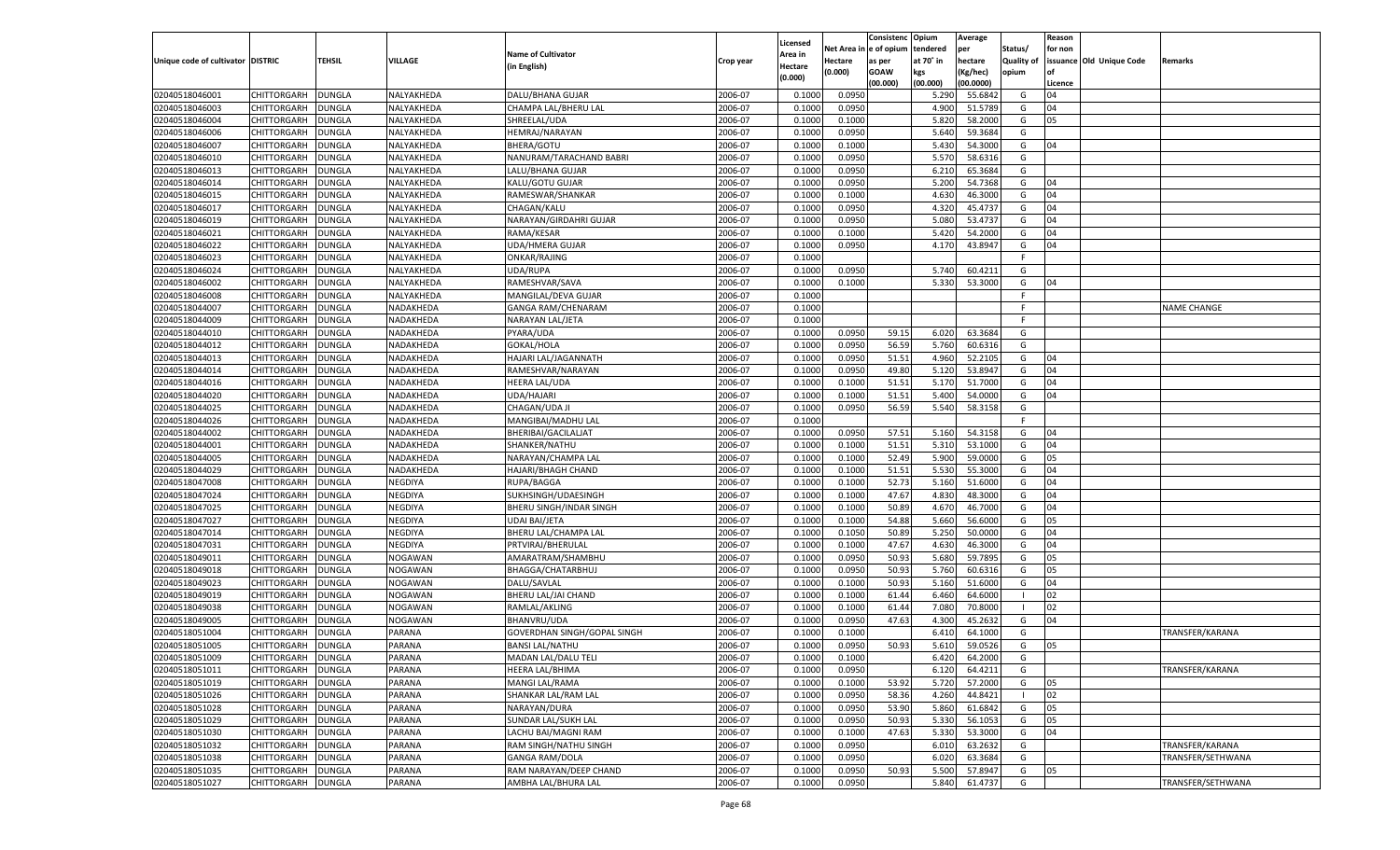|                                   |                    |               |                |                             |           |                           |                  | Consistenc  | Opium     | Average   |                   | Reason  |                          |                 |
|-----------------------------------|--------------------|---------------|----------------|-----------------------------|-----------|---------------------------|------------------|-------------|-----------|-----------|-------------------|---------|--------------------------|-----------------|
|                                   |                    |               |                | <b>Name of Cultivator</b>   |           | Licensed                  | Net Area         | e of opium  | tendered  | per       | Status/           | for non |                          |                 |
| Unique code of cultivator DISTRIC |                    | <b>TEHSIL</b> | VILLAGE        | (in English)                | Crop year | <b>Area in</b><br>Hectare | Hectare          | as per      | at 70° in | hectare   | <b>Quality of</b> |         | issuance Old Unique Code | Remarks         |
|                                   |                    |               |                |                             |           | (0.000)                   | (0.000)          | <b>GOAW</b> | kgs       | (Kg/hec)  | opium             |         |                          |                 |
|                                   |                    |               |                |                             |           |                           |                  | (00.000)    | (00.000)  | (00.0000) |                   | Licence |                          |                 |
| 02040518051040                    | CHITTORGARH        | <b>DUNGLA</b> | PARANA         | HEMA/UDHA                   | 2006-07   | 0.1000                    | 0.1050           |             | 6.380     | 60.7619   | G                 |         | 02040520027010           | <b>TRANSFER</b> |
| 02040518051041                    | CHITTORGARH        | DUNGLA        | PARANA         | NARAYAN/CHUNIYA             | 2006-07   | 0.1000                    | 0.1000           | 53.93       | 5.300     | 53.0000   | G                 | 04      | 02040520027004           | TRANSFER        |
| 02040518051042                    | CHITTORGARH        | DUNGLA        | PARANA         | NATHU/GOKAL                 | 2006-07   | 0.1000                    | 0.1000           |             | 6.23      | 62.3000   | G                 |         | 02040520027022           | TRANSFER        |
| 02040518052001                    | CHITTORGARH        | DUNGLA        | PARMESHWARPURA | BHERULAL/UDA                | 2006-07   | 0.1000                    |                  |             |           |           | F.                |         |                          |                 |
| 02040518052002                    | CHITTORGARH        | DUNGLA        | PARMESHWARPURA | BHERU LAL/RATAN LAL         | 2006-07   | 0.1000                    | 0.0950           | 61.80       | 6.210     | 65.3684   | G                 |         |                          |                 |
| 02040518052003                    | CHITTORGARH        | DUNGLA        | PARMESHWARPURA | KALULAL/SHANKAR LAL         | 2006-07   | 0.1000                    |                  |             |           |           | F.                |         |                          |                 |
| 02040518052004                    | CHITTORGARH        | DUNGLA        | PARMESHWARPURA | MAGANIRAM/NATHU LAL         | 2006-07   | 0.1000                    |                  |             |           |           | F.                |         |                          |                 |
| 02040518052005                    | CHITTORGARH        | DUNGLA        | PARMESHWARPURA | <b>HAJARI/NANDA</b>         | 2006-07   | 0.1000                    | 0.0950           | 61.80       | 5.940     | 62.5263   | G                 |         |                          |                 |
| 02040518052007                    | CHITTORGARH        | DUNGLA        | PARMESHWARPURA | SORAM/BHANA                 | 2006-07   | 0.1000                    | 0.0950           | 54.88       | 5.570     | 58.6316   | G                 | 05      |                          |                 |
| 02040518052009                    | CHITTORGARH        | DUNGLA        | PARMESHWARPURA | RATAN LAL/KISHNA            | 2006-07   | 0.1000                    |                  |             |           |           | F.                |         |                          |                 |
| 02040518052010                    | CHITTORGARH        | DUNGLA        | PARMESHWARPURA | SOSAR BAI/KALU LAL          | 2006-07   | 0.1000                    | 0.0950           | 54.88       | 5.550     | 58.4211   | G                 | 05      |                          |                 |
| 02040518052014                    | CHITTORGARH        | DUNGLA        | PARMESHWARPURA | KALU /JODHA                 | 2006-07   | 0.1000                    |                  |             |           |           | F.                |         |                          |                 |
| 02040518052015                    | CHITTORGARH        | DUNGLA        | PARMESHWARPURA | GODHA/MOTI                  | 2006-07   | 0.1000                    |                  |             |           |           | F.                |         |                          |                 |
| 02040518052016                    | CHITTORGARH        | DUNGLA        | PARMESHWARPURA | RAM CHANDRA/KISHAN LAL      | 2006-07   | 0.1000                    |                  |             |           |           | F.                |         |                          |                 |
| 02040518052020                    | CHITTORGARH        | <b>DUNGLA</b> | PARMESHWARPURA | CHUNNI LAL/NARAYAN          | 2006-07   | 0.1000                    |                  |             |           |           | F.                |         |                          |                 |
| 02040518052021                    | CHITTORGARH        | DUNGLA        | PARMESHWARPURA | RAM LAL/OUNKAR              | 2006-07   | 0.1000                    |                  |             |           |           | F.                |         |                          |                 |
| 02040518052022                    | CHITTORGARH        | <b>DUNGLA</b> | PARMESHWARPURA | RATAN LAL/MAGNA             | 2006-07   | 0.1000                    |                  |             |           |           | F.                |         |                          |                 |
| 02040518052023                    | CHITTORGARH        | DUNGLA        | PARMESHWARPURA | NANURAM/PRTHA               | 2006-07   | 0.1000                    | 0.0950           | 57.57       | 5.610     | 59.0526   | G                 |         |                          |                 |
| 02040518052025                    | CHITTORGARH        | <b>DUNGLA</b> | PARMESHWARPURA | SHANKAR LAL/KISHNA          | 2006-07   | 0.1000                    | 0.0950           | 54.88       | 5.560     | 58.5263   | G                 | 05      |                          |                 |
| 02040518052026                    | CHITTORGARH        | DUNGLA        | PARMESHWARPURA | OUNKAR/JHECHAND             | 2006-07   | 0.1000                    |                  |             |           |           | F.                |         |                          |                 |
| 02040518052027                    | CHITTORGARH        | <b>DUNGLA</b> | PARMESHWARPURA | LAXMI RAM/NANDA             | 2006-07   | 0.1000                    |                  |             |           |           | F.                |         |                          |                 |
| 02040518052028                    | CHITTORGARH        | DUNGLA        | PARMESHWARPURA | GAMERA/BHERA                | 2006-07   | 0.1000                    | 0.0950           | 54.88       | 5.520     | 58.1053   | G                 | 05      |                          |                 |
| 02040518052029                    | CHITTORGARH        | <b>DUNGLA</b> | PARMESHWARPURA | MANGILAL/CHATIRBHUJ/MOTI    | 2006-07   | 0.1000                    | 0.0950           | 63.73       | 6.020     | 63.3684   | G                 |         |                          |                 |
| 02040518052030                    | CHITTORGARH        | DUNGLA        | PARMESHWARPURA | PYARCHAND/KISHNA LAL BALAI  | 2006-07   | 0.1000                    |                  |             |           |           | F.                |         |                          |                 |
| 02040518052019                    | CHITTORGARH        | DUNGLA        | PARMESHWARPURA | WARDA/NARAYAN               | 2006-07   | 0.1000                    |                  |             |           |           | F.                |         |                          |                 |
| 02040518052018                    | CHITTORGARH        | DUNGLA        | PARMESHWARPURA | MATRALAL/VARDI CHAND        | 2006-07   | 0.1000                    | 0.0950           | 54.88       | 5.560     | 58.5263   | G                 | 05      |                          |                 |
| 02040518052031                    | CHITTORGARH        | <b>DUNGLA</b> | PARMESHWARPURA | BHERA/HAR CHAND             | 2006-07   | 0.1000                    | 0.0950           | 54.86       | 5.270     | 55.4737   | G                 | 04      |                          |                 |
| 02040518052032                    | CHITTORGARH        | DUNGLA        | PARMESHWARPURA | <b>BHANA/LALU</b>           | 2006-07   | 0.1000                    |                  |             |           |           | F.                |         |                          |                 |
| 02040518052033                    | CHITTORGARH        | DUNGLA        | PARMESHWARPURA | UDA/MEGHA                   | 2006-07   | 0.1000                    |                  |             |           |           | F.                |         |                          |                 |
| 02040518053006                    | CHITTORGARH        | <b>DUNGLA</b> | PIRANA         | SHYAM LAL/SHVRAM            | 2006-07   | 0.1000                    | 0.0650           |             | 3.660     | 56.3077   | G                 |         |                          |                 |
| 02040518053012                    | CHITTORGARH        | <b>DUNGLA</b> | PIRANA         | <b>MOHANI BAI/POKHER</b>    | 2006-07   | 0.1000                    | 0.1000           |             | 3.120     | 31.2000   | G                 | 04      |                          |                 |
| 02040518053014                    | CHITTORGARH        | <b>DUNGLA</b> | PIRANA         | LACHHU BAI/PARSHRAM         | 2006-07   | 0.1000                    | 0.1000           |             | 6.200     | 62.0000   | G                 |         |                          |                 |
| 02040518053015                    | <b>CHITTORGARH</b> | <b>DUNGLA</b> | PIRANA         | HEERA LAL/BHERA             | 2006-07   | 0.1000                    | 0.1000           |             | 6.380     | 63.8000   | G                 |         |                          |                 |
| 02040518053016                    | CHITTORGARH        | DUNGLA        | PIRANA         | SHVARAM/OUNKAR LAL          | 2006-07   | 0.1000                    | 0.0550           |             | 3.080     | 56.0000   | G                 |         |                          |                 |
| 02040518053019                    |                    |               | PIRANA         |                             | 2006-07   | 0.1000                    | 0.1000           |             | 5.680     | 56.8000   | G                 |         |                          |                 |
| 02040518053023                    | CHITTORGARH        | <b>DUNGLA</b> | PIRANA         | PARASRAM/PREAM CHAND        | 2006-07   | 0.1000                    |                  |             | 4.710     | 58.8750   | G                 |         |                          |                 |
|                                   | CHITTORGARH        | DUNGLA        | PIRANA         | HANGAMIBAI/KISHAN LAL       | 2006-07   | 0.1000                    | 0.0800<br>0.1000 |             |           | 74.8000   |                   |         |                          |                 |
| 02040518053036                    | CHITTORGARH        | <b>DUNGLA</b> |                | SHAMBHU LAL/GANGA RAM       |           |                           |                  |             | 7.480     | 59.2800   | G                 |         |                          |                 |
| 02040518053048                    | CHITTORGARH        | DUNGLA        | PIRANA         | GOKAL/KANIRAM               | 2006-07   | 0.1000                    | 0.1000           |             | 5.928     |           | G                 |         |                          |                 |
| 02040518053053                    | <b>CHITTORGARH</b> | <b>DUNGLA</b> | PIRANA         | RAJA/MITHU                  | 2006-07   | 0.1000                    | 0.1000           |             | 5.720     | 57.2000   | G                 |         |                          |                 |
| 02040518053055                    | CHITTORGARH        | DUNGLA        | PIRANA         | WARDI BAI/OUNKAR            | 2006-07   | 0.1000                    | 0.1000           |             | 6.250     | 62.5000   | G                 |         |                          |                 |
| 02040518053001                    | CHITTORGARH        | <b>DUNGLA</b> | PIRANA         | KALU/BHANA                  | 2006-07   | 0.1000                    | 0.1000           |             | 1.790     | 17.9000   | G                 | 04      |                          |                 |
| 02040518053037                    | CHITTORGARH        | DUNGLA        | PIRANA         | KALU/MOTI                   | 2006-07   | 0.1000                    | 0.1000           |             | 5.23      | 52.3000   | G                 | 04      |                          |                 |
| 02040518053046                    | CHITTORGARH        | <b>DUNGLA</b> | PIRANA         | <b>BAGDIRAM/LACHI RAM</b>   | 2006-07   | 0.1000                    | 0.1050           | 55.48       | 5.85      | 55.7143   | G                 | 04      |                          |                 |
| 02040518053065                    | CHITTORGARH        | DUNGLA        | PIRANA         | <b>GENESHLAL/MANA</b>       | 2006-07   | 0.1000                    | 0.1000           | 53.90       | 5.730     | 57.3000   | G                 | 05      |                          |                 |
| 02040518053068                    | CHITTORGARH        | <b>DUNGLA</b> | PIRANA         | <b>KISHAN LAL/GOKAL</b>     | 2006-07   | 0.1000                    |                  |             |           |           | F.                |         |                          |                 |
| 02040518053013                    | CHITTORGARH        | <b>DUNGLA</b> | <b>PIRANA</b>  | RATANIBAI/DHANNA            | 2006-07   | 0.1000                    | 0.1000           |             | 1.430     | 14.3000   | G                 | 04      |                          |                 |
| 02040518053033                    | <b>CHITTORGARH</b> | <b>DUNGLA</b> | PIRANA         | PRTHA/UDHA                  | 2006-07   | 0.1000                    | 0.1000           |             | 5.810     | 58.1000   | G                 |         |                          |                 |
| 02040518053040                    | CHITTORGARH        | <b>DUNGLA</b> | PIRANA         | MANGU/BHURA                 | 2006-07   | 0.1000                    | 0.0950           |             | 5.900     | 62.1053   | G                 |         |                          |                 |
| 02040518053045                    | <b>CHITTORGARH</b> | <b>DUNGLA</b> | PIRANA         | <b>GASHI LAL/CHUNNI LAL</b> | 2006-07   | 0.1000                    | 0.0950           |             | 5.980     | 62.9474   | G                 |         |                          |                 |
| 02040518054001                    | CHITTORGARH        | <b>DUNGLA</b> | RAWATPURA      | RAMA/PRTHA                  | 2006-07   | 0.1000                    | 0.1000           | 55.90       | 5.510     | 55.1000   | G                 | 04      |                          |                 |
| 02040518054003                    | <b>CHITTORGARH</b> | <b>DUNGLA</b> | RAWATPURA      | <b>KANNI RAM/MOTI</b>       | 2006-07   | 0.1000                    |                  |             |           |           | F                 |         |                          |                 |
| 02040518054004                    | <b>CHITTORGARH</b> | <b>DUNGLA</b> | RAWATPURA      | <b>BHGGA/GOKEL</b>          | 2006-07   | 0.1000                    | 0.0950           |             | 5.800     | 61.0526   | G                 |         |                          |                 |
| 02040518054005                    | <b>CHITTORGARH</b> | <b>DUNGLA</b> | RAWATPURA      | GHASI/MODA                  | 2006-07   | 0.1000                    |                  |             |           |           | F.                |         |                          |                 |
| 02040518054006                    | <b>CHITTORGARH</b> | <b>DUNGLA</b> | RAWATPURA      | RATAN LAL/BHERU LAL         | 2006-07   | 0.1000                    | 0.0900           |             | 5.320     | 59.1111   | G                 |         |                          |                 |
| 02040518054008                    | <b>CHITTORGARH</b> | <b>DUNGLA</b> | RAWATPURA      | CHUNILAL/VISHNU             | 2006-07   | 0.1000                    | 0.1000           | 53.90       | 5.370     | 53.7000   | G                 | 04      |                          |                 |
| 02040518054011                    | CHITTORGARH        | <b>DUNGLA</b> | RAWATPURA      | NANDA/LAXMAN                | 2006-07   | 0.1000                    |                  |             |           |           | F.                |         |                          |                 |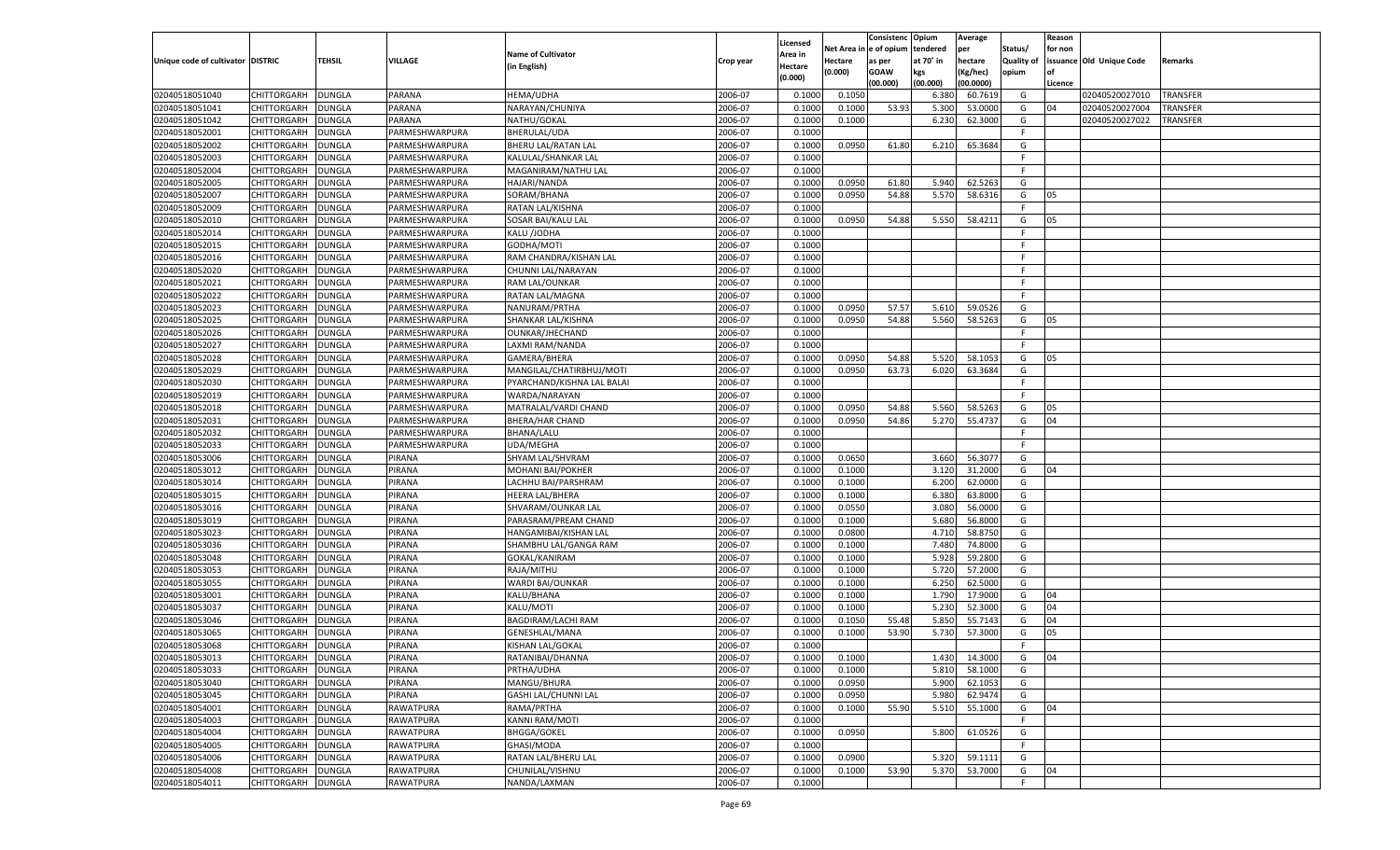|                                   |                    |               |                 |                           |           | Licensed         |                        | Consistenc        | Opium     | Average              |                   | Reason        |                          |                       |
|-----------------------------------|--------------------|---------------|-----------------|---------------------------|-----------|------------------|------------------------|-------------------|-----------|----------------------|-------------------|---------------|--------------------------|-----------------------|
|                                   |                    |               |                 | <b>Name of Cultivator</b> |           | Area in          | Net Area in e of opium |                   | tendered  | per                  | Status/           | for non       |                          |                       |
| Unique code of cultivator DISTRIC |                    | <b>TEHSIL</b> | <b>VILLAGE</b>  | (in English)              | Crop year | Hectare          | <b>Hectare</b>         | as per            | at 70° in | hectare              | <b>Quality of</b> |               | issuance Old Unique Code | Remarks               |
|                                   |                    |               |                 |                           |           | (0.000)          | (0.000)                | <b>GOAW</b>       | kgs       | (Kg/hec)             | opium             |               |                          |                       |
| 02040518054017                    | CHITTORGARH        | <b>DUNGLA</b> | RAWATPURA       | PARTAP/WARDA              | 2006-07   | 0.1000           | 0.0950                 | (00.000)<br>53.90 | (00.000)  | (00.0000)<br>53.2632 | G                 | Licence<br>04 |                          |                       |
|                                   | CHITTORGARH        |               |                 |                           |           |                  |                        |                   | 5.060     |                      |                   |               |                          |                       |
| 02040518054021                    | <b>CHITTORGARH</b> | <b>DUNGLA</b> | RAWATPURA       | <b>SHV RAM/AMRA</b>       | 2006-07   | 0.1000<br>0.1000 | 0.0950<br>0.0950       |                   | 5.990     | 63.0526              | G                 |               |                          |                       |
| 02040518054026<br>02040518054033  |                    | <b>DUNGLA</b> | RAWATPURA       | MANGI LAL/KELA            | 2006-07   |                  |                        |                   | 4.630     | 48.7368              | G<br>F.           | 04            |                          |                       |
|                                   | CHITTORGARH        | <b>DUNGLA</b> | RAWATPURA       | DALU/KANA                 | 2006-07   | 0.1000           |                        |                   |           |                      |                   |               |                          |                       |
| 02040518054035                    | CHITTORGARH        | <b>DUNGLA</b> | RAWATPURA       | NARAYAN/PRTHA             | 2006-07   | 0.1000           |                        |                   |           |                      | F.                |               |                          |                       |
| 02040518054010                    | CHITTORGARH        | <b>DUNGLA</b> | RAWATPURA       | MATHURA LAL/LAXMI LAL     | 2006-07   | 0.1000           | 0.1000                 | 53.90             | 5.440     | 54.4000              | G                 | 04            |                          |                       |
| 02040518054030                    | <b>CHITTORGARH</b> | <b>DUNGLA</b> | RAWATPURA       | <b>BHERULAL/BHELI</b>     | 2006-07   | 0.1000           | 0.1000                 | 53.90             | 5.870     | 58.7000              | G                 | 05            |                          |                       |
| 02040518054038                    | CHITTORGARH        | <b>DUNGLA</b> | RAWATPURA       | MOJIRAM/CHENA             | 2006-07   | 0.1000           | 0.0950                 |                   | 1.410     | 14.8421              | G                 | 04            |                          |                       |
| 02040518056001                    | CHITTORGARH        | <b>DUNGLA</b> | SARANGPURA      | RATANLAL/KALU LAL         | 2006-07   | 0.1000           | 0.0950                 |                   | 6.390     | 67.2632              | G                 |               |                          |                       |
| 02040518056002                    | CHITTORGARH        | <b>DUNGLA</b> | SARANGPURA      | BHERA/HAMERA              | 2006-07   | 0.1000           | 0.1000                 |                   | 6.060     | 60.6000              | G                 |               |                          |                       |
| 02040518056003                    | <b>CHITTORGARH</b> | <b>DUNGLA</b> | SARANGPURA      | <b>BHERA/NATHU</b>        | 2006-07   | 0.1000           | 0.0950                 |                   | 5.580     | 58.7368              | G                 |               |                          |                       |
| 02040518056004                    | CHITTORGARH        | <b>DUNGLA</b> | SARANGPURA      | <b>HAV LAL/GOTTU</b>      | 2006-07   | 0.1000           |                        |                   |           |                      | F.                |               |                          |                       |
| 02040518056008                    | CHITTORGARH        | <b>DUNGLA</b> | SARANGPURA      | SAHV LAL/BHURA LAL        | 2006-07   | 0.1000           | 0.0950                 | 53.90             | 5.530     | 58.2105              | G                 | 05            |                          |                       |
| 02040518056019                    | CHITTORGARH        | <b>DUNGLA</b> | SARANGPURA      | RAMIBAI/BHERULAL          | 2006-07   | 0.1000           |                        |                   |           |                      | F.                |               |                          |                       |
| 02040518056020                    | <b>CHITTORGARH</b> | <b>DUNGLA</b> | SARANGPURA      | MOTILAL/BHURAJI BHRAMAN   | 2006-07   | 0.1000           | 0.0950                 | 60.00             | 5.760     | 60.6316              | G                 |               |                          |                       |
| 02040518056021                    | CHITTORGARH        | <b>DUNGLA</b> | SARANGPURA      | <b>OUNKAR LAL/NANA</b>    | 2006-07   | 0.1000           | 0.0950                 | 53.90             | 5.420     | 57.0526              | G                 | 05            | 02040520002016           | TRANSFER              |
| 02040518058001                    | CHITTORGARH        | <b>DUNGLA</b> | SETHWANA        | MOHAN LAL/OUNKAR          | 2006-07   | 0.1000           | 0.1000                 | 53.90             | 5.660     | 56.6000              | G                 | 05            |                          |                       |
| 02040518058004                    | CHITTORGARH        | <b>DUNGLA</b> | SETHWANA        | ROOP LAL/NARU             | 2006-07   | 0.1000           | 0.1000                 | 53.90             | 5.720     | 57.2000              | G                 | 05            |                          |                       |
| 02040518058005                    | <b>CHITTORGARH</b> | <b>DUNGLA</b> | SETHWANA        | HEERALAL/GIRDHARI         | 2006-07   | 0.1000           | 0.0950                 | 53.90             | 5.230     | 55.0526              | G                 | 04            |                          |                       |
| 02040518058006                    | CHITTORGARH        | <b>DUNGLA</b> | SETHWANA        | DEU BAI/MODA              | 2006-07   | 0.1000           | 0.1000                 | 53.90             | 5.620     | 56.2000              | G                 | 05            |                          |                       |
| 02040518058007                    | CHITTORGARH        | <b>DUNGLA</b> | SETHWANA        | KALU/JETA                 | 2006-07   | 0.1000           | 0.1000                 |                   | 5.060     | 50.6000              | G                 | 04            |                          |                       |
| 02040518058008                    | CHITTORGARH        | <b>DUNGLA</b> | SETHWANA        | OUNKAR DASS/UDAI RAM DAS  | 2006-07   | 0.1000           | 0.1000                 |                   | 5.820     | 58.2000              | G                 |               |                          |                       |
| 02040518058009                    | <b>CHITTORGARH</b> | <b>DUNGLA</b> | SETHWANA        | RAM LAL/CHATARBHUJ        | 2006-07   | 0.1000           | 0.1000                 | 51.51             | 5.400     | 54.0000              | G                 | 04            |                          |                       |
| 02040518058010                    | CHITTORGARH        | <b>DUNGLA</b> | SETHWANA        | MANGI LAL/UDAI LAI        | 2006-07   | 0.1000           | 0.1000                 |                   | 6.170     | 61.7000              | G                 |               |                          |                       |
| 02040518058011                    | CHITTORGARH        | <b>DUNGLA</b> | SETHWANA        | GASHI/CHATARBHUJ          | 2006-07   | 0.1000           |                        |                   |           |                      | F                 |               |                          |                       |
| 02040518058013                    | CHITTORGARH        | <b>DUNGLA</b> | SETHWANA        | MITHU LAL/GAMERA          | 2006-07   | 0.1000           | 0.0950                 |                   | 5.790     | 60.9474              | G                 |               |                          |                       |
| 02040518058017                    | <b>CHITTORGARH</b> | <b>DUNGLA</b> | SETHWANA        | UDA/GAMERA                | 2006-07   | 0.1000           | 0.0900                 |                   | 5.350     | 59.4444              | G                 |               |                          |                       |
| 02040518058018                    | CHITTORGARH        | <b>DUNGLA</b> | SETHWANA        | SHANKER/DHANNA            | 2006-07   | 0.1000           | 0.1000                 |                   | 6.990     | 69.9000              | G                 |               |                          |                       |
|                                   |                    | <b>DUNGLA</b> |                 |                           | 2006-07   | 0.1000           | 0.0950                 |                   | 6.240     | 65.6842              | G                 |               |                          |                       |
| 02040518058019                    | <b>CHITTORGARH</b> |               | SETHWANA        | NATHU/HEMA                |           |                  |                        |                   |           |                      |                   |               |                          |                       |
| 02040518058023                    | CHITTORGARH        | <b>DUNGLA</b> | SETHWANA        | <b>HAR LAL/MANA</b>       | 2006-07   | 0.1000           | 0.0950                 |                   | 6.330     | 66.6316              | G                 |               |                          |                       |
| 02040518058025                    | <b>CHITTORGARH</b> | <b>DUNGLA</b> | SETHWANA        | RATAN LAL/MOHAN DAS       | 2006-07   | 0.1000           | 0.1000                 |                   | 5.930     | 59.3000              | G                 |               |                          |                       |
| 02040518058027                    | CHITTORGARH        | <b>DUNGLA</b> | SETHWANA        | LALIT KUMAR/OUNKAR LAL    | 2006-07   | 0.1000           | 0.0950                 | 53.90             | 5.390     | 56.7368              | G                 | 05            |                          |                       |
| 02040518058028                    | <b>CHITTORGARH</b> | <b>DUNGLA</b> | SETHWANA        | SHRI LAL/JAY SINGH        | 2006-07   | 0.1000           | 0.0950                 |                   | 4.500     | 47.3684              | G                 | 04            |                          |                       |
| 02040518058030                    | CHITTORGARH        | <b>DUNGLA</b> | SETHWANA        | KALU/CHENA SUTHAR         | 2006-07   | 0.1000           | 0.0950                 | 53.90             | 5.280     | 55.5789              | G                 | 04            |                          |                       |
| 02040518060001                    | <b>CHITTORGARH</b> | <b>DUNGLA</b> | <b>SUREDA</b>   | RODI LAL/HEERA LAL        | 2006-07   | 0.1000           | 0.0950                 |                   | 5.490     | 57.7895              | G                 |               |                          | TRANSFER/DUNGLA       |
| 02040518060002                    | CHITTORGARH        | <b>DUNGLA</b> | <b>SUREDA</b>   | <b>HEERA LAL/RAMA</b>     | 2006-07   | 0.1000           | 0.1000                 | 49.75             | 5.300     | 53.0000              | G                 | 04            |                          |                       |
| 02040518060003                    | <b>CHITTORGARH</b> | <b>DUNGLA</b> | <b>SUREDA</b>   | RUPSINGH/LAXMAN SINGH     | 2006-07   | 0.1000           | 0.1000                 | 49.75             | 4.330     | 43.3000              | G                 | 04            |                          |                       |
| 02040518060007                    | CHITTORGARH        | <b>DUNGLA</b> | <b>SUREDA</b>   | BHANWAR LAL/PRTHA         | 2006-07   | 0.1000           | 0.1000                 |                   | 5.250     | 52.5000              | G                 | 04            |                          |                       |
| 02040518060010                    | <b>CHITTORGARH</b> | <b>DUNGLA</b> | <b>SUREDA</b>   | NANDA/GOVERDHAN           | 2006-07   | 0.1000           | 0.1000                 |                   | 4.000     | 40.0000              | G                 | 04            |                          |                       |
| 02040518060015                    | CHITTORGARH        | <b>DUNGLA</b> | <b>SUREDA</b>   | GALLA/PRTHA               | 2006-07   | 0.1000           | 0.0950                 | 51.51             | 5.050     | 53.1579              | G                 | 04            |                          |                       |
| 02040518060021                    | <b>CHITTORGARH</b> | <b>DUNGLA</b> | <b>SUREDA</b>   | <b>BHAGA/RUPA</b>         | 2006-07   | 0.1000           | 0.1000                 |                   | 5.130     | 51.3000              | G                 | 04            |                          |                       |
| 02040518060023                    | CHITTORGARH        | <b>DUNGLA</b> | <b>SUREDA</b>   | KALU/CHOKHA               | 2006-07   | 0.1000           | 0.0950                 | 52.49             | 5.320     | 56.0000              | G                 | 05            |                          |                       |
| 02040518060025                    | <b>CHITTORGARH</b> | <b>DUNGLA</b> | <b>SUREDA</b>   | LAXMAN/PRTHA              | 2006-07   | 0.1000           | 0.1000                 |                   | 5.700     | 57.0000              | G                 |               |                          | TRANSFER/DUNGLA       |
| 02040518060027                    | CHITTORGARH        | <b>DUNGLA</b> | <b>SUREDA</b>   | <b>BABRU/DEVA</b>         | 2006-07   | 0.1000           | 0.0950                 |                   | 5.580     | 58.7368              | G                 |               |                          | FRANSFER/KISHANKARERI |
| 02040518060030                    | CHITTORGARH        | <b>DUNGLA</b> | <b>SUREDA</b>   | LAKHMA/BHAGVAN            | 2006-07   | 0.1000           | 0.1000                 |                   | 4.990     | 49.9000              | G                 | 04            |                          |                       |
| 02040518060031                    | CHITTORGARH DUNGLA |               | <b>SUREDA</b>   | MOHAN LAL/GOTTU           | 2006-07   | 0.1000           | 0.1000                 |                   | 4.950     | 49.5000              | G                 | 04            |                          |                       |
| 02040518060037                    | CHITTORGARH        | <b>DUNGLA</b> | <b>SUREDA</b>   | <b>OUNKAR/SHIV SINGH</b>  | 2006-07   | 0.1000           | 0.1000                 |                   | 5.190     | 51.9000              | G                 | 04            |                          |                       |
| 02040518060042                    | <b>CHITTORGARH</b> | <b>DUNGLA</b> | SUREDA          | AMBHA LAL/HEERA LAL       | 2006-07   | 0.1000           | 0.1000                 | 63.26             | 5.580     | 55.8000              | G                 | 04            |                          |                       |
| 02040518060043                    | CHITTORGARH        | <b>DUNGLA</b> | <b>SUREDA</b>   | BHERA/UDHA                | 2006-07   | 0.1000           | 0.1000                 |                   | 4.650     | 46.5000              | G                 | 04            |                          |                       |
| 02040518060052                    | <b>CHITTORGARH</b> | <b>DUNGLA</b> | <b>SUREDA</b>   | NARAYAN SINGH/FTHE SINGH  | 2006-07   | 0.1000           | 0.0500                 |                   | 2.980     | 59.6000              | G                 |               |                          | TRANSFER/DUNGLA       |
| 02040518060047                    | <b>CHITTORGARH</b> | <b>DUNGLA</b> | <b>SUREDA</b>   | LAXMI LAL/GOVERDAN        | 2006-07   | 0.1000           | 0.1000                 |                   | 5.760     | 57.6000              | G                 |               |                          | TRANSFER/DUNGLA       |
| 02040518060062                    | <b>CHITTORGARH</b> | <b>DUNGLA</b> | SUREDA          | VARDI CHAND/LAXMAN        | 2006-07   | 0.1000           | 0.1000                 |                   | 4.980     | 49.8000              | G                 | 04            |                          |                       |
| 02040518062001                    | CHITTORGARH        | <b>DUNGLA</b> | <b>TALAWADA</b> | PREAM CHAND/GOTTU DHAKAD  | 2006-07   | 0.1000           | 0.0950                 | 57.57             | 6.270     | 66.0000              | G                 |               |                          |                       |
| 02040518062002                    |                    |               | <b>TALAWADA</b> | NIRBHE SINGH/AMAR SINGH   | 2006-07   |                  | 0.1000                 | 61.80             | 6.660     | 66.6000              | G                 |               |                          |                       |
|                                   | <b>CHITTORGARH</b> | <b>DUNGLA</b> |                 |                           |           | 0.1000           |                        |                   |           |                      |                   |               |                          |                       |
| 02040518062004                    | <b>CHITTORGARH</b> | <b>DUNGLA</b> | <b>TALAWADA</b> | ANCHI BAI/RAM LAL         | 2006-07   | 0.1000           | 0.1000                 | 61.80             | 6.740     | 67.4000              | G                 |               |                          |                       |
| 02040518062008                    | <b>CHITTORGARH</b> | <b>DUNGLA</b> | <b>TALAWADA</b> | PRBHULAL/BHANWAR LAL      | 2006-07   | 0.1000           | 0.1000                 | 61.80             | 6.650     | 66.5000              | G                 |               |                          |                       |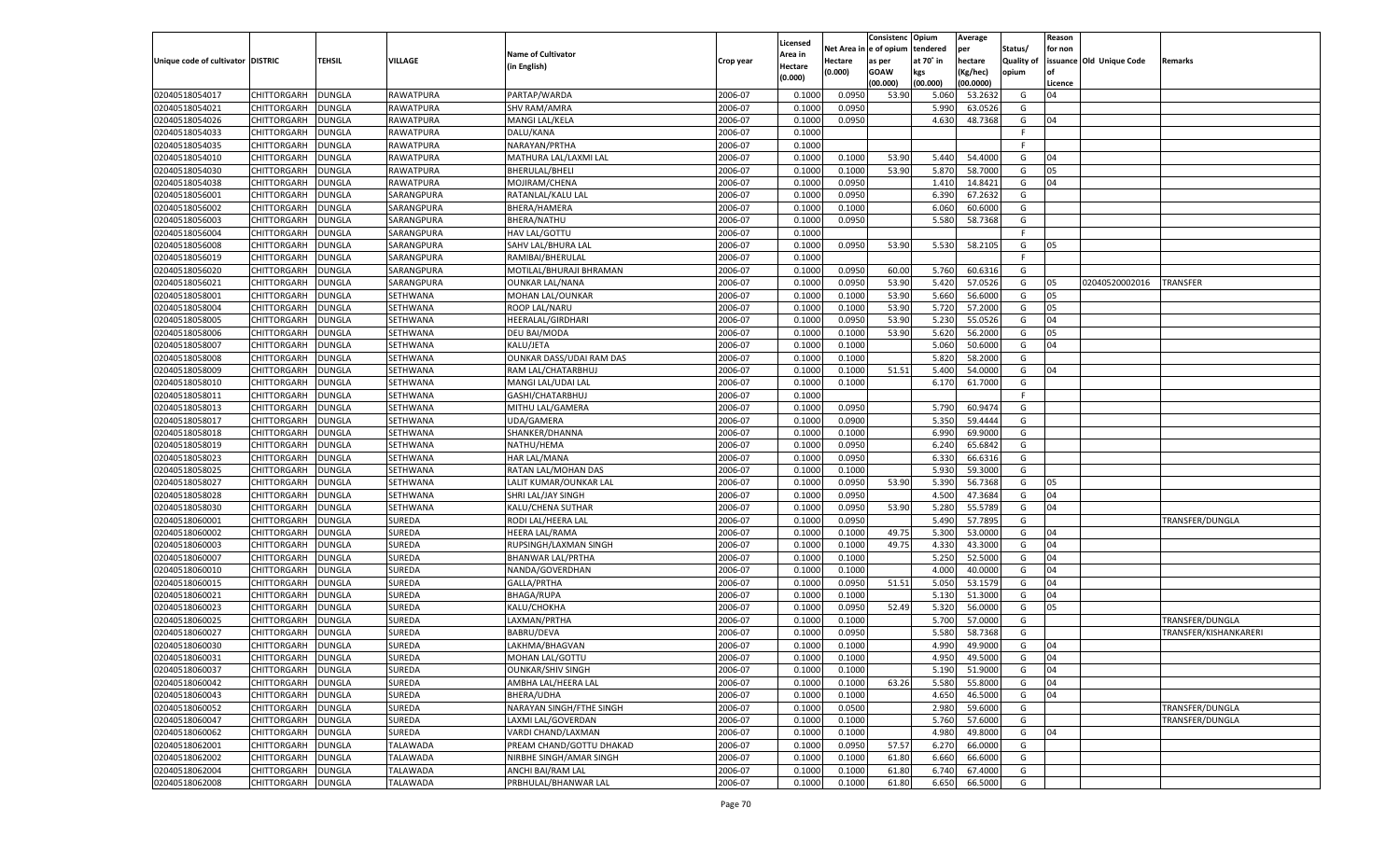|                                   |                    |               |                 |                                   |           |          |            | Consistenc Opium |           | Average   |                   | Reason    |                          |         |
|-----------------------------------|--------------------|---------------|-----------------|-----------------------------------|-----------|----------|------------|------------------|-----------|-----------|-------------------|-----------|--------------------------|---------|
|                                   |                    |               |                 |                                   |           | Licensed | Net Area i | l e of opium     | tendered  | per       | Status/           | for non   |                          |         |
| Unique code of cultivator DISTRIC |                    | TEHSIL        | VILLAGE         | <b>Name of Cultivator</b>         | Crop year | Area in  | Hectare    | as per           | at 70° in | hectare   | <b>Quality of</b> |           | issuance Old Unique Code | Remarks |
|                                   |                    |               |                 | (in English)                      |           | Hectare  | (0.000)    | <b>GOAW</b>      | kgs       | (Kg/hec)  | opium             | <b>of</b> |                          |         |
|                                   |                    |               |                 |                                   |           | (0.000)  |            | (00.000)         | (00.000)  | (00.0000) |                   | Licence   |                          |         |
| 02040518062009                    | CHITTORGARH        | <b>DUNGLA</b> | <b>TALAWADA</b> | SANTI LAL/WARDI CHAND             | 2006-07   | 0.1000   | 0.0950     | 57.57            | 5.990     | 63.0526   | G                 |           |                          |         |
| 02040518062011                    | CHITTORGARH        | DUNGLA        | TALAWADA        | LAXMAN SINGH/AMAR SINGH           | 2006-07   | 0.1000   | 0.1000     |                  | 6.460     | 64.6000   | G                 |           |                          |         |
| 02040518062012                    | CHITTORGARH        | DUNGLA        | <b>TALAWADA</b> | RAJI BAI/PRTHA                    | 2006-07   | 0.1000   | 0.1000     | 61.80            | 6.970     | 69.7000   | G                 |           |                          |         |
| 02040518062013                    | CHITTORGARH        | DUNGLA        | TALAWADA        | KESIBAI/NARAYAN                   | 2006-07   | 0.1000   | 0.1000     | 57.57            | 6.340     | 63.4000   | G                 |           |                          |         |
| 02040518062014                    | CHITTORGARH        | DUNGLA        | <b>TALAWADA</b> | BHANWAR LAL/MOHAN LAL             | 2006-07   | 0.1000   | 0.0950     | 63.73            | 6.630     | 69.7895   | G                 |           |                          |         |
| 02040518062015                    | CHITTORGARH        | DUNGLA        | TALAWADA        | MADHU LAL/HUKMI CHAND             | 2006-07   | 0.1000   | 0.0950     | 69.62            | 6.660     | 70.105    | G                 |           |                          |         |
| 02040518062016                    | CHITTORGARH        | DUNGLA        | <b>TALAWADA</b> | NARAYAN/HARI RAM                  | 2006-07   | 0.1000   | 0.0950     | 57.57            | 6.290     | 66.2105   | G                 |           |                          |         |
| 02040518062017                    | CHITTORGARH        | DUNGLA        | TALAWADA        | DEVI LAL/HAR LAL                  | 2006-07   | 0.1000   | 0.0950     | 61.80            | 6.610     | 69.5789   | G                 |           |                          |         |
| 02040518062018                    | CHITTORGARH        | DUNGLA        | <b>TALAWADA</b> | MOHAN LAL/NARAYAN                 | 2006-07   | 0.1000   | 0.0950     | 67.58            | 7.140     | 75.1579   | G                 |           |                          |         |
| 02040518062019                    | CHITTORGARH        | DUNGLA        | TALAWADA        | PARBHU LAL/GOTTU                  | 2006-07   | 0.1000   | 0.1000     | 57.57            | 6.300     | 63.0000   | G                 |           |                          |         |
| 02040518062022                    | CHITTORGARH        | DUNGLA        | <b>TALAWADA</b> | KAJODH/BHANA                      | 2006-07   | 0.1000   | 0.1000     | 61.80            | 6.240     | 62.4000   | G                 |           |                          |         |
| 02040518062023                    | CHITTORGARH        | DUNGLA        | TALAWADA        | PYAR CHAND/HANSRAJ                | 2006-07   | 0.1000   | 0.0950     | 67.58            | 7.300     | 76.8421   | G                 |           |                          |         |
| 02040518062024                    | CHITTORGARH        | DUNGLA        | <b>TALAWADA</b> | <b>UDHE LAL/NARAYN</b>            | 2006-07   | 0.1000   | 0.0950     | 61.80            | 6.510     | 68.5263   | G                 |           |                          |         |
| 02040518062027                    | CHITTORGARH        | DUNGLA        | <b>TALAWADA</b> | <b>BHANAWAR LAL/MEGA</b>          | 2006-07   | 0.1000   | 0.1000     | 63.73            | 7.300     | 73.0000   | G                 |           |                          |         |
| 02040518062028                    | CHITTORGARH        | <b>DUNGLA</b> | <b>TALAWADA</b> | BHANWAR LAL/JAGNNTH               | 2006-07   | 0.1000   | 0.1000     | 61.80            | 6.600     | 66.0000   | G                 |           |                          |         |
| 02040518062029                    | CHITTORGARH        | <b>DUNGLA</b> | TALAWADA        | RATAN LAL/NARAYAN                 | 2006-07   | 0.1000   | 0.0950     | 61.80            | 6.540     | 68.8421   | G                 |           |                          |         |
| 02040518062031                    | CHITTORGARH        | <b>DUNGLA</b> | <b>TALAWADA</b> | JAY CHAND/KHEMA                   | 2006-07   | 0.1000   | 0.1000     | 54.88            | 6.290     | 62.9000   | G                 | 05        |                          |         |
| 02040518062033                    | CHITTORGARH        | <b>DUNGLA</b> | <b>TALAWADA</b> | JAGNNATH/TULSIRAM                 | 2006-07   | 0.1000   | 0.0950     |                  | 6.000     | 63.1579   | G                 |           |                          |         |
| 02040518062035                    | CHITTORGARH        | <b>DUNGLA</b> | <b>TALAWADA</b> | JAGDISH CHAND/MOHAN LAL           | 2006-07   | 0.1000   | 0.0950     |                  | 7.060     | 74.3158   | G                 |           |                          |         |
| 02040518062036                    | CHITTORGARH        | <b>DUNGLA</b> | TALAWADA        | <b>KESURAM/RUPA</b>               | 2006-07   | 0.1000   | 0.1000     | 47.67            | 5.010     | 50.1000   | G                 | 04        |                          |         |
| 02040518062037                    | CHITTORGARH        | <b>DUNGLA</b> | <b>TALAWADA</b> | SURESH CHAND/HEERA LAL            | 2006-07   | 0.1000   | 0.0950     | 54.88            | 5.680     | 59.7895   | G                 | 05        |                          |         |
| 02040518062038                    | CHITTORGARH        | <b>DUNGLA</b> | <b>TALAWADA</b> | LAL CHAND/KESRIMAL                | 2006-07   | 0.1000   | 0.0950     | 57.73            | 5.860     | 61.6842   | G                 |           |                          |         |
| 02040518062040                    | CHITTORGARH        | <b>DUNGLA</b> | <b>TALAWADA</b> | DULESHANKAR/JAMNA LAL             | 2006-07   | 0.1000   | 0.1000     | 61.80            | 6.610     | 66.1000   | G                 |           |                          |         |
| 02040518062049                    | CHITTORGARH        | <b>DUNGLA</b> | TALAWADA        | GOPILAL/DAYARAM                   | 2006-07   | 0.1000   | 0.0950     | 57.57            | 6.530     | 68.7368   | G                 |           |                          |         |
| 02040518062053                    | CHITTORGARH        | <b>DUNGLA</b> | <b>TALAWADA</b> | RATAN LAL/OUNKAR                  | 2006-07   | 0.1000   | 0.0950     | 54.88            | 5.710     | 60.1053   | G                 | 05        |                          |         |
| 02040518062055                    | CHITTORGARH        | <b>DUNGLA</b> | <b>TALAWADA</b> | <b>BHURA LAL/BHANA</b>            | 2006-07   | 0.1000   | 0.1000     | 47.67            | 5.070     | 50.7000   | G                 | 04        |                          |         |
| 02040518062059                    | CHITTORGARH        | <b>DUNGLA</b> | <b>TALAWADA</b> | BHAGWANLAL/LAXMAN                 | 2006-07   | 0.1000   | 0.1000     | 57.23            | 6.560     | 65.6000   | G                 |           |                          |         |
| 02040518062060                    | CHITTORGARH        | <b>DUNGLA</b> | TALAWADA        | <b>FAHTE SINGH/BHIM SINGH</b>     | 2006-07   | 0.1000   | 0.0950     | 57.23            | 5.910     | 62.2105   | G                 |           |                          |         |
| 02040518062061                    | CHITTORGARH        | <b>DUNGLA</b> | <b>TALAWADA</b> | UDHE LAL/DAL CHAND                | 2006-07   | 0.1000   | 0.0950     | 57.23            | 5.870     | 61.7895   | G                 |           |                          |         |
| 02040518062063                    | CHITTORGARH        | DUNGLA        | <b>TALAWADA</b> | <b>BHAGVTI LAL/JAGNNTH</b>        | 2006-07   | 0.1000   | 0.1000     | 54.88            | 5.860     | 58.6000   | G                 | 05        |                          |         |
| 02040518062064                    | CHITTORGARH        | DUNGLA        | <b>TALAWADA</b> | NANU RAM/MOTI MEGVAL              | 2006-07   | 0.1000   | 0.0950     | 57.23            | 6.170     | 64.9474   | G                 |           |                          |         |
| 02040518062065                    | CHITTORGARH        | DUNGLA        | TALAWADA        | PARASRAM/JAGNNTH                  | 2006-07   | 0.1000   | 0.1000     | 50.93            | 5.780     | 57.8000   | G                 | 05        |                          |         |
| 02040518062066                    | CHITTORGARH        | DUNGLA        | <b>TALAWADA</b> | NARAYAN/RADHA KISHAN              | 2006-07   | 0.1000   | 0.1000     | 57.23            | 5.970     | 59.7000   | G                 |           |                          |         |
| 02040518062068                    | CHITTORGARH        | DUNGLA        | TALAWADA        | <b>BHAGIRTH/CHMPA LAL</b>         | 2006-07   | 0.1000   | 0.0950     | 61.80            | 6.390     | 67.2632   | G                 |           |                          |         |
| 02040518062069                    | CHITTORGARH        | DUNGLA        | <b>TALAWADA</b> |                                   | 2006-07   | 0.1000   | 0.0950     | 50.89            | 5.420     | 57.0526   | G                 | 05        |                          |         |
|                                   |                    |               |                 | DEVI LAL/OUNKAR LAL               | 2006-07   |          |            |                  |           |           | G                 |           |                          |         |
| 02040518062071                    | CHITTORGARH        | DUNGLA        | TALAWADA        | <b>GOPI LAL/DULA</b>              |           | 0.1000   | 0.0950     | 57.23            | 5.960     | 62.7368   |                   |           |                          |         |
| 02040518062075                    | CHITTORGARH        | DUNGLA        | <b>TALAWADA</b> | <b>GEETABAI/SOBHA LAL</b>         | 2006-07   | 0.1000   | 0.0950     | 54.88            | 6.030     | 63.4737   | G                 | 05        |                          |         |
| 02040518062077                    | CHITTORGARH        | DUNGLA        | TALAWADA        | BHURA LAL/NARAYAN                 | 2006-07   | 0.1000   | 0.0950     | 52.73            | 5.850     | 61.5789   | G                 | 05        |                          |         |
| 02040518062080                    | CHITTORGARH        | DUNGLA        | <b>TALAWADA</b> | BHANWAR LAL/DEVI LAL              | 2006-07   | 0.1000   | 0.1000     | 61.80            | 7.420     | 74.2000   | G                 |           |                          |         |
| 02040518062081                    | CHITTORGARH        | DUNGLA        | TALAWADA        | <b>ISHAVAR SINGH/LAXMAN SINGH</b> | 2006-07   | 0.1000   | 0.1000     | 52.73            | 6.090     | 60.9000   | G                 | 05        |                          |         |
| 02040518062084                    | CHITTORGARH        | <b>DUNGLA</b> | <b>TALAWADA</b> | <b>NANU RAM/GOKEL</b>             | 2006-07   | 0.1000   | 0.1000     | 54.88            | 6.120     | 61.2000   | G                 | 05        |                          |         |
| 02040518062085                    | CHITTORGARH        | DUNGLA        | TALAWADA        | CHTENDR SINGH/IANDR SINGH         | 2006-07   | 0.1000   | 0.1000     | 54.88            | 5.960     | 59.6000   | G                 | 05        |                          |         |
| 02040518062087                    | CHITTORGARH        | DUNGLA        | TALAWADA        | KHUMAN SINGH/NARAYAN SINGH        | 2006-07   | 0.1000   | 0.1000     | 57.23            | 5.700     | 57.0000   | G                 |           |                          |         |
| 02040518062091                    | CHITTORGARH        | DUNGLA        | TALAWADA        | TULSIRAM/BHANWAR LAL              | 2006-07   | 0.1000   | 0.0950     | 61.80            | 6.11      | 64.3158   | G                 |           |                          |         |
| 02040518062096                    | CHITTORGARH        | DUNGLA        | <b>TALAWADA</b> | MANGI LAL/DEVI LAL                | 2006-07   | 0.1000   | 0.0950     | 61.80            | 6.690     | 70.4211   | G                 |           |                          |         |
| 02040518062097                    | CHITTORGARH DUNGLA |               | <b>TALAWADA</b> | UDHE LAL/JAGNNTH                  | 2006-07   | 0.1000   | 0.0950     | 57.23            | 6.120     | 64.4211   | G                 |           |                          |         |
| 02040518062098                    | CHITTORGARH        | <b>DUNGLA</b> | <b>TALAWADA</b> | SANTI LAL/MOHAN LAL               | 2006-07   | 0.1000   | 0.0950     | 63.73            | 6.740     | 70.9474   | G                 |           |                          |         |
| 02040518062104                    | CHITTORGARH        | <b>DUNGLA</b> | <b>TALAWADA</b> | PYARCHNAD/JAYCHAND                | 2006-07   | 0.1000   | 0.0950     | 63.73            | 6.520     | 68.6316   | G                 |           |                          |         |
| 02040518062105                    | CHITTORGARH        | <b>DUNGLA</b> | <b>TALAWADA</b> | BOHMA/DOLLA MOGIYA                | 2006-07   | 0.1000   | 0.1000     | 50.89            | 5.670     | 56.7000   | G                 | 05        |                          |         |
| 02040518062106                    | CHITTORGARH        | <b>DUNGLA</b> | <b>TALAWADA</b> | PARBHULAL/MODA                    | 2006-07   | 0.1000   | 0.0950     | 61.80            | 6.730     | 70.8421   | G                 |           |                          |         |
| 02040518062109                    | CHITTORGARH        | <b>DUNGLA</b> | <b>TALAWADA</b> | NANURAM/MODA                      | 2006-07   | 0.1000   | 0.0950     | 61.80            | 6.810     | 71.6842   | G                 |           |                          |         |
| 02040518062113                    | CHITTORGARH        | <b>DUNGLA</b> | <b>TALAWADA</b> | NANALAL/BHERA                     | 2006-07   | 0.1000   | 0.0950     | 60.00            | 6.570     | 69.1579   | G                 |           |                          |         |
| 02040518062114                    | CHITTORGARH        | <b>DUNGLA</b> | <b>TALAWADA</b> | FTHESINGH/NAHARSINGH              | 2006-07   | 0.1000   | 0.0950     | 57.23            | 5.660     | 59.5789   | G                 |           |                          |         |
| 02040518062115                    | CHITTORGARH        | <b>DUNGLA</b> | <b>TALAWADA</b> | RATANLAL\MOTILAL                  | 2006-07   | 0.1000   | 0.0950     | 63.73            | 6.980     | 73.4737   | G                 |           |                          |         |
| 02040518062116                    | CHITTORGARH        | <b>DUNGLA</b> | <b>TALAWADA</b> | KUBHERSINGH/BAWANISINGH           | 2006-07   | 0.1000   | 0.0950     | 60.00            | 6.400     | 67.3684   | G                 |           |                          |         |
| 02040518062005                    | CHITTORGARH        | <b>DUNGLA</b> | <b>TALAWADA</b> | CHOGA LAL/VANDA                   | 2006-07   | 0.1000   | 0.1000     | 57.23            | 6.230     | 62.3000   | G                 |           |                          |         |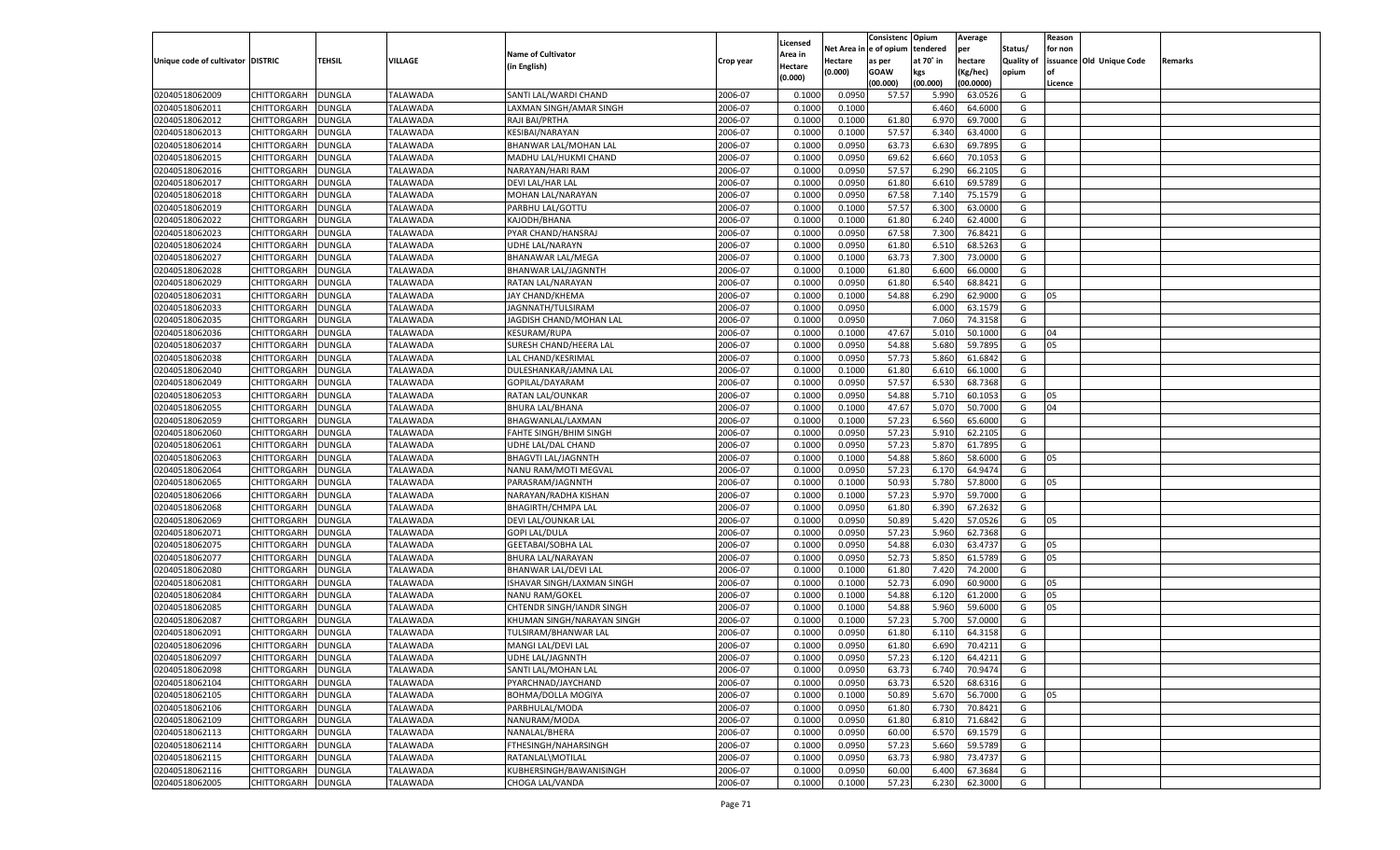|                                   |                                   |               |              |                           |           |                  |          | Consistenc Opium |           | Average   |                   | Reason    |                          |                    |
|-----------------------------------|-----------------------------------|---------------|--------------|---------------------------|-----------|------------------|----------|------------------|-----------|-----------|-------------------|-----------|--------------------------|--------------------|
|                                   |                                   |               |              |                           |           | Licensed         | Net Area | e of opium       | tendered  | per       | Status/           | for non   |                          |                    |
| Unique code of cultivator DISTRIC |                                   | TEHSIL        | VILLAGE      | <b>Name of Cultivator</b> | Crop year | Area in          | Hectare  | as per           | at 70° in | hectare   | <b>Quality of</b> |           | issuance Old Unique Code | Remarks            |
|                                   |                                   |               |              | (in English)              |           | Hectare          | (0.000)  | <b>GOAW</b>      | kgs       | (Kg/hec)  | opium             | <b>of</b> |                          |                    |
|                                   |                                   |               |              |                           |           | (0.000)          |          | (00.000)         | (00.000)  | (00.0000) |                   | Licence   |                          |                    |
| 02040518062079                    | CHITTORGARH                       | <b>DUNGLA</b> | TALAWADA     | LALA/NANA                 | 2006-07   | 0.1000           | 0.1000   | 52.73            | 6.000     | 60.0000   | G                 | 05        |                          |                    |
| 02040518062032                    | CHITTORGARH                       | <b>DUNGLA</b> | TALAWADA     | SHANKER LAL/DALU          | 2006-07   | 0.1000           | 0.1000   | 54.88            | 5.980     | 59.8000   | G                 | 05        |                          |                    |
| 02040518063001                    | <b>CHITTORGARH</b>                | <b>DUNGLA</b> | TEELAKHEDA-4 | HAJARI LAL/KISHAN LAL     | 2006-07   | 0.1000           | 0.0950   | 50.89            | 5.140     | 54.105    | G                 | 04        |                          |                    |
| 02040518063002                    | CHITTORGARH                       | DUNGLA        | TEELAKHEDA-4 | AMBHA LAL/BHANA           | 2006-07   | 0.1000           | 0.0950   | 60.00            | 6.070     | 63.8947   | G                 |           |                          |                    |
| 02040518063003                    | <b>CHITTORGARH</b>                | <b>DUNGLA</b> | TEELAKHEDA-4 | KANNIRAM/OUNKAR           | 2006-07   | 0.1000           | 0.0950   | 63.73            | 6.030     | 63.4737   | G                 |           |                          |                    |
| 02040518063004                    | CHITTORGARH                       | DUNGLA        | TEELAKHEDA-4 | DALICHAND/UDHA            | 2006-07   | 0.1000           | 0.0950   | 52.73            | 5.340     | 56.2105   | G                 | 05        |                          |                    |
| 02040518063009                    | <b>CHITTORGARH</b>                | <b>DUNGLA</b> | TEELAKHEDA-4 | <b>OUNKAR LAL/KALU</b>    | 2006-07   | 0.1000           |          |                  |           |           | F.                |           |                          |                    |
| 02040518063010                    | CHITTORGARH                       | DUNGLA        | TEELAKHEDA-4 | SHUVAGIBAI/MOTI LAL       | 2006-07   | 0.1000           |          |                  |           |           | F.                |           |                          |                    |
| 02040518063011                    | CHITTORGARH                       | <b>DUNGLA</b> | TEELAKHEDA-4 | MAGNI RAM/KISHNA          | 2006-07   | 0.1000           | 0.0950   | 50.89            | 5.180     | 54.5263   | G                 | 04        |                          |                    |
| 02040518063012                    | CHITTORGARH                       | <b>DUNGLA</b> | TEELAKHEDA-4 | PRYAR CHAND/BHANA         | 2006-07   | 0.1000           | 0.1000   | 52.73            | 5.730     | 57.3000   | G                 | 05        |                          |                    |
| 02040518063014                    | <b>CHITTORGARH</b>                | <b>DUNGLA</b> | TEELAKHEDA-4 | NARAYAN DAS/POKHAR DAS    | 2006-07   | 0.1000           | 0.0950   | 54.88            | 5.790     | 60.9474   | G                 | 05        |                          |                    |
| 02040518063015                    | CHITTORGARH                       | DUNGLA        | TEELAKHEDA-4 | HAMER BAI/OUKAR           | 2006-07   | 0.1000           | 0.0500   | 52.73            | 2.600     | 52.0000   | G                 | 04        |                          |                    |
| 02040518063018                    | CHITTORGARH                       | <b>DUNGLA</b> | TEELAKHEDA-4 | VARDA/KHUMA               | 2006-07   | 0.1000           | 0.0950   | 60.00            | 5.630     | 59.2632   | G                 |           |                          |                    |
| 02040518063008                    | CHITTORGARH                       | DUNGLA        | TEELAKHEDA-4 | <b>BHERULAL/SHORAM</b>    | 2006-07   | 0.1000           | 0.0950   | 57.57            | 5.890     | 62.0000   | G                 |           |                          |                    |
| 02040518063007                    | <b>CHITTORGARH</b>                | <b>DUNGLA</b> | TEELAKHEDA-4 | <b>BHURI BAI/PRTHA</b>    | 2006-07   | 0.1000           | 0.0950   | 57.57            | 5.880     | 61.8947   | G                 |           |                          |                    |
| 02040518063019                    | CHITTORGARH                       | <b>DUNGLA</b> | TEELAKHEDA-4 | <b>UDAI LAL/BHANA</b>     | 2006-07   | 0.1000           | 0.0950   | 52.73            | 5.880     | 61.8947   | G                 |           |                          |                    |
| 02040518063020                    | <b>CHITTORGARH</b>                | <b>DUNGLA</b> | TEELAKHEDA-4 | LAKHMI CHAND/GOTU GODADA  | 2006-07   | 0.1000           | 0.0950   | 52.73            | 5.300     | 55.7895   | G                 | 04        |                          |                    |
| 02040518063021                    | CHITTORGARH                       | DUNGLA        | TEELAKHEDA-4 | DAL CHNAD/TULSHI RAM      | 2006-07   | 0.1000           |          |                  |           |           | F                 |           |                          |                    |
| 02040518063023                    | <b>CHITTORGARH</b>                | <b>DUNGLA</b> | TEELAKHEDA-4 | AMBA LAL/DEVA             | 2006-07   | 0.1000           |          |                  |           |           | F                 |           |                          |                    |
| 02040518063005                    | CHITTORGARH                       | <b>DUNGLA</b> | TEELAKHEDA-4 | MANGI LAL/KANKU BAI       | 2006-07   | 0.1000           | 0.0950   | 54.80            | 5.790     | 60.9474   | G                 | 05        |                          |                    |
| 02040518063024                    | <b>CHITTORGARH</b>                | <b>DUNGLA</b> | TEELAKHEDA-4 | MOHAN LAL/SHANKAR LAL     | 2006-07   | 0.1000           | 0.0950   | 33.70            | 0.940     | 9.8947    | - 1               | 02        | 02040520002021           | <b>TRANSFER</b>    |
| 02040518059001                    | CHITTORGARH                       | DUNGLA        | SUJAKHEDA    | KALU/BHANA                | 2006-07   | 0.1000           | 0.0950   | 52.73            | 5.390     | 56.7368   | G                 | 05        |                          |                    |
| 02040518059002                    | <b>CHITTORGARH</b>                |               | SUJAKHEDA    | HEERA/KISHNA              | 2006-07   | 0.1000           | 0.1000   | 50.89            | 4.560     | 45.6000   | G                 | 04        |                          |                    |
|                                   |                                   | <b>DUNGLA</b> |              | SOSAR/KISHANA             | 2006-07   |                  | 0.0950   | 54.88            | 5.600     | 58.9474   |                   | 05        |                          |                    |
| 02040518059003                    | CHITTORGARH<br><b>CHITTORGARH</b> | <b>DUNGLA</b> | SUJAKHEDA    | <b>GHISI/RATA</b>         | 2006-07   | 0.1000<br>0.1000 | 0.1050   |                  | 5.070     | 48.2857   | G                 | 04        |                          |                    |
| 02040518059007                    |                                   | <b>DUNGLA</b> | SUJAKHEDA    |                           |           |                  |          | 57.23            |           |           | G                 |           |                          |                    |
| 02040518059009                    | CHITTORGARH                       | DUNGLA        | SUJAKHEDA    | <b>TULSHI RAM/BHURA</b>   | 2006-07   | 0.1000           | 0.0950   | 60.00            | 5.610     | 59.0526   | G                 |           |                          |                    |
| 02040518059011                    | <b>CHITTORGARH</b>                | <b>DUNGLA</b> | SUJAKHEDA    | BHAGWANLAL/HEERA          | 2006-07   | 0.1000           | 0.0950   | 63.47            | 5.630     | 59.2632   | - 1               | 02        |                          |                    |
| 02040518059013                    | CHITTORGARH                       | <b>DUNGLA</b> | SUJAKHEDA    | MAGNIRAM/KISHNA           | 2006-07   | 0.1000           | 0.1000   | 67.64            | 6.040     | 60.4000   | - 1               | 02        |                          |                    |
| 02040518059014                    | <b>CHITTORGARH</b>                | <b>DUNGLA</b> | SUJAKHEDA    | MATRIBAI/PARTAP           | 2006-07   | 0.1000           | 0.1000   | 58.20            | 5.820     | 58.2000   | - 1               | 02        |                          |                    |
| 02040518059016                    | CHITTORGARH                       | DUNGLA        | SUJAKHEDA    | NARAYAN/MODA              | 2006-07   | 0.1000           | 0.0950   | 54.88            | 5.570     | 58.6316   | G                 | 05        |                          |                    |
| 02040518059017                    | CHITTORGARH                       | DUNGLA        | SUJAKHEDA    | SHANKER/KISHNA            | 2006-07   | 0.1000           | 0.1000   | 50.89            | 5.250     | 52.5000   | G                 | 04        |                          |                    |
| 02040518059018                    | CHITTORGARH                       | DUNGLA        | SUJAKHEDA    | RAM LAL/CHUNNI LAL        | 2006-07   | 0.1000           | 0.1000   | 60.00            | 5.670     | 56.7000   | G                 |           |                          |                    |
| 02040518059019                    | CHITTORGARH                       | DUNGLA        | SUJAKHEDA    | RAMESHVAR LAL/KISHNA      | 2006-07   | 0.1000           | 0.0950   | 52.73            | 5.360     | 56.4211   | G                 | 05        |                          |                    |
| 02040518059020                    | CHITTORGARH                       | DUNGLA        | SUJAKHEDA    | <b>BHAGVAN LAL/NOLA</b>   | 2006-07   | 0.1000           | 0.0950   | 57.23            | 4.760     | 50.105    | G                 | 04        |                          |                    |
| 02040518059023                    | CHITTORGARH                       | DUNGLA        | SUJAKHEDA    | <b>BHAGVAN/SHO RAM</b>    | 2006-07   | 0.1000           | 0.1000   | 57.23            | 5.840     | 58.4000   | G                 |           |                          |                    |
| 02040518059025                    | CHITTORGARH                       | DUNGLA        | SUJAKHEDA    | KHUMANI BAI/UDA           | 2006-07   | 0.1000           | 0.0950   | 57.23            | 5.520     | 58.105    | G                 |           |                          |                    |
| 02040518059026                    | CHITTORGARH                       | DUNGLA        | SUJAKHEDA    | KALU/BHERA                | 2006-07   | 0.1000           | 0.0950   | 60.00            | 5.770     | 60.7368   | G                 |           |                          |                    |
| 02040518059027                    | CHITTORGARH                       | DUNGLA        | SUJAKHEDA    | NARAYAN/KISHANA           | 2006-07   | 0.1000           | 0.0950   | 50.93            | 5.540     | 58.3158   | G                 | 05        |                          |                    |
| 02040518059033                    | CHITTORGARH                       | DUNGLA        | SUJAKHEDA    | KELASHI/SHOHAN LAL/OUNKAR | 2006-07   | 0.1000           | 0.1000   | 57.23            | 5.820     | 58.2000   | G                 |           |                          |                    |
| 02040518059035                    | CHITTORGARH                       | DUNGLA        | SUJAKHEDA    | <b>OUNKAR/UDA</b>         | 2006-07   | 0.1000           | 0.1000   | 57.23            | 5.13(     | 51.3000   | G                 | 04        |                          |                    |
| 02040518059037                    | CHITTORGARH                       | DUNGLA        | SUJAKHEDA    | BHAGVAN/GAMERA            | 2006-07   | 0.1000           | 0.1000   | 50.89            | 5.580     | 55.8000   | G                 | 04        |                          |                    |
| 02040518059038                    | CHITTORGARH                       | DUNGLA        | SUJAKHEDA    | NARAYAN/BHERA             | 2006-07   | 0.1000           | 0.0950   | 50.93            | 4.430     | 46.6316   | G                 | 04        |                          |                    |
| 02040518059039                    | CHITTORGARH                       | DUNGLA        | SUJAKHEDA    | BHAGVAN/PYARA             | 2006-07   | 0.1000           | 0.0950   | 47.63            | 4.390     | 46.2105   | G                 | 04        |                          |                    |
| 02040518059043                    | CHITTORGARH                       | DUNGLA        | SUJAKHEDA    | BHANWARLAL/CHAMPA         | 2006-07   | 0.1000           | 0.1000   | 54.88            | 5.85      | 58.5000   | G                 | 05        |                          |                    |
| 02040518059004                    | CHITTORGARH                       | <b>DUNGLA</b> | SUJAKHEDA    | KISHANIBAI/CHUNA          | 2006-07   | 0.1000           | 0.1000   | 60.00            | 5.790     | 57.9000   | G                 |           |                          |                    |
| 02040518059012                    | CHITTORGARH                       | DUNGLA        | SUJAKHEDA    | RAMLAL/KHEMA              | 2006-07   | 0.1000           | 0.0950   | 54.88            | 5.010     | 52.7368   | G                 | 04        |                          |                    |
| 02040518059042                    | <b>CHITTORGARH</b>                | <b>DUNGLA</b> | SUJAKHEDA    | <b>JAMKU BAI/UDA</b>      | 2006-07   | 0.1000           | 0.0950   | 54.88            | 5.020     | 52.8421   | G                 | 04        |                          |                    |
| 02040518059015                    | <b>CHITTORGARH</b>                | <b>DUNGLA</b> | SUJAKHEDA    | PARTABI BAI/NATHU         | 2006-07   | 0.1000           | 0.1050   | 50.93            | 4.870     | 46.3810   | G                 | 04        |                          |                    |
| 02040518059032                    | <b>CHITTORGARH</b>                | <b>DUNGLA</b> | SUJAKHEDA    | <b>UDA/KISHOR</b>         | 2006-07   | 0.1000           | 0.1000   | 60.81            | 5.620     | 56.2000   | $\blacksquare$    | 02        |                          |                    |
| 02040518059029                    | <b>CHITTORGARH</b>                | <b>DUNGLA</b> | SUJAKHEDA    | <b>BHURIBAI/MAGNI RAM</b> | 2006-07   | 0.1000           | 0.0950   | 57.23            | 5.560     | 58.5263   | G                 |           |                          |                    |
| 02040518050003                    | <b>CHITTORGARH</b>                | <b>DUNGLA</b> | PALOD        | <b>HEERA/UDA</b>          | 2006-07   | 0.1000           | 0.1000   | 57.51            | 6.060     | 60.6000   | G                 |           |                          |                    |
| 02040518050004                    | <b>CHITTORGARH</b>                | <b>DUNGLA</b> | PALOD        | BHANWAR LAL/NATHU         | 2006-07   | 0.1000           | 0.1000   | 52.06            | 5.600     | 56.0000   | G                 | 05        |                          |                    |
| 02040518050005                    | <b>CHITTORGARH</b>                | <b>DUNGLA</b> | PALOD        | RAMLAL/PANNA              | 2006-07   | 0.1000           | 0.1000   | 59.80            | 9.480     | 94.8000   | G                 |           |                          |                    |
| 02040518050007                    | <b>CHITTORGARH</b>                | <b>DUNGLA</b> | PALOD        | MOHAN/PANNA               | 2006-07   | 0.1000           | 0.1000   | 57.51            | 6.070     | 60.7000   | G                 |           |                          |                    |
| 02040518050009                    | <b>CHITTORGARH</b>                | <b>DUNGLA</b> | PALOD        | LALITA/NANDA              | 2006-07   | 0.1000           | 0.1000   | 59.72            | 6.360     | 63.6000   | G                 |           |                          | <b>NAME CHANGE</b> |
| 02040518050013                    | <b>CHITTORGARH</b>                | <b>DUNGLA</b> | PALOD        | NARAYANI BAI/SAVA         | 2006-07   | 0.1000           | 0.1000   | 53.90            | 5.930     | 59.3000   | G                 | 05        |                          |                    |
|                                   |                                   |               |              |                           |           |                  |          |                  |           |           |                   |           |                          |                    |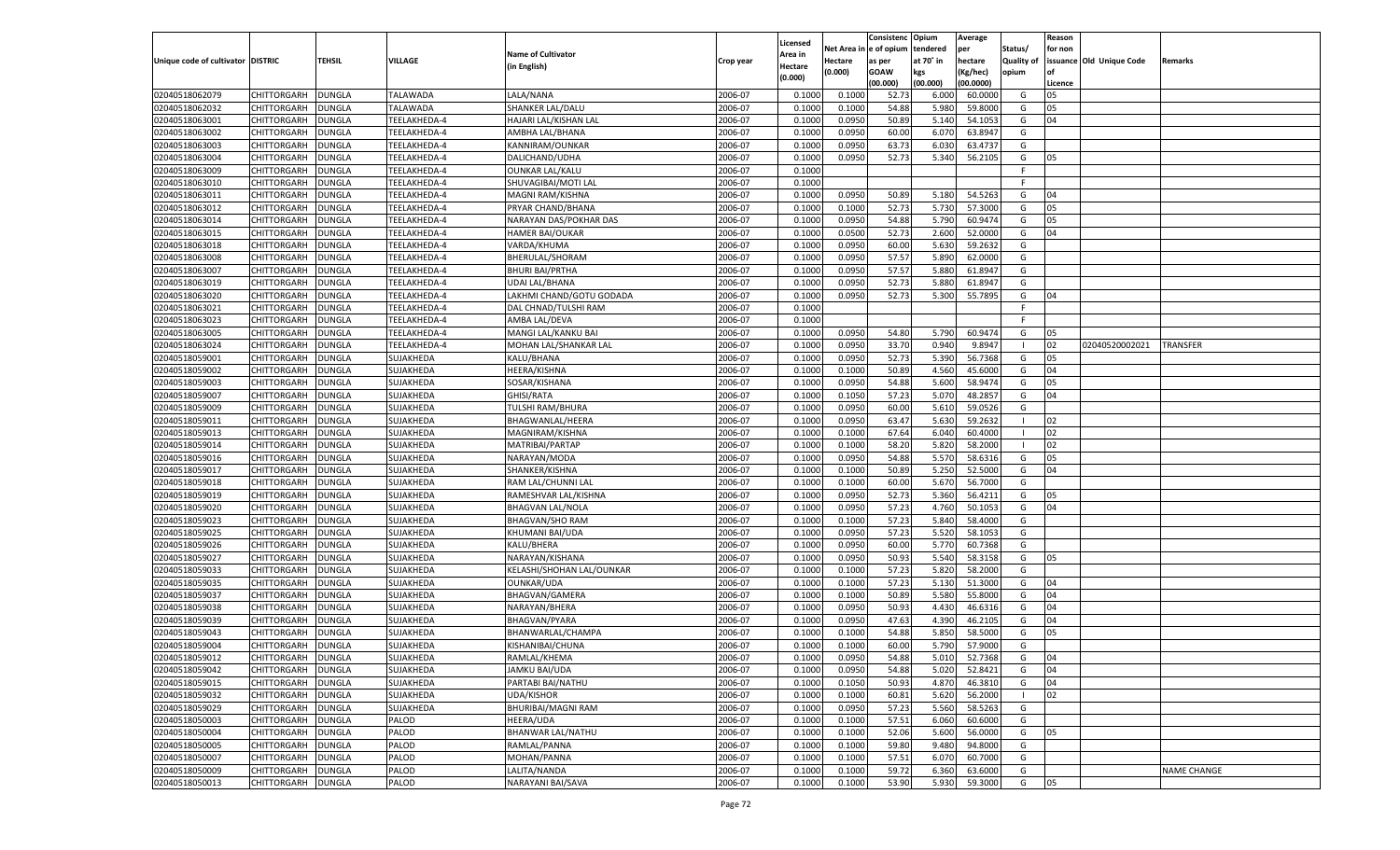| e of opium<br>Net Area<br>tendered<br>Status/<br>for non<br>per<br><b>Name of Cultivator</b><br><b>Area in</b><br><b>TEHSIL</b><br>VILLAGE<br>Unique code of cultivator DISTRIC<br>at 70° in<br>hectare<br><b>Quality of</b><br>issuance Old Unique Code<br>Hectare<br>Remarks<br>Crop year<br>as per<br>(in English)<br>Hectare<br>(0.000)<br><b>GOAW</b><br>kgs<br>(Kg/hec)<br>opium<br>(0.000)<br>(00.000)<br>(00.000)<br>(00.0000)<br>Licence<br>02040518050015<br>CHITTORGARH<br><b>DUNGLA</b><br>2006-07<br>PALOD<br>RAM CHANDRA/LAXMI CHAND<br>0.1000<br>0.1000<br>57.51<br>6.100<br>61.0000<br>G<br>02040518050016<br>PALOD<br>2006-07<br>57.51<br>5.510<br>CHITTORGARH<br>DUNGLA<br>NARAYAN/KISHANA<br>0.1000<br>0.0900<br>61.2222<br>G<br>PALOD<br>2006-07<br>55.51<br>4.970<br>02040518050017<br>CHITTORGARH<br>DUNGLA<br>RAM CHANDRA/HEERA<br>0.1000<br>0.1050<br>47.3333<br>G<br>04<br>02040518050019<br>PALOD<br>2006-07<br>0.0950<br>50.93<br>5.090<br>53.5789<br>04<br>CHITTORGARH<br>DUNGLA<br>MOTI/CHUNA<br>0.1000<br>G<br>02040518050022<br>PALOD<br>2006-07<br>57.51<br>6.250<br>62.5000<br>CHITTORGARH<br>DUNGLA<br>MOTI/ROOPA<br>0.1000<br>0.1000<br>G<br>02040518050023<br>PALOD<br>2006-07<br>53.80<br>5.500<br>CHITTORGARH<br>DUNGLA<br>NATHU/ROOPA<br>0.1000<br>0.1000<br>55.0000<br>G<br>04<br>PALOD<br>2006-07<br>50.93<br>02040518050029<br>CHITTORGARH<br>DUNGLA<br>GOTU/VARDA<br>0.1000<br>0.1050<br>6.070<br>57.8095<br>G<br>05<br>02040518050030<br>PALOD<br>2006-07<br>57.51<br>5.930<br>CHITTORGARH<br>DUNGLA<br>SURAJMAL/TARA CHAND<br>0.1000<br>0.1000<br>59.3000<br>G<br>PALOD<br>2006-07<br>57.51<br>5.990<br>59.9000<br>G<br>02040518050032<br>CHITTORGARH<br>DUNGLA<br>GOTU/LAKHMA<br>0.1000<br>0.1000<br>02040518050033<br>PALOD<br>2006-07<br>CHITTORGARH<br>DUNGLA<br>NANDA/ROOPA<br>0.1000<br>F.<br>PALOD<br>2006-07<br>0.1000<br>59.5000<br>02040518050036<br>CHITTORGARH<br>DUNGLA<br>BHERU LAL/CHATARBHUJ<br>0.1000<br>57.51<br>5.950<br>G<br>02040518050037<br>PALOD<br>2006-07<br>46.64<br>CHITTORGARH<br>DUNGLA<br>RAM LAL/OUNKAR<br>0.1000<br>0.1000<br>4.760<br>47.6000<br>G<br>04<br>02040518050040<br>PALOD<br>2006-07<br>59.72<br>64.7000<br>G<br>CHITTORGARH<br>DUNGLA<br>NAVLA/GANGA<br>0.1000<br>0.1000<br>6.470<br>02040518050043<br>PALOD<br>2006-07<br>CHITTORGARH<br>DUNGLA<br>SHANKER PURI/RAM PURI<br>0.1000<br>F.<br>02040518050046<br>PALOD<br>2006-07<br>0.1000<br>0.1000<br>50.93<br>5.870<br>58.7000<br>CHITTORGARH<br>DUNGLA<br>KAJOD/OUNKAR<br>G<br>05<br>02040518050051<br>CHITTORGARH<br>PALOD<br>2006-07<br>0.1000<br>57.51<br>5.960<br>59.6000<br>DUNGLA<br>KALU/BHERA<br>0.1000<br>G<br>02040518050053<br>DUNGLA<br>PALOD<br>SURAJMAL/BHOLA<br>2006-07<br>0.1000<br>0.1000<br>53.90<br>5.810<br>58.1000<br>G<br>CHITTORGARH<br>05<br>02040518050054<br>PALOD<br>2006-07<br>50.93<br>5.850<br>58.5000<br>CHITTORGARH<br>DUNGLA<br><b>BHANWAR LAL/MOHAN</b><br>0.1000<br>0.1000<br>G<br>05<br>02040518050056<br>PALOD<br>2006-07<br>0.1000<br>57.51<br>6.020<br>60.2000<br>CHITTORGARH<br>DUNGLA<br>DEVA/CHATARBHUJ<br>0.1000<br>G<br>02040518050059<br>CHITTORGARH<br>PALOD<br>2006-07<br>53.90<br>DUNGLA<br>KANA/CHUNNI LAL<br>0.1000<br>0.1000<br>6.030<br>60.3000<br>G<br>05<br>02040518050070<br>DUNGLA<br>PALOD<br>KALU LAL/TEKA<br>2006-07<br>0.1000<br>F<br>CHITTORGARH<br>02040518050084<br>PALOD<br><b>BHERU/RAMA</b><br>2006-07<br>CHITTORGARH<br>DUNGLA<br>0.1000<br>F.<br>02040518050085<br>PALOD<br>MOTI/LAKHMA<br>2006-07<br>0.1000<br>0.1000<br>57.51<br>6.100<br>61.0000<br>CHITTORGARH<br>DUNGLA<br>G<br>02040518050088<br>CHITTORGARH<br>PALOD<br>2006-07<br>54.10<br>5.790<br>57.9000<br>DUNGLA<br>NARAYAN/BHERA<br>0.1000<br>0.1000<br>G<br>05<br>02040518050089<br>CHITTORGARH<br>DUNGLA<br>PALOD<br>SHANKER/KALU<br>2006-07<br>0.1000<br>0.1000<br>57.51<br>6.130<br>61.3000<br>G<br>02040518050090<br>PALOD<br>2006-07<br>6.270<br>CHITTORGARH<br>DUNGLA<br>HEERA LAL/GANGA<br>0.1000<br>0.1000<br>62.7000<br>G<br>02040518050091<br>PALOD<br>2006-07<br>0.1000<br>0.1000<br>59.72<br>5.920<br>59.2000<br>CHITTORGARH<br><b>DUNGLA</b><br>NAVLA/LAXMAN<br>G<br>02040518050093<br>CHITTORGARH<br>PALOD<br>2006-07<br>0.1000<br>57.51<br>6.050<br>60.5000<br>DUNGLA<br>TARA CHAND/MOHAN<br>0.1000<br>G<br>02040518050098<br>CHITTORGARH<br>DUNGLA<br>PALOD<br>BABRU/CHATARBHUJ<br>2006-07<br>0.1000<br>0.1000<br>50.93<br>4.710<br>47.1000<br>G<br>04<br>02040518050100<br>PALOD<br>2006-07<br>53.90<br>5.840<br>CHITTORGARH<br><b>DUNGLA</b><br>NARAYNI BAI/GOTU<br>0.1000<br>0.1000<br>58.4000<br>G<br>05<br>02040518050102<br>PALOD<br>2006-07<br>0.1000<br>0.1000<br>50.93<br>4.960<br>49.6000<br>CHITTORGARH<br><b>DUNGLA</b><br>AMBA LAL/UDA<br>G<br>04<br>02040518050104<br>PALOD<br><b>BARDI BAI/HEERA</b><br>2006-07<br>0.0900<br>47.67<br>4.460<br>49.5556<br>CHITTORGARH<br>DUNGLA<br>0.1000<br>G<br>04<br>02040518050105<br>DUNGLA<br>PALOD<br>2006-07<br>0.1000<br>0.1050<br>57.51<br>6.530<br>62.1905<br>CHITTORGARH<br>KALU/GANGA RAM<br>G<br>02040518050106<br>PALOD<br>2006-07<br>0.0950<br>53.90<br>5.540<br>CHITTORGARH<br>DUNGLA<br>SHANKER/MOTI<br>0.1000<br>58.3158<br>G<br>05<br>02040518050107<br>PALOD<br>2006-07<br>0.1000<br>0.1000<br>57.51<br>6.090<br>60.9000<br>CHITTORGARH<br><b>DUNGLA</b><br>PARBHU/OUNKAR<br>G<br>02040518050108<br>PALOD<br>CHOGA/PANNA<br>2006-07<br>59.72<br>6.530<br>65.3000<br>CHITTORGARH<br>DUNGLA<br>0.1000<br>0.1000<br>G<br>02040518050068<br>DUNGLA<br>PALOD<br>NANDA/PEMA<br>2006-07<br>0.1000<br>0.1000<br>54.41<br>1.550<br>15.5000<br>CHITTORGARH<br>G<br>04<br>02040518050049<br>PALOD<br>2006-07<br>59.72<br>6.180<br>CHITTORGARH<br>DUNGLA<br>BAGDIRAM/LAKHMA<br>0.1000<br>0.1000<br>61.8000<br>G<br>02040518050109<br>PALOD<br>SORAM/BHANA<br>2006-07<br>0.1000<br>0.1000<br>57.51<br>5.630<br>56.3000<br>CHITTORGARH<br><b>DUNGLA</b><br>G<br>02040518050110<br>PALOD<br>LAXMILAL/OUNKAR<br>2006-07<br>57.51<br>6.040<br>CHITTORGARH<br>DUNGLA<br>0.1000<br>0.1000<br>60.4000<br>G<br>02040518057001<br>DUNGLA<br>SEMLIYA-4<br>2006-07<br>0.1000<br>0.0950<br>5.730<br>60.3158<br>CHITTORGARH<br>NAVALRAM/KANA<br>G<br>02040518057002<br>2006-07<br>5.770<br>CHITTORGARH<br>DUNGLA<br>SEMLIYA-4<br>KANA/NATHU<br>0.1000<br>0.0950<br>60.7368<br>G<br>SEMLIYA-4<br>2006-07<br>02040518057003<br>CHITTORGARH<br>DUNGLA<br>BHERA/BHANA MAEGHWAL<br>0.1000<br>0.1000<br>5.760<br>57.6000<br>G<br>02040518057004<br>2006-07<br>5.560<br>CHITTORGARH<br>DUNGLA<br>SEMLIYA-4<br>SAVA/RODA<br>0.1000<br>0.1000<br>55.6000<br>G<br>04<br>2006-07<br>0.0950<br>5.450<br>57.3684<br>02040518057009<br>CHITTORGARH<br><b>DUNGLA</b><br>SEMLIYA-4<br>VARDA/KISHOR<br>0.1000<br>G<br>CHITTORGARH   DUNGLA<br>SEMLIYA-4<br>KARANSINGH/SHADULSINGH<br>2006-07<br>0.1000<br>0.0950<br>5.490<br>57.7895<br>G<br><b>DUNGLA</b><br>SEMLIYA-4<br>PURANMAL/BHAGVAN<br>2006-07<br>0.1000<br>0.1000<br>1.430<br>14.3000<br><b>CHITTORGARH</b><br>G<br>04<br>CHITTORGARH<br><b>DUNGLA</b><br>SEMLIYA-4<br>BAGDIRAM/KERING<br>2006-07<br>0.1000<br>0.0950<br>5.910<br>62.2105<br>G<br>2006-07<br>02040518057017<br><b>CHITTORGARH</b><br><b>DUNGLA</b><br>SEMLIYA-4<br>HEERALAL/UDA<br>0.1000<br>0.0950<br>12.0000<br>04<br>1.140<br>G<br><b>CHITTORGARH</b><br><b>DUNGLA</b><br>SEMLIYA-4<br>JAYCHAND/HEERA<br>2006-07<br>0.1000<br>F.<br>02040518057021<br><b>CHITTORGARH</b><br><b>DUNGLA</b><br>SEMLIYA-4<br>BHAGVANLAL/KANA<br>2006-07<br>0.1000<br>0.0900<br>47.5556<br>4.280<br>G<br>04<br><b>CHITTORGARH</b><br><b>DUNGLA</b><br>SEMLIYA-4<br>DHARAMCHAND/HEERALAL<br>2006-07<br>0.0900<br>61.44<br>1.020<br>11.3333<br>02<br>0.1000<br>- 1<br>54.49<br>02040518057028<br><b>CHITTORGARH</b><br><b>DUNGLA</b><br>SEMLIYA-4<br>AMRIBAI/NATHULAL<br>2006-07<br>0.1000<br>0.1000<br>5.710<br>57.1000<br>G<br>05<br>02040518057030<br>CHITTORGARH<br><b>DUNGLA</b><br>SEMLIYA-4<br>GOKALCHAND/KALU<br>2006-07<br>0.1000<br>52.49<br>5.660<br>56.6000<br>05<br>0.1000<br>G<br>02040518057031<br><b>CHITTORGARH</b><br><b>DUNGLA</b><br>SEMLIYA-4<br>UDAIPURI/DHULPURI<br>2006-07<br>0.1000<br>0.1000<br>57.2000<br>5.720<br>G<br>02040518057045<br>CHITTORGARH<br><b>DUNGLA</b><br>SEMLIYA-4<br>LUNDA/CHUNA<br>2006-07<br>0.1000<br>5.990<br>59.9000<br>02<br>0.1000<br>$\blacksquare$ |                |  |  |          | Consistenc | Opium | Average | Reason |  |
|-----------------------------------------------------------------------------------------------------------------------------------------------------------------------------------------------------------------------------------------------------------------------------------------------------------------------------------------------------------------------------------------------------------------------------------------------------------------------------------------------------------------------------------------------------------------------------------------------------------------------------------------------------------------------------------------------------------------------------------------------------------------------------------------------------------------------------------------------------------------------------------------------------------------------------------------------------------------------------------------------------------------------------------------------------------------------------------------------------------------------------------------------------------------------------------------------------------------------------------------------------------------------------------------------------------------------------------------------------------------------------------------------------------------------------------------------------------------------------------------------------------------------------------------------------------------------------------------------------------------------------------------------------------------------------------------------------------------------------------------------------------------------------------------------------------------------------------------------------------------------------------------------------------------------------------------------------------------------------------------------------------------------------------------------------------------------------------------------------------------------------------------------------------------------------------------------------------------------------------------------------------------------------------------------------------------------------------------------------------------------------------------------------------------------------------------------------------------------------------------------------------------------------------------------------------------------------------------------------------------------------------------------------------------------------------------------------------------------------------------------------------------------------------------------------------------------------------------------------------------------------------------------------------------------------------------------------------------------------------------------------------------------------------------------------------------------------------------------------------------------------------------------------------------------------------------------------------------------------------------------------------------------------------------------------------------------------------------------------------------------------------------------------------------------------------------------------------------------------------------------------------------------------------------------------------------------------------------------------------------------------------------------------------------------------------------------------------------------------------------------------------------------------------------------------------------------------------------------------------------------------------------------------------------------------------------------------------------------------------------------------------------------------------------------------------------------------------------------------------------------------------------------------------------------------------------------------------------------------------------------------------------------------------------------------------------------------------------------------------------------------------------------------------------------------------------------------------------------------------------------------------------------------------------------------------------------------------------------------------------------------------------------------------------------------------------------------------------------------------------------------------------------------------------------------------------------------------------------------------------------------------------------------------------------------------------------------------------------------------------------------------------------------------------------------------------------------------------------------------------------------------------------------------------------------------------------------------------------------------------------------------------------------------------------------------------------------------------------------------------------------------------------------------------------------------------------------------------------------------------------------------------------------------------------------------------------------------------------------------------------------------------------------------------------------------------------------------------------------------------------------------------------------------------------------------------------------------------------------------------------------------------------------------------------------------------------------------------------------------------------------------------------------------------------------------------------------------------------------------------------------------------------------------------------------------------------------------------------------------------------------------------------------------------------------------------------------------------------------------------------------------------------------------------------------------------------------------------------------------------------------------------------------------------------------------------------------------------------------------------------------------------------------------------------------------------------------------------------------------------------------------------------------------------------------------------------------------------------------------------------------------------------------------------------------------------------------------------------------------------------------------------------------------------------------------------------------------------------------------------------------------------------------------------------------------------------------------------------------------------------------------------------------------------------------------------------------------------------------------------------------------------------------------------------------------------------------------------------------------------------------------------------------------------------------------------------------------------------------------------------------------------------------------------------------------------------------------------------------------------------------------------------------------------------------------------------------------------------------------------------------------------------------------------------------------------------------------------------------------------------------------------------------------------------------------------------------------------------------------------------------------------------------------------------------------------------------------------------------------------------------------------------------------------------------------------------------------------|----------------|--|--|----------|------------|-------|---------|--------|--|
|                                                                                                                                                                                                                                                                                                                                                                                                                                                                                                                                                                                                                                                                                                                                                                                                                                                                                                                                                                                                                                                                                                                                                                                                                                                                                                                                                                                                                                                                                                                                                                                                                                                                                                                                                                                                                                                                                                                                                                                                                                                                                                                                                                                                                                                                                                                                                                                                                                                                                                                                                                                                                                                                                                                                                                                                                                                                                                                                                                                                                                                                                                                                                                                                                                                                                                                                                                                                                                                                                                                                                                                                                                                                                                                                                                                                                                                                                                                                                                                                                                                                                                                                                                                                                                                                                                                                                                                                                                                                                                                                                                                                                                                                                                                                                                                                                                                                                                                                                                                                                                                                                                                                                                                                                                                                                                                                                                                                                                                                                                                                                                                                                                                                                                                                                                                                                                                                                                                                                                                                                                                                                                                                                                                                                                                                                                                                                                                                                                                                                                                                                                                                                                                                                                                                                                                                                                                                                                                                                                                                                                                                                                                                                                                                                                                                                                                                                                                                                                                                                                                                                                                                                                                                                                                                                                                                                                                                                                                                                                                                                                                                                                                                                                                                                                                                                                                                         |                |  |  | Licensed |            |       |         |        |  |
|                                                                                                                                                                                                                                                                                                                                                                                                                                                                                                                                                                                                                                                                                                                                                                                                                                                                                                                                                                                                                                                                                                                                                                                                                                                                                                                                                                                                                                                                                                                                                                                                                                                                                                                                                                                                                                                                                                                                                                                                                                                                                                                                                                                                                                                                                                                                                                                                                                                                                                                                                                                                                                                                                                                                                                                                                                                                                                                                                                                                                                                                                                                                                                                                                                                                                                                                                                                                                                                                                                                                                                                                                                                                                                                                                                                                                                                                                                                                                                                                                                                                                                                                                                                                                                                                                                                                                                                                                                                                                                                                                                                                                                                                                                                                                                                                                                                                                                                                                                                                                                                                                                                                                                                                                                                                                                                                                                                                                                                                                                                                                                                                                                                                                                                                                                                                                                                                                                                                                                                                                                                                                                                                                                                                                                                                                                                                                                                                                                                                                                                                                                                                                                                                                                                                                                                                                                                                                                                                                                                                                                                                                                                                                                                                                                                                                                                                                                                                                                                                                                                                                                                                                                                                                                                                                                                                                                                                                                                                                                                                                                                                                                                                                                                                                                                                                                                                         |                |  |  |          |            |       |         |        |  |
|                                                                                                                                                                                                                                                                                                                                                                                                                                                                                                                                                                                                                                                                                                                                                                                                                                                                                                                                                                                                                                                                                                                                                                                                                                                                                                                                                                                                                                                                                                                                                                                                                                                                                                                                                                                                                                                                                                                                                                                                                                                                                                                                                                                                                                                                                                                                                                                                                                                                                                                                                                                                                                                                                                                                                                                                                                                                                                                                                                                                                                                                                                                                                                                                                                                                                                                                                                                                                                                                                                                                                                                                                                                                                                                                                                                                                                                                                                                                                                                                                                                                                                                                                                                                                                                                                                                                                                                                                                                                                                                                                                                                                                                                                                                                                                                                                                                                                                                                                                                                                                                                                                                                                                                                                                                                                                                                                                                                                                                                                                                                                                                                                                                                                                                                                                                                                                                                                                                                                                                                                                                                                                                                                                                                                                                                                                                                                                                                                                                                                                                                                                                                                                                                                                                                                                                                                                                                                                                                                                                                                                                                                                                                                                                                                                                                                                                                                                                                                                                                                                                                                                                                                                                                                                                                                                                                                                                                                                                                                                                                                                                                                                                                                                                                                                                                                                                                         |                |  |  |          |            |       |         |        |  |
|                                                                                                                                                                                                                                                                                                                                                                                                                                                                                                                                                                                                                                                                                                                                                                                                                                                                                                                                                                                                                                                                                                                                                                                                                                                                                                                                                                                                                                                                                                                                                                                                                                                                                                                                                                                                                                                                                                                                                                                                                                                                                                                                                                                                                                                                                                                                                                                                                                                                                                                                                                                                                                                                                                                                                                                                                                                                                                                                                                                                                                                                                                                                                                                                                                                                                                                                                                                                                                                                                                                                                                                                                                                                                                                                                                                                                                                                                                                                                                                                                                                                                                                                                                                                                                                                                                                                                                                                                                                                                                                                                                                                                                                                                                                                                                                                                                                                                                                                                                                                                                                                                                                                                                                                                                                                                                                                                                                                                                                                                                                                                                                                                                                                                                                                                                                                                                                                                                                                                                                                                                                                                                                                                                                                                                                                                                                                                                                                                                                                                                                                                                                                                                                                                                                                                                                                                                                                                                                                                                                                                                                                                                                                                                                                                                                                                                                                                                                                                                                                                                                                                                                                                                                                                                                                                                                                                                                                                                                                                                                                                                                                                                                                                                                                                                                                                                                                         |                |  |  |          |            |       |         |        |  |
|                                                                                                                                                                                                                                                                                                                                                                                                                                                                                                                                                                                                                                                                                                                                                                                                                                                                                                                                                                                                                                                                                                                                                                                                                                                                                                                                                                                                                                                                                                                                                                                                                                                                                                                                                                                                                                                                                                                                                                                                                                                                                                                                                                                                                                                                                                                                                                                                                                                                                                                                                                                                                                                                                                                                                                                                                                                                                                                                                                                                                                                                                                                                                                                                                                                                                                                                                                                                                                                                                                                                                                                                                                                                                                                                                                                                                                                                                                                                                                                                                                                                                                                                                                                                                                                                                                                                                                                                                                                                                                                                                                                                                                                                                                                                                                                                                                                                                                                                                                                                                                                                                                                                                                                                                                                                                                                                                                                                                                                                                                                                                                                                                                                                                                                                                                                                                                                                                                                                                                                                                                                                                                                                                                                                                                                                                                                                                                                                                                                                                                                                                                                                                                                                                                                                                                                                                                                                                                                                                                                                                                                                                                                                                                                                                                                                                                                                                                                                                                                                                                                                                                                                                                                                                                                                                                                                                                                                                                                                                                                                                                                                                                                                                                                                                                                                                                                                         |                |  |  |          |            |       |         |        |  |
|                                                                                                                                                                                                                                                                                                                                                                                                                                                                                                                                                                                                                                                                                                                                                                                                                                                                                                                                                                                                                                                                                                                                                                                                                                                                                                                                                                                                                                                                                                                                                                                                                                                                                                                                                                                                                                                                                                                                                                                                                                                                                                                                                                                                                                                                                                                                                                                                                                                                                                                                                                                                                                                                                                                                                                                                                                                                                                                                                                                                                                                                                                                                                                                                                                                                                                                                                                                                                                                                                                                                                                                                                                                                                                                                                                                                                                                                                                                                                                                                                                                                                                                                                                                                                                                                                                                                                                                                                                                                                                                                                                                                                                                                                                                                                                                                                                                                                                                                                                                                                                                                                                                                                                                                                                                                                                                                                                                                                                                                                                                                                                                                                                                                                                                                                                                                                                                                                                                                                                                                                                                                                                                                                                                                                                                                                                                                                                                                                                                                                                                                                                                                                                                                                                                                                                                                                                                                                                                                                                                                                                                                                                                                                                                                                                                                                                                                                                                                                                                                                                                                                                                                                                                                                                                                                                                                                                                                                                                                                                                                                                                                                                                                                                                                                                                                                                                                         |                |  |  |          |            |       |         |        |  |
|                                                                                                                                                                                                                                                                                                                                                                                                                                                                                                                                                                                                                                                                                                                                                                                                                                                                                                                                                                                                                                                                                                                                                                                                                                                                                                                                                                                                                                                                                                                                                                                                                                                                                                                                                                                                                                                                                                                                                                                                                                                                                                                                                                                                                                                                                                                                                                                                                                                                                                                                                                                                                                                                                                                                                                                                                                                                                                                                                                                                                                                                                                                                                                                                                                                                                                                                                                                                                                                                                                                                                                                                                                                                                                                                                                                                                                                                                                                                                                                                                                                                                                                                                                                                                                                                                                                                                                                                                                                                                                                                                                                                                                                                                                                                                                                                                                                                                                                                                                                                                                                                                                                                                                                                                                                                                                                                                                                                                                                                                                                                                                                                                                                                                                                                                                                                                                                                                                                                                                                                                                                                                                                                                                                                                                                                                                                                                                                                                                                                                                                                                                                                                                                                                                                                                                                                                                                                                                                                                                                                                                                                                                                                                                                                                                                                                                                                                                                                                                                                                                                                                                                                                                                                                                                                                                                                                                                                                                                                                                                                                                                                                                                                                                                                                                                                                                                                         |                |  |  |          |            |       |         |        |  |
|                                                                                                                                                                                                                                                                                                                                                                                                                                                                                                                                                                                                                                                                                                                                                                                                                                                                                                                                                                                                                                                                                                                                                                                                                                                                                                                                                                                                                                                                                                                                                                                                                                                                                                                                                                                                                                                                                                                                                                                                                                                                                                                                                                                                                                                                                                                                                                                                                                                                                                                                                                                                                                                                                                                                                                                                                                                                                                                                                                                                                                                                                                                                                                                                                                                                                                                                                                                                                                                                                                                                                                                                                                                                                                                                                                                                                                                                                                                                                                                                                                                                                                                                                                                                                                                                                                                                                                                                                                                                                                                                                                                                                                                                                                                                                                                                                                                                                                                                                                                                                                                                                                                                                                                                                                                                                                                                                                                                                                                                                                                                                                                                                                                                                                                                                                                                                                                                                                                                                                                                                                                                                                                                                                                                                                                                                                                                                                                                                                                                                                                                                                                                                                                                                                                                                                                                                                                                                                                                                                                                                                                                                                                                                                                                                                                                                                                                                                                                                                                                                                                                                                                                                                                                                                                                                                                                                                                                                                                                                                                                                                                                                                                                                                                                                                                                                                                                         |                |  |  |          |            |       |         |        |  |
|                                                                                                                                                                                                                                                                                                                                                                                                                                                                                                                                                                                                                                                                                                                                                                                                                                                                                                                                                                                                                                                                                                                                                                                                                                                                                                                                                                                                                                                                                                                                                                                                                                                                                                                                                                                                                                                                                                                                                                                                                                                                                                                                                                                                                                                                                                                                                                                                                                                                                                                                                                                                                                                                                                                                                                                                                                                                                                                                                                                                                                                                                                                                                                                                                                                                                                                                                                                                                                                                                                                                                                                                                                                                                                                                                                                                                                                                                                                                                                                                                                                                                                                                                                                                                                                                                                                                                                                                                                                                                                                                                                                                                                                                                                                                                                                                                                                                                                                                                                                                                                                                                                                                                                                                                                                                                                                                                                                                                                                                                                                                                                                                                                                                                                                                                                                                                                                                                                                                                                                                                                                                                                                                                                                                                                                                                                                                                                                                                                                                                                                                                                                                                                                                                                                                                                                                                                                                                                                                                                                                                                                                                                                                                                                                                                                                                                                                                                                                                                                                                                                                                                                                                                                                                                                                                                                                                                                                                                                                                                                                                                                                                                                                                                                                                                                                                                                                         |                |  |  |          |            |       |         |        |  |
|                                                                                                                                                                                                                                                                                                                                                                                                                                                                                                                                                                                                                                                                                                                                                                                                                                                                                                                                                                                                                                                                                                                                                                                                                                                                                                                                                                                                                                                                                                                                                                                                                                                                                                                                                                                                                                                                                                                                                                                                                                                                                                                                                                                                                                                                                                                                                                                                                                                                                                                                                                                                                                                                                                                                                                                                                                                                                                                                                                                                                                                                                                                                                                                                                                                                                                                                                                                                                                                                                                                                                                                                                                                                                                                                                                                                                                                                                                                                                                                                                                                                                                                                                                                                                                                                                                                                                                                                                                                                                                                                                                                                                                                                                                                                                                                                                                                                                                                                                                                                                                                                                                                                                                                                                                                                                                                                                                                                                                                                                                                                                                                                                                                                                                                                                                                                                                                                                                                                                                                                                                                                                                                                                                                                                                                                                                                                                                                                                                                                                                                                                                                                                                                                                                                                                                                                                                                                                                                                                                                                                                                                                                                                                                                                                                                                                                                                                                                                                                                                                                                                                                                                                                                                                                                                                                                                                                                                                                                                                                                                                                                                                                                                                                                                                                                                                                                                         |                |  |  |          |            |       |         |        |  |
|                                                                                                                                                                                                                                                                                                                                                                                                                                                                                                                                                                                                                                                                                                                                                                                                                                                                                                                                                                                                                                                                                                                                                                                                                                                                                                                                                                                                                                                                                                                                                                                                                                                                                                                                                                                                                                                                                                                                                                                                                                                                                                                                                                                                                                                                                                                                                                                                                                                                                                                                                                                                                                                                                                                                                                                                                                                                                                                                                                                                                                                                                                                                                                                                                                                                                                                                                                                                                                                                                                                                                                                                                                                                                                                                                                                                                                                                                                                                                                                                                                                                                                                                                                                                                                                                                                                                                                                                                                                                                                                                                                                                                                                                                                                                                                                                                                                                                                                                                                                                                                                                                                                                                                                                                                                                                                                                                                                                                                                                                                                                                                                                                                                                                                                                                                                                                                                                                                                                                                                                                                                                                                                                                                                                                                                                                                                                                                                                                                                                                                                                                                                                                                                                                                                                                                                                                                                                                                                                                                                                                                                                                                                                                                                                                                                                                                                                                                                                                                                                                                                                                                                                                                                                                                                                                                                                                                                                                                                                                                                                                                                                                                                                                                                                                                                                                                                                         |                |  |  |          |            |       |         |        |  |
|                                                                                                                                                                                                                                                                                                                                                                                                                                                                                                                                                                                                                                                                                                                                                                                                                                                                                                                                                                                                                                                                                                                                                                                                                                                                                                                                                                                                                                                                                                                                                                                                                                                                                                                                                                                                                                                                                                                                                                                                                                                                                                                                                                                                                                                                                                                                                                                                                                                                                                                                                                                                                                                                                                                                                                                                                                                                                                                                                                                                                                                                                                                                                                                                                                                                                                                                                                                                                                                                                                                                                                                                                                                                                                                                                                                                                                                                                                                                                                                                                                                                                                                                                                                                                                                                                                                                                                                                                                                                                                                                                                                                                                                                                                                                                                                                                                                                                                                                                                                                                                                                                                                                                                                                                                                                                                                                                                                                                                                                                                                                                                                                                                                                                                                                                                                                                                                                                                                                                                                                                                                                                                                                                                                                                                                                                                                                                                                                                                                                                                                                                                                                                                                                                                                                                                                                                                                                                                                                                                                                                                                                                                                                                                                                                                                                                                                                                                                                                                                                                                                                                                                                                                                                                                                                                                                                                                                                                                                                                                                                                                                                                                                                                                                                                                                                                                                                         |                |  |  |          |            |       |         |        |  |
|                                                                                                                                                                                                                                                                                                                                                                                                                                                                                                                                                                                                                                                                                                                                                                                                                                                                                                                                                                                                                                                                                                                                                                                                                                                                                                                                                                                                                                                                                                                                                                                                                                                                                                                                                                                                                                                                                                                                                                                                                                                                                                                                                                                                                                                                                                                                                                                                                                                                                                                                                                                                                                                                                                                                                                                                                                                                                                                                                                                                                                                                                                                                                                                                                                                                                                                                                                                                                                                                                                                                                                                                                                                                                                                                                                                                                                                                                                                                                                                                                                                                                                                                                                                                                                                                                                                                                                                                                                                                                                                                                                                                                                                                                                                                                                                                                                                                                                                                                                                                                                                                                                                                                                                                                                                                                                                                                                                                                                                                                                                                                                                                                                                                                                                                                                                                                                                                                                                                                                                                                                                                                                                                                                                                                                                                                                                                                                                                                                                                                                                                                                                                                                                                                                                                                                                                                                                                                                                                                                                                                                                                                                                                                                                                                                                                                                                                                                                                                                                                                                                                                                                                                                                                                                                                                                                                                                                                                                                                                                                                                                                                                                                                                                                                                                                                                                                                         |                |  |  |          |            |       |         |        |  |
|                                                                                                                                                                                                                                                                                                                                                                                                                                                                                                                                                                                                                                                                                                                                                                                                                                                                                                                                                                                                                                                                                                                                                                                                                                                                                                                                                                                                                                                                                                                                                                                                                                                                                                                                                                                                                                                                                                                                                                                                                                                                                                                                                                                                                                                                                                                                                                                                                                                                                                                                                                                                                                                                                                                                                                                                                                                                                                                                                                                                                                                                                                                                                                                                                                                                                                                                                                                                                                                                                                                                                                                                                                                                                                                                                                                                                                                                                                                                                                                                                                                                                                                                                                                                                                                                                                                                                                                                                                                                                                                                                                                                                                                                                                                                                                                                                                                                                                                                                                                                                                                                                                                                                                                                                                                                                                                                                                                                                                                                                                                                                                                                                                                                                                                                                                                                                                                                                                                                                                                                                                                                                                                                                                                                                                                                                                                                                                                                                                                                                                                                                                                                                                                                                                                                                                                                                                                                                                                                                                                                                                                                                                                                                                                                                                                                                                                                                                                                                                                                                                                                                                                                                                                                                                                                                                                                                                                                                                                                                                                                                                                                                                                                                                                                                                                                                                                                         |                |  |  |          |            |       |         |        |  |
|                                                                                                                                                                                                                                                                                                                                                                                                                                                                                                                                                                                                                                                                                                                                                                                                                                                                                                                                                                                                                                                                                                                                                                                                                                                                                                                                                                                                                                                                                                                                                                                                                                                                                                                                                                                                                                                                                                                                                                                                                                                                                                                                                                                                                                                                                                                                                                                                                                                                                                                                                                                                                                                                                                                                                                                                                                                                                                                                                                                                                                                                                                                                                                                                                                                                                                                                                                                                                                                                                                                                                                                                                                                                                                                                                                                                                                                                                                                                                                                                                                                                                                                                                                                                                                                                                                                                                                                                                                                                                                                                                                                                                                                                                                                                                                                                                                                                                                                                                                                                                                                                                                                                                                                                                                                                                                                                                                                                                                                                                                                                                                                                                                                                                                                                                                                                                                                                                                                                                                                                                                                                                                                                                                                                                                                                                                                                                                                                                                                                                                                                                                                                                                                                                                                                                                                                                                                                                                                                                                                                                                                                                                                                                                                                                                                                                                                                                                                                                                                                                                                                                                                                                                                                                                                                                                                                                                                                                                                                                                                                                                                                                                                                                                                                                                                                                                                                         |                |  |  |          |            |       |         |        |  |
|                                                                                                                                                                                                                                                                                                                                                                                                                                                                                                                                                                                                                                                                                                                                                                                                                                                                                                                                                                                                                                                                                                                                                                                                                                                                                                                                                                                                                                                                                                                                                                                                                                                                                                                                                                                                                                                                                                                                                                                                                                                                                                                                                                                                                                                                                                                                                                                                                                                                                                                                                                                                                                                                                                                                                                                                                                                                                                                                                                                                                                                                                                                                                                                                                                                                                                                                                                                                                                                                                                                                                                                                                                                                                                                                                                                                                                                                                                                                                                                                                                                                                                                                                                                                                                                                                                                                                                                                                                                                                                                                                                                                                                                                                                                                                                                                                                                                                                                                                                                                                                                                                                                                                                                                                                                                                                                                                                                                                                                                                                                                                                                                                                                                                                                                                                                                                                                                                                                                                                                                                                                                                                                                                                                                                                                                                                                                                                                                                                                                                                                                                                                                                                                                                                                                                                                                                                                                                                                                                                                                                                                                                                                                                                                                                                                                                                                                                                                                                                                                                                                                                                                                                                                                                                                                                                                                                                                                                                                                                                                                                                                                                                                                                                                                                                                                                                                                         |                |  |  |          |            |       |         |        |  |
|                                                                                                                                                                                                                                                                                                                                                                                                                                                                                                                                                                                                                                                                                                                                                                                                                                                                                                                                                                                                                                                                                                                                                                                                                                                                                                                                                                                                                                                                                                                                                                                                                                                                                                                                                                                                                                                                                                                                                                                                                                                                                                                                                                                                                                                                                                                                                                                                                                                                                                                                                                                                                                                                                                                                                                                                                                                                                                                                                                                                                                                                                                                                                                                                                                                                                                                                                                                                                                                                                                                                                                                                                                                                                                                                                                                                                                                                                                                                                                                                                                                                                                                                                                                                                                                                                                                                                                                                                                                                                                                                                                                                                                                                                                                                                                                                                                                                                                                                                                                                                                                                                                                                                                                                                                                                                                                                                                                                                                                                                                                                                                                                                                                                                                                                                                                                                                                                                                                                                                                                                                                                                                                                                                                                                                                                                                                                                                                                                                                                                                                                                                                                                                                                                                                                                                                                                                                                                                                                                                                                                                                                                                                                                                                                                                                                                                                                                                                                                                                                                                                                                                                                                                                                                                                                                                                                                                                                                                                                                                                                                                                                                                                                                                                                                                                                                                                                         |                |  |  |          |            |       |         |        |  |
|                                                                                                                                                                                                                                                                                                                                                                                                                                                                                                                                                                                                                                                                                                                                                                                                                                                                                                                                                                                                                                                                                                                                                                                                                                                                                                                                                                                                                                                                                                                                                                                                                                                                                                                                                                                                                                                                                                                                                                                                                                                                                                                                                                                                                                                                                                                                                                                                                                                                                                                                                                                                                                                                                                                                                                                                                                                                                                                                                                                                                                                                                                                                                                                                                                                                                                                                                                                                                                                                                                                                                                                                                                                                                                                                                                                                                                                                                                                                                                                                                                                                                                                                                                                                                                                                                                                                                                                                                                                                                                                                                                                                                                                                                                                                                                                                                                                                                                                                                                                                                                                                                                                                                                                                                                                                                                                                                                                                                                                                                                                                                                                                                                                                                                                                                                                                                                                                                                                                                                                                                                                                                                                                                                                                                                                                                                                                                                                                                                                                                                                                                                                                                                                                                                                                                                                                                                                                                                                                                                                                                                                                                                                                                                                                                                                                                                                                                                                                                                                                                                                                                                                                                                                                                                                                                                                                                                                                                                                                                                                                                                                                                                                                                                                                                                                                                                                                         |                |  |  |          |            |       |         |        |  |
|                                                                                                                                                                                                                                                                                                                                                                                                                                                                                                                                                                                                                                                                                                                                                                                                                                                                                                                                                                                                                                                                                                                                                                                                                                                                                                                                                                                                                                                                                                                                                                                                                                                                                                                                                                                                                                                                                                                                                                                                                                                                                                                                                                                                                                                                                                                                                                                                                                                                                                                                                                                                                                                                                                                                                                                                                                                                                                                                                                                                                                                                                                                                                                                                                                                                                                                                                                                                                                                                                                                                                                                                                                                                                                                                                                                                                                                                                                                                                                                                                                                                                                                                                                                                                                                                                                                                                                                                                                                                                                                                                                                                                                                                                                                                                                                                                                                                                                                                                                                                                                                                                                                                                                                                                                                                                                                                                                                                                                                                                                                                                                                                                                                                                                                                                                                                                                                                                                                                                                                                                                                                                                                                                                                                                                                                                                                                                                                                                                                                                                                                                                                                                                                                                                                                                                                                                                                                                                                                                                                                                                                                                                                                                                                                                                                                                                                                                                                                                                                                                                                                                                                                                                                                                                                                                                                                                                                                                                                                                                                                                                                                                                                                                                                                                                                                                                                                         |                |  |  |          |            |       |         |        |  |
|                                                                                                                                                                                                                                                                                                                                                                                                                                                                                                                                                                                                                                                                                                                                                                                                                                                                                                                                                                                                                                                                                                                                                                                                                                                                                                                                                                                                                                                                                                                                                                                                                                                                                                                                                                                                                                                                                                                                                                                                                                                                                                                                                                                                                                                                                                                                                                                                                                                                                                                                                                                                                                                                                                                                                                                                                                                                                                                                                                                                                                                                                                                                                                                                                                                                                                                                                                                                                                                                                                                                                                                                                                                                                                                                                                                                                                                                                                                                                                                                                                                                                                                                                                                                                                                                                                                                                                                                                                                                                                                                                                                                                                                                                                                                                                                                                                                                                                                                                                                                                                                                                                                                                                                                                                                                                                                                                                                                                                                                                                                                                                                                                                                                                                                                                                                                                                                                                                                                                                                                                                                                                                                                                                                                                                                                                                                                                                                                                                                                                                                                                                                                                                                                                                                                                                                                                                                                                                                                                                                                                                                                                                                                                                                                                                                                                                                                                                                                                                                                                                                                                                                                                                                                                                                                                                                                                                                                                                                                                                                                                                                                                                                                                                                                                                                                                                                                         |                |  |  |          |            |       |         |        |  |
|                                                                                                                                                                                                                                                                                                                                                                                                                                                                                                                                                                                                                                                                                                                                                                                                                                                                                                                                                                                                                                                                                                                                                                                                                                                                                                                                                                                                                                                                                                                                                                                                                                                                                                                                                                                                                                                                                                                                                                                                                                                                                                                                                                                                                                                                                                                                                                                                                                                                                                                                                                                                                                                                                                                                                                                                                                                                                                                                                                                                                                                                                                                                                                                                                                                                                                                                                                                                                                                                                                                                                                                                                                                                                                                                                                                                                                                                                                                                                                                                                                                                                                                                                                                                                                                                                                                                                                                                                                                                                                                                                                                                                                                                                                                                                                                                                                                                                                                                                                                                                                                                                                                                                                                                                                                                                                                                                                                                                                                                                                                                                                                                                                                                                                                                                                                                                                                                                                                                                                                                                                                                                                                                                                                                                                                                                                                                                                                                                                                                                                                                                                                                                                                                                                                                                                                                                                                                                                                                                                                                                                                                                                                                                                                                                                                                                                                                                                                                                                                                                                                                                                                                                                                                                                                                                                                                                                                                                                                                                                                                                                                                                                                                                                                                                                                                                                                                         |                |  |  |          |            |       |         |        |  |
|                                                                                                                                                                                                                                                                                                                                                                                                                                                                                                                                                                                                                                                                                                                                                                                                                                                                                                                                                                                                                                                                                                                                                                                                                                                                                                                                                                                                                                                                                                                                                                                                                                                                                                                                                                                                                                                                                                                                                                                                                                                                                                                                                                                                                                                                                                                                                                                                                                                                                                                                                                                                                                                                                                                                                                                                                                                                                                                                                                                                                                                                                                                                                                                                                                                                                                                                                                                                                                                                                                                                                                                                                                                                                                                                                                                                                                                                                                                                                                                                                                                                                                                                                                                                                                                                                                                                                                                                                                                                                                                                                                                                                                                                                                                                                                                                                                                                                                                                                                                                                                                                                                                                                                                                                                                                                                                                                                                                                                                                                                                                                                                                                                                                                                                                                                                                                                                                                                                                                                                                                                                                                                                                                                                                                                                                                                                                                                                                                                                                                                                                                                                                                                                                                                                                                                                                                                                                                                                                                                                                                                                                                                                                                                                                                                                                                                                                                                                                                                                                                                                                                                                                                                                                                                                                                                                                                                                                                                                                                                                                                                                                                                                                                                                                                                                                                                                                         |                |  |  |          |            |       |         |        |  |
|                                                                                                                                                                                                                                                                                                                                                                                                                                                                                                                                                                                                                                                                                                                                                                                                                                                                                                                                                                                                                                                                                                                                                                                                                                                                                                                                                                                                                                                                                                                                                                                                                                                                                                                                                                                                                                                                                                                                                                                                                                                                                                                                                                                                                                                                                                                                                                                                                                                                                                                                                                                                                                                                                                                                                                                                                                                                                                                                                                                                                                                                                                                                                                                                                                                                                                                                                                                                                                                                                                                                                                                                                                                                                                                                                                                                                                                                                                                                                                                                                                                                                                                                                                                                                                                                                                                                                                                                                                                                                                                                                                                                                                                                                                                                                                                                                                                                                                                                                                                                                                                                                                                                                                                                                                                                                                                                                                                                                                                                                                                                                                                                                                                                                                                                                                                                                                                                                                                                                                                                                                                                                                                                                                                                                                                                                                                                                                                                                                                                                                                                                                                                                                                                                                                                                                                                                                                                                                                                                                                                                                                                                                                                                                                                                                                                                                                                                                                                                                                                                                                                                                                                                                                                                                                                                                                                                                                                                                                                                                                                                                                                                                                                                                                                                                                                                                                                         |                |  |  |          |            |       |         |        |  |
|                                                                                                                                                                                                                                                                                                                                                                                                                                                                                                                                                                                                                                                                                                                                                                                                                                                                                                                                                                                                                                                                                                                                                                                                                                                                                                                                                                                                                                                                                                                                                                                                                                                                                                                                                                                                                                                                                                                                                                                                                                                                                                                                                                                                                                                                                                                                                                                                                                                                                                                                                                                                                                                                                                                                                                                                                                                                                                                                                                                                                                                                                                                                                                                                                                                                                                                                                                                                                                                                                                                                                                                                                                                                                                                                                                                                                                                                                                                                                                                                                                                                                                                                                                                                                                                                                                                                                                                                                                                                                                                                                                                                                                                                                                                                                                                                                                                                                                                                                                                                                                                                                                                                                                                                                                                                                                                                                                                                                                                                                                                                                                                                                                                                                                                                                                                                                                                                                                                                                                                                                                                                                                                                                                                                                                                                                                                                                                                                                                                                                                                                                                                                                                                                                                                                                                                                                                                                                                                                                                                                                                                                                                                                                                                                                                                                                                                                                                                                                                                                                                                                                                                                                                                                                                                                                                                                                                                                                                                                                                                                                                                                                                                                                                                                                                                                                                                                         |                |  |  |          |            |       |         |        |  |
|                                                                                                                                                                                                                                                                                                                                                                                                                                                                                                                                                                                                                                                                                                                                                                                                                                                                                                                                                                                                                                                                                                                                                                                                                                                                                                                                                                                                                                                                                                                                                                                                                                                                                                                                                                                                                                                                                                                                                                                                                                                                                                                                                                                                                                                                                                                                                                                                                                                                                                                                                                                                                                                                                                                                                                                                                                                                                                                                                                                                                                                                                                                                                                                                                                                                                                                                                                                                                                                                                                                                                                                                                                                                                                                                                                                                                                                                                                                                                                                                                                                                                                                                                                                                                                                                                                                                                                                                                                                                                                                                                                                                                                                                                                                                                                                                                                                                                                                                                                                                                                                                                                                                                                                                                                                                                                                                                                                                                                                                                                                                                                                                                                                                                                                                                                                                                                                                                                                                                                                                                                                                                                                                                                                                                                                                                                                                                                                                                                                                                                                                                                                                                                                                                                                                                                                                                                                                                                                                                                                                                                                                                                                                                                                                                                                                                                                                                                                                                                                                                                                                                                                                                                                                                                                                                                                                                                                                                                                                                                                                                                                                                                                                                                                                                                                                                                                                         |                |  |  |          |            |       |         |        |  |
|                                                                                                                                                                                                                                                                                                                                                                                                                                                                                                                                                                                                                                                                                                                                                                                                                                                                                                                                                                                                                                                                                                                                                                                                                                                                                                                                                                                                                                                                                                                                                                                                                                                                                                                                                                                                                                                                                                                                                                                                                                                                                                                                                                                                                                                                                                                                                                                                                                                                                                                                                                                                                                                                                                                                                                                                                                                                                                                                                                                                                                                                                                                                                                                                                                                                                                                                                                                                                                                                                                                                                                                                                                                                                                                                                                                                                                                                                                                                                                                                                                                                                                                                                                                                                                                                                                                                                                                                                                                                                                                                                                                                                                                                                                                                                                                                                                                                                                                                                                                                                                                                                                                                                                                                                                                                                                                                                                                                                                                                                                                                                                                                                                                                                                                                                                                                                                                                                                                                                                                                                                                                                                                                                                                                                                                                                                                                                                                                                                                                                                                                                                                                                                                                                                                                                                                                                                                                                                                                                                                                                                                                                                                                                                                                                                                                                                                                                                                                                                                                                                                                                                                                                                                                                                                                                                                                                                                                                                                                                                                                                                                                                                                                                                                                                                                                                                                                         |                |  |  |          |            |       |         |        |  |
|                                                                                                                                                                                                                                                                                                                                                                                                                                                                                                                                                                                                                                                                                                                                                                                                                                                                                                                                                                                                                                                                                                                                                                                                                                                                                                                                                                                                                                                                                                                                                                                                                                                                                                                                                                                                                                                                                                                                                                                                                                                                                                                                                                                                                                                                                                                                                                                                                                                                                                                                                                                                                                                                                                                                                                                                                                                                                                                                                                                                                                                                                                                                                                                                                                                                                                                                                                                                                                                                                                                                                                                                                                                                                                                                                                                                                                                                                                                                                                                                                                                                                                                                                                                                                                                                                                                                                                                                                                                                                                                                                                                                                                                                                                                                                                                                                                                                                                                                                                                                                                                                                                                                                                                                                                                                                                                                                                                                                                                                                                                                                                                                                                                                                                                                                                                                                                                                                                                                                                                                                                                                                                                                                                                                                                                                                                                                                                                                                                                                                                                                                                                                                                                                                                                                                                                                                                                                                                                                                                                                                                                                                                                                                                                                                                                                                                                                                                                                                                                                                                                                                                                                                                                                                                                                                                                                                                                                                                                                                                                                                                                                                                                                                                                                                                                                                                                                         |                |  |  |          |            |       |         |        |  |
|                                                                                                                                                                                                                                                                                                                                                                                                                                                                                                                                                                                                                                                                                                                                                                                                                                                                                                                                                                                                                                                                                                                                                                                                                                                                                                                                                                                                                                                                                                                                                                                                                                                                                                                                                                                                                                                                                                                                                                                                                                                                                                                                                                                                                                                                                                                                                                                                                                                                                                                                                                                                                                                                                                                                                                                                                                                                                                                                                                                                                                                                                                                                                                                                                                                                                                                                                                                                                                                                                                                                                                                                                                                                                                                                                                                                                                                                                                                                                                                                                                                                                                                                                                                                                                                                                                                                                                                                                                                                                                                                                                                                                                                                                                                                                                                                                                                                                                                                                                                                                                                                                                                                                                                                                                                                                                                                                                                                                                                                                                                                                                                                                                                                                                                                                                                                                                                                                                                                                                                                                                                                                                                                                                                                                                                                                                                                                                                                                                                                                                                                                                                                                                                                                                                                                                                                                                                                                                                                                                                                                                                                                                                                                                                                                                                                                                                                                                                                                                                                                                                                                                                                                                                                                                                                                                                                                                                                                                                                                                                                                                                                                                                                                                                                                                                                                                                                         |                |  |  |          |            |       |         |        |  |
|                                                                                                                                                                                                                                                                                                                                                                                                                                                                                                                                                                                                                                                                                                                                                                                                                                                                                                                                                                                                                                                                                                                                                                                                                                                                                                                                                                                                                                                                                                                                                                                                                                                                                                                                                                                                                                                                                                                                                                                                                                                                                                                                                                                                                                                                                                                                                                                                                                                                                                                                                                                                                                                                                                                                                                                                                                                                                                                                                                                                                                                                                                                                                                                                                                                                                                                                                                                                                                                                                                                                                                                                                                                                                                                                                                                                                                                                                                                                                                                                                                                                                                                                                                                                                                                                                                                                                                                                                                                                                                                                                                                                                                                                                                                                                                                                                                                                                                                                                                                                                                                                                                                                                                                                                                                                                                                                                                                                                                                                                                                                                                                                                                                                                                                                                                                                                                                                                                                                                                                                                                                                                                                                                                                                                                                                                                                                                                                                                                                                                                                                                                                                                                                                                                                                                                                                                                                                                                                                                                                                                                                                                                                                                                                                                                                                                                                                                                                                                                                                                                                                                                                                                                                                                                                                                                                                                                                                                                                                                                                                                                                                                                                                                                                                                                                                                                                                         |                |  |  |          |            |       |         |        |  |
|                                                                                                                                                                                                                                                                                                                                                                                                                                                                                                                                                                                                                                                                                                                                                                                                                                                                                                                                                                                                                                                                                                                                                                                                                                                                                                                                                                                                                                                                                                                                                                                                                                                                                                                                                                                                                                                                                                                                                                                                                                                                                                                                                                                                                                                                                                                                                                                                                                                                                                                                                                                                                                                                                                                                                                                                                                                                                                                                                                                                                                                                                                                                                                                                                                                                                                                                                                                                                                                                                                                                                                                                                                                                                                                                                                                                                                                                                                                                                                                                                                                                                                                                                                                                                                                                                                                                                                                                                                                                                                                                                                                                                                                                                                                                                                                                                                                                                                                                                                                                                                                                                                                                                                                                                                                                                                                                                                                                                                                                                                                                                                                                                                                                                                                                                                                                                                                                                                                                                                                                                                                                                                                                                                                                                                                                                                                                                                                                                                                                                                                                                                                                                                                                                                                                                                                                                                                                                                                                                                                                                                                                                                                                                                                                                                                                                                                                                                                                                                                                                                                                                                                                                                                                                                                                                                                                                                                                                                                                                                                                                                                                                                                                                                                                                                                                                                                                         |                |  |  |          |            |       |         |        |  |
|                                                                                                                                                                                                                                                                                                                                                                                                                                                                                                                                                                                                                                                                                                                                                                                                                                                                                                                                                                                                                                                                                                                                                                                                                                                                                                                                                                                                                                                                                                                                                                                                                                                                                                                                                                                                                                                                                                                                                                                                                                                                                                                                                                                                                                                                                                                                                                                                                                                                                                                                                                                                                                                                                                                                                                                                                                                                                                                                                                                                                                                                                                                                                                                                                                                                                                                                                                                                                                                                                                                                                                                                                                                                                                                                                                                                                                                                                                                                                                                                                                                                                                                                                                                                                                                                                                                                                                                                                                                                                                                                                                                                                                                                                                                                                                                                                                                                                                                                                                                                                                                                                                                                                                                                                                                                                                                                                                                                                                                                                                                                                                                                                                                                                                                                                                                                                                                                                                                                                                                                                                                                                                                                                                                                                                                                                                                                                                                                                                                                                                                                                                                                                                                                                                                                                                                                                                                                                                                                                                                                                                                                                                                                                                                                                                                                                                                                                                                                                                                                                                                                                                                                                                                                                                                                                                                                                                                                                                                                                                                                                                                                                                                                                                                                                                                                                                                                         |                |  |  |          |            |       |         |        |  |
|                                                                                                                                                                                                                                                                                                                                                                                                                                                                                                                                                                                                                                                                                                                                                                                                                                                                                                                                                                                                                                                                                                                                                                                                                                                                                                                                                                                                                                                                                                                                                                                                                                                                                                                                                                                                                                                                                                                                                                                                                                                                                                                                                                                                                                                                                                                                                                                                                                                                                                                                                                                                                                                                                                                                                                                                                                                                                                                                                                                                                                                                                                                                                                                                                                                                                                                                                                                                                                                                                                                                                                                                                                                                                                                                                                                                                                                                                                                                                                                                                                                                                                                                                                                                                                                                                                                                                                                                                                                                                                                                                                                                                                                                                                                                                                                                                                                                                                                                                                                                                                                                                                                                                                                                                                                                                                                                                                                                                                                                                                                                                                                                                                                                                                                                                                                                                                                                                                                                                                                                                                                                                                                                                                                                                                                                                                                                                                                                                                                                                                                                                                                                                                                                                                                                                                                                                                                                                                                                                                                                                                                                                                                                                                                                                                                                                                                                                                                                                                                                                                                                                                                                                                                                                                                                                                                                                                                                                                                                                                                                                                                                                                                                                                                                                                                                                                                                         |                |  |  |          |            |       |         |        |  |
|                                                                                                                                                                                                                                                                                                                                                                                                                                                                                                                                                                                                                                                                                                                                                                                                                                                                                                                                                                                                                                                                                                                                                                                                                                                                                                                                                                                                                                                                                                                                                                                                                                                                                                                                                                                                                                                                                                                                                                                                                                                                                                                                                                                                                                                                                                                                                                                                                                                                                                                                                                                                                                                                                                                                                                                                                                                                                                                                                                                                                                                                                                                                                                                                                                                                                                                                                                                                                                                                                                                                                                                                                                                                                                                                                                                                                                                                                                                                                                                                                                                                                                                                                                                                                                                                                                                                                                                                                                                                                                                                                                                                                                                                                                                                                                                                                                                                                                                                                                                                                                                                                                                                                                                                                                                                                                                                                                                                                                                                                                                                                                                                                                                                                                                                                                                                                                                                                                                                                                                                                                                                                                                                                                                                                                                                                                                                                                                                                                                                                                                                                                                                                                                                                                                                                                                                                                                                                                                                                                                                                                                                                                                                                                                                                                                                                                                                                                                                                                                                                                                                                                                                                                                                                                                                                                                                                                                                                                                                                                                                                                                                                                                                                                                                                                                                                                                                         |                |  |  |          |            |       |         |        |  |
|                                                                                                                                                                                                                                                                                                                                                                                                                                                                                                                                                                                                                                                                                                                                                                                                                                                                                                                                                                                                                                                                                                                                                                                                                                                                                                                                                                                                                                                                                                                                                                                                                                                                                                                                                                                                                                                                                                                                                                                                                                                                                                                                                                                                                                                                                                                                                                                                                                                                                                                                                                                                                                                                                                                                                                                                                                                                                                                                                                                                                                                                                                                                                                                                                                                                                                                                                                                                                                                                                                                                                                                                                                                                                                                                                                                                                                                                                                                                                                                                                                                                                                                                                                                                                                                                                                                                                                                                                                                                                                                                                                                                                                                                                                                                                                                                                                                                                                                                                                                                                                                                                                                                                                                                                                                                                                                                                                                                                                                                                                                                                                                                                                                                                                                                                                                                                                                                                                                                                                                                                                                                                                                                                                                                                                                                                                                                                                                                                                                                                                                                                                                                                                                                                                                                                                                                                                                                                                                                                                                                                                                                                                                                                                                                                                                                                                                                                                                                                                                                                                                                                                                                                                                                                                                                                                                                                                                                                                                                                                                                                                                                                                                                                                                                                                                                                                                                         |                |  |  |          |            |       |         |        |  |
|                                                                                                                                                                                                                                                                                                                                                                                                                                                                                                                                                                                                                                                                                                                                                                                                                                                                                                                                                                                                                                                                                                                                                                                                                                                                                                                                                                                                                                                                                                                                                                                                                                                                                                                                                                                                                                                                                                                                                                                                                                                                                                                                                                                                                                                                                                                                                                                                                                                                                                                                                                                                                                                                                                                                                                                                                                                                                                                                                                                                                                                                                                                                                                                                                                                                                                                                                                                                                                                                                                                                                                                                                                                                                                                                                                                                                                                                                                                                                                                                                                                                                                                                                                                                                                                                                                                                                                                                                                                                                                                                                                                                                                                                                                                                                                                                                                                                                                                                                                                                                                                                                                                                                                                                                                                                                                                                                                                                                                                                                                                                                                                                                                                                                                                                                                                                                                                                                                                                                                                                                                                                                                                                                                                                                                                                                                                                                                                                                                                                                                                                                                                                                                                                                                                                                                                                                                                                                                                                                                                                                                                                                                                                                                                                                                                                                                                                                                                                                                                                                                                                                                                                                                                                                                                                                                                                                                                                                                                                                                                                                                                                                                                                                                                                                                                                                                                                         |                |  |  |          |            |       |         |        |  |
|                                                                                                                                                                                                                                                                                                                                                                                                                                                                                                                                                                                                                                                                                                                                                                                                                                                                                                                                                                                                                                                                                                                                                                                                                                                                                                                                                                                                                                                                                                                                                                                                                                                                                                                                                                                                                                                                                                                                                                                                                                                                                                                                                                                                                                                                                                                                                                                                                                                                                                                                                                                                                                                                                                                                                                                                                                                                                                                                                                                                                                                                                                                                                                                                                                                                                                                                                                                                                                                                                                                                                                                                                                                                                                                                                                                                                                                                                                                                                                                                                                                                                                                                                                                                                                                                                                                                                                                                                                                                                                                                                                                                                                                                                                                                                                                                                                                                                                                                                                                                                                                                                                                                                                                                                                                                                                                                                                                                                                                                                                                                                                                                                                                                                                                                                                                                                                                                                                                                                                                                                                                                                                                                                                                                                                                                                                                                                                                                                                                                                                                                                                                                                                                                                                                                                                                                                                                                                                                                                                                                                                                                                                                                                                                                                                                                                                                                                                                                                                                                                                                                                                                                                                                                                                                                                                                                                                                                                                                                                                                                                                                                                                                                                                                                                                                                                                                                         |                |  |  |          |            |       |         |        |  |
|                                                                                                                                                                                                                                                                                                                                                                                                                                                                                                                                                                                                                                                                                                                                                                                                                                                                                                                                                                                                                                                                                                                                                                                                                                                                                                                                                                                                                                                                                                                                                                                                                                                                                                                                                                                                                                                                                                                                                                                                                                                                                                                                                                                                                                                                                                                                                                                                                                                                                                                                                                                                                                                                                                                                                                                                                                                                                                                                                                                                                                                                                                                                                                                                                                                                                                                                                                                                                                                                                                                                                                                                                                                                                                                                                                                                                                                                                                                                                                                                                                                                                                                                                                                                                                                                                                                                                                                                                                                                                                                                                                                                                                                                                                                                                                                                                                                                                                                                                                                                                                                                                                                                                                                                                                                                                                                                                                                                                                                                                                                                                                                                                                                                                                                                                                                                                                                                                                                                                                                                                                                                                                                                                                                                                                                                                                                                                                                                                                                                                                                                                                                                                                                                                                                                                                                                                                                                                                                                                                                                                                                                                                                                                                                                                                                                                                                                                                                                                                                                                                                                                                                                                                                                                                                                                                                                                                                                                                                                                                                                                                                                                                                                                                                                                                                                                                                                         |                |  |  |          |            |       |         |        |  |
|                                                                                                                                                                                                                                                                                                                                                                                                                                                                                                                                                                                                                                                                                                                                                                                                                                                                                                                                                                                                                                                                                                                                                                                                                                                                                                                                                                                                                                                                                                                                                                                                                                                                                                                                                                                                                                                                                                                                                                                                                                                                                                                                                                                                                                                                                                                                                                                                                                                                                                                                                                                                                                                                                                                                                                                                                                                                                                                                                                                                                                                                                                                                                                                                                                                                                                                                                                                                                                                                                                                                                                                                                                                                                                                                                                                                                                                                                                                                                                                                                                                                                                                                                                                                                                                                                                                                                                                                                                                                                                                                                                                                                                                                                                                                                                                                                                                                                                                                                                                                                                                                                                                                                                                                                                                                                                                                                                                                                                                                                                                                                                                                                                                                                                                                                                                                                                                                                                                                                                                                                                                                                                                                                                                                                                                                                                                                                                                                                                                                                                                                                                                                                                                                                                                                                                                                                                                                                                                                                                                                                                                                                                                                                                                                                                                                                                                                                                                                                                                                                                                                                                                                                                                                                                                                                                                                                                                                                                                                                                                                                                                                                                                                                                                                                                                                                                                                         |                |  |  |          |            |       |         |        |  |
|                                                                                                                                                                                                                                                                                                                                                                                                                                                                                                                                                                                                                                                                                                                                                                                                                                                                                                                                                                                                                                                                                                                                                                                                                                                                                                                                                                                                                                                                                                                                                                                                                                                                                                                                                                                                                                                                                                                                                                                                                                                                                                                                                                                                                                                                                                                                                                                                                                                                                                                                                                                                                                                                                                                                                                                                                                                                                                                                                                                                                                                                                                                                                                                                                                                                                                                                                                                                                                                                                                                                                                                                                                                                                                                                                                                                                                                                                                                                                                                                                                                                                                                                                                                                                                                                                                                                                                                                                                                                                                                                                                                                                                                                                                                                                                                                                                                                                                                                                                                                                                                                                                                                                                                                                                                                                                                                                                                                                                                                                                                                                                                                                                                                                                                                                                                                                                                                                                                                                                                                                                                                                                                                                                                                                                                                                                                                                                                                                                                                                                                                                                                                                                                                                                                                                                                                                                                                                                                                                                                                                                                                                                                                                                                                                                                                                                                                                                                                                                                                                                                                                                                                                                                                                                                                                                                                                                                                                                                                                                                                                                                                                                                                                                                                                                                                                                                                         |                |  |  |          |            |       |         |        |  |
|                                                                                                                                                                                                                                                                                                                                                                                                                                                                                                                                                                                                                                                                                                                                                                                                                                                                                                                                                                                                                                                                                                                                                                                                                                                                                                                                                                                                                                                                                                                                                                                                                                                                                                                                                                                                                                                                                                                                                                                                                                                                                                                                                                                                                                                                                                                                                                                                                                                                                                                                                                                                                                                                                                                                                                                                                                                                                                                                                                                                                                                                                                                                                                                                                                                                                                                                                                                                                                                                                                                                                                                                                                                                                                                                                                                                                                                                                                                                                                                                                                                                                                                                                                                                                                                                                                                                                                                                                                                                                                                                                                                                                                                                                                                                                                                                                                                                                                                                                                                                                                                                                                                                                                                                                                                                                                                                                                                                                                                                                                                                                                                                                                                                                                                                                                                                                                                                                                                                                                                                                                                                                                                                                                                                                                                                                                                                                                                                                                                                                                                                                                                                                                                                                                                                                                                                                                                                                                                                                                                                                                                                                                                                                                                                                                                                                                                                                                                                                                                                                                                                                                                                                                                                                                                                                                                                                                                                                                                                                                                                                                                                                                                                                                                                                                                                                                                                         |                |  |  |          |            |       |         |        |  |
|                                                                                                                                                                                                                                                                                                                                                                                                                                                                                                                                                                                                                                                                                                                                                                                                                                                                                                                                                                                                                                                                                                                                                                                                                                                                                                                                                                                                                                                                                                                                                                                                                                                                                                                                                                                                                                                                                                                                                                                                                                                                                                                                                                                                                                                                                                                                                                                                                                                                                                                                                                                                                                                                                                                                                                                                                                                                                                                                                                                                                                                                                                                                                                                                                                                                                                                                                                                                                                                                                                                                                                                                                                                                                                                                                                                                                                                                                                                                                                                                                                                                                                                                                                                                                                                                                                                                                                                                                                                                                                                                                                                                                                                                                                                                                                                                                                                                                                                                                                                                                                                                                                                                                                                                                                                                                                                                                                                                                                                                                                                                                                                                                                                                                                                                                                                                                                                                                                                                                                                                                                                                                                                                                                                                                                                                                                                                                                                                                                                                                                                                                                                                                                                                                                                                                                                                                                                                                                                                                                                                                                                                                                                                                                                                                                                                                                                                                                                                                                                                                                                                                                                                                                                                                                                                                                                                                                                                                                                                                                                                                                                                                                                                                                                                                                                                                                                                         |                |  |  |          |            |       |         |        |  |
|                                                                                                                                                                                                                                                                                                                                                                                                                                                                                                                                                                                                                                                                                                                                                                                                                                                                                                                                                                                                                                                                                                                                                                                                                                                                                                                                                                                                                                                                                                                                                                                                                                                                                                                                                                                                                                                                                                                                                                                                                                                                                                                                                                                                                                                                                                                                                                                                                                                                                                                                                                                                                                                                                                                                                                                                                                                                                                                                                                                                                                                                                                                                                                                                                                                                                                                                                                                                                                                                                                                                                                                                                                                                                                                                                                                                                                                                                                                                                                                                                                                                                                                                                                                                                                                                                                                                                                                                                                                                                                                                                                                                                                                                                                                                                                                                                                                                                                                                                                                                                                                                                                                                                                                                                                                                                                                                                                                                                                                                                                                                                                                                                                                                                                                                                                                                                                                                                                                                                                                                                                                                                                                                                                                                                                                                                                                                                                                                                                                                                                                                                                                                                                                                                                                                                                                                                                                                                                                                                                                                                                                                                                                                                                                                                                                                                                                                                                                                                                                                                                                                                                                                                                                                                                                                                                                                                                                                                                                                                                                                                                                                                                                                                                                                                                                                                                                                         |                |  |  |          |            |       |         |        |  |
|                                                                                                                                                                                                                                                                                                                                                                                                                                                                                                                                                                                                                                                                                                                                                                                                                                                                                                                                                                                                                                                                                                                                                                                                                                                                                                                                                                                                                                                                                                                                                                                                                                                                                                                                                                                                                                                                                                                                                                                                                                                                                                                                                                                                                                                                                                                                                                                                                                                                                                                                                                                                                                                                                                                                                                                                                                                                                                                                                                                                                                                                                                                                                                                                                                                                                                                                                                                                                                                                                                                                                                                                                                                                                                                                                                                                                                                                                                                                                                                                                                                                                                                                                                                                                                                                                                                                                                                                                                                                                                                                                                                                                                                                                                                                                                                                                                                                                                                                                                                                                                                                                                                                                                                                                                                                                                                                                                                                                                                                                                                                                                                                                                                                                                                                                                                                                                                                                                                                                                                                                                                                                                                                                                                                                                                                                                                                                                                                                                                                                                                                                                                                                                                                                                                                                                                                                                                                                                                                                                                                                                                                                                                                                                                                                                                                                                                                                                                                                                                                                                                                                                                                                                                                                                                                                                                                                                                                                                                                                                                                                                                                                                                                                                                                                                                                                                                                         |                |  |  |          |            |       |         |        |  |
|                                                                                                                                                                                                                                                                                                                                                                                                                                                                                                                                                                                                                                                                                                                                                                                                                                                                                                                                                                                                                                                                                                                                                                                                                                                                                                                                                                                                                                                                                                                                                                                                                                                                                                                                                                                                                                                                                                                                                                                                                                                                                                                                                                                                                                                                                                                                                                                                                                                                                                                                                                                                                                                                                                                                                                                                                                                                                                                                                                                                                                                                                                                                                                                                                                                                                                                                                                                                                                                                                                                                                                                                                                                                                                                                                                                                                                                                                                                                                                                                                                                                                                                                                                                                                                                                                                                                                                                                                                                                                                                                                                                                                                                                                                                                                                                                                                                                                                                                                                                                                                                                                                                                                                                                                                                                                                                                                                                                                                                                                                                                                                                                                                                                                                                                                                                                                                                                                                                                                                                                                                                                                                                                                                                                                                                                                                                                                                                                                                                                                                                                                                                                                                                                                                                                                                                                                                                                                                                                                                                                                                                                                                                                                                                                                                                                                                                                                                                                                                                                                                                                                                                                                                                                                                                                                                                                                                                                                                                                                                                                                                                                                                                                                                                                                                                                                                                                         |                |  |  |          |            |       |         |        |  |
|                                                                                                                                                                                                                                                                                                                                                                                                                                                                                                                                                                                                                                                                                                                                                                                                                                                                                                                                                                                                                                                                                                                                                                                                                                                                                                                                                                                                                                                                                                                                                                                                                                                                                                                                                                                                                                                                                                                                                                                                                                                                                                                                                                                                                                                                                                                                                                                                                                                                                                                                                                                                                                                                                                                                                                                                                                                                                                                                                                                                                                                                                                                                                                                                                                                                                                                                                                                                                                                                                                                                                                                                                                                                                                                                                                                                                                                                                                                                                                                                                                                                                                                                                                                                                                                                                                                                                                                                                                                                                                                                                                                                                                                                                                                                                                                                                                                                                                                                                                                                                                                                                                                                                                                                                                                                                                                                                                                                                                                                                                                                                                                                                                                                                                                                                                                                                                                                                                                                                                                                                                                                                                                                                                                                                                                                                                                                                                                                                                                                                                                                                                                                                                                                                                                                                                                                                                                                                                                                                                                                                                                                                                                                                                                                                                                                                                                                                                                                                                                                                                                                                                                                                                                                                                                                                                                                                                                                                                                                                                                                                                                                                                                                                                                                                                                                                                                                         |                |  |  |          |            |       |         |        |  |
|                                                                                                                                                                                                                                                                                                                                                                                                                                                                                                                                                                                                                                                                                                                                                                                                                                                                                                                                                                                                                                                                                                                                                                                                                                                                                                                                                                                                                                                                                                                                                                                                                                                                                                                                                                                                                                                                                                                                                                                                                                                                                                                                                                                                                                                                                                                                                                                                                                                                                                                                                                                                                                                                                                                                                                                                                                                                                                                                                                                                                                                                                                                                                                                                                                                                                                                                                                                                                                                                                                                                                                                                                                                                                                                                                                                                                                                                                                                                                                                                                                                                                                                                                                                                                                                                                                                                                                                                                                                                                                                                                                                                                                                                                                                                                                                                                                                                                                                                                                                                                                                                                                                                                                                                                                                                                                                                                                                                                                                                                                                                                                                                                                                                                                                                                                                                                                                                                                                                                                                                                                                                                                                                                                                                                                                                                                                                                                                                                                                                                                                                                                                                                                                                                                                                                                                                                                                                                                                                                                                                                                                                                                                                                                                                                                                                                                                                                                                                                                                                                                                                                                                                                                                                                                                                                                                                                                                                                                                                                                                                                                                                                                                                                                                                                                                                                                                                         |                |  |  |          |            |       |         |        |  |
|                                                                                                                                                                                                                                                                                                                                                                                                                                                                                                                                                                                                                                                                                                                                                                                                                                                                                                                                                                                                                                                                                                                                                                                                                                                                                                                                                                                                                                                                                                                                                                                                                                                                                                                                                                                                                                                                                                                                                                                                                                                                                                                                                                                                                                                                                                                                                                                                                                                                                                                                                                                                                                                                                                                                                                                                                                                                                                                                                                                                                                                                                                                                                                                                                                                                                                                                                                                                                                                                                                                                                                                                                                                                                                                                                                                                                                                                                                                                                                                                                                                                                                                                                                                                                                                                                                                                                                                                                                                                                                                                                                                                                                                                                                                                                                                                                                                                                                                                                                                                                                                                                                                                                                                                                                                                                                                                                                                                                                                                                                                                                                                                                                                                                                                                                                                                                                                                                                                                                                                                                                                                                                                                                                                                                                                                                                                                                                                                                                                                                                                                                                                                                                                                                                                                                                                                                                                                                                                                                                                                                                                                                                                                                                                                                                                                                                                                                                                                                                                                                                                                                                                                                                                                                                                                                                                                                                                                                                                                                                                                                                                                                                                                                                                                                                                                                                                                         |                |  |  |          |            |       |         |        |  |
|                                                                                                                                                                                                                                                                                                                                                                                                                                                                                                                                                                                                                                                                                                                                                                                                                                                                                                                                                                                                                                                                                                                                                                                                                                                                                                                                                                                                                                                                                                                                                                                                                                                                                                                                                                                                                                                                                                                                                                                                                                                                                                                                                                                                                                                                                                                                                                                                                                                                                                                                                                                                                                                                                                                                                                                                                                                                                                                                                                                                                                                                                                                                                                                                                                                                                                                                                                                                                                                                                                                                                                                                                                                                                                                                                                                                                                                                                                                                                                                                                                                                                                                                                                                                                                                                                                                                                                                                                                                                                                                                                                                                                                                                                                                                                                                                                                                                                                                                                                                                                                                                                                                                                                                                                                                                                                                                                                                                                                                                                                                                                                                                                                                                                                                                                                                                                                                                                                                                                                                                                                                                                                                                                                                                                                                                                                                                                                                                                                                                                                                                                                                                                                                                                                                                                                                                                                                                                                                                                                                                                                                                                                                                                                                                                                                                                                                                                                                                                                                                                                                                                                                                                                                                                                                                                                                                                                                                                                                                                                                                                                                                                                                                                                                                                                                                                                                                         |                |  |  |          |            |       |         |        |  |
|                                                                                                                                                                                                                                                                                                                                                                                                                                                                                                                                                                                                                                                                                                                                                                                                                                                                                                                                                                                                                                                                                                                                                                                                                                                                                                                                                                                                                                                                                                                                                                                                                                                                                                                                                                                                                                                                                                                                                                                                                                                                                                                                                                                                                                                                                                                                                                                                                                                                                                                                                                                                                                                                                                                                                                                                                                                                                                                                                                                                                                                                                                                                                                                                                                                                                                                                                                                                                                                                                                                                                                                                                                                                                                                                                                                                                                                                                                                                                                                                                                                                                                                                                                                                                                                                                                                                                                                                                                                                                                                                                                                                                                                                                                                                                                                                                                                                                                                                                                                                                                                                                                                                                                                                                                                                                                                                                                                                                                                                                                                                                                                                                                                                                                                                                                                                                                                                                                                                                                                                                                                                                                                                                                                                                                                                                                                                                                                                                                                                                                                                                                                                                                                                                                                                                                                                                                                                                                                                                                                                                                                                                                                                                                                                                                                                                                                                                                                                                                                                                                                                                                                                                                                                                                                                                                                                                                                                                                                                                                                                                                                                                                                                                                                                                                                                                                                                         |                |  |  |          |            |       |         |        |  |
|                                                                                                                                                                                                                                                                                                                                                                                                                                                                                                                                                                                                                                                                                                                                                                                                                                                                                                                                                                                                                                                                                                                                                                                                                                                                                                                                                                                                                                                                                                                                                                                                                                                                                                                                                                                                                                                                                                                                                                                                                                                                                                                                                                                                                                                                                                                                                                                                                                                                                                                                                                                                                                                                                                                                                                                                                                                                                                                                                                                                                                                                                                                                                                                                                                                                                                                                                                                                                                                                                                                                                                                                                                                                                                                                                                                                                                                                                                                                                                                                                                                                                                                                                                                                                                                                                                                                                                                                                                                                                                                                                                                                                                                                                                                                                                                                                                                                                                                                                                                                                                                                                                                                                                                                                                                                                                                                                                                                                                                                                                                                                                                                                                                                                                                                                                                                                                                                                                                                                                                                                                                                                                                                                                                                                                                                                                                                                                                                                                                                                                                                                                                                                                                                                                                                                                                                                                                                                                                                                                                                                                                                                                                                                                                                                                                                                                                                                                                                                                                                                                                                                                                                                                                                                                                                                                                                                                                                                                                                                                                                                                                                                                                                                                                                                                                                                                                                         |                |  |  |          |            |       |         |        |  |
|                                                                                                                                                                                                                                                                                                                                                                                                                                                                                                                                                                                                                                                                                                                                                                                                                                                                                                                                                                                                                                                                                                                                                                                                                                                                                                                                                                                                                                                                                                                                                                                                                                                                                                                                                                                                                                                                                                                                                                                                                                                                                                                                                                                                                                                                                                                                                                                                                                                                                                                                                                                                                                                                                                                                                                                                                                                                                                                                                                                                                                                                                                                                                                                                                                                                                                                                                                                                                                                                                                                                                                                                                                                                                                                                                                                                                                                                                                                                                                                                                                                                                                                                                                                                                                                                                                                                                                                                                                                                                                                                                                                                                                                                                                                                                                                                                                                                                                                                                                                                                                                                                                                                                                                                                                                                                                                                                                                                                                                                                                                                                                                                                                                                                                                                                                                                                                                                                                                                                                                                                                                                                                                                                                                                                                                                                                                                                                                                                                                                                                                                                                                                                                                                                                                                                                                                                                                                                                                                                                                                                                                                                                                                                                                                                                                                                                                                                                                                                                                                                                                                                                                                                                                                                                                                                                                                                                                                                                                                                                                                                                                                                                                                                                                                                                                                                                                                         | 02040518057010 |  |  |          |            |       |         |        |  |
|                                                                                                                                                                                                                                                                                                                                                                                                                                                                                                                                                                                                                                                                                                                                                                                                                                                                                                                                                                                                                                                                                                                                                                                                                                                                                                                                                                                                                                                                                                                                                                                                                                                                                                                                                                                                                                                                                                                                                                                                                                                                                                                                                                                                                                                                                                                                                                                                                                                                                                                                                                                                                                                                                                                                                                                                                                                                                                                                                                                                                                                                                                                                                                                                                                                                                                                                                                                                                                                                                                                                                                                                                                                                                                                                                                                                                                                                                                                                                                                                                                                                                                                                                                                                                                                                                                                                                                                                                                                                                                                                                                                                                                                                                                                                                                                                                                                                                                                                                                                                                                                                                                                                                                                                                                                                                                                                                                                                                                                                                                                                                                                                                                                                                                                                                                                                                                                                                                                                                                                                                                                                                                                                                                                                                                                                                                                                                                                                                                                                                                                                                                                                                                                                                                                                                                                                                                                                                                                                                                                                                                                                                                                                                                                                                                                                                                                                                                                                                                                                                                                                                                                                                                                                                                                                                                                                                                                                                                                                                                                                                                                                                                                                                                                                                                                                                                                                         | 02040518057011 |  |  |          |            |       |         |        |  |
|                                                                                                                                                                                                                                                                                                                                                                                                                                                                                                                                                                                                                                                                                                                                                                                                                                                                                                                                                                                                                                                                                                                                                                                                                                                                                                                                                                                                                                                                                                                                                                                                                                                                                                                                                                                                                                                                                                                                                                                                                                                                                                                                                                                                                                                                                                                                                                                                                                                                                                                                                                                                                                                                                                                                                                                                                                                                                                                                                                                                                                                                                                                                                                                                                                                                                                                                                                                                                                                                                                                                                                                                                                                                                                                                                                                                                                                                                                                                                                                                                                                                                                                                                                                                                                                                                                                                                                                                                                                                                                                                                                                                                                                                                                                                                                                                                                                                                                                                                                                                                                                                                                                                                                                                                                                                                                                                                                                                                                                                                                                                                                                                                                                                                                                                                                                                                                                                                                                                                                                                                                                                                                                                                                                                                                                                                                                                                                                                                                                                                                                                                                                                                                                                                                                                                                                                                                                                                                                                                                                                                                                                                                                                                                                                                                                                                                                                                                                                                                                                                                                                                                                                                                                                                                                                                                                                                                                                                                                                                                                                                                                                                                                                                                                                                                                                                                                                         | 02040518057013 |  |  |          |            |       |         |        |  |
|                                                                                                                                                                                                                                                                                                                                                                                                                                                                                                                                                                                                                                                                                                                                                                                                                                                                                                                                                                                                                                                                                                                                                                                                                                                                                                                                                                                                                                                                                                                                                                                                                                                                                                                                                                                                                                                                                                                                                                                                                                                                                                                                                                                                                                                                                                                                                                                                                                                                                                                                                                                                                                                                                                                                                                                                                                                                                                                                                                                                                                                                                                                                                                                                                                                                                                                                                                                                                                                                                                                                                                                                                                                                                                                                                                                                                                                                                                                                                                                                                                                                                                                                                                                                                                                                                                                                                                                                                                                                                                                                                                                                                                                                                                                                                                                                                                                                                                                                                                                                                                                                                                                                                                                                                                                                                                                                                                                                                                                                                                                                                                                                                                                                                                                                                                                                                                                                                                                                                                                                                                                                                                                                                                                                                                                                                                                                                                                                                                                                                                                                                                                                                                                                                                                                                                                                                                                                                                                                                                                                                                                                                                                                                                                                                                                                                                                                                                                                                                                                                                                                                                                                                                                                                                                                                                                                                                                                                                                                                                                                                                                                                                                                                                                                                                                                                                                                         |                |  |  |          |            |       |         |        |  |
|                                                                                                                                                                                                                                                                                                                                                                                                                                                                                                                                                                                                                                                                                                                                                                                                                                                                                                                                                                                                                                                                                                                                                                                                                                                                                                                                                                                                                                                                                                                                                                                                                                                                                                                                                                                                                                                                                                                                                                                                                                                                                                                                                                                                                                                                                                                                                                                                                                                                                                                                                                                                                                                                                                                                                                                                                                                                                                                                                                                                                                                                                                                                                                                                                                                                                                                                                                                                                                                                                                                                                                                                                                                                                                                                                                                                                                                                                                                                                                                                                                                                                                                                                                                                                                                                                                                                                                                                                                                                                                                                                                                                                                                                                                                                                                                                                                                                                                                                                                                                                                                                                                                                                                                                                                                                                                                                                                                                                                                                                                                                                                                                                                                                                                                                                                                                                                                                                                                                                                                                                                                                                                                                                                                                                                                                                                                                                                                                                                                                                                                                                                                                                                                                                                                                                                                                                                                                                                                                                                                                                                                                                                                                                                                                                                                                                                                                                                                                                                                                                                                                                                                                                                                                                                                                                                                                                                                                                                                                                                                                                                                                                                                                                                                                                                                                                                                                         | 02040518057020 |  |  |          |            |       |         |        |  |
|                                                                                                                                                                                                                                                                                                                                                                                                                                                                                                                                                                                                                                                                                                                                                                                                                                                                                                                                                                                                                                                                                                                                                                                                                                                                                                                                                                                                                                                                                                                                                                                                                                                                                                                                                                                                                                                                                                                                                                                                                                                                                                                                                                                                                                                                                                                                                                                                                                                                                                                                                                                                                                                                                                                                                                                                                                                                                                                                                                                                                                                                                                                                                                                                                                                                                                                                                                                                                                                                                                                                                                                                                                                                                                                                                                                                                                                                                                                                                                                                                                                                                                                                                                                                                                                                                                                                                                                                                                                                                                                                                                                                                                                                                                                                                                                                                                                                                                                                                                                                                                                                                                                                                                                                                                                                                                                                                                                                                                                                                                                                                                                                                                                                                                                                                                                                                                                                                                                                                                                                                                                                                                                                                                                                                                                                                                                                                                                                                                                                                                                                                                                                                                                                                                                                                                                                                                                                                                                                                                                                                                                                                                                                                                                                                                                                                                                                                                                                                                                                                                                                                                                                                                                                                                                                                                                                                                                                                                                                                                                                                                                                                                                                                                                                                                                                                                                                         |                |  |  |          |            |       |         |        |  |
|                                                                                                                                                                                                                                                                                                                                                                                                                                                                                                                                                                                                                                                                                                                                                                                                                                                                                                                                                                                                                                                                                                                                                                                                                                                                                                                                                                                                                                                                                                                                                                                                                                                                                                                                                                                                                                                                                                                                                                                                                                                                                                                                                                                                                                                                                                                                                                                                                                                                                                                                                                                                                                                                                                                                                                                                                                                                                                                                                                                                                                                                                                                                                                                                                                                                                                                                                                                                                                                                                                                                                                                                                                                                                                                                                                                                                                                                                                                                                                                                                                                                                                                                                                                                                                                                                                                                                                                                                                                                                                                                                                                                                                                                                                                                                                                                                                                                                                                                                                                                                                                                                                                                                                                                                                                                                                                                                                                                                                                                                                                                                                                                                                                                                                                                                                                                                                                                                                                                                                                                                                                                                                                                                                                                                                                                                                                                                                                                                                                                                                                                                                                                                                                                                                                                                                                                                                                                                                                                                                                                                                                                                                                                                                                                                                                                                                                                                                                                                                                                                                                                                                                                                                                                                                                                                                                                                                                                                                                                                                                                                                                                                                                                                                                                                                                                                                                                         | 02040518057024 |  |  |          |            |       |         |        |  |
|                                                                                                                                                                                                                                                                                                                                                                                                                                                                                                                                                                                                                                                                                                                                                                                                                                                                                                                                                                                                                                                                                                                                                                                                                                                                                                                                                                                                                                                                                                                                                                                                                                                                                                                                                                                                                                                                                                                                                                                                                                                                                                                                                                                                                                                                                                                                                                                                                                                                                                                                                                                                                                                                                                                                                                                                                                                                                                                                                                                                                                                                                                                                                                                                                                                                                                                                                                                                                                                                                                                                                                                                                                                                                                                                                                                                                                                                                                                                                                                                                                                                                                                                                                                                                                                                                                                                                                                                                                                                                                                                                                                                                                                                                                                                                                                                                                                                                                                                                                                                                                                                                                                                                                                                                                                                                                                                                                                                                                                                                                                                                                                                                                                                                                                                                                                                                                                                                                                                                                                                                                                                                                                                                                                                                                                                                                                                                                                                                                                                                                                                                                                                                                                                                                                                                                                                                                                                                                                                                                                                                                                                                                                                                                                                                                                                                                                                                                                                                                                                                                                                                                                                                                                                                                                                                                                                                                                                                                                                                                                                                                                                                                                                                                                                                                                                                                                                         |                |  |  |          |            |       |         |        |  |
|                                                                                                                                                                                                                                                                                                                                                                                                                                                                                                                                                                                                                                                                                                                                                                                                                                                                                                                                                                                                                                                                                                                                                                                                                                                                                                                                                                                                                                                                                                                                                                                                                                                                                                                                                                                                                                                                                                                                                                                                                                                                                                                                                                                                                                                                                                                                                                                                                                                                                                                                                                                                                                                                                                                                                                                                                                                                                                                                                                                                                                                                                                                                                                                                                                                                                                                                                                                                                                                                                                                                                                                                                                                                                                                                                                                                                                                                                                                                                                                                                                                                                                                                                                                                                                                                                                                                                                                                                                                                                                                                                                                                                                                                                                                                                                                                                                                                                                                                                                                                                                                                                                                                                                                                                                                                                                                                                                                                                                                                                                                                                                                                                                                                                                                                                                                                                                                                                                                                                                                                                                                                                                                                                                                                                                                                                                                                                                                                                                                                                                                                                                                                                                                                                                                                                                                                                                                                                                                                                                                                                                                                                                                                                                                                                                                                                                                                                                                                                                                                                                                                                                                                                                                                                                                                                                                                                                                                                                                                                                                                                                                                                                                                                                                                                                                                                                                                         |                |  |  |          |            |       |         |        |  |
|                                                                                                                                                                                                                                                                                                                                                                                                                                                                                                                                                                                                                                                                                                                                                                                                                                                                                                                                                                                                                                                                                                                                                                                                                                                                                                                                                                                                                                                                                                                                                                                                                                                                                                                                                                                                                                                                                                                                                                                                                                                                                                                                                                                                                                                                                                                                                                                                                                                                                                                                                                                                                                                                                                                                                                                                                                                                                                                                                                                                                                                                                                                                                                                                                                                                                                                                                                                                                                                                                                                                                                                                                                                                                                                                                                                                                                                                                                                                                                                                                                                                                                                                                                                                                                                                                                                                                                                                                                                                                                                                                                                                                                                                                                                                                                                                                                                                                                                                                                                                                                                                                                                                                                                                                                                                                                                                                                                                                                                                                                                                                                                                                                                                                                                                                                                                                                                                                                                                                                                                                                                                                                                                                                                                                                                                                                                                                                                                                                                                                                                                                                                                                                                                                                                                                                                                                                                                                                                                                                                                                                                                                                                                                                                                                                                                                                                                                                                                                                                                                                                                                                                                                                                                                                                                                                                                                                                                                                                                                                                                                                                                                                                                                                                                                                                                                                                                         |                |  |  |          |            |       |         |        |  |
|                                                                                                                                                                                                                                                                                                                                                                                                                                                                                                                                                                                                                                                                                                                                                                                                                                                                                                                                                                                                                                                                                                                                                                                                                                                                                                                                                                                                                                                                                                                                                                                                                                                                                                                                                                                                                                                                                                                                                                                                                                                                                                                                                                                                                                                                                                                                                                                                                                                                                                                                                                                                                                                                                                                                                                                                                                                                                                                                                                                                                                                                                                                                                                                                                                                                                                                                                                                                                                                                                                                                                                                                                                                                                                                                                                                                                                                                                                                                                                                                                                                                                                                                                                                                                                                                                                                                                                                                                                                                                                                                                                                                                                                                                                                                                                                                                                                                                                                                                                                                                                                                                                                                                                                                                                                                                                                                                                                                                                                                                                                                                                                                                                                                                                                                                                                                                                                                                                                                                                                                                                                                                                                                                                                                                                                                                                                                                                                                                                                                                                                                                                                                                                                                                                                                                                                                                                                                                                                                                                                                                                                                                                                                                                                                                                                                                                                                                                                                                                                                                                                                                                                                                                                                                                                                                                                                                                                                                                                                                                                                                                                                                                                                                                                                                                                                                                                                         |                |  |  |          |            |       |         |        |  |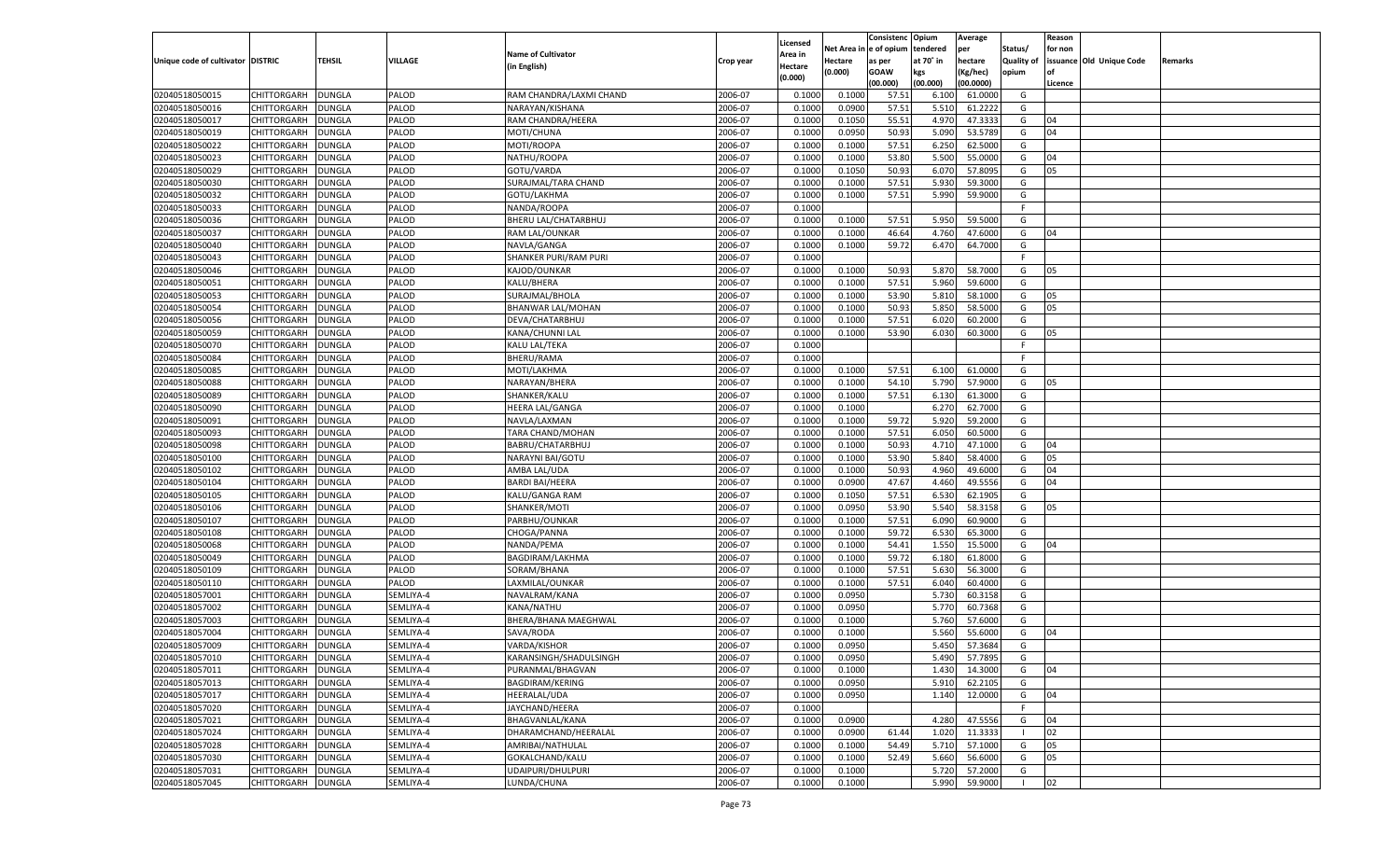|                                   |                       |                  |                 |                           |           |                    |            | Consistenc    | Opium     | Average   |            | Reason  |                          |                    |
|-----------------------------------|-----------------------|------------------|-----------------|---------------------------|-----------|--------------------|------------|---------------|-----------|-----------|------------|---------|--------------------------|--------------------|
|                                   |                       |                  |                 | <b>Name of Cultivator</b> |           | Licensed           | Net Area i | n  e of opium | tendered  | per       | Status/    | for non |                          |                    |
| Unique code of cultivator DISTRIC |                       | TEHSIL           | VILLAGE         |                           | Crop year | Area in            | Hectare    | as per        | at 70° in | hectare   | Quality of |         | issuance Old Unique Code | Remarks            |
|                                   |                       |                  |                 | (in English)              |           | Hectare<br>(0.000) | (0.000)    | <b>GOAW</b>   | kgs       | (Kg/hec)  | opium      |         |                          |                    |
|                                   |                       |                  |                 |                           |           |                    |            | (00.000)      | (00.000)  | (00.0000) |            | Licence |                          |                    |
| 02040518057050                    | CHITTORGARH           | DUNGLA           | SEMLIYA-4       | MOHAN/KIKA                | 2006-07   | 0.1000             | 0.1000     |               | 6.060     | 60.6000   | G          |         |                          |                    |
| 02040518057057                    | CHITTORGARH           | DUNGLA           | SEMLIYA-4       | NANDDA/OUNKAR             | 2006-07   | 0.100              | 0.1000     |               | 3.080     | 30.8000   | G          | 04      |                          |                    |
| 02040518057064                    | CHITTORGARH           | DUNGLA           | SEMLIYA-4       | JEETMAL//GANGA            | 2006-07   | 0.1000             | 0.1000     |               | 5.740     | 57.4000   | G          |         |                          |                    |
| 02040518057079                    | CHITTORGARH           | DUNGLA           | SEMLIYA-4       | GOPAL/KALU                | 2006-07   | 0.1000             | 0.1000     |               | 5.740     | 57.4000   | G          |         |                          |                    |
| 02040518057063                    | CHITTORGARH           | DUNGLA           | SEMLIYA-4       | CHOGALAL/BHANA            | 2006-07   | 0.1000             | 0.1000     |               | 2.912     | 29.1200   | G          | 04      |                          |                    |
| 02040520003001                    | CHITTORGARH           | BADISADRI        | ACHALPURA       | HAJARI RAM/VIJAY RAM      | 2006-07   | 0.1000             | 0.1000     |               | 6.060     | 60.6000   | G          |         |                          | TRANSFER/JHARKHANA |
| 02040520003006                    | CHITTORGARH           | BADISADRI        | ACHALPURA       | BADAMI BAI/CHATARBHUJ     | 2006-07   | 0.1000             | 0.1000     |               | 5.27      | 52.7000   | G          | 04      |                          |                    |
| 02040520003014                    | CHITTORGARH           | BADISADRI        | ACHALPURA       | KAMAL SINGH/LAXMI CHAND   | 2006-07   | 0.1000             | 0.1000     |               | 6.160     | 61.6000   | G          |         |                          | TRANSFER/JHARKHANA |
| 02040520003016                    | CHITTORGARH           | BADISADRI        | ACHALPURA       | MANGI LAL/GAMER           | 2006-07   | 0.1000             | 0.1050     |               | 5.250     | 50.0000   | G          | 04      |                          |                    |
| 02040520003020                    | CHITTORGARH           | BADISADRI        | ACHALPURA       | <b>BHOLI RAM/KANI RAM</b> | 2006-07   | 0.1000             | 0.1000     |               | 6.260     | 62.6000   | G          |         |                          | TRANSFER/JHARKHANA |
| 02040520003025                    | CHITTORGARH           | BADISADRI        | ACHALPURA       | HARLAL/NAVALRAM           | 2006-07   | 0.1000             | 0.0950     |               | 6.120     | 64.4211   | G          | 05      |                          | TRANSFER/SRATHAL   |
| 02040520003026                    | CHITTORGARH           | BADISADRI        | ACHALPURA       | SURESH/HAJARI             | 2006-07   | 0.1000             | 0.1000     |               | 6.060     | 60.6000   | G          |         |                          | TRANSFER/JHARKHANA |
| 02040520006002                    | CHITTORGARH           | BADISADRI        | BADVAL-B        | PARASRAM/PARTAP KUMAR     | 2006-07   | 0.1000             | 0.1000     | 54.90         | 6.250     | 62.5000   | G          | 05      |                          |                    |
| 02040520006003                    | CHITTORGARH           | BADISADRI        | BADVAL-B        | MITHULAL/KASHIRAM JANVA   | 2006-07   | 0.1000             | 0.1000     |               | 5.960     | 59.6000   | G          |         |                          |                    |
| 02040520006004                    | CHITTORGARH           | BADISADRI        | <b>BADVAL-B</b> | <b>GERILAL/SUKHLAL</b>    | 2006-07   | 0.1000             | 0.1000     |               | 6.950     | 69.5000   | G          |         |                          |                    |
| 02040520006005                    | CHITTORGARH           | BADISADRI        | BADVAL-B        | RAMLAL/ROOPA              | 2006-07   | 0.1000             | 0.0950     |               | 6.410     | 67.4737   | G          | 05      |                          |                    |
| 02040520006007                    | CHITTORGARH           | <b>BADISADRI</b> | <b>BADVAL-B</b> | MITHULAL/GANGARAM         | 2006-07   | 0.1000             | 0.1000     |               | 6.590     | 65.9000   | G          |         |                          |                    |
| 02040520006009                    | CHITTORGARH           | BADISADRI        | BADVAL-B        | SHANKERLAL/SUKHLAL        | 2006-07   | 0.1000             | 0.1000     |               | 6.570     | 65.7000   | G          |         |                          |                    |
| 02040520006010                    | CHITTORGARH           | BADISADRI        | <b>BADVAL-B</b> | UDAILAL/BABRU JANVA       | 2006-07   | 0.1000             | 0.1000     |               | 6.010     | 60.1000   | G          | 05      |                          |                    |
| 02040520006011                    | CHITTORGARH           | BADISADRI        | BADVAL-B        | KASHIRAM/BABRU            | 2006-07   | 0.1000             |            |               |           |           | F.         |         |                          |                    |
| 02040520006012                    | CHITTORGARH           | <b>BADISADRI</b> | <b>BADVAL-B</b> | MOHANLAL/CHAGANLAI        | 2006-07   | 0.1000             | 0.1000     |               | 6.170     | 61.7000   | G          |         |                          |                    |
| 02040520006013                    | CHITTORGARH           | BADISADRI        | BADVAL-B        | JAGANNATH/NANDA           | 2006-07   | 0.1000             | 0.0950     |               | 6.820     | 71.7895   | G          |         |                          |                    |
| 02040520006014                    | CHITTORGARH           | BADISADRI        | <b>BADVAL-B</b> | KALUGIR/SHANKERGIR        | 2006-07   | 0.1000             | 0.1000     |               | 6.741     | 67.4100   | G          |         |                          |                    |
| 02040520006015                    | CHITTORGARH           | BADISADRI        | BADVAL-B        | MANGILAL/RAMJU PINJARA    | 2006-07   | 0.1000             |            |               |           |           | F.         |         |                          |                    |
| 02040520006016                    | CHITTORGARH           | <b>BADISADRI</b> | <b>BADVAL-B</b> | KISHANLAL/CHAGANLAL       | 2006-07   | 0.1000             | 0.1000     |               | 6.030     | 60.3000   | G          | 05      |                          |                    |
| 02040520006017                    | CHITTORGARH           | BADISADRI        | BADVAL-B        | MOHANLAL/HEMA             | 2006-07   | 0.1000             | 0.1000     |               | 6.020     | 60.2000   | G          | 05      |                          |                    |
| 02040520006018                    | CHITTORGARH           | <b>BADISADRI</b> | <b>BADVAL-B</b> | RADHESYAM/GABBA           | 2006-07   | 0.1000             | 0.1000     |               | 6.870     | 68.7000   | G          |         |                          |                    |
| 02040520006021                    | CHITTORGARH           | BADISADRI        | BADVAL-B        | GANESHLAL/SAVA            | 2006-07   | 0.1000             | 0.1000     |               | 5.160     | 51.6000   | G          | 04      |                          |                    |
| 02040520006022                    | CHITTORGARH           | <b>BADISADRI</b> | <b>BADVAL-B</b> | BADRILAL/DHULA MEGWAL     | 2006-07   | 0.1000             | 0.1000     |               | 6.160     | 61.6000   | G          | 05      |                          |                    |
| 02040520006029                    | CHITTORGARH           | BADISADRI        | <b>BADVAL-B</b> | CHAGNLAL/BHURA            | 2006-07   | 0.1000             | 0.1000     |               | 6.270     | 62.7000   | G          |         |                          |                    |
| 02040520006030                    | CHITTORGARH           | <b>BADISADRI</b> | <b>BADVAL-B</b> | RADHA/VENDA               | 2006-07   | 0.1000             | 0.1000     |               | 6.030     | 60.3000   | G          |         |                          |                    |
| 02040520006031                    | CHITTORGARH           | <b>BADISADRI</b> | <b>BADVAL-B</b> | MITHULAL/GASI             | 2006-07   | 0.1000             | 0.1000     |               | 6.200     | 62.0000   | G          | 05      |                          |                    |
| 02040520006035                    | CHITTORGARH           | <b>BADISADRI</b> | <b>BADVAL-B</b> | BADRILAL/GANGARAM         | 2006-07   | 0.1000             | 0.1000     |               | 5.510     | 55.1000   | G          | 04      |                          |                    |
| 02040520006036                    | CHITTORGARH           | BADISADRI        | <b>BADVAL-B</b> | SUKHLAL/HARIRAM           | 2006-07   | 0.1000             | 0.0950     |               | 5.590     | 58.8421   | G          | 05      |                          |                    |
| 02040520006037                    | CHITTORGARH           | <b>BADISADRI</b> | <b>BADVAL-B</b> | MANGILAL/MOHAN            | 2006-07   | 0.1000             | 0.1000     |               | 6.060     | 60.6000   | G          |         |                          |                    |
| 02040520006038                    | CHITTORGARH           | <b>BADISADRI</b> | <b>BADVAL-B</b> | JAMAKLAL/GASI             | 2006-07   | 0.1000             | 0.1000     |               | 6.520     | 65.2000   | G          |         |                          |                    |
| 02040520006039                    | CHITTORGARH           | <b>BADISADRI</b> | <b>BADVAL-B</b> | MITHULAL/LAXMAN           | 2006-07   | 0.1000             | 0.0950     |               | 5.700     | 60.0000   | G          | 05      |                          |                    |
| 02040520006041                    | CHITTORGARH           | BADISADRI        | <b>BADVAL-B</b> | AMIRMOHMAD/EBRAHIM        | 2006-07   | 0.1000             | 0.1050     |               | 6.400     | 60.9524   | G          | 05      |                          |                    |
| 02040520006042                    | CHITTORGARH           | <b>BADISADRI</b> | <b>BADVAL-B</b> | SAVAILAL/DEEPA            | 2006-07   | 0.1000             | 0.1000     |               | 6.340     | 63.4000   | G          |         |                          |                    |
| 02040520006043                    | CHITTORGARH           | <b>BADISADRI</b> | <b>BADVAL-B</b> | SHANKERLAL/HAJARILAL      | 2006-07   | 0.1000             | 0.1000     |               | 6.500     | 65.0000   | G          |         |                          |                    |
| 02040520006045                    | CHITTORGARH           | <b>BADISADRI</b> | <b>BADVAL-B</b> | MITHULAL/POKHAR JOSHI     | 2006-07   | 0.1000             | 0.1000     |               | 5.960     | 59.6000   | G          | 05      |                          |                    |
| 02040520006049                    | CHITTORGARH           | BADISADRI        | BADVAL-B        | PARBHULAL/OUNKAR          | 2006-07   | 0.1000             | 0.1000     |               | 5.960     | 59.6000   | G          | 05      |                          |                    |
| 02040520006056                    | CHITTORGARH           | BADISADRI        | <b>BADVAL-B</b> | CHATARBHUJ/RAMLAI         | 2006-07   | 0.1000             | 0.1000     |               | 6.480     | 64.8000   | G          |         |                          |                    |
| 02040520006058                    | CHITTORGARH           | BADISADRI        | <b>BADVAL-B</b> | NARAYANLAL/VENDIRAM       | 2006-07   | 0.1000             | 0.1000     |               | 4.720     | 47.2000   | G          | 04      |                          |                    |
| 02040520006060                    | CHITTORGARH           | <b>BADISADRI</b> | BADVAL-B        | PARASRAM/MAGNIRAM         | 2006-07   | 0.1000             | 0.1000     |               | 5.590     | 55.9000   | G          | 04      |                          |                    |
| 02040520006063                    | CHITTORGARH BADISADRI |                  | <b>BADVAL-B</b> | TULASHIRAM/BABRU          | 2006-07   | 0.1000             | 0.1000     |               | 6.710     | 67.1000   | G          |         |                          |                    |
| 02040520006064                    | <b>CHITTORGARH</b>    | <b>BADISADRI</b> | <b>BADVAL-B</b> | BHERULAL/SHANKER          | 2006-07   | 0.1000             | 0.0950     |               | 6.610     | 69.5789   | G          |         |                          |                    |
| 02040520006065                    | CHITTORGARH           | <b>BADISADRI</b> | <b>BADVAL-B</b> | VENDIRAM/KASHIRAM         | 2006-07   | 0.1000             | 0.1000     |               | 5.860     | 58.6000   | G          |         |                          |                    |
| 02040520006067                    | <b>CHITTORGARH</b>    | <b>BADISADRI</b> | <b>BADVAL-B</b> | MAGNIRAM/NARAYAN          | 2006-07   | 0.1000             | 0.1000     |               | 5.910     | 59.1000   | G          | 05      |                          |                    |
| 02040520006068                    | <b>CHITTORGARH</b>    | <b>BADISADRI</b> | <b>BADVAL-B</b> | LAXMILAL/BABRU            | 2006-07   | 0.1000             |            |               |           |           | F          |         |                          |                    |
| 02040520006069                    | CHITTORGARH           | <b>BADISADRI</b> | <b>BADVAL-B</b> | GASHIRAM/JAGANNATH        | 2006-07   | 0.1000             | 0.0950     |               | 5.740     | 60.4211   | G          | 05      |                          |                    |
| 02040520006071                    | CHITTORGARH           | <b>BADISADRI</b> | <b>BADVAL-B</b> | UDAILAL/CHOGALAL          | 2006-07   | 0.1000             | 0.1000     |               | 6.450     | 64.5000   | G          |         |                          |                    |
| 02040520006074                    | CHITTORGARH           | <b>BADISADRI</b> | <b>BADVAL-B</b> | KISHANLAL/SAVARAM         | 2006-07   | 0.1000             | 0.1000     |               | 5.990     | 59.9000   | G          | 05      |                          |                    |
| 02040520006075                    | CHITTORGARH           | <b>BADISADRI</b> | <b>BADVAL-B</b> | MOTILAL/SUKHA JANVA       | 2006-07   | 0.1000             | 0.1000     |               | 5.300     | 53.0000   | G          | 04      |                          |                    |
| 02040520006083                    | <b>CHITTORGARH</b>    | <b>BADISADRI</b> | <b>BADVAL-A</b> | NARAYAN/FATHA             | 2006-07   | 0.1000             | 0.1000     |               | 6.810     | 68.1000   | G          |         |                          |                    |
|                                   |                       | <b>BADISADRI</b> |                 |                           |           |                    |            |               |           |           | G          |         |                          |                    |
| 02040520006085                    | <b>CHITTORGARH</b>    |                  | <b>BADVAL-A</b> | SHANKERLAL/DALU           | 2006-07   | 0.1000             | 0.0950     |               | 6.760     | 71.1579   |            |         |                          |                    |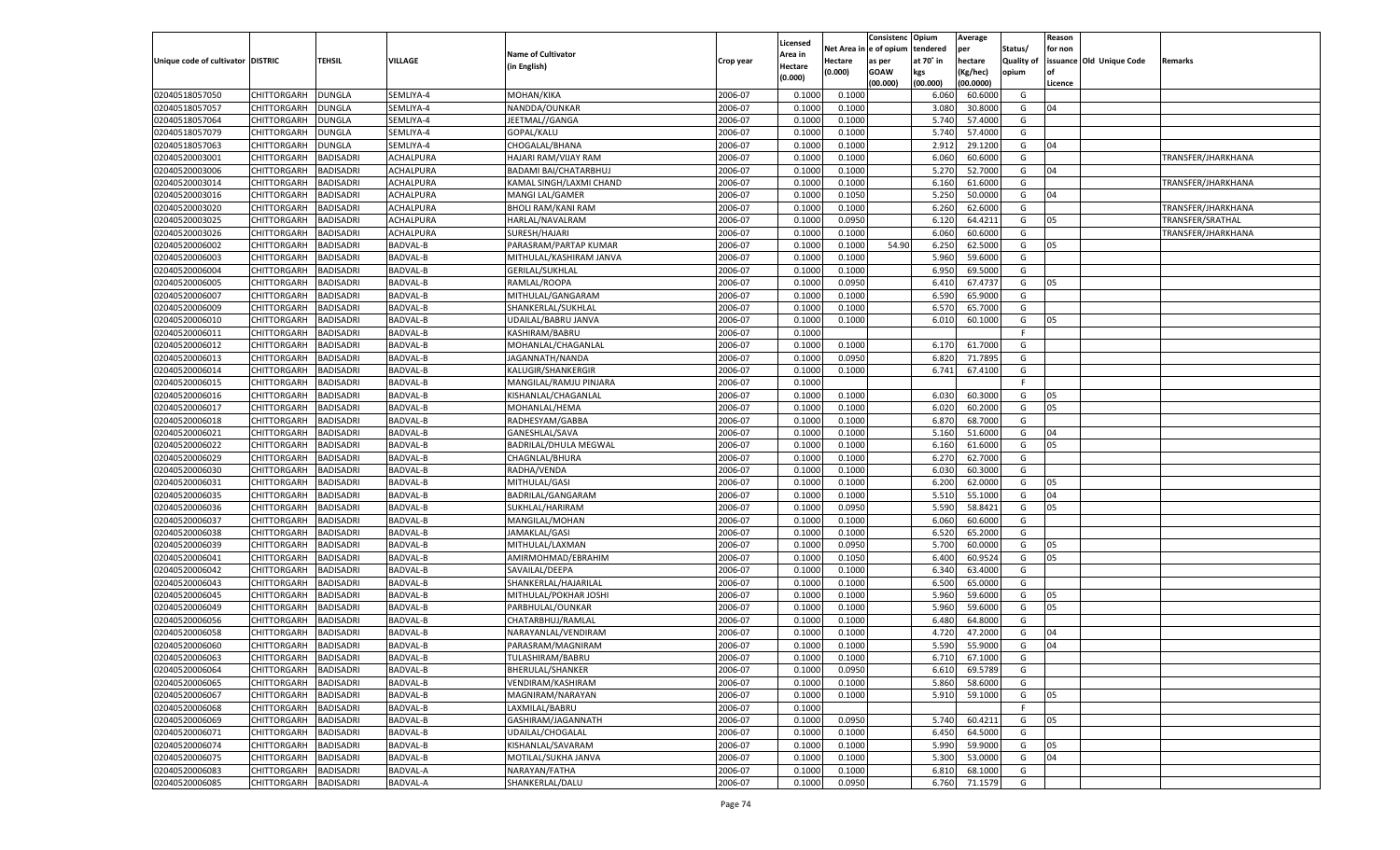|                                   |                                      |                  |                 |                           |           |                     |            | Consistenc    | Opium     | Average   |                   | Reason  |                          |                 |
|-----------------------------------|--------------------------------------|------------------|-----------------|---------------------------|-----------|---------------------|------------|---------------|-----------|-----------|-------------------|---------|--------------------------|-----------------|
|                                   |                                      |                  |                 | <b>Name of Cultivator</b> |           | Licensed<br>Area in | Net Area i | n  e of opium | tendered  | per       | Status/           | for non |                          |                 |
| Unique code of cultivator DISTRIC |                                      | TEHSIL           | VILLAGE         | (in English)              | Crop year | Hectare             | Hectare    | as per        | at 70° in | hectare   | <b>Quality of</b> |         | issuance Old Unique Code | Remarks         |
|                                   |                                      |                  |                 |                           |           | (0.000)             | (0.000)    | <b>GOAW</b>   | kgs       | (Kg/hec)  | opium             |         |                          |                 |
|                                   |                                      |                  |                 |                           |           |                     |            | (00.000)      | (00.000)  | (00.0000) |                   | Licence |                          |                 |
| 02040520006090                    | CHITTORGARH                          | <b>BADISADRI</b> | <b>BADVAL-A</b> | NAVALA/KISHNA             | 2006-07   | 0.1000              | 0.1000     |               | 5.880     | 58.8000   | G                 |         |                          |                 |
| 02040520006092                    | CHITTORGARH                          | BADISADRI        | BADVAL-A        | KESARSINGH/MOHANSINGH     | 2006-07   | 0.1000              | 0.1000     |               | 4.610     | 46.1000   | G                 | 04      |                          |                 |
| 02040520006095                    | CHITTORGARH                          | BADISADRI        | BADVAL-A        | RAMLAL/BABRU              | 2006-07   | 0.1000              | 0.0950     |               | 6.690     | 70.4211   | G                 |         |                          |                 |
| 02040520006096                    | CHITTORGARH                          | BADISADRI        | BADVAL-A        | KHEMRAJ/JAGANNATH         | 2006-07   | 0.1000              | 0.1050     |               | 6.250     | 59.5238   | G                 |         |                          |                 |
| 02040520006097                    | CHITTORGARH                          | BADISADRI        | BADVAL-A        | KISHANLAL/KALU            | 2006-07   | 0.1000              | 0.1000     |               | 6.980     | 69.8000   | G                 |         |                          |                 |
| 02040520006098                    | CHITTORGARH                          | BADISADRI        | BADVAL-A        | RAMCHANDRA/LAXMAN         | 2006-07   | 0.1000              | 0.0950     |               | 7.000     | 73.6842   | G                 |         |                          |                 |
| 02040520006099                    | CHITTORGARH                          | BADISADRI        | BADVAL-A        | MOHANLAL/SUKHLAL          | 2006-07   | 0.1000              | 0.0950     |               | 6.800     | 71.5789   | G                 |         |                          |                 |
| 02040520006101                    | CHITTORGARH                          | BADISADRI        | BADVAL-A        | JAGANNATH/BHURA           | 2006-07   | 0.1000              | 0.1000     |               | 7.970     | 79.7000   | G                 |         |                          |                 |
| 02040520006102                    | CHITTORGARH                          | BADISADRI        | BADVAL-A        | <b>KHEMRAJ/OUNKAR</b>     | 2006-07   | 0.1000              | 0.1000     |               | 6.240     | 62.4000   | G                 |         |                          |                 |
| 02040520006103                    | CHITTORGARH                          | BADISADRI        | BADVAL-A        | LAXMILAL/SUKHLAL          | 2006-07   | 0.1000              | 0.0950     |               | 7.520     | 79.1579   | G                 |         |                          |                 |
| 02040520006108                    | CHITTORGARH                          | BADISADRI        | BADVAL-A        | <b>HAJARI/NATHU</b>       | 2006-07   | 0.1000              |            |               |           |           | F.                |         |                          |                 |
| 02040520006111                    | CHITTORGARH                          | BADISADRI        | BADVAL-A        | DEVILAL/BHABUL            | 2006-07   | 0.1000              | 0.1000     |               | 6.980     | 69.8000   | G                 |         |                          |                 |
| 02040520006113                    | CHITTORGARH                          | BADISADRI        | BADVAL-A        | BHURALAL/NANDA            | 2006-07   | 0.1000              | 0.1000     |               | 7.080     | 70.8000   | G                 |         |                          |                 |
| 02040520006114                    | CHITTORGARH                          | BADISADRI        | BADVAL-A        | SHIVLAL/BABRU             | 2006-07   | 0.1000              | 0.1000     |               | 6.870     | 68.7000   | G                 |         |                          |                 |
| 02040520006115                    | CHITTORGARH                          | BADISADRI        | <b>BADVAL-A</b> | LALURAM/OUNKAR            | 2006-07   | 0.1000              | 0.1000     |               | 6.200     | 62.0000   | G                 |         |                          |                 |
| 02040520006116                    | CHITTORGARH                          | BADISADRI        | BADVAL-A        | MITHULAL/OUNKAR           | 2006-07   | 0.1000              | 0.1000     |               | 6.380     | 63.8000   | G                 |         |                          |                 |
| 02040520006119                    | CHITTORGARH                          | <b>BADISADRI</b> | BADVAL-A        | KHEMA/CHATARBHUJ          | 2006-07   | 0.1000              | 0.1000     |               | 7.170     | 71.7000   | G                 |         |                          |                 |
| 02040520006120                    | CHITTORGARH                          | BADISADRI        | BADVAL-A        | CHUNNILAL/ROOPA           | 2006-07   | 0.1000              | 0.1000     |               | 6.070     | 60.7000   | G                 |         |                          |                 |
| 02040520006121                    | CHITTORGARH                          | BADISADRI        | <b>BADVAL-A</b> | GABBA/BABRU               | 2006-07   | 0.1000              | 0.1000     |               | 6.160     | 61.6000   | G                 |         |                          |                 |
| 02040520006122                    | CHITTORGARH                          | BADISADRI        | BADVAL-A        | LAXMAN/PEMA               | 2006-07   | 0.1000              | 0.1000     |               | 5.590     | 55.9000   | G                 | 04      |                          |                 |
| 02040520006129                    | CHITTORGARH                          | <b>BADISADRI</b> | BADVAL-A        | JAGANNATH/HEERALAL        | 2006-07   | 0.1000              | 0.1000     |               | 6.770     | 67.7000   | G                 |         |                          |                 |
| 02040520006133                    | CHITTORGARH                          | BADISADRI        | BADVAL-A        | SHRILAL/JAGANNATH         | 2006-07   | 0.1000              | 0.0950     |               | 6.370     | 67.0526   | G                 |         |                          |                 |
| 02040520006134                    | CHITTORGARH                          | BADISADRI        | <b>BADVAL-A</b> | SHOBHALAL/CHUNNILAI       | 2006-07   | 0.1000              | 0.0950     |               | 6.370     | 67.0526   | G                 |         |                          |                 |
| 02040520006140                    | CHITTORGARH                          | BADISADRI        | BADVAL-A        | OUNKARLAL/JAYCHAND        | 2006-07   | 0.1000              | 0.0500     |               | 3.090     | 61.8000   | G                 |         |                          |                 |
| 02040520006141                    | CHITTORGARH                          | <b>BADISADRI</b> | BADVAL-A        | SHANKERLAL/BABRU          | 2006-07   | 0.1000              | 0.1000     |               | 7.070     | 70.7000   | G                 |         |                          |                 |
| 02040520006147                    | CHITTORGARH                          | BADISADRI        | BADVAL-A        | UDAILAL/DOLA              | 2006-07   | 0.1000              | 0.1000     |               | 5.650     | 56.5000   | G                 |         |                          |                 |
| 02040520006148                    | CHITTORGARH                          | BADISADRI        | <b>BADVAL-A</b> | BHANWARLAL/RAKBA          | 2006-07   | 0.1000              | 0.1000     |               | 6.260     | 62.6000   | G                 |         |                          |                 |
| 02040520006149                    | CHITTORGARH                          | BADISADRI        | BADVAL-A        | CHAMAN/GABBA JI           | 2006-07   | 0.1000              | 0.1000     |               | 6.780     | 67.8000   | G                 |         |                          |                 |
| 02040520006150                    | CHITTORGARH                          | BADISADRI        | BADVAL-A        | KISHANLAL/KASHIRAM        | 2006-07   | 0.1000              | 0.1000     |               | 6.750     | 67.5000   | G                 |         |                          |                 |
| 02040520006151                    | CHITTORGARH                          | BADISADRI        | BADVAL-A        | DHANRAJ/DEEPA             | 2006-07   | 0.1000              | 0.1000     |               | 6.990     | 69.9000   | G                 |         |                          |                 |
| 02040520006157                    | CHITTORGARH                          | <b>BADISADRI</b> | <b>BADVAL-B</b> | JASHRAJ/KASHIRAM          | 2006-07   | 0.1000              | 0.1000     |               | 6.110     | 61.1000   | G                 | 05      |                          |                 |
| 02040520006159                    | CHITTORGARH                          | <b>BADISADRI</b> | BADVAL-B        | LAXMAN/DHANNA MEENA       | 2006-07   | 0.1000              | 0.1050     |               | 5.550     | 52.8571   | G                 | 04      |                          |                 |
| 02040520006161                    | CHITTORGARH                          | <b>BADISADRI</b> | <b>BADVAL-B</b> | PARBHULAL/NATHU JANVA     | 2006-07   | 0.1000              | 0.1000     |               | 6.040     | 60.4000   | G                 | 05      |                          |                 |
| 02040520006163                    | CHITTORGARH                          | BADISADRI        | BADVAL-B        | JAMNALAL/PARBHULAL        | 2006-07   | 0.1000              | 0.1000     |               | 6.660     | 66.6000   | G                 |         |                          |                 |
| 02040520006165                    | CHITTORGARH                          | <b>BADISADRI</b> | <b>BADVAL-B</b> | GEHRILAL/KHEMA MEENA      | 2006-07   | 0.1000              |            |               |           |           | F.                |         |                          |                 |
| 02040520006164                    | CHITTORGARH                          | <b>BADISADRI</b> | BADVAL-B        | RATANGIR/SHANKERGIR       | 2006-07   | 0.1000              | 0.1000     |               | 6.360     | 63.6000   | G                 |         |                          |                 |
| 02040520006168                    | CHITTORGARH                          | <b>BADISADRI</b> | <b>BADVAL-B</b> | RAMCHANDRA/BAGDU          | 2006-07   | 0.1000              | 0.1000     |               | 6.520     | 65.2000   | G                 |         |                          |                 |
| 02040520006170                    | CHITTORGARH                          | BADISADRI        | BADVAL-B        | <b>KESARBAI/HARJI</b>     | 2006-07   | 0.1000              | 0.1000     |               | 6.160     | 61.6000   | G                 |         |                          |                 |
| 02040520006171                    | CHITTORGARH                          | <b>BADISADRI</b> | <b>BADVAL-B</b> | NAVLA/GOUTAM              | 2006-07   | 0.1000              | 0.1000     |               | 6.180     | 61.8000   | G                 |         |                          |                 |
| 02040520006172                    | CHITTORGARH                          | <b>BADISADRI</b> | BADVAL-B        | NANURAM/HEERA             | 2006-07   | 0.1000              | 0.1000     |               | 6.020     | 60.2000   | G                 | 05      |                          |                 |
| 02040520006173                    | CHITTORGARH                          | <b>BADISADRI</b> | <b>BADVAL-B</b> | RODILAL/GOKAL             | 2006-07   | 0.1000              | 0.1000     |               | 7.040     | 70.4000   | G                 |         |                          |                 |
| 02040520007005                    | CHITTORGARH                          | BADISADRI        | BAGLOKAKHEDA    | SHANKER/SAVA              | 2006-07   | 0.1000              | 0.1000     |               | 6.660     | 66.6000   | G                 |         |                          |                 |
| 02040520007006                    | CHITTORGARH                          | BADISADRI        | BAGLOKAKHEDA    | SHIV RAM/NATHU SALVI      | 2006-07   | 0.1000              | 0.1000     |               | 5.940     | 59.4000   | G                 |         |                          |                 |
| 02040520007009                    | CHITTORGARH                          | BADISADRI        | BAGLOKAKHEDA    | SAVA LAL/NATHU DHAKAD     | 2006-07   | 0.1000              | 0.0950     |               | 6.510     | 68.5263   | G                 |         |                          |                 |
| 02040520007012                    |                                      | <b>BADISADRI</b> |                 |                           | 2006-07   | 0.1000              | 0.1000     |               | 6.110     | 61.1000   | G                 |         |                          |                 |
|                                   | CHITTORGARH<br>CHITTORGARH BADISADRI |                  | BAGLOKAKHEDA    | UDAI LAL/JAY CHAND        |           |                     |            |               |           |           |                   |         |                          |                 |
| 02040520007015                    |                                      |                  | BAGLOKAKHEDA    | SHAMBHU SINGH/UDAI SINGH  | 2006-07   | 0.1000              | 0.1050     |               | 5.920     | 56.3810   | G                 | 05      |                          |                 |
| 02040520007018                    | <b>CHITTORGARH</b>                   | <b>BADISADRI</b> | BAGLOKAKHEDA    | FULL CHAND/NATHU          | 2006-07   | 0.1000              | 0.1000     |               | 6.510     | 65.1000   | G                 |         |                          |                 |
| 02040520007020                    | CHITTORGARH                          | <b>BADISADRI</b> | BAGLOKAKHEDA    | MODIRAM/GOUTAM            | 2006-07   | 0.1000              | 0.1000     |               | 6.190     | 61.9000   | G                 |         |                          |                 |
| 02040520007024                    | <b>CHITTORGARH</b>                   | <b>BADISADRI</b> | BAGLOKAKHEDA    | SAVROOPSINGH/AANANDSINGH  | 2006-07   | 0.1000              | 0.1000     |               | 6.860     | 68.6000   | G                 |         |                          |                 |
| 02040520007025                    | <b>CHITTORGARH</b>                   | <b>BADISADRI</b> | BAGLOKAKHEDA    | NAGJIRAM/NATHU            | 2006-07   | 0.1000              | 0.1000     |               | 6.640     | 66.4000   | G                 |         | 02040520010008           | <b>TRANSFER</b> |
| 02040520007026                    | CHITTORGARH                          | <b>BADISADRI</b> | BAGLOKAKHEDA    | RAMESHVAR/KASHIRAM        | 2006-07   | 0.1000              | 0.0950     |               | 6.410     | 67.4737   | G                 |         | 02040520010009           | <b>TRANSFER</b> |
| 02040520007027                    | CHITTORGARH                          | <b>BADISADRI</b> | BAGLOKAKHEDA    | LAXMILAL/DEVA             | 2006-07   | 0.1000              | 0.1050     |               | 6.430     | 61.2381   | G                 |         | 02040520010010           | TRANSFER        |
| 02040520009001                    | CHITTORGARH                          | <b>BADISADRI</b> | <b>BANSHI</b>   | <b>OUNKAR/BHURA</b>       | 2006-07   | 0.1000              | 0.0950     |               | 6.140     | 64.6316   | G                 |         |                          |                 |
| 02040520009002                    | CHITTORGARH                          | <b>BADISADRI</b> | <b>BANSHI</b>   | GOVARDHAN/KALU            | 2006-07   | 0.1000              | 0.1000     |               | 6.010     | 60.1000   | G                 |         |                          |                 |
| 02040520009004                    | <b>CHITTORGARH</b>                   | <b>BADISADRI</b> | <b>BANSHI</b>   | MADANLAL/MOHANLAL         | 2006-07   | 0.1000              | 0.1000     |               | 6.020     | 60.2000   | G                 |         |                          |                 |
| 02040520009005                    | <b>CHITTORGARH</b>                   | <b>BADISADRI</b> | <b>BANSHI</b>   | SANVARIBAI/DAMU/KISHANLAL | 2006-07   | 0.1000              | 0.0950     |               | 6.090     | 64.1053   | G                 |         |                          |                 |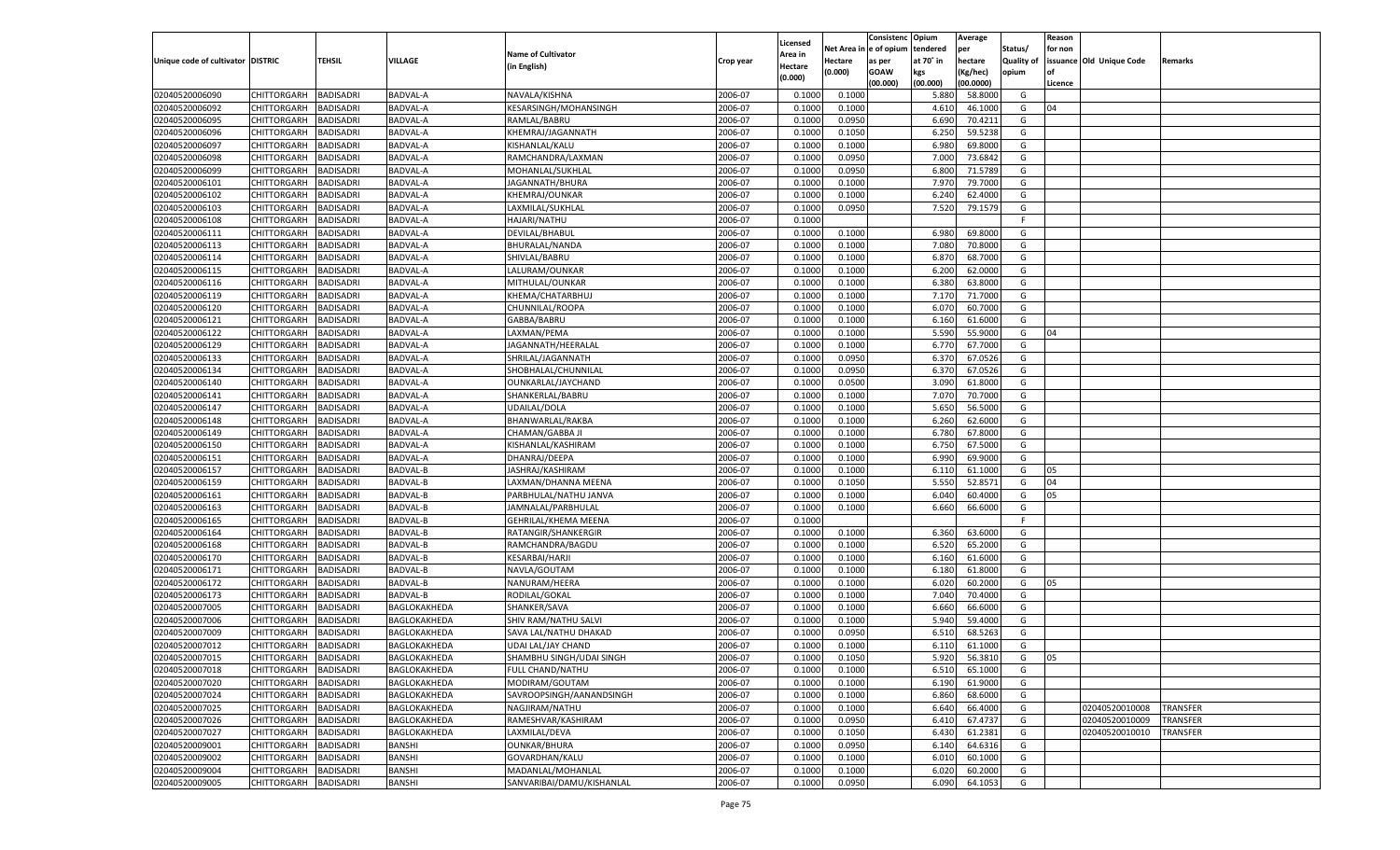|                                   |                    |                  |                |                           |           |          |         | Consistenc Opium       |           | Average   |                   | Reason  |                          |                   |
|-----------------------------------|--------------------|------------------|----------------|---------------------------|-----------|----------|---------|------------------------|-----------|-----------|-------------------|---------|--------------------------|-------------------|
|                                   |                    |                  |                | <b>Name of Cultivator</b> |           | Licensed |         | Net Area in e of opium | tendered  | per       | Status/           | for non |                          |                   |
| Unique code of cultivator DISTRIC |                    | TEHSIL           | VILLAGE        |                           | Crop year | Area in  | Hectare | as per                 | at 70° in | hectare   | <b>Quality of</b> |         | issuance Old Unique Code | <b>Remarks</b>    |
|                                   |                    |                  |                | (in English)              |           | Hectare  | (0.000) | <b>GOAW</b>            | kgs       | (Kg/hec)  | opium             |         |                          |                   |
|                                   |                    |                  |                |                           |           | (0.000)  |         | (00.000)               | (00.000)  | (00.0000) |                   | Licence |                          |                   |
| 02040520009007                    | CHITTORGARH        | <b>BADISADRI</b> | <b>BANSHI</b>  | <b>HARLAL/RAMSUKH</b>     | 2006-07   | 0.1000   | 0.1000  |                        | 4.810     | 48.1000   | G                 | 04      |                          |                   |
| 02040520009011                    | CHITTORGARH        | <b>BADISADRI</b> | <b>BANSHI</b>  | FATEHSINGH/CHATARSINGH    | 2006-07   | 0.1000   | 0.0950  |                        | 5.190     | 54.6316   | G                 | 04      |                          |                   |
| 02040520009014                    | CHITTORGARH        | <b>BADISADRI</b> | <b>BANSHI</b>  | BHERULAL/CHUNNILAL        | 2006-07   | 0.1000   | 0.0950  |                        | 5.750     | 60.5263   | G                 |         |                          |                   |
| 02040520009015                    | CHITTORGARH        | <b>BADISADRI</b> | BANSHI         | SHANKERSINGH/PREMSINGH    | 2006-07   | 0.1000   | 0.0950  |                        | 5.760     | 60.6316   | G                 |         |                          |                   |
| 02040520009025                    | CHITTORGARH        | <b>BADISADRI</b> | BANSHI         | BASANTILAL/MOHANLAL       | 2006-07   | 0.1000   | 0.0950  |                        | 6.050     | 63.6842   | G                 |         |                          |                   |
| 02040520009031                    | CHITTORGARH        | <b>BADISADRI</b> | <b>BANSHI</b>  | GOUTAMIBAI/SHANKERLAL     | 2006-07   | 0.1000   | 0.0950  |                        | 5.760     | 60.6316   | G                 |         |                          |                   |
| 02040520009034                    | CHITTORGARH        | <b>BADISADRI</b> | <b>BANSHI</b>  | <b>BHAGGA/NANDA</b>       | 2006-07   | 0.1000   | 0.1000  |                        | 5.750     | 57.5000   | G                 |         |                          |                   |
| 02040520009037                    | CHITTORGARH        | <b>BADISADRI</b> | BANSHI         | JAVANSINGH/PATHESINGH     | 2006-07   | 0.1000   | 0.1050  |                        | 2.120     | 20.1905   | G                 | 04      |                          |                   |
| 02040520013001                    |                    |                  |                |                           | 2006-07   |          |         |                        |           |           |                   |         |                          |                   |
|                                   | CHITTORGARH        | <b>BADISADRI</b> | BHANUJA        | JAMNALAL/PRATHVIRAJ       |           | 0.1000   | 0.0950  |                        | 7.23      | 76.1053   | G                 |         |                          |                   |
| 02040520013002                    | CHITTORGARH        | BADISADRI        | BHANUJA        | SOHANBAI/DALU             | 2006-07   | 0.1000   | 0.0950  |                        | 6.340     | 66.7368   | G                 |         |                          |                   |
| 02040520013003                    | CHITTORGARH        | <b>BADISADRI</b> | BHANUJA        | KESHYABAI/NANALAL         | 2006-07   | 0.1000   | 0.0950  |                        | 4.890     | 51.4737   | G                 | 04      |                          |                   |
| 02040520013007                    | CHITTORGARH        | <b>BADISADRI</b> | BHANUJA        | JAMNABAI/DEVILAL          | 2006-07   | 0.1000   | 0.1000  |                        | 5.790     | 57.9000   | G                 | 05      |                          |                   |
| 02040520013069                    | CHITTORGARH        | BADISADRI        | BHANUJA        | RUKMANIBAI/MOTILAL        | 2006-07   | 0.1000   | 0.0950  |                        | 7.180     | 75.5789   | G                 |         |                          |                   |
| 02040520013010                    | CHITTORGARH        | BADISADRI        | BHANUJA        | GASILAL/LALU              | 2006-07   | 0.100    | 0.1000  |                        | 6.270     | 62.7000   | G                 |         |                          |                   |
| 02040520013016                    | CHITTORGARH        | BADISADRI        | BHANUJA        | <b>OUNKAR/GABBA</b>       | 2006-07   | 0.1000   | 0.1000  |                        | 6.240     | 62.4000   | G                 |         |                          |                   |
| 02040520013017                    | CHITTORGARH        | BADISADRI        | BHANUJA        | KISHANLAL/BABRU           | 2006-07   | 0.1000   | 0.0950  |                        | 4.710     | 49.5789   | G                 | 04      |                          |                   |
| 02040520013018                    | CHITTORGARH        | BADISADRI        | BHANUJA        | BHANWARLAL/RAMLAL         | 2006-07   | 0.1000   | 0.1000  |                        | 6.770     | 67.7000   | G                 |         |                          |                   |
| 02040520013024                    | CHITTORGARH        | BADISADRI        | BHANUJA        | KALURAM/BHERULAL          | 2006-07   | 0.1000   | 0.0950  |                        | 5.850     | 61.5789   | G                 | 05      |                          |                   |
| 02040520013025                    | CHITTORGARH        | BADISADRI        | BHANUJA        | MITHULAL/CHAMPALAL        | 2006-07   | 0.1000   | 0.0950  |                        | 6.500     | 68.4211   | G                 |         |                          |                   |
| 02040520013026                    | CHITTORGARH        | BADISADRI        | BHANUJA        | <b>BHAGVN/BHERULAL</b>    | 2006-07   | 0.1000   | 0.1050  |                        | 5.350     | 50.9524   | G                 | 04      |                          |                   |
| 02040520013035                    | CHITTORGARH        | BADISADRI        | BHANUJA        | DEVISINGH/VIJAYSINGH      | 2006-07   | 0.1000   | 0.0950  |                        | 5.740     | 60.4211   | G                 | 05      |                          |                   |
| 02040520013037                    | CHITTORGARH        | BADISADRI        | BHANUJA        | HEERALAL/SUKHLAL          | 2006-07   | 0.1000   | 0.0950  |                        | 5.740     | 60.4211   | G                 | 05      |                          |                   |
| 02040520013042                    | CHITTORGARH        | BADISADRI        | BHANUJA        | NARAYANI BAI/DALCHAND     | 2006-07   | 0.1000   | 0.1000  |                        | 5.990     | 59.9000   | G                 | 05      |                          |                   |
| 02040520013053                    | CHITTORGARH        | BADISADRI        | BHANUJA        | BHANWAR/DHULA             | 2006-07   | 0.1000   | 0.0950  |                        | 6.200     | 65.2632   | G                 |         |                          |                   |
| 02040520013054                    | CHITTORGARH        | BADISADRI        | BHANUJA        | SHYAMLAL/RAMLAL           | 2006-07   | 0.1000   | 0.0950  |                        | 6.550     | 68.9474   | G                 |         |                          |                   |
| 02040520013058                    | CHITTORGARH        | BADISADRI        | BHANUJA        | NARAYAN/KHEMA             | 2006-07   | 0.1000   | 0.0950  |                        | 6.140     | 64.6316   | G                 |         |                          |                   |
| 02040520013059                    | CHITTORGARH        | BADISADRI        | BHANUJA        | CHAGANLAL/NARAYAN JANVA   | 2006-07   | 0.1000   | 0.1000  |                        | 5.930     | 59.3000   | G                 | 05      |                          |                   |
| 02040520013065                    | CHITTORGARH        | BADISADRI        | BHANUJA        | JAMNALAL/UDAILAL          | 2006-07   | 0.1000   | 0.0950  |                        | 5.780     | 60.8421   | G                 | 05      |                          |                   |
|                                   |                    |                  |                | DEVA/BHERA KUMAR          | 2006-07   | 0.1000   | 0.1000  |                        | 6.430     | 64.3000   | G                 |         |                          |                   |
| 02040520013068                    | CHITTORGARH        | <b>BADISADRI</b> | BHANUJA        |                           |           |          |         |                        |           |           |                   |         |                          |                   |
| 02040520017001                    | CHITTORGARH        | BADISADRI        | BOHEDAA        | LAXMINARAYAN/SHANKERLAL   | 2006-07   | 0.1000   | 0.0950  |                        | 6.520     | 68.6316   | G                 |         |                          |                   |
| 02040520017003                    | CHITTORGARH        | BADISADRI        | <b>BOHEDAA</b> | LACHUDIBAI/NARAYAN        | 2006-07   | 0.1000   | 0.1050  |                        | 5.910     | 56.2857   | G                 | 05      |                          |                   |
| 02040520017005                    | CHITTORGARH        | BADISADRI        | <b>BOHEDAA</b> | BALIBAI/HEERALAL          | 2006-07   | 0.1000   | 0.1000  |                        | 5.950     | 59.5000   | G                 |         |                          |                   |
| 02040520017006                    | CHITTORGARH        | BADISADRI        | <b>BOHEDAA</b> | MATHURALAL/MOHANLAL       | 2006-07   | 0.1000   | 0.0950  |                        | 5.360     | 56.4211   | G                 | 05      |                          |                   |
| 02040520017007                    | CHITTORGARH        | BADISADRI        | BOHEDAA        | KANIRAM/NATHU             | 2006-07   | 0.1000   | 0.1050  |                        | 6.140     | 58.4762   | G                 | 05      |                          |                   |
| 02040520017009                    | CHITTORGARH        | BADISADRI        | BOHEDAA        | BHAGVATILAL/CHUNNILAL     | 2006-07   | 0.1000   |         |                        |           |           | F.                |         |                          |                   |
| 02040520017012                    | CHITTORGARH        | BADISADRI        | <b>BOHEDAA</b> | KISHANLAL/MANNA           | 2006-07   | 0.1000   | 0.1050  |                        | 7.090     | 67.5238   | G                 |         |                          |                   |
| 02040520017013                    | CHITTORGARH        | BADISADRI        | <b>BOHEDAA</b> | GASI/RAMA MOGYA           | 2006-07   | 0.1000   | 0.1000  |                        | 6.660     | 66.6000   | G                 |         |                          |                   |
| 02040520017014                    | CHITTORGARH        | BADISADRI        | <b>BOHEDAA</b> | GULABCHAND/NARAYAN        | 2006-07   | 0.1000   | 0.0900  |                        | 6.360     | 70.6667   | G                 |         |                          |                   |
| 02040520017025                    | CHITTORGARH        | BADISADRI        | BOHEDAA        | CHANDRASHEKHAR/MOHANLAL   | 2006-07   | 0.1000   | 0.1000  |                        | 6.670     | 66.7000   | G                 |         |                          |                   |
| 02040520017027                    | CHITTORGARH        | BADISADRI        | <b>BOHEDAA</b> | MADANPARSHAD/NARSINGHDAS  | 2006-07   | 0.1000   | 0.1000  |                        | 5.900     | 59.0000   | G                 | 05      |                          |                   |
| 02040520017029                    | CHITTORGARH        | BADISADRI        | <b>BOHEDAA</b> | KISHANLAL/OUNKAR          | 2006-07   | 0.1000   | 0.1000  |                        | 6.350     | 63.5000   | G                 |         |                          |                   |
| 02040520017033                    | CHITTORGARH        | BADISADRI        | <b>BOHEDAA</b> | SHANKERLAL/JAGANNATH      | 2006-07   | 0.1000   | 0.1000  |                        | 6.770     | 67.7000   | G                 |         |                          |                   |
| 02040520017034                    | CHITTORGARH        | BADISADRI        | BOHEDAA        | DURGASHANKER/BHANWARLAL   | 2006-07   | 0.1000   | 0.1000  |                        | 5.820     | 58.2000   | G                 |         |                          |                   |
| 02040520017035                    | CHITTORGARH        | BADISADRI        | BOHEDAA        | CHUNNILAL/KISHNA          | 2006-07   | 0.1000   | 0.0950  |                        | 5.990     | 63.0526   | G                 | 05      |                          |                   |
| 02040520017037                    | CHITTORGARH        | BADISADRI        | <b>BOHEDAA</b> | SHANKERLAL/VARDA          | 2006-07   | 0.1000   | 0.1000  |                        | 5.900     | 59.0000   | G                 |         |                          |                   |
| 02040520017038                    | CHITTORGARH        | <b>BADISADRI</b> | <b>BOHEDAA</b> | SHOBHABAI/PARBHULAL       | 2006-07   | 0.1000   | 0.0950  |                        | 5.850     | 61.5789   | G                 | 05      |                          |                   |
| 02040520017057                    | <b>CHITTORGARH</b> | <b>BADISADRI</b> | BOHEDAA        | CHOGALAL/KISHNA           | 2006-07   | 0.1000   | 0.0950  |                        | 5.750     | 60.5263   | G                 |         |                          |                   |
| 02040520017060                    | <b>CHITTORGARH</b> | <b>BADISADRI</b> | BOHEDAA        | GEETABAI/BAGDIRAM         | 2006-07   | 0.1000   | 0.1000  |                        | 5.060     | 50.6000   | G                 | 04      |                          |                   |
| 02040520017071                    | <b>CHITTORGARH</b> | <b>BADISADRI</b> | BOHEDAA        | SHOBHALAL/NATHU JOSHI     | 2006-07   | 0.1000   | 0.0950  |                        | 6.160     | 64.8421   | G                 |         |                          |                   |
| 02040520017082                    |                    |                  |                | MEGHRAJ/BHOLIRAM          | 2006-07   |          |         |                        |           |           |                   |         |                          |                   |
|                                   | <b>CHITTORGARH</b> | <b>BADISADRI</b> | BOHEDAA        |                           |           | 0.1000   | 0.0950  |                        | 5.790     | 60.9474   | G                 | 05      |                          |                   |
| 02040520017085                    | CHITTORGARH        | <b>BADISADRI</b> | BOHEDAA        | AHMADNUR/FAKIRMOHAMAD     | 2006-07   | 0.1000   | 0.1000  |                        | 6.310     | 63.1000   | G                 |         |                          |                   |
| 02040520017094                    | <b>CHITTORGARH</b> | <b>BADISADRI</b> | BOHEDAA        | SHANKERLAL/VENDIRAM       | 2006-07   | 0.1000   | 0.1000  |                        | 6.290     | 62.9000   | G                 |         |                          |                   |
| 02040520017095                    | <b>CHITTORGARH</b> | BADISADRI        | BOHEDAA        | AMARATLAL/SHANKERLAL      | 2006-07   | 0.1000   | 0.0950  |                        | 6.470     | 68.1053   | G                 |         |                          |                   |
| 02040520017098                    | CHITTORGARH        | <b>BADISADRI</b> | BOHEDAA        | <b>BALU/PARBHU</b>        | 2006-07   | 0.1000   | 0.1000  |                        | 6.140     | 61.4000   | G                 |         |                          |                   |
| 02040520017108                    | <b>CHITTORGARH</b> | <b>BADISADRI</b> | BOHEDAB        | BHANWARSINGH/SHAMBHUSINGH | 2006-07   | 0.1000   | 0.0950  |                        | 5.890     | 62.0000   | G                 | 05      |                          |                   |
| 02040520017110                    | <b>CHITTORGARH</b> | <b>BADISADRI</b> | <b>BOHEDAB</b> | SUVAGIBAI/BABRU           | 2006-07   | 0.1000   | 0.1000  |                        | 5.840     | 58.4000   | G                 |         |                          | TRANSFER/BOHEDA-A |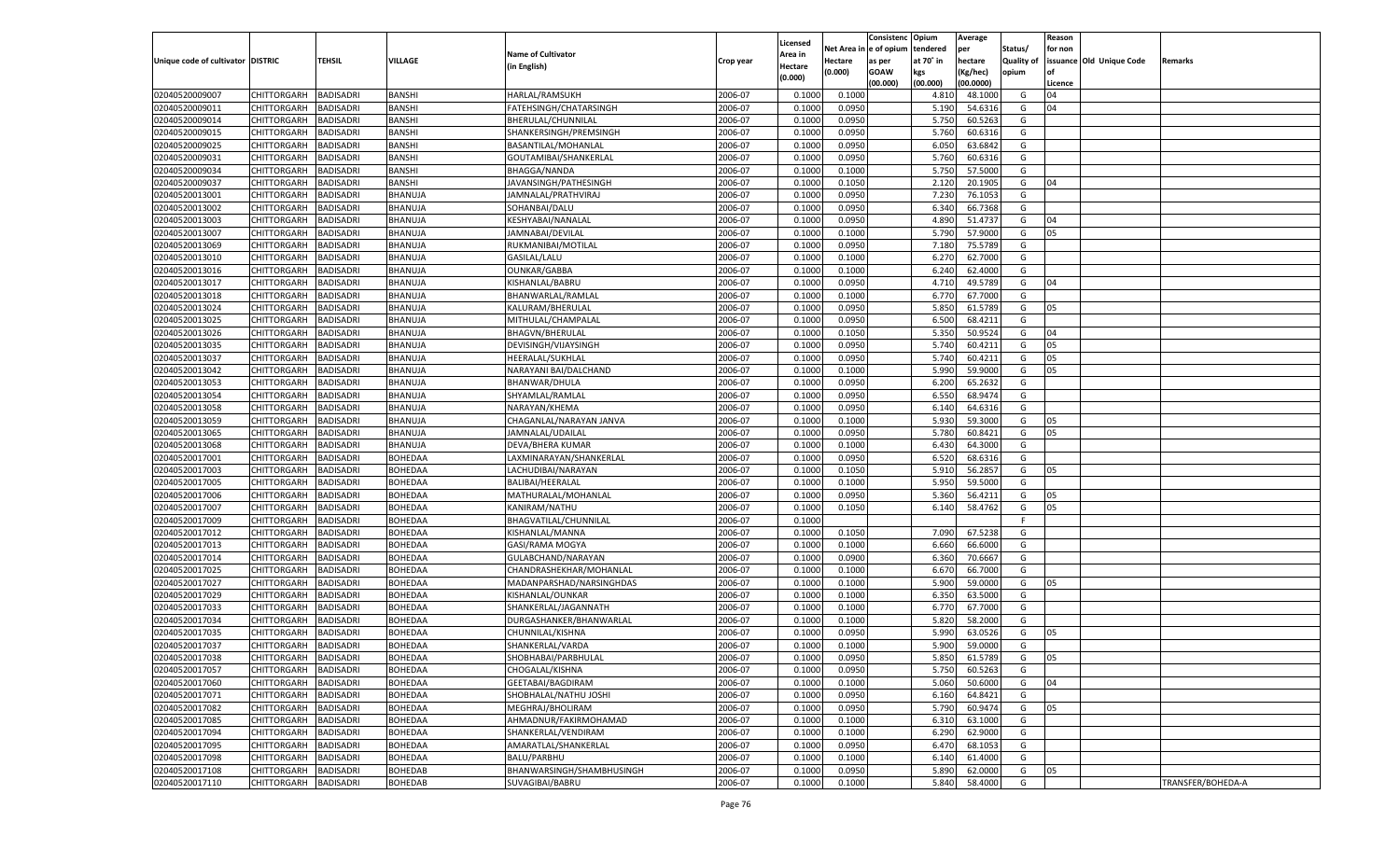|                                   |                       |                                      |                   |                           |           |                     |            | Consistenc    | Opium     | Average   |            | Reason  |                          |                   |
|-----------------------------------|-----------------------|--------------------------------------|-------------------|---------------------------|-----------|---------------------|------------|---------------|-----------|-----------|------------|---------|--------------------------|-------------------|
|                                   |                       |                                      |                   | <b>Name of Cultivator</b> |           | Licensed<br>Area in | Net Area i | n  e of opium | tendered  | per       | Status/    | for non |                          |                   |
| Unique code of cultivator DISTRIC |                       | TEHSIL                               | <b>VILLAGE</b>    | (in English)              | Crop year | Hectare             | Hectare    | as per        | at 70° in | hectare   | Quality of |         | issuance Old Unique Code | Remarks           |
|                                   |                       |                                      |                   |                           |           | (0.000)             | (0.000)    | <b>GOAW</b>   | kgs       | (Kg/hec)  | opium      |         |                          |                   |
|                                   |                       |                                      |                   |                           |           |                     |            | (00.000)      | (00.000)  | (00.0000) |            | Licence |                          |                   |
| 02040520017111                    | CHITTORGARH           | <b>BADISADRI</b>                     | <b>BOHEDAB</b>    | DHAPUBAI/DEVILAL          | 2006-07   | 0.100               | 0.1000     |               | 5.420     | 54.2000   | G          | 04      |                          |                   |
| 02040520017113                    | CHITTORGARH           | BADISADRI                            | <b>BOHEDAB</b>    | KANKUBAI/CHUNNILAL        | 2006-07   | 0.1000              | 0.1000     |               | 6.080     | 60.8000   | G          |         |                          | TRANSFER/BOHEDA-A |
| 02040520017116                    | CHITTORGARH           | BADISADRI                            | <b>BOHEDAB</b>    | SHANKERLAL/PARBHULAL      | 2006-07   | 0.1000              | 0.0950     |               | 5.560     | 58.5263   | G          |         |                          | TRANSFER/BOHEDA-A |
| 02040520017121                    | CHITTORGARH           | BADISADRI                            | <b>BOHEDAB</b>    | AATMARAM/SURAJMAL         | 2006-07   | 0.1000              | 0.0950     |               | 5.390     | 56.7368   | G          | 05      |                          |                   |
| 02040520017123                    | CHITTORGARH           | BADISADRI                            | BOHEDAB           | <b>BHERUSINGH/KAJOD</b>   | 2006-07   | 0.1000              | 0.1000     |               | 5.820     | 58.2000   | G          | 05      |                          |                   |
| 02040520017127                    | CHITTORGARH           | BADISADRI                            | BOHEDAB           | NARAYAN/BALU              | 2006-07   | 0.1000              | 0.1000     |               | 5.540     | 55.4000   | G          | 04      |                          |                   |
| 02040520017132                    | CHITTORGARH           | BADISADRI                            | <b>BOHEDAB</b>    | AMRATIBAI/SHIVLAL         | 2006-07   | 0.1000              | 0.1000     |               | 6.370     | 63.7000   | G          |         |                          | TRANSFER/BOHEDA-A |
| 02040520017137                    | CHITTORGARH           | BADISADRI                            | <b>BOHEDAB</b>    | GOVARDHAN/OUNKAR          | 2006-07   | 0.1000              | 0.1000     |               | 4.750     | 47.5000   | G          | 04      |                          |                   |
| 02040520017140                    | CHITTORGARH           | BADISADRI                            | BOHEDAB           | LALURAM/FATHA             | 2006-07   | 0.1000              | 0.1000     |               | 5.750     | 57.5000   | G          |         |                          | TRANSFER/BOHEDA-A |
| 02040520017107                    | CHITTORGARH           | BADISADRI                            | BOHEDAA           | KANHEYALAL/GOVARDHAN      | 2006-07   | 0.1000              | 0.1000     |               | 6.280     | 62.8000   | G          |         |                          |                   |
| 02040520018016                    | CHITTORGARH           | BADISADRI                            | BORKHEDA          | BHURA/VENIRAM             | 2006-07   | 0.1000              | 0.1000     |               | 5.860     | 58.6000   | G          | 05      | 02040520052031           | TRANSFER          |
| 02040520018001                    | CHITTORGARH           | BADISADRI                            | <b>BORKHEDA</b>   | MANGIYA/SAVA              | 2006-07   | 0.1000              | 0.0900     |               | 5.590     | 62.1111   | G          | 05      | 02040520052034           | TRANSFER          |
| 02040520018003                    | CHITTORGARH           | BADISADRI                            | <b>BORKHEDA</b>   | MANGYA/HEMA               | 2006-07   | 0.1000              | 0.0900     |               | 5.830     | 64.7778   | G          |         | 02040520052035           | TRANSFER          |
| 02040520015013                    | CHITTORGARH           | BADISADRI                            | <b>BHOPATPURA</b> | <b>HEERALAL/SEVA</b>      | 2006-07   | 0.1000              | 0.1000     |               | 6.370     | 63.7000   | G          |         | 02040520034016           | TRANSFER          |
| 02040520015014                    | CHITTORGARH           | <b>BADISADRI</b>                     | <b>BHOPATPURA</b> | NETRAM/SEVLAL             | 2006-07   | 0.1000              | 0.0950     |               | 5.880     | 61.8947   | G          |         | 02040520034038           | TRANSFER          |
| 02040520015015                    | CHITTORGARH           | BADISADRI                            | BHOPATPURA        | ROSHANLAL/HEERALAL        | 2006-07   | 0.1000              | 0.1000     |               | 6.510     | 65.1000   | G          |         | 02040520034047           | TRANSFER          |
| 02040520015016                    | CHITTORGARH           | <b>BADISADRI</b>                     | <b>BHOPATPURA</b> | VARDICHAND/BHAJJA         | 2006-07   | 0.1000              | 0.1000     |               | 6.190     | 61.9000   | G          |         | 02040520034092           | TRANSFER          |
| 02040520015017                    | CHITTORGARH           | BADISADRI                            | BHOPATPURA        | LEHRIBAI/GAMNDIRAM        | 2006-07   | 0.1000              | 0.1050     |               | 5.830     | 55.5238   | G          | 04      | 02040520034033           | TRANSFER          |
| 02040520015002                    | CHITTORGARH           | <b>BADISADRI</b>                     | BHOPATPURA        | LALURAM/NARAYAN           | 2006-07   | 0.1000              | 0.1000     |               | 5.930     | 59.3000   | G          |         | 02040520034122           | TRANSFER          |
| 02040520015012                    | CHITTORGARH           | BADISADRI                            | BHOPATPURA        | MANGILAL/NAVLA GAYRI      | 2006-07   | 0.1000              | 0.1000     |               | 6.040     | 60.4000   | G          |         | 02040520034111           | TRANSFER          |
| 02040520021001                    | CHITTORGARH           | <b>BADISADRI</b>                     | CHARANKHEDI       | BADGDIRAM/GOTU            | 2006-07   | 0.1000              | 0.1000     |               | 6.010     | 60.1000   | G          | 05      |                          |                   |
| 02040520021005                    | CHITTORGARH           | BADISADRI                            | CHARANKHEDI       | SHYANIBAI/NANURAM         | 2006-07   | 0.1000              | 0.0950     |               | 5.780     | 60.8421   | G          | 05      |                          |                   |
| 02040520021009                    | CHITTORGARH           | <b>BADISADRI</b>                     | CHARANKHEDI       | KHEMA/PITHA               | 2006-07   | 0.1000              | 0.0950     |               | 5.770     | 60.7368   | G          | 05      |                          |                   |
| 02040520021010                    | CHITTORGARH           | BADISADRI                            | CHARANKHEDI       | BAGDIDANI/KISHANDAS       | 2006-07   | 0.1000              | 0.1000     |               | 5.250     | 52.5000   | G          | 04      |                          |                   |
| 02040520021011                    | CHITTORGARH           | <b>BADISADRI</b>                     | CHARANKHEDI       | GATTUBAI/VEERDAN          | 2006-07   | 0.1000              | 0.1000     |               | 6.050     | 60.5000   | G          | 05      |                          |                   |
| 02040520021020                    | CHITTORGARH           | BADISADRI                            | CHARANKHEDI       | SHANKER/DEVA              | 2006-07   | 0.1000              | 0.0950     |               | 5.100     | 53.6842   | G          | 04      |                          |                   |
| 02040520021023                    | CHITTORGARH           | <b>BADISADRI</b>                     | CHARANKHEDI       | SAJJANBAI/RADHUDAN        | 2006-07   | 0.1000              |            |               |           |           | F.         |         |                          |                   |
| 02040520021025                    | CHITTORGARH           | BADISADRI                            | CHARANKHEDI       | RATANDAN/RODDAN           | 2006-07   | 0.1000              | 0.0950     |               | 5.770     | 60.7368   | G          | 05      |                          |                   |
| 02040520021029                    | CHITTORGARH           | <b>BADISADRI</b>                     | CHARANKHEDI       | MANGILAL/JAGANNATH        | 2006-07   | 0.1000              | 0.1000     |               | 6.460     | 64.6000   | G          |         |                          |                   |
| 02040520021030                    | CHITTORGARH           | BADISADRI                            | CHARANKHEDI       | LALURAM/GOPAL             | 2006-07   | 0.1000              | 0.0950     |               | 5.910     | 62.2105   | G          |         |                          |                   |
| 02040520021031                    | CHITTORGARH           | <b>BADISADRI</b>                     | CHARANKHEDI       | GANGADAN/MAHADAN          | 2006-07   | 0.1000              | 0.1050     |               | 6.910     | 65.8095   | G          |         |                          |                   |
| 02040520021034                    | CHITTORGARH           | <b>BADISADRI</b>                     | CHARANKHEDI       | HIMMATSINGH/SHANKERSINGH  | 2006-07   | 0.1000              | 0.1000     |               | 6.540     | 65.4000   | G          |         |                          |                   |
| 02040520021038                    | CHITTORGARH           | <b>BADISADRI</b>                     | CHARANKHEDI       | MANGILAL/JALAM            | 2006-07   | 0.1000              | 0.1000     |               | 6.540     | 65.4000   | G          |         |                          |                   |
| 02040520021040                    | CHITTORGARH           | BADISADRI                            | CHARANKHEDI       | KHEMA/RAM                 | 2006-07   | 0.1000              | 0.0950     |               | 6.15(     | 64.7368   | G          |         |                          |                   |
| 02040520021043                    |                       | <b>BADISADRI</b>                     |                   |                           | 2006-07   | 0.1000              | 0.0950     |               | 6.100     | 64.2105   | G          |         |                          |                   |
| 02040520021044                    | CHITTORGARH           |                                      | CHARANKHEDI       | <b>BAGDI RAM/VARDA</b>    | 2006-07   | 0.1000              |            |               | 6.31      | 66.4211   | G          |         |                          |                   |
|                                   | CHITTORGARH           | <b>BADISADRI</b><br><b>BADISADRI</b> | CHARANKHEDI       | SHANKER/KALU              | 2006-07   |                     | 0.0950     |               |           | 64.6316   |            |         |                          |                   |
| 02040520021045                    | CHITTORGARH           |                                      | CHARANKHEDI       | RADHA KISHAN/POKHAR       |           | 0.1000              | 0.0950     |               | 6.140     |           | G          |         |                          |                   |
| 02040520021046                    | CHITTORGARH           | BADISADRI                            | CHARANKHEDI       | NANALAL/BHANWAR LAL       | 2006-07   | 0.1000              | 0.1000     |               | 1.490     | 14.9000   | G          | 04      |                          |                   |
| 02040520021047                    | CHITTORGARH           | <b>BADISADRI</b>                     | CHARANKHEDI       | MAAN SINGH/RODA SINGH     | 2006-07   | 0.1000              | 0.1000     |               | 6.190     | 61.9000   | G          |         |                          |                   |
| 02040520021049                    | CHITTORGARH           | <b>BADISADRI</b>                     | CHARANKHEDI       | MOHAN/KANA                | 2006-07   | 0.1000              | 0.1000     |               | 6.380     | 63.8000   | G          |         |                          |                   |
| 02040520027001                    | CHITTORGARH           | <b>BADISADRI</b>                     | <b>FACHAR</b>     | SHANKER/KALU              | 2006-07   | 0.1000              | 0.1050     |               | 6.480     | 61.7143   | G          |         |                          |                   |
| 02040520027008                    | CHITTORGARH           | BADISADRI                            | <b>FACHAR</b>     | <b>BABRU/VARDA</b>        | 2006-07   | 0.1000              | 0.1000     |               | 6.240     | 62.4000   | G          |         |                          |                   |
| 02040520027014                    | CHITTORGARH           | BADISADRI                            | <b>FACHAR</b>     | NARAYAN/GANESH            | 2006-07   | 0.1000              | 0.1000     |               | 5.690     | 56.9000   | G          |         |                          |                   |
| 02040520027018                    | CHITTORGARH           | BADISADRI                            | <b>FACHAR</b>     | VARDICHAND/CHUNNILAL      | 2006-07   | 0.1000              | 0.0950     |               | 5.800     | 61.0526   | G          |         |                          |                   |
| 02040520027021                    | CHITTORGARH           | <b>BADISADRI</b>                     | <b>FACHAR</b>     | SOVANIBAI/HEERA           | 2006-07   | 0.1000              | 0.0950     |               | 5.580     | 58.7368   | G          |         |                          |                   |
| 02040520027022                    | CHITTORGARH BADISADRI |                                      | <b>FACHAR</b>     | ROOPA/KISHNA              | 2006-07   | 0.1000              | 0.1000     |               | 6.040     | 60.4000   | G          |         |                          |                   |
| 02040520027012                    | <b>CHITTORGARH</b>    | <b>BADISADRI</b>                     | <b>FACHAR</b>     | MOVANIBAI/PYARCHAND       | 2006-07   | 0.1000              | 0.1000     |               | 6.300     | 63.0000   | G          |         |                          |                   |
| 02040520027025                    | <b>CHITTORGARH</b>    | <b>BADISADRI</b>                     | <b>FACHAR</b>     | SHYANDI BAI/BHANWAR LAL   | 2006-07   | 0.1000              | 0.1000     |               | 5.930     | 59.3000   | G          |         |                          |                   |
| 02040520029001                    | CHITTORGARH           | <b>BADISADRI</b>                     | <b>GAJANDEVI</b>  | HARKUBAI/RAMLAL           | 2006-07   | 0.1000              | 0.1000     |               | 6.370     | 63.7000   | G          |         |                          |                   |
| 02040520029002                    | <b>CHITTORGARH</b>    | <b>BADISADRI</b>                     | <b>GAJANDEVI</b>  | GANGABAI/VARDA            | 2006-07   | 0.1000              | 0.1000     |               | 5.880     | 58.8000   | G          |         |                          |                   |
| 02040520029003                    | CHITTORGARH           | <b>BADISADRI</b>                     | <b>GAJANDEVI</b>  | KISHANLAL/HARIRAM         | 2006-07   | 0.1000              | 0.1000     |               | 6.610     | 66.1000   | G          |         |                          |                   |
| 02040520029009                    | <b>CHITTORGARH</b>    | <b>BADISADRI</b>                     | <b>GAJANDEVI</b>  | MANGILAL/BABRU            | 2006-07   | 0.1000              | 0.0950     |               | 6.200     | 65.2632   | G          |         |                          |                   |
| 02040520029010                    | CHITTORGARH           | <b>BADISADRI</b>                     | <b>GAJANDEVI</b>  | MATHRIBAI/FULLCHAND       | 2006-07   | 0.1000              | 0.1000     |               | 6.560     | 65.6000   | G          |         |                          |                   |
| 02040520029011                    | <b>CHITTORGARH</b>    | <b>BADISADRI</b>                     | <b>GAJANDEVI</b>  | SUNDERBAI/VAJERAM         | 2006-07   | 0.1000              | 0.0950     |               | 5.990     | 63.0526   | G          |         |                          |                   |
| 02040520029013                    | <b>CHITTORGARH</b>    | <b>BADISADRI</b>                     | <b>GAJANDEVI</b>  | GOPILAL/HEMRAJ            | 2006-07   | 0.1000              | 0.0950     |               | 6.040     | 63.5789   | G          |         |                          |                   |
| 02040520029016                    | <b>CHITTORGARH</b>    | <b>BADISADRI</b>                     | <b>GAJANDEVI</b>  | DALCHAND/TECKCHAND        | 2006-07   | 0.1000              | 0.0950     |               | 6.360     | 66.9474   | G          |         |                          |                   |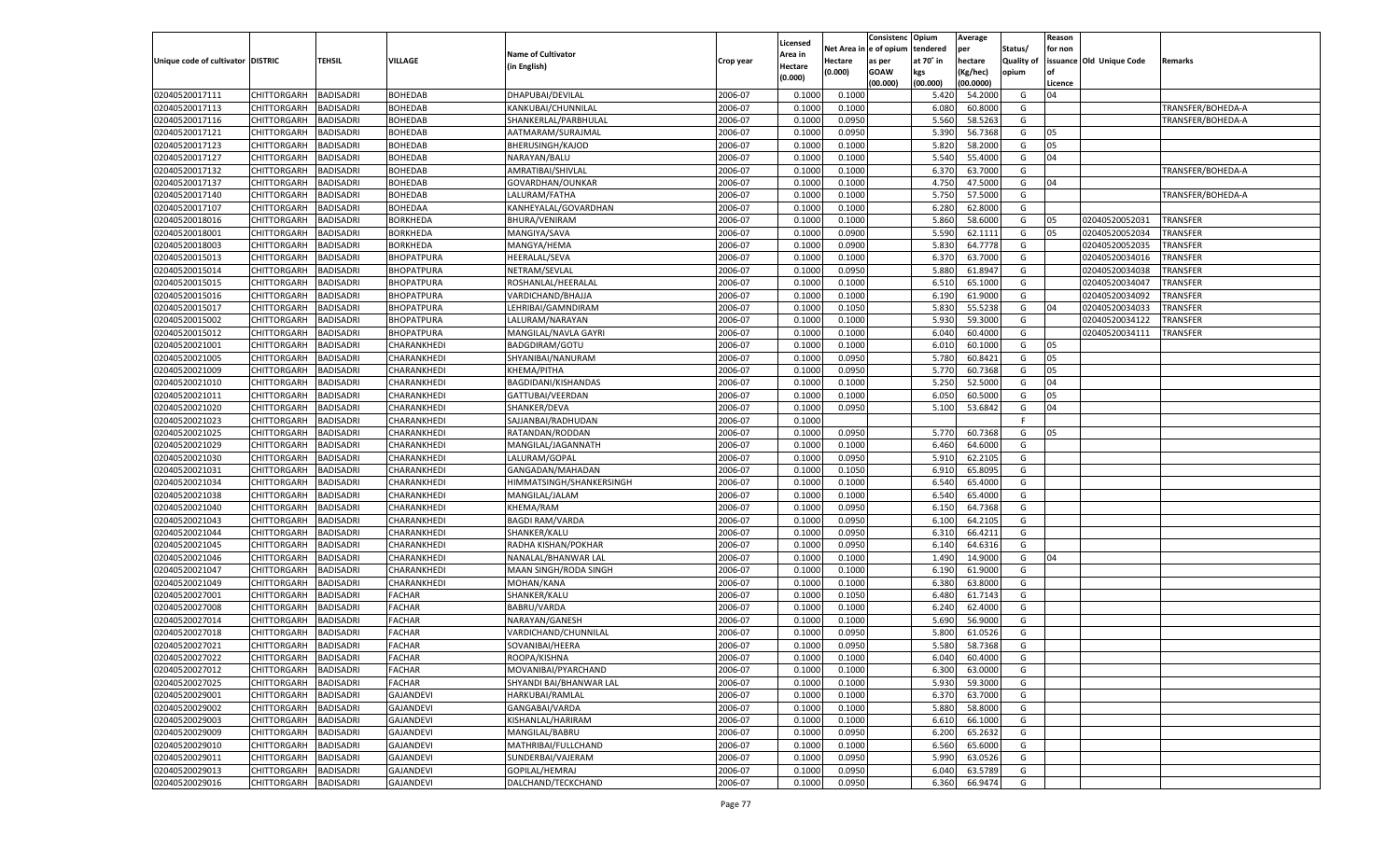|                                   |                    |                  |                     |                           |           |                    |         | Consistenc Opium       |           | Average   |            | Reason  |                          |                 |
|-----------------------------------|--------------------|------------------|---------------------|---------------------------|-----------|--------------------|---------|------------------------|-----------|-----------|------------|---------|--------------------------|-----------------|
|                                   |                    |                  |                     | <b>Name of Cultivator</b> |           | Licensed           |         | Net Area in e of opium | tendered  | per       | Status/    | for non |                          |                 |
| Unique code of cultivator DISTRIC |                    | TEHSIL           | VILLAGE             |                           | Crop year | Area in            | Hectare | as per                 | at 70° in | hectare   | Quality of |         | issuance Old Unique Code | <b>Remarks</b>  |
|                                   |                    |                  |                     | (in English)              |           | Hectare<br>(0.000) | (0.000) | <b>GOAW</b>            | kgs       | (Kg/hec)  | opium      |         |                          |                 |
|                                   |                    |                  |                     |                           |           |                    |         | (00.000)               | (00.000)  | (00.0000) |            | Licence |                          |                 |
| 02040520029019                    | CHITTORGARH        | <b>BADISADRI</b> | <b>GAJANDEVI</b>    | LAXMINARAYAN/PYARCHAND    | 2006-07   | 0.1000             | 0.1000  |                        | 6.530     | 65.3000   | G          |         |                          |                 |
| 02040520029021                    | CHITTORGARH        | <b>BADISADRI</b> | <b>GAJANDEVI</b>    | NANDKISHOR/OUNKARLAL      | 2006-07   | 0.1000             | 0.1000  |                        | 6.15      | 61.5000   | G          |         |                          |                 |
| 02040520029026                    | CHITTORGARH        | <b>BADISADRI</b> | <b>GAJANDEVI</b>    | UTAMCHAND/MATARALAL       | 2006-07   | 0.1000             | 0.1000  |                        | 6.690     | 66.9000   | G          |         |                          |                 |
| 02040520029027                    | CHITTORGARH        | <b>BADISADRI</b> | <b>GAJANDEVI</b>    | RAMCHANDRA/BHOLIRAM       | 2006-07   | 0.1000             | 0.1000  |                        | 6.280     | 62.8000   | G          |         |                          |                 |
| 02040520029028                    | CHITTORGARH        | <b>BADISADRI</b> | <b>GAJANDEVI</b>    | NARAYAN/BHERA             | 2006-07   | 0.1000             | 0.1000  |                        | 6.430     | 64.3000   | G          |         |                          |                 |
| 02040520029030                    | CHITTORGARH        | <b>BADISADRI</b> | <b>GAJANDEVI</b>    | MOHANLAL/BHANWARLAL       | 2006-07   | 0.1000             | 0.1000  |                        | 6.520     | 65.2000   | G          |         |                          |                 |
| 02040520029031                    | CHITTORGARH        | <b>BADISADRI</b> | <b>GAJANDEVI</b>    | UDAIRAM/BHAGVAN           | 2006-07   | 0.1000             | 0.0950  |                        | 5.960     | 62.7368   | G          |         |                          |                 |
| 02040520029032                    | CHITTORGARH        | <b>BADISADRI</b> | <b>GAJANDEVI</b>    | OUNKARLAL/KANIRAM         | 2006-07   | 0.1000             | 0.0950  |                        | 6.710     | 70.6316   | G          |         |                          |                 |
| 02040520029034                    | CHITTORGARH        | <b>BADISADRI</b> | <b>GAJANDEVI</b>    | NANURAM/BHAGVAN           | 2006-07   | 0.1000             | 0.0950  |                        | 6.680     | 70.3158   | G          |         |                          |                 |
| 02040520029035                    | CHITTORGARH        | <b>BADISADRI</b> | <b>GAJANDEVI</b>    | <b>HANSRAJ/GASHI</b>      | 2006-07   | 0.1000             | 0.1000  |                        | 5.950     | 59.5000   | G          |         |                          |                 |
| 02040520029038                    | CHITTORGARH        | <b>BADISADRI</b> | <b>GAJANDEVI</b>    | GOPILAL/PREMCHAND         | 2006-07   | 0.1000             | 0.0950  |                        | 5.770     | 60.7368   | G          |         |                          |                 |
| 02040520029040                    | CHITTORGARH        | <b>BADISADRI</b> | <b>GAJANDEVI</b>    | MADANLAL/NATHULAL         | 2006-07   | 0.1000             | 0.0950  |                        | 6.790     | 71.4737   | G          |         |                          |                 |
| 02040520029041                    | CHITTORGARH        | BADISADRI        | <b>GAJANDEVI</b>    | RAMESHVAR/VAJERAM         | 2006-07   | 0.1000             | 0.1000  |                        | 6.550     | 65.5000   | G          |         |                          |                 |
| 02040520029042                    | CHITTORGARH        | BADISADRI        | <b>GAJANDEVI</b>    | MODIBAI/SAVA              | 2006-07   | 0.1000             | 0.0950  |                        | 5.900     | 62.1053   | G          |         |                          |                 |
| 02040520029043                    | CHITTORGARH        | BADISADRI        | <b>GAJANDEVI</b>    | PYARIBAI/BHERULAL         | 2006-07   | 0.1000             | 0.1000  |                        | 5.850     | 58.5000   | G          |         |                          |                 |
| 02040520029044                    | CHITTORGARH        | BADISADRI        | <b>GAJANDEVI</b>    | GANGABAI/KANHIYALAL       | 2006-07   | 0.1000             | 0.1000  |                        | 6.800     | 68.0000   | G          |         |                          |                 |
| 02040520029045                    | CHITTORGARH        | BADISADRI        | <b>GAJANDEVI</b>    | KALU/OUNKARLAL            | 2006-07   | 0.1000             | 0.1000  |                        | 6.130     | 61.3000   | G          |         | 02040520088016           | <b>TRANSFER</b> |
| 02040520034004                    | CHITTORGARH        | BADISADRI        | JARKHANA            | JANIBAI/HEERALAL          | 2006-07   | 0.1000             | 0.1000  |                        | 6.010     | 60.1000   | G          |         |                          |                 |
| 02040520034005                    | CHITTORGARH        | BADISADRI        | JARKHANA            | LALCHAND/JEETMAL          | 2006-07   | 0.1000             |         |                        |           |           | F.         |         |                          |                 |
| 02040520034006                    | CHITTORGARH        | BADISADRI        | JARKHANA            | DADAMCHAND/NANDLAL        | 2006-07   | 0.1000             | 0.1000  |                        | 6.730     | 67.3000   | G          |         |                          |                 |
| 02040520034010                    | CHITTORGARH        | BADISADRI        | JARKHANA            | RAMRATAN/GAMNDIRAM        | 2006-07   | 0.1000             | 0.1000  |                        | 6.590     | 65.9000   | G          |         |                          |                 |
| 02040520034012                    | CHITTORGARH        | BADISADRI        | JARKHANA            | MAGANIRAM/HEERALAL        | 2006-07   | 0.1000             | 0.1000  |                        | 6.740     | 67.4000   | G          |         |                          |                 |
| 02040520034013                    | CHITTORGARH        | BADISADRI        | JARKHANA            | BADAMIBAI/KHEMRAJ         | 2006-07   | 0.1000             | 0.0950  |                        | 6.020     | 63.3684   | G          |         |                          |                 |
| 02040520034017                    | CHITTORGARH        | BADISADRI        | JARKHANA            | NARBADIBAI/BHAGIRATH      | 2006-07   | 0.1000             | 0.0950  |                        | 5.630     | 59.2632   | G          | 05      |                          |                 |
| 02040520034025                    | CHITTORGARH        | BADISADRI        | JARKHANA            | RAMRATAN/BACHRAJ          | 2006-07   | 0.1000             | 0.1000  |                        | 5.850     | 58.5000   | G          | 05      |                          |                 |
| 02040520034028                    | CHITTORGARH        | BADISADRI        | JARKHANA            | RAMSINGH/NANDLAL          | 2006-07   | 0.1000             | 0.1000  |                        | 6.260     | 62.6000   | G          |         |                          |                 |
| 02040520034029                    | CHITTORGARH        | BADISADRI        | JARKHANA            | AMRATRAM/CHAGAN           | 2006-07   | 0.1000             | 0.1000  |                        | 6.140     | 61.4000   | G          |         |                          |                 |
| 02040520034034                    | CHITTORGARH        | BADISADRI        | JARKHANA            | LAHRIBAI/RAMLAL/BHOLIRAM  | 2006-07   | 0.1000             | 0.1000  |                        | 5.870     | 58.7000   | G          |         |                          |                 |
| 02040520034035                    | CHITTORGARH        | <b>BADISADRI</b> | JARKHANA            | NANDLAL/HAJARI            | 2006-07   | 0.1000             | 0.1000  |                        | 5.830     | 58.3000   | G          | 05      |                          |                 |
| 02040520034036                    | CHITTORGARH        | BADISADRI        | JARKHANA            | RAMSINGH/JODHSINGH        | 2006-07   | 0.1000             | 0.0950  |                        | 6.620     | 69.6842   | G          |         |                          |                 |
|                                   |                    |                  |                     |                           | 2006-07   |                    | 0.0950  |                        |           |           | G          | 04      |                          |                 |
| 02040520034040                    | CHITTORGARH        | BADISADRI        | JARKHANA            | UDIBAI/GANESH             | 2006-07   | 0.1000<br>0.1000   |         |                        | 1.660     | 17.4737   | G          |         |                          |                 |
| 02040520034042                    | CHITTORGARH        | BADISADRI        | JARKHANA            | BHERULAL/KASHIRAM         |           |                    | 0.0950  |                        | 6.23      | 65.5789   | G          |         |                          |                 |
| 02040520034051                    | CHITTORGARH        | BADISADRI        | JARKHANA            | MOHANLAL/DHANRAJ          | 2006-07   | 0.1000             | 0.0950  |                        | 5.810     | 61.1579   |            |         |                          |                 |
| 02040520034053                    | CHITTORGARH        | BADISADRI        | JARKHANA            | JANIBAI/NAGJIRAM          | 2006-07   | 0.1000             | 0.1000  |                        | 6.790     | 67.9000   | G          |         |                          |                 |
| 02040520034054                    | CHITTORGARH        | BADISADRI        | JARKHANA            | LALCHAND/NANDLAL          | 2006-07   | 0.1000             | 0.1000  |                        | 7.790     | 77.9000   | G          |         |                          |                 |
| 02040520034056                    | CHITTORGARH        | BADISADRI        | JARKHANA            | MOHANLAL/AMRITRAM         | 2006-07   | 0.1000             | 0.0950  |                        | 6.610     | 69.5789   | G          |         |                          |                 |
| 02040520034066                    | CHITTORGARH        | BADISADRI        | JARKHANA            | DADAMCHAND/BHAGIRATH      | 2006-07   | 0.1000             | 0.0950  |                        | 6.060     | 63.7895   | G          |         |                          |                 |
| 02040520034070                    | CHITTORGARH        | BADISADRI        | JARKHANA            | HARLAL/CHAMPALAL          | 2006-07   | 0.1000             | 0.1000  |                        | 5.830     | 58.3000   | G          | 05      |                          |                 |
| 02040520034071                    | CHITTORGARH        | BADISADRI        | JARKHANA            | RAJARAM/JEETMAL           | 2006-07   | 0.1000             | 0.1000  |                        | 6.790     | 67.9000   | G          |         |                          |                 |
| 02040520034072                    | CHITTORGARH        | BADISADRI        | JARKHANA            | BHERULAL/GASIRAM          | 2006-07   | 0.1000             | 0.1000  |                        | 5.900     | 59.0000   | G          |         |                          |                 |
| 02040520034073                    | CHITTORGARH        | BADISADRI        | JARKHANA            | SHOBHALAL/NANDLAL         | 2006-07   | 0.1000             | 0.1000  |                        | 6.360     | 63.6000   | G          |         |                          |                 |
| 02040520034079                    | CHITTORGARH        | BADISADRI        | JARKHANA            | SHANKERLAL/RAMLAL         | 2006-07   | 0.1000             | 0.1000  |                        | 2.750     | 27.5000   | G          | 04      |                          |                 |
| 02040520034081                    | CHITTORGARH        | BADISADRI        | JARKHANA            | DHAPUBAI/BHERULAL         | 2006-07   | 0.1000             |         |                        |           |           | F.         |         |                          |                 |
| 02040520034083                    | CHITTORGARH        | BADISADRI        | JARKHANA            | HAJARILAL/UDA             | 2006-07   | 0.1000             | 0.1000  |                        | 7.180     | 71.8000   | G          |         |                          |                 |
| 02040520034084                    | CHITTORGARH        | BADISADRI        | JARKHANA            | RAMKELASH/SHRIRAM         | 2006-07   | 0.1000             | 0.0950  |                        | 6.710     | 70.6316   | G          |         |                          |                 |
| 02040520034089                    | CHITTORGARH        | <b>BADISADRI</b> | <b>JARKHANA</b>     | MANGIBAI/BHERULAL         | 2006-07   | 0.1000             | 0.1000  |                        | 7.090     | 70.9000   | G          |         |                          |                 |
| 02040520034091                    | <b>CHITTORGARH</b> | <b>BADISADRI</b> | <b>JARKHANA</b>     | SHANKRIBAI/BAGDIRAMN      | 2006-07   | 0.1000             |         |                        |           |           | F.         |         |                          |                 |
| 02040520034099                    | <b>CHITTORGARH</b> | <b>BADISADRI</b> | <b>JARKHANA</b>     | SHANTILAL/SHRIRAM         | 2006-07   | 0.1000             | 0.0950  |                        | 6.600     | 69.4737   | G          |         |                          |                 |
| 02040520034100                    | <b>CHITTORGARH</b> | <b>BADISADRI</b> | <b>JARKHANA</b>     | SEETABAI/UTTAMICHAND      | 2006-07   | 0.1000             | 0.1000  |                        | 6.800     | 68.0000   | G          |         |                          |                 |
| 02040520034106                    | <b>CHITTORGARH</b> | <b>BADISADRI</b> | <b>JARKHANA</b>     | OUNKARLAL/BHANWARLAL      | 2006-07   | 0.1000             | 0.1000  |                        | 5.700     | 57.0000   | G          |         |                          |                 |
| 02040520034107                    | <b>CHITTORGARH</b> | <b>BADISADRI</b> | <b>JARKHANA</b>     | BALKISHAN/HEERALAL        | 2006-07   | 0.1000             | 0.1000  |                        | 6.220     | 62.2000   | G          |         |                          |                 |
| 02040520034110                    | <b>CHITTORGARH</b> | <b>BADISADRI</b> | <b>JARKHANA</b>     | DHANRAJ/SHRI RAM          | 2006-07   | 0.1000             | 0.0950  |                        | 6.420     | 67.5789   | G          |         |                          |                 |
| 02040520034118                    | <b>CHITTORGARH</b> | <b>BADISADRI</b> | <b>JARKHANA</b>     | PYARIBAI/GOKAL            | 2006-07   | 0.1000             | 0.1000  |                        | 6.470     | 64.7000   | G          |         |                          |                 |
| 02040520036001                    | CHITTORGARH        | <b>BADISADRI</b> | JAYSINGHPURA        | SANTOSHRAM/OUNKARLAL      | 2006-07   | 0.1000             | 0.1000  |                        | 6.23      | 62.3000   | G          |         |                          |                 |
| 02040520036003                    | <b>CHITTORGARH</b> | <b>BADISADRI</b> | <b>JAYSINGHPURA</b> | BADAMIBAI/NARAYANLAL      | 2006-07   | 0.1000             | 0.0950  |                        | 7.020     | 73.8947   | G          |         |                          |                 |
| 02040520036006                    | <b>CHITTORGARH</b> | <b>BADISADRI</b> | <b>JAYSINGHPURA</b> | HEERALAL/SHIVLAL          | 2006-07   | 0.1000             | 0.1000  |                        | 6.610     | 66.1000   | G          |         |                          |                 |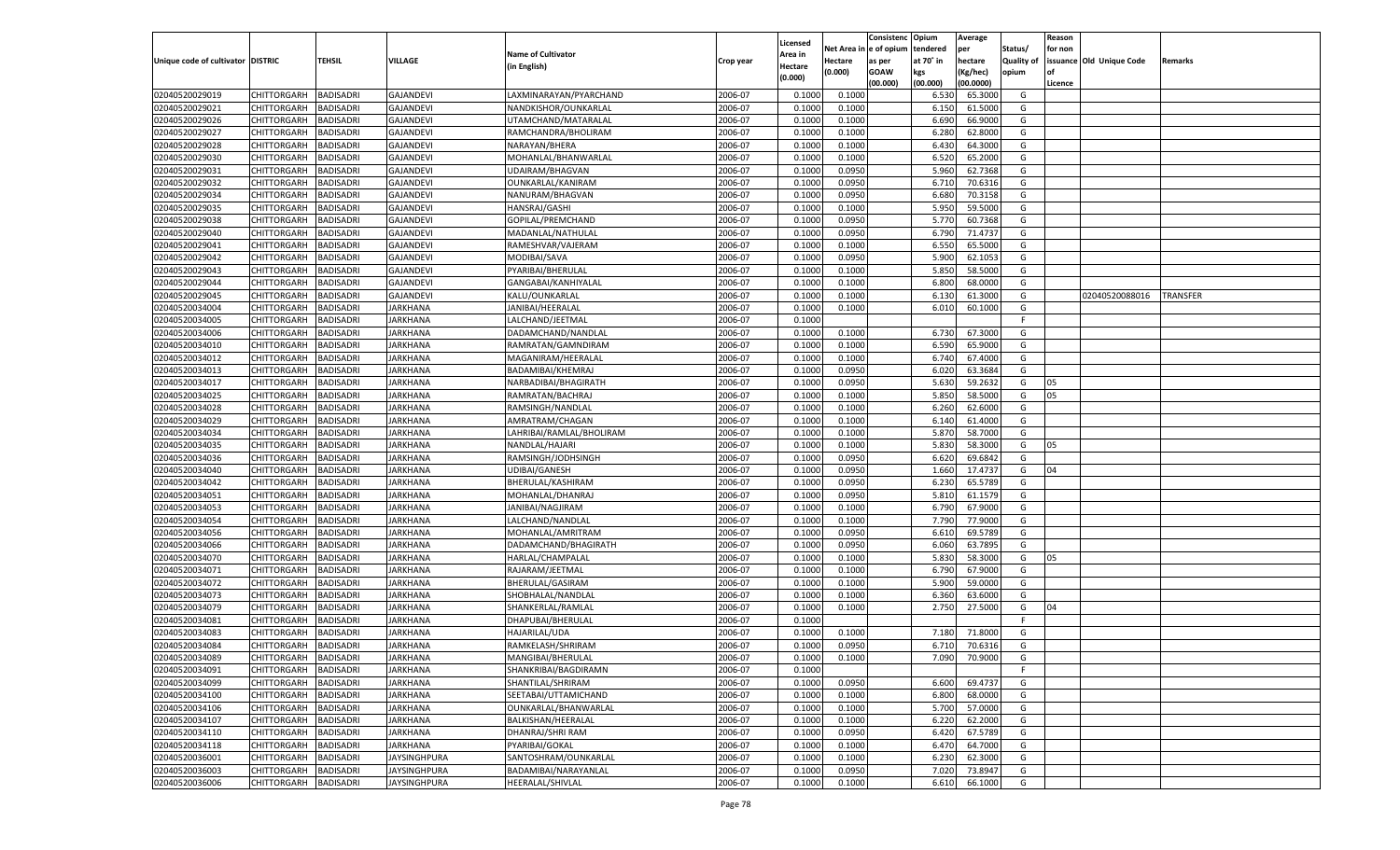|                                   |             |                  |                     |                              |           |          |            | Consistenc Opium |           | Average   |                   | Reason    |                          |                          |
|-----------------------------------|-------------|------------------|---------------------|------------------------------|-----------|----------|------------|------------------|-----------|-----------|-------------------|-----------|--------------------------|--------------------------|
|                                   |             |                  |                     |                              |           | Licensed | Net Area i | l e of opium     | tendered  | per       | Status/           | for non   |                          |                          |
| Unique code of cultivator DISTRIC |             | TEHSIL           | VILLAGE             | <b>Name of Cultivator</b>    | Crop year | Area in  | Hectare    | as per           | at 70° in | hectare   | <b>Quality of</b> |           | issuance Old Unique Code | Remarks                  |
|                                   |             |                  |                     | (in English)                 |           | Hectare  | (0.000)    | <b>GOAW</b>      | kgs       | (Kg/hec)  | opium             | <b>of</b> |                          |                          |
|                                   |             |                  |                     |                              |           | (0.000)  |            | (00.000)         | (00.000)  | (00.0000) |                   | Licence   |                          |                          |
| 02040520036007                    | CHITTORGARH | <b>BADISADRI</b> | JAYSINGHPURA        | GOPILAL/PARTHA               | 2006-07   | 0.1000   | 0.1000     |                  | 6.240     | 62.4000   | G                 |           |                          |                          |
| 02040520036010                    | CHITTORGARH | BADISADRI        | JAYSINGHPURA        | BHANWARLAL/DAYARAM           | 2006-07   | 0.1000   | 0.1000     |                  | 6.850     | 68.5000   | G                 |           |                          |                          |
| 02040520036011                    | CHITTORGARH | <b>BADISADRI</b> | JAYSINGHPURA        | SHANKERLAL/PYARCHAND         | 2006-07   | 0.1000   | 0.1000     |                  | 6.850     | 68.5000   | G                 |           |                          |                          |
| 02040520036013                    |             |                  | <b>JAYSINGHPURA</b> |                              |           |          |            |                  |           |           |                   |           |                          |                          |
|                                   | CHITTORGARH | <b>BADISADRI</b> |                     | JEEVRAM/MOTI                 | 2006-07   | 0.1000   | 0.1000     |                  | 6.130     | 61.3000   | G                 |           |                          |                          |
| 02040520036017                    | CHITTORGARH | BADISADRI        | JAYSINGHPURA        | SHIVLAL/KASHIRAM             | 2006-07   | 0.1000   | 0.1000     |                  | 6.510     | 65.1000   | G                 |           |                          |                          |
| 02040520036022                    | CHITTORGARH | BADISADRI        | JAYSINGHPURA        | BAGDIRAM/SEETARAM            | 2006-07   | 0.1000   | 0.0550     |                  | 3.750     | 68.1818   | G                 |           |                          |                          |
| 02040520036023                    | CHITTORGARH | <b>BADISADRI</b> | JAYSINGHPURA        | PARTAPIBAI/MOTILAL           | 2006-07   | 0.1000   | 0.0950     |                  | 6.280     | 66.1053   | G                 |           |                          |                          |
| 02040520036025                    | CHITTORGARH | <b>BADISADRI</b> | JAYSINGHPURA        | <b>BHERULAL/SHIVLAL</b>      | 2006-07   | 0.1000   | 0.0950     |                  | 6.190     | 65.1579   | G                 |           |                          |                          |
| 02040520036028                    | CHITTORGARH | BADISADRI        | JAYSINGHPURA        | NARAYAN/KHUMAN               | 2006-07   | 0.1000   | 0.1000     |                  | 6.820     | 68.2000   | G                 |           |                          |                          |
| 02040520036029                    | CHITTORGARH | BADISADRI        | JAYSINGHPURA        | RANGLAL/DHANRAJ              | 2006-07   | 0.1000   | 0.1000     |                  | 6.050     | 60.5000   | G                 | 05        |                          |                          |
| 02040520036030                    | CHITTORGARH | <b>BADISADRI</b> | JAYSINGHPURA        | BHURA/DAYARAM                | 2006-07   | 0.1000   | 0.1000     |                  | 6.590     | 65.9000   | G                 |           |                          |                          |
| 02040520036031                    | CHITTORGARH | <b>BADISADRI</b> | JAYSINGHPURA        | BHANWARDAS/HEERADAS          | 2006-07   | 0.1000   | 0.0950     |                  | 6.830     | 71.8947   | G                 |           |                          |                          |
| 02040520036032                    | CHITTORGARH | <b>BADISADRI</b> | JAYSINGHPURA        | HEERALAL/DAYARAM             | 2006-07   | 0.1000   | 0.1000     |                  | 6.660     | 66.6000   | G                 |           |                          |                          |
| 02040520036034                    | CHITTORGARH | <b>BADISADRI</b> | JAYSINGHPURA        | DHANRAJ/LAXMAN               | 2006-07   | 0.1000   | 0.1000     |                  | 6.640     | 66.4000   | G                 |           |                          |                          |
| 02040520036036                    | CHITTORGARH | <b>BADISADRI</b> | JAYSINGHPURA        | MANGILAL/OUNKERLAL           | 2006-07   | 0.1000   | 0.1000     |                  | 6.510     | 65.1000   | G                 |           |                          |                          |
| 02040520036038                    | CHITTORGARH | <b>BADISADRI</b> | JAYSINGHPURA        | RATANLAL/NANDA               | 2006-07   | 0.1000   | 0.1000     |                  | 6.340     | 63.4000   | G                 |           |                          |                          |
| 02040520036039                    | CHITTORGARH | <b>BADISADRI</b> | JAYSINGHPURA        | RANGLAL/BHANWARLAL           | 2006-07   | 0.1000   | 0.1000     |                  | 6.980     | 69.8000   | G                 | 09        |                          | APPEAL ACCEPTED IN 08-09 |
| 02040520036040                    | CHITTORGARH | <b>BADISADRI</b> | JAYSINGHPURA        | TARCHAND/OUNKAR              | 2006-07   | 0.1000   | 0.1000     |                  | 6.620     | 66.2000   | G                 |           |                          |                          |
|                                   |             |                  |                     |                              |           |          |            |                  |           |           |                   |           |                          |                          |
| 02040520036042                    | CHITTORGARH | <b>BADISADRI</b> | JAYSINGHPURA        | <b>UDAILAL/SHIVRAJ</b>       | 2006-07   | 0.1000   | 0.1000     |                  | 7.160     | 71.6000   | G                 |           |                          |                          |
| 02040520036043                    | CHITTORGARH | <b>BADISADRI</b> | <b>JAYSINGHPURA</b> | NARAYAN/GASHI                | 2006-07   | 0.1000   | 0.1000     |                  | 6.450     | 64.5000   | G                 |           |                          |                          |
| 02040520036046                    | CHITTORGARH | <b>BADISADRI</b> | <b>JAYSINGHPURA</b> | CHUNNILAL/BHURA              | 2006-07   | 0.1000   | 0.1000     |                  | 6.320     | 63.2000   | G                 |           |                          |                          |
| 02040520036047                    | CHITTORGARH | <b>BADISADRI</b> | <b>JAYSINGHPURA</b> | SHANTILAL/BHURALAL           | 2006-07   | 0.1000   | 0.1000     |                  | 6.510     | 65.1000   | G                 |           |                          |                          |
| 02040520036048                    | CHITTORGARH | <b>BADISADRI</b> | JAYSINGHPURA        | MATHRIBAI/GOPILAL            | 2006-07   | 0.1000   | 0.1000     |                  | 6.710     | 67.1000   | G                 |           |                          |                          |
| 02040520036049                    | CHITTORGARH | <b>BADISADRI</b> | JAYSINGHPURA        | BHAGVANLAL/CHAMPALAL         | 2006-07   | 0.1000   | 0.1000     |                  | 6.540     | 65.4000   | G                 |           |                          |                          |
| 02040520036050                    | CHITTORGARH | <b>BADISADRI</b> | <b>JAYSINGHPURA</b> | BHAGVAN/DAYARAM              | 2006-07   | 0.1000   | 0.1000     |                  | 6.660     | 66.6000   | G                 |           |                          |                          |
| 02040520036056                    | CHITTORGARH | <b>BADISADRI</b> | JAYSINGHPURA        | MANGILAL/SHIVLAL             | 2006-07   | 0.1000   | 0.1000     |                  | 7.050     | 70.5000   | G                 |           |                          |                          |
| 02040520036058                    | CHITTORGARH | <b>BADISADRI</b> | JAYSINGHPURA        | TULSIRAM/GOPAL               | 2006-07   | 0.1000   | 0.0950     |                  | 5.880     | 61.8947   | G                 | 05        |                          |                          |
| 02040520036060                    | CHITTORGARH | <b>BADISADRI</b> | JAYSINGHPURA        | PREMCHAND/BHERA              | 2006-07   | 0.1000   | 0.0950     |                  | 6.580     | 69.2632   | G                 |           |                          |                          |
| 02040520036064                    | CHITTORGARH | <b>BADISADRI</b> | JAYSINGHPURA        | SHANKER/GASHI                | 2006-07   | 0.1000   | 0.1000     |                  | 6.690     | 66.9000   | G                 |           |                          |                          |
| 02040520036065                    | CHITTORGARH | <b>BADISADRI</b> | JAYSINGHPURA        | DALCHAND/KHUMAN              | 2006-07   | 0.1000   | 0.1000     |                  | 6.400     | 64.0000   | G                 |           |                          |                          |
| 02040520036066                    | CHITTORGARH | <b>BADISADRI</b> | JAYSINGHPURA        | PARBHULAL/BHOLIRAM           | 2006-07   | 0.1000   | 0.0950     |                  | 6.020     | 63.3684   | G                 | 05        |                          |                          |
| 02040520036067                    | CHITTORGARH | <b>BADISADRI</b> | JAYSINGHPURA        | PARBHULAL/DAYARAM            | 2006-07   | 0.1000   | 0.1000     |                  | 7.050     | 70.5000   | G                 |           |                          |                          |
| 02040520036068                    | CHITTORGARH | <b>BADISADRI</b> | JAYSINGHPURA        | MOHANLAL/SEETARAM            | 2006-07   | 0.1000   | 0.0950     |                  | 6.725     | 70.7895   | G                 |           |                          |                          |
| 02040520036070                    | CHITTORGARH | BADISADRI        | JAYSINGHPURA        | HARKUBAI/CHAMPALAL           | 2006-07   | 0.1000   | 0.1000     |                  | 6.120     | 61.2000   | G                 | 05        |                          |                          |
| 02040520036071                    | CHITTORGARH | BADISADRI        |                     |                              | 2006-07   | 0.1000   | 0.1000     |                  | 6.690     | 66.9000   | G                 |           |                          |                          |
|                                   |             |                  | JAYSINGHPURA        | CHUNNILAL.OUNKAR             |           |          |            |                  |           |           |                   |           |                          |                          |
| 02040520036074                    | CHITTORGARH | BADISADRI        | JAYSINGHPURA        | RAMLAL/LAXMAN                | 2006-07   | 0.1000   | 0.0950     |                  | 6.310     | 66.4211   | G                 |           |                          |                          |
| 02040520036076                    | CHITTORGARH | <b>BADISADRI</b> | JAYSINGHPURA        | UTAMCHAND/DAYARAM            | 2006-07   | 0.1000   | 0.1000     |                  | 6.380     | 63.8000   | G                 |           |                          |                          |
| 02040520036083                    | CHITTORGARH | <b>BADISADRI</b> | JAYSINGHPURA        | RATANLAL/BHANWARLAL          | 2006-07   | 0.1000   | 0.1000     |                  | 6.41      | 64.1000   | G                 | 05        |                          |                          |
| 02040520036086                    | CHITTORGARH | BADISADRI        | JAYSINGHPURA        | HEERALAL/KISHNA SUTHAR       | 2006-07   | 0.1000   | 0.1000     |                  | 7.500     | 75.0000   | G                 |           |                          |                          |
| 02040520036087                    | CHITTORGARH | BADISADRI        | JAYSINGHPURA        | DHANRAJ/OUNKAR DHAKAD        | 2006-07   | 0.1000   | 0.1000     |                  | 6.190     | 61.9000   | G                 | 05        |                          |                          |
| 02040520036089                    | CHITTORGARH | <b>BADISADRI</b> | JAYSINGHPURA        | MOHANLAL/LAXMAN              | 2006-07   | 0.1000   | 0.1000     |                  | 6.810     | 68.1000   | G                 |           |                          |                          |
| 02040520036092                    | CHITTORGARH | BADISADRI        | JAYSINGHPURA        | NARAYAN/PARTHA               | 2006-07   | 0.1000   | 0.1000     |                  | 6.970     | 69.7000   | G                 |           |                          |                          |
| 02040520036096                    | CHITTORGARH | BADISADRI        | JAYSINGHPURA        | JAGDISHDAS/BHANWARDAS        | 2006-07   | 0.1000   | 0.1000     |                  | 6.710     | 67.1000   | G                 |           |                          |                          |
| 02040520036100                    | CHITTORGARH | BADISADRI        | JAYSINGHPURA        | RATANLAL/BABRU               | 2006-07   | 0.1000   | 0.0950     |                  | 7.280     | 76.6316   | G                 |           |                          |                          |
| 02040520036102                    | CHITTORGARH | BADISADRI        | <b>JAYSINGHPURA</b> | CHAMPALAL/BHANWARLAL         | 2006-07   | 0.1000   | 0.1000     |                  | 6.060     | 60.6000   | G                 | 05        |                          |                          |
| 02040520036104                    | CHITTORGARH | BADISADRI        | <b>JAYSINGHPURA</b> | RAMESHVARLAL/MANGILAL        | 2006-07   | 0.1000   | 0.0950     |                  | 5.770     | 60.7368   | G                 | 05        |                          |                          |
| 02040520036107                    | CHITTORGARH | <b>BADISADRI</b> | <b>JAYSINGHPURA</b> | MITHULAL/SEETARAM            | 2006-07   | 0.1000   | 0.1000     |                  | 6.840     | 68.4000   | G                 |           |                          |                          |
| 02040520036110                    | CHITTORGARH | <b>BADISADRI</b> | <b>JAYSINGHPURA</b> | SAVALAL/PREMCHAND            | 2006-07   | 0.1000   | 0.0950     |                  | 6.450     | 67.8947   | G                 |           | 02040520082001           | <b>TRANSFER</b>          |
| 02040520036111                    | CHITTORGARH | <b>BADISADRI</b> | <b>JAYSINGHPURA</b> | JAYRAM/KHEMRAJ               | 2006-07   | 0.1000   | 0.1000     |                  | 5.060     | 50.6000   | G                 | 04        | 02040520082002           | <b>TRANSFER</b>          |
| 02040520036112                    | CHITTORGARH | <b>BADISADRI</b> | <b>JAYSINGHPURA</b> | MOTILAL/PREMCHNAD            | 2006-07   | 0.1000   | 0.1000     |                  | 6.300     | 63.0000   | G                 | 05        | 02040520082003           | TRANSFER                 |
| 02040520036113                    | CHITTORGARH | <b>BADISADRI</b> | <b>JAYSINGHPURA</b> | MODILAL/BHANWARLAL           | 2006-07   | 0.1000   | 0.1000     |                  | 6.150     | 61.5000   | G                 | 05        | 02040520082005           | <b>TRANSFER</b>          |
| 02040520036114                    | CHITTORGARH | <b>BADISADRI</b> | <b>JAYSINGHPURA</b> | BAGDIRAM/OUNKARDAS           | 2006-07   | 0.1000   | 0.1000     |                  | 6.230     | 62.3000   | G                 | 05        | 02040520082015           | TRANSFER                 |
| 02040520036115                    | CHITTORGARH | <b>BADISADRI</b> | <b>JAYSINGHPURA</b> | RAMIBAI/GANGARAM             | 2006-07   | 0.1000   | 0.0950     |                  | 6.980     | 73.4737   | G                 |           | 02040520078002           | <b>TRANSFER</b>          |
| 02040520036116                    | CHITTORGARH | <b>BADISADRI</b> |                     | GHANSHYAMSINGH/MOHABATHSINGH | 2006-07   | 0.1000   |            |                  | 6.390     | 63.9000   | G                 |           | 02040520078008           | TRANSFER                 |
|                                   |             |                  | JAYSINGHPURA        |                              |           |          | 0.1000     |                  |           |           |                   |           |                          |                          |
| 02040520036117                    | CHITTORGARH | <b>BADISADRI</b> | <b>JAYSINGHPURA</b> | PREMCHAND/BABRU              | 2006-07   | 0.1000   | 0.0950     |                  | 6.740     | 70.9474   | G                 |           | 02040520078009           | TRANSFER                 |
| 02040520036118                    | CHITTORGARH | <b>BADISADRI</b> | <b>JAYSINGHPURA</b> | RAMCHANDRA/JAGANNATH         | 2006-07   | 0.1000   | 0.0950     |                  | 6.260     | 65.8947   | G                 |           | 02040520078010           | TRANSFER                 |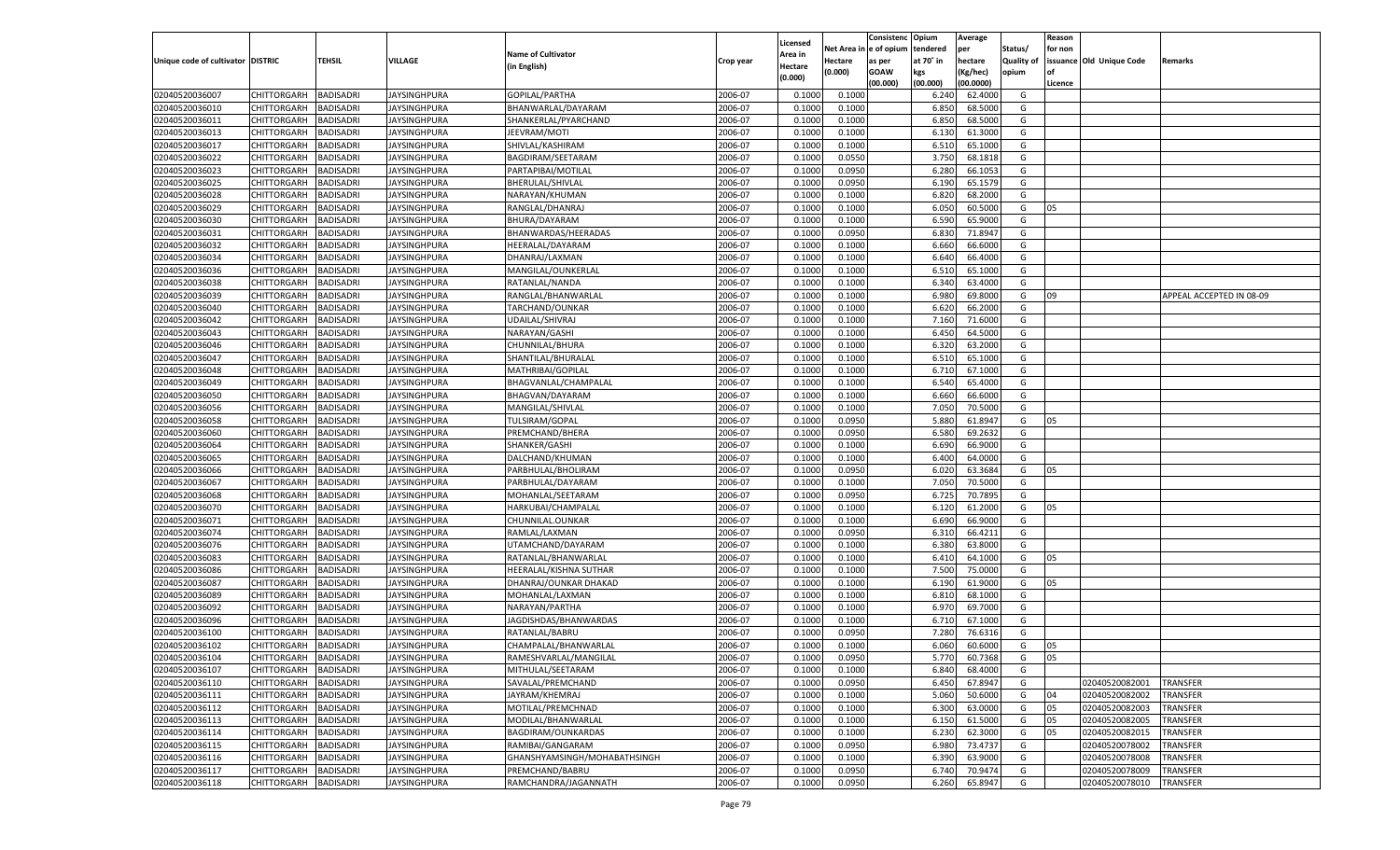|                                     |                       |                  |                    |                              |           |                     |                        | Consistenc | Opium     | Average   |                   | Reason  |                          |                      |
|-------------------------------------|-----------------------|------------------|--------------------|------------------------------|-----------|---------------------|------------------------|------------|-----------|-----------|-------------------|---------|--------------------------|----------------------|
|                                     |                       |                  |                    | <b>Name of Cultivator</b>    |           | Licensed<br>Area in | Net Area in e of opium |            | tendered  | per       | Status/           | for non |                          |                      |
| Unique code of cultivator   DISTRIC |                       | <b>TEHSIL</b>    | VILLAGE            | (in English)                 | Crop year | Hectare             | Hectare                | as per     | at 70° in | hectare   | <b>Quality of</b> |         | issuance Old Unique Code | Remarks              |
|                                     |                       |                  |                    |                              |           | (0.000)             | (0.000)                | GOAW       | kgs       | Kg/hec)   | opium             |         |                          |                      |
|                                     |                       |                  |                    |                              |           |                     |                        | (00.000)   | (00.000)  | (00.0000) |                   | Licence |                          |                      |
| 02040520036119                      | CHITTORGARH           | BADISADRI        | JAYSINGHPURA       | JAGNNATH/GANGARAM            | 2006-07   | 0.1000              | 0.100                  |            | 6.510     | 65.100    | G                 |         | 02040520078007           | <b>TRANSFER</b>      |
| 02040520037002                      | CHITTORGARH           | BADISADRI        | JIYAKHEDI          | GANESHGIR/TOLGIR             | 2006-07   | 0.1000              | 0.1000                 |            | 6.620     | 66.200    | G                 |         |                          | TRANSFER/BADVAL-A    |
| 02040520037003                      | CHITTORGARH           | BADISADRI        | <b>JIYAKHEDI</b>   | OUNKAR/FULLA                 | 2006-07   | 0.1000              | 0.1000                 |            | 5.790     | 57.900    | G                 | 05      |                          |                      |
| 02040520037013                      | CHITTORGARH           | BADISADRI        | JIYAKHEDI          | GOUTAM/HAMERA                | 2006-07   | 0.1000              | 0.1000                 |            | 6.290     | 62.9000   | G                 | 05      |                          |                      |
| 02040520037014                      | CHITTORGARH           | BADISADRI        | JIYAKHEDI          | CHAMPALAL/NAVLA              | 2006-07   | 0.1000              | 0.1000                 |            | 5.780     | 57.800    | G                 | 05      |                          |                      |
| 02040520037021                      | CHITTORGARH           | BADISADRI        | JIYAKHEDI          | DHANNALAL/NAVLA              | 2006-07   | 0.1000              | 0.1000                 | 34.41      | 4.504     | 45.040    |                   | 02      |                          |                      |
| 02040520037015                      | CHITTORGARH           | BADISADRI        | <b>JIYAKHEDI</b>   | CHAGANLAL/PRATHVIRAJ         | 2006-07   | 0.1000              | 0.1000                 |            | 6.050     | 60.500    | G                 |         |                          | TRANSFER/BADVAL-A    |
| 02040520037019                      | CHITTORGARH           | BADISADRI        | JIYAKHEDI          | LACHIRAM/KUKA                | 2006-07   | 0.1000              | 0.1000                 |            | 6.460     | 64.600    | G                 |         |                          | TRANSFER/BADVAL-A    |
| 02040520037020                      | CHITTORGARH           | BADISADRI        | JIYAKHEDI          | BAGDIRAM/BHOLARAM            | 2006-07   | 0.1000              | 0.1050                 |            | 6.180     | 58.857    | G                 | 05      |                          |                      |
| 02040520037024                      | CHITTORGARH           | BADISADRI        | JIYAKHEDI          | PARBHU LAL/CHUNNI LAL        | 2006-07   | 0.1000              | 0.1000                 |            | 7.040     | 70.400    | G                 |         |                          | TRANSFER/LAXMIPURA   |
| 02040520038003                      | CHITTORGARH           | BADISADRI        | KACHUMRA           | SHANKER/ROOPA                | 2006-07   | 0.1000              | 0.0950                 |            | 5.740     | 60.421    | G                 | 05      |                          |                      |
| 02040520038005                      | CHITTORGARH           | BADISADRI        | KACHUMRA           | LAXMAN/VAKTA                 | 2006-07   | 0.1000              | 0.0950                 |            | 5.360     | 56.421    | G                 | 05      |                          |                      |
| 02040520038008                      | CHITTORGARH           | BADISADRI        | KACHUMRA           | DEVA/OUNKAR                  | 2006-07   | 0.1000              | 0.1000                 |            | 5.370     | 53.700    | G                 | 04      |                          |                      |
| 02040520038010                      | CHITTORGARH           | BADISADRI        | KACHUMRA           | KESHUGIR/GOKALGIR            | 2006-07   | 0.1000              |                        |            |           |           | -F                |         |                          | TRANSFER/UMEDPURA    |
| 02040520038030                      | CHITTORGARH           | BADISADRI        | KACHUMRA           | MOTIYABAI/MOHANGIR           | 2006-07   | 0.1000              | 0.1000                 |            | 5.320     | 53.200    | G                 | 04      |                          |                      |
| 02040520038041                      | CHITTORGARH           | BADISADRI        | KACHUMRA           | BHURIBAI/NARAYN              | 2006-07   | 0.1000              | 0.0950                 |            | 5.830     | 61.3684   | G                 |         |                          | TRANSFER/UMEDPURA    |
| 02040520038048                      | CHITTORGARH           | BADISADRI        | KACHUMRA           | SHANKER/VAKTA                | 2006-07   | 0.1000              | 0.1000                 |            | 4.470     | 44.700    | - 1               | 02      |                          |                      |
| 02040520038050                      | CHITTORGARH           | BADISADRI        | KACHUMRA           | BHERULAL/DALLA               | 2006-07   | 0.1000              | 0.1000                 |            | 4.720     | 47.2000   | G                 | 04      |                          |                      |
| 02040520038052                      | CHITTORGARH           | BADISADRI        | KACHUMRA           | KALURAM/PREMCHAND            | 2006-07   | 0.1000              | 0.1000                 |            | 5.840     | 58.4000   | G                 |         | 02040520062015           | TRANSFER/SATIKHEDA   |
| 02040520038053                      | CHITTORGARH           | BADISADRI        | KACHUMRA           | BHERULAL/PEMA                | 2006-07   | 0.1000              | 0.1000                 |            | 6.290     | 62.9000   | G                 |         | 02040520062016           | TRANSFER/UTHEL       |
| 02040520038054                      | CHITTORGARH           | BADISADRI        | KACHUMRA           | DEVA/JAYRAM                  | 2006-07   | 0.1000              | 0.1050                 |            | 5.650     | 53.8095   | G                 | 04      | 02040520062017           | <b>TRANSFER</b>      |
| 02040520038055                      | CHITTORGARH           | BADISADRI        | KACHUMRA           | KISHNA/NATHU                 | 2006-07   | 0.1000              | 0.1000                 |            | 5.780     | 57.8000   | G                 |         | 02040520062020           | TRANSFER/SATIKHEDA   |
| 02040520044001                      | CHITTORGARH           | BADISADRI        | KHAKHRIYAKHEDA     | <b>HAGAMI BAI/PARTHA</b>     | 2006-07   | 0.1000              | 0.1000                 |            | 5.810     | 58.100    | G                 | 05      |                          |                      |
| 02040520044002                      | CHITTORGARH           | BADISADRI        | KHAKHRIYAKHEDA     | KALI BAI/ISVAR LAL           | 2006-07   | 0.1000              | 0.0950                 |            | 5.680     | 59.789    | G                 |         |                          | TRANSFER/BHUPATPURA  |
| 02040520044003                      | CHITTORGARH           | BADISADRI        | KHAKHRIYAKHEDA     | DAYA RAM/GAMERA              | 2006-07   | 0.1000              | 0.0950                 |            | 5.630     | 59.263    | G                 | 05      |                          |                      |
| 02040520044018                      | CHITTORGARH           | BADISADRI        | KHAKHRIYAKHEDA     | NATHU LAL/PARBHU LAL         | 2006-07   | 0.1000              | 0.0950                 |            | 5.620     | 59.157    | G                 | 05      |                          |                      |
| 02040520044019                      | CHITTORGARH           | BADISADRI        | KHAKHRIYAKHEDA     | VENDI RAM/PARTHA GAYRI       | 2006-07   | 0.1000              | 0.1000                 |            | 6.260     | 62.6000   | G                 |         |                          | TRANSFER/BHUPATPURA  |
| 02040520044020                      | CHITTORGARH           | BADISADRI        | KHAKHRIYAKHEDA     | <b>VENDI RAM/SHOBHA</b>      | 2006-07   | 0.1000              | 0.1050                 |            | 5.490     | 52.285    | G                 | 04      | 02040520075003           | <b>TRANSFER</b>      |
| 02040520044021                      | CHITTORGARH           | BADISADRI        | KHAKHRIYAKHEDA     | BHERU SINGH/LAL SINGH        | 2006-07   | 0.1000              | 0.1000                 |            | 5.750     | 57.5000   | G                 |         | 02040520075015           | TRANSFER/CHARANKHEDI |
| 02040520044022                      | CHITTORGARH           | BADISADRI        | KHAKHRIYAKHEDA     | ROOPA/DALLA                  | 2006-07   | 0.1000              | 0.1000                 |            | 6.080     | 60.8000   | G                 |         | 02040520075019           | TRANSFER/BHUPATPURA  |
| 02040520051001                      | CHITTORGARH           | BADISADRI        | LAXMIPURA 5        | HEERALAL/BHANWARLAL          | 2006-07   | 0.1000              | 0.0950                 |            | 5.920     | 62.3158   | G                 |         |                          |                      |
| 02040520051002                      | CHITTORGARH           | BADISADRI        | LAXMIPURA 5        | PYARRIBAI/GASI               | 2006-07   | 0.1000              | 0.0950                 |            | 6.520     | 68.631    | G                 |         |                          |                      |
| 02040520051003                      | CHITTORGARH           | BADISADRI        | LAXMIPURA 5        | SURESH/NARAYAN               | 2006-07   | 0.1000              | 0.0950                 |            | 6.650     | 70.000    | G                 |         |                          |                      |
| 02040520051004                      | CHITTORGARH           | BADISADRI        | LAXMIPURA 5        | BHANWARLAL/BHAGVAN           | 2006-07   | 0.1000              | 0.1000                 |            | 6.670     | 66.700    | G                 |         |                          |                      |
| 02040520051005                      | CHITTORGARH           | BADISADRI        | LAXMIPURA 5        | BHOLIBAI/RAMLAL              | 2006-07   | 0.1000              | 0.1000                 |            | 6.460     | 64.600    | G                 |         |                          |                      |
| 02040520051007                      | CHITTORGARH           | BADISADRI        | LAXMIPURA 5        | RAMCHANDRA/TOLIRAM           | 2006-07   | 0.1000              | 0.0950                 |            | 6.300     | 66.315    | G                 |         |                          |                      |
| 02040520051008                      | CHITTORGARH           | BADISADRI        | LAXMIPURA 5        | GISHALAL/RAMLAL              | 2006-07   | 0.1000              | 0.0950                 |            | 7.010     | 73.789    | G                 |         |                          |                      |
| 02040520051011                      | CHITTORGARH           | BADISADRI        | LAXMIPURA 5        | RADHESHYAM/PREMCHAND         | 2006-07   | 0.1000              | 0.1000                 |            | 6.140     | 61.400    | G                 |         |                          |                      |
| 02040520051012                      |                       | BADISADRI        |                    |                              | 2006-07   | 0.1000              | 0.1000                 |            |           | 66.700    | G                 |         |                          |                      |
|                                     | CHITTORGARH           |                  | LAXMIPURA 5        | CHAMPALAL/GISA               |           |                     |                        |            | 6.670     |           |                   |         |                          |                      |
| 02040520051013                      | CHITTORGARH           | BADISADRI        | LAXMIPURA 5        | NAKSATRAMAL/BHERULAL         | 2006-07   | 0.1000              | 0.1000                 |            | 6.110     | 61.100    | G                 |         |                          |                      |
| 02040520051014                      | CHITTORGARH           | BADISADRI        | LAXMIPURA 5        | BHANWARLAL/SAVALAL           | 2006-07   | 0.1000              | 0.1000                 |            | 6.480     | 64.800    | G                 |         |                          |                      |
| 02040520051017                      | CHITTORGARH           | BADISADRI        | LAXMIPURA 5        | GOPILAL/BHOLIRAM             | 2006-07   | 0.1000              | 0.1000                 |            | 7.240     | 72.400    | G                 |         |                          |                      |
| 02040520051018                      | CHITTORGARH           | BADISADRI        | LAXMIPURA 5        | NARAYANIBAI/PARBHULAL        | 2006-07   | 0.1000              | 0.1000                 |            | 6.520     | 65.200    | G                 |         |                          |                      |
| 02040520051019                      | CHITTORGARH           | BADISADRI        | LAXMIPURA 5        | KISHANLAL/BHAGVANLAL         | 2006-07   | 0.1000              | 0.1000                 |            | 6.450     | 64.500    | G                 |         |                          |                      |
| 02040520051022                      | CHITTORGARH           | BADISADRI        | LAXMIPURA 5        | RANGLAL/SHANKERLAI           | 2006-07   | 0.1000              | 0.1000                 |            | 6.110     | 61.100    | G                 |         |                          |                      |
| 02040520051023                      | CHITTORGARH BADISADRI |                  | LAXMIPURA 5        | BHAGCHAND/RAMA               | 2006-07   | 0.1000              | 0.1000                 |            | 7.240     | 72.4000   | G                 |         |                          |                      |
| 02040520051024                      | CHITTORGARH           | <b>BADISADRI</b> | LAXMIPURA 5        | BHANWARLAL/BHERULAL          | 2006-07   | 0.1000              | 0.1000                 |            | 6.400     | 64.0000   | G                 |         |                          |                      |
| 02040520051025                      | <b>CHITTORGARH</b>    | <b>BADISADRI</b> | LAXMIPURA 5        | RAMCHANDRA/NARAYAN DHANOTIYA | 2006-07   | 0.1000              | 0.1000                 |            | 6.390     | 63.9000   | G                 |         |                          |                      |
| 02040520051026                      | <b>CHITTORGARH</b>    | <b>BADISADRI</b> | LAXMIPURA 5        | SEETARAM/MOTILAL             | 2006-07   | 0.1000              | 0.0950                 |            | 6.700     | 70.5263   | G                 |         |                          |                      |
| 02040520051031                      | <b>CHITTORGARH</b>    | <b>BADISADRI</b> | LAXMIPURA 5        | JAGANNATHIBAI/GHASI          | 2006-07   | 0.1000              | 0.1000                 |            | 6.540     | 65.4000   | G                 |         |                          |                      |
| 02040520051034                      | CHITTORGARH           | <b>BADISADRI</b> | LAXMIPURA 5        | NATHU/KALU                   | 2006-07   | 0.1000              | 0.1050                 |            | 6.630     | 63.1429   | G                 |         |                          |                      |
| 02040520051035                      | <b>CHITTORGARH</b>    | <b>BADISADRI</b> | LAXMIPURA 5        | RAMCHANDRA/NARAYAN SAKVADIYA | 2006-07   | 0.1000              | 0.1050                 |            | 6.660     | 63.4286   | G                 |         |                          |                      |
| 02040520051039                      | <b>CHITTORGARH</b>    | <b>BADISADRI</b> | LAXMIPURA 5        | UDAIRAM/BHERA                | 2006-07   | 0.1000              | 0.0950                 |            | 6.240     | 65.6842   | G                 |         |                          |                      |
| 02040520051041                      | <b>CHITTORGARH</b>    | BADISADRI        | LAXMIPURA 5        | SHANTILAL/DALCHAND           | 2006-07   | 0.1000              | 0.1000                 |            | 7.100     | 71.0000   | G                 |         |                          |                      |
| 02040520051042                      | CHITTORGARH           | <b>BADISADRI</b> | LAXMIPURA 5        | MOTILAL/BHAGVANLAL           | 2006-07   | 0.1000              | 0.1000                 |            | 6.820     | 68.2000   | G                 |         |                          |                      |
| 02040520051045                      | CHITTORGARH           | <b>BADISADRI</b> | <b>LAXMIPURA 5</b> | MANGILAL/KISHNA              | 2006-07   | 0.1000              | 0.1000                 |            | 6.400     | 64.0000   | G                 |         |                          |                      |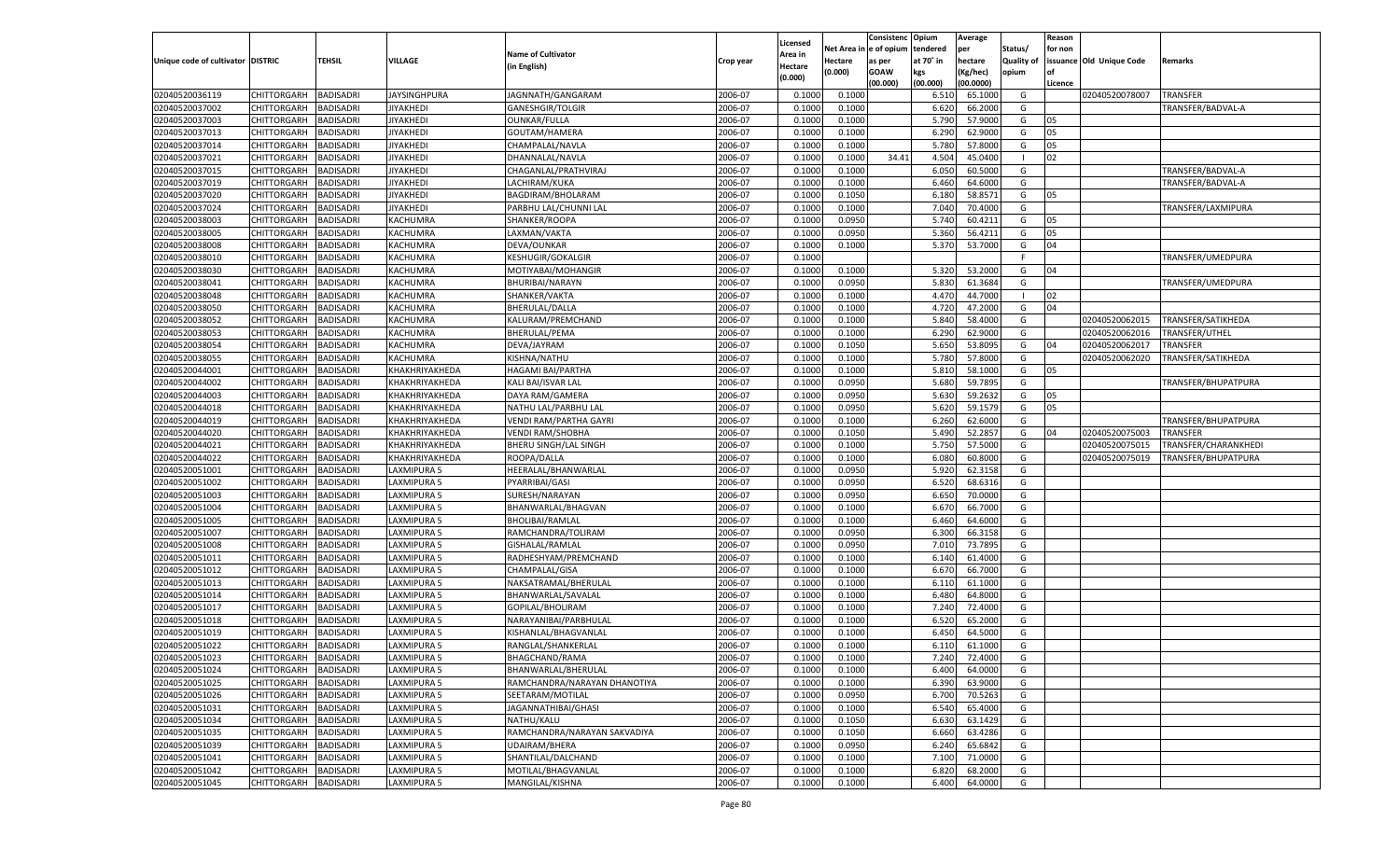|                                   |                       |                  |                    |                               |           | Licensed |                        | Consistenc  | Opium          | Average            |                   | Reason   |                          |                       |
|-----------------------------------|-----------------------|------------------|--------------------|-------------------------------|-----------|----------|------------------------|-------------|----------------|--------------------|-------------------|----------|--------------------------|-----------------------|
|                                   |                       |                  |                    | <b>Name of Cultivator</b>     |           | Area in  | Net Area in e of opium |             | tendered       | per                | Status/           | for non  |                          |                       |
| Unique code of cultivator DISTRIC |                       | <b>TEHSIL</b>    | <b>VILLAGE</b>     | (in English)                  | Crop year | Hectare  | <b>Hectare</b>         | as per      | at 70° in      | hectare            | <b>Quality of</b> |          | issuance Old Unique Code | Remarks               |
|                                   |                       |                  |                    |                               |           | (0.000)  | (0.000)                | <b>GOAW</b> | kgs            | (Kg/hec)           | opium             |          |                          |                       |
| 02040520051046                    | CHITTORGARH           | <b>BADISADRI</b> | LAXMIPURA 5        | MANGILAL/LAXMAN               | 2006-07   | 0.1000   | 0.1000                 | (00.000)    | (00.000)       | (00.0000)          | G                 | Licence  |                          |                       |
| 02040520051047                    | <b>CHITTORGARH</b>    | <b>BADISADRI</b> | <b>LAXMIPURA 5</b> | BABRI/HEERALAL                | 2006-07   | 0.1000   | 0.1000                 |             | 7.140<br>6.460 | 71.4000<br>64.6000 | G                 |          |                          |                       |
| 02040520051050                    | <b>CHITTORGARH</b>    | <b>BADISADRI</b> | LAXMIPURA 5        | GOPILAL/BHERA                 | 2006-07   | 0.1000   | 0.1000                 |             | 6.560          | 65.6000            | G                 |          |                          |                       |
| 02040520051052                    | CHITTORGARH           |                  | <b>LAXMIPURA 5</b> |                               | 2006-07   | 0.1000   | 0.0950                 |             | 6.780          | 71.3684            | G                 |          |                          |                       |
|                                   |                       | <b>BADISADRI</b> |                    | RAMLAL/BHERA                  |           |          |                        |             |                |                    |                   |          |                          |                       |
| 02040520051053                    | <b>CHITTORGARH</b>    | <b>BADISADRI</b> | LAXMIPURA 5        | SUKHLAL/KHEMRAJ               | 2006-07   | 0.1000   | 0.1000                 |             | 6.780          | 67.8000            | G                 |          |                          |                       |
| 02040520051054                    | CHITTORGARH           | <b>BADISADRI</b> | LAXMIPURA 5        | BHAGCHAND/PYARA               | 2006-07   | 0.1000   | 0.0950                 |             | 6.880          | 72.4211            | G                 |          |                          |                       |
| 02040520051055                    | <b>CHITTORGARH</b>    | <b>BADISADRI</b> | LAXMIPURA 5        | NARAYAN/PARTHVIRAJ            | 2006-07   | 0.1000   | 0.1050                 |             | 5.940          | 56.5714            | G                 | 05       |                          |                       |
| 02040520051058                    | CHITTORGARH           | <b>BADISADRI</b> | <b>LAXMIPURA 5</b> | SHANTOSHLAL/GOPILAL           | 2006-07   | 0.1000   | 0.1000                 |             | 7.530          | 75.3000            | G                 |          |                          |                       |
| 02040520051059                    | <b>CHITTORGARH</b>    | <b>BADISADRI</b> | LAXMIPURA 5        | SHANTILAL/PARTHVIRAJ          | 2006-07   | 0.1000   | 0.1000                 |             | 5.600          | 56.0000            | G                 | 05       |                          |                       |
| 02040520051061                    | CHITTORGARH           | <b>BADISADRI</b> | <b>LAXMIPURA 5</b> | HARIRAM/JAYRAM                | 2006-07   | 0.1000   | 0.1050                 |             | 6.300          | 60.0000            | G                 |          |                          |                       |
| 02040520051064                    | <b>CHITTORGARH</b>    | <b>BADISADRI</b> | LAXMIPURA 5        | PREMCHAND/SAVALAL             | 2006-07   | 0.1000   | 0.0950                 |             | 6.130          | 64.5263            | G                 |          |                          |                       |
| 02040520051066                    | CHITTORGARH           | <b>BADISADRI</b> | LAXMIPURA 5        | NIRBHYARAM/BHANWARLAL         | 2006-07   | 0.1000   | 0.0950                 |             | 6.360          | 66.9474            | G                 |          |                          |                       |
| 02040520051067                    | <b>CHITTORGARH</b>    | <b>BADISADRI</b> | LAXMIPURA 5        | RAMNARAYAN/UDAIRAM            | 2006-07   | 0.1000   | 0.0950                 |             | 6.210          | 65.3684            | G                 |          |                          |                       |
| 02040520051068                    | CHITTORGARH           | <b>BADISADRI</b> | LAXMIPURA 5        | SHANTILAL/MANGILAL            | 2006-07   | 0.1000   | 0.1000                 |             | 6.740          | 67.4000            | G                 |          |                          |                       |
| 02040520051069                    | <b>CHITTORGARH</b>    | <b>BADISADRI</b> | LAXMIPURA 5        | DEVILAL/RATANLAL              | 2006-07   | 0.1000   | 0.1000                 |             | 7.420          | 74.2000            | G                 |          |                          |                       |
| 02040520051070                    | CHITTORGARH           | <b>BADISADRI</b> | LAXMIPURA 5        | DEVILAL/NANDA                 | 2006-07   | 0.1000   | 0.1000                 |             | 6.770          | 67.7000            | G                 |          |                          |                       |
| 02040520051073                    | CHITTORGARH           | <b>BADISADRI</b> | LAXMIPURA 5        | KASHIRAM/MOHAN                | 2006-07   | 0.1000   | 0.1000                 |             | 6.560          | 65.6000            | G                 |          |                          |                       |
| 02040520051074                    | CHITTORGARH           | <b>BADISADRI</b> | LAXMIPURA 5        | SANTOSHLAL/BHANWARLAL         | 2006-07   | 0.1000   | 0.0950                 |             | 6.330          | 66.6316            | G                 |          |                          |                       |
| 02040520051076                    | <b>CHITTORGARH</b>    | <b>BADISADRI</b> | <b>LAXMIPURA 5</b> | MOHANLAL/HEERA                | 2006-07   | 0.1000   | 0.1000                 |             | 6.390          | 63.9000            | G                 |          | 02040520088032           | TRANSFER              |
| 02040520052004                    | CHITTORGARH           | <b>BADISADRI</b> | LIKODA             | BHANWARLAL/SAVA               | 2006-07   | 0.1000   | 0.1000                 |             | 6.440          | 64.4000            | G                 |          |                          | TRANSFER/BAGLOKAKHEDA |
| 02040520052005                    | CHITTORGARH           | <b>BADISADRI</b> | LIKODA             | <b>BHAGVAN/SAVA</b>           | 2006-07   | 0.1000   | 0.1000                 |             | 5.830          | 58.3000            | G                 | 05       |                          |                       |
| 02040520052009                    | CHITTORGARH           | <b>BADISADRI</b> | LIKODA             | BAGDIRAM/CHUNNILAL            | 2006-07   | 0.1000   | 0.1000                 |             | 7.510          | 75.1000            | G                 |          |                          | TRANSFER/BAGLOKAKHEDA |
| 02040520052011                    | <b>CHITTORGARH</b>    | <b>BADISADRI</b> | LIKODA             | SAVA/UDA                      | 2006-07   | 0.1000   | 0.1000                 |             | 5.560          | 55.6000            | G                 | 04       |                          |                       |
| 02040520052016                    | CHITTORGARH           | <b>BADISADRI</b> | LIKODA             | LAXMAN/BALU                   | 2006-07   | 0.1000   | 0.1000                 |             | 5.600          | 56.0000            | G                 | 05       |                          |                       |
| 02040520052018                    | CHITTORGARH           | <b>BADISADRI</b> | LIKODA             | RAMESHVAR/NANURAM DANGI       | 2006-07   | 0.1000   | 0.1000                 |             | 5.120          | 51.2000            | G                 | 04       |                          |                       |
| 02040520052023                    | CHITTORGARH           | <b>BADISADRI</b> | LIKODA             | RAMCHANDRA/GOPAL              | 2006-07   | 0.1000   | 0.1000                 |             | 5.670          | 56.7000            | G                 | 05       |                          |                       |
| 02040520052024                    | <b>CHITTORGARH</b>    | <b>BADISADRI</b> | LIKODA             | NARAYAN/GOPAL                 | 2006-07   | 0.1000   | 0.0950                 |             | 5.830          | 61.3684            | G                 | 05       |                          |                       |
| 02040520055003                    | CHITTORGARH           | <b>BADISADRI</b> | MAHUDA             | RAMESHVAR/KISHAN LAL          | 2006-07   | 0.1000   | 0.0950                 |             | 6.120          | 64.4211            | G                 |          |                          |                       |
| 02040520055004                    | CHITTORGARH           | <b>BADISADRI</b> | MAHUDA             | <b>BAGDI RAM/BHAGVAN LAL</b>  | 2006-07   | 0.1000   |                        |             |                |                    | F                 |          |                          |                       |
| 02040520055008                    | CHITTORGARH           | <b>BADISADRI</b> | MAHUDA             | MOHANI/SHANKER                | 2006-07   | 0.1000   | 0.0950                 |             | 5.980          | 62.9474            | G                 |          |                          |                       |
| 02040520055009                    | <b>CHITTORGARH</b>    | <b>BADISADRI</b> | MAHUDA             | <b>BADRI LAL/GOKAL</b>        | 2006-07   | 0.1000   | 0.1000                 |             | 6.980          | 69.8000            | G                 |          |                          |                       |
| 02040520055013                    | CHITTORGARH           | <b>BADISADRI</b> | <b>MAHUDA</b>      | PANNALAL/HAR LAL              | 2006-07   | 0.1000   | 0.0950                 |             | 6.340          | 66.7368            | G                 |          |                          |                       |
| 02040520055014                    | <b>CHITTORGARH</b>    | <b>BADISADRI</b> | <b>MAHUDA</b>      | KISHAN LAL/JAGANNATH          | 2006-07   | 0.1000   |                        |             |                |                    | F.                |          |                          |                       |
| 02040520055025                    | <b>CHITTORGARH</b>    | <b>BADISADRI</b> | MAHUDA             | <b>OUNKAR /JAYRAM</b>         | 2006-07   | 0.1000   |                        |             |                |                    | F.                |          |                          |                       |
| 02040520055026                    | <b>CHITTORGARH</b>    | <b>BADISADRI</b> | <b>MAHUDA</b>      | UDAILAL/CHANDA                | 2006-07   | 0.1000   | 0.0950                 |             | 5.820          | 61.2632            | G                 |          |                          |                       |
| 02040520055028                    | CHITTORGARH           | <b>BADISADRI</b> | <b>MAHUDA</b>      | SHANTI LAL/BHERU LAL          | 2006-07   | 0.1000   | 0.0950                 |             | 6.040          | 63.5789            | G                 |          |                          |                       |
| 02040520055031                    | <b>CHITTORGARH</b>    | <b>BADISADRI</b> | <b>MAHUDA</b>      | <b>BHERU LAL/NAVLA</b>        | 2006-07   | 0.1000   | 0.0950                 |             | 6.790          | 71.4737            | G                 |          |                          |                       |
| 02040520055036                    | <b>CHITTORGARH</b>    | <b>BADISADRI</b> | MAHUDA             | GOPILAL/GIRDHARI              | 2006-07   | 0.1000   | 0.1000                 |             | 1.530          | 15.3000            | G                 | 04       |                          |                       |
| 02040520055038                    | <b>CHITTORGARH</b>    | <b>BADISADRI</b> | <b>MAHUDA</b>      | GANESSHLAL/SUKHLAL            | 2006-07   | 0.1000   | 0.1000                 |             | 1.580          | 15.8000            | G                 | 04       |                          |                       |
| 02040520055043                    | CHITTORGARH           | <b>BADISADRI</b> | <b>MAHUDA</b>      | GOUTAM/LAKHMA                 | 2006-07   | 0.1000   | 0.0950                 |             | 6.020          | 63.3684            | G                 |          | 02040520023002           | TRANSFER              |
| 02040520055044                    | <b>CHITTORGARH</b>    | <b>BADISADRI</b> | <b>MAHUDA</b>      | CHATRA/GOUTAM                 | 2006-07   | 0.1000   | 0.1000                 |             | 6.510          | 65.1000            | G                 |          | 02040520023010           | TRANSFER              |
| 02040520055045                    | <b>CHITTORGARH</b>    | <b>BADISADRI</b> | <b>MAHUDA</b>      | NATHU/MAVA                    | 2006-07   | 0.1000   | 0.0950                 |             | 5.850          | 61.5789            | G                 | 05       | 02040520023011           | TRANSFER              |
| 02040520055046                    | <b>CHITTORGARH</b>    | <b>BADISADRI</b> | <b>MAHUDA</b>      | <b>KANI RAM/MOTI</b>          | 2006-07   | 0.1000   | 0.0950                 |             | 6.150          | 64.7368            | G                 | 05       | 02040520023013           | TRANSFER              |
| 02040520055047                    | CHITTORGARH           | <b>BADISADRI</b> | <b>MAHUDA</b>      | HARI SINGH/TEJ SINGH          | 2006-07   | 0.1000   | 0.1000                 |             | 6.460          | 64.6000            | G                 |          | 02040520023015           | TRANSFER              |
| 02040520057004                    | CHITTORGARH           | <b>BADISADRI</b> | MANPURARAVAT       | <b>BHAGVAN/DEEPA</b>          | 2006-07   | 0.1000   | 0.1000                 |             | 6.820          | 68.2000            | G                 |          |                          | TRANSFER/BADVAL-A     |
| 02040520057005                    | CHITTORGARH BADISADRI |                  | MANPURARAVAT       | SHANKERLAL/HEMA               | 2006-07   | 0.1000   | 0.1000                 |             |                | 5.710 57.1000      | G                 |          |                          | TRANSFER/BADVAL-A     |
| 02040520057008                    |                       |                  |                    |                               | 2006-07   | 0.1000   | 0.1000                 |             | 6.310          |                    |                   |          |                          |                       |
|                                   | <b>CHITTORGARH</b>    | <b>BADISADRI</b> | MANPURARAVAT       | HEERALAL/OUNKAR<br>MOHAN/AMRA |           |          |                        |             |                | 63.1000            | G<br>G            |          |                          | TRANSFER/BDVAL-A      |
| 02040520057009<br>02040520057011  | <b>CHITTORGARH</b>    | <b>BADISADRI</b> | MANPURARAVAT       |                               | 2006-07   | 0.1000   | 0.0950                 |             | 4.780          | 50.3158            |                   | 04<br>04 |                          |                       |
|                                   | CHITTORGARH           | <b>BADISADRI</b> | MANPURARAVAT       | CHOGALAL/KESHURAM             | 2006-07   | 0.1000   | 0.1000                 |             | 5.320          | 53.2000            | G                 |          |                          |                       |
| 02040520057013                    | <b>CHITTORGARH</b>    | <b>BADISADRI</b> | MANPURARAVAT       | ROOPABAI/SHRILAL              | 2006-07   | 0.1000   | 0.1000                 |             | 6.520          | 65.2000            | G                 |          |                          | TRANSFER/BADVAL-A     |
| 02040520060001                    | CHITTORGARH           | <b>BADISADRI</b> | NAGGAKHEDI         | LAXMAN/LALU                   | 2006-07   | 0.1000   | 0.1050                 |             | 5.880          | 56.0000            | G                 | 05       |                          |                       |
| 02040520060003                    | <b>CHITTORGARH</b>    | <b>BADISADRI</b> | NAGGAKHEDI         | KALURAM/HAJARI                | 2006-07   | 0.1000   | 0.1000                 |             | 5.550          | 55.5000            | G                 | 04       |                          |                       |
| 02040520060004                    | CHITTORGARH           | <b>BADISADRI</b> | NAGGAKHEDI         | LALCHAND/RAMCHANDRA           | 2006-07   | 0.1000   | 0.1000                 |             | 6.610          | 66.1000            | G                 |          |                          |                       |
| 02040520060005                    | <b>CHITTORGARH</b>    | <b>BADISADRI</b> | NAGGAKHEDI         | NAGJIRAM/DOLA                 | 2006-07   | 0.1000   | 0.1050                 |             | 5.880          | 56.0000            | G                 | 05       |                          |                       |
| 02040520060006                    | <b>CHITTORGARH</b>    | <b>BADISADRI</b> | NAGGAKHEDI         | GULABIBAI/BHAGIRATH           | 2006-07   | 0.1000   |                        |             |                |                    | F.                |          |                          |                       |
| 02040520060008                    | <b>CHITTORGARH</b>    | <b>BADISADRI</b> | NAGGAKHEDI         | DHAPUBAI/JAGANNATH            | 2006-07   | 0.1000   | 0.1000                 |             |                | 6.210 62.1000      | G                 |          |                          |                       |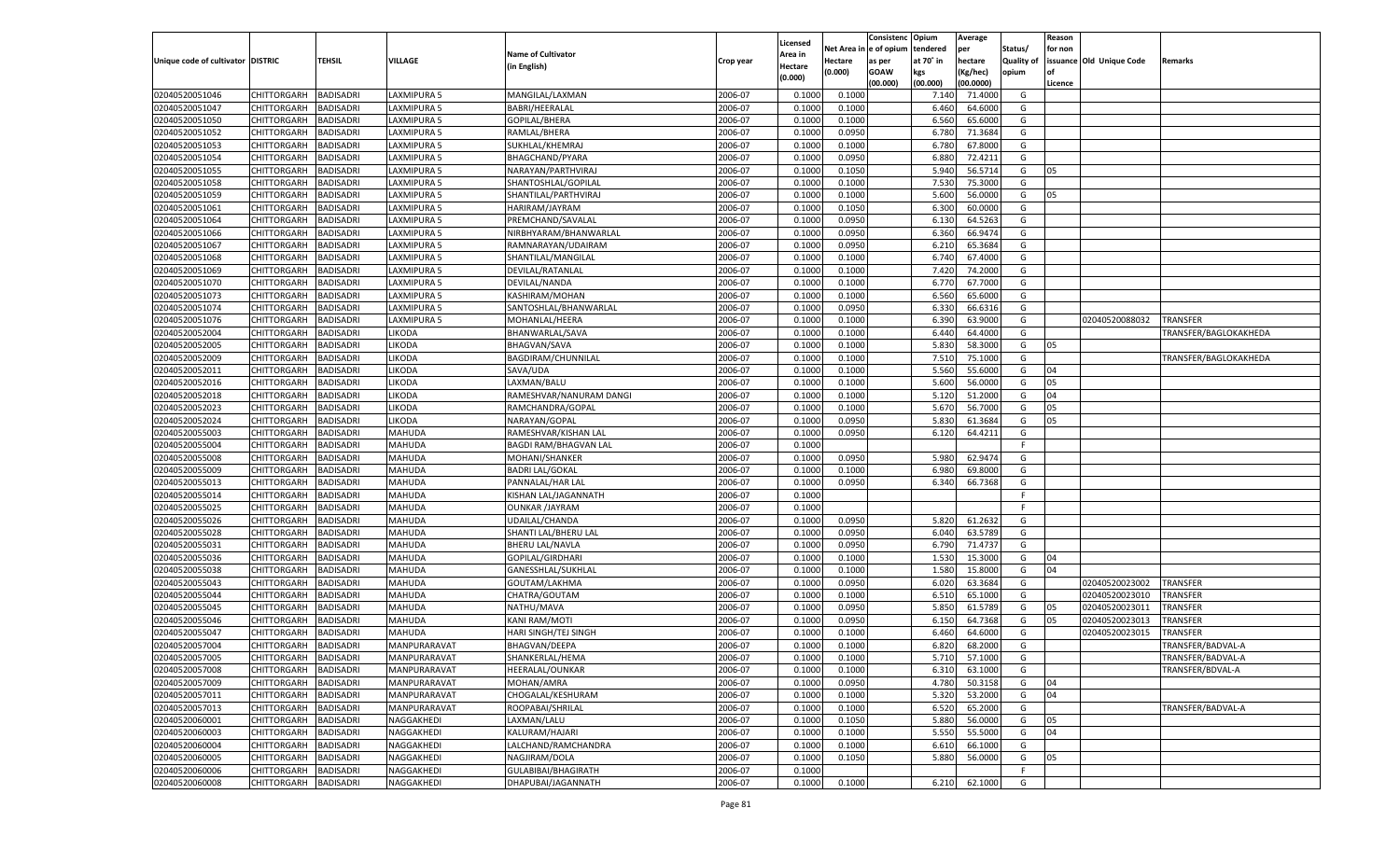|                                   |                       |                  |                |                           |           |          |            | Consistenc    | Opium     | Average   |                   | Reason  |                          |                   |
|-----------------------------------|-----------------------|------------------|----------------|---------------------------|-----------|----------|------------|---------------|-----------|-----------|-------------------|---------|--------------------------|-------------------|
|                                   |                       |                  |                |                           |           | Licensed | Net Area i | n  e of opium | tendered  | per       | Status/           | for non |                          |                   |
| Unique code of cultivator DISTRIC |                       | TEHSIL           | <b>VILLAGE</b> | <b>Name of Cultivator</b> | Crop year | Area in  | Hectare    | as per        | at 70° in | hectare   | <b>Quality of</b> |         | issuance Old Unique Code | Remarks           |
|                                   |                       |                  |                | (in English)              |           | Hectare  | (0.000)    | <b>GOAW</b>   | kgs       | (Kg/hec)  | opium             |         |                          |                   |
|                                   |                       |                  |                |                           |           | (0.000)  |            | (00.000)      | (00.000)  | (00.0000) |                   | Licence |                          |                   |
| 02040520060009                    | CHITTORGARH           | <b>BADISADRI</b> | NAGGAKHEDI     | PREMCHAND/LALCHAND        | 2006-07   | 0.1000   | 0.1000     |               | 5.610     | 56.1000   | G                 | 05      |                          |                   |
| 02040520060010                    | CHITTORGARH           | BADISADRI        | NAGGAKHEDI     | KISHANDAS/GOPALDAS        | 2006-07   | 0.1000   |            |               |           |           | E                 |         |                          |                   |
| 02040520060012                    | CHITTORGARH           | BADISADRI        | NAGGAKHEDI     | CHENRAM/OUNKARLAL         | 2006-07   | 0.1000   | 0.1000     |               | 6.120     | 61.2000   | G                 |         |                          |                   |
| 02040520060013                    | CHITTORGARH           | BADISADRI        | NAGGAKHEDI     | DADAMCHAND/HAJARI         | 2006-07   | 0.1000   | 0.1000     |               | 5.960     | 59.6000   | G                 |         |                          |                   |
| 02040520060014                    | CHITTORGARH           | BADISADRI        | NAGGAKHEDI     | RATANLAL/DOLA             | 2006-07   | 0.1000   | 0.1000     |               | 6.060     | 60.6000   | G                 |         |                          |                   |
| 02040520060016                    | CHITTORGARH           | BADISADRI        | NAGGAKHEDI     | NETHRAM/MOTIRAM           | 2006-07   | 0.1000   | 0.1000     |               | 5.140     | 51.4000   | G                 | 04      |                          |                   |
| 02040520060019                    | CHITTORGARH           | BADISADRI        | NAGGAKHEDI     | RAMLAL/NAVALRAM           | 2006-07   | 0.1000   | 0.1000     |               | 6.080     | 60.8000   | G                 |         |                          |                   |
| 02040520060020                    | CHITTORGARH           | BADISADRI        | NAGGAKHEDI     | NANDLAL/MAGNIRAM          | 2006-07   | 0.1000   | 0.1050     |               | 6.540     | 62.2857   | G                 |         |                          |                   |
| 02040520060021                    |                       |                  |                |                           |           |          |            |               |           |           |                   |         |                          |                   |
|                                   | CHITTORGARH           | BADISADRI        | NAGGAKHEDI     | BHERULAL/HAJARILAL        | 2006-07   | 0.1000   | 0.1050     |               | 6.680     | 63.6190   | G                 |         |                          |                   |
| 02040520060022                    | CHITTORGARH           | BADISADRI        | NAGGAKHEDI     | LOBHCHAND/HAJARILAL       | 2006-07   | 0.1000   | 0.1050     |               | 6.430     | 61.2381   | G                 |         |                          |                   |
| 02040520060023                    | CHITTORGARH           | BADISADRI        | NAGGAKHEDI     | AMRATRAM/MAGANIRAM        | 2006-07   | 0.1000   | 0.1050     |               | 5.980     | 56.9524   | G                 | 05      |                          |                   |
| 02040520060024                    | CHITTORGARH           | BADISADRI        | NAGGAKHEDI     | JEETMAL/BHEEMA            | 2006-07   | 0.1000   | 0.1000     |               | 5.980     | 59.8000   | G                 |         |                          |                   |
| 02040520060026                    | CHITTORGARH           | BADISADRI        | NAGGAKHEDI     | BABULAL/BHANWARLAL        | 2006-07   | 0.1000   | 0.1000     |               | 6.050     | 60.5000   | G                 |         |                          |                   |
| 02040520060027                    | CHITTORGARH           | BADISADRI        | NAGGAKHEDI     | NETRAM/BHOLIRAM MEGHWAL   | 2006-07   | 0.1000   |            |               |           |           | E                 |         |                          |                   |
| 02040520060028                    | CHITTORGARH           | <b>BADISADRI</b> | NAGGAKHEDI     | RAMSINGH/RAMCHANDRA       | 2006-07   | 0.1000   | 0.1000     |               | 6.610     | 66.1000   | G                 |         |                          |                   |
| 02040520060030                    | CHITTORGARH           | BADISADRI        | NAGGAKHEDI     | RAMNARAYN/BHAGIRATH       | 2006-07   | 0.1000   | 0.1000     |               | 6.420     | 64.2000   | G                 |         |                          |                   |
| 02040520060033                    | CHITTORGARH           | <b>BADISADRI</b> | NAGGAKHEDI     | VASRAJ/MAGNIRAM           | 2006-07   | 0.1000   | 0.1000     |               | 6.100     | 61.0000   | G                 |         |                          |                   |
| 02040520060034                    | CHITTORGARH           | BADISADRI        | NAGGAKHEDI     | HEERALAL/HAJARILAL        | 2006-07   | 0.1000   | 0.1050     |               | 6.840     | 65.1429   | G                 |         |                          |                   |
| 02040520069001                    | CHITTORGARH           | <b>BADISADRI</b> | PARLIYA        | <b>BHANWAR LAL/DOLA</b>   | 2006-07   | 0.1000   | 0.1000     |               | 6.040     | 60.4000   | G                 |         |                          |                   |
| 02040520069007                    | CHITTORGARH           | BADISADRI        | PARLIYA        | NANALALBHAGWANIBAI        | 2006-07   | 0.1000   | 0.1000     |               | 6.470     | 64.7000   | G                 |         |                          |                   |
| 02040520069008                    | CHITTORGARH           | <b>BADISADRI</b> | PARLIYA        | KISHNA/BABRU              | 2006-07   | 0.1000   | 0.1000     |               | 8.730     | 87.3000   | G                 |         |                          |                   |
| 02040520069013                    | CHITTORGARH           | BADISADRI        | PARLIYA        | PYAR CHAND/SHANKER SINGH  | 2006-07   | 0.1000   | 0.1000     |               | 5.990     | 59.9000   | G                 |         |                          |                   |
| 02040520069022                    | CHITTORGARH           | <b>BADISADRI</b> | PARLIYA        | HARI SINGH/CHATAR SINGH   | 2006-07   | 0.1000   | 0.1000     |               | 7.490     | 74.9000   | G                 |         |                          |                   |
| 02040520069035                    | CHITTORGARH           | BADISADRI        | PARLIYA        | PARASMAL/BAGDI RAM        | 2006-07   | 0.1000   | 0.1000     |               | 6.090     | 60.9000   | G                 |         |                          |                   |
| 02040520069036                    | CHITTORGARH           | <b>BADISADRI</b> | PARLIYA        | SOHAN SINGH/HARI SINGH    | 2006-07   | 0.1000   | 0.1000     |               | 6.880     | 68.8000   | G                 |         |                          |                   |
| 02040520069037                    | CHITTORGARH           | BADISADRI        | PARLIYA        | HAMERSINGH/GAMER SINGH    | 2006-07   | 0.1000   | 0.1000     |               | 7.570     | 75.7000   | G                 |         |                          |                   |
| 02040520069039                    | CHITTORGARH           | <b>BADISADRI</b> | PARLIYA        | CHUNNI LAL/OUNKAR         | 2006-07   | 0.1000   | 0.1000     |               | 6.210     | 62.1000   | G                 |         |                          |                   |
| 02040520083001                    | CHITTORGARH           | BADISADRI        | SANGRIYA       | RAMA/KUKA                 | 2006-07   | 0.1000   |            |               |           |           | F.                |         |                          |                   |
| 02040520083002                    | CHITTORGARH           | <b>BADISADRI</b> | SANGRIYA       | VARDA/BHERA               | 2006-07   | 0.1000   | 0.0950     |               | 5.630     | 59.2632   | G                 |         |                          |                   |
|                                   |                       |                  |                |                           |           |          |            |               |           |           |                   |         |                          |                   |
| 02040520083007                    | CHITTORGARH           | <b>BADISADRI</b> | SANGRIYA       | RUKAMNIBAI/RAMA           | 2006-07   | 0.1000   | 0.1000     |               | 6.290     | 62.9000   | G                 |         |                          |                   |
| 02040520083010                    | CHITTORGARH           | <b>BADISADRI</b> | SANGRIYA       | RADHESHYAM/NANDA          | 2006-07   | 0.1000   | 0.0950     |               | 5.440     | 57.2632   | G                 | 05      |                          |                   |
| 02040520083011                    | CHITTORGARH           | <b>BADISADRI</b> | SANGRIYA       | RUKAMNIBAI/RAMLAL VYAS    | 2006-07   | 0.1000   | 0.1000     |               | 4.960     | 49.6000   | - 1               | 02      |                          |                   |
| 02040520083014                    | CHITTORGARH           | <b>BADISADRI</b> | SANGRIYA       | AMBALAL/DAYARAM           | 2006-07   | 0.1000   |            |               |           |           | F.                |         |                          |                   |
| 02040520083017                    | CHITTORGARH           | BADISADRI        | SANGRIYA       | RADHESHYAM/RAMLAL         | 2006-07   | 0.1000   | 0.0950     |               | 5.550     | 58.4211   | G                 |         |                          |                   |
| 02040520083029                    | CHITTORGARH           | <b>BADISADRI</b> | SANGRIYA       | RADHAKISHAN/SORAM         | 2006-07   | 0.1000   | 0.0950     |               | 5.980     | 62.9474   | G                 |         |                          |                   |
| 02040520083032                    | CHITTORGARH           | <b>BADISADRI</b> | SANGRIYA       | DEVA/DALLA                | 2006-07   | 0.1000   | 0.1000     |               | 4.960     | 49.6000   | G                 | 08      |                          |                   |
| 02040520083038                    | CHITTORGARH           | <b>BADISADRI</b> | SANGRIYA       | NARAYAN/MOTIRAM           | 2006-07   | 0.1000   | 0.0950     |               | 1.540     | 16.2105   | G                 | 04      |                          |                   |
| 02040520083040                    | CHITTORGARH           | <b>BADISADRI</b> | SANGRIYA       | NANDA/GOMA                | 2006-07   | 0.1000   | 0.1000     |               | 6.180     | 61.8000   | G                 |         |                          |                   |
| 02040520083033                    | CHITTORGARH           | <b>BADISADRI</b> | SANGRIYA       | RAMLAL/KANA               | 2006-07   | 0.1000   | 0.0950     |               | 6.040     | 63.5789   | G                 | 08      |                          |                   |
| 02040520085003                    | CHITTORGARH           | <b>BADISADRI</b> | SARTHLA        | BABRU/HAJARI              | 2006-07   | 0.1000   | 0.1000     |               | 5.480     | 54.8000   | G                 | 04      |                          |                   |
| 02040520085004                    | CHITTORGARH           | <b>BADISADRI</b> | SARTHLA        | KANHIYALAL/MANGILAL       | 2006-07   | 0.1000   | 0.1000     |               | 6.820     | 68.2000   | G                 |         |                          | TRANSFER/UMEDPURA |
| 02040520085005                    | CHITTORGARH           | BADISADRI        | SARTHLA        | UDAILAL/RATANLAL          | 2006-07   | 0.1000   | 0.1050     |               | 6.23      | 59.3333   | G                 | 05      |                          |                   |
| 02040520085012                    | CHITTORGARH           | BADISADRI        | SARTHLA        | VARDA/LALU                | 2006-07   | 0.1000   | 0.1000     |               | 6.150     | 61.5000   | G                 | 05      |                          |                   |
| 02040520085018                    | CHITTORGARH           | BADISADRI        | SARTHLA        | RADHESYAS/HEERALAL        | 2006-07   | 0.1000   | 0.1000     |               | 5.580     | 55.8000   | G                 | 04      |                          |                   |
| 02040520085023                    | CHITTORGARH           | <b>BADISADRI</b> | SARTHLA        | PARBHULAL/MATRALAL GAYRI  | 2006-07   | 0.1000   | 0.1000     |               | 5.440     | 54.4000   | G                 | 04      |                          |                   |
| 02040520085025                    | CHITTORGARH BADISADRI |                  | SARTHLA        | GASI/MANGILAL             | 2006-07   | 0.1000   |            |               |           |           |                   |         |                          | TRANSFER/UMEDPURA |
| 02040520085030                    | <b>CHITTORGARH</b>    | <b>BADISADRI</b> | SARTHLA        | SHANTILAL/JAVANMAL        | 2006-07   | 0.1000   | 0.1000     |               | 4.900     | 49.0000   | G                 | 04      |                          |                   |
| 02040520085043                    | CHITTORGARH           | <b>BADISADRI</b> | SARTHLA        | GOVARDHANSINGH/DEVISINGH  | 2006-07   | 0.1000   | 0.1000     |               | 6.000     | 60.0000   | G                 |         | 02040520045062           | TRANSFER/UMEDPURA |
| 02040520085044                    | CHITTORGARH           | <b>BADISADRI</b> | SARTHLA        | PARBHUBAI/GOTU            | 2006-07   | 0.1000   | 0.1050     |               | 5.760     | 54.8571   | G                 | 04      | 02040520045009           | TRANSFER          |
| 02040520085045                    | <b>CHITTORGARH</b>    | <b>BADISADRI</b> | SARTHLA        | GAMERA/RAMA               | 2006-07   | 0.1000   | 0.1000     |               | 5.630     | 56.3000   | G                 | 05      | 02040520045048           | TRANSFER          |
| 02040520086001                    | CHITTORGARH           | <b>BADISADRI</b> | SATIKAKHEDA    | VARDA/OUNKAR              | 2006-07   | 0.1000   |            |               |           |           | F                 |         |                          |                   |
| 02040520086004                    |                       |                  |                | <b>OUNKAR/HEMRAJ</b>      |           |          |            |               |           |           |                   |         |                          |                   |
|                                   | CHITTORGARH           | <b>BADISADRI</b> | SATIKAKHEDA    |                           | 2006-07   | 0.1000   | 0.1000     |               | 5.280     | 52.8000   | G                 | 04      |                          |                   |
| 02040520086006                    | CHITTORGARH           | <b>BADISADRI</b> | SATIKAKHEDA    | KISHNA/OUNKAR             | 2006-07   | 0.1000   | 0.1050     |               | 6.320     | 60.1905   | G                 |         |                          |                   |
| 02040520086013                    | CHITTORGARH           | <b>BADISADRI</b> | SATIKAKHEDA    | MANGILAL/HEERALAL         | 2006-07   | 0.1000   | 0.1050     |               | 6.340     | 60.3810   | G                 |         |                          |                   |
| 02040520086014                    | CHITTORGARH           | <b>BADISADRI</b> | SATIKAKHEDA    | MAGNIRAM/VARDA JAT        | 2006-07   | 0.1000   | 0.1050     |               | 7.020     | 66.8571   | G                 |         |                          |                   |
| 02040520086018                    | CHITTORGARH           | <b>BADISADRI</b> | SATIKAKHEDA    | VARDA/CHTARBHUJ           | 2006-07   | 0.1000   | 0.1050     |               | 1.720     | 16.3810   | G                 | 04      |                          |                   |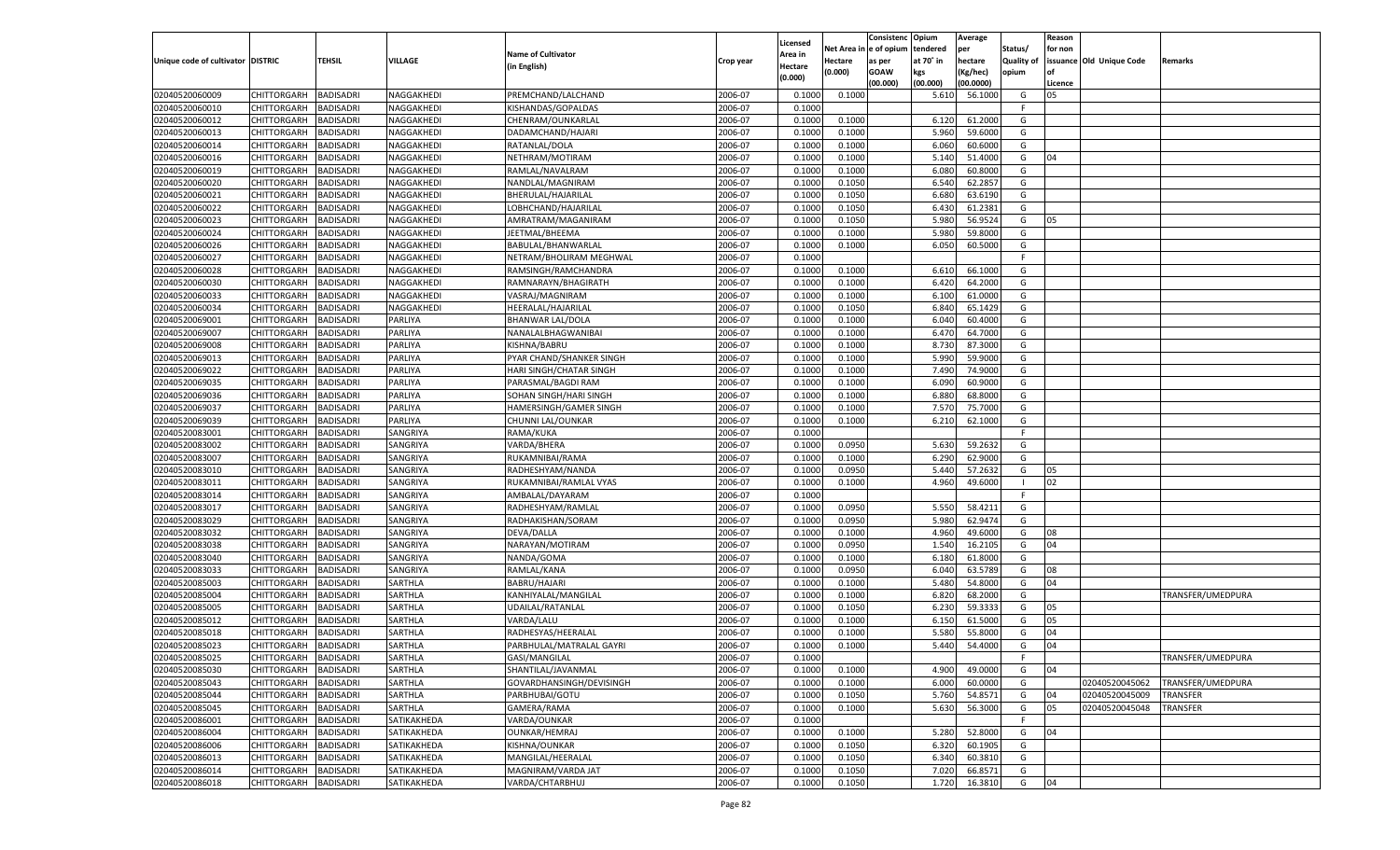|                                   |                       |                  |                  |                              |           |                    |            | Consistenc    | Opium     | Average   |                   | Reason  |                          |                 |
|-----------------------------------|-----------------------|------------------|------------------|------------------------------|-----------|--------------------|------------|---------------|-----------|-----------|-------------------|---------|--------------------------|-----------------|
|                                   |                       |                  |                  |                              |           | Licensed           | Net Area i | n  e of opium | tendered  | per       | Status/           | for non |                          |                 |
| Unique code of cultivator DISTRIC |                       | TEHSIL           | VILLAGE          | <b>Name of Cultivator</b>    | Crop year | Area in            | Hectare    | as per        | at 70° in | hectare   | <b>Quality of</b> |         | issuance Old Unique Code | Remarks         |
|                                   |                       |                  |                  | (in English)                 |           | Hectare<br>(0.000) | (0.000)    | <b>GOAW</b>   | kgs       | (Kg/hec)  | opium             |         |                          |                 |
|                                   |                       |                  |                  |                              |           |                    |            | (00.000)      | (00.000)  | (00.0000) |                   | Licence |                          |                 |
| 02040520086019                    | CHITTORGARH           | <b>BADISADRI</b> | SATIKAKHEDA      | BHERULAL/OUNKAR JAT          | 2006-07   | 0.1000             | 0.1050     |               | 6.000     | 57.1429   | G                 | 05      |                          |                 |
| 02040520086021                    | CHITTORGARH           | BADISADRI        | SATIKAKHEDA      | MITHULAL/OUNKAR JAT          | 2006-07   | 0.1000             | 0.1050     |               | 6.820     | 64.9524   | G                 |         |                          |                 |
| 02040520086034                    | CHITTORGARH           | BADISADRI        | SATIKAKHEDA      | NIRBHAYPURI/NANDPURI         | 2006-07   | 0.1000             | 0.1000     |               | 1.230     | 12.3000   | G                 | 04      |                          |                 |
| 02040520086035                    | CHITTORGARH           | BADISADRI        | SATIKAKHEDA      | VAKTUPURI/UDAIPURI           | 2006-07   | 0.1000             | 0.1000     |               | 6.170     | 61.7000   | G                 |         |                          |                 |
| 02040520086036                    | CHITTORGARH           | BADISADRI        | SATIKAKHEDA      | <b>KASHIGIR/BHAVANGIR</b>    | 2006-07   | 0.1000             | 0.1000     |               | 5.370     | 53.7000   | G                 | 04      | 02040520028028           | TRANSFER        |
| 02040520086037                    | CHITTORGARH           | BADISADRI        | SATIKAKHEDA      | GANGARAM/BHURA               | 2006-07   | 0.1000             | 0.1000     |               | 4.940     | 49.4000   | G                 | 04      | 02040520028007           | TRANSFER        |
| 02040520086038                    | CHITTORGARH           | BADISADRI        | SATIKAKHEDA      | SHANKER/KELA                 | 2006-07   | 0.1000             | 0.1050     |               | 6.250     | 59.5238   | G                 |         | 02040520041029           | TRANSFER        |
| 02040520089001                    | CHITTORGARH           | BADISADRI        | SOMPUR           | DEVA/DUNGA                   | 2006-07   | 0.1000             | 0.1000     |               | 5.990     | 59.9000   | G                 |         |                          |                 |
| 02040520089007                    | CHITTORGARH           | BADISADRI        | SOMPUR           | GANESH/ROOPA                 | 2006-07   | 0.1000             | 0.1000     |               | 5.540     | 55.4000   | G                 | 04      |                          |                 |
| 02040520089008                    | CHITTORGARH           | BADISADRI        | SOMPUR           | DEVA/NANDA                   | 2006-07   | 0.1000             | 0.0950     |               | 6.550     | 68.9474   | G                 |         |                          |                 |
| 02040520089012                    | CHITTORGARH           | BADISADRI        | SOMPUR           | NANDLAL/LALU                 | 2006-07   | 0.1000             | 0.1000     |               | 6.350     | 63.5000   | G                 |         |                          |                 |
| 02040520089028                    | CHITTORGARH           | BADISADRI        | SOMPUR           | SHANKER LAL/HEERA LAL        | 2006-07   | 0.1000             | 0.1000     |               | 6.340     | 63.4000   | G                 |         |                          |                 |
| 02040520089032                    | CHITTORGARH           | BADISADRI        | SOMPUR           | MANTA/MODA                   | 2006-07   | 0.1000             | 0.0950     |               | 5.990     | 63.0526   | G                 |         |                          |                 |
| 02040520089033                    | CHITTORGARH           | BADISADRI        | SOMPUR           | SHANKER/NARAYAN              | 2006-07   | 0.1000             | 0.0900     |               | 5.030     | 55.8889   | G                 | 04      |                          |                 |
| 02040520089037                    | CHITTORGARH           | <b>BADISADRI</b> | SOMPUR           | MATHURALAL/KAJOD             | 2006-07   | 0.1000             | 0.0950     |               | 6.030     | 63.4737   | G                 | 05      |                          |                 |
| 02040520089038                    | CHITTORGARH           | BADISADRI        | SOMPUR           | NARAYAN/MODA                 | 2006-07   | 0.1000             | 0.0950     |               | 6.420     | 67.5789   | G                 |         |                          |                 |
| 02040520089039                    | CHITTORGARH           | <b>BADISADRI</b> | SOMPUR           | GISIBAI/NARAYAN              | 2006-07   | 0.1000             | 0.0950     |               | 5.910     | 62.2105   | G                 | 05      |                          |                 |
| 02040520091002                    | CHITTORGARH           | BADISADRI        | SUKHPURA         | UDAI LAL/BHANWAR LAI         | 2006-07   | 0.1000             | 0.0950     |               | 6.430     | 67.6842   | G                 |         |                          |                 |
| 02040520091004                    | CHITTORGARH           | <b>BADISADRI</b> | SUKHPURA         | JEEV RAM/DAL CHAND           | 2006-07   | 0.1000             | 0.1000     |               | 6.590     | 65.9000   | G                 |         |                          |                 |
| 02040520091007                    | CHITTORGARH           | BADISADRI        | SUKHPURA         | <b>GEETA BAI/DHANRAJ</b>     | 2006-07   | 0.1000             | 0.1000     |               | 6.770     | 67.7000   | G                 |         |                          |                 |
| 02040520091013                    | CHITTORGARH           | <b>BADISADRI</b> | <b>SUKHPURA</b>  | RAMESHVAR/UDAI RAM           | 2006-07   | 0.1000             | 0.0950     |               | 6.350     | 66.8421   | G                 |         |                          |                 |
| 02040520091016                    | CHITTORGARH           | BADISADRI        | SUKHPURA         | SAGARMAL/SHANKER LAL         | 2006-07   | 0.1000             | 0.0950     |               | 7.520     | 79.1579   | G                 |         |                          |                 |
| 02040520091021                    | CHITTORGARH           | <b>BADISADRI</b> | <b>SUKHPURA</b>  | <b>GOUTAM LAL/RAM LAL</b>    | 2006-07   | 0.1000             | 0.1000     |               | 7.440     | 74.4000   | G                 |         |                          |                 |
| 02040520091022                    | CHITTORGARH           | BADISADRI        | <b>SUKHPURA</b>  | LAXMAN/NARAYAN               | 2006-07   | 0.1000             | 0.1000     |               | 6.020     | 60.2000   | G                 | 05      |                          |                 |
| 02040520091023                    | CHITTORGARH           | <b>BADISADRI</b> | SUKHPURA         | RAMNARAYAN/HAR LAL           | 2006-07   | 0.1000             | 0.1050     |               | 6.280     | 59.8095   | G                 | 05      |                          |                 |
| 02040520091024                    | CHITTORGARH           | BADISADRI        | SUKHPURA         | NANU RAM/HANSHRAJ            | 2006-07   | 0.1000             | 0.1000     |               | 6.640     | 66.4000   | G                 |         |                          |                 |
| 02040520091025                    | CHITTORGARH           | <b>BADISADRI</b> | SUKHPURA         | KALU SINGH/VARDA RAVAT       | 2006-07   | 0.1000             | 0.1000     |               | 6.070     | 60.7000   | G                 |         |                          |                 |
| 02040520091010                    | CHITTORGARH           | BADISADRI        | <b>SUKHPURA</b>  | BHANWAR LAL/NANDA            | 2006-07   | 0.1000             | 0.1000     |               | 6.750     | 67.5000   | G                 |         |                          |                 |
| 02040520091012                    | CHITTORGARH           | <b>BADISADRI</b> | <b>SUKHPURA</b>  | CHAGAN LAL/BHANWAR LAL       | 2006-07   | 0.1000             | 0.0950     |               | 6.060     | 63.7895   | G                 |         |                          |                 |
| 02040520096003                    | CHITTORGARH           | BADISADRI        | <b>UMMEDPURA</b> | DEVILAL/UDAIRAM              | 2006-07   | 0.1000             | 0.0950     |               | 5.930     | 62.4211   | G                 |         |                          |                 |
| 02040520096013                    | CHITTORGARH           | <b>BADISADRI</b> | UMMEDPURA        | GOPILAL/MOTILAL              | 2006-07   | 0.1000             | 0.1000     |               | 6.680     | 66.8000   | G                 |         |                          |                 |
| 02040520096014                    | CHITTORGARH           | <b>BADISADRI</b> | <b>UMMEDPURA</b> | MANGILAL/MOTILAI             | 2006-07   | 0.1000             | 0.1000     |               | 6.950     | 69.5000   | G                 |         |                          |                 |
| 02040520096016                    | CHITTORGARH           | <b>BADISADRI</b> | UMMEDPURA        | HEERALAL/KISHNA              | 2006-07   | 0.1000             | 0.1000     |               | 7.220     | 72.2000   | G                 |         |                          |                 |
| 02040520096018                    | CHITTORGARH           | BADISADRI        | <b>UMMEDPURA</b> | SHANTILAL/RAMA               | 2006-07   | 0.1000             | 0.0950     |               | 7.13(     | 75.0526   | G                 |         |                          |                 |
| 02040520096019                    | CHITTORGARH           | <b>BADISADRI</b> | <b>UMMEDPURA</b> | HUKMA/PARTHA                 | 2006-07   | 0.1000             | 0.0950     |               | 6.740     | 70.9474   | G                 |         |                          |                 |
| 02040520096020                    | CHITTORGARH           | <b>BADISADRI</b> | <b>UMMEDPURA</b> | DHANRAJ/CHAGANLAL            | 2006-07   | 0.1000             | 0.1000     |               | 7.010     | 70.1000   | G                 |         |                          |                 |
| 02040520096022                    | CHITTORGARH           | <b>BADISADRI</b> | UMMEDPURA        | SARJUBAI/NANURAM             | 2006-07   | 0.1000             | 0.1000     |               | 5.490     | 54.9000   | G                 | 04      |                          |                 |
| 02040520096023                    | CHITTORGARH           | BADISADRI        | <b>UMMEDPURA</b> | SARJUBAI/VIJAYRAM            | 2006-07   | 0.1000             | 0.0950     |               | 7.000     | 73.6842   | G                 |         |                          |                 |
| 02040520096028                    | CHITTORGARH           | <b>BADISADRI</b> | <b>UMMEDPURA</b> | BHURALAL/NARAYAN             | 2006-07   | 0.1000             | 0.1000     |               | 6.790     | 67.9000   | G                 |         |                          |                 |
| 02040520096033                    | CHITTORGARH           | <b>BADISADRI</b> | <b>UMMEDPURA</b> | BHANWARLAL/KISHNA            | 2006-07   | 0.1000             | 0.0950     |               | 6.590     | 69.3684   | G                 |         |                          |                 |
| 02040520096034                    | CHITTORGARH           | <b>BADISADRI</b> | <b>UMMEDPURA</b> | DHANRAJ/UDA                  | 2006-07   | 0.1000             | 0.1000     |               | 5.300     | 53.0000   | G                 | 04      |                          |                 |
| 02040520096035                    | CHITTORGARH           | BADISADRI        | <b>UMMEDPURA</b> | PARBHULAL/KISHNA             | 2006-07   | 0.1000             | 0.0950     |               | 6.510     | 68.5263   | G                 |         |                          |                 |
| 02040520096038                    | CHITTORGARH           | BADISADRI        | UMMEDPURA        | RANGLAL/CHAGANLAL            | 2006-07   | 0.1000             | 0.0950     |               | 6.140     | 64.6316   | G                 |         |                          |                 |
| 02040520096041                    | CHITTORGARH           | BADISADRI        | <b>UMMEDPURA</b> | MATHRA/CHAMPALAL             | 2006-07   | 0.1000             | 0.0950     |               | 6.080     | 64.0000   | G                 |         |                          |                 |
| 02040520096047                    | CHITTORGARH           | <b>BADISADRI</b> | <b>UMMEDPURA</b> | BHANWARLAL/KISHNAJI SANGITLA | 2006-07   | 0.1000             | 0.1000     |               | 6.500     | 65.0000   | G                 |         |                          |                 |
| 02040520096049                    | CHITTORGARH BADISADRI |                  | <b>UMMEDPURA</b> | RATANLAL/DHANRAJ             | 2006-07   | 0.1000             | 0.0950     |               | 6.200     | 65.2632   | G                 |         |                          |                 |
| 02040520096050                    | <b>CHITTORGARH</b>    | <b>BADISADRI</b> | <b>UMMEDPURA</b> | UDAILAL/BAGDIRAM             | 2006-07   | 0.1000             | 0.0950     |               | 6.510     | 68.5263   | G                 |         |                          |                 |
| 02040520096046                    | <b>CHITTORGARH</b>    | <b>BADISADRI</b> | <b>UMMEDPURA</b> | JEYRAM/HARLAL DHAKAD         | 2006-07   |                    | 0.1000     |               | 6.680     | 66.8000   | G                 |         |                          |                 |
|                                   |                       |                  |                  |                              | 2006-07   | 0.1000             |            |               |           | 73.3684   |                   |         |                          |                 |
| 02040520096006                    | CHITTORGARH           | <b>BADISADRI</b> | <b>UMMEDPURA</b> | SHAMBHULAL/PARBHULAL         |           | 0.1000             | 0.0950     |               | 6.970     |           | G                 |         |                          |                 |
| 02040520096054                    | CHITTORGARH           | <b>BADISADRI</b> | <b>UMMEDPURA</b> | SUKH LAL/KISHAN LAL          | 2006-07   | 0.1000             | 0.1000     |               | 6.860     | 68.6000   | G                 |         | 02040520085035           | <b>TRANSFER</b> |
| 02040520096055                    | <b>CHITTORGARH</b>    | <b>BADISADRI</b> | <b>UMMEDPURA</b> | PREMSINGH/DHANSINGH          | 2006-07   | 0.1000             | 0.1050     |               | 2.370     | 22.5714   | G                 | 04      | 02040520045006           | TRANSFER        |
| 02040520097022                    | CHITTORGARH           | <b>BADISADRI</b> | UTHEL            | CHAGANLAL/DAYARAM            | 2006-07   | 0.1000             | 0.0950     |               | 6.350     | 66.8421   | G                 |         |                          |                 |
| 02040520097031                    | CHITTORGARH           | <b>BADISADRI</b> | UTHEL            | MATHRA/AMRA                  | 2006-07   | 0.1000             | 0.1000     |               | 5.530     | 55.3000   | G                 | 04      |                          |                 |
| 02040520097034                    | CHITTORGARH           | <b>BADISADRI</b> | UTHEL            | HEERALAL/DAYARAM             | 2006-07   | 0.1000             | 0.0950     |               | 6.300     | 66.3158   | G                 |         |                          |                 |
| 02040520097038                    | <b>CHITTORGARH</b>    | <b>BADISADRI</b> | UTHEL            | LAXMAN/GULAB                 | 2006-07   | 0.1000             | 0.0950     |               | 5.460     | 57.4737   | G                 | 05      |                          |                 |
| 02040520097041                    | <b>CHITTORGARH</b>    | <b>BADISADRI</b> | UTHEL            | DALICHAND/GASI               | 2006-07   | 0.1000             | 0.0950     |               | 7.030     | 74.0000   | G                 |         |                          |                 |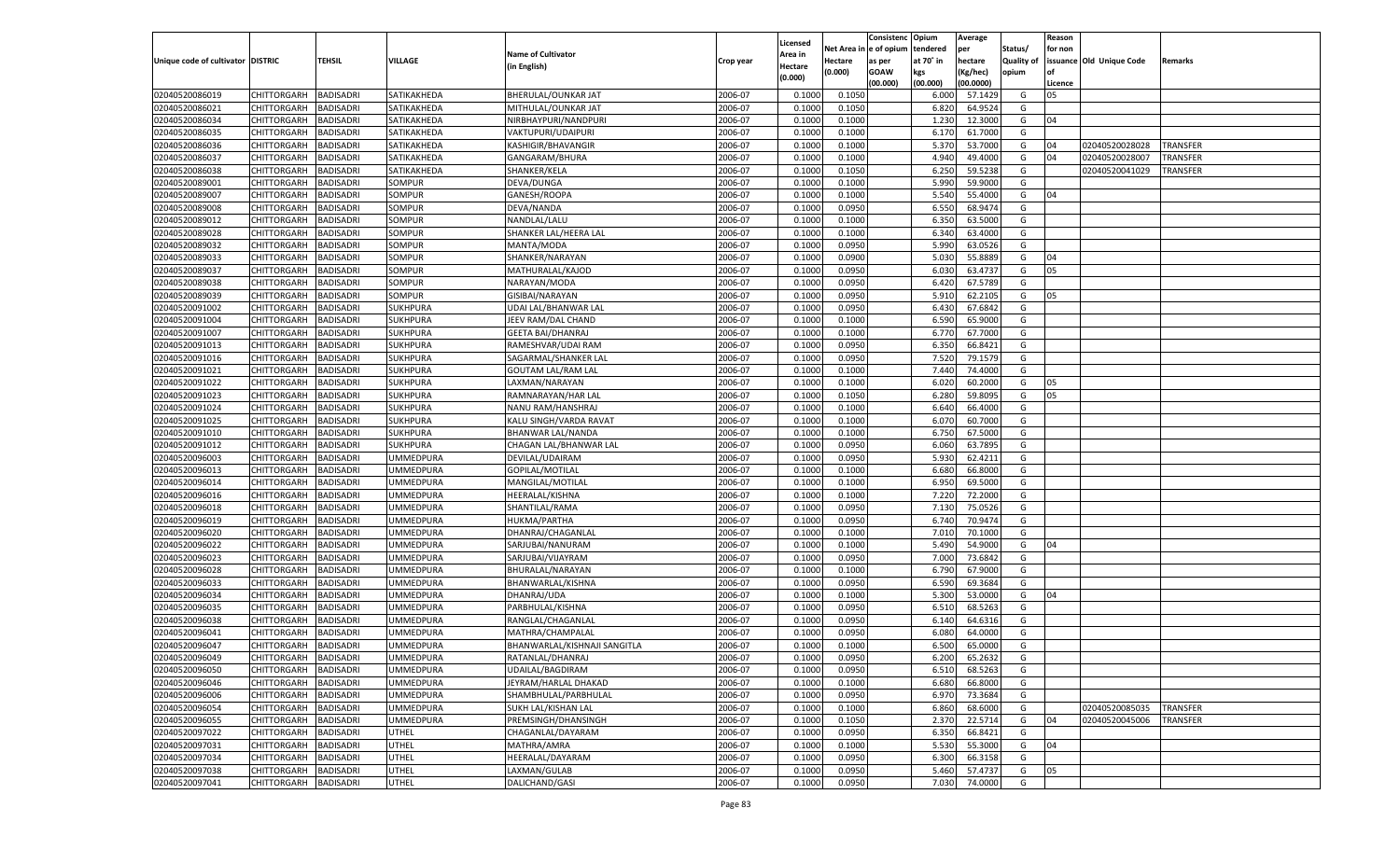|                                   |                       |                  |               |                           |           |                           |          | Consistenc  | Opium     | Average            |                   | Reason  |                          |                     |
|-----------------------------------|-----------------------|------------------|---------------|---------------------------|-----------|---------------------------|----------|-------------|-----------|--------------------|-------------------|---------|--------------------------|---------------------|
|                                   |                       |                  |               | <b>Name of Cultivator</b> |           | Licensed                  | Net Area | e of opium  | tendered  | per                | Status/           | for non |                          |                     |
| Unique code of cultivator DISTRIC |                       | <b>TEHSIL</b>    | VILLAGE       | (in English)              | Crop year | <b>Area in</b><br>Hectare | Hectare  | as per      | at 70° in | hectare            | <b>Quality of</b> |         | issuance Old Unique Code | Remarks             |
|                                   |                       |                  |               |                           |           | (0.000)                   | (0.000)  | <b>GOAW</b> | kgs       | (Kg/hec)           | opium             |         |                          |                     |
|                                   |                       |                  |               |                           |           |                           |          | (00.000)    | (00.000)  | (00.0000)          |                   | Licence |                          |                     |
| 02040520097087                    | CHITTORGARH           | <b>BADISADRI</b> | UTHEL         | KISHAN LAL/KALU           | 2006-07   | 0.1000                    | 0.0900   |             | 5.530     | 61.4444            | G                 |         | 02040520095002           | TRANSFER/UTHELKHEDA |
| 02040520097088                    | CHITTORGARH           | BADISADRI        | UTHEL         | SUKHA/NANA MOGIYA         | 2006-07   | 0.1000                    | 0.1000   |             | 5.990     | 59.9000            | G                 |         | 02040520072013           | TRANSFER/PINDRI     |
| 02040520097089                    | CHITTORGARH           | BADISADRI        | UTHEL         | <b>BADRI LAL/KISHOR</b>   | 2006-07   | 0.1000                    | 0.1000   |             | 6.73      | 67.3000            | G                 |         | 02030515128005           | TRANSFER            |
| 02040520097091                    | CHITTORGARH           | BADISADRI        | UTHEL         | BHANWARDAS/TULSIDAS       | 2006-07   | 0.1000                    | 0.1000   |             | 6.790     | 67.9000            | G                 |         | 02040520062006           | TRANSFER            |
| 02040520097090                    | CHITTORGARH           | BADISADRI        | UTHEL         | MITHULAL/SHANKERJAT       | 2006-07   | 0.1000                    | 0.0850   |             | 5.260     | 61.8824            | G                 |         |                          | TRANSFER/COME BILDI |
| 02040520098001                    | CHITTORGARH           | BADISADRI        | UTTARVADA     | HEMRAJ/NATHULAL           | 2006-07   | 0.1000                    |          |             |           |                    | F.                |         |                          | TRANSFER/MAHUDA     |
| 02040520098002                    | CHITTORGARH           | BADISADRI        | UTTARVADA     | MOHANLAL/UMEDRAM          | 2006-07   | 0.1000                    | 0.0950   |             | 1.810     | 19.0526            | G                 | 04      |                          |                     |
| 02040520098004                    | CHITTORGARH           | BADISADRI        | UTTARVADA     | SHANKERLAL/OUNKAR         | 2006-07   | 0.1000                    | 0.0950   |             | 5.660     | 59.5789            | G                 |         |                          | TRANSFER/MAHUDA     |
| 02040520098005                    | CHITTORGARH           | BADISADRI        | UTTARVADA     | VENDIRAM/KANIRAM          | 2006-07   | 0.1000                    | 0.0950   |             | 6.380     | 67.1579            | G                 |         |                          | TRANSFER/MAHUDA     |
| 02040520098016                    | CHITTORGARH           | BADISADRI        | UTTARVADA     | GOKAL/GAMERA              | 2006-07   | 0.1000                    | 0.0950   |             | 5.570     | 58.6316            | G                 |         |                          | TRANSFER/MAHUDA     |
| 02040520098018                    | CHITTORGARH           | BADISADRI        | UTTARVADA     | DHANRAJ/MAGNI RAM         | 2006-07   | 0.1000                    | 0.1000   |             | 5.430     | 54.3000            | G                 | 04      |                          |                     |
| 02040520099003                    | CHITTORGARH           | BADISADRI        | VINAYKA       | PARTAP/NATHU              | 2006-07   | 0.1000                    | 0.0950   |             | 5.730     | 60.3158            | G                 |         |                          |                     |
| 02040520099004                    | CHITTORGARH           | <b>BADISADRI</b> | VINAYKA       | DHAPUBAI/ROOPA            | 2006-07   | 0.1000                    | 0.1000   |             | 6.910     | 69.1000            | G                 |         |                          |                     |
| 02040520099012                    | CHITTORGARH           | BADISADRI        | VINAYKA       | OUNKARSINGH/GOVINDSINGH   | 2006-07   | 0.1000                    | 0.1050   |             | 7.120     | 67.8095            | G                 |         |                          |                     |
| 02040520099016                    | CHITTORGARH           | <b>BADISADRI</b> | VINAYKA       | BHAMRU/KISHANLAL          | 2006-07   | 0.1000                    | 0.0950   |             | 5.760     | 60.6316            | G                 |         |                          |                     |
| 02040520099024                    | CHITTORGARH           | BADISADRI        | VINAYKA       | CHUNNILAL/KISHNA          | 2006-07   | 0.1000                    | 0.1000   |             | 5.970     | 59.7000            | G                 | 05      |                          |                     |
| 02040520099025                    | CHITTORGARH           | <b>BADISADRI</b> | VINAYKA       | NARAYAN/GIRDHARI          | 2006-07   | 0.1000                    | 0.0950   |             | 5.710     | 60.1053            | G                 | 05      |                          |                     |
| 02040520099027                    | CHITTORGARH           | BADISADRI        | VINAYKA       | FATEHSINGH/BHURASINGH     | 2006-07   | 0.1000                    | 0.1050   |             | 5.250     | 50.0000            | G                 | 04      |                          |                     |
| 02040520099029                    | CHITTORGARH           | <b>BADISADRI</b> | VINAYKA       | PARSHURAM/DALLA           | 2006-07   | 0.1000                    |          |             |           |                    | F.                |         |                          |                     |
| 02040520099031                    | CHITTORGARH           | BADISADRI        | VINAYKA       | NANIBAI/MEGHA             | 2006-07   | 0.1000                    | 0.0950   |             | 6.450     | 67.8947            | G                 |         |                          |                     |
| 02040520101001                    | CHITTORGARH           | <b>BADISADRI</b> | NALVAI        | NANDA/MIYARAM             | 2006-07   | 0.1000                    | 0.1000   | 62.40       | 6.230     | 62.3000            | G                 |         |                          |                     |
| 02040520101002                    | CHITTORGARH           | BADISADRI        | NALVAI        | NARAYAN/BHOLA             | 2006-07   | 0.1000                    | 0.0950   | 62.40       | 6.110     | 64.3158            | G                 |         |                          |                     |
| 02040520101003                    | CHITTORGARH           | <b>BADISADRI</b> | <b>NALVAI</b> | <b>HARLAL/BHOLA</b>       | 2006-07   | 0.1000                    | 0.0950   | 62.40       | 6.070     | 63.8947            | G                 |         |                          |                     |
| 02040520101005                    | CHITTORGARH           | BADISADRI        | NALVAI        | UDA/VRDA                  | 2006-07   | 0.1000                    | 0.1000   | 59.64       | 6.310     | 63.1000            | G                 |         |                          |                     |
| 02040520101008                    | CHITTORGARH           | BADISADRI        | <b>NALVAI</b> | PYARA/RAMCHANDRA          | 2006-07   | 0.1000                    | 0.0950   | 64.55       | 6.330     | 66.6316            | G                 |         |                          |                     |
| 02040520101009                    | CHITTORGARH           | BADISADRI        | NALVAI        | NARAYAN/RAMCHANDRA        | 2006-07   | 0.1000                    | 0.0950   | 67.22       | 6.340     | 66.7368            | G                 |         |                          |                     |
| 02040520101010                    | CHITTORGARH           | <b>BADISADRI</b> | <b>NALVAI</b> | KALU/VARDA GODAVALA       | 2006-07   | 0.1000                    | 0.1000   | 64.55       | 6.920     | 69.2000            | G                 |         |                          |                     |
| 02040520101011                    | CHITTORGARH           | BADISADRI        | NALVAI        | NARAYAN/MALA              | 2006-07   | 0.1000                    | 0.0950   | 64.55       | 6.300     | 66.3158            | G                 |         |                          |                     |
| 02040520101012                    | CHITTORGARH           | BADISADRI        | <b>NALVAI</b> | VARDICHAND/TEKA           | 2006-07   | 0.1000                    | 0.0950   | 59.64       | 5.730     | 60.3158            | G                 |         |                          |                     |
| 02040520101014                    | CHITTORGARH           | BADISADRI        | <b>NALVAI</b> | NANDA/KEVLIYA             | 2006-07   | 0.1000                    | 0.1000   | 62.40       | 6.380     | 63.8000            | G                 |         |                          |                     |
| 02040520101015                    | CHITTORGARH           | <b>BADISADRI</b> | NALVAI        | PEMA/CHAMPALAL            | 2006-07   | 0.1000                    | 0.0950   | 64.55       | 6.210     | 65.3684            | G                 |         |                          |                     |
| 02040520101016                    | CHITTORGARH           | BADISADRI        | <b>NALVAI</b> | DEVILAL/FATEHLAL          | 2006-07   | 0.1000                    | 0.0950   | 62.40       | 5.970     | 62.8421            | G                 |         |                          |                     |
| 02040520101017                    | <b>CHITTORGARH</b>    | <b>BADISADRI</b> | <b>NALVAI</b> | SHOBHALAL/PARTHVIRAJ      | 2006-07   | 0.1000                    | 0.0950   | 62.40       | 6.230     | 65.5789            | G                 |         |                          |                     |
| 02040520101018                    | CHITTORGARH           | BADISADRI        | NALVAI        | NARAYAN/HARLAL            | 2006-07   | 0.1000                    | 0.1000   | 62.40       | 6.280     | 62.8000            | G                 |         |                          |                     |
| 02040520101019                    | <b>CHITTORGARH</b>    | <b>BADISADRI</b> | NALVAI        | SHRILAL/LALULAL           | 2006-07   | 0.1000                    | 0.1000   | 67.22       | 6.940     | 69.4000            | G                 |         |                          |                     |
| 02040520101021                    | CHITTORGARH           | BADISADRI        | NALVAI        | GASI/SAVA                 | 2006-07   | 0.1000                    | 0.0950   |             | 5.900     | 62.105             | G                 |         |                          |                     |
| 02040520101024                    |                       | <b>BADISADRI</b> | NALVAI        | <b>BALURAM/KALU</b>       | 2006-07   | 0.1000                    | 0.1000   |             | 6.590     | 65.9000            | G                 |         |                          |                     |
| 02040520101026                    | <b>CHITTORGARH</b>    | BADISADRI        | NALVAI        | SHANKER/MOTI              | 2006-07   |                           | 0.1000   | 52.99       | 5.300     |                    | G                 | 04      |                          |                     |
| 02040520101028                    | CHITTORGARH           | <b>BADISADRI</b> | NALVAI        | KALU/CHENA                | 2006-07   | 0.1000<br>0.1000          | 0.0950   | 59.64       | 5.840     | 53.0000<br>61.4737 | G                 |         |                          |                     |
| 02040520101029                    | <b>CHITTORGARH</b>    |                  |               |                           |           |                           |          |             |           | 70.3158            |                   |         |                          |                     |
|                                   | CHITTORGARH           | BADISADRI        | NALVAI        | UDA/FATEHRAM              | 2006-07   | 0.1000                    | 0.0950   |             | 6.680     |                    | G                 |         |                          |                     |
| 02040520101031                    | <b>CHITTORGARH</b>    | <b>BADISADRI</b> | NALVAI        | SHRILAL/HARLAL            | 2006-07   | 0.1000                    | 0.0950   |             | 5.730     | 60.3158            | G                 |         |                          |                     |
| 02040520101032                    | CHITTORGARH           | BADISADRI        | NALVAI        | MAGNIRAM/LALU             | 2006-07   | 0.1000                    | 0.0950   | 70.52       | 6.600     | 69.4737            | G                 |         |                          |                     |
| 02040520101033                    | CHITTORGARH           | BADISADRI        | NALVAI        | SAVA/DOLA                 | 2006-07   | 0.1000                    | 0.0950   | 52.99       | 5.430     | 57.1579            | G                 | 05      |                          |                     |
| 02040520101034                    | CHITTORGARH           | BADISADRI        | NALVAI        | DEVILAL/SHANKER           | 2006-07   | 0.1000                    | 0.1000   | 65.40       | 6.570     | 65.7000            | G                 |         |                          |                     |
| 02040520101053                    | CHITTORGARH           | <b>BADISADRI</b> | NALVAI        | NATHU/CHAMPA              | 2006-07   | 0.1000                    | 0.1000   | 52.99       | 5.450     | 54.5000            | G                 | 04      |                          |                     |
| 02040520101037                    | CHITTORGARH BADISADRI |                  | <b>NALVAI</b> | ROOPA/CHAMPA              | 2006-07   | 0.1000                    | 0.1000   | 64.55       | 6.710     | 67.1000            | G                 |         |                          |                     |
| 02040520101040                    | <b>CHITTORGARH</b>    | <b>BADISADRI</b> | <b>NALVAI</b> | ROSHANLAL/PARTHVIRAJ      | 2006-07   | 0.1000                    | 0.1000   | 62.40       | 6.430     | 64.3000            | G                 |         |                          |                     |
| 02040520101042                    | <b>CHITTORGARH</b>    | <b>BADISADRI</b> | <b>NALVAI</b> | GANPAT/VAKTAJI            | 2006-07   | 0.1000                    | 0.0950   | 64.55       | 6.150     | 64.7368            | G                 |         |                          |                     |
| 02040520101045                    | <b>CHITTORGARH</b>    | <b>BADISADRI</b> | <b>NALVAI</b> | GASI/BHURA MOGIYA         | 2006-07   | 0.1000                    | 0.1000   | 62.40       | 6.250     | 62.5000            | G                 |         |                          |                     |
| 02040520101048                    | <b>CHITTORGARH</b>    | <b>BADISADRI</b> | <b>NALVAI</b> | BADRILALKASHIRAM          | 2006-07   | 0.1000                    |          |             |           |                    | F.                |         |                          |                     |
| 02040520101049                    | <b>CHITTORGARH</b>    | <b>BADISADRI</b> | <b>NALVAI</b> | OUNKAR/MIYARAM            | 2006-07   | 0.1000                    | 0.1000   | 59.68       | 6.100     | 61.0000            | G                 |         |                          |                     |
| 02040520101036                    | <b>CHITTORGARH</b>    | <b>BADISADRI</b> | <b>NALVAI</b> | NATHULAL/NANDA            | 2006-07   | 0.1000                    | 0.0950   | 67.22       | 6.610     | 69.5789            | G                 |         |                          |                     |
| 02040520101054                    | <b>CHITTORGARH</b>    | <b>BADISADRI</b> | <b>NALVAI</b> | RAMSINGH/LALU             | 2006-07   | 0.1000                    | 0.1000   |             | 6.240     | 62.4000            | G                 |         |                          |                     |
| 02040520101057                    | <b>CHITTORGARH</b>    | <b>BADISADRI</b> | <b>NALVAI</b> | <b>OUNKAR/PEMA MOGIYA</b> | 2006-07   | 0.1000                    | 0.1000   | 62.71       | 6.350     | 63.5000            | G                 |         |                          |                     |
| 02040520101058                    | <b>CHITTORGARH</b>    | <b>BADISADRI</b> | <b>NALVAI</b> | NATHIBAI/SHANKER          | 2006-07   | 0.1000                    | 0.1000   | 59.64       | 6.130     | 61.3000            | G                 |         |                          |                     |
| 02040520101059                    | <b>CHITTORGARH</b>    | <b>BADISADRI</b> | NALVAI        | KALU/TULCHA MOGIYA        | 2006-07   | 0.1000                    | 0.1000   | 68.22       | 6.980     | 69.8000            | G                 |         |                          |                     |